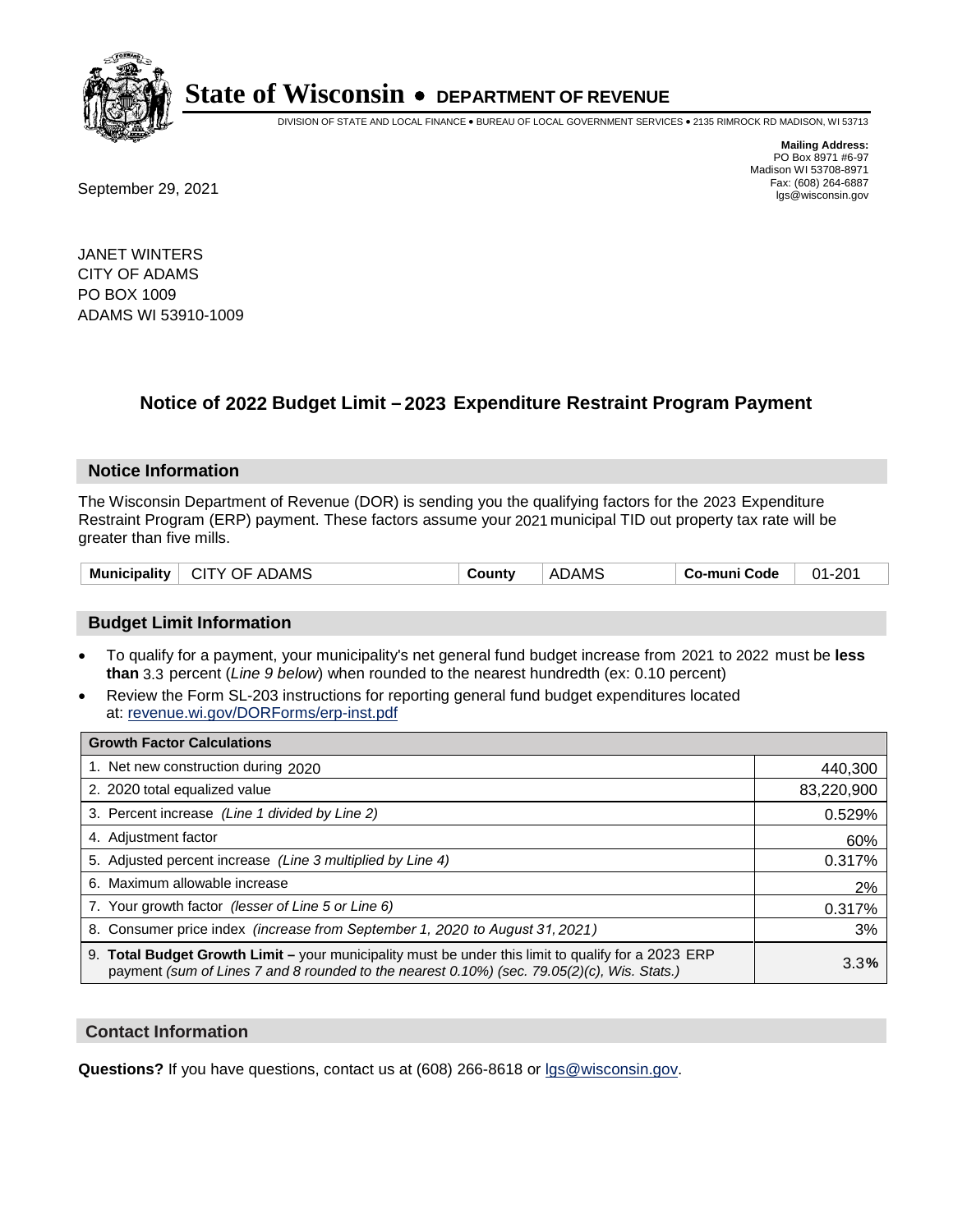

DIVISION OF STATE AND LOCAL FINANCE • BUREAU OF LOCAL GOVERNMENT SERVICES • 2135 RIMROCK RD MADISON, WI 53713

**Mailing Address:** PO Box 8971 #6-97 Madison WI 53708-8971<br>Fax: (608) 264-6887

Fax: (608) 264-6887<br>
September 29, 2021 and the state of the state of the state of the state of the state of the state of the state of the state of the state of the state of the state of the state of the state of the state

SUSAN WOLFE TOWN OF JACOBS PO BOX 184, 23 NORTH GRANT ST GLIDDEN WI 54527-0184

## **Notice of 2022 Budget Limit - 2023 Expenditure Restraint Program Payment**

#### **Notice Information**

The Wisconsin Department of Revenue (DOR) is sending you the qualifying factors for the 2023 Expenditure Restraint Program (ERP) payment. These factors assume your 2021 municipal TID out property tax rate will be greater than five mills.

#### **Budget Limit Information**

- To qualify for a payment, your municipality's net general fund budget increase from 2021 to 2022 must be less **than** 3.4 percent (*Line 9 below*) when rounded to the nearest hundredth (ex: 0.10 percent)
- Review the Form SL-203 instructions for reporting general fund budget expenditures located at: revenue.wi.gov/DORForms/erp-inst.pdf

| <b>Growth Factor Calculations</b>                                                                                                                                                                      |            |
|--------------------------------------------------------------------------------------------------------------------------------------------------------------------------------------------------------|------------|
| 1. Net new construction during 2020                                                                                                                                                                    | 240,400    |
| 2. 2020 total equalized value                                                                                                                                                                          | 36,543,200 |
| 3. Percent increase (Line 1 divided by Line 2)                                                                                                                                                         | 0.658%     |
| 4. Adjustment factor                                                                                                                                                                                   | 60%        |
| 5. Adjusted percent increase (Line 3 multiplied by Line 4)                                                                                                                                             | 0.395%     |
| 6. Maximum allowable increase                                                                                                                                                                          | 2%         |
| 7. Your growth factor (lesser of Line 5 or Line 6)                                                                                                                                                     | 0.395%     |
| 8. Consumer price index (increase from September 1, 2020 to August 31, 2021)                                                                                                                           | 3%         |
| 9. Total Budget Growth Limit - your municipality must be under this limit to qualify for a 2023 ERP<br>payment (sum of Lines 7 and 8 rounded to the nearest $0.10\%$ ) (sec. 79.05(2)(c), Wis. Stats.) | 3.4%       |

#### **Contact Information**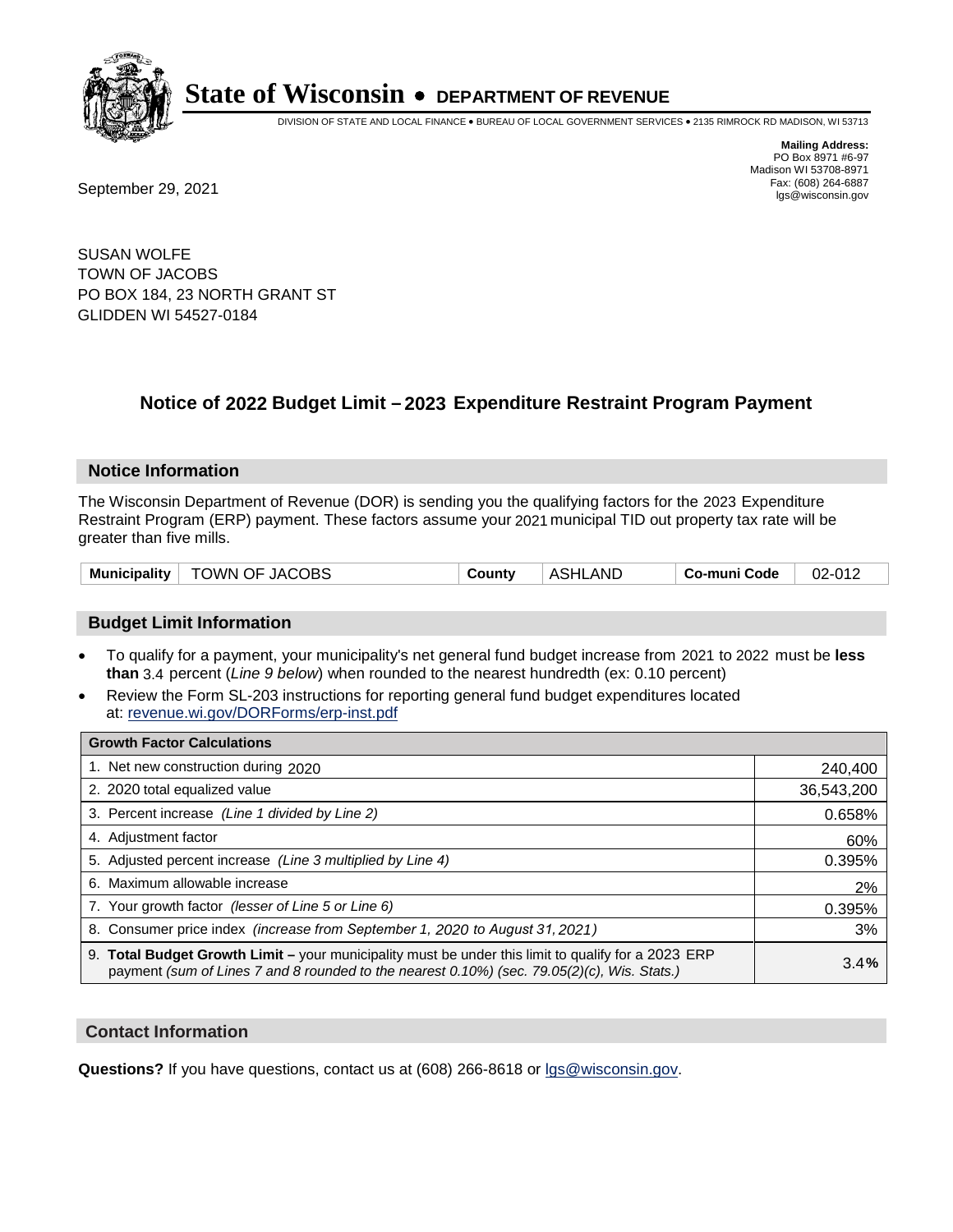

DIVISION OF STATE AND LOCAL FINANCE • BUREAU OF LOCAL GOVERNMENT SERVICES • 2135 RIMROCK RD MADISON, WI 53713

Fax: (608) 264-6887<br>
September 29, 2021 and the state of the state of the state of the state of the state of the state of the state of the state of the state of the state of the state of the state of the state of the state

**Mailing Address:** PO Box 8971 #6-97 Madison WI 53708-8971<br>Fax: (608) 264-6887

MICAELA MONTAGNE TOWN OF LA POINTE PO BOX 270 LA POINTE WI 54850-0270

## **Notice of 2022 Budget Limit - 2023 Expenditure Restraint Program Payment**

#### **Notice Information**

The Wisconsin Department of Revenue (DOR) is sending you the qualifying factors for the 2023 Expenditure Restraint Program (ERP) payment. These factors assume your 2021 municipal TID out property tax rate will be greater than five mills.

| Municipality   TOWN OF LA POINTE | County | <b>ASHLAND</b> | Co-muni Code | $02 - 014$ |
|----------------------------------|--------|----------------|--------------|------------|
|----------------------------------|--------|----------------|--------------|------------|

### **Budget Limit Information**

- To qualify for a payment, your municipality's net general fund budget increase from 2021 to 2022 must be less **than** 3.1 percent (*Line 9 below*) when rounded to the nearest hundredth (ex: 0.10 percent)
- Review the Form SL-203 instructions for reporting general fund budget expenditures located at: revenue.wi.gov/DORForms/erp-inst.pdf

| <b>Growth Factor Calculations</b>                                                                                                                                                                  |             |
|----------------------------------------------------------------------------------------------------------------------------------------------------------------------------------------------------|-------------|
| 1. Net new construction during 2020                                                                                                                                                                | 522,000     |
| 2. 2020 total equalized value                                                                                                                                                                      | 266,921,600 |
| 3. Percent increase (Line 1 divided by Line 2)                                                                                                                                                     | 0.196%      |
| 4. Adjustment factor                                                                                                                                                                               | 60%         |
| 5. Adjusted percent increase (Line 3 multiplied by Line 4)                                                                                                                                         | 0.118%      |
| 6. Maximum allowable increase                                                                                                                                                                      | 2%          |
| 7. Your growth factor (lesser of Line 5 or Line 6)                                                                                                                                                 | 0.118%      |
| 8. Consumer price index (increase from September 1, 2020 to August 31, 2021)                                                                                                                       | 3%          |
| 9. Total Budget Growth Limit – your municipality must be under this limit to qualify for a 2023 ERP<br>payment (sum of Lines 7 and 8 rounded to the nearest 0.10%) (sec. 79.05(2)(c), Wis. Stats.) | 3.1%        |

#### **Contact Information**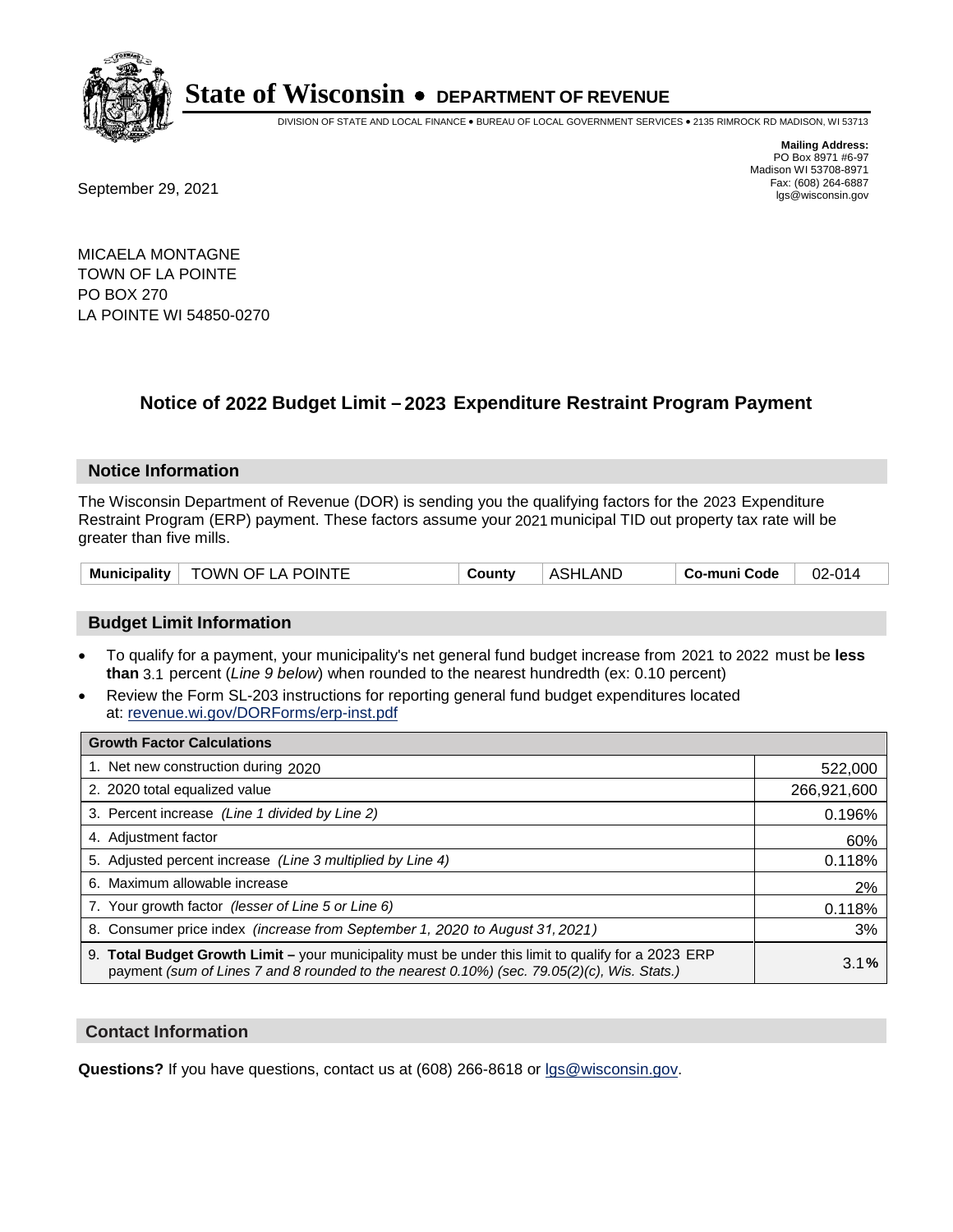

DIVISION OF STATE AND LOCAL FINANCE • BUREAU OF LOCAL GOVERNMENT SERVICES • 2135 RIMROCK RD MADISON, WI 53713

Fax: (608) 264-6887<br>
September 29, 2021 and the state of the state of the state of the state of the state of the state of the state of the state of the state of the state of the state of the state of the state of the state

**Mailing Address:** PO Box 8971 #6-97 Madison WI 53708-8971<br>Fax: (608) 264-6887

PATRICIA CEBERY TOWN OF PEEKSVILLE 79242 SINKHOLE ROAD GLIDDEN WI 54527-9762

## **Notice of 2022 Budget Limit - 2023 Expenditure Restraint Program Payment**

#### **Notice Information**

The Wisconsin Department of Revenue (DOR) is sending you the qualifying factors for the 2023 Expenditure Restraint Program (ERP) payment. These factors assume your 2021 municipal TID out property tax rate will be greater than five mills.

|  | Municipality   TOWN OF PEEKSVILLE | County | <b>ASHLAND</b> | Co-muni Code | 02-020 |
|--|-----------------------------------|--------|----------------|--------------|--------|
|--|-----------------------------------|--------|----------------|--------------|--------|

#### **Budget Limit Information**

- To qualify for a payment, your municipality's net general fund budget increase from 2021 to 2022 must be less **than** 3.1 percent (*Line 9 below*) when rounded to the nearest hundredth (ex: 0.10 percent)
- Review the Form SL-203 instructions for reporting general fund budget expenditures located at: revenue.wi.gov/DORForms/erp-inst.pdf

| <b>Growth Factor Calculations</b>                                                                                                                                                                  |            |
|----------------------------------------------------------------------------------------------------------------------------------------------------------------------------------------------------|------------|
| 1. Net new construction during 2020                                                                                                                                                                | 19,600     |
| 2. 2020 total equalized value                                                                                                                                                                      | 16,931,600 |
| 3. Percent increase (Line 1 divided by Line 2)                                                                                                                                                     | 0.116%     |
| 4. Adjustment factor                                                                                                                                                                               | 60%        |
| 5. Adjusted percent increase (Line 3 multiplied by Line 4)                                                                                                                                         | 0.070%     |
| 6. Maximum allowable increase                                                                                                                                                                      | 2%         |
| 7. Your growth factor (lesser of Line 5 or Line 6)                                                                                                                                                 | 0.070%     |
| 8. Consumer price index (increase from September 1, 2020 to August 31, 2021)                                                                                                                       | 3%         |
| 9. Total Budget Growth Limit – your municipality must be under this limit to qualify for a 2023 ERP<br>payment (sum of Lines 7 and 8 rounded to the nearest 0.10%) (sec. 79.05(2)(c), Wis. Stats.) | 3.1%       |

#### **Contact Information**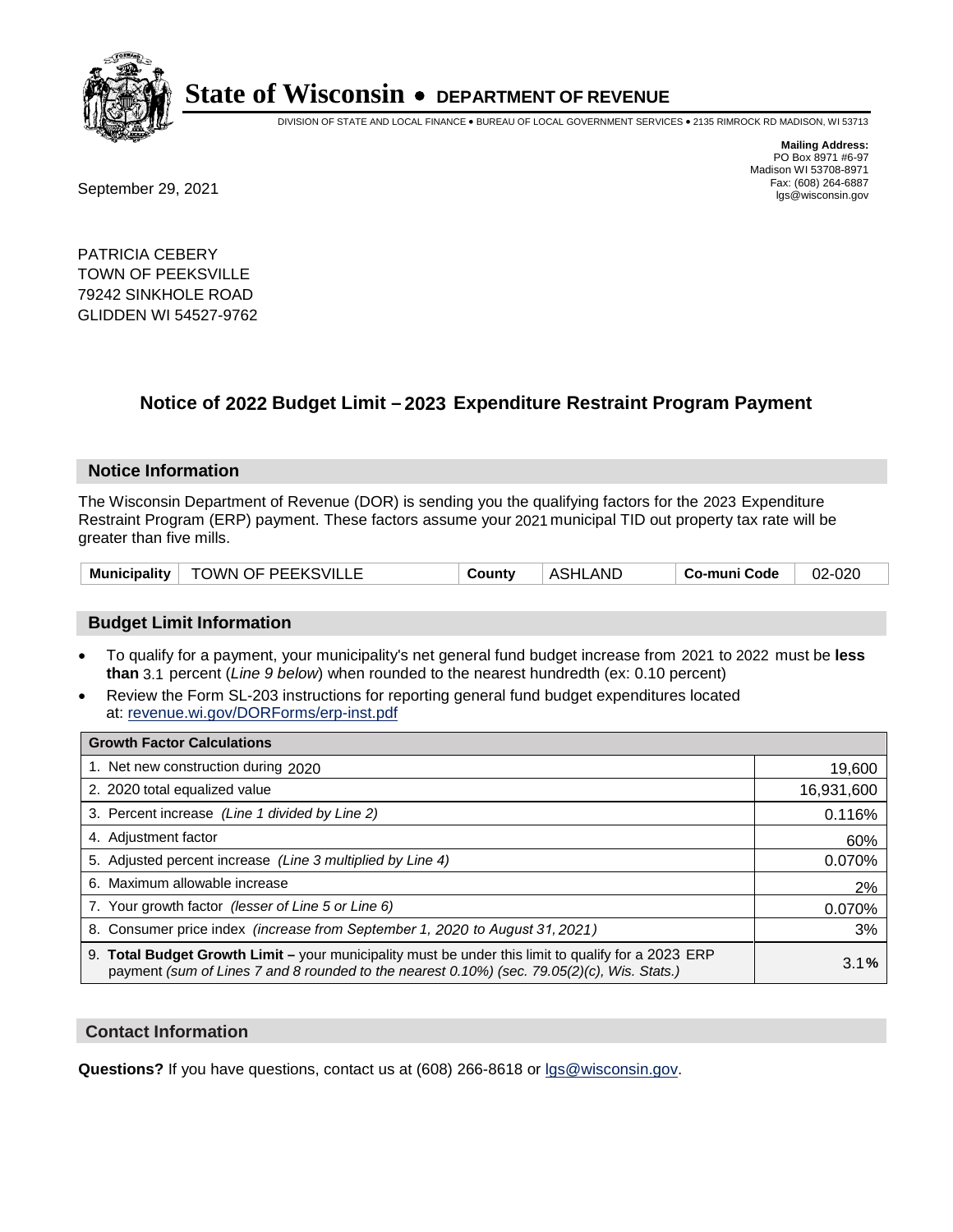

DIVISION OF STATE AND LOCAL FINANCE • BUREAU OF LOCAL GOVERNMENT SERVICES • 2135 RIMROCK RD MADISON, WI 53713

Fax: (608) 264-6887<br>
September 29, 2021 and the state of the state of the state of the state of the state of the state of the state of the state of the state of the state of the state of the state of the state of the state

**Mailing Address:** PO Box 8971 #6-97 Madison WI 53708-8971<br>Fax: (608) 264-6887

JAMIE WEAVER TOWN OF SANBORN PO BOX 1021 ASHLAND WI 54806-1021

## **Notice of 2022 Budget Limit - 2023 Expenditure Restraint Program Payment**

#### **Notice Information**

The Wisconsin Department of Revenue (DOR) is sending you the qualifying factors for the 2023 Expenditure Restraint Program (ERP) payment. These factors assume your 2021 municipal TID out property tax rate will be greater than five mills.

|  | Municipality   TOWN OF SANBORN | County | <b>ASHLAND</b> | Co-muni Code | 02-022 |
|--|--------------------------------|--------|----------------|--------------|--------|
|--|--------------------------------|--------|----------------|--------------|--------|

### **Budget Limit Information**

- To qualify for a payment, your municipality's net general fund budget increase from 2021 to 2022 must be less **than** 3.4 percent (*Line 9 below*) when rounded to the nearest hundredth (ex: 0.10 percent)
- Review the Form SL-203 instructions for reporting general fund budget expenditures located at: revenue.wi.gov/DORForms/erp-inst.pdf

| <b>Growth Factor Calculations</b>                                                                                                                                                                      |            |
|--------------------------------------------------------------------------------------------------------------------------------------------------------------------------------------------------------|------------|
| 1. Net new construction during 2020                                                                                                                                                                    | 218,400    |
| 2. 2020 total equalized value                                                                                                                                                                          | 34,433,900 |
| 3. Percent increase (Line 1 divided by Line 2)                                                                                                                                                         | 0.634%     |
| 4. Adiustment factor                                                                                                                                                                                   | 60%        |
| 5. Adjusted percent increase (Line 3 multiplied by Line 4)                                                                                                                                             | 0.380%     |
| 6. Maximum allowable increase                                                                                                                                                                          | 2%         |
| 7. Your growth factor (lesser of Line 5 or Line 6)                                                                                                                                                     | 0.380%     |
| 8. Consumer price index (increase from September 1, 2020 to August 31, 2021)                                                                                                                           | 3%         |
| 9. Total Budget Growth Limit - your municipality must be under this limit to qualify for a 2023 ERP<br>payment (sum of Lines 7 and 8 rounded to the nearest $0.10\%$ ) (sec. 79.05(2)(c), Wis. Stats.) | 3.4%       |

#### **Contact Information**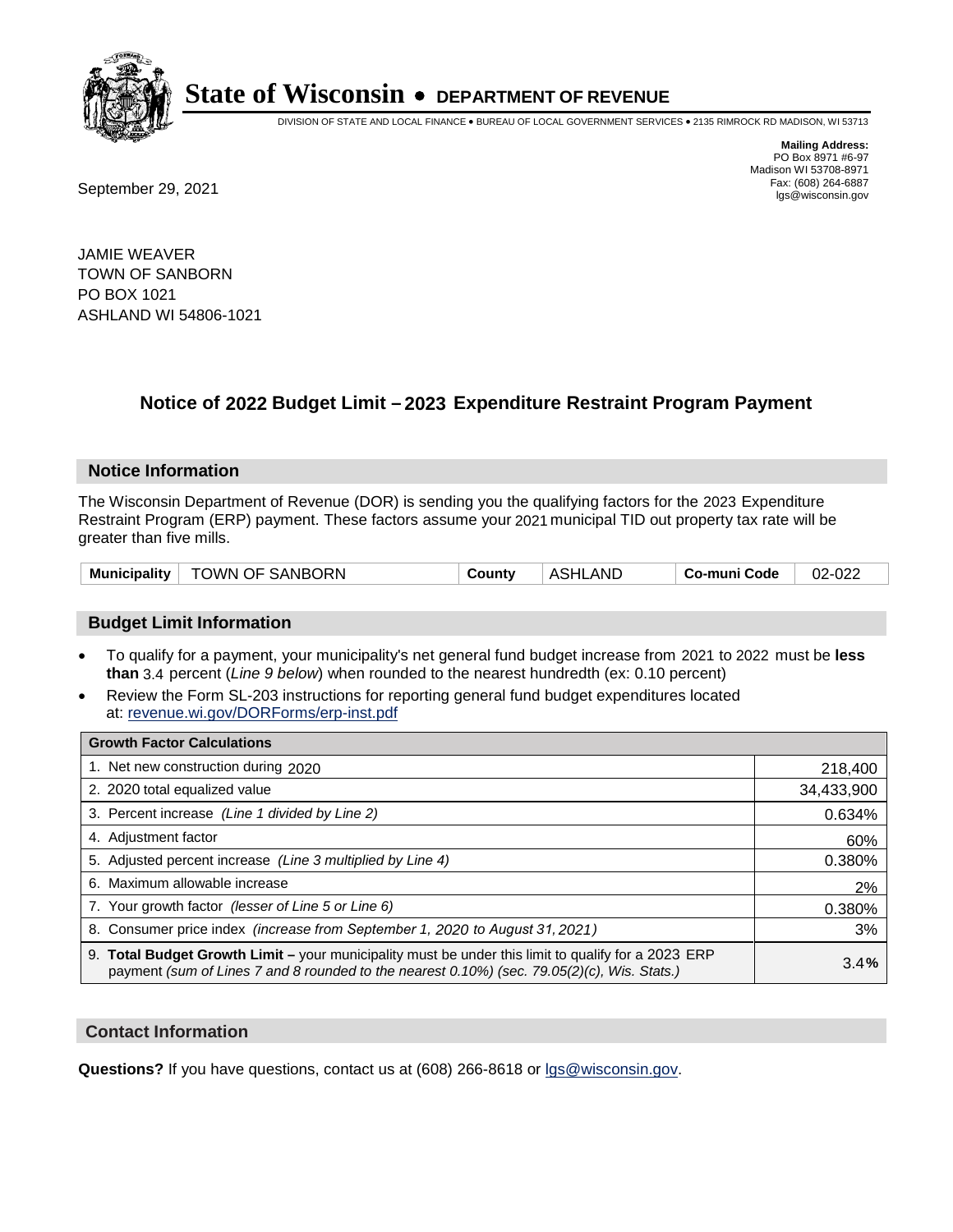

DIVISION OF STATE AND LOCAL FINANCE • BUREAU OF LOCAL GOVERNMENT SERVICES • 2135 RIMROCK RD MADISON, WI 53713

**Mailing Address:** PO Box 8971 #6-97 Madison WI 53708-8971<br>Fax: (608) 264-6887

Fax: (608) 264-6887<br>
September 29, 2021 and the state of the state of the state of the state of the state of the state of the state of the state of the state of the state of the state of the state of the state of the state

CINDY PRITZL VILLAGE OF BUTTERNUT PO BOX 276 BUTTERNUT WI 54514-0104

## **Notice of 2022 Budget Limit - 2023 Expenditure Restraint Program Payment**

#### **Notice Information**

The Wisconsin Department of Revenue (DOR) is sending you the qualifying factors for the 2023 Expenditure Restraint Program (ERP) payment. These factors assume your 2021 municipal TID out property tax rate will be greater than five mills.

|  | Municipality   VILLAGE OF BUTTERNUT | County | ASHLAND | Co-muni Code | 02-106 |
|--|-------------------------------------|--------|---------|--------------|--------|
|--|-------------------------------------|--------|---------|--------------|--------|

### **Budget Limit Information**

- To qualify for a payment, your municipality's net general fund budget increase from 2021 to 2022 must be less **than** 3.2 percent (*Line 9 below*) when rounded to the nearest hundredth (ex: 0.10 percent)
- Review the Form SL-203 instructions for reporting general fund budget expenditures located at: revenue.wi.gov/DORForms/erp-inst.pdf

| <b>Growth Factor Calculations</b>                                                                                                                                                                  |            |
|----------------------------------------------------------------------------------------------------------------------------------------------------------------------------------------------------|------------|
| 1. Net new construction during 2020                                                                                                                                                                | 41,100     |
| 2. 2020 total equalized value                                                                                                                                                                      | 10,475,300 |
| 3. Percent increase (Line 1 divided by Line 2)                                                                                                                                                     | 0.392%     |
| 4. Adjustment factor                                                                                                                                                                               | 60%        |
| 5. Adjusted percent increase (Line 3 multiplied by Line 4)                                                                                                                                         | 0.235%     |
| 6. Maximum allowable increase                                                                                                                                                                      | 2%         |
| 7. Your growth factor (lesser of Line 5 or Line 6)                                                                                                                                                 | 0.235%     |
| 8. Consumer price index (increase from September 1, 2020 to August 31, 2021)                                                                                                                       | 3%         |
| 9. Total Budget Growth Limit – your municipality must be under this limit to qualify for a 2023 ERP<br>payment (sum of Lines 7 and 8 rounded to the nearest 0.10%) (sec. 79.05(2)(c), Wis. Stats.) | 3.2%       |

#### **Contact Information**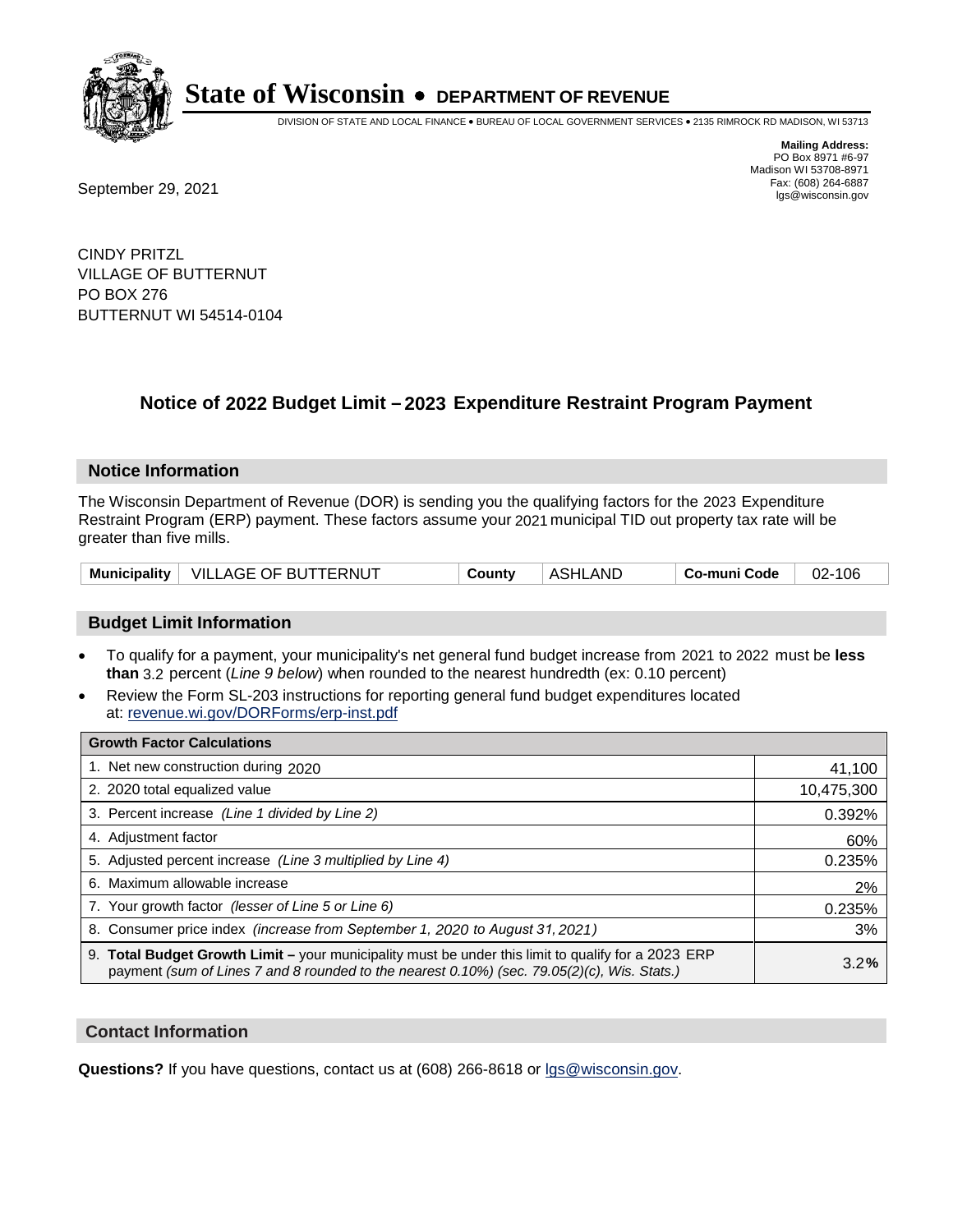

DIVISION OF STATE AND LOCAL FINANCE • BUREAU OF LOCAL GOVERNMENT SERVICES • 2135 RIMROCK RD MADISON, WI 53713

Fax: (608) 264-6887<br>
September 29, 2021 and the state of the state of the state of the state of the state of the state of the state of the state of the state of the state of the state of the state of the state of the state

**Mailing Address:** PO Box 8971 #6-97 Madison WI 53708-8971<br>Fax: (608) 264-6887

DENISE OLIPHANT CITY OF ASHLAND 601 W MAIN ST ASHLAND WI 54806-1537

## **Notice of 2022 Budget Limit - 2023 Expenditure Restraint Program Payment**

#### **Notice Information**

The Wisconsin Department of Revenue (DOR) is sending you the qualifying factors for the 2023 Expenditure Restraint Program (ERP) payment. These factors assume your 2021 municipal TID out property tax rate will be greater than five mills.

| Municipality   CITY OF ASHLAND | Countv | ASHLAND | Co-muni Code | 02-201 |
|--------------------------------|--------|---------|--------------|--------|
|--------------------------------|--------|---------|--------------|--------|

### **Budget Limit Information**

- To qualify for a payment, your municipality's net general fund budget increase from 2021 to 2022 must be less **than** 3.3 percent (*Line 9 below*) when rounded to the nearest hundredth (ex: 0.10 percent)
- Review the Form SL-203 instructions for reporting general fund budget expenditures located at: revenue.wi.gov/DORForms/erp-inst.pdf

| <b>Growth Factor Calculations</b>                                                                                                                                                                  |             |
|----------------------------------------------------------------------------------------------------------------------------------------------------------------------------------------------------|-------------|
| 1. Net new construction during 2020                                                                                                                                                                | 2,639,100   |
| 2. 2020 total equalized value                                                                                                                                                                      | 467,052,000 |
| 3. Percent increase (Line 1 divided by Line 2)                                                                                                                                                     | 0.565%      |
| 4. Adiustment factor                                                                                                                                                                               | 60%         |
| 5. Adjusted percent increase (Line 3 multiplied by Line 4)                                                                                                                                         | 0.339%      |
| 6. Maximum allowable increase                                                                                                                                                                      | 2%          |
| 7. Your growth factor (lesser of Line 5 or Line 6)                                                                                                                                                 | 0.339%      |
| 8. Consumer price index (increase from September 1, 2020 to August 31, 2021)                                                                                                                       | 3%          |
| 9. Total Budget Growth Limit - your municipality must be under this limit to qualify for a 2023 ERP<br>payment (sum of Lines 7 and 8 rounded to the nearest 0.10%) (sec. 79.05(2)(c), Wis. Stats.) | 3.3%        |

#### **Contact Information**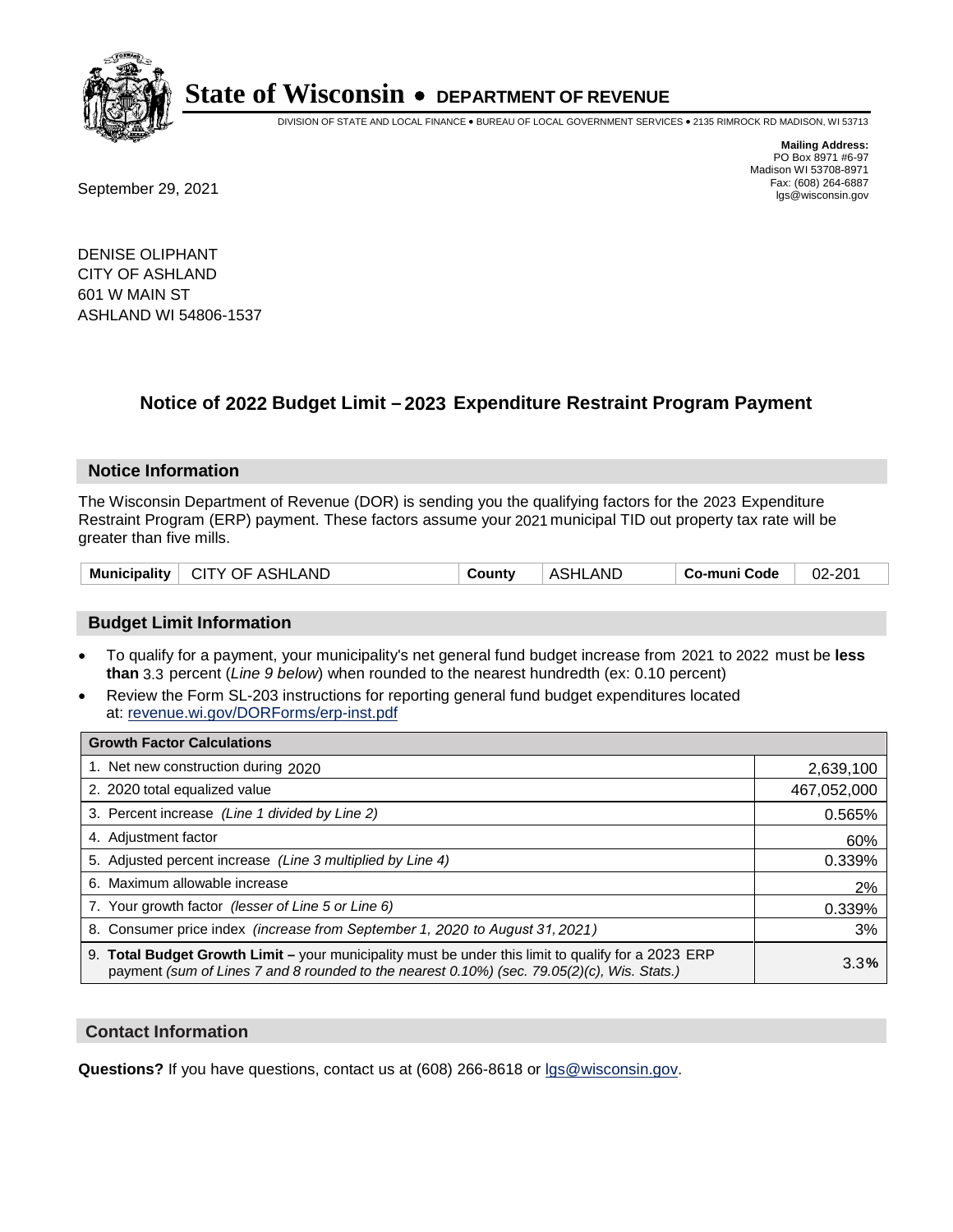

DIVISION OF STATE AND LOCAL FINANCE • BUREAU OF LOCAL GOVERNMENT SERVICES • 2135 RIMROCK RD MADISON, WI 53713

**Mailing Address:** PO Box 8971 #6-97 Madison WI 53708-8971<br>Fax: (608) 264-6887

Fax: (608) 264-6887<br>
September 29, 2021 and the state of the state of the state of the state of the state of the state of the state of the state of the state of the state of the state of the state of the state of the state

GWEN WATSON CITY OF MELLEN PO BOX 708 MELLEN WI 54546-0708

## **Notice of 2022 Budget Limit - 2023 Expenditure Restraint Program Payment**

#### **Notice Information**

The Wisconsin Department of Revenue (DOR) is sending you the qualifying factors for the 2023 Expenditure Restraint Program (ERP) payment. These factors assume your 2021 municipal TID out property tax rate will be greater than five mills.

| Municipality   CITY OF MELLEN | County | ASHLAND | Co-muni Code | 02-251 |
|-------------------------------|--------|---------|--------------|--------|
|-------------------------------|--------|---------|--------------|--------|

### **Budget Limit Information**

- To qualify for a payment, your municipality's net general fund budget increase from 2021 to 2022 must be less **than** 3.4 percent (*Line 9 below*) when rounded to the nearest hundredth (ex: 0.10 percent)
- Review the Form SL-203 instructions for reporting general fund budget expenditures located at: revenue.wi.gov/DORForms/erp-inst.pdf

| <b>Growth Factor Calculations</b>                                                                                                                                                                  |            |
|----------------------------------------------------------------------------------------------------------------------------------------------------------------------------------------------------|------------|
| 1. Net new construction during 2020                                                                                                                                                                | 188,800    |
| 2. 2020 total equalized value                                                                                                                                                                      | 25,794,100 |
| 3. Percent increase (Line 1 divided by Line 2)                                                                                                                                                     | 0.732%     |
| 4. Adjustment factor                                                                                                                                                                               | 60%        |
| 5. Adjusted percent increase (Line 3 multiplied by Line 4)                                                                                                                                         | 0.439%     |
| 6. Maximum allowable increase                                                                                                                                                                      | 2%         |
| 7. Your growth factor (lesser of Line 5 or Line 6)                                                                                                                                                 | 0.439%     |
| 8. Consumer price index (increase from September 1, 2020 to August 31, 2021)                                                                                                                       | 3%         |
| 9. Total Budget Growth Limit – your municipality must be under this limit to qualify for a 2023 ERP<br>payment (sum of Lines 7 and 8 rounded to the nearest 0.10%) (sec. 79.05(2)(c), Wis. Stats.) | 3.4%       |

#### **Contact Information**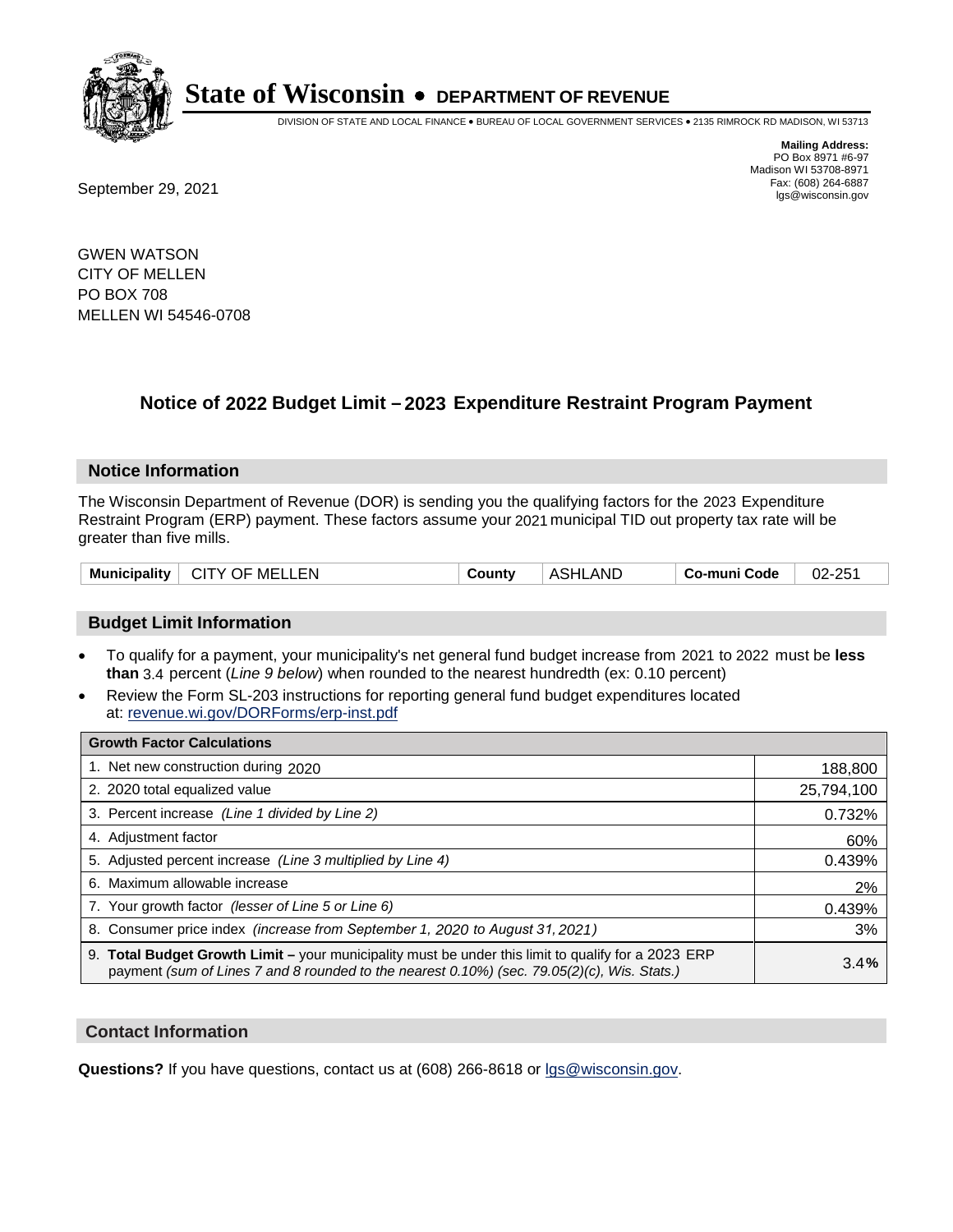

DIVISION OF STATE AND LOCAL FINANCE • BUREAU OF LOCAL GOVERNMENT SERVICES • 2135 RIMROCK RD MADISON, WI 53713

**Mailing Address:** PO Box 8971 #6-97 Madison WI 53708-8971<br>Fax: (608) 264-6887

Fax: (608) 264-6887<br>
September 29, 2021 and the state of the state of the state of the state of the state of the state of the state of the state of the state of the state of the state of the state of the state of the state

JILL SADTLER TOWN OF BARRON 1408 14TH AVE BARRON WI 54812

## **Notice of 2022 Budget Limit - 2023 Expenditure Restraint Program Payment**

#### **Notice Information**

The Wisconsin Department of Revenue (DOR) is sending you the qualifying factors for the 2023 Expenditure Restraint Program (ERP) payment. These factors assume your 2021 municipal TID out property tax rate will be greater than five mills.

#### **Budget Limit Information**

- To qualify for a payment, your municipality's net general fund budget increase from 2021 to 2022 must be less **than** 3.3 percent (*Line 9 below*) when rounded to the nearest hundredth (ex: 0.10 percent)
- Review the Form SL-203 instructions for reporting general fund budget expenditures located at: revenue.wi.gov/DORForms/erp-inst.pdf

| <b>Growth Factor Calculations</b>                                                                                                                                                                      |            |
|--------------------------------------------------------------------------------------------------------------------------------------------------------------------------------------------------------|------------|
| 1. Net new construction during 2020                                                                                                                                                                    | 313,700    |
| 2. 2020 total equalized value                                                                                                                                                                          | 61,123,000 |
| 3. Percent increase (Line 1 divided by Line 2)                                                                                                                                                         | 0.513%     |
| 4. Adjustment factor                                                                                                                                                                                   | 60%        |
| 5. Adjusted percent increase (Line 3 multiplied by Line 4)                                                                                                                                             | 0.308%     |
| 6. Maximum allowable increase                                                                                                                                                                          | 2%         |
| 7. Your growth factor (lesser of Line 5 or Line 6)                                                                                                                                                     | 0.308%     |
| 8. Consumer price index (increase from September 1, 2020 to August 31, 2021)                                                                                                                           | 3%         |
| 9. Total Budget Growth Limit - your municipality must be under this limit to qualify for a 2023 ERP<br>payment (sum of Lines 7 and 8 rounded to the nearest $0.10\%$ ) (sec. 79.05(2)(c), Wis. Stats.) | 3.3%       |

#### **Contact Information**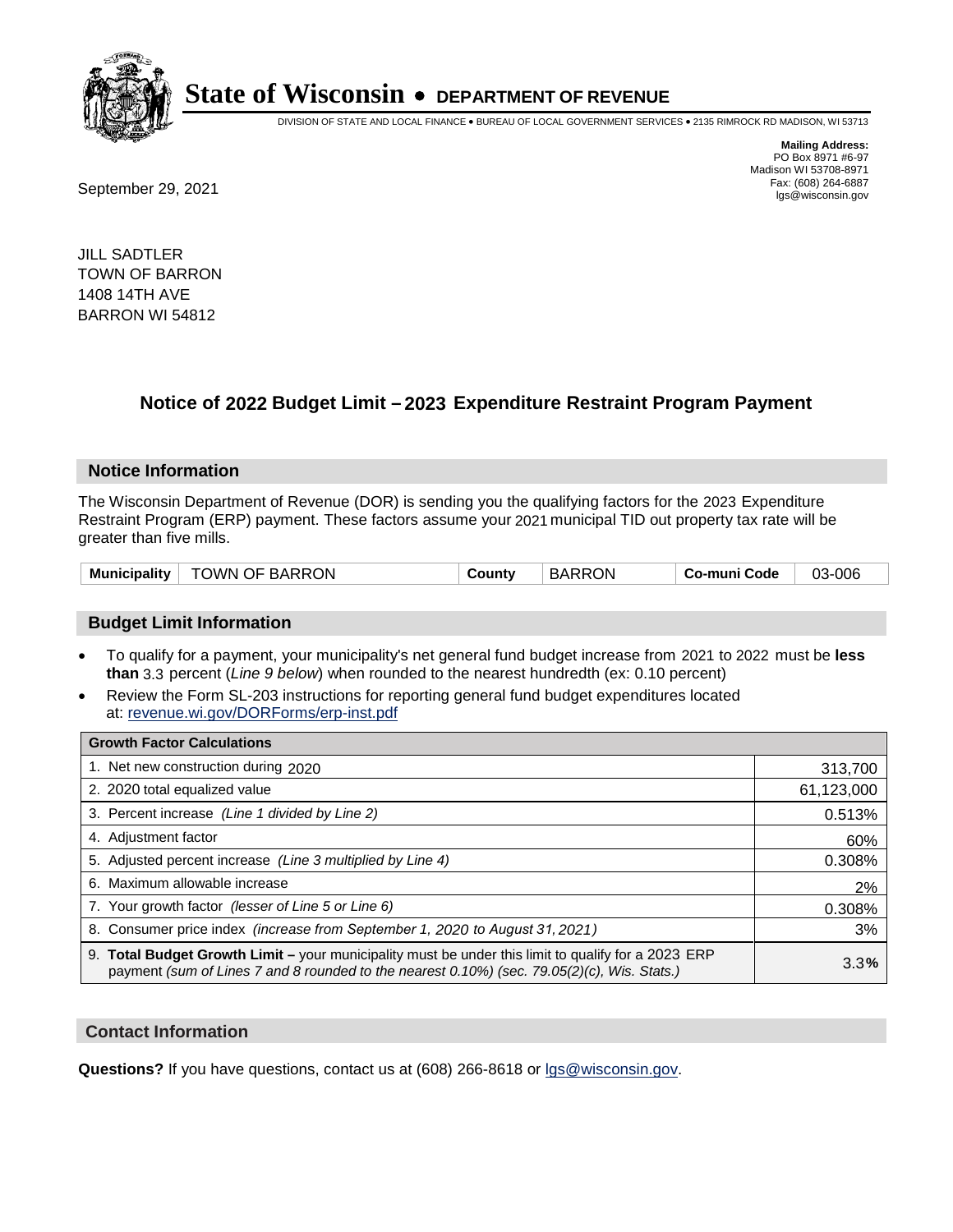

DIVISION OF STATE AND LOCAL FINANCE • BUREAU OF LOCAL GOVERNMENT SERVICES • 2135 RIMROCK RD MADISON, WI 53713

**Mailing Address:** PO Box 8971 #6-97 Madison WI 53708-8971<br>Fax: (608) 264-6887

Fax: (608) 264-6887<br>
September 29, 2021 and the state of the state of the state of the state of the state of the state of the state of the state of the state of the state of the state of the state of the state of the state

VICKI BUCK TOWN OF PRAIRIE FARM 624 1ST AVE PRAIRIE FARM WI 54762-9406

## **Notice of 2022 Budget Limit - 2023 Expenditure Restraint Program Payment**

#### **Notice Information**

The Wisconsin Department of Revenue (DOR) is sending you the qualifying factors for the 2023 Expenditure Restraint Program (ERP) payment. These factors assume your 2021 municipal TID out property tax rate will be greater than five mills.

| TOWN OF PRAIRIE FARM<br><b>Municipality</b> | County | <b>BARRON</b> | Co-muni Code | 03-034 |
|---------------------------------------------|--------|---------------|--------------|--------|
|---------------------------------------------|--------|---------------|--------------|--------|

### **Budget Limit Information**

- To qualify for a payment, your municipality's net general fund budget increase from 2021 to 2022 must be less **than** 4.1 percent (*Line 9 below*) when rounded to the nearest hundredth (ex: 0.10 percent)
- Review the Form SL-203 instructions for reporting general fund budget expenditures located at: revenue.wi.gov/DORForms/erp-inst.pdf

| <b>Growth Factor Calculations</b>                                                                                                                                                                  |            |
|----------------------------------------------------------------------------------------------------------------------------------------------------------------------------------------------------|------------|
| 1. Net new construction during 2020                                                                                                                                                                | 828,600    |
| 2. 2020 total equalized value                                                                                                                                                                      | 47,076,500 |
| 3. Percent increase (Line 1 divided by Line 2)                                                                                                                                                     | 1.760%     |
| 4. Adiustment factor                                                                                                                                                                               | 60%        |
| 5. Adjusted percent increase (Line 3 multiplied by Line 4)                                                                                                                                         | 1.056%     |
| 6. Maximum allowable increase                                                                                                                                                                      | 2%         |
| 7. Your growth factor (lesser of Line 5 or Line 6)                                                                                                                                                 | 1.056%     |
| 8. Consumer price index (increase from September 1, 2020 to August 31, 2021)                                                                                                                       | 3%         |
| 9. Total Budget Growth Limit – your municipality must be under this limit to qualify for a 2023 ERP<br>payment (sum of Lines 7 and 8 rounded to the nearest 0.10%) (sec. 79.05(2)(c), Wis. Stats.) | 4.1%       |

#### **Contact Information**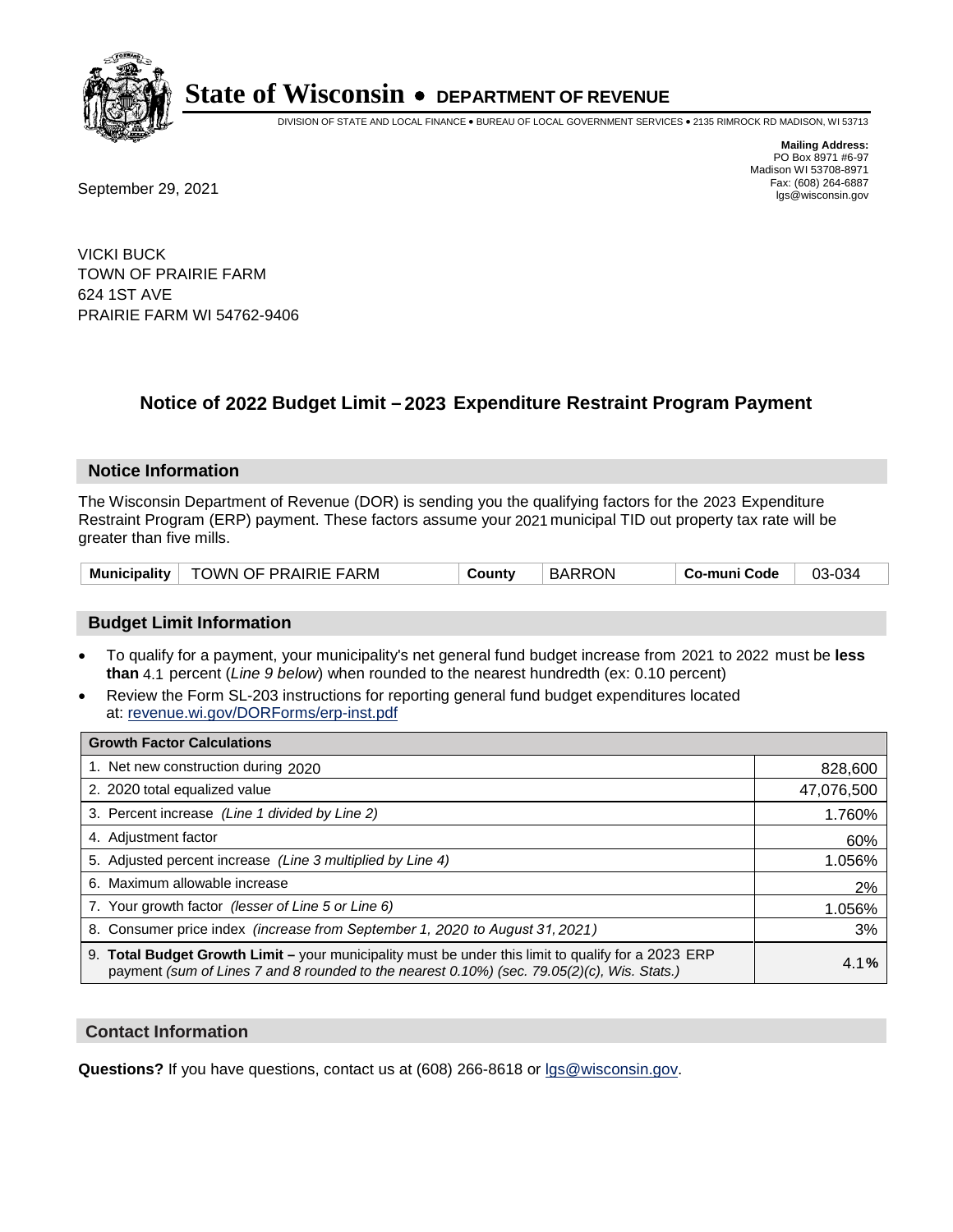

DIVISION OF STATE AND LOCAL FINANCE • BUREAU OF LOCAL GOVERNMENT SERVICES • 2135 RIMROCK RD MADISON, WI 53713

Fax: (608) 264-6887<br>
September 29, 2021 and the state of the state of the state of the state of the state of the state of the state of the state of the state of the state of the state of the state of the state of the state

**Mailing Address:** PO Box 8971 #6-97 Madison WI 53708-8971<br>Fax: (608) 264-6887

GLENNIS LYNCH TOWN OF VANCE CREEK 319 1ST AVE CLAYTON WI 54004-8933

### **Notice of 2022 Budget Limit - 2023 Expenditure Restraint Program Payment**

#### **Notice Information**

The Wisconsin Department of Revenue (DOR) is sending you the qualifying factors for the 2023 Expenditure Restraint Program (ERP) payment. These factors assume your 2021 municipal TID out property tax rate will be greater than five mills.

| Municipality   TOWN OF VANCE CREEK | County | <b>BARRON</b> | Co-muni Code | 03-050 |
|------------------------------------|--------|---------------|--------------|--------|
|------------------------------------|--------|---------------|--------------|--------|

#### **Budget Limit Information**

- To qualify for a payment, your municipality's net general fund budget increase from 2021 to 2022 must be less **than** 3.8 percent (*Line 9 below*) when rounded to the nearest hundredth (ex: 0.10 percent)
- Review the Form SL-203 instructions for reporting general fund budget expenditures located at: revenue.wi.gov/DORForms/erp-inst.pdf

| <b>Growth Factor Calculations</b>                                                                                                                                                                  |            |
|----------------------------------------------------------------------------------------------------------------------------------------------------------------------------------------------------|------------|
| 1. Net new construction during 2020                                                                                                                                                                | 691,200    |
| 2. 2020 total equalized value                                                                                                                                                                      | 48,919,900 |
| 3. Percent increase (Line 1 divided by Line 2)                                                                                                                                                     | 1.413%     |
| 4. Adjustment factor                                                                                                                                                                               | 60%        |
| 5. Adjusted percent increase (Line 3 multiplied by Line 4)                                                                                                                                         | 0.848%     |
| 6. Maximum allowable increase                                                                                                                                                                      | 2%         |
| 7. Your growth factor (lesser of Line 5 or Line 6)                                                                                                                                                 | 0.848%     |
| 8. Consumer price index (increase from September 1, 2020 to August 31, 2021)                                                                                                                       | 3%         |
| 9. Total Budget Growth Limit - your municipality must be under this limit to qualify for a 2023 ERP<br>payment (sum of Lines 7 and 8 rounded to the nearest 0.10%) (sec. 79.05(2)(c), Wis. Stats.) | 3.8%       |

#### **Contact Information**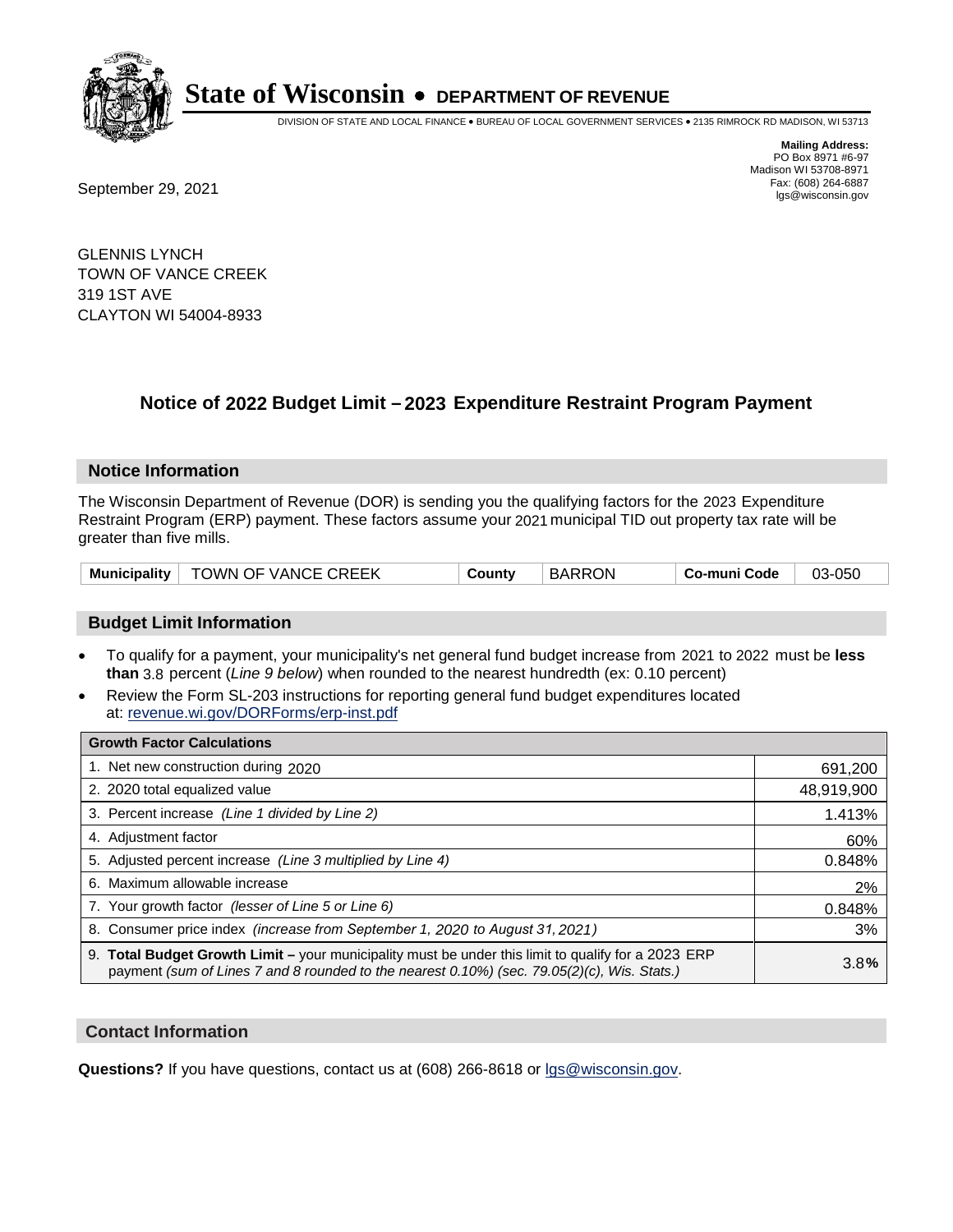

DIVISION OF STATE AND LOCAL FINANCE • BUREAU OF LOCAL GOVERNMENT SERVICES • 2135 RIMROCK RD MADISON, WI 53713

**Mailing Address:** PO Box 8971 #6-97 Madison WI 53708-8971<br>Fax: (608) 264-6887

Fax: (608) 264-6887<br>
September 29, 2021 and the state of the state of the state of the state of the state of the state of the state of the state of the state of the state of the state of the state of the state of the state

ROGER OLSON VILLAGE OF CAMERON PO BOX 387 CAMERON WI 54822-0387

## **Notice of 2022 Budget Limit - 2023 Expenditure Restraint Program Payment**

#### **Notice Information**

The Wisconsin Department of Revenue (DOR) is sending you the qualifying factors for the 2023 Expenditure Restraint Program (ERP) payment. These factors assume your 2021 municipal TID out property tax rate will be greater than five mills.

| Municipality | VILLAGE OF CAMERON | County | <b>BARRON</b> | <b>Co-muni Code</b> | 03-111 |
|--------------|--------------------|--------|---------------|---------------------|--------|
|--------------|--------------------|--------|---------------|---------------------|--------|

### **Budget Limit Information**

- To qualify for a payment, your municipality's net general fund budget increase from 2021 to 2022 must be less **than** 3.9 percent (*Line 9 below*) when rounded to the nearest hundredth (ex: 0.10 percent)
- Review the Form SL-203 instructions for reporting general fund budget expenditures located at: revenue.wi.gov/DORForms/erp-inst.pdf

| <b>Growth Factor Calculations</b>                                                                                                                                                                  |             |
|----------------------------------------------------------------------------------------------------------------------------------------------------------------------------------------------------|-------------|
| 1. Net new construction during 2020                                                                                                                                                                | 1,732,300   |
| 2. 2020 total equalized value                                                                                                                                                                      | 121,337,400 |
| 3. Percent increase (Line 1 divided by Line 2)                                                                                                                                                     | 1.428%      |
| 4. Adjustment factor                                                                                                                                                                               | 60%         |
| 5. Adjusted percent increase (Line 3 multiplied by Line 4)                                                                                                                                         | 0.857%      |
| 6. Maximum allowable increase                                                                                                                                                                      | 2%          |
| 7. Your growth factor (lesser of Line 5 or Line 6)                                                                                                                                                 | 0.857%      |
| 8. Consumer price index (increase from September 1, 2020 to August 31, 2021)                                                                                                                       | 3%          |
| 9. Total Budget Growth Limit - your municipality must be under this limit to qualify for a 2023 ERP<br>payment (sum of Lines 7 and 8 rounded to the nearest 0.10%) (sec. 79.05(2)(c), Wis. Stats.) | 3.9%        |

#### **Contact Information**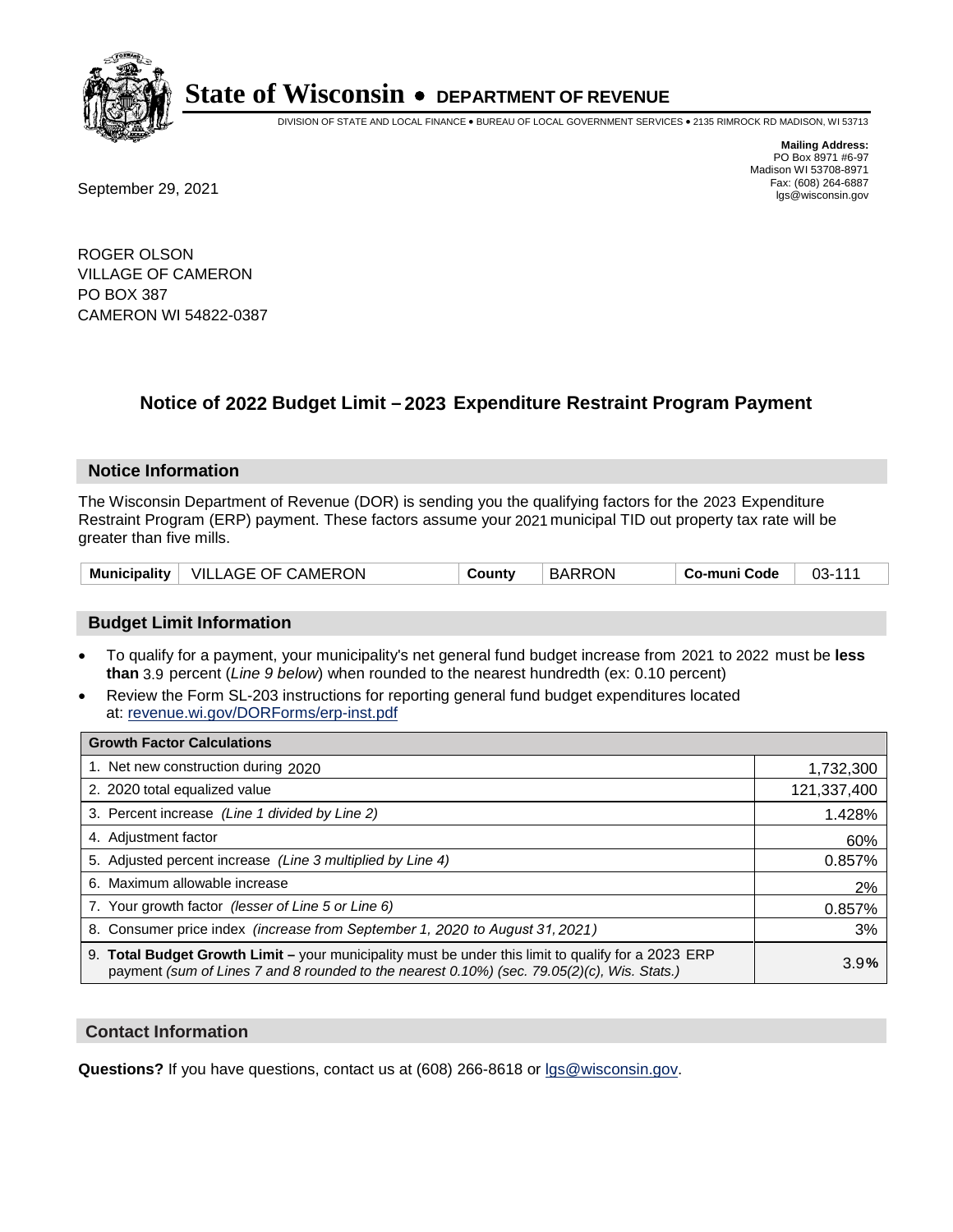

DIVISION OF STATE AND LOCAL FINANCE • BUREAU OF LOCAL GOVERNMENT SERVICES • 2135 RIMROCK RD MADISON, WI 53713

Fax: (608) 264-6887<br>
September 29, 2021 and the state of the state of the state of the state of the state of the state of the state of the state of the state of the state of the state of the state of the state of the state

**Mailing Address:** PO Box 8971 #6-97 Madison WI 53708-8971<br>Fax: (608) 264-6887

ANDY KOENIG ACTING VILLAGE OF TURTLE LAKE 114 MARTIN AVE E, PO BOX 11 TURTLE LAKE WI 54889-0011

## **Notice of 2022 Budget Limit - 2023 Expenditure Restraint Program Payment**

#### **Notice Information**

The Wisconsin Department of Revenue (DOR) is sending you the qualifying factors for the 2023 Expenditure Restraint Program (ERP) payment. These factors assume your 2021 municipal TID out property tax rate will be greater than five mills.

| Municipality   VILLAGE OF TURTLE LAKE | County | <b>BARRON</b> | Co-muni Code | 03-186 |
|---------------------------------------|--------|---------------|--------------|--------|
|---------------------------------------|--------|---------------|--------------|--------|

### **Budget Limit Information**

- To qualify for a payment, your municipality's net general fund budget increase from 2021 to 2022 must be less **than** 3.7 percent (*Line 9 below*) when rounded to the nearest hundredth (ex: 0.10 percent)
- Review the Form SL-203 instructions for reporting general fund budget expenditures located at: revenue.wi.gov/DORForms/erp-inst.pdf

| <b>Growth Factor Calculations</b>                                                                                                                                                                  |            |
|----------------------------------------------------------------------------------------------------------------------------------------------------------------------------------------------------|------------|
| 1. Net new construction during 2020                                                                                                                                                                | 1,078,100  |
| 2. 2020 total equalized value                                                                                                                                                                      | 95,799,700 |
| 3. Percent increase (Line 1 divided by Line 2)                                                                                                                                                     | 1.125%     |
| 4. Adjustment factor                                                                                                                                                                               | 60%        |
| 5. Adjusted percent increase (Line 3 multiplied by Line 4)                                                                                                                                         | 0.675%     |
| 6. Maximum allowable increase                                                                                                                                                                      | 2%         |
| 7. Your growth factor (lesser of Line 5 or Line 6)                                                                                                                                                 | 0.675%     |
| 8. Consumer price index (increase from September 1, 2020 to August 31, 2021)                                                                                                                       | 3%         |
| 9. Total Budget Growth Limit – your municipality must be under this limit to qualify for a 2023 ERP<br>payment (sum of Lines 7 and 8 rounded to the nearest 0.10%) (sec. 79.05(2)(c), Wis. Stats.) | 3.7%       |

#### **Contact Information**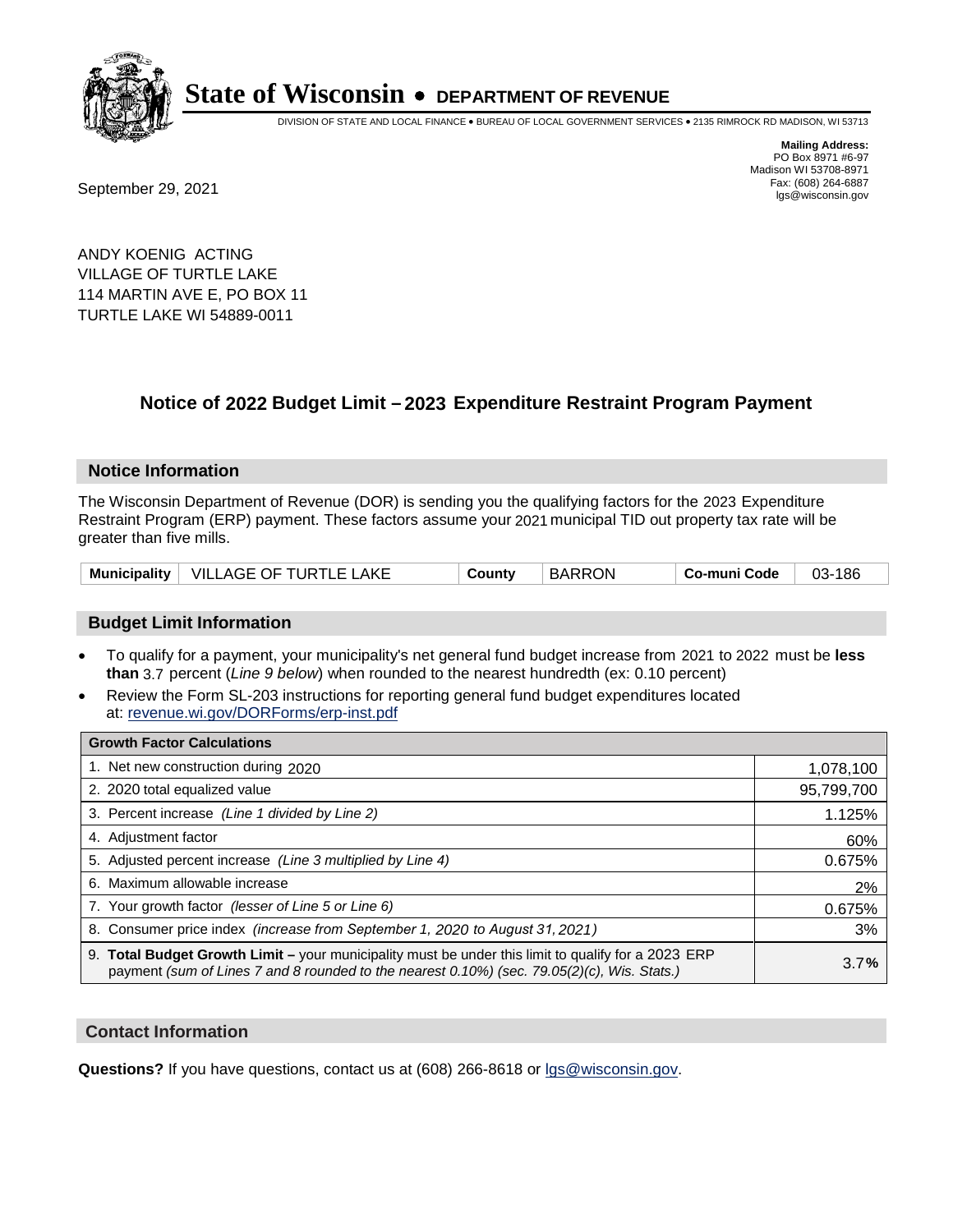

DIVISION OF STATE AND LOCAL FINANCE • BUREAU OF LOCAL GOVERNMENT SERVICES • 2135 RIMROCK RD MADISON, WI 53713

Fax: (608) 264-6887<br>
September 29, 2021 and the state of the state of the state of the state of the state of the state of the state of the state of the state of the state of the state of the state of the state of the state

**Mailing Address:** PO Box 8971 #6-97 Madison WI 53708-8971<br>Fax: (608) 264-6887

KELLI RASMUSSEN CITY OF BARRON PO BOX 156 BARRON WI 54812-0156

## **Notice of 2022 Budget Limit - 2023 Expenditure Restraint Program Payment**

#### **Notice Information**

The Wisconsin Department of Revenue (DOR) is sending you the qualifying factors for the 2023 Expenditure Restraint Program (ERP) payment. These factors assume your 2021 municipal TID out property tax rate will be greater than five mills.

| Municipality   CITY OF BARRON | County | <b>BARRON</b> | Co-muni Code | 03-206 |
|-------------------------------|--------|---------------|--------------|--------|
|-------------------------------|--------|---------------|--------------|--------|

### **Budget Limit Information**

- To qualify for a payment, your municipality's net general fund budget increase from 2021 to 2022 must be less **than** 3.3 percent (*Line 9 below*) when rounded to the nearest hundredth (ex: 0.10 percent)
- Review the Form SL-203 instructions for reporting general fund budget expenditures located at: revenue.wi.gov/DORForms/erp-inst.pdf

| <b>Growth Factor Calculations</b>                                                                                                                                                                  |             |
|----------------------------------------------------------------------------------------------------------------------------------------------------------------------------------------------------|-------------|
| 1. Net new construction during 2020                                                                                                                                                                | 762,700     |
| 2. 2020 total equalized value                                                                                                                                                                      | 149,487,800 |
| 3. Percent increase (Line 1 divided by Line 2)                                                                                                                                                     | 0.510%      |
| 4. Adjustment factor                                                                                                                                                                               | 60%         |
| 5. Adjusted percent increase (Line 3 multiplied by Line 4)                                                                                                                                         | 0.306%      |
| 6. Maximum allowable increase                                                                                                                                                                      | 2%          |
| 7. Your growth factor (lesser of Line 5 or Line 6)                                                                                                                                                 | 0.306%      |
| 8. Consumer price index (increase from September 1, 2020 to August 31, 2021)                                                                                                                       | 3%          |
| 9. Total Budget Growth Limit - your municipality must be under this limit to qualify for a 2023 ERP<br>payment (sum of Lines 7 and 8 rounded to the nearest 0.10%) (sec. 79.05(2)(c), Wis. Stats.) | 3.3%        |

#### **Contact Information**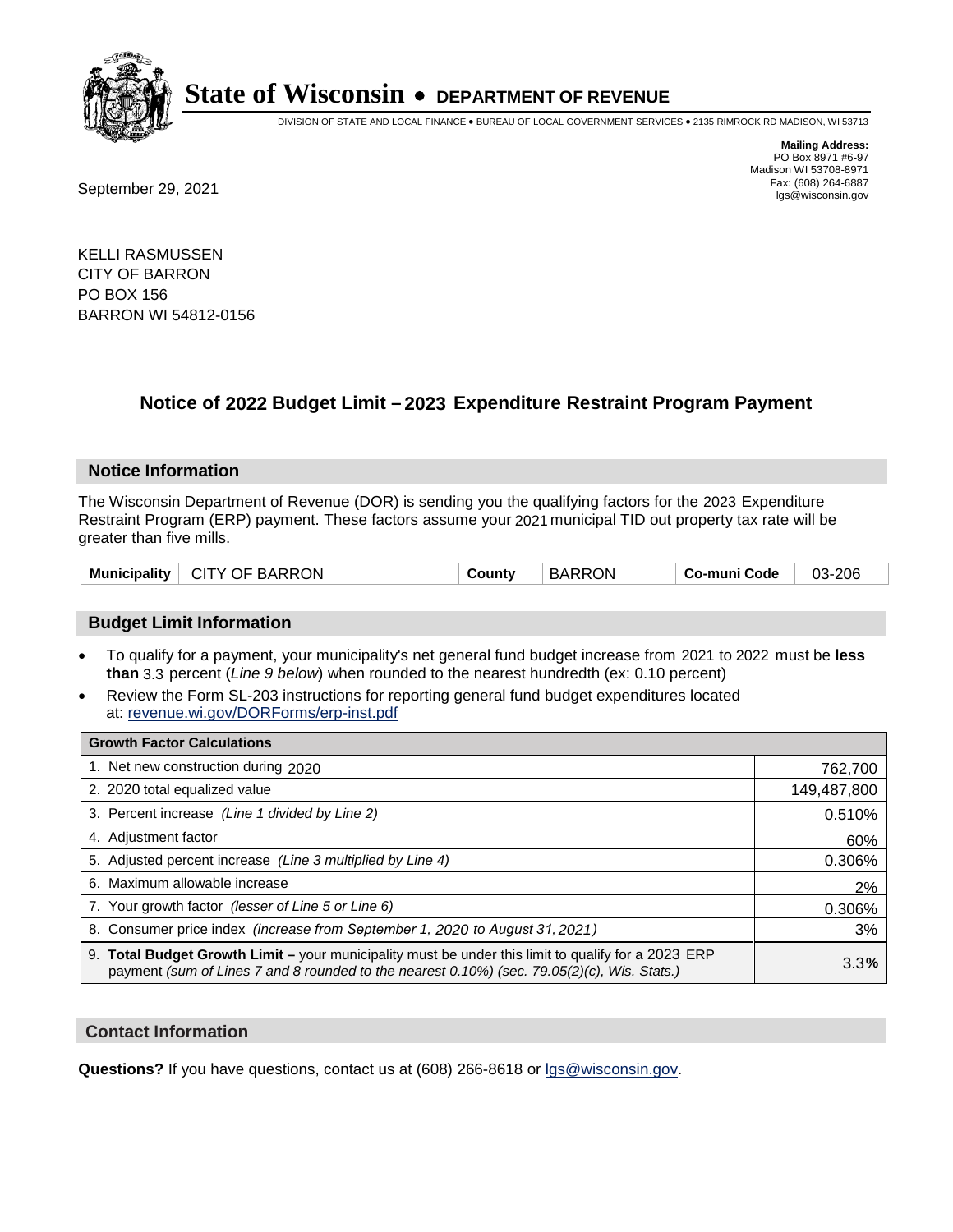

DIVISION OF STATE AND LOCAL FINANCE • BUREAU OF LOCAL GOVERNMENT SERVICES • 2135 RIMROCK RD MADISON, WI 53713

**Mailing Address:** PO Box 8971 #6-97 Madison WI 53708-8971<br>Fax: (608) 264-6887 Fax: (608) 264-6887<br>
September 29, 2021 and the state of the state of the state of the state of the state of the state of the state of the state of the state of the state of the state of the state of the state of the state

CARMEN NEWMAN CITY OF CHETEK PO BOX 194 CHETEK WI 54728-0194

## **Notice of 2022 Budget Limit - 2023 Expenditure Restraint Program Payment**

#### **Notice Information**

The Wisconsin Department of Revenue (DOR) is sending you the qualifying factors for the 2023 Expenditure Restraint Program (ERP) payment. These factors assume your 2021 municipal TID out property tax rate will be greater than five mills.

| Municipality   CITY OF CHETEK | County | <b>BARRON</b> | Co-muni Code | $03 - 211$ |
|-------------------------------|--------|---------------|--------------|------------|
|-------------------------------|--------|---------------|--------------|------------|

### **Budget Limit Information**

- To qualify for a payment, your municipality's net general fund budget increase from 2021 to 2022 must be less **than** 4.3 percent (*Line 9 below*) when rounded to the nearest hundredth (ex: 0.10 percent)
- Review the Form SL-203 instructions for reporting general fund budget expenditures located at: revenue.wi.gov/DORForms/erp-inst.pdf

| <b>Growth Factor Calculations</b>                                                                                                                                                                      |             |
|--------------------------------------------------------------------------------------------------------------------------------------------------------------------------------------------------------|-------------|
| 1. Net new construction during 2020                                                                                                                                                                    | 3,735,400   |
| 2. 2020 total equalized value                                                                                                                                                                          | 169,674,400 |
| 3. Percent increase (Line 1 divided by Line 2)                                                                                                                                                         | 2.202%      |
| 4. Adiustment factor                                                                                                                                                                                   | 60%         |
| 5. Adjusted percent increase (Line 3 multiplied by Line 4)                                                                                                                                             | 1.321%      |
| 6. Maximum allowable increase                                                                                                                                                                          | 2%          |
| 7. Your growth factor (lesser of Line 5 or Line 6)                                                                                                                                                     | 1.321%      |
| 8. Consumer price index (increase from September 1, 2020 to August 31, 2021)                                                                                                                           | 3%          |
| 9. Total Budget Growth Limit - your municipality must be under this limit to qualify for a 2023 ERP<br>payment (sum of Lines 7 and 8 rounded to the nearest $0.10\%$ ) (sec. 79.05(2)(c), Wis. Stats.) | 4.3%        |

#### **Contact Information**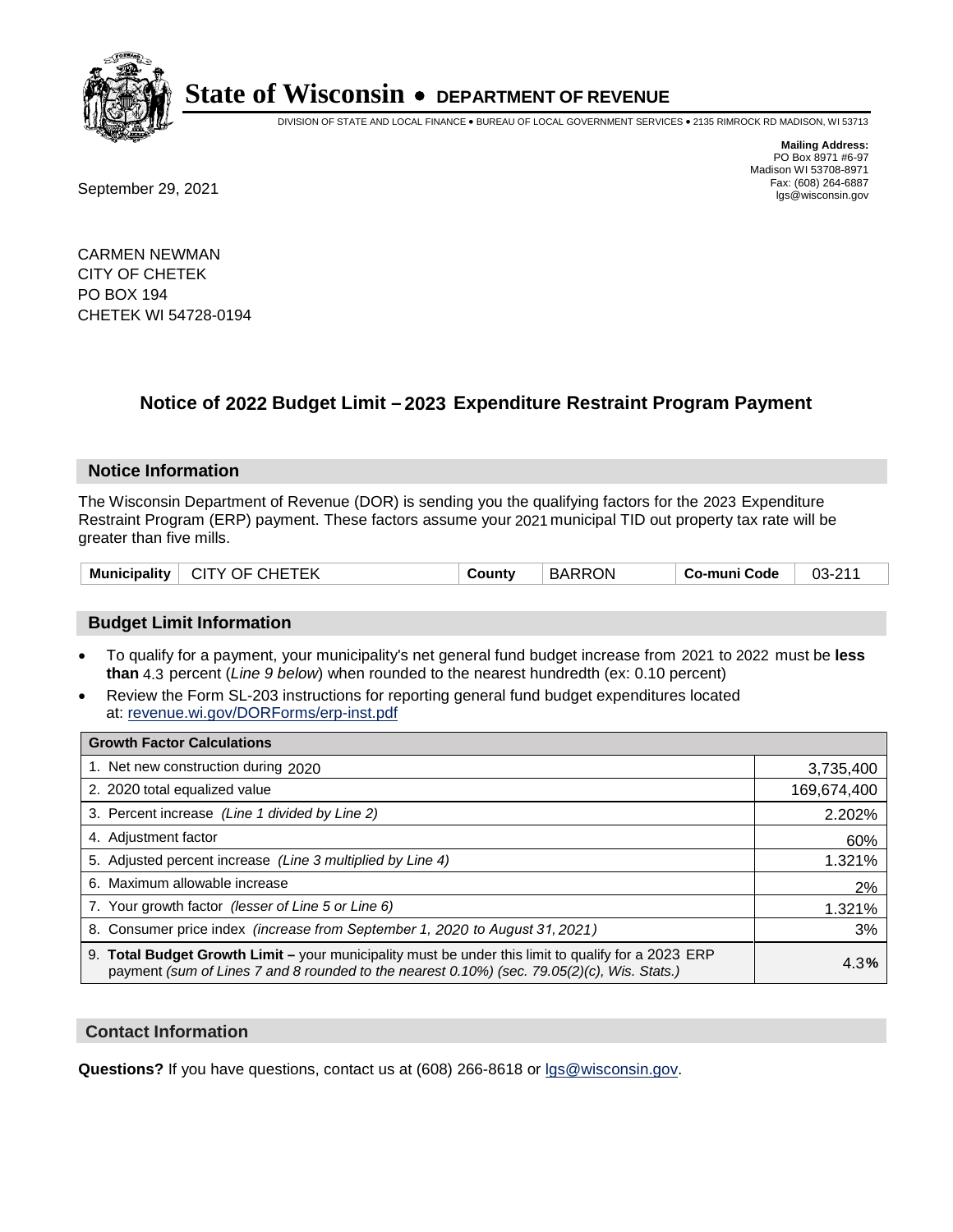

DIVISION OF STATE AND LOCAL FINANCE • BUREAU OF LOCAL GOVERNMENT SERVICES • 2135 RIMROCK RD MADISON, WI 53713

**Mailing Address:** PO Box 8971 #6-97 Madison WI 53708-8971<br>Fax: (608) 264-6887

Fax: (608) 264-6887<br>
September 29, 2021 and the state of the state of the state of the state of the state of the state of the state of the state of the state of the state of the state of the state of the state of the state

KIMBERLY RIEPER CITY OF CUMBERLAND 950 1ST AVENUE CUMBERLAND WI 54829

## **Notice of 2022 Budget Limit - 2023 Expenditure Restraint Program Payment**

#### **Notice Information**

The Wisconsin Department of Revenue (DOR) is sending you the qualifying factors for the 2023 Expenditure Restraint Program (ERP) payment. These factors assume your 2021 municipal TID out property tax rate will be greater than five mills.

| CITY OF CUMBERLAND<br><b>Municipality</b> | County | <b>BARRON</b> | . Co-muni Code | 03-212 |
|-------------------------------------------|--------|---------------|----------------|--------|
|-------------------------------------------|--------|---------------|----------------|--------|

### **Budget Limit Information**

- To qualify for a payment, your municipality's net general fund budget increase from 2021 to 2022 must be less **than** 4.1 percent (*Line 9 below*) when rounded to the nearest hundredth (ex: 0.10 percent)
- Review the Form SL-203 instructions for reporting general fund budget expenditures located at: revenue.wi.gov/DORForms/erp-inst.pdf

| <b>Growth Factor Calculations</b>                                                                                                                                                                  |             |
|----------------------------------------------------------------------------------------------------------------------------------------------------------------------------------------------------|-------------|
| 1. Net new construction during 2020                                                                                                                                                                | 3,584,100   |
| 2. 2020 total equalized value                                                                                                                                                                      | 195,752,000 |
| 3. Percent increase (Line 1 divided by Line 2)                                                                                                                                                     | 1.831%      |
| 4. Adjustment factor                                                                                                                                                                               | 60%         |
| 5. Adjusted percent increase (Line 3 multiplied by Line 4)                                                                                                                                         | 1.099%      |
| 6. Maximum allowable increase                                                                                                                                                                      | 2%          |
| 7. Your growth factor (lesser of Line 5 or Line 6)                                                                                                                                                 | 1.099%      |
| 8. Consumer price index (increase from September 1, 2020 to August 31, 2021)                                                                                                                       | 3%          |
| 9. Total Budget Growth Limit - your municipality must be under this limit to qualify for a 2023 ERP<br>payment (sum of Lines 7 and 8 rounded to the nearest 0.10%) (sec. 79.05(2)(c), Wis. Stats.) | 4.1%        |

#### **Contact Information**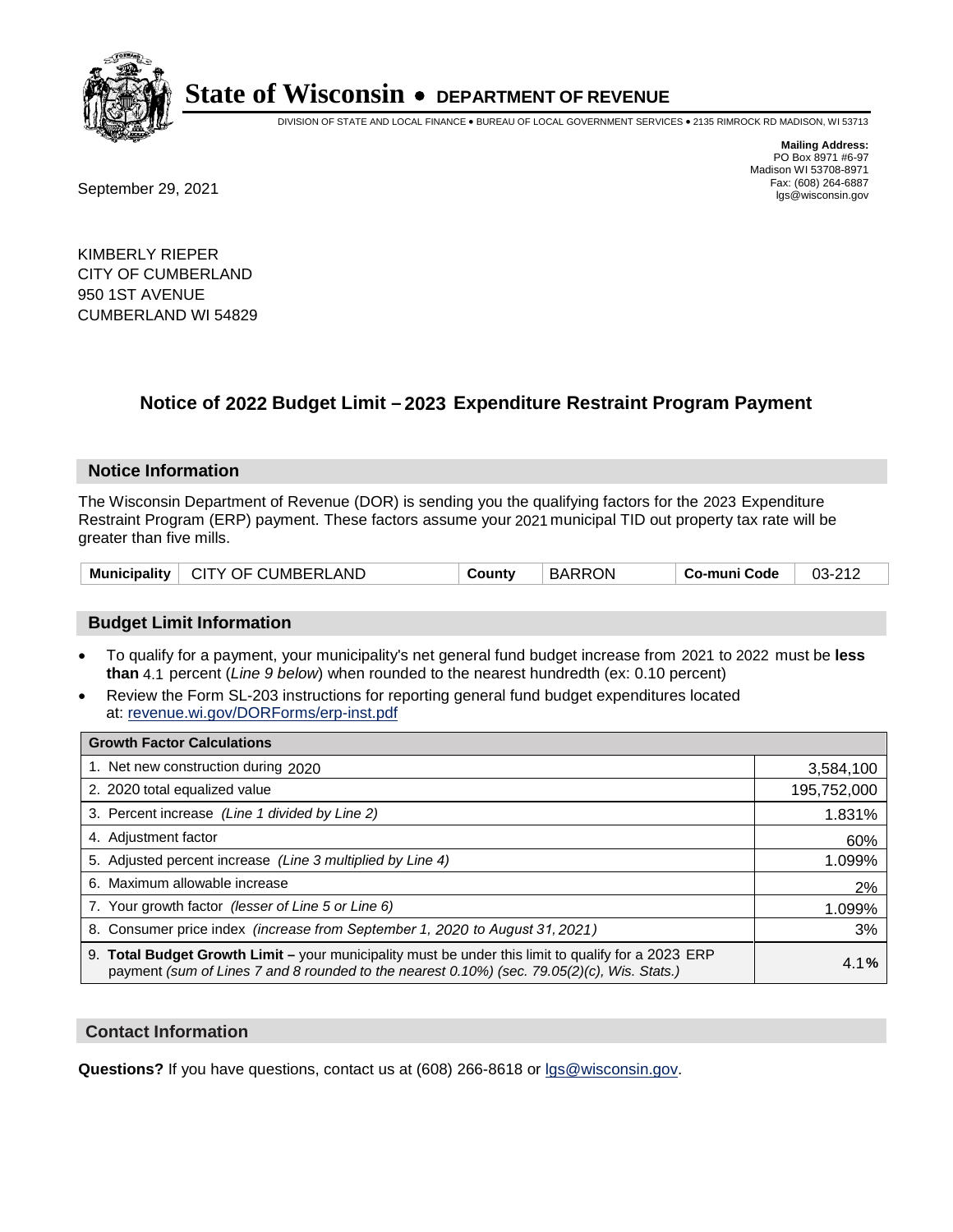

DIVISION OF STATE AND LOCAL FINANCE • BUREAU OF LOCAL GOVERNMENT SERVICES • 2135 RIMROCK RD MADISON, WI 53713

**Mailing Address:** PO Box 8971 #6-97 Madison WI 53708-8971<br>Fax: (608) 264-6887

Fax: (608) 264-6887<br>
September 29, 2021 and the state of the state of the state of the state of the state of the state of the state of the state of the state of the state of the state of the state of the state of the state

KATHLEEN MORSE CITY OF RICE LAKE 30 E EAU CLAIRE ST RICE LAKE WI 54868

## **Notice of 2022 Budget Limit - 2023 Expenditure Restraint Program Payment**

#### **Notice Information**

The Wisconsin Department of Revenue (DOR) is sending you the qualifying factors for the 2023 Expenditure Restraint Program (ERP) payment. These factors assume your 2021 municipal TID out property tax rate will be greater than five mills.

| $\perp$ CITY OF RICE LAKE<br><b>Municipality</b> | County | <b>BARRON</b> | Co-muni Code | 03-276 |
|--------------------------------------------------|--------|---------------|--------------|--------|
|--------------------------------------------------|--------|---------------|--------------|--------|

#### **Budget Limit Information**

- To qualify for a payment, your municipality's net general fund budget increase from 2021 to 2022 must be less **than** 3.9 percent (*Line 9 below*) when rounded to the nearest hundredth (ex: 0.10 percent)
- Review the Form SL-203 instructions for reporting general fund budget expenditures located at: revenue.wi.gov/DORForms/erp-inst.pdf

| <b>Growth Factor Calculations</b>                                                                                                                                                                  |             |
|----------------------------------------------------------------------------------------------------------------------------------------------------------------------------------------------------|-------------|
| 1. Net new construction during 2020                                                                                                                                                                | 11,192,500  |
| 2. 2020 total equalized value                                                                                                                                                                      | 777,539,300 |
| 3. Percent increase (Line 1 divided by Line 2)                                                                                                                                                     | 1.439%      |
| 4. Adjustment factor                                                                                                                                                                               | 60%         |
| 5. Adjusted percent increase (Line 3 multiplied by Line 4)                                                                                                                                         | 0.863%      |
| 6. Maximum allowable increase                                                                                                                                                                      | 2%          |
| 7. Your growth factor (lesser of Line 5 or Line 6)                                                                                                                                                 | 0.863%      |
| 8. Consumer price index (increase from September 1, 2020 to August 31, 2021)                                                                                                                       | 3%          |
| 9. Total Budget Growth Limit - your municipality must be under this limit to qualify for a 2023 ERP<br>payment (sum of Lines 7 and 8 rounded to the nearest 0.10%) (sec. 79.05(2)(c), Wis. Stats.) | 3.9%        |

#### **Contact Information**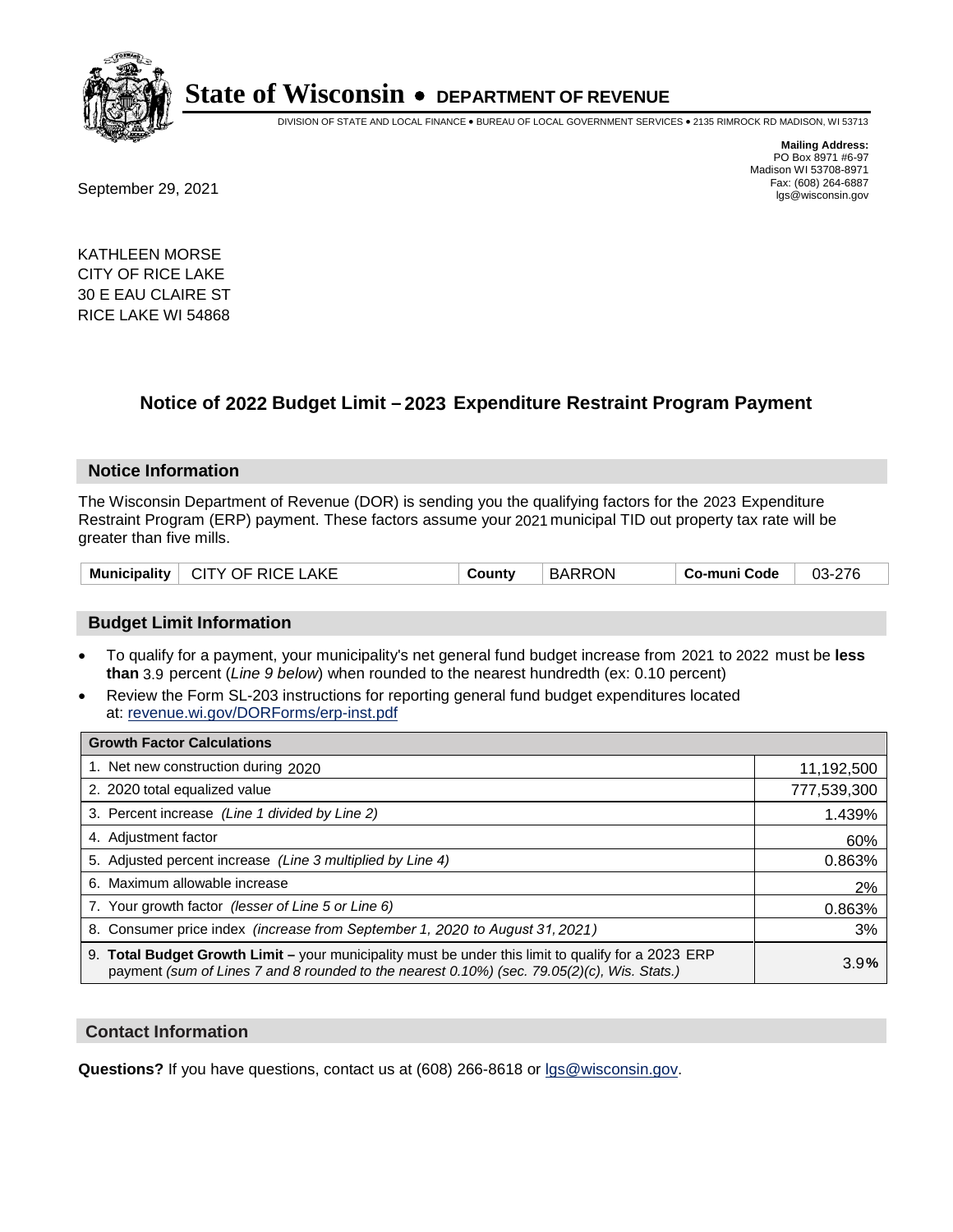

DIVISION OF STATE AND LOCAL FINANCE • BUREAU OF LOCAL GOVERNMENT SERVICES • 2135 RIMROCK RD MADISON, WI 53713

**Mailing Address:** PO Box 8971 #6-97 Madison WI 53708-8971<br>Fax: (608) 264-6887

Fax: (608) 264-6887<br>
September 29, 2021 and the state of the state of the state of the state of the state of the state of the state of the state of the state of the state of the state of the state of the state of the state

SUSAN HIATT TOWN OF MASON 60020 HANSON RD MASON WI 54856

## **Notice of 2022 Budget Limit - 2023 Expenditure Restraint Program Payment**

#### **Notice Information**

The Wisconsin Department of Revenue (DOR) is sending you the qualifying factors for the 2023 Expenditure Restraint Program (ERP) payment. These factors assume your 2021 municipal TID out property tax rate will be greater than five mills.

| <b>Municipality</b> | TOWN OF MASON | こountv | <b>BAYFIELD</b> | Co-muni Code | 04-032 |
|---------------------|---------------|--------|-----------------|--------------|--------|
|                     |               |        |                 |              |        |

#### **Budget Limit Information**

- To qualify for a payment, your municipality's net general fund budget increase from 2021 to 2022 must be less **than** 3.3 percent (*Line 9 below*) when rounded to the nearest hundredth (ex: 0.10 percent)
- Review the Form SL-203 instructions for reporting general fund budget expenditures located at: revenue.wi.gov/DORForms/erp-inst.pdf

| <b>Growth Factor Calculations</b>                                                                                                                                                                      |            |
|--------------------------------------------------------------------------------------------------------------------------------------------------------------------------------------------------------|------------|
| 1. Net new construction during 2020                                                                                                                                                                    | 107,800    |
| 2. 2020 total equalized value                                                                                                                                                                          | 22,666,200 |
| 3. Percent increase (Line 1 divided by Line 2)                                                                                                                                                         | 0.476%     |
| 4. Adjustment factor                                                                                                                                                                                   | 60%        |
| 5. Adjusted percent increase (Line 3 multiplied by Line 4)                                                                                                                                             | 0.286%     |
| 6. Maximum allowable increase                                                                                                                                                                          | 2%         |
| 7. Your growth factor (lesser of Line 5 or Line 6)                                                                                                                                                     | 0.286%     |
| 8. Consumer price index (increase from September 1, 2020 to August 31, 2021)                                                                                                                           | 3%         |
| 9. Total Budget Growth Limit - your municipality must be under this limit to qualify for a 2023 ERP<br>payment (sum of Lines 7 and 8 rounded to the nearest $0.10\%$ ) (sec. 79.05(2)(c), Wis. Stats.) | 3.3%       |

#### **Contact Information**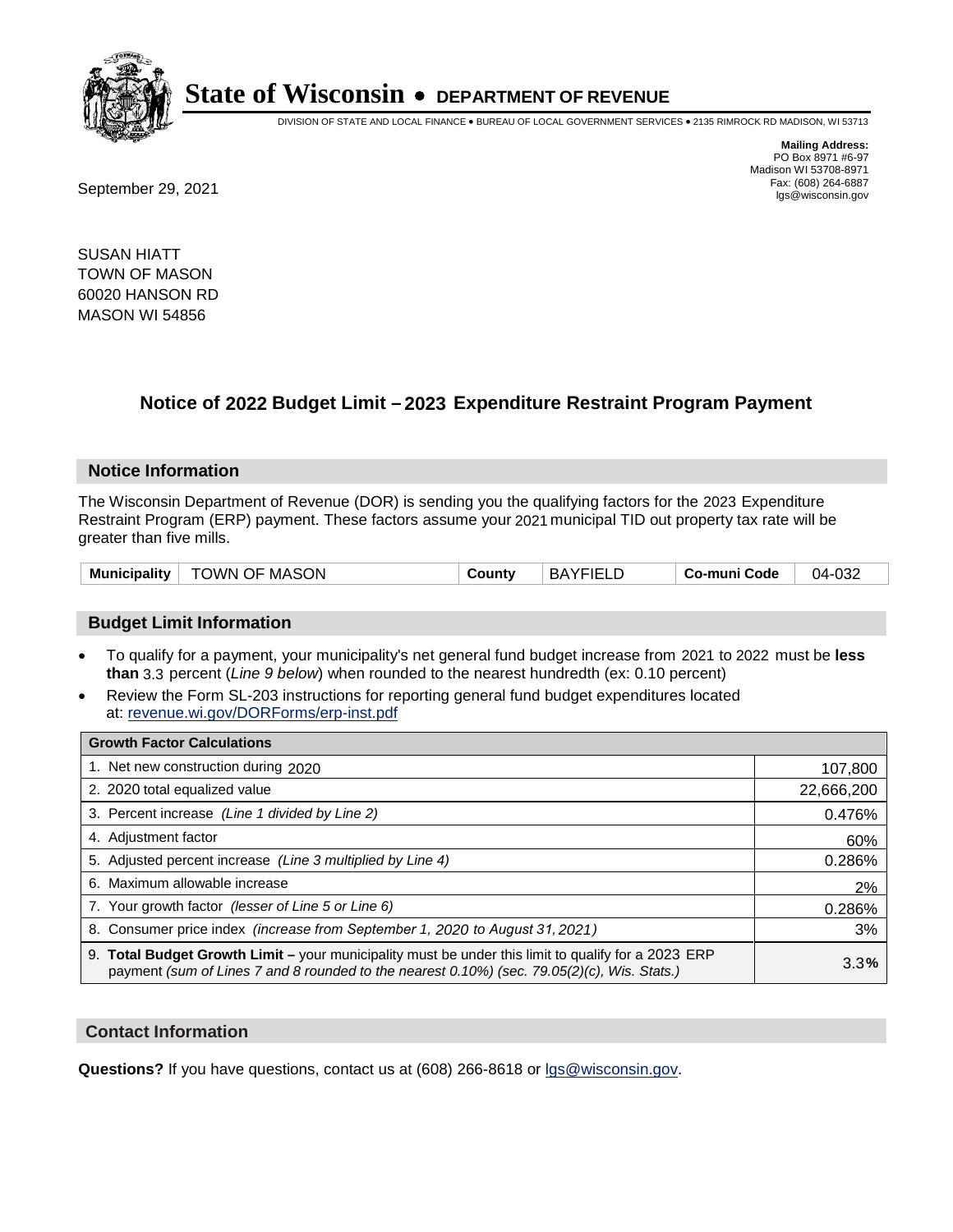

DIVISION OF STATE AND LOCAL FINANCE • BUREAU OF LOCAL GOVERNMENT SERVICES • 2135 RIMROCK RD MADISON, WI 53713

Fax: (608) 264-6887<br>
September 29, 2021 and the state of the state of the state of the state of the state of the state of the state of the state of the state of the state of the state of the state of the state of the state

**Mailing Address:** PO Box 8971 #6-97 Madison WI 53708-8971<br>Fax: (608) 264-6887

BILLIE HOOPMAN CITY OF BAYFIELD PO BOX 1170, 125 S 1ST ST BAYFIELD WI 54814-1170

## **Notice of 2022 Budget Limit - 2023 Expenditure Restraint Program Payment**

#### **Notice Information**

The Wisconsin Department of Revenue (DOR) is sending you the qualifying factors for the 2023 Expenditure Restraint Program (ERP) payment. These factors assume your 2021 municipal TID out property tax rate will be greater than five mills.

| Municipality<br><b>CITY OF BAYFIELD</b> | County | <b>BAYFIELD</b> | Co-muni Code | $-206$<br>04-i |
|-----------------------------------------|--------|-----------------|--------------|----------------|
|-----------------------------------------|--------|-----------------|--------------|----------------|

#### **Budget Limit Information**

- To qualify for a payment, your municipality's net general fund budget increase from 2021 to 2022 must be less **than** 3.5 percent (*Line 9 below*) when rounded to the nearest hundredth (ex: 0.10 percent)
- Review the Form SL-203 instructions for reporting general fund budget expenditures located at: revenue.wi.gov/DORForms/erp-inst.pdf

| <b>Growth Factor Calculations</b>                                                                                                                                                                  |             |
|----------------------------------------------------------------------------------------------------------------------------------------------------------------------------------------------------|-------------|
| 1. Net new construction during 2020                                                                                                                                                                | 939,800     |
| 2. 2020 total equalized value                                                                                                                                                                      | 111,229,400 |
| 3. Percent increase (Line 1 divided by Line 2)                                                                                                                                                     | 0.845%      |
| 4. Adjustment factor                                                                                                                                                                               | 60%         |
| 5. Adjusted percent increase (Line 3 multiplied by Line 4)                                                                                                                                         | 0.507%      |
| 6. Maximum allowable increase                                                                                                                                                                      | 2%          |
| 7. Your growth factor (lesser of Line 5 or Line 6)                                                                                                                                                 | 0.507%      |
| 8. Consumer price index (increase from September 1, 2020 to August 31, 2021)                                                                                                                       | 3%          |
| 9. Total Budget Growth Limit – your municipality must be under this limit to qualify for a 2023 ERP<br>payment (sum of Lines 7 and 8 rounded to the nearest 0.10%) (sec. 79.05(2)(c), Wis. Stats.) | 3.5%        |

#### **Contact Information**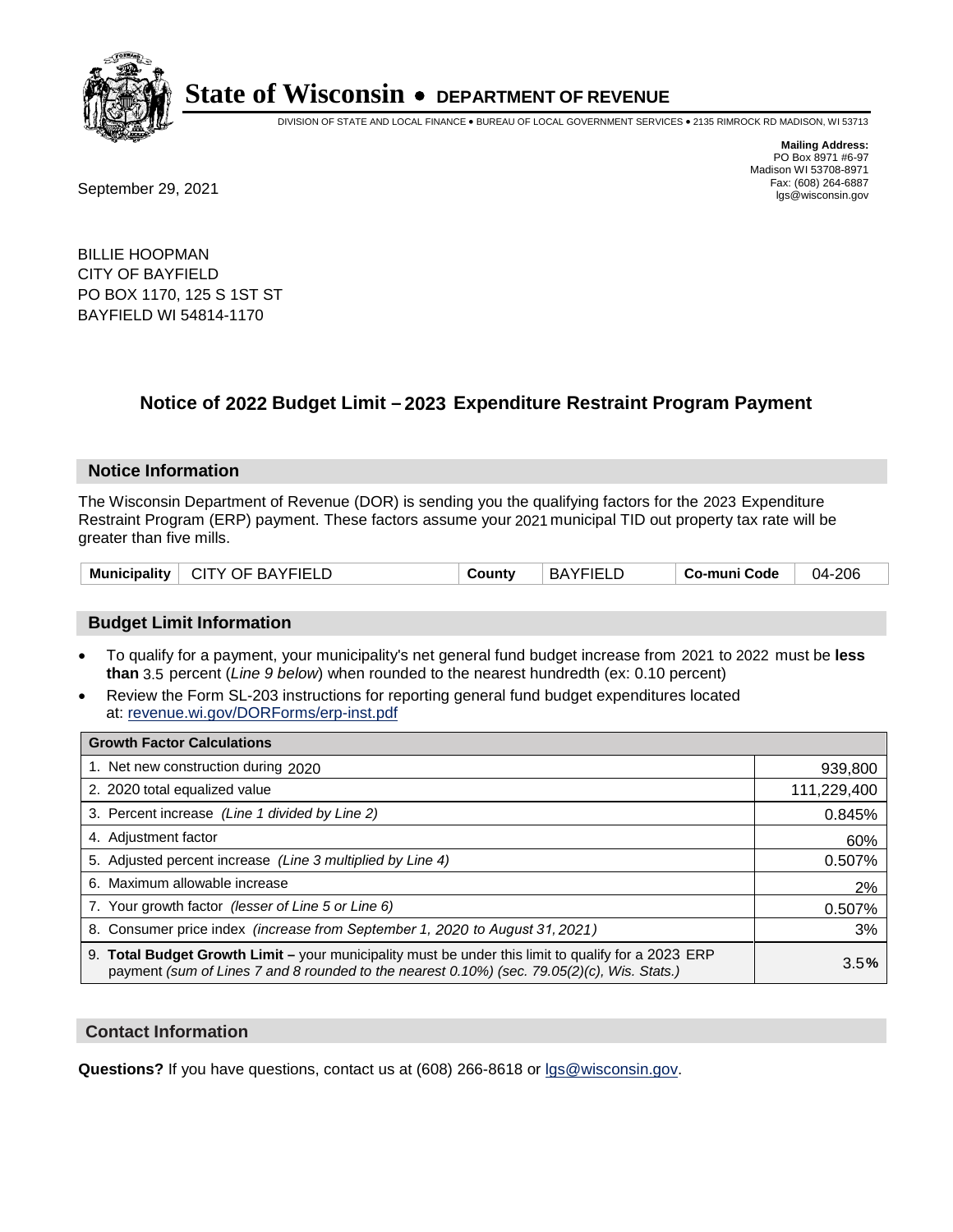

DIVISION OF STATE AND LOCAL FINANCE • BUREAU OF LOCAL GOVERNMENT SERVICES • 2135 RIMROCK RD MADISON, WI 53713

Fax: (608) 264-6887<br>
September 29, 2021 and the state of the state of the state of the state of the state of the state of the state of the state of the state of the state of the state of the state of the state of the state

**Mailing Address:** PO Box 8971 #6-97 Madison WI 53708-8971<br>Fax: (608) 264-6887

SCOTT KLUVER CITY OF WASHBURN PO BOX 638 WASHBURN WI 54891-0638

## **Notice of 2022 Budget Limit - 2023 Expenditure Restraint Program Payment**

#### **Notice Information**

The Wisconsin Department of Revenue (DOR) is sending you the qualifying factors for the 2023 Expenditure Restraint Program (ERP) payment. These factors assume your 2021 municipal TID out property tax rate will be greater than five mills.

| <b>Municipality</b> | <b>□ CITY OF WASHBURN</b> | County | <b>BAYFIELD</b> | Co-muni Code | 04-291 |
|---------------------|---------------------------|--------|-----------------|--------------|--------|
|---------------------|---------------------------|--------|-----------------|--------------|--------|

### **Budget Limit Information**

- To qualify for a payment, your municipality's net general fund budget increase from 2021 to 2022 must be less **than** 3.6 percent (*Line 9 below*) when rounded to the nearest hundredth (ex: 0.10 percent)
- Review the Form SL-203 instructions for reporting general fund budget expenditures located at: revenue.wi.gov/DORForms/erp-inst.pdf

| <b>Growth Factor Calculations</b>                                                                                                                                                                  |             |
|----------------------------------------------------------------------------------------------------------------------------------------------------------------------------------------------------|-------------|
| 1. Net new construction during 2020                                                                                                                                                                | 1,427,700   |
| 2. 2020 total equalized value                                                                                                                                                                      | 134,787,300 |
| 3. Percent increase (Line 1 divided by Line 2)                                                                                                                                                     | 1.059%      |
| 4. Adjustment factor                                                                                                                                                                               | 60%         |
| 5. Adjusted percent increase (Line 3 multiplied by Line 4)                                                                                                                                         | 0.635%      |
| 6. Maximum allowable increase                                                                                                                                                                      | 2%          |
| 7. Your growth factor (lesser of Line 5 or Line 6)                                                                                                                                                 | 0.635%      |
| 8. Consumer price index (increase from September 1, 2020 to August 31, 2021)                                                                                                                       | 3%          |
| 9. Total Budget Growth Limit - your municipality must be under this limit to qualify for a 2023 ERP<br>payment (sum of Lines 7 and 8 rounded to the nearest 0.10%) (sec. 79.05(2)(c), Wis. Stats.) | 3.6%        |

#### **Contact Information**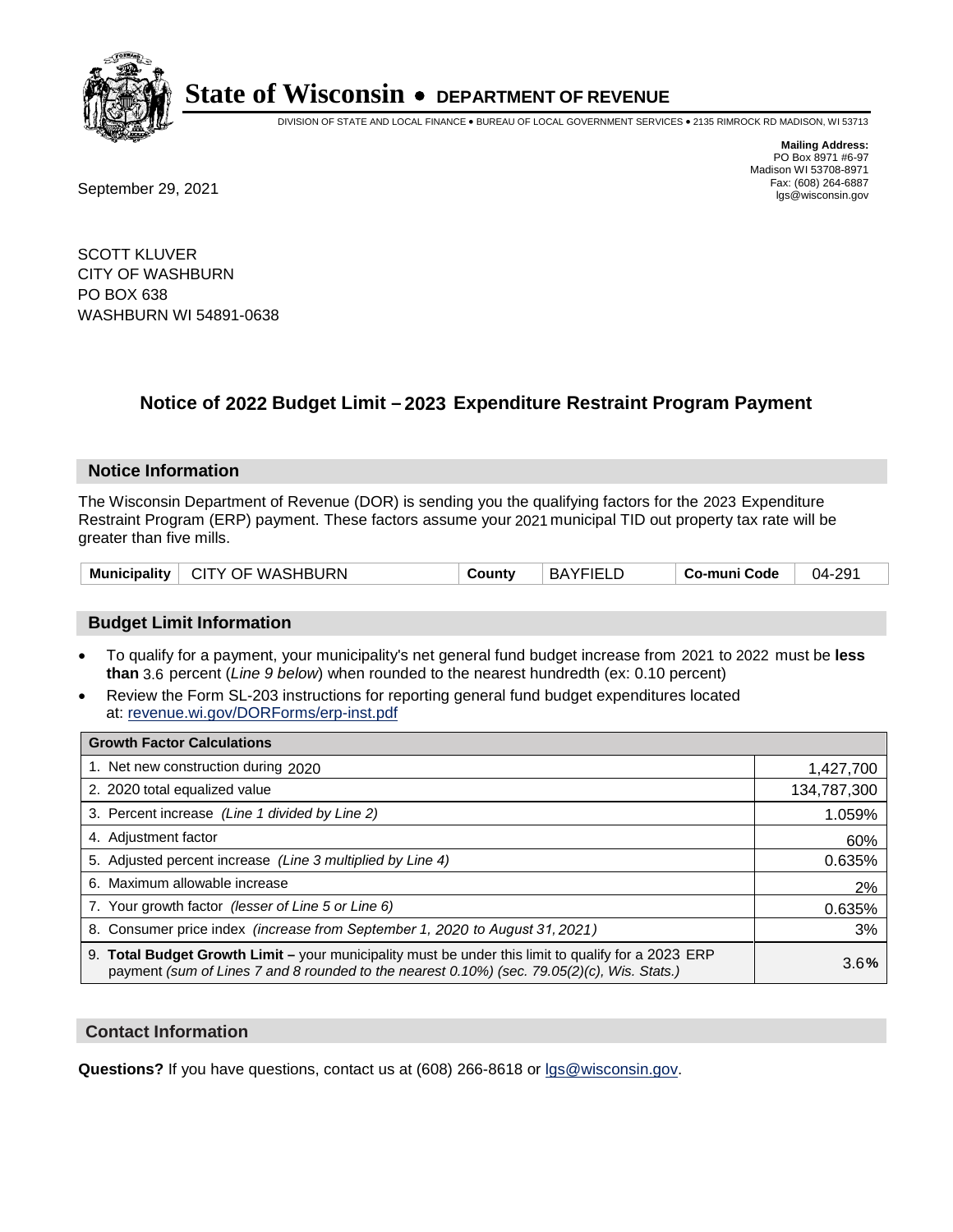

DIVISION OF STATE AND LOCAL FINANCE • BUREAU OF LOCAL GOVERNMENT SERVICES • 2135 RIMROCK RD MADISON, WI 53713

Fax: (608) 264-6887<br>
September 29, 2021 and the state of the state of the state of the state of the state of the state of the state of the state of the state of the state of the state of the state of the state of the state

**Mailing Address:** PO Box 8971 #6-97 Madison WI 53708-8971<br>Fax: (608) 264-6887

CARRIE ZITTLOW VILLAGE OF ALLOUEZ 1900 LIBAL ST GREEN BAY WI 54301-2453

## **Notice of 2022 Budget Limit - 2023 Expenditure Restraint Program Payment**

#### **Notice Information**

The Wisconsin Department of Revenue (DOR) is sending you the qualifying factors for the 2023 Expenditure Restraint Program (ERP) payment. These factors assume your 2021 municipal TID out property tax rate will be greater than five mills.

| VILLAGE OF ALLOUEZ<br><b>Municipality</b> | County | <b>BROWN</b> | Co-muni Code | 05-102 |
|-------------------------------------------|--------|--------------|--------------|--------|
|-------------------------------------------|--------|--------------|--------------|--------|

### **Budget Limit Information**

- To qualify for a payment, your municipality's net general fund budget increase from 2021 to 2022 must be less **than** 3.3 percent (*Line 9 below*) when rounded to the nearest hundredth (ex: 0.10 percent)
- Review the Form SL-203 instructions for reporting general fund budget expenditures located at: revenue.wi.gov/DORForms/erp-inst.pdf

| <b>Growth Factor Calculations</b>                                                                                                                                                                  |               |
|----------------------------------------------------------------------------------------------------------------------------------------------------------------------------------------------------|---------------|
| 1. Net new construction during 2020                                                                                                                                                                | 5,927,800     |
| 2. 2020 total equalized value                                                                                                                                                                      | 1,104,298,100 |
| 3. Percent increase (Line 1 divided by Line 2)                                                                                                                                                     | 0.537%        |
| 4. Adiustment factor                                                                                                                                                                               | 60%           |
| 5. Adjusted percent increase (Line 3 multiplied by Line 4)                                                                                                                                         | 0.322%        |
| 6. Maximum allowable increase                                                                                                                                                                      | 2%            |
| 7. Your growth factor (lesser of Line 5 or Line 6)                                                                                                                                                 | 0.322%        |
| 8. Consumer price index (increase from September 1, 2020 to August 31, 2021)                                                                                                                       | 3%            |
| 9. Total Budget Growth Limit - your municipality must be under this limit to qualify for a 2023 ERP<br>payment (sum of Lines 7 and 8 rounded to the nearest 0.10%) (sec. 79.05(2)(c), Wis. Stats.) | 3.3%          |

#### **Contact Information**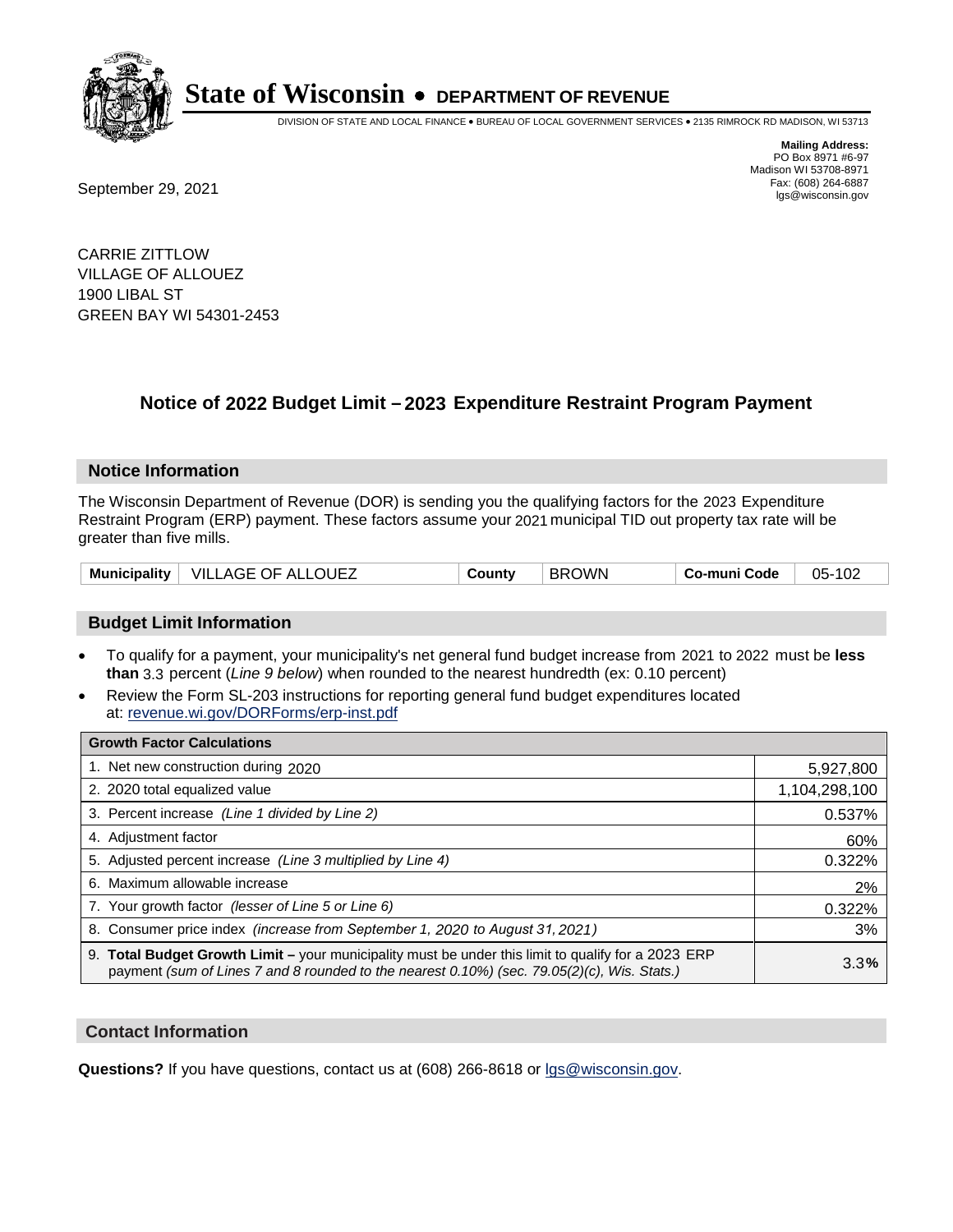

DIVISION OF STATE AND LOCAL FINANCE • BUREAU OF LOCAL GOVERNMENT SERVICES • 2135 RIMROCK RD MADISON, WI 53713

Fax: (608) 264-6887<br>
September 29, 2021 and the state of the state of the state of the state of the state of the state of the state of the state of the state of the state of the state of the state of the state of the state

**Mailing Address:** PO Box 8971 #6-97 Madison WI 53708-8971<br>Fax: (608) 264-6887

KRIS TESKE VILLAGE OF ASHWAUBENON 2155 HOLMGREN WAY ASHWAUBENON WI 54304-4605

## **Notice of 2022 Budget Limit - 2023 Expenditure Restraint Program Payment**

#### **Notice Information**

The Wisconsin Department of Revenue (DOR) is sending you the qualifying factors for the 2023 Expenditure Restraint Program (ERP) payment. These factors assume your 2021 municipal TID out property tax rate will be greater than five mills.

#### **Budget Limit Information**

- To qualify for a payment, your municipality's net general fund budget increase from 2021 to 2022 must be less **than** 4.6 percent (*Line 9 below*) when rounded to the nearest hundredth (ex: 0.10 percent)
- Review the Form SL-203 instructions for reporting general fund budget expenditures located at: revenue.wi.gov/DORForms/erp-inst.pdf

| <b>Growth Factor Calculations</b>                                                                                                                                                                  |               |
|----------------------------------------------------------------------------------------------------------------------------------------------------------------------------------------------------|---------------|
| 1. Net new construction during 2020                                                                                                                                                                | 73,169,900    |
| 2. 2020 total equalized value                                                                                                                                                                      | 2,684,430,400 |
| 3. Percent increase (Line 1 divided by Line 2)                                                                                                                                                     | 2.726%        |
| 4. Adiustment factor                                                                                                                                                                               | 60%           |
| 5. Adjusted percent increase (Line 3 multiplied by Line 4)                                                                                                                                         | 1.636%        |
| 6. Maximum allowable increase                                                                                                                                                                      | 2%            |
| 7. Your growth factor (lesser of Line 5 or Line 6)                                                                                                                                                 | 1.636%        |
| 8. Consumer price index (increase from September 1, 2020 to August 31, 2021)                                                                                                                       | 3%            |
| 9. Total Budget Growth Limit - your municipality must be under this limit to qualify for a 2023 ERP<br>payment (sum of Lines 7 and 8 rounded to the nearest 0.10%) (sec. 79.05(2)(c), Wis. Stats.) | 4.6%          |

#### **Contact Information**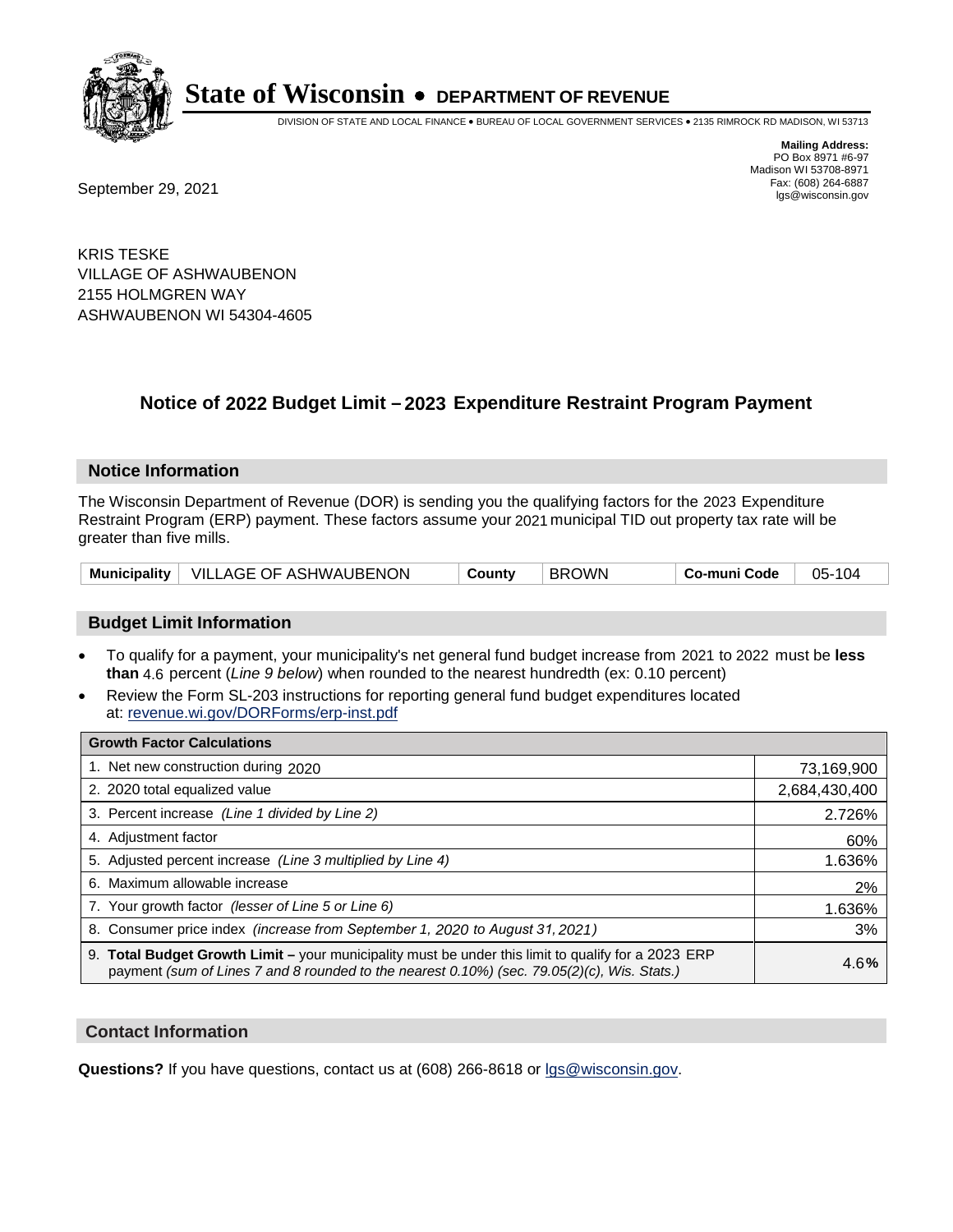

DIVISION OF STATE AND LOCAL FINANCE • BUREAU OF LOCAL GOVERNMENT SERVICES • 2135 RIMROCK RD MADISON, WI 53713

Fax: (608) 264-6887<br>
September 29, 2021 and the state of the state of the state of the state of the state of the state of the state of the state of the state of the state of the state of the state of the state of the state

**Mailing Address:** PO Box 8971 #6-97 Madison WI 53708-8971<br>Fax: (608) 264-6887

KAREN OSTROWSKI VILLAGE OF PULASKI PO BOX 320 PULASKI WI 54162-0320

## **Notice of 2022 Budget Limit - 2023 Expenditure Restraint Program Payment**

#### **Notice Information**

The Wisconsin Department of Revenue (DOR) is sending you the qualifying factors for the 2023 Expenditure Restraint Program (ERP) payment. These factors assume your 2021 municipal TID out property tax rate will be greater than five mills.

### **Budget Limit Information**

- To qualify for a payment, your municipality's net general fund budget increase from 2021 to 2022 must be less **than** 5.0 percent (*Line 9 below*) when rounded to the nearest hundredth (ex: 0.10 percent)
- Review the Form SL-203 instructions for reporting general fund budget expenditures located at: revenue.wi.gov/DORForms/erp-inst.pdf

| <b>Growth Factor Calculations</b>                                                                                                                                                                  |             |
|----------------------------------------------------------------------------------------------------------------------------------------------------------------------------------------------------|-------------|
| 1. Net new construction during 2020                                                                                                                                                                | 10,432,900  |
| 2. 2020 total equalized value                                                                                                                                                                      | 241,478,600 |
| 3. Percent increase (Line 1 divided by Line 2)                                                                                                                                                     | 4.320%      |
| 4. Adiustment factor                                                                                                                                                                               | 60%         |
| 5. Adjusted percent increase (Line 3 multiplied by Line 4)                                                                                                                                         | 2.592%      |
| 6. Maximum allowable increase                                                                                                                                                                      | 2%          |
| 7. Your growth factor (lesser of Line 5 or Line 6)                                                                                                                                                 | 2.000%      |
| 8. Consumer price index (increase from September 1, 2020 to August 31, 2021)                                                                                                                       | 3%          |
| 9. Total Budget Growth Limit - your municipality must be under this limit to qualify for a 2023 ERP<br>payment (sum of Lines 7 and 8 rounded to the nearest 0.10%) (sec. 79.05(2)(c), Wis. Stats.) | 5.0%        |

#### **Contact Information**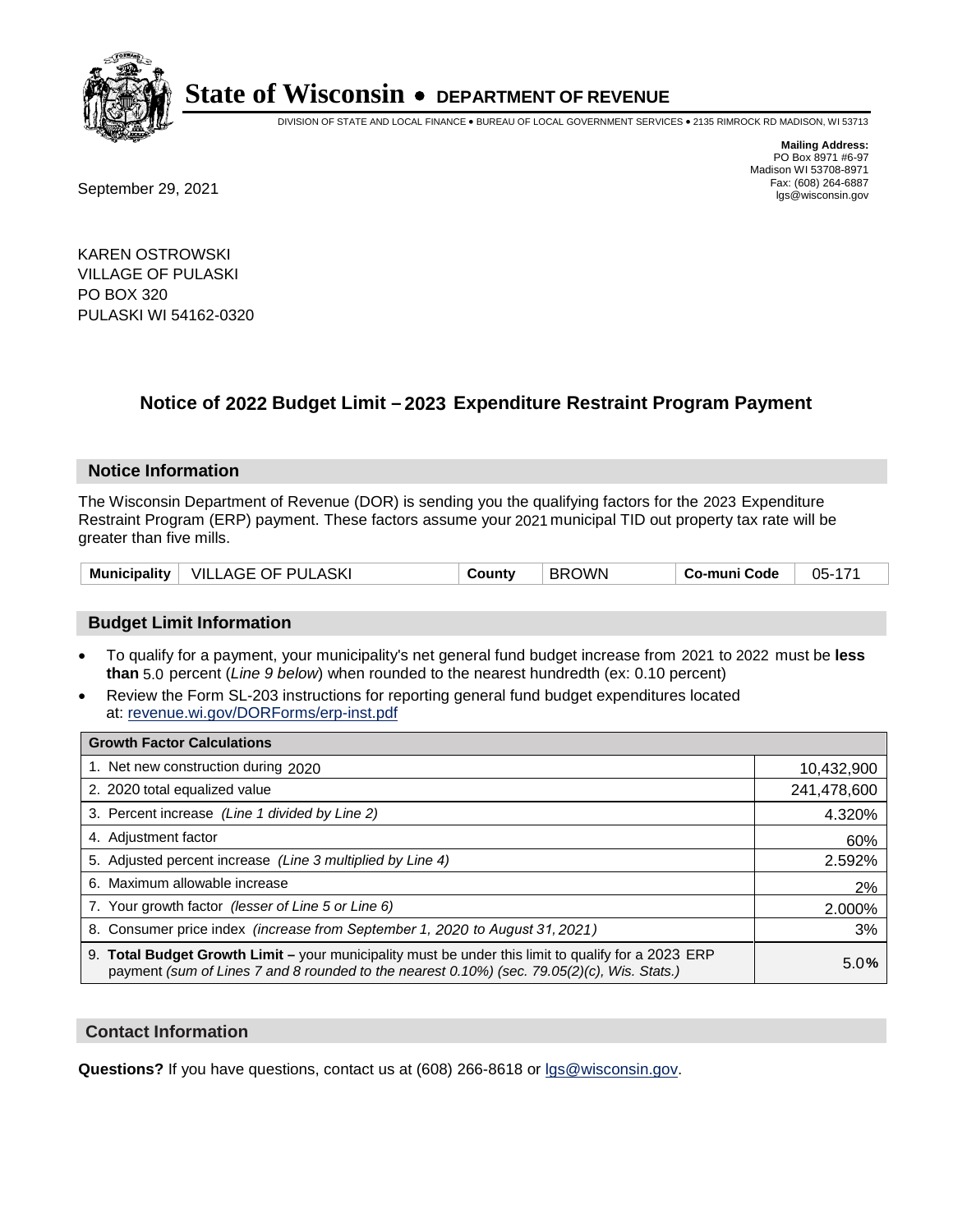

DIVISION OF STATE AND LOCAL FINANCE • BUREAU OF LOCAL GOVERNMENT SERVICES • 2135 RIMROCK RD MADISON, WI 53713

Fax: (608) 264-6887<br>
September 29, 2021 and the state of the state of the state of the state of the state of the state of the state of the state of the state of the state of the state of the state of the state of the state

**Mailing Address:** PO Box 8971 #6-97 Madison WI 53708-8971<br>Fax: (608) 264-6887

MICHELLE SEIDL VILLAGE OF WRIGHTSTOWN 352 HIGH STREET WRIGHTSTOWN WI 54180-1130

## **Notice of 2022 Budget Limit - 2023 Expenditure Restraint Program Payment**

#### **Notice Information**

The Wisconsin Department of Revenue (DOR) is sending you the qualifying factors for the 2023 Expenditure Restraint Program (ERP) payment. These factors assume your 2021 municipal TID out property tax rate will be greater than five mills.

|  | Municipality   VILLAGE OF WRIGHTSTOWN | Countv | <b>BROWN</b> | ⊺ Co-muni Code | 05-191 |
|--|---------------------------------------|--------|--------------|----------------|--------|
|--|---------------------------------------|--------|--------------|----------------|--------|

#### **Budget Limit Information**

- To qualify for a payment, your municipality's net general fund budget increase from 2021 to 2022 must be less **than** 5.0 percent (*Line 9 below*) when rounded to the nearest hundredth (ex: 0.10 percent)
- Review the Form SL-203 instructions for reporting general fund budget expenditures located at: revenue.wi.gov/DORForms/erp-inst.pdf

| <b>Growth Factor Calculations</b>                                                                                                                                                                  |             |
|----------------------------------------------------------------------------------------------------------------------------------------------------------------------------------------------------|-------------|
| 1. Net new construction during 2020                                                                                                                                                                | 22,811,500  |
| 2. 2020 total equalized value                                                                                                                                                                      | 326,210,300 |
| 3. Percent increase (Line 1 divided by Line 2)                                                                                                                                                     | 6.993%      |
| 4. Adiustment factor                                                                                                                                                                               | 60%         |
| 5. Adjusted percent increase (Line 3 multiplied by Line 4)                                                                                                                                         | 4.196%      |
| 6. Maximum allowable increase                                                                                                                                                                      | 2%          |
| 7. Your growth factor (lesser of Line 5 or Line 6)                                                                                                                                                 | 2.000%      |
| 8. Consumer price index (increase from September 1, 2020 to August 31, 2021)                                                                                                                       | 3%          |
| 9. Total Budget Growth Limit - your municipality must be under this limit to qualify for a 2023 ERP<br>payment (sum of Lines 7 and 8 rounded to the nearest 0.10%) (sec. 79.05(2)(c), Wis. Stats.) | 5.0%        |

#### **Contact Information**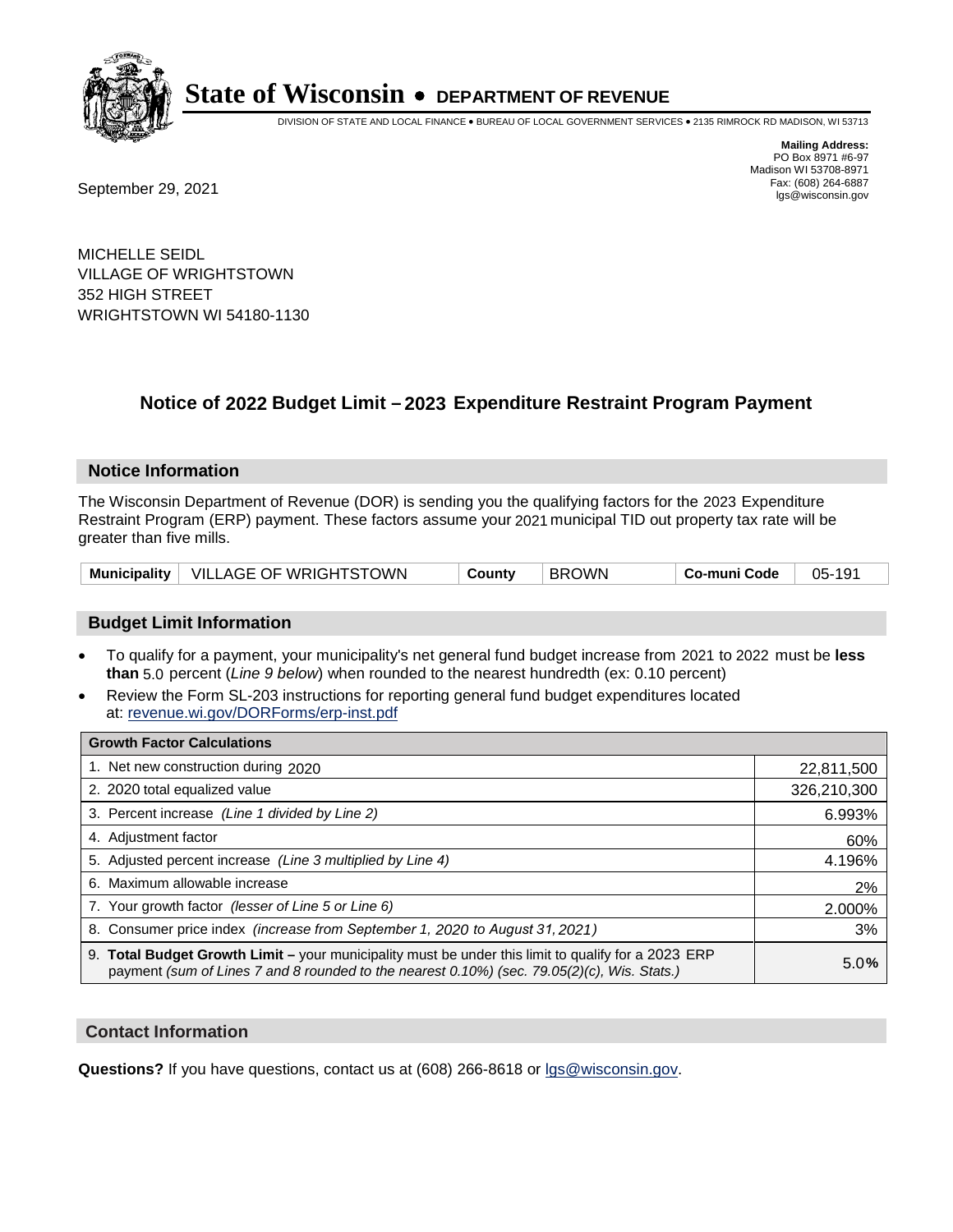

DIVISION OF STATE AND LOCAL FINANCE • BUREAU OF LOCAL GOVERNMENT SERVICES • 2135 RIMROCK RD MADISON, WI 53713

**Mailing Address:** PO Box 8971 #6-97 Madison WI 53708-8971<br>Fax: (608) 264-6887

Fax: (608) 264-6887<br>
September 29, 2021 and the state of the state of the state of the state of the state of the state of the state of the state of the state of the state of the state of the state of the state of the state

CAREY DANEN CITY OF DE PERE 335 S BROADWAY ST DE PERE WI 54115

## **Notice of 2022 Budget Limit - 2023 Expenditure Restraint Program Payment**

#### **Notice Information**

The Wisconsin Department of Revenue (DOR) is sending you the qualifying factors for the 2023 Expenditure Restraint Program (ERP) payment. These factors assume your 2021 municipal TID out property tax rate will be greater than five mills.

| Municipality | CITY OF DE PERE | County | <b>BROWN</b> | Co-muni Code | 05-216 |
|--------------|-----------------|--------|--------------|--------------|--------|
|--------------|-----------------|--------|--------------|--------------|--------|

### **Budget Limit Information**

- To qualify for a payment, your municipality's net general fund budget increase from 2021 to 2022 must be less **than** 4.0 percent (*Line 9 below*) when rounded to the nearest hundredth (ex: 0.10 percent)
- Review the Form SL-203 instructions for reporting general fund budget expenditures located at: revenue.wi.gov/DORForms/erp-inst.pdf

| <b>Growth Factor Calculations</b>                                                                                                                                                                  |               |
|----------------------------------------------------------------------------------------------------------------------------------------------------------------------------------------------------|---------------|
| 1. Net new construction during 2020                                                                                                                                                                | 39,631,900    |
| 2. 2020 total equalized value                                                                                                                                                                      | 2,366,055,000 |
| 3. Percent increase (Line 1 divided by Line 2)                                                                                                                                                     | 1.675%        |
| 4. Adjustment factor                                                                                                                                                                               | 60%           |
| 5. Adjusted percent increase (Line 3 multiplied by Line 4)                                                                                                                                         | 1.005%        |
| Maximum allowable increase<br>6.                                                                                                                                                                   | 2%            |
| 7. Your growth factor (lesser of Line 5 or Line 6)                                                                                                                                                 | 1.005%        |
| 8. Consumer price index (increase from September 1, 2020 to August 31, 2021)                                                                                                                       | 3%            |
| 9. Total Budget Growth Limit - your municipality must be under this limit to qualify for a 2023 ERP<br>payment (sum of Lines 7 and 8 rounded to the nearest 0.10%) (sec. 79.05(2)(c), Wis. Stats.) | 4.0%          |

#### **Contact Information**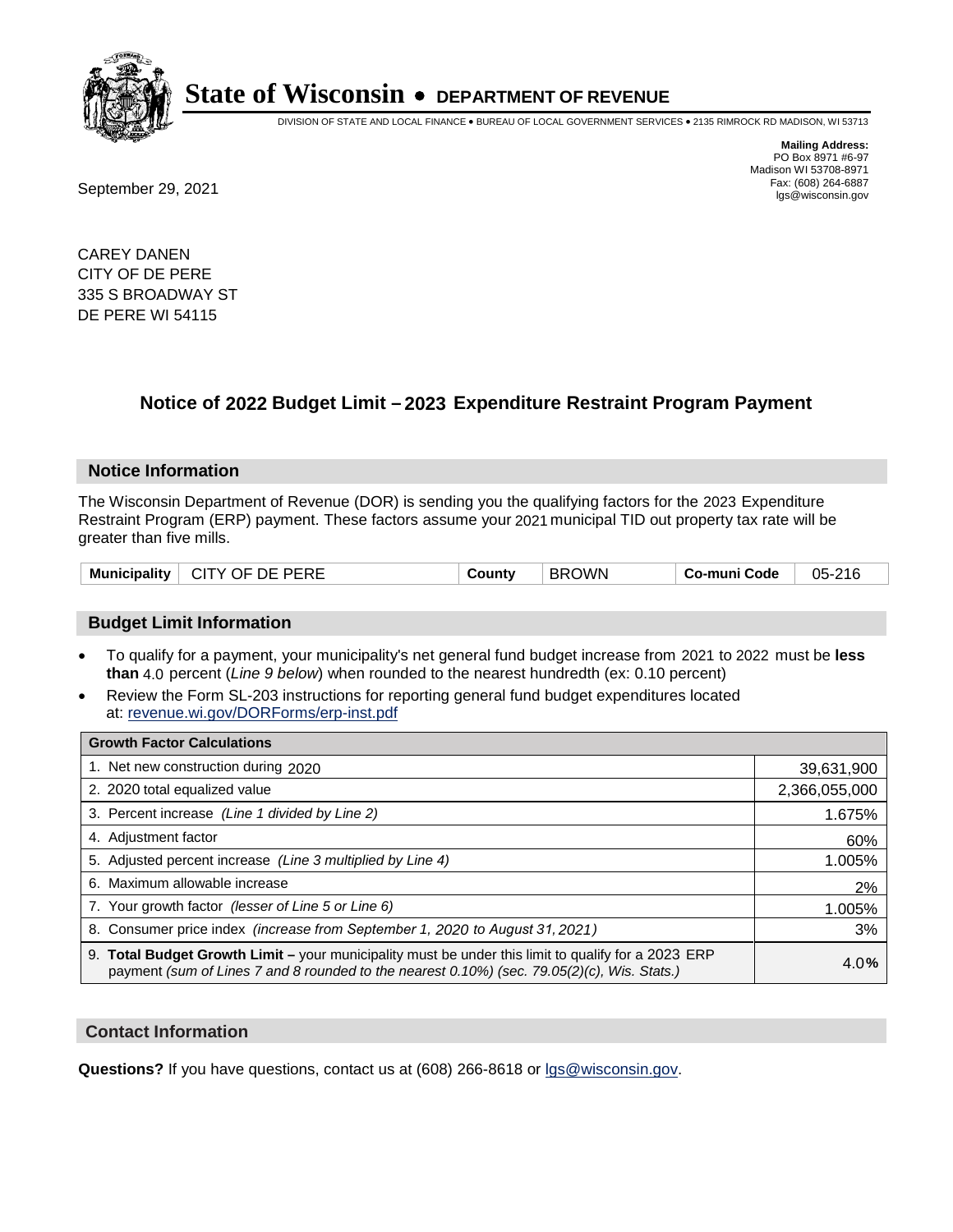

DIVISION OF STATE AND LOCAL FINANCE • BUREAU OF LOCAL GOVERNMENT SERVICES • 2135 RIMROCK RD MADISON, WI 53713

Fax: (608) 264-6887<br>
September 29, 2021 and the state of the state of the state of the state of the state of the state of the state of the state of the state of the state of the state of the state of the state of the state

**Mailing Address:** PO Box 8971 #6-97 Madison WI 53708-8971<br>Fax: (608) 264-6887

CELESTINE JEFFREYS CITY OF GREEN BAY 100 N JEFFERSON ST #106 GREEN BAY WI 54301-5006

## **Notice of 2022 Budget Limit - 2023 Expenditure Restraint Program Payment**

#### **Notice Information**

The Wisconsin Department of Revenue (DOR) is sending you the qualifying factors for the 2023 Expenditure Restraint Program (ERP) payment. These factors assume your 2021 municipal TID out property tax rate will be greater than five mills.

#### **Budget Limit Information**

- To qualify for a payment, your municipality's net general fund budget increase from 2021 to 2022 must be less **than** 3.7 percent (*Line 9 below*) when rounded to the nearest hundredth (ex: 0.10 percent)
- Review the Form SL-203 instructions for reporting general fund budget expenditures located at: revenue.wi.gov/DORForms/erp-inst.pdf

| <b>Growth Factor Calculations</b>                                                                                                                                                                  |               |
|----------------------------------------------------------------------------------------------------------------------------------------------------------------------------------------------------|---------------|
| 1. Net new construction during 2020                                                                                                                                                                | 88,400,700    |
| 2. 2020 total equalized value                                                                                                                                                                      | 7,399,206,300 |
| 3. Percent increase (Line 1 divided by Line 2)                                                                                                                                                     | 1.195%        |
| 4. Adiustment factor                                                                                                                                                                               | 60%           |
| 5. Adjusted percent increase (Line 3 multiplied by Line 4)                                                                                                                                         | 0.717%        |
| 6. Maximum allowable increase                                                                                                                                                                      | 2%            |
| 7. Your growth factor (lesser of Line 5 or Line 6)                                                                                                                                                 | 0.717%        |
| 8. Consumer price index (increase from September 1, 2020 to August 31, 2021)                                                                                                                       | 3%            |
| 9. Total Budget Growth Limit - your municipality must be under this limit to qualify for a 2023 ERP<br>payment (sum of Lines 7 and 8 rounded to the nearest 0.10%) (sec. 79.05(2)(c), Wis. Stats.) | 3.7%          |

#### **Contact Information**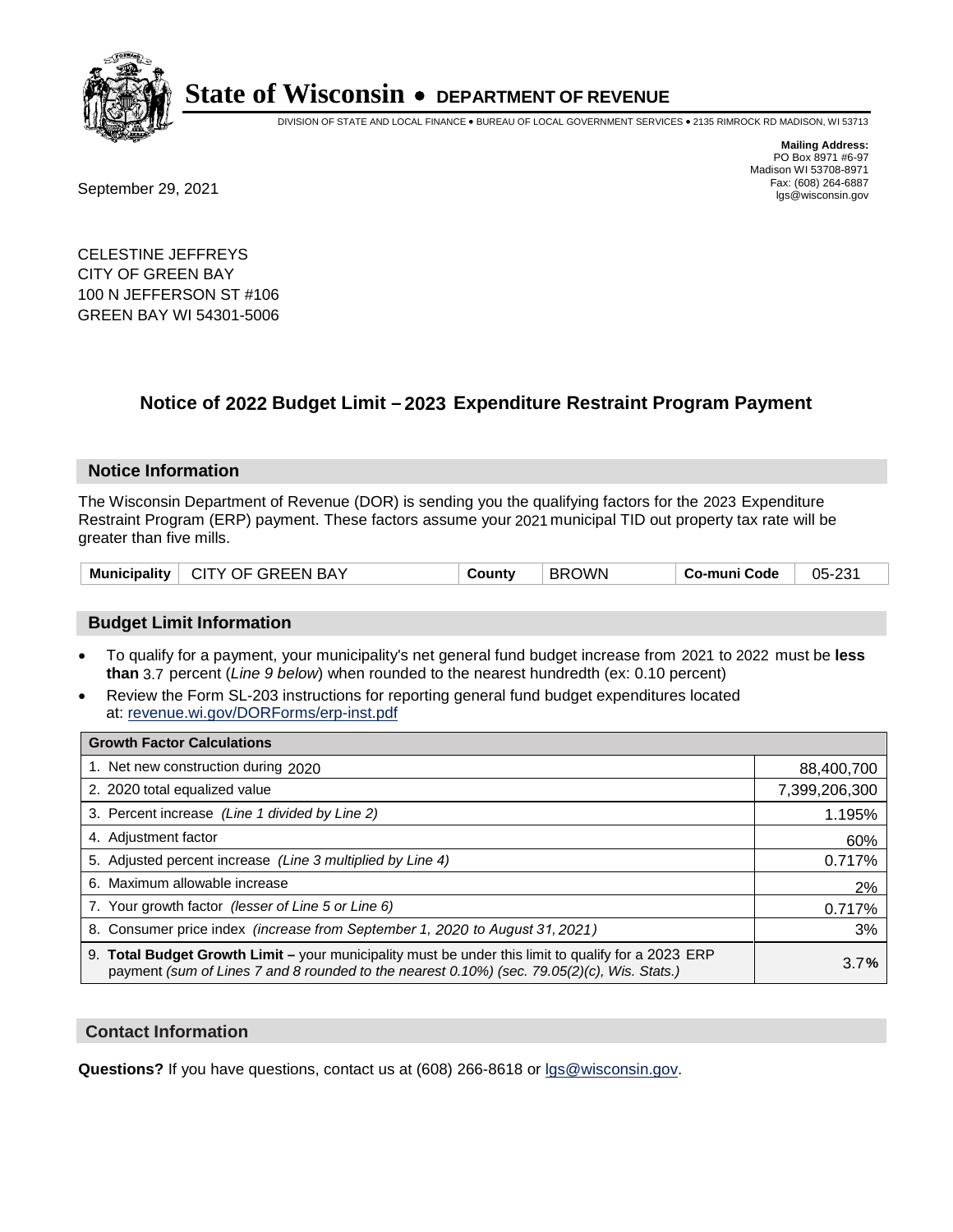

DIVISION OF STATE AND LOCAL FINANCE • BUREAU OF LOCAL GOVERNMENT SERVICES • 2135 RIMROCK RD MADISON, WI 53713

Fax: (608) 264-6887<br>
September 29, 2021 and the state of the state of the state of the state of the state of the state of the state of the state of the state of the state of the state of the state of the state of the state

**Mailing Address:** PO Box 8971 #6-97 Madison WI 53708-8971<br>Fax: (608) 264-6887

CARRIE VENNER TOWN OF CROSS S3173 COUNTY ROAD M FOUNTAIN CITY WI 54629

## **Notice of 2022 Budget Limit - 2023 Expenditure Restraint Program Payment**

#### **Notice Information**

The Wisconsin Department of Revenue (DOR) is sending you the qualifying factors for the 2023 Expenditure Restraint Program (ERP) payment. These factors assume your 2021 municipal TID out property tax rate will be greater than five mills.

|  | <b>Municipality</b> | <sup>⊦</sup> TOWN OF CROSS | County | <b>BUFFALO</b> | Co-muni Code | 06-010 |
|--|---------------------|----------------------------|--------|----------------|--------------|--------|
|--|---------------------|----------------------------|--------|----------------|--------------|--------|

#### **Budget Limit Information**

- To qualify for a payment, your municipality's net general fund budget increase from 2021 to 2022 must be less **than** 3.3 percent (*Line 9 below*) when rounded to the nearest hundredth (ex: 0.10 percent)
- Review the Form SL-203 instructions for reporting general fund budget expenditures located at: revenue.wi.gov/DORForms/erp-inst.pdf

| <b>Growth Factor Calculations</b>                                                                                                                                                                  |            |
|----------------------------------------------------------------------------------------------------------------------------------------------------------------------------------------------------|------------|
| 1. Net new construction during 2020                                                                                                                                                                | 238,700    |
| 2. 2020 total equalized value                                                                                                                                                                      | 43,227,500 |
| 3. Percent increase (Line 1 divided by Line 2)                                                                                                                                                     | 0.552%     |
| 4. Adjustment factor                                                                                                                                                                               | 60%        |
| 5. Adjusted percent increase (Line 3 multiplied by Line 4)                                                                                                                                         | 0.331%     |
| 6. Maximum allowable increase                                                                                                                                                                      | 2%         |
| 7. Your growth factor (lesser of Line 5 or Line 6)                                                                                                                                                 | 0.331%     |
| 8. Consumer price index (increase from September 1, 2020 to August 31, 2021)                                                                                                                       | 3%         |
| 9. Total Budget Growth Limit - your municipality must be under this limit to qualify for a 2023 ERP<br>payment (sum of Lines 7 and 8 rounded to the nearest 0.10%) (sec. 79.05(2)(c), Wis. Stats.) | 3.3%       |

#### **Contact Information**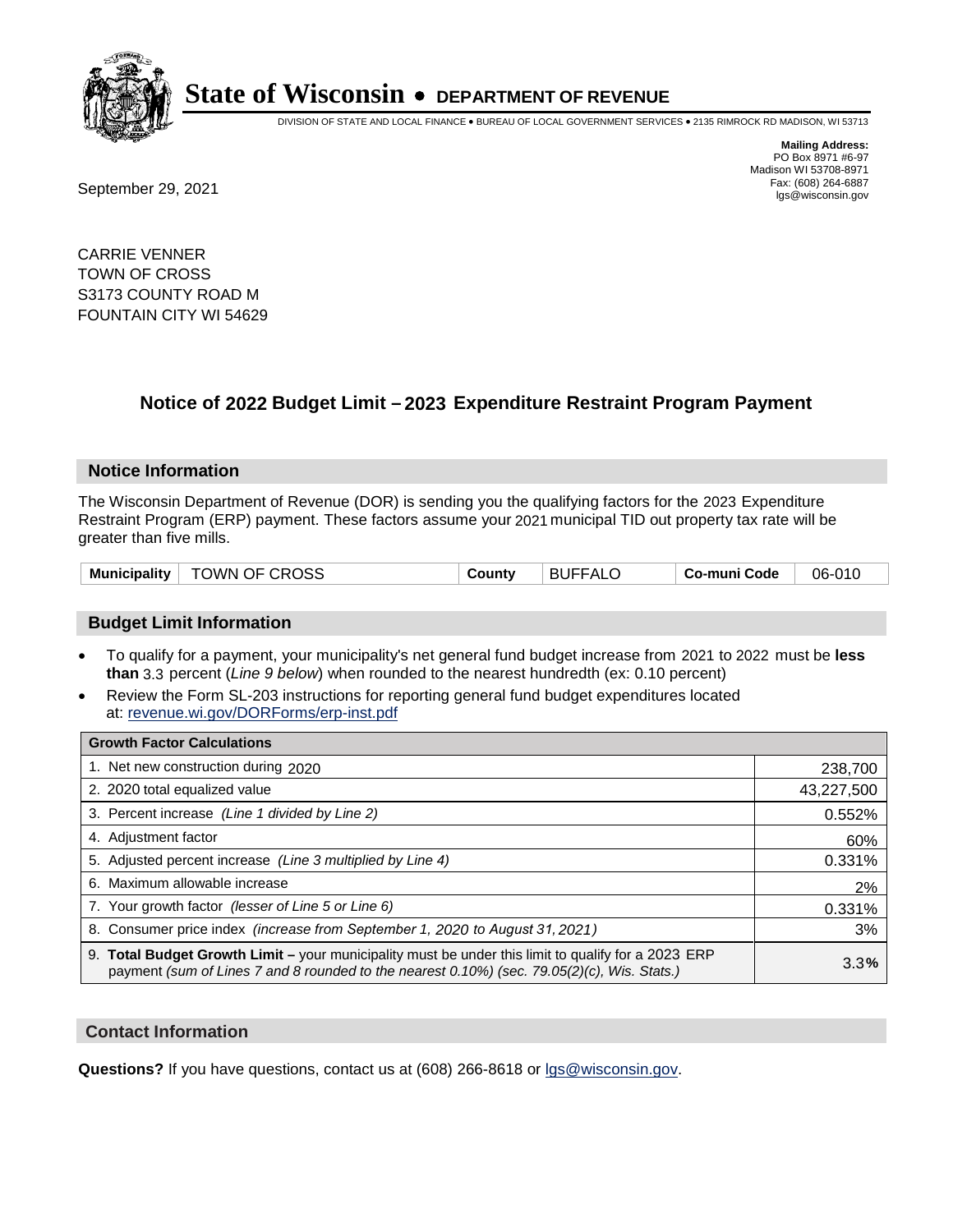

DIVISION OF STATE AND LOCAL FINANCE • BUREAU OF LOCAL GOVERNMENT SERVICES • 2135 RIMROCK RD MADISON, WI 53713

**Mailing Address:** PO Box 8971 #6-97 Madison WI 53708-8971<br>Fax: (608) 264-6887

Fax: (608) 264-6887<br>
September 29, 2021 and the state of the state of the state of the state of the state of the state of the state of the state of the state of the state of the state of the state of the state of the state

CINDY HANSON VILLAGE OF NELSON S616 STATE HWY 35 S NELSON WI 54756

## **Notice of 2022 Budget Limit - 2023 Expenditure Restraint Program Payment**

#### **Notice Information**

The Wisconsin Department of Revenue (DOR) is sending you the qualifying factors for the 2023 Expenditure Restraint Program (ERP) payment. These factors assume your 2021 municipal TID out property tax rate will be greater than five mills.

### **Budget Limit Information**

- To qualify for a payment, your municipality's net general fund budget increase from 2021 to 2022 must be less **than** 3.0 percent (*Line 9 below*) when rounded to the nearest hundredth (ex: 0.10 percent)
- Review the Form SL-203 instructions for reporting general fund budget expenditures located at: revenue.wi.gov/DORForms/erp-inst.pdf

| <b>Growth Factor Calculations</b>                                                                                                                                                                  |            |
|----------------------------------------------------------------------------------------------------------------------------------------------------------------------------------------------------|------------|
| 1. Net new construction during 2020                                                                                                                                                                | 13,600     |
| 2. 2020 total equalized value                                                                                                                                                                      | 20,455,800 |
| 3. Percent increase (Line 1 divided by Line 2)                                                                                                                                                     | 0.066%     |
| 4. Adjustment factor                                                                                                                                                                               | 60%        |
| 5. Adjusted percent increase (Line 3 multiplied by Line 4)                                                                                                                                         | 0.040%     |
| 6. Maximum allowable increase                                                                                                                                                                      | 2%         |
| 7. Your growth factor (lesser of Line 5 or Line 6)                                                                                                                                                 | 0.040%     |
| 8. Consumer price index (increase from September 1, 2020 to August 31, 2021)                                                                                                                       | 3%         |
| 9. Total Budget Growth Limit - your municipality must be under this limit to qualify for a 2023 ERP<br>payment (sum of Lines 7 and 8 rounded to the nearest 0.10%) (sec. 79.05(2)(c), Wis. Stats.) | 3.0%       |

#### **Contact Information**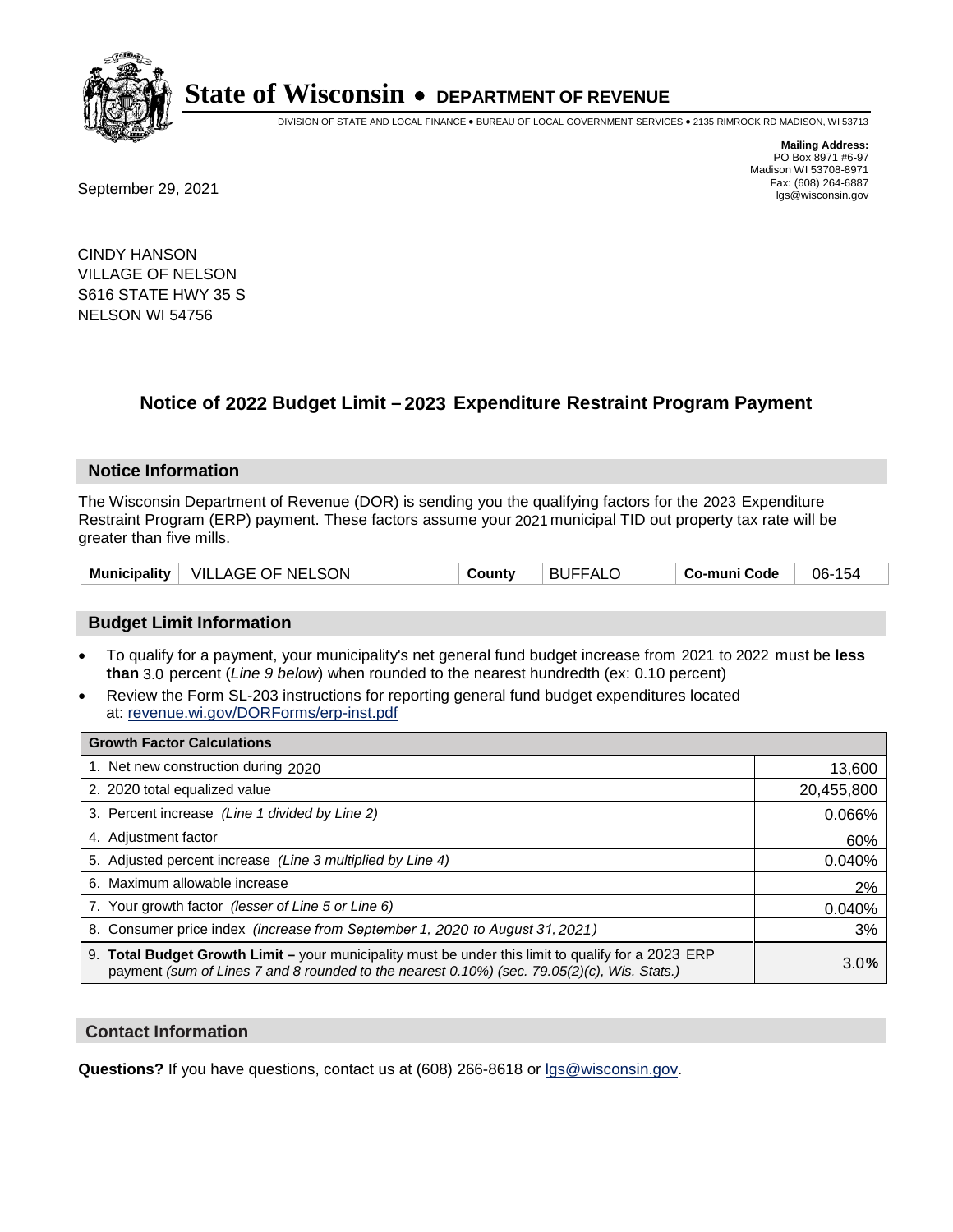

DIVISION OF STATE AND LOCAL FINANCE • BUREAU OF LOCAL GOVERNMENT SERVICES • 2135 RIMROCK RD MADISON, WI 53713

**Mailing Address:** PO Box 8971 #6-97 Madison WI 53708-8971<br>Fax: (608) 264-6887

Fax: (608) 264-6887<br>
September 29, 2021 and the state of the state of the state of the state of the state of the state of the state of the state of the state of the state of the state of the state of the state of the state

LINDA TORGERSON CITY OF ALMA PO BOX 277 ALMA WI 54610-0277

## **Notice of 2022 Budget Limit - 2023 Expenditure Restraint Program Payment**

#### **Notice Information**

The Wisconsin Department of Revenue (DOR) is sending you the qualifying factors for the 2023 Expenditure Restraint Program (ERP) payment. These factors assume your 2021 municipal TID out property tax rate will be greater than five mills.

| <b>Municipality</b><br>$\perp$ CITY OF ALMA | County | <b>BUFFALO</b> | Co-muni Code | 06-201 |
|---------------------------------------------|--------|----------------|--------------|--------|
|---------------------------------------------|--------|----------------|--------------|--------|

### **Budget Limit Information**

- To qualify for a payment, your municipality's net general fund budget increase from 2021 to 2022 must be less **than** 3.2 percent (*Line 9 below*) when rounded to the nearest hundredth (ex: 0.10 percent)
- Review the Form SL-203 instructions for reporting general fund budget expenditures located at: revenue.wi.gov/DORForms/erp-inst.pdf

| <b>Growth Factor Calculations</b>                                                                                                                                                                  |            |
|----------------------------------------------------------------------------------------------------------------------------------------------------------------------------------------------------|------------|
| 1. Net new construction during 2020                                                                                                                                                                | 151,900    |
| 2. 2020 total equalized value                                                                                                                                                                      | 59,319,800 |
| 3. Percent increase (Line 1 divided by Line 2)                                                                                                                                                     | 0.256%     |
| 4. Adjustment factor                                                                                                                                                                               | 60%        |
| 5. Adjusted percent increase (Line 3 multiplied by Line 4)                                                                                                                                         | 0.154%     |
| 6. Maximum allowable increase                                                                                                                                                                      | 2%         |
| 7. Your growth factor (lesser of Line 5 or Line 6)                                                                                                                                                 | 0.154%     |
| 8. Consumer price index (increase from September 1, 2020 to August 31, 2021)                                                                                                                       | 3%         |
| 9. Total Budget Growth Limit – your municipality must be under this limit to qualify for a 2023 ERP<br>payment (sum of Lines 7 and 8 rounded to the nearest 0.10%) (sec. 79.05(2)(c), Wis. Stats.) | 3.2%       |

#### **Contact Information**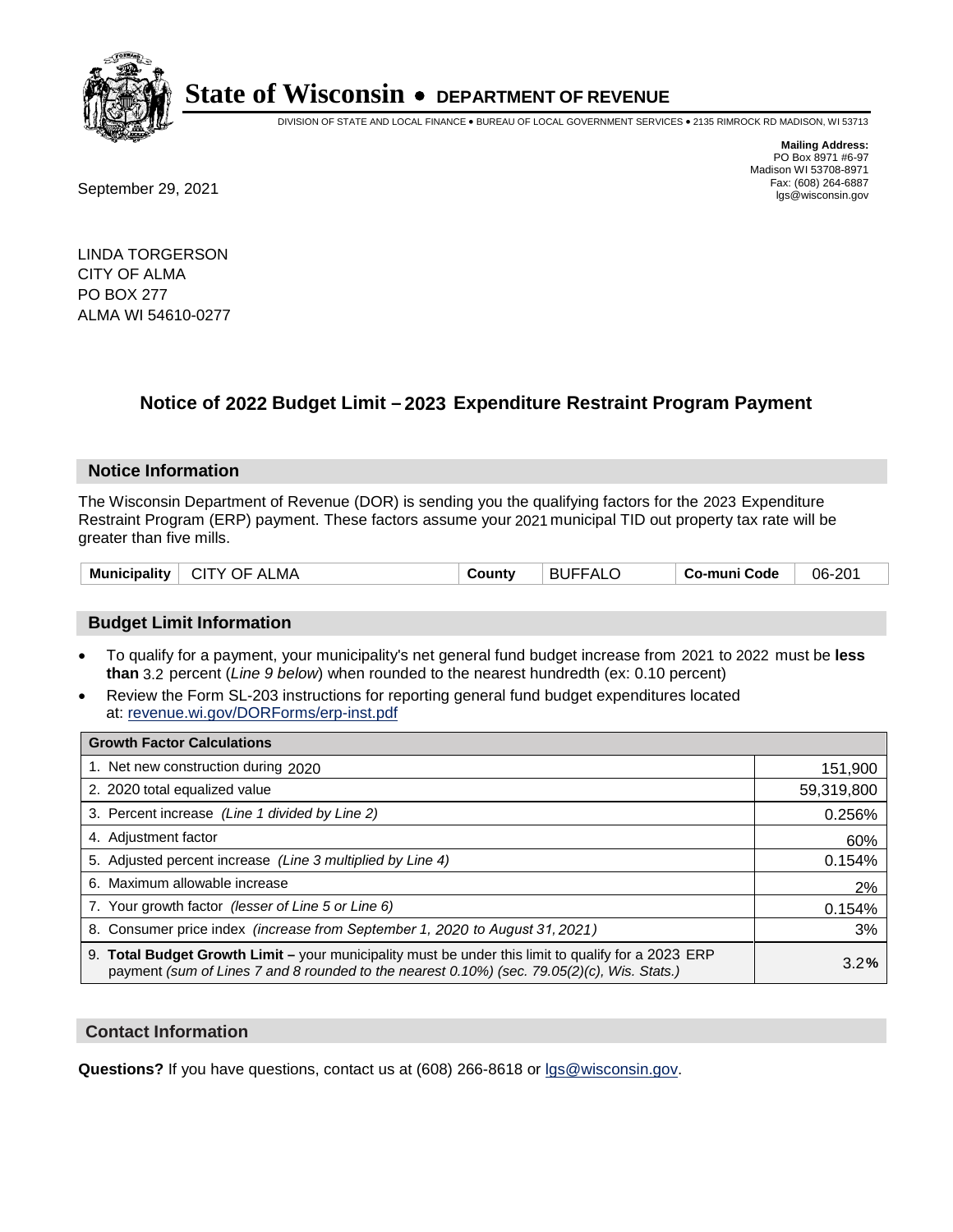

DIVISION OF STATE AND LOCAL FINANCE • BUREAU OF LOCAL GOVERNMENT SERVICES • 2135 RIMROCK RD MADISON, WI 53713

Fax: (608) 264-6887<br>
September 29, 2021 and the state of the state of the state of the state of the state of the state of the state of the state of the state of the state of the state of the state of the state of the state

**Mailing Address:** PO Box 8971 #6-97 Madison WI 53708-8971<br>Fax: (608) 264-6887

GARRETT MARTIN CITY OF MONDOVI 156 S FRANKLIN ST MONDOVI WI 54755-1514

## **Notice of 2022 Budget Limit - 2023 Expenditure Restraint Program Payment**

#### **Notice Information**

The Wisconsin Department of Revenue (DOR) is sending you the qualifying factors for the 2023 Expenditure Restraint Program (ERP) payment. These factors assume your 2021 municipal TID out property tax rate will be greater than five mills.

#### **Budget Limit Information**

- To qualify for a payment, your municipality's net general fund budget increase from 2021 to 2022 must be less **than** 3.3 percent (*Line 9 below*) when rounded to the nearest hundredth (ex: 0.10 percent)
- Review the Form SL-203 instructions for reporting general fund budget expenditures located at: revenue.wi.gov/DORForms/erp-inst.pdf

| <b>Growth Factor Calculations</b>                                                                                                                                                                  |             |
|----------------------------------------------------------------------------------------------------------------------------------------------------------------------------------------------------|-------------|
| 1. Net new construction during 2020                                                                                                                                                                | 961,900     |
| 2. 2020 total equalized value                                                                                                                                                                      | 171,367,600 |
| 3. Percent increase (Line 1 divided by Line 2)                                                                                                                                                     | 0.561%      |
| 4. Adjustment factor                                                                                                                                                                               | 60%         |
| 5. Adjusted percent increase (Line 3 multiplied by Line 4)                                                                                                                                         | 0.337%      |
| 6. Maximum allowable increase                                                                                                                                                                      | 2%          |
| 7. Your growth factor (lesser of Line 5 or Line 6)                                                                                                                                                 | 0.337%      |
| 8. Consumer price index (increase from September 1, 2020 to August 31, 2021)                                                                                                                       | 3%          |
| 9. Total Budget Growth Limit – your municipality must be under this limit to qualify for a 2023 ERP<br>payment (sum of Lines 7 and 8 rounded to the nearest 0.10%) (sec. 79.05(2)(c), Wis. Stats.) | 3.3%        |

#### **Contact Information**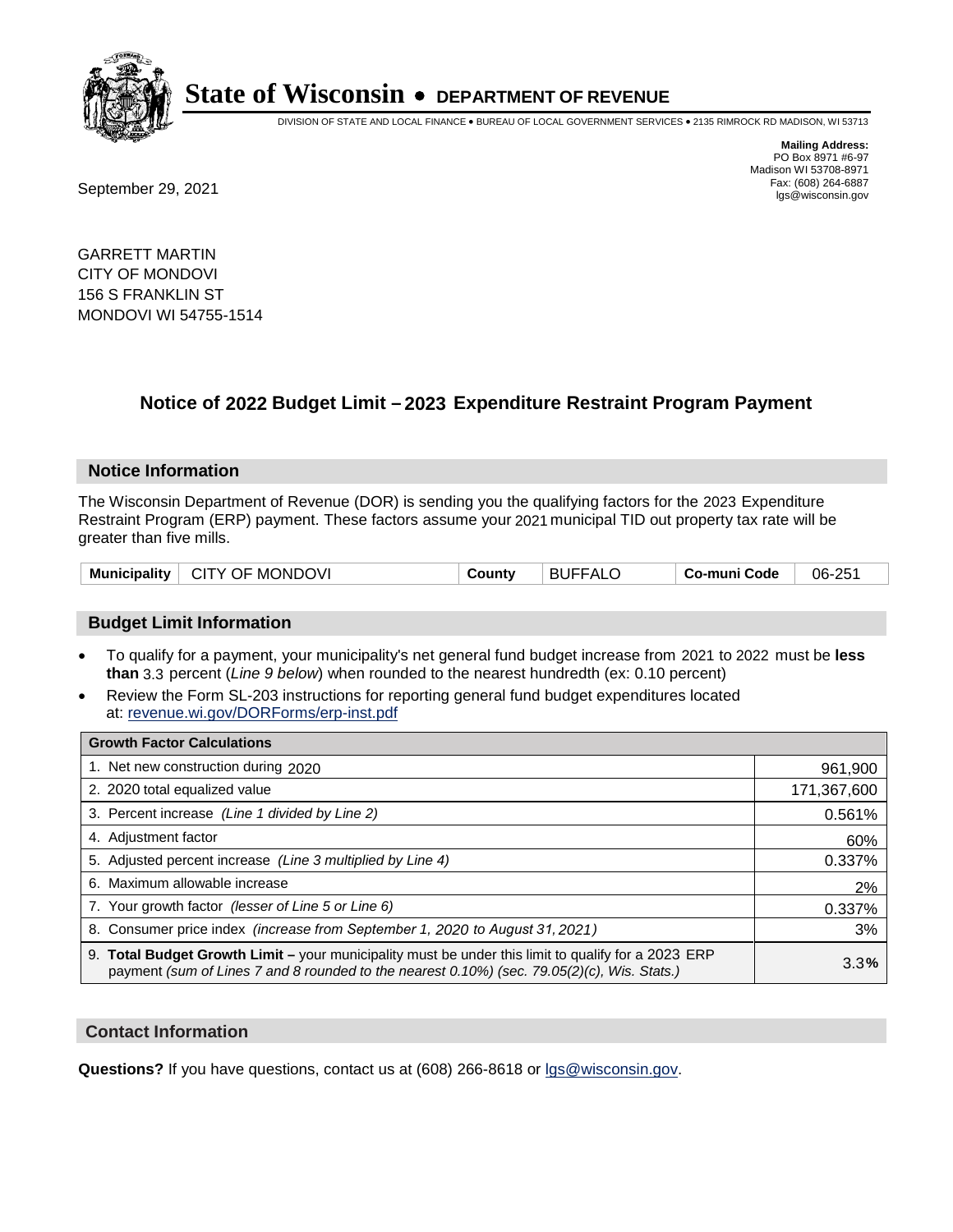

DIVISION OF STATE AND LOCAL FINANCE • BUREAU OF LOCAL GOVERNMENT SERVICES • 2135 RIMROCK RD MADISON, WI 53713

Fax: (608) 264-6887<br>
September 29, 2021 and the state of the state of the state of the state of the state of the state of the state of the state of the state of the state of the state of the state of the state of the state

**Mailing Address:** PO Box 8971 #6-97 Madison WI 53708-8971<br>Fax: (608) 264-6887

SHEILA MEYER VILLAGE OF GRANTSBURG 316 BRAD STREET SOUTH GRANTSBURG WI 54840

## **Notice of 2022 Budget Limit - 2023 Expenditure Restraint Program Payment**

#### **Notice Information**

The Wisconsin Department of Revenue (DOR) is sending you the qualifying factors for the 2023 Expenditure Restraint Program (ERP) payment. These factors assume your 2021 municipal TID out property tax rate will be greater than five mills.

|  | Municipality   VILLAGE OF GRANTSBURG | County | <b>BURNETT</b> | Co-muni Code | 07-131 |
|--|--------------------------------------|--------|----------------|--------------|--------|
|--|--------------------------------------|--------|----------------|--------------|--------|

#### **Budget Limit Information**

- To qualify for a payment, your municipality's net general fund budget increase from 2021 to 2022 must be less **than** 3.7 percent (*Line 9 below*) when rounded to the nearest hundredth (ex: 0.10 percent)
- Review the Form SL-203 instructions for reporting general fund budget expenditures located at: revenue.wi.gov/DORForms/erp-inst.pdf

| <b>Growth Factor Calculations</b>                                                                                                                                                                  |            |
|----------------------------------------------------------------------------------------------------------------------------------------------------------------------------------------------------|------------|
| 1. Net new construction during 2020                                                                                                                                                                | 804,900    |
| 2. 2020 total equalized value                                                                                                                                                                      | 74,063,400 |
| 3. Percent increase (Line 1 divided by Line 2)                                                                                                                                                     | 1.087%     |
| 4. Adiustment factor                                                                                                                                                                               | 60%        |
| 5. Adjusted percent increase (Line 3 multiplied by Line 4)                                                                                                                                         | 0.652%     |
| 6. Maximum allowable increase                                                                                                                                                                      | 2%         |
| 7. Your growth factor (lesser of Line 5 or Line 6)                                                                                                                                                 | 0.652%     |
| 8. Consumer price index (increase from September 1, 2020 to August 31, 2021)                                                                                                                       | 3%         |
| 9. Total Budget Growth Limit - your municipality must be under this limit to qualify for a 2023 ERP<br>payment (sum of Lines 7 and 8 rounded to the nearest 0.10%) (sec. 79.05(2)(c), Wis. Stats.) | 3.7%       |

#### **Contact Information**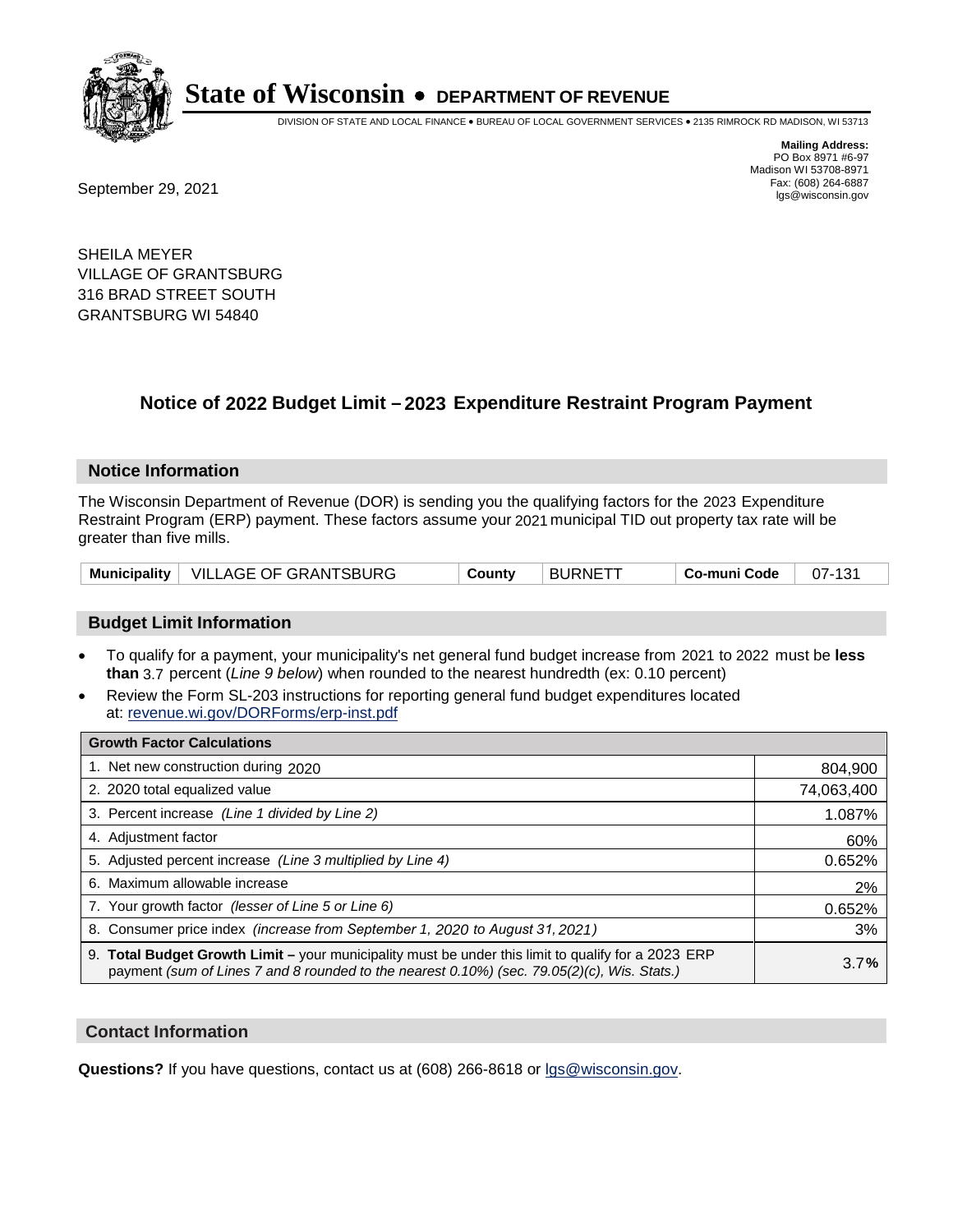

DIVISION OF STATE AND LOCAL FINANCE • BUREAU OF LOCAL GOVERNMENT SERVICES • 2135 RIMROCK RD MADISON, WI 53713

**Mailing Address:** PO Box 8971 #6-97 Madison WI 53708-8971<br>Fax: (608) 264-6887

Fax: (608) 264-6887<br>
September 29, 2021 and the state of the state of the state of the state of the state of the state of the state of the state of the state of the state of the state of the state of the state of the state

ANN PETERSON VILLAGE OF SIREN PO BOX 23 SIREN WI 54872-0023

## **Notice of 2022 Budget Limit - 2023 Expenditure Restraint Program Payment**

#### **Notice Information**

The Wisconsin Department of Revenue (DOR) is sending you the qualifying factors for the 2023 Expenditure Restraint Program (ERP) payment. These factors assume your 2021 municipal TID out property tax rate will be greater than five mills.

| <b>VILLAGE OF SIREN</b><br>Municipality $\vert$ | Countv | ⊤ BURNETT | Co-muni Code | 07-181 |
|-------------------------------------------------|--------|-----------|--------------|--------|
|-------------------------------------------------|--------|-----------|--------------|--------|

### **Budget Limit Information**

- To qualify for a payment, your municipality's net general fund budget increase from 2021 to 2022 must be less **than** 3.7 percent (*Line 9 below*) when rounded to the nearest hundredth (ex: 0.10 percent)
- Review the Form SL-203 instructions for reporting general fund budget expenditures located at: revenue.wi.gov/DORForms/erp-inst.pdf

| <b>Growth Factor Calculations</b>                                                                                                                                                                      |            |
|--------------------------------------------------------------------------------------------------------------------------------------------------------------------------------------------------------|------------|
| 1. Net new construction during 2020                                                                                                                                                                    | 925,400    |
| 2. 2020 total equalized value                                                                                                                                                                          | 78,551,600 |
| 3. Percent increase (Line 1 divided by Line 2)                                                                                                                                                         | 1.178%     |
| 4. Adjustment factor                                                                                                                                                                                   | 60%        |
| 5. Adjusted percent increase (Line 3 multiplied by Line 4)                                                                                                                                             | 0.707%     |
| 6. Maximum allowable increase                                                                                                                                                                          | 2%         |
| 7. Your growth factor (lesser of Line 5 or Line 6)                                                                                                                                                     | 0.707%     |
| 8. Consumer price index (increase from September 1, 2020 to August 31, 2021)                                                                                                                           | 3%         |
| 9. Total Budget Growth Limit - your municipality must be under this limit to qualify for a 2023 ERP<br>payment (sum of Lines 7 and 8 rounded to the nearest $0.10\%$ ) (sec. 79.05(2)(c), Wis. Stats.) | 3.7%       |

#### **Contact Information**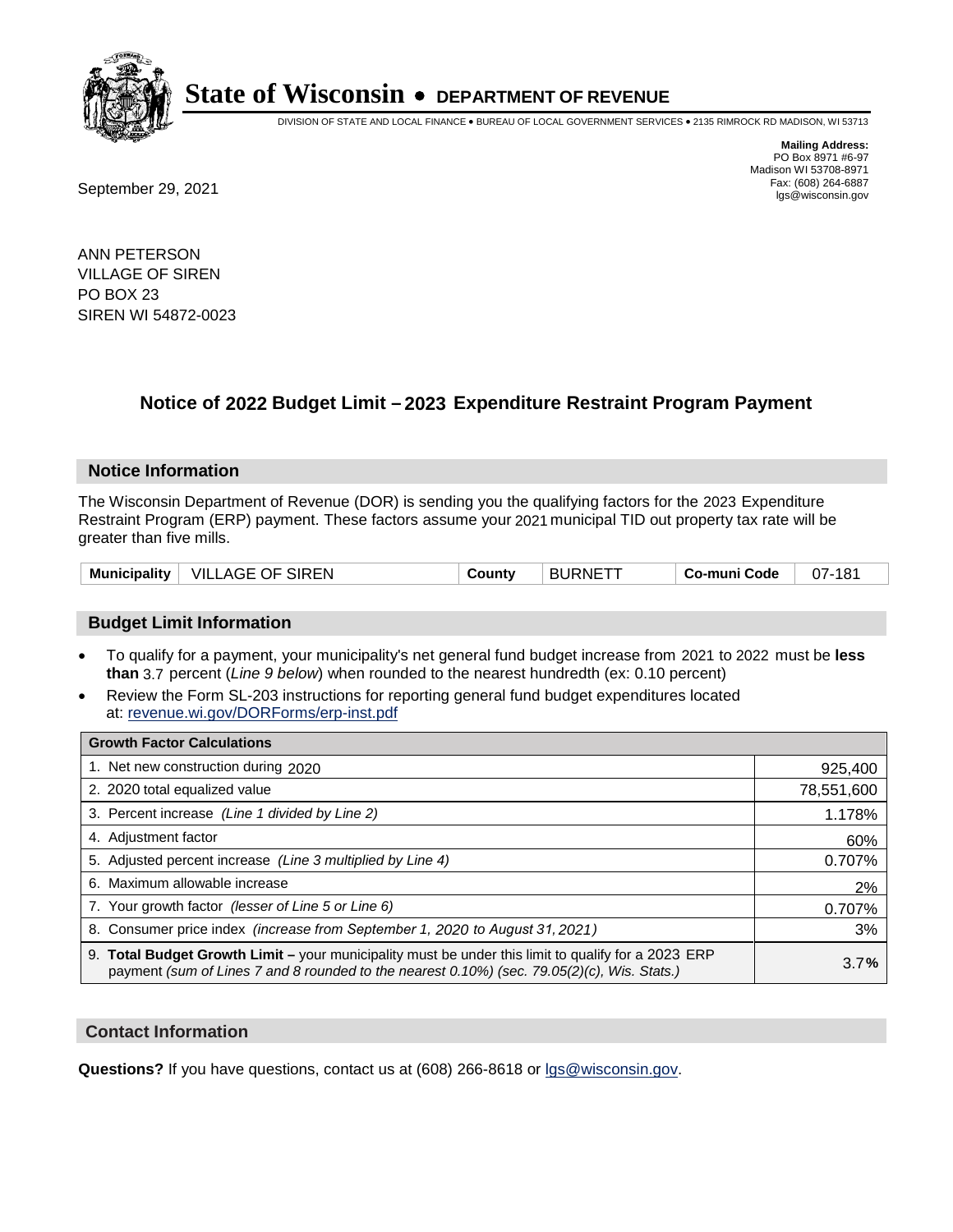

DIVISION OF STATE AND LOCAL FINANCE • BUREAU OF LOCAL GOVERNMENT SERVICES • 2135 RIMROCK RD MADISON, WI 53713

Fax: (608) 264-6887<br>
September 29, 2021 and the state of the state of the state of the state of the state of the state of the state of the state of the state of the state of the state of the state of the state of the state

**Mailing Address:** PO Box 8971 #6-97 Madison WI 53708-8971<br>Fax: (608) 264-6887

DEBRA DORIOTT-KUHNLY VILLAGE OF WEBSTER PO BOX 25 WEBSTER WI 54893-0025

### **Notice of 2022 Budget Limit - 2023 Expenditure Restraint Program Payment**

#### **Notice Information**

The Wisconsin Department of Revenue (DOR) is sending you the qualifying factors for the 2023 Expenditure Restraint Program (ERP) payment. These factors assume your 2021 municipal TID out property tax rate will be greater than five mills.

| <b>VILLAGE OF WEBSTER</b><br><b>Municipality</b> | County | ⊤ BURNETT | Co-muni Code | $07 -$ |
|--------------------------------------------------|--------|-----------|--------------|--------|
|--------------------------------------------------|--------|-----------|--------------|--------|

#### **Budget Limit Information**

- To qualify for a payment, your municipality's net general fund budget increase from 2021 to 2022 must be less **than** 3.2 percent (*Line 9 below*) when rounded to the nearest hundredth (ex: 0.10 percent)
- Review the Form SL-203 instructions for reporting general fund budget expenditures located at: revenue.wi.gov/DORForms/erp-inst.pdf

| <b>Growth Factor Calculations</b>                                                                                                                                                                  |            |
|----------------------------------------------------------------------------------------------------------------------------------------------------------------------------------------------------|------------|
| 1. Net new construction during 2020                                                                                                                                                                | 130,200    |
| 2. 2020 total equalized value                                                                                                                                                                      | 33,880,600 |
| 3. Percent increase (Line 1 divided by Line 2)                                                                                                                                                     | 0.384%     |
| 4. Adjustment factor                                                                                                                                                                               | 60%        |
| 5. Adjusted percent increase (Line 3 multiplied by Line 4)                                                                                                                                         | 0.230%     |
| 6. Maximum allowable increase                                                                                                                                                                      | 2%         |
| 7. Your growth factor (lesser of Line 5 or Line 6)                                                                                                                                                 | 0.230%     |
| 8. Consumer price index (increase from September 1, 2020 to August 31, 2021)                                                                                                                       | 3%         |
| 9. Total Budget Growth Limit - your municipality must be under this limit to qualify for a 2023 ERP<br>payment (sum of Lines 7 and 8 rounded to the nearest 0.10%) (sec. 79.05(2)(c), Wis. Stats.) | 3.2%       |

#### **Contact Information**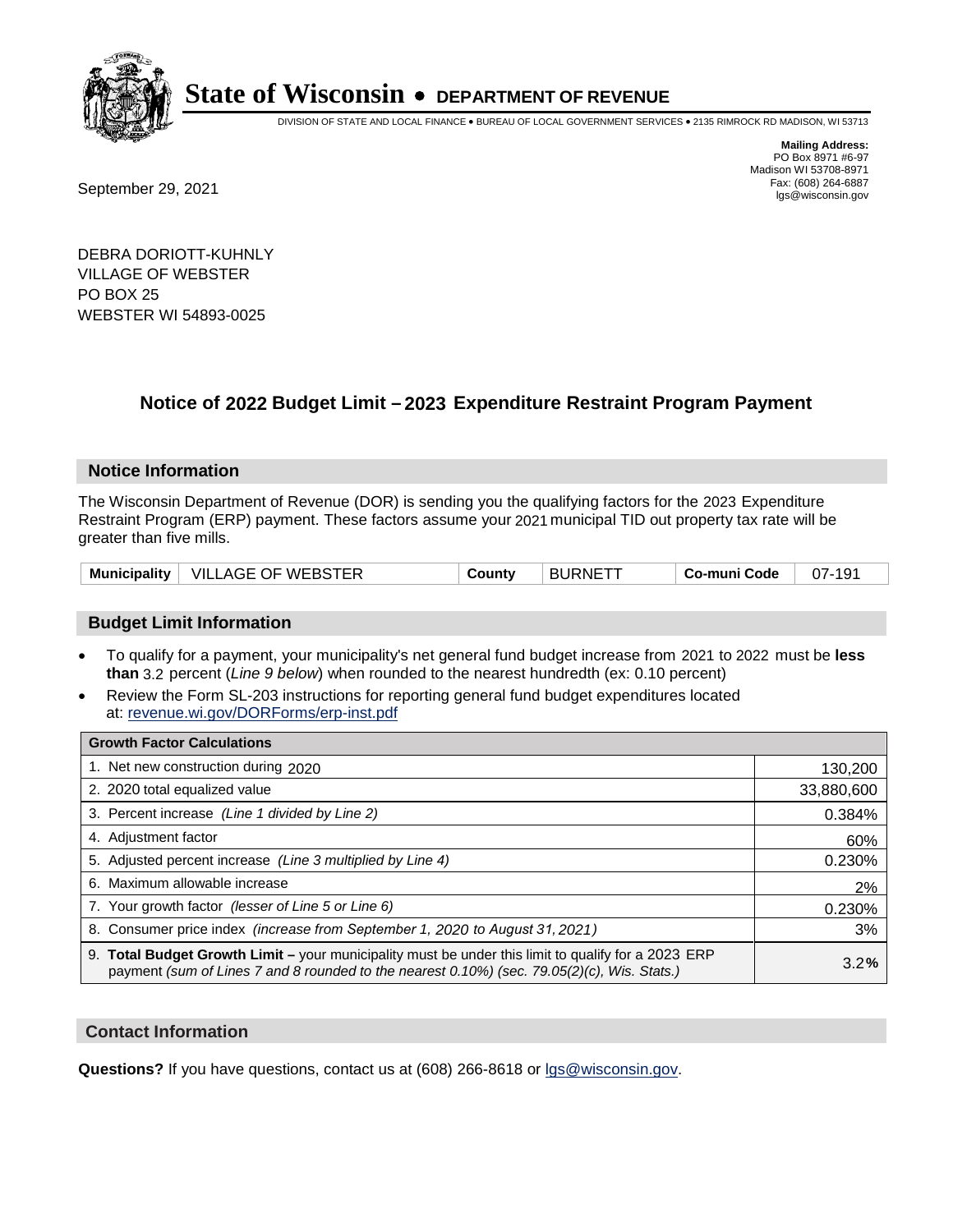

DIVISION OF STATE AND LOCAL FINANCE • BUREAU OF LOCAL GOVERNMENT SERVICES • 2135 RIMROCK RD MADISON, WI 53713

Fax: (608) 264-6887<br>
September 29, 2021 and the state of the state of the state of the state of the state of the state of the state of the state of the state of the state of the state of the state of the state of the state

**Mailing Address:** PO Box 8971 #6-97 Madison WI 53708-8971<br>Fax: (608) 264-6887

DENNIS DUPREY VILLAGE OF HILBERT PO BOX 266 HILBERT WI 54129-0266

## **Notice of 2022 Budget Limit - 2023 Expenditure Restraint Program Payment**

#### **Notice Information**

The Wisconsin Department of Revenue (DOR) is sending you the qualifying factors for the 2023 Expenditure Restraint Program (ERP) payment. These factors assume your 2021 municipal TID out property tax rate will be greater than five mills.

| Municipality | VILLAGE OF HILBERT | County | CALUME <sup>-</sup> | Co-muni Code | 136<br>08- |
|--------------|--------------------|--------|---------------------|--------------|------------|
|--------------|--------------------|--------|---------------------|--------------|------------|

### **Budget Limit Information**

- To qualify for a payment, your municipality's net general fund budget increase from 2021 to 2022 must be less **than** 4.5 percent (*Line 9 below*) when rounded to the nearest hundredth (ex: 0.10 percent)
- Review the Form SL-203 instructions for reporting general fund budget expenditures located at: revenue.wi.gov/DORForms/erp-inst.pdf

| <b>Growth Factor Calculations</b>                                                                                                                                                                  |            |
|----------------------------------------------------------------------------------------------------------------------------------------------------------------------------------------------------|------------|
| 1. Net new construction during 2020                                                                                                                                                                | 2,052,200  |
| 2. 2020 total equalized value                                                                                                                                                                      | 82,897,500 |
| 3. Percent increase (Line 1 divided by Line 2)                                                                                                                                                     | 2.476%     |
| 4. Adiustment factor                                                                                                                                                                               | 60%        |
| 5. Adjusted percent increase (Line 3 multiplied by Line 4)                                                                                                                                         | 1.486%     |
| 6. Maximum allowable increase                                                                                                                                                                      | 2%         |
| 7. Your growth factor (lesser of Line 5 or Line 6)                                                                                                                                                 | 1.486%     |
| 8. Consumer price index (increase from September 1, 2020 to August 31, 2021)                                                                                                                       | 3%         |
| 9. Total Budget Growth Limit - your municipality must be under this limit to qualify for a 2023 ERP<br>payment (sum of Lines 7 and 8 rounded to the nearest 0.10%) (sec. 79.05(2)(c), Wis. Stats.) | 4.5%       |

#### **Contact Information**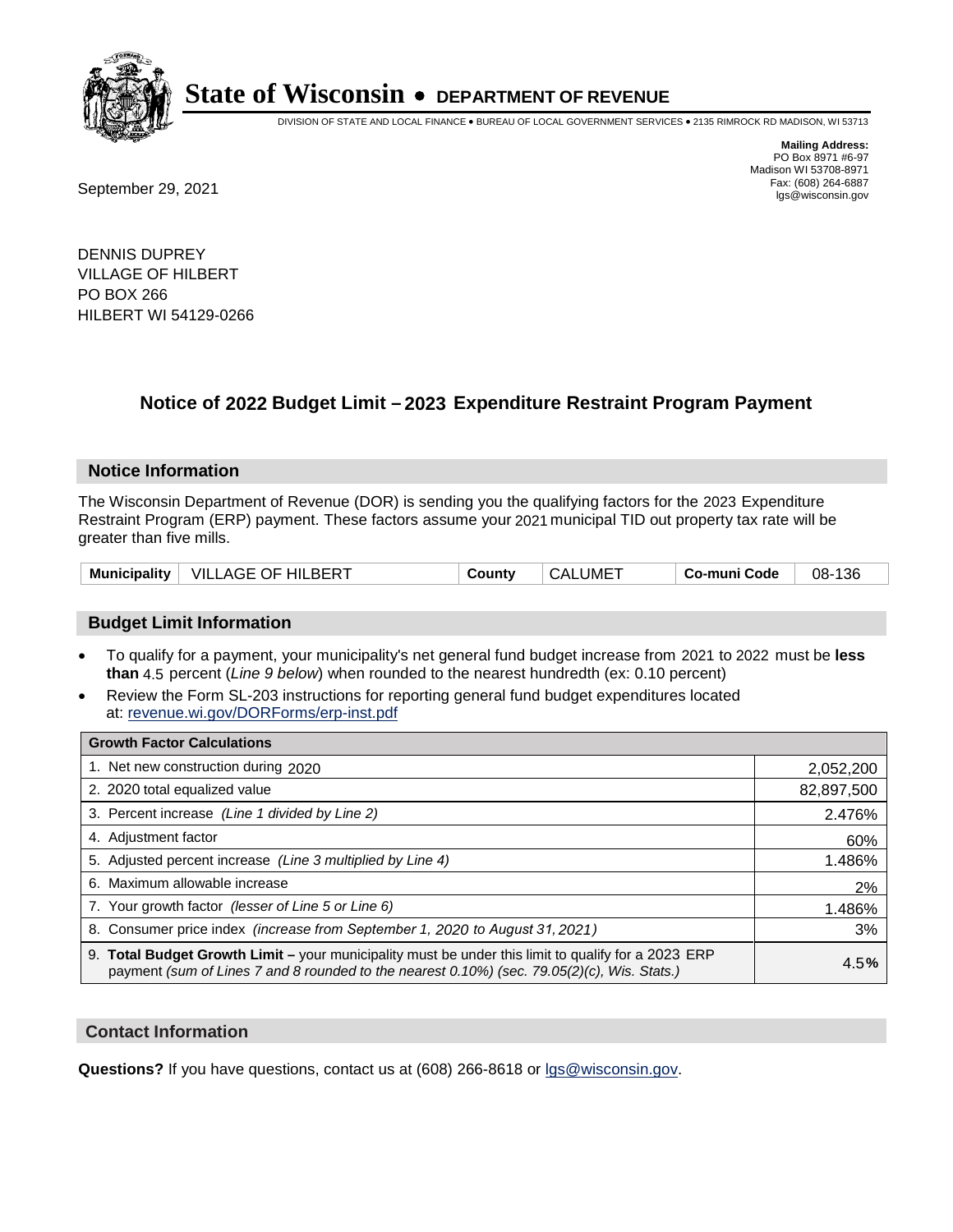

DIVISION OF STATE AND LOCAL FINANCE • BUREAU OF LOCAL GOVERNMENT SERVICES • 2135 RIMROCK RD MADISON, WI 53713

Fax: (608) 264-6887<br>
September 29, 2021 and the state of the state of the state of the state of the state of the state of the state of the state of the state of the state of the state of the state of the state of the state

**Mailing Address:** PO Box 8971 #6-97 Madison WI 53708-8971<br>Fax: (608) 264-6887

PATRICIA SCHREIBER CITY OF BRILLION 201 N MAIN ST BRILLION WI 54110

## **Notice of 2022 Budget Limit - 2023 Expenditure Restraint Program Payment**

#### **Notice Information**

The Wisconsin Department of Revenue (DOR) is sending you the qualifying factors for the 2023 Expenditure Restraint Program (ERP) payment. These factors assume your 2021 municipal TID out property tax rate will be greater than five mills.

### **Budget Limit Information**

- To qualify for a payment, your municipality's net general fund budget increase from 2021 to 2022 must be less **than** 4.1 percent (*Line 9 below*) when rounded to the nearest hundredth (ex: 0.10 percent)
- Review the Form SL-203 instructions for reporting general fund budget expenditures located at: revenue.wi.gov/DORForms/erp-inst.pdf

| <b>Growth Factor Calculations</b>                                                                                                                                                                  |             |
|----------------------------------------------------------------------------------------------------------------------------------------------------------------------------------------------------|-------------|
| 1. Net new construction during 2020                                                                                                                                                                | 4,480,700   |
| 2. 2020 total equalized value                                                                                                                                                                      | 249,291,100 |
| 3. Percent increase (Line 1 divided by Line 2)                                                                                                                                                     | 1.797%      |
| 4. Adiustment factor                                                                                                                                                                               | 60%         |
| 5. Adjusted percent increase (Line 3 multiplied by Line 4)                                                                                                                                         | 1.078%      |
| 6. Maximum allowable increase                                                                                                                                                                      | 2%          |
| 7. Your growth factor (lesser of Line 5 or Line 6)                                                                                                                                                 | 1.078%      |
| 8. Consumer price index (increase from September 1, 2020 to August 31, 2021)                                                                                                                       | 3%          |
| 9. Total Budget Growth Limit - your municipality must be under this limit to qualify for a 2023 ERP<br>payment (sum of Lines 7 and 8 rounded to the nearest 0.10%) (sec. 79.05(2)(c), Wis. Stats.) | 4.1%        |

#### **Contact Information**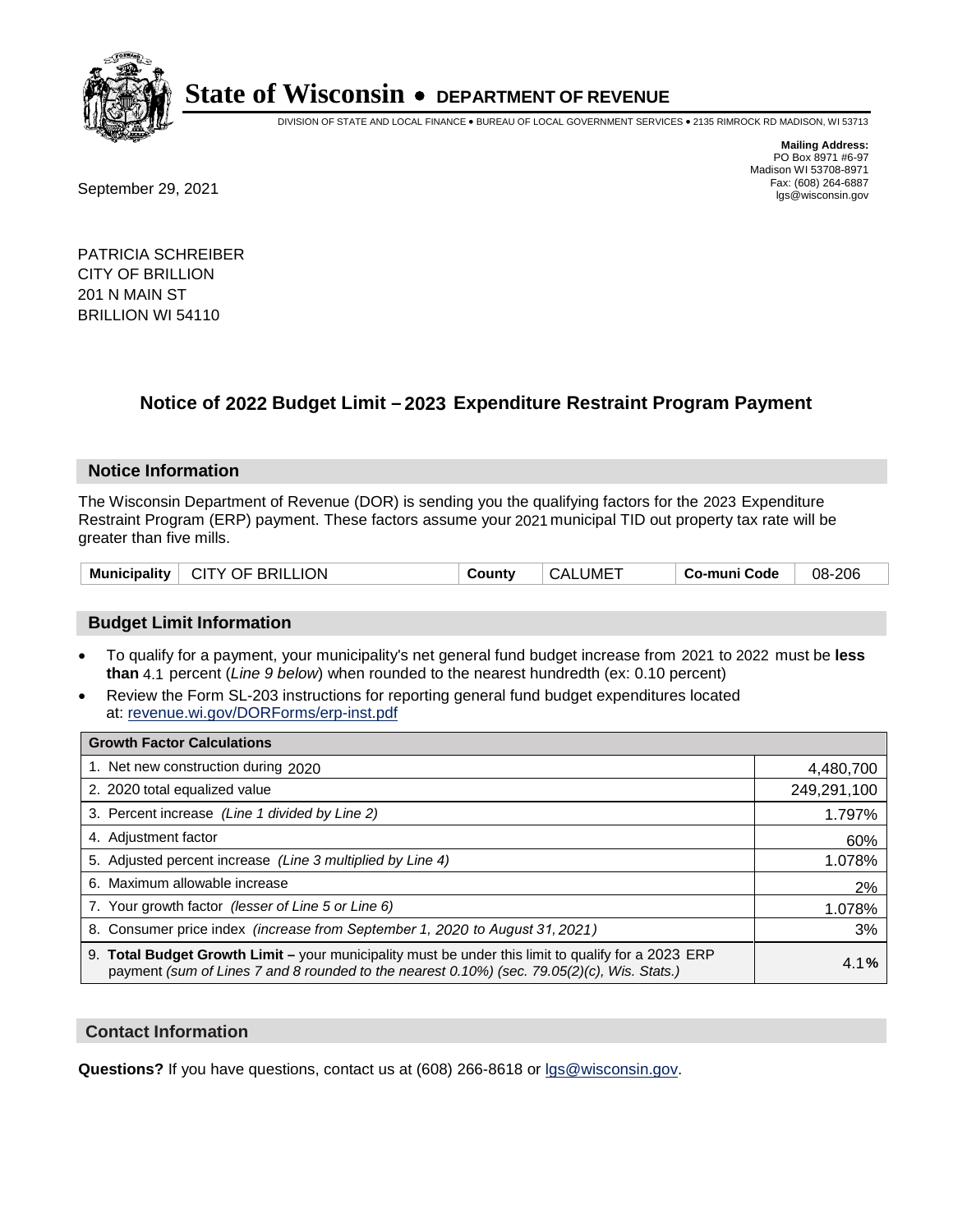

DIVISION OF STATE AND LOCAL FINANCE • BUREAU OF LOCAL GOVERNMENT SERVICES • 2135 RIMROCK RD MADISON, WI 53713

Fax: (608) 264-6887<br>
September 29, 2021 and the state of the state of the state of the state of the state of the state of the state of the state of the state of the state of the state of the state of the state of the state

**Mailing Address:** PO Box 8971 #6-97 Madison WI 53708-8971<br>Fax: (608) 264-6887

DAVID DETROYE CITY OF CHILTON 42 SCHOOL ST CHILTON WI 53014-1346

## **Notice of 2022 Budget Limit - 2023 Expenditure Restraint Program Payment**

#### **Notice Information**

The Wisconsin Department of Revenue (DOR) is sending you the qualifying factors for the 2023 Expenditure Restraint Program (ERP) payment. These factors assume your 2021 municipal TID out property tax rate will be greater than five mills.

| CITY OF CHILTON<br><b>Municipality</b> | County | ⊤ CALUME <sup>-</sup> | Co-muni Code | 08-211 |
|----------------------------------------|--------|-----------------------|--------------|--------|
|----------------------------------------|--------|-----------------------|--------------|--------|

### **Budget Limit Information**

- To qualify for a payment, your municipality's net general fund budget increase from 2021 to 2022 must be less **than** 3.4 percent (*Line 9 below*) when rounded to the nearest hundredth (ex: 0.10 percent)
- Review the Form SL-203 instructions for reporting general fund budget expenditures located at: revenue.wi.gov/DORForms/erp-inst.pdf

| <b>Growth Factor Calculations</b>                                                                                                                                                                  |             |
|----------------------------------------------------------------------------------------------------------------------------------------------------------------------------------------------------|-------------|
| 1. Net new construction during 2020                                                                                                                                                                | 1,734,600   |
| 2. 2020 total equalized value                                                                                                                                                                      | 291,319,400 |
| 3. Percent increase (Line 1 divided by Line 2)                                                                                                                                                     | 0.595%      |
| 4. Adjustment factor                                                                                                                                                                               | 60%         |
| 5. Adjusted percent increase (Line 3 multiplied by Line 4)                                                                                                                                         | 0.357%      |
| 6. Maximum allowable increase                                                                                                                                                                      | 2%          |
| 7. Your growth factor (lesser of Line 5 or Line 6)                                                                                                                                                 | 0.357%      |
| 8. Consumer price index (increase from September 1, 2020 to August 31, 2021)                                                                                                                       | 3%          |
| 9. Total Budget Growth Limit – your municipality must be under this limit to qualify for a 2023 ERP<br>payment (sum of Lines 7 and 8 rounded to the nearest 0.10%) (sec. 79.05(2)(c), Wis. Stats.) | 3.4%        |

#### **Contact Information**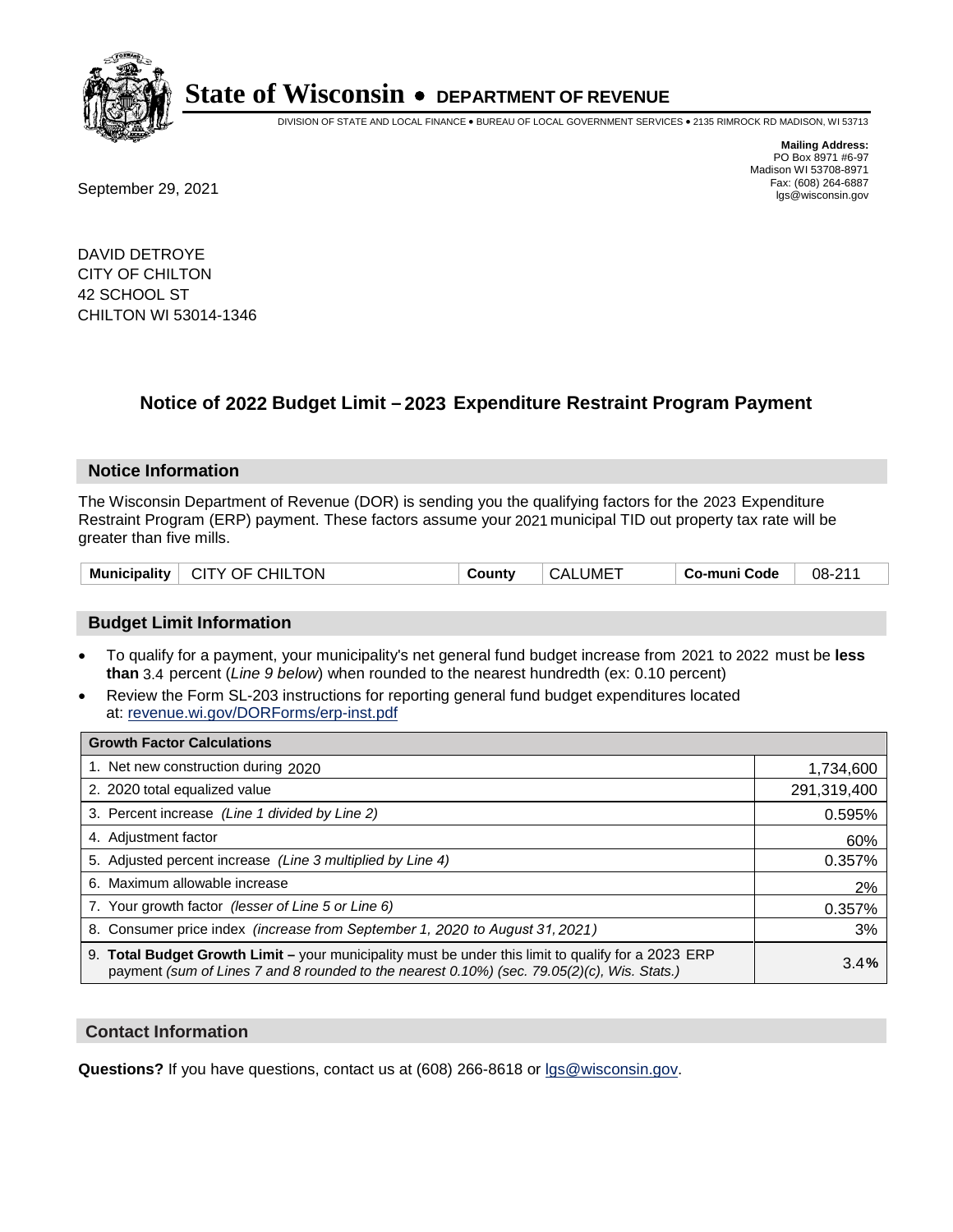

DIVISION OF STATE AND LOCAL FINANCE • BUREAU OF LOCAL GOVERNMENT SERVICES • 2135 RIMROCK RD MADISON, WI 53713

Fax: (608) 264-6887<br>
September 29, 2021 and the state of the state of the state of the state of the state of the state of the state of the state of the state of the state of the state of the state of the state of the state

**Mailing Address:** PO Box 8971 #6-97 Madison WI 53708-8971<br>Fax: (608) 264-6887

CASSANDRA LANGENFELD CITY OF NEW HOLSTEIN 2110 WASHINGTON ST NEW HOLSTEIN WI 53061-1045

### **Notice of 2022 Budget Limit - 2023 Expenditure Restraint Program Payment**

#### **Notice Information**

The Wisconsin Department of Revenue (DOR) is sending you the qualifying factors for the 2023 Expenditure Restraint Program (ERP) payment. These factors assume your 2021 municipal TID out property tax rate will be greater than five mills.

| I CITY OF NEW HOLSTEIN<br><b>Municipality</b> | County | <b>CALUME</b> | Co-muni Code | 08-261 |
|-----------------------------------------------|--------|---------------|--------------|--------|
|-----------------------------------------------|--------|---------------|--------------|--------|

#### **Budget Limit Information**

- To qualify for a payment, your municipality's net general fund budget increase from 2021 to 2022 must be less **than** 3.5 percent (*Line 9 below*) when rounded to the nearest hundredth (ex: 0.10 percent)
- Review the Form SL-203 instructions for reporting general fund budget expenditures located at: revenue.wi.gov/DORForms/erp-inst.pdf

| <b>Growth Factor Calculations</b>                                                                                                                                                                  |             |
|----------------------------------------------------------------------------------------------------------------------------------------------------------------------------------------------------|-------------|
| 1. Net new construction during 2020                                                                                                                                                                | 1,741,600   |
| 2. 2020 total equalized value                                                                                                                                                                      | 202,096,400 |
| 3. Percent increase (Line 1 divided by Line 2)                                                                                                                                                     | 0.862%      |
| 4. Adiustment factor                                                                                                                                                                               | 60%         |
| 5. Adjusted percent increase (Line 3 multiplied by Line 4)                                                                                                                                         | 0.517%      |
| 6. Maximum allowable increase                                                                                                                                                                      | 2%          |
| 7. Your growth factor (lesser of Line 5 or Line 6)                                                                                                                                                 | 0.517%      |
| 8. Consumer price index (increase from September 1, 2020 to August 31, 2021)                                                                                                                       | 3%          |
| 9. Total Budget Growth Limit - your municipality must be under this limit to qualify for a 2023 ERP<br>payment (sum of Lines 7 and 8 rounded to the nearest 0.10%) (sec. 79.05(2)(c), Wis. Stats.) | 3.5%        |

#### **Contact Information**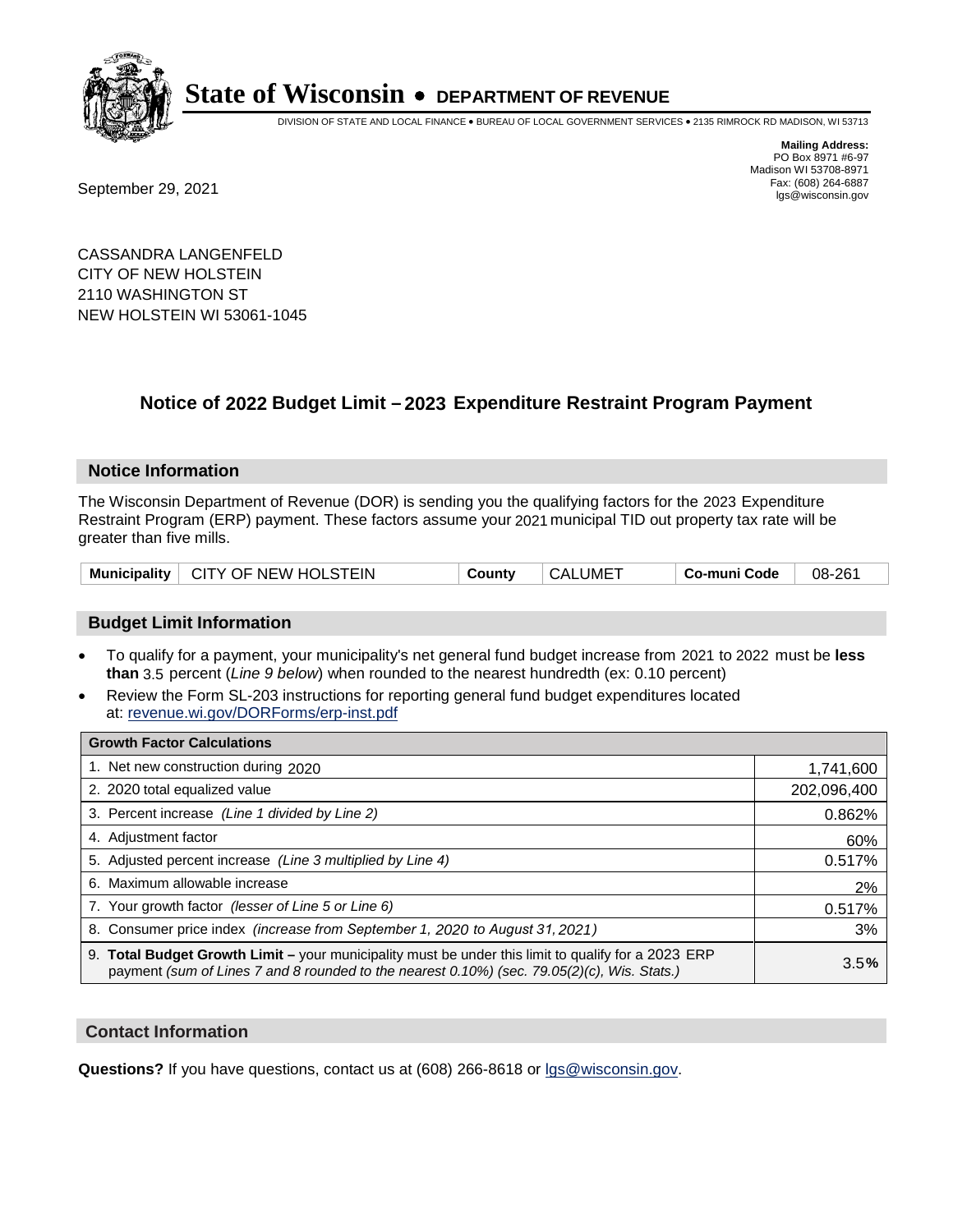

DIVISION OF STATE AND LOCAL FINANCE • BUREAU OF LOCAL GOVERNMENT SERVICES • 2135 RIMROCK RD MADISON, WI 53713

Fax: (608) 264-6887<br>
September 29, 2021 and the state of the state of the state of the state of the state of the state of the state of the state of the state of the state of the state of the state of the state of the state

**Mailing Address:** PO Box 8971 #6-97 Madison WI 53708-8971<br>Fax: (608) 264-6887

SANDRA BUETOW VILLAGE OF CADOTT PO BOX 40 CADOTT WI 54727-0040

## **Notice of 2022 Budget Limit - 2023 Expenditure Restraint Program Payment**

#### **Notice Information**

The Wisconsin Department of Revenue (DOR) is sending you the qualifying factors for the 2023 Expenditure Restraint Program (ERP) payment. These factors assume your 2021 municipal TID out property tax rate will be greater than five mills.

| Municipality   VILLAGE OF CADOTT | County | <b>CHIPPEWA</b> | Co-muni Code | 09-111 |
|----------------------------------|--------|-----------------|--------------|--------|
|----------------------------------|--------|-----------------|--------------|--------|

#### **Budget Limit Information**

- To qualify for a payment, your municipality's net general fund budget increase from 2021 to 2022 must be less **than** 3.3 percent (*Line 9 below*) when rounded to the nearest hundredth (ex: 0.10 percent)
- Review the Form SL-203 instructions for reporting general fund budget expenditures located at: revenue.wi.gov/DORForms/erp-inst.pdf

| <b>Growth Factor Calculations</b>                                                                                                                                                                  |            |
|----------------------------------------------------------------------------------------------------------------------------------------------------------------------------------------------------|------------|
| 1. Net new construction during 2020                                                                                                                                                                | 420,100    |
| 2. 2020 total equalized value                                                                                                                                                                      | 91,529,600 |
| 3. Percent increase (Line 1 divided by Line 2)                                                                                                                                                     | 0.459%     |
| 4. Adjustment factor                                                                                                                                                                               | 60%        |
| 5. Adjusted percent increase (Line 3 multiplied by Line 4)                                                                                                                                         | 0.275%     |
| 6. Maximum allowable increase                                                                                                                                                                      | 2%         |
| 7. Your growth factor (lesser of Line 5 or Line 6)                                                                                                                                                 | 0.275%     |
| 8. Consumer price index (increase from September 1, 2020 to August 31, 2021)                                                                                                                       | 3%         |
| 9. Total Budget Growth Limit – your municipality must be under this limit to qualify for a 2023 ERP<br>payment (sum of Lines 7 and 8 rounded to the nearest 0.10%) (sec. 79.05(2)(c), Wis. Stats.) | 3.3%       |

#### **Contact Information**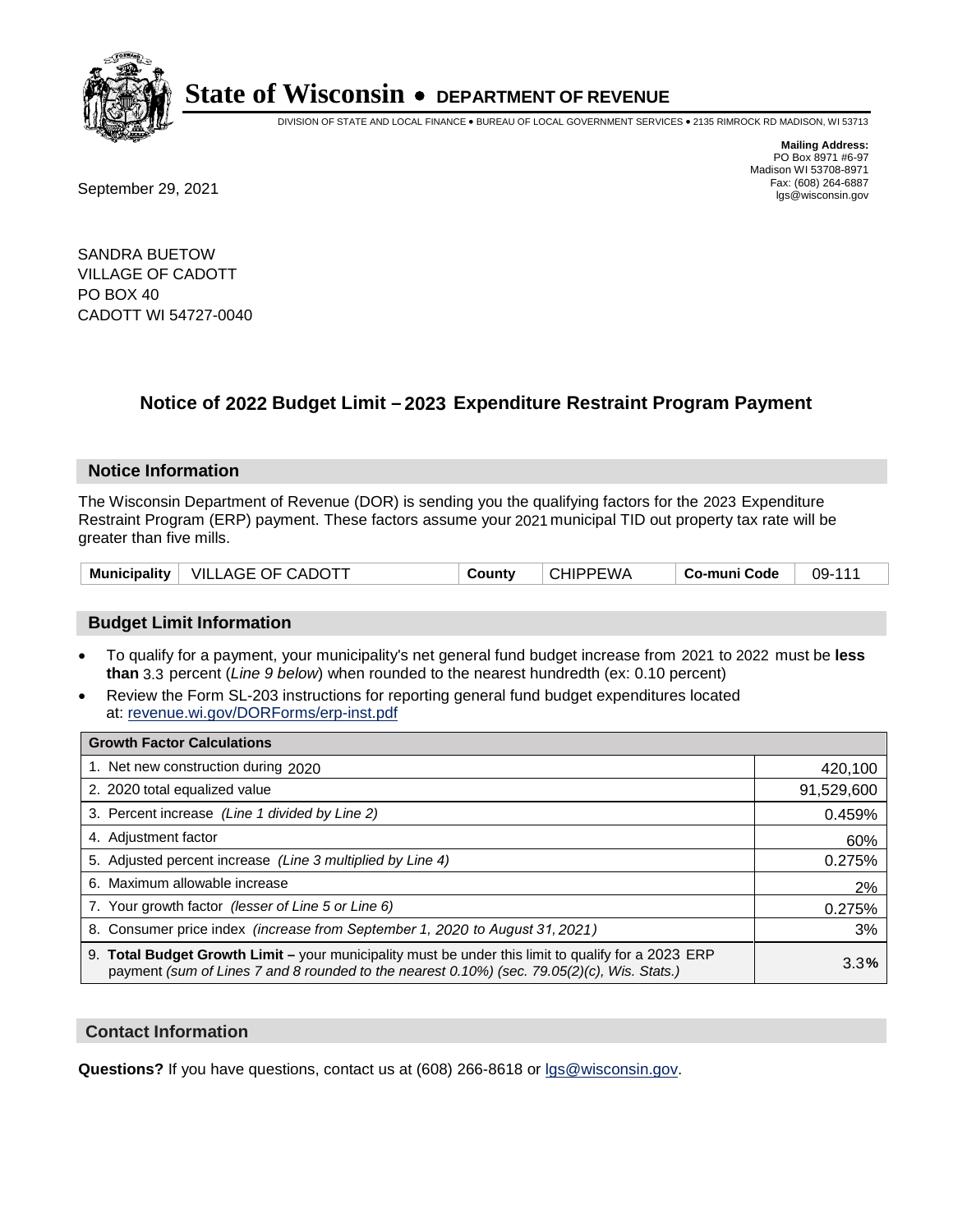

DIVISION OF STATE AND LOCAL FINANCE • BUREAU OF LOCAL GOVERNMENT SERVICES • 2135 RIMROCK RD MADISON, WI 53713

**Mailing Address:** PO Box 8971 #6-97 Madison WI 53708-8971<br>Fax: (608) 264-6887

Fax: (608) 264-6887<br>
September 29, 2021 and the state of the state of the state of the state of the state of the state of the state of the state of the state of the state of the state of the state of the state of the state

BRIDGET GIVENS CITY OF CHIPPEWA FALLS 30 W CENTRAL ST CHIPPEWA FALLS WI 54729-2448

## **Notice of 2022 Budget Limit - 2023 Expenditure Restraint Program Payment**

#### **Notice Information**

The Wisconsin Department of Revenue (DOR) is sending you the qualifying factors for the 2023 Expenditure Restraint Program (ERP) payment. These factors assume your 2021 municipal TID out property tax rate will be greater than five mills.

|  | Municipality   CITY OF CHIPPEWA FALLS | County | <b>CHIPPEWA</b> | Co-muni Code | 09-211 |
|--|---------------------------------------|--------|-----------------|--------------|--------|
|--|---------------------------------------|--------|-----------------|--------------|--------|

#### **Budget Limit Information**

- To qualify for a payment, your municipality's net general fund budget increase from 2021 to 2022 must be less **than** 4.5 percent (*Line 9 below*) when rounded to the nearest hundredth (ex: 0.10 percent)
- Review the Form SL-203 instructions for reporting general fund budget expenditures located at: revenue.wi.gov/DORForms/erp-inst.pdf

| <b>Growth Factor Calculations</b>                                                                                                                                                                  |               |
|----------------------------------------------------------------------------------------------------------------------------------------------------------------------------------------------------|---------------|
| 1. Net new construction during 2020                                                                                                                                                                | 30,325,900    |
| 2. 2020 total equalized value                                                                                                                                                                      | 1,227,874,800 |
| 3. Percent increase (Line 1 divided by Line 2)                                                                                                                                                     | 2.470%        |
| 4. Adiustment factor                                                                                                                                                                               | 60%           |
| 5. Adjusted percent increase (Line 3 multiplied by Line 4)                                                                                                                                         | 1.482%        |
| 6. Maximum allowable increase                                                                                                                                                                      | 2%            |
| 7. Your growth factor (lesser of Line 5 or Line 6)                                                                                                                                                 | 1.482%        |
| 8. Consumer price index (increase from September 1, 2020 to August 31, 2021)                                                                                                                       | 3%            |
| 9. Total Budget Growth Limit - your municipality must be under this limit to qualify for a 2023 ERP<br>payment (sum of Lines 7 and 8 rounded to the nearest 0.10%) (sec. 79.05(2)(c), Wis. Stats.) | 4.5%          |

#### **Contact Information**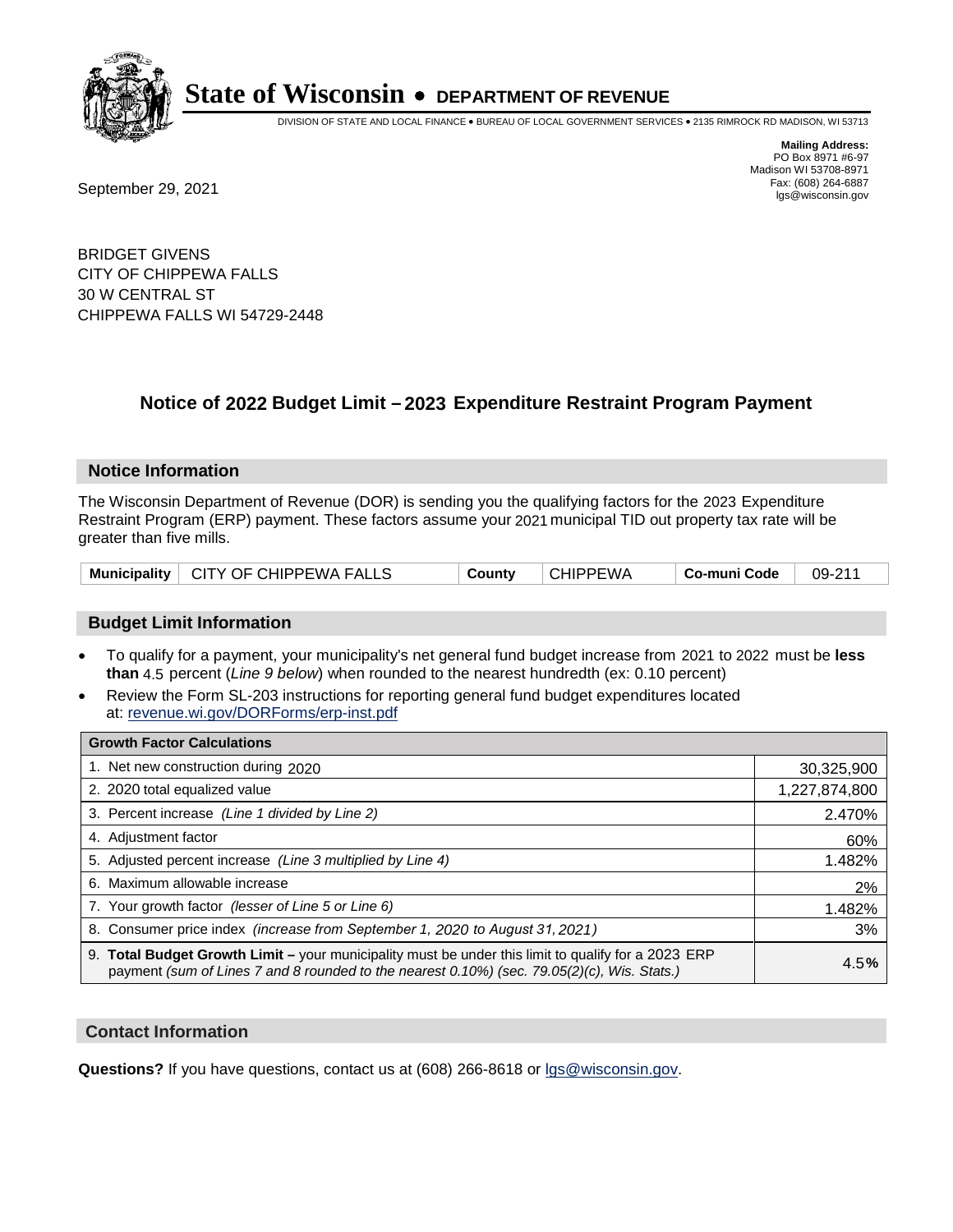

DIVISION OF STATE AND LOCAL FINANCE • BUREAU OF LOCAL GOVERNMENT SERVICES • 2135 RIMROCK RD MADISON, WI 53713

Fax: (608) 264-6887<br>
September 29, 2021 and the state of the state of the state of the state of the state of the state of the state of the state of the state of the state of the state of the state of the state of the state

**Mailing Address:** PO Box 8971 #6-97 Madison WI 53708-8971<br>Fax: (608) 264-6887

DAVID DEJONGH CITY OF CORNELL PO BOX 796 CORNELL WI 54732-0796

### **Notice of 2022 Budget Limit - 2023 Expenditure Restraint Program Payment**

#### **Notice Information**

The Wisconsin Department of Revenue (DOR) is sending you the qualifying factors for the 2023 Expenditure Restraint Program (ERP) payment. These factors assume your 2021 municipal TID out property tax rate will be greater than five mills.

| Municipality   CITY OF CORNELL | County | <b>CHIPPEWA</b> | ⊩ Co-muni Code | 09-213 |
|--------------------------------|--------|-----------------|----------------|--------|
|--------------------------------|--------|-----------------|----------------|--------|

#### **Budget Limit Information**

- To qualify for a payment, your municipality's net general fund budget increase from 2021 to 2022 must be less **than** 3.6 percent (*Line 9 below*) when rounded to the nearest hundredth (ex: 0.10 percent)
- Review the Form SL-203 instructions for reporting general fund budget expenditures located at: revenue.wi.gov/DORForms/erp-inst.pdf

| <b>Growth Factor Calculations</b>                                                                                                                                                                  |            |
|----------------------------------------------------------------------------------------------------------------------------------------------------------------------------------------------------|------------|
| 1. Net new construction during 2020                                                                                                                                                                | 729,900    |
| 2. 2020 total equalized value                                                                                                                                                                      | 75,166,400 |
| 3. Percent increase (Line 1 divided by Line 2)                                                                                                                                                     | 0.971%     |
| 4. Adjustment factor                                                                                                                                                                               | 60%        |
| 5. Adjusted percent increase (Line 3 multiplied by Line 4)                                                                                                                                         | 0.583%     |
| 6. Maximum allowable increase                                                                                                                                                                      | 2%         |
| 7. Your growth factor (lesser of Line 5 or Line 6)                                                                                                                                                 | 0.583%     |
| 8. Consumer price index (increase from September 1, 2020 to August 31, 2021)                                                                                                                       | 3%         |
| 9. Total Budget Growth Limit – your municipality must be under this limit to qualify for a 2023 ERP<br>payment (sum of Lines 7 and 8 rounded to the nearest 0.10%) (sec. 79.05(2)(c), Wis. Stats.) | 3.6%       |

#### **Contact Information**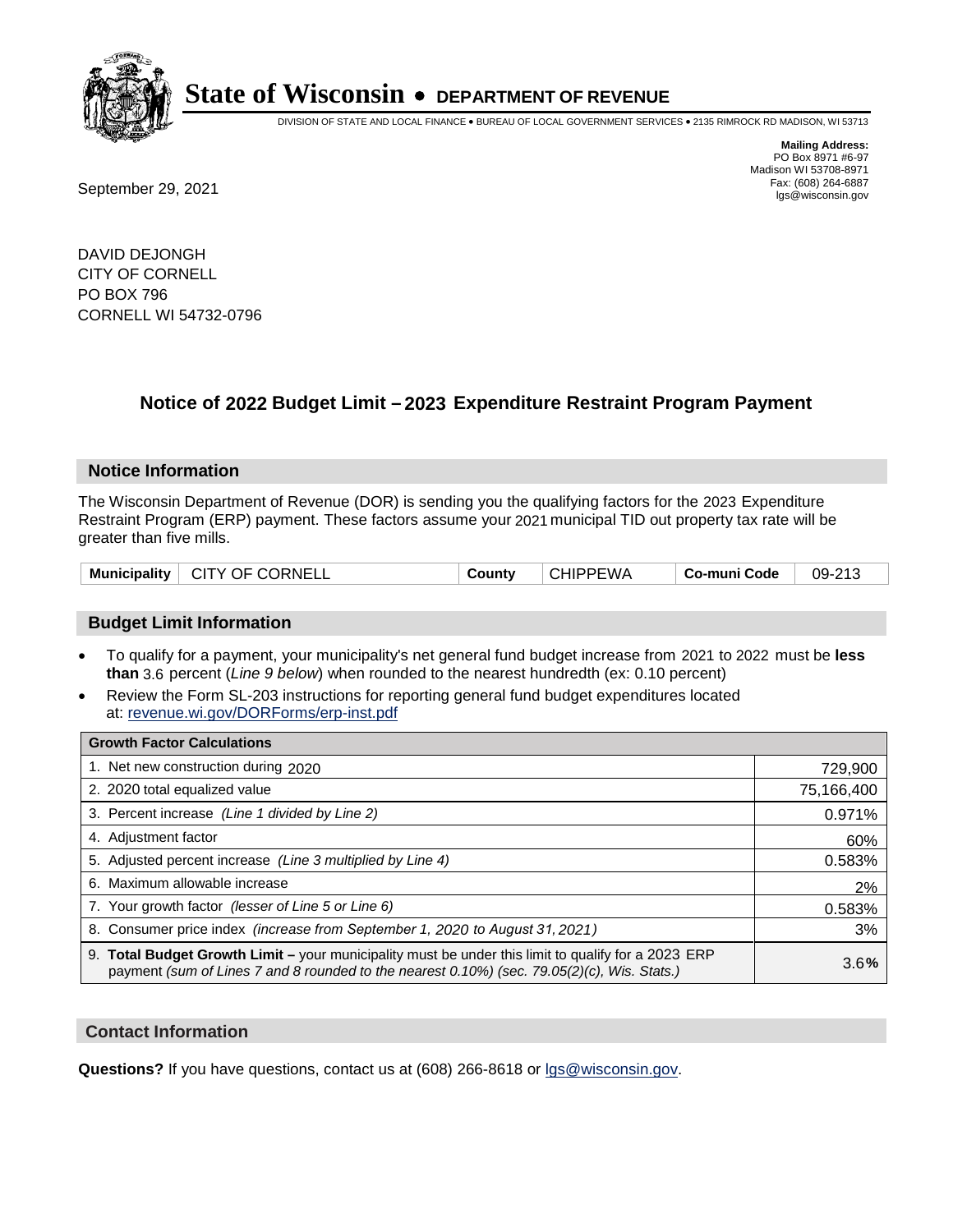

DIVISION OF STATE AND LOCAL FINANCE • BUREAU OF LOCAL GOVERNMENT SERVICES • 2135 RIMROCK RD MADISON, WI 53713

Fax: (608) 264-6887<br>
September 29, 2021 and the state of the state of the state of the state of the state of the state of the state of the state of the state of the state of the state of the state of the state of the state

**Mailing Address:** PO Box 8971 #6-97 Madison WI 53708-8971<br>Fax: (608) 264-6887

SUSAN BALLERSTEIN VILLAGE OF DORCHESTER 250 PARKSIDE DRIVE DORCHESTER WI 54425

### **Notice of 2022 Budget Limit - 2023 Expenditure Restraint Program Payment**

#### **Notice Information**

The Wisconsin Department of Revenue (DOR) is sending you the qualifying factors for the 2023 Expenditure Restraint Program (ERP) payment. These factors assume your 2021 municipal TID out property tax rate will be greater than five mills.

| Municipality   VILLAGE OF DORCHESTER | County | <b>CLARK</b> | Co-muni Code | 10-116 |
|--------------------------------------|--------|--------------|--------------|--------|
|--------------------------------------|--------|--------------|--------------|--------|

#### **Budget Limit Information**

- To qualify for a payment, your municipality's net general fund budget increase from 2021 to 2022 must be less **than** 3.0 percent (*Line 9 below*) when rounded to the nearest hundredth (ex: 0.10 percent)
- Review the Form SL-203 instructions for reporting general fund budget expenditures located at: revenue.wi.gov/DORForms/erp-inst.pdf

| <b>Growth Factor Calculations</b>                                                                                                                                                                  |            |
|----------------------------------------------------------------------------------------------------------------------------------------------------------------------------------------------------|------------|
| 1. Net new construction during 2020                                                                                                                                                                | $-371,800$ |
| 2. 2020 total equalized value                                                                                                                                                                      | 52,224,800 |
| 3. Percent increase (Line 1 divided by Line 2)                                                                                                                                                     | $-0.712%$  |
| 4. Adiustment factor                                                                                                                                                                               | 60%        |
| 5. Adjusted percent increase (Line 3 multiplied by Line 4)                                                                                                                                         | $-0.427%$  |
| 6. Maximum allowable increase                                                                                                                                                                      | 2%         |
| 7. Your growth factor (lesser of Line 5 or Line 6)                                                                                                                                                 | 0.000%     |
| 8. Consumer price index (increase from September 1, 2020 to August 31, 2021)                                                                                                                       | 3%         |
| 9. Total Budget Growth Limit - your municipality must be under this limit to qualify for a 2023 ERP<br>payment (sum of Lines 7 and 8 rounded to the nearest 0.10%) (sec. 79.05(2)(c), Wis. Stats.) | 3.0%       |

#### **Contact Information**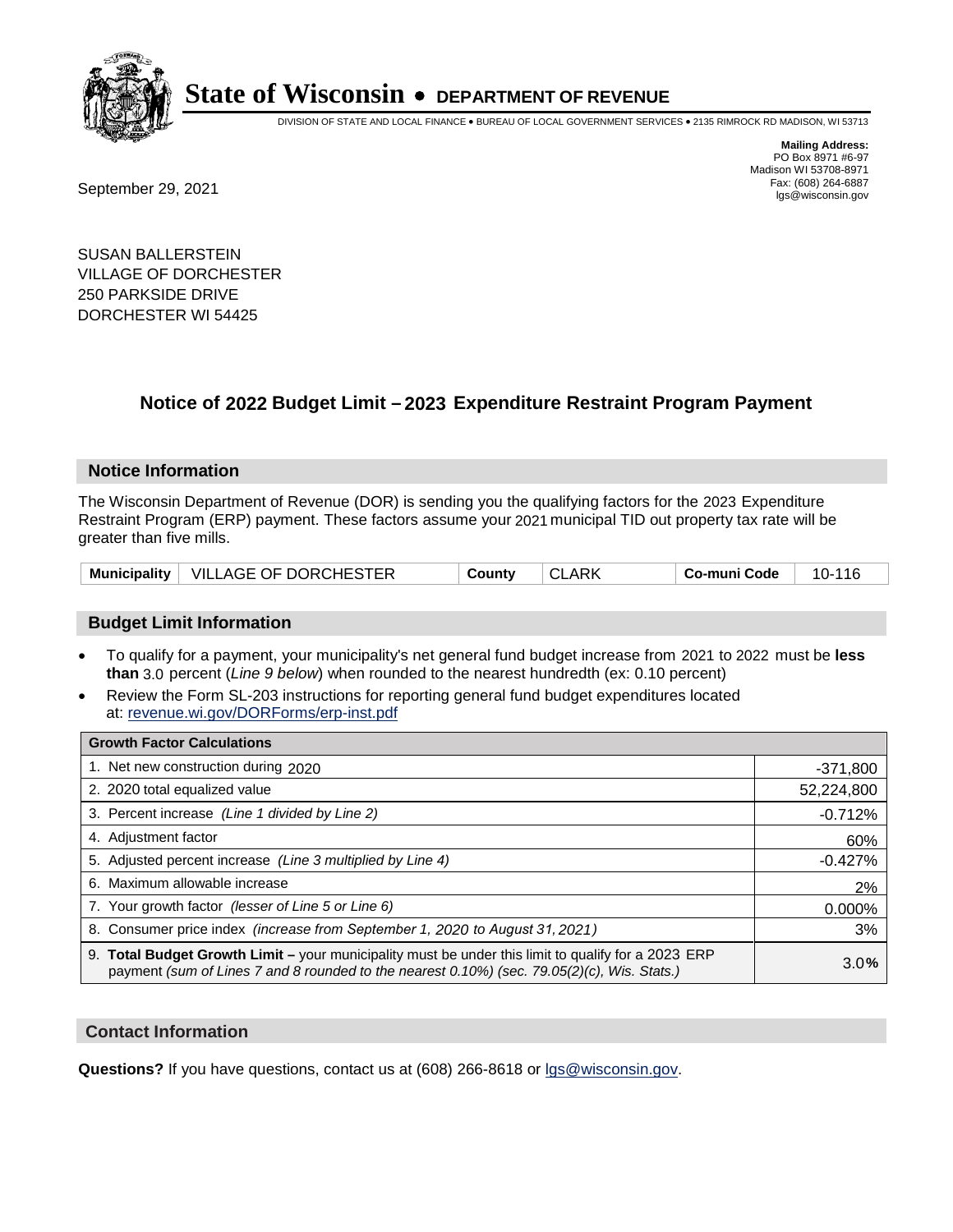

DIVISION OF STATE AND LOCAL FINANCE • BUREAU OF LOCAL GOVERNMENT SERVICES • 2135 RIMROCK RD MADISON, WI 53713

Fax: (608) 264-6887<br>
September 29, 2021 and the state of the state of the state of the state of the state of the state of the state of the state of the state of the state of the state of the state of the state of the state

**Mailing Address:** PO Box 8971 #6-97 Madison WI 53708-8971<br>Fax: (608) 264-6887

ELLEN NIEMI VILLAGE OF WITHEE PO BOX A WITHEE WI 54498-0901

### **Notice of 2022 Budget Limit - 2023 Expenditure Restraint Program Payment**

#### **Notice Information**

The Wisconsin Department of Revenue (DOR) is sending you the qualifying factors for the 2023 Expenditure Restraint Program (ERP) payment. These factors assume your 2021 municipal TID out property tax rate will be greater than five mills.

#### **Budget Limit Information**

- To qualify for a payment, your municipality's net general fund budget increase from 2021 to 2022 must be less **than** 3.2 percent (*Line 9 below*) when rounded to the nearest hundredth (ex: 0.10 percent)
- Review the Form SL-203 instructions for reporting general fund budget expenditures located at: revenue.wi.gov/DORForms/erp-inst.pdf

| <b>Growth Factor Calculations</b>                                                                                                                                                                  |            |
|----------------------------------------------------------------------------------------------------------------------------------------------------------------------------------------------------|------------|
| 1. Net new construction during 2020                                                                                                                                                                | 91,400     |
| 2. 2020 total equalized value                                                                                                                                                                      | 23,668,300 |
| 3. Percent increase (Line 1 divided by Line 2)                                                                                                                                                     | 0.386%     |
| 4. Adjustment factor                                                                                                                                                                               | 60%        |
| 5. Adjusted percent increase (Line 3 multiplied by Line 4)                                                                                                                                         | 0.232%     |
| 6. Maximum allowable increase                                                                                                                                                                      | 2%         |
| 7. Your growth factor (lesser of Line 5 or Line 6)                                                                                                                                                 | 0.232%     |
| 8. Consumer price index (increase from September 1, 2020 to August 31, 2021)                                                                                                                       | 3%         |
| 9. Total Budget Growth Limit – your municipality must be under this limit to qualify for a 2023 ERP<br>payment (sum of Lines 7 and 8 rounded to the nearest 0.10%) (sec. 79.05(2)(c), Wis. Stats.) | 3.2%       |

#### **Contact Information**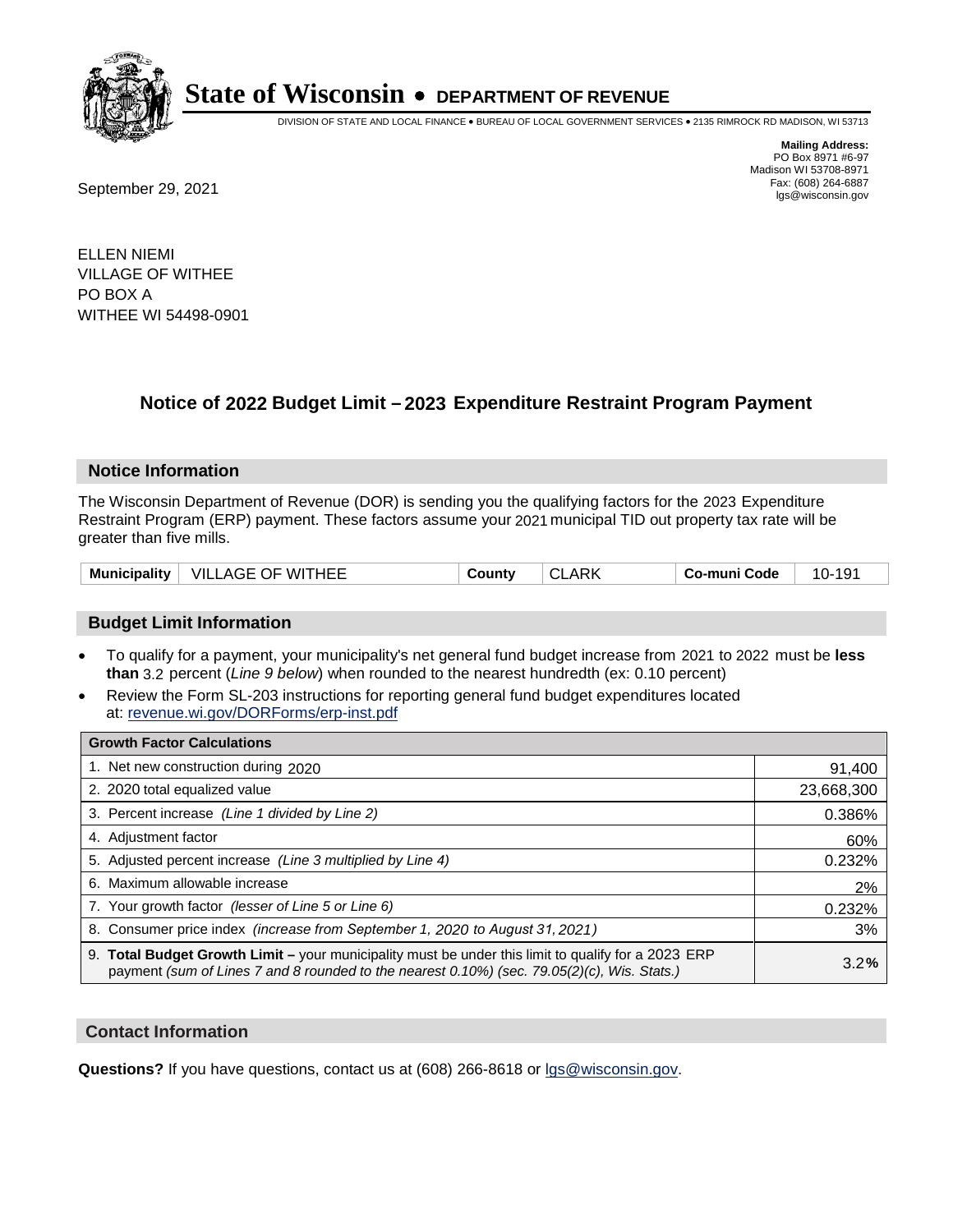

DIVISION OF STATE AND LOCAL FINANCE • BUREAU OF LOCAL GOVERNMENT SERVICES • 2135 RIMROCK RD MADISON, WI 53713

Fax: (608) 264-6887<br>
September 29, 2021 and the state of the state of the state of the state of the state of the state of the state of the state of the state of the state of the state of the state of the state of the state

**Mailing Address:** PO Box 8971 #6-97 Madison WI 53708-8971<br>Fax: (608) 264-6887

ERIN CLAUSNITZER CITY OF ABBOTSFORD 203 N FIRST ST, PO BOX 589 ABBOTSFORD WI 54405-0589

## **Notice of 2022 Budget Limit - 2023 Expenditure Restraint Program Payment**

#### **Notice Information**

The Wisconsin Department of Revenue (DOR) is sending you the qualifying factors for the 2023 Expenditure Restraint Program (ERP) payment. These factors assume your 2021 municipal TID out property tax rate will be greater than five mills.

#### **Budget Limit Information**

- To qualify for a payment, your municipality's net general fund budget increase from 2021 to 2022 must be less **than** 5.0 percent (*Line 9 below*) when rounded to the nearest hundredth (ex: 0.10 percent)
- Review the Form SL-203 instructions for reporting general fund budget expenditures located at: revenue.wi.gov/DORForms/erp-inst.pdf

| <b>Growth Factor Calculations</b>                                                                                                                                                                  |             |
|----------------------------------------------------------------------------------------------------------------------------------------------------------------------------------------------------|-------------|
| 1. Net new construction during 2020                                                                                                                                                                | 7,923,700   |
| 2. 2020 total equalized value                                                                                                                                                                      | 154,067,000 |
| 3. Percent increase (Line 1 divided by Line 2)                                                                                                                                                     | 5.143%      |
| 4. Adiustment factor                                                                                                                                                                               | 60%         |
| 5. Adjusted percent increase (Line 3 multiplied by Line 4)                                                                                                                                         | 3.086%      |
| 6. Maximum allowable increase                                                                                                                                                                      | 2%          |
| 7. Your growth factor (lesser of Line 5 or Line 6)                                                                                                                                                 | 2.000%      |
| 8. Consumer price index (increase from September 1, 2020 to August 31, 2021)                                                                                                                       | 3%          |
| 9. Total Budget Growth Limit - your municipality must be under this limit to qualify for a 2023 ERP<br>payment (sum of Lines 7 and 8 rounded to the nearest 0.10%) (sec. 79.05(2)(c), Wis. Stats.) | 5.0%        |

#### **Contact Information**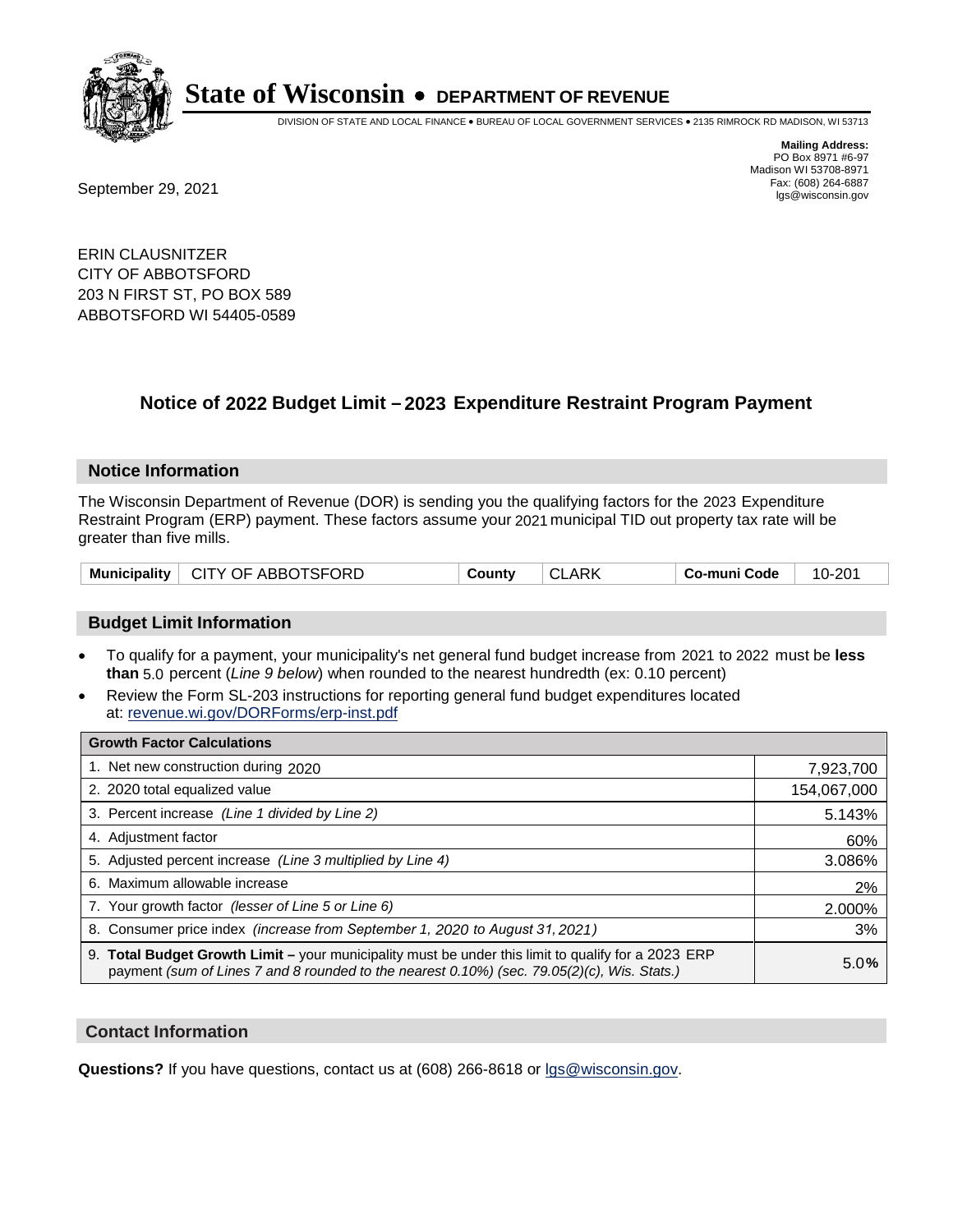

DIVISION OF STATE AND LOCAL FINANCE • BUREAU OF LOCAL GOVERNMENT SERVICES • 2135 RIMROCK RD MADISON, WI 53713

**Mailing Address:** PO Box 8971 #6-97 Madison WI 53708-8971<br>Fax: (608) 264-6887

Fax: (608) 264-6887<br>
September 29, 2021 and the state of the state of the state of the state of the state of the state of the state of the state of the state of the state of the state of the state of the state of the state

CONNIE GURTNER CITY OF COLBY PO BOX 236 COLBY WI 54421-0236

## **Notice of 2022 Budget Limit - 2023 Expenditure Restraint Program Payment**

#### **Notice Information**

The Wisconsin Department of Revenue (DOR) is sending you the qualifying factors for the 2023 Expenditure Restraint Program (ERP) payment. These factors assume your 2021 municipal TID out property tax rate will be greater than five mills.

| CITY OF COLBY<br><b>Municipality</b> | County | <b>CLARK</b> | Co-muni Code | $10 - 211$ |
|--------------------------------------|--------|--------------|--------------|------------|
|--------------------------------------|--------|--------------|--------------|------------|

#### **Budget Limit Information**

- To qualify for a payment, your municipality's net general fund budget increase from 2021 to 2022 must be less **than** 3.4 percent (*Line 9 below*) when rounded to the nearest hundredth (ex: 0.10 percent)
- Review the Form SL-203 instructions for reporting general fund budget expenditures located at: revenue.wi.gov/DORForms/erp-inst.pdf

| <b>Growth Factor Calculations</b>                                                                                                                                                                  |            |
|----------------------------------------------------------------------------------------------------------------------------------------------------------------------------------------------------|------------|
| 1. Net new construction during 2020                                                                                                                                                                | 575,900    |
| 2. 2020 total equalized value                                                                                                                                                                      | 88,808,400 |
| 3. Percent increase (Line 1 divided by Line 2)                                                                                                                                                     | 0.648%     |
| 4. Adjustment factor                                                                                                                                                                               | 60%        |
| 5. Adjusted percent increase (Line 3 multiplied by Line 4)                                                                                                                                         | 0.389%     |
| 6. Maximum allowable increase                                                                                                                                                                      | 2%         |
| 7. Your growth factor (lesser of Line 5 or Line 6)                                                                                                                                                 | 0.389%     |
| 8. Consumer price index (increase from September 1, 2020 to August 31, 2021)                                                                                                                       | 3%         |
| 9. Total Budget Growth Limit – your municipality must be under this limit to qualify for a 2023 ERP<br>payment (sum of Lines 7 and 8 rounded to the nearest 0.10%) (sec. 79.05(2)(c), Wis. Stats.) | 3.4%       |

#### **Contact Information**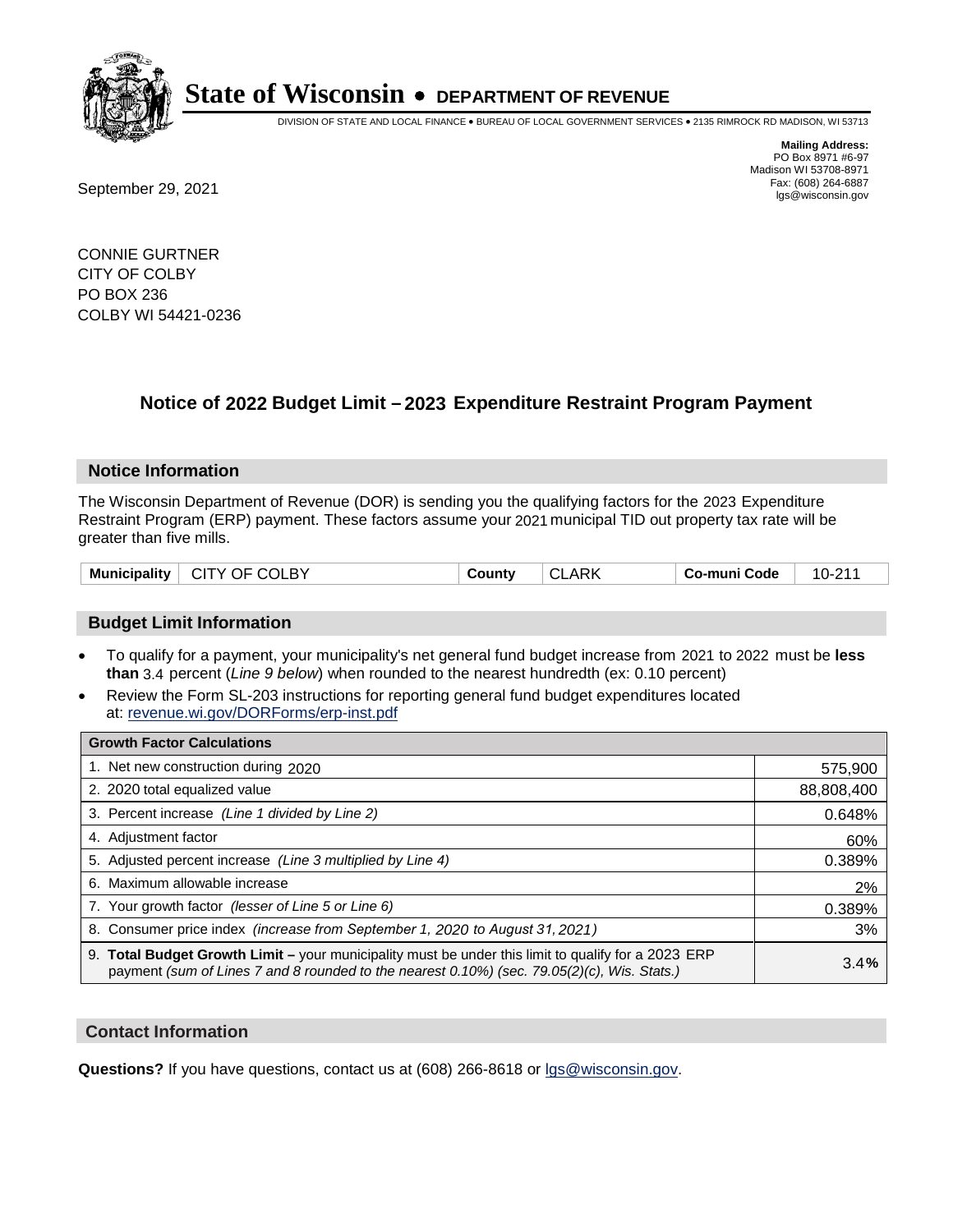

DIVISION OF STATE AND LOCAL FINANCE • BUREAU OF LOCAL GOVERNMENT SERVICES • 2135 RIMROCK RD MADISON, WI 53713

**Mailing Address:** PO Box 8971 #6-97 Madison WI 53708-8971<br>Fax: (608) 264-6887

Fax: (608) 264-6887<br>
September 29, 2021 and the state of the state of the state of the state of the state of the state of the state of the state of the state of the state of the state of the state of the state of the state

KAYLA SCHAR CITY OF GREENWOOD PO BOX D, 102 N MAIN ST GREENWOOD WI 54437

## **Notice of 2022 Budget Limit - 2023 Expenditure Restraint Program Payment**

#### **Notice Information**

The Wisconsin Department of Revenue (DOR) is sending you the qualifying factors for the 2023 Expenditure Restraint Program (ERP) payment. These factors assume your 2021 municipal TID out property tax rate will be greater than five mills.

| Municipality   CITY OF GREENWOOD | County | <b>CLARK</b> | ∣ Co-muni Code | 10-231 |
|----------------------------------|--------|--------------|----------------|--------|
|----------------------------------|--------|--------------|----------------|--------|

#### **Budget Limit Information**

- To qualify for a payment, your municipality's net general fund budget increase from 2021 to 2022 must be less **than** 5.0 percent (*Line 9 below*) when rounded to the nearest hundredth (ex: 0.10 percent)
- Review the Form SL-203 instructions for reporting general fund budget expenditures located at: revenue.wi.gov/DORForms/erp-inst.pdf

| <b>Growth Factor Calculations</b>                                                                                                                                                                  |            |
|----------------------------------------------------------------------------------------------------------------------------------------------------------------------------------------------------|------------|
| 1. Net new construction during 2020                                                                                                                                                                | 3,231,000  |
| 2. 2020 total equalized value                                                                                                                                                                      | 46,363,500 |
| 3. Percent increase (Line 1 divided by Line 2)                                                                                                                                                     | 6.969%     |
| 4. Adjustment factor                                                                                                                                                                               | 60%        |
| 5. Adjusted percent increase (Line 3 multiplied by Line 4)                                                                                                                                         | 4.181%     |
| 6. Maximum allowable increase                                                                                                                                                                      | 2%         |
| 7. Your growth factor (lesser of Line 5 or Line 6)                                                                                                                                                 | 2.000%     |
| 8. Consumer price index (increase from September 1, 2020 to August 31, 2021)                                                                                                                       | 3%         |
| 9. Total Budget Growth Limit - your municipality must be under this limit to qualify for a 2023 ERP<br>payment (sum of Lines 7 and 8 rounded to the nearest 0.10%) (sec. 79.05(2)(c), Wis. Stats.) | 5.0%       |

#### **Contact Information**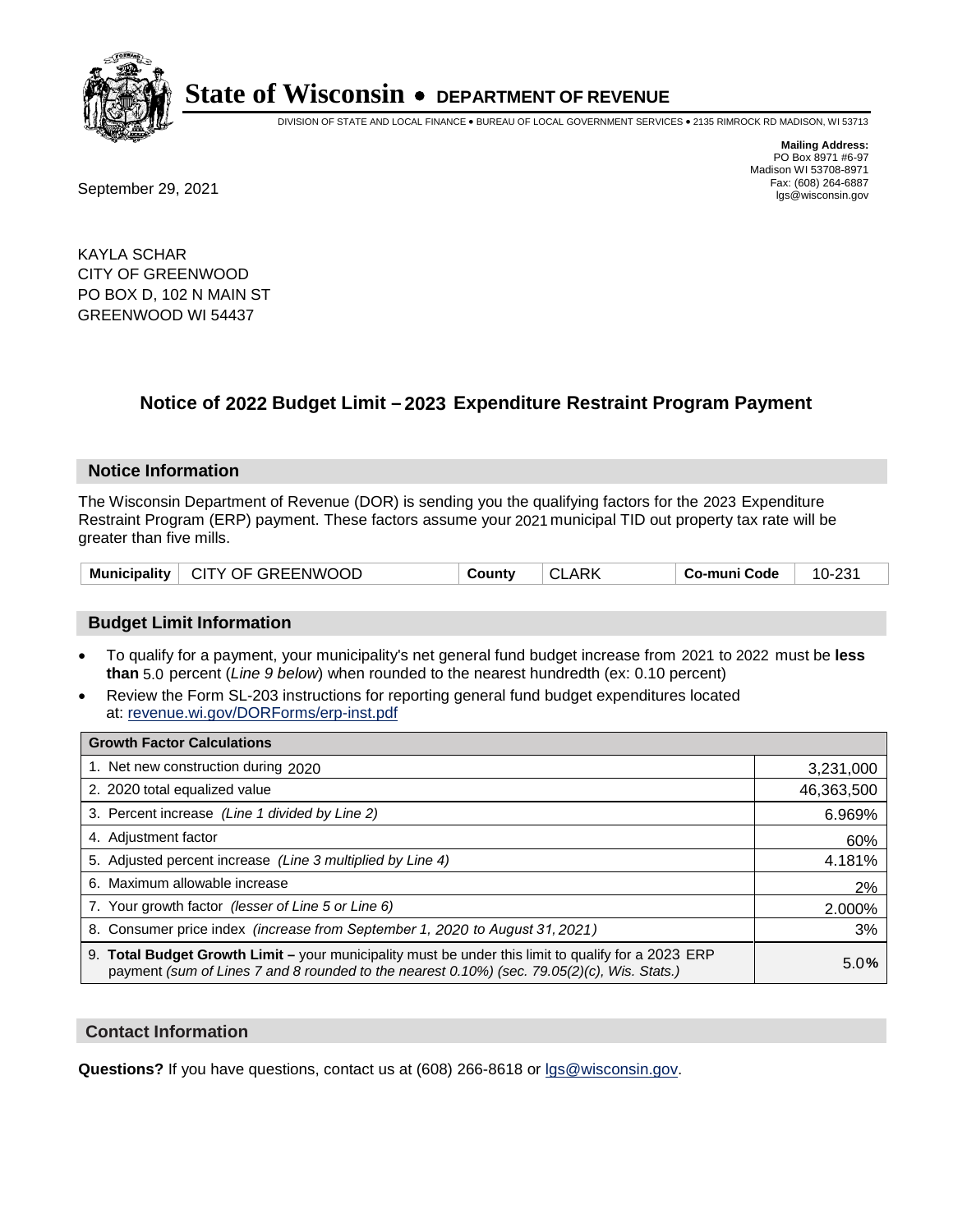

DIVISION OF STATE AND LOCAL FINANCE • BUREAU OF LOCAL GOVERNMENT SERVICES • 2135 RIMROCK RD MADISON, WI 53713

**Mailing Address:** PO Box 8971 #6-97 Madison WI 53708-8971<br>Fax: (608) 264-6887

Fax: (608) 264-6887<br>
September 29, 2021 and the state of the state of the state of the state of the state of the state of the state of the state of the state of the state of the state of the state of the state of the state

SHANNON TOUFAR CITY OF LOYAL PO BOX 9 LOYAL WI 54446-0009

### **Notice of 2022 Budget Limit - 2023 Expenditure Restraint Program Payment**

#### **Notice Information**

The Wisconsin Department of Revenue (DOR) is sending you the qualifying factors for the 2023 Expenditure Restraint Program (ERP) payment. These factors assume your 2021 municipal TID out property tax rate will be greater than five mills.

| <b>Municipality</b><br>$\vdash$ CITY OF LOYAL<br>County | <b>CLARK</b> | Co-muni Code | 10-246 |
|---------------------------------------------------------|--------------|--------------|--------|
|---------------------------------------------------------|--------------|--------------|--------|

#### **Budget Limit Information**

- To qualify for a payment, your municipality's net general fund budget increase from 2021 to 2022 must be less **than** 3.7 percent (*Line 9 below*) when rounded to the nearest hundredth (ex: 0.10 percent)
- Review the Form SL-203 instructions for reporting general fund budget expenditures located at: revenue.wi.gov/DORForms/erp-inst.pdf

| <b>Growth Factor Calculations</b>                                                                                                                                                                      |            |
|--------------------------------------------------------------------------------------------------------------------------------------------------------------------------------------------------------|------------|
| 1. Net new construction during 2020                                                                                                                                                                    | 681,300    |
| 2. 2020 total equalized value                                                                                                                                                                          | 60,874,200 |
| 3. Percent increase (Line 1 divided by Line 2)                                                                                                                                                         | 1.119%     |
| 4. Adjustment factor                                                                                                                                                                                   | 60%        |
| 5. Adjusted percent increase (Line 3 multiplied by Line 4)                                                                                                                                             | 0.671%     |
| 6. Maximum allowable increase                                                                                                                                                                          | 2%         |
| 7. Your growth factor (lesser of Line 5 or Line 6)                                                                                                                                                     | 0.671%     |
| 8. Consumer price index (increase from September 1, 2020 to August 31, 2021)                                                                                                                           | 3%         |
| 9. Total Budget Growth Limit - your municipality must be under this limit to qualify for a 2023 ERP<br>payment (sum of Lines 7 and 8 rounded to the nearest $0.10\%$ ) (sec. 79.05(2)(c), Wis. Stats.) | 3.7%       |

#### **Contact Information**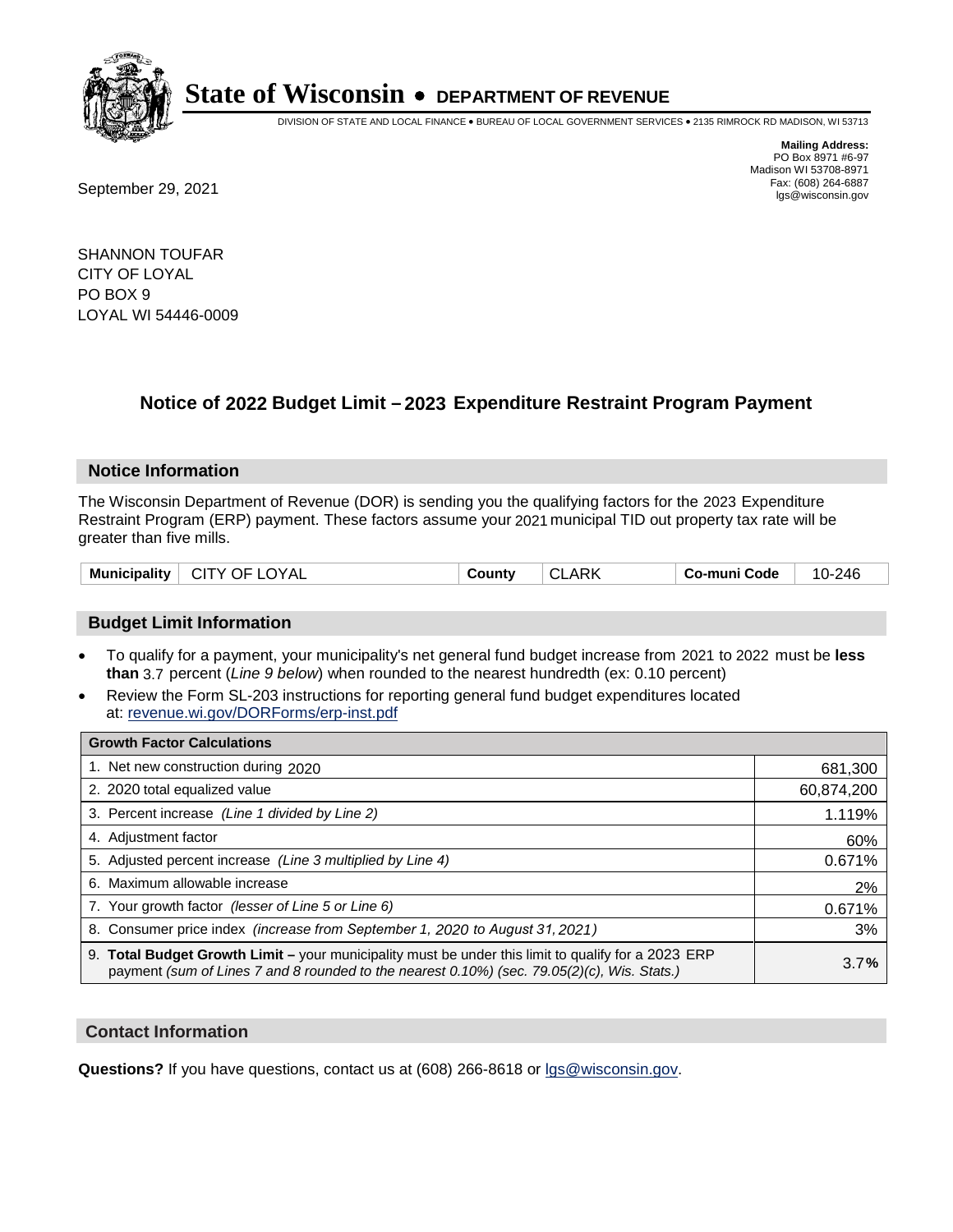

DIVISION OF STATE AND LOCAL FINANCE • BUREAU OF LOCAL GOVERNMENT SERVICES • 2135 RIMROCK RD MADISON, WI 53713

Fax: (608) 264-6887<br>
September 29, 2021 and the state of the state of the state of the state of the state of the state of the state of the state of the state of the state of the state of the state of the state of the state

**Mailing Address:** PO Box 8971 #6-97 Madison WI 53708-8971<br>Fax: (608) 264-6887

REX ROEHL CITY OF NEILLSVILLE 118 W 5TH ST NEILLSVILLE WI 54456-1999

## **Notice of 2022 Budget Limit - 2023 Expenditure Restraint Program Payment**

#### **Notice Information**

The Wisconsin Department of Revenue (DOR) is sending you the qualifying factors for the 2023 Expenditure Restraint Program (ERP) payment. These factors assume your 2021 municipal TID out property tax rate will be greater than five mills.

| Municipality   CITY OF NEILLSVILLE | County | <b>CLARK</b> | Co-muni Code | 10-261 |
|------------------------------------|--------|--------------|--------------|--------|
|------------------------------------|--------|--------------|--------------|--------|

#### **Budget Limit Information**

- To qualify for a payment, your municipality's net general fund budget increase from 2021 to 2022 must be less **than** 3.1 percent (*Line 9 below*) when rounded to the nearest hundredth (ex: 0.10 percent)
- Review the Form SL-203 instructions for reporting general fund budget expenditures located at: revenue.wi.gov/DORForms/erp-inst.pdf

| <b>Growth Factor Calculations</b>                                                                                                                                                                  |             |
|----------------------------------------------------------------------------------------------------------------------------------------------------------------------------------------------------|-------------|
| 1. Net new construction during 2020                                                                                                                                                                | 132,200     |
| 2. 2020 total equalized value                                                                                                                                                                      | 141,629,800 |
| 3. Percent increase (Line 1 divided by Line 2)                                                                                                                                                     | 0.093%      |
| 4. Adjustment factor                                                                                                                                                                               | 60%         |
| 5. Adjusted percent increase (Line 3 multiplied by Line 4)                                                                                                                                         | 0.056%      |
| 6. Maximum allowable increase                                                                                                                                                                      | 2%          |
| 7. Your growth factor (lesser of Line 5 or Line 6)                                                                                                                                                 | 0.056%      |
| 8. Consumer price index (increase from September 1, 2020 to August 31, 2021)                                                                                                                       | 3%          |
| 9. Total Budget Growth Limit - your municipality must be under this limit to qualify for a 2023 ERP<br>payment (sum of Lines 7 and 8 rounded to the nearest 0.10%) (sec. 79.05(2)(c), Wis. Stats.) | 3.1%        |

#### **Contact Information**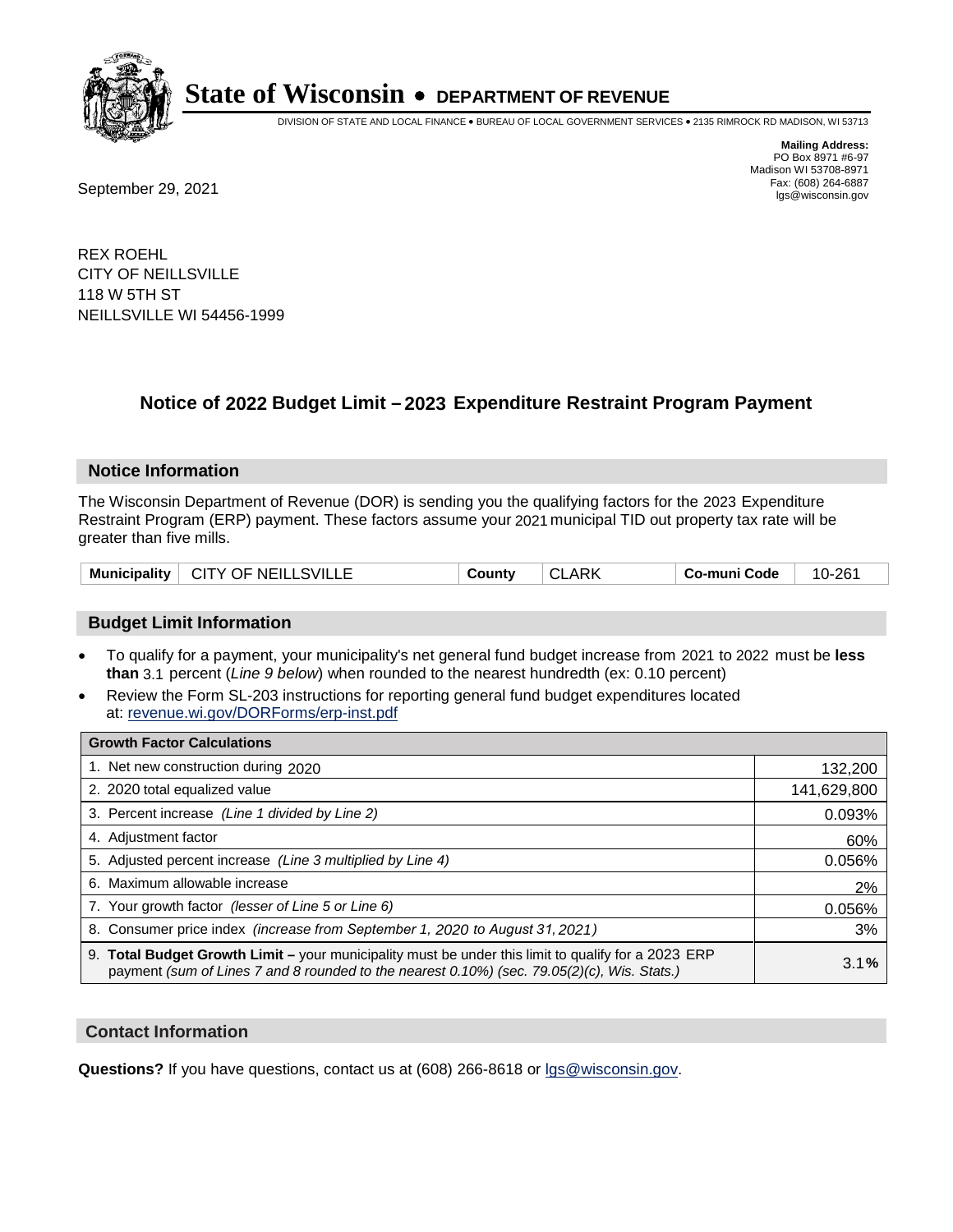

DIVISION OF STATE AND LOCAL FINANCE • BUREAU OF LOCAL GOVERNMENT SERVICES • 2135 RIMROCK RD MADISON, WI 53713

**Mailing Address:** PO Box 8971 #6-97 Madison WI 53708-8971<br>Fax: (608) 264-6887

Fax: (608) 264-6887<br>
September 29, 2021 and the state of the state of the state of the state of the state of the state of the state of the state of the state of the state of the state of the state of the state of the state

TRACY RAU CITY OF OWEN PO BOX 67 OWEN WI 54460-0067

## **Notice of 2022 Budget Limit - 2023 Expenditure Restraint Program Payment**

#### **Notice Information**

The Wisconsin Department of Revenue (DOR) is sending you the qualifying factors for the 2023 Expenditure Restraint Program (ERP) payment. These factors assume your 2021 municipal TID out property tax rate will be greater than five mills.

| $^{\circ}$ CITY OF OWEN<br><b>Municipality</b><br><b>CLARK</b><br>Co-muni Code<br>County | 10-265 |
|------------------------------------------------------------------------------------------|--------|
|------------------------------------------------------------------------------------------|--------|

#### **Budget Limit Information**

- To qualify for a payment, your municipality's net general fund budget increase from 2021 to 2022 must be less **than** 3.2 percent (*Line 9 below*) when rounded to the nearest hundredth (ex: 0.10 percent)
- Review the Form SL-203 instructions for reporting general fund budget expenditures located at: revenue.wi.gov/DORForms/erp-inst.pdf

| <b>Growth Factor Calculations</b>                                                                                                                                                                  |            |
|----------------------------------------------------------------------------------------------------------------------------------------------------------------------------------------------------|------------|
| 1. Net new construction during 2020                                                                                                                                                                | 164,900    |
| 2. 2020 total equalized value                                                                                                                                                                      | 56,498,500 |
| 3. Percent increase (Line 1 divided by Line 2)                                                                                                                                                     | 0.292%     |
| 4. Adiustment factor                                                                                                                                                                               | 60%        |
| 5. Adjusted percent increase (Line 3 multiplied by Line 4)                                                                                                                                         | 0.175%     |
| 6. Maximum allowable increase                                                                                                                                                                      | 2%         |
| 7. Your growth factor (lesser of Line 5 or Line 6)                                                                                                                                                 | 0.175%     |
| 8. Consumer price index (increase from September 1, 2020 to August 31, 2021)                                                                                                                       | 3%         |
| 9. Total Budget Growth Limit - your municipality must be under this limit to qualify for a 2023 ERP<br>payment (sum of Lines 7 and 8 rounded to the nearest 0.10%) (sec. 79.05(2)(c), Wis. Stats.) | 3.2%       |

#### **Contact Information**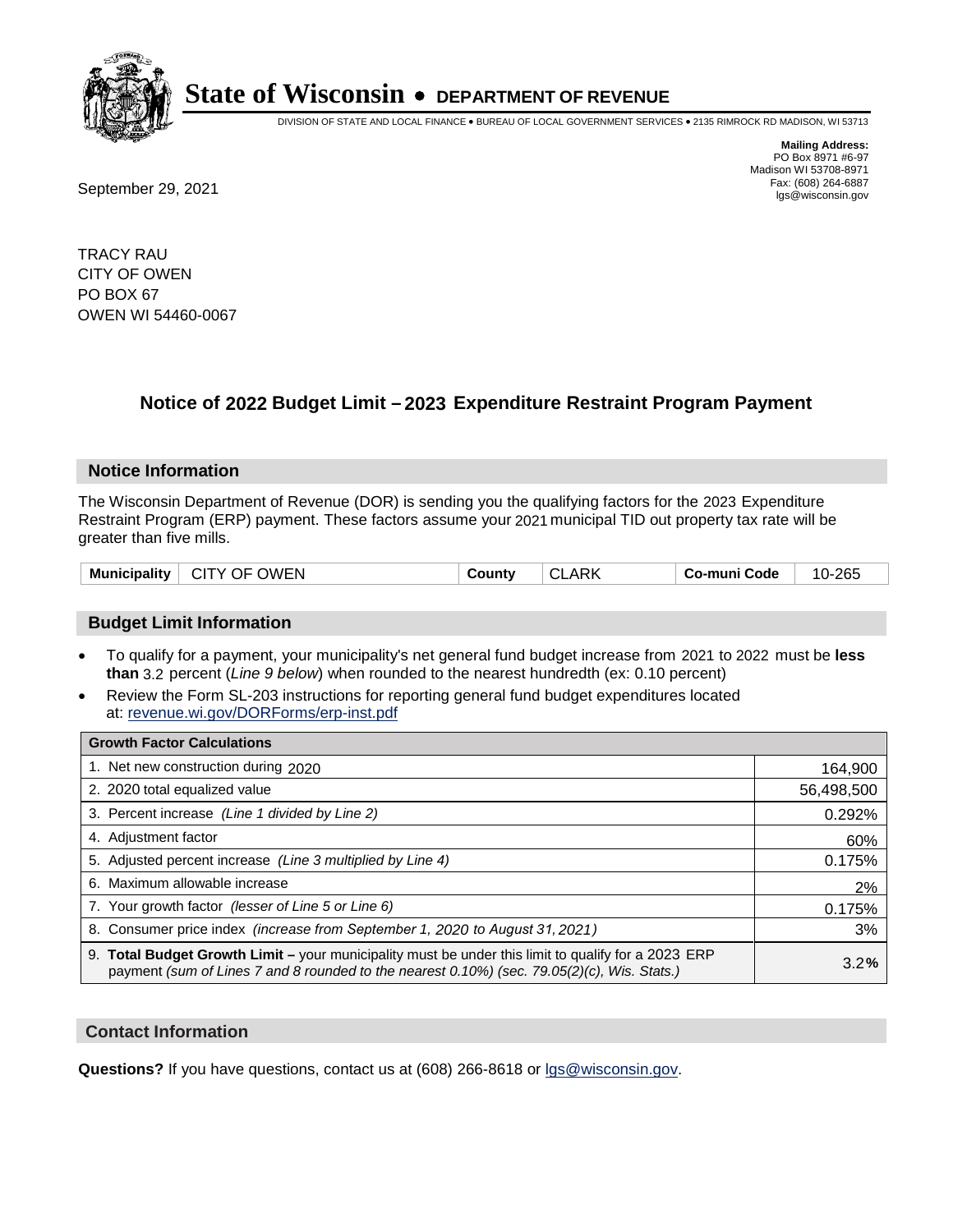

DIVISION OF STATE AND LOCAL FINANCE • BUREAU OF LOCAL GOVERNMENT SERVICES • 2135 RIMROCK RD MADISON, WI 53713

Fax: (608) 264-6887<br>
September 29, 2021 and the state of the state of the state of the state of the state of the state of the state of the state of the state of the state of the state of the state of the state of the state

**Mailing Address:** PO Box 8971 #6-97 Madison WI 53708-8971<br>Fax: (608) 264-6887

MICHELE POGODZINSKI CITY OF THORP PO BOX 334 THORP WI 54771-0334

### **Notice of 2022 Budget Limit - 2023 Expenditure Restraint Program Payment**

#### **Notice Information**

The Wisconsin Department of Revenue (DOR) is sending you the qualifying factors for the 2023 Expenditure Restraint Program (ERP) payment. These factors assume your 2021 municipal TID out property tax rate will be greater than five mills.

| <b>Municipality</b><br>CITY OF THORP | CLARK<br>County | Co-muni Code | 10-286 |
|--------------------------------------|-----------------|--------------|--------|
|--------------------------------------|-----------------|--------------|--------|

#### **Budget Limit Information**

- To qualify for a payment, your municipality's net general fund budget increase from 2021 to 2022 must be less **than** 3.4 percent (*Line 9 below*) when rounded to the nearest hundredth (ex: 0.10 percent)
- Review the Form SL-203 instructions for reporting general fund budget expenditures located at: revenue.wi.gov/DORForms/erp-inst.pdf

| <b>Growth Factor Calculations</b>                                                                                                                                                                  |             |
|----------------------------------------------------------------------------------------------------------------------------------------------------------------------------------------------------|-------------|
| 1. Net new construction during 2020                                                                                                                                                                | 641,600     |
| 2. 2020 total equalized value                                                                                                                                                                      | 104,028,500 |
| 3. Percent increase (Line 1 divided by Line 2)                                                                                                                                                     | 0.617%      |
| 4. Adjustment factor                                                                                                                                                                               | 60%         |
| 5. Adjusted percent increase (Line 3 multiplied by Line 4)                                                                                                                                         | 0.370%      |
| 6. Maximum allowable increase                                                                                                                                                                      | 2%          |
| 7. Your growth factor (lesser of Line 5 or Line 6)                                                                                                                                                 | 0.370%      |
| 8. Consumer price index (increase from September 1, 2020 to August 31, 2021)                                                                                                                       | 3%          |
| 9. Total Budget Growth Limit – your municipality must be under this limit to qualify for a 2023 ERP<br>payment (sum of Lines 7 and 8 rounded to the nearest 0.10%) (sec. 79.05(2)(c), Wis. Stats.) | 3.4%        |

#### **Contact Information**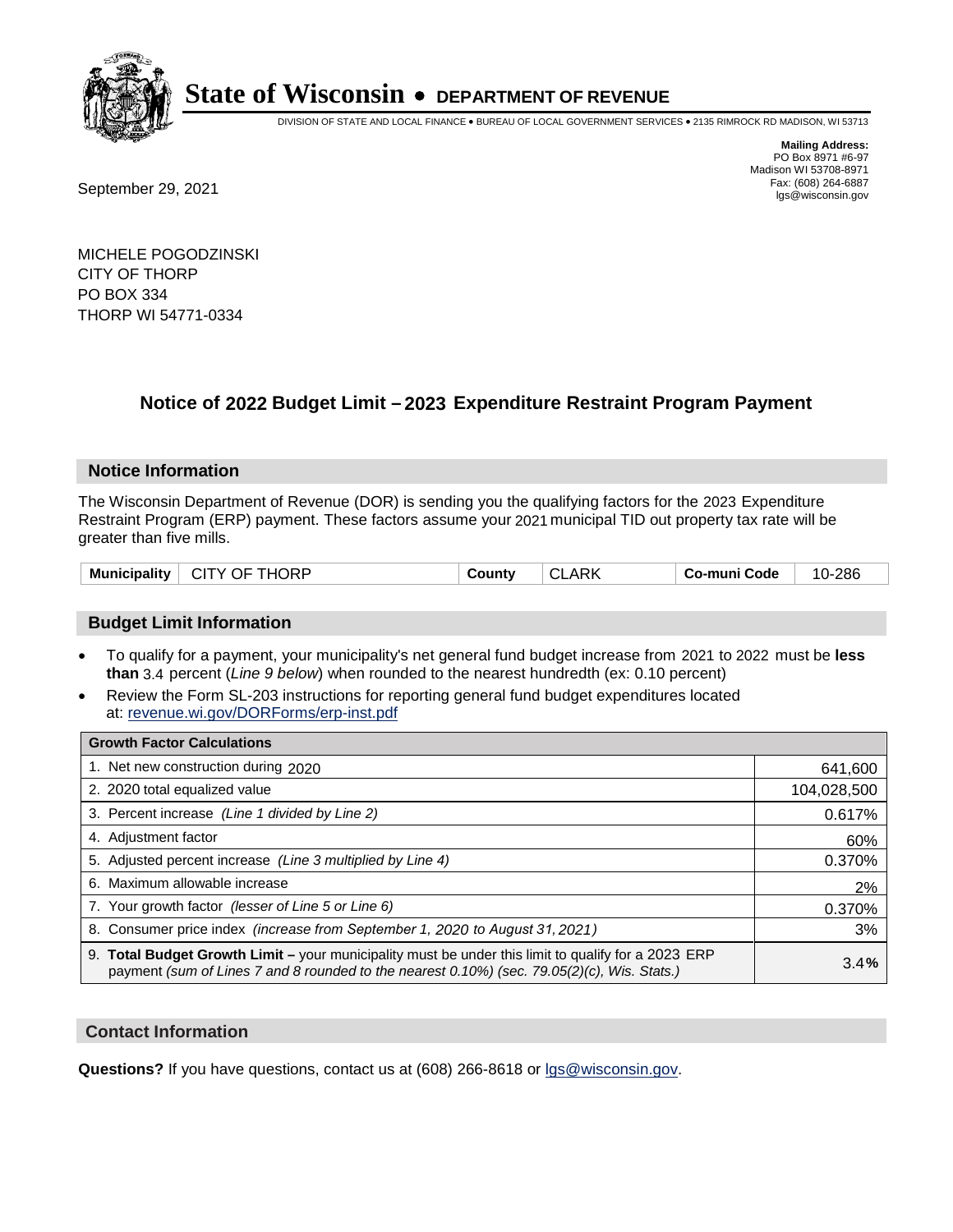

DIVISION OF STATE AND LOCAL FINANCE • BUREAU OF LOCAL GOVERNMENT SERVICES • 2135 RIMROCK RD MADISON, WI 53713

Fax: (608) 264-6887<br>
September 29, 2021 and the state of the state of the state of the state of the state of the state of the state of the state of the state of the state of the state of the state of the state of the state

**Mailing Address:** PO Box 8971 #6-97 Madison WI 53708-8971<br>Fax: (608) 264-6887

ROBERT GEENEN VILLAGE OF ARLINGTON PO BOX 207 ARLINGTON WI 53911-0207

## **Notice of 2022 Budget Limit - 2023 Expenditure Restraint Program Payment**

#### **Notice Information**

The Wisconsin Department of Revenue (DOR) is sending you the qualifying factors for the 2023 Expenditure Restraint Program (ERP) payment. These factors assume your 2021 municipal TID out property tax rate will be greater than five mills.

|  | Municipality   VILLAGE OF ARLINGTON | County | <b>COLUMBIA</b> | Co-muni Code |  |
|--|-------------------------------------|--------|-----------------|--------------|--|
|--|-------------------------------------|--------|-----------------|--------------|--|

#### **Budget Limit Information**

- To qualify for a payment, your municipality's net general fund budget increase from 2021 to 2022 must be less **than** 3.3 percent (*Line 9 below*) when rounded to the nearest hundredth (ex: 0.10 percent)
- Review the Form SL-203 instructions for reporting general fund budget expenditures located at: revenue.wi.gov/DORForms/erp-inst.pdf

| <b>Growth Factor Calculations</b>                                                                                                                                                                  |            |
|----------------------------------------------------------------------------------------------------------------------------------------------------------------------------------------------------|------------|
| 1. Net new construction during 2020                                                                                                                                                                | 462,300    |
| 2. 2020 total equalized value                                                                                                                                                                      | 90,249,800 |
| 3. Percent increase (Line 1 divided by Line 2)                                                                                                                                                     | 0.512%     |
| 4. Adjustment factor                                                                                                                                                                               | 60%        |
| 5. Adjusted percent increase (Line 3 multiplied by Line 4)                                                                                                                                         | 0.307%     |
| 6. Maximum allowable increase                                                                                                                                                                      | 2%         |
| 7. Your growth factor (lesser of Line 5 or Line 6)                                                                                                                                                 | 0.307%     |
| 8. Consumer price index (increase from September 1, 2020 to August 31, 2021)                                                                                                                       | 3%         |
| 9. Total Budget Growth Limit – your municipality must be under this limit to qualify for a 2023 ERP<br>payment (sum of Lines 7 and 8 rounded to the nearest 0.10%) (sec. 79.05(2)(c), Wis. Stats.) | 3.3%       |

#### **Contact Information**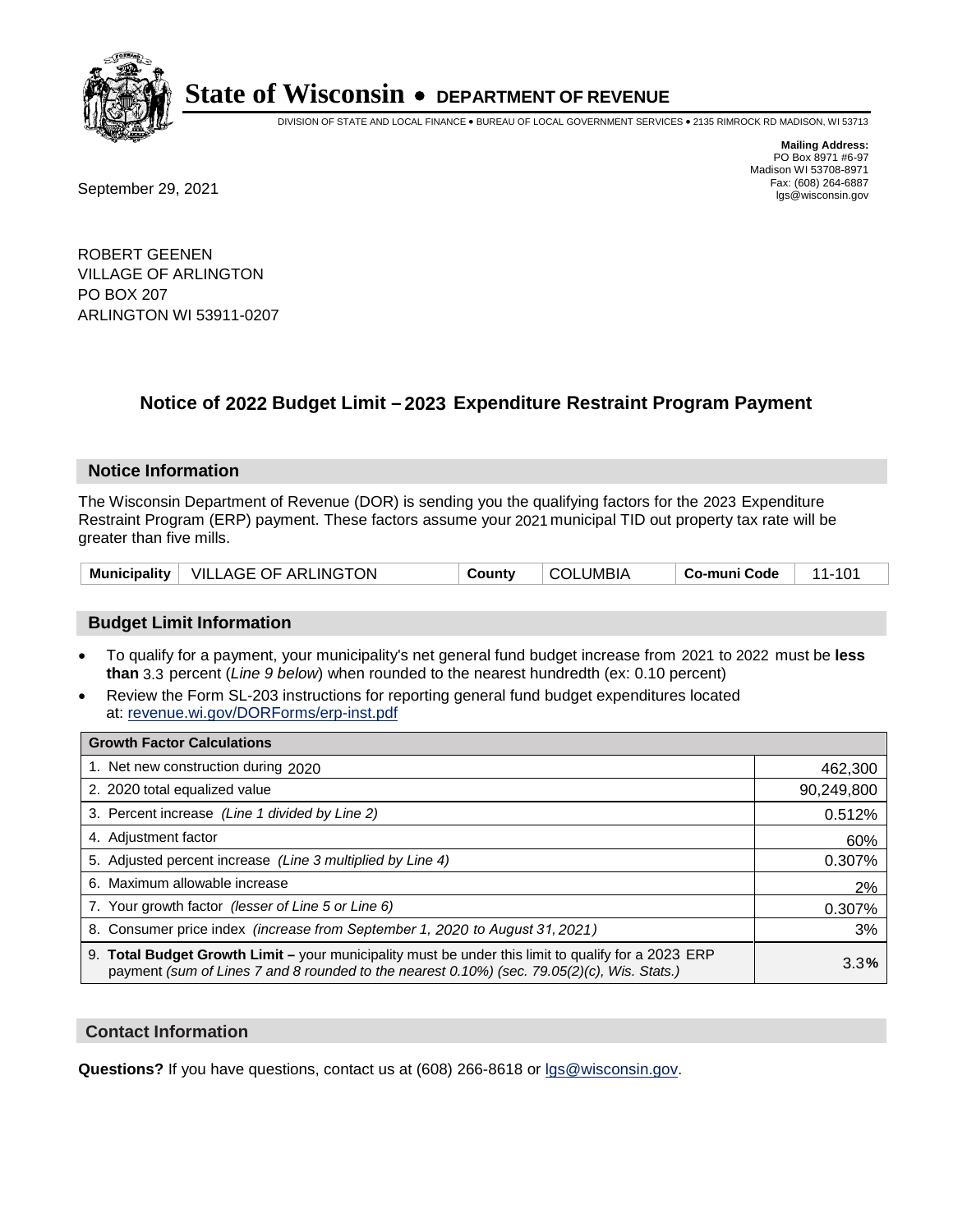

DIVISION OF STATE AND LOCAL FINANCE • BUREAU OF LOCAL GOVERNMENT SERVICES • 2135 RIMROCK RD MADISON, WI 53713

**Mailing Address:** PO Box 8971 #6-97 Madison WI 53708-8971<br>Fax: (608) 264-6887

Fax: (608) 264-6887<br>
September 29, 2021 and the state of the state of the state of the state of the state of the state of the state of the state of the state of the state of the state of the state of the state of the state

LOIS FRANK VILLAGE OF CAMBRIA PO BOX 295 CAMBRIA WI 53923-0295

## **Notice of 2022 Budget Limit - 2023 Expenditure Restraint Program Payment**

#### **Notice Information**

The Wisconsin Department of Revenue (DOR) is sending you the qualifying factors for the 2023 Expenditure Restraint Program (ERP) payment. These factors assume your 2021 municipal TID out property tax rate will be greater than five mills.

| <b>Municipality</b> | VILLAGE OF CAMBRIA | ∵ountٽ | .JMBIA.<br>⊩∩י | Co-muni Code |  |
|---------------------|--------------------|--------|----------------|--------------|--|
|---------------------|--------------------|--------|----------------|--------------|--|

#### **Budget Limit Information**

- To qualify for a payment, your municipality's net general fund budget increase from 2021 to 2022 must be less **than** 3.6 percent (*Line 9 below*) when rounded to the nearest hundredth (ex: 0.10 percent)
- Review the Form SL-203 instructions for reporting general fund budget expenditures located at: revenue.wi.gov/DORForms/erp-inst.pdf

| <b>Growth Factor Calculations</b>                                                                                                                                                                  |            |
|----------------------------------------------------------------------------------------------------------------------------------------------------------------------------------------------------|------------|
| 1. Net new construction during 2020                                                                                                                                                                | 553,700    |
| 2. 2020 total equalized value                                                                                                                                                                      | 54,795,200 |
| 3. Percent increase (Line 1 divided by Line 2)                                                                                                                                                     | 1.010%     |
| 4. Adjustment factor                                                                                                                                                                               | 60%        |
| 5. Adjusted percent increase (Line 3 multiplied by Line 4)                                                                                                                                         | 0.606%     |
| 6. Maximum allowable increase                                                                                                                                                                      | 2%         |
| 7. Your growth factor (lesser of Line 5 or Line 6)                                                                                                                                                 | 0.606%     |
| 8. Consumer price index (increase from September 1, 2020 to August 31, 2021)                                                                                                                       | 3%         |
| 9. Total Budget Growth Limit – your municipality must be under this limit to qualify for a 2023 ERP<br>payment (sum of Lines 7 and 8 rounded to the nearest 0.10%) (sec. 79.05(2)(c), Wis. Stats.) | 3.6%       |

#### **Contact Information**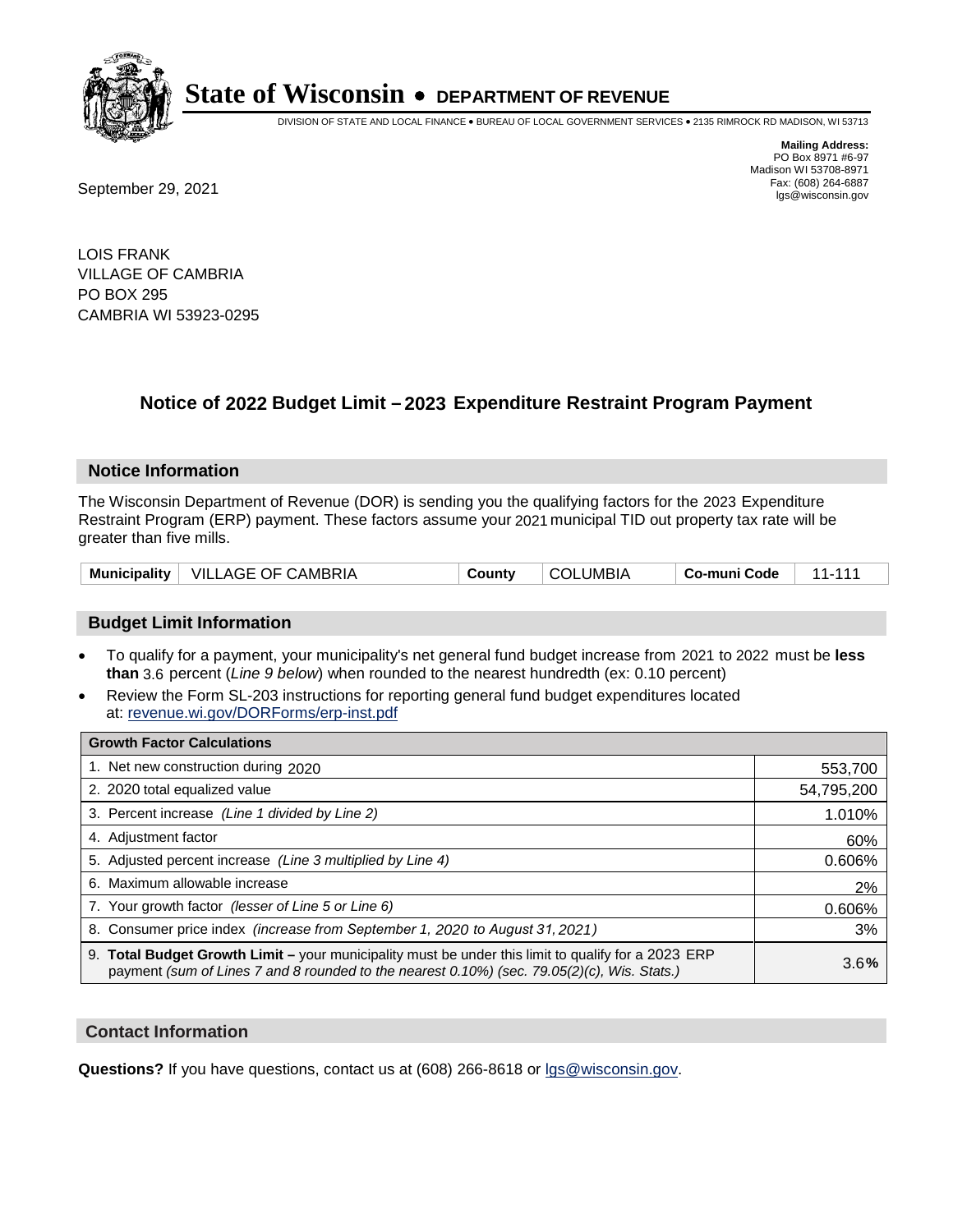

DIVISION OF STATE AND LOCAL FINANCE • BUREAU OF LOCAL GOVERNMENT SERVICES • 2135 RIMROCK RD MADISON, WI 53713

Fax: (608) 264-6887<br>
September 29, 2021 and the state of the state of the state of the state of the state of the state of the state of the state of the state of the state of the state of the state of the state of the state

**Mailing Address:** PO Box 8971 #6-97 Madison WI 53708-8971<br>Fax: (608) 264-6887

JENNIFER BECKER VILLAGE OF PARDEEVILLE 114 LAKE ST., PO BOX 217 PARDEEVILLE WI 53954-0217

## **Notice of 2022 Budget Limit - 2023 Expenditure Restraint Program Payment**

#### **Notice Information**

The Wisconsin Department of Revenue (DOR) is sending you the qualifying factors for the 2023 Expenditure Restraint Program (ERP) payment. These factors assume your 2021 municipal TID out property tax rate will be greater than five mills.

|  | Municipality   VILLAGE OF PARDEEVILLE | County | <b>COLUMBIA</b> | Co-muni Code |  |
|--|---------------------------------------|--------|-----------------|--------------|--|
|--|---------------------------------------|--------|-----------------|--------------|--|

#### **Budget Limit Information**

- To qualify for a payment, your municipality's net general fund budget increase from 2021 to 2022 must be less **than** 3.6 percent (*Line 9 below*) when rounded to the nearest hundredth (ex: 0.10 percent)
- Review the Form SL-203 instructions for reporting general fund budget expenditures located at: revenue.wi.gov/DORForms/erp-inst.pdf

| <b>Growth Factor Calculations</b>                                                                                                                                                                  |             |
|----------------------------------------------------------------------------------------------------------------------------------------------------------------------------------------------------|-------------|
| 1. Net new construction during 2020                                                                                                                                                                | 1,549,700   |
| 2. 2020 total equalized value                                                                                                                                                                      | 152,936,100 |
| 3. Percent increase (Line 1 divided by Line 2)                                                                                                                                                     | 1.013%      |
| 4. Adjustment factor                                                                                                                                                                               | 60%         |
| 5. Adjusted percent increase (Line 3 multiplied by Line 4)                                                                                                                                         | 0.608%      |
| 6. Maximum allowable increase                                                                                                                                                                      | 2%          |
| 7. Your growth factor (lesser of Line 5 or Line 6)                                                                                                                                                 | 0.608%      |
| 8. Consumer price index (increase from September 1, 2020 to August 31, 2021)                                                                                                                       | 3%          |
| 9. Total Budget Growth Limit - your municipality must be under this limit to qualify for a 2023 ERP<br>payment (sum of Lines 7 and 8 rounded to the nearest 0.10%) (sec. 79.05(2)(c), Wis. Stats.) | 3.6%        |

#### **Contact Information**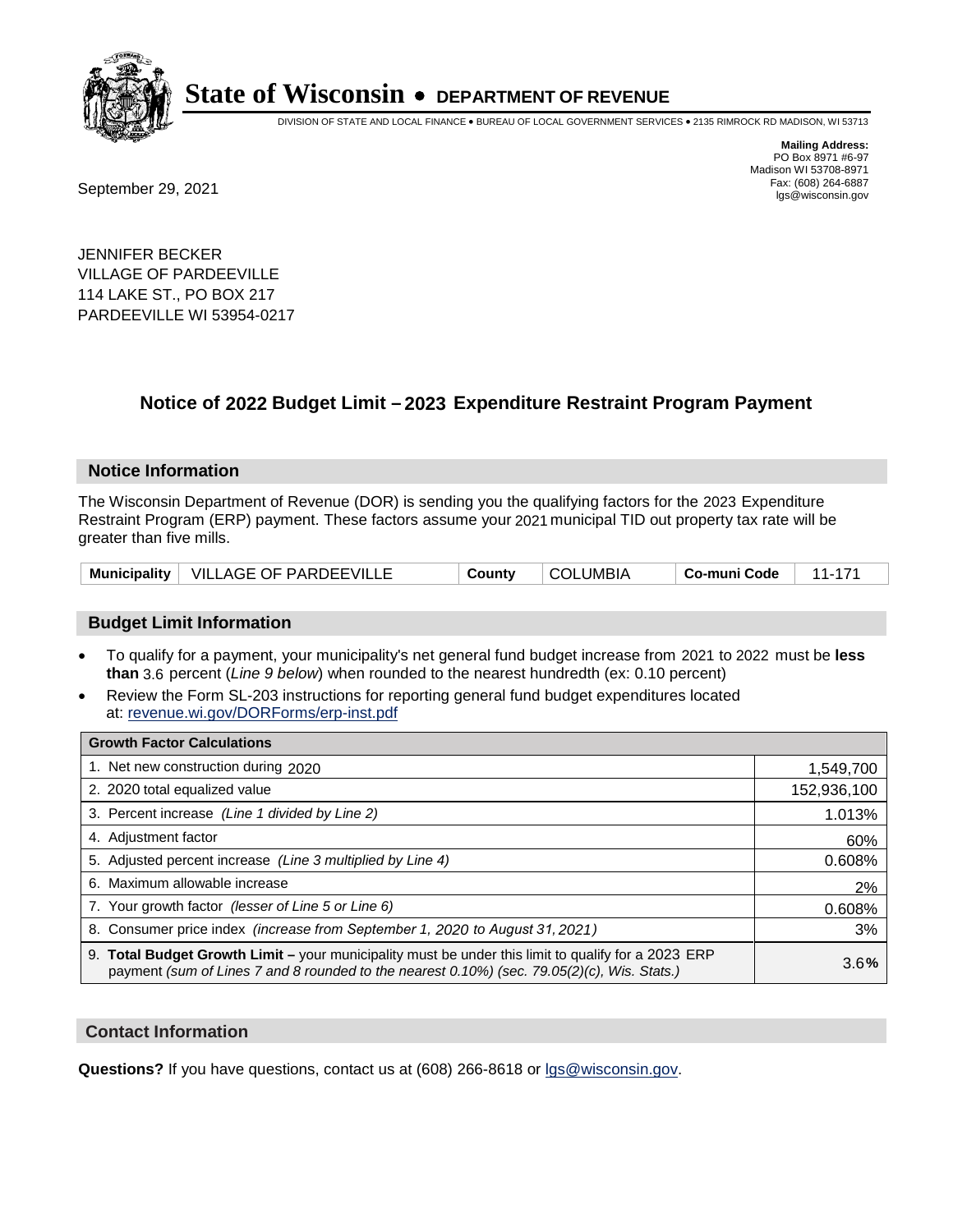

DIVISION OF STATE AND LOCAL FINANCE • BUREAU OF LOCAL GOVERNMENT SERVICES • 2135 RIMROCK RD MADISON, WI 53713

**Mailing Address:** PO Box 8971 #6-97 Madison WI 53708-8971<br>Fax: (608) 264-6887

Fax: (608) 264-6887<br>
September 29, 2021 and the state of the state of the state of the state of the state of the state of the state of the state of the state of the state of the state of the state of the state of the state

NATALIE MEGOW VILLAGE OF POYNETTE PO BOX 95, 106 SOUTH MAIN ST POYNETTE WI 53955-0095

### **Notice of 2022 Budget Limit - 2023 Expenditure Restraint Program Payment**

#### **Notice Information**

The Wisconsin Department of Revenue (DOR) is sending you the qualifying factors for the 2023 Expenditure Restraint Program (ERP) payment. These factors assume your 2021 municipal TID out property tax rate will be greater than five mills.

| VILLAGE OF POYNETTE<br><b>Municipality</b> | County | COLUMBIA | Co-muni Code |  |
|--------------------------------------------|--------|----------|--------------|--|
|--------------------------------------------|--------|----------|--------------|--|

#### **Budget Limit Information**

- To qualify for a payment, your municipality's net general fund budget increase from 2021 to 2022 must be less **than** 4.8 percent (*Line 9 below*) when rounded to the nearest hundredth (ex: 0.10 percent)
- Review the Form SL-203 instructions for reporting general fund budget expenditures located at: revenue.wi.gov/DORForms/erp-inst.pdf

| <b>Growth Factor Calculations</b>                                                                                                                                                                  |             |
|----------------------------------------------------------------------------------------------------------------------------------------------------------------------------------------------------|-------------|
| 1. Net new construction during 2020                                                                                                                                                                | 6,273,500   |
| 2. 2020 total equalized value                                                                                                                                                                      | 207,198,200 |
| 3. Percent increase (Line 1 divided by Line 2)                                                                                                                                                     | 3.028%      |
| 4. Adjustment factor                                                                                                                                                                               | 60%         |
| 5. Adjusted percent increase (Line 3 multiplied by Line 4)                                                                                                                                         | 1.817%      |
| 6. Maximum allowable increase                                                                                                                                                                      | 2%          |
| 7. Your growth factor (lesser of Line 5 or Line 6)                                                                                                                                                 | 1.817%      |
| 8. Consumer price index (increase from September 1, 2020 to August 31, 2021)                                                                                                                       | 3%          |
| 9. Total Budget Growth Limit - your municipality must be under this limit to qualify for a 2023 ERP<br>payment (sum of Lines 7 and 8 rounded to the nearest 0.10%) (sec. 79.05(2)(c), Wis. Stats.) | 4.8%        |

#### **Contact Information**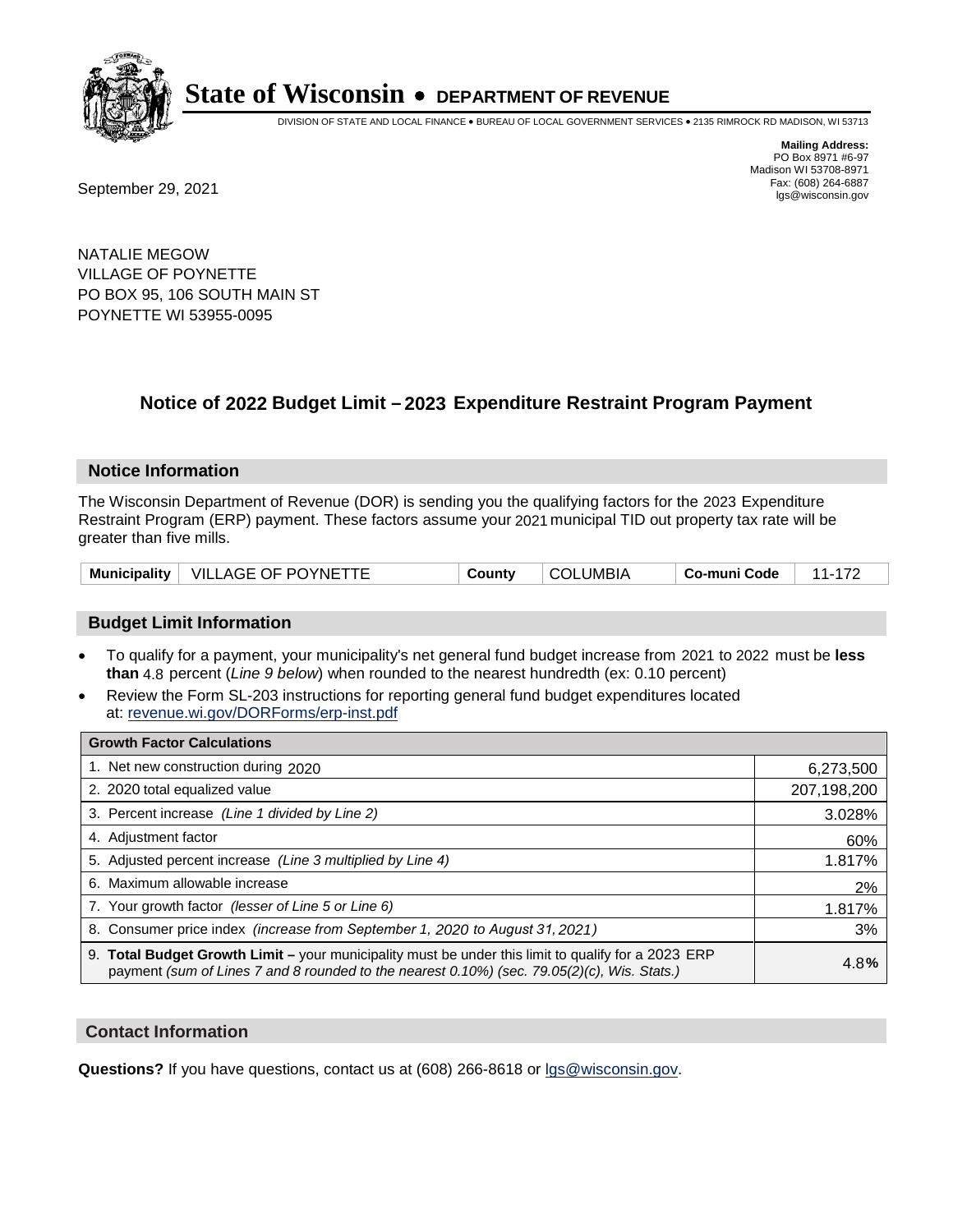

DIVISION OF STATE AND LOCAL FINANCE • BUREAU OF LOCAL GOVERNMENT SERVICES • 2135 RIMROCK RD MADISON, WI 53713

**Mailing Address:** PO Box 8971 #6-97 Madison WI 53708-8971<br>Fax: (608) 264-6887

Fax: (608) 264-6887<br>
September 29, 2021 and the state of the state of the state of the state of the state of the state of the state of the state of the state of the state of the state of the state of the state of the state

AMY STONE VILLAGE OF RIO PO BOX 276 RIO WI 53960-0276

### **Notice of 2022 Budget Limit - 2023 Expenditure Restraint Program Payment**

#### **Notice Information**

The Wisconsin Department of Revenue (DOR) is sending you the qualifying factors for the 2023 Expenditure Restraint Program (ERP) payment. These factors assume your 2021 municipal TID out property tax rate will be greater than five mills.

#### **Budget Limit Information**

- To qualify for a payment, your municipality's net general fund budget increase from 2021 to 2022 must be less **than** 4.5 percent (*Line 9 below*) when rounded to the nearest hundredth (ex: 0.10 percent)
- Review the Form SL-203 instructions for reporting general fund budget expenditures located at: revenue.wi.gov/DORForms/erp-inst.pdf

| <b>Growth Factor Calculations</b>                                                                                                                                                                  |            |
|----------------------------------------------------------------------------------------------------------------------------------------------------------------------------------------------------|------------|
| 1. Net new construction during 2020                                                                                                                                                                | 1,861,400  |
| 2. 2020 total equalized value                                                                                                                                                                      | 75,192,900 |
| 3. Percent increase (Line 1 divided by Line 2)                                                                                                                                                     | 2.475%     |
| 4. Adiustment factor                                                                                                                                                                               | 60%        |
| 5. Adjusted percent increase (Line 3 multiplied by Line 4)                                                                                                                                         | 1.485%     |
| 6. Maximum allowable increase                                                                                                                                                                      | 2%         |
| 7. Your growth factor (lesser of Line 5 or Line 6)                                                                                                                                                 | 1.485%     |
| 8. Consumer price index (increase from September 1, 2020 to August 31, 2021)                                                                                                                       | 3%         |
| 9. Total Budget Growth Limit - your municipality must be under this limit to qualify for a 2023 ERP<br>payment (sum of Lines 7 and 8 rounded to the nearest 0.10%) (sec. 79.05(2)(c), Wis. Stats.) | 4.5%       |

#### **Contact Information**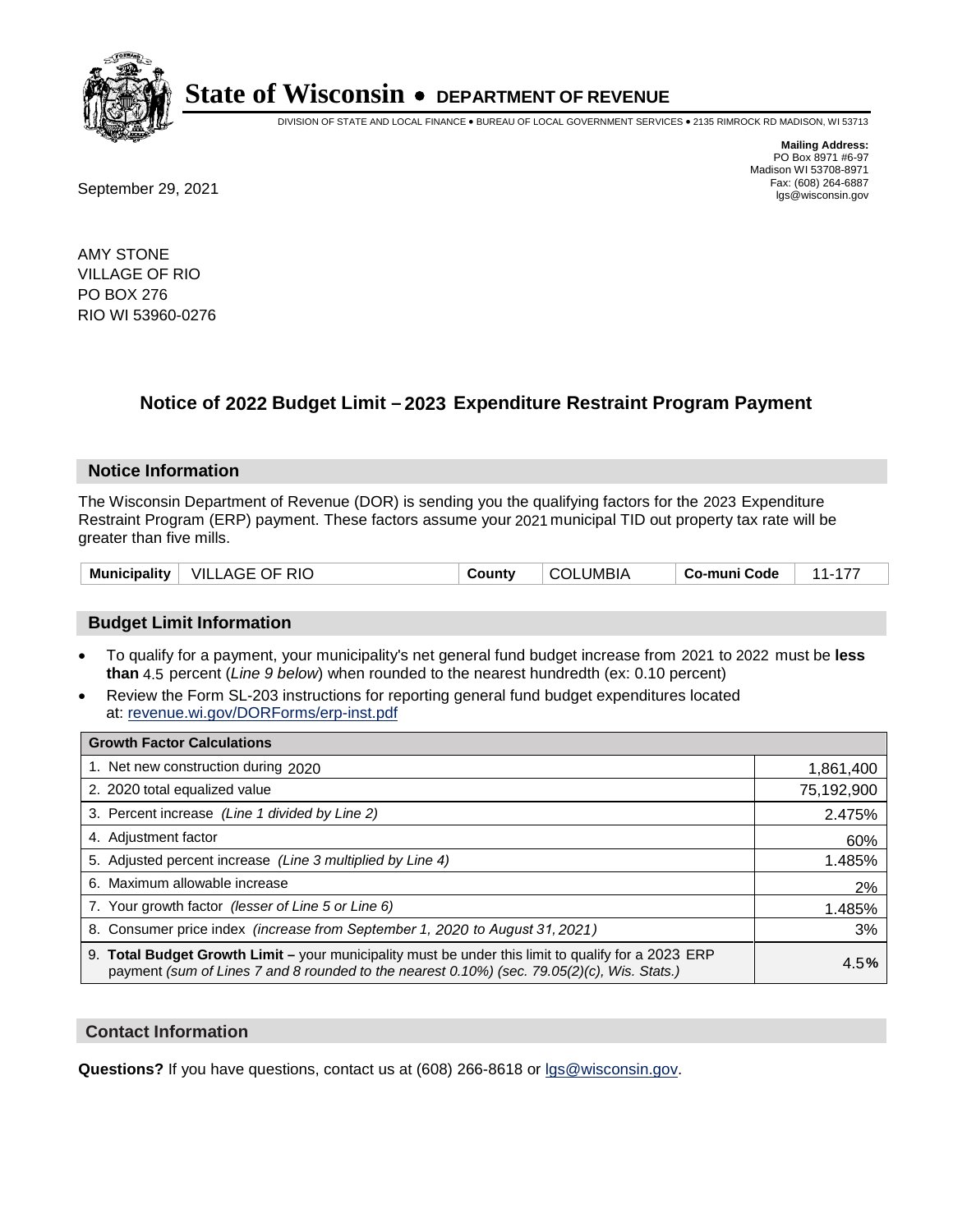

DIVISION OF STATE AND LOCAL FINANCE • BUREAU OF LOCAL GOVERNMENT SERVICES • 2135 RIMROCK RD MADISON, WI 53713

**Mailing Address:** PO Box 8971 #6-97 Madison WI 53708-8971<br>Fax: (608) 264-6887

Fax: (608) 264-6887<br>
September 29, 2021 and the state of the state of the state of the state of the state of the state of the state of the state of the state of the state of the state of the state of the state of the state

LORI KRATKY VILLAGE OF WYOCENA PO BOX 913 WYOCENA WI 53969-0913

## **Notice of 2022 Budget Limit - 2023 Expenditure Restraint Program Payment**

#### **Notice Information**

The Wisconsin Department of Revenue (DOR) is sending you the qualifying factors for the 2023 Expenditure Restraint Program (ERP) payment. These factors assume your 2021 municipal TID out property tax rate will be greater than five mills.

| <b>Municipality</b> | └ VILLAGE OF WYOCENA | County | COLUMBIA | Co-muni Code |  |
|---------------------|----------------------|--------|----------|--------------|--|
|---------------------|----------------------|--------|----------|--------------|--|

#### **Budget Limit Information**

- To qualify for a payment, your municipality's net general fund budget increase from 2021 to 2022 must be less **than** 4.4 percent (*Line 9 below*) when rounded to the nearest hundredth (ex: 0.10 percent)
- Review the Form SL-203 instructions for reporting general fund budget expenditures located at: revenue.wi.gov/DORForms/erp-inst.pdf

| <b>Growth Factor Calculations</b>                                                                                                                                                                  |            |
|----------------------------------------------------------------------------------------------------------------------------------------------------------------------------------------------------|------------|
| 1. Net new construction during 2020                                                                                                                                                                | 1,031,700  |
| 2. 2020 total equalized value                                                                                                                                                                      | 44,886,700 |
| 3. Percent increase (Line 1 divided by Line 2)                                                                                                                                                     | 2.298%     |
| 4. Adiustment factor                                                                                                                                                                               | 60%        |
| 5. Adjusted percent increase (Line 3 multiplied by Line 4)                                                                                                                                         | 1.379%     |
| 6. Maximum allowable increase                                                                                                                                                                      | 2%         |
| 7. Your growth factor (lesser of Line 5 or Line 6)                                                                                                                                                 | 1.379%     |
| 8. Consumer price index (increase from September 1, 2020 to August 31, 2021)                                                                                                                       | 3%         |
| 9. Total Budget Growth Limit - your municipality must be under this limit to qualify for a 2023 ERP<br>payment (sum of Lines 7 and 8 rounded to the nearest 0.10%) (sec. 79.05(2)(c), Wis. Stats.) | 4.4%       |

#### **Contact Information**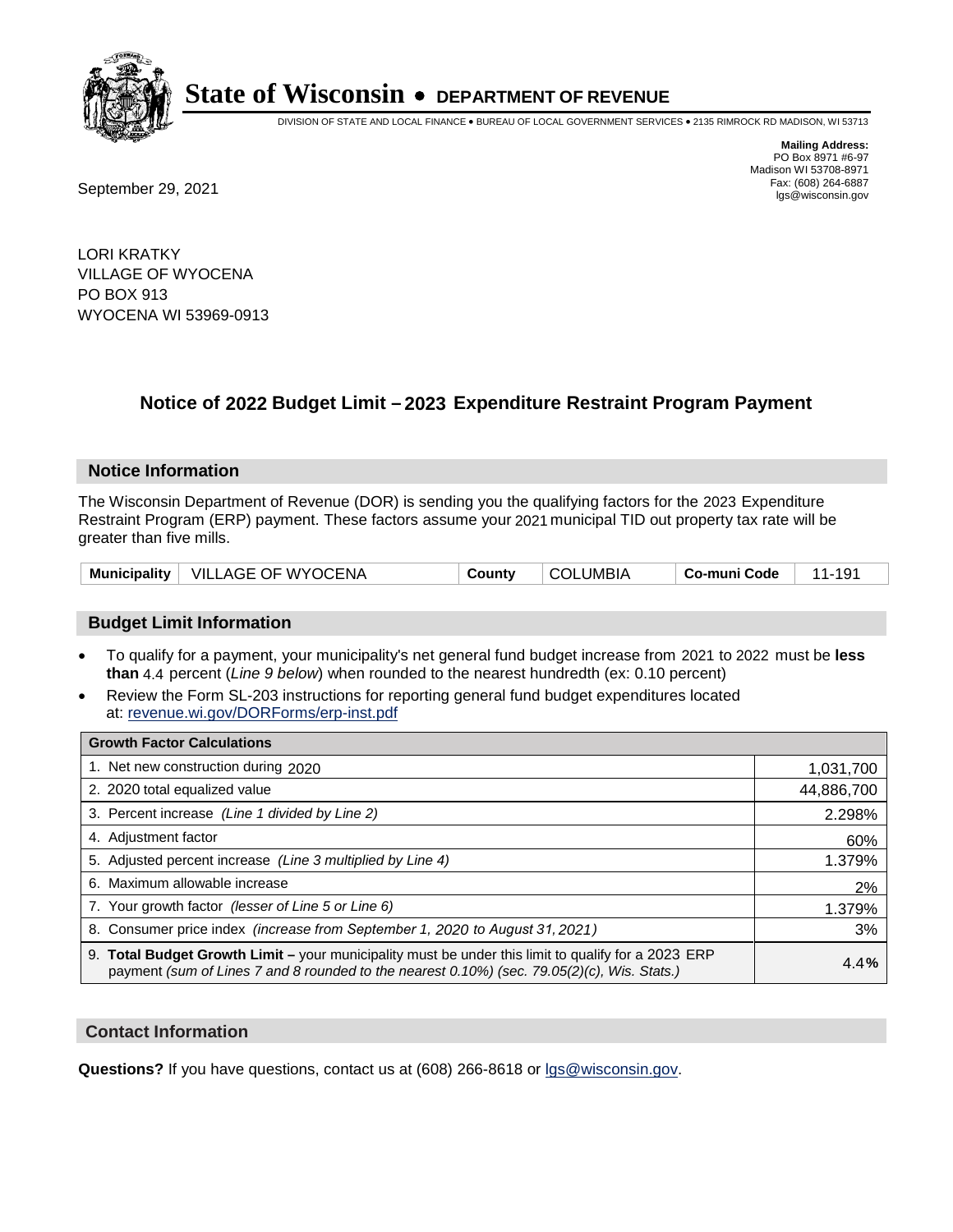

DIVISION OF STATE AND LOCAL FINANCE • BUREAU OF LOCAL GOVERNMENT SERVICES • 2135 RIMROCK RD MADISON, WI 53713

Fax: (608) 264-6887<br>
September 29, 2021 and the state of the state of the state of the state of the state of the state of the state of the state of the state of the state of the state of the state of the state of the state

**Mailing Address:** PO Box 8971 #6-97 Madison WI 53708-8971<br>Fax: (608) 264-6887

PATRICIA GOEBEL CITY OF COLUMBUS 105 N DICKASON BLVD COLUMBUS WI 53925-1565

### **Notice of 2022 Budget Limit - 2023 Expenditure Restraint Program Payment**

#### **Notice Information**

The Wisconsin Department of Revenue (DOR) is sending you the qualifying factors for the 2023 Expenditure Restraint Program (ERP) payment. These factors assume your 2021 municipal TID out property tax rate will be greater than five mills.

| Municipality   CITY OF COLUMBUS | County | <b>COLUMBIA</b> | Co-muni Code | 11.011 |
|---------------------------------|--------|-----------------|--------------|--------|
|---------------------------------|--------|-----------------|--------------|--------|

#### **Budget Limit Information**

- To qualify for a payment, your municipality's net general fund budget increase from 2021 to 2022 must be less **than** 3.1 percent (*Line 9 below*) when rounded to the nearest hundredth (ex: 0.10 percent)
- Review the Form SL-203 instructions for reporting general fund budget expenditures located at: revenue.wi.gov/DORForms/erp-inst.pdf

| <b>Growth Factor Calculations</b>                                                                                                                                                                  |             |
|----------------------------------------------------------------------------------------------------------------------------------------------------------------------------------------------------|-------------|
| 1. Net new construction during 2020                                                                                                                                                                | 1,068,300   |
| 2. 2020 total equalized value                                                                                                                                                                      | 490,790,800 |
| 3. Percent increase (Line 1 divided by Line 2)                                                                                                                                                     | 0.218%      |
| 4. Adjustment factor                                                                                                                                                                               | 60%         |
| 5. Adjusted percent increase (Line 3 multiplied by Line 4)                                                                                                                                         | 0.131%      |
| 6. Maximum allowable increase                                                                                                                                                                      | 2%          |
| 7. Your growth factor (lesser of Line 5 or Line 6)                                                                                                                                                 | 0.131%      |
| 8. Consumer price index (increase from September 1, 2020 to August 31, 2021)                                                                                                                       | 3%          |
| 9. Total Budget Growth Limit – your municipality must be under this limit to qualify for a 2023 ERP<br>payment (sum of Lines 7 and 8 rounded to the nearest 0.10%) (sec. 79.05(2)(c), Wis. Stats.) | 3.1%        |

#### **Contact Information**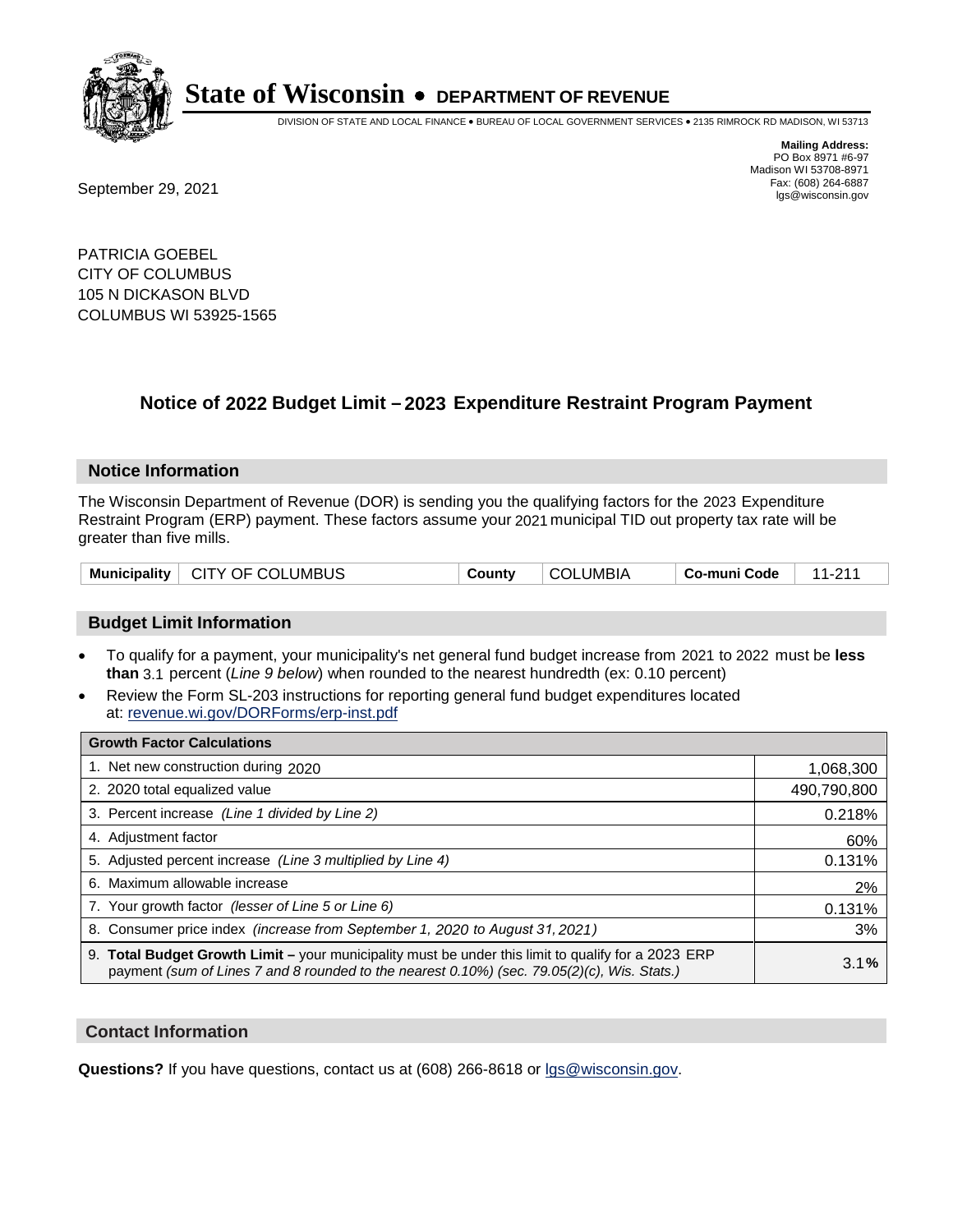

DIVISION OF STATE AND LOCAL FINANCE • BUREAU OF LOCAL GOVERNMENT SERVICES • 2135 RIMROCK RD MADISON, WI 53713

**Mailing Address:** PO Box 8971 #6-97 Madison WI 53708-8971<br>Fax: (608) 264-6887

Fax: (608) 264-6887<br>
September 29, 2021 and the state of the state of the state of the state of the state of the state of the state of the state of the state of the state of the state of the state of the state of the state

BRENDA AYERS CITY OF LODI 130 S MAIN ST LODI WI 53555-1120

### **Notice of 2022 Budget Limit - 2023 Expenditure Restraint Program Payment**

#### **Notice Information**

The Wisconsin Department of Revenue (DOR) is sending you the qualifying factors for the 2023 Expenditure Restraint Program (ERP) payment. These factors assume your 2021 municipal TID out property tax rate will be greater than five mills.

| <b>Municipality</b> | .ODI<br>CITY OF I | `ountv | LUMBIA<br>-COL | Co-muni Code | 246<br>- 1 |
|---------------------|-------------------|--------|----------------|--------------|------------|
|---------------------|-------------------|--------|----------------|--------------|------------|

#### **Budget Limit Information**

- To qualify for a payment, your municipality's net general fund budget increase from 2021 to 2022 must be less **than** 3.8 percent (*Line 9 below*) when rounded to the nearest hundredth (ex: 0.10 percent)
- Review the Form SL-203 instructions for reporting general fund budget expenditures located at: revenue.wi.gov/DORForms/erp-inst.pdf

| <b>Growth Factor Calculations</b>                                                                                                                                                                  |             |
|----------------------------------------------------------------------------------------------------------------------------------------------------------------------------------------------------|-------------|
| 1. Net new construction during 2020                                                                                                                                                                | 3,787,700   |
| 2. 2020 total equalized value                                                                                                                                                                      | 302,822,700 |
| 3. Percent increase (Line 1 divided by Line 2)                                                                                                                                                     | 1.251%      |
| 4. Adiustment factor                                                                                                                                                                               | 60%         |
| 5. Adjusted percent increase (Line 3 multiplied by Line 4)                                                                                                                                         | 0.751%      |
| 6. Maximum allowable increase                                                                                                                                                                      | 2%          |
| 7. Your growth factor (lesser of Line 5 or Line 6)                                                                                                                                                 | 0.751%      |
| 8. Consumer price index (increase from September 1, 2020 to August 31, 2021)                                                                                                                       | 3%          |
| 9. Total Budget Growth Limit - your municipality must be under this limit to qualify for a 2023 ERP<br>payment (sum of Lines 7 and 8 rounded to the nearest 0.10%) (sec. 79.05(2)(c), Wis. Stats.) | 3.8%        |

#### **Contact Information**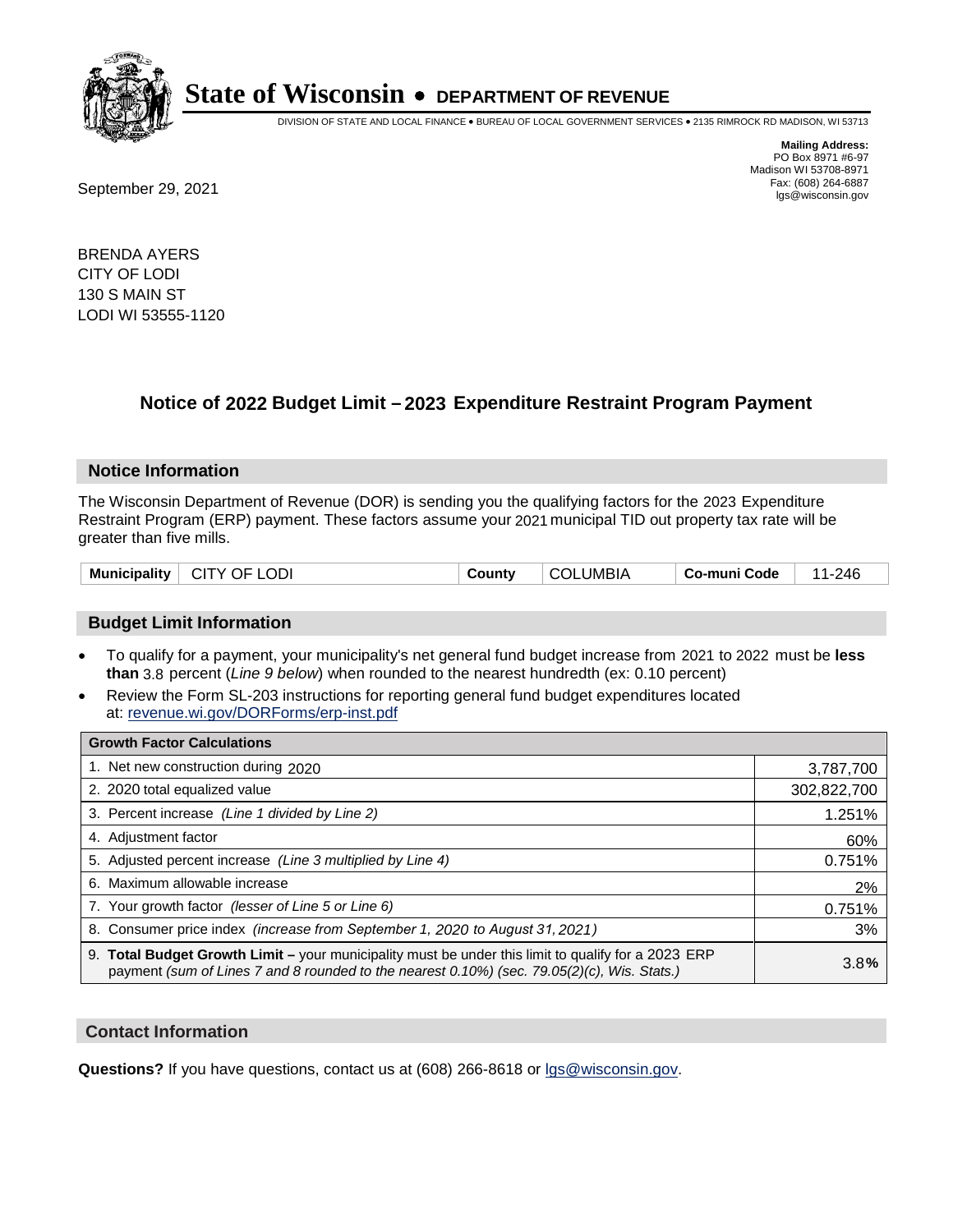

DIVISION OF STATE AND LOCAL FINANCE • BUREAU OF LOCAL GOVERNMENT SERVICES • 2135 RIMROCK RD MADISON, WI 53713

Fax: (608) 264-6887<br>
September 29, 2021 and the state of the state of the state of the state of the state of the state of the state of the state of the state of the state of the state of the state of the state of the state

**Mailing Address:** PO Box 8971 #6-97 Madison WI 53708-8971<br>Fax: (608) 264-6887

MARIE MOE CITY OF PORTAGE 115 W PLEASANT ST PORTAGE WI 53901-1742

### **Notice of 2022 Budget Limit - 2023 Expenditure Restraint Program Payment**

#### **Notice Information**

The Wisconsin Department of Revenue (DOR) is sending you the qualifying factors for the 2023 Expenditure Restraint Program (ERP) payment. These factors assume your 2021 municipal TID out property tax rate will be greater than five mills.

| Municipality   CITY OF PORTAGE | County | <b>COLUMBIA</b> | $\,$ Co-muni Code $\,$   11-271 |  |
|--------------------------------|--------|-----------------|---------------------------------|--|
|--------------------------------|--------|-----------------|---------------------------------|--|

#### **Budget Limit Information**

- To qualify for a payment, your municipality's net general fund budget increase from 2021 to 2022 must be less **than** 3.4 percent (*Line 9 below*) when rounded to the nearest hundredth (ex: 0.10 percent)
- Review the Form SL-203 instructions for reporting general fund budget expenditures located at: revenue.wi.gov/DORForms/erp-inst.pdf

| <b>Growth Factor Calculations</b>                                                                                                                                                                  |             |
|----------------------------------------------------------------------------------------------------------------------------------------------------------------------------------------------------|-------------|
| 1. Net new construction during 2020                                                                                                                                                                | 4,610,800   |
| 2. 2020 total equalized value                                                                                                                                                                      | 704,466,600 |
| 3. Percent increase (Line 1 divided by Line 2)                                                                                                                                                     | 0.655%      |
| 4. Adiustment factor                                                                                                                                                                               | 60%         |
| 5. Adjusted percent increase (Line 3 multiplied by Line 4)                                                                                                                                         | 0.393%      |
| 6. Maximum allowable increase                                                                                                                                                                      | 2%          |
| 7. Your growth factor (lesser of Line 5 or Line 6)                                                                                                                                                 | 0.393%      |
| 8. Consumer price index (increase from September 1, 2020 to August 31, 2021)                                                                                                                       | 3%          |
| 9. Total Budget Growth Limit - your municipality must be under this limit to qualify for a 2023 ERP<br>payment (sum of Lines 7 and 8 rounded to the nearest 0.10%) (sec. 79.05(2)(c), Wis. Stats.) | 3.4%        |

#### **Contact Information**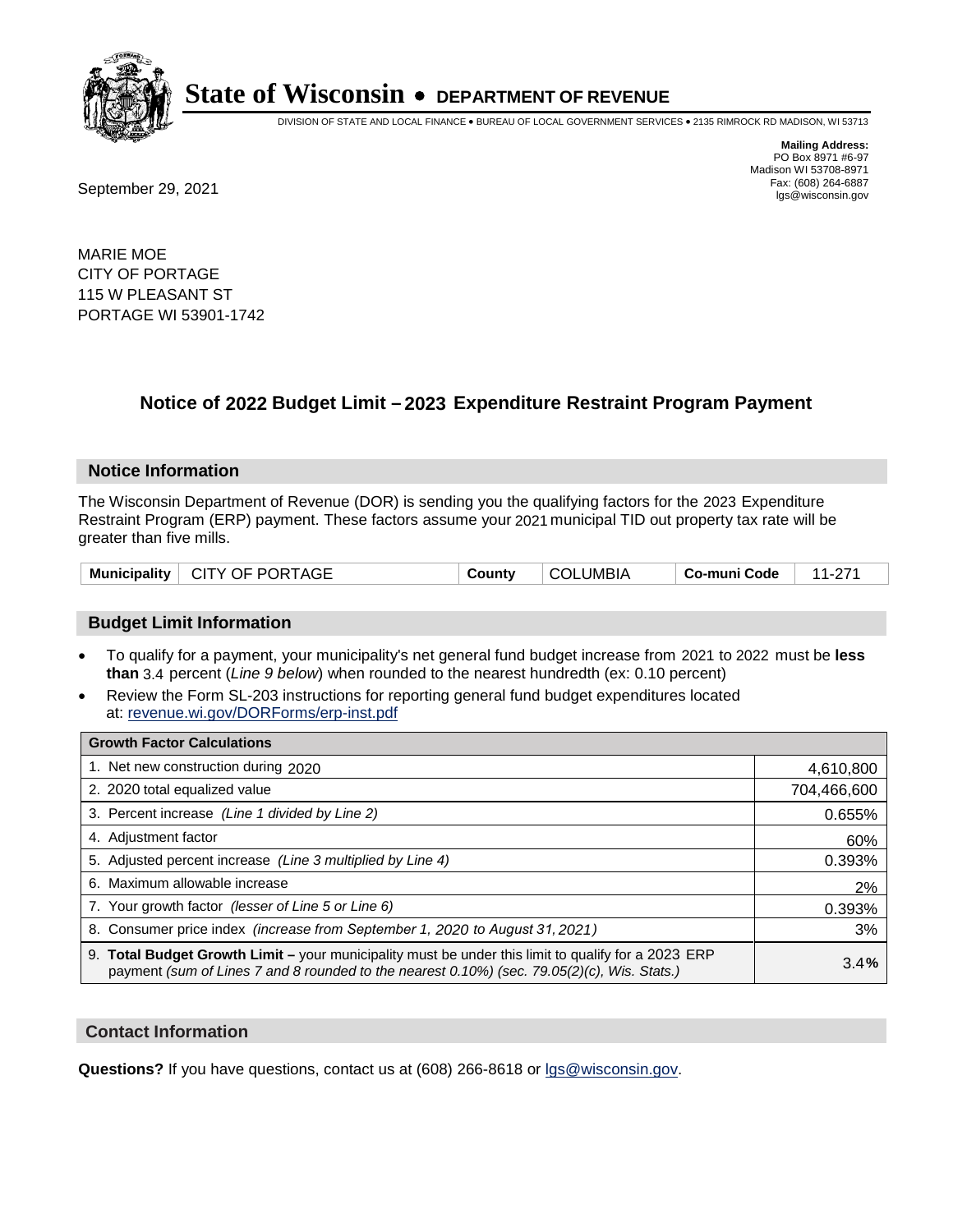

DIVISION OF STATE AND LOCAL FINANCE • BUREAU OF LOCAL GOVERNMENT SERVICES • 2135 RIMROCK RD MADISON, WI 53713

**Mailing Address:** PO Box 8971 #6-97 Madison WI 53708-8971<br>Fax: (608) 264-6887

Fax: (608) 264-6887<br>
September 29, 2021 and the state of the state of the state of the state of the state of the state of the state of the state of the state of the state of the state of the state of the state of the state

SARAH BROWN CITY OF WISCONSIN DELLS 300 LACROSSE ST WISCONSIN DELLS WI 53965-1569

## **Notice of 2022 Budget Limit - 2023 Expenditure Restraint Program Payment**

#### **Notice Information**

The Wisconsin Department of Revenue (DOR) is sending you the qualifying factors for the 2023 Expenditure Restraint Program (ERP) payment. These factors assume your 2021 municipal TID out property tax rate will be greater than five mills.

|  | Municipality   CITY OF WISCONSIN DELLS | County | COLUMBIA | ∣ Co-muni Code | 11-291 |
|--|----------------------------------------|--------|----------|----------------|--------|
|--|----------------------------------------|--------|----------|----------------|--------|

#### **Budget Limit Information**

- To qualify for a payment, your municipality's net general fund budget increase from 2021 to 2022 must be less **than** 4.6 percent (*Line 9 below*) when rounded to the nearest hundredth (ex: 0.10 percent)
- Review the Form SL-203 instructions for reporting general fund budget expenditures located at: revenue.wi.gov/DORForms/erp-inst.pdf

| <b>Growth Factor Calculations</b>                                                                                                                                                                  |             |
|----------------------------------------------------------------------------------------------------------------------------------------------------------------------------------------------------|-------------|
| 1. Net new construction during 2020                                                                                                                                                                | 12,629,000  |
| 2. 2020 total equalized value                                                                                                                                                                      | 464,100,700 |
| 3. Percent increase (Line 1 divided by Line 2)                                                                                                                                                     | 2.721%      |
| 4. Adjustment factor                                                                                                                                                                               | 60%         |
| 5. Adjusted percent increase (Line 3 multiplied by Line 4)                                                                                                                                         | 1.633%      |
| 6. Maximum allowable increase                                                                                                                                                                      | 2%          |
| 7. Your growth factor (lesser of Line 5 or Line 6)                                                                                                                                                 | 1.633%      |
| 8. Consumer price index (increase from September 1, 2020 to August 31, 2021)                                                                                                                       | 3%          |
| 9. Total Budget Growth Limit - your municipality must be under this limit to qualify for a 2023 ERP<br>payment (sum of Lines 7 and 8 rounded to the nearest 0.10%) (sec. 79.05(2)(c), Wis. Stats.) | 4.6%        |

#### **Contact Information**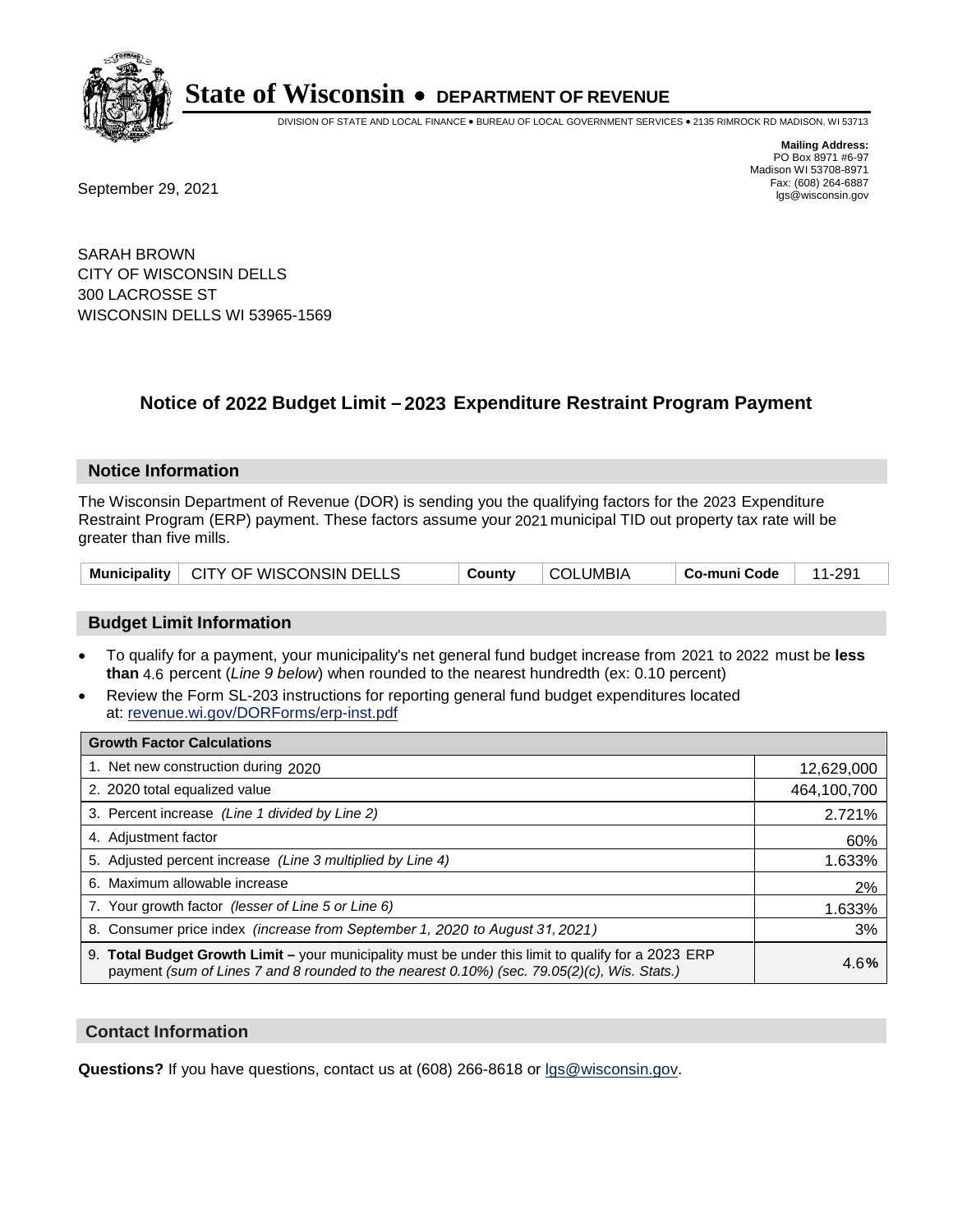

DIVISION OF STATE AND LOCAL FINANCE • BUREAU OF LOCAL GOVERNMENT SERVICES • 2135 RIMROCK RD MADISON, WI 53713

Fax: (608) 264-6887<br>
September 29, 2021 and the state of the state of the state of the state of the state of the state of the state of the state of the state of the state of the state of the state of the state of the state

**Mailing Address:** PO Box 8971 #6-97 Madison WI 53708-8971<br>Fax: (608) 264-6887

KAREN OLSON TOWN OF CLAYTON 13069 STATE HWY 61 SOLDIERS GROVE WI 54655

## **Notice of 2022 Budget Limit - 2023 Expenditure Restraint Program Payment**

#### **Notice Information**

The Wisconsin Department of Revenue (DOR) is sending you the qualifying factors for the 2023 Expenditure Restraint Program (ERP) payment. These factors assume your 2021 municipal TID out property tax rate will be greater than five mills.

| Municipality   TOWN OF CLAYTON |  | County | CRAWFORD | ∣ Co-muni Code | 12-004 |
|--------------------------------|--|--------|----------|----------------|--------|
|--------------------------------|--|--------|----------|----------------|--------|

#### **Budget Limit Information**

- To qualify for a payment, your municipality's net general fund budget increase from 2021 to 2022 must be less **than** 3.3 percent (*Line 9 below*) when rounded to the nearest hundredth (ex: 0.10 percent)
- Review the Form SL-203 instructions for reporting general fund budget expenditures located at: revenue.wi.gov/DORForms/erp-inst.pdf

| <b>Growth Factor Calculations</b>                                                                                                                                                                  |            |
|----------------------------------------------------------------------------------------------------------------------------------------------------------------------------------------------------|------------|
| 1. Net new construction during 2020                                                                                                                                                                | 494,700    |
| 2. 2020 total equalized value                                                                                                                                                                      | 86,358,300 |
| 3. Percent increase (Line 1 divided by Line 2)                                                                                                                                                     | 0.573%     |
| 4. Adjustment factor                                                                                                                                                                               | 60%        |
| 5. Adjusted percent increase (Line 3 multiplied by Line 4)                                                                                                                                         | 0.344%     |
| 6. Maximum allowable increase                                                                                                                                                                      | 2%         |
| 7. Your growth factor (lesser of Line 5 or Line 6)                                                                                                                                                 | 0.344%     |
| 8. Consumer price index (increase from September 1, 2020 to August 31, 2021)                                                                                                                       | 3%         |
| 9. Total Budget Growth Limit – your municipality must be under this limit to qualify for a 2023 ERP<br>payment (sum of Lines 7 and 8 rounded to the nearest 0.10%) (sec. 79.05(2)(c), Wis. Stats.) | 3.3%       |

#### **Contact Information**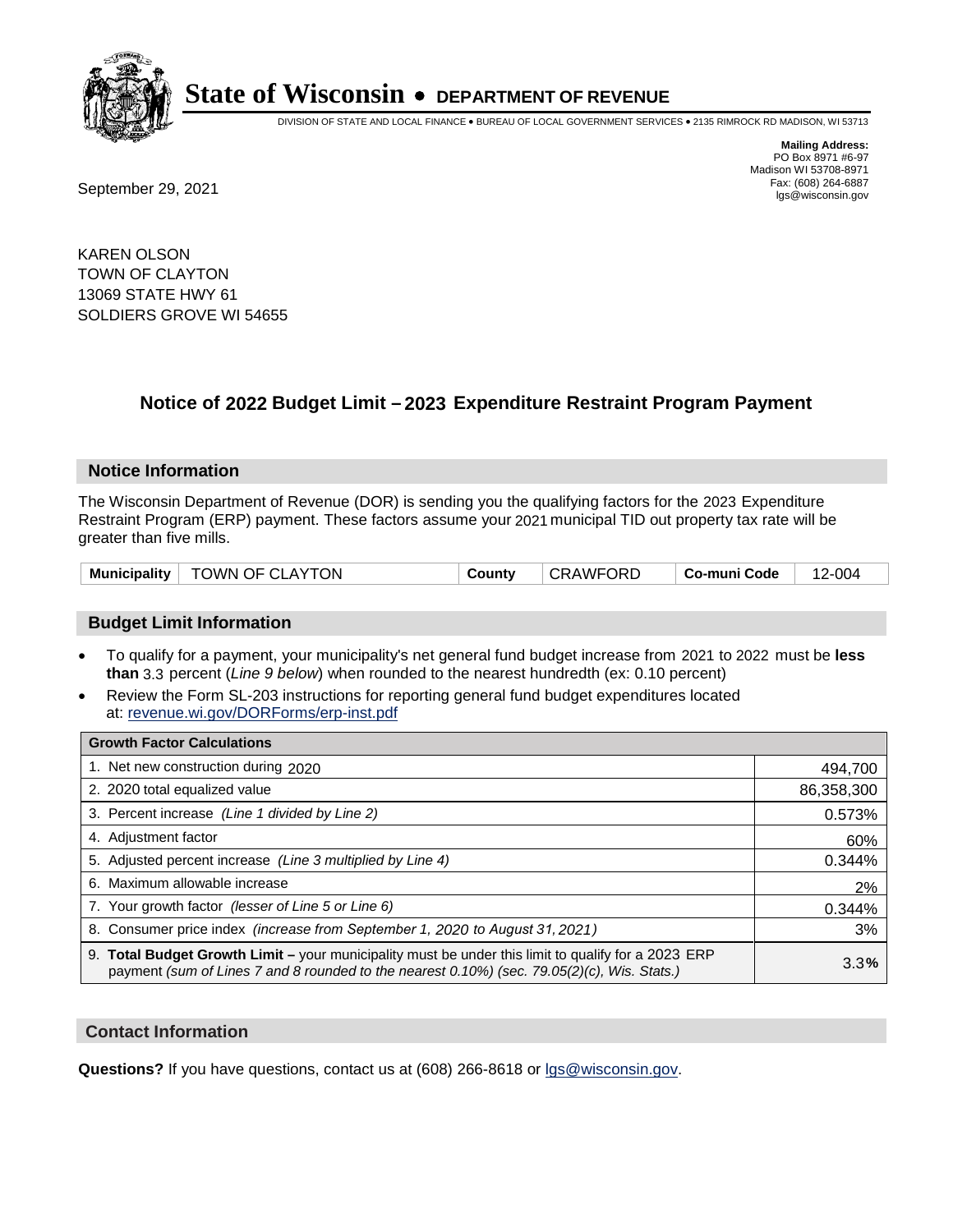

DIVISION OF STATE AND LOCAL FINANCE • BUREAU OF LOCAL GOVERNMENT SERVICES • 2135 RIMROCK RD MADISON, WI 53713

**Mailing Address:** PO Box 8971 #6-97 Madison WI 53708-8971<br>Fax: (608) 264-6887 Fax: (608) 264-6887<br>
September 29, 2021 and the state of the state of the state of the state of the state of the state of the state of the state of the state of the state of the state of the state of the state of the state

TERI LAVENDER VILLAGE OF EASTMAN PO BOX 42 EASTMAN WI 54626-0042

## **Notice of 2022 Budget Limit - 2023 Expenditure Restraint Program Payment**

#### **Notice Information**

The Wisconsin Department of Revenue (DOR) is sending you the qualifying factors for the 2023 Expenditure Restraint Program (ERP) payment. These factors assume your 2021 municipal TID out property tax rate will be greater than five mills.

|  | Municipality   VILLAGE OF EASTMAN | County | <b>CRAWFORD</b> | Co-muni Code | 12-121 |
|--|-----------------------------------|--------|-----------------|--------------|--------|
|--|-----------------------------------|--------|-----------------|--------------|--------|

#### **Budget Limit Information**

- To qualify for a payment, your municipality's net general fund budget increase from 2021 to 2022 must be less **than** 3.6 percent (*Line 9 below*) when rounded to the nearest hundredth (ex: 0.10 percent)
- Review the Form SL-203 instructions for reporting general fund budget expenditures located at: revenue.wi.gov/DORForms/erp-inst.pdf

| <b>Growth Factor Calculations</b>                                                                                                                                                                  |            |
|----------------------------------------------------------------------------------------------------------------------------------------------------------------------------------------------------|------------|
| 1. Net new construction during 2020                                                                                                                                                                | 181,800    |
| 2. 2020 total equalized value                                                                                                                                                                      | 17,651,700 |
| 3. Percent increase (Line 1 divided by Line 2)                                                                                                                                                     | 1.030%     |
| 4. Adjustment factor                                                                                                                                                                               | 60%        |
| 5. Adjusted percent increase (Line 3 multiplied by Line 4)                                                                                                                                         | 0.618%     |
| 6. Maximum allowable increase                                                                                                                                                                      | 2%         |
| 7. Your growth factor (lesser of Line 5 or Line 6)                                                                                                                                                 | 0.618%     |
| 8. Consumer price index (increase from September 1, 2020 to August 31, 2021)                                                                                                                       | 3%         |
| 9. Total Budget Growth Limit – your municipality must be under this limit to qualify for a 2023 ERP<br>payment (sum of Lines 7 and 8 rounded to the nearest 0.10%) (sec. 79.05(2)(c), Wis. Stats.) | 3.6%       |

#### **Contact Information**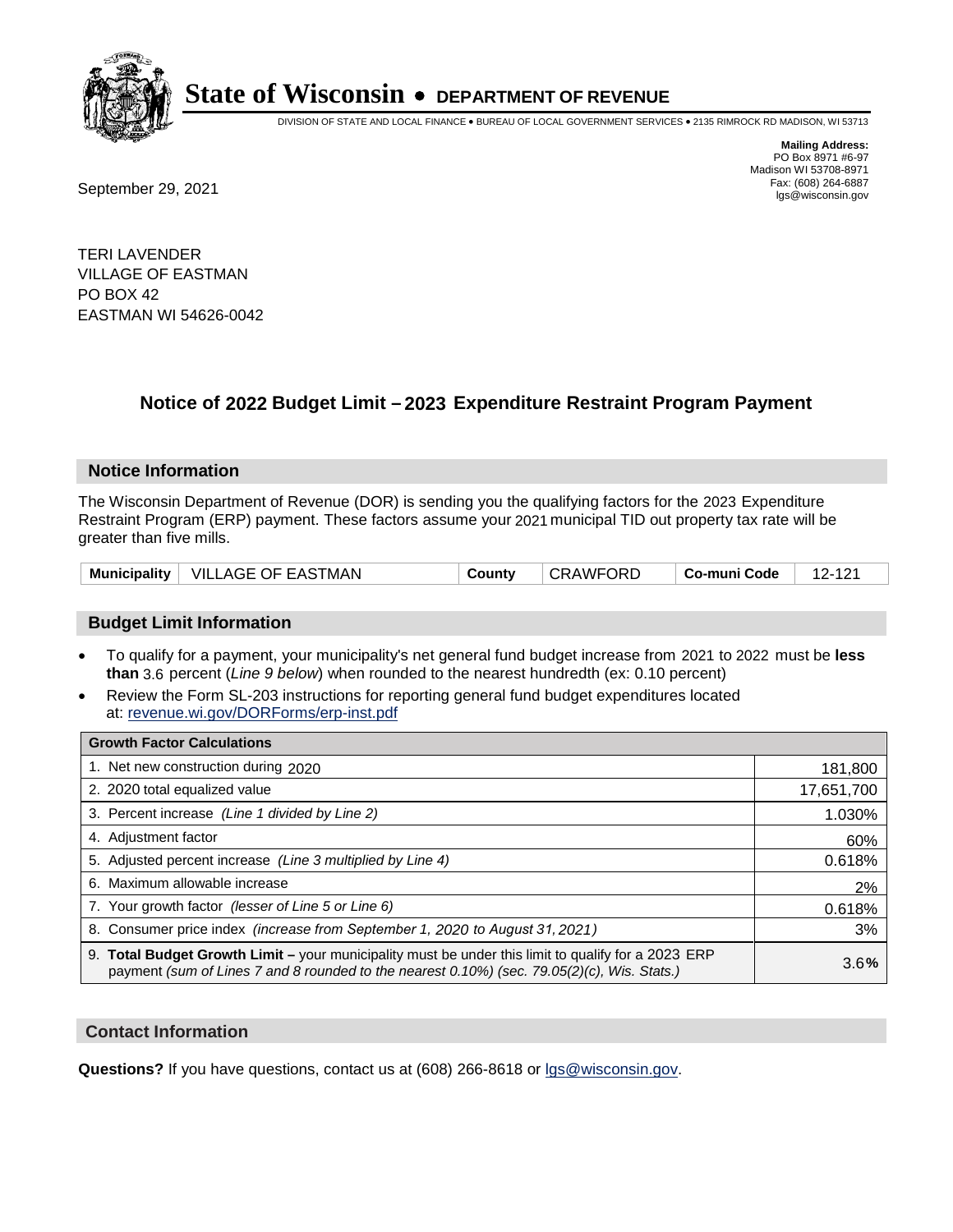

DIVISION OF STATE AND LOCAL FINANCE • BUREAU OF LOCAL GOVERNMENT SERVICES • 2135 RIMROCK RD MADISON, WI 53713

Fax: (608) 264-6887<br>
September 29, 2021 and the state of the state of the state of the state of the state of the state of the state of the state of the state of the state of the state of the state of the state of the state

**Mailing Address:** PO Box 8971 #6-97 Madison WI 53708-8971<br>Fax: (608) 264-6887

DAWN MCCANN VILLAGE OF GAYS MILLS 16381 STATE HWY 131 STE 1 GAYS MILLS WI 54631

## **Notice of 2022 Budget Limit - 2023 Expenditure Restraint Program Payment**

#### **Notice Information**

The Wisconsin Department of Revenue (DOR) is sending you the qualifying factors for the 2023 Expenditure Restraint Program (ERP) payment. These factors assume your 2021 municipal TID out property tax rate will be greater than five mills.

|  | Municipality   VILLAGE OF GAYS MILLS | County | <b>CRAWFORD</b> | Co-muni Code |  |
|--|--------------------------------------|--------|-----------------|--------------|--|
|--|--------------------------------------|--------|-----------------|--------------|--|

#### **Budget Limit Information**

- To qualify for a payment, your municipality's net general fund budget increase from 2021 to 2022 must be less **than** 4.1 percent (*Line 9 below*) when rounded to the nearest hundredth (ex: 0.10 percent)
- Review the Form SL-203 instructions for reporting general fund budget expenditures located at: revenue.wi.gov/DORForms/erp-inst.pdf

| <b>Growth Factor Calculations</b>                                                                                                                                                                  |            |
|----------------------------------------------------------------------------------------------------------------------------------------------------------------------------------------------------|------------|
| 1. Net new construction during 2020                                                                                                                                                                | 482,400    |
| 2. 2020 total equalized value                                                                                                                                                                      | 26,917,400 |
| 3. Percent increase (Line 1 divided by Line 2)                                                                                                                                                     | 1.792%     |
| 4. Adjustment factor                                                                                                                                                                               | 60%        |
| 5. Adjusted percent increase (Line 3 multiplied by Line 4)                                                                                                                                         | 1.075%     |
| 6. Maximum allowable increase                                                                                                                                                                      | 2%         |
| 7. Your growth factor (lesser of Line 5 or Line 6)                                                                                                                                                 | 1.075%     |
| 8. Consumer price index (increase from September 1, 2020 to August 31, 2021)                                                                                                                       | 3%         |
| 9. Total Budget Growth Limit - your municipality must be under this limit to qualify for a 2023 ERP<br>payment (sum of Lines 7 and 8 rounded to the nearest 0.10%) (sec. 79.05(2)(c), Wis. Stats.) | 4.1%       |

#### **Contact Information**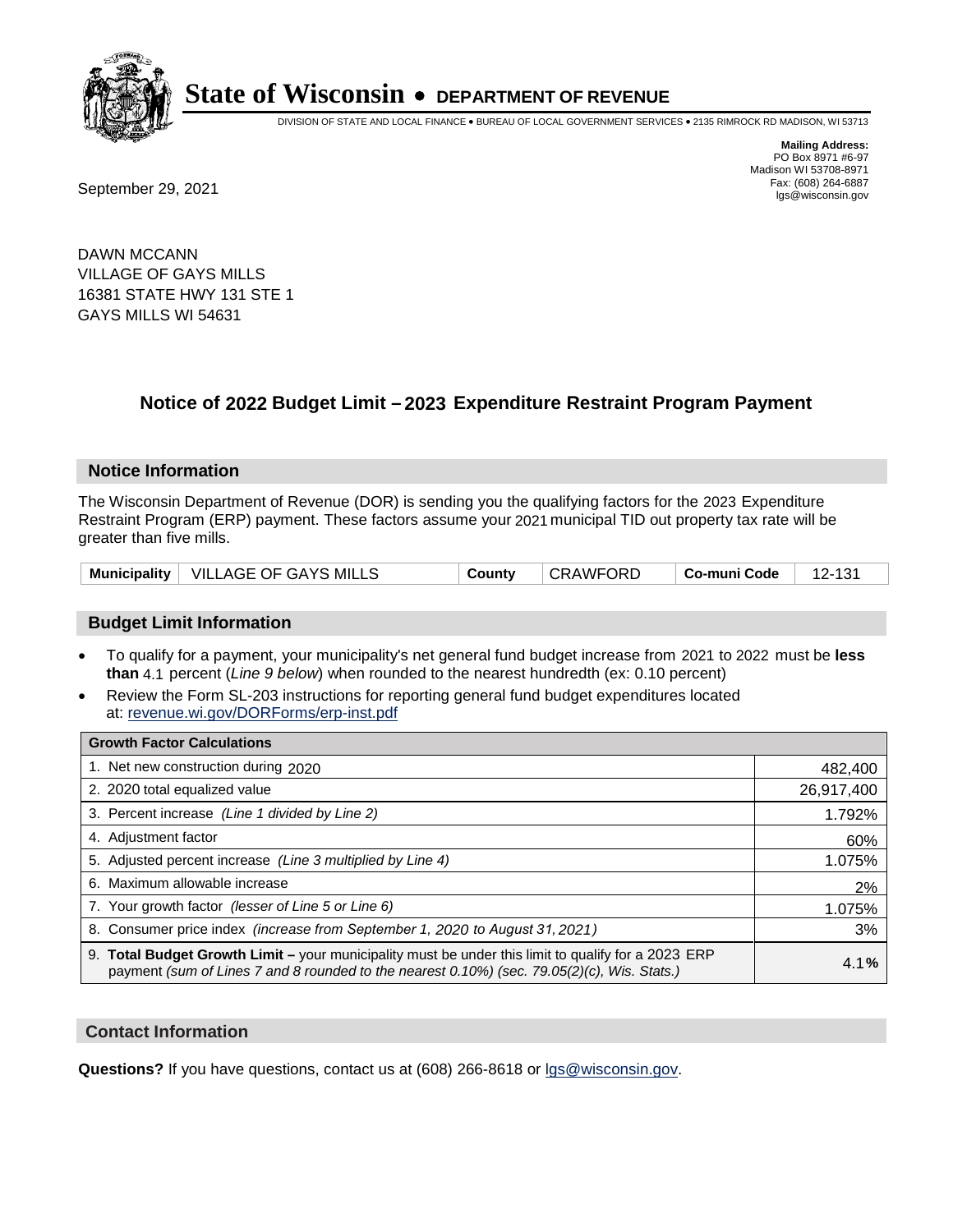

DIVISION OF STATE AND LOCAL FINANCE • BUREAU OF LOCAL GOVERNMENT SERVICES • 2135 RIMROCK RD MADISON, WI 53713

Fax: (608) 264-6887<br>
September 29, 2021 and the state of the state of the state of the state of the state of the state of the state of the state of the state of the state of the state of the state of the state of the state

**Mailing Address:** PO Box 8971 #6-97 Madison WI 53708-8971<br>Fax: (608) 264-6887

JOLINDA BUNDERS VILLAGE OF STEUBEN P O BOX 7 STEUBEN WI 54657-0007

### **Notice of 2022 Budget Limit - 2023 Expenditure Restraint Program Payment**

#### **Notice Information**

The Wisconsin Department of Revenue (DOR) is sending you the qualifying factors for the 2023 Expenditure Restraint Program (ERP) payment. These factors assume your 2021 municipal TID out property tax rate will be greater than five mills.

| Municipality   VILLAGE OF STEUBEN<br>∣ CRAWFORD<br>∣ Co-muni Code<br>County | 12-182 |
|-----------------------------------------------------------------------------|--------|
|-----------------------------------------------------------------------------|--------|

#### **Budget Limit Information**

- To qualify for a payment, your municipality's net general fund budget increase from 2021 to 2022 must be less **than** 3.2 percent (*Line 9 below*) when rounded to the nearest hundredth (ex: 0.10 percent)
- Review the Form SL-203 instructions for reporting general fund budget expenditures located at: revenue.wi.gov/DORForms/erp-inst.pdf

| <b>Growth Factor Calculations</b>                                                                                                                                                                  |           |
|----------------------------------------------------------------------------------------------------------------------------------------------------------------------------------------------------|-----------|
| 1. Net new construction during 2020                                                                                                                                                                | 14,100    |
| 2. 2020 total equalized value                                                                                                                                                                      | 5,112,000 |
| 3. Percent increase (Line 1 divided by Line 2)                                                                                                                                                     | 0.276%    |
| 4. Adjustment factor                                                                                                                                                                               | 60%       |
| 5. Adjusted percent increase (Line 3 multiplied by Line 4)                                                                                                                                         | 0.166%    |
| 6. Maximum allowable increase                                                                                                                                                                      | 2%        |
| 7. Your growth factor (lesser of Line 5 or Line 6)                                                                                                                                                 | 0.166%    |
| 8. Consumer price index (increase from September 1, 2020 to August 31, 2021)                                                                                                                       | 3%        |
| 9. Total Budget Growth Limit - your municipality must be under this limit to qualify for a 2023 ERP<br>payment (sum of Lines 7 and 8 rounded to the nearest 0.10%) (sec. 79.05(2)(c), Wis. Stats.) | 3.2%      |

#### **Contact Information**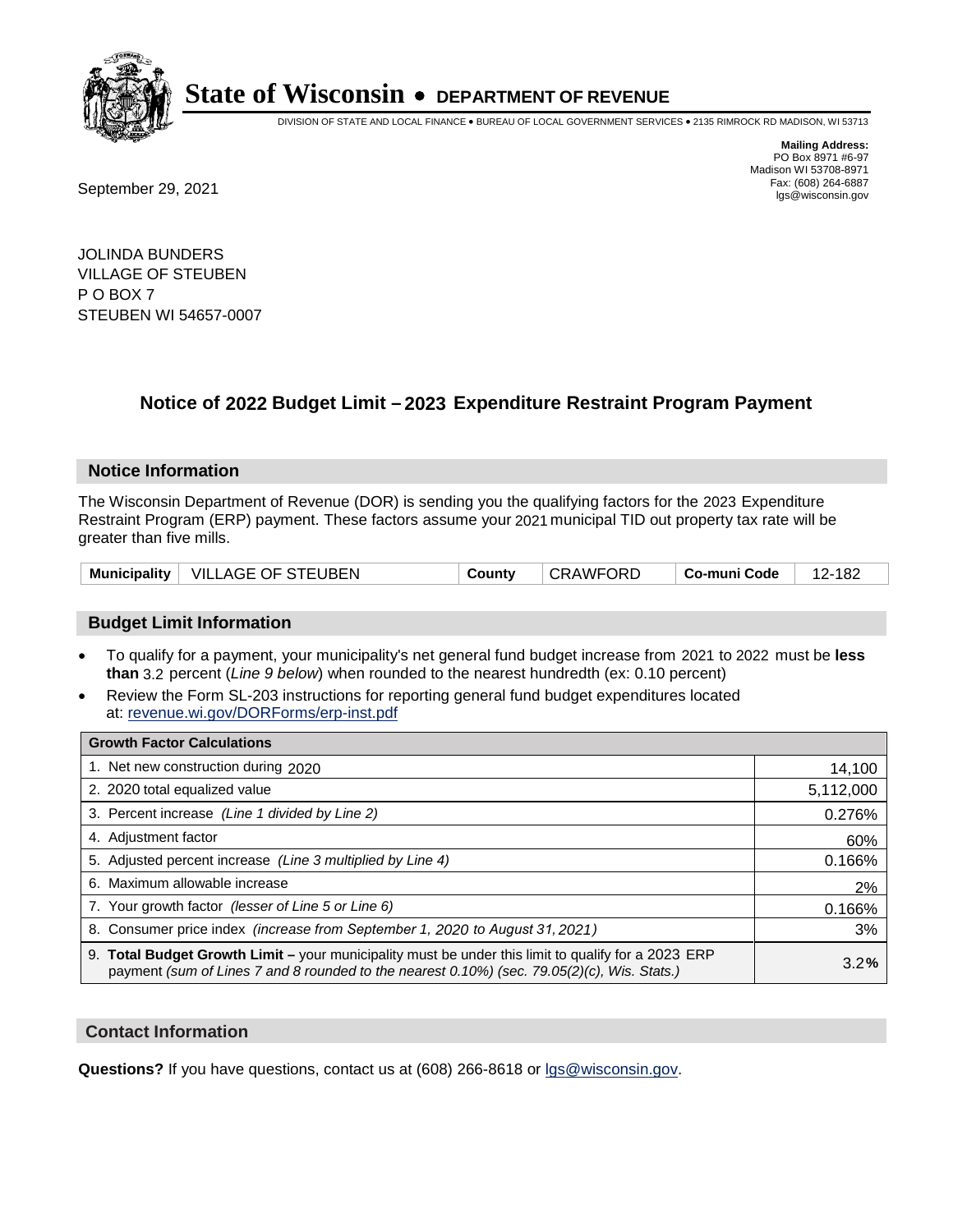

DIVISION OF STATE AND LOCAL FINANCE • BUREAU OF LOCAL GOVERNMENT SERVICES • 2135 RIMROCK RD MADISON, WI 53713

**Mailing Address:** PO Box 8971 #6-97 Madison WI 53708-8971<br>Fax: (608) 264-6887

Fax: (608) 264-6887<br>
September 29, 2021 and the state of the state of the state of the state of the state of the state of the state of the state of the state of the state of the state of the state of the state of the state

PHYLLIS GROOM VILLAGE OF WAUZEKA PO BOX 344,213B E FRONT ST WAUZEKA WI 53826-0344

## **Notice of 2022 Budget Limit - 2023 Expenditure Restraint Program Payment**

#### **Notice Information**

The Wisconsin Department of Revenue (DOR) is sending you the qualifying factors for the 2023 Expenditure Restraint Program (ERP) payment. These factors assume your 2021 municipal TID out property tax rate will be greater than five mills.

| <b>Municipality</b> | ∣ VILLAGE OF WAUZEKA | County | <b>CRAWFC</b><br>ORD. | Co-muni Code |  |
|---------------------|----------------------|--------|-----------------------|--------------|--|
|---------------------|----------------------|--------|-----------------------|--------------|--|

#### **Budget Limit Information**

- To qualify for a payment, your municipality's net general fund budget increase from 2021 to 2022 must be less **than** 3.3 percent (*Line 9 below*) when rounded to the nearest hundredth (ex: 0.10 percent)
- Review the Form SL-203 instructions for reporting general fund budget expenditures located at: revenue.wi.gov/DORForms/erp-inst.pdf

| <b>Growth Factor Calculations</b>                                                                                                                                                                  |            |
|----------------------------------------------------------------------------------------------------------------------------------------------------------------------------------------------------|------------|
| 1. Net new construction during 2020                                                                                                                                                                | 121,500    |
| 2. 2020 total equalized value                                                                                                                                                                      | 23,293,000 |
| 3. Percent increase (Line 1 divided by Line 2)                                                                                                                                                     | 0.522%     |
| 4. Adjustment factor                                                                                                                                                                               | 60%        |
| 5. Adjusted percent increase (Line 3 multiplied by Line 4)                                                                                                                                         | 0.313%     |
| 6. Maximum allowable increase                                                                                                                                                                      | 2%         |
| 7. Your growth factor (lesser of Line 5 or Line 6)                                                                                                                                                 | 0.313%     |
| 8. Consumer price index (increase from September 1, 2020 to August 31, 2021)                                                                                                                       | 3%         |
| 9. Total Budget Growth Limit - your municipality must be under this limit to qualify for a 2023 ERP<br>payment (sum of Lines 7 and 8 rounded to the nearest 0.10%) (sec. 79.05(2)(c), Wis. Stats.) | 3.3%       |

#### **Contact Information**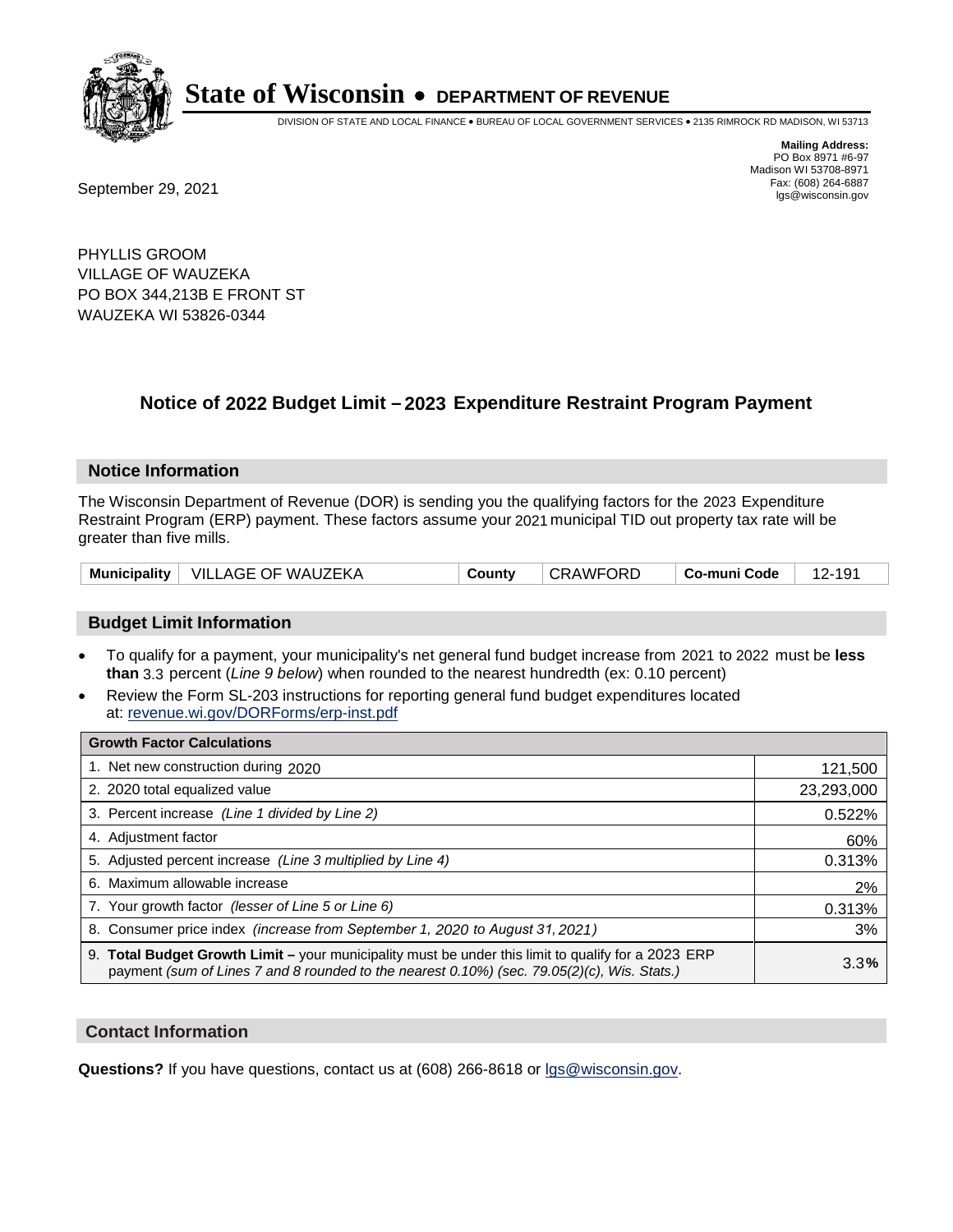

DIVISION OF STATE AND LOCAL FINANCE • BUREAU OF LOCAL GOVERNMENT SERVICES • 2135 RIMROCK RD MADISON, WI 53713

**Mailing Address:** PO Box 8971 #6-97 Madison WI 53708-8971<br>Fax: (608) 264-6887

Fax: (608) 264-6887<br>
September 29, 2021 and the state of the state of the state of the state of the state of the state of the state of the state of the state of the state of the state of the state of the state of the state

TINA FULLER CITY OF PRAIRIE DU CHIEN PO BOX 324 PRAIRIE DU CHIEN WI 53821-0324

### **Notice of 2022 Budget Limit - 2023 Expenditure Restraint Program Payment**

#### **Notice Information**

The Wisconsin Department of Revenue (DOR) is sending you the qualifying factors for the 2023 Expenditure Restraint Program (ERP) payment. These factors assume your 2021 municipal TID out property tax rate will be greater than five mills.

| Municipality   CITY OF PRAIRIE DU CHIEN | County | CRAWFORD | $\vert$ Co-muni Code $\vert$ 12-271 |  |
|-----------------------------------------|--------|----------|-------------------------------------|--|
|-----------------------------------------|--------|----------|-------------------------------------|--|

#### **Budget Limit Information**

- To qualify for a payment, your municipality's net general fund budget increase from 2021 to 2022 must be less **than** 3.5 percent (*Line 9 below*) when rounded to the nearest hundredth (ex: 0.10 percent)
- Review the Form SL-203 instructions for reporting general fund budget expenditures located at: revenue.wi.gov/DORForms/erp-inst.pdf

| <b>Growth Factor Calculations</b>                                                                                                                                                                      |             |
|--------------------------------------------------------------------------------------------------------------------------------------------------------------------------------------------------------|-------------|
| 1. Net new construction during 2020                                                                                                                                                                    | 3,324,400   |
| 2. 2020 total equalized value                                                                                                                                                                          | 400,447,600 |
| 3. Percent increase (Line 1 divided by Line 2)                                                                                                                                                         | 0.830%      |
| 4. Adjustment factor                                                                                                                                                                                   | 60%         |
| 5. Adjusted percent increase (Line 3 multiplied by Line 4)                                                                                                                                             | 0.498%      |
| 6. Maximum allowable increase                                                                                                                                                                          | 2%          |
| 7. Your growth factor (lesser of Line 5 or Line 6)                                                                                                                                                     | 0.498%      |
| 8. Consumer price index (increase from September 1, 2020 to August 31, 2021)                                                                                                                           | 3%          |
| 9. Total Budget Growth Limit - your municipality must be under this limit to qualify for a 2023 ERP<br>payment (sum of Lines 7 and 8 rounded to the nearest $0.10\%$ ) (sec. 79.05(2)(c), Wis. Stats.) | 3.5%        |

#### **Contact Information**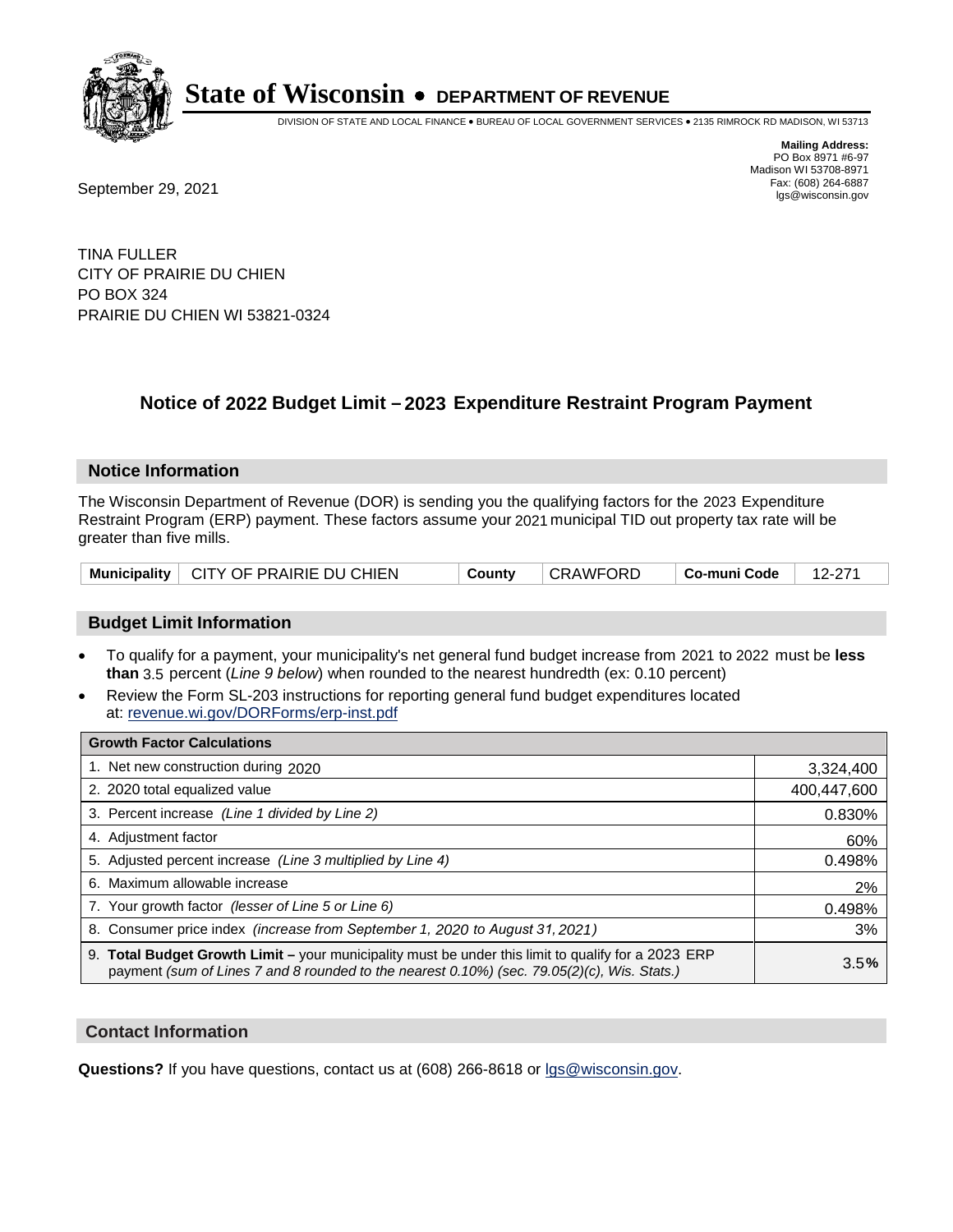

DIVISION OF STATE AND LOCAL FINANCE • BUREAU OF LOCAL GOVERNMENT SERVICES • 2135 RIMROCK RD MADISON, WI 53713

**Mailing Address:** PO Box 8971 #6-97 Madison WI 53708-8971<br>Fax: (608) 264-6887

Fax: (608) 264-6887<br>
September 29, 2021 and the state of the state of the state of the state of the state of the state of the state of the state of the state of the state of the state of the state of the state of the state

RENEE SCHWASS TOWN OF MADISON 2120 FISH HATCHERY RD MADISON WI 53713

## **Notice of 2022 Budget Limit - 2023 Expenditure Restraint Program Payment**

#### **Notice Information**

The Wisconsin Department of Revenue (DOR) is sending you the qualifying factors for the 2023 Expenditure Restraint Program (ERP) payment. These factors assume your 2021 municipal TID out property tax rate will be greater than five mills.

| <sup>⊥</sup> TOWN OF MADISON<br><b>Municipality</b> | County | <b>DANE</b> | ⊦ Co-muni Code | 13-032 |
|-----------------------------------------------------|--------|-------------|----------------|--------|
|-----------------------------------------------------|--------|-------------|----------------|--------|

#### **Budget Limit Information**

- To qualify for a payment, your municipality's net general fund budget increase from 2021 to 2022 must be less **than** 4.4 percent (*Line 9 below*) when rounded to the nearest hundredth (ex: 0.10 percent)
- Review the Form SL-203 instructions for reporting general fund budget expenditures located at: revenue.wi.gov/DORForms/erp-inst.pdf

| <b>Growth Factor Calculations</b>                                                                                                                                                                  |             |
|----------------------------------------------------------------------------------------------------------------------------------------------------------------------------------------------------|-------------|
| 1. Net new construction during 2020                                                                                                                                                                | 11,408,200  |
| 2. 2020 total equalized value                                                                                                                                                                      | 488,360,000 |
| 3. Percent increase (Line 1 divided by Line 2)                                                                                                                                                     | 2.336%      |
| 4. Adjustment factor                                                                                                                                                                               | 60%         |
| 5. Adjusted percent increase (Line 3 multiplied by Line 4)                                                                                                                                         | 1.402%      |
| 6. Maximum allowable increase                                                                                                                                                                      | 2%          |
| 7. Your growth factor (lesser of Line 5 or Line 6)                                                                                                                                                 | 1.402%      |
| 8. Consumer price index (increase from September 1, 2020 to August 31, 2021)                                                                                                                       | 3%          |
| 9. Total Budget Growth Limit - your municipality must be under this limit to qualify for a 2023 ERP<br>payment (sum of Lines 7 and 8 rounded to the nearest 0.10%) (sec. 79.05(2)(c), Wis. Stats.) | 4.4%        |

#### **Contact Information**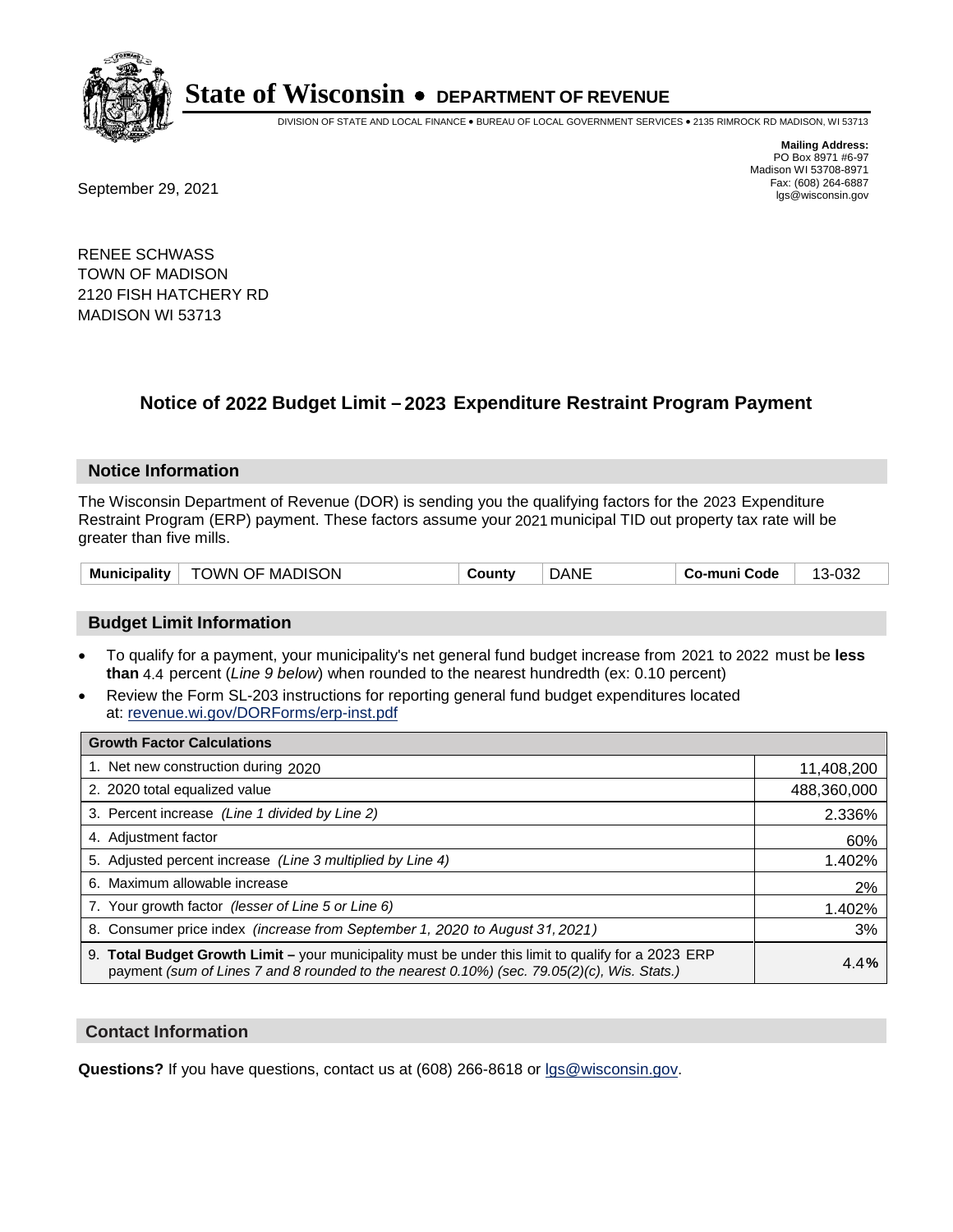

DIVISION OF STATE AND LOCAL FINANCE • BUREAU OF LOCAL GOVERNMENT SERVICES • 2135 RIMROCK RD MADISON, WI 53713

**Mailing Address:** PO Box 8971 #6-97 Madison WI 53708-8971<br>Fax: (608) 264-6887

Fax: (608) 264-6887<br>
September 29, 2021 and the state of the state of the state of the state of the state of the state of the state of the state of the state of the state of the state of the state of the state of the state

RHEA MCGEE VILLAGE OF BELLEVILLE PO BOX 79 BELLEVILLE WI 53508

## **Notice of 2022 Budget Limit - 2023 Expenditure Restraint Program Payment**

#### **Notice Information**

The Wisconsin Department of Revenue (DOR) is sending you the qualifying factors for the 2023 Expenditure Restraint Program (ERP) payment. These factors assume your 2021 municipal TID out property tax rate will be greater than five mills.

#### **Budget Limit Information**

- To qualify for a payment, your municipality's net general fund budget increase from 2021 to 2022 must be less **than** 5.0 percent (*Line 9 below*) when rounded to the nearest hundredth (ex: 0.10 percent)
- Review the Form SL-203 instructions for reporting general fund budget expenditures located at: revenue.wi.gov/DORForms/erp-inst.pdf

| <b>Growth Factor Calculations</b>                                                                                                                                                                  |             |
|----------------------------------------------------------------------------------------------------------------------------------------------------------------------------------------------------|-------------|
| 1. Net new construction during 2020                                                                                                                                                                | 14,196,900  |
| 2. 2020 total equalized value                                                                                                                                                                      | 261,829,600 |
| 3. Percent increase (Line 1 divided by Line 2)                                                                                                                                                     | 5.422%      |
| 4. Adjustment factor                                                                                                                                                                               | 60%         |
| 5. Adjusted percent increase (Line 3 multiplied by Line 4)                                                                                                                                         | 3.253%      |
| 6. Maximum allowable increase                                                                                                                                                                      | 2%          |
| 7. Your growth factor (lesser of Line 5 or Line 6)                                                                                                                                                 | 2.000%      |
| 8. Consumer price index (increase from September 1, 2020 to August 31, 2021)                                                                                                                       | 3%          |
| 9. Total Budget Growth Limit - your municipality must be under this limit to qualify for a 2023 ERP<br>payment (sum of Lines 7 and 8 rounded to the nearest 0.10%) (sec. 79.05(2)(c), Wis. Stats.) | 5.0%        |

#### **Contact Information**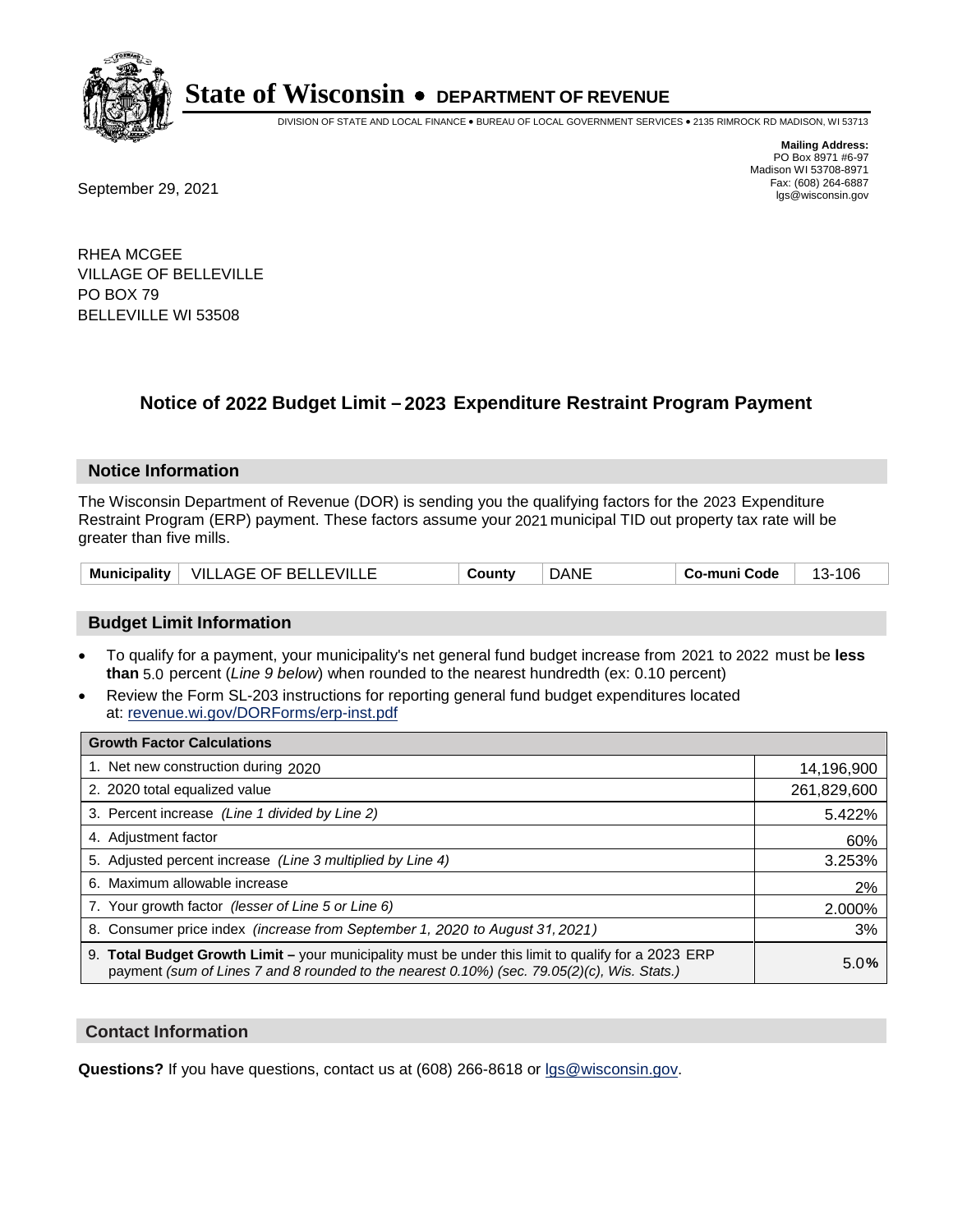

DIVISION OF STATE AND LOCAL FINANCE • BUREAU OF LOCAL GOVERNMENT SERVICES • 2135 RIMROCK RD MADISON, WI 53713

Fax: (608) 264-6887<br>
September 29, 2021 and the state of the state of the state of the state of the state of the state of the state of the state of the state of the state of the state of the state of the state of the state

**Mailing Address:** PO Box 8971 #6-97 Madison WI 53708-8971<br>Fax: (608) 264-6887

SHELLIE BENISH VILLAGE OF BLACK EARTH 1210 MILLS STREET BLACK EARTH WI 53515-0347

### **Notice of 2022 Budget Limit - 2023 Expenditure Restraint Program Payment**

#### **Notice Information**

The Wisconsin Department of Revenue (DOR) is sending you the qualifying factors for the 2023 Expenditure Restraint Program (ERP) payment. These factors assume your 2021 municipal TID out property tax rate will be greater than five mills.

|  | Municipality   VILLAGE OF BLACK EARTH | County | <b>DANE</b> | Co-muni Code | 13-107 |
|--|---------------------------------------|--------|-------------|--------------|--------|
|--|---------------------------------------|--------|-------------|--------------|--------|

#### **Budget Limit Information**

- To qualify for a payment, your municipality's net general fund budget increase from 2021 to 2022 must be less **than** 4.6 percent (*Line 9 below*) when rounded to the nearest hundredth (ex: 0.10 percent)
- Review the Form SL-203 instructions for reporting general fund budget expenditures located at: revenue.wi.gov/DORForms/erp-inst.pdf

| <b>Growth Factor Calculations</b>                                                                                                                                                                      |             |
|--------------------------------------------------------------------------------------------------------------------------------------------------------------------------------------------------------|-------------|
| 1. Net new construction during 2020                                                                                                                                                                    | 3,473,300   |
| 2. 2020 total equalized value                                                                                                                                                                          | 129,955,400 |
| 3. Percent increase (Line 1 divided by Line 2)                                                                                                                                                         | 2.673%      |
| 4. Adiustment factor                                                                                                                                                                                   | 60%         |
| 5. Adjusted percent increase (Line 3 multiplied by Line 4)                                                                                                                                             | 1.604%      |
| 6. Maximum allowable increase                                                                                                                                                                          | 2%          |
| 7. Your growth factor (lesser of Line 5 or Line 6)                                                                                                                                                     | 1.604%      |
| 8. Consumer price index (increase from September 1, 2020 to August 31, 2021)                                                                                                                           | 3%          |
| 9. Total Budget Growth Limit - your municipality must be under this limit to qualify for a 2023 ERP<br>payment (sum of Lines 7 and 8 rounded to the nearest $0.10\%$ ) (sec. 79.05(2)(c), Wis. Stats.) | 4.6%        |

#### **Contact Information**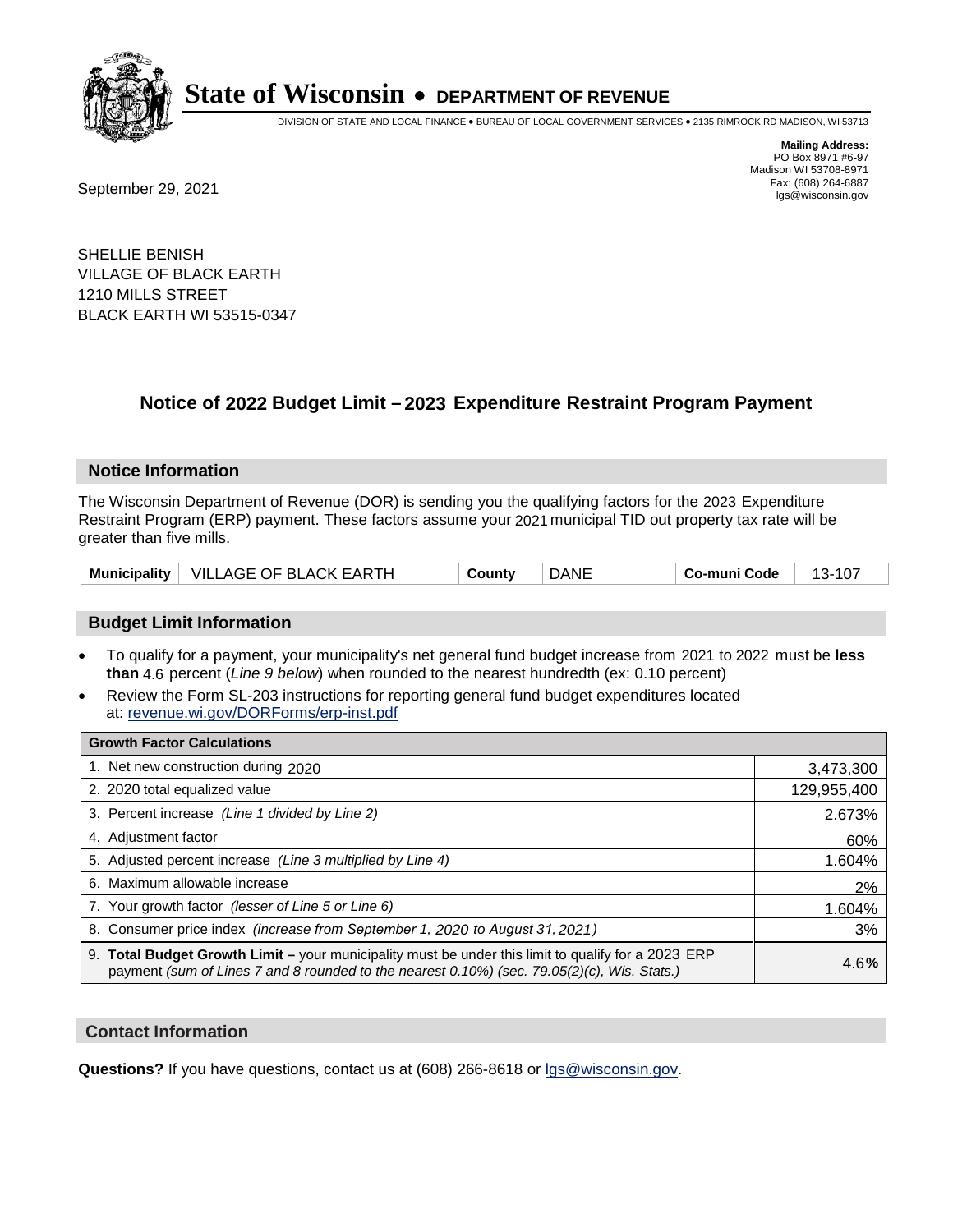

DIVISION OF STATE AND LOCAL FINANCE • BUREAU OF LOCAL GOVERNMENT SERVICES • 2135 RIMROCK RD MADISON, WI 53713

Fax: (608) 264-6887<br>
September 29, 2021 and the state of the state of the state of the state of the state of the state of the state of the state of the state of the state of the state of the state of the state of the state

**Mailing Address:** PO Box 8971 #6-97 Madison WI 53708-8971<br>Fax: (608) 264-6887

MARY JO MICHEK VILLAGE OF BLUE MOUNDS PO BOX 189 BLUE MOUNDS WI 53517-0189

### **Notice of 2022 Budget Limit - 2023 Expenditure Restraint Program Payment**

#### **Notice Information**

The Wisconsin Department of Revenue (DOR) is sending you the qualifying factors for the 2023 Expenditure Restraint Program (ERP) payment. These factors assume your 2021 municipal TID out property tax rate will be greater than five mills.

|  | Municipality   VILLAGE OF BLUE MOUNDS | County | <b>DANE</b> | Co-muni Code | 108<br>-13- . |
|--|---------------------------------------|--------|-------------|--------------|---------------|
|--|---------------------------------------|--------|-------------|--------------|---------------|

#### **Budget Limit Information**

- To qualify for a payment, your municipality's net general fund budget increase from 2021 to 2022 must be less **than** 3.6 percent (*Line 9 below*) when rounded to the nearest hundredth (ex: 0.10 percent)
- Review the Form SL-203 instructions for reporting general fund budget expenditures located at: revenue.wi.gov/DORForms/erp-inst.pdf

| <b>Growth Factor Calculations</b>                                                                                                                                                                  |            |
|----------------------------------------------------------------------------------------------------------------------------------------------------------------------------------------------------|------------|
| 1. Net new construction during 2020                                                                                                                                                                | 883,900    |
| 2. 2020 total equalized value                                                                                                                                                                      | 87,125,000 |
| 3. Percent increase (Line 1 divided by Line 2)                                                                                                                                                     | 1.015%     |
| 4. Adiustment factor                                                                                                                                                                               | 60%        |
| 5. Adjusted percent increase (Line 3 multiplied by Line 4)                                                                                                                                         | 0.609%     |
| 6. Maximum allowable increase                                                                                                                                                                      | 2%         |
| 7. Your growth factor (lesser of Line 5 or Line 6)                                                                                                                                                 | 0.609%     |
| 8. Consumer price index (increase from September 1, 2020 to August 31, 2021)                                                                                                                       | 3%         |
| 9. Total Budget Growth Limit - your municipality must be under this limit to qualify for a 2023 ERP<br>payment (sum of Lines 7 and 8 rounded to the nearest 0.10%) (sec. 79.05(2)(c), Wis. Stats.) | 3.6%       |

#### **Contact Information**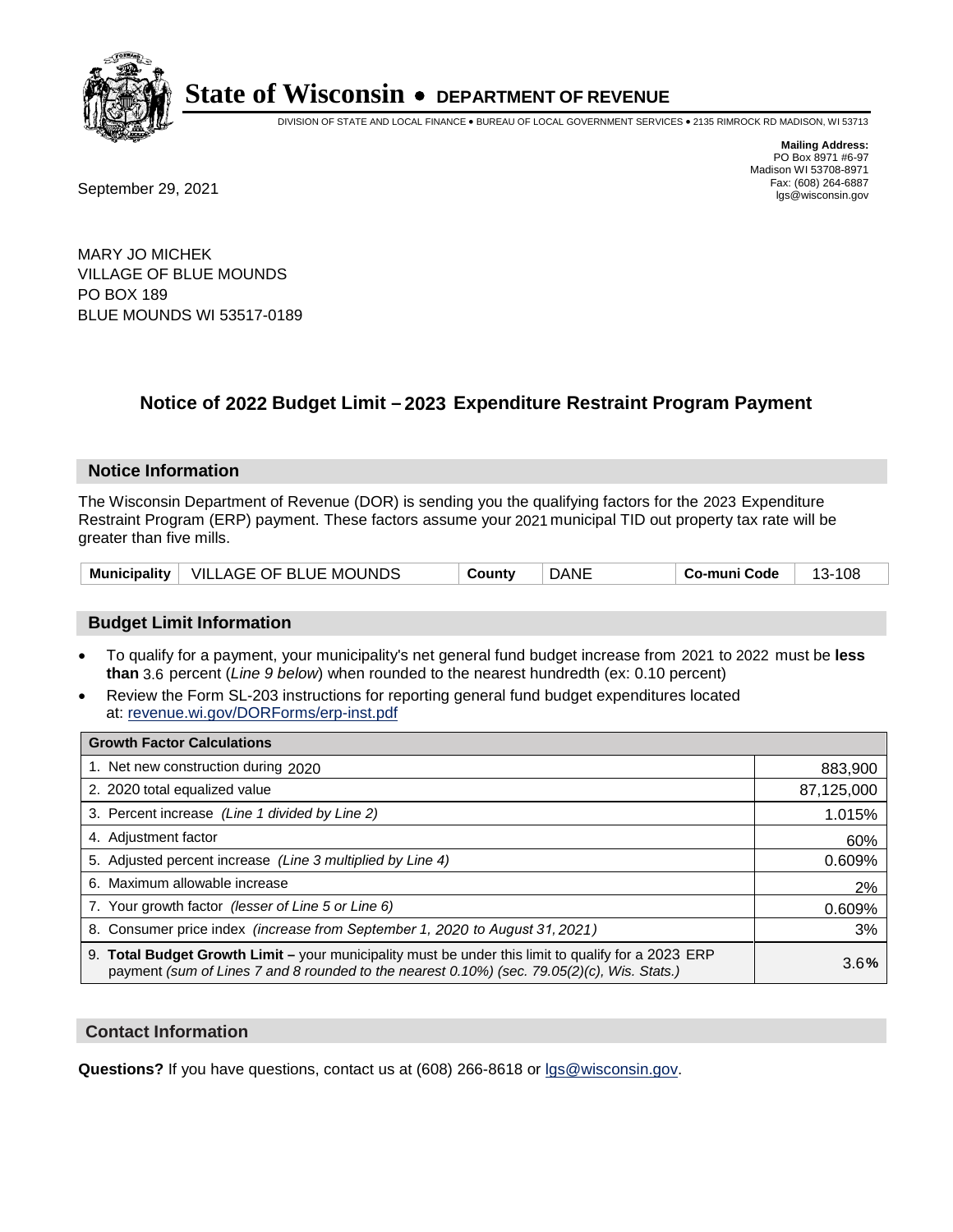

DIVISION OF STATE AND LOCAL FINANCE • BUREAU OF LOCAL GOVERNMENT SERVICES • 2135 RIMROCK RD MADISON, WI 53713

Fax: (608) 264-6887<br>
September 29, 2021 and the state of the state of the state of the state of the state of the state of the state of the state of the state of the state of the state of the state of the state of the state

**Mailing Address:** PO Box 8971 #6-97 Madison WI 53708-8971<br>Fax: (608) 264-6887

LISA MOEN VILLAGE OF CAMBRIDGE PO BOX 99 CAMBRIDGE WI 53523

### **Notice of 2022 Budget Limit - 2023 Expenditure Restraint Program Payment**

#### **Notice Information**

The Wisconsin Department of Revenue (DOR) is sending you the qualifying factors for the 2023 Expenditure Restraint Program (ERP) payment. These factors assume your 2021 municipal TID out property tax rate will be greater than five mills.

| Municipality $ $ | VILLAGE OF CAMBRIDGE | `ountv | DANE | Co-muni Code |  |
|------------------|----------------------|--------|------|--------------|--|
|------------------|----------------------|--------|------|--------------|--|

#### **Budget Limit Information**

- To qualify for a payment, your municipality's net general fund budget increase from 2021 to 2022 must be less **than** 5.0 percent (*Line 9 below*) when rounded to the nearest hundredth (ex: 0.10 percent)
- Review the Form SL-203 instructions for reporting general fund budget expenditures located at: revenue.wi.gov/DORForms/erp-inst.pdf

| <b>Growth Factor Calculations</b>                                                                                                                                                                  |             |
|----------------------------------------------------------------------------------------------------------------------------------------------------------------------------------------------------|-------------|
| 1. Net new construction during 2020                                                                                                                                                                | 6,398,900   |
| 2. 2020 total equalized value                                                                                                                                                                      | 189,483,500 |
| 3. Percent increase (Line 1 divided by Line 2)                                                                                                                                                     | 3.377%      |
| 4. Adjustment factor                                                                                                                                                                               | 60%         |
| 5. Adjusted percent increase (Line 3 multiplied by Line 4)                                                                                                                                         | 2.026%      |
| 6. Maximum allowable increase                                                                                                                                                                      | 2%          |
| 7. Your growth factor (lesser of Line 5 or Line 6)                                                                                                                                                 | 2.000%      |
| 8. Consumer price index (increase from September 1, 2020 to August 31, 2021)                                                                                                                       | 3%          |
| 9. Total Budget Growth Limit – your municipality must be under this limit to qualify for a 2023 ERP<br>payment (sum of Lines 7 and 8 rounded to the nearest 0.10%) (sec. 79.05(2)(c), Wis. Stats.) | 5.0%        |

#### **Contact Information**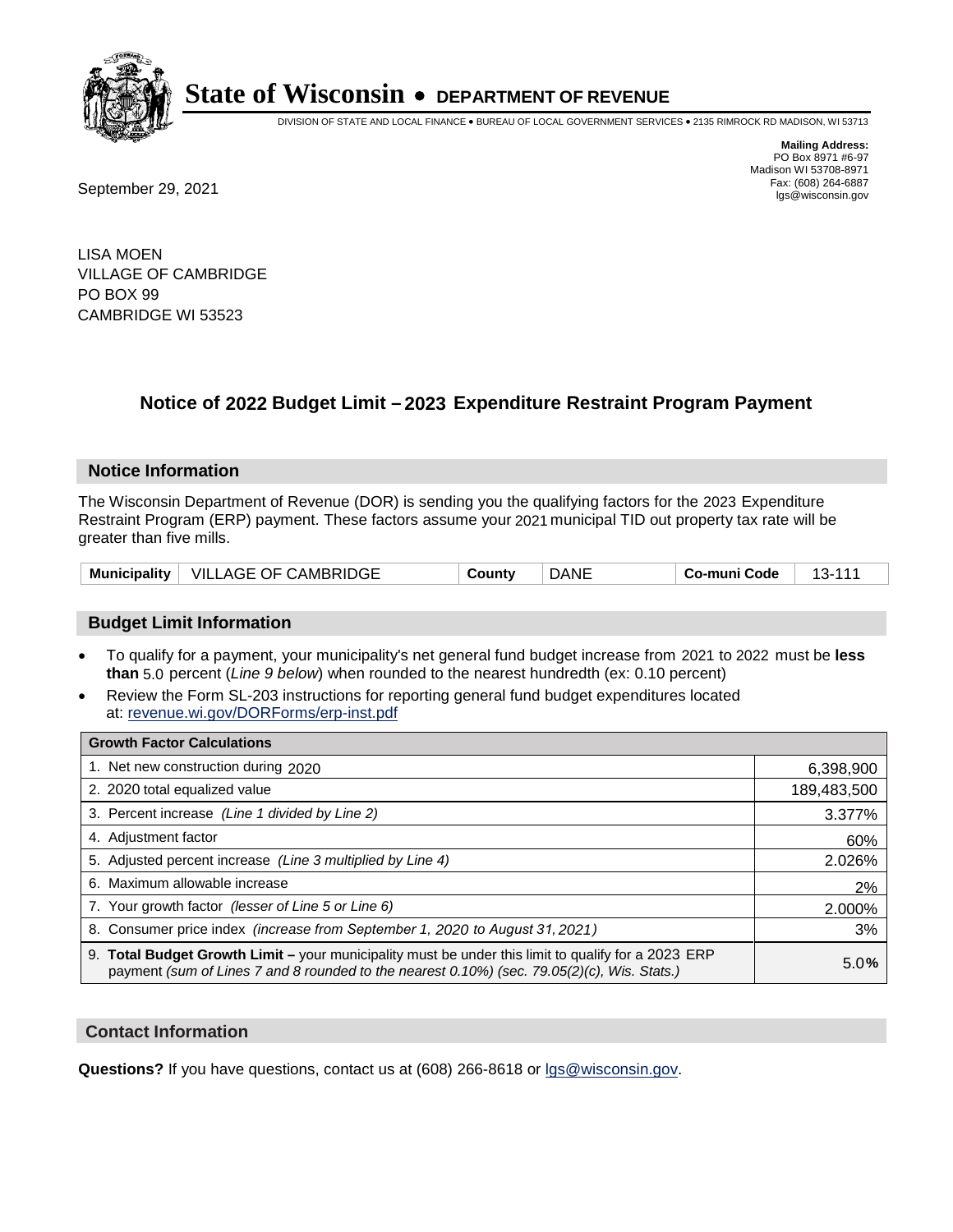

DIVISION OF STATE AND LOCAL FINANCE • BUREAU OF LOCAL GOVERNMENT SERVICES • 2135 RIMROCK RD MADISON, WI 53713

**Mailing Address:** PO Box 8971 #6-97 Madison WI 53708-8971<br>Fax: (608) 264-6887

Fax: (608) 264-6887<br>
September 29, 2021 and the state of the state of the state of the state of the state of the state of the state of the state of the state of the state of the state of the state of the state of the state

LISA KALATA VILLAGE OF COTTAGE GROVE 221 E COTTAGE GROVE ROAD COTTAGE GROVE WI 53527

### **Notice of 2022 Budget Limit - 2023 Expenditure Restraint Program Payment**

#### **Notice Information**

The Wisconsin Department of Revenue (DOR) is sending you the qualifying factors for the 2023 Expenditure Restraint Program (ERP) payment. These factors assume your 2021 municipal TID out property tax rate will be greater than five mills.

|  | Municipality   VILLAGE OF COTTAGE GROVE | Countv | <b>DANE</b> | Co-muni Code | 13-112 |
|--|-----------------------------------------|--------|-------------|--------------|--------|
|--|-----------------------------------------|--------|-------------|--------------|--------|

#### **Budget Limit Information**

- To qualify for a payment, your municipality's net general fund budget increase from 2021 to 2022 must be less **than** 5.0 percent (*Line 9 below*) when rounded to the nearest hundredth (ex: 0.10 percent)
- Review the Form SL-203 instructions for reporting general fund budget expenditures located at: revenue.wi.gov/DORForms/erp-inst.pdf

| <b>Growth Factor Calculations</b>                                                                                                                                                                  |             |
|----------------------------------------------------------------------------------------------------------------------------------------------------------------------------------------------------|-------------|
| 1. Net new construction during 2020                                                                                                                                                                | 35,710,800  |
| 2. 2020 total equalized value                                                                                                                                                                      | 842,628,700 |
| 3. Percent increase (Line 1 divided by Line 2)                                                                                                                                                     | 4.238%      |
| 4. Adjustment factor                                                                                                                                                                               | 60%         |
| 5. Adjusted percent increase (Line 3 multiplied by Line 4)                                                                                                                                         | 2.543%      |
| 6. Maximum allowable increase                                                                                                                                                                      | 2%          |
| 7. Your growth factor (lesser of Line 5 or Line 6)                                                                                                                                                 | 2.000%      |
| 8. Consumer price index (increase from September 1, 2020 to August 31, 2021)                                                                                                                       | 3%          |
| 9. Total Budget Growth Limit - your municipality must be under this limit to qualify for a 2023 ERP<br>payment (sum of Lines 7 and 8 rounded to the nearest 0.10%) (sec. 79.05(2)(c), Wis. Stats.) | 5.0%        |

#### **Contact Information**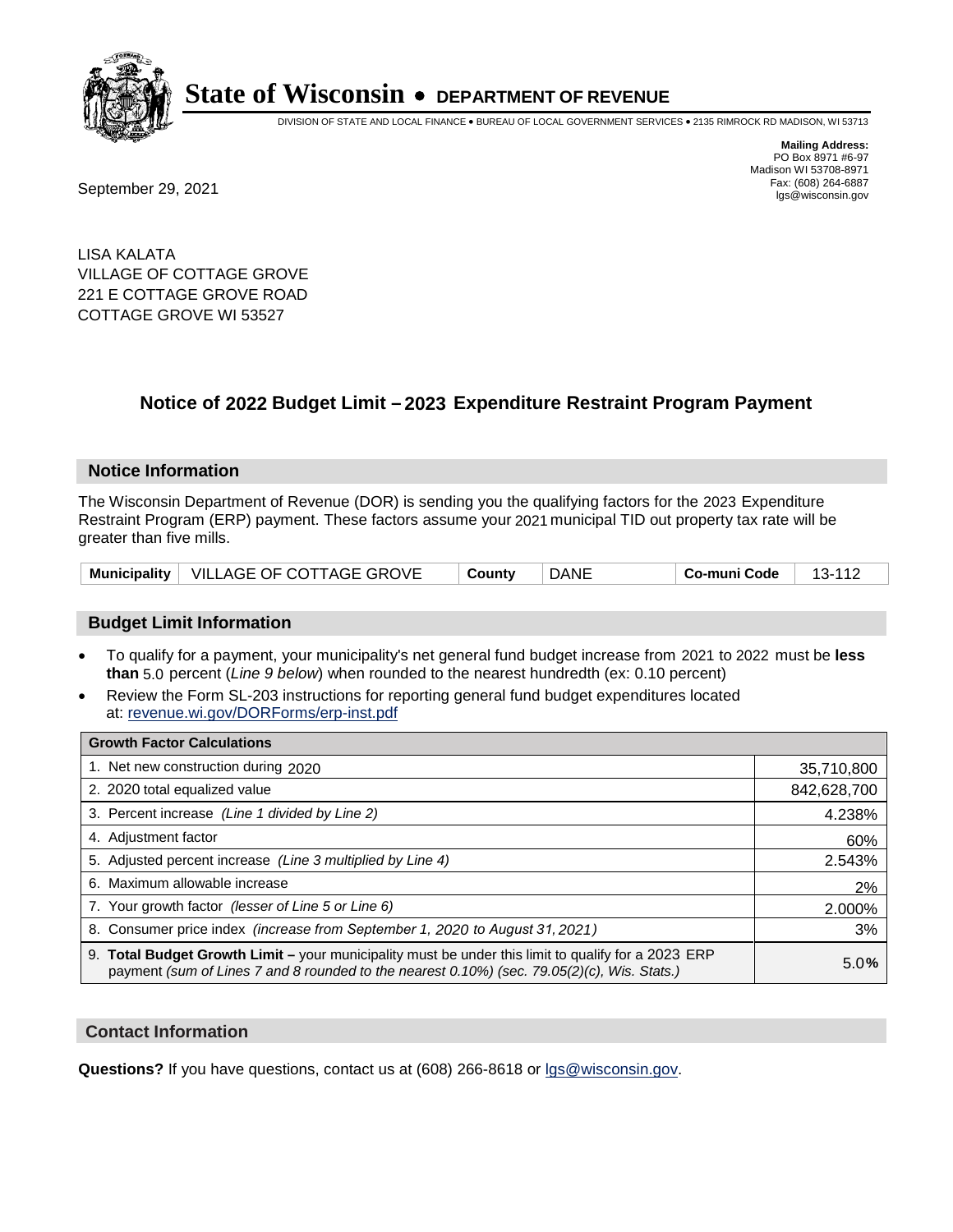

DIVISION OF STATE AND LOCAL FINANCE • BUREAU OF LOCAL GOVERNMENT SERVICES • 2135 RIMROCK RD MADISON, WI 53713

Fax: (608) 264-6887<br>
September 29, 2021 and the state of the state of the state of the state of the state of the state of the state of the state of the state of the state of the state of the state of the state of the state

**Mailing Address:** PO Box 8971 #6-97 Madison WI 53708-8971<br>Fax: (608) 264-6887

BOBBI ZAUNER CLERK VILLAGE OF CROSS PLAINS 2417 BREWERY ROAD PO BOX 97 CROSS PLAINS WI 53528

### **Notice of 2022 Budget Limit - 2023 Expenditure Restraint Program Payment**

#### **Notice Information**

The Wisconsin Department of Revenue (DOR) is sending you the qualifying factors for the 2023 Expenditure Restraint Program (ERP) payment. These factors assume your 2021 municipal TID out property tax rate will be greater than five mills.

| Municipality   VILLAGE OF CROSS PLAINS | County | <b>DANE</b> | Co-muni Code | $13 - 113$ |
|----------------------------------------|--------|-------------|--------------|------------|
|----------------------------------------|--------|-------------|--------------|------------|

#### **Budget Limit Information**

- To qualify for a payment, your municipality's net general fund budget increase from 2021 to 2022 must be less **than** 4.0 percent (*Line 9 below*) when rounded to the nearest hundredth (ex: 0.10 percent)
- Review the Form SL-203 instructions for reporting general fund budget expenditures located at: revenue.wi.gov/DORForms/erp-inst.pdf

| <b>Growth Factor Calculations</b>                                                                                                                                                                  |             |
|----------------------------------------------------------------------------------------------------------------------------------------------------------------------------------------------------|-------------|
| 1. Net new construction during 2020                                                                                                                                                                | 6,850,400   |
| 2. 2020 total equalized value                                                                                                                                                                      | 423,574,200 |
| 3. Percent increase (Line 1 divided by Line 2)                                                                                                                                                     | 1.617%      |
| 4. Adiustment factor                                                                                                                                                                               | 60%         |
| 5. Adjusted percent increase (Line 3 multiplied by Line 4)                                                                                                                                         | 0.970%      |
| 6. Maximum allowable increase                                                                                                                                                                      | 2%          |
| 7. Your growth factor (lesser of Line 5 or Line 6)                                                                                                                                                 | 0.970%      |
| 8. Consumer price index (increase from September 1, 2020 to August 31, 2021)                                                                                                                       | 3%          |
| 9. Total Budget Growth Limit - your municipality must be under this limit to qualify for a 2023 ERP<br>payment (sum of Lines 7 and 8 rounded to the nearest 0.10%) (sec. 79.05(2)(c), Wis. Stats.) | 4.0%        |

#### **Contact Information**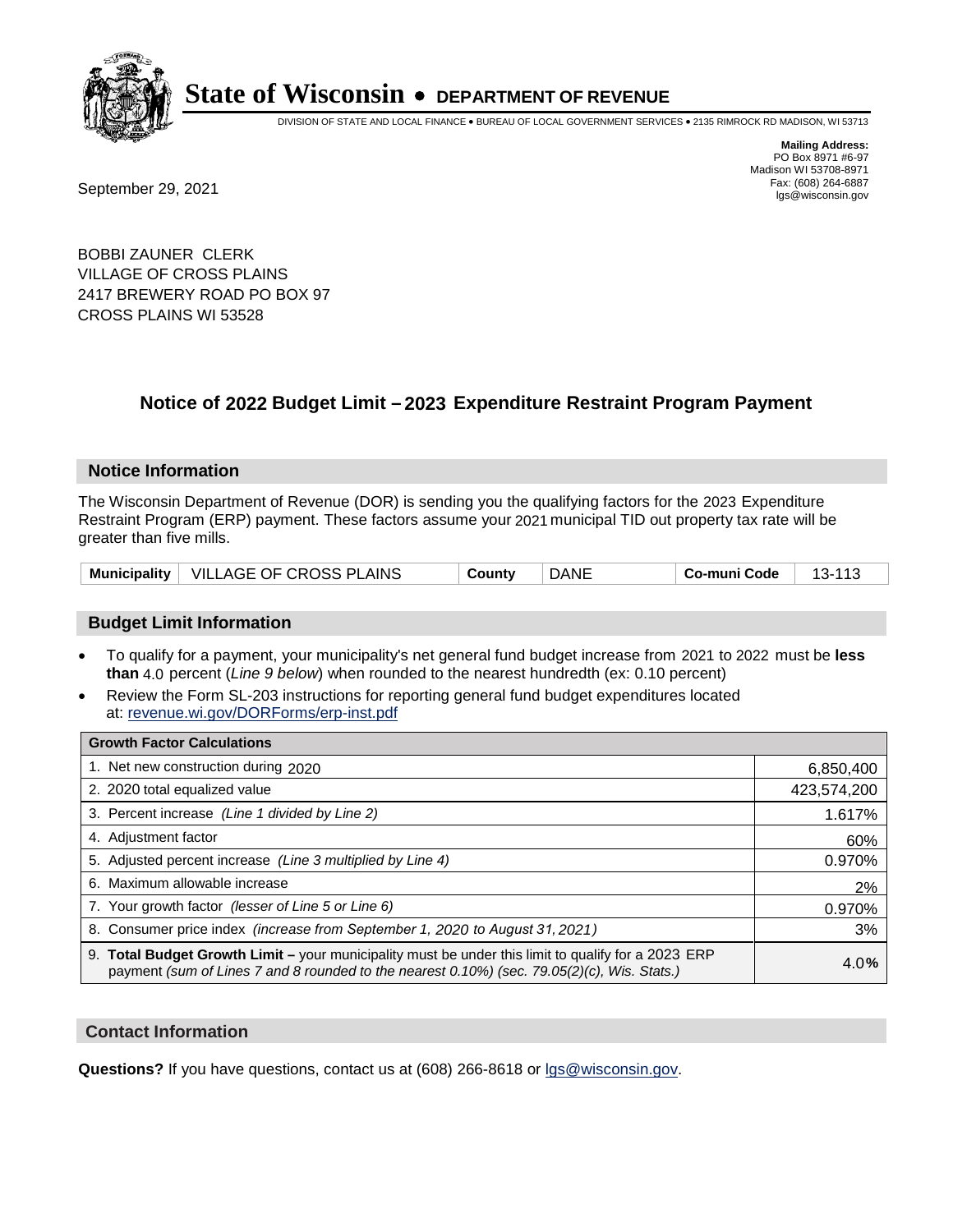

DIVISION OF STATE AND LOCAL FINANCE • BUREAU OF LOCAL GOVERNMENT SERVICES • 2135 RIMROCK RD MADISON, WI 53713

Fax: (608) 264-6887<br>
September 29, 2021 and the state of the state of the state of the state of the state of the state of the state of the state of the state of the state of the state of the state of the state of the state

**Mailing Address:** PO Box 8971 #6-97 Madison WI 53708-8971<br>Fax: (608) 264-6887

TERESA HUGHEY GROVES VILLAGE OF DANE PO BOX 168 DANE WI 53529-0168

## **Notice of 2022 Budget Limit - 2023 Expenditure Restraint Program Payment**

#### **Notice Information**

The Wisconsin Department of Revenue (DOR) is sending you the qualifying factors for the 2023 Expenditure Restraint Program (ERP) payment. These factors assume your 2021 municipal TID out property tax rate will be greater than five mills.

| Municipality | DANE<br>- VILL<br>. OF.<br>AGE | ∵ountٽ | )ANE | Code<br>-mun | 14 G<br>~-<br>. . |
|--------------|--------------------------------|--------|------|--------------|-------------------|
|--------------|--------------------------------|--------|------|--------------|-------------------|

### **Budget Limit Information**

- To qualify for a payment, your municipality's net general fund budget increase from 2021 to 2022 must be less **than** 3.3 percent (*Line 9 below*) when rounded to the nearest hundredth (ex: 0.10 percent)
- Review the Form SL-203 instructions for reporting general fund budget expenditures located at: revenue.wi.gov/DORForms/erp-inst.pdf

| <b>Growth Factor Calculations</b>                                                                                                                                                                  |             |
|----------------------------------------------------------------------------------------------------------------------------------------------------------------------------------------------------|-------------|
| 1. Net new construction during 2020                                                                                                                                                                | 573,400     |
| 2. 2020 total equalized value                                                                                                                                                                      | 102,534,300 |
| 3. Percent increase (Line 1 divided by Line 2)                                                                                                                                                     | 0.559%      |
| 4. Adjustment factor                                                                                                                                                                               | 60%         |
| 5. Adjusted percent increase (Line 3 multiplied by Line 4)                                                                                                                                         | 0.335%      |
| 6. Maximum allowable increase                                                                                                                                                                      | 2%          |
| 7. Your growth factor (lesser of Line 5 or Line 6)                                                                                                                                                 | 0.335%      |
| 8. Consumer price index (increase from September 1, 2020 to August 31, 2021)                                                                                                                       | 3%          |
| 9. Total Budget Growth Limit – your municipality must be under this limit to qualify for a 2023 ERP<br>payment (sum of Lines 7 and 8 rounded to the nearest 0.10%) (sec. 79.05(2)(c), Wis. Stats.) | 3.3%        |

#### **Contact Information**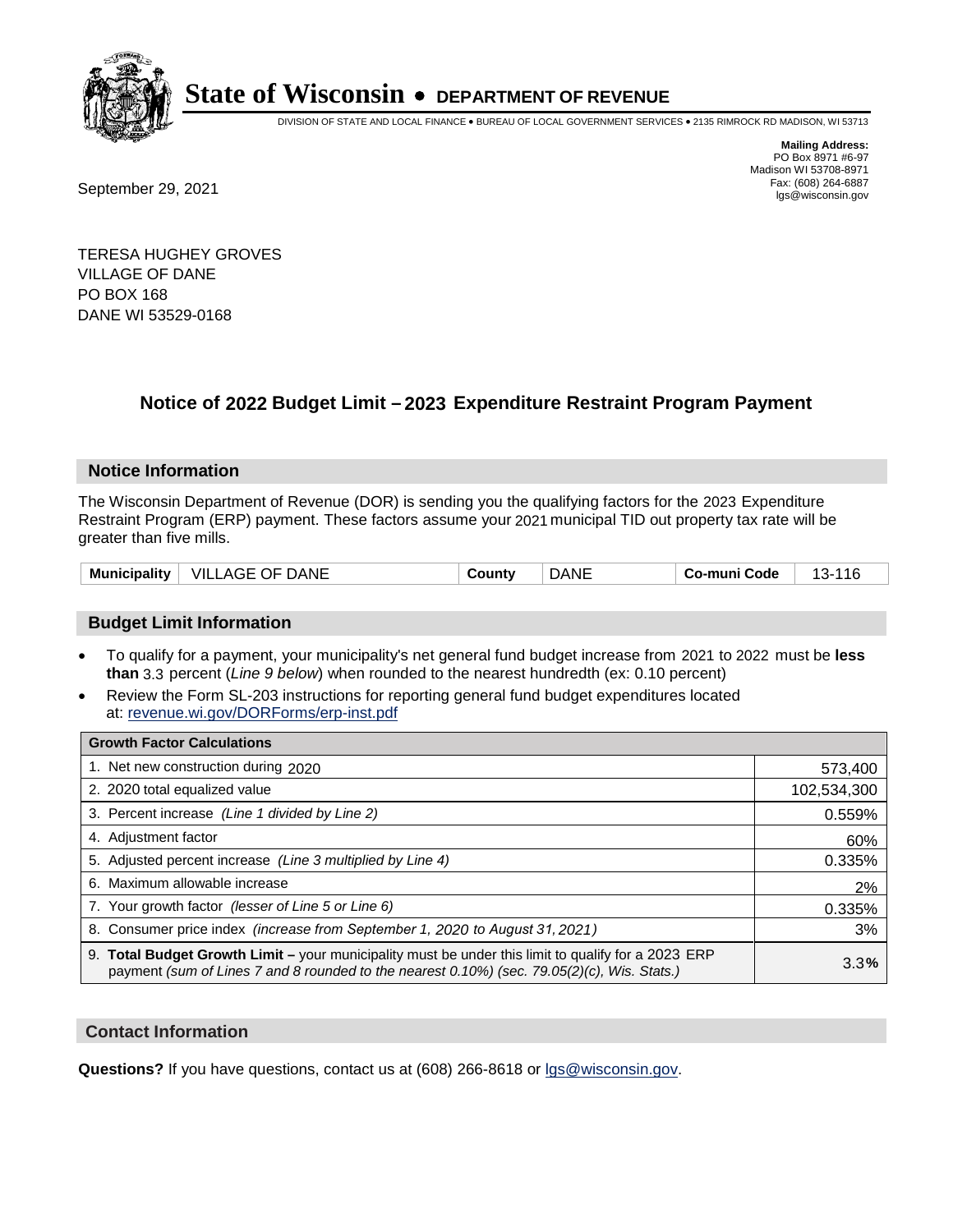

DIVISION OF STATE AND LOCAL FINANCE • BUREAU OF LOCAL GOVERNMENT SERVICES • 2135 RIMROCK RD MADISON, WI 53713

Fax: (608) 264-6887<br>
September 29, 2021 and the state of the state of the state of the state of the state of the state of the state of the state of the state of the state of the state of the state of the state of the state

**Mailing Address:** PO Box 8971 #6-97 Madison WI 53708-8971<br>Fax: (608) 264-6887

ELIZABETH MCCREDIE VILLAGE OF DEERFIELD PO BOX 66 DEERFIELD WI 53531-0066

### **Notice of 2022 Budget Limit - 2023 Expenditure Restraint Program Payment**

#### **Notice Information**

The Wisconsin Department of Revenue (DOR) is sending you the qualifying factors for the 2023 Expenditure Restraint Program (ERP) payment. These factors assume your 2021 municipal TID out property tax rate will be greater than five mills.

| Municipality | <b>VILLAGE OF DEERFIELD</b> | County | DANE | Co-muni Code |  |
|--------------|-----------------------------|--------|------|--------------|--|
|--------------|-----------------------------|--------|------|--------------|--|

### **Budget Limit Information**

- To qualify for a payment, your municipality's net general fund budget increase from 2021 to 2022 must be less **than** 3.6 percent (*Line 9 below*) when rounded to the nearest hundredth (ex: 0.10 percent)
- Review the Form SL-203 instructions for reporting general fund budget expenditures located at: revenue.wi.gov/DORForms/erp-inst.pdf

| <b>Growth Factor Calculations</b>                                                                                                                                                                  |             |
|----------------------------------------------------------------------------------------------------------------------------------------------------------------------------------------------------|-------------|
| 1. Net new construction during 2020                                                                                                                                                                | 2,347,400   |
| 2. 2020 total equalized value                                                                                                                                                                      | 249,864,100 |
| 3. Percent increase (Line 1 divided by Line 2)                                                                                                                                                     | 0.939%      |
| 4. Adjustment factor                                                                                                                                                                               | 60%         |
| 5. Adjusted percent increase (Line 3 multiplied by Line 4)                                                                                                                                         | 0.563%      |
| 6. Maximum allowable increase                                                                                                                                                                      | 2%          |
| 7. Your growth factor (lesser of Line 5 or Line 6)                                                                                                                                                 | 0.563%      |
| 8. Consumer price index (increase from September 1, 2020 to August 31, 2021)                                                                                                                       | 3%          |
| 9. Total Budget Growth Limit - your municipality must be under this limit to qualify for a 2023 ERP<br>payment (sum of Lines 7 and 8 rounded to the nearest 0.10%) (sec. 79.05(2)(c), Wis. Stats.) | 3.6%        |

#### **Contact Information**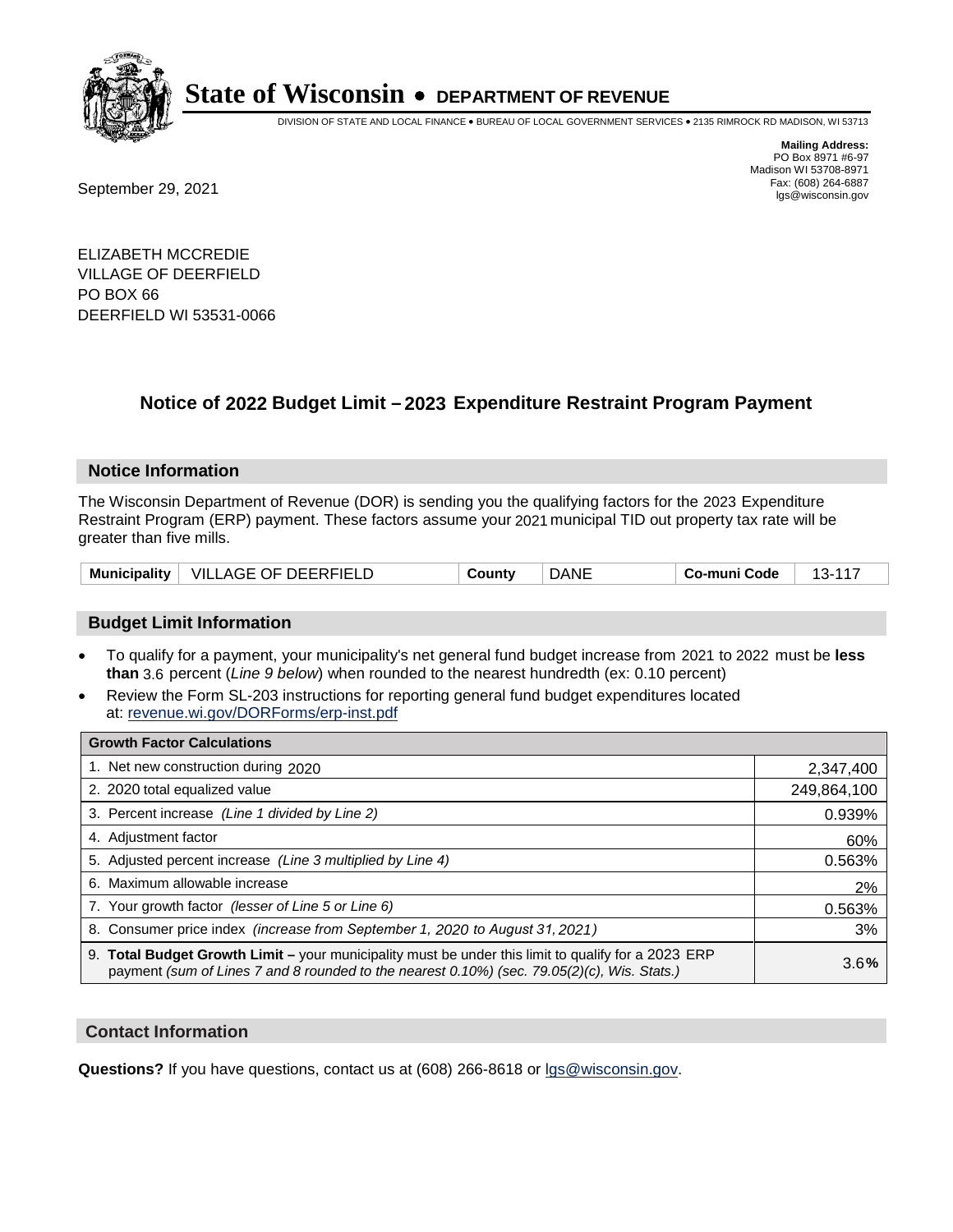

DIVISION OF STATE AND LOCAL FINANCE • BUREAU OF LOCAL GOVERNMENT SERVICES • 2135 RIMROCK RD MADISON, WI 53713

Fax: (608) 264-6887<br>
September 29, 2021 and the state of the state of the state of the state of the state of the state of the state of the state of the state of the state of the state of the state of the state of the state

**Mailing Address:** PO Box 8971 #6-97 Madison WI 53708-8971<br>Fax: (608) 264-6887

LU ANN LEGGETT VILLAGE OF DEFOREST 120 S STEVENSON ST. DEFOREST WI 53532

## **Notice of 2022 Budget Limit - 2023 Expenditure Restraint Program Payment**

#### **Notice Information**

The Wisconsin Department of Revenue (DOR) is sending you the qualifying factors for the 2023 Expenditure Restraint Program (ERP) payment. These factors assume your 2021 municipal TID out property tax rate will be greater than five mills.

| Municipality   VILLAGE OF DEFOREST | County | <b>DANE</b> | Co-muni Code | 13-118 |
|------------------------------------|--------|-------------|--------------|--------|
|------------------------------------|--------|-------------|--------------|--------|

#### **Budget Limit Information**

- To qualify for a payment, your municipality's net general fund budget increase from 2021 to 2022 must be less **than** 5.0 percent (*Line 9 below*) when rounded to the nearest hundredth (ex: 0.10 percent)
- Review the Form SL-203 instructions for reporting general fund budget expenditures located at: revenue.wi.gov/DORForms/erp-inst.pdf

| <b>Growth Factor Calculations</b>                                                                                                                                                                      |               |
|--------------------------------------------------------------------------------------------------------------------------------------------------------------------------------------------------------|---------------|
| 1. Net new construction during 2020                                                                                                                                                                    | 67,304,600    |
| 2. 2020 total equalized value                                                                                                                                                                          | 1,449,753,200 |
| 3. Percent increase (Line 1 divided by Line 2)                                                                                                                                                         | 4.642%        |
| 4. Adiustment factor                                                                                                                                                                                   | 60%           |
| 5. Adjusted percent increase (Line 3 multiplied by Line 4)                                                                                                                                             | 2.785%        |
| 6. Maximum allowable increase                                                                                                                                                                          | 2%            |
| 7. Your growth factor (lesser of Line 5 or Line 6)                                                                                                                                                     | 2.000%        |
| 8. Consumer price index (increase from September 1, 2020 to August 31, 2021)                                                                                                                           | 3%            |
| 9. Total Budget Growth Limit - your municipality must be under this limit to qualify for a 2023 ERP<br>payment (sum of Lines 7 and 8 rounded to the nearest $0.10\%$ ) (sec. 79.05(2)(c), Wis. Stats.) | 5.0%          |

#### **Contact Information**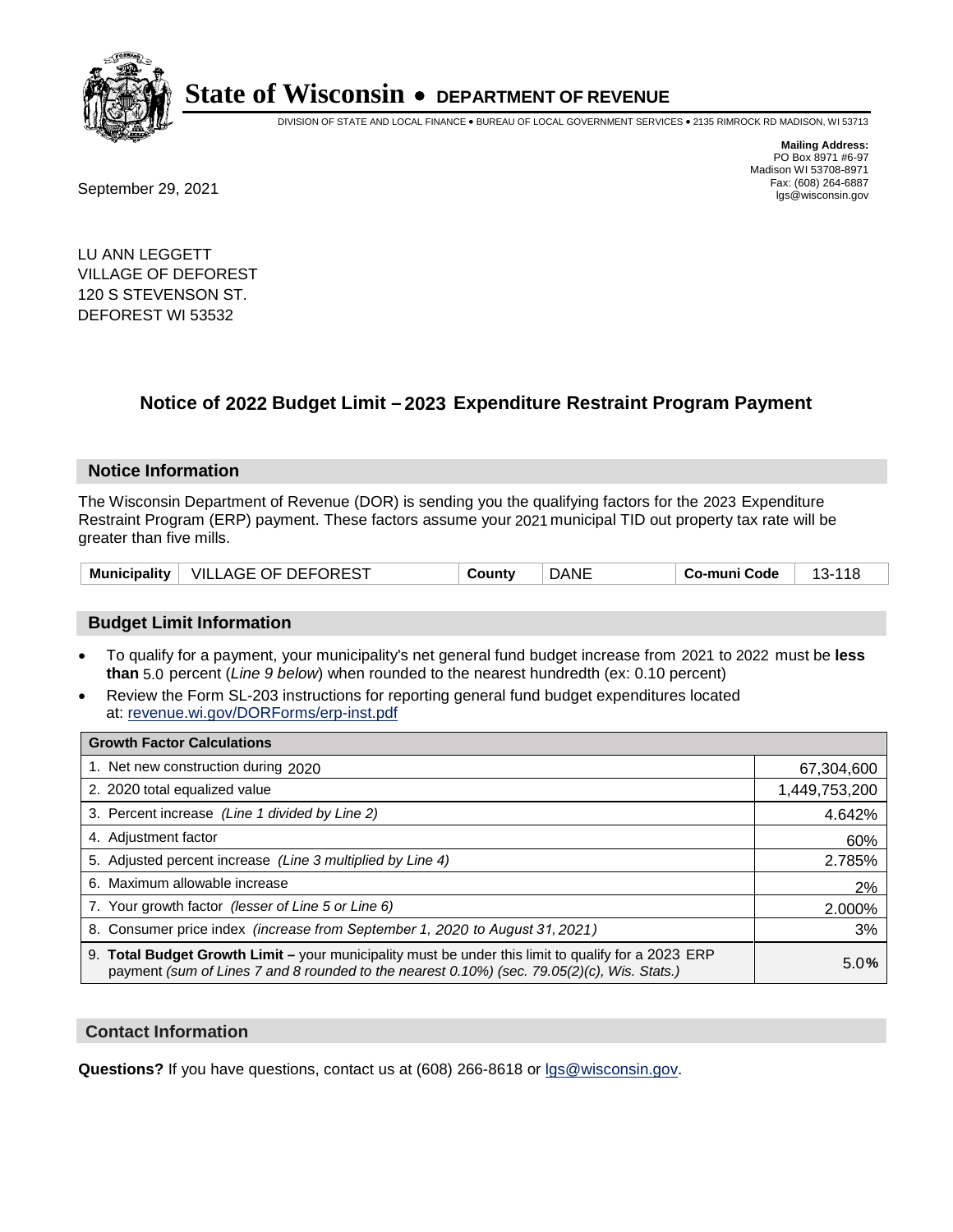

DIVISION OF STATE AND LOCAL FINANCE • BUREAU OF LOCAL GOVERNMENT SERVICES • 2135 RIMROCK RD MADISON, WI 53713

Fax: (608) 264-6887<br>
September 29, 2021 and the state of the state of the state of the state of the state of the state of the state of the state of the state of the state of the state of the state of the state of the state

**Mailing Address:** PO Box 8971 #6-97 Madison WI 53708-8971<br>Fax: (608) 264-6887

SARAH DANZ VILLAGE OF MAPLE BLUFF 18 OXFORD PLACE MADISON WI 53704-5955

## **Notice of 2022 Budget Limit - 2023 Expenditure Restraint Program Payment**

#### **Notice Information**

The Wisconsin Department of Revenue (DOR) is sending you the qualifying factors for the 2023 Expenditure Restraint Program (ERP) payment. These factors assume your 2021 municipal TID out property tax rate will be greater than five mills.

| Municipality | $^+$ VILLAGE OF MAPLE BLUFF | ان Countv | DANE | co-muni Code، | $\sim$<br>--<br>ַט<br>۰., |
|--------------|-----------------------------|-----------|------|---------------|---------------------------|
|--------------|-----------------------------|-----------|------|---------------|---------------------------|

### **Budget Limit Information**

- To qualify for a payment, your municipality's net general fund budget increase from 2021 to 2022 must be less **than** 3.9 percent (*Line 9 below*) when rounded to the nearest hundredth (ex: 0.10 percent)
- Review the Form SL-203 instructions for reporting general fund budget expenditures located at: revenue.wi.gov/DORForms/erp-inst.pdf

| <b>Growth Factor Calculations</b>                                                                                                                                                                  |             |
|----------------------------------------------------------------------------------------------------------------------------------------------------------------------------------------------------|-------------|
| 1. Net new construction during 2020                                                                                                                                                                | 7,616,700   |
| 2. 2020 total equalized value                                                                                                                                                                      | 498,956,400 |
| 3. Percent increase (Line 1 divided by Line 2)                                                                                                                                                     | 1.527%      |
| 4. Adiustment factor                                                                                                                                                                               | 60%         |
| 5. Adjusted percent increase (Line 3 multiplied by Line 4)                                                                                                                                         | 0.916%      |
| 6. Maximum allowable increase                                                                                                                                                                      | 2%          |
| 7. Your growth factor (lesser of Line 5 or Line 6)                                                                                                                                                 | 0.916%      |
| 8. Consumer price index (increase from September 1, 2020 to August 31, 2021)                                                                                                                       | 3%          |
| 9. Total Budget Growth Limit - your municipality must be under this limit to qualify for a 2023 ERP<br>payment (sum of Lines 7 and 8 rounded to the nearest 0.10%) (sec. 79.05(2)(c), Wis. Stats.) | 3.9%        |

#### **Contact Information**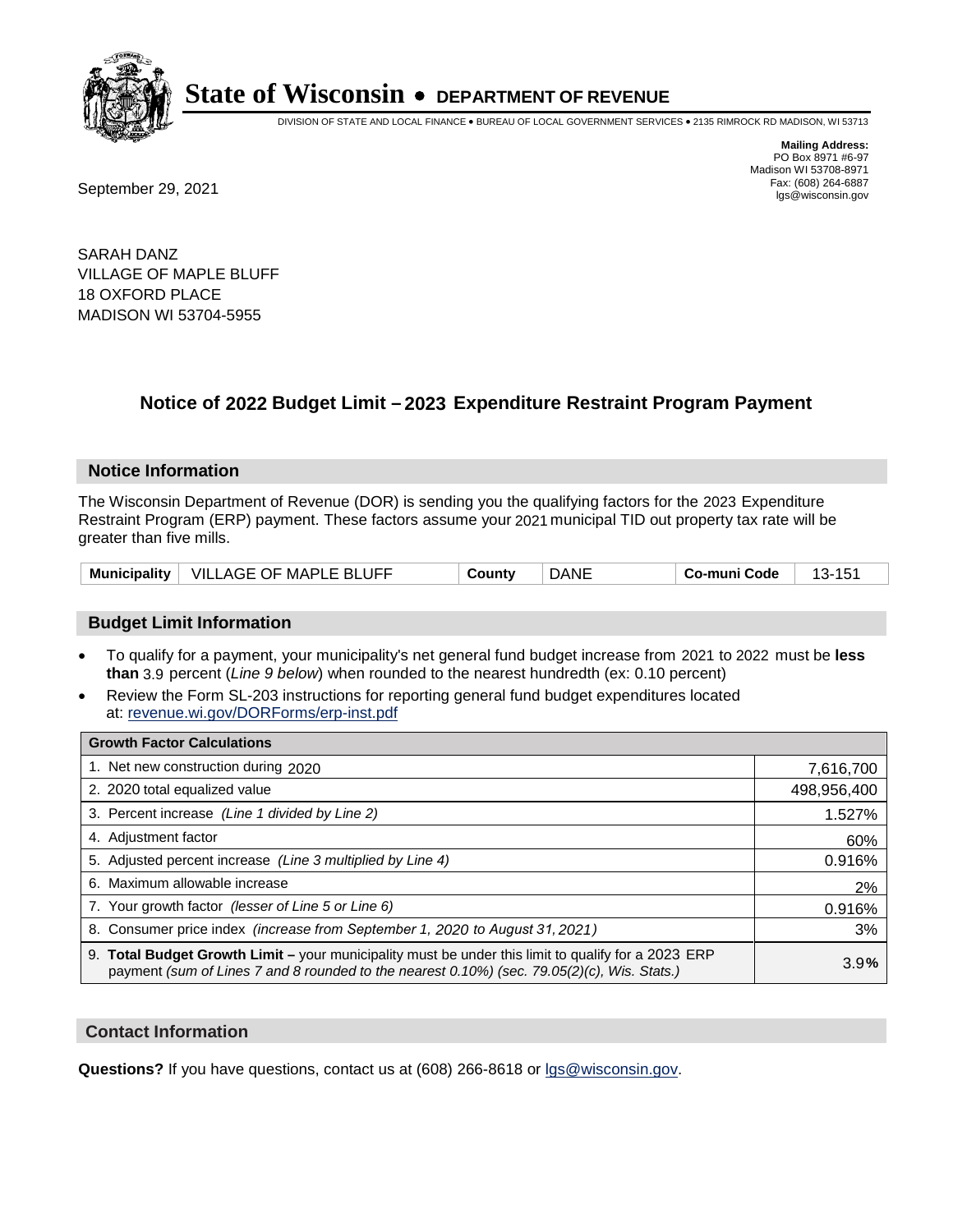

DIVISION OF STATE AND LOCAL FINANCE • BUREAU OF LOCAL GOVERNMENT SERVICES • 2135 RIMROCK RD MADISON, WI 53713

Fax: (608) 264-6887<br>
September 29, 2021 and the state of the state of the state of the state of the state of the state of the state of the state of the state of the state of the state of the state of the state of the state

**Mailing Address:** PO Box 8971 #6-97 Madison WI 53708-8971<br>Fax: (608) 264-6887

LINDSEY JOHNSON VILLAGE OF MARSHALL 130 S PARDEE ST, PO BOX 45 MARSH WI 53559-0045

## **Notice of 2022 Budget Limit - 2023 Expenditure Restraint Program Payment**

#### **Notice Information**

The Wisconsin Department of Revenue (DOR) is sending you the qualifying factors for the 2023 Expenditure Restraint Program (ERP) payment. These factors assume your 2021 municipal TID out property tax rate will be greater than five mills.

| <b>Municipality</b> | VILLAGE OF MARSHALL | County | DANE | Co-muni Code | ے ب<br>. . |
|---------------------|---------------------|--------|------|--------------|------------|
|---------------------|---------------------|--------|------|--------------|------------|

### **Budget Limit Information**

- To qualify for a payment, your municipality's net general fund budget increase from 2021 to 2022 must be less **than** 4.4 percent (*Line 9 below*) when rounded to the nearest hundredth (ex: 0.10 percent)
- Review the Form SL-203 instructions for reporting general fund budget expenditures located at: revenue.wi.gov/DORForms/erp-inst.pdf

| <b>Growth Factor Calculations</b>                                                                                                                                                                  |             |
|----------------------------------------------------------------------------------------------------------------------------------------------------------------------------------------------------|-------------|
| 1. Net new construction during 2020                                                                                                                                                                | 5,680,000   |
| 2. 2020 total equalized value                                                                                                                                                                      | 252,278,400 |
| 3. Percent increase (Line 1 divided by Line 2)                                                                                                                                                     | 2.251%      |
| 4. Adjustment factor                                                                                                                                                                               | 60%         |
| 5. Adjusted percent increase (Line 3 multiplied by Line 4)                                                                                                                                         | 1.351%      |
| 6. Maximum allowable increase                                                                                                                                                                      | 2%          |
| 7. Your growth factor (lesser of Line 5 or Line 6)                                                                                                                                                 | 1.351%      |
| 8. Consumer price index (increase from September 1, 2020 to August 31, 2021)                                                                                                                       | 3%          |
| 9. Total Budget Growth Limit - your municipality must be under this limit to qualify for a 2023 ERP<br>payment (sum of Lines 7 and 8 rounded to the nearest 0.10%) (sec. 79.05(2)(c), Wis. Stats.) | 4.4%        |

#### **Contact Information**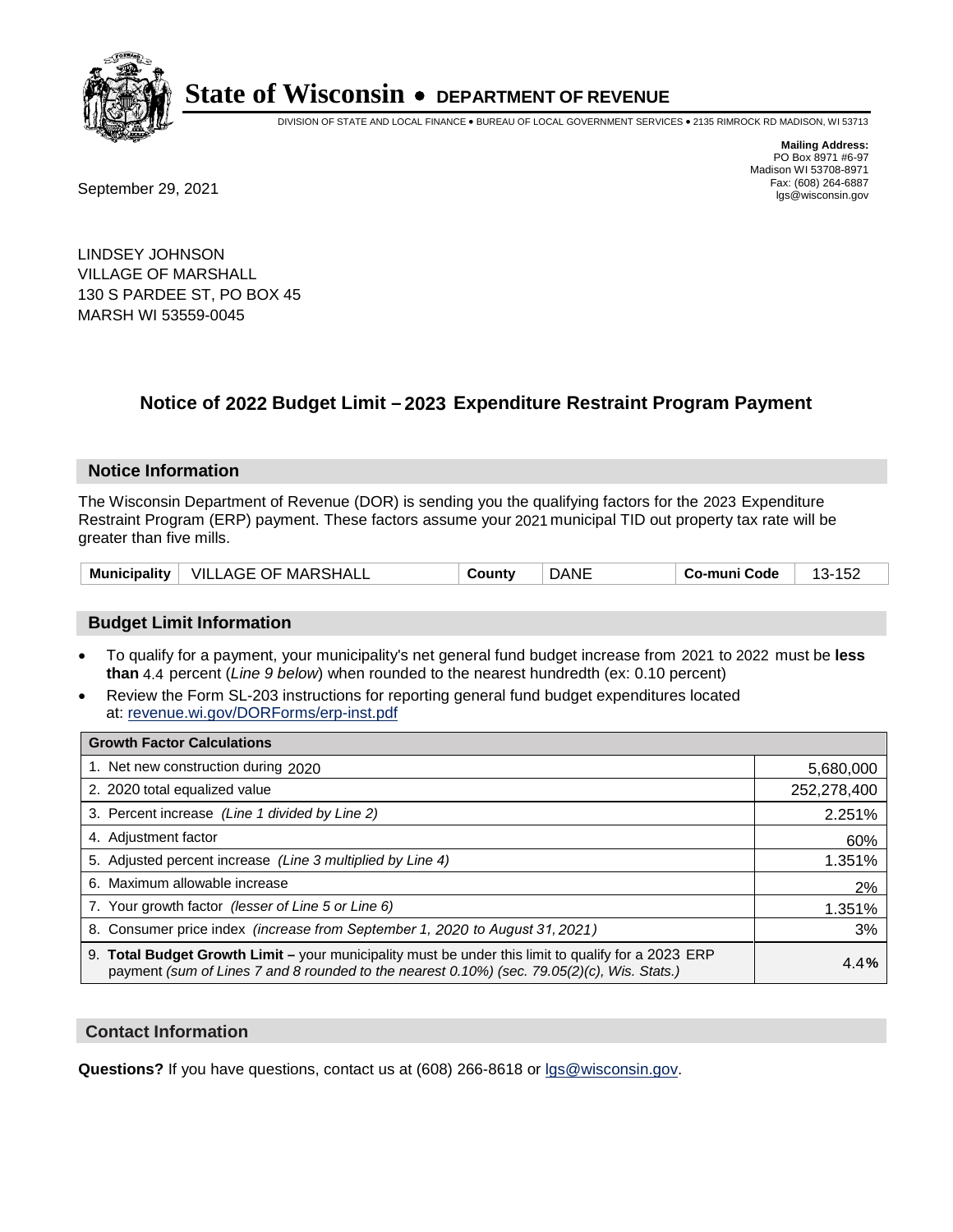

DIVISION OF STATE AND LOCAL FINANCE • BUREAU OF LOCAL GOVERNMENT SERVICES • 2135 RIMROCK RD MADISON, WI 53713

**Mailing Address:** PO Box 8971 #6-97 Madison WI 53708-8971<br>Fax: (608) 264-6887

Fax: (608) 264-6887<br>
September 29, 2021 and the state of the state of the state of the state of the state of the state of the state of the state of the state of the state of the state of the state of the state of the state

ANGIE VOLKMAN VILLAGE OF MAZOMANIE PO BOX 26, 133 CRESCENT ST. MAZOMANIE WI 53560-0026

## **Notice of 2022 Budget Limit - 2023 Expenditure Restraint Program Payment**

#### **Notice Information**

The Wisconsin Department of Revenue (DOR) is sending you the qualifying factors for the 2023 Expenditure Restraint Program (ERP) payment. These factors assume your 2021 municipal TID out property tax rate will be greater than five mills.

| Municipality | <b>VILLAGE OF MAZOMANIE</b> | ountvٽ | DANE | Co-muni Code | ט ו<br>⊶ |
|--------------|-----------------------------|--------|------|--------------|----------|
|--------------|-----------------------------|--------|------|--------------|----------|

#### **Budget Limit Information**

- To qualify for a payment, your municipality's net general fund budget increase from 2021 to 2022 must be less **than** 5.0 percent (*Line 9 below*) when rounded to the nearest hundredth (ex: 0.10 percent)
- Review the Form SL-203 instructions for reporting general fund budget expenditures located at: revenue.wi.gov/DORForms/erp-inst.pdf

| <b>Growth Factor Calculations</b>                                                                                                                                                                  |             |
|----------------------------------------------------------------------------------------------------------------------------------------------------------------------------------------------------|-------------|
| 1. Net new construction during 2020                                                                                                                                                                | 12,316,900  |
| 2. 2020 total equalized value                                                                                                                                                                      | 172,681,000 |
| 3. Percent increase (Line 1 divided by Line 2)                                                                                                                                                     | 7.133%      |
| 4. Adjustment factor                                                                                                                                                                               | 60%         |
| 5. Adjusted percent increase (Line 3 multiplied by Line 4)                                                                                                                                         | 4.280%      |
| 6. Maximum allowable increase                                                                                                                                                                      | 2%          |
| 7. Your growth factor (lesser of Line 5 or Line 6)                                                                                                                                                 | 2.000%      |
| 8. Consumer price index (increase from September 1, 2020 to August 31, 2021)                                                                                                                       | 3%          |
| 9. Total Budget Growth Limit - your municipality must be under this limit to qualify for a 2023 ERP<br>payment (sum of Lines 7 and 8 rounded to the nearest 0.10%) (sec. 79.05(2)(c), Wis. Stats.) | 5.0%        |

#### **Contact Information**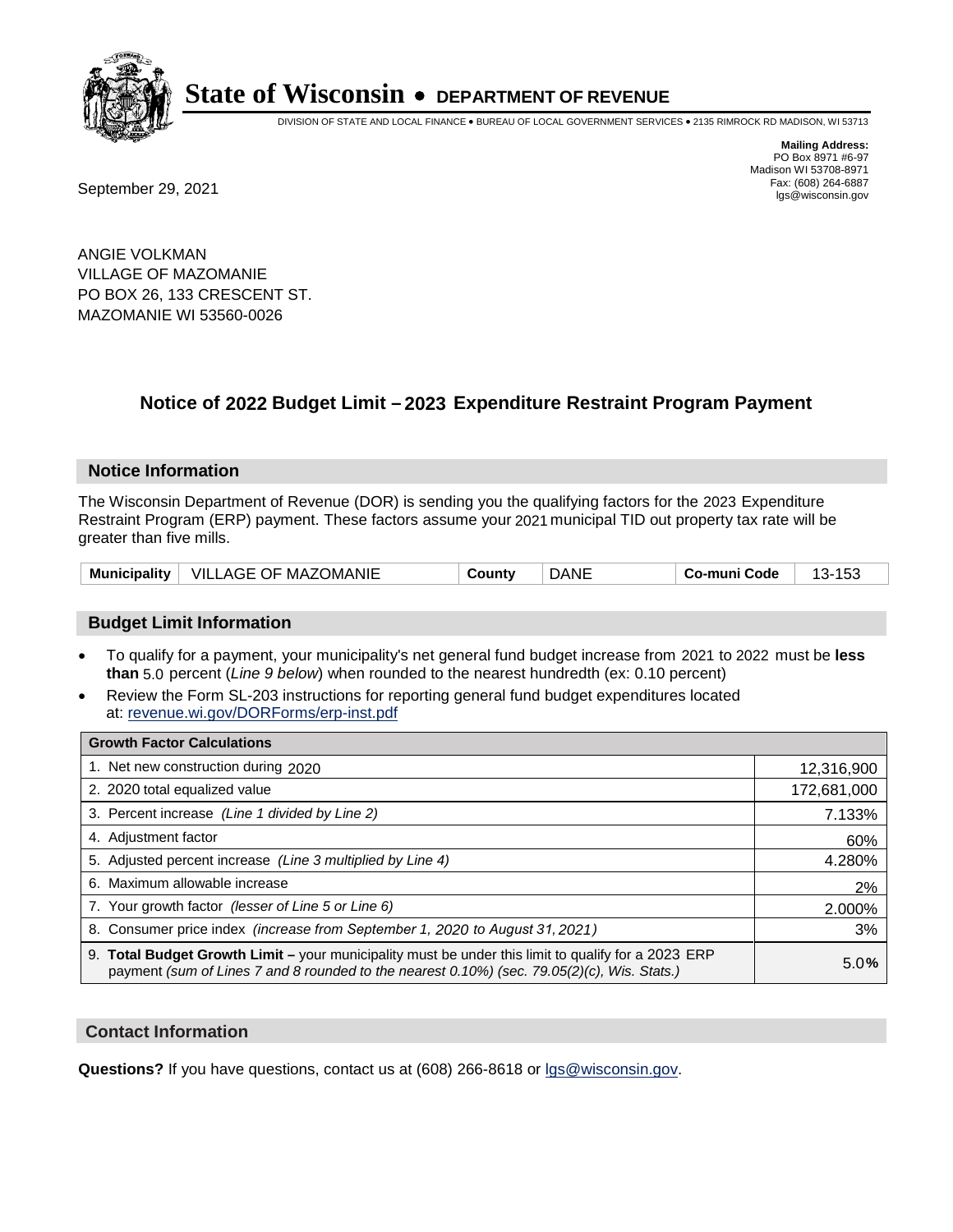

DIVISION OF STATE AND LOCAL FINANCE • BUREAU OF LOCAL GOVERNMENT SERVICES • 2135 RIMROCK RD MADISON, WI 53713

Fax: (608) 264-6887<br>
September 29, 2021 and the state of the state of the state of the state of the state of the state of the state of the state of the state of the state of the state of the state of the state of the state

**Mailing Address:** PO Box 8971 #6-97 Madison WI 53708-8971<br>Fax: (608) 264-6887

CASSANDRA SUETTINGER VILLAGE OF MCFARLAND PO BOX 110 MC FARLAND WI 53558-0110

### **Notice of 2022 Budget Limit - 2023 Expenditure Restraint Program Payment**

#### **Notice Information**

The Wisconsin Department of Revenue (DOR) is sending you the qualifying factors for the 2023 Expenditure Restraint Program (ERP) payment. These factors assume your 2021 municipal TID out property tax rate will be greater than five mills.

|  | Municipality   VILLAGE OF MCFARLAND | County | DANE | Co-muni Code | -13 |
|--|-------------------------------------|--------|------|--------------|-----|
|--|-------------------------------------|--------|------|--------------|-----|

### **Budget Limit Information**

- To qualify for a payment, your municipality's net general fund budget increase from 2021 to 2022 must be less **than** 4.8 percent (*Line 9 below*) when rounded to the nearest hundredth (ex: 0.10 percent)
- Review the Form SL-203 instructions for reporting general fund budget expenditures located at: revenue.wi.gov/DORForms/erp-inst.pdf

| <b>Growth Factor Calculations</b>                                                                                                                                                                  |               |
|----------------------------------------------------------------------------------------------------------------------------------------------------------------------------------------------------|---------------|
| 1. Net new construction during 2020                                                                                                                                                                | 32,980,000    |
| 2. 2020 total equalized value                                                                                                                                                                      | 1,127,280,700 |
| 3. Percent increase (Line 1 divided by Line 2)                                                                                                                                                     | 2.926%        |
| 4. Adiustment factor                                                                                                                                                                               | 60%           |
| 5. Adjusted percent increase (Line 3 multiplied by Line 4)                                                                                                                                         | 1.756%        |
| 6. Maximum allowable increase                                                                                                                                                                      | 2%            |
| 7. Your growth factor (lesser of Line 5 or Line 6)                                                                                                                                                 | 1.756%        |
| 8. Consumer price index (increase from September 1, 2020 to August 31, 2021)                                                                                                                       | 3%            |
| 9. Total Budget Growth Limit - your municipality must be under this limit to qualify for a 2023 ERP<br>payment (sum of Lines 7 and 8 rounded to the nearest 0.10%) (sec. 79.05(2)(c), Wis. Stats.) | 4.8%          |

#### **Contact Information**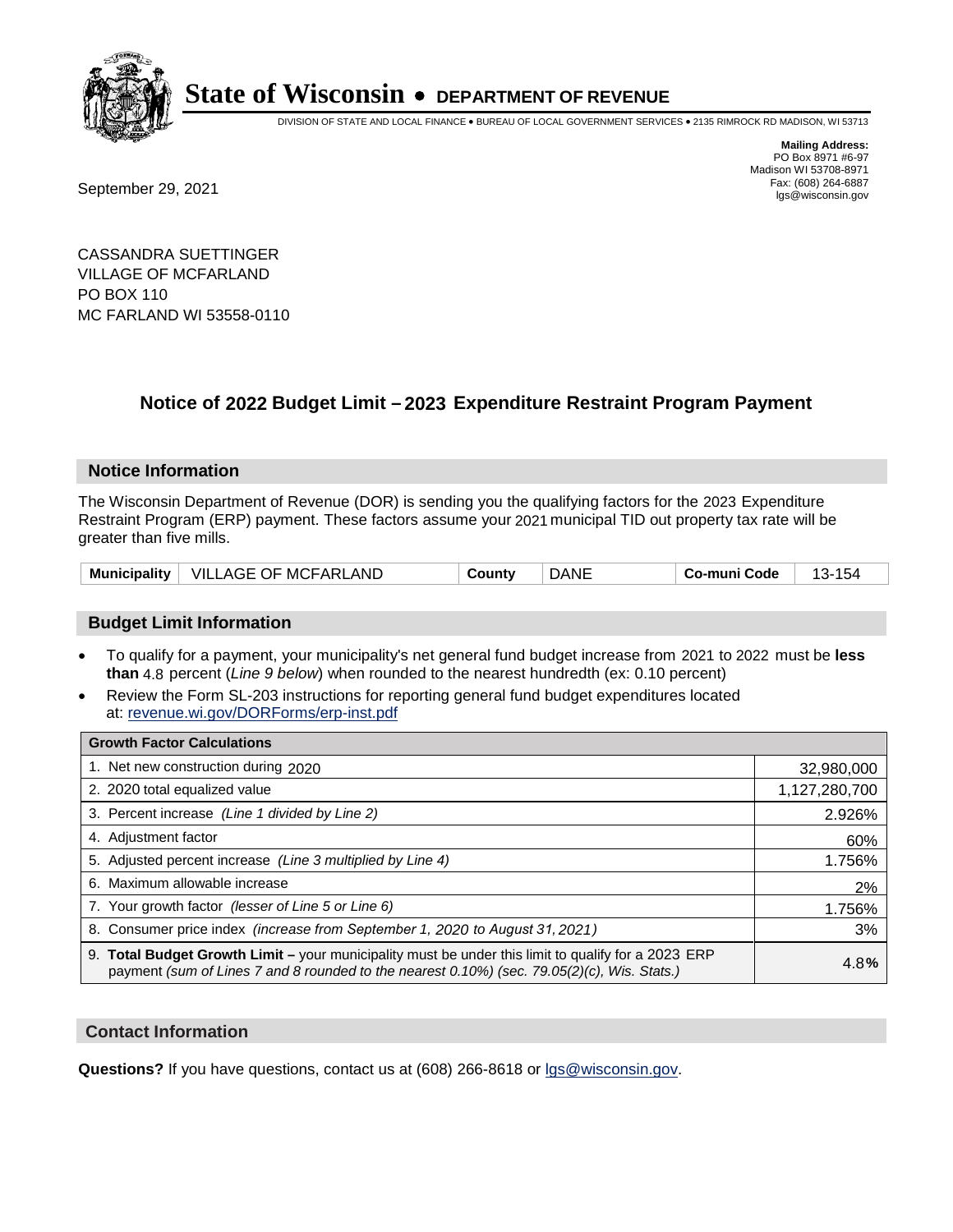

DIVISION OF STATE AND LOCAL FINANCE • BUREAU OF LOCAL GOVERNMENT SERVICES • 2135 RIMROCK RD MADISON, WI 53713

Fax: (608) 264-6887<br>
September 29, 2021 and the state of the state of the state of the state of the state of the state of the state of the state of the state of the state of the state of the state of the state of the state

**Mailing Address:** PO Box 8971 #6-97 Madison WI 53708-8971<br>Fax: (608) 264-6887

ALYSSA GAFFNEY VILLAGE OF MOUNT HOREB 138 E MAIN ST MOUNT HOREB WI 53572

## **Notice of 2022 Budget Limit - 2023 Expenditure Restraint Program Payment**

#### **Notice Information**

The Wisconsin Department of Revenue (DOR) is sending you the qualifying factors for the 2023 Expenditure Restraint Program (ERP) payment. These factors assume your 2021 municipal TID out property tax rate will be greater than five mills.

|  | Municipality   VILLAGE OF MOUNT HOREB | County | DANE | Co-muni Code |  |
|--|---------------------------------------|--------|------|--------------|--|
|--|---------------------------------------|--------|------|--------------|--|

### **Budget Limit Information**

- To qualify for a payment, your municipality's net general fund budget increase from 2021 to 2022 must be less **than** 3.7 percent (*Line 9 below*) when rounded to the nearest hundredth (ex: 0.10 percent)
- Review the Form SL-203 instructions for reporting general fund budget expenditures located at: revenue.wi.gov/DORForms/erp-inst.pdf

| <b>Growth Factor Calculations</b>                                                                                                                                                                      |             |
|--------------------------------------------------------------------------------------------------------------------------------------------------------------------------------------------------------|-------------|
| 1. Net new construction during 2020                                                                                                                                                                    | 10,439,100  |
| 2. 2020 total equalized value                                                                                                                                                                          | 838,224,300 |
| 3. Percent increase (Line 1 divided by Line 2)                                                                                                                                                         | 1.245%      |
| 4. Adiustment factor                                                                                                                                                                                   | 60%         |
| 5. Adjusted percent increase (Line 3 multiplied by Line 4)                                                                                                                                             | 0.747%      |
| 6. Maximum allowable increase                                                                                                                                                                          | 2%          |
| 7. Your growth factor (lesser of Line 5 or Line 6)                                                                                                                                                     | 0.747%      |
| 8. Consumer price index (increase from September 1, 2020 to August 31, 2021)                                                                                                                           | 3%          |
| 9. Total Budget Growth Limit - your municipality must be under this limit to qualify for a 2023 ERP<br>payment (sum of Lines 7 and 8 rounded to the nearest $0.10\%$ ) (sec. 79.05(2)(c), Wis. Stats.) | 3.7%        |

#### **Contact Information**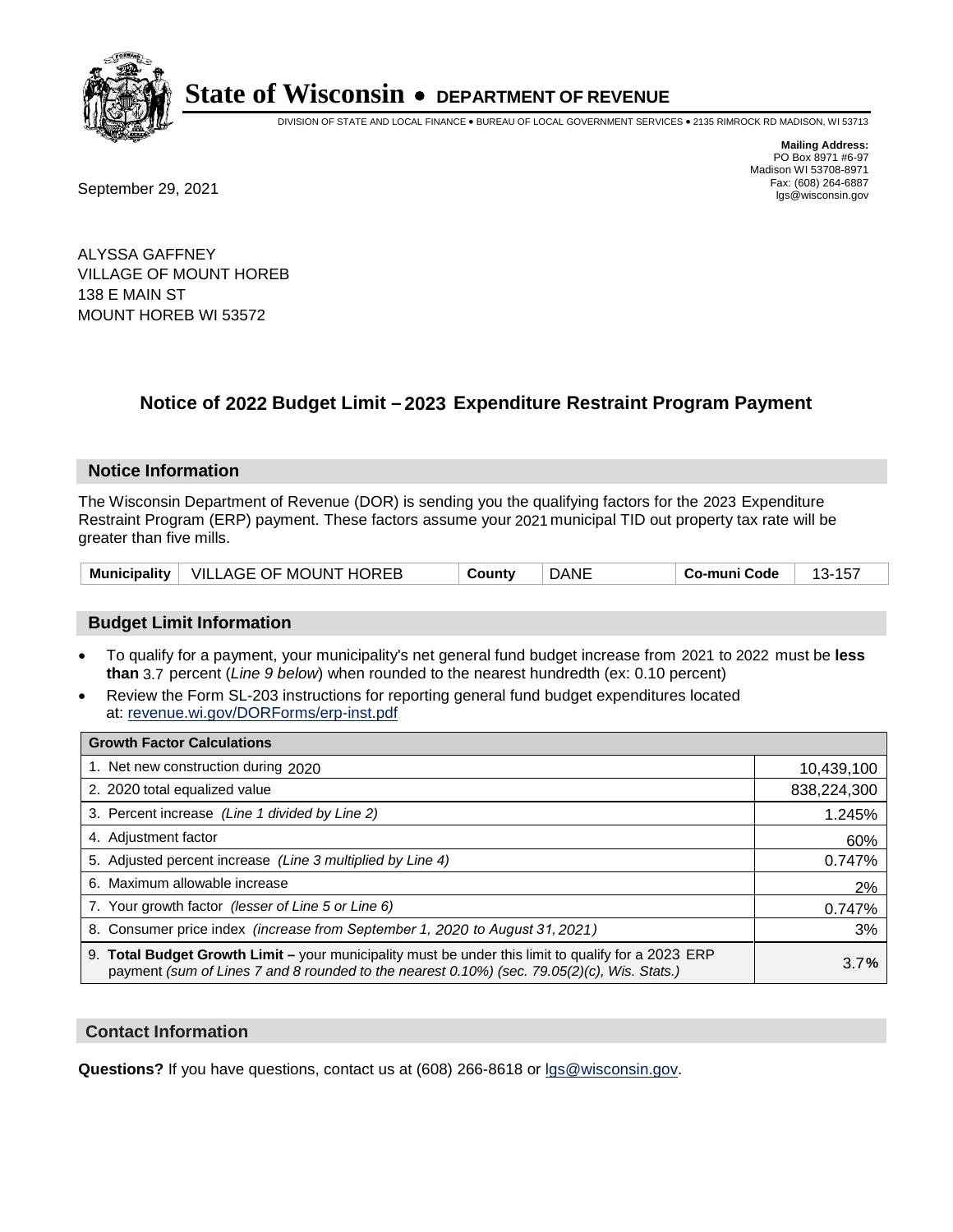

DIVISION OF STATE AND LOCAL FINANCE • BUREAU OF LOCAL GOVERNMENT SERVICES • 2135 RIMROCK RD MADISON, WI 53713

Fax: (608) 264-6887<br>
September 29, 2021 and the state of the state of the state of the state of the state of the state of the state of the state of the state of the state of the state of the state of the state of the state

**Mailing Address:** PO Box 8971 #6-97 Madison WI 53708-8971<br>Fax: (608) 264-6887

CANDIE JONES VILLAGE OF OREGON 117 SPRING ST OREGON WI 53575-1494

## **Notice of 2022 Budget Limit - 2023 Expenditure Restraint Program Payment**

#### **Notice Information**

The Wisconsin Department of Revenue (DOR) is sending you the qualifying factors for the 2023 Expenditure Restraint Program (ERP) payment. These factors assume your 2021 municipal TID out property tax rate will be greater than five mills.

| VILLAGE OF OREGON<br><b>Municipality</b> | County | <b>DANE</b> | Co-muni Code | -165<br>$13-$ |
|------------------------------------------|--------|-------------|--------------|---------------|
|------------------------------------------|--------|-------------|--------------|---------------|

### **Budget Limit Information**

- To qualify for a payment, your municipality's net general fund budget increase from 2021 to 2022 must be less **than** 4.9 percent (*Line 9 below*) when rounded to the nearest hundredth (ex: 0.10 percent)
- Review the Form SL-203 instructions for reporting general fund budget expenditures located at: revenue.wi.gov/DORForms/erp-inst.pdf

| <b>Growth Factor Calculations</b>                                                                                                                                                                      |               |
|--------------------------------------------------------------------------------------------------------------------------------------------------------------------------------------------------------|---------------|
| 1. Net new construction during 2020                                                                                                                                                                    | 41,155,000    |
| 2. 2020 total equalized value                                                                                                                                                                          | 1,312,188,300 |
| 3. Percent increase (Line 1 divided by Line 2)                                                                                                                                                         | 3.136%        |
| 4. Adjustment factor                                                                                                                                                                                   | 60%           |
| 5. Adjusted percent increase (Line 3 multiplied by Line 4)                                                                                                                                             | 1.882%        |
| 6. Maximum allowable increase                                                                                                                                                                          | 2%            |
| 7. Your growth factor (lesser of Line 5 or Line 6)                                                                                                                                                     | 1.882%        |
| 8. Consumer price index (increase from September 1, 2020 to August 31, 2021)                                                                                                                           | 3%            |
| 9. Total Budget Growth Limit - your municipality must be under this limit to qualify for a 2023 ERP<br>payment (sum of Lines 7 and 8 rounded to the nearest $0.10\%$ ) (sec. 79.05(2)(c), Wis. Stats.) | 4.9%          |

#### **Contact Information**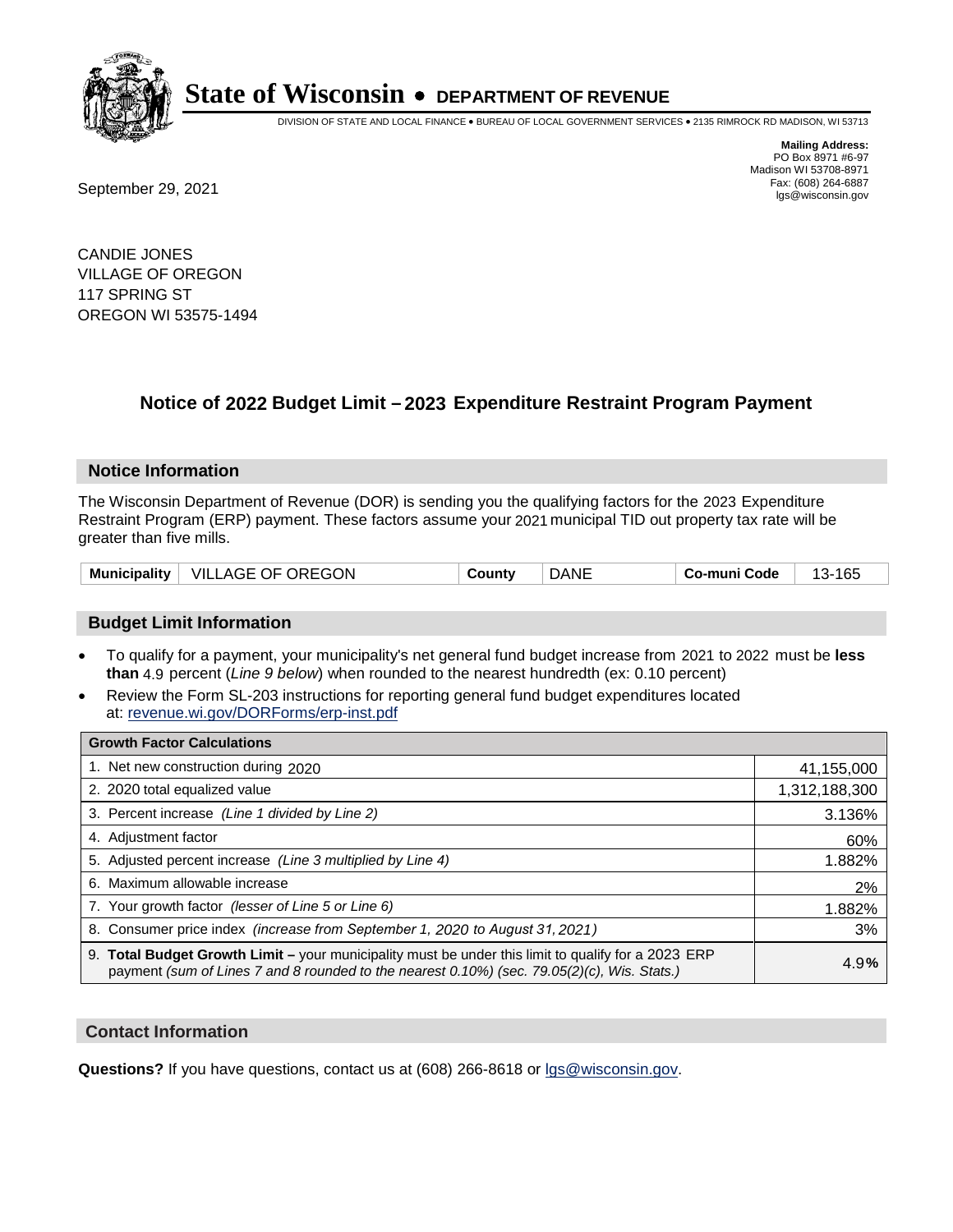

DIVISION OF STATE AND LOCAL FINANCE • BUREAU OF LOCAL GOVERNMENT SERVICES • 2135 RIMROCK RD MADISON, WI 53713

**Mailing Address:** PO Box 8971 #6-97 Madison WI 53708-8971<br>Fax: (608) 264-6887

Fax: (608) 264-6887<br>
September 29, 2021 and the state of the state of the state of the state of the state of the state of the state of the state of the state of the state of the state of the state of the state of the state

KARLA ENDRES VILLAGE OF SHOREWOOD HILLS 810 SHOREWOOD BLVD MADISON WI 53705-2115

## **Notice of 2022 Budget Limit - 2023 Expenditure Restraint Program Payment**

#### **Notice Information**

The Wisconsin Department of Revenue (DOR) is sending you the qualifying factors for the 2023 Expenditure Restraint Program (ERP) payment. These factors assume your 2021 municipal TID out property tax rate will be greater than five mills.

| Municipality   VILLAGE OF SHOREWOOD HILLS   County |  | DANE | Co-muni Code | - 13-181 |
|----------------------------------------------------|--|------|--------------|----------|
|----------------------------------------------------|--|------|--------------|----------|

### **Budget Limit Information**

- To qualify for a payment, your municipality's net general fund budget increase from 2021 to 2022 must be less **than** 3.4 percent (*Line 9 below*) when rounded to the nearest hundredth (ex: 0.10 percent)
- Review the Form SL-203 instructions for reporting general fund budget expenditures located at: revenue.wi.gov/DORForms/erp-inst.pdf

| <b>Growth Factor Calculations</b>                                                                                                                                                                  |             |
|----------------------------------------------------------------------------------------------------------------------------------------------------------------------------------------------------|-------------|
| 1. Net new construction during 2020                                                                                                                                                                | 4,336,900   |
| 2. 2020 total equalized value                                                                                                                                                                      | 649,033,900 |
| 3. Percent increase (Line 1 divided by Line 2)                                                                                                                                                     | 0.668%      |
| 4. Adjustment factor                                                                                                                                                                               | 60%         |
| 5. Adjusted percent increase (Line 3 multiplied by Line 4)                                                                                                                                         | 0.401%      |
| 6. Maximum allowable increase                                                                                                                                                                      | 2%          |
| 7. Your growth factor (lesser of Line 5 or Line 6)                                                                                                                                                 | 0.401%      |
| 8. Consumer price index (increase from September 1, 2020 to August 31, 2021)                                                                                                                       | 3%          |
| 9. Total Budget Growth Limit - your municipality must be under this limit to qualify for a 2023 ERP<br>payment (sum of Lines 7 and 8 rounded to the nearest 0.10%) (sec. 79.05(2)(c), Wis. Stats.) | 3.4%        |

#### **Contact Information**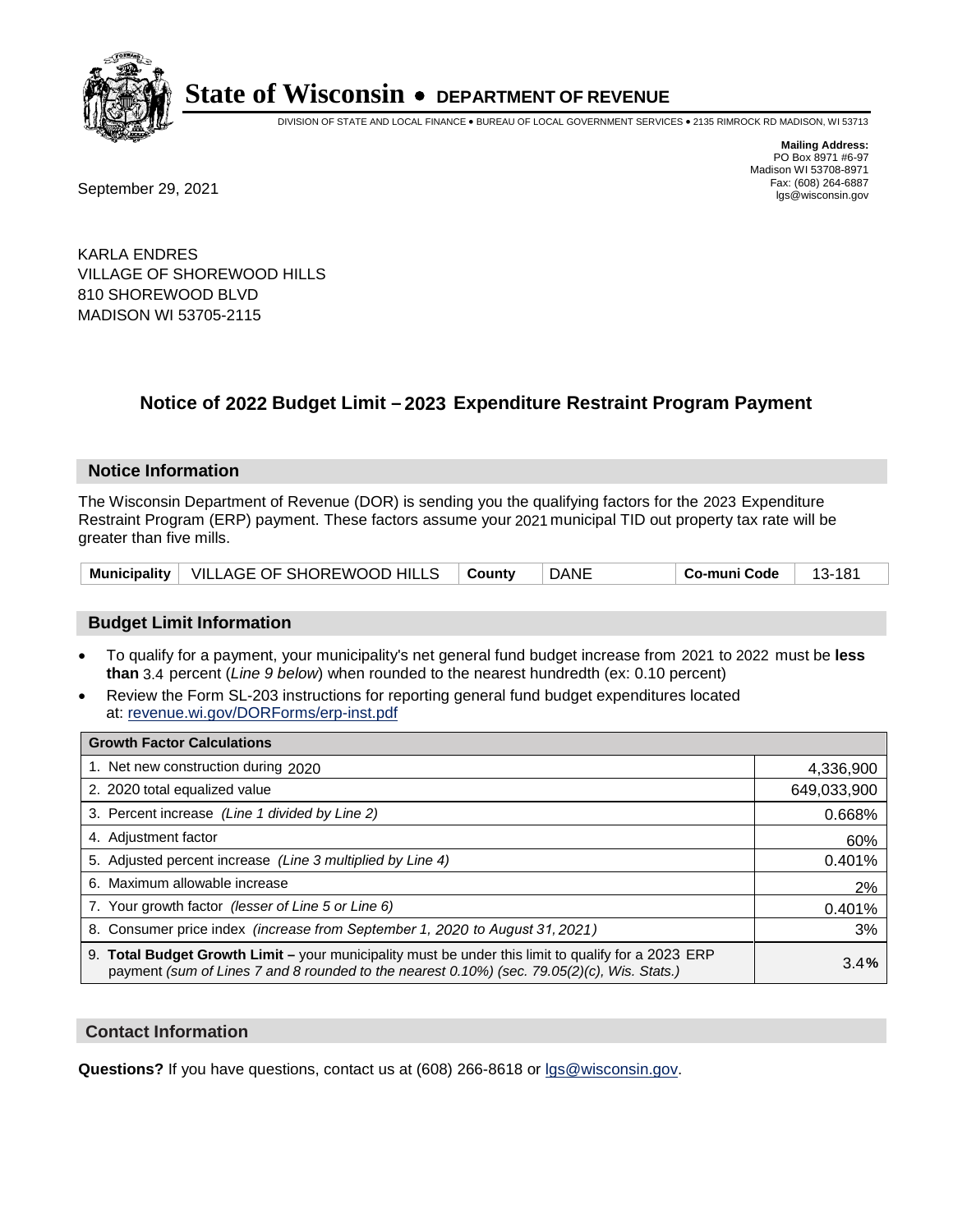

DIVISION OF STATE AND LOCAL FINANCE • BUREAU OF LOCAL GOVERNMENT SERVICES • 2135 RIMROCK RD MADISON, WI 53713

**Mailing Address:** PO Box 8971 #6-97 Madison WI 53708-8971<br>Fax: (608) 264-6887

Fax: (608) 264-6887<br>
September 29, 2021 and the state of the state of the state of the state of the state of the state of the state of the state of the state of the state of the state of the state of the state of the state

CAITLIN STENE VILLAGE OF WAUNAKEE PO BOX 100 WAUNAKEE WI 53597-0100

## **Notice of 2022 Budget Limit - 2023 Expenditure Restraint Program Payment**

#### **Notice Information**

The Wisconsin Department of Revenue (DOR) is sending you the qualifying factors for the 2023 Expenditure Restraint Program (ERP) payment. These factors assume your 2021 municipal TID out property tax rate will be greater than five mills.

| <b>Municipality</b> | VILLAGE OF WAUNAKEE | Countv | DANE | -muni Code<br>Co- | <u>`</u><br>. . |
|---------------------|---------------------|--------|------|-------------------|-----------------|
|---------------------|---------------------|--------|------|-------------------|-----------------|

### **Budget Limit Information**

- To qualify for a payment, your municipality's net general fund budget increase from 2021 to 2022 must be less **than** 4.9 percent (*Line 9 below*) when rounded to the nearest hundredth (ex: 0.10 percent)
- Review the Form SL-203 instructions for reporting general fund budget expenditures located at: revenue.wi.gov/DORForms/erp-inst.pdf

| <b>Growth Factor Calculations</b>                                                                                                                                                                  |               |
|----------------------------------------------------------------------------------------------------------------------------------------------------------------------------------------------------|---------------|
| 1. Net new construction during 2020                                                                                                                                                                | 68,945,400    |
| 2. 2020 total equalized value                                                                                                                                                                      | 2,150,021,500 |
| 3. Percent increase (Line 1 divided by Line 2)                                                                                                                                                     | 3.207%        |
| 4. Adjustment factor                                                                                                                                                                               | 60%           |
| 5. Adjusted percent increase (Line 3 multiplied by Line 4)                                                                                                                                         | 1.924%        |
| Maximum allowable increase<br>6.                                                                                                                                                                   | 2%            |
| 7. Your growth factor (lesser of Line 5 or Line 6)                                                                                                                                                 | 1.924%        |
| 8. Consumer price index (increase from September 1, 2020 to August 31, 2021)                                                                                                                       | 3%            |
| 9. Total Budget Growth Limit - your municipality must be under this limit to qualify for a 2023 ERP<br>payment (sum of Lines 7 and 8 rounded to the nearest 0.10%) (sec. 79.05(2)(c), Wis. Stats.) | 4.9%          |

#### **Contact Information**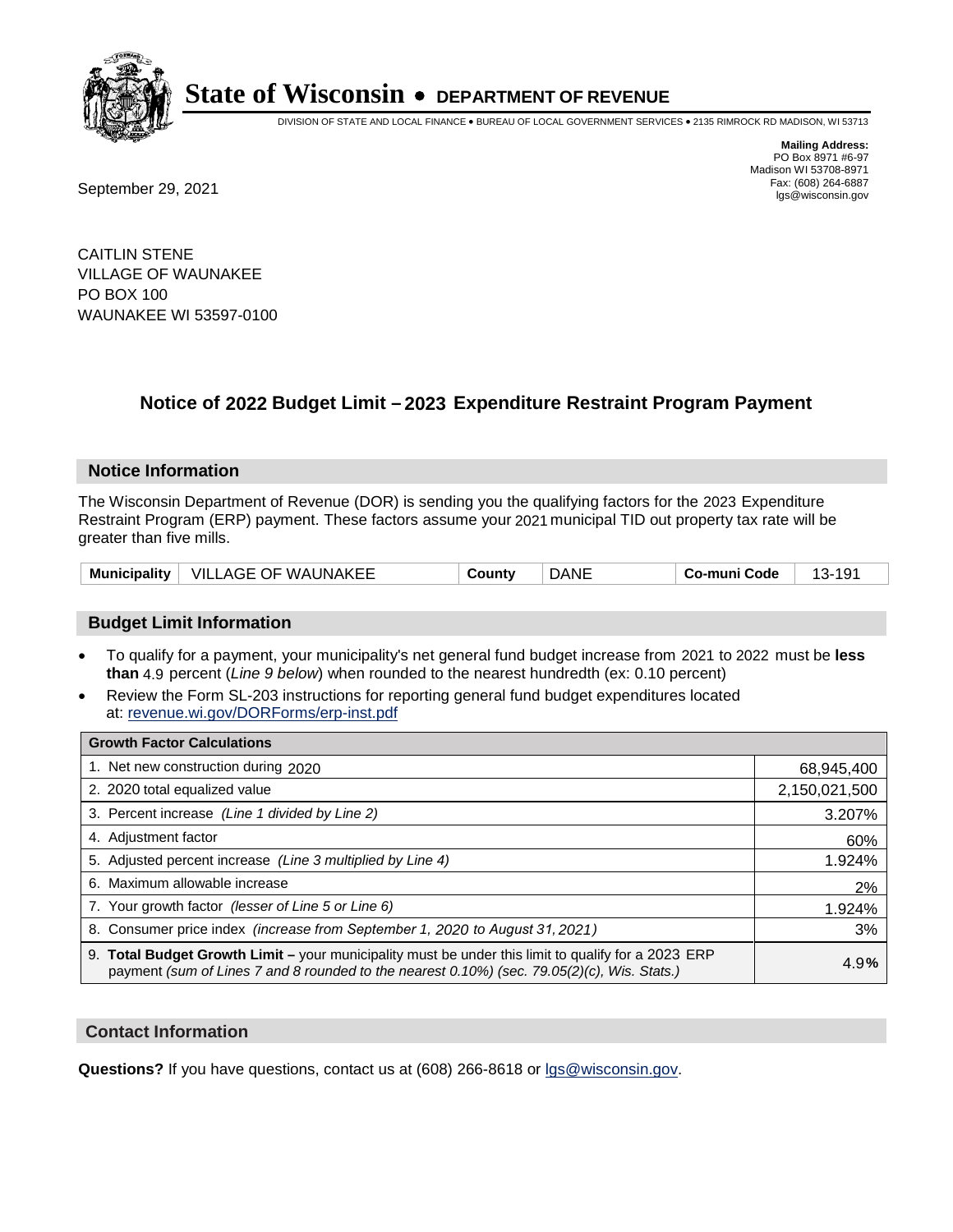

DIVISION OF STATE AND LOCAL FINANCE • BUREAU OF LOCAL GOVERNMENT SERVICES • 2135 RIMROCK RD MADISON, WI 53713

Fax: (608) 264-6887<br>
September 29, 2021 and the state of the state of the state of the state of the state of the state of the state of the state of the state of the state of the state of the state of the state of the state

**Mailing Address:** PO Box 8971 #6-97 Madison WI 53708-8971<br>Fax: (608) 264-6887

TRACY OLDENBURG CITY OF FITCHBURG 5520 LACY RD FITCHBURG WI 53711-5318

## **Notice of 2022 Budget Limit - 2023 Expenditure Restraint Program Payment**

#### **Notice Information**

The Wisconsin Department of Revenue (DOR) is sending you the qualifying factors for the 2023 Expenditure Restraint Program (ERP) payment. These factors assume your 2021 municipal TID out property tax rate will be greater than five mills.

| Municipality   CITY OF FITCHBURG | County | <b>DANE</b> | Co-muni Code | 13-225 |
|----------------------------------|--------|-------------|--------------|--------|
|----------------------------------|--------|-------------|--------------|--------|

### **Budget Limit Information**

- To qualify for a payment, your municipality's net general fund budget increase from 2021 to 2022 must be less **than** 5.0 percent (*Line 9 below*) when rounded to the nearest hundredth (ex: 0.10 percent)
- Review the Form SL-203 instructions for reporting general fund budget expenditures located at: revenue.wi.gov/DORForms/erp-inst.pdf

| <b>Growth Factor Calculations</b>                                                                                                                                                                  |               |
|----------------------------------------------------------------------------------------------------------------------------------------------------------------------------------------------------|---------------|
| 1. Net new construction during 2020                                                                                                                                                                | 198,428,900   |
| 2. 2020 total equalized value                                                                                                                                                                      | 3,706,378,900 |
| 3. Percent increase (Line 1 divided by Line 2)                                                                                                                                                     | 5.354%        |
| 4. Adjustment factor                                                                                                                                                                               | 60%           |
| 5. Adjusted percent increase (Line 3 multiplied by Line 4)                                                                                                                                         | 3.212%        |
| 6. Maximum allowable increase                                                                                                                                                                      | 2%            |
| 7. Your growth factor (lesser of Line 5 or Line 6)                                                                                                                                                 | 2.000%        |
| 8. Consumer price index (increase from September 1, 2020 to August 31, 2021)                                                                                                                       | 3%            |
| 9. Total Budget Growth Limit – your municipality must be under this limit to qualify for a 2023 ERP<br>payment (sum of Lines 7 and 8 rounded to the nearest 0.10%) (sec. 79.05(2)(c), Wis. Stats.) | 5.0%          |

#### **Contact Information**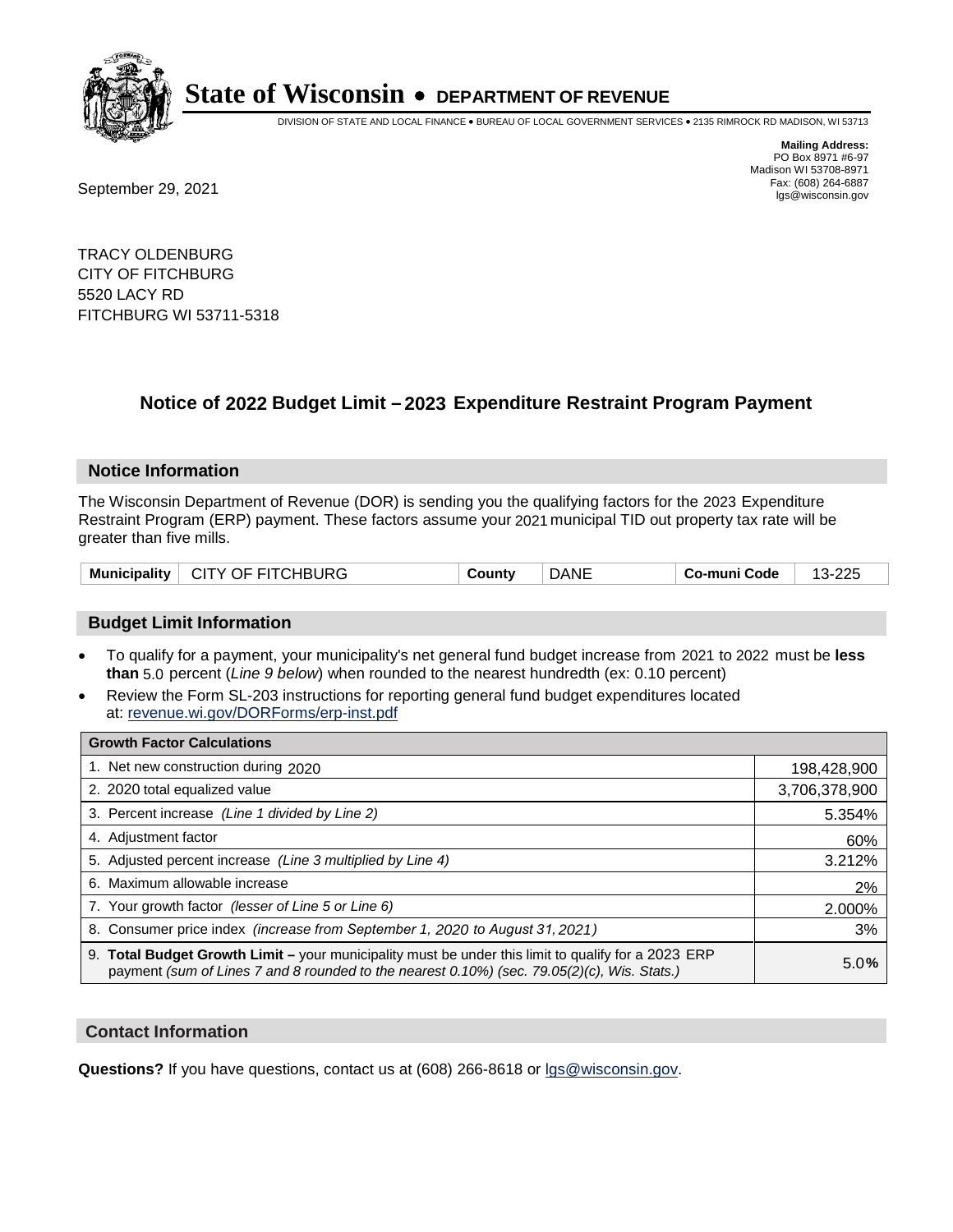

DIVISION OF STATE AND LOCAL FINANCE • BUREAU OF LOCAL GOVERNMENT SERVICES • 2135 RIMROCK RD MADISON, WI 53713

Fax: (608) 264-6887<br>
September 29, 2021 and the state of the state of the state of the state of the state of the state of the state of the state of the state of the state of the state of the state of the state of the state

**Mailing Address:** PO Box 8971 #6-97 Madison WI 53708-8971<br>Fax: (608) 264-6887

MARIBETH WITZEL-BEHL CITY OF MADISON 210 M L K JR BLVD RM 103 MADISON WI 53703-3345

### **Notice of 2022 Budget Limit - 2023 Expenditure Restraint Program Payment**

#### **Notice Information**

The Wisconsin Department of Revenue (DOR) is sending you the qualifying factors for the 2023 Expenditure Restraint Program (ERP) payment. These factors assume your 2021 municipal TID out property tax rate will be greater than five mills.

| Municipality   CITY OF MADISON | County | <b>DANE</b> | ⊦ Co-muni Code | 13-251 |
|--------------------------------|--------|-------------|----------------|--------|
|--------------------------------|--------|-------------|----------------|--------|

#### **Budget Limit Information**

- To qualify for a payment, your municipality's net general fund budget increase from 2021 to 2022 must be less **than** 3.9 percent (*Line 9 below*) when rounded to the nearest hundredth (ex: 0.10 percent)
- Review the Form SL-203 instructions for reporting general fund budget expenditures located at: revenue.wi.gov/DORForms/erp-inst.pdf

| <b>Growth Factor Calculations</b>                                                                                                                                                                      |                |
|--------------------------------------------------------------------------------------------------------------------------------------------------------------------------------------------------------|----------------|
| 1. Net new construction during 2020                                                                                                                                                                    | 508,251,200    |
| 2. 2020 total equalized value                                                                                                                                                                          | 33,036,794,000 |
| 3. Percent increase (Line 1 divided by Line 2)                                                                                                                                                         | 1.538%         |
| 4. Adjustment factor                                                                                                                                                                                   | 60%            |
| 5. Adjusted percent increase (Line 3 multiplied by Line 4)                                                                                                                                             | 0.923%         |
| 6. Maximum allowable increase                                                                                                                                                                          | 2%             |
| 7. Your growth factor (lesser of Line 5 or Line 6)                                                                                                                                                     | 0.923%         |
| 8. Consumer price index (increase from September 1, 2020 to August 31, 2021)                                                                                                                           | 3%             |
| 9. Total Budget Growth Limit - your municipality must be under this limit to qualify for a 2023 ERP<br>payment (sum of Lines 7 and 8 rounded to the nearest $0.10\%$ ) (sec. 79.05(2)(c), Wis. Stats.) | 3.9%           |

#### **Contact Information**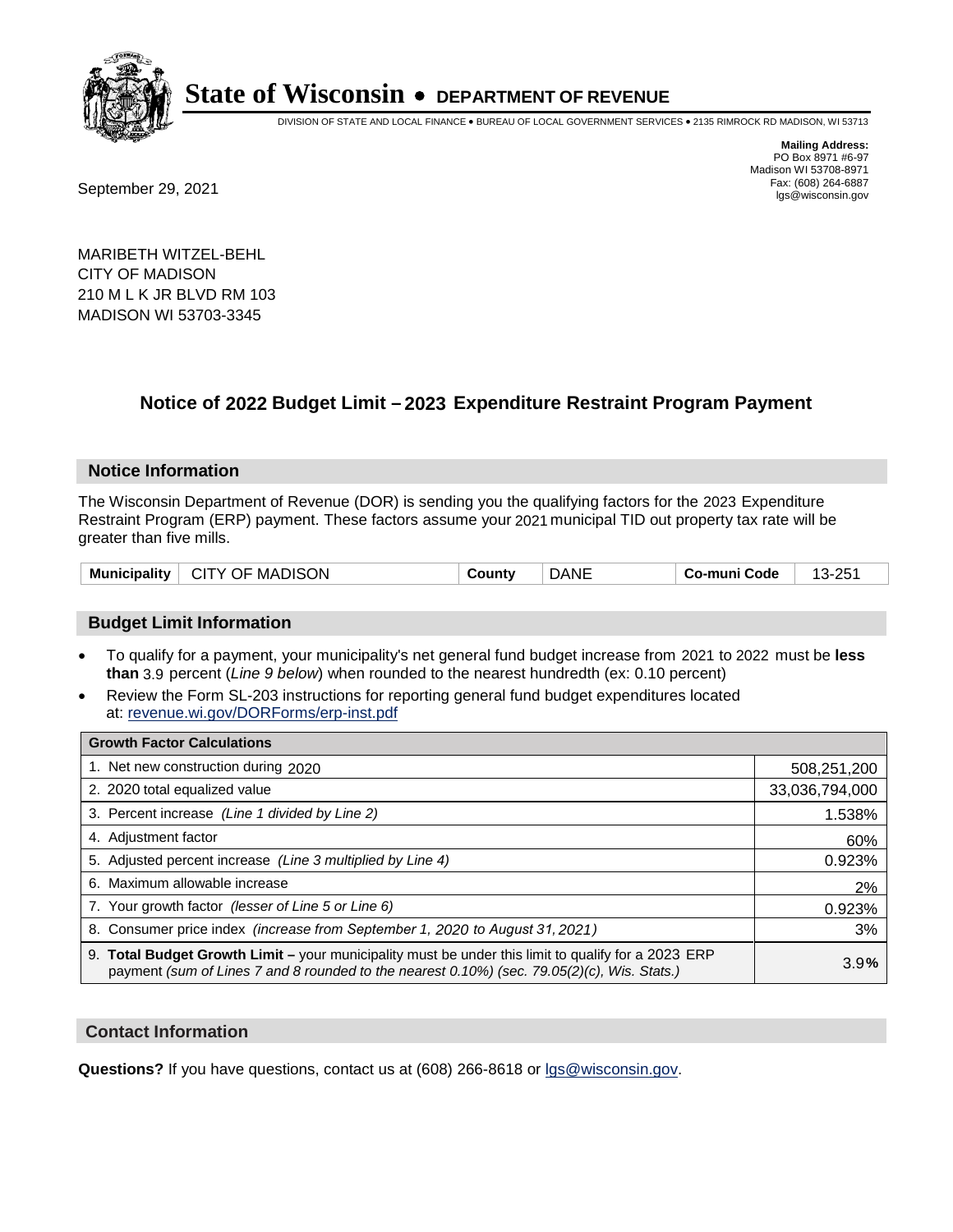

DIVISION OF STATE AND LOCAL FINANCE • BUREAU OF LOCAL GOVERNMENT SERVICES • 2135 RIMROCK RD MADISON, WI 53713

**Mailing Address:** PO Box 8971 #6-97 Madison WI 53708-8971<br>Fax: (608) 264-6887

Fax: (608) 264-6887<br>
September 29, 2021 and the state of the state of the state of the state of the state of the state of the state of the state of the state of the state of the state of the state of the state of the state

LORIE BURNS CITY OF MIDDLETON 7426 HUBBARD AVE MIDDLETON WI 53562

## **Notice of 2022 Budget Limit - 2023 Expenditure Restraint Program Payment**

#### **Notice Information**

The Wisconsin Department of Revenue (DOR) is sending you the qualifying factors for the 2023 Expenditure Restraint Program (ERP) payment. These factors assume your 2021 municipal TID out property tax rate will be greater than five mills.

| <b>Municipality</b> | <b>ETON</b><br>MIDDLE.<br>CITY OF | تount∨ | Dani | Co-muni Code | つにん<br>∠∪⊾ |
|---------------------|-----------------------------------|--------|------|--------------|------------|
|---------------------|-----------------------------------|--------|------|--------------|------------|

### **Budget Limit Information**

- To qualify for a payment, your municipality's net general fund budget increase from 2021 to 2022 must be less **than** 4.1 percent (*Line 9 below*) when rounded to the nearest hundredth (ex: 0.10 percent)
- Review the Form SL-203 instructions for reporting general fund budget expenditures located at: revenue.wi.gov/DORForms/erp-inst.pdf

| <b>Growth Factor Calculations</b>                                                                                                                                                                  |               |
|----------------------------------------------------------------------------------------------------------------------------------------------------------------------------------------------------|---------------|
| 1. Net new construction during 2020                                                                                                                                                                | 74,848,600    |
| 2. 2020 total equalized value                                                                                                                                                                      | 4,077,208,800 |
| 3. Percent increase (Line 1 divided by Line 2)                                                                                                                                                     | 1.836%        |
| 4. Adjustment factor                                                                                                                                                                               | 60%           |
| 5. Adjusted percent increase (Line 3 multiplied by Line 4)                                                                                                                                         | 1.102%        |
| 6. Maximum allowable increase                                                                                                                                                                      | 2%            |
| 7. Your growth factor (lesser of Line 5 or Line 6)                                                                                                                                                 | 1.102%        |
| 8. Consumer price index (increase from September 1, 2020 to August 31, 2021)                                                                                                                       | 3%            |
| 9. Total Budget Growth Limit - your municipality must be under this limit to qualify for a 2023 ERP<br>payment (sum of Lines 7 and 8 rounded to the nearest 0.10%) (sec. 79.05(2)(c), Wis. Stats.) | 4.1%          |

#### **Contact Information**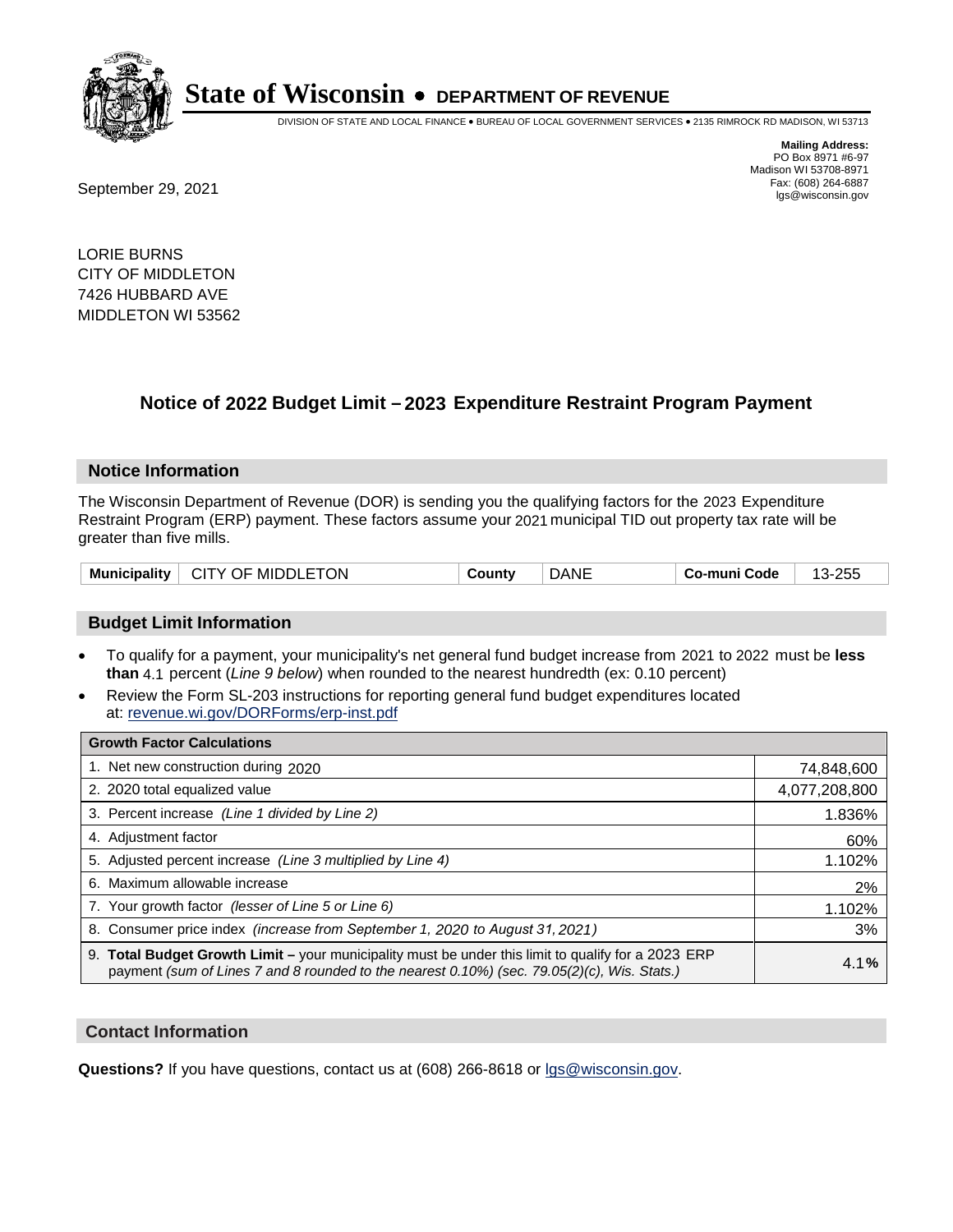

DIVISION OF STATE AND LOCAL FINANCE • BUREAU OF LOCAL GOVERNMENT SERVICES • 2135 RIMROCK RD MADISON, WI 53713

Fax: (608) 264-6887<br>
September 29, 2021 and the state of the state of the state of the state of the state of the state of the state of the state of the state of the state of the state of the state of the state of the state

**Mailing Address:** PO Box 8971 #6-97 Madison WI 53708-8971<br>Fax: (608) 264-6887

JOAN ANDRUSZ CITY OF MONONA 5211 SCHLUTER RD MONONA WI 53716-2598

## **Notice of 2022 Budget Limit - 2023 Expenditure Restraint Program Payment**

#### **Notice Information**

The Wisconsin Department of Revenue (DOR) is sending you the qualifying factors for the 2023 Expenditure Restraint Program (ERP) payment. These factors assume your 2021 municipal TID out property tax rate will be greater than five mills.

| CITY OF MONONA<br><b>Municipality</b> | County | <b>DANE</b> | Co-muni Code | 13-258 |
|---------------------------------------|--------|-------------|--------------|--------|
|---------------------------------------|--------|-------------|--------------|--------|

### **Budget Limit Information**

- To qualify for a payment, your municipality's net general fund budget increase from 2021 to 2022 must be less **than** 3.2 percent (*Line 9 below*) when rounded to the nearest hundredth (ex: 0.10 percent)
- Review the Form SL-203 instructions for reporting general fund budget expenditures located at: revenue.wi.gov/DORForms/erp-inst.pdf

| <b>Growth Factor Calculations</b>                                                                                                                                                                  |               |
|----------------------------------------------------------------------------------------------------------------------------------------------------------------------------------------------------|---------------|
| 1. Net new construction during 2020                                                                                                                                                                | 4,815,400     |
| 2. 2020 total equalized value                                                                                                                                                                      | 1,451,017,900 |
| 3. Percent increase (Line 1 divided by Line 2)                                                                                                                                                     | 0.332%        |
| 4. Adjustment factor                                                                                                                                                                               | 60%           |
| 5. Adjusted percent increase (Line 3 multiplied by Line 4)                                                                                                                                         | 0.199%        |
| 6. Maximum allowable increase                                                                                                                                                                      | 2%            |
| 7. Your growth factor (lesser of Line 5 or Line 6)                                                                                                                                                 | 0.199%        |
| 8. Consumer price index (increase from September 1, 2020 to August 31, 2021)                                                                                                                       | 3%            |
| 9. Total Budget Growth Limit – your municipality must be under this limit to qualify for a 2023 ERP<br>payment (sum of Lines 7 and 8 rounded to the nearest 0.10%) (sec. 79.05(2)(c), Wis. Stats.) | 3.2%          |

#### **Contact Information**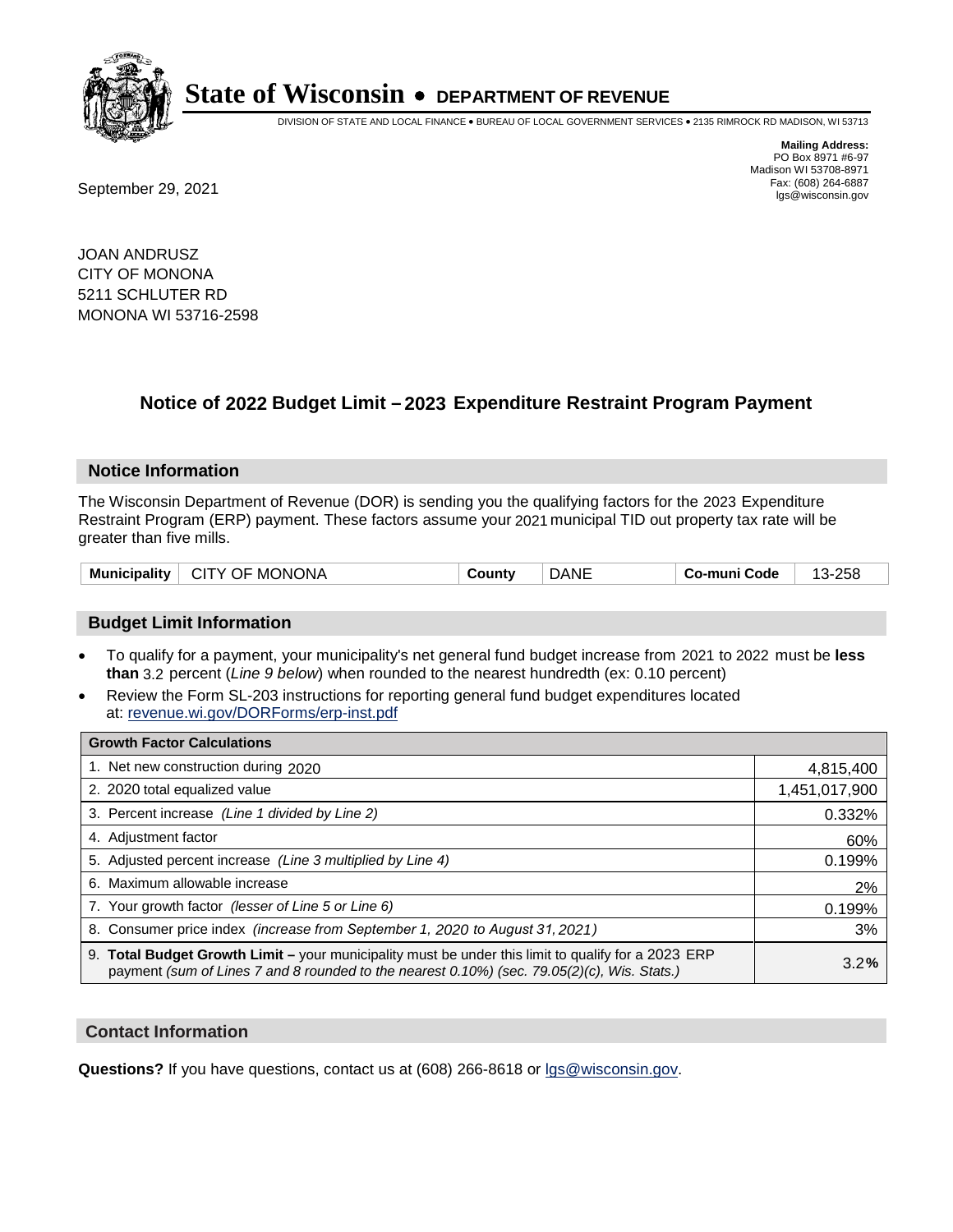

DIVISION OF STATE AND LOCAL FINANCE • BUREAU OF LOCAL GOVERNMENT SERVICES • 2135 RIMROCK RD MADISON, WI 53713

Fax: (608) 264-6887<br>
September 29, 2021 and the state of the state of the state of the state of the state of the state of the state of the state of the state of the state of the state of the state of the state of the state

**Mailing Address:** PO Box 8971 #6-97 Madison WI 53708-8971<br>Fax: (608) 264-6887

CANDEE CHRISTEN CITY OF STOUGHTON 207 SOUTH FORREST ST STOUGHTON WI 53589-1724

## **Notice of 2022 Budget Limit - 2023 Expenditure Restraint Program Payment**

#### **Notice Information**

The Wisconsin Department of Revenue (DOR) is sending you the qualifying factors for the 2023 Expenditure Restraint Program (ERP) payment. These factors assume your 2021 municipal TID out property tax rate will be greater than five mills.

| Municipality   CITY OF STOUGHTON | County | <b>DANE</b> | Co-muni Code | 13-281 |
|----------------------------------|--------|-------------|--------------|--------|
|----------------------------------|--------|-------------|--------------|--------|

#### **Budget Limit Information**

- To qualify for a payment, your municipality's net general fund budget increase from 2021 to 2022 must be less **than** 3.8 percent (*Line 9 below*) when rounded to the nearest hundredth (ex: 0.10 percent)
- Review the Form SL-203 instructions for reporting general fund budget expenditures located at: revenue.wi.gov/DORForms/erp-inst.pdf

| <b>Growth Factor Calculations</b>                                                                                                                                                                      |               |
|--------------------------------------------------------------------------------------------------------------------------------------------------------------------------------------------------------|---------------|
| 1. Net new construction during 2020                                                                                                                                                                    | 16,718,900    |
| 2. 2020 total equalized value                                                                                                                                                                          | 1,268,041,900 |
| 3. Percent increase (Line 1 divided by Line 2)                                                                                                                                                         | 1.318%        |
| 4. Adjustment factor                                                                                                                                                                                   | 60%           |
| 5. Adjusted percent increase (Line 3 multiplied by Line 4)                                                                                                                                             | 0.791%        |
| 6. Maximum allowable increase                                                                                                                                                                          | 2%            |
| 7. Your growth factor (lesser of Line 5 or Line 6)                                                                                                                                                     | 0.791%        |
| 8. Consumer price index (increase from September 1, 2020 to August 31, 2021)                                                                                                                           | 3%            |
| 9. Total Budget Growth Limit - your municipality must be under this limit to qualify for a 2023 ERP<br>payment (sum of Lines 7 and 8 rounded to the nearest $0.10\%$ ) (sec. 79.05(2)(c), Wis. Stats.) | 3.8%          |

#### **Contact Information**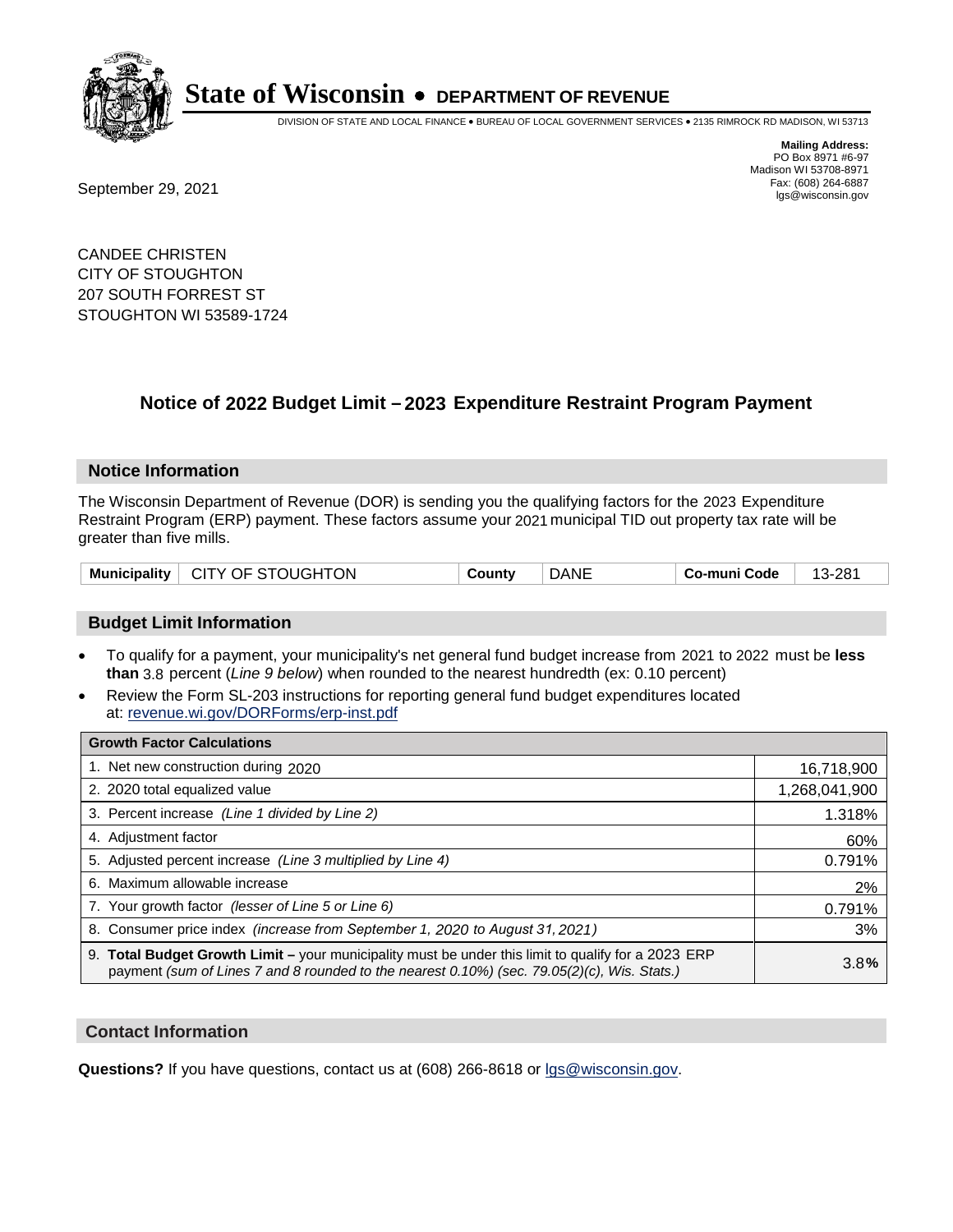

DIVISION OF STATE AND LOCAL FINANCE • BUREAU OF LOCAL GOVERNMENT SERVICES • 2135 RIMROCK RD MADISON, WI 53713

**Mailing Address:** PO Box 8971 #6-97 Madison WI 53708-8971<br>Fax: (608) 264-6887

Fax: (608) 264-6887<br>
September 29, 2021 and the state of the state of the state of the state of the state of the state of the state of the state of the state of the state of the state of the state of the state of the state

ELENA HILBY CITY OF SUN PRAIRIE 300 E MAIN ST SUN PRAIRIE WI 53590-2227

## **Notice of 2022 Budget Limit - 2023 Expenditure Restraint Program Payment**

#### **Notice Information**

The Wisconsin Department of Revenue (DOR) is sending you the qualifying factors for the 2023 Expenditure Restraint Program (ERP) payment. These factors assume your 2021 municipal TID out property tax rate will be greater than five mills.

| Municipality | CITY OF SUN PRAIRIE | County | <b>DANE</b> | Co-muni Code | -282<br>$13 -$ |
|--------------|---------------------|--------|-------------|--------------|----------------|
|--------------|---------------------|--------|-------------|--------------|----------------|

### **Budget Limit Information**

- To qualify for a payment, your municipality's net general fund budget increase from 2021 to 2022 must be less **than** 5.0 percent (*Line 9 below*) when rounded to the nearest hundredth (ex: 0.10 percent)
- Review the Form SL-203 instructions for reporting general fund budget expenditures located at: revenue.wi.gov/DORForms/erp-inst.pdf

| <b>Growth Factor Calculations</b>                                                                                                                                                                  |               |
|----------------------------------------------------------------------------------------------------------------------------------------------------------------------------------------------------|---------------|
| 1. Net new construction during 2020                                                                                                                                                                | 149,749,800   |
| 2. 2020 total equalized value                                                                                                                                                                      | 3,864,128,900 |
| 3. Percent increase (Line 1 divided by Line 2)                                                                                                                                                     | 3.875%        |
| 4. Adjustment factor                                                                                                                                                                               | 60%           |
| 5. Adjusted percent increase (Line 3 multiplied by Line 4)                                                                                                                                         | 2.325%        |
| 6. Maximum allowable increase                                                                                                                                                                      | 2%            |
| 7. Your growth factor (lesser of Line 5 or Line 6)                                                                                                                                                 | 2.000%        |
| 8. Consumer price index (increase from September 1, 2020 to August 31, 2021)                                                                                                                       | 3%            |
| 9. Total Budget Growth Limit - your municipality must be under this limit to qualify for a 2023 ERP<br>payment (sum of Lines 7 and 8 rounded to the nearest 0.10%) (sec. 79.05(2)(c), Wis. Stats.) | 5.0%          |

#### **Contact Information**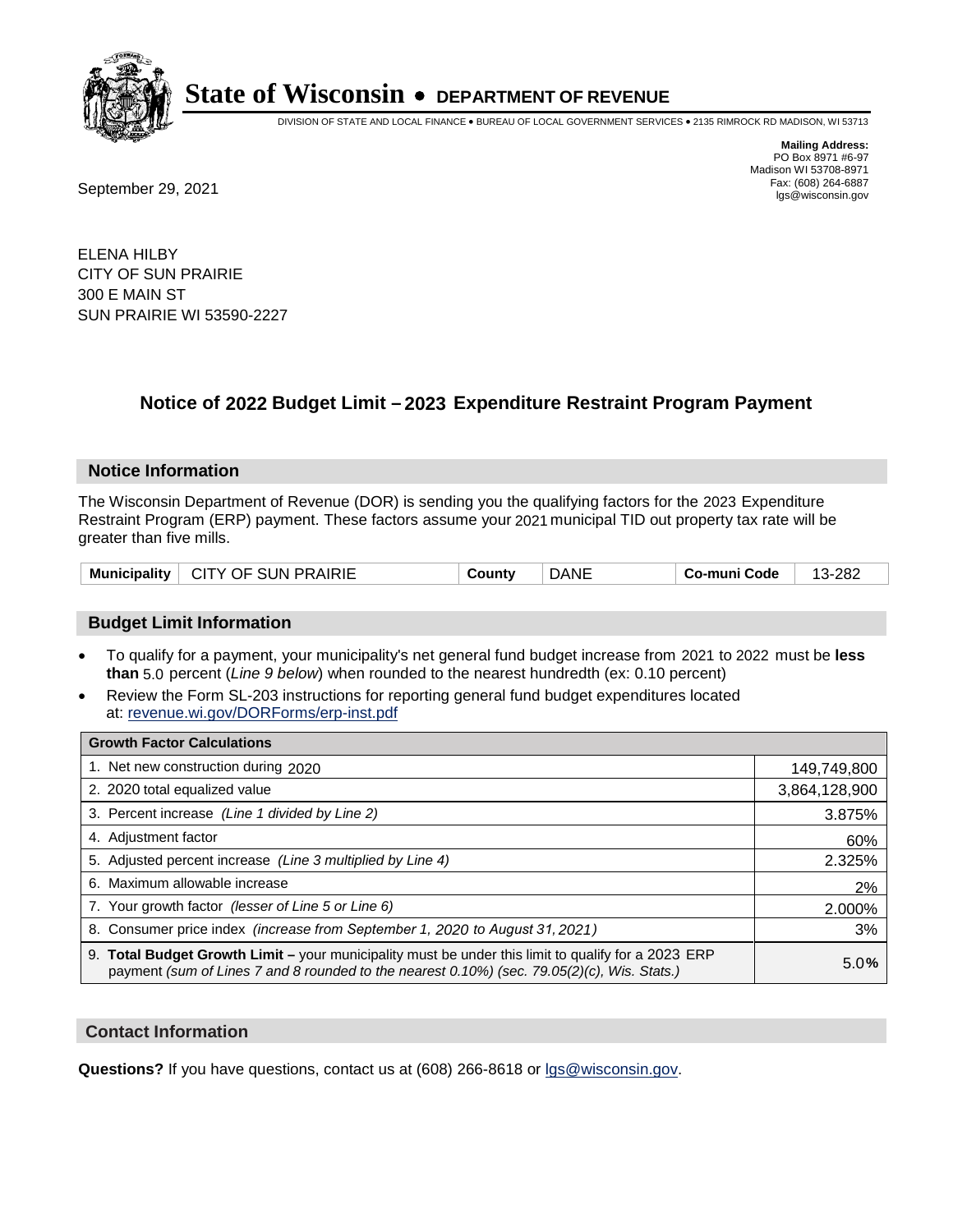

DIVISION OF STATE AND LOCAL FINANCE • BUREAU OF LOCAL GOVERNMENT SERVICES • 2135 RIMROCK RD MADISON, WI 53713

Fax: (608) 264-6887<br>
September 29, 2021 and the state of the state of the state of the state of the state of the state of the state of the state of the state of the state of the state of the state of the state of the state

**Mailing Address:** PO Box 8971 #6-97 Madison WI 53708-8971<br>Fax: (608) 264-6887

CONNIE KREITZMAN VILLAGE OF CLYMAN PO BOX 129 CLYMAN WI 53016-0129

## **Notice of 2022 Budget Limit - 2023 Expenditure Restraint Program Payment**

#### **Notice Information**

The Wisconsin Department of Revenue (DOR) is sending you the qualifying factors for the 2023 Expenditure Restraint Program (ERP) payment. These factors assume your 2021 municipal TID out property tax rate will be greater than five mills.

| <b>Municipality</b> | $\quad$ VILLAGE OF CLYMAN | County | <b>DODGE</b> | Co-muni Code | 14-111 |
|---------------------|---------------------------|--------|--------------|--------------|--------|
|---------------------|---------------------------|--------|--------------|--------------|--------|

### **Budget Limit Information**

- To qualify for a payment, your municipality's net general fund budget increase from 2021 to 2022 must be less **than** 3.0 percent (*Line 9 below*) when rounded to the nearest hundredth (ex: 0.10 percent)
- Review the Form SL-203 instructions for reporting general fund budget expenditures located at: revenue.wi.gov/DORForms/erp-inst.pdf

| <b>Growth Factor Calculations</b>                                                                                                                                                                  |            |
|----------------------------------------------------------------------------------------------------------------------------------------------------------------------------------------------------|------------|
| 1. Net new construction during 2020                                                                                                                                                                | 2,600      |
| 2. 2020 total equalized value                                                                                                                                                                      | 22,323,100 |
| 3. Percent increase (Line 1 divided by Line 2)                                                                                                                                                     | 0.012%     |
| 4. Adjustment factor                                                                                                                                                                               | 60%        |
| 5. Adjusted percent increase (Line 3 multiplied by Line 4)                                                                                                                                         | 0.007%     |
| 6. Maximum allowable increase                                                                                                                                                                      | 2%         |
| 7. Your growth factor (lesser of Line 5 or Line 6)                                                                                                                                                 | 0.007%     |
| 8. Consumer price index (increase from September 1, 2020 to August 31, 2021)                                                                                                                       | 3%         |
| 9. Total Budget Growth Limit – your municipality must be under this limit to qualify for a 2023 ERP<br>payment (sum of Lines 7 and 8 rounded to the nearest 0.10%) (sec. 79.05(2)(c), Wis. Stats.) | 3.0%       |

#### **Contact Information**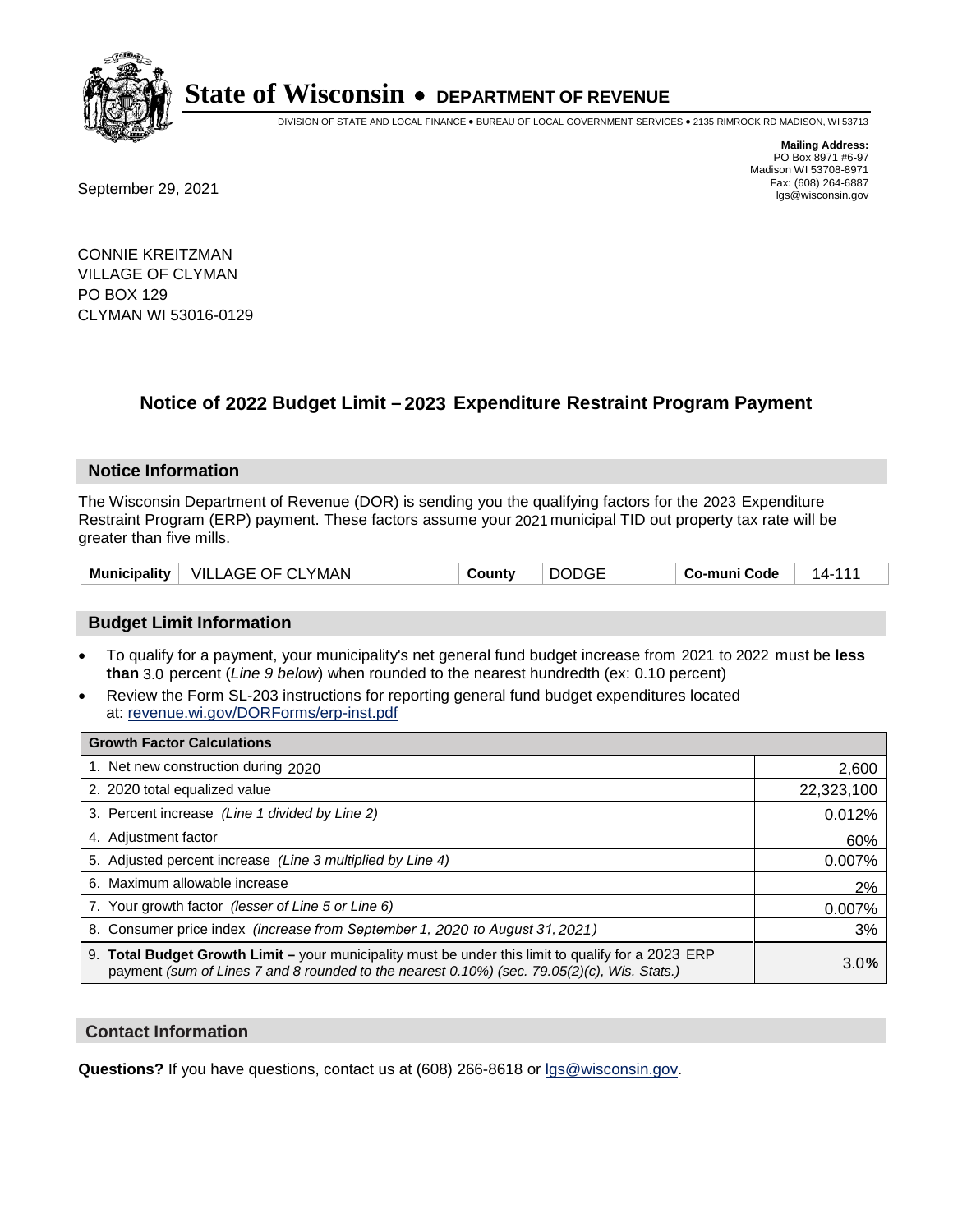

DIVISION OF STATE AND LOCAL FINANCE • BUREAU OF LOCAL GOVERNMENT SERVICES • 2135 RIMROCK RD MADISON, WI 53713

Fax: (608) 264-6887<br>
September 29, 2021 and the state of the state of the state of the state of the state of the state of the state of the state of the state of the state of the state of the state of the state of the state

**Mailing Address:** PO Box 8971 #6-97 Madison WI 53708-8971<br>Fax: (608) 264-6887

KIM HOPFINGER VILLAGE OF HUSTISFORD PO BOX 345 HUSTISFORD WI 53034-0345

## **Notice of 2022 Budget Limit - 2023 Expenditure Restraint Program Payment**

#### **Notice Information**

The Wisconsin Department of Revenue (DOR) is sending you the qualifying factors for the 2023 Expenditure Restraint Program (ERP) payment. These factors assume your 2021 municipal TID out property tax rate will be greater than five mills.

|  | Municipality   VILLAGE OF HUSTISFORD | County | <b>DODGE</b> | Co-muni Code | 14-136 |
|--|--------------------------------------|--------|--------------|--------------|--------|
|--|--------------------------------------|--------|--------------|--------------|--------|

### **Budget Limit Information**

- To qualify for a payment, your municipality's net general fund budget increase from 2021 to 2022 must be less **than** 3.1 percent (*Line 9 below*) when rounded to the nearest hundredth (ex: 0.10 percent)
- Review the Form SL-203 instructions for reporting general fund budget expenditures located at: revenue.wi.gov/DORForms/erp-inst.pdf

| <b>Growth Factor Calculations</b>                                                                                                                                                                  |            |
|----------------------------------------------------------------------------------------------------------------------------------------------------------------------------------------------------|------------|
| 1. Net new construction during 2020                                                                                                                                                                | 67,300     |
| 2. 2020 total equalized value                                                                                                                                                                      | 79,090,500 |
| 3. Percent increase (Line 1 divided by Line 2)                                                                                                                                                     | 0.085%     |
| 4. Adiustment factor                                                                                                                                                                               | 60%        |
| 5. Adjusted percent increase (Line 3 multiplied by Line 4)                                                                                                                                         | 0.051%     |
| 6. Maximum allowable increase                                                                                                                                                                      | 2%         |
| 7. Your growth factor (lesser of Line 5 or Line 6)                                                                                                                                                 | 0.051%     |
| 8. Consumer price index (increase from September 1, 2020 to August 31, 2021)                                                                                                                       | 3%         |
| 9. Total Budget Growth Limit - your municipality must be under this limit to qualify for a 2023 ERP<br>payment (sum of Lines 7 and 8 rounded to the nearest 0.10%) (sec. 79.05(2)(c), Wis. Stats.) | 3.1%       |

#### **Contact Information**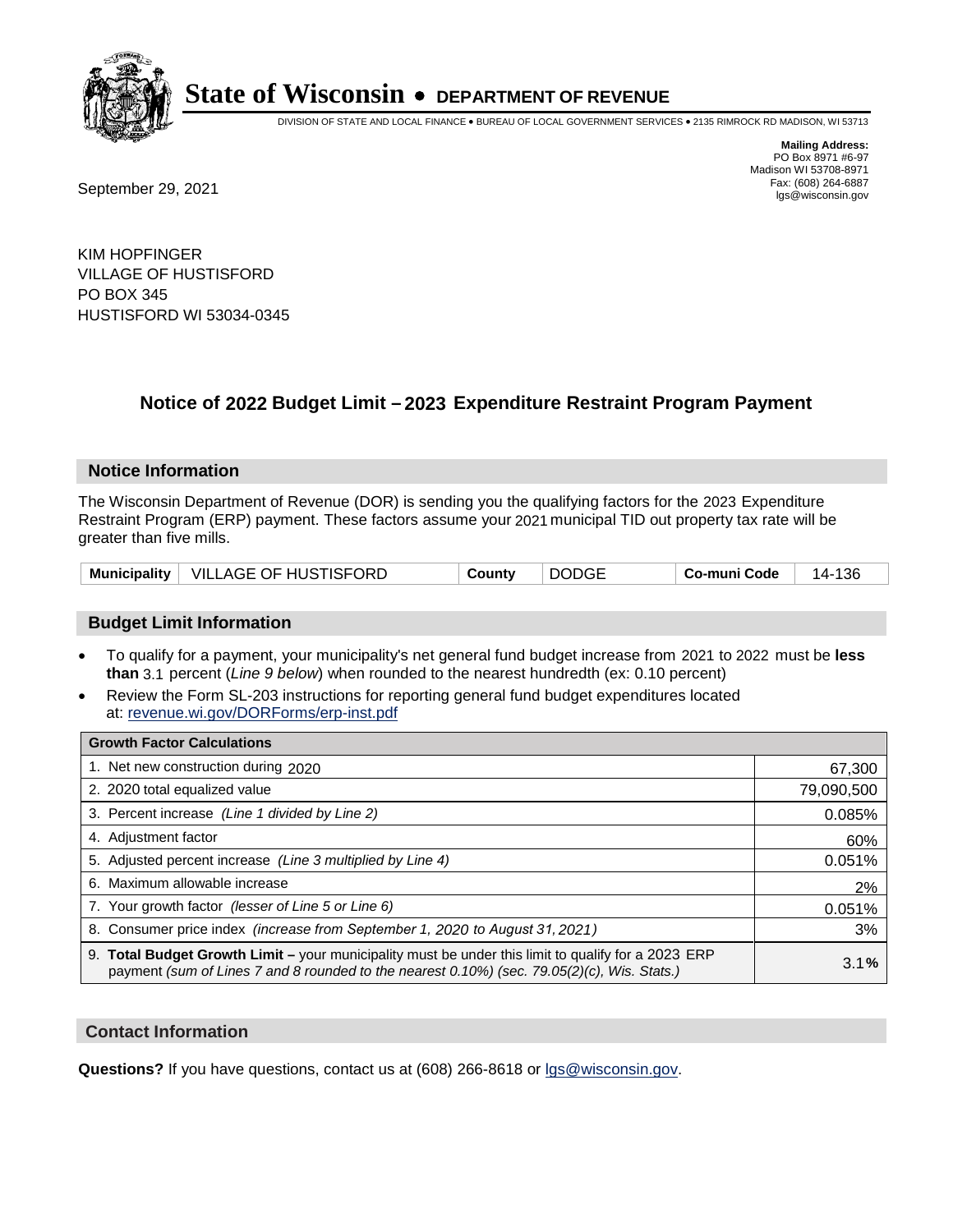

DIVISION OF STATE AND LOCAL FINANCE • BUREAU OF LOCAL GOVERNMENT SERVICES • 2135 RIMROCK RD MADISON, WI 53713

Fax: (608) 264-6887<br>
September 29, 2021 and the state of the state of the state of the state of the state of the state of the state of the state of the state of the state of the state of the state of the state of the state

**Mailing Address:** PO Box 8971 #6-97 Madison WI 53708-8971<br>Fax: (608) 264-6887

ARLETTE LINDERT VILLAGE OF IRON RIDGE P.O. BOX 247 IRON RIDGE WI 53035-0247

## **Notice of 2022 Budget Limit - 2023 Expenditure Restraint Program Payment**

#### **Notice Information**

The Wisconsin Department of Revenue (DOR) is sending you the qualifying factors for the 2023 Expenditure Restraint Program (ERP) payment. These factors assume your 2021 municipal TID out property tax rate will be greater than five mills.

|  | Municipality   VILLAGE OF IRON RIDGE | County | <b>DODGE</b> | Co-muni Code | 14- . |
|--|--------------------------------------|--------|--------------|--------------|-------|
|--|--------------------------------------|--------|--------------|--------------|-------|

### **Budget Limit Information**

- To qualify for a payment, your municipality's net general fund budget increase from 2021 to 2022 must be less **than** 3.2 percent (*Line 9 below*) when rounded to the nearest hundredth (ex: 0.10 percent)
- Review the Form SL-203 instructions for reporting general fund budget expenditures located at: revenue.wi.gov/DORForms/erp-inst.pdf

| <b>Growth Factor Calculations</b>                                                                                                                                                                  |            |
|----------------------------------------------------------------------------------------------------------------------------------------------------------------------------------------------------|------------|
| 1. Net new construction during 2020                                                                                                                                                                | 230,100    |
| 2. 2020 total equalized value                                                                                                                                                                      | 58,645,600 |
| 3. Percent increase (Line 1 divided by Line 2)                                                                                                                                                     | 0.392%     |
| 4. Adjustment factor                                                                                                                                                                               | 60%        |
| 5. Adjusted percent increase (Line 3 multiplied by Line 4)                                                                                                                                         | 0.235%     |
| 6. Maximum allowable increase                                                                                                                                                                      | 2%         |
| 7. Your growth factor (lesser of Line 5 or Line 6)                                                                                                                                                 | 0.235%     |
| 8. Consumer price index (increase from September 1, 2020 to August 31, 2021)                                                                                                                       | 3%         |
| 9. Total Budget Growth Limit – your municipality must be under this limit to qualify for a 2023 ERP<br>payment (sum of Lines 7 and 8 rounded to the nearest 0.10%) (sec. 79.05(2)(c), Wis. Stats.) | 3.2%       |

#### **Contact Information**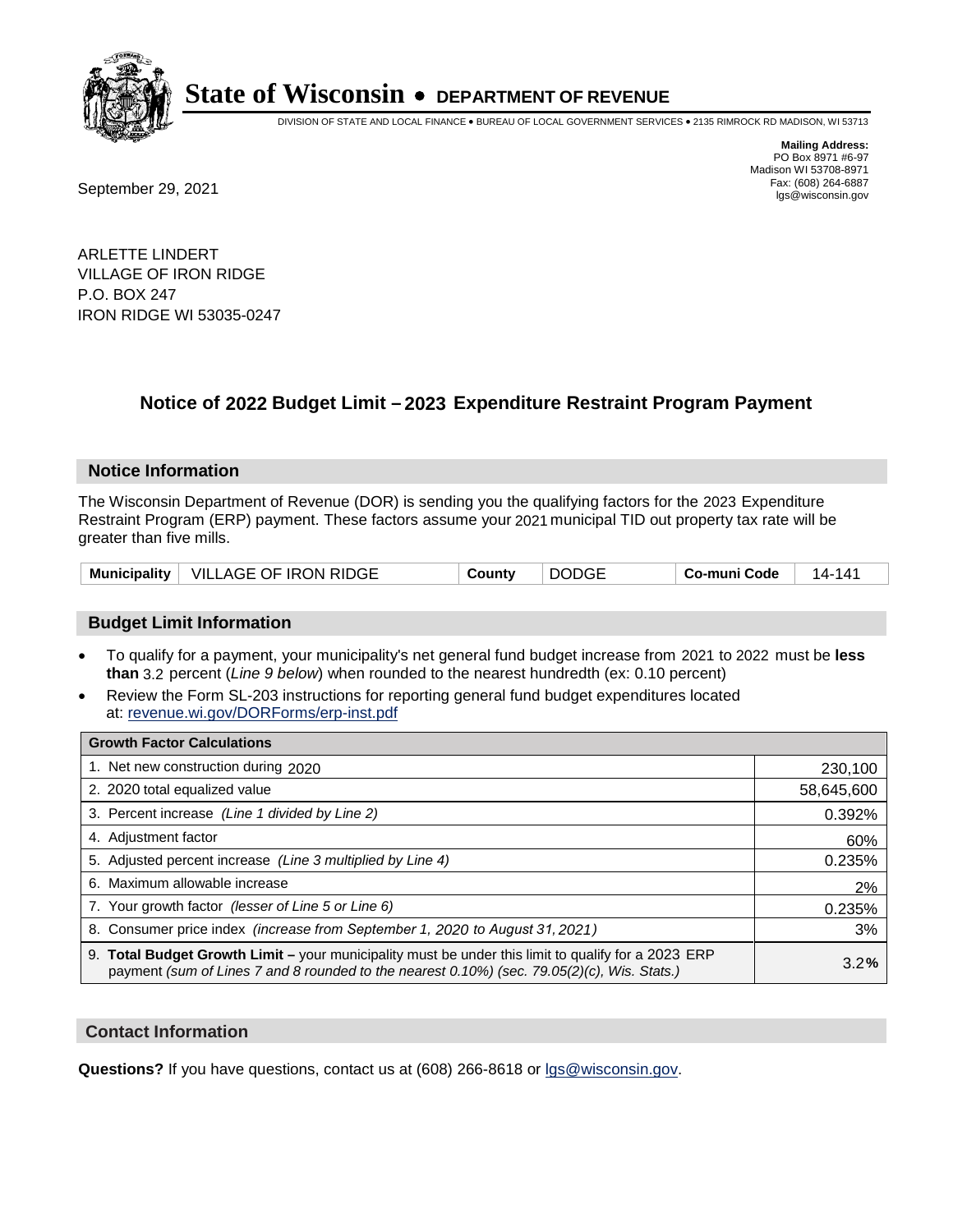

DIVISION OF STATE AND LOCAL FINANCE • BUREAU OF LOCAL GOVERNMENT SERVICES • 2135 RIMROCK RD MADISON, WI 53713

**Mailing Address:** PO Box 8971 #6-97 Madison WI 53708-8971<br>Fax: (608) 264-6887

Fax: (608) 264-6887<br>
September 29, 2021 and the state of the state of the state of the state of the state of the state of the state of the state of the state of the state of the state of the state of the state of the state

JENNA RHEIN VILLAGE OF LOMIRA 425 WATER ST LOMIRA WI 53048-9530

## **Notice of 2022 Budget Limit - 2023 Expenditure Restraint Program Payment**

#### **Notice Information**

The Wisconsin Department of Revenue (DOR) is sending you the qualifying factors for the 2023 Expenditure Restraint Program (ERP) payment. These factors assume your 2021 municipal TID out property tax rate will be greater than five mills.

| VILLAGE OF LOMIRA<br>Municipality  <br>County | <b>DODGE</b> | Co-muni Code | 146<br>14- |
|-----------------------------------------------|--------------|--------------|------------|
|-----------------------------------------------|--------------|--------------|------------|

### **Budget Limit Information**

- To qualify for a payment, your municipality's net general fund budget increase from 2021 to 2022 must be less **than** 3.6 percent (*Line 9 below*) when rounded to the nearest hundredth (ex: 0.10 percent)
- Review the Form SL-203 instructions for reporting general fund budget expenditures located at: revenue.wi.gov/DORForms/erp-inst.pdf

| <b>Growth Factor Calculations</b>                                                                                                                                                                  |             |
|----------------------------------------------------------------------------------------------------------------------------------------------------------------------------------------------------|-------------|
| 1. Net new construction during 2020                                                                                                                                                                | 1,939,100   |
| 2. 2020 total equalized value                                                                                                                                                                      | 186,049,800 |
| 3. Percent increase (Line 1 divided by Line 2)                                                                                                                                                     | 1.042%      |
| 4. Adjustment factor                                                                                                                                                                               | 60%         |
| 5. Adjusted percent increase (Line 3 multiplied by Line 4)                                                                                                                                         | 0.625%      |
| 6. Maximum allowable increase                                                                                                                                                                      | 2%          |
| 7. Your growth factor (lesser of Line 5 or Line 6)                                                                                                                                                 | 0.625%      |
| 8. Consumer price index (increase from September 1, 2020 to August 31, 2021)                                                                                                                       | 3%          |
| 9. Total Budget Growth Limit – your municipality must be under this limit to qualify for a 2023 ERP<br>payment (sum of Lines 7 and 8 rounded to the nearest 0.10%) (sec. 79.05(2)(c), Wis. Stats.) | 3.6%        |

### **Contact Information**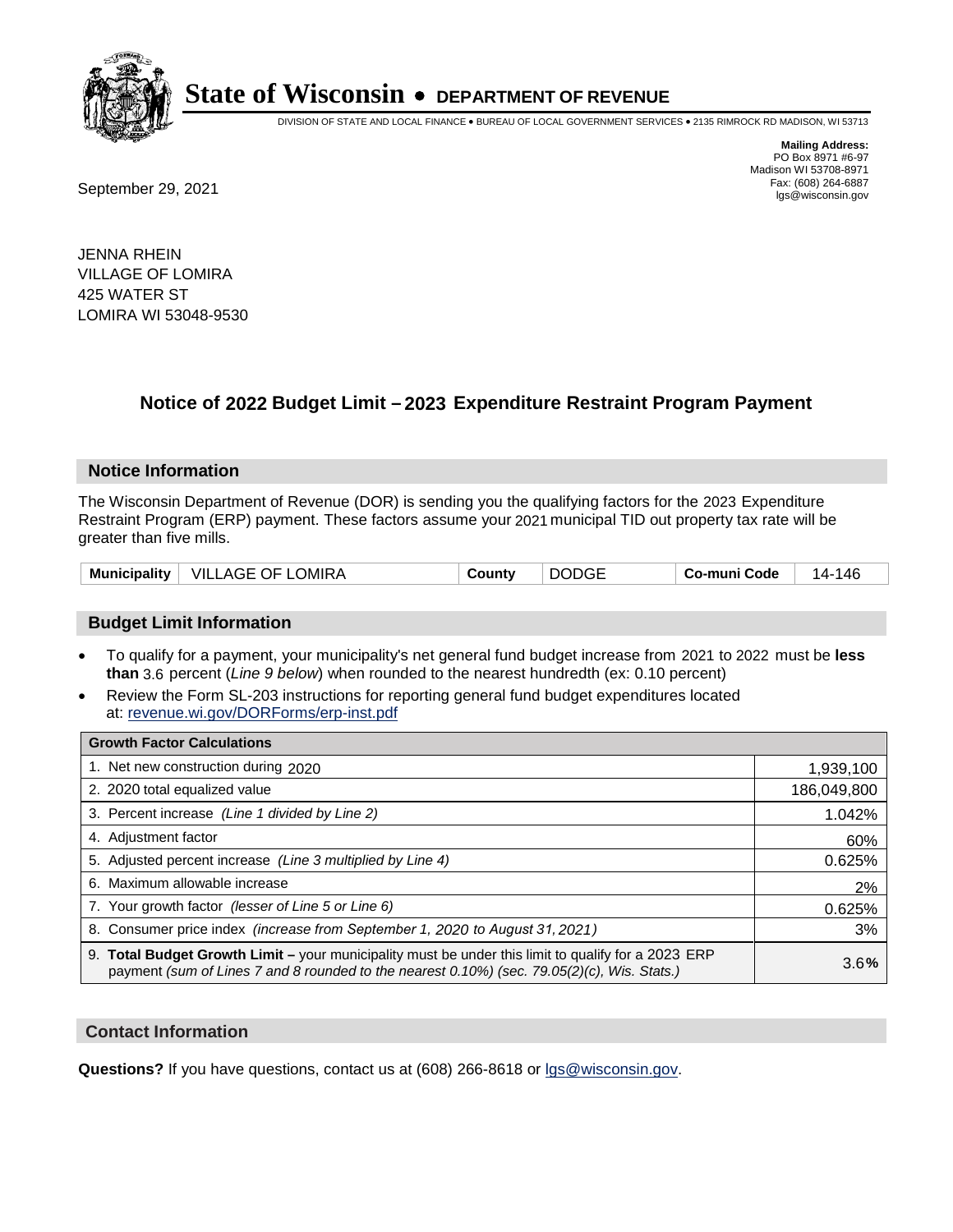

DIVISION OF STATE AND LOCAL FINANCE • BUREAU OF LOCAL GOVERNMENT SERVICES • 2135 RIMROCK RD MADISON, WI 53713

**Mailing Address:** PO Box 8971 #6-97 Madison WI 53708-8971<br>Fax: (608) 264-6887 Fax: (608) 264-6887<br>
September 29, 2021 and the state of the state of the state of the state of the state of the state of the state of the state of the state of the state of the state of the state of the state of the state

SANDY POCIUS VILLAGE OF LOWELL PO BOX 397 LOWELL WI 53557-0397

## **Notice of 2022 Budget Limit - 2023 Expenditure Restraint Program Payment**

#### **Notice Information**

The Wisconsin Department of Revenue (DOR) is sending you the qualifying factors for the 2023 Expenditure Restraint Program (ERP) payment. These factors assume your 2021 municipal TID out property tax rate will be greater than five mills.

| VILLAGE OF LOWELL<br>Municipality | County | <b>DODGE</b> | Co-muni Code | -147<br>14- |
|-----------------------------------|--------|--------------|--------------|-------------|
|-----------------------------------|--------|--------------|--------------|-------------|

### **Budget Limit Information**

- To qualify for a payment, your municipality's net general fund budget increase from 2021 to 2022 must be less **than** 3.2 percent (*Line 9 below*) when rounded to the nearest hundredth (ex: 0.10 percent)
- Review the Form SL-203 instructions for reporting general fund budget expenditures located at: revenue.wi.gov/DORForms/erp-inst.pdf

| <b>Growth Factor Calculations</b>                                                                                                                                                                  |            |
|----------------------------------------------------------------------------------------------------------------------------------------------------------------------------------------------------|------------|
| 1. Net new construction during 2020                                                                                                                                                                | 45,100     |
| 2. 2020 total equalized value                                                                                                                                                                      | 14,874,700 |
| 3. Percent increase (Line 1 divided by Line 2)                                                                                                                                                     | 0.303%     |
| 4. Adjustment factor                                                                                                                                                                               | 60%        |
| 5. Adjusted percent increase (Line 3 multiplied by Line 4)                                                                                                                                         | 0.182%     |
| 6. Maximum allowable increase                                                                                                                                                                      | 2%         |
| 7. Your growth factor (lesser of Line 5 or Line 6)                                                                                                                                                 | 0.182%     |
| 8. Consumer price index (increase from September 1, 2020 to August 31, 2021)                                                                                                                       | 3%         |
| 9. Total Budget Growth Limit – your municipality must be under this limit to qualify for a 2023 ERP<br>payment (sum of Lines 7 and 8 rounded to the nearest 0.10%) (sec. 79.05(2)(c), Wis. Stats.) | 3.2%       |

#### **Contact Information**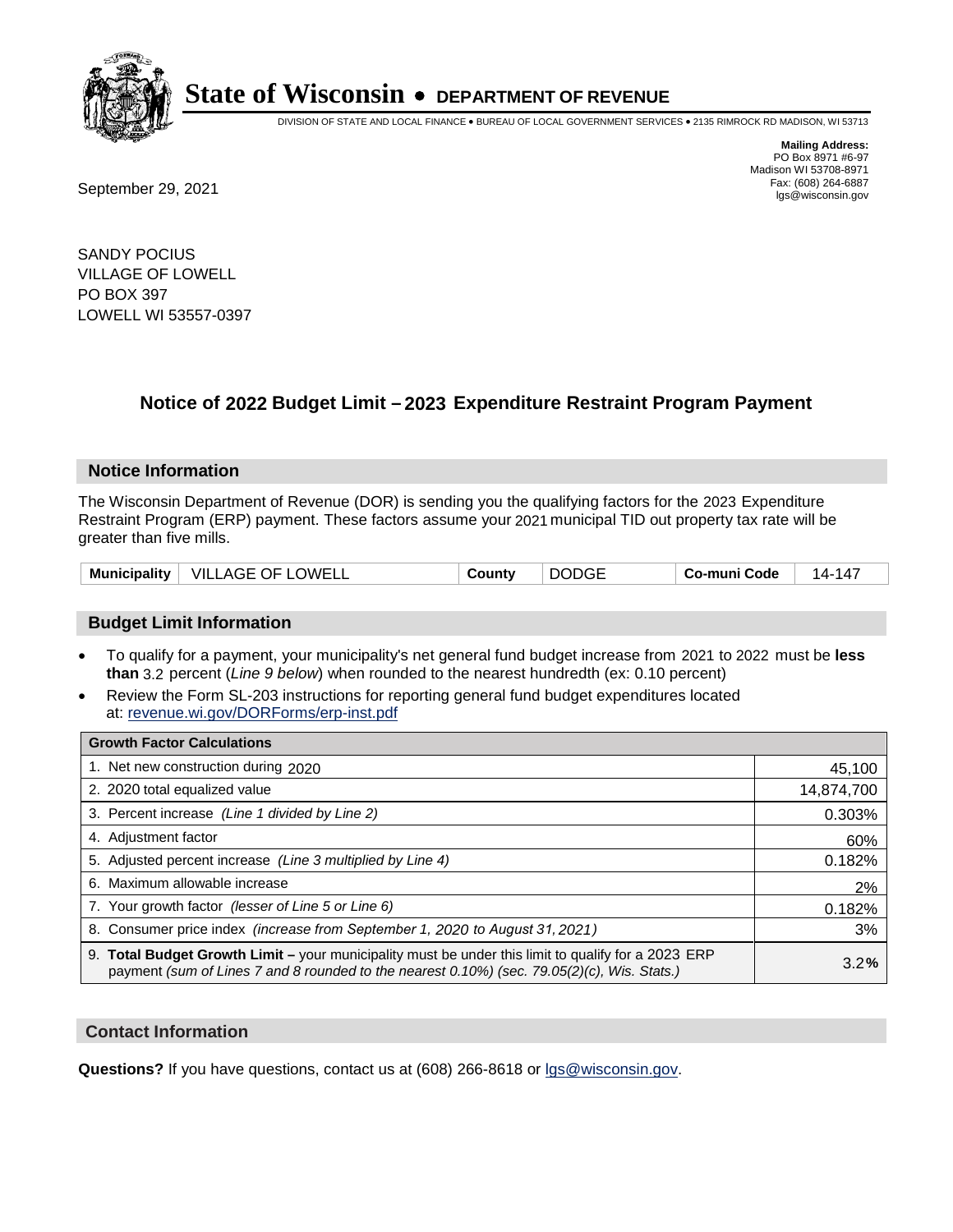

DIVISION OF STATE AND LOCAL FINANCE • BUREAU OF LOCAL GOVERNMENT SERVICES • 2135 RIMROCK RD MADISON, WI 53713

**Mailing Address:** PO Box 8971 #6-97 Madison WI 53708-8971<br>Fax: (608) 264-6887

Fax: (608) 264-6887<br>
September 29, 2021 and the state of the state of the state of the state of the state of the state of the state of the state of the state of the state of the state of the state of the state of the state

JODI WADE VILLAGE OF RANDOLPH 248 W STROUD ST RANDOLPH WI 53956-1272

## **Notice of 2022 Budget Limit - 2023 Expenditure Restraint Program Payment**

#### **Notice Information**

The Wisconsin Department of Revenue (DOR) is sending you the qualifying factors for the 2023 Expenditure Restraint Program (ERP) payment. These factors assume your 2021 municipal TID out property tax rate will be greater than five mills.

| Municipality | $^+$ VILLAGE OF RANDOLPH | County | <b>DODGE</b> | Co-muni Code | 14- |
|--------------|--------------------------|--------|--------------|--------------|-----|
|--------------|--------------------------|--------|--------------|--------------|-----|

### **Budget Limit Information**

- To qualify for a payment, your municipality's net general fund budget increase from 2021 to 2022 must be less **than** 3.0 percent (*Line 9 below*) when rounded to the nearest hundredth (ex: 0.10 percent)
- Review the Form SL-203 instructions for reporting general fund budget expenditures located at: revenue.wi.gov/DORForms/erp-inst.pdf

| <b>Growth Factor Calculations</b>                                                                                                                                                                  |             |
|----------------------------------------------------------------------------------------------------------------------------------------------------------------------------------------------------|-------------|
| 1. Net new construction during 2020                                                                                                                                                                | $-680,500$  |
| 2. 2020 total equalized value                                                                                                                                                                      | 104,825,900 |
| 3. Percent increase (Line 1 divided by Line 2)                                                                                                                                                     | $-0.649%$   |
| 4. Adjustment factor                                                                                                                                                                               | 60%         |
| 5. Adjusted percent increase (Line 3 multiplied by Line 4)                                                                                                                                         | $-0.389%$   |
| 6. Maximum allowable increase                                                                                                                                                                      | 2%          |
| 7. Your growth factor (lesser of Line 5 or Line 6)                                                                                                                                                 | 0.000%      |
| 8. Consumer price index (increase from September 1, 2020 to August 31, 2021)                                                                                                                       | 3%          |
| 9. Total Budget Growth Limit – your municipality must be under this limit to qualify for a 2023 ERP<br>payment (sum of Lines 7 and 8 rounded to the nearest 0.10%) (sec. 79.05(2)(c), Wis. Stats.) | 3.0%        |

#### **Contact Information**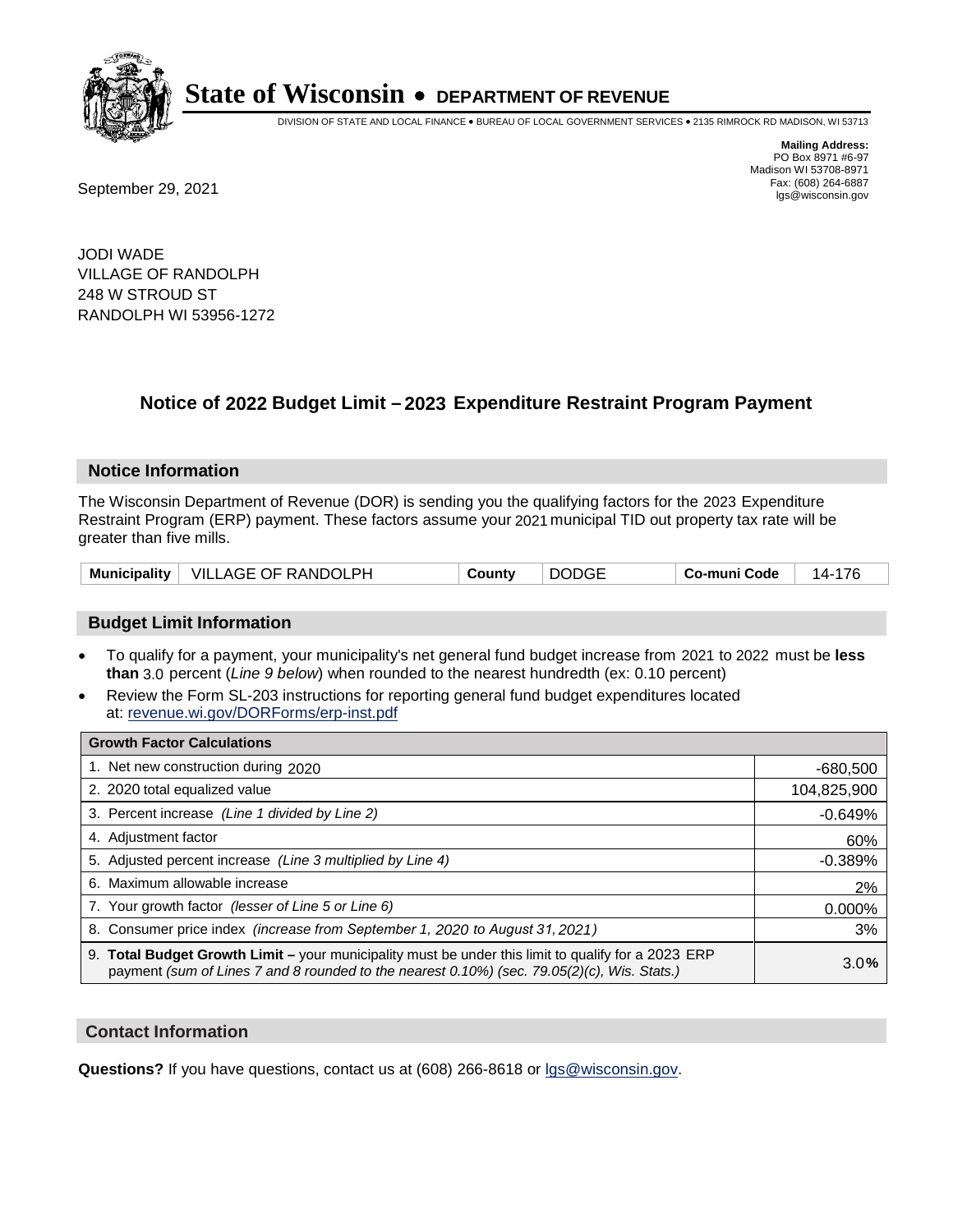

DIVISION OF STATE AND LOCAL FINANCE • BUREAU OF LOCAL GOVERNMENT SERVICES • 2135 RIMROCK RD MADISON, WI 53713

**Mailing Address:** PO Box 8971 #6-97 Madison WI 53708-8971<br>Fax: (608) 264-6887

Fax: (608) 264-6887<br>
September 29, 2021 and the state of the state of the state of the state of the state of the state of the state of the state of the state of the state of the state of the state of the state of the state

ZACHARY BLOOM CITY OF BEAVER DAM 205 S LINCOLN AVE BEAVER DAM WI 53916-2323

## **Notice of 2022 Budget Limit - 2023 Expenditure Restraint Program Payment**

#### **Notice Information**

The Wisconsin Department of Revenue (DOR) is sending you the qualifying factors for the 2023 Expenditure Restraint Program (ERP) payment. These factors assume your 2021 municipal TID out property tax rate will be greater than five mills.

### **Budget Limit Information**

- To qualify for a payment, your municipality's net general fund budget increase from 2021 to 2022 must be less **than** 3.4 percent (*Line 9 below*) when rounded to the nearest hundredth (ex: 0.10 percent)
- Review the Form SL-203 instructions for reporting general fund budget expenditures located at: revenue.wi.gov/DORForms/erp-inst.pdf

| <b>Growth Factor Calculations</b>                                                                                                                                                                  |               |
|----------------------------------------------------------------------------------------------------------------------------------------------------------------------------------------------------|---------------|
| 1. Net new construction during 2020                                                                                                                                                                | 7,941,800     |
| 2. 2020 total equalized value                                                                                                                                                                      | 1,305,728,100 |
| 3. Percent increase (Line 1 divided by Line 2)                                                                                                                                                     | 0.608%        |
| 4. Adiustment factor                                                                                                                                                                               | 60%           |
| 5. Adjusted percent increase (Line 3 multiplied by Line 4)                                                                                                                                         | 0.365%        |
| Maximum allowable increase<br>6.                                                                                                                                                                   | 2%            |
| 7. Your growth factor (lesser of Line 5 or Line 6)                                                                                                                                                 | 0.365%        |
| 8. Consumer price index (increase from September 1, 2020 to August 31, 2021)                                                                                                                       | 3%            |
| 9. Total Budget Growth Limit - your municipality must be under this limit to qualify for a 2023 ERP<br>payment (sum of Lines 7 and 8 rounded to the nearest 0.10%) (sec. 79.05(2)(c), Wis. Stats.) | 3.4%          |

#### **Contact Information**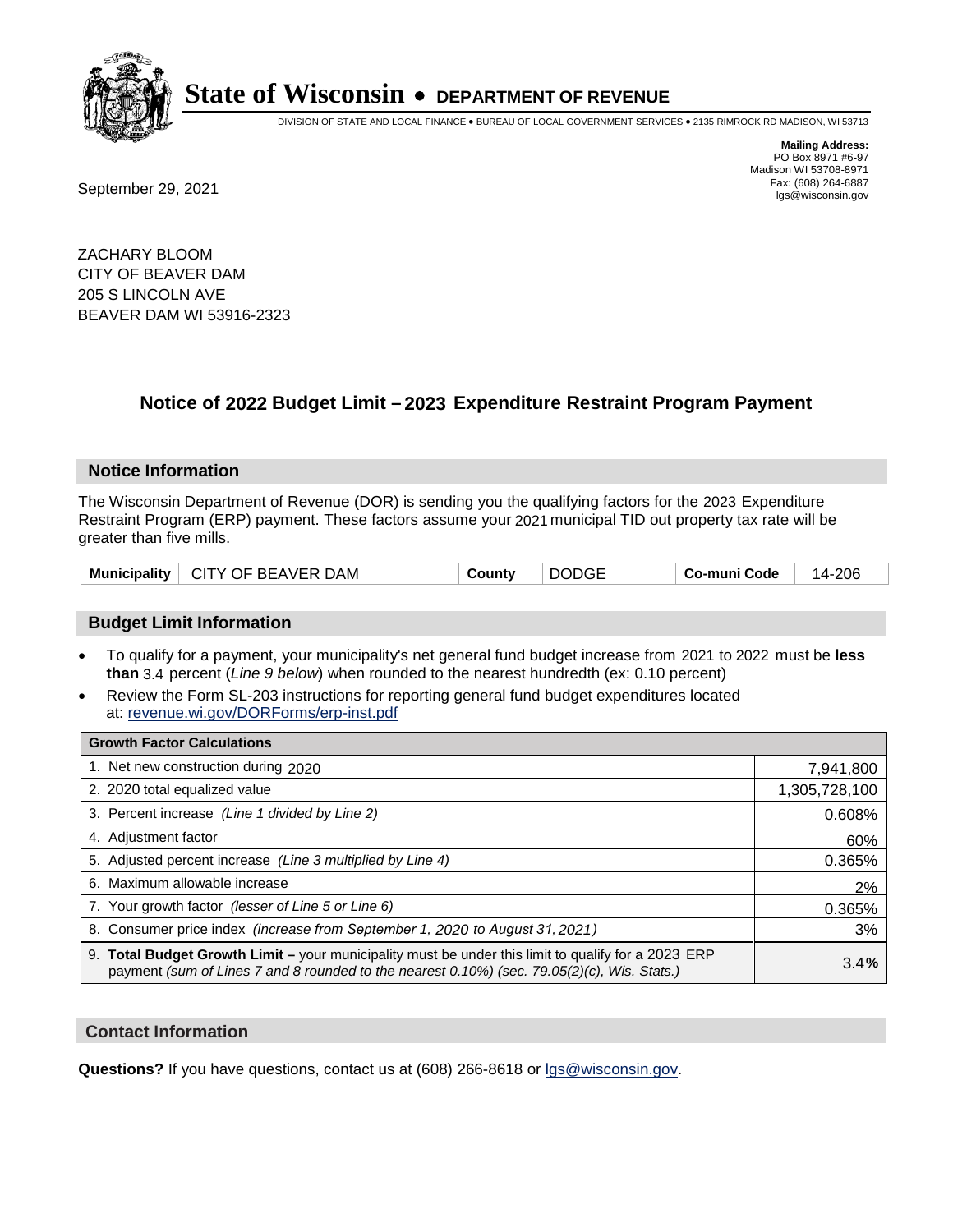

DIVISION OF STATE AND LOCAL FINANCE • BUREAU OF LOCAL GOVERNMENT SERVICES • 2135 RIMROCK RD MADISON, WI 53713

Fax: (608) 264-6887<br>
September 29, 2021 and the state of the state of the state of the state of the state of the state of the state of the state of the state of the state of the state of the state of the state of the state

**Mailing Address:** PO Box 8971 #6-97 Madison WI 53708-8971<br>Fax: (608) 264-6887

JENNY QUIRK CITY OF FOX LAKE PO BOX 105 FOX LAKE WI 53933-0105

## **Notice of 2022 Budget Limit - 2023 Expenditure Restraint Program Payment**

#### **Notice Information**

The Wisconsin Department of Revenue (DOR) is sending you the qualifying factors for the 2023 Expenditure Restraint Program (ERP) payment. These factors assume your 2021 municipal TID out property tax rate will be greater than five mills.

| <b>DODGE</b><br>Municipality   CITY OF FOX LAKE<br>⊺ Co-muni Code<br>Countv | 14-226 |
|-----------------------------------------------------------------------------|--------|
|-----------------------------------------------------------------------------|--------|

### **Budget Limit Information**

- To qualify for a payment, your municipality's net general fund budget increase from 2021 to 2022 must be less **than** 4.0 percent (*Line 9 below*) when rounded to the nearest hundredth (ex: 0.10 percent)
- Review the Form SL-203 instructions for reporting general fund budget expenditures located at: revenue.wi.gov/DORForms/erp-inst.pdf

| <b>Growth Factor Calculations</b>                                                                                                                                                                  |            |
|----------------------------------------------------------------------------------------------------------------------------------------------------------------------------------------------------|------------|
| 1. Net new construction during 2020                                                                                                                                                                | 1,691,800  |
| 2. 2020 total equalized value                                                                                                                                                                      | 99,083,200 |
| 3. Percent increase (Line 1 divided by Line 2)                                                                                                                                                     | 1.707%     |
| 4. Adiustment factor                                                                                                                                                                               | 60%        |
| 5. Adjusted percent increase (Line 3 multiplied by Line 4)                                                                                                                                         | 1.024%     |
| 6. Maximum allowable increase                                                                                                                                                                      | 2%         |
| 7. Your growth factor (lesser of Line 5 or Line 6)                                                                                                                                                 | 1.024%     |
| 8. Consumer price index (increase from September 1, 2020 to August 31, 2021)                                                                                                                       | 3%         |
| 9. Total Budget Growth Limit - your municipality must be under this limit to qualify for a 2023 ERP<br>payment (sum of Lines 7 and 8 rounded to the nearest 0.10%) (sec. 79.05(2)(c), Wis. Stats.) | 4.0%       |

#### **Contact Information**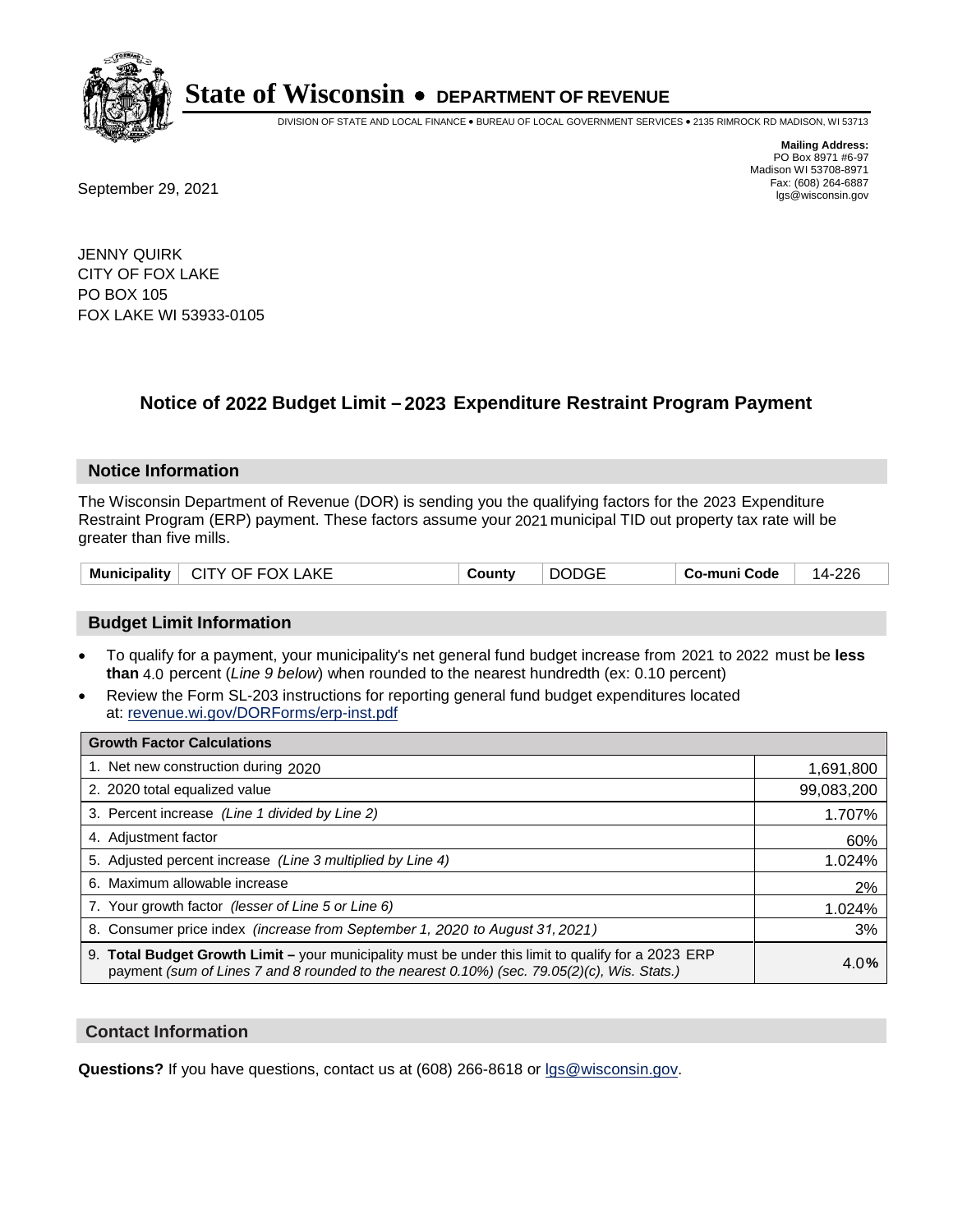

DIVISION OF STATE AND LOCAL FINANCE • BUREAU OF LOCAL GOVERNMENT SERVICES • 2135 RIMROCK RD MADISON, WI 53713

Madison WI 53708-8971<br>Fax: (608) 264-6887

**Mailing Address:** PO Box 8971 #6-97

Fax: (608) 264-6887<br>
September 29, 2021 and the state of the state of the state of the state of the state of the state of the state of the state of the state of the state of the state of the state of the state of the state

KRISTEN JACOBSON CITY OF HORICON 404 E LAKE ST HORICON WI 53032-1245

## **Notice of 2022 Budget Limit - 2023 Expenditure Restraint Program Payment**

#### **Notice Information**

The Wisconsin Department of Revenue (DOR) is sending you the qualifying factors for the 2023 Expenditure Restraint Program (ERP) payment. These factors assume your 2021 municipal TID out property tax rate will be greater than five mills.

| <b>DODGE</b><br>Municipality   CITY OF HORICON<br>Countv<br>∣ Co-muni Code |
|----------------------------------------------------------------------------|
|----------------------------------------------------------------------------|

### **Budget Limit Information**

- To qualify for a payment, your municipality's net general fund budget increase from 2021 to 2022 must be less **than** 3.5 percent (*Line 9 below*) when rounded to the nearest hundredth (ex: 0.10 percent)
- Review the Form SL-203 instructions for reporting general fund budget expenditures located at: revenue.wi.gov/DORForms/erp-inst.pdf

| <b>Growth Factor Calculations</b>                                                                                                                                                                  |             |
|----------------------------------------------------------------------------------------------------------------------------------------------------------------------------------------------------|-------------|
| 1. Net new construction during 2020                                                                                                                                                                | 2,435,900   |
| 2. 2020 total equalized value                                                                                                                                                                      | 278,097,900 |
| 3. Percent increase (Line 1 divided by Line 2)                                                                                                                                                     | 0.876%      |
| 4. Adjustment factor                                                                                                                                                                               | 60%         |
| 5. Adjusted percent increase (Line 3 multiplied by Line 4)                                                                                                                                         | 0.526%      |
| 6. Maximum allowable increase                                                                                                                                                                      | 2%          |
| 7. Your growth factor (lesser of Line 5 or Line 6)                                                                                                                                                 | 0.526%      |
| 8. Consumer price index (increase from September 1, 2020 to August 31, 2021)                                                                                                                       | 3%          |
| 9. Total Budget Growth Limit – your municipality must be under this limit to qualify for a 2023 ERP<br>payment (sum of Lines 7 and 8 rounded to the nearest 0.10%) (sec. 79.05(2)(c), Wis. Stats.) | 3.5%        |

### **Contact Information**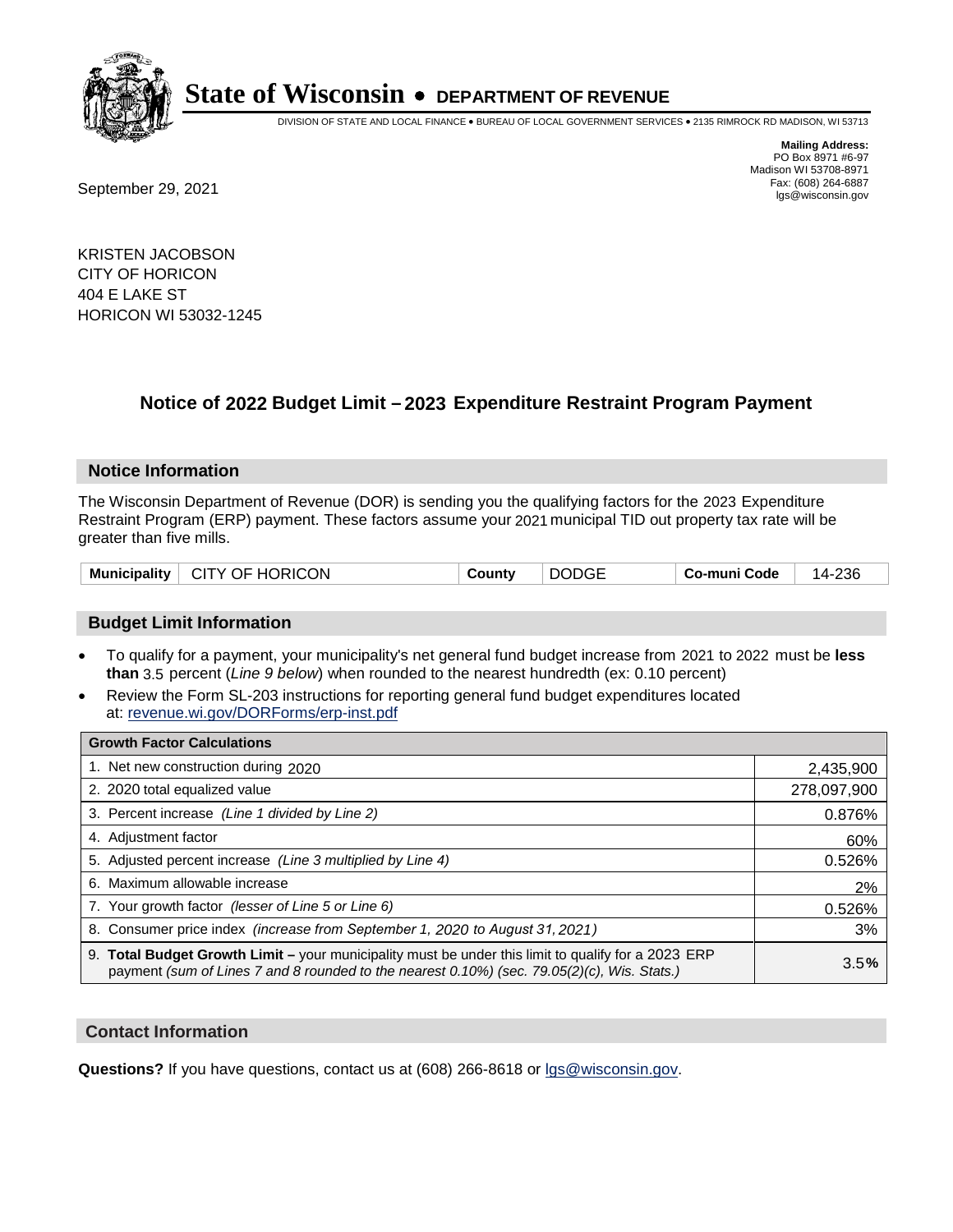

DIVISION OF STATE AND LOCAL FINANCE • BUREAU OF LOCAL GOVERNMENT SERVICES • 2135 RIMROCK RD MADISON, WI 53713

Fax: (608) 264-6887<br>
September 29, 2021 and the state of the state of the state of the state of the state of the state of the state of the state of the state of the state of the state of the state of the state of the state

**Mailing Address:** PO Box 8971 #6-97 Madison WI 53708-8971<br>Fax: (608) 264-6887

SHAWN HART CITY OF JUNEAU PO BOX 163, 405 JEWEL ST JUNEAU WI 53039-0163

## **Notice of 2022 Budget Limit - 2023 Expenditure Restraint Program Payment**

#### **Notice Information**

The Wisconsin Department of Revenue (DOR) is sending you the qualifying factors for the 2023 Expenditure Restraint Program (ERP) payment. These factors assume your 2021 municipal TID out property tax rate will be greater than five mills.

| <b>Municipality</b> | CITY OF JUNEAU | County | <b>DODGE</b> | Co-muni Code | 14-241 |
|---------------------|----------------|--------|--------------|--------------|--------|
|                     |                |        |              |              |        |

#### **Budget Limit Information**

- To qualify for a payment, your municipality's net general fund budget increase from 2021 to 2022 must be less **than** 4.0 percent (*Line 9 below*) when rounded to the nearest hundredth (ex: 0.10 percent)
- Review the Form SL-203 instructions for reporting general fund budget expenditures located at: revenue.wi.gov/DORForms/erp-inst.pdf

| <b>Growth Factor Calculations</b>                                                                                                                                                                  |             |
|----------------------------------------------------------------------------------------------------------------------------------------------------------------------------------------------------|-------------|
| 1. Net new construction during 2020                                                                                                                                                                | 2,019,400   |
| 2. 2020 total equalized value                                                                                                                                                                      | 122,239,500 |
| 3. Percent increase (Line 1 divided by Line 2)                                                                                                                                                     | 1.652%      |
| 4. Adjustment factor                                                                                                                                                                               | 60%         |
| 5. Adjusted percent increase (Line 3 multiplied by Line 4)                                                                                                                                         | 0.991%      |
| 6. Maximum allowable increase                                                                                                                                                                      | 2%          |
| 7. Your growth factor (lesser of Line 5 or Line 6)                                                                                                                                                 | 0.991%      |
| 8. Consumer price index (increase from September 1, 2020 to August 31, 2021)                                                                                                                       | 3%          |
| 9. Total Budget Growth Limit - your municipality must be under this limit to qualify for a 2023 ERP<br>payment (sum of Lines 7 and 8 rounded to the nearest 0.10%) (sec. 79.05(2)(c), Wis. Stats.) | 4.0%        |

#### **Contact Information**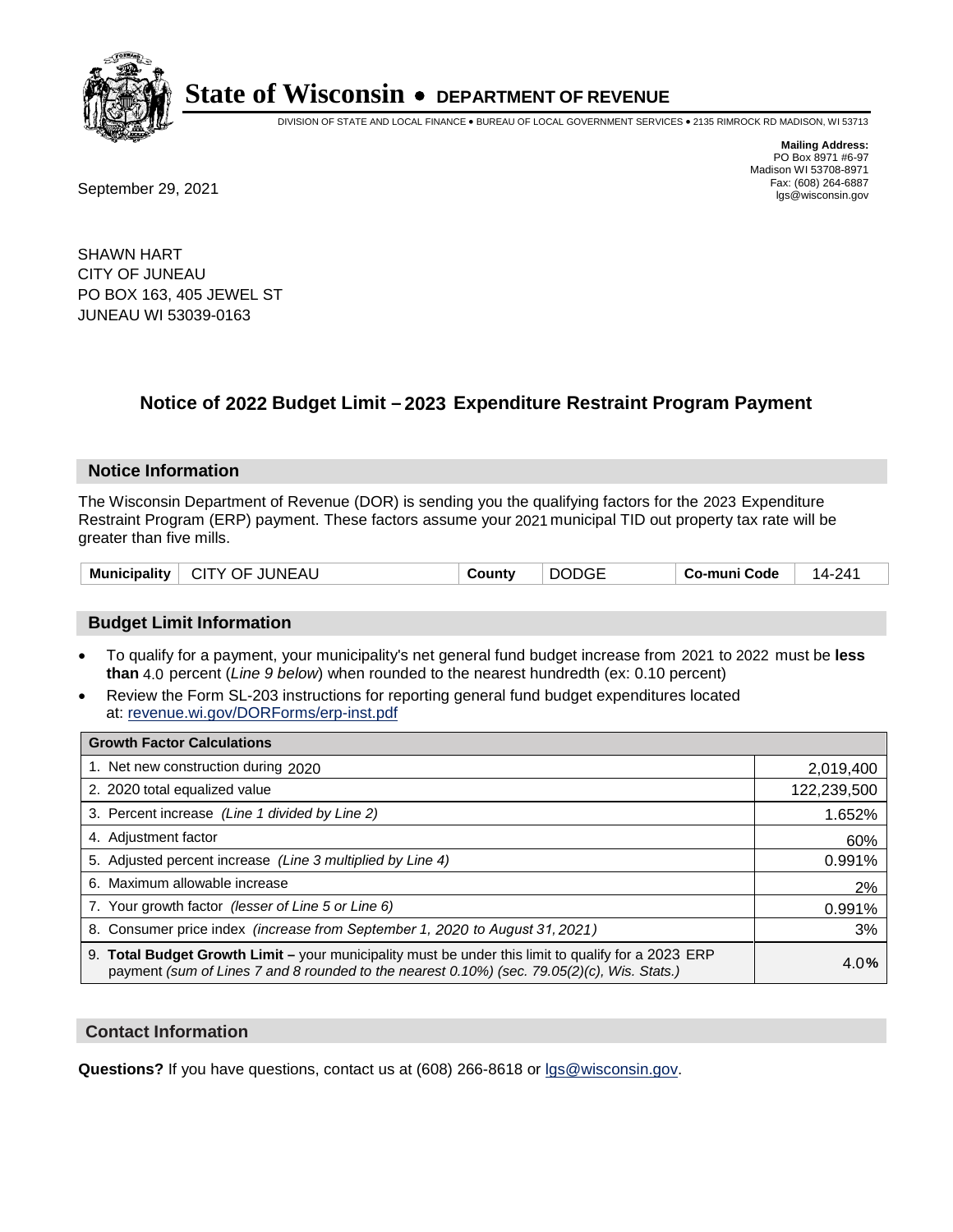

DIVISION OF STATE AND LOCAL FINANCE • BUREAU OF LOCAL GOVERNMENT SERVICES • 2135 RIMROCK RD MADISON, WI 53713

**Mailing Address:** PO Box 8971 #6-97 Madison WI 53708-8971<br>Fax: (608) 264-6887

Fax: (608) 264-6887<br>
September 29, 2021 and the state of the state of the state of the state of the state of the state of the state of the state of the state of the state of the state of the state of the state of the state

SARA DECKER CITY OF MAYVILLE PO BOX 273 MAYVILLE WI 53050-0273

## **Notice of 2022 Budget Limit - 2023 Expenditure Restraint Program Payment**

#### **Notice Information**

The Wisconsin Department of Revenue (DOR) is sending you the qualifying factors for the 2023 Expenditure Restraint Program (ERP) payment. These factors assume your 2021 municipal TID out property tax rate will be greater than five mills.

| Municipality  <br><b>CITY OF MAYVILLE</b> | Countv | <b>DODGE</b> | Co-muni Code | つらっ<br>14- |
|-------------------------------------------|--------|--------------|--------------|------------|
|-------------------------------------------|--------|--------------|--------------|------------|

### **Budget Limit Information**

- To qualify for a payment, your municipality's net general fund budget increase from 2021 to 2022 must be less **than** 3.4 percent (*Line 9 below*) when rounded to the nearest hundredth (ex: 0.10 percent)
- Review the Form SL-203 instructions for reporting general fund budget expenditures located at: revenue.wi.gov/DORForms/erp-inst.pdf

| <b>Growth Factor Calculations</b>                                                                                                                                                                      |             |
|--------------------------------------------------------------------------------------------------------------------------------------------------------------------------------------------------------|-------------|
| 1. Net new construction during 2020                                                                                                                                                                    | 2,939,800   |
| 2. 2020 total equalized value                                                                                                                                                                          | 393,579,800 |
| 3. Percent increase (Line 1 divided by Line 2)                                                                                                                                                         | 0.747%      |
| 4. Adjustment factor                                                                                                                                                                                   | 60%         |
| 5. Adjusted percent increase (Line 3 multiplied by Line 4)                                                                                                                                             | 0.448%      |
| 6. Maximum allowable increase                                                                                                                                                                          | 2%          |
| 7. Your growth factor (lesser of Line 5 or Line 6)                                                                                                                                                     | 0.448%      |
| 8. Consumer price index (increase from September 1, 2020 to August 31, 2021)                                                                                                                           | 3%          |
| 9. Total Budget Growth Limit - your municipality must be under this limit to qualify for a 2023 ERP<br>payment (sum of Lines 7 and 8 rounded to the nearest $0.10\%$ ) (sec. 79.05(2)(c), Wis. Stats.) | 3.4%        |

### **Contact Information**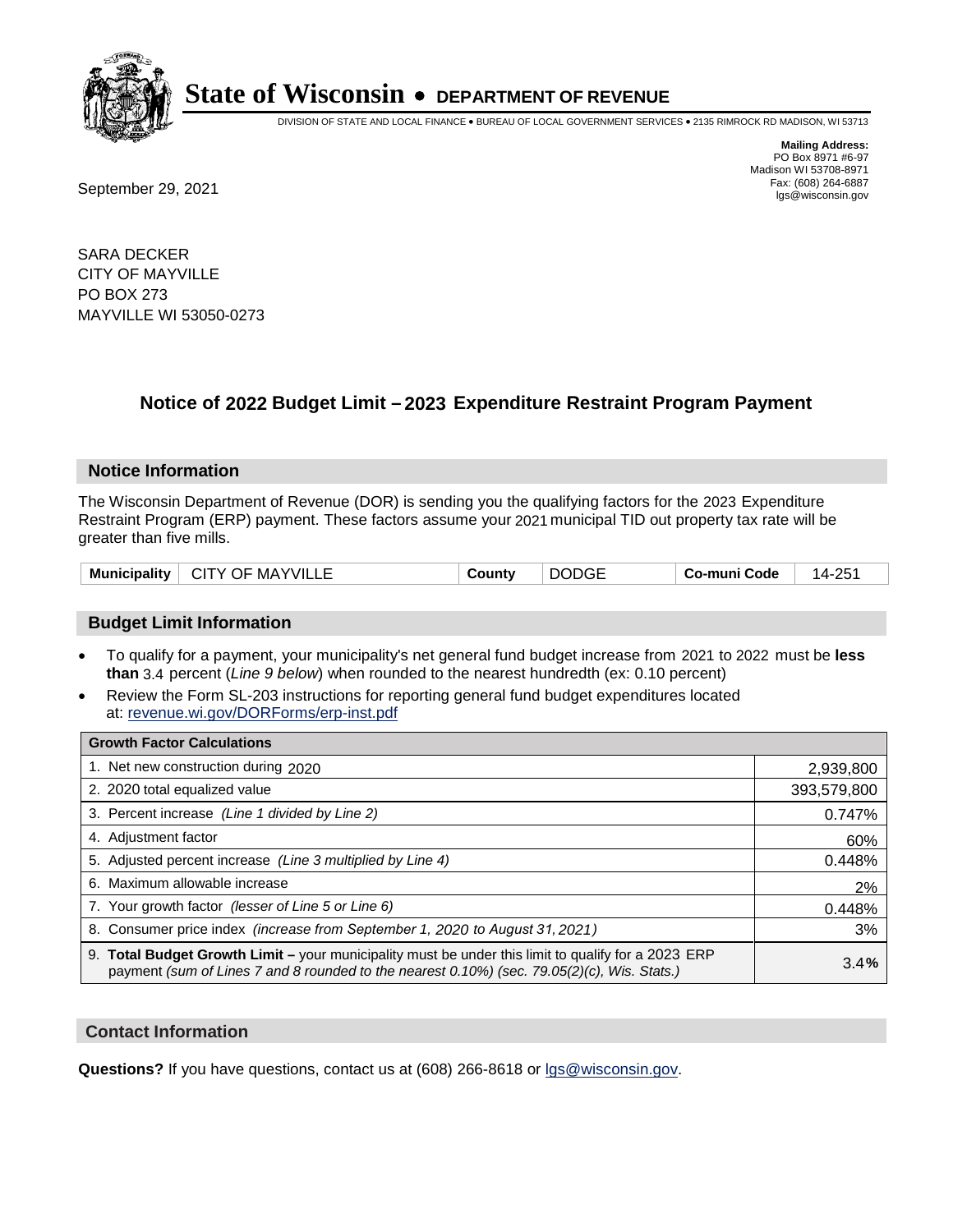

DIVISION OF STATE AND LOCAL FINANCE • BUREAU OF LOCAL GOVERNMENT SERVICES • 2135 RIMROCK RD MADISON, WI 53713

Fax: (608) 264-6887<br>
September 29, 2021 and the state of the state of the state of the state of the state of the state of the state of the state of the state of the state of the state of the state of the state of the state

**Mailing Address:** PO Box 8971 #6-97 Madison WI 53708-8971<br>Fax: (608) 264-6887

ANGELA HULL CITY OF WAUPUN 201 E MAIN ST WAUPUN WI 53963-2019

## **Notice of 2022 Budget Limit - 2023 Expenditure Restraint Program Payment**

#### **Notice Information**

The Wisconsin Department of Revenue (DOR) is sending you the qualifying factors for the 2023 Expenditure Restraint Program (ERP) payment. These factors assume your 2021 municipal TID out property tax rate will be greater than five mills.

| <b>Municipality</b><br>CITY OF WAUPUN | <b>DODGE</b><br>County | Co-muni Code | 14-292 |
|---------------------------------------|------------------------|--------------|--------|
|---------------------------------------|------------------------|--------------|--------|

### **Budget Limit Information**

- To qualify for a payment, your municipality's net general fund budget increase from 2021 to 2022 must be less **than** 4.0 percent (*Line 9 below*) when rounded to the nearest hundredth (ex: 0.10 percent)
- Review the Form SL-203 instructions for reporting general fund budget expenditures located at: revenue.wi.gov/DORForms/erp-inst.pdf

| <b>Growth Factor Calculations</b>                                                                                                                                                                  |             |
|----------------------------------------------------------------------------------------------------------------------------------------------------------------------------------------------------|-------------|
| 1. Net new construction during 2020                                                                                                                                                                | 8,595,400   |
| 2. 2020 total equalized value                                                                                                                                                                      | 511,112,400 |
| 3. Percent increase (Line 1 divided by Line 2)                                                                                                                                                     | 1.682%      |
| 4. Adjustment factor                                                                                                                                                                               | 60%         |
| 5. Adjusted percent increase (Line 3 multiplied by Line 4)                                                                                                                                         | 1.009%      |
| 6. Maximum allowable increase                                                                                                                                                                      | 2%          |
| 7. Your growth factor (lesser of Line 5 or Line 6)                                                                                                                                                 | 1.009%      |
| 8. Consumer price index (increase from September 1, 2020 to August 31, 2021)                                                                                                                       | 3%          |
| 9. Total Budget Growth Limit – your municipality must be under this limit to qualify for a 2023 ERP<br>payment (sum of Lines 7 and 8 rounded to the nearest 0.10%) (sec. 79.05(2)(c), Wis. Stats.) | 4.0%        |

#### **Contact Information**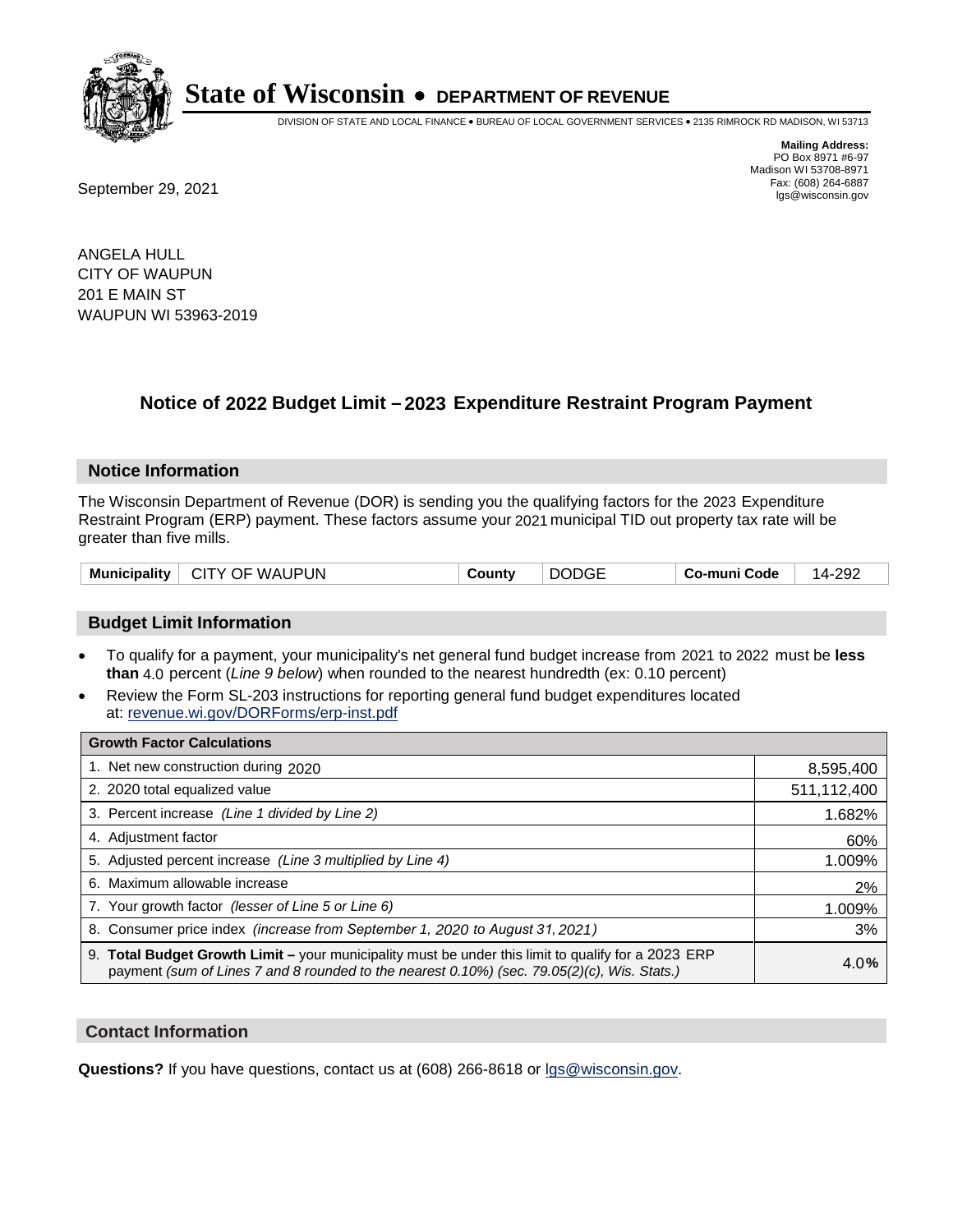

DIVISION OF STATE AND LOCAL FINANCE • BUREAU OF LOCAL GOVERNMENT SERVICES • 2135 RIMROCK RD MADISON, WI 53713

**Mailing Address:** PO Box 8971 #6-97 Madison WI 53708-8971<br>Fax: (608) 264-6887

Fax: (608) 264-6887<br>
September 29, 2021 and the state of the state of the state of the state of the state of the state of the state of the state of the state of the state of the state of the state of the state of the state

HEIDI TEICH VILLAGE OF SISTER BAY PO BOX 769 SISTER BAY WI 54234-0769

## **Notice of 2022 Budget Limit - 2023 Expenditure Restraint Program Payment**

#### **Notice Information**

The Wisconsin Department of Revenue (DOR) is sending you the qualifying factors for the 2023 Expenditure Restraint Program (ERP) payment. These factors assume your 2021 municipal TID out property tax rate will be greater than five mills.

|  | Municipality   VILLAGE OF SISTER BAY | County | <b>DOOR</b> | Co-muni Code | 15-181 |
|--|--------------------------------------|--------|-------------|--------------|--------|
|--|--------------------------------------|--------|-------------|--------------|--------|

### **Budget Limit Information**

- To qualify for a payment, your municipality's net general fund budget increase from 2021 to 2022 must be less **than** 5.0 percent (*Line 9 below*) when rounded to the nearest hundredth (ex: 0.10 percent)
- Review the Form SL-203 instructions for reporting general fund budget expenditures located at: revenue.wi.gov/DORForms/erp-inst.pdf

| <b>Growth Factor Calculations</b>                                                                                                                                                                  |             |
|----------------------------------------------------------------------------------------------------------------------------------------------------------------------------------------------------|-------------|
| 1. Net new construction during 2020                                                                                                                                                                | 19,802,600  |
| 2. 2020 total equalized value                                                                                                                                                                      | 476,281,000 |
| 3. Percent increase (Line 1 divided by Line 2)                                                                                                                                                     | 4.158%      |
| 4. Adjustment factor                                                                                                                                                                               | 60%         |
| 5. Adjusted percent increase (Line 3 multiplied by Line 4)                                                                                                                                         | 2.495%      |
| 6. Maximum allowable increase                                                                                                                                                                      | 2%          |
| 7. Your growth factor (lesser of Line 5 or Line 6)                                                                                                                                                 | 2.000%      |
| 8. Consumer price index (increase from September 1, 2020 to August 31, 2021)                                                                                                                       | 3%          |
| 9. Total Budget Growth Limit - your municipality must be under this limit to qualify for a 2023 ERP<br>payment (sum of Lines 7 and 8 rounded to the nearest 0.10%) (sec. 79.05(2)(c), Wis. Stats.) | 5.0%        |

#### **Contact Information**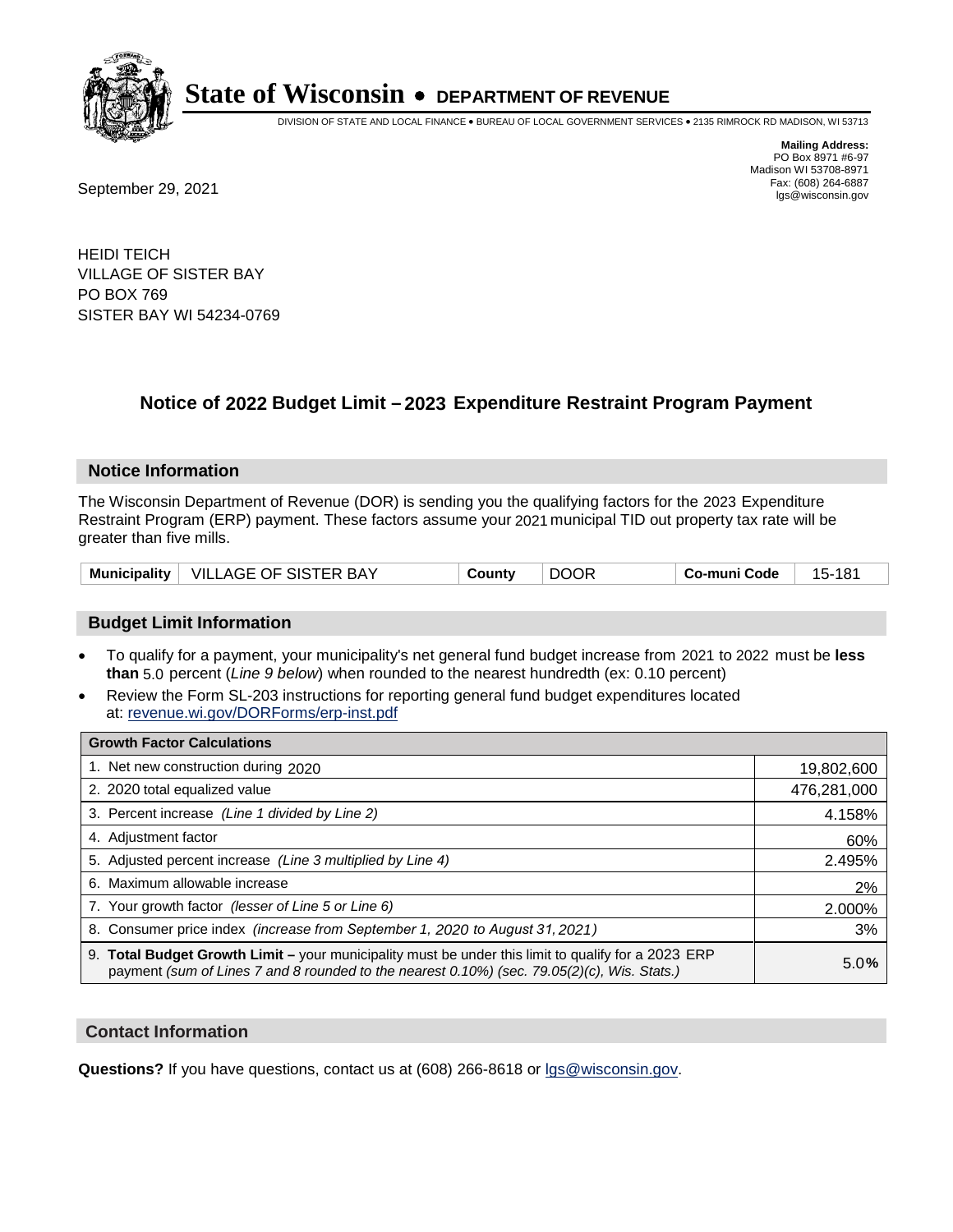

DIVISION OF STATE AND LOCAL FINANCE • BUREAU OF LOCAL GOVERNMENT SERVICES • 2135 RIMROCK RD MADISON, WI 53713

Fax: (608) 264-6887<br>
September 29, 2021 and the state of the state of the state of the state of the state of the state of the state of the state of the state of the state of the state of the state of the state of the state

**Mailing Address:** PO Box 8971 #6-97 Madison WI 53708-8971<br>Fax: (608) 264-6887

STEPHANIE REINHARDT CITY OF STURGEON BAY 421 MICHIGAN ST STURGEON BAY WI 54235

### **Notice of 2022 Budget Limit - 2023 Expenditure Restraint Program Payment**

#### **Notice Information**

The Wisconsin Department of Revenue (DOR) is sending you the qualifying factors for the 2023 Expenditure Restraint Program (ERP) payment. These factors assume your 2021 municipal TID out property tax rate will be greater than five mills.

| Municipality   CITY OF STURGEON BAY | County | <b>DOOR</b> | Co-muni Code | 15-281 |
|-------------------------------------|--------|-------------|--------------|--------|
|-------------------------------------|--------|-------------|--------------|--------|

#### **Budget Limit Information**

- To qualify for a payment, your municipality's net general fund budget increase from 2021 to 2022 must be less **than** 3.9 percent (*Line 9 below*) when rounded to the nearest hundredth (ex: 0.10 percent)
- Review the Form SL-203 instructions for reporting general fund budget expenditures located at: revenue.wi.gov/DORForms/erp-inst.pdf

| <b>Growth Factor Calculations</b>                                                                                                                                                                  |             |
|----------------------------------------------------------------------------------------------------------------------------------------------------------------------------------------------------|-------------|
| 1. Net new construction during 2020                                                                                                                                                                | 15,367,100  |
| 2. 2020 total equalized value                                                                                                                                                                      | 995,436,200 |
| 3. Percent increase (Line 1 divided by Line 2)                                                                                                                                                     | 1.544%      |
| 4. Adiustment factor                                                                                                                                                                               | 60%         |
| 5. Adjusted percent increase (Line 3 multiplied by Line 4)                                                                                                                                         | 0.926%      |
| 6. Maximum allowable increase                                                                                                                                                                      | 2%          |
| 7. Your growth factor (lesser of Line 5 or Line 6)                                                                                                                                                 | 0.926%      |
| 8. Consumer price index (increase from September 1, 2020 to August 31, 2021)                                                                                                                       | 3%          |
| 9. Total Budget Growth Limit - your municipality must be under this limit to qualify for a 2023 ERP<br>payment (sum of Lines 7 and 8 rounded to the nearest 0.10%) (sec. 79.05(2)(c), Wis. Stats.) | 3.9%        |

#### **Contact Information**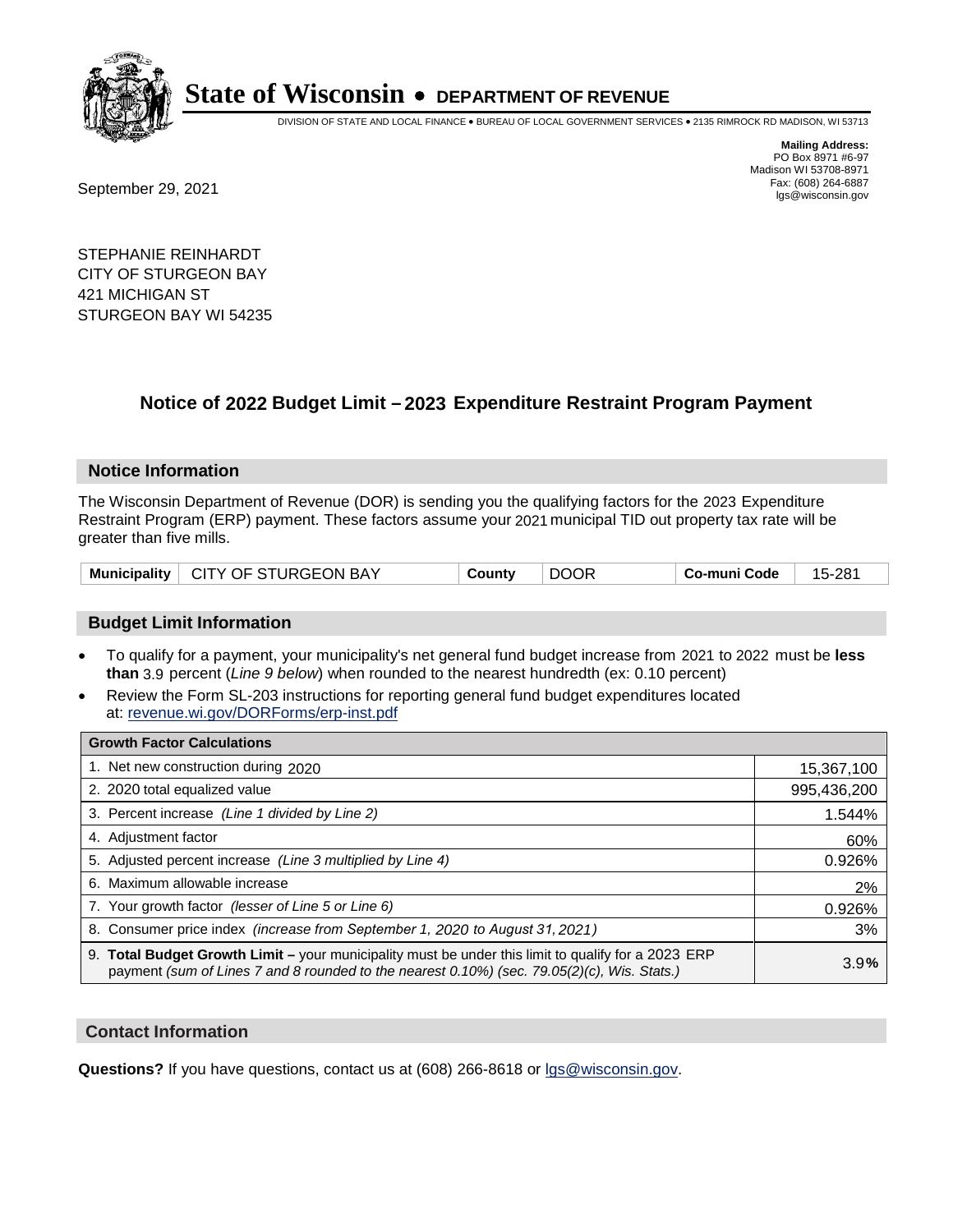

DIVISION OF STATE AND LOCAL FINANCE • BUREAU OF LOCAL GOVERNMENT SERVICES • 2135 RIMROCK RD MADISON, WI 53713

**Mailing Address:** PO Box 8971 #6-97 Madison WI 53708-8971<br>Fax: (608) 264-6887

Fax: (608) 264-6887<br>
September 29, 2021 and the state of the state of the state of the state of the state of the state of the state of the state of the state of the state of the state of the state of the state of the state

KATHY BURGER VILLAGE OF SOLON SPRINGS PO BOX 273 SOLON SPRINGS WI 54873-0273

## **Notice of 2022 Budget Limit - 2023 Expenditure Restraint Program Payment**

#### **Notice Information**

The Wisconsin Department of Revenue (DOR) is sending you the qualifying factors for the 2023 Expenditure Restraint Program (ERP) payment. These factors assume your 2021 municipal TID out property tax rate will be greater than five mills.

|  | Municipality   VILLAGE OF SOLON SPRINGS | County | DOUGLAS | Co-muni Code | 16-181 |
|--|-----------------------------------------|--------|---------|--------------|--------|
|--|-----------------------------------------|--------|---------|--------------|--------|

### **Budget Limit Information**

- To qualify for a payment, your municipality's net general fund budget increase from 2021 to 2022 must be less **than** 3.6 percent (*Line 9 below*) when rounded to the nearest hundredth (ex: 0.10 percent)
- Review the Form SL-203 instructions for reporting general fund budget expenditures located at: revenue.wi.gov/DORForms/erp-inst.pdf

| <b>Growth Factor Calculations</b>                                                                                                                                                                  |            |
|----------------------------------------------------------------------------------------------------------------------------------------------------------------------------------------------------|------------|
| 1. Net new construction during 2020                                                                                                                                                                | 587,100    |
| 2. 2020 total equalized value                                                                                                                                                                      | 54,473,000 |
| 3. Percent increase (Line 1 divided by Line 2)                                                                                                                                                     | 1.078%     |
| 4. Adjustment factor                                                                                                                                                                               | 60%        |
| 5. Adjusted percent increase (Line 3 multiplied by Line 4)                                                                                                                                         | 0.647%     |
| 6. Maximum allowable increase                                                                                                                                                                      | 2%         |
| 7. Your growth factor (lesser of Line 5 or Line 6)                                                                                                                                                 | 0.647%     |
| 8. Consumer price index (increase from September 1, 2020 to August 31, 2021)                                                                                                                       | 3%         |
| 9. Total Budget Growth Limit – your municipality must be under this limit to qualify for a 2023 ERP<br>payment (sum of Lines 7 and 8 rounded to the nearest 0.10%) (sec. 79.05(2)(c), Wis. Stats.) | 3.6%       |

### **Contact Information**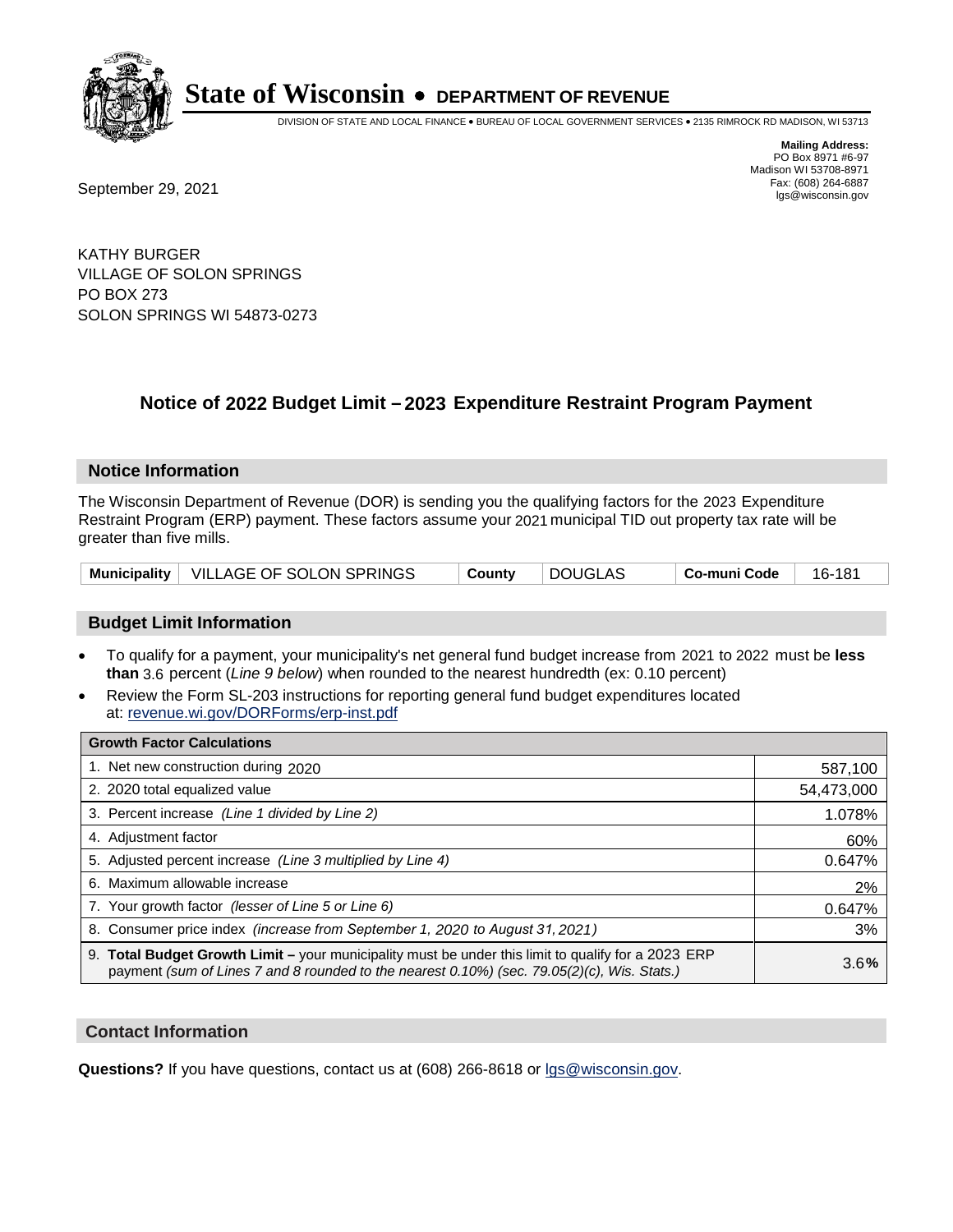

DIVISION OF STATE AND LOCAL FINANCE • BUREAU OF LOCAL GOVERNMENT SERVICES • 2135 RIMROCK RD MADISON, WI 53713

**Mailing Address:** PO Box 8971 #6-97 Madison WI 53708-8971<br>Fax: (608) 264-6887

Fax: (608) 264-6887<br>
September 29, 2021 and the state of the state of the state of the state of the state of the state of the state of the state of the state of the state of the state of the state of the state of the state

CAMILA RAMOS CITY OF SUPERIOR 1316 N 14TH ST, RM 200 SUPERIOR WI 54880

## **Notice of 2022 Budget Limit - 2023 Expenditure Restraint Program Payment**

#### **Notice Information**

The Wisconsin Department of Revenue (DOR) is sending you the qualifying factors for the 2023 Expenditure Restraint Program (ERP) payment. These factors assume your 2021 municipal TID out property tax rate will be greater than five mills.

### **Budget Limit Information**

- To qualify for a payment, your municipality's net general fund budget increase from 2021 to 2022 must be less **than** 3.8 percent (*Line 9 below*) when rounded to the nearest hundredth (ex: 0.10 percent)
- Review the Form SL-203 instructions for reporting general fund budget expenditures located at: revenue.wi.gov/DORForms/erp-inst.pdf

| <b>Growth Factor Calculations</b>                                                                                                                                                                  |               |
|----------------------------------------------------------------------------------------------------------------------------------------------------------------------------------------------------|---------------|
| 1. Net new construction during 2020                                                                                                                                                                | 24,090,800    |
| 2. 2020 total equalized value                                                                                                                                                                      | 1,876,478,900 |
| 3. Percent increase (Line 1 divided by Line 2)                                                                                                                                                     | 1.284%        |
| 4. Adjustment factor                                                                                                                                                                               | 60%           |
| 5. Adjusted percent increase (Line 3 multiplied by Line 4)                                                                                                                                         | 0.770%        |
| 6. Maximum allowable increase                                                                                                                                                                      | 2%            |
| 7. Your growth factor (lesser of Line 5 or Line 6)                                                                                                                                                 | 0.770%        |
| 8. Consumer price index (increase from September 1, 2020 to August 31, 2021)                                                                                                                       | 3%            |
| 9. Total Budget Growth Limit - your municipality must be under this limit to qualify for a 2023 ERP<br>payment (sum of Lines 7 and 8 rounded to the nearest 0.10%) (sec. 79.05(2)(c), Wis. Stats.) | 3.8%          |

#### **Contact Information**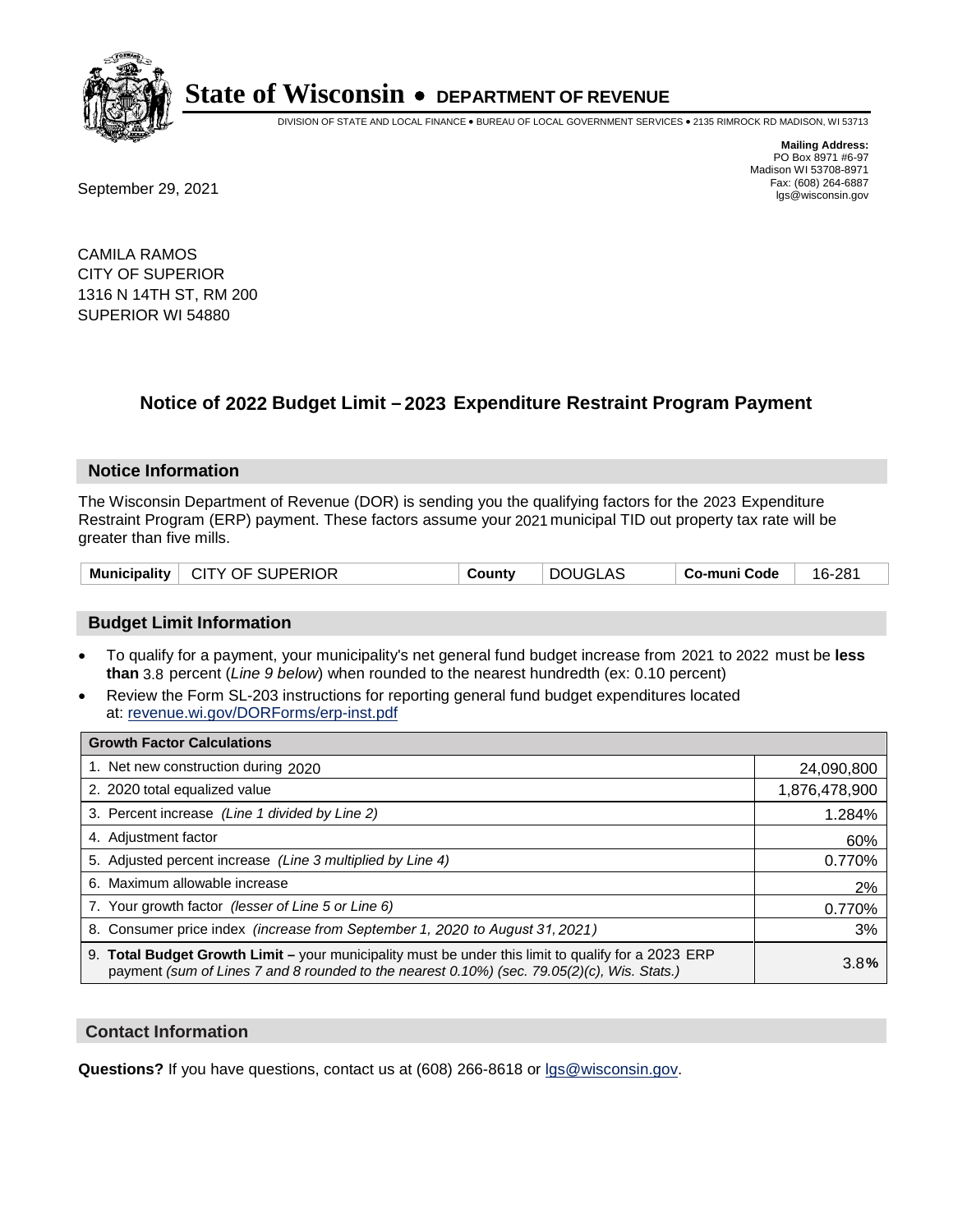

DIVISION OF STATE AND LOCAL FINANCE • BUREAU OF LOCAL GOVERNMENT SERVICES • 2135 RIMROCK RD MADISON, WI 53713

Fax: (608) 264-6887<br>
September 29, 2021 and the state of the state of the state of the state of the state of the state of the state of the state of the state of the state of the state of the state of the state of the state

**Mailing Address:** PO Box 8971 #6-97 Madison WI 53708-8971<br>Fax: (608) 264-6887

BECKY SEGEBRECHT TOWN OF NEW HAVEN PO BOX 111 PRAIRIE FARM WI 54762

## **Notice of 2022 Budget Limit - 2023 Expenditure Restraint Program Payment**

#### **Notice Information**

The Wisconsin Department of Revenue (DOR) is sending you the qualifying factors for the 2023 Expenditure Restraint Program (ERP) payment. These factors assume your 2021 municipal TID out property tax rate will be greater than five mills.

| Municipality | TOWN OF NEW HAVEN | ⊶ount∨ | <b>DUNN</b> | co-muni Code، | - $\cap$ 15 |
|--------------|-------------------|--------|-------------|---------------|-------------|
|--------------|-------------------|--------|-------------|---------------|-------------|

### **Budget Limit Information**

- To qualify for a payment, your municipality's net general fund budget increase from 2021 to 2022 must be less **than** 3.3 percent (*Line 9 below*) when rounded to the nearest hundredth (ex: 0.10 percent)
- Review the Form SL-203 instructions for reporting general fund budget expenditures located at: revenue.wi.gov/DORForms/erp-inst.pdf

| <b>Growth Factor Calculations</b>                                                                                                                                                                  |            |
|----------------------------------------------------------------------------------------------------------------------------------------------------------------------------------------------------|------------|
| 1. Net new construction during 2020                                                                                                                                                                | 222,300    |
| 2. 2020 total equalized value                                                                                                                                                                      | 48,077,500 |
| 3. Percent increase (Line 1 divided by Line 2)                                                                                                                                                     | 0.462%     |
| 4. Adjustment factor                                                                                                                                                                               | 60%        |
| 5. Adjusted percent increase (Line 3 multiplied by Line 4)                                                                                                                                         | 0.277%     |
| 6. Maximum allowable increase                                                                                                                                                                      | 2%         |
| 7. Your growth factor (lesser of Line 5 or Line 6)                                                                                                                                                 | 0.277%     |
| 8. Consumer price index (increase from September 1, 2020 to August 31, 2021)                                                                                                                       | 3%         |
| 9. Total Budget Growth Limit – your municipality must be under this limit to qualify for a 2023 ERP<br>payment (sum of Lines 7 and 8 rounded to the nearest 0.10%) (sec. 79.05(2)(c), Wis. Stats.) | 3.3%       |

#### **Contact Information**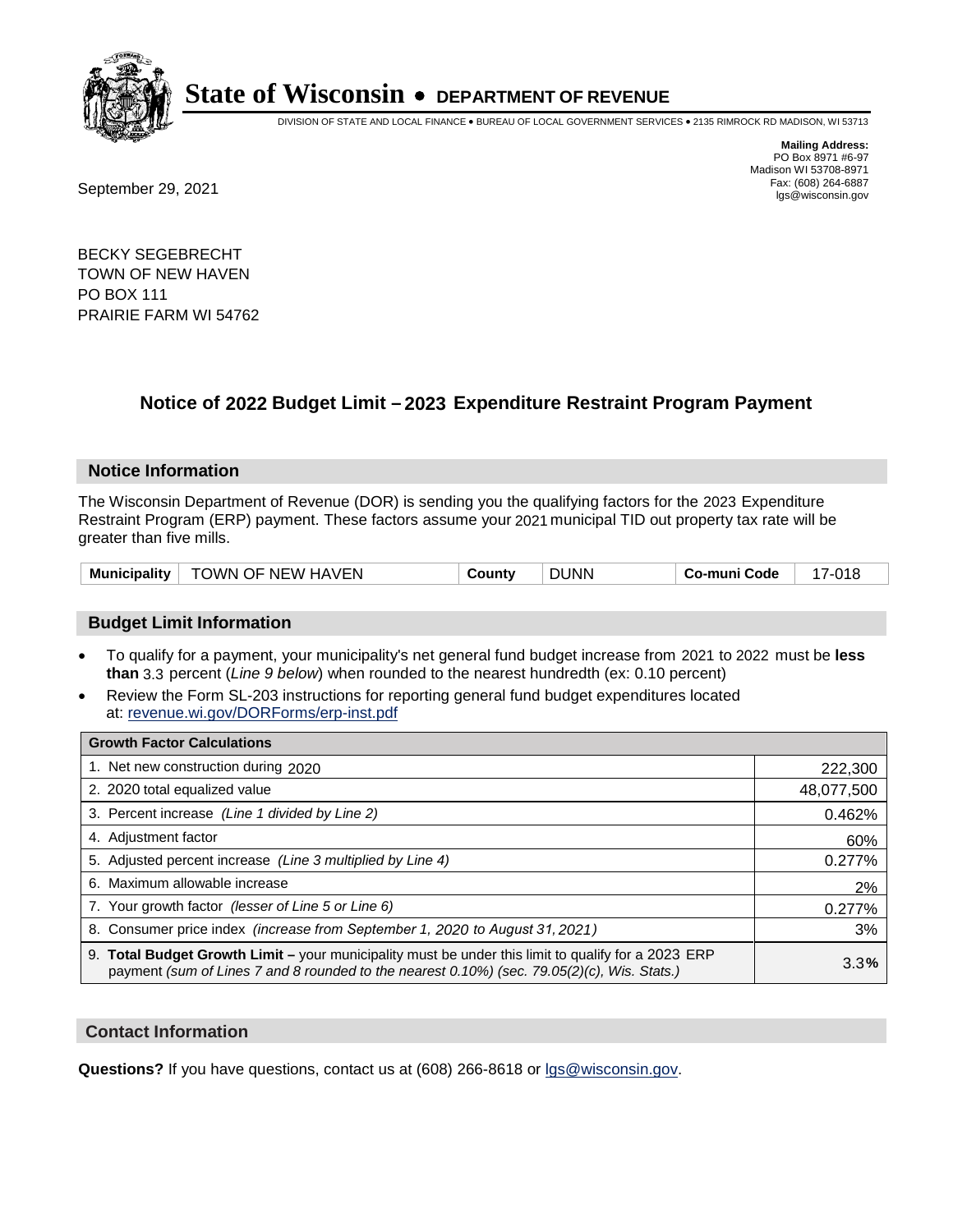

DIVISION OF STATE AND LOCAL FINANCE • BUREAU OF LOCAL GOVERNMENT SERVICES • 2135 RIMROCK RD MADISON, WI 53713

**Mailing Address:** PO Box 8971 #6-97 Madison WI 53708-8971<br>Fax: (608) 264-6887

Fax: (608) 264-6887<br>
September 29, 2021 and the state of the state of the state of the state of the state of the state of the state of the state of the state of the state of the state of the state of the state of the state

KATIE MOLL TOWN OF TIFFANY N12045 COUNTY ROAD Q DOWNING WI 54734

## **Notice of 2022 Budget Limit - 2023 Expenditure Restraint Program Payment**

#### **Notice Information**

The Wisconsin Department of Revenue (DOR) is sending you the qualifying factors for the 2023 Expenditure Restraint Program (ERP) payment. These factors assume your 2021 municipal TID out property tax rate will be greater than five mills.

### **Budget Limit Information**

- To qualify for a payment, your municipality's net general fund budget increase from 2021 to 2022 must be less **than** 3.4 percent (*Line 9 below*) when rounded to the nearest hundredth (ex: 0.10 percent)
- Review the Form SL-203 instructions for reporting general fund budget expenditures located at: revenue.wi.gov/DORForms/erp-inst.pdf

| <b>Growth Factor Calculations</b>                                                                                                                                                                  |            |
|----------------------------------------------------------------------------------------------------------------------------------------------------------------------------------------------------|------------|
| 1. Net new construction during 2020                                                                                                                                                                | 332,300    |
| 2. 2020 total equalized value                                                                                                                                                                      | 47,804,300 |
| 3. Percent increase (Line 1 divided by Line 2)                                                                                                                                                     | 0.695%     |
| 4. Adjustment factor                                                                                                                                                                               | 60%        |
| 5. Adjusted percent increase (Line 3 multiplied by Line 4)                                                                                                                                         | 0.417%     |
| Maximum allowable increase<br>6.                                                                                                                                                                   | 2%         |
| 7. Your growth factor (lesser of Line 5 or Line 6)                                                                                                                                                 | 0.417%     |
| 8. Consumer price index (increase from September 1, 2020 to August 31, 2021)                                                                                                                       | 3%         |
| 9. Total Budget Growth Limit - your municipality must be under this limit to qualify for a 2023 ERP<br>payment (sum of Lines 7 and 8 rounded to the nearest 0.10%) (sec. 79.05(2)(c), Wis. Stats.) | 3.4%       |

#### **Contact Information**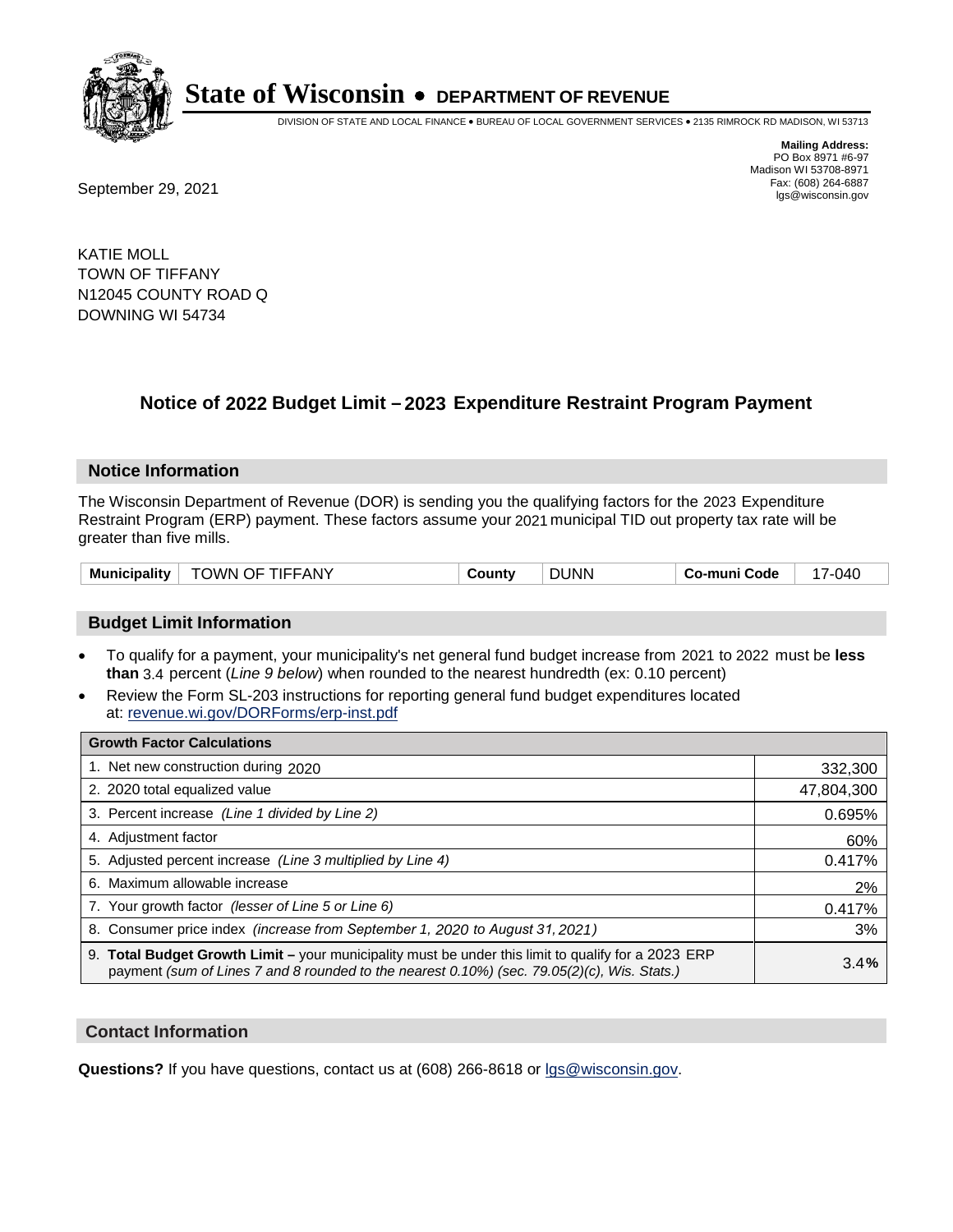

DIVISION OF STATE AND LOCAL FINANCE • BUREAU OF LOCAL GOVERNMENT SERVICES • 2135 RIMROCK RD MADISON, WI 53713

**Mailing Address:** PO Box 8971 #6-97 Madison WI 53708-8971<br>Fax: (608) 264-6887

Fax: (608) 264-6887<br>
September 29, 2021 and the state of the state of the state of the state of the state of the state of the state of the state of the state of the state of the state of the state of the state of the state

LYNN NIGGEMANN VILLAGE OF COLFAX PO BOX 417 COLFAX WI 54730-0417

## **Notice of 2022 Budget Limit - 2023 Expenditure Restraint Program Payment**

#### **Notice Information**

The Wisconsin Department of Revenue (DOR) is sending you the qualifying factors for the 2023 Expenditure Restraint Program (ERP) payment. These factors assume your 2021 municipal TID out property tax rate will be greater than five mills.

| Municipality | VILLAGE OF COLFAX | ountvٽ | <b>DUNN</b> | Co-muni Code |  |
|--------------|-------------------|--------|-------------|--------------|--|
|--------------|-------------------|--------|-------------|--------------|--|

### **Budget Limit Information**

- To qualify for a payment, your municipality's net general fund budget increase from 2021 to 2022 must be less **than** 3.4 percent (*Line 9 below*) when rounded to the nearest hundredth (ex: 0.10 percent)
- Review the Form SL-203 instructions for reporting general fund budget expenditures located at: revenue.wi.gov/DORForms/erp-inst.pdf

| <b>Growth Factor Calculations</b>                                                                                                                                                                  |            |
|----------------------------------------------------------------------------------------------------------------------------------------------------------------------------------------------------|------------|
| 1. Net new construction during 2020                                                                                                                                                                | 375,000    |
| 2. 2020 total equalized value                                                                                                                                                                      | 57,684,200 |
| 3. Percent increase (Line 1 divided by Line 2)                                                                                                                                                     | 0.650%     |
| 4. Adjustment factor                                                                                                                                                                               | 60%        |
| 5. Adjusted percent increase (Line 3 multiplied by Line 4)                                                                                                                                         | 0.390%     |
| 6. Maximum allowable increase                                                                                                                                                                      | 2%         |
| 7. Your growth factor (lesser of Line 5 or Line 6)                                                                                                                                                 | 0.390%     |
| 8. Consumer price index (increase from September 1, 2020 to August 31, 2021)                                                                                                                       | 3%         |
| 9. Total Budget Growth Limit - your municipality must be under this limit to qualify for a 2023 ERP<br>payment (sum of Lines 7 and 8 rounded to the nearest 0.10%) (sec. 79.05(2)(c), Wis. Stats.) | 3.4%       |

### **Contact Information**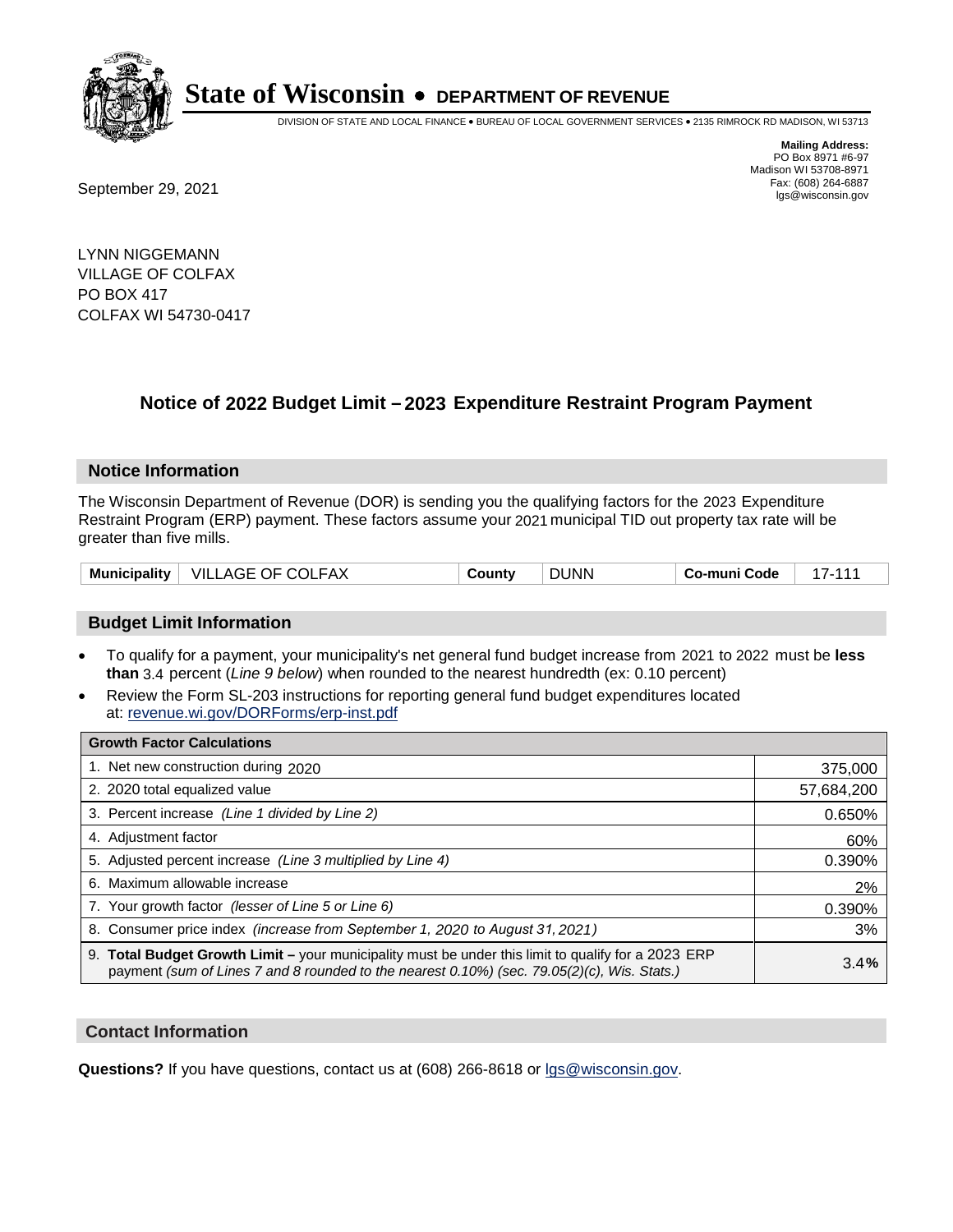

DIVISION OF STATE AND LOCAL FINANCE • BUREAU OF LOCAL GOVERNMENT SERVICES • 2135 RIMROCK RD MADISON, WI 53713

**Mailing Address:** PO Box 8971 #6-97 Madison WI 53708-8971<br>Fax: (608) 264-6887 Fax: (608) 264-6887<br>
September 29, 2021 and the state of the state of the state of the state of the state of the state of the state of the state of the state of the state of the state of the state of the state of the state

PATRICIA HAHN VILLAGE OF ELK MOUND PO BOX 188 ELK MOUND WI 54739-0188

## **Notice of 2022 Budget Limit - 2023 Expenditure Restraint Program Payment**

#### **Notice Information**

The Wisconsin Department of Revenue (DOR) is sending you the qualifying factors for the 2023 Expenditure Restraint Program (ERP) payment. These factors assume your 2021 municipal TID out property tax rate will be greater than five mills.

|  | Municipality   VILLAGE OF ELK MOUND | County | <b>DUNN</b> | Co-muni Code |  |
|--|-------------------------------------|--------|-------------|--------------|--|
|--|-------------------------------------|--------|-------------|--------------|--|

### **Budget Limit Information**

- To qualify for a payment, your municipality's net general fund budget increase from 2021 to 2022 must be less **than** 3.3 percent (*Line 9 below*) when rounded to the nearest hundredth (ex: 0.10 percent)
- Review the Form SL-203 instructions for reporting general fund budget expenditures located at: revenue.wi.gov/DORForms/erp-inst.pdf

| <b>Growth Factor Calculations</b>                                                                                                                                                                  |            |
|----------------------------------------------------------------------------------------------------------------------------------------------------------------------------------------------------|------------|
| 1. Net new construction during 2020                                                                                                                                                                | 198,200    |
| 2. 2020 total equalized value                                                                                                                                                                      | 44,174,600 |
| 3. Percent increase (Line 1 divided by Line 2)                                                                                                                                                     | 0.449%     |
| 4. Adiustment factor                                                                                                                                                                               | 60%        |
| 5. Adjusted percent increase (Line 3 multiplied by Line 4)                                                                                                                                         | 0.269%     |
| 6. Maximum allowable increase                                                                                                                                                                      | 2%         |
| 7. Your growth factor (lesser of Line 5 or Line 6)                                                                                                                                                 | 0.269%     |
| 8. Consumer price index (increase from September 1, 2020 to August 31, 2021)                                                                                                                       | 3%         |
| 9. Total Budget Growth Limit - your municipality must be under this limit to qualify for a 2023 ERP<br>payment (sum of Lines 7 and 8 rounded to the nearest 0.10%) (sec. 79.05(2)(c), Wis. Stats.) | 3.3%       |

#### **Contact Information**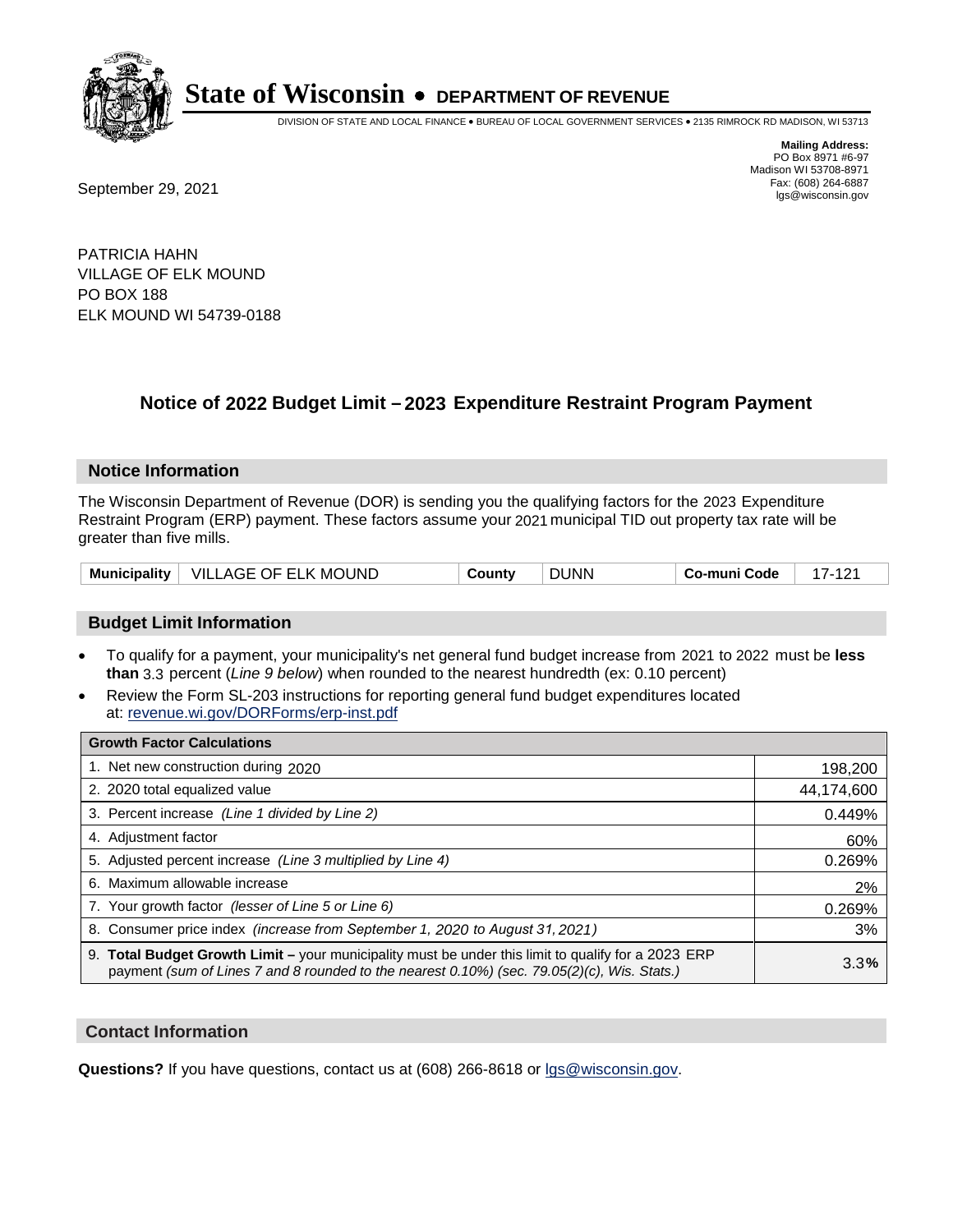

DIVISION OF STATE AND LOCAL FINANCE • BUREAU OF LOCAL GOVERNMENT SERVICES • 2135 RIMROCK RD MADISON, WI 53713

Fax: (608) 264-6887<br>
September 29, 2021 and the state of the state of the state of the state of the state of the state of the state of the state of the state of the state of the state of the state of the state of the state

**Mailing Address:** PO Box 8971 #6-97 Madison WI 53708-8971<br>Fax: (608) 264-6887

ROBIN GOODELL VILLAGE OF WHEELER PO BOX 16 WHEELER WI 54772-0016

## **Notice of 2022 Budget Limit - 2023 Expenditure Restraint Program Payment**

#### **Notice Information**

The Wisconsin Department of Revenue (DOR) is sending you the qualifying factors for the 2023 Expenditure Restraint Program (ERP) payment. These factors assume your 2021 municipal TID out property tax rate will be greater than five mills.

| Municipality | WHFFI FR<br>VILL<br>⊹OF.<br>AGE | `ountن | JUNN | Code<br>-mun |  |
|--------------|---------------------------------|--------|------|--------------|--|
|--------------|---------------------------------|--------|------|--------------|--|

### **Budget Limit Information**

- To qualify for a payment, your municipality's net general fund budget increase from 2021 to 2022 must be less **than** 4.3 percent (*Line 9 below*) when rounded to the nearest hundredth (ex: 0.10 percent)
- Review the Form SL-203 instructions for reporting general fund budget expenditures located at: revenue.wi.gov/DORForms/erp-inst.pdf

| <b>Growth Factor Calculations</b>                                                                                                                                                                  |            |
|----------------------------------------------------------------------------------------------------------------------------------------------------------------------------------------------------|------------|
| 1. Net new construction during 2020                                                                                                                                                                | 226,400    |
| 2. 2020 total equalized value                                                                                                                                                                      | 10,303,500 |
| 3. Percent increase (Line 1 divided by Line 2)                                                                                                                                                     | 2.197%     |
| 4. Adjustment factor                                                                                                                                                                               | 60%        |
| 5. Adjusted percent increase (Line 3 multiplied by Line 4)                                                                                                                                         | 1.318%     |
| 6. Maximum allowable increase                                                                                                                                                                      | 2%         |
| 7. Your growth factor (lesser of Line 5 or Line 6)                                                                                                                                                 | 1.318%     |
| 8. Consumer price index (increase from September 1, 2020 to August 31, 2021)                                                                                                                       | 3%         |
| 9. Total Budget Growth Limit – your municipality must be under this limit to qualify for a 2023 ERP<br>payment (sum of Lines 7 and 8 rounded to the nearest 0.10%) (sec. 79.05(2)(c), Wis. Stats.) | 4.3%       |

#### **Contact Information**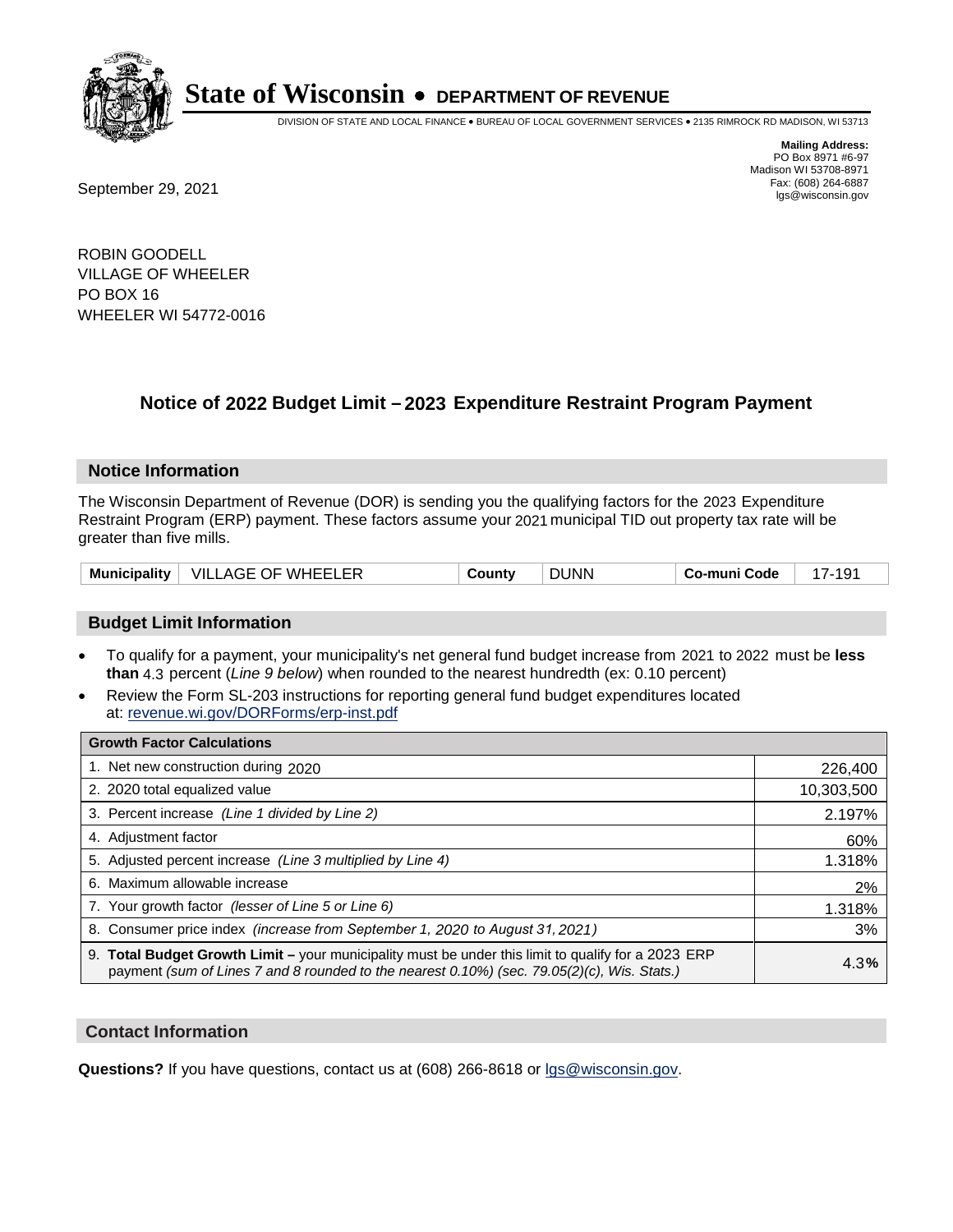

DIVISION OF STATE AND LOCAL FINANCE • BUREAU OF LOCAL GOVERNMENT SERVICES • 2135 RIMROCK RD MADISON, WI 53713

Fax: (608) 264-6887<br>
September 29, 2021 and the state of the state of the state of the state of the state of the state of the state of the state of the state of the state of the state of the state of the state of the state

**Mailing Address:** PO Box 8971 #6-97 Madison WI 53708-8971<br>Fax: (608) 264-6887

CALLY LAUERSDORF CITY OF MENOMONIE 800 WILSON AVE, 3RD FL MENOMONIE WI 54751-2734

## **Notice of 2022 Budget Limit - 2023 Expenditure Restraint Program Payment**

#### **Notice Information**

The Wisconsin Department of Revenue (DOR) is sending you the qualifying factors for the 2023 Expenditure Restraint Program (ERP) payment. These factors assume your 2021 municipal TID out property tax rate will be greater than five mills.

| Municipality | CITY OF MENOMONIE | County | <b>DUNN</b> | Co-muni Code | 17-251 |
|--------------|-------------------|--------|-------------|--------------|--------|
|--------------|-------------------|--------|-------------|--------------|--------|

#### **Budget Limit Information**

- To qualify for a payment, your municipality's net general fund budget increase from 2021 to 2022 must be less **than** 4.1 percent (*Line 9 below*) when rounded to the nearest hundredth (ex: 0.10 percent)
- Review the Form SL-203 instructions for reporting general fund budget expenditures located at: revenue.wi.gov/DORForms/erp-inst.pdf

| <b>Growth Factor Calculations</b>                                                                                                                                                                  |               |
|----------------------------------------------------------------------------------------------------------------------------------------------------------------------------------------------------|---------------|
| 1. Net new construction during 2020                                                                                                                                                                | 23,197,000    |
| 2. 2020 total equalized value                                                                                                                                                                      | 1,247,279,300 |
| 3. Percent increase (Line 1 divided by Line 2)                                                                                                                                                     | 1.860%        |
| 4. Adjustment factor                                                                                                                                                                               | 60%           |
| 5. Adjusted percent increase (Line 3 multiplied by Line 4)                                                                                                                                         | 1.116%        |
| 6. Maximum allowable increase                                                                                                                                                                      | 2%            |
| 7. Your growth factor (lesser of Line 5 or Line 6)                                                                                                                                                 | 1.116%        |
| 8. Consumer price index (increase from September 1, 2020 to August 31, 2021)                                                                                                                       | 3%            |
| 9. Total Budget Growth Limit - your municipality must be under this limit to qualify for a 2023 ERP<br>payment (sum of Lines 7 and 8 rounded to the nearest 0.10%) (sec. 79.05(2)(c), Wis. Stats.) | 4.1%          |

#### **Contact Information**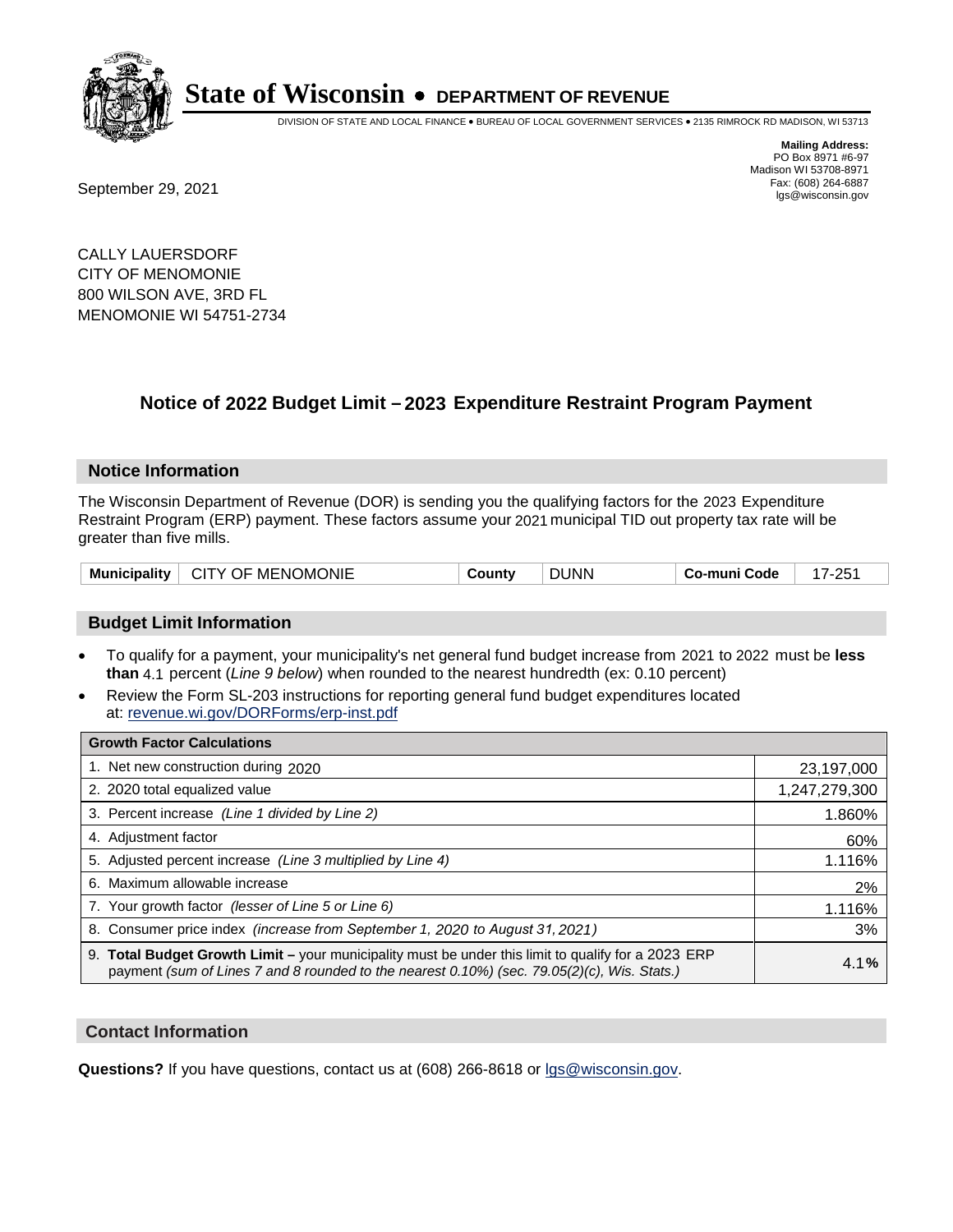

DIVISION OF STATE AND LOCAL FINANCE • BUREAU OF LOCAL GOVERNMENT SERVICES • 2135 RIMROCK RD MADISON, WI 53713

**Mailing Address:** PO Box 8971 #6-97 Madison WI 53708-8971<br>Fax: (608) 264-6887

Fax: (608) 264-6887<br>
September 29, 2021 and the state of the state of the state of the state of the state of the state of the state of the state of the state of the state of the state of the state of the state of the state

BILLIE WAUGH VILLAGE OF FAIRCHILD 331 OAK ST. FAIRCHILD WI 54741

## **Notice of 2022 Budget Limit - 2023 Expenditure Restraint Program Payment**

#### **Notice Information**

The Wisconsin Department of Revenue (DOR) is sending you the qualifying factors for the 2023 Expenditure Restraint Program (ERP) payment. These factors assume your 2021 municipal TID out property tax rate will be greater than five mills.

|  | Municipality   VILLAGE OF FAIRCHILD | County | <b>EAU CLAIRE</b> | ∣ Co-muni Code | 18-126 |
|--|-------------------------------------|--------|-------------------|----------------|--------|
|--|-------------------------------------|--------|-------------------|----------------|--------|

### **Budget Limit Information**

- To qualify for a payment, your municipality's net general fund budget increase from 2021 to 2022 must be less **than** 3.4 percent (*Line 9 below*) when rounded to the nearest hundredth (ex: 0.10 percent)
- Review the Form SL-203 instructions for reporting general fund budget expenditures located at: revenue.wi.gov/DORForms/erp-inst.pdf

| <b>Growth Factor Calculations</b>                                                                                                                                                                  |            |
|----------------------------------------------------------------------------------------------------------------------------------------------------------------------------------------------------|------------|
| 1. Net new construction during 2020                                                                                                                                                                | 87,100     |
| 2. 2020 total equalized value                                                                                                                                                                      | 13,650,400 |
| 3. Percent increase (Line 1 divided by Line 2)                                                                                                                                                     | 0.638%     |
| 4. Adjustment factor                                                                                                                                                                               | 60%        |
| 5. Adjusted percent increase (Line 3 multiplied by Line 4)                                                                                                                                         | 0.383%     |
| 6. Maximum allowable increase                                                                                                                                                                      | 2%         |
| 7. Your growth factor (lesser of Line 5 or Line 6)                                                                                                                                                 | 0.383%     |
| 8. Consumer price index (increase from September 1, 2020 to August 31, 2021)                                                                                                                       | 3%         |
| 9. Total Budget Growth Limit – your municipality must be under this limit to qualify for a 2023 ERP<br>payment (sum of Lines 7 and 8 rounded to the nearest 0.10%) (sec. 79.05(2)(c), Wis. Stats.) | 3.4%       |

#### **Contact Information**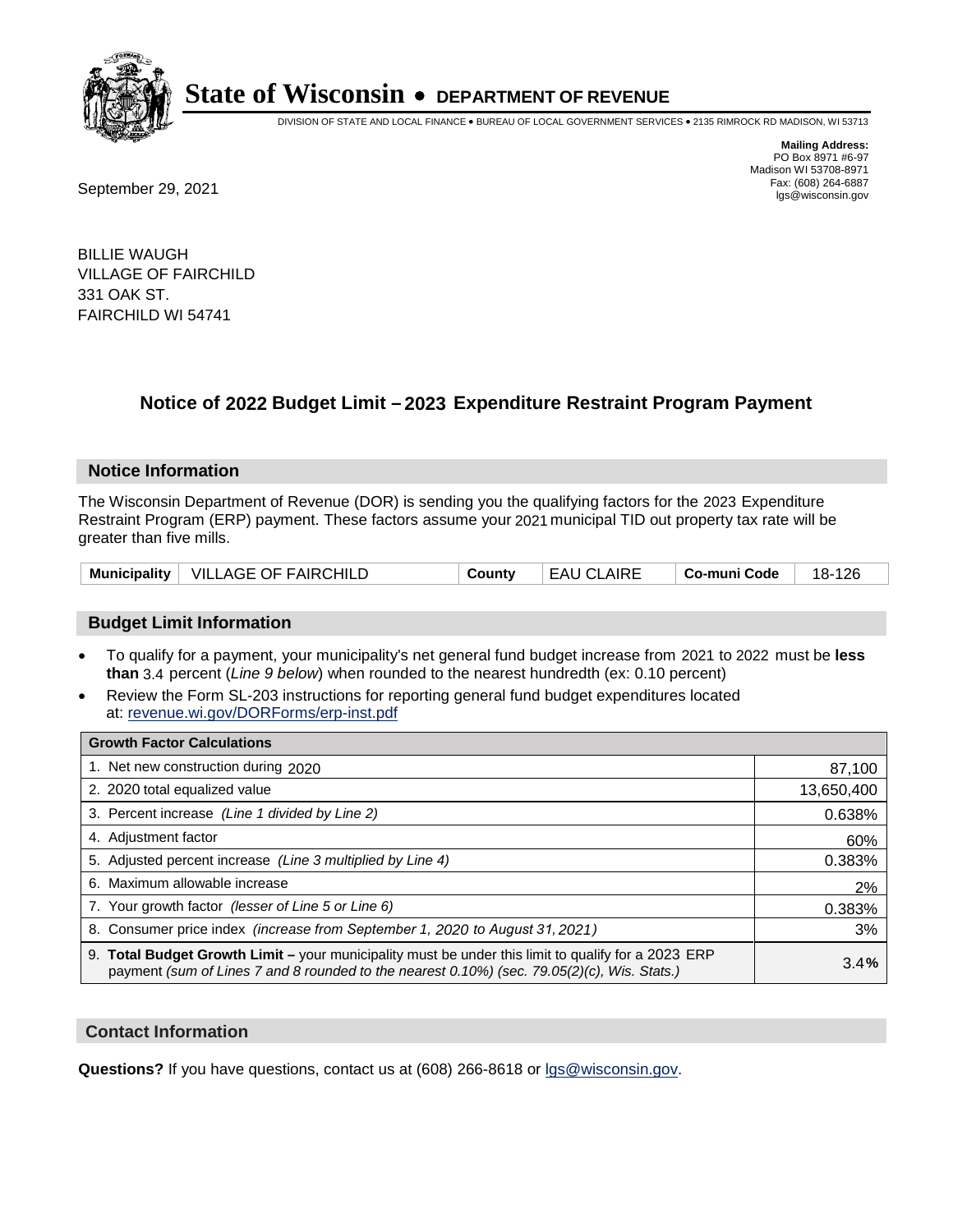

DIVISION OF STATE AND LOCAL FINANCE • BUREAU OF LOCAL GOVERNMENT SERVICES • 2135 RIMROCK RD MADISON, WI 53713

Fax: (608) 264-6887<br>
September 29, 2021 and the state of the state of the state of the state of the state of the state of the state of the state of the state of the state of the state of the state of the state of the state

**Mailing Address:** PO Box 8971 #6-97 Madison WI 53708-8971<br>Fax: (608) 264-6887

RENEE ROEMHILD VILLAGE OF FALL CREEK PO BOX 156 FALL CREEK WI 54742-0156

## **Notice of 2022 Budget Limit - 2023 Expenditure Restraint Program Payment**

#### **Notice Information**

The Wisconsin Department of Revenue (DOR) is sending you the qualifying factors for the 2023 Expenditure Restraint Program (ERP) payment. These factors assume your 2021 municipal TID out property tax rate will be greater than five mills.

| Municipality   VILLAGE OF FALL CREEK | County | EAU CLAIRE | ∣ Co-muni Code | 18-127 |
|--------------------------------------|--------|------------|----------------|--------|
|--------------------------------------|--------|------------|----------------|--------|

### **Budget Limit Information**

- To qualify for a payment, your municipality's net general fund budget increase from 2021 to 2022 must be less **than** 3.4 percent (*Line 9 below*) when rounded to the nearest hundredth (ex: 0.10 percent)
- Review the Form SL-203 instructions for reporting general fund budget expenditures located at: revenue.wi.gov/DORForms/erp-inst.pdf

| <b>Growth Factor Calculations</b>                                                                                                                                                                  |            |
|----------------------------------------------------------------------------------------------------------------------------------------------------------------------------------------------------|------------|
| 1. Net new construction during 2020                                                                                                                                                                | 670,300    |
| 2. 2020 total equalized value                                                                                                                                                                      | 93,455,100 |
| 3. Percent increase (Line 1 divided by Line 2)                                                                                                                                                     | 0.717%     |
| 4. Adjustment factor                                                                                                                                                                               | 60%        |
| 5. Adjusted percent increase (Line 3 multiplied by Line 4)                                                                                                                                         | 0.430%     |
| 6. Maximum allowable increase                                                                                                                                                                      | 2%         |
| 7. Your growth factor (lesser of Line 5 or Line 6)                                                                                                                                                 | 0.430%     |
| 8. Consumer price index (increase from September 1, 2020 to August 31, 2021)                                                                                                                       | 3%         |
| 9. Total Budget Growth Limit – your municipality must be under this limit to qualify for a 2023 ERP<br>payment (sum of Lines 7 and 8 rounded to the nearest 0.10%) (sec. 79.05(2)(c), Wis. Stats.) | 3.4%       |

#### **Contact Information**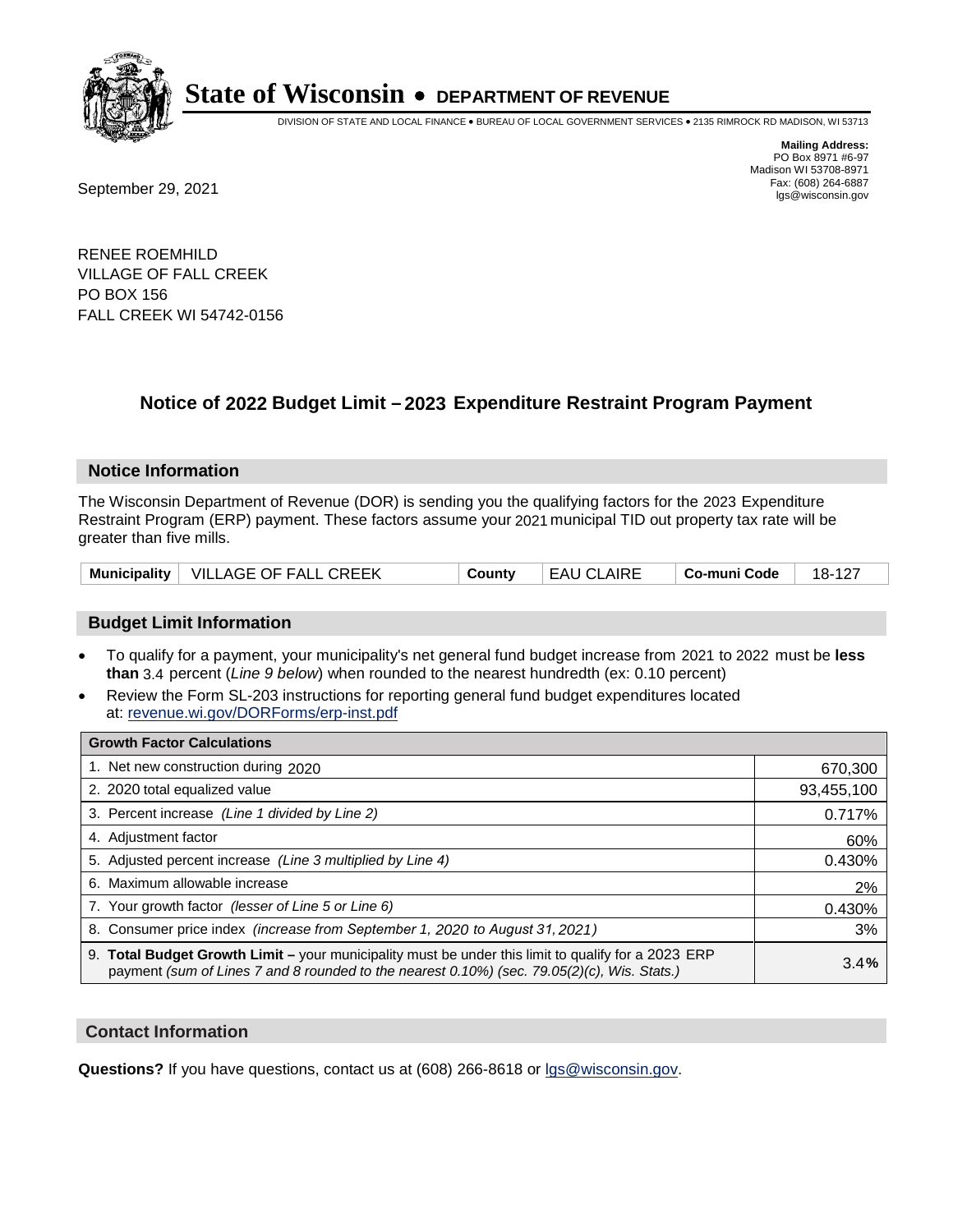

DIVISION OF STATE AND LOCAL FINANCE • BUREAU OF LOCAL GOVERNMENT SERVICES • 2135 RIMROCK RD MADISON, WI 53713

**Mailing Address:** PO Box 8971 #6-97 Madison WI 53708-8971<br>Fax: (608) 264-6887 Fax: (608) 264-6887<br>
September 29, 2021 and the state of the state of the state of the state of the state of the state of the state of the state of the state of the state of the state of the state of the state of the state

CYNTHIA BAUER CITY OF ALTOONA 1303 LYNN AVE ALTOONA WI 54720-0008

## **Notice of 2022 Budget Limit - 2023 Expenditure Restraint Program Payment**

#### **Notice Information**

The Wisconsin Department of Revenue (DOR) is sending you the qualifying factors for the 2023 Expenditure Restraint Program (ERP) payment. These factors assume your 2021 municipal TID out property tax rate will be greater than five mills.

| Municipality   CITY OF ALTOONA | County | LEAU CLAIRE | $\vert$ Co-muni Code $\vert$ 18-201 |  |
|--------------------------------|--------|-------------|-------------------------------------|--|
|--------------------------------|--------|-------------|-------------------------------------|--|

### **Budget Limit Information**

- To qualify for a payment, your municipality's net general fund budget increase from 2021 to 2022 must be less **than** 5.0 percent (*Line 9 below*) when rounded to the nearest hundredth (ex: 0.10 percent)
- Review the Form SL-203 instructions for reporting general fund budget expenditures located at: revenue.wi.gov/DORForms/erp-inst.pdf

| <b>Growth Factor Calculations</b>                                                                                                                                                                  |             |
|----------------------------------------------------------------------------------------------------------------------------------------------------------------------------------------------------|-------------|
| 1. Net new construction during 2020                                                                                                                                                                | 41,906,300  |
| 2. 2020 total equalized value                                                                                                                                                                      | 806,015,500 |
| 3. Percent increase (Line 1 divided by Line 2)                                                                                                                                                     | 5.199%      |
| 4. Adjustment factor                                                                                                                                                                               | 60%         |
| 5. Adjusted percent increase (Line 3 multiplied by Line 4)                                                                                                                                         | 3.119%      |
| 6. Maximum allowable increase                                                                                                                                                                      | 2%          |
| 7. Your growth factor (lesser of Line 5 or Line 6)                                                                                                                                                 | 2.000%      |
| 8. Consumer price index (increase from September 1, 2020 to August 31, 2021)                                                                                                                       | 3%          |
| 9. Total Budget Growth Limit - your municipality must be under this limit to qualify for a 2023 ERP<br>payment (sum of Lines 7 and 8 rounded to the nearest 0.10%) (sec. 79.05(2)(c), Wis. Stats.) | 5.0%        |

#### **Contact Information**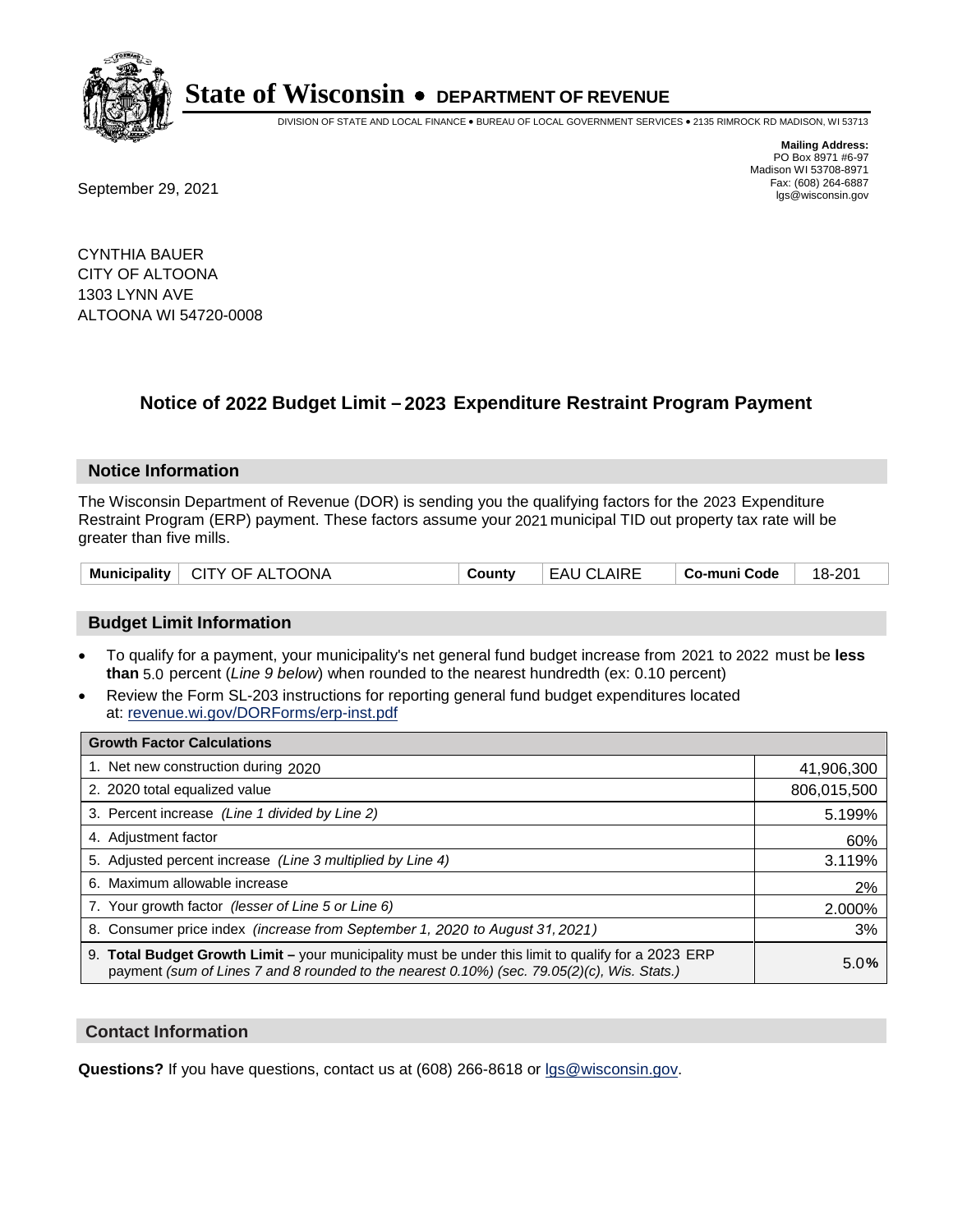

DIVISION OF STATE AND LOCAL FINANCE • BUREAU OF LOCAL GOVERNMENT SERVICES • 2135 RIMROCK RD MADISON, WI 53713

Fax: (608) 264-6887<br>
September 29, 2021 and the state of the state of the state of the state of the state of the state of the state of the state of the state of the state of the state of the state of the state of the state

**Mailing Address:** PO Box 8971 #6-97 Madison WI 53708-8971<br>Fax: (608) 264-6887

CYNTHIA ANDEREGG CITY OF AUGUSTA PO BOX 475 AUGUSTA WI 54722-0475

### **Notice of 2022 Budget Limit - 2023 Expenditure Restraint Program Payment**

#### **Notice Information**

The Wisconsin Department of Revenue (DOR) is sending you the qualifying factors for the 2023 Expenditure Restraint Program (ERP) payment. These factors assume your 2021 municipal TID out property tax rate will be greater than five mills.

| Municipality   CITY OF AUGUSTA | County | EAU CLAIRE | $\vert$ Co-muni Code $\vert$ 18-202 |  |
|--------------------------------|--------|------------|-------------------------------------|--|
|--------------------------------|--------|------------|-------------------------------------|--|

### **Budget Limit Information**

- To qualify for a payment, your municipality's net general fund budget increase from 2021 to 2022 must be less **than** 3.2 percent (*Line 9 below*) when rounded to the nearest hundredth (ex: 0.10 percent)
- Review the Form SL-203 instructions for reporting general fund budget expenditures located at: revenue.wi.gov/DORForms/erp-inst.pdf

| <b>Growth Factor Calculations</b>                                                                                                                                                                  |            |
|----------------------------------------------------------------------------------------------------------------------------------------------------------------------------------------------------|------------|
| 1. Net new construction during 2020                                                                                                                                                                | 280,900    |
| 2. 2020 total equalized value                                                                                                                                                                      | 98,916,100 |
| 3. Percent increase (Line 1 divided by Line 2)                                                                                                                                                     | 0.284%     |
| 4. Adjustment factor                                                                                                                                                                               | 60%        |
| 5. Adjusted percent increase (Line 3 multiplied by Line 4)                                                                                                                                         | 0.170%     |
| 6. Maximum allowable increase                                                                                                                                                                      | 2%         |
| 7. Your growth factor (lesser of Line 5 or Line 6)                                                                                                                                                 | 0.170%     |
| 8. Consumer price index (increase from September 1, 2020 to August 31, 2021)                                                                                                                       | 3%         |
| 9. Total Budget Growth Limit – your municipality must be under this limit to qualify for a 2023 ERP<br>payment (sum of Lines 7 and 8 rounded to the nearest 0.10%) (sec. 79.05(2)(c), Wis. Stats.) | 3.2%       |

#### **Contact Information**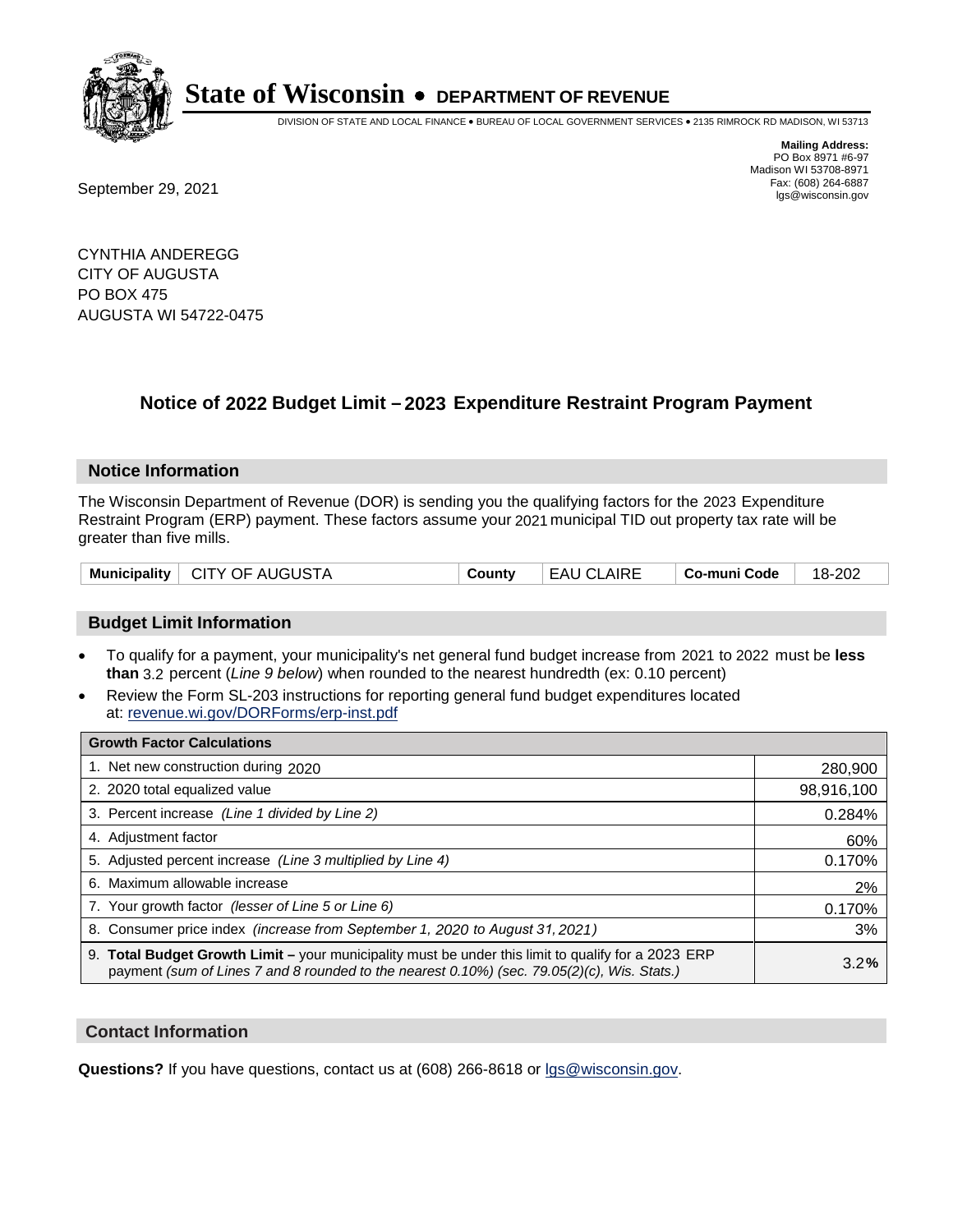

DIVISION OF STATE AND LOCAL FINANCE • BUREAU OF LOCAL GOVERNMENT SERVICES • 2135 RIMROCK RD MADISON, WI 53713

Fax: (608) 264-6887<br>
September 29, 2021 and the state of the state of the state of the state of the state of the state of the state of the state of the state of the state of the state of the state of the state of the state

**Mailing Address:** PO Box 8971 #6-97 Madison WI 53708-8971<br>Fax: (608) 264-6887

CARRIE RIEPL CITY OF EAU CLAIRE PO BOX 5148 EAU CLAIRE WI 54702-5148

## **Notice of 2022 Budget Limit - 2023 Expenditure Restraint Program Payment**

#### **Notice Information**

The Wisconsin Department of Revenue (DOR) is sending you the qualifying factors for the 2023 Expenditure Restraint Program (ERP) payment. These factors assume your 2021 municipal TID out property tax rate will be greater than five mills.

| Municipality   CITY OF EAU CLAIRE | County | EAU CLAIRE | Co-muni Code | 18-221 |
|-----------------------------------|--------|------------|--------------|--------|
|-----------------------------------|--------|------------|--------------|--------|

### **Budget Limit Information**

- To qualify for a payment, your municipality's net general fund budget increase from 2021 to 2022 must be less **than** 4.1 percent (*Line 9 below*) when rounded to the nearest hundredth (ex: 0.10 percent)
- Review the Form SL-203 instructions for reporting general fund budget expenditures located at: revenue.wi.gov/DORForms/erp-inst.pdf

| <b>Growth Factor Calculations</b>                                                                                                                                                                  |               |
|----------------------------------------------------------------------------------------------------------------------------------------------------------------------------------------------------|---------------|
| 1. Net new construction during 2020                                                                                                                                                                | 107,758,100   |
| 2. 2020 total equalized value                                                                                                                                                                      | 6,119,427,100 |
| 3. Percent increase (Line 1 divided by Line 2)                                                                                                                                                     | 1.761%        |
| 4. Adiustment factor                                                                                                                                                                               | 60%           |
| 5. Adjusted percent increase (Line 3 multiplied by Line 4)                                                                                                                                         | 1.057%        |
| 6. Maximum allowable increase                                                                                                                                                                      | 2%            |
| 7. Your growth factor (lesser of Line 5 or Line 6)                                                                                                                                                 | 1.057%        |
| 8. Consumer price index (increase from September 1, 2020 to August 31, 2021)                                                                                                                       | 3%            |
| 9. Total Budget Growth Limit - your municipality must be under this limit to qualify for a 2023 ERP<br>payment (sum of Lines 7 and 8 rounded to the nearest 0.10%) (sec. 79.05(2)(c), Wis. Stats.) | 4.1%          |

#### **Contact Information**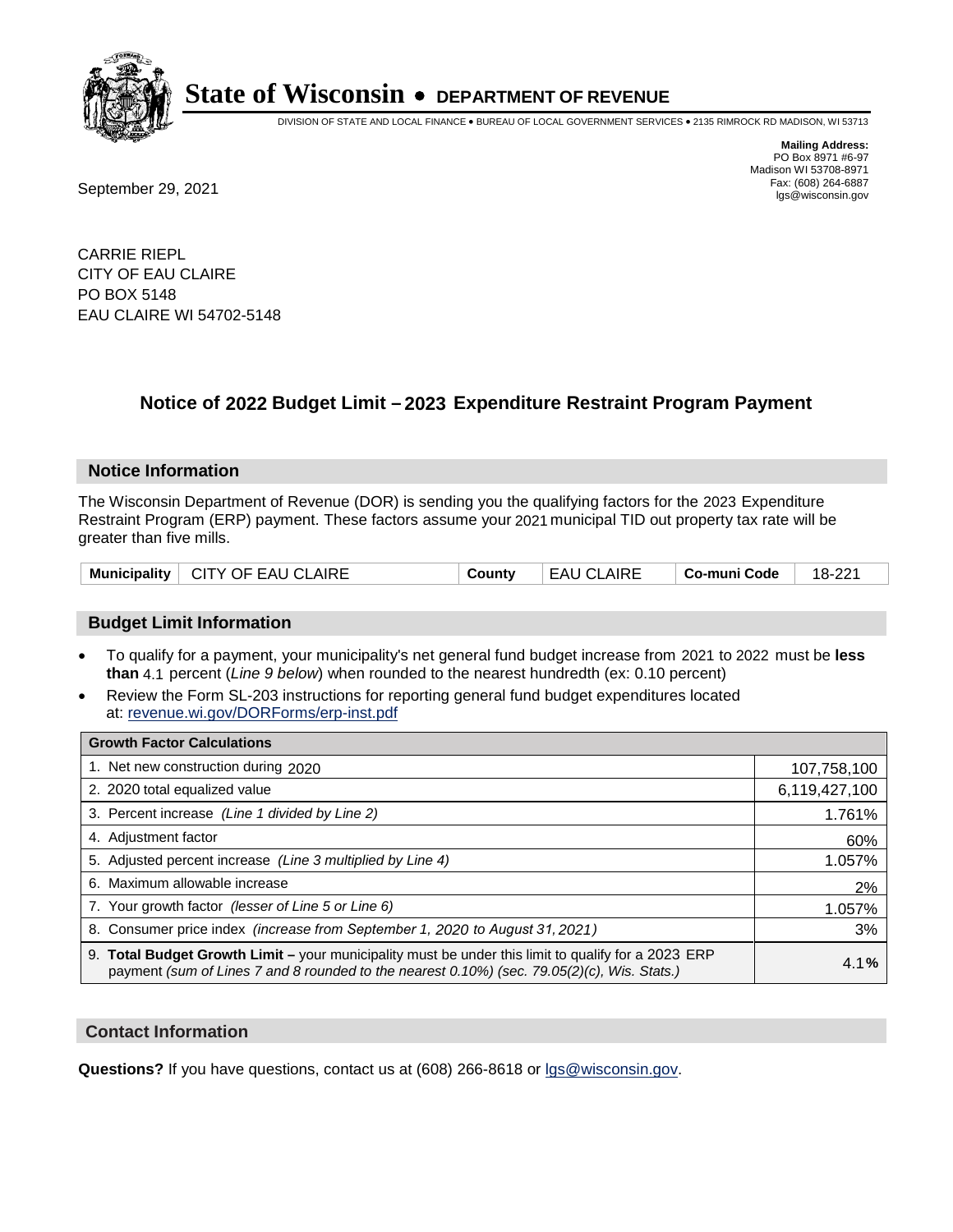

DIVISION OF STATE AND LOCAL FINANCE • BUREAU OF LOCAL GOVERNMENT SERVICES • 2135 RIMROCK RD MADISON, WI 53713

**Mailing Address:** PO Box 8971 #6-97 Madison WI 53708-8971<br>Fax: (608) 264-6887 Fax: (608) 264-6887<br>
September 29, 2021 and the state of the state of the state of the state of the state of the state of the state of the state of the state of the state of the state of the state of the state of the state

CORINNE VANDE ZANDE VILLAGE OF BRANDON PO BOX 385 BRANDON WI 53919-0385

## **Notice of 2022 Budget Limit - 2023 Expenditure Restraint Program Payment**

#### **Notice Information**

The Wisconsin Department of Revenue (DOR) is sending you the qualifying factors for the 2023 Expenditure Restraint Program (ERP) payment. These factors assume your 2021 municipal TID out property tax rate will be greater than five mills.

|  | Municipality   VILLAGE OF BRANDON | County | FOND DU LAC   Co-muni Code |  | 20-106 |
|--|-----------------------------------|--------|----------------------------|--|--------|
|--|-----------------------------------|--------|----------------------------|--|--------|

### **Budget Limit Information**

- To qualify for a payment, your municipality's net general fund budget increase from 2021 to 2022 must be less **than** 3.7 percent (*Line 9 below*) when rounded to the nearest hundredth (ex: 0.10 percent)
- Review the Form SL-203 instructions for reporting general fund budget expenditures located at: revenue.wi.gov/DORForms/erp-inst.pdf

| <b>Growth Factor Calculations</b>                                                                                                                                                                  |            |
|----------------------------------------------------------------------------------------------------------------------------------------------------------------------------------------------------|------------|
| 1. Net new construction during 2020                                                                                                                                                                | 561,000    |
| 2. 2020 total equalized value                                                                                                                                                                      | 46,215,400 |
| 3. Percent increase (Line 1 divided by Line 2)                                                                                                                                                     | 1.214%     |
| 4. Adjustment factor                                                                                                                                                                               | 60%        |
| 5. Adjusted percent increase (Line 3 multiplied by Line 4)                                                                                                                                         | 0.728%     |
| 6. Maximum allowable increase                                                                                                                                                                      | 2%         |
| 7. Your growth factor (lesser of Line 5 or Line 6)                                                                                                                                                 | 0.728%     |
| 8. Consumer price index (increase from September 1, 2020 to August 31, 2021)                                                                                                                       | 3%         |
| 9. Total Budget Growth Limit – your municipality must be under this limit to qualify for a 2023 ERP<br>payment (sum of Lines 7 and 8 rounded to the nearest 0.10%) (sec. 79.05(2)(c), Wis. Stats.) | 3.7%       |

#### **Contact Information**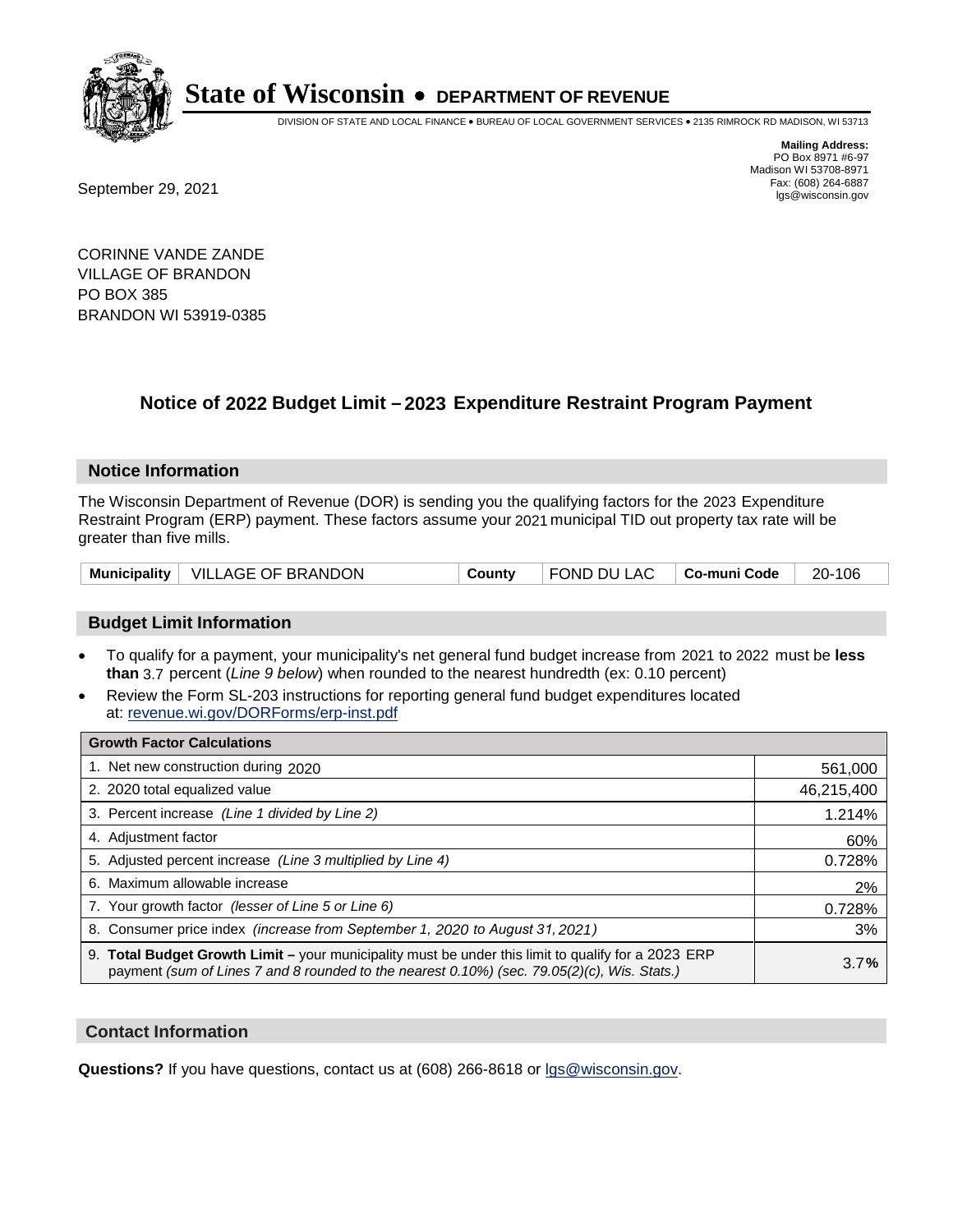

DIVISION OF STATE AND LOCAL FINANCE • BUREAU OF LOCAL GOVERNMENT SERVICES • 2135 RIMROCK RD MADISON, WI 53713

**Mailing Address:** PO Box 8971 #6-97 Madison WI 53708-8971<br>Fax: (608) 264-6887

Fax: (608) 264-6887<br>
September 29, 2021 and the state of the state of the state of the state of the state of the state of the state of the state of the state of the state of the state of the state of the state of the state

SHELBY SARAUER VILLAGE OF CAMPBELLSPORT PO BOX 709, 470 GRANDVIEW AVE CAMPBELLSPORT WI 53010-0709

## **Notice of 2022 Budget Limit - 2023 Expenditure Restraint Program Payment**

#### **Notice Information**

The Wisconsin Department of Revenue (DOR) is sending you the qualifying factors for the 2023 Expenditure Restraint Program (ERP) payment. These factors assume your 2021 municipal TID out property tax rate will be greater than five mills.

|  | Municipality   VILLAGE OF CAMPBELLSPORT | ∣ County | $\vert$ FOND DU LAC $\vert$ Co-muni Code $\vert$ 20-111 |  |  |
|--|-----------------------------------------|----------|---------------------------------------------------------|--|--|
|--|-----------------------------------------|----------|---------------------------------------------------------|--|--|

### **Budget Limit Information**

- To qualify for a payment, your municipality's net general fund budget increase from 2021 to 2022 must be less **than** 3.3 percent (*Line 9 below*) when rounded to the nearest hundredth (ex: 0.10 percent)
- Review the Form SL-203 instructions for reporting general fund budget expenditures located at: revenue.wi.gov/DORForms/erp-inst.pdf

| <b>Growth Factor Calculations</b>                                                                                                                                                                  |             |
|----------------------------------------------------------------------------------------------------------------------------------------------------------------------------------------------------|-------------|
| 1. Net new construction during 2020                                                                                                                                                                | 615,700     |
| 2. 2020 total equalized value                                                                                                                                                                      | 124,795,400 |
| 3. Percent increase (Line 1 divided by Line 2)                                                                                                                                                     | 0.493%      |
| 4. Adjustment factor                                                                                                                                                                               | 60%         |
| 5. Adjusted percent increase (Line 3 multiplied by Line 4)                                                                                                                                         | 0.296%      |
| 6. Maximum allowable increase                                                                                                                                                                      | 2%          |
| 7. Your growth factor (lesser of Line 5 or Line 6)                                                                                                                                                 | 0.296%      |
| 8. Consumer price index (increase from September 1, 2020 to August 31, 2021)                                                                                                                       | 3%          |
| 9. Total Budget Growth Limit - your municipality must be under this limit to qualify for a 2023 ERP<br>payment (sum of Lines 7 and 8 rounded to the nearest 0.10%) (sec. 79.05(2)(c), Wis. Stats.) | 3.3%        |

#### **Contact Information**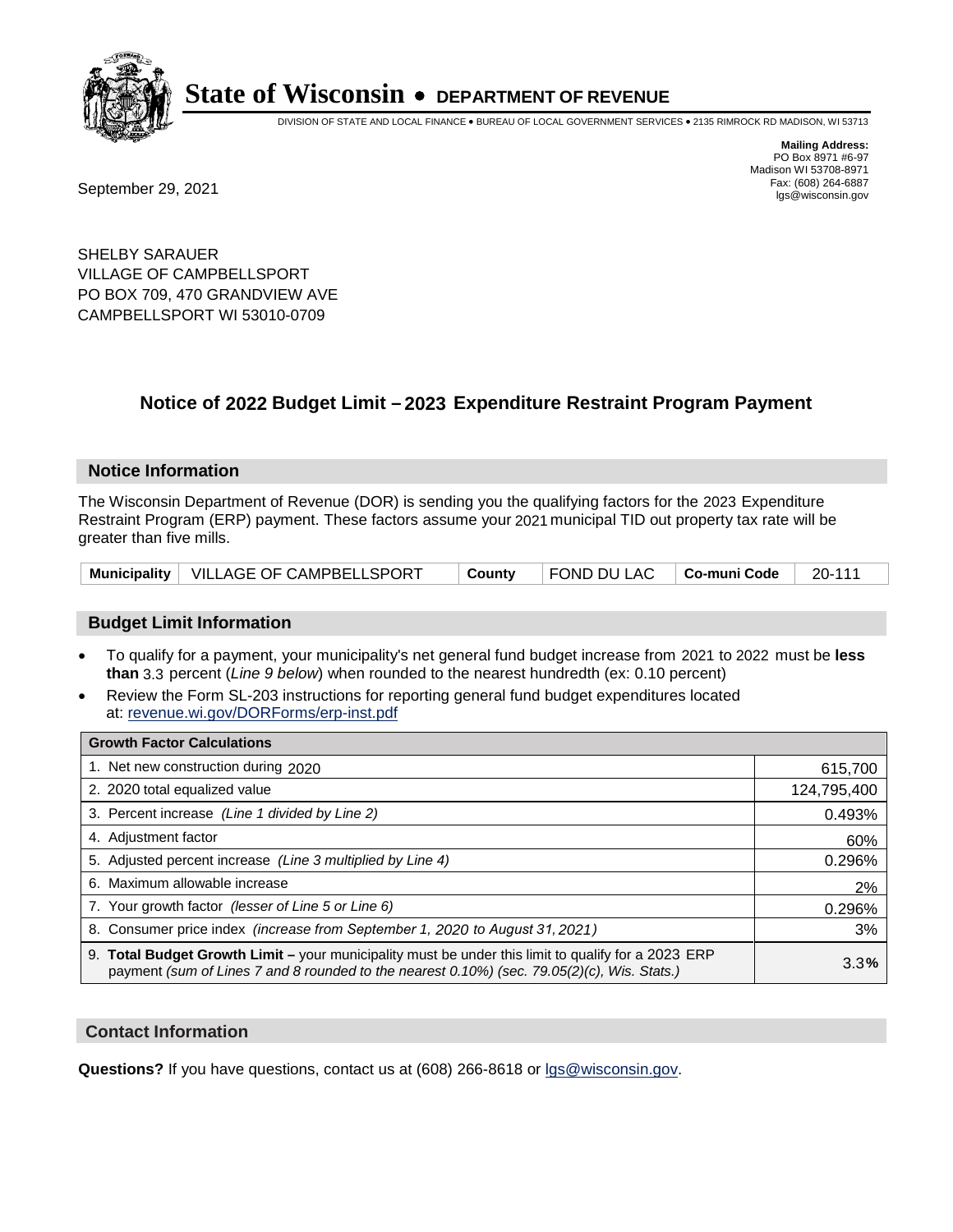

DIVISION OF STATE AND LOCAL FINANCE • BUREAU OF LOCAL GOVERNMENT SERVICES • 2135 RIMROCK RD MADISON, WI 53713

**Mailing Address:** PO Box 8971 #6-97 Madison WI 53708-8971<br>Fax: (608) 264-6887

Fax: (608) 264-6887<br>
September 29, 2021 and the state of the state of the state of the state of the state of the state of the state of the state of the state of the state of the state of the state of the state of the state

NICK LEONARD VILLAGE OF NORTH FOND DU LAC 16 GARFIELD ST NORTH FOND DU LAC WI 54937-1399

## **Notice of 2022 Budget Limit - 2023 Expenditure Restraint Program Payment**

#### **Notice Information**

The Wisconsin Department of Revenue (DOR) is sending you the qualifying factors for the 2023 Expenditure Restraint Program (ERP) payment. These factors assume your 2021 municipal TID out property tax rate will be greater than five mills.

| Municipality   VILLAGE OF NORTH FOND DU LAC   County   FOND DU LAC   Co-muni Code   20-161 |  |  |  |  |
|--------------------------------------------------------------------------------------------|--|--|--|--|
|--------------------------------------------------------------------------------------------|--|--|--|--|

### **Budget Limit Information**

- To qualify for a payment, your municipality's net general fund budget increase from 2021 to 2022 must be less **than** 4.5 percent (*Line 9 below*) when rounded to the nearest hundredth (ex: 0.10 percent)
- Review the Form SL-203 instructions for reporting general fund budget expenditures located at: revenue.wi.gov/DORForms/erp-inst.pdf

| <b>Growth Factor Calculations</b>                                                                                                                                                                  |             |
|----------------------------------------------------------------------------------------------------------------------------------------------------------------------------------------------------|-------------|
| 1. Net new construction during 2020                                                                                                                                                                | 5,671,700   |
| 2. 2020 total equalized value                                                                                                                                                                      | 224,419,200 |
| 3. Percent increase (Line 1 divided by Line 2)                                                                                                                                                     | 2.527%      |
| 4. Adjustment factor                                                                                                                                                                               | 60%         |
| 5. Adjusted percent increase (Line 3 multiplied by Line 4)                                                                                                                                         | 1.516%      |
| 6. Maximum allowable increase                                                                                                                                                                      | 2%          |
| 7. Your growth factor (lesser of Line 5 or Line 6)                                                                                                                                                 | 1.516%      |
| 8. Consumer price index (increase from September 1, 2020 to August 31, 2021)                                                                                                                       | 3%          |
| 9. Total Budget Growth Limit - your municipality must be under this limit to qualify for a 2023 ERP<br>payment (sum of Lines 7 and 8 rounded to the nearest 0.10%) (sec. 79.05(2)(c), Wis. Stats.) | 4.5%        |

#### **Contact Information**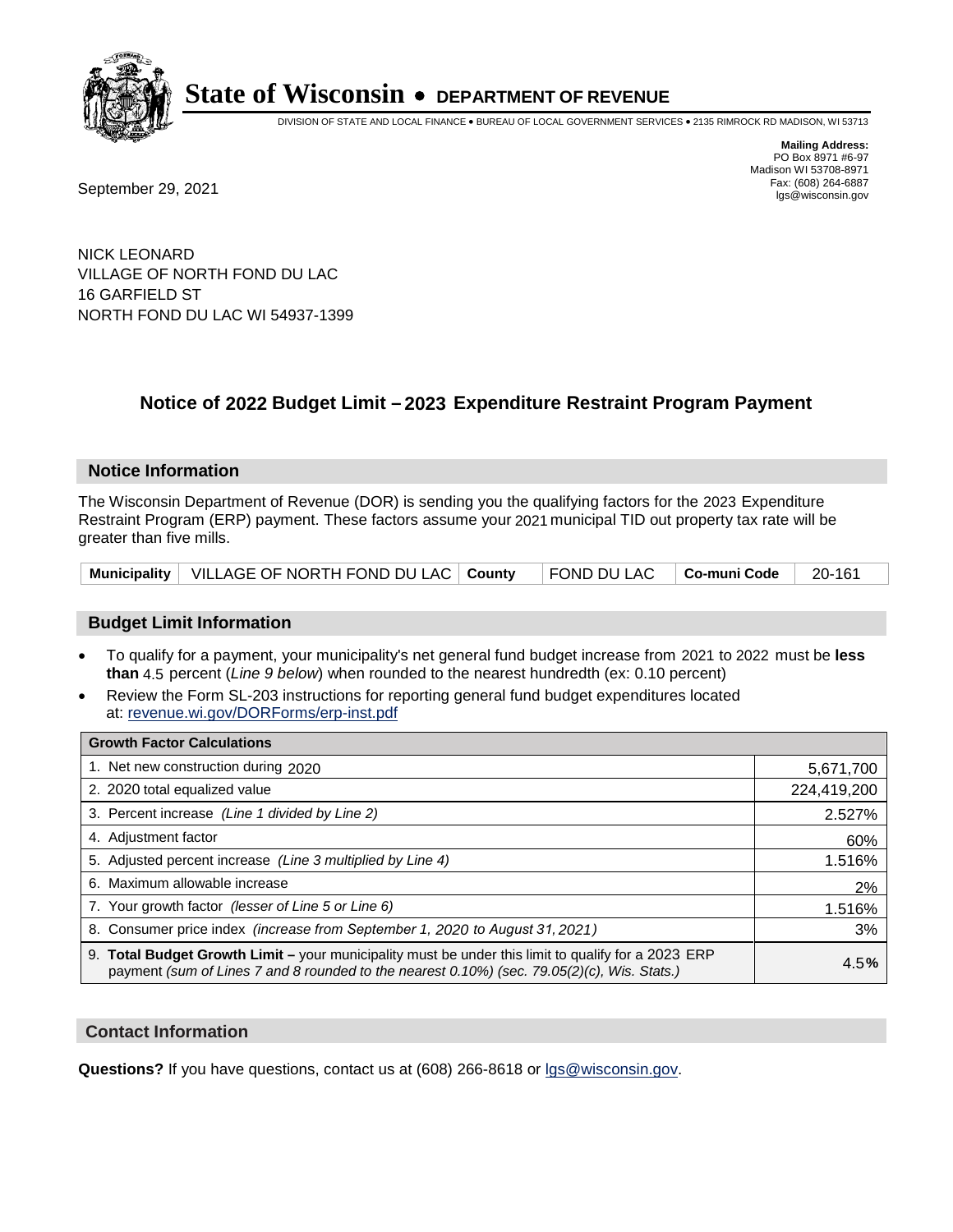

DIVISION OF STATE AND LOCAL FINANCE • BUREAU OF LOCAL GOVERNMENT SERVICES • 2135 RIMROCK RD MADISON, WI 53713

**Mailing Address:** PO Box 8971 #6-97 Madison WI 53708-8971<br>Fax: (608) 264-6887

Fax: (608) 264-6887<br>
September 29, 2021 and the state of the state of the state of the state of the state of the state of the state of the state of the state of the state of the state of the state of the state of the state

MIRIAM THOMAS VILLAGE OF OAKFIELD 130 N MAIN ST OAKFIELD WI 53065-0098

## **Notice of 2022 Budget Limit - 2023 Expenditure Restraint Program Payment**

#### **Notice Information**

The Wisconsin Department of Revenue (DOR) is sending you the qualifying factors for the 2023 Expenditure Restraint Program (ERP) payment. These factors assume your 2021 municipal TID out property tax rate will be greater than five mills.

|  | Municipality   VILLAGE OF OAKFIELD | County | FOND DU LAC   Co-muni Code |  | 20-165 |
|--|------------------------------------|--------|----------------------------|--|--------|
|--|------------------------------------|--------|----------------------------|--|--------|

### **Budget Limit Information**

- To qualify for a payment, your municipality's net general fund budget increase from 2021 to 2022 must be less **than** 3.7 percent (*Line 9 below*) when rounded to the nearest hundredth (ex: 0.10 percent)
- Review the Form SL-203 instructions for reporting general fund budget expenditures located at: revenue.wi.gov/DORForms/erp-inst.pdf

| <b>Growth Factor Calculations</b>                                                                                                                                                                  |            |
|----------------------------------------------------------------------------------------------------------------------------------------------------------------------------------------------------|------------|
| 1. Net new construction during 2020                                                                                                                                                                | 846,100    |
| 2. 2020 total equalized value                                                                                                                                                                      | 72,324,300 |
| 3. Percent increase (Line 1 divided by Line 2)                                                                                                                                                     | 1.170%     |
| 4. Adjustment factor                                                                                                                                                                               | 60%        |
| 5. Adjusted percent increase (Line 3 multiplied by Line 4)                                                                                                                                         | 0.702%     |
| 6. Maximum allowable increase                                                                                                                                                                      | 2%         |
| 7. Your growth factor (lesser of Line 5 or Line 6)                                                                                                                                                 | 0.702%     |
| 8. Consumer price index (increase from September 1, 2020 to August 31, 2021)                                                                                                                       | 3%         |
| 9. Total Budget Growth Limit - your municipality must be under this limit to qualify for a 2023 ERP<br>payment (sum of Lines 7 and 8 rounded to the nearest 0.10%) (sec. 79.05(2)(c), Wis. Stats.) | 3.7%       |

### **Contact Information**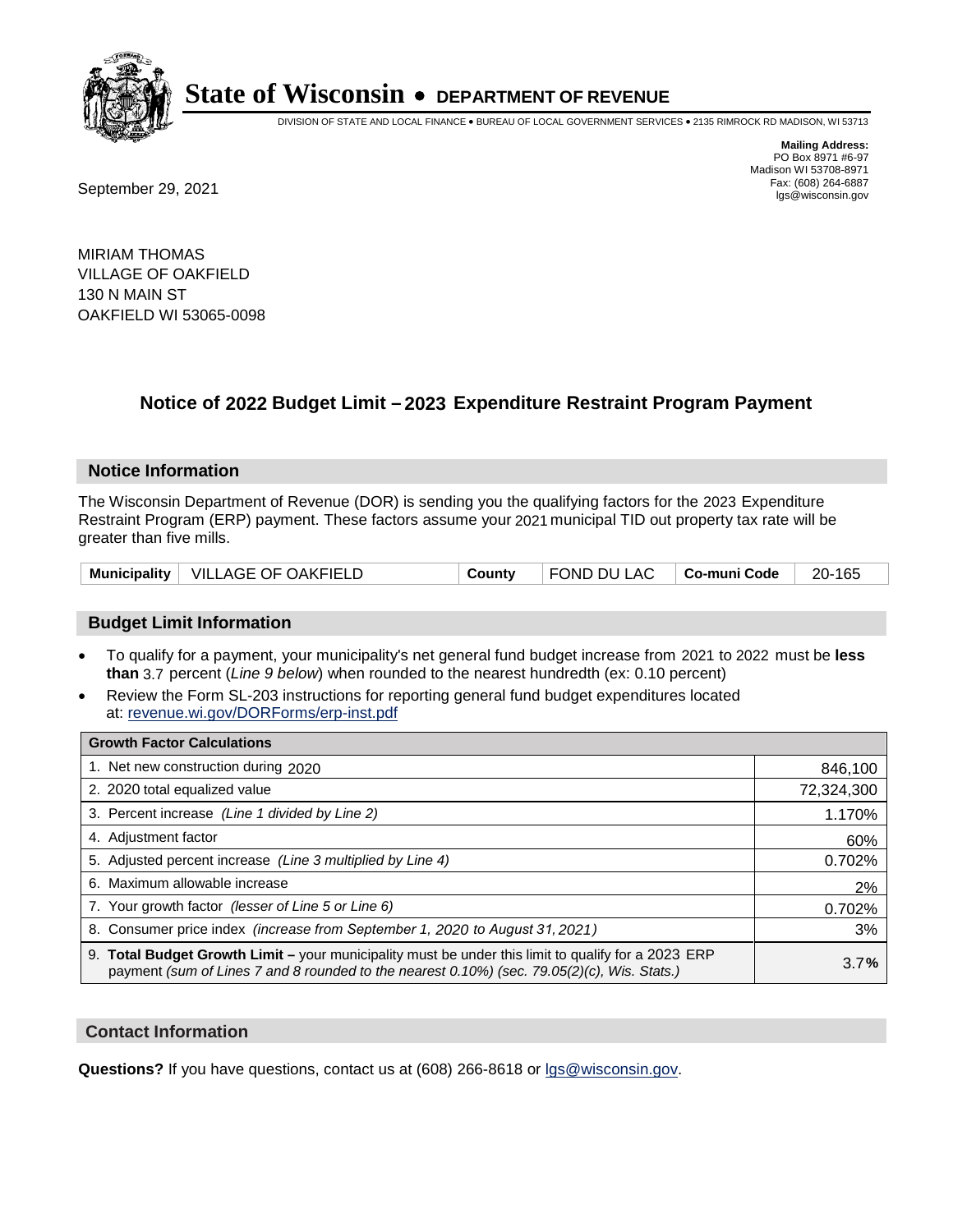

DIVISION OF STATE AND LOCAL FINANCE • BUREAU OF LOCAL GOVERNMENT SERVICES • 2135 RIMROCK RD MADISON, WI 53713

Fax: (608) 264-6887<br>
September 29, 2021 and the state of the state of the state of the state of the state of the state of the state of the state of the state of the state of the state of the state of the state of the state

**Mailing Address:** PO Box 8971 #6-97 Madison WI 53708-8971<br>Fax: (608) 264-6887

MARGARET HEFTER CITY OF FOND DU LAC PO BOX 150 FOND DU LAC WI 54936-0150

## **Notice of 2022 Budget Limit - 2023 Expenditure Restraint Program Payment**

#### **Notice Information**

The Wisconsin Department of Revenue (DOR) is sending you the qualifying factors for the 2023 Expenditure Restraint Program (ERP) payment. These factors assume your 2021 municipal TID out property tax rate will be greater than five mills.

|  | Municipality   CITY OF FOND DU LAC | County | $\mid$ FOND DU LAC $\mid$ Co-muni Code $\mid$ 20-226 |  |  |
|--|------------------------------------|--------|------------------------------------------------------|--|--|
|--|------------------------------------|--------|------------------------------------------------------|--|--|

### **Budget Limit Information**

- To qualify for a payment, your municipality's net general fund budget increase from 2021 to 2022 must be less **than** 3.9 percent (*Line 9 below*) when rounded to the nearest hundredth (ex: 0.10 percent)
- Review the Form SL-203 instructions for reporting general fund budget expenditures located at: revenue.wi.gov/DORForms/erp-inst.pdf

| <b>Growth Factor Calculations</b>                                                                                                                                                                      |               |
|--------------------------------------------------------------------------------------------------------------------------------------------------------------------------------------------------------|---------------|
| 1. Net new construction during 2020                                                                                                                                                                    | 44,877,200    |
| 2. 2020 total equalized value                                                                                                                                                                          | 3,149,182,700 |
| 3. Percent increase (Line 1 divided by Line 2)                                                                                                                                                         | 1.425%        |
| 4. Adjustment factor                                                                                                                                                                                   | 60%           |
| 5. Adjusted percent increase (Line 3 multiplied by Line 4)                                                                                                                                             | 0.855%        |
| 6. Maximum allowable increase                                                                                                                                                                          | 2%            |
| 7. Your growth factor (lesser of Line 5 or Line 6)                                                                                                                                                     | 0.855%        |
| 8. Consumer price index (increase from September 1, 2020 to August 31, 2021)                                                                                                                           | 3%            |
| 9. Total Budget Growth Limit - your municipality must be under this limit to qualify for a 2023 ERP<br>payment (sum of Lines 7 and 8 rounded to the nearest $0.10\%$ ) (sec. 79.05(2)(c), Wis. Stats.) | 3.9%          |

#### **Contact Information**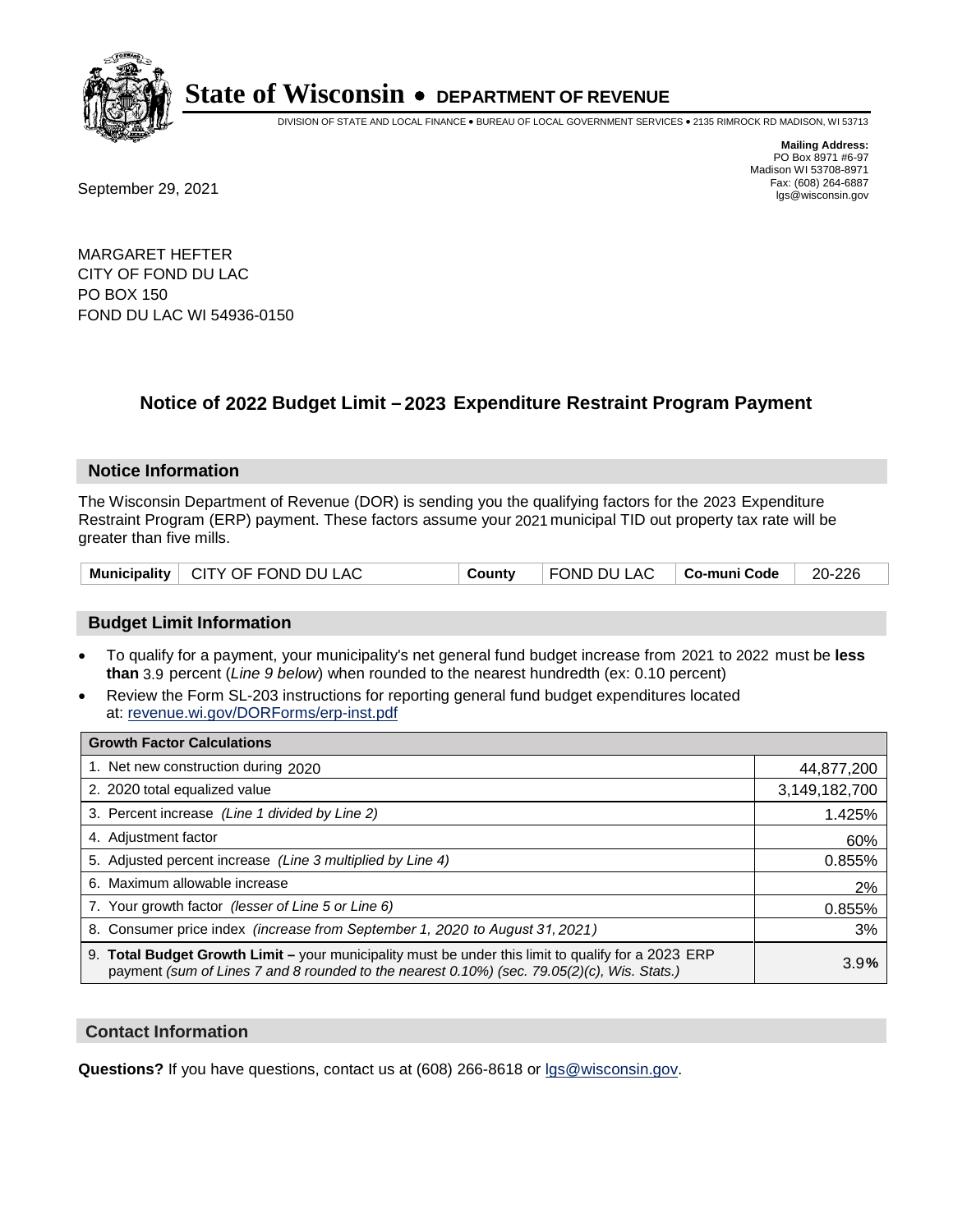

DIVISION OF STATE AND LOCAL FINANCE • BUREAU OF LOCAL GOVERNMENT SERVICES • 2135 RIMROCK RD MADISON, WI 53713

**Mailing Address:** PO Box 8971 #6-97 Madison WI 53708-8971<br>Fax: (608) 264-6887

Fax: (608) 264-6887<br>
September 29, 2021 and the state of the state of the state of the state of the state of the state of the state of the state of the state of the state of the state of the state of the state of the state

ANN SCHOMMER CITY OF RIPON 100 JACKSON ST RIPON WI 54971-1312

## **Notice of 2022 Budget Limit - 2023 Expenditure Restraint Program Payment**

#### **Notice Information**

The Wisconsin Department of Revenue (DOR) is sending you the qualifying factors for the 2023 Expenditure Restraint Program (ERP) payment. These factors assume your 2021 municipal TID out property tax rate will be greater than five mills.

| Municipality   CITY OF RIPON | County | $\vert$ FOND DU LAC $\vert$ Co-muni Code $\vert$ 20-276 |  |  |
|------------------------------|--------|---------------------------------------------------------|--|--|
|------------------------------|--------|---------------------------------------------------------|--|--|

### **Budget Limit Information**

- To qualify for a payment, your municipality's net general fund budget increase from 2021 to 2022 must be less **than** 3.3 percent (*Line 9 below*) when rounded to the nearest hundredth (ex: 0.10 percent)
- Review the Form SL-203 instructions for reporting general fund budget expenditures located at: revenue.wi.gov/DORForms/erp-inst.pdf

| <b>Growth Factor Calculations</b>                                                                                                                                                                  |             |
|----------------------------------------------------------------------------------------------------------------------------------------------------------------------------------------------------|-------------|
| 1. Net new construction during 2020                                                                                                                                                                | 2,491,800   |
| 2. 2020 total equalized value                                                                                                                                                                      | 507,867,000 |
| 3. Percent increase (Line 1 divided by Line 2)                                                                                                                                                     | 0.491%      |
| 4. Adiustment factor                                                                                                                                                                               | 60%         |
| 5. Adjusted percent increase (Line 3 multiplied by Line 4)                                                                                                                                         | 0.295%      |
| 6. Maximum allowable increase                                                                                                                                                                      | 2%          |
| 7. Your growth factor (lesser of Line 5 or Line 6)                                                                                                                                                 | 0.295%      |
| 8. Consumer price index (increase from September 1, 2020 to August 31, 2021)                                                                                                                       | 3%          |
| 9. Total Budget Growth Limit - your municipality must be under this limit to qualify for a 2023 ERP<br>payment (sum of Lines 7 and 8 rounded to the nearest 0.10%) (sec. 79.05(2)(c), Wis. Stats.) | 3.3%        |

#### **Contact Information**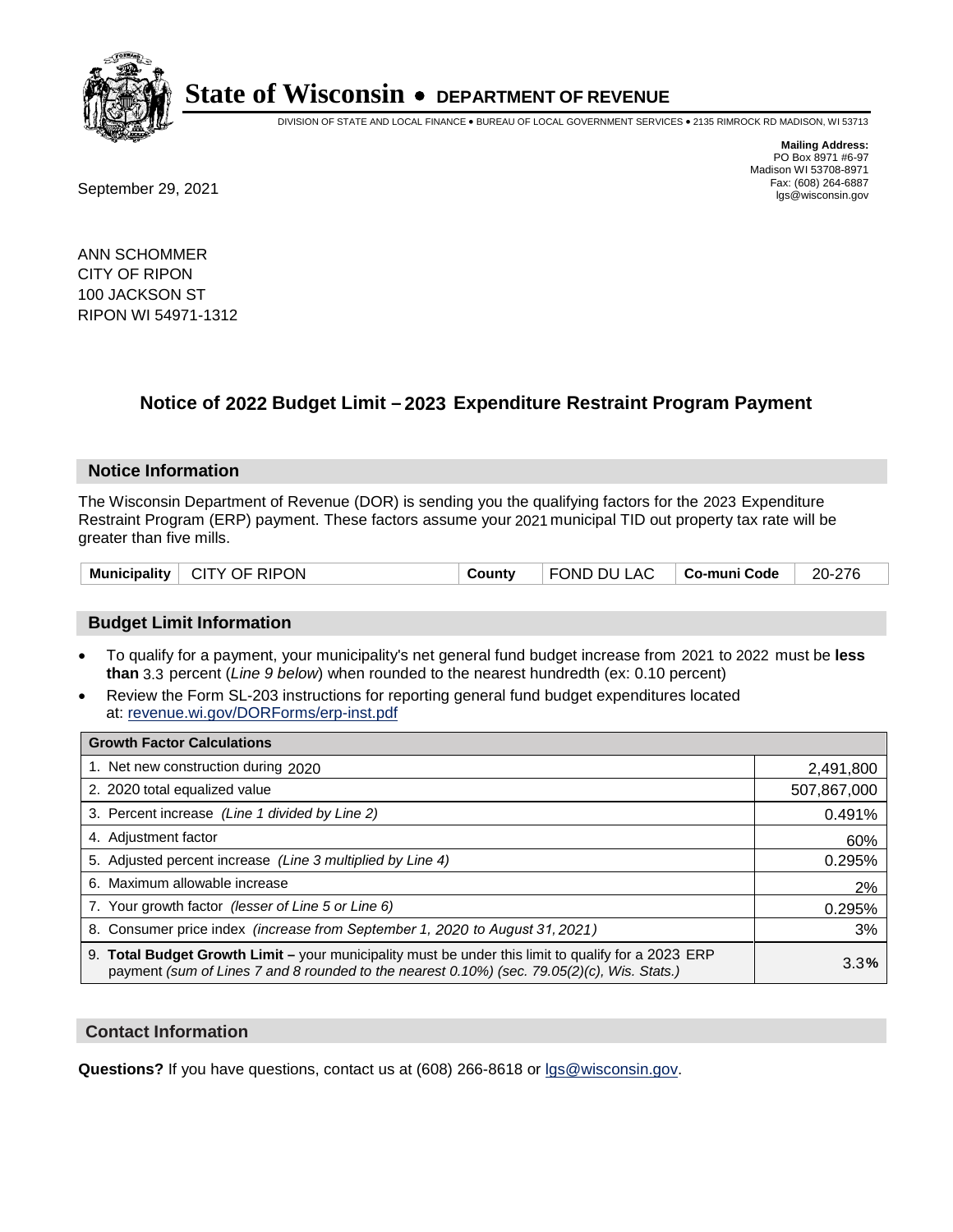

DIVISION OF STATE AND LOCAL FINANCE • BUREAU OF LOCAL GOVERNMENT SERVICES • 2135 RIMROCK RD MADISON, WI 53713

Fax: (608) 264-6887<br>
September 29, 2021 and the state of the state of the state of the state of the state of the state of the state of the state of the state of the state of the state of the state of the state of the state

**Mailing Address:** PO Box 8971 #6-97 Madison WI 53708-8971<br>Fax: (608) 264-6887

CINDY BRADLEY CITY OF CRANDON PO BOX 335 CRANDON WI 54520-0335

## **Notice of 2022 Budget Limit - 2023 Expenditure Restraint Program Payment**

#### **Notice Information**

The Wisconsin Department of Revenue (DOR) is sending you the qualifying factors for the 2023 Expenditure Restraint Program (ERP) payment. These factors assume your 2021 municipal TID out property tax rate will be greater than five mills.

| Municipality   CITY OF CRANDON | County | <b>FOREST</b> | ∣ Co-muni Code | 21-211 |
|--------------------------------|--------|---------------|----------------|--------|
|--------------------------------|--------|---------------|----------------|--------|

### **Budget Limit Information**

- To qualify for a payment, your municipality's net general fund budget increase from 2021 to 2022 must be less **than** 3.8 percent (*Line 9 below*) when rounded to the nearest hundredth (ex: 0.10 percent)
- Review the Form SL-203 instructions for reporting general fund budget expenditures located at: revenue.wi.gov/DORForms/erp-inst.pdf

| <b>Growth Factor Calculations</b>                                                                                                                                                                  |             |
|----------------------------------------------------------------------------------------------------------------------------------------------------------------------------------------------------|-------------|
| 1. Net new construction during 2020                                                                                                                                                                | 1,458,500   |
| 2. 2020 total equalized value                                                                                                                                                                      | 103,183,300 |
| 3. Percent increase (Line 1 divided by Line 2)                                                                                                                                                     | 1.414%      |
| 4. Adjustment factor                                                                                                                                                                               | 60%         |
| 5. Adjusted percent increase (Line 3 multiplied by Line 4)                                                                                                                                         | 0.848%      |
| 6. Maximum allowable increase                                                                                                                                                                      | 2%          |
| 7. Your growth factor (lesser of Line 5 or Line 6)                                                                                                                                                 | 0.848%      |
| 8. Consumer price index (increase from September 1, 2020 to August 31, 2021)                                                                                                                       | 3%          |
| 9. Total Budget Growth Limit – your municipality must be under this limit to qualify for a 2023 ERP<br>payment (sum of Lines 7 and 8 rounded to the nearest 0.10%) (sec. 79.05(2)(c), Wis. Stats.) | 3.8%        |

#### **Contact Information**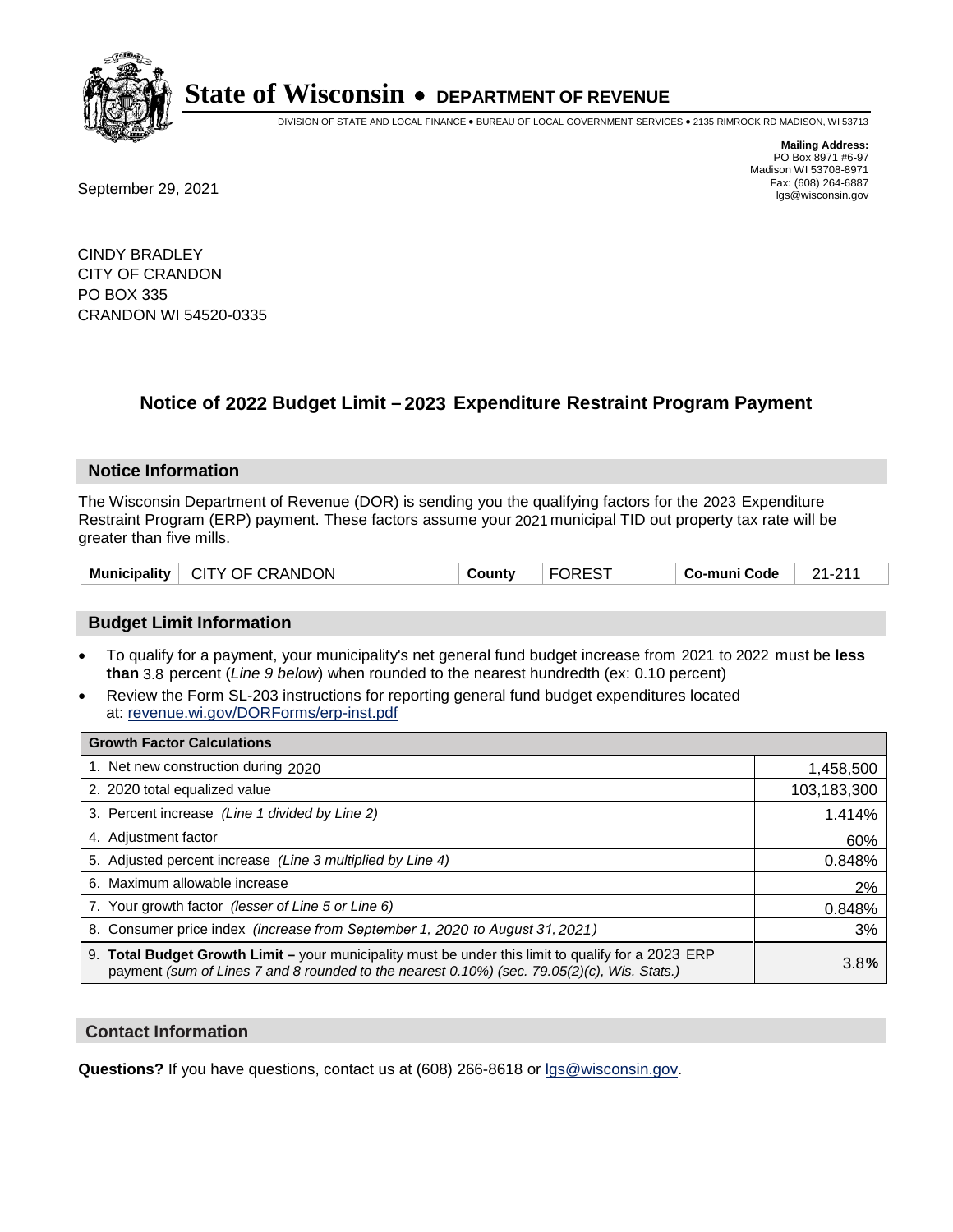

DIVISION OF STATE AND LOCAL FINANCE • BUREAU OF LOCAL GOVERNMENT SERVICES • 2135 RIMROCK RD MADISON, WI 53713

**Mailing Address:** PO Box 8971 #6-97 Madison WI 53708-8971<br>Fax: (608) 264-6887

Fax: (608) 264-6887<br>
September 29, 2021 and the state of the state of the state of the state of the state of the state of the state of the state of the state of the state of the state of the state of the state of the state

JANE PATTERSON TOWN OF BLOOMINGTON 10486 ASPEN ROAD BLOOMINGTON WI 53804-9704

## **Notice of 2022 Budget Limit - 2023 Expenditure Restraint Program Payment**

#### **Notice Information**

The Wisconsin Department of Revenue (DOR) is sending you the qualifying factors for the 2023 Expenditure Restraint Program (ERP) payment. These factors assume your 2021 municipal TID out property tax rate will be greater than five mills.

| <b>Municipality</b> | TOWN OF BLOOMINGTON | County | AN. | Co-muni Code | 2-004<br>ົ |
|---------------------|---------------------|--------|-----|--------------|------------|
|---------------------|---------------------|--------|-----|--------------|------------|

### **Budget Limit Information**

- To qualify for a payment, your municipality's net general fund budget increase from 2021 to 2022 must be less **than** 5.0 percent (*Line 9 below*) when rounded to the nearest hundredth (ex: 0.10 percent)
- Review the Form SL-203 instructions for reporting general fund budget expenditures located at: revenue.wi.gov/DORForms/erp-inst.pdf

| <b>Growth Factor Calculations</b>                                                                                                                                                                      |            |
|--------------------------------------------------------------------------------------------------------------------------------------------------------------------------------------------------------|------------|
| 1. Net new construction during 2020                                                                                                                                                                    | 1,460,000  |
| 2. 2020 total equalized value                                                                                                                                                                          | 40,081,800 |
| 3. Percent increase (Line 1 divided by Line 2)                                                                                                                                                         | 3.643%     |
| 4. Adjustment factor                                                                                                                                                                                   | 60%        |
| 5. Adjusted percent increase (Line 3 multiplied by Line 4)                                                                                                                                             | 2.186%     |
| 6. Maximum allowable increase                                                                                                                                                                          | 2%         |
| 7. Your growth factor (lesser of Line 5 or Line 6)                                                                                                                                                     | 2.000%     |
| 8. Consumer price index (increase from September 1, 2020 to August 31, 2021)                                                                                                                           | 3%         |
| 9. Total Budget Growth Limit - your municipality must be under this limit to qualify for a 2023 ERP<br>payment (sum of Lines 7 and 8 rounded to the nearest $0.10\%$ ) (sec. 79.05(2)(c), Wis. Stats.) | 5.0%       |

#### **Contact Information**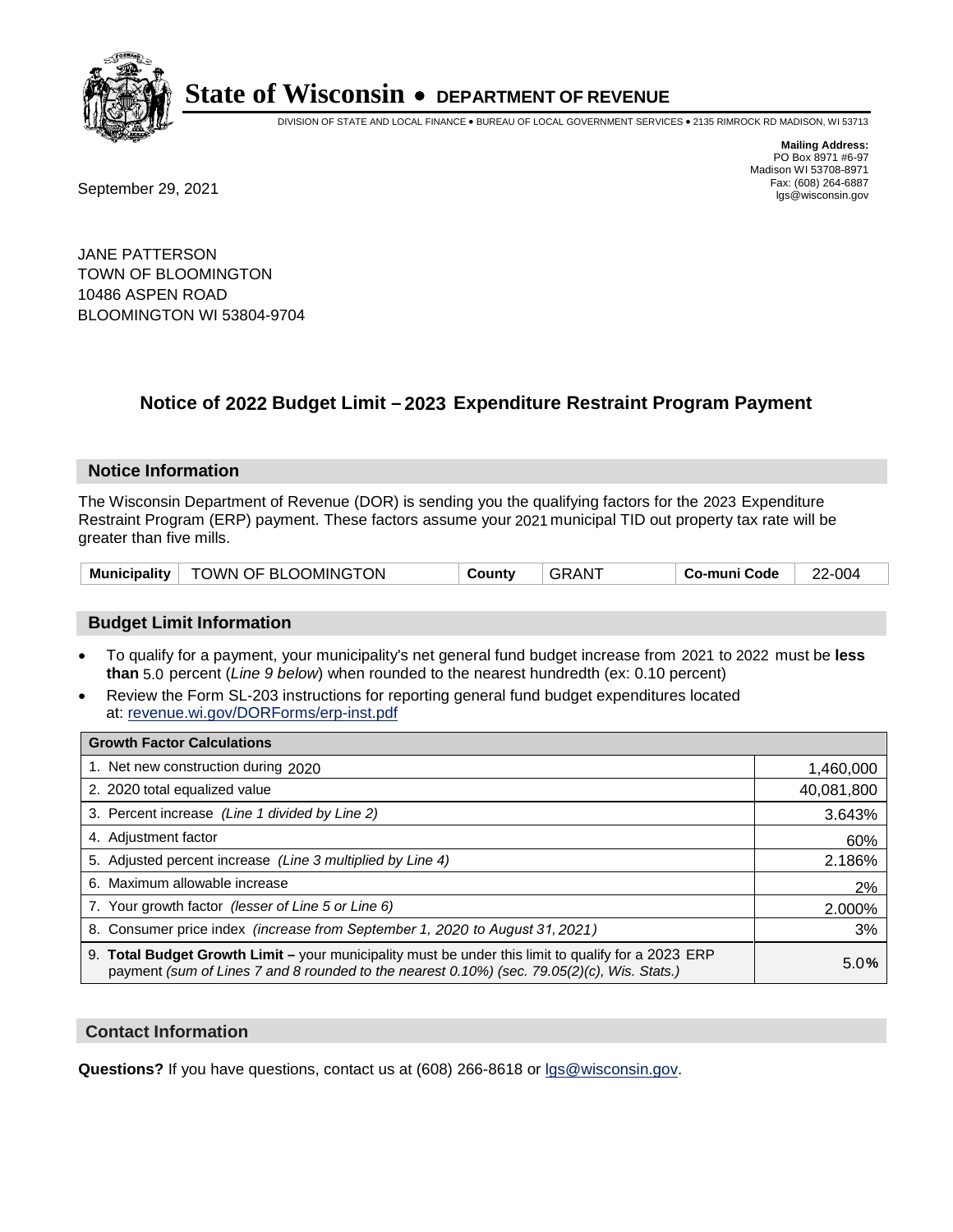

DIVISION OF STATE AND LOCAL FINANCE • BUREAU OF LOCAL GOVERNMENT SERVICES • 2135 RIMROCK RD MADISON, WI 53713

Fax: (608) 264-6887<br>
September 29, 2021 and the state of the state of the state of the state of the state of the state of the state of the state of the state of the state of the state of the state of the state of the state

**Mailing Address:** PO Box 8971 #6-97 Madison WI 53708-8971<br>Fax: (608) 264-6887

SHELLY OSTERNDORFF TOWN OF CLIFTON 1528 NEW CALIFORNIA RD LIVINGSTON WI 53554-9718

## **Notice of 2022 Budget Limit - 2023 Expenditure Restraint Program Payment**

#### **Notice Information**

The Wisconsin Department of Revenue (DOR) is sending you the qualifying factors for the 2023 Expenditure Restraint Program (ERP) payment. These factors assume your 2021 municipal TID out property tax rate will be greater than five mills.

| $^{\circ}$ TOWN OF CLIFTON<br><b>Municipality</b> | County | GRAN <sup>T</sup> | Co-muni Code | 22-012 |
|---------------------------------------------------|--------|-------------------|--------------|--------|
|---------------------------------------------------|--------|-------------------|--------------|--------|

#### **Budget Limit Information**

- To qualify for a payment, your municipality's net general fund budget increase from 2021 to 2022 must be less **than** 3.5 percent (*Line 9 below*) when rounded to the nearest hundredth (ex: 0.10 percent)
- Review the Form SL-203 instructions for reporting general fund budget expenditures located at: revenue.wi.gov/DORForms/erp-inst.pdf

| <b>Growth Factor Calculations</b>                                                                                                                                                                  |            |
|----------------------------------------------------------------------------------------------------------------------------------------------------------------------------------------------------|------------|
| 1. Net new construction during 2020                                                                                                                                                                | 368,000    |
| 2. 2020 total equalized value                                                                                                                                                                      | 40,528,100 |
| 3. Percent increase (Line 1 divided by Line 2)                                                                                                                                                     | 0.908%     |
| 4. Adjustment factor                                                                                                                                                                               | 60%        |
| 5. Adjusted percent increase (Line 3 multiplied by Line 4)                                                                                                                                         | 0.545%     |
| 6. Maximum allowable increase                                                                                                                                                                      | 2%         |
| 7. Your growth factor (lesser of Line 5 or Line 6)                                                                                                                                                 | 0.545%     |
| 8. Consumer price index (increase from September 1, 2020 to August 31, 2021)                                                                                                                       | 3%         |
| 9. Total Budget Growth Limit – your municipality must be under this limit to qualify for a 2023 ERP<br>payment (sum of Lines 7 and 8 rounded to the nearest 0.10%) (sec. 79.05(2)(c), Wis. Stats.) | 3.5%       |

#### **Contact Information**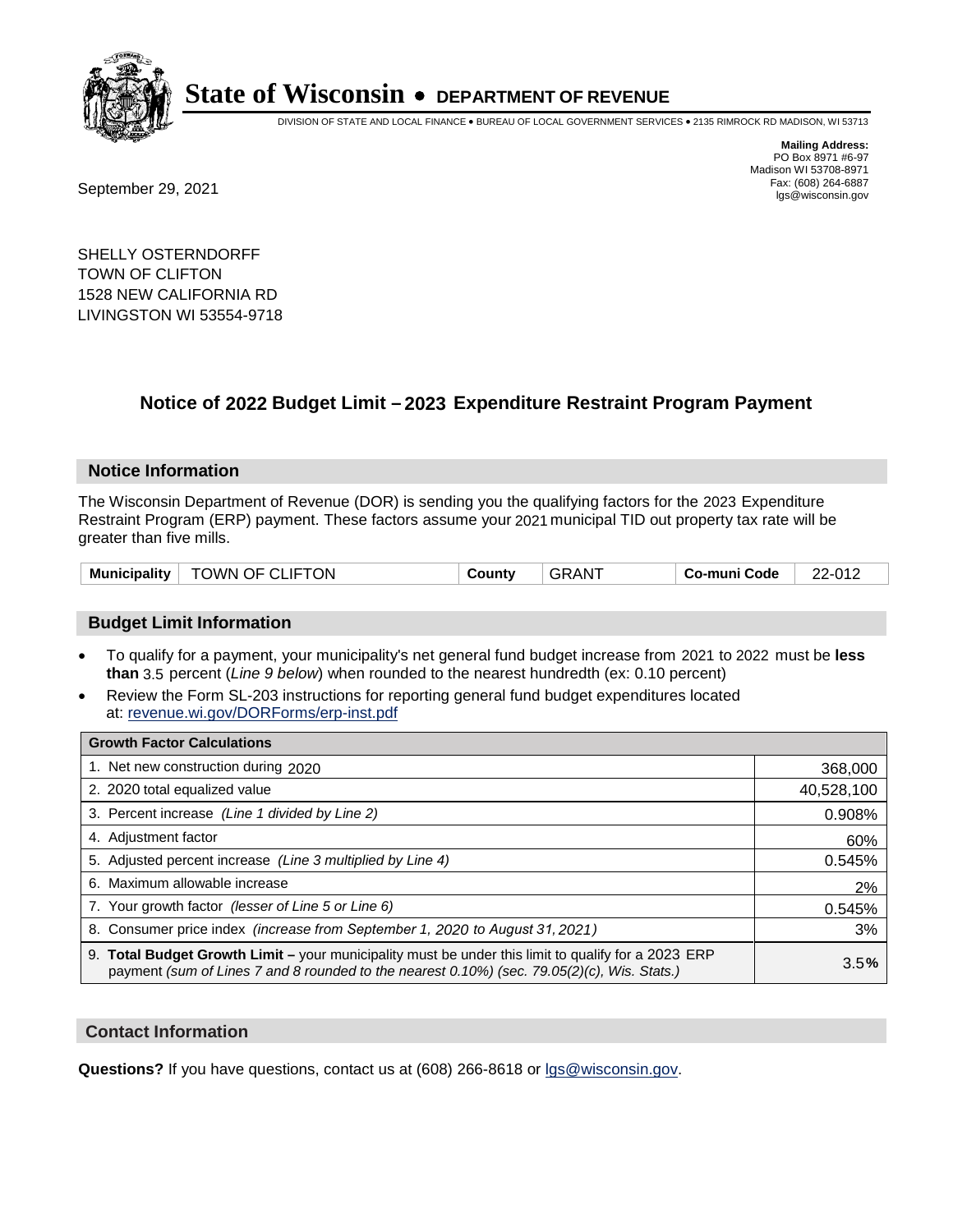

DIVISION OF STATE AND LOCAL FINANCE • BUREAU OF LOCAL GOVERNMENT SERVICES • 2135 RIMROCK RD MADISON, WI 53713

**Mailing Address:** PO Box 8971 #6-97 Madison WI 53708-8971<br>Fax: (608) 264-6887

Fax: (608) 264-6887<br>
September 29, 2021 and the state of the state of the state of the state of the state of the state of the state of the state of the state of the state of the state of the state of the state of the state

LOIS NEMITZ TOWN OF GLEN HAVEN 11037 CANAL ST GLEN HAVEN WI 53810

## **Notice of 2022 Budget Limit - 2023 Expenditure Restraint Program Payment**

#### **Notice Information**

The Wisconsin Department of Revenue (DOR) is sending you the qualifying factors for the 2023 Expenditure Restraint Program (ERP) payment. These factors assume your 2021 municipal TID out property tax rate will be greater than five mills.

| Municipality | TOWN OF GLEN HAVEN | ⊶ount∨ | `AN. | Co-muni Code | 22-018 |
|--------------|--------------------|--------|------|--------------|--------|
|--------------|--------------------|--------|------|--------------|--------|

### **Budget Limit Information**

- To qualify for a payment, your municipality's net general fund budget increase from 2021 to 2022 must be less **than** 3.9 percent (*Line 9 below*) when rounded to the nearest hundredth (ex: 0.10 percent)
- Review the Form SL-203 instructions for reporting general fund budget expenditures located at: revenue.wi.gov/DORForms/erp-inst.pdf

| <b>Growth Factor Calculations</b>                                                                                                                                                                  |            |
|----------------------------------------------------------------------------------------------------------------------------------------------------------------------------------------------------|------------|
| 1. Net new construction during 2020                                                                                                                                                                | 558,500    |
| 2. 2020 total equalized value                                                                                                                                                                      | 37,057,000 |
| 3. Percent increase (Line 1 divided by Line 2)                                                                                                                                                     | 1.507%     |
| 4. Adjustment factor                                                                                                                                                                               | 60%        |
| 5. Adjusted percent increase (Line 3 multiplied by Line 4)                                                                                                                                         | 0.904%     |
| 6. Maximum allowable increase                                                                                                                                                                      | 2%         |
| 7. Your growth factor (lesser of Line 5 or Line 6)                                                                                                                                                 | 0.904%     |
| 8. Consumer price index (increase from September 1, 2020 to August 31, 2021)                                                                                                                       | 3%         |
| 9. Total Budget Growth Limit - your municipality must be under this limit to qualify for a 2023 ERP<br>payment (sum of Lines 7 and 8 rounded to the nearest 0.10%) (sec. 79.05(2)(c), Wis. Stats.) | 3.9%       |

#### **Contact Information**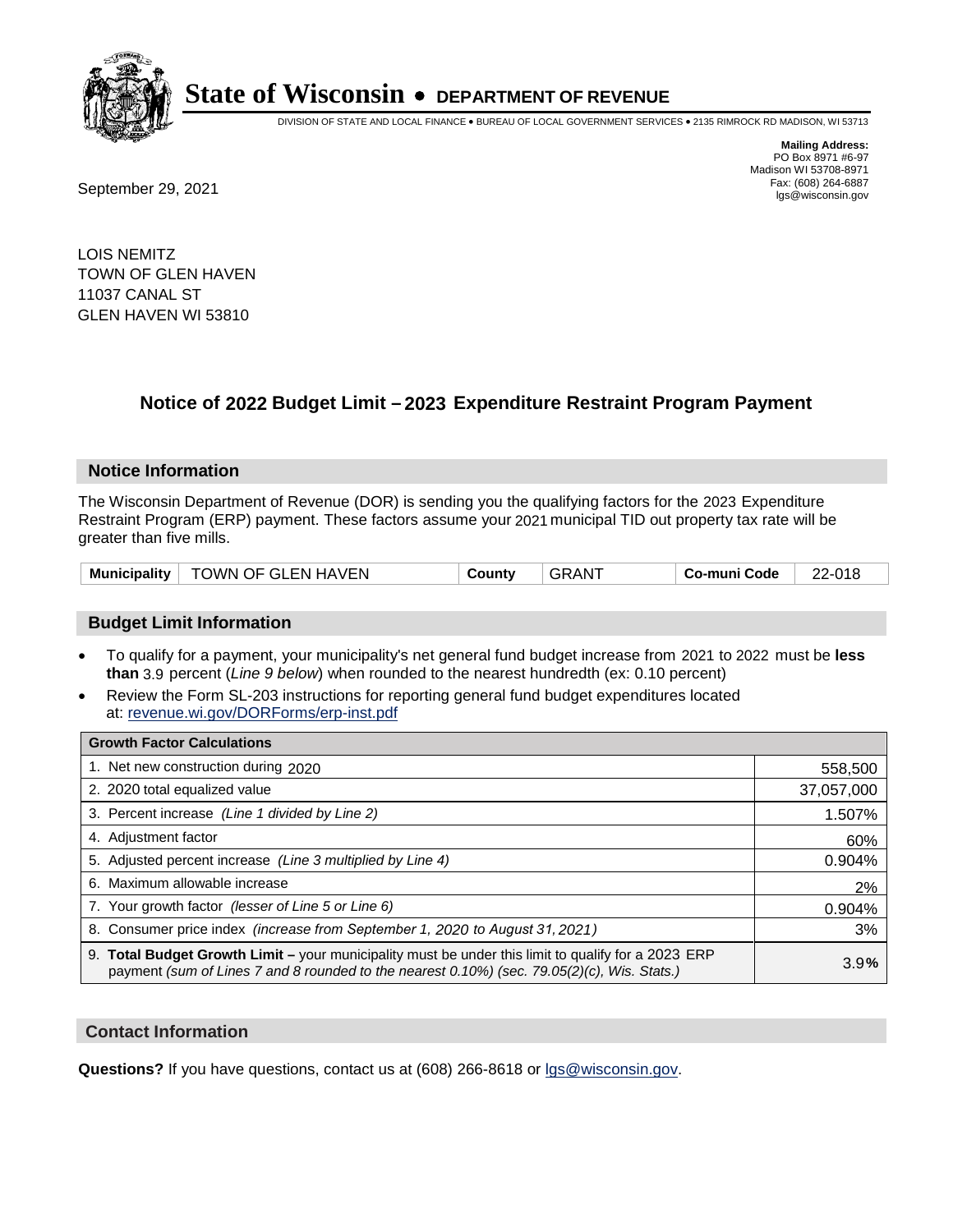

DIVISION OF STATE AND LOCAL FINANCE • BUREAU OF LOCAL GOVERNMENT SERVICES • 2135 RIMROCK RD MADISON, WI 53713

**Mailing Address:** PO Box 8971 #6-97 Madison WI 53708-8971<br>Fax: (608) 264-6887

Fax: (608) 264-6887<br>
September 29, 2021 and the state of the state of the state of the state of the state of the state of the state of the state of the state of the state of the state of the state of the state of the state

AMY UDELHOFEN TOWN OF HARRISON 6138 STANTON RD PLATTEVILLE WI 53818-9644

## **Notice of 2022 Budget Limit - 2023 Expenditure Restraint Program Payment**

#### **Notice Information**

The Wisconsin Department of Revenue (DOR) is sending you the qualifying factors for the 2023 Expenditure Restraint Program (ERP) payment. These factors assume your 2021 municipal TID out property tax rate will be greater than five mills.

| Municipality | <b>TOWN OF HARRISON</b> | County | ⊤GRAN <sup>⊤</sup> | <b>Co-muni Code</b> | 22-020 |
|--------------|-------------------------|--------|--------------------|---------------------|--------|
|--------------|-------------------------|--------|--------------------|---------------------|--------|

### **Budget Limit Information**

- To qualify for a payment, your municipality's net general fund budget increase from 2021 to 2022 must be less **than** 4.6 percent (*Line 9 below*) when rounded to the nearest hundredth (ex: 0.10 percent)
- Review the Form SL-203 instructions for reporting general fund budget expenditures located at: revenue.wi.gov/DORForms/erp-inst.pdf

| <b>Growth Factor Calculations</b>                                                                                                                                                                  |            |
|----------------------------------------------------------------------------------------------------------------------------------------------------------------------------------------------------|------------|
| 1. Net new construction during 2020                                                                                                                                                                | 1,391,600  |
| 2. 2020 total equalized value                                                                                                                                                                      | 52,279,700 |
| 3. Percent increase (Line 1 divided by Line 2)                                                                                                                                                     | 2.662%     |
| 4. Adjustment factor                                                                                                                                                                               | 60%        |
| 5. Adjusted percent increase (Line 3 multiplied by Line 4)                                                                                                                                         | 1.597%     |
| 6. Maximum allowable increase                                                                                                                                                                      | 2%         |
| 7. Your growth factor (lesser of Line 5 or Line 6)                                                                                                                                                 | 1.597%     |
| 8. Consumer price index (increase from September 1, 2020 to August 31, 2021)                                                                                                                       | 3%         |
| 9. Total Budget Growth Limit - your municipality must be under this limit to qualify for a 2023 ERP<br>payment (sum of Lines 7 and 8 rounded to the nearest 0.10%) (sec. 79.05(2)(c), Wis. Stats.) | 4.6%       |

#### **Contact Information**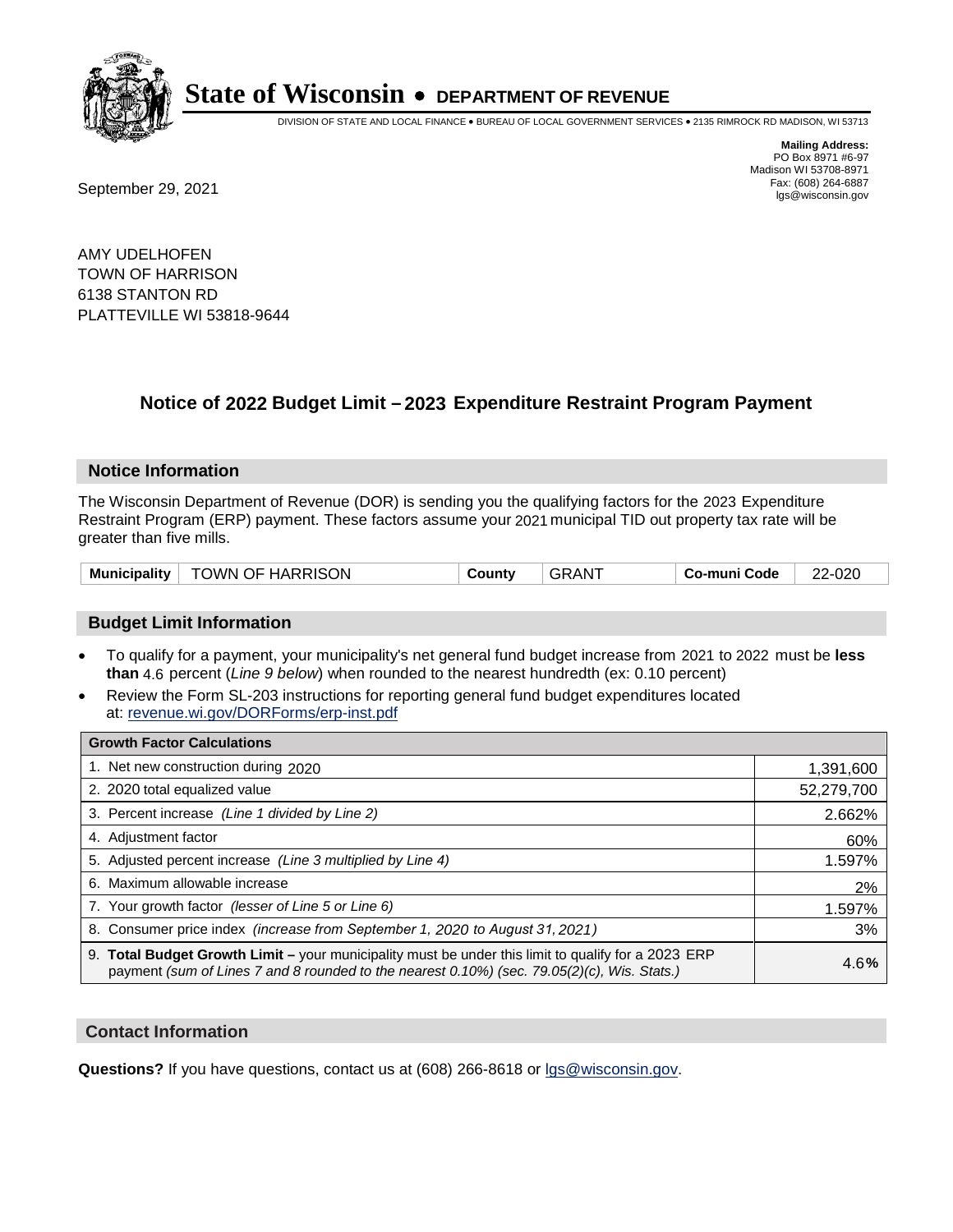

DIVISION OF STATE AND LOCAL FINANCE • BUREAU OF LOCAL GOVERNMENT SERVICES • 2135 RIMROCK RD MADISON, WI 53713

**Mailing Address:** PO Box 8971 #6-97 Madison WI 53708-8971<br>Fax: (608) 264-6887

Fax: (608) 264-6887<br>
September 29, 2021 and the state of the state of the state of the state of the state of the state of the state of the state of the state of the state of the state of the state of the state of the state

ALLEN WESTER TOWN OF HICKORY GROVE 15292 DRY HOLLOW RD FENNIMORE WI 53809-9532

## **Notice of 2022 Budget Limit - 2023 Expenditure Restraint Program Payment**

#### **Notice Information**

The Wisconsin Department of Revenue (DOR) is sending you the qualifying factors for the 2023 Expenditure Restraint Program (ERP) payment. These factors assume your 2021 municipal TID out property tax rate will be greater than five mills.

|  | Municipality   TOWN OF HICKORY GROVE | County | GRANT | Co-muni Code | 22-024 |
|--|--------------------------------------|--------|-------|--------------|--------|
|--|--------------------------------------|--------|-------|--------------|--------|

### **Budget Limit Information**

- To qualify for a payment, your municipality's net general fund budget increase from 2021 to 2022 must be less **than** 4.7 percent (*Line 9 below*) when rounded to the nearest hundredth (ex: 0.10 percent)
- Review the Form SL-203 instructions for reporting general fund budget expenditures located at: revenue.wi.gov/DORForms/erp-inst.pdf

| <b>Growth Factor Calculations</b>                                                                                                                                                                  |            |
|----------------------------------------------------------------------------------------------------------------------------------------------------------------------------------------------------|------------|
| 1. Net new construction during 2020                                                                                                                                                                | 1,093,800  |
| 2. 2020 total equalized value                                                                                                                                                                      | 39,773,300 |
| 3. Percent increase (Line 1 divided by Line 2)                                                                                                                                                     | 2.750%     |
| 4. Adiustment factor                                                                                                                                                                               | 60%        |
| 5. Adjusted percent increase (Line 3 multiplied by Line 4)                                                                                                                                         | 1.650%     |
| 6. Maximum allowable increase                                                                                                                                                                      | 2%         |
| 7. Your growth factor (lesser of Line 5 or Line 6)                                                                                                                                                 | 1.650%     |
| 8. Consumer price index (increase from September 1, 2020 to August 31, 2021)                                                                                                                       | 3%         |
| 9. Total Budget Growth Limit - your municipality must be under this limit to qualify for a 2023 ERP<br>payment (sum of Lines 7 and 8 rounded to the nearest 0.10%) (sec. 79.05(2)(c), Wis. Stats.) | 4.7%       |

#### **Contact Information**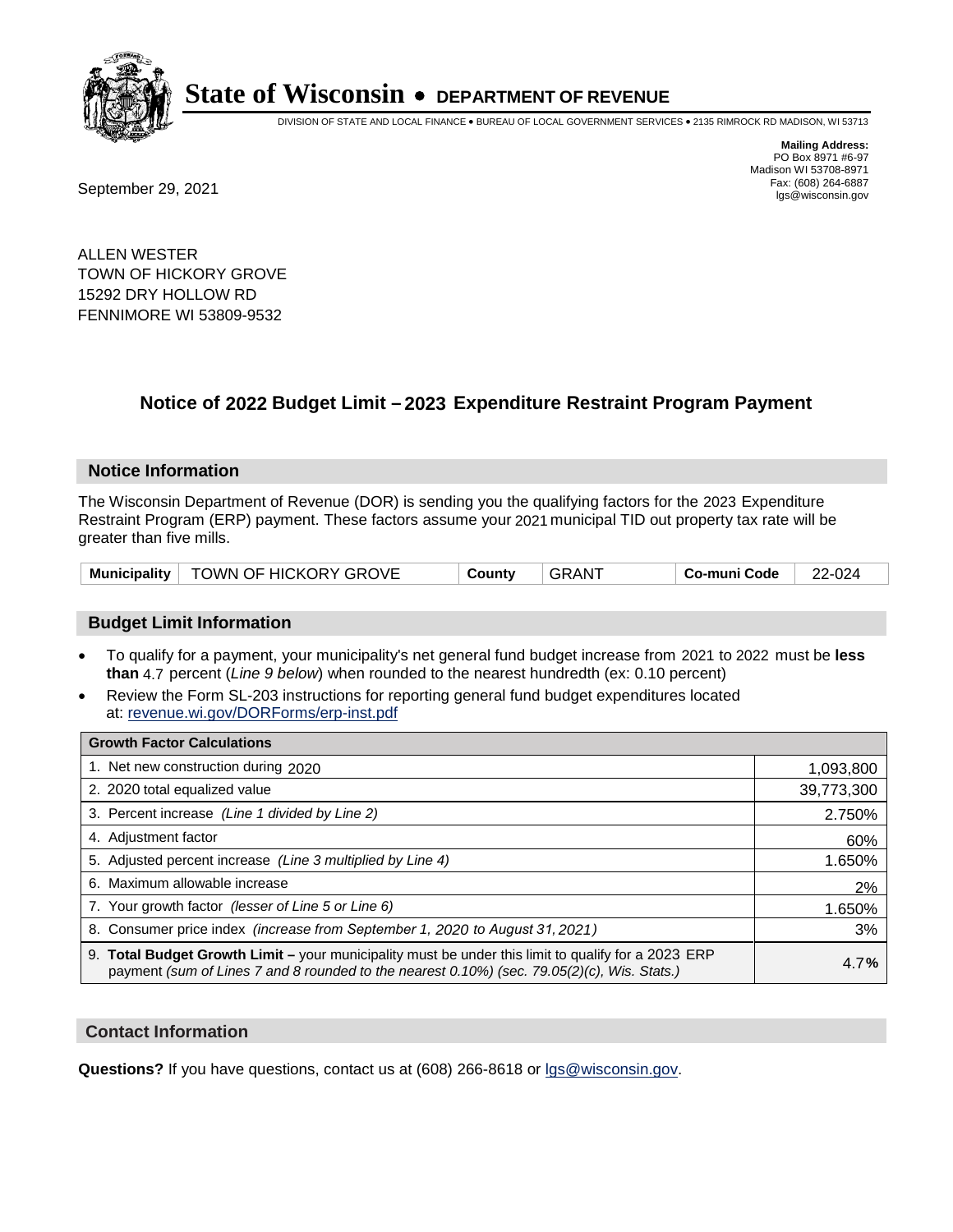

DIVISION OF STATE AND LOCAL FINANCE • BUREAU OF LOCAL GOVERNMENT SERVICES • 2135 RIMROCK RD MADISON, WI 53713

Fax: (608) 264-6887<br>
September 29, 2021 and the state of the state of the state of the state of the state of the state of the state of the state of the state of the state of the state of the state of the state of the state

**Mailing Address:** PO Box 8971 #6-97 Madison WI 53708-8971<br>Fax: (608) 264-6887

BILL MCBETH TOWN OF LIMA 1723 REXS RD PLATTEVILLE WI 53818

## **Notice of 2022 Budget Limit - 2023 Expenditure Restraint Program Payment**

#### **Notice Information**

The Wisconsin Department of Revenue (DOR) is sending you the qualifying factors for the 2023 Expenditure Restraint Program (ERP) payment. These factors assume your 2021 municipal TID out property tax rate will be greater than five mills.

| <b>Municipality</b> | OF.<br>' IMA<br><b>TOWN</b> | شount∨ | AN. | Co-muni Code | 22-030 |
|---------------------|-----------------------------|--------|-----|--------------|--------|
|---------------------|-----------------------------|--------|-----|--------------|--------|

### **Budget Limit Information**

- To qualify for a payment, your municipality's net general fund budget increase from 2021 to 2022 must be less **than** 3.8 percent (*Line 9 below*) when rounded to the nearest hundredth (ex: 0.10 percent)
- Review the Form SL-203 instructions for reporting general fund budget expenditures located at: revenue.wi.gov/DORForms/erp-inst.pdf

| <b>Growth Factor Calculations</b>                                                                                                                                                                  |            |
|----------------------------------------------------------------------------------------------------------------------------------------------------------------------------------------------------|------------|
| 1. Net new construction during 2020                                                                                                                                                                | 747,000    |
| 2. 2020 total equalized value                                                                                                                                                                      | 59,628,100 |
| 3. Percent increase (Line 1 divided by Line 2)                                                                                                                                                     | 1.253%     |
| 4. Adjustment factor                                                                                                                                                                               | 60%        |
| 5. Adjusted percent increase (Line 3 multiplied by Line 4)                                                                                                                                         | 0.752%     |
| 6. Maximum allowable increase                                                                                                                                                                      | 2%         |
| 7. Your growth factor (lesser of Line 5 or Line 6)                                                                                                                                                 | 0.752%     |
| 8. Consumer price index (increase from September 1, 2020 to August 31, 2021)                                                                                                                       | 3%         |
| 9. Total Budget Growth Limit – your municipality must be under this limit to qualify for a 2023 ERP<br>payment (sum of Lines 7 and 8 rounded to the nearest 0.10%) (sec. 79.05(2)(c), Wis. Stats.) | 3.8%       |

#### **Contact Information**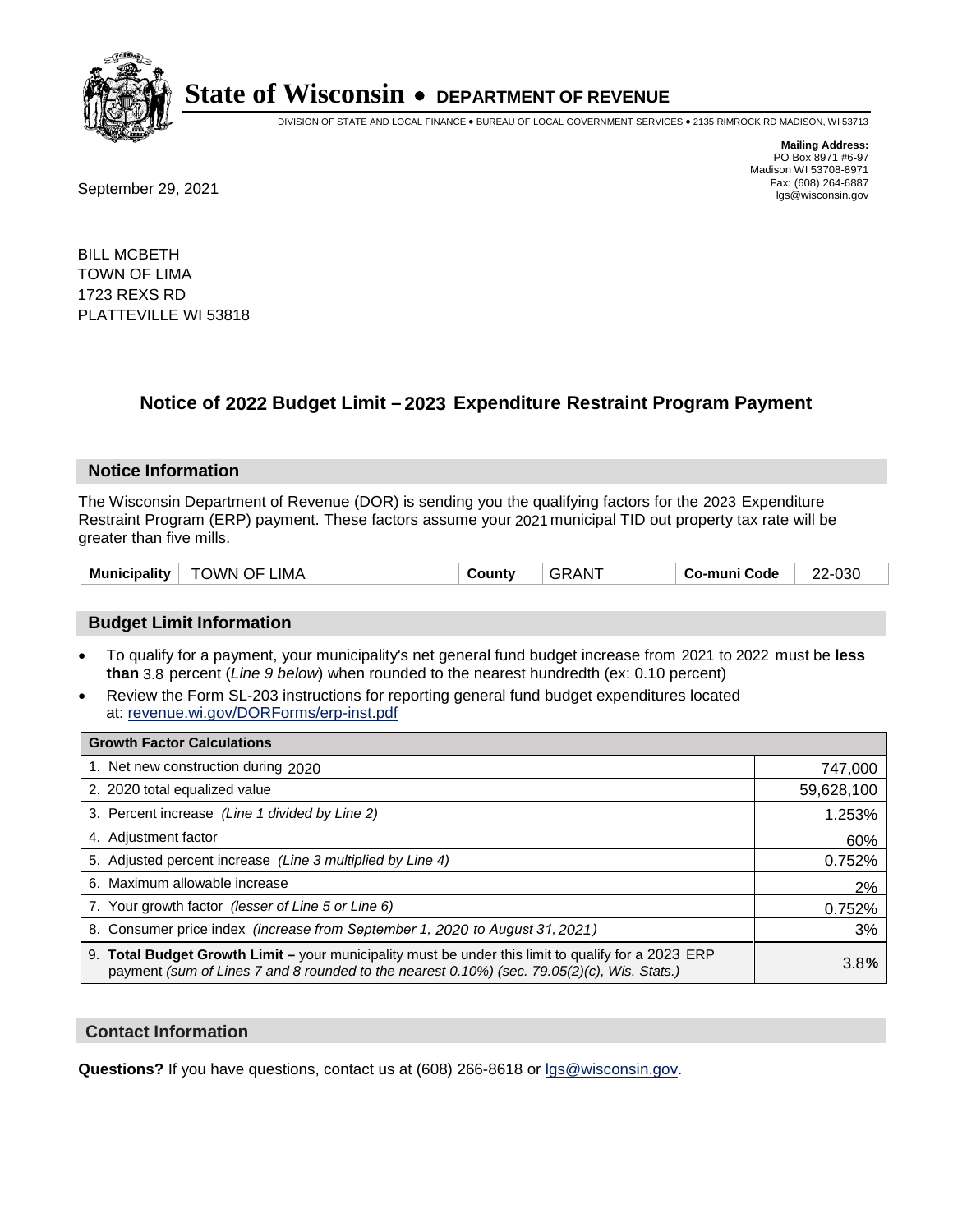

DIVISION OF STATE AND LOCAL FINANCE • BUREAU OF LOCAL GOVERNMENT SERVICES • 2135 RIMROCK RD MADISON, WI 53713

Fax: (608) 264-6887<br>
September 29, 2021 and the state of the state of the state of the state of the state of the state of the state of the state of the state of the state of the state of the state of the state of the state

**Mailing Address:** PO Box 8971 #6-97 Madison WI 53708-8971<br>Fax: (608) 264-6887

ELAINE MUMM TOWN OF LITTLE GRANT 9862 UNIVERSITY FARM RD BLOOMINGTON WI 53804

## **Notice of 2022 Budget Limit - 2023 Expenditure Restraint Program Payment**

#### **Notice Information**

The Wisconsin Department of Revenue (DOR) is sending you the qualifying factors for the 2023 Expenditure Restraint Program (ERP) payment. These factors assume your 2021 municipal TID out property tax rate will be greater than five mills.

|  | Municipality   TOWN OF LITTLE GRANT | County | <b>GRANT</b> | Co-muni Code | 22-032 |
|--|-------------------------------------|--------|--------------|--------------|--------|
|--|-------------------------------------|--------|--------------|--------------|--------|

#### **Budget Limit Information**

- To qualify for a payment, your municipality's net general fund budget increase from 2021 to 2022 must be less **than** 3.5 percent (*Line 9 below*) when rounded to the nearest hundredth (ex: 0.10 percent)
- Review the Form SL-203 instructions for reporting general fund budget expenditures located at: revenue.wi.gov/DORForms/erp-inst.pdf

| <b>Growth Factor Calculations</b>                                                                                                                                                                  |            |
|----------------------------------------------------------------------------------------------------------------------------------------------------------------------------------------------------|------------|
| 1. Net new construction during 2020                                                                                                                                                                | 249,000    |
| 2. 2020 total equalized value                                                                                                                                                                      | 31,859,500 |
| 3. Percent increase (Line 1 divided by Line 2)                                                                                                                                                     | 0.782%     |
| 4. Adiustment factor                                                                                                                                                                               | 60%        |
| 5. Adjusted percent increase (Line 3 multiplied by Line 4)                                                                                                                                         | 0.469%     |
| 6. Maximum allowable increase                                                                                                                                                                      | 2%         |
| 7. Your growth factor (lesser of Line 5 or Line 6)                                                                                                                                                 | 0.469%     |
| 8. Consumer price index (increase from September 1, 2020 to August 31, 2021)                                                                                                                       | 3%         |
| 9. Total Budget Growth Limit - your municipality must be under this limit to qualify for a 2023 ERP<br>payment (sum of Lines 7 and 8 rounded to the nearest 0.10%) (sec. 79.05(2)(c), Wis. Stats.) | 3.5%       |

#### **Contact Information**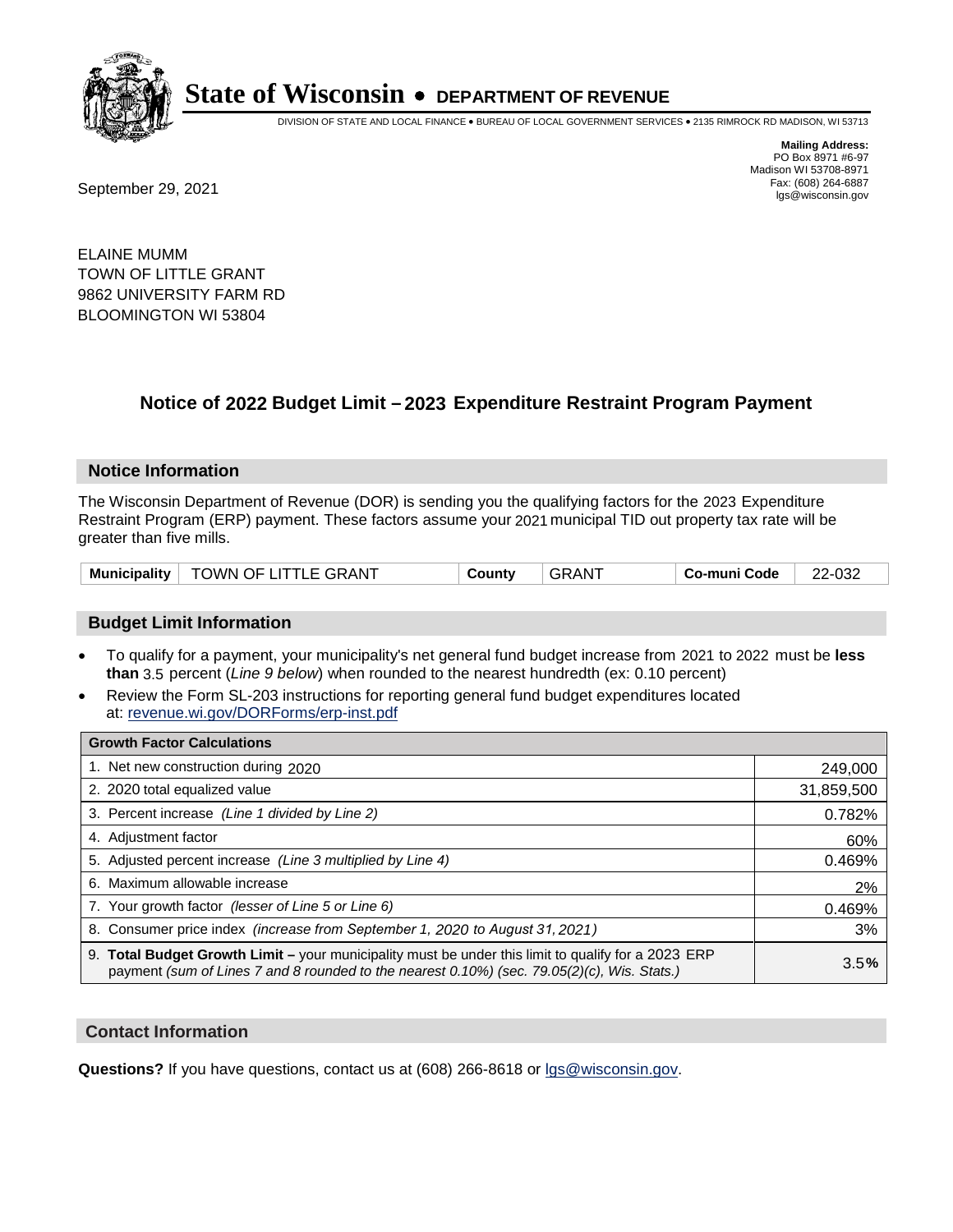

DIVISION OF STATE AND LOCAL FINANCE • BUREAU OF LOCAL GOVERNMENT SERVICES • 2135 RIMROCK RD MADISON, WI 53713

Fax: (608) 264-6887<br>
September 29, 2021 and the state of the state of the state of the state of the state of the state of the state of the state of the state of the state of the state of the state of the state of the state

**Mailing Address:** PO Box 8971 #6-97 Madison WI 53708-8971<br>Fax: (608) 264-6887

KELSEY STEFFENSMEIER TOWN OF PATCH GROVE 10090 PATCH GROVE RD E BLOOMINGTON WI 53804

### **Notice of 2022 Budget Limit - 2023 Expenditure Restraint Program Payment**

#### **Notice Information**

The Wisconsin Department of Revenue (DOR) is sending you the qualifying factors for the 2023 Expenditure Restraint Program (ERP) payment. These factors assume your 2021 municipal TID out property tax rate will be greater than five mills.

| Municipality   TOWN OF PATCH GROVE | County | ⊣ GRANT | ⊦ Co-muni Code | 22-048 |
|------------------------------------|--------|---------|----------------|--------|
|------------------------------------|--------|---------|----------------|--------|

#### **Budget Limit Information**

- To qualify for a payment, your municipality's net general fund budget increase from 2021 to 2022 must be less **than** 3.5 percent (*Line 9 below*) when rounded to the nearest hundredth (ex: 0.10 percent)
- Review the Form SL-203 instructions for reporting general fund budget expenditures located at: revenue.wi.gov/DORForms/erp-inst.pdf

| <b>Growth Factor Calculations</b>                                                                                                                                                                  |            |
|----------------------------------------------------------------------------------------------------------------------------------------------------------------------------------------------------|------------|
| 1. Net new construction during 2020                                                                                                                                                                | 238,300    |
| 2. 2020 total equalized value                                                                                                                                                                      | 30,094,300 |
| 3. Percent increase (Line 1 divided by Line 2)                                                                                                                                                     | 0.792%     |
| 4. Adjustment factor                                                                                                                                                                               | 60%        |
| 5. Adjusted percent increase (Line 3 multiplied by Line 4)                                                                                                                                         | 0.475%     |
| 6. Maximum allowable increase                                                                                                                                                                      | 2%         |
| 7. Your growth factor (lesser of Line 5 or Line 6)                                                                                                                                                 | 0.475%     |
| 8. Consumer price index (increase from September 1, 2020 to August 31, 2021)                                                                                                                       | 3%         |
| 9. Total Budget Growth Limit – your municipality must be under this limit to qualify for a 2023 ERP<br>payment (sum of Lines 7 and 8 rounded to the nearest 0.10%) (sec. 79.05(2)(c), Wis. Stats.) | 3.5%       |

#### **Contact Information**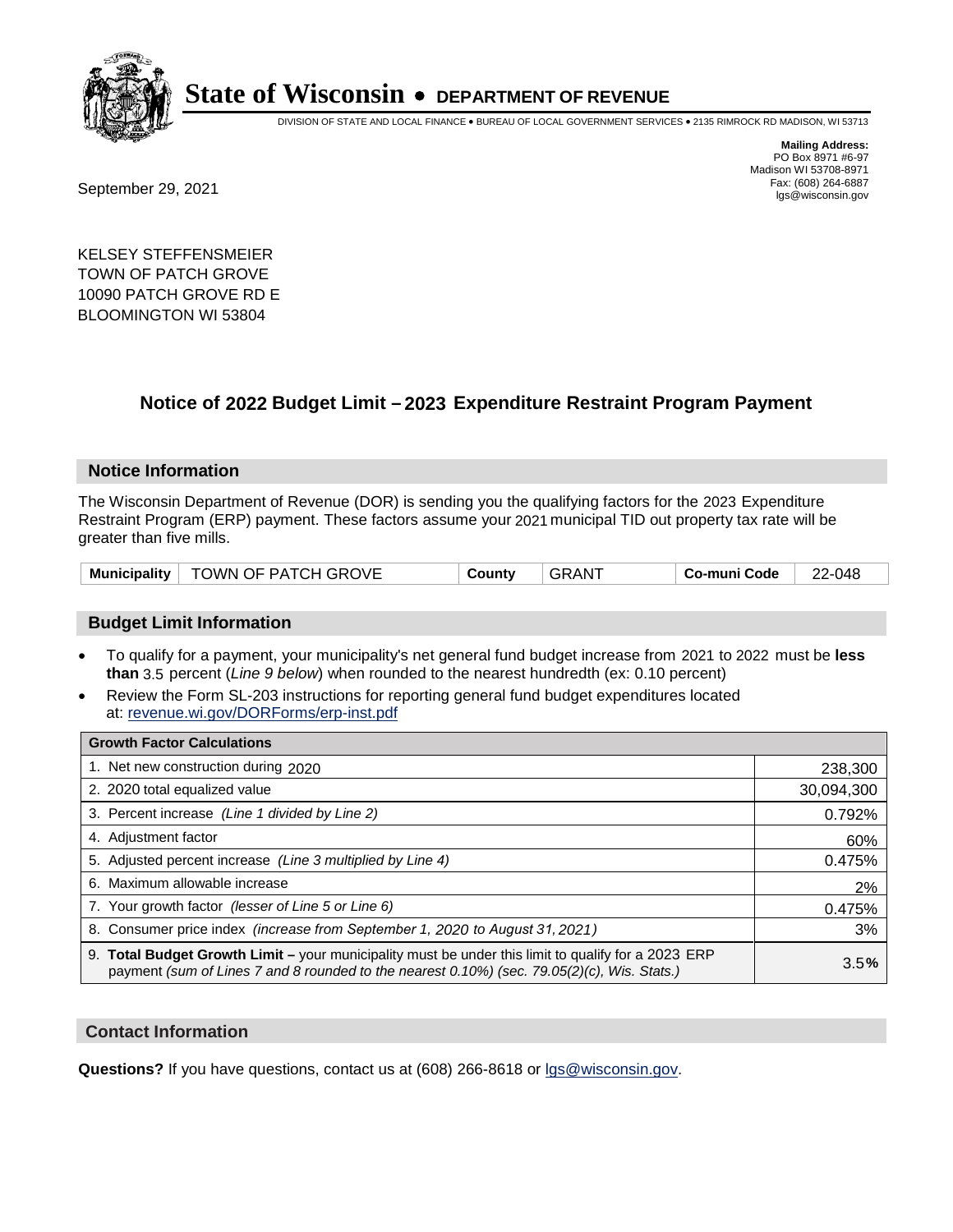

DIVISION OF STATE AND LOCAL FINANCE • BUREAU OF LOCAL GOVERNMENT SERVICES • 2135 RIMROCK RD MADISON, WI 53713

Fax: (608) 264-6887<br>
September 29, 2021 and the state of the state of the state of the state of the state of the state of the state of the state of the state of the state of the state of the state of the state of the state

**Mailing Address:** PO Box 8971 #6-97 Madison WI 53708-8971<br>Fax: (608) 264-6887

TRACY FILLBACK TOWN OF WINGVILLE 14166 COUNTY RD G MONTFORT WI 53569

### **Notice of 2022 Budget Limit - 2023 Expenditure Restraint Program Payment**

#### **Notice Information**

The Wisconsin Department of Revenue (DOR) is sending you the qualifying factors for the 2023 Expenditure Restraint Program (ERP) payment. These factors assume your 2021 municipal TID out property tax rate will be greater than five mills.

| <b>Municipality</b> | <b>TOWN OF WINGVILLE</b> | County | ⊦GRAN <sup>-</sup> | Co-muni Code | 22-062 |
|---------------------|--------------------------|--------|--------------------|--------------|--------|
|---------------------|--------------------------|--------|--------------------|--------------|--------|

#### **Budget Limit Information**

- To qualify for a payment, your municipality's net general fund budget increase from 2021 to 2022 must be less **than** 3.7 percent (*Line 9 below*) when rounded to the nearest hundredth (ex: 0.10 percent)
- Review the Form SL-203 instructions for reporting general fund budget expenditures located at: revenue.wi.gov/DORForms/erp-inst.pdf

| <b>Growth Factor Calculations</b>                                                                                                                                                                  |            |
|----------------------------------------------------------------------------------------------------------------------------------------------------------------------------------------------------|------------|
| 1. Net new construction during 2020                                                                                                                                                                | 427,700    |
| 2. 2020 total equalized value                                                                                                                                                                      | 37,990,200 |
| 3. Percent increase (Line 1 divided by Line 2)                                                                                                                                                     | 1.126%     |
| 4. Adjustment factor                                                                                                                                                                               | 60%        |
| 5. Adjusted percent increase (Line 3 multiplied by Line 4)                                                                                                                                         | 0.676%     |
| 6. Maximum allowable increase                                                                                                                                                                      | 2%         |
| 7. Your growth factor (lesser of Line 5 or Line 6)                                                                                                                                                 | 0.676%     |
| 8. Consumer price index (increase from September 1, 2020 to August 31, 2021)                                                                                                                       | 3%         |
| 9. Total Budget Growth Limit - your municipality must be under this limit to qualify for a 2023 ERP<br>payment (sum of Lines 7 and 8 rounded to the nearest 0.10%) (sec. 79.05(2)(c), Wis. Stats.) | 3.7%       |

#### **Contact Information**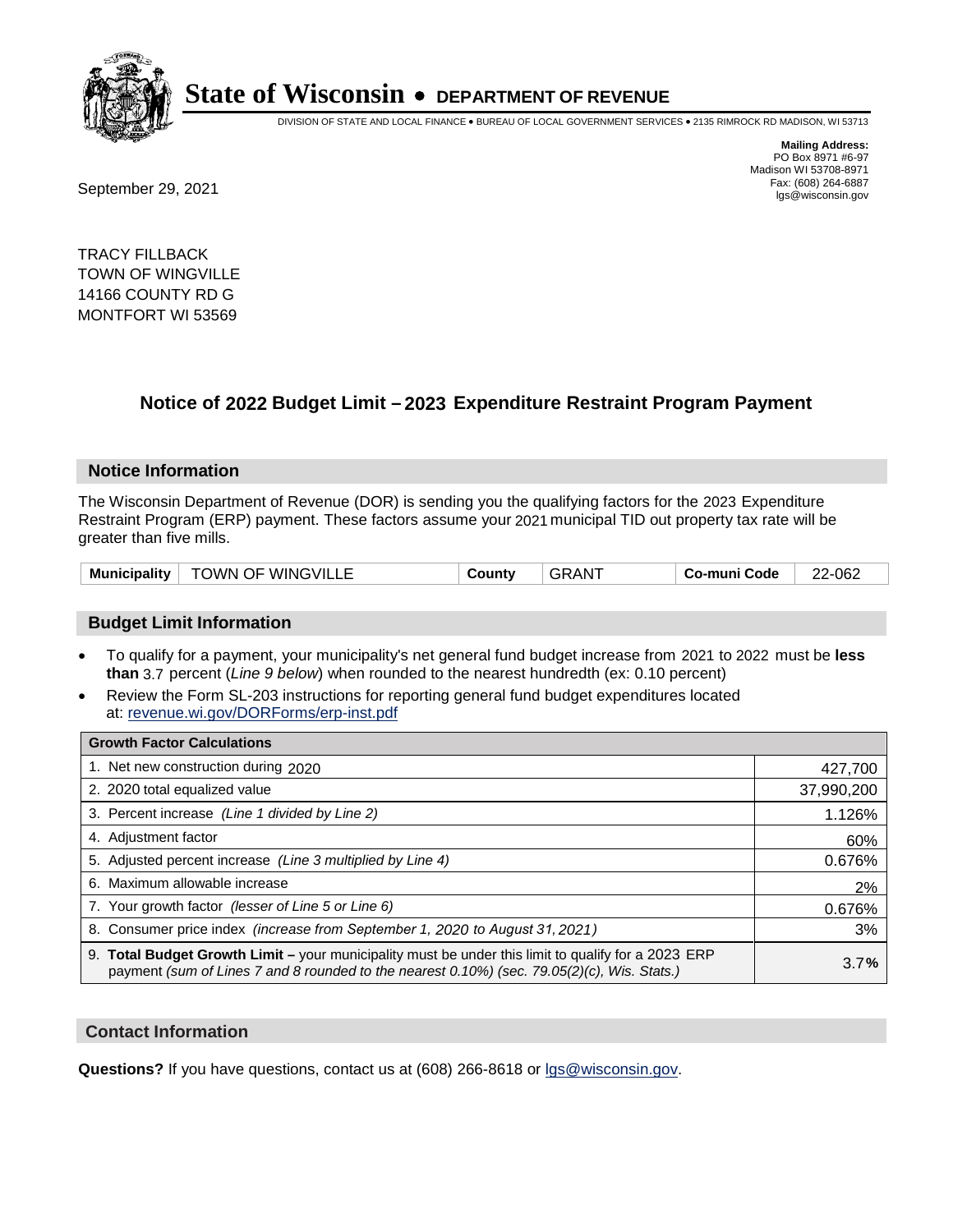

DIVISION OF STATE AND LOCAL FINANCE • BUREAU OF LOCAL GOVERNMENT SERVICES • 2135 RIMROCK RD MADISON, WI 53713

Fax: (608) 264-6887<br>
September 29, 2021 and the state of the state of the state of the state of the state of the state of the state of the state of the state of the state of the state of the state of the state of the state

**Mailing Address:** PO Box 8971 #6-97 Madison WI 53708-8971<br>Fax: (608) 264-6887

MARY CULLIGAN VILLAGE OF BLOOMINGTON 453 CANAL ST, PO BOX 156 BLOOMINGTON WI 53804

## **Notice of 2022 Budget Limit - 2023 Expenditure Restraint Program Payment**

#### **Notice Information**

The Wisconsin Department of Revenue (DOR) is sending you the qualifying factors for the 2023 Expenditure Restraint Program (ERP) payment. These factors assume your 2021 municipal TID out property tax rate will be greater than five mills.

|  | Municipality   VILLAGE OF BLOOMINGTON | County | <b>GRANT</b> | Co-muni Code | 22-107 |
|--|---------------------------------------|--------|--------------|--------------|--------|
|--|---------------------------------------|--------|--------------|--------------|--------|

### **Budget Limit Information**

- To qualify for a payment, your municipality's net general fund budget increase from 2021 to 2022 must be less **than** 3.5 percent (*Line 9 below*) when rounded to the nearest hundredth (ex: 0.10 percent)
- Review the Form SL-203 instructions for reporting general fund budget expenditures located at: revenue.wi.gov/DORForms/erp-inst.pdf

| <b>Growth Factor Calculations</b>                                                                                                                                                                  |            |
|----------------------------------------------------------------------------------------------------------------------------------------------------------------------------------------------------|------------|
| 1. Net new construction during 2020                                                                                                                                                                | 283,600    |
| 2. 2020 total equalized value                                                                                                                                                                      | 33,935,700 |
| 3. Percent increase (Line 1 divided by Line 2)                                                                                                                                                     | 0.836%     |
| 4. Adjustment factor                                                                                                                                                                               | 60%        |
| 5. Adjusted percent increase (Line 3 multiplied by Line 4)                                                                                                                                         | 0.502%     |
| 6. Maximum allowable increase                                                                                                                                                                      | 2%         |
| 7. Your growth factor (lesser of Line 5 or Line 6)                                                                                                                                                 | 0.502%     |
| 8. Consumer price index (increase from September 1, 2020 to August 31, 2021)                                                                                                                       | 3%         |
| 9. Total Budget Growth Limit - your municipality must be under this limit to qualify for a 2023 ERP<br>payment (sum of Lines 7 and 8 rounded to the nearest 0.10%) (sec. 79.05(2)(c), Wis. Stats.) | 3.5%       |

#### **Contact Information**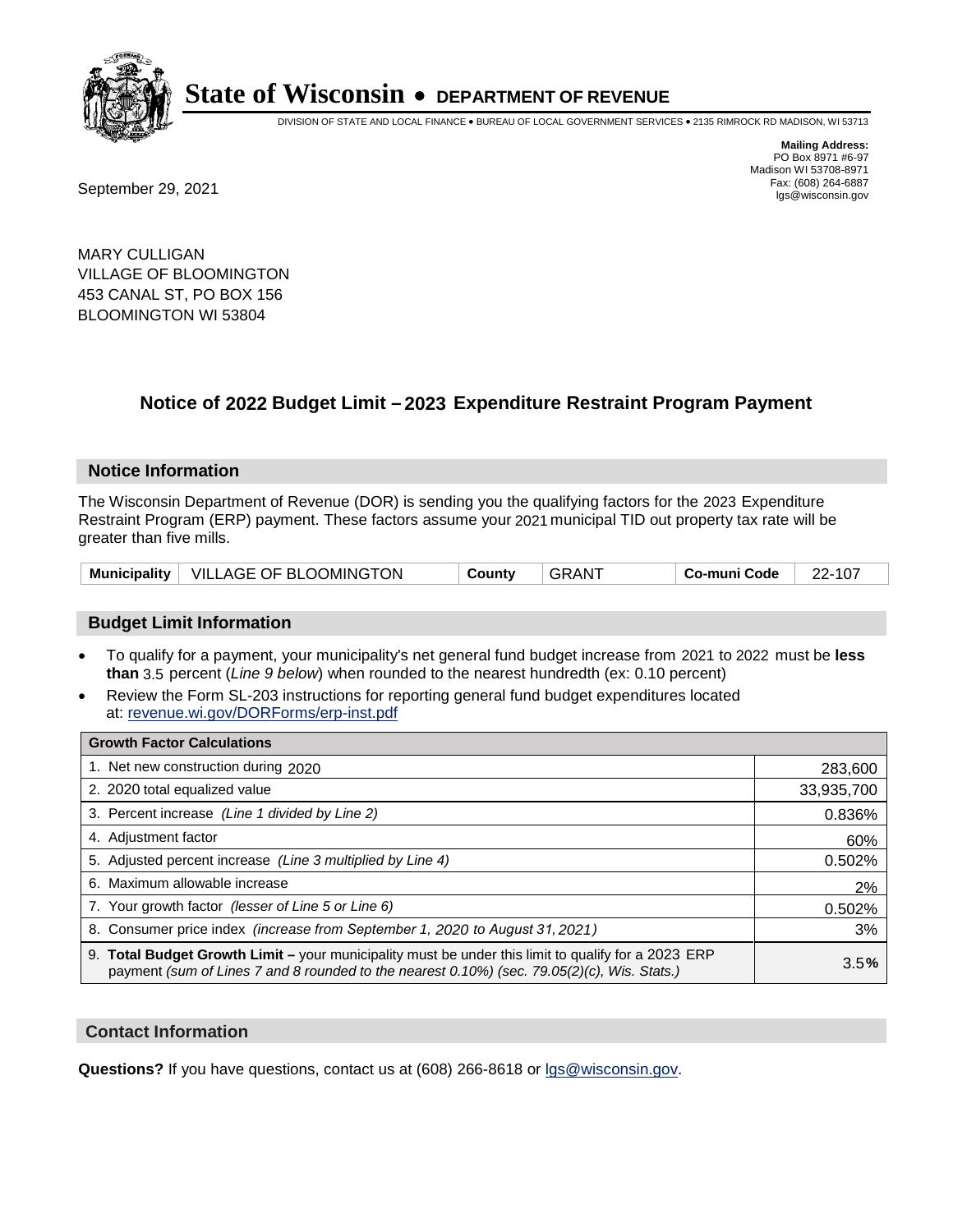

DIVISION OF STATE AND LOCAL FINANCE • BUREAU OF LOCAL GOVERNMENT SERVICES • 2135 RIMROCK RD MADISON, WI 53713

**Mailing Address:** PO Box 8971 #6-97 Madison WI 53708-8971<br>Fax: (608) 264-6887 Fax: (608) 264-6887<br>
September 29, 2021 and the state of the state of the state of the state of the state of the state of the state of the state of the state of the state of the state of the state of the state of the state

SHEILA SPERRY VILLAGE OF BLUE RIVER 201 CLINTON ST BLUE RIVER WI 53518-9248

## **Notice of 2022 Budget Limit - 2023 Expenditure Restraint Program Payment**

#### **Notice Information**

The Wisconsin Department of Revenue (DOR) is sending you the qualifying factors for the 2023 Expenditure Restraint Program (ERP) payment. These factors assume your 2021 municipal TID out property tax rate will be greater than five mills.

|  | Municipality   VILLAGE OF BLUE RIVER | County | GRANT | Co-muni Code | 22-108 |
|--|--------------------------------------|--------|-------|--------------|--------|
|--|--------------------------------------|--------|-------|--------------|--------|

### **Budget Limit Information**

- To qualify for a payment, your municipality's net general fund budget increase from 2021 to 2022 must be less **than** 3.0 percent (*Line 9 below*) when rounded to the nearest hundredth (ex: 0.10 percent)
- Review the Form SL-203 instructions for reporting general fund budget expenditures located at: revenue.wi.gov/DORForms/erp-inst.pdf

| <b>Growth Factor Calculations</b>                                                                                                                                                                  |            |
|----------------------------------------------------------------------------------------------------------------------------------------------------------------------------------------------------|------------|
| 1. Net new construction during 2020                                                                                                                                                                | $-7,100$   |
| 2. 2020 total equalized value                                                                                                                                                                      | 16,562,700 |
| 3. Percent increase (Line 1 divided by Line 2)                                                                                                                                                     | $-0.043%$  |
| 4. Adiustment factor                                                                                                                                                                               | 60%        |
| 5. Adjusted percent increase (Line 3 multiplied by Line 4)                                                                                                                                         | $-0.026%$  |
| 6. Maximum allowable increase                                                                                                                                                                      | 2%         |
| 7. Your growth factor (lesser of Line 5 or Line 6)                                                                                                                                                 | 0.000%     |
| 8. Consumer price index (increase from September 1, 2020 to August 31, 2021)                                                                                                                       | 3%         |
| 9. Total Budget Growth Limit - your municipality must be under this limit to qualify for a 2023 ERP<br>payment (sum of Lines 7 and 8 rounded to the nearest 0.10%) (sec. 79.05(2)(c), Wis. Stats.) | 3.0%       |

#### **Contact Information**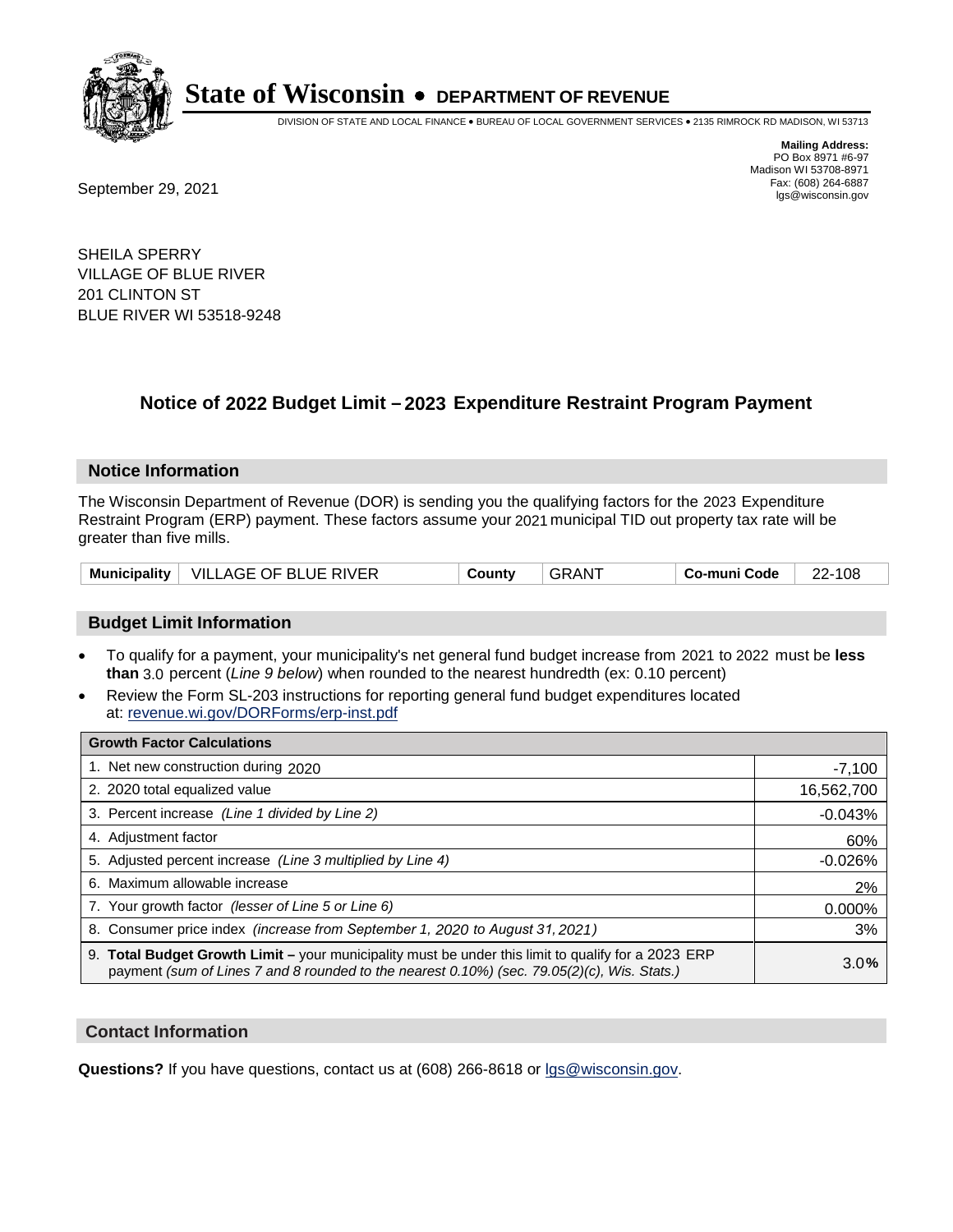

DIVISION OF STATE AND LOCAL FINANCE • BUREAU OF LOCAL GOVERNMENT SERVICES • 2135 RIMROCK RD MADISON, WI 53713

Fax: (608) 264-6887<br>
September 29, 2021 and the state of the state of the state of the state of the state of the state of the state of the state of the state of the state of the state of the state of the state of the state

**Mailing Address:** PO Box 8971 #6-97 Madison WI 53708-8971<br>Fax: (608) 264-6887

HEIDI JUNK VILLAGE OF CASSVILLE PO BOX 171 CASSVILLE WI 53806

## **Notice of 2022 Budget Limit - 2023 Expenditure Restraint Program Payment**

#### **Notice Information**

The Wisconsin Department of Revenue (DOR) is sending you the qualifying factors for the 2023 Expenditure Restraint Program (ERP) payment. These factors assume your 2021 municipal TID out property tax rate will be greater than five mills.

| Municipality   VILLAGE OF CASSVILLE |  | County | <b>GRANT</b> | Co-muni Code | $22 - 111$ |
|-------------------------------------|--|--------|--------------|--------------|------------|
|-------------------------------------|--|--------|--------------|--------------|------------|

### **Budget Limit Information**

- To qualify for a payment, your municipality's net general fund budget increase from 2021 to 2022 must be less **than** 3.1 percent (*Line 9 below*) when rounded to the nearest hundredth (ex: 0.10 percent)
- Review the Form SL-203 instructions for reporting general fund budget expenditures located at: revenue.wi.gov/DORForms/erp-inst.pdf

| <b>Growth Factor Calculations</b>                                                                                                                                                                  |            |
|----------------------------------------------------------------------------------------------------------------------------------------------------------------------------------------------------|------------|
| 1. Net new construction during 2020                                                                                                                                                                | 53,000     |
| 2. 2020 total equalized value                                                                                                                                                                      | 49,240,600 |
| 3. Percent increase (Line 1 divided by Line 2)                                                                                                                                                     | 0.108%     |
| 4. Adjustment factor                                                                                                                                                                               | 60%        |
| 5. Adjusted percent increase (Line 3 multiplied by Line 4)                                                                                                                                         | 0.065%     |
| 6. Maximum allowable increase                                                                                                                                                                      | 2%         |
| 7. Your growth factor (lesser of Line 5 or Line 6)                                                                                                                                                 | 0.065%     |
| 8. Consumer price index (increase from September 1, 2020 to August 31, 2021)                                                                                                                       | 3%         |
| 9. Total Budget Growth Limit - your municipality must be under this limit to qualify for a 2023 ERP<br>payment (sum of Lines 7 and 8 rounded to the nearest 0.10%) (sec. 79.05(2)(c), Wis. Stats.) | 3.1%       |

#### **Contact Information**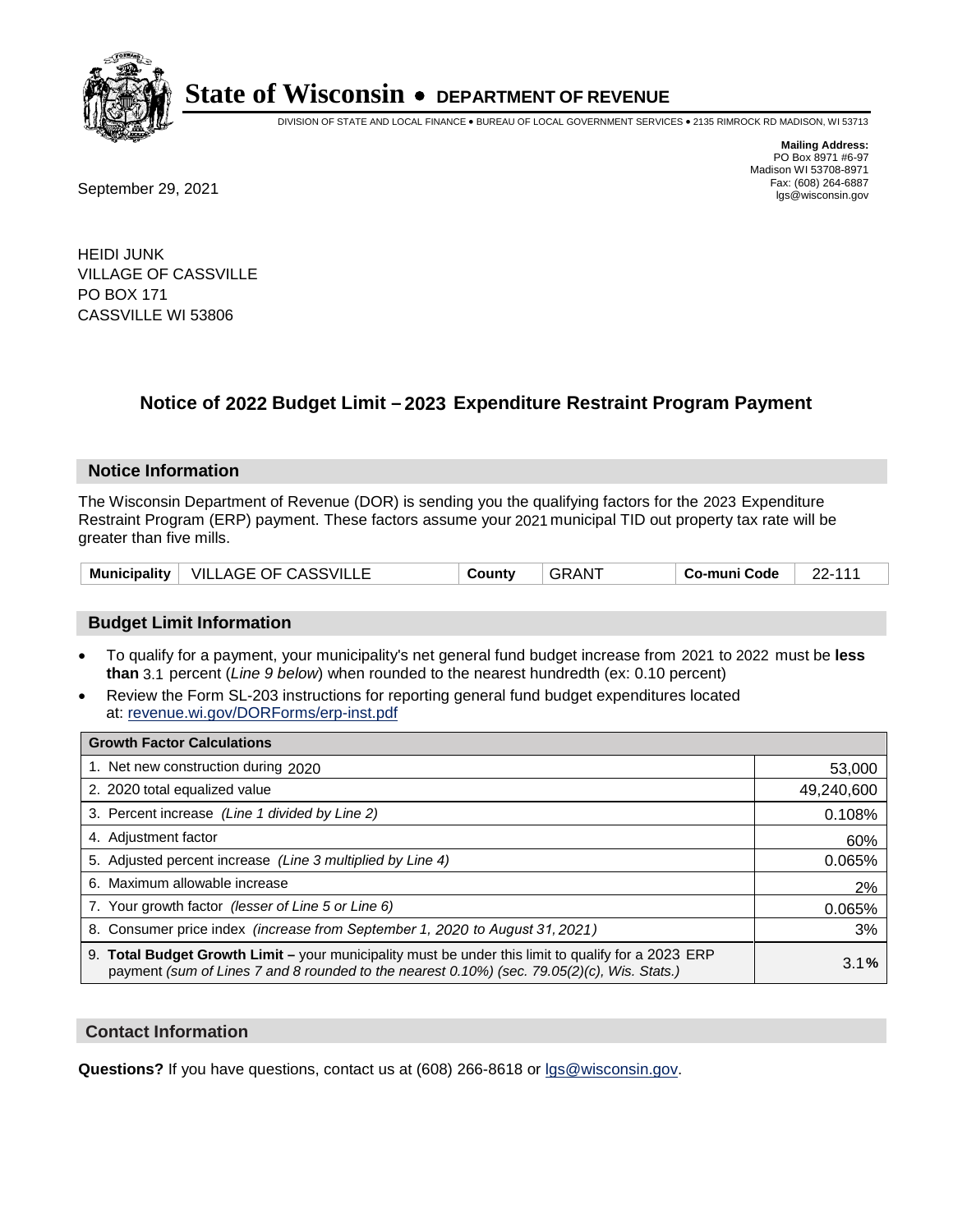

DIVISION OF STATE AND LOCAL FINANCE • BUREAU OF LOCAL GOVERNMENT SERVICES • 2135 RIMROCK RD MADISON, WI 53713

Fax: (608) 264-6887<br>
September 29, 2021 and the state of the state of the state of the state of the state of the state of the state of the state of the state of the state of the state of the state of the state of the state

**Mailing Address:** PO Box 8971 #6-97 Madison WI 53708-8971<br>Fax: (608) 264-6887

DONNA TIMMERMAN VILLAGE OF DICKEYVILLE 500 EAST AVE, PO BOX 219 DICKEYVILLE WI 53808

## **Notice of 2022 Budget Limit - 2023 Expenditure Restraint Program Payment**

#### **Notice Information**

The Wisconsin Department of Revenue (DOR) is sending you the qualifying factors for the 2023 Expenditure Restraint Program (ERP) payment. These factors assume your 2021 municipal TID out property tax rate will be greater than five mills.

| Municipality   VILLAGE OF DICKEYVILLE | County | ⊤GRAN <sup>≁</sup> | Co-muni Code | 22-116 |
|---------------------------------------|--------|--------------------|--------------|--------|
|---------------------------------------|--------|--------------------|--------------|--------|

#### **Budget Limit Information**

- To qualify for a payment, your municipality's net general fund budget increase from 2021 to 2022 must be less **than** 3.3 percent (*Line 9 below*) when rounded to the nearest hundredth (ex: 0.10 percent)
- Review the Form SL-203 instructions for reporting general fund budget expenditures located at: revenue.wi.gov/DORForms/erp-inst.pdf

| <b>Growth Factor Calculations</b>                                                                                                                                                                  |            |
|----------------------------------------------------------------------------------------------------------------------------------------------------------------------------------------------------|------------|
| 1. Net new construction during 2020                                                                                                                                                                | 330,000    |
| 2. 2020 total equalized value                                                                                                                                                                      | 68,369,000 |
| 3. Percent increase (Line 1 divided by Line 2)                                                                                                                                                     | 0.483%     |
| 4. Adiustment factor                                                                                                                                                                               | 60%        |
| 5. Adjusted percent increase (Line 3 multiplied by Line 4)                                                                                                                                         | 0.290%     |
| 6. Maximum allowable increase                                                                                                                                                                      | 2%         |
| 7. Your growth factor (lesser of Line 5 or Line 6)                                                                                                                                                 | 0.290%     |
| 8. Consumer price index (increase from September 1, 2020 to August 31, 2021)                                                                                                                       | 3%         |
| 9. Total Budget Growth Limit - your municipality must be under this limit to qualify for a 2023 ERP<br>payment (sum of Lines 7 and 8 rounded to the nearest 0.10%) (sec. 79.05(2)(c), Wis. Stats.) | 3.3%       |

#### **Contact Information**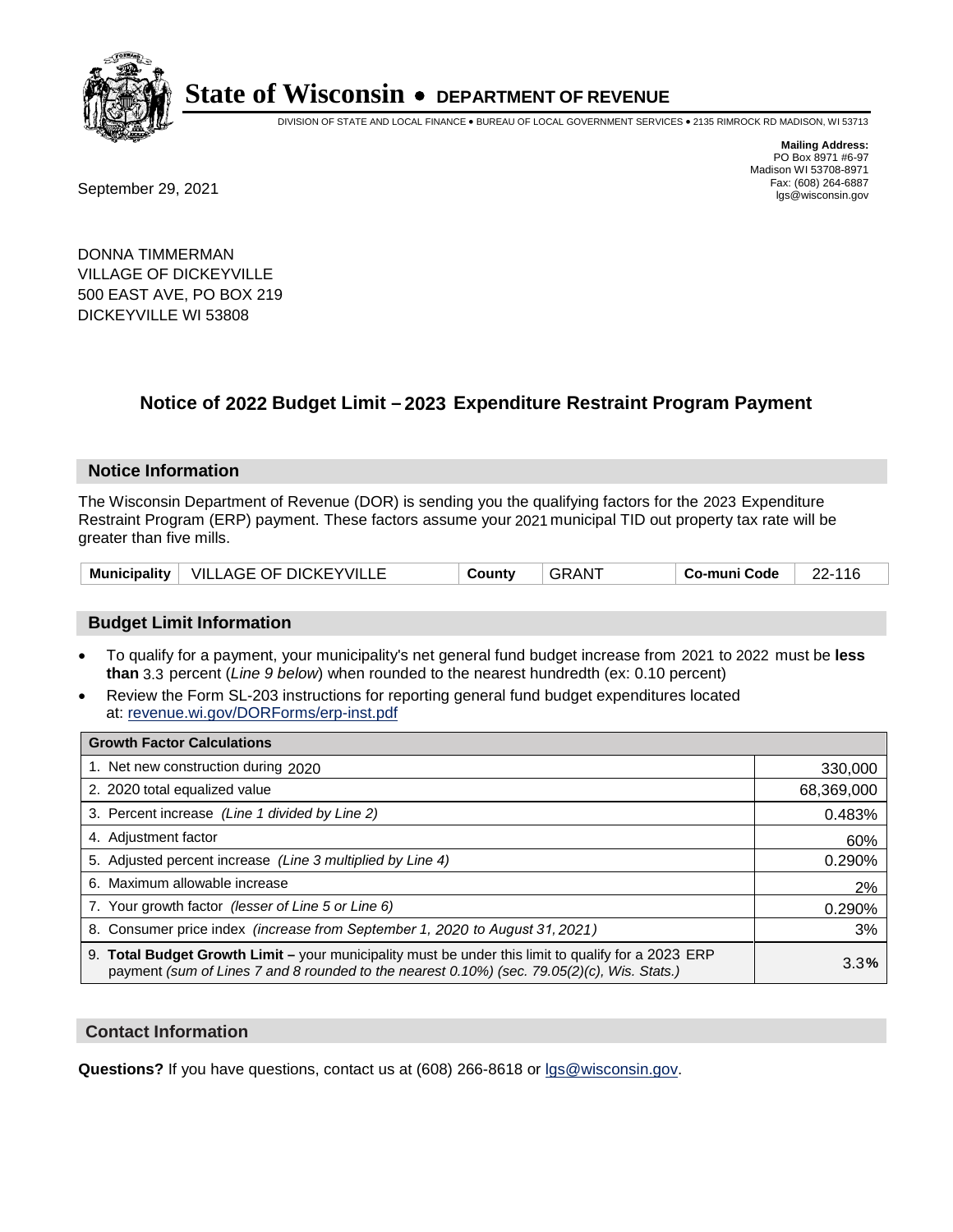

DIVISION OF STATE AND LOCAL FINANCE • BUREAU OF LOCAL GOVERNMENT SERVICES • 2135 RIMROCK RD MADISON, WI 53713

Fax: (608) 264-6887<br>
September 29, 2021 and the state of the state of the state of the state of the state of the state of the state of the state of the state of the state of the state of the state of the state of the state

**Mailing Address:** PO Box 8971 #6-97 Madison WI 53708-8971<br>Fax: (608) 264-6887

CHRISTINA CHRISTIANSON VILLAGE OF LIVINGSTON PO BOX 90 LIVINGSTON WI 53554-0090

## **Notice of 2022 Budget Limit - 2023 Expenditure Restraint Program Payment**

#### **Notice Information**

The Wisconsin Department of Revenue (DOR) is sending you the qualifying factors for the 2023 Expenditure Restraint Program (ERP) payment. These factors assume your 2021 municipal TID out property tax rate will be greater than five mills.

|  | Municipality   VILLAGE OF LIVINGSTON | County | GRANT | Co-muni Code | 22-147 |
|--|--------------------------------------|--------|-------|--------------|--------|
|--|--------------------------------------|--------|-------|--------------|--------|

### **Budget Limit Information**

- To qualify for a payment, your municipality's net general fund budget increase from 2021 to 2022 must be less **than** 3.5 percent (*Line 9 below*) when rounded to the nearest hundredth (ex: 0.10 percent)
- Review the Form SL-203 instructions for reporting general fund budget expenditures located at: revenue.wi.gov/DORForms/erp-inst.pdf

| <b>Growth Factor Calculations</b>                                                                                                                                                                  |            |
|----------------------------------------------------------------------------------------------------------------------------------------------------------------------------------------------------|------------|
| 1. Net new construction during 2020                                                                                                                                                                | 309,400    |
| 2. 2020 total equalized value                                                                                                                                                                      | 35,107,300 |
| 3. Percent increase (Line 1 divided by Line 2)                                                                                                                                                     | 0.881%     |
| 4. Adjustment factor                                                                                                                                                                               | 60%        |
| 5. Adjusted percent increase (Line 3 multiplied by Line 4)                                                                                                                                         | 0.529%     |
| 6. Maximum allowable increase                                                                                                                                                                      | 2%         |
| 7. Your growth factor (lesser of Line 5 or Line 6)                                                                                                                                                 | 0.529%     |
| 8. Consumer price index (increase from September 1, 2020 to August 31, 2021)                                                                                                                       | 3%         |
| 9. Total Budget Growth Limit - your municipality must be under this limit to qualify for a 2023 ERP<br>payment (sum of Lines 7 and 8 rounded to the nearest 0.10%) (sec. 79.05(2)(c), Wis. Stats.) | 3.5%       |

#### **Contact Information**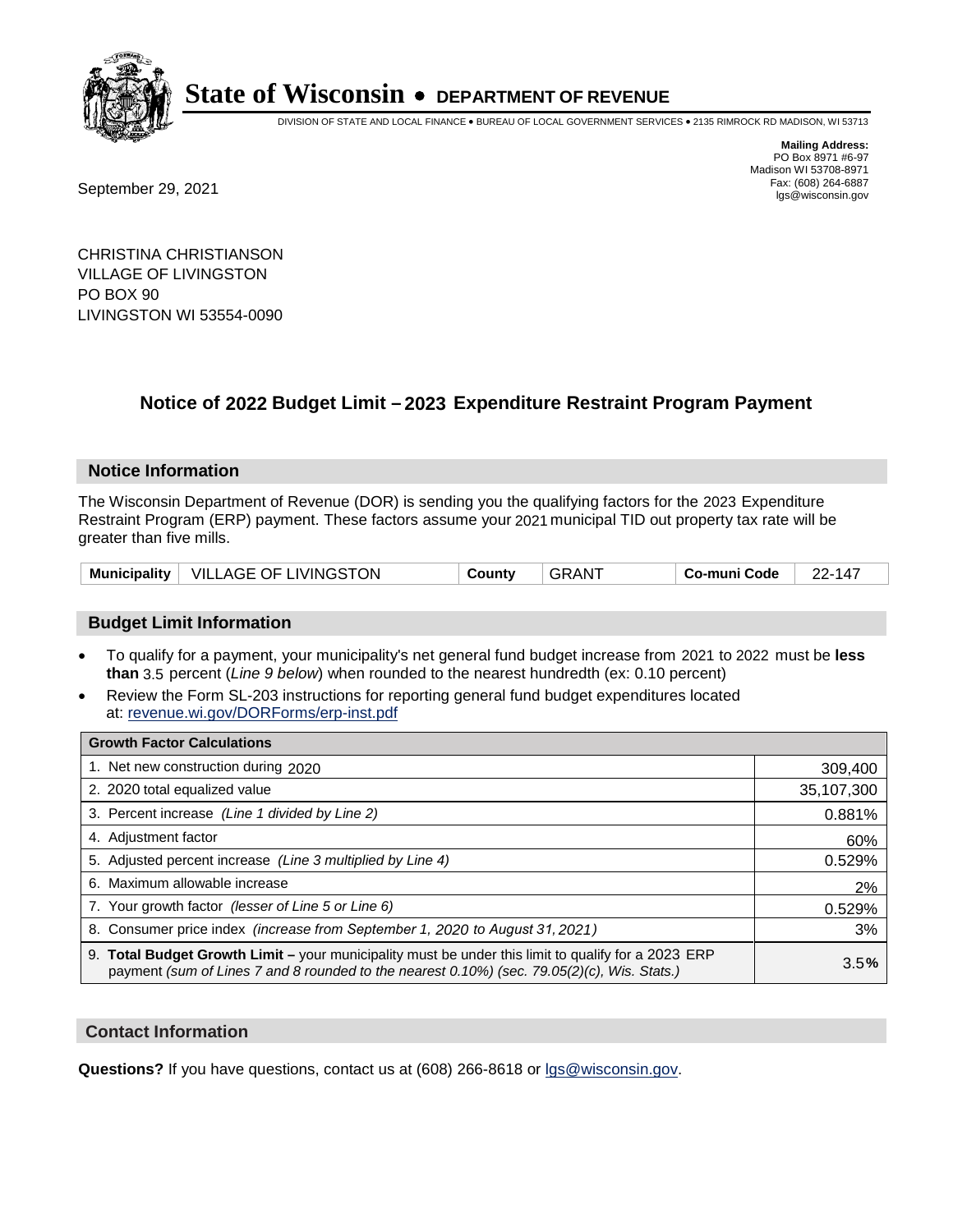

DIVISION OF STATE AND LOCAL FINANCE • BUREAU OF LOCAL GOVERNMENT SERVICES • 2135 RIMROCK RD MADISON, WI 53713

**Mailing Address:** PO Box 8971 #6-97 Madison WI 53708-8971<br>Fax: (608) 264-6887

Fax: (608) 264-6887<br>
September 29, 2021 and the state of the state of the state of the state of the state of the state of the state of the state of the state of the state of the state of the state of the state of the state

SHELLY KAZDA VILLAGE OF MONTFORT PO BOX 157, 102 E PARK ST MONTFORT WI 53569

## **Notice of 2022 Budget Limit - 2023 Expenditure Restraint Program Payment**

#### **Notice Information**

The Wisconsin Department of Revenue (DOR) is sending you the qualifying factors for the 2023 Expenditure Restraint Program (ERP) payment. These factors assume your 2021 municipal TID out property tax rate will be greater than five mills.

|  | Municipality   VILLAGE OF MONTFORT | County | . GRANT | Co-muni Code | <b>00.45</b> |
|--|------------------------------------|--------|---------|--------------|--------------|
|--|------------------------------------|--------|---------|--------------|--------------|

#### **Budget Limit Information**

- To qualify for a payment, your municipality's net general fund budget increase from 2021 to 2022 must be less **than** 3.0 percent (*Line 9 below*) when rounded to the nearest hundredth (ex: 0.10 percent)
- Review the Form SL-203 instructions for reporting general fund budget expenditures located at: revenue.wi.gov/DORForms/erp-inst.pdf

| <b>Growth Factor Calculations</b>                                                                                                                                                                  |            |
|----------------------------------------------------------------------------------------------------------------------------------------------------------------------------------------------------|------------|
| 1. Net new construction during 2020                                                                                                                                                                | 5,400      |
| 2. 2020 total equalized value                                                                                                                                                                      | 39,248,300 |
| 3. Percent increase (Line 1 divided by Line 2)                                                                                                                                                     | 0.014%     |
| 4. Adjustment factor                                                                                                                                                                               | 60%        |
| 5. Adjusted percent increase (Line 3 multiplied by Line 4)                                                                                                                                         | 0.008%     |
| 6. Maximum allowable increase                                                                                                                                                                      | 2%         |
| 7. Your growth factor (lesser of Line 5 or Line 6)                                                                                                                                                 | 0.008%     |
| 8. Consumer price index (increase from September 1, 2020 to August 31, 2021)                                                                                                                       | 3%         |
| 9. Total Budget Growth Limit - your municipality must be under this limit to qualify for a 2023 ERP<br>payment (sum of Lines 7 and 8 rounded to the nearest 0.10%) (sec. 79.05(2)(c), Wis. Stats.) | 3.0%       |

#### **Contact Information**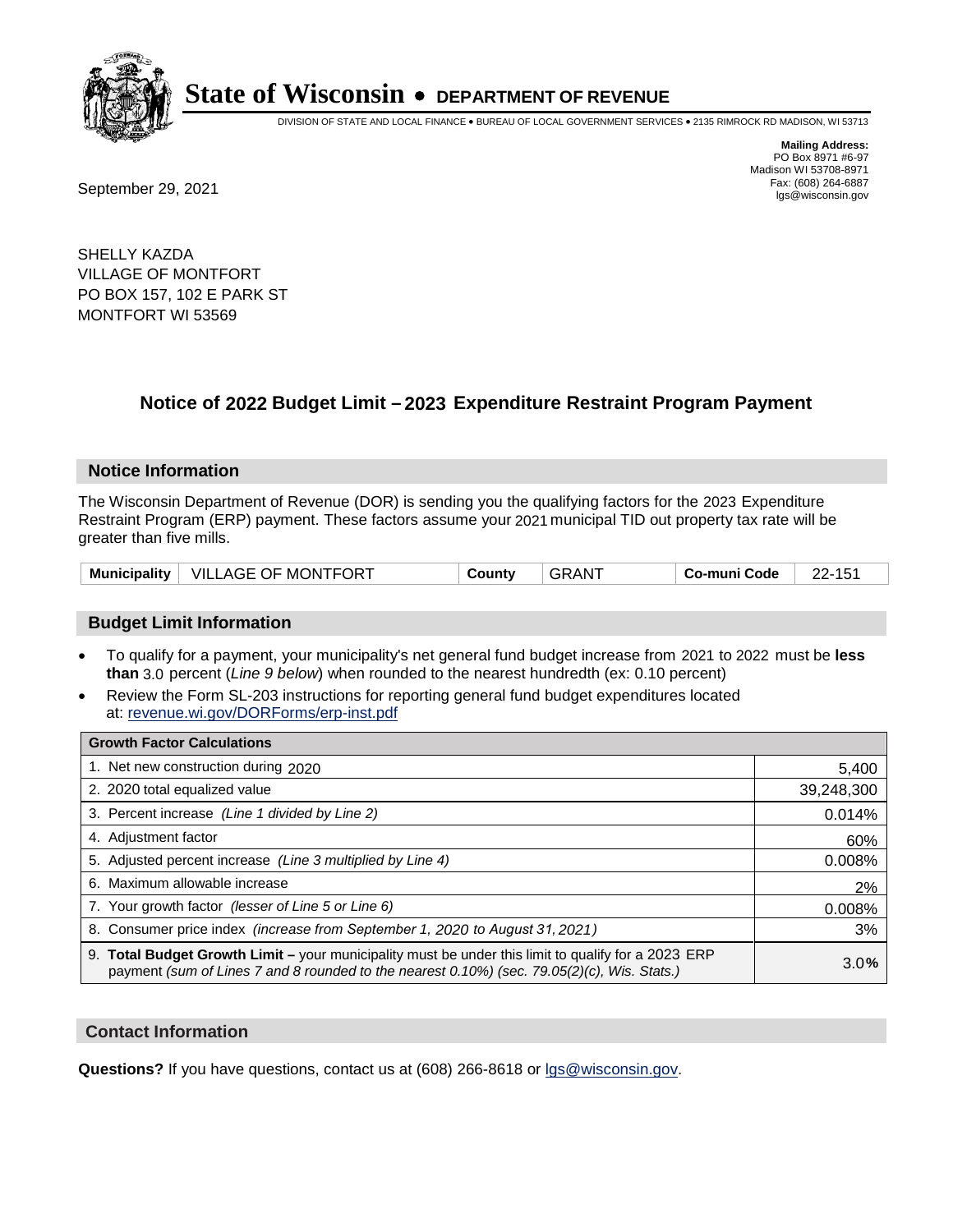

DIVISION OF STATE AND LOCAL FINANCE • BUREAU OF LOCAL GOVERNMENT SERVICES • 2135 RIMROCK RD MADISON, WI 53713

**Mailing Address:** PO Box 8971 #6-97 Madison WI 53708-8971<br>Fax: (608) 264-6887

Fax: (608) 264-6887<br>
September 29, 2021 and the state of the state of the state of the state of the state of the state of the state of the state of the state of the state of the state of the state of the state of the state

CINDA JOHNSON VILLAGE OF MUSCODA PO BOX 206, 206 N WISCONSIN AV MUSCODA WI 53573-0206

## **Notice of 2022 Budget Limit - 2023 Expenditure Restraint Program Payment**

#### **Notice Information**

The Wisconsin Department of Revenue (DOR) is sending you the qualifying factors for the 2023 Expenditure Restraint Program (ERP) payment. These factors assume your 2021 municipal TID out property tax rate will be greater than five mills.

| Municipality   VILLAGE OF MUSCODA | County | GRANT<br>Co-muni Code | 22-153 |
|-----------------------------------|--------|-----------------------|--------|
|-----------------------------------|--------|-----------------------|--------|

### **Budget Limit Information**

- To qualify for a payment, your municipality's net general fund budget increase from 2021 to 2022 must be less **than** 3.4 percent (*Line 9 below*) when rounded to the nearest hundredth (ex: 0.10 percent)
- Review the Form SL-203 instructions for reporting general fund budget expenditures located at: revenue.wi.gov/DORForms/erp-inst.pdf

| <b>Growth Factor Calculations</b>                                                                                                                                                                      |            |
|--------------------------------------------------------------------------------------------------------------------------------------------------------------------------------------------------------|------------|
| 1. Net new construction during 2020                                                                                                                                                                    | 613,400    |
| 2. 2020 total equalized value                                                                                                                                                                          | 91,514,600 |
| 3. Percent increase (Line 1 divided by Line 2)                                                                                                                                                         | 0.670%     |
| 4. Adjustment factor                                                                                                                                                                                   | 60%        |
| 5. Adjusted percent increase (Line 3 multiplied by Line 4)                                                                                                                                             | 0.402%     |
| 6. Maximum allowable increase                                                                                                                                                                          | 2%         |
| 7. Your growth factor (lesser of Line 5 or Line 6)                                                                                                                                                     | 0.402%     |
| 8. Consumer price index (increase from September 1, 2020 to August 31, 2021)                                                                                                                           | 3%         |
| 9. Total Budget Growth Limit - your municipality must be under this limit to qualify for a 2023 ERP<br>payment (sum of Lines 7 and 8 rounded to the nearest $0.10\%$ ) (sec. 79.05(2)(c), Wis. Stats.) | 3.4%       |

#### **Contact Information**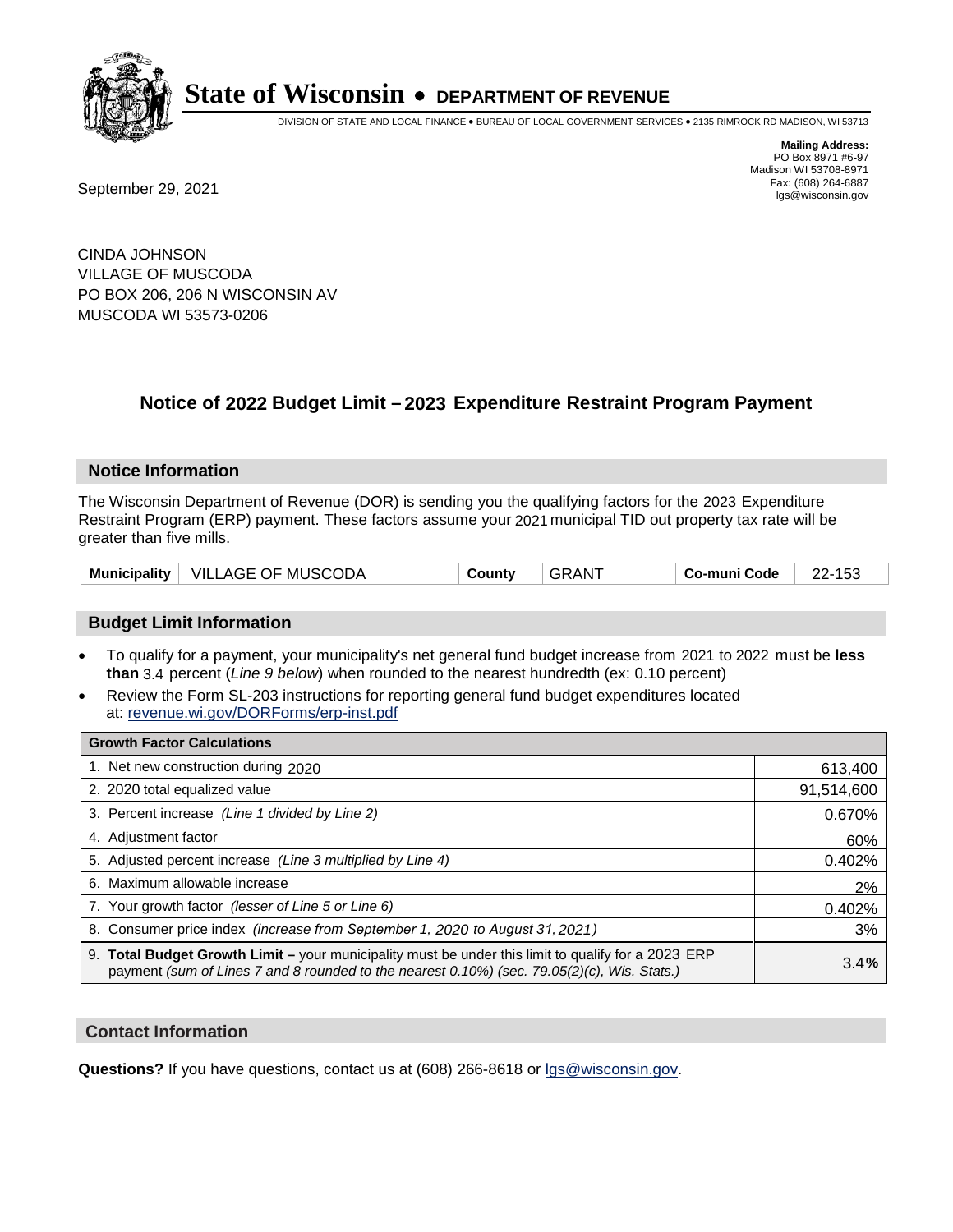

DIVISION OF STATE AND LOCAL FINANCE • BUREAU OF LOCAL GOVERNMENT SERVICES • 2135 RIMROCK RD MADISON, WI 53713

Fax: (608) 264-6887<br>
September 29, 2021 and the state of the state of the state of the state of the state of the state of the state of the state of the state of the state of the state of the state of the state of the state

**Mailing Address:** PO Box 8971 #6-97 Madison WI 53708-8971<br>Fax: (608) 264-6887

MISTY MOLZOF CITY OF BOSCOBEL 1006 WISCONSIN AVE BOSCOBEL WI 53805-1532

## **Notice of 2022 Budget Limit - 2023 Expenditure Restraint Program Payment**

#### **Notice Information**

The Wisconsin Department of Revenue (DOR) is sending you the qualifying factors for the 2023 Expenditure Restraint Program (ERP) payment. These factors assume your 2021 municipal TID out property tax rate will be greater than five mills.

|  | Municipality   CITY OF BOSCOBEL | Countv | <b>GRANT</b> | Co-muni Code | 22-206 |
|--|---------------------------------|--------|--------------|--------------|--------|
|--|---------------------------------|--------|--------------|--------------|--------|

#### **Budget Limit Information**

- To qualify for a payment, your municipality's net general fund budget increase from 2021 to 2022 must be less **than** 3.3 percent (*Line 9 below*) when rounded to the nearest hundredth (ex: 0.10 percent)
- Review the Form SL-203 instructions for reporting general fund budget expenditures located at: revenue.wi.gov/DORForms/erp-inst.pdf

| <b>Growth Factor Calculations</b>                                                                                                                                                                  |             |
|----------------------------------------------------------------------------------------------------------------------------------------------------------------------------------------------------|-------------|
| 1. Net new construction during 2020                                                                                                                                                                | 596,600     |
| 2. 2020 total equalized value                                                                                                                                                                      | 141,422,500 |
| 3. Percent increase (Line 1 divided by Line 2)                                                                                                                                                     | 0.422%      |
| 4. Adjustment factor                                                                                                                                                                               | 60%         |
| 5. Adjusted percent increase (Line 3 multiplied by Line 4)                                                                                                                                         | 0.253%      |
| 6. Maximum allowable increase                                                                                                                                                                      | 2%          |
| 7. Your growth factor (lesser of Line 5 or Line 6)                                                                                                                                                 | 0.253%      |
| 8. Consumer price index (increase from September 1, 2020 to August 31, 2021)                                                                                                                       | 3%          |
| 9. Total Budget Growth Limit - your municipality must be under this limit to qualify for a 2023 ERP<br>payment (sum of Lines 7 and 8 rounded to the nearest 0.10%) (sec. 79.05(2)(c), Wis. Stats.) | 3.3%        |

#### **Contact Information**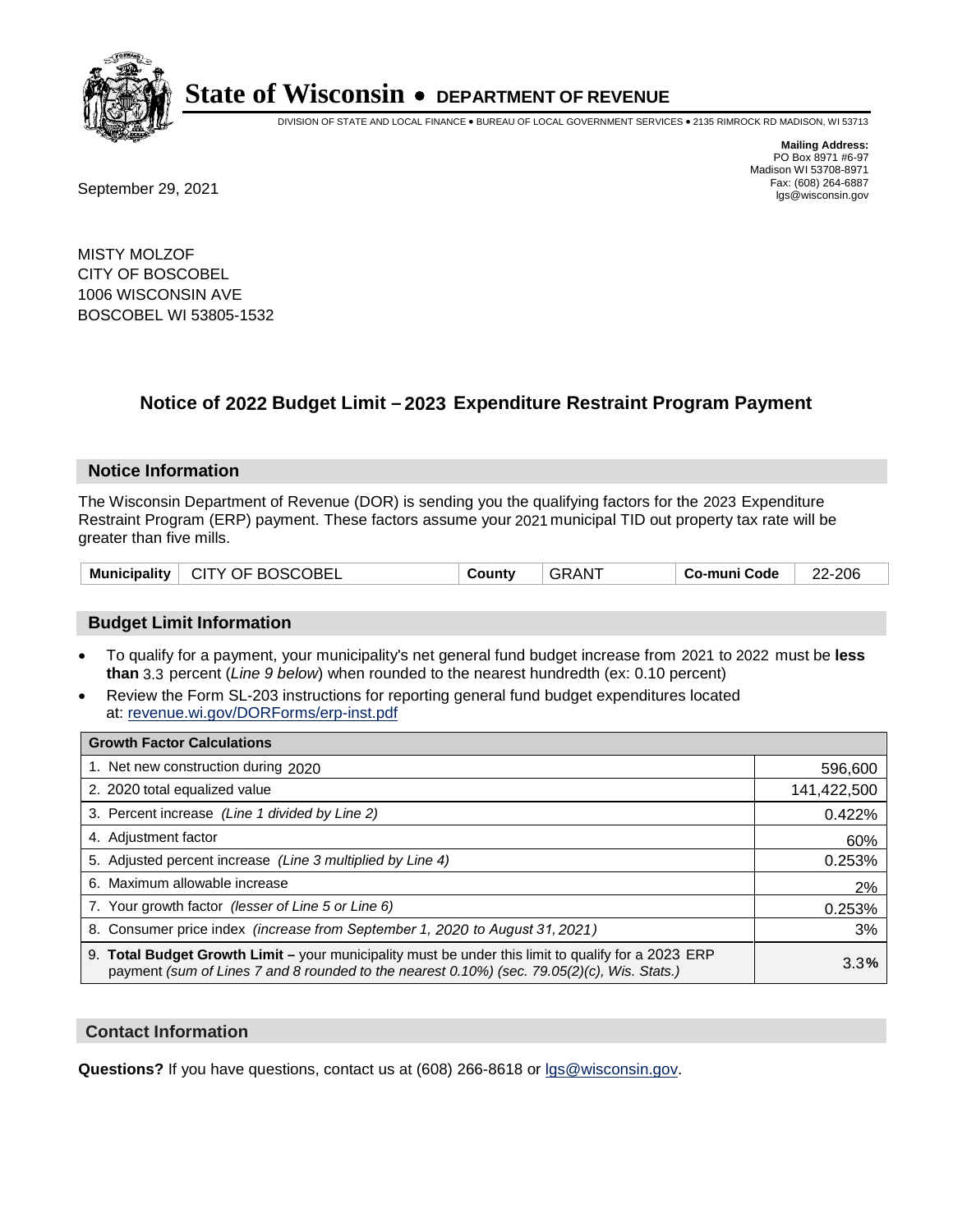

DIVISION OF STATE AND LOCAL FINANCE • BUREAU OF LOCAL GOVERNMENT SERVICES • 2135 RIMROCK RD MADISON, WI 53713

Fax: (608) 264-6887<br>
September 29, 2021 and the state of the state of the state of the state of the state of the state of the state of the state of the state of the state of the state of the state of the state of the state

**Mailing Address:** PO Box 8971 #6-97 Madison WI 53708-8971<br>Fax: (608) 264-6887

JILL HILL CITY OF CUBA CITY 108 N MAIN ST CUBA CITY WI 53807-1538

## **Notice of 2022 Budget Limit - 2023 Expenditure Restraint Program Payment**

#### **Notice Information**

The Wisconsin Department of Revenue (DOR) is sending you the qualifying factors for the 2023 Expenditure Restraint Program (ERP) payment. These factors assume your 2021 municipal TID out property tax rate will be greater than five mills.

| Municipality   CITY OF CUBA CITY | County | <b>GRANT</b> | ∣ Co-muni Code | 22-211 |
|----------------------------------|--------|--------------|----------------|--------|
|----------------------------------|--------|--------------|----------------|--------|

### **Budget Limit Information**

- To qualify for a payment, your municipality's net general fund budget increase from 2021 to 2022 must be less **than** 4.0 percent (*Line 9 below*) when rounded to the nearest hundredth (ex: 0.10 percent)
- Review the Form SL-203 instructions for reporting general fund budget expenditures located at: revenue.wi.gov/DORForms/erp-inst.pdf

| <b>Growth Factor Calculations</b>                                                                                                                                                                      |             |
|--------------------------------------------------------------------------------------------------------------------------------------------------------------------------------------------------------|-------------|
| 1. Net new construction during 2020                                                                                                                                                                    | 2,433,800   |
| 2. 2020 total equalized value                                                                                                                                                                          | 140,025,600 |
| 3. Percent increase (Line 1 divided by Line 2)                                                                                                                                                         | 1.738%      |
| 4. Adiustment factor                                                                                                                                                                                   | 60%         |
| 5. Adjusted percent increase (Line 3 multiplied by Line 4)                                                                                                                                             | 1.043%      |
| 6. Maximum allowable increase                                                                                                                                                                          | 2%          |
| 7. Your growth factor (lesser of Line 5 or Line 6)                                                                                                                                                     | 1.043%      |
| 8. Consumer price index (increase from September 1, 2020 to August 31, 2021)                                                                                                                           | 3%          |
| 9. Total Budget Growth Limit - your municipality must be under this limit to qualify for a 2023 ERP<br>payment (sum of Lines 7 and 8 rounded to the nearest $0.10\%$ ) (sec. 79.05(2)(c), Wis. Stats.) | 4.0%        |

#### **Contact Information**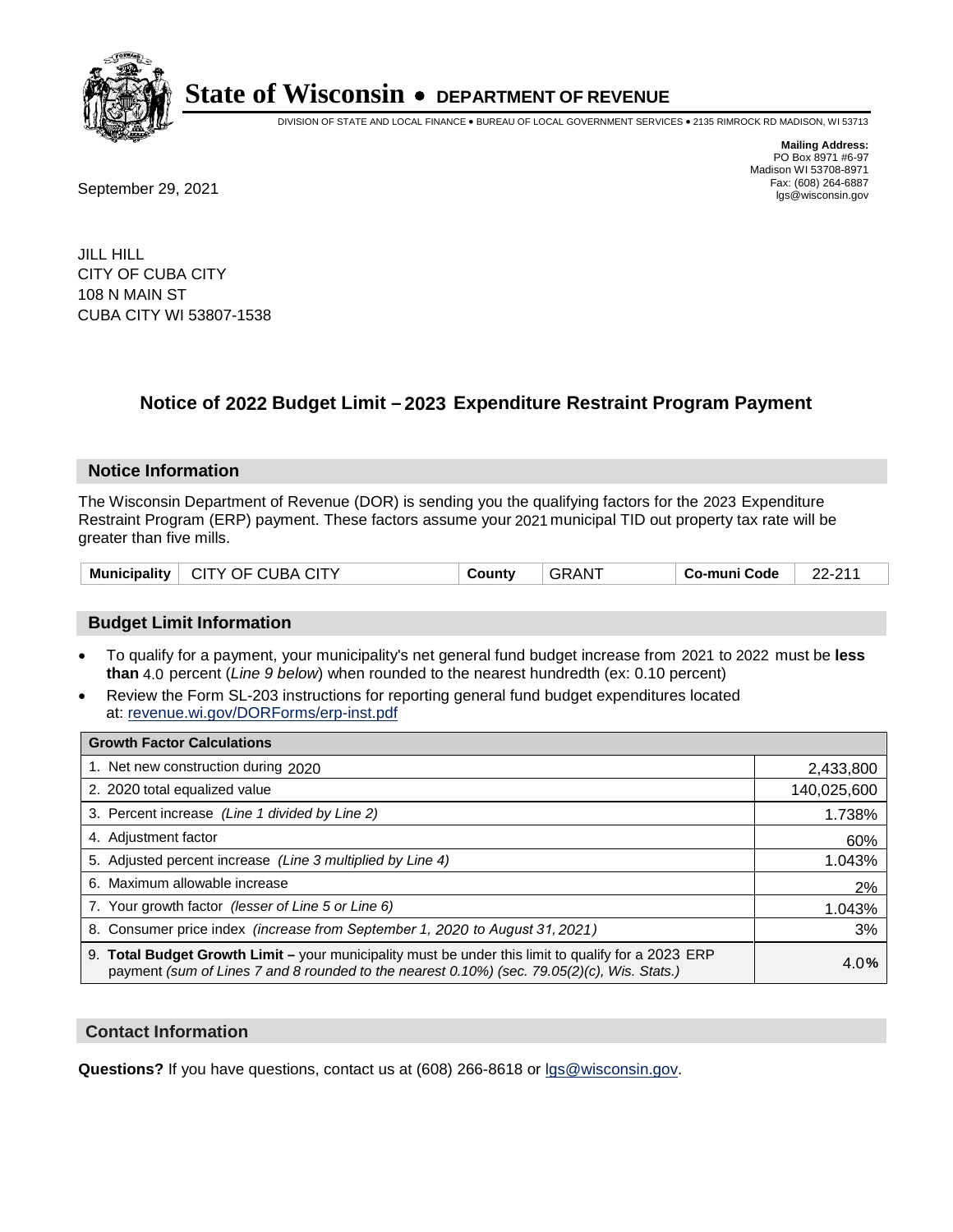

DIVISION OF STATE AND LOCAL FINANCE • BUREAU OF LOCAL GOVERNMENT SERVICES • 2135 RIMROCK RD MADISON, WI 53713

**Mailing Address:** PO Box 8971 #6-97 Madison WI 53708-8971<br>Fax: (608) 264-6887

Fax: (608) 264-6887<br>
September 29, 2021 and the state of the state of the state of the state of the state of the state of the state of the state of the state of the state of the state of the state of the state of the state

DEBI HEISNER CITY OF FENNIMORE 860 LINCOLN AVE FENNIMORE WI 53809

## **Notice of 2022 Budget Limit - 2023 Expenditure Restraint Program Payment**

#### **Notice Information**

The Wisconsin Department of Revenue (DOR) is sending you the qualifying factors for the 2023 Expenditure Restraint Program (ERP) payment. These factors assume your 2021 municipal TID out property tax rate will be greater than five mills.

| <b>CITY OF FENNIMORE</b><br><b>Municipality</b> | ountvٽ | ≀AN' | Co-muni Code | 22-226 |
|-------------------------------------------------|--------|------|--------------|--------|
|-------------------------------------------------|--------|------|--------------|--------|

### **Budget Limit Information**

- To qualify for a payment, your municipality's net general fund budget increase from 2021 to 2022 must be less **than** 4.3 percent (*Line 9 below*) when rounded to the nearest hundredth (ex: 0.10 percent)
- Review the Form SL-203 instructions for reporting general fund budget expenditures located at: revenue.wi.gov/DORForms/erp-inst.pdf

| <b>Growth Factor Calculations</b>                                                                                                                                                                  |             |
|----------------------------------------------------------------------------------------------------------------------------------------------------------------------------------------------------|-------------|
| 1. Net new construction during 2020                                                                                                                                                                | 2,840,600   |
| 2. 2020 total equalized value                                                                                                                                                                      | 134,239,800 |
| 3. Percent increase (Line 1 divided by Line 2)                                                                                                                                                     | 2.116%      |
| 4. Adjustment factor                                                                                                                                                                               | 60%         |
| 5. Adjusted percent increase (Line 3 multiplied by Line 4)                                                                                                                                         | 1.270%      |
| 6. Maximum allowable increase                                                                                                                                                                      | 2%          |
| 7. Your growth factor (lesser of Line 5 or Line 6)                                                                                                                                                 | 1.270%      |
| 8. Consumer price index (increase from September 1, 2020 to August 31, 2021)                                                                                                                       | 3%          |
| 9. Total Budget Growth Limit – your municipality must be under this limit to qualify for a 2023 ERP<br>payment (sum of Lines 7 and 8 rounded to the nearest 0.10%) (sec. 79.05(2)(c), Wis. Stats.) | 4.3%        |

#### **Contact Information**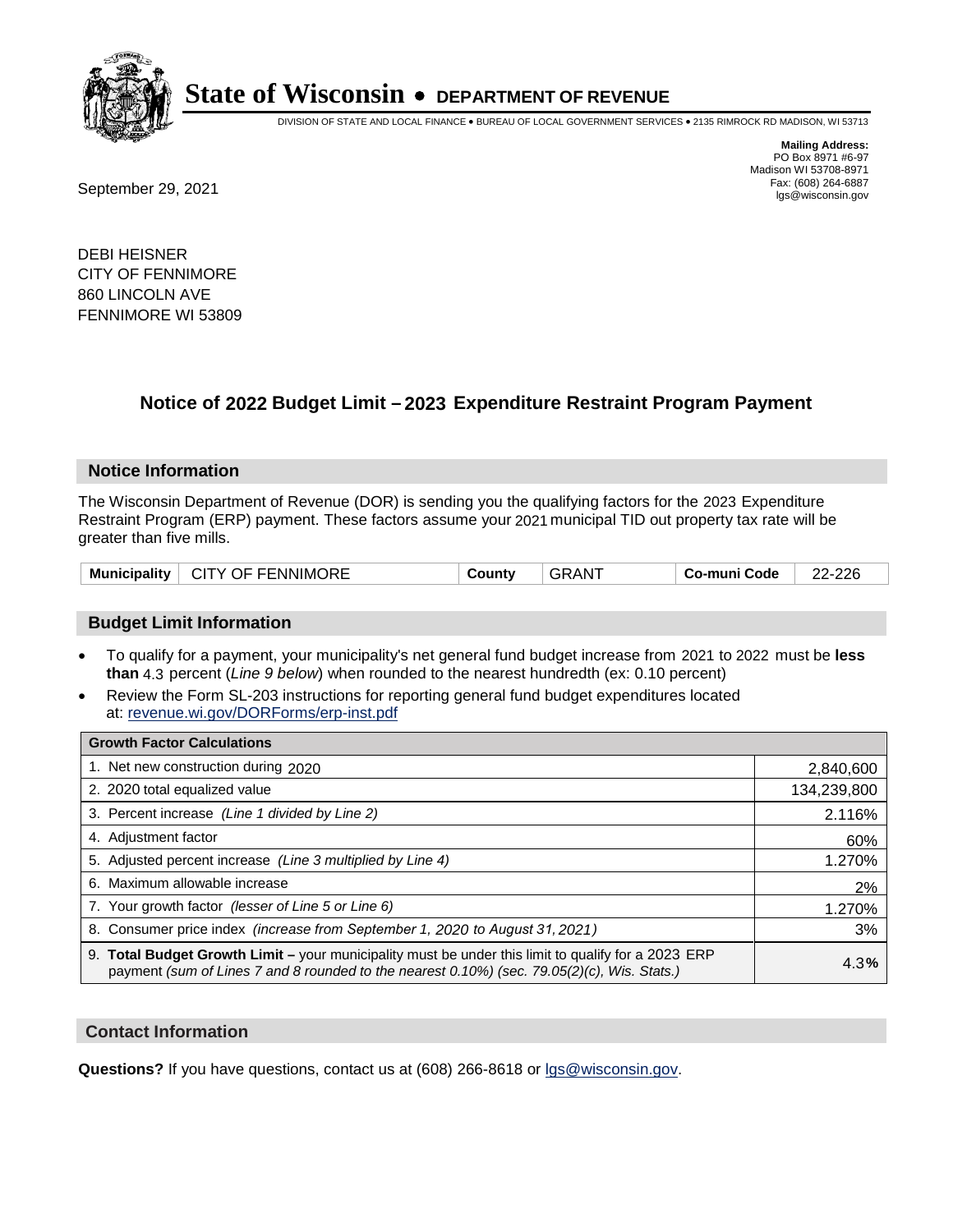

DIVISION OF STATE AND LOCAL FINANCE • BUREAU OF LOCAL GOVERNMENT SERVICES • 2135 RIMROCK RD MADISON, WI 53713

Fax: (608) 264-6887<br>
September 29, 2021 and the state of the state of the state of the state of the state of the state of the state of the state of the state of the state of the state of the state of the state of the state

**Mailing Address:** PO Box 8971 #6-97 Madison WI 53708-8971<br>Fax: (608) 264-6887

DAVID KURIHARA CITY OF LANCASTER 206 S MADISON ST LANCASTER WI 53813-1762

## **Notice of 2022 Budget Limit - 2023 Expenditure Restraint Program Payment**

#### **Notice Information**

The Wisconsin Department of Revenue (DOR) is sending you the qualifying factors for the 2023 Expenditure Restraint Program (ERP) payment. These factors assume your 2021 municipal TID out property tax rate will be greater than five mills.

#### **Budget Limit Information**

- To qualify for a payment, your municipality's net general fund budget increase from 2021 to 2022 must be less **than** 3.2 percent (*Line 9 below*) when rounded to the nearest hundredth (ex: 0.10 percent)
- Review the Form SL-203 instructions for reporting general fund budget expenditures located at: revenue.wi.gov/DORForms/erp-inst.pdf

| <b>Growth Factor Calculations</b>                                                                                                                                                                  |             |
|----------------------------------------------------------------------------------------------------------------------------------------------------------------------------------------------------|-------------|
| 1. Net new construction during 2020                                                                                                                                                                | 1,128,000   |
| 2. 2020 total equalized value                                                                                                                                                                      | 272,351,300 |
| 3. Percent increase (Line 1 divided by Line 2)                                                                                                                                                     | 0.414%      |
| 4. Adjustment factor                                                                                                                                                                               | 60%         |
| 5. Adjusted percent increase (Line 3 multiplied by Line 4)                                                                                                                                         | 0.248%      |
| 6. Maximum allowable increase                                                                                                                                                                      | 2%          |
| 7. Your growth factor (lesser of Line 5 or Line 6)                                                                                                                                                 | 0.248%      |
| 8. Consumer price index (increase from September 1, 2020 to August 31, 2021)                                                                                                                       | 3%          |
| 9. Total Budget Growth Limit - your municipality must be under this limit to qualify for a 2023 ERP<br>payment (sum of Lines 7 and 8 rounded to the nearest 0.10%) (sec. 79.05(2)(c), Wis. Stats.) | 3.2%        |

#### **Contact Information**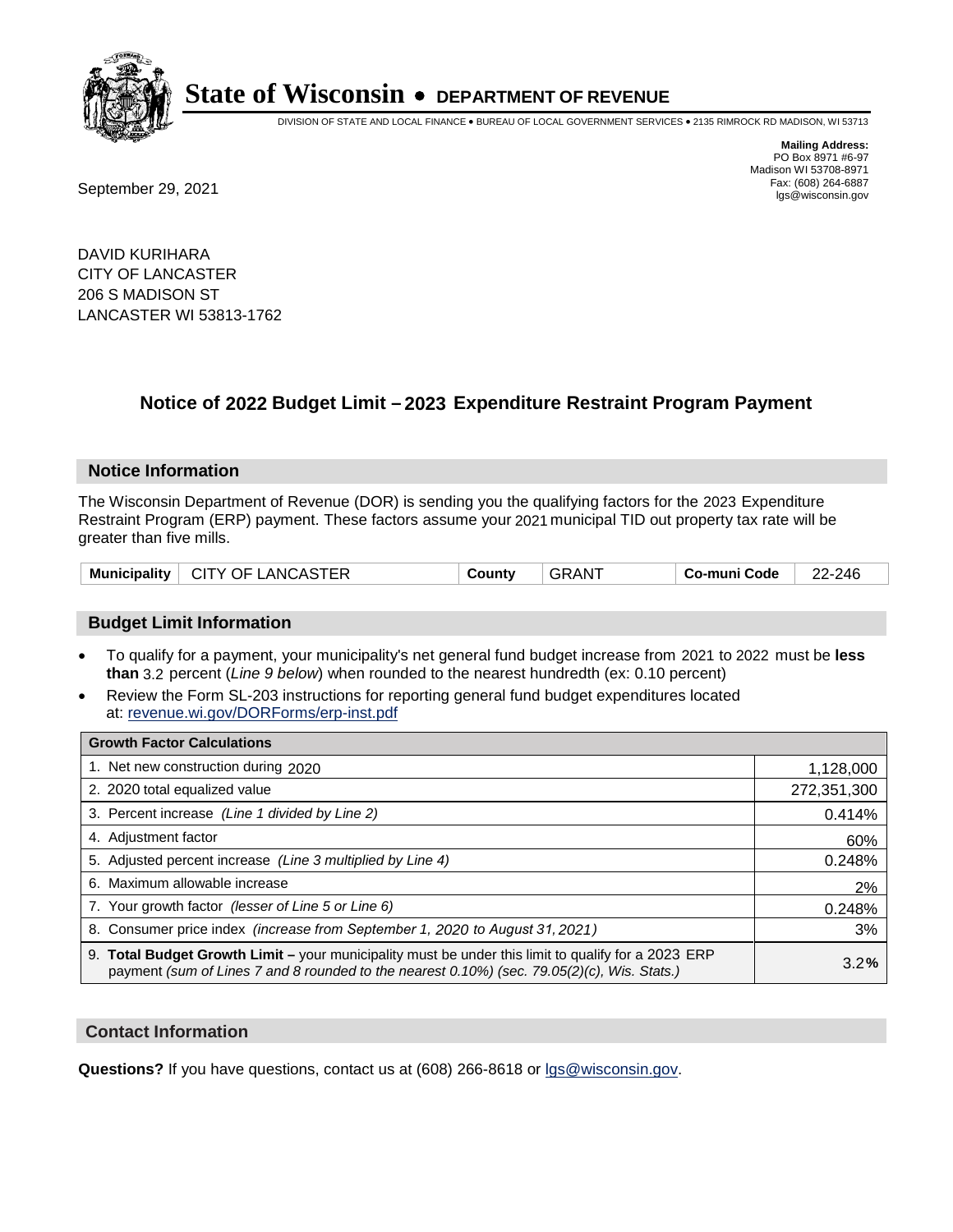

DIVISION OF STATE AND LOCAL FINANCE • BUREAU OF LOCAL GOVERNMENT SERVICES • 2135 RIMROCK RD MADISON, WI 53713

**Mailing Address:** PO Box 8971 #6-97 Madison WI 53708-8971<br>Fax: (608) 264-6887

Fax: (608) 264-6887<br>
September 29, 2021 and the state of the state of the state of the state of the state of the state of the state of the state of the state of the state of the state of the state of the state of the state

CANDACE KLAAS CITY OF PLATTEVILLE PO BOX 780, 75 N BONSON ST PLATTEVILLE WI 53818-2502

## **Notice of 2022 Budget Limit - 2023 Expenditure Restraint Program Payment**

#### **Notice Information**

The Wisconsin Department of Revenue (DOR) is sending you the qualifying factors for the 2023 Expenditure Restraint Program (ERP) payment. These factors assume your 2021 municipal TID out property tax rate will be greater than five mills.

| Municipality                   | 1AN.   | הדה הה         |
|--------------------------------|--------|----------------|
| $^{\circ}$ CITY OF PLATTEVILLE | ∶ountv | o-muni Code، ن |

#### **Budget Limit Information**

- To qualify for a payment, your municipality's net general fund budget increase from 2021 to 2022 must be less **than** 3.3 percent (*Line 9 below*) when rounded to the nearest hundredth (ex: 0.10 percent)
- Review the Form SL-203 instructions for reporting general fund budget expenditures located at: revenue.wi.gov/DORForms/erp-inst.pdf

| <b>Growth Factor Calculations</b>                                                                                                                                                                  |             |
|----------------------------------------------------------------------------------------------------------------------------------------------------------------------------------------------------|-------------|
| 1. Net new construction during 2020                                                                                                                                                                | 3,142,500   |
| 2. 2020 total equalized value                                                                                                                                                                      | 726,100,300 |
| 3. Percent increase (Line 1 divided by Line 2)                                                                                                                                                     | 0.433%      |
| 4. Adjustment factor                                                                                                                                                                               | 60%         |
| 5. Adjusted percent increase (Line 3 multiplied by Line 4)                                                                                                                                         | 0.260%      |
| 6. Maximum allowable increase                                                                                                                                                                      | 2%          |
| 7. Your growth factor (lesser of Line 5 or Line 6)                                                                                                                                                 | 0.260%      |
| 8. Consumer price index (increase from September 1, 2020 to August 31, 2021)                                                                                                                       | 3%          |
| 9. Total Budget Growth Limit - your municipality must be under this limit to qualify for a 2023 ERP<br>payment (sum of Lines 7 and 8 rounded to the nearest 0.10%) (sec. 79.05(2)(c), Wis. Stats.) | 3.3%        |

#### **Contact Information**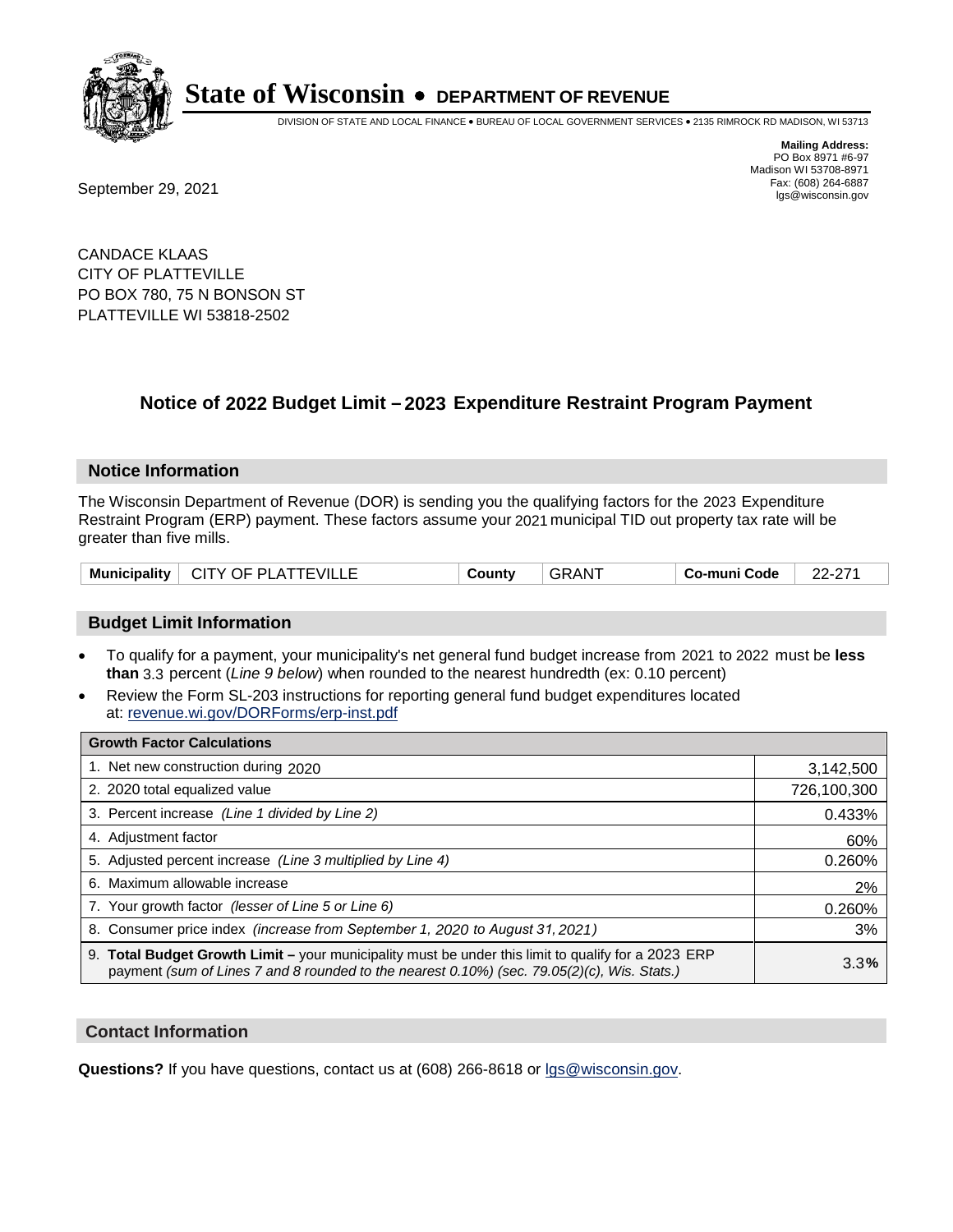

DIVISION OF STATE AND LOCAL FINANCE • BUREAU OF LOCAL GOVERNMENT SERVICES • 2135 RIMROCK RD MADISON, WI 53713

**Mailing Address:** PO Box 8971 #6-97 Madison WI 53708-8971<br>Fax: (608) 264-6887

Fax: (608) 264-6887<br>
September 29, 2021 and the state of the state of the state of the state of the state of the state of the state of the state of the state of the state of the state of the state of the state of the state

LAURIE KEEPERS VILLAGE OF ALBANY 206 NORTH WATER STREET ALBANY WI 53502

## **Notice of 2022 Budget Limit - 2023 Expenditure Restraint Program Payment**

#### **Notice Information**

The Wisconsin Department of Revenue (DOR) is sending you the qualifying factors for the 2023 Expenditure Restraint Program (ERP) payment. These factors assume your 2021 municipal TID out property tax rate will be greater than five mills.

| Municipality | <b>VILLAGE OF ALBANY</b> | County | <b>GREEN</b> | Co-muni Code | -23-101 |
|--------------|--------------------------|--------|--------------|--------------|---------|
|--------------|--------------------------|--------|--------------|--------------|---------|

#### **Budget Limit Information**

- To qualify for a payment, your municipality's net general fund budget increase from 2021 to 2022 must be less **than** 3.2 percent (*Line 9 below*) when rounded to the nearest hundredth (ex: 0.10 percent)
- Review the Form SL-203 instructions for reporting general fund budget expenditures located at: revenue.wi.gov/DORForms/erp-inst.pdf

| <b>Growth Factor Calculations</b>                                                                                                                                                                  |            |
|----------------------------------------------------------------------------------------------------------------------------------------------------------------------------------------------------|------------|
| 1. Net new construction during 2020                                                                                                                                                                | 195,900    |
| 2. 2020 total equalized value                                                                                                                                                                      | 58,174,800 |
| 3. Percent increase (Line 1 divided by Line 2)                                                                                                                                                     | 0.337%     |
| 4. Adjustment factor                                                                                                                                                                               | 60%        |
| 5. Adjusted percent increase (Line 3 multiplied by Line 4)                                                                                                                                         | 0.202%     |
| 6. Maximum allowable increase                                                                                                                                                                      | 2%         |
| 7. Your growth factor (lesser of Line 5 or Line 6)                                                                                                                                                 | 0.202%     |
| 8. Consumer price index (increase from September 1, 2020 to August 31, 2021)                                                                                                                       | 3%         |
| 9. Total Budget Growth Limit – your municipality must be under this limit to qualify for a 2023 ERP<br>payment (sum of Lines 7 and 8 rounded to the nearest 0.10%) (sec. 79.05(2)(c), Wis. Stats.) | 3.2%       |

#### **Contact Information**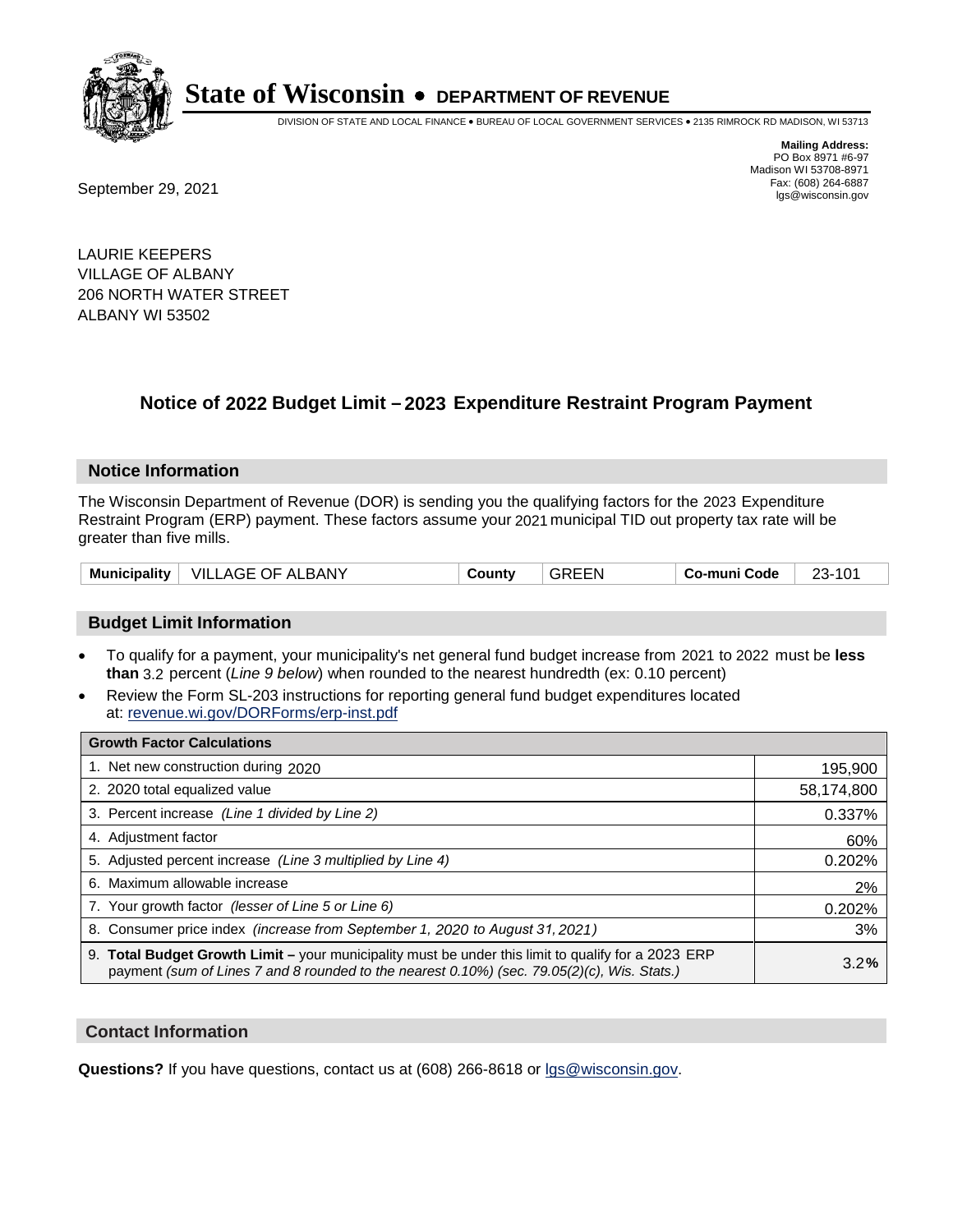

DIVISION OF STATE AND LOCAL FINANCE • BUREAU OF LOCAL GOVERNMENT SERVICES • 2135 RIMROCK RD MADISON, WI 53713

**Mailing Address:** PO Box 8971 #6-97 Madison WI 53708-8971<br>Fax: (608) 264-6887

Fax: (608) 264-6887<br>
September 29, 2021 and the state of the state of the state of the state of the state of the state of the state of the state of the state of the state of the state of the state of the state of the state

LINDA KUHLMAN VILLAGE OF BROOKLYN PO BOX 189 BROOKLYN WI 53521-0189

## **Notice of 2022 Budget Limit - 2023 Expenditure Restraint Program Payment**

#### **Notice Information**

The Wisconsin Department of Revenue (DOR) is sending you the qualifying factors for the 2023 Expenditure Restraint Program (ERP) payment. These factors assume your 2021 municipal TID out property tax rate will be greater than five mills.

| Municipality $ $ | <b>VILLAGE OF BROOKLYN</b> | County | GREEN | : o-muni Code | ົ<br>109 |
|------------------|----------------------------|--------|-------|---------------|----------|
|------------------|----------------------------|--------|-------|---------------|----------|

### **Budget Limit Information**

- To qualify for a payment, your municipality's net general fund budget increase from 2021 to 2022 must be less **than** 3.7 percent (*Line 9 below*) when rounded to the nearest hundredth (ex: 0.10 percent)
- Review the Form SL-203 instructions for reporting general fund budget expenditures located at: revenue.wi.gov/DORForms/erp-inst.pdf

| <b>Growth Factor Calculations</b>                                                                                                                                                                  |             |
|----------------------------------------------------------------------------------------------------------------------------------------------------------------------------------------------------|-------------|
| 1. Net new construction during 2020                                                                                                                                                                | 1,334,100   |
| 2. 2020 total equalized value                                                                                                                                                                      | 120,206,100 |
| 3. Percent increase (Line 1 divided by Line 2)                                                                                                                                                     | 1.110%      |
| 4. Adjustment factor                                                                                                                                                                               | 60%         |
| 5. Adjusted percent increase (Line 3 multiplied by Line 4)                                                                                                                                         | 0.666%      |
| 6. Maximum allowable increase                                                                                                                                                                      | 2%          |
| 7. Your growth factor (lesser of Line 5 or Line 6)                                                                                                                                                 | 0.666%      |
| 8. Consumer price index (increase from September 1, 2020 to August 31, 2021)                                                                                                                       | 3%          |
| 9. Total Budget Growth Limit - your municipality must be under this limit to qualify for a 2023 ERP<br>payment (sum of Lines 7 and 8 rounded to the nearest 0.10%) (sec. 79.05(2)(c), Wis. Stats.) | 3.7%        |

### **Contact Information**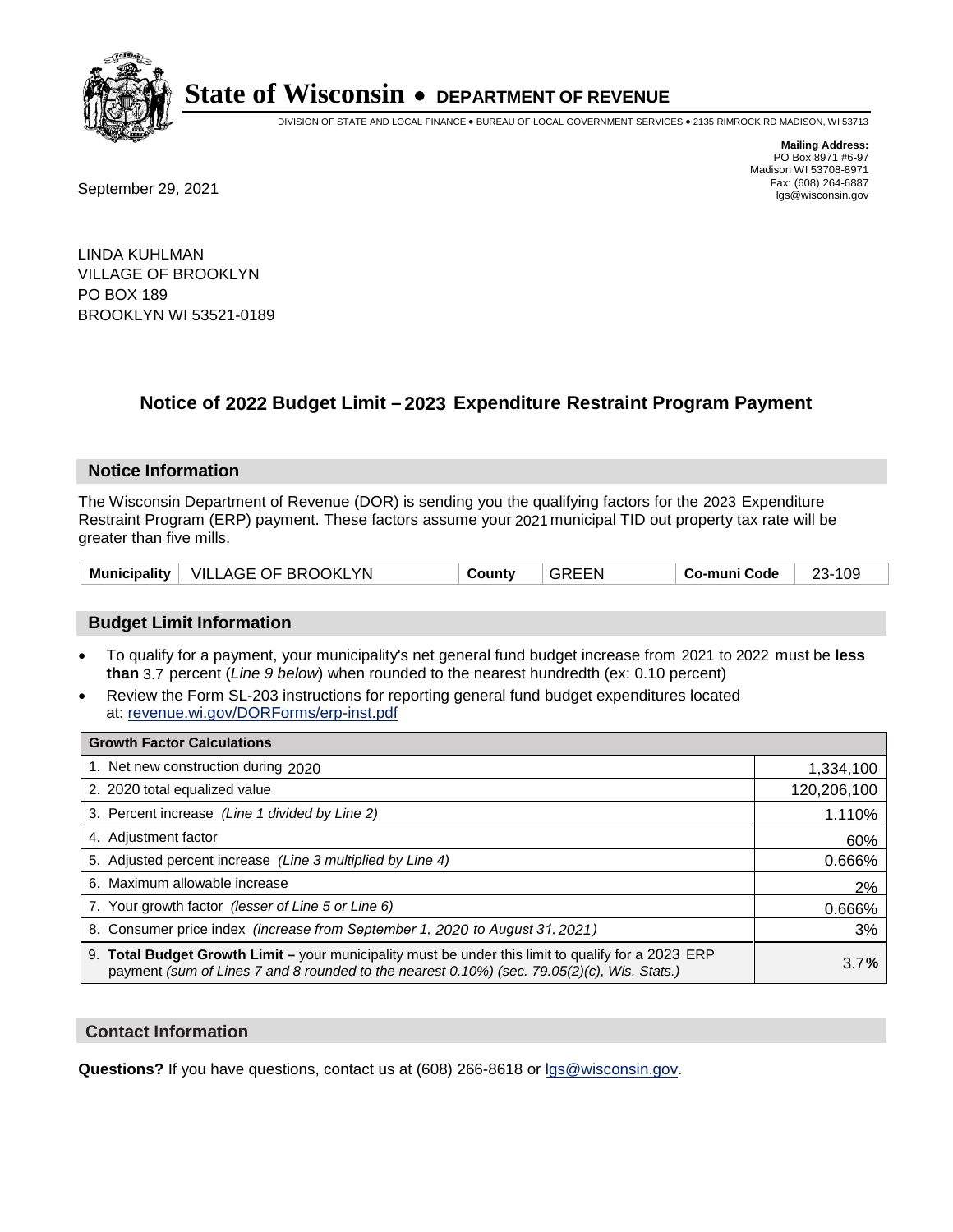

DIVISION OF STATE AND LOCAL FINANCE • BUREAU OF LOCAL GOVERNMENT SERVICES • 2135 RIMROCK RD MADISON, WI 53713

Fax: (608) 264-6887<br>
September 29, 2021 and the state of the state of the state of the state of the state of the state of the state of the state of the state of the state of the state of the state of the state of the state

**Mailing Address:** PO Box 8971 #6-97 Madison WI 53708-8971<br>Fax: (608) 264-6887

MONTICELLO VILLAGE CLERK VILLAGE OF MONTICELLO PO BOX 147 MONTICELLO WI 53570-0147

## **Notice of 2022 Budget Limit - 2023 Expenditure Restraint Program Payment**

#### **Notice Information**

The Wisconsin Department of Revenue (DOR) is sending you the qualifying factors for the 2023 Expenditure Restraint Program (ERP) payment. These factors assume your 2021 municipal TID out property tax rate will be greater than five mills.

| Municipality   VILLAGE OF MONTICELLO | County | <b>GREEN</b> | Co-muni Code | 23-151 |
|--------------------------------------|--------|--------------|--------------|--------|
|--------------------------------------|--------|--------------|--------------|--------|

### **Budget Limit Information**

- To qualify for a payment, your municipality's net general fund budget increase from 2021 to 2022 must be less **than** 4.5 percent (*Line 9 below*) when rounded to the nearest hundredth (ex: 0.10 percent)
- Review the Form SL-203 instructions for reporting general fund budget expenditures located at: revenue.wi.gov/DORForms/erp-inst.pdf

| <b>Growth Factor Calculations</b>                                                                                                                                                                  |            |
|----------------------------------------------------------------------------------------------------------------------------------------------------------------------------------------------------|------------|
| 1. Net new construction during 2020                                                                                                                                                                | 2,239,500  |
| 2. 2020 total equalized value                                                                                                                                                                      | 89,019,700 |
| 3. Percent increase (Line 1 divided by Line 2)                                                                                                                                                     | 2.516%     |
| 4. Adiustment factor                                                                                                                                                                               | 60%        |
| 5. Adjusted percent increase (Line 3 multiplied by Line 4)                                                                                                                                         | 1.510%     |
| 6. Maximum allowable increase                                                                                                                                                                      | 2%         |
| 7. Your growth factor (lesser of Line 5 or Line 6)                                                                                                                                                 | 1.510%     |
| 8. Consumer price index (increase from September 1, 2020 to August 31, 2021)                                                                                                                       | 3%         |
| 9. Total Budget Growth Limit - your municipality must be under this limit to qualify for a 2023 ERP<br>payment (sum of Lines 7 and 8 rounded to the nearest 0.10%) (sec. 79.05(2)(c), Wis. Stats.) | 4.5%       |

#### **Contact Information**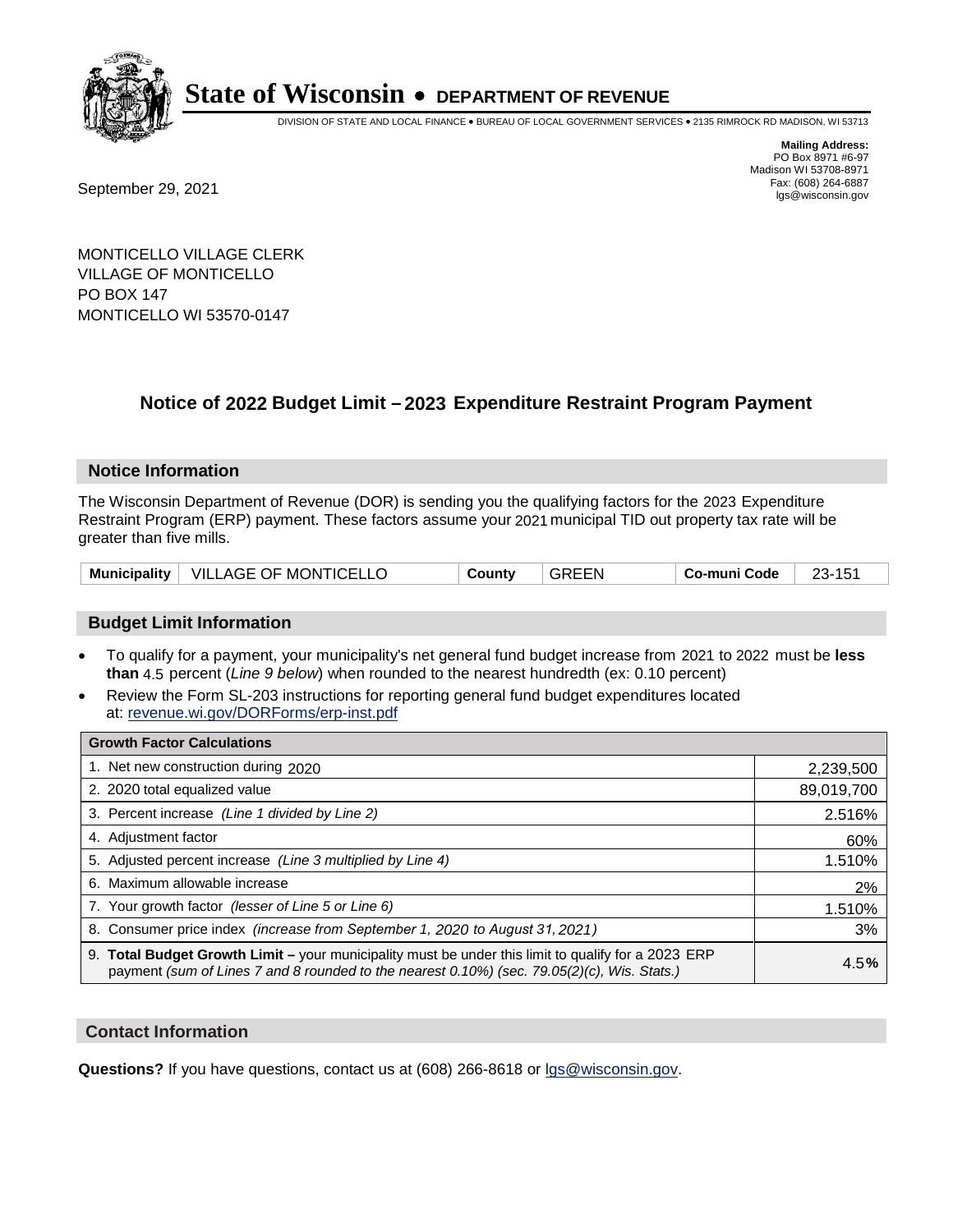

DIVISION OF STATE AND LOCAL FINANCE • BUREAU OF LOCAL GOVERNMENT SERVICES • 2135 RIMROCK RD MADISON, WI 53713

Fax: (608) 264-6887<br>
September 29, 2021 and the state of the state of the state of the state of the state of the state of the state of the state of the state of the state of the state of the state of the state of the state

**Mailing Address:** PO Box 8971 #6-97 Madison WI 53708-8971<br>Fax: (608) 264-6887

LYNNE ERB VILLAGE OF NEW GLARUS PO BOX 399 NEW GLARUS WI 53574-0399

## **Notice of 2022 Budget Limit - 2023 Expenditure Restraint Program Payment**

#### **Notice Information**

The Wisconsin Department of Revenue (DOR) is sending you the qualifying factors for the 2023 Expenditure Restraint Program (ERP) payment. These factors assume your 2021 municipal TID out property tax rate will be greater than five mills.

|  | Municipality   VILLAGE OF NEW GLARUS | County | <b>GREEN</b> | Co-muni Code | 23-161 |
|--|--------------------------------------|--------|--------------|--------------|--------|
|--|--------------------------------------|--------|--------------|--------------|--------|

### **Budget Limit Information**

- To qualify for a payment, your municipality's net general fund budget increase from 2021 to 2022 must be less **than** 4.0 percent (*Line 9 below*) when rounded to the nearest hundredth (ex: 0.10 percent)
- Review the Form SL-203 instructions for reporting general fund budget expenditures located at: revenue.wi.gov/DORForms/erp-inst.pdf

| <b>Growth Factor Calculations</b>                                                                                                                                                                  |             |
|----------------------------------------------------------------------------------------------------------------------------------------------------------------------------------------------------|-------------|
| 1. Net new construction during 2020                                                                                                                                                                | 3,714,400   |
| 2. 2020 total equalized value                                                                                                                                                                      | 216,548,000 |
| 3. Percent increase (Line 1 divided by Line 2)                                                                                                                                                     | 1.715%      |
| 4. Adjustment factor                                                                                                                                                                               | 60%         |
| 5. Adjusted percent increase (Line 3 multiplied by Line 4)                                                                                                                                         | 1.029%      |
| 6. Maximum allowable increase                                                                                                                                                                      | 2%          |
| 7. Your growth factor (lesser of Line 5 or Line 6)                                                                                                                                                 | 1.029%      |
| 8. Consumer price index (increase from September 1, 2020 to August 31, 2021)                                                                                                                       | 3%          |
| 9. Total Budget Growth Limit - your municipality must be under this limit to qualify for a 2023 ERP<br>payment (sum of Lines 7 and 8 rounded to the nearest 0.10%) (sec. 79.05(2)(c), Wis. Stats.) | 4.0%        |

#### **Contact Information**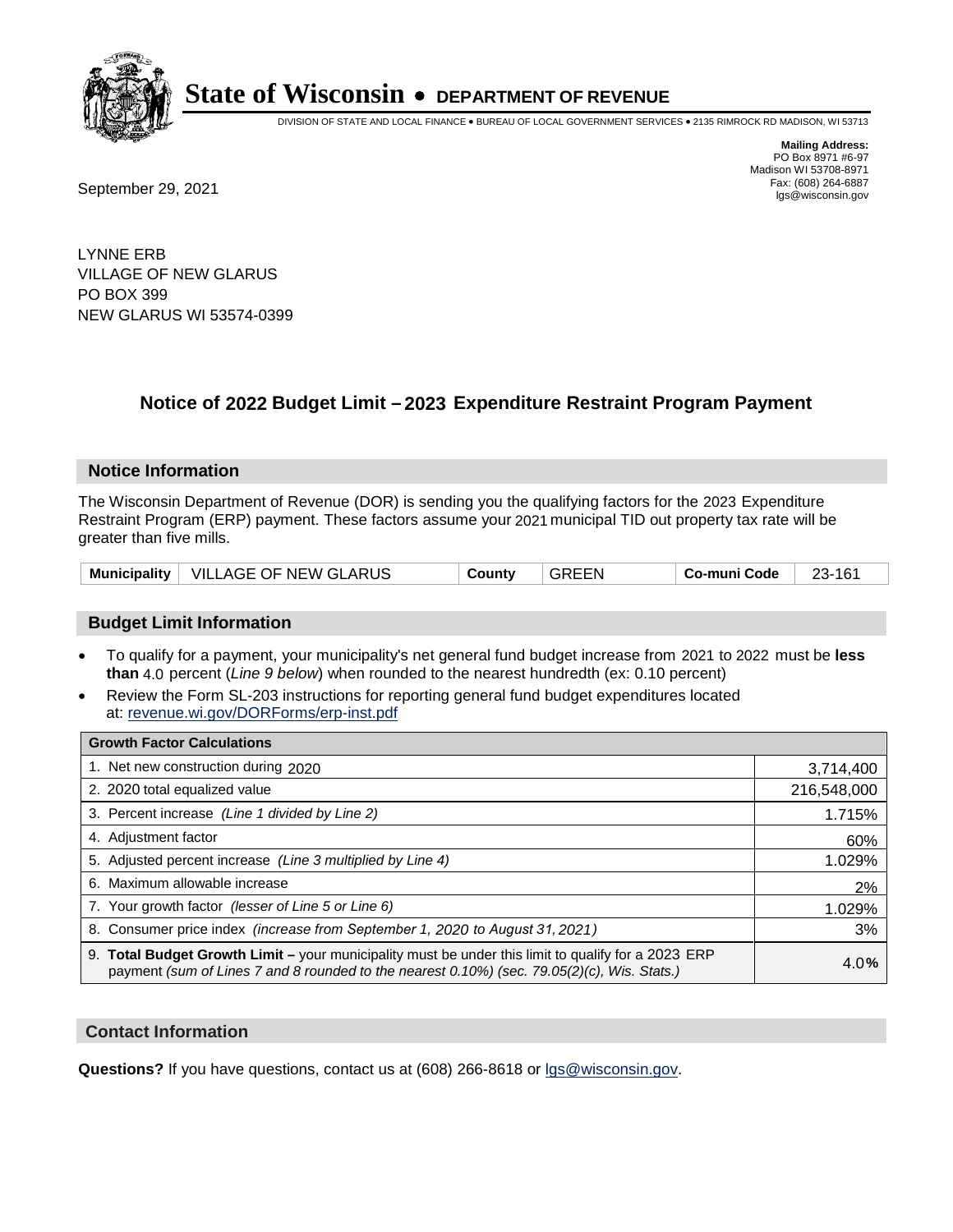

DIVISION OF STATE AND LOCAL FINANCE • BUREAU OF LOCAL GOVERNMENT SERVICES • 2135 RIMROCK RD MADISON, WI 53713

**Mailing Address:** PO Box 8971 #6-97 Madison WI 53708-8971<br>Fax: (608) 264-6887

Fax: (608) 264-6887<br>
September 29, 2021 and the state of the state of the state of the state of the state of the state of the state of the state of the state of the state of the state of the state of the state of the state

NIKOLAI WAHL CITY OF BRODHEAD PO BOX 168 BRODHEAD WI 53520-0168

## **Notice of 2022 Budget Limit - 2023 Expenditure Restraint Program Payment**

#### **Notice Information**

The Wisconsin Department of Revenue (DOR) is sending you the qualifying factors for the 2023 Expenditure Restraint Program (ERP) payment. These factors assume your 2021 municipal TID out property tax rate will be greater than five mills.

| CITY OF BRODHEAD<br><b>Municipality</b> | County | <b>GREEN</b> | ⊤ Co-muni Code | 23-206 |
|-----------------------------------------|--------|--------------|----------------|--------|
|-----------------------------------------|--------|--------------|----------------|--------|

### **Budget Limit Information**

- To qualify for a payment, your municipality's net general fund budget increase from 2021 to 2022 must be less **than** 3.5 percent (*Line 9 below*) when rounded to the nearest hundredth (ex: 0.10 percent)
- Review the Form SL-203 instructions for reporting general fund budget expenditures located at: revenue.wi.gov/DORForms/erp-inst.pdf

| <b>Growth Factor Calculations</b>                                                                                                                                                                  |             |
|----------------------------------------------------------------------------------------------------------------------------------------------------------------------------------------------------|-------------|
| 1. Net new construction during 2020                                                                                                                                                                | 1,597,500   |
| 2. 2020 total equalized value                                                                                                                                                                      | 197,407,100 |
| 3. Percent increase (Line 1 divided by Line 2)                                                                                                                                                     | 0.809%      |
| 4. Adjustment factor                                                                                                                                                                               | 60%         |
| 5. Adjusted percent increase (Line 3 multiplied by Line 4)                                                                                                                                         | 0.485%      |
| 6. Maximum allowable increase                                                                                                                                                                      | 2%          |
| 7. Your growth factor (lesser of Line 5 or Line 6)                                                                                                                                                 | 0.485%      |
| 8. Consumer price index (increase from September 1, 2020 to August 31, 2021)                                                                                                                       | 3%          |
| 9. Total Budget Growth Limit - your municipality must be under this limit to qualify for a 2023 ERP<br>payment (sum of Lines 7 and 8 rounded to the nearest 0.10%) (sec. 79.05(2)(c), Wis. Stats.) | 3.5%        |

### **Contact Information**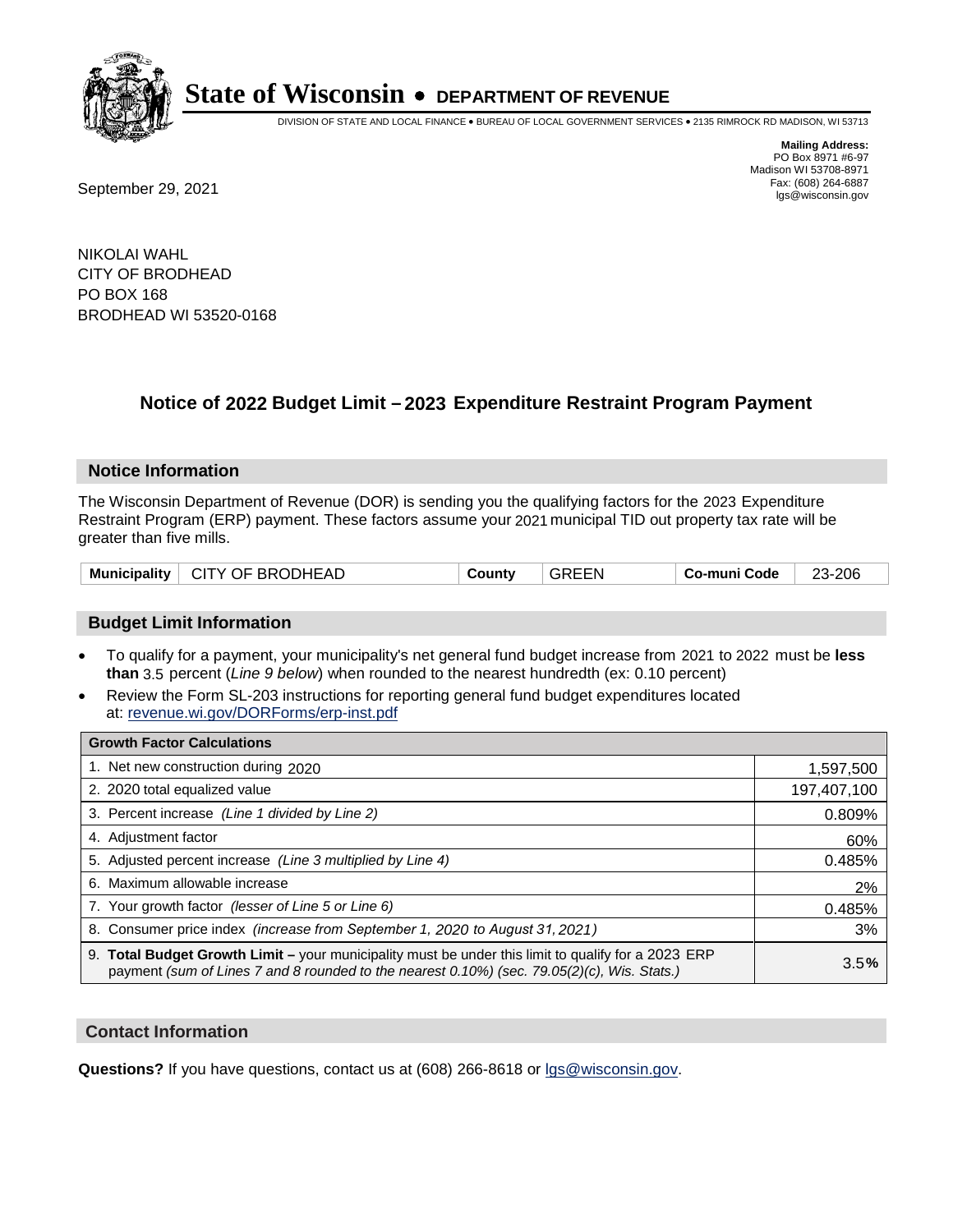

DIVISION OF STATE AND LOCAL FINANCE • BUREAU OF LOCAL GOVERNMENT SERVICES • 2135 RIMROCK RD MADISON, WI 53713

**Mailing Address:** PO Box 8971 #6-97 Madison WI 53708-8971<br>Fax: (608) 264-6887

Fax: (608) 264-6887<br>
September 29, 2021 and the state of the state of the state of the state of the state of the state of the state of the state of the state of the state of the state of the state of the state of the state

BRITTNEY RINDY CITY OF MONROE 1110 18TH AVE MONROE WI 53556

## **Notice of 2022 Budget Limit - 2023 Expenditure Restraint Program Payment**

#### **Notice Information**

The Wisconsin Department of Revenue (DOR) is sending you the qualifying factors for the 2023 Expenditure Restraint Program (ERP) payment. These factors assume your 2021 municipal TID out property tax rate will be greater than five mills.

| ∣ CITY OF MONROE<br><b>Municipality</b> | County | <b>GREEN</b> | ⊤ Co-muni Code | 23-251 |
|-----------------------------------------|--------|--------------|----------------|--------|
|-----------------------------------------|--------|--------------|----------------|--------|

### **Budget Limit Information**

- To qualify for a payment, your municipality's net general fund budget increase from 2021 to 2022 must be less **than** 3.5 percent (*Line 9 below*) when rounded to the nearest hundredth (ex: 0.10 percent)
- Review the Form SL-203 instructions for reporting general fund budget expenditures located at: revenue.wi.gov/DORForms/erp-inst.pdf

| <b>Growth Factor Calculations</b>                                                                                                                                                                  |             |
|----------------------------------------------------------------------------------------------------------------------------------------------------------------------------------------------------|-------------|
| 1. Net new construction during 2020                                                                                                                                                                | 7,411,500   |
| 2. 2020 total equalized value                                                                                                                                                                      | 814,526,900 |
| 3. Percent increase (Line 1 divided by Line 2)                                                                                                                                                     | 0.910%      |
| 4. Adjustment factor                                                                                                                                                                               | 60%         |
| 5. Adjusted percent increase (Line 3 multiplied by Line 4)                                                                                                                                         | 0.546%      |
| 6. Maximum allowable increase                                                                                                                                                                      | 2%          |
| 7. Your growth factor (lesser of Line 5 or Line 6)                                                                                                                                                 | 0.546%      |
| 8. Consumer price index (increase from September 1, 2020 to August 31, 2021)                                                                                                                       | 3%          |
| 9. Total Budget Growth Limit – your municipality must be under this limit to qualify for a 2023 ERP<br>payment (sum of Lines 7 and 8 rounded to the nearest 0.10%) (sec. 79.05(2)(c), Wis. Stats.) | 3.5%        |

#### **Contact Information**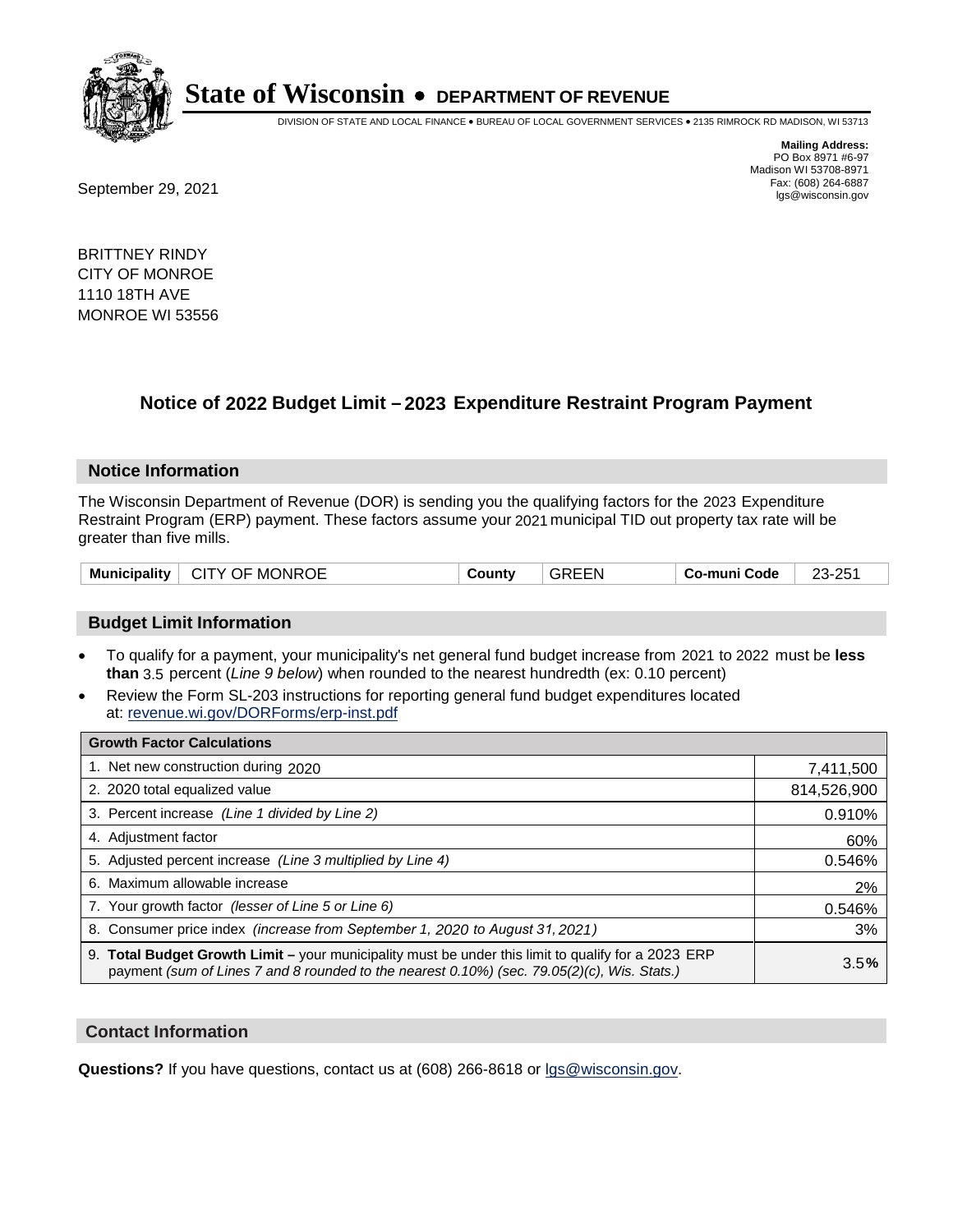

DIVISION OF STATE AND LOCAL FINANCE • BUREAU OF LOCAL GOVERNMENT SERVICES • 2135 RIMROCK RD MADISON, WI 53713

**Mailing Address:** PO Box 8971 #6-97 Madison WI 53708-8971<br>Fax: (608) 264-6887

Fax: (608) 264-6887<br>
September 29, 2021 and the state of the state of the state of the state of the state of the state of the state of the state of the state of the state of the state of the state of the state of the state

JODIE OLSON CITY OF BERLIN PO BOX 272 BERLIN WI 54923-0272

## **Notice of 2022 Budget Limit - 2023 Expenditure Restraint Program Payment**

#### **Notice Information**

The Wisconsin Department of Revenue (DOR) is sending you the qualifying factors for the 2023 Expenditure Restraint Program (ERP) payment. These factors assume your 2021 municipal TID out property tax rate will be greater than five mills.

| Municipality   CITY OF BERLIN | County | <b>GREEN LAKE</b> | ∣ Co-muni Code | 24-206 |
|-------------------------------|--------|-------------------|----------------|--------|
|-------------------------------|--------|-------------------|----------------|--------|

### **Budget Limit Information**

- To qualify for a payment, your municipality's net general fund budget increase from 2021 to 2022 must be less **than** 3.5 percent (*Line 9 below*) when rounded to the nearest hundredth (ex: 0.10 percent)
- Review the Form SL-203 instructions for reporting general fund budget expenditures located at: revenue.wi.gov/DORForms/erp-inst.pdf

| <b>Growth Factor Calculations</b>                                                                                                                                                                      |             |
|--------------------------------------------------------------------------------------------------------------------------------------------------------------------------------------------------------|-------------|
| 1. Net new construction during 2020                                                                                                                                                                    | 2,406,100   |
| 2. 2020 total equalized value                                                                                                                                                                          | 303,797,000 |
| 3. Percent increase (Line 1 divided by Line 2)                                                                                                                                                         | 0.792%      |
| 4. Adjustment factor                                                                                                                                                                                   | 60%         |
| 5. Adjusted percent increase (Line 3 multiplied by Line 4)                                                                                                                                             | 0.475%      |
| 6. Maximum allowable increase                                                                                                                                                                          | 2%          |
| 7. Your growth factor (lesser of Line 5 or Line 6)                                                                                                                                                     | 0.475%      |
| 8. Consumer price index (increase from September 1, 2020 to August 31, 2021)                                                                                                                           | 3%          |
| 9. Total Budget Growth Limit - your municipality must be under this limit to qualify for a 2023 ERP<br>payment (sum of Lines 7 and 8 rounded to the nearest $0.10\%$ ) (sec. 79.05(2)(c), Wis. Stats.) | 3.5%        |

#### **Contact Information**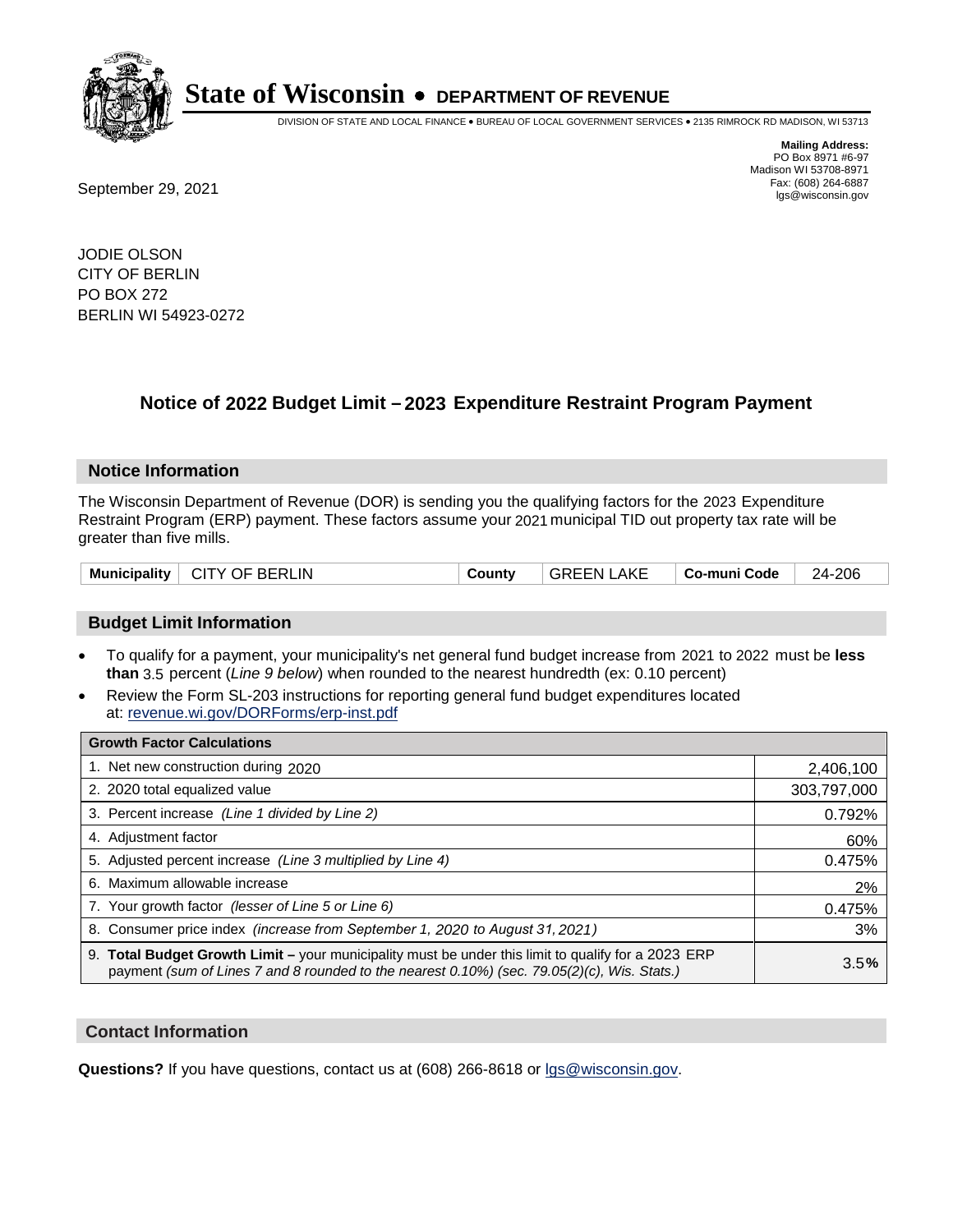

DIVISION OF STATE AND LOCAL FINANCE • BUREAU OF LOCAL GOVERNMENT SERVICES • 2135 RIMROCK RD MADISON, WI 53713

Fax: (608) 264-6887<br>
September 29, 2021 and the state of the state of the state of the state of the state of the state of the state of the state of the state of the state of the state of the state of the state of the state

**Mailing Address:** PO Box 8971 #6-97 Madison WI 53708-8971<br>Fax: (608) 264-6887

BARBARA DUGENSKE CITY OF GREEN LAKE PO BOX 216 GREEN LAKE WI 54941-0216

## **Notice of 2022 Budget Limit - 2023 Expenditure Restraint Program Payment**

#### **Notice Information**

The Wisconsin Department of Revenue (DOR) is sending you the qualifying factors for the 2023 Expenditure Restraint Program (ERP) payment. These factors assume your 2021 municipal TID out property tax rate will be greater than five mills.

### **Budget Limit Information**

- To qualify for a payment, your municipality's net general fund budget increase from 2021 to 2022 must be less **than** 3.6 percent (*Line 9 below*) when rounded to the nearest hundredth (ex: 0.10 percent)
- Review the Form SL-203 instructions for reporting general fund budget expenditures located at: revenue.wi.gov/DORForms/erp-inst.pdf

| <b>Growth Factor Calculations</b>                                                                                                                                                                  |             |
|----------------------------------------------------------------------------------------------------------------------------------------------------------------------------------------------------|-------------|
| 1. Net new construction during 2020                                                                                                                                                                | 2,412,400   |
| 2. 2020 total equalized value                                                                                                                                                                      | 258,072,500 |
| 3. Percent increase (Line 1 divided by Line 2)                                                                                                                                                     | 0.935%      |
| 4. Adiustment factor                                                                                                                                                                               | 60%         |
| 5. Adjusted percent increase (Line 3 multiplied by Line 4)                                                                                                                                         | 0.561%      |
| 6. Maximum allowable increase                                                                                                                                                                      | 2%          |
| 7. Your growth factor (lesser of Line 5 or Line 6)                                                                                                                                                 | 0.561%      |
| 8. Consumer price index (increase from September 1, 2020 to August 31, 2021)                                                                                                                       | 3%          |
| 9. Total Budget Growth Limit - your municipality must be under this limit to qualify for a 2023 ERP<br>payment (sum of Lines 7 and 8 rounded to the nearest 0.10%) (sec. 79.05(2)(c), Wis. Stats.) | 3.6%        |

#### **Contact Information**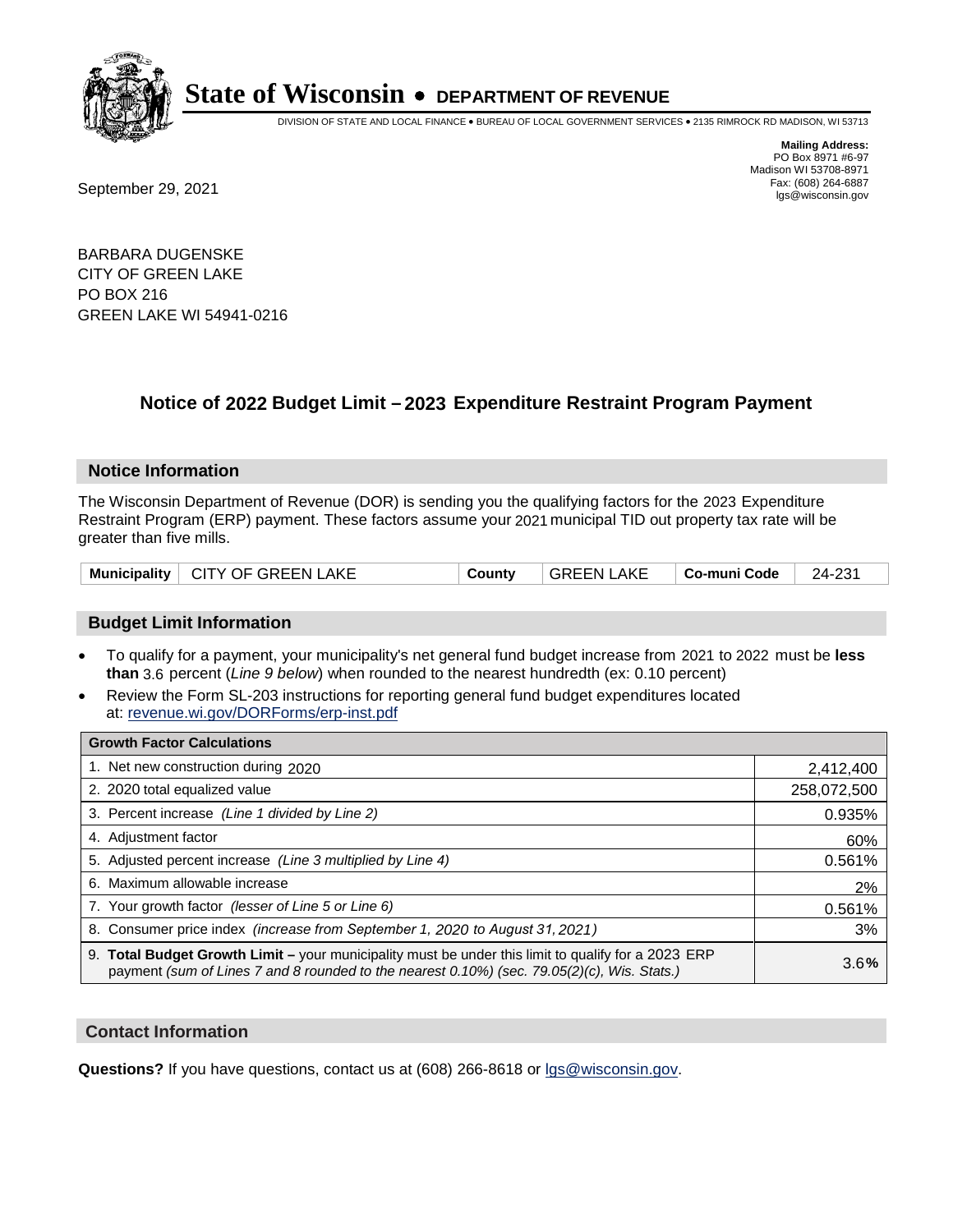

DIVISION OF STATE AND LOCAL FINANCE • BUREAU OF LOCAL GOVERNMENT SERVICES • 2135 RIMROCK RD MADISON, WI 53713

Fax: (608) 264-6887<br>
September 29, 2021 and the state of the state of the state of the state of the state of the state of the state of the state of the state of the state of the state of the state of the state of the state

**Mailing Address:** PO Box 8971 #6-97 Madison WI 53708-8971<br>Fax: (608) 264-6887

ELIZABETH AMEND CITY OF MARKESAN PO BOX 352 MARKESAN WI 53946-0352

## **Notice of 2022 Budget Limit - 2023 Expenditure Restraint Program Payment**

#### **Notice Information**

The Wisconsin Department of Revenue (DOR) is sending you the qualifying factors for the 2023 Expenditure Restraint Program (ERP) payment. These factors assume your 2021 municipal TID out property tax rate will be greater than five mills.

|  | Municipality   CITY OF MARKESAN | Countv | GREEN LAKE | ∣ Co-muni Code | 24-251 |
|--|---------------------------------|--------|------------|----------------|--------|
|--|---------------------------------|--------|------------|----------------|--------|

### **Budget Limit Information**

- To qualify for a payment, your municipality's net general fund budget increase from 2021 to 2022 must be less **than** 3.1 percent (*Line 9 below*) when rounded to the nearest hundredth (ex: 0.10 percent)
- Review the Form SL-203 instructions for reporting general fund budget expenditures located at: revenue.wi.gov/DORForms/erp-inst.pdf

| <b>Growth Factor Calculations</b>                                                                                                                                                                  |            |
|----------------------------------------------------------------------------------------------------------------------------------------------------------------------------------------------------|------------|
| 1. Net new construction during 2020                                                                                                                                                                | 144,500    |
| 2. 2020 total equalized value                                                                                                                                                                      | 74,824,900 |
| 3. Percent increase (Line 1 divided by Line 2)                                                                                                                                                     | 0.193%     |
| 4. Adjustment factor                                                                                                                                                                               | 60%        |
| 5. Adjusted percent increase (Line 3 multiplied by Line 4)                                                                                                                                         | 0.116%     |
| 6. Maximum allowable increase                                                                                                                                                                      | 2%         |
| 7. Your growth factor (lesser of Line 5 or Line 6)                                                                                                                                                 | 0.116%     |
| 8. Consumer price index (increase from September 1, 2020 to August 31, 2021)                                                                                                                       | 3%         |
| 9. Total Budget Growth Limit - your municipality must be under this limit to qualify for a 2023 ERP<br>payment (sum of Lines 7 and 8 rounded to the nearest 0.10%) (sec. 79.05(2)(c), Wis. Stats.) | 3.1%       |

#### **Contact Information**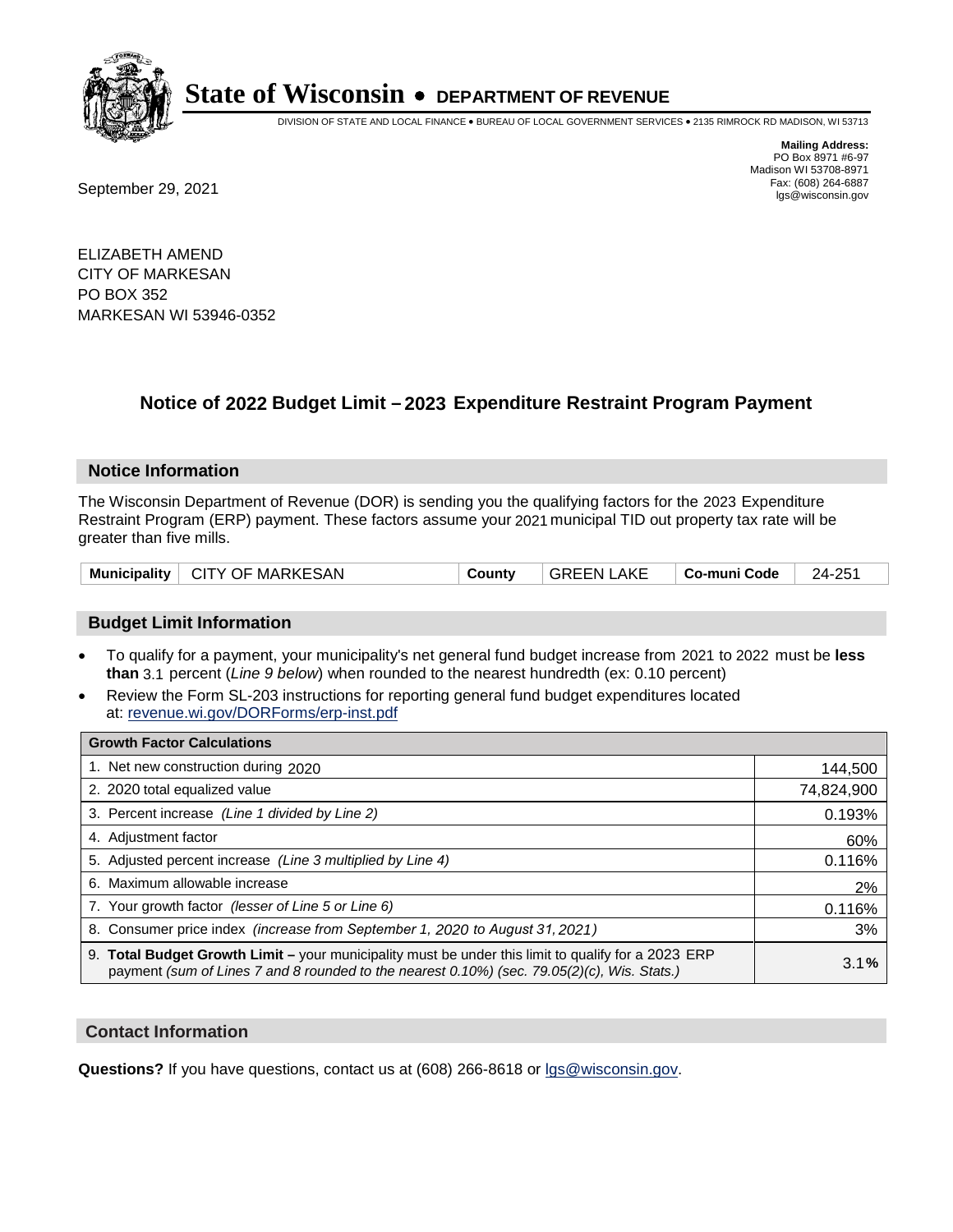

DIVISION OF STATE AND LOCAL FINANCE • BUREAU OF LOCAL GOVERNMENT SERVICES • 2135 RIMROCK RD MADISON, WI 53713

Fax: (608) 264-6887<br>
September 29, 2021 and the state of the state of the state of the state of the state of the state of the state of the state of the state of the state of the state of the state of the state of the state

**Mailing Address:** PO Box 8971 #6-97 Madison WI 53708-8971<br>Fax: (608) 264-6887

MARY LOU NEUBAUER CITY OF PRINCETON 531 S FULTON ST PO BOX 53 PRINCETON WI 54968

## **Notice of 2022 Budget Limit - 2023 Expenditure Restraint Program Payment**

#### **Notice Information**

The Wisconsin Department of Revenue (DOR) is sending you the qualifying factors for the 2023 Expenditure Restraint Program (ERP) payment. These factors assume your 2021 municipal TID out property tax rate will be greater than five mills.

#### **Budget Limit Information**

- To qualify for a payment, your municipality's net general fund budget increase from 2021 to 2022 must be less **than** 3.2 percent (*Line 9 below*) when rounded to the nearest hundredth (ex: 0.10 percent)
- Review the Form SL-203 instructions for reporting general fund budget expenditures located at: revenue.wi.gov/DORForms/erp-inst.pdf

| <b>Growth Factor Calculations</b>                                                                                                                                                                  |            |
|----------------------------------------------------------------------------------------------------------------------------------------------------------------------------------------------------|------------|
| 1. Net new construction during 2020                                                                                                                                                                | 171,600    |
| 2. 2020 total equalized value                                                                                                                                                                      | 56,612,400 |
| 3. Percent increase (Line 1 divided by Line 2)                                                                                                                                                     | 0.303%     |
| 4. Adjustment factor                                                                                                                                                                               | 60%        |
| 5. Adjusted percent increase (Line 3 multiplied by Line 4)                                                                                                                                         | 0.182%     |
| 6. Maximum allowable increase                                                                                                                                                                      | 2%         |
| 7. Your growth factor (lesser of Line 5 or Line 6)                                                                                                                                                 | 0.182%     |
| 8. Consumer price index (increase from September 1, 2020 to August 31, 2021)                                                                                                                       | 3%         |
| 9. Total Budget Growth Limit – your municipality must be under this limit to qualify for a 2023 ERP<br>payment (sum of Lines 7 and 8 rounded to the nearest 0.10%) (sec. 79.05(2)(c), Wis. Stats.) | 3.2%       |

#### **Contact Information**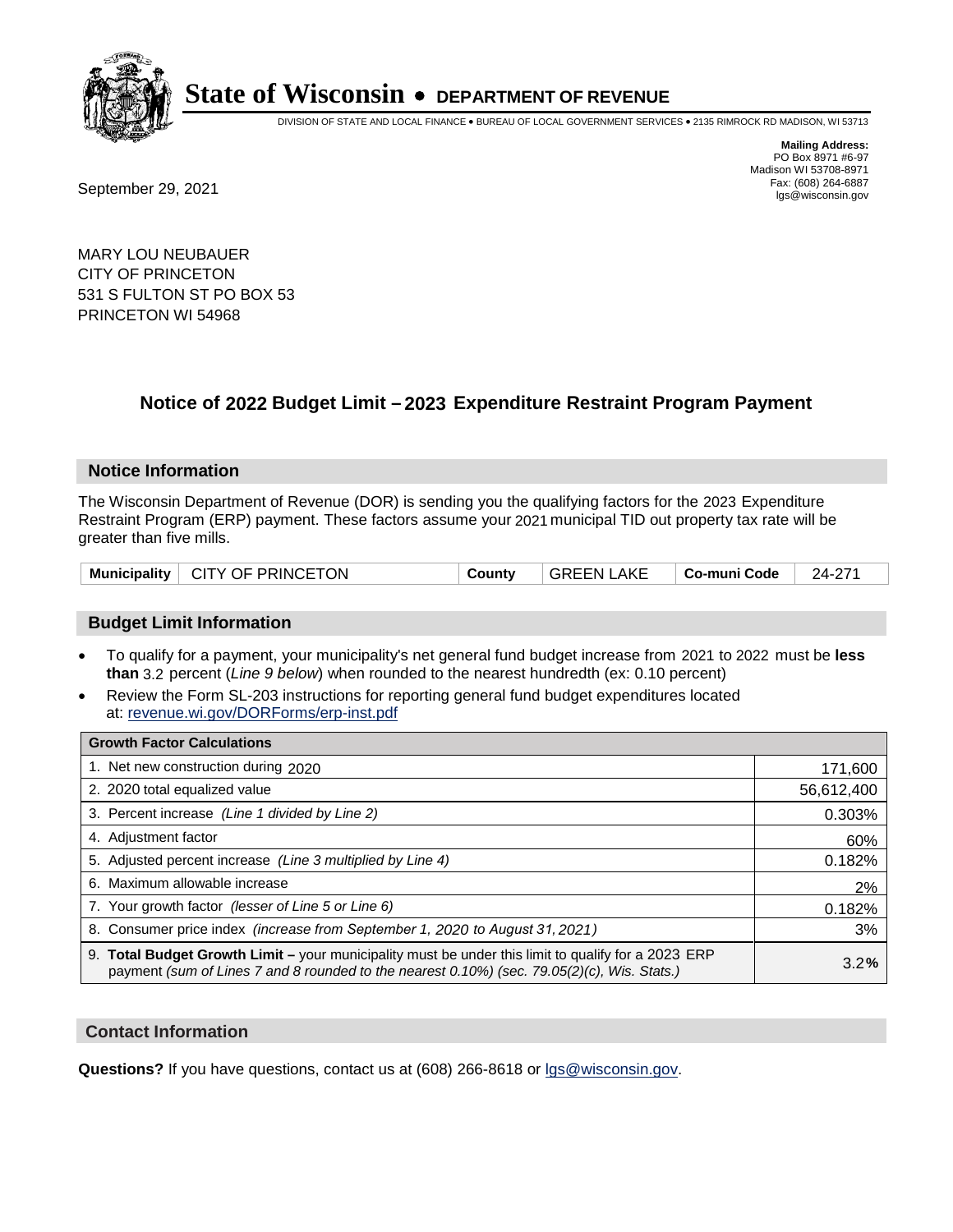

DIVISION OF STATE AND LOCAL FINANCE • BUREAU OF LOCAL GOVERNMENT SERVICES • 2135 RIMROCK RD MADISON, WI 53713

**Mailing Address:** PO Box 8971 #6-97 Madison WI 53708-8971<br>Fax: (608) 264-6887

Fax: (608) 264-6887<br>
September 29, 2021 and the state of the state of the state of the state of the state of the state of the state of the state of the state of the state of the state of the state of the state of the state

TAMMY MCFALL TOWN OF MIFFLIN 1000 LOWER MIFFLIN RD REWEY WI 53580-9632

## **Notice of 2022 Budget Limit - 2023 Expenditure Restraint Program Payment**

#### **Notice Information**

The Wisconsin Department of Revenue (DOR) is sending you the qualifying factors for the 2023 Expenditure Restraint Program (ERP) payment. These factors assume your 2021 municipal TID out property tax rate will be greater than five mills.

| <b>Municipality</b> | TOWN OF MIFFLIN | County | <b>IOWA</b> | Co-muni Code | 25-016 |
|---------------------|-----------------|--------|-------------|--------------|--------|
|---------------------|-----------------|--------|-------------|--------------|--------|

### **Budget Limit Information**

- To qualify for a payment, your municipality's net general fund budget increase from 2021 to 2022 must be less **than** 4.2 percent (*Line 9 below*) when rounded to the nearest hundredth (ex: 0.10 percent)
- Review the Form SL-203 instructions for reporting general fund budget expenditures located at: revenue.wi.gov/DORForms/erp-inst.pdf

| <b>Growth Factor Calculations</b>                                                                                                                                                                  |            |
|----------------------------------------------------------------------------------------------------------------------------------------------------------------------------------------------------|------------|
| 1. Net new construction during 2020                                                                                                                                                                | 988,700    |
| 2. 2020 total equalized value                                                                                                                                                                      | 48,630,000 |
| 3. Percent increase (Line 1 divided by Line 2)                                                                                                                                                     | 2.033%     |
| 4. Adjustment factor                                                                                                                                                                               | 60%        |
| 5. Adjusted percent increase (Line 3 multiplied by Line 4)                                                                                                                                         | 1.220%     |
| 6. Maximum allowable increase                                                                                                                                                                      | 2%         |
| 7. Your growth factor (lesser of Line 5 or Line 6)                                                                                                                                                 | 1.220%     |
| 8. Consumer price index (increase from September 1, 2020 to August 31, 2021)                                                                                                                       | 3%         |
| 9. Total Budget Growth Limit - your municipality must be under this limit to qualify for a 2023 ERP<br>payment (sum of Lines 7 and 8 rounded to the nearest 0.10%) (sec. 79.05(2)(c), Wis. Stats.) | 4.2%       |

#### **Contact Information**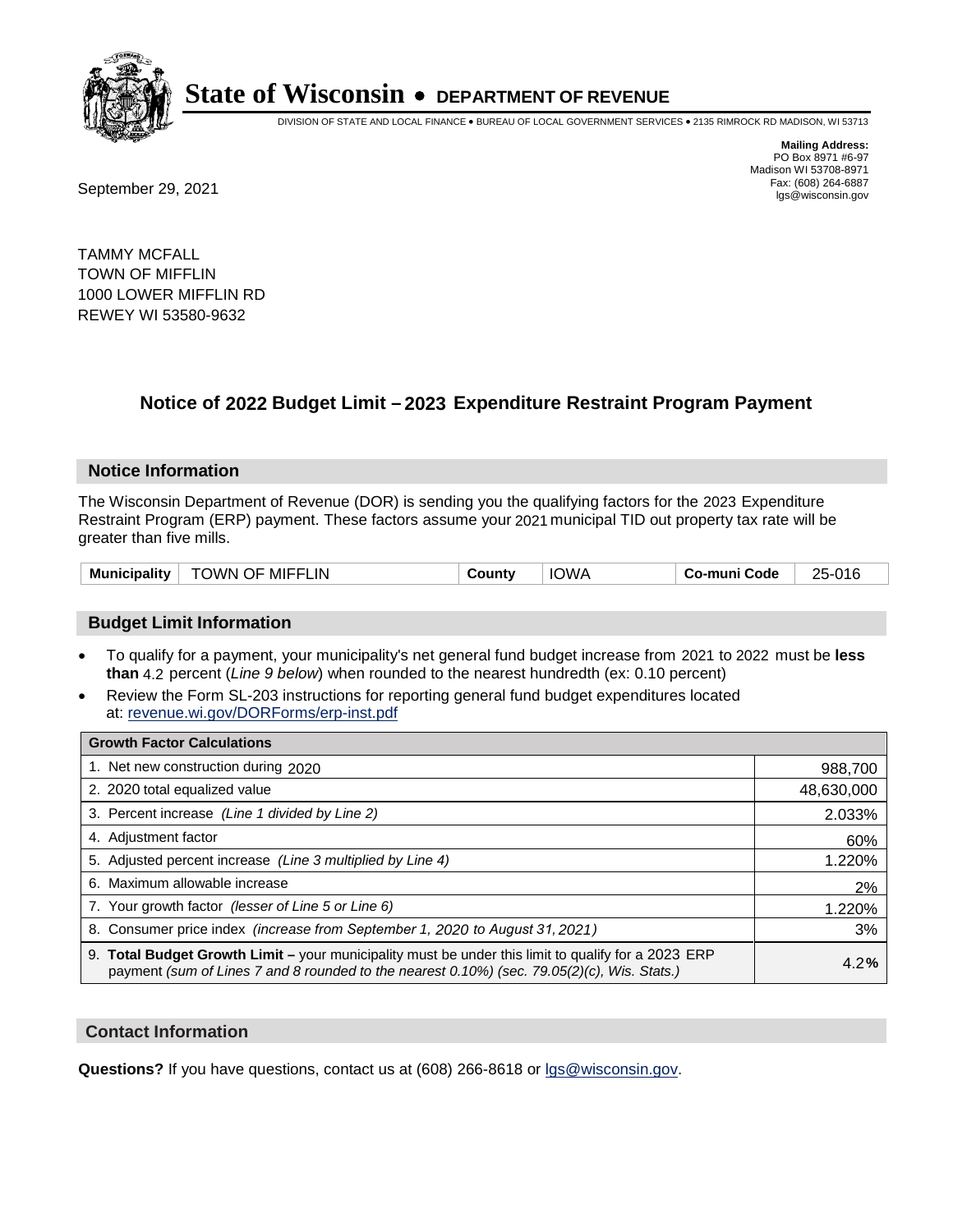

DIVISION OF STATE AND LOCAL FINANCE • BUREAU OF LOCAL GOVERNMENT SERVICES • 2135 RIMROCK RD MADISON, WI 53713

Fax: (608) 264-6887<br>
September 29, 2021 and the state of the state of the state of the state of the state of the state of the state of the state of the state of the state of the state of the state of the state of the state

**Mailing Address:** PO Box 8971 #6-97 Madison WI 53708-8971<br>Fax: (608) 264-6887

MARY KOLB TOWN OF MOSCOW 7476 COUNTY HWY DD BLANCHARDVILLE WI 53516-9117

## **Notice of 2022 Budget Limit - 2023 Expenditure Restraint Program Payment**

#### **Notice Information**

The Wisconsin Department of Revenue (DOR) is sending you the qualifying factors for the 2023 Expenditure Restraint Program (ERP) payment. These factors assume your 2021 municipal TID out property tax rate will be greater than five mills.

#### **Budget Limit Information**

- To qualify for a payment, your municipality's net general fund budget increase from 2021 to 2022 must be less **than** 4.4 percent (*Line 9 below*) when rounded to the nearest hundredth (ex: 0.10 percent)
- Review the Form SL-203 instructions for reporting general fund budget expenditures located at: revenue.wi.gov/DORForms/erp-inst.pdf

| <b>Growth Factor Calculations</b>                                                                                                                                                                  |            |
|----------------------------------------------------------------------------------------------------------------------------------------------------------------------------------------------------|------------|
| 1. Net new construction during 2020                                                                                                                                                                | 1,600,000  |
| 2. 2020 total equalized value                                                                                                                                                                      | 69,283,600 |
| 3. Percent increase (Line 1 divided by Line 2)                                                                                                                                                     | 2.309%     |
| 4. Adiustment factor                                                                                                                                                                               | 60%        |
| 5. Adjusted percent increase (Line 3 multiplied by Line 4)                                                                                                                                         | 1.385%     |
| 6. Maximum allowable increase                                                                                                                                                                      | 2%         |
| 7. Your growth factor (lesser of Line 5 or Line 6)                                                                                                                                                 | 1.385%     |
| 8. Consumer price index (increase from September 1, 2020 to August 31, 2021)                                                                                                                       | 3%         |
| 9. Total Budget Growth Limit - your municipality must be under this limit to qualify for a 2023 ERP<br>payment (sum of Lines 7 and 8 rounded to the nearest 0.10%) (sec. 79.05(2)(c), Wis. Stats.) | 4.4%       |

#### **Contact Information**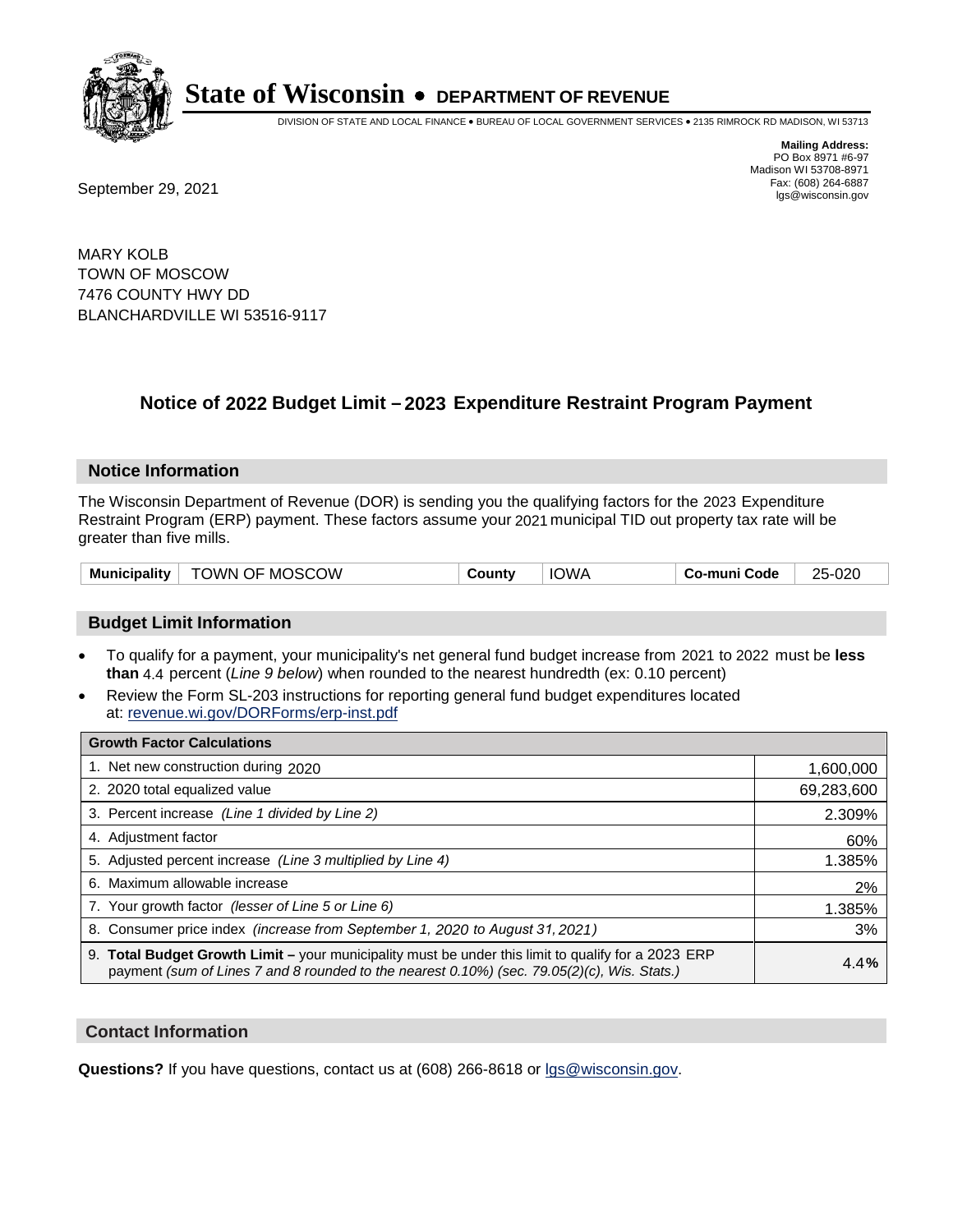

DIVISION OF STATE AND LOCAL FINANCE • BUREAU OF LOCAL GOVERNMENT SERVICES • 2135 RIMROCK RD MADISON, WI 53713

**Mailing Address:** PO Box 8971 #6-97 Madison WI 53708-8971<br>Fax: (608) 264-6887

Fax: (608) 264-6887<br>
September 29, 2021 and the state of the state of the state of the state of the state of the state of the state of the state of the state of the state of the state of the state of the state of the state

DANEAN NAEGER VILLAGE OF ARENA 345 WEST ST ARENA WI 53503-9613

## **Notice of 2022 Budget Limit - 2023 Expenditure Restraint Program Payment**

#### **Notice Information**

The Wisconsin Department of Revenue (DOR) is sending you the qualifying factors for the 2023 Expenditure Restraint Program (ERP) payment. These factors assume your 2021 municipal TID out property tax rate will be greater than five mills.

| Municipality | <b>VILLAGE OF ARENA</b> | County | <b>IOWA</b> | Co-muni Code | $25-$ |
|--------------|-------------------------|--------|-------------|--------------|-------|
|--------------|-------------------------|--------|-------------|--------------|-------|

### **Budget Limit Information**

- To qualify for a payment, your municipality's net general fund budget increase from 2021 to 2022 must be less **than** 3.2 percent (*Line 9 below*) when rounded to the nearest hundredth (ex: 0.10 percent)
- Review the Form SL-203 instructions for reporting general fund budget expenditures located at: revenue.wi.gov/DORForms/erp-inst.pdf

| <b>Growth Factor Calculations</b>                                                                                                                                                                  |            |
|----------------------------------------------------------------------------------------------------------------------------------------------------------------------------------------------------|------------|
| 1. Net new construction during 2020                                                                                                                                                                | 202,900    |
| 2. 2020 total equalized value                                                                                                                                                                      | 56,321,300 |
| 3. Percent increase (Line 1 divided by Line 2)                                                                                                                                                     | 0.360%     |
| 4. Adiustment factor                                                                                                                                                                               | 60%        |
| 5. Adjusted percent increase (Line 3 multiplied by Line 4)                                                                                                                                         | 0.216%     |
| 6. Maximum allowable increase                                                                                                                                                                      | 2%         |
| 7. Your growth factor (lesser of Line 5 or Line 6)                                                                                                                                                 | 0.216%     |
| 8. Consumer price index (increase from September 1, 2020 to August 31, 2021)                                                                                                                       | 3%         |
| 9. Total Budget Growth Limit – your municipality must be under this limit to qualify for a 2023 ERP<br>payment (sum of Lines 7 and 8 rounded to the nearest 0.10%) (sec. 79.05(2)(c), Wis. Stats.) | 3.2%       |

#### **Contact Information**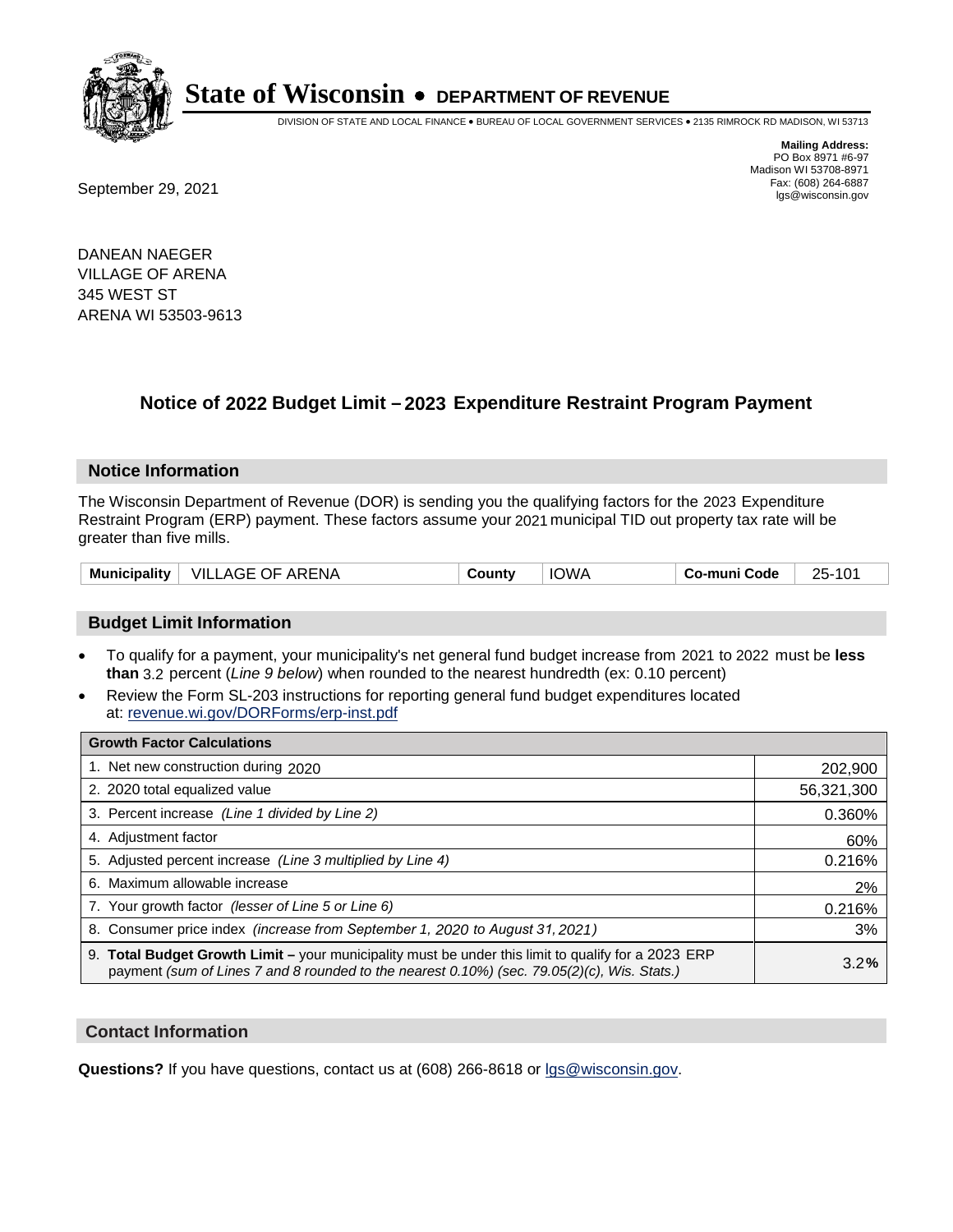

DIVISION OF STATE AND LOCAL FINANCE • BUREAU OF LOCAL GOVERNMENT SERVICES • 2135 RIMROCK RD MADISON, WI 53713

Fax: (608) 264-6887<br>
September 29, 2021 and the state of the state of the state of the state of the state of the state of the state of the state of the state of the state of the state of the state of the state of the state

**Mailing Address:** PO Box 8971 #6-97 Madison WI 53708-8971<br>Fax: (608) 264-6887

SUSAN ZIEBARTH VILLAGE OF AVOCA 401 WISCONSIN ST AVOCA WI 53506-0188

## **Notice of 2022 Budget Limit - 2023 Expenditure Restraint Program Payment**

#### **Notice Information**

The Wisconsin Department of Revenue (DOR) is sending you the qualifying factors for the 2023 Expenditure Restraint Program (ERP) payment. These factors assume your 2021 municipal TID out property tax rate will be greater than five mills.

|  | Municipality   VILLAGE OF AVOCA | Countv | <b>IOWA</b> | Co-muni Code | 25-102 |
|--|---------------------------------|--------|-------------|--------------|--------|
|--|---------------------------------|--------|-------------|--------------|--------|

#### **Budget Limit Information**

- To qualify for a payment, your municipality's net general fund budget increase from 2021 to 2022 must be less **than** 3.1 percent (*Line 9 below*) when rounded to the nearest hundredth (ex: 0.10 percent)
- Review the Form SL-203 instructions for reporting general fund budget expenditures located at: revenue.wi.gov/DORForms/erp-inst.pdf

| <b>Growth Factor Calculations</b>                                                                                                                                                                  |            |
|----------------------------------------------------------------------------------------------------------------------------------------------------------------------------------------------------|------------|
| 1. Net new construction during 2020                                                                                                                                                                | 31,200     |
| 2. 2020 total equalized value                                                                                                                                                                      | 19,140,300 |
| 3. Percent increase (Line 1 divided by Line 2)                                                                                                                                                     | 0.163%     |
| 4. Adjustment factor                                                                                                                                                                               | 60%        |
| 5. Adjusted percent increase (Line 3 multiplied by Line 4)                                                                                                                                         | 0.098%     |
| 6. Maximum allowable increase                                                                                                                                                                      | 2%         |
| 7. Your growth factor (lesser of Line 5 or Line 6)                                                                                                                                                 | 0.098%     |
| 8. Consumer price index (increase from September 1, 2020 to August 31, 2021)                                                                                                                       | 3%         |
| 9. Total Budget Growth Limit - your municipality must be under this limit to qualify for a 2023 ERP<br>payment (sum of Lines 7 and 8 rounded to the nearest 0.10%) (sec. 79.05(2)(c), Wis. Stats.) | 3.1%       |

#### **Contact Information**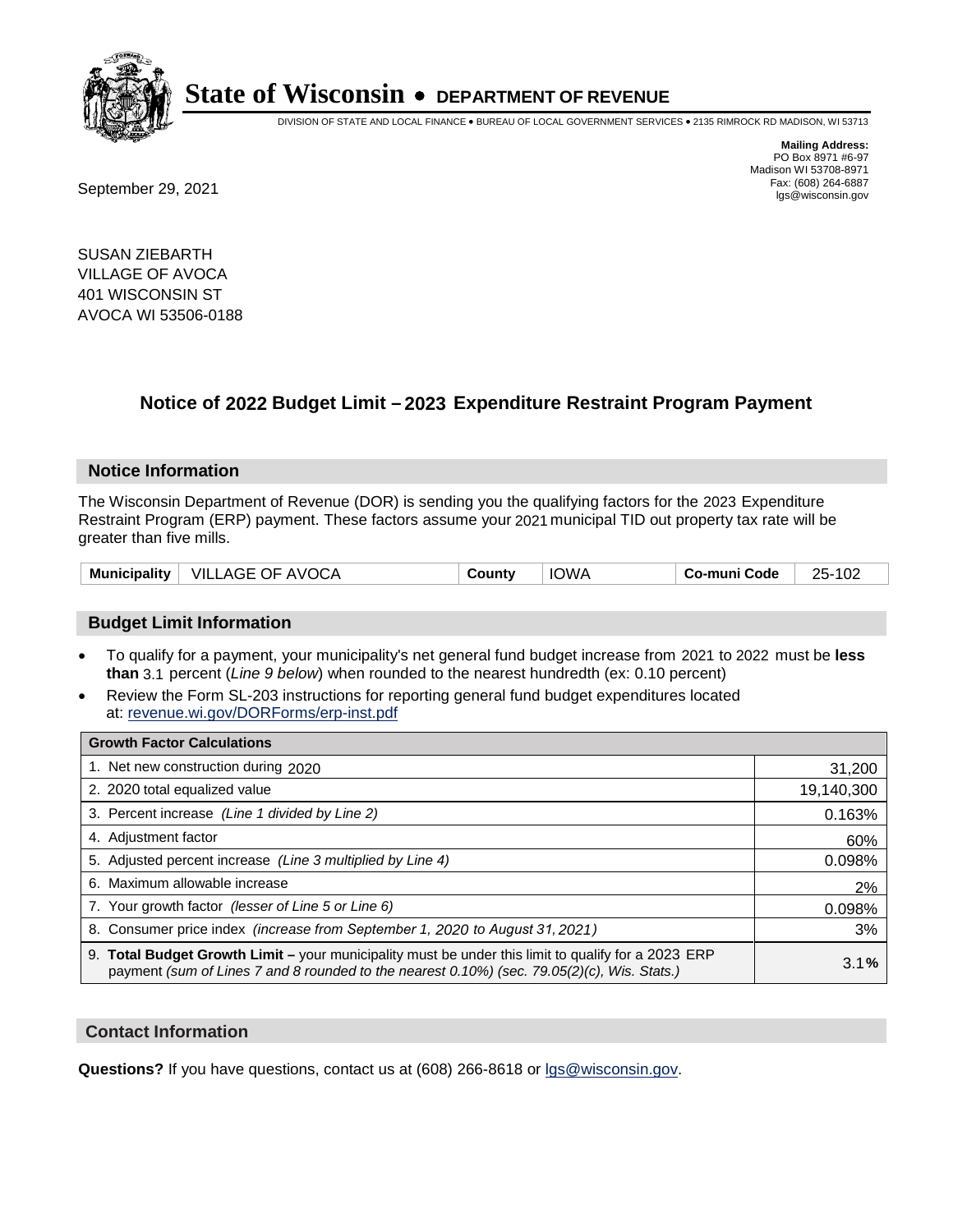

DIVISION OF STATE AND LOCAL FINANCE • BUREAU OF LOCAL GOVERNMENT SERVICES • 2135 RIMROCK RD MADISON, WI 53713

Fax: (608) 264-6887<br>
September 29, 2021 and the state of the state of the state of the state of the state of the state of the state of the state of the state of the state of the state of the state of the state of the state

**Mailing Address:** PO Box 8971 #6-97 Madison WI 53708-8971<br>Fax: (608) 264-6887

MICHELLE WALKER VILLAGE OF BARNEVELD 403 E COUNTY RD ID BARNEVELD WI 53507-9752

## **Notice of 2022 Budget Limit - 2023 Expenditure Restraint Program Payment**

#### **Notice Information**

The Wisconsin Department of Revenue (DOR) is sending you the qualifying factors for the 2023 Expenditure Restraint Program (ERP) payment. These factors assume your 2021 municipal TID out property tax rate will be greater than five mills.

| Municipality   VILLAGE OF BARNEVELD |  | County | <b>IOWA</b> | Co-muni Code | 25-106 |
|-------------------------------------|--|--------|-------------|--------------|--------|
|-------------------------------------|--|--------|-------------|--------------|--------|

### **Budget Limit Information**

- To qualify for a payment, your municipality's net general fund budget increase from 2021 to 2022 must be less **than** 3.5 percent (*Line 9 below*) when rounded to the nearest hundredth (ex: 0.10 percent)
- Review the Form SL-203 instructions for reporting general fund budget expenditures located at: revenue.wi.gov/DORForms/erp-inst.pdf

| <b>Growth Factor Calculations</b>                                                                                                                                                                  |             |
|----------------------------------------------------------------------------------------------------------------------------------------------------------------------------------------------------|-------------|
| 1. Net new construction during 2020                                                                                                                                                                | 1,345,300   |
| 2. 2020 total equalized value                                                                                                                                                                      | 155,384,000 |
| 3. Percent increase (Line 1 divided by Line 2)                                                                                                                                                     | 0.866%      |
| 4. Adjustment factor                                                                                                                                                                               | 60%         |
| 5. Adjusted percent increase (Line 3 multiplied by Line 4)                                                                                                                                         | 0.520%      |
| 6. Maximum allowable increase                                                                                                                                                                      | 2%          |
| 7. Your growth factor (lesser of Line 5 or Line 6)                                                                                                                                                 | 0.520%      |
| 8. Consumer price index (increase from September 1, 2020 to August 31, 2021)                                                                                                                       | 3%          |
| 9. Total Budget Growth Limit - your municipality must be under this limit to qualify for a 2023 ERP<br>payment (sum of Lines 7 and 8 rounded to the nearest 0.10%) (sec. 79.05(2)(c), Wis. Stats.) | 3.5%        |

#### **Contact Information**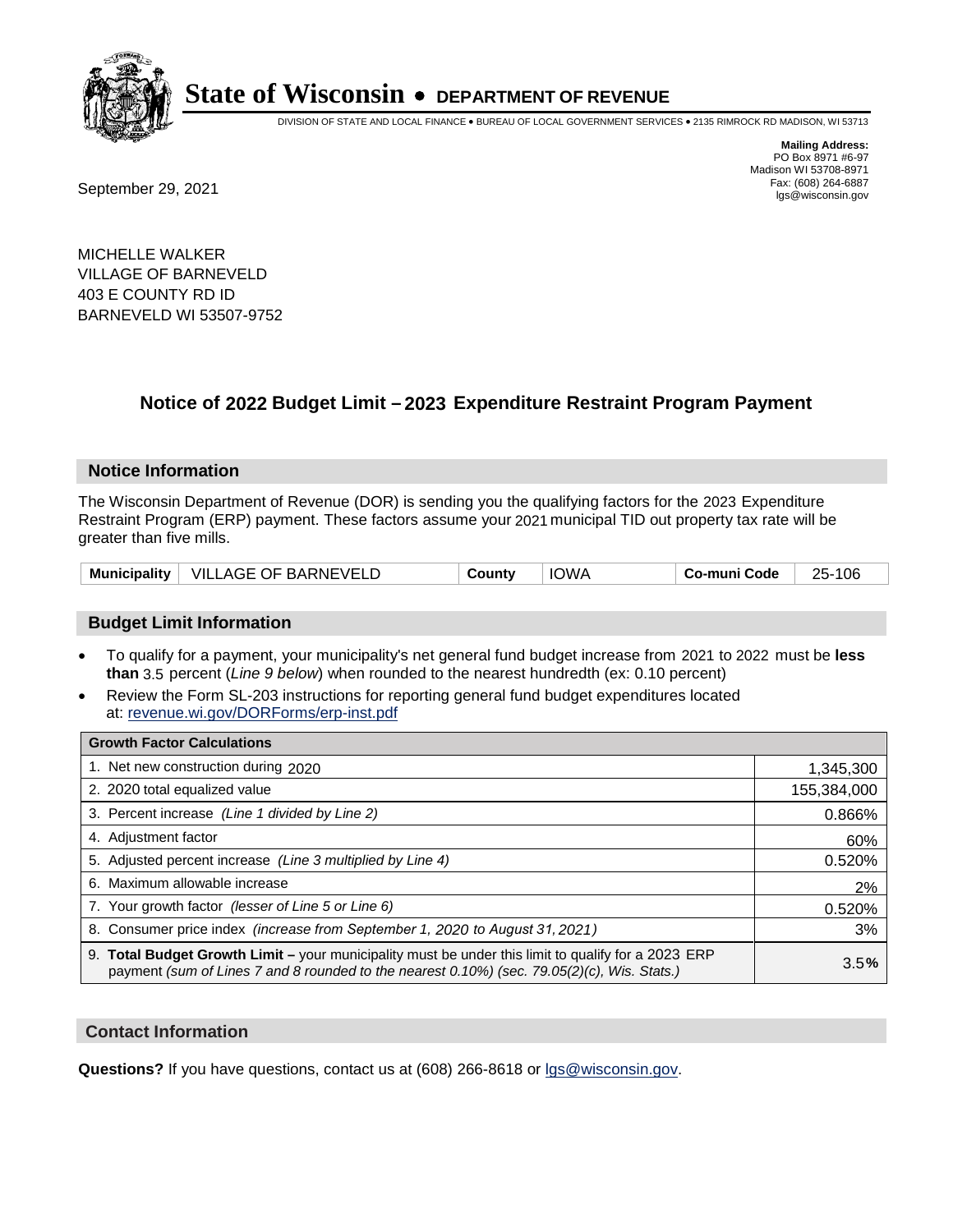

DIVISION OF STATE AND LOCAL FINANCE • BUREAU OF LOCAL GOVERNMENT SERVICES • 2135 RIMROCK RD MADISON, WI 53713

**Mailing Address:** PO Box 8971 #6-97 Madison WI 53708-8971<br>Fax: (608) 264-6887

Fax: (608) 264-6887<br>
September 29, 2021 and the state of the state of the state of the state of the state of the state of the state of the state of the state of the state of the state of the state of the state of the state

LISA RILEY VILLAGE OF COBB PO BOX 158, 501 BENSON ST. COBB WI 53526-0158

## **Notice of 2022 Budget Limit - 2023 Expenditure Restraint Program Payment**

#### **Notice Information**

The Wisconsin Department of Revenue (DOR) is sending you the qualifying factors for the 2023 Expenditure Restraint Program (ERP) payment. These factors assume your 2021 municipal TID out property tax rate will be greater than five mills.

| <b>Municipality</b> | $\mid$ VILLAGE OF COBB | County | <b>IOWA</b> | Co-muni Code | 25-111 |
|---------------------|------------------------|--------|-------------|--------------|--------|
|---------------------|------------------------|--------|-------------|--------------|--------|

#### **Budget Limit Information**

- To qualify for a payment, your municipality's net general fund budget increase from 2021 to 2022 must be less **than** 5.0 percent (*Line 9 below*) when rounded to the nearest hundredth (ex: 0.10 percent)
- Review the Form SL-203 instructions for reporting general fund budget expenditures located at: revenue.wi.gov/DORForms/erp-inst.pdf

| <b>Growth Factor Calculations</b>                                                                                                                                                                  |            |
|----------------------------------------------------------------------------------------------------------------------------------------------------------------------------------------------------|------------|
| 1. Net new construction during 2020                                                                                                                                                                | 953,600    |
| 2. 2020 total equalized value                                                                                                                                                                      | 27,920,100 |
| 3. Percent increase (Line 1 divided by Line 2)                                                                                                                                                     | 3.415%     |
| 4. Adiustment factor                                                                                                                                                                               | 60%        |
| 5. Adjusted percent increase (Line 3 multiplied by Line 4)                                                                                                                                         | 2.049%     |
| 6. Maximum allowable increase                                                                                                                                                                      | 2%         |
| 7. Your growth factor (lesser of Line 5 or Line 6)                                                                                                                                                 | 2.000%     |
| 8. Consumer price index (increase from September 1, 2020 to August 31, 2021)                                                                                                                       | 3%         |
| 9. Total Budget Growth Limit - your municipality must be under this limit to qualify for a 2023 ERP<br>payment (sum of Lines 7 and 8 rounded to the nearest 0.10%) (sec. 79.05(2)(c), Wis. Stats.) | 5.0%       |

#### **Contact Information**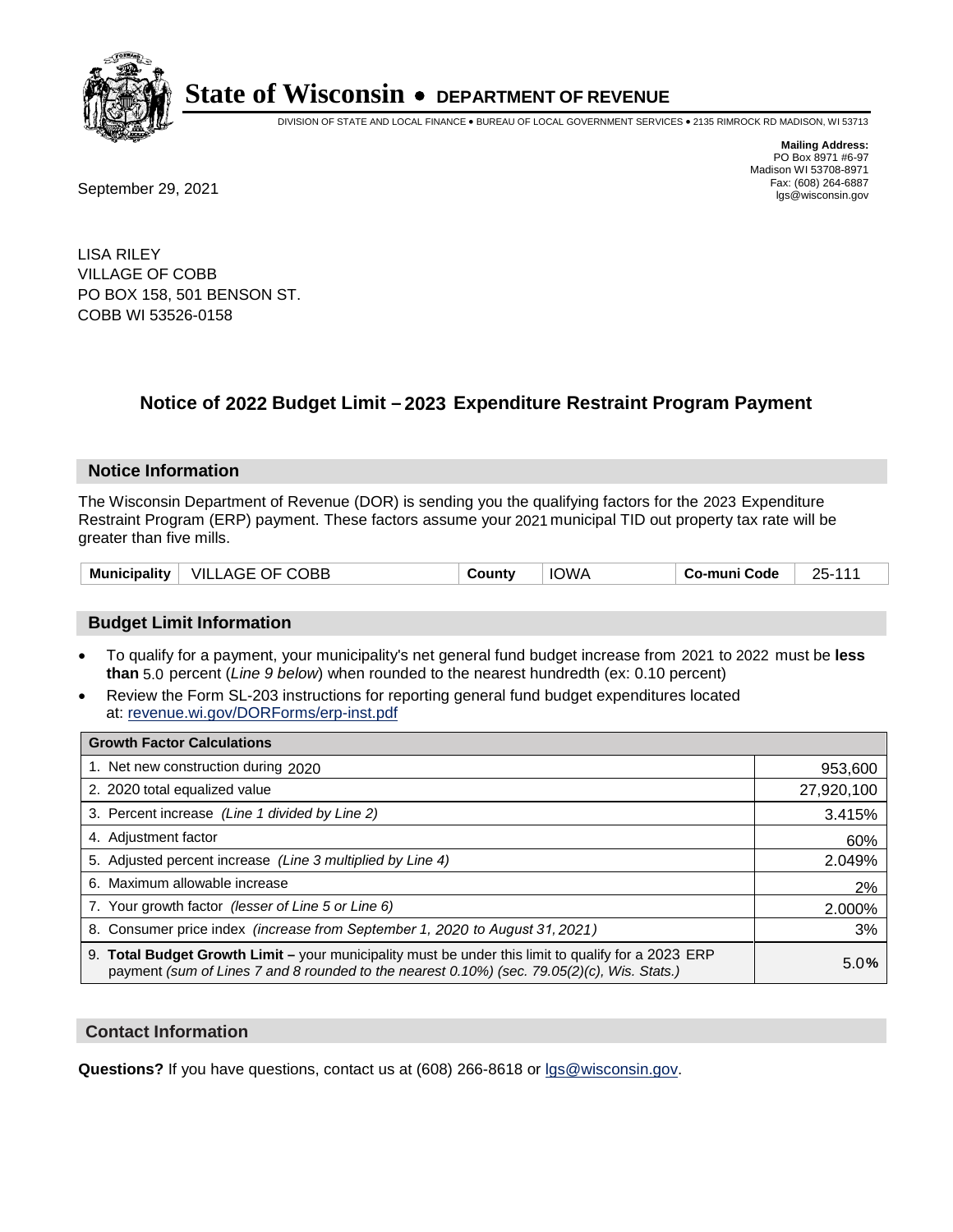

DIVISION OF STATE AND LOCAL FINANCE • BUREAU OF LOCAL GOVERNMENT SERVICES • 2135 RIMROCK RD MADISON, WI 53713

Fax: (608) 264-6887<br>
September 29, 2021 and the state of the state of the state of the state of the state of the state of the state of the state of the state of the state of the state of the state of the state of the state

**Mailing Address:** PO Box 8971 #6-97 Madison WI 53708-8971<br>Fax: (608) 264-6887

HOLLY DEWITT VILLAGE OF HOLLANDALE 200 5TH AVE, PO BOX 55 HOLLANDALE WI 53544

## **Notice of 2022 Budget Limit - 2023 Expenditure Restraint Program Payment**

#### **Notice Information**

The Wisconsin Department of Revenue (DOR) is sending you the qualifying factors for the 2023 Expenditure Restraint Program (ERP) payment. These factors assume your 2021 municipal TID out property tax rate will be greater than five mills.

|  | Municipality   VILLAGE OF HOLLANDALE | County | IOWA | <b>Co-muni Code</b> | $\sim$<br>$25-1$<br>. د ۱ |
|--|--------------------------------------|--------|------|---------------------|---------------------------|
|--|--------------------------------------|--------|------|---------------------|---------------------------|

#### **Budget Limit Information**

- To qualify for a payment, your municipality's net general fund budget increase from 2021 to 2022 must be less **than** 3.2 percent (*Line 9 below*) when rounded to the nearest hundredth (ex: 0.10 percent)
- Review the Form SL-203 instructions for reporting general fund budget expenditures located at: revenue.wi.gov/DORForms/erp-inst.pdf

| <b>Growth Factor Calculations</b>                                                                                                                                                                  |            |
|----------------------------------------------------------------------------------------------------------------------------------------------------------------------------------------------------|------------|
| 1. Net new construction during 2020                                                                                                                                                                | 63,200     |
| 2. 2020 total equalized value                                                                                                                                                                      | 15,406,000 |
| 3. Percent increase (Line 1 divided by Line 2)                                                                                                                                                     | 0.410%     |
| 4. Adjustment factor                                                                                                                                                                               | 60%        |
| 5. Adjusted percent increase (Line 3 multiplied by Line 4)                                                                                                                                         | 0.246%     |
| 6. Maximum allowable increase                                                                                                                                                                      | 2%         |
| 7. Your growth factor (lesser of Line 5 or Line 6)                                                                                                                                                 | 0.246%     |
| 8. Consumer price index (increase from September 1, 2020 to August 31, 2021)                                                                                                                       | 3%         |
| 9. Total Budget Growth Limit – your municipality must be under this limit to qualify for a 2023 ERP<br>payment (sum of Lines 7 and 8 rounded to the nearest 0.10%) (sec. 79.05(2)(c), Wis. Stats.) | 3.2%       |

#### **Contact Information**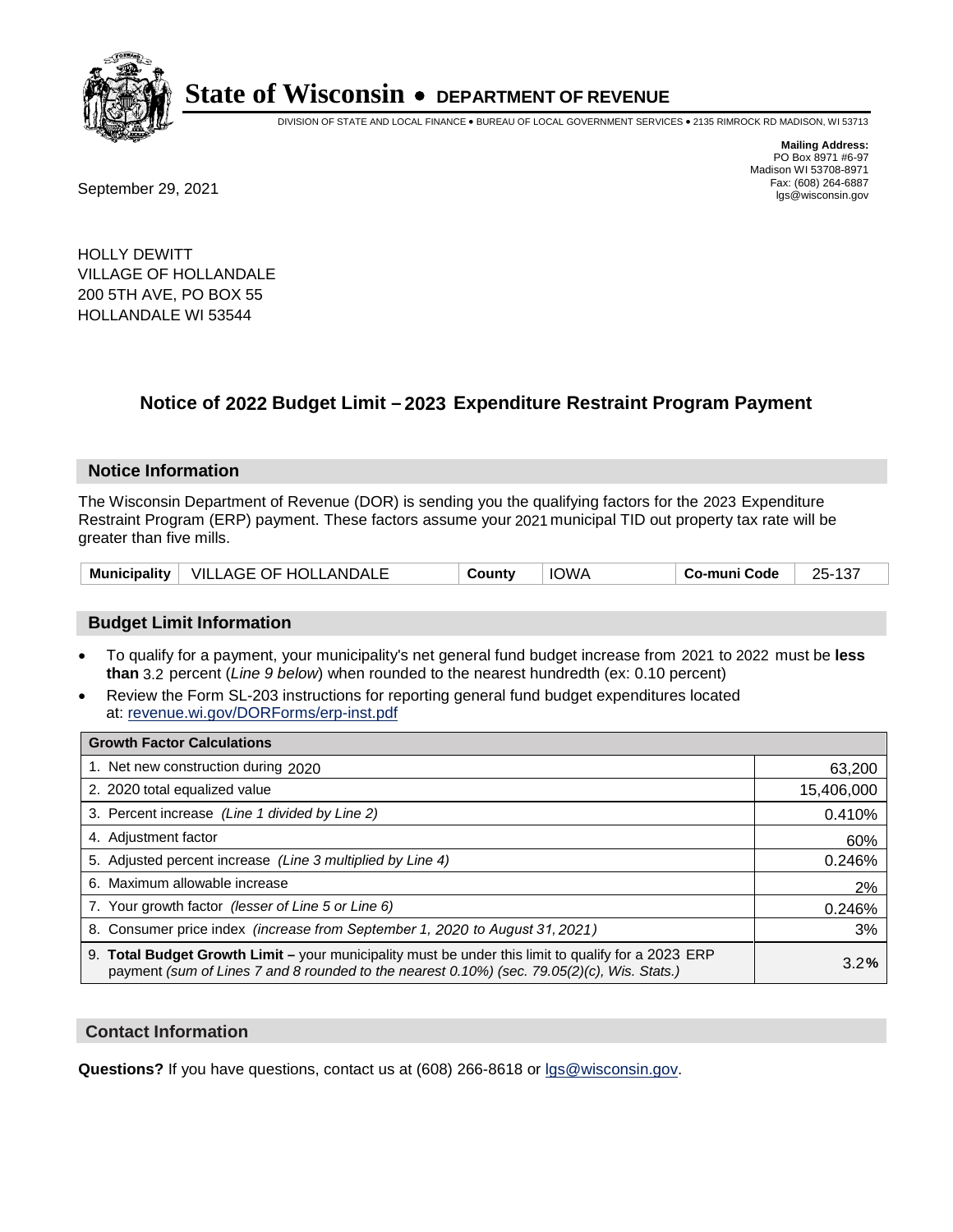

DIVISION OF STATE AND LOCAL FINANCE • BUREAU OF LOCAL GOVERNMENT SERVICES • 2135 RIMROCK RD MADISON, WI 53713

Fax: (608) 264-6887<br>
September 29, 2021 and the state of the state of the state of the state of the state of the state of the state of the state of the state of the state of the state of the state of the state of the state

**Mailing Address:** PO Box 8971 #6-97 Madison WI 53708-8971<br>Fax: (608) 264-6887

COLLEEN INGWELL VILLAGE OF REWEY 218 WEST ST, PO BOX 33 REWEY WI 53580-0033

## **Notice of 2022 Budget Limit - 2023 Expenditure Restraint Program Payment**

#### **Notice Information**

The Wisconsin Department of Revenue (DOR) is sending you the qualifying factors for the 2023 Expenditure Restraint Program (ERP) payment. These factors assume your 2021 municipal TID out property tax rate will be greater than five mills.

|  | Municipality   VILLAGE OF REWEY | County | <b>IOWA</b> | Co-muni Code | 25-176 |
|--|---------------------------------|--------|-------------|--------------|--------|
|--|---------------------------------|--------|-------------|--------------|--------|

#### **Budget Limit Information**

- To qualify for a payment, your municipality's net general fund budget increase from 2021 to 2022 must be less **than** 3.0 percent (*Line 9 below*) when rounded to the nearest hundredth (ex: 0.10 percent)
- Review the Form SL-203 instructions for reporting general fund budget expenditures located at: revenue.wi.gov/DORForms/erp-inst.pdf

| <b>Growth Factor Calculations</b>                                                                                                                                                                  |           |
|----------------------------------------------------------------------------------------------------------------------------------------------------------------------------------------------------|-----------|
| 1. Net new construction during 2020                                                                                                                                                                | 7,500     |
| 2. 2020 total equalized value                                                                                                                                                                      | 9,722,000 |
| 3. Percent increase (Line 1 divided by Line 2)                                                                                                                                                     | 0.077%    |
| 4. Adjustment factor                                                                                                                                                                               | 60%       |
| 5. Adjusted percent increase (Line 3 multiplied by Line 4)                                                                                                                                         | 0.046%    |
| 6. Maximum allowable increase                                                                                                                                                                      | 2%        |
| 7. Your growth factor (lesser of Line 5 or Line 6)                                                                                                                                                 | 0.046%    |
| 8. Consumer price index (increase from September 1, 2020 to August 31, 2021)                                                                                                                       | 3%        |
| 9. Total Budget Growth Limit - your municipality must be under this limit to qualify for a 2023 ERP<br>payment (sum of Lines 7 and 8 rounded to the nearest 0.10%) (sec. 79.05(2)(c), Wis. Stats.) | 3.0%      |

#### **Contact Information**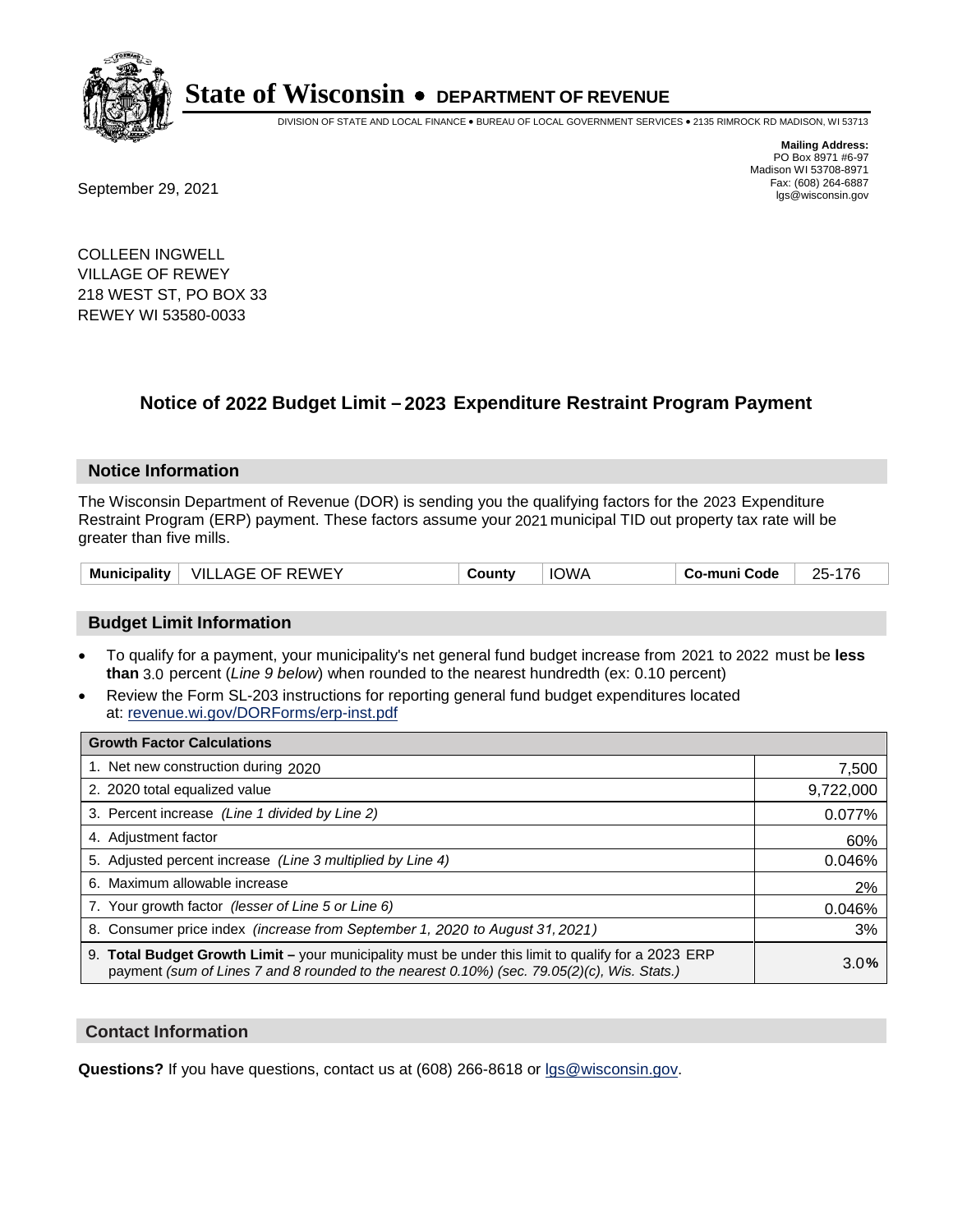

DIVISION OF STATE AND LOCAL FINANCE • BUREAU OF LOCAL GOVERNMENT SERVICES • 2135 RIMROCK RD MADISON, WI 53713

Fax: (608) 264-6887<br>
September 29, 2021 and the state of the state of the state of the state of the state of the state of the state of the state of the state of the state of the state of the state of the state of the state

**Mailing Address:** PO Box 8971 #6-97 Madison WI 53708-8971<br>Fax: (608) 264-6887

HAILEY ROESSLER VILLAGE OF RIDGEWAY 208 JARVIS ST, SUITE A RIDGEWAY WI 53582

## **Notice of 2022 Budget Limit - 2023 Expenditure Restraint Program Payment**

#### **Notice Information**

The Wisconsin Department of Revenue (DOR) is sending you the qualifying factors for the 2023 Expenditure Restraint Program (ERP) payment. These factors assume your 2021 municipal TID out property tax rate will be greater than five mills.

| VILLAGE OF RIDGEWAY<br><b>Municipality</b> | County | <b>IOWA</b> | Co-muni Code | 25-177 |
|--------------------------------------------|--------|-------------|--------------|--------|
|--------------------------------------------|--------|-------------|--------------|--------|

#### **Budget Limit Information**

- To qualify for a payment, your municipality's net general fund budget increase from 2021 to 2022 must be less **than** 5.0 percent (*Line 9 below*) when rounded to the nearest hundredth (ex: 0.10 percent)
- Review the Form SL-203 instructions for reporting general fund budget expenditures located at: revenue.wi.gov/DORForms/erp-inst.pdf

| <b>Growth Factor Calculations</b>                                                                                                                                                                  |            |
|----------------------------------------------------------------------------------------------------------------------------------------------------------------------------------------------------|------------|
| 1. Net new construction during 2020                                                                                                                                                                | 2,061,700  |
| 2. 2020 total equalized value                                                                                                                                                                      | 41,673,700 |
| 3. Percent increase (Line 1 divided by Line 2)                                                                                                                                                     | 4.947%     |
| 4. Adiustment factor                                                                                                                                                                               | 60%        |
| 5. Adjusted percent increase (Line 3 multiplied by Line 4)                                                                                                                                         | 2.968%     |
| 6. Maximum allowable increase                                                                                                                                                                      | 2%         |
| 7. Your growth factor (lesser of Line 5 or Line 6)                                                                                                                                                 | 2.000%     |
| 8. Consumer price index (increase from September 1, 2020 to August 31, 2021)                                                                                                                       | 3%         |
| 9. Total Budget Growth Limit - your municipality must be under this limit to qualify for a 2023 ERP<br>payment (sum of Lines 7 and 8 rounded to the nearest 0.10%) (sec. 79.05(2)(c), Wis. Stats.) | 5.0%       |

#### **Contact Information**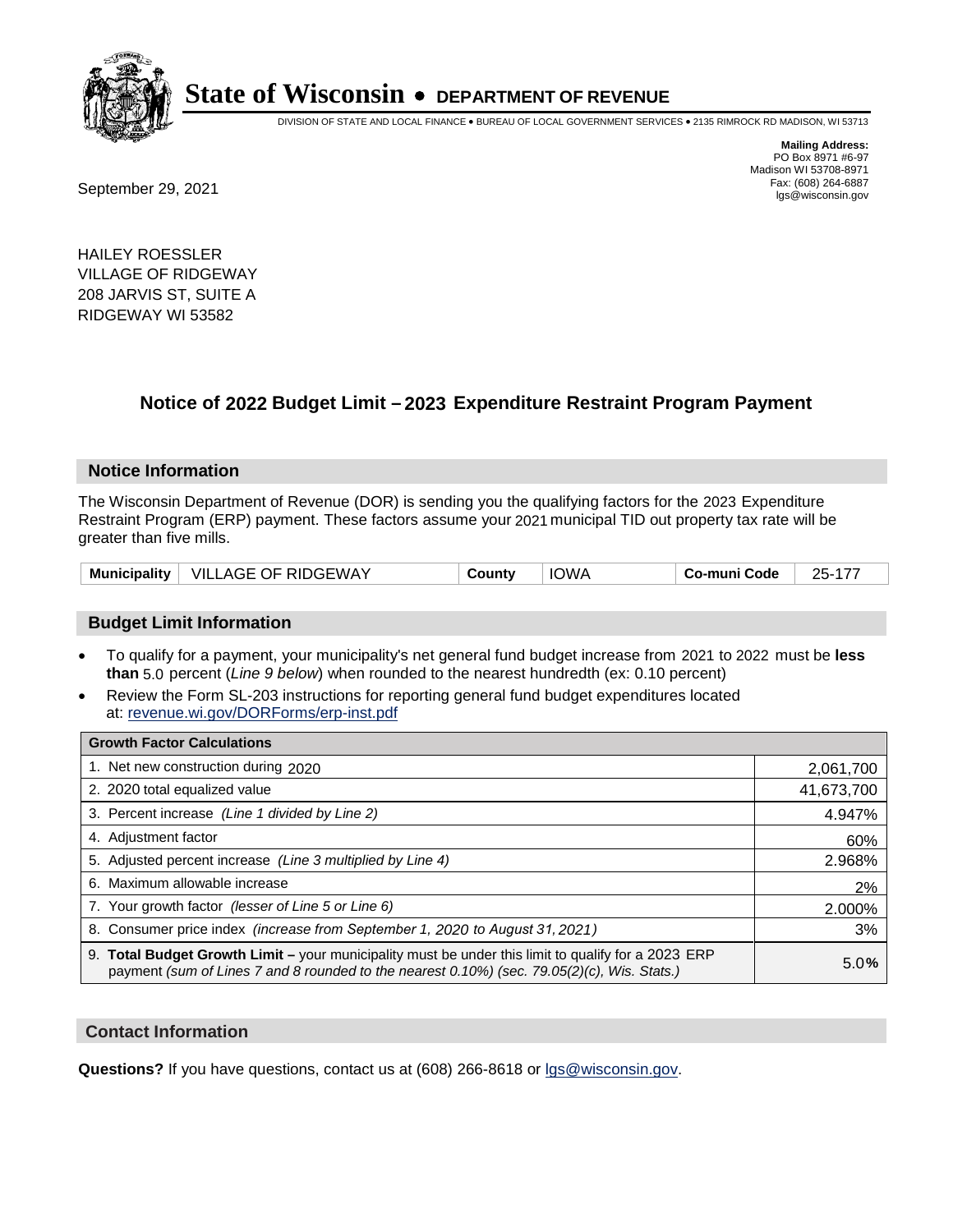

DIVISION OF STATE AND LOCAL FINANCE • BUREAU OF LOCAL GOVERNMENT SERVICES • 2135 RIMROCK RD MADISON, WI 53713

Fax: (608) 264-6887<br>
September 29, 2021 and the state of the state of the state of the state of the state of the state of the state of the state of the state of the state of the state of the state of the state of the state

**Mailing Address:** PO Box 8971 #6-97 Madison WI 53708-8971<br>Fax: (608) 264-6887

LAUREE AULIK CITY OF DODGEVILLE 100 E FOUNTAIN ST DODGEVILLE WI 53533-1750

## **Notice of 2022 Budget Limit - 2023 Expenditure Restraint Program Payment**

#### **Notice Information**

The Wisconsin Department of Revenue (DOR) is sending you the qualifying factors for the 2023 Expenditure Restraint Program (ERP) payment. These factors assume your 2021 municipal TID out property tax rate will be greater than five mills.

### **Budget Limit Information**

- To qualify for a payment, your municipality's net general fund budget increase from 2021 to 2022 must be less **than** 3.6 percent (*Line 9 below*) when rounded to the nearest hundredth (ex: 0.10 percent)
- Review the Form SL-203 instructions for reporting general fund budget expenditures located at: revenue.wi.gov/DORForms/erp-inst.pdf

| <b>Growth Factor Calculations</b>                                                                                                                                                                  |             |
|----------------------------------------------------------------------------------------------------------------------------------------------------------------------------------------------------|-------------|
| 1. Net new construction during 2020                                                                                                                                                                | 4,103,900   |
| 2. 2020 total equalized value                                                                                                                                                                      | 427,892,300 |
| 3. Percent increase (Line 1 divided by Line 2)                                                                                                                                                     | 0.959%      |
| 4. Adjustment factor                                                                                                                                                                               | 60%         |
| 5. Adjusted percent increase (Line 3 multiplied by Line 4)                                                                                                                                         | 0.575%      |
| 6. Maximum allowable increase                                                                                                                                                                      | 2%          |
| 7. Your growth factor (lesser of Line 5 or Line 6)                                                                                                                                                 | 0.575%      |
| 8. Consumer price index (increase from September 1, 2020 to August 31, 2021)                                                                                                                       | 3%          |
| 9. Total Budget Growth Limit - your municipality must be under this limit to qualify for a 2023 ERP<br>payment (sum of Lines 7 and 8 rounded to the nearest 0.10%) (sec. 79.05(2)(c), Wis. Stats.) | 3.6%        |

#### **Contact Information**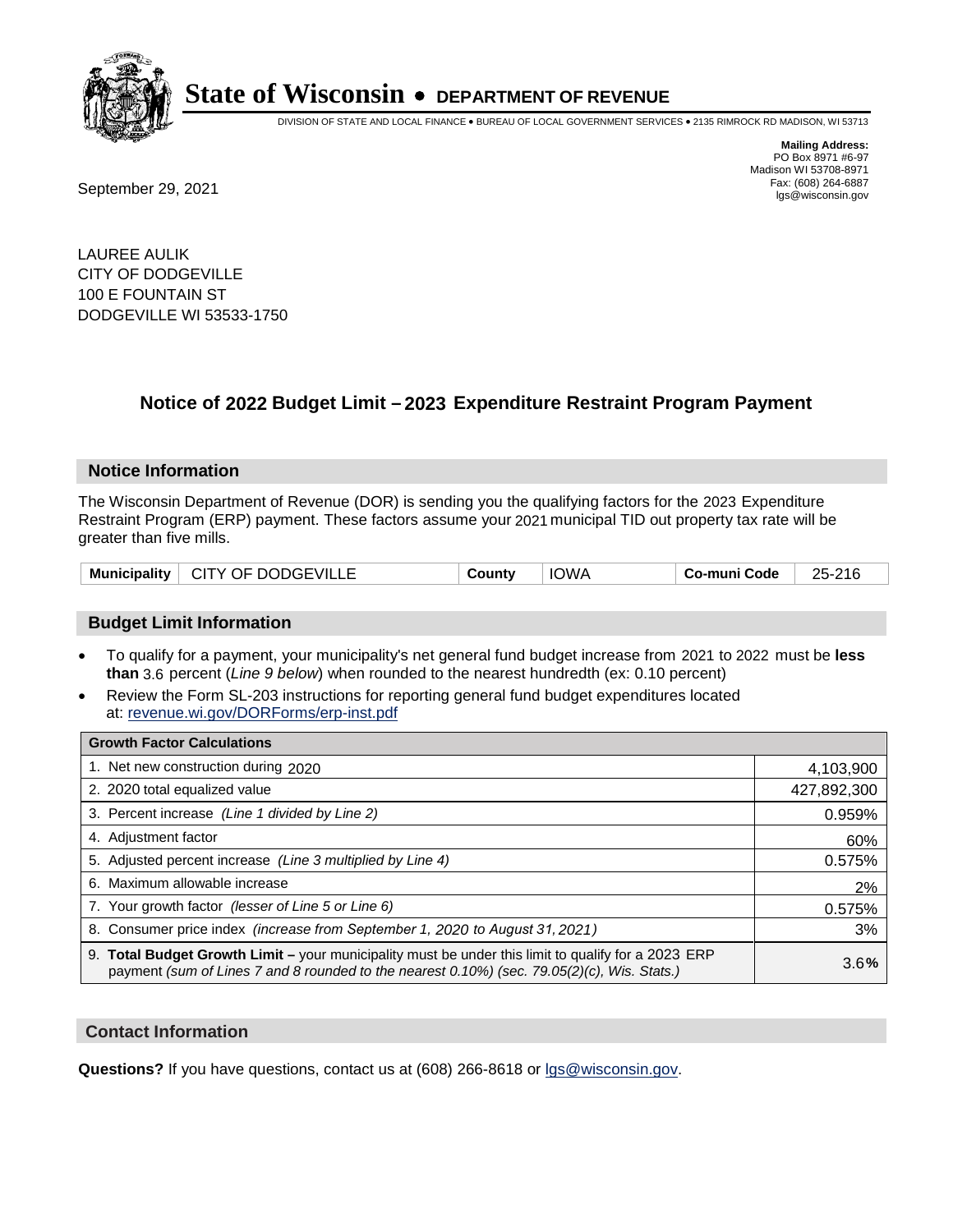

DIVISION OF STATE AND LOCAL FINANCE • BUREAU OF LOCAL GOVERNMENT SERVICES • 2135 RIMROCK RD MADISON, WI 53713

Fax: (608) 264-6887<br>
September 29, 2021 and the state of the state of the state of the state of the state of the state of the state of the state of the state of the state of the state of the state of the state of the state

**Mailing Address:** PO Box 8971 #6-97 Madison WI 53708-8971<br>Fax: (608) 264-6887

CANDICE COUGHLIN CITY OF MINERAL POINT 137 HIGH ST SUITE 1 MINERAL POINT WI 53565-1387

## **Notice of 2022 Budget Limit - 2023 Expenditure Restraint Program Payment**

#### **Notice Information**

The Wisconsin Department of Revenue (DOR) is sending you the qualifying factors for the 2023 Expenditure Restraint Program (ERP) payment. These factors assume your 2021 municipal TID out property tax rate will be greater than five mills.

|  | Municipality   CITY OF MINERAL POINT | County | <b>IOWA</b> | Co-muni Code | 25-251 |
|--|--------------------------------------|--------|-------------|--------------|--------|
|--|--------------------------------------|--------|-------------|--------------|--------|

#### **Budget Limit Information**

- To qualify for a payment, your municipality's net general fund budget increase from 2021 to 2022 must be less **than** 3.7 percent (*Line 9 below*) when rounded to the nearest hundredth (ex: 0.10 percent)
- Review the Form SL-203 instructions for reporting general fund budget expenditures located at: revenue.wi.gov/DORForms/erp-inst.pdf

| <b>Growth Factor Calculations</b>                                                                                                                                                                  |             |
|----------------------------------------------------------------------------------------------------------------------------------------------------------------------------------------------------|-------------|
| 1. Net new construction during 2020                                                                                                                                                                | 2,642,700   |
| 2. 2020 total equalized value                                                                                                                                                                      | 229,560,900 |
| 3. Percent increase (Line 1 divided by Line 2)                                                                                                                                                     | 1.151%      |
| 4. Adjustment factor                                                                                                                                                                               | 60%         |
| 5. Adjusted percent increase (Line 3 multiplied by Line 4)                                                                                                                                         | 0.691%      |
| 6. Maximum allowable increase                                                                                                                                                                      | 2%          |
| 7. Your growth factor (lesser of Line 5 or Line 6)                                                                                                                                                 | 0.691%      |
| 8. Consumer price index (increase from September 1, 2020 to August 31, 2021)                                                                                                                       | 3%          |
| 9. Total Budget Growth Limit – your municipality must be under this limit to qualify for a 2023 ERP<br>payment (sum of Lines 7 and 8 rounded to the nearest 0.10%) (sec. 79.05(2)(c), Wis. Stats.) | 3.7%        |

#### **Contact Information**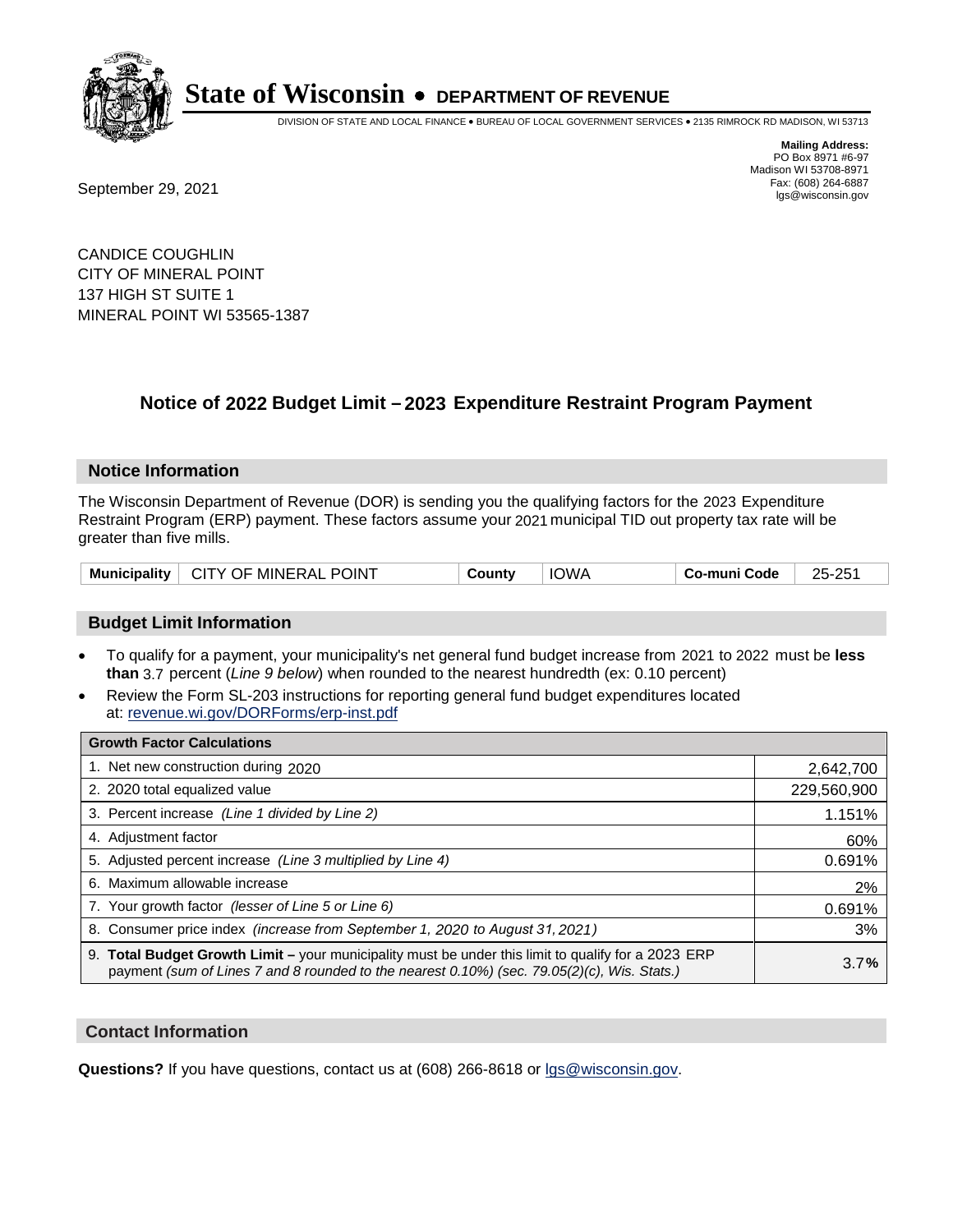

DIVISION OF STATE AND LOCAL FINANCE • BUREAU OF LOCAL GOVERNMENT SERVICES • 2135 RIMROCK RD MADISON, WI 53713

**Mailing Address:** PO Box 8971 #6-97 Madison WI 53708-8971<br>Fax: (608) 264-6887

Fax: (608) 264-6887<br>
September 29, 2021 and the state of the state of the state of the state of the state of the state of the state of the state of the state of the state of the state of the state of the state of the state

KATHRYN BRAUER TOWN OF SAXON PO BOX 37 SAXON WI 54559-0037

## **Notice of 2022 Budget Limit - 2023 Expenditure Restraint Program Payment**

#### **Notice Information**

The Wisconsin Department of Revenue (DOR) is sending you the qualifying factors for the 2023 Expenditure Restraint Program (ERP) payment. These factors assume your 2021 municipal TID out property tax rate will be greater than five mills.

| TOWN OF SAXON<br>Municipality | County | <b>IRON</b> | Co-muni Code | 26-018 |
|-------------------------------|--------|-------------|--------------|--------|
|-------------------------------|--------|-------------|--------------|--------|

### **Budget Limit Information**

- To qualify for a payment, your municipality's net general fund budget increase from 2021 to 2022 must be less **than** 3.3 percent (*Line 9 below*) when rounded to the nearest hundredth (ex: 0.10 percent)
- Review the Form SL-203 instructions for reporting general fund budget expenditures located at: revenue.wi.gov/DORForms/erp-inst.pdf

| <b>Growth Factor Calculations</b>                                                                                                                                                                  |            |
|----------------------------------------------------------------------------------------------------------------------------------------------------------------------------------------------------|------------|
| 1. Net new construction during 2020                                                                                                                                                                | 148,100    |
| 2. 2020 total equalized value                                                                                                                                                                      | 28,852,900 |
| 3. Percent increase (Line 1 divided by Line 2)                                                                                                                                                     | 0.513%     |
| 4. Adjustment factor                                                                                                                                                                               | 60%        |
| 5. Adjusted percent increase (Line 3 multiplied by Line 4)                                                                                                                                         | 0.308%     |
| 6. Maximum allowable increase                                                                                                                                                                      | 2%         |
| 7. Your growth factor (lesser of Line 5 or Line 6)                                                                                                                                                 | 0.308%     |
| 8. Consumer price index (increase from September 1, 2020 to August 31, 2021)                                                                                                                       | 3%         |
| 9. Total Budget Growth Limit – your municipality must be under this limit to qualify for a 2023 ERP<br>payment (sum of Lines 7 and 8 rounded to the nearest 0.10%) (sec. 79.05(2)(c), Wis. Stats.) | 3.3%       |

#### **Contact Information**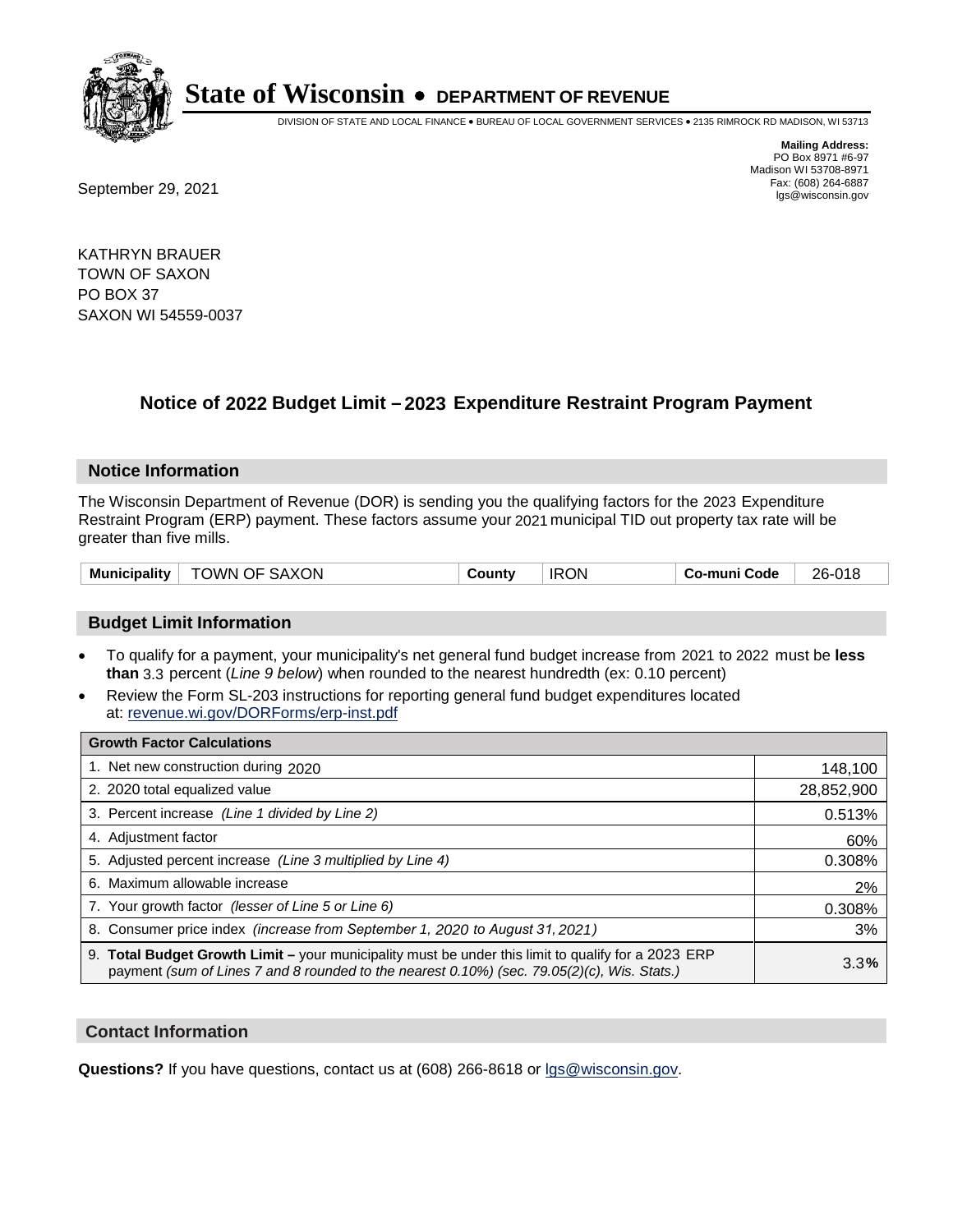

DIVISION OF STATE AND LOCAL FINANCE • BUREAU OF LOCAL GOVERNMENT SERVICES • 2135 RIMROCK RD MADISON, WI 53713

Fax: (608) 264-6887<br>
September 29, 2021 and the state of the state of the state of the state of the state of the state of the state of the state of the state of the state of the state of the state of the state of the state

**Mailing Address:** PO Box 8971 #6-97 Madison WI 53708-8971<br>Fax: (608) 264-6887

STACEY WIERCINSKI CITY OF HURLEY 405 5TH AVE N HURLEY WI 54534-1178

## **Notice of 2022 Budget Limit - 2023 Expenditure Restraint Program Payment**

#### **Notice Information**

The Wisconsin Department of Revenue (DOR) is sending you the qualifying factors for the 2023 Expenditure Restraint Program (ERP) payment. These factors assume your 2021 municipal TID out property tax rate will be greater than five mills.

|  | Municipality | CITY OF HURLEY | County | <b>IRON</b> | Co-muni Code | 26-236 |
|--|--------------|----------------|--------|-------------|--------------|--------|
|--|--------------|----------------|--------|-------------|--------------|--------|

### **Budget Limit Information**

- To qualify for a payment, your municipality's net general fund budget increase from 2021 to 2022 must be less **than** 3.0 percent (*Line 9 below*) when rounded to the nearest hundredth (ex: 0.10 percent)
- Review the Form SL-203 instructions for reporting general fund budget expenditures located at: revenue.wi.gov/DORForms/erp-inst.pdf

| <b>Growth Factor Calculations</b>                                                                                                                                                                  |            |
|----------------------------------------------------------------------------------------------------------------------------------------------------------------------------------------------------|------------|
| 1. Net new construction during 2020                                                                                                                                                                | $-125,100$ |
| 2. 2020 total equalized value                                                                                                                                                                      | 61,369,800 |
| 3. Percent increase (Line 1 divided by Line 2)                                                                                                                                                     | $-0.204%$  |
| 4. Adjustment factor                                                                                                                                                                               | 60%        |
| 5. Adjusted percent increase (Line 3 multiplied by Line 4)                                                                                                                                         | $-0.122%$  |
| 6. Maximum allowable increase                                                                                                                                                                      | 2%         |
| 7. Your growth factor (lesser of Line 5 or Line 6)                                                                                                                                                 | 0.000%     |
| 8. Consumer price index (increase from September 1, 2020 to August 31, 2021)                                                                                                                       | 3%         |
| 9. Total Budget Growth Limit - your municipality must be under this limit to qualify for a 2023 ERP<br>payment (sum of Lines 7 and 8 rounded to the nearest 0.10%) (sec. 79.05(2)(c), Wis. Stats.) | 3.0%       |

#### **Contact Information**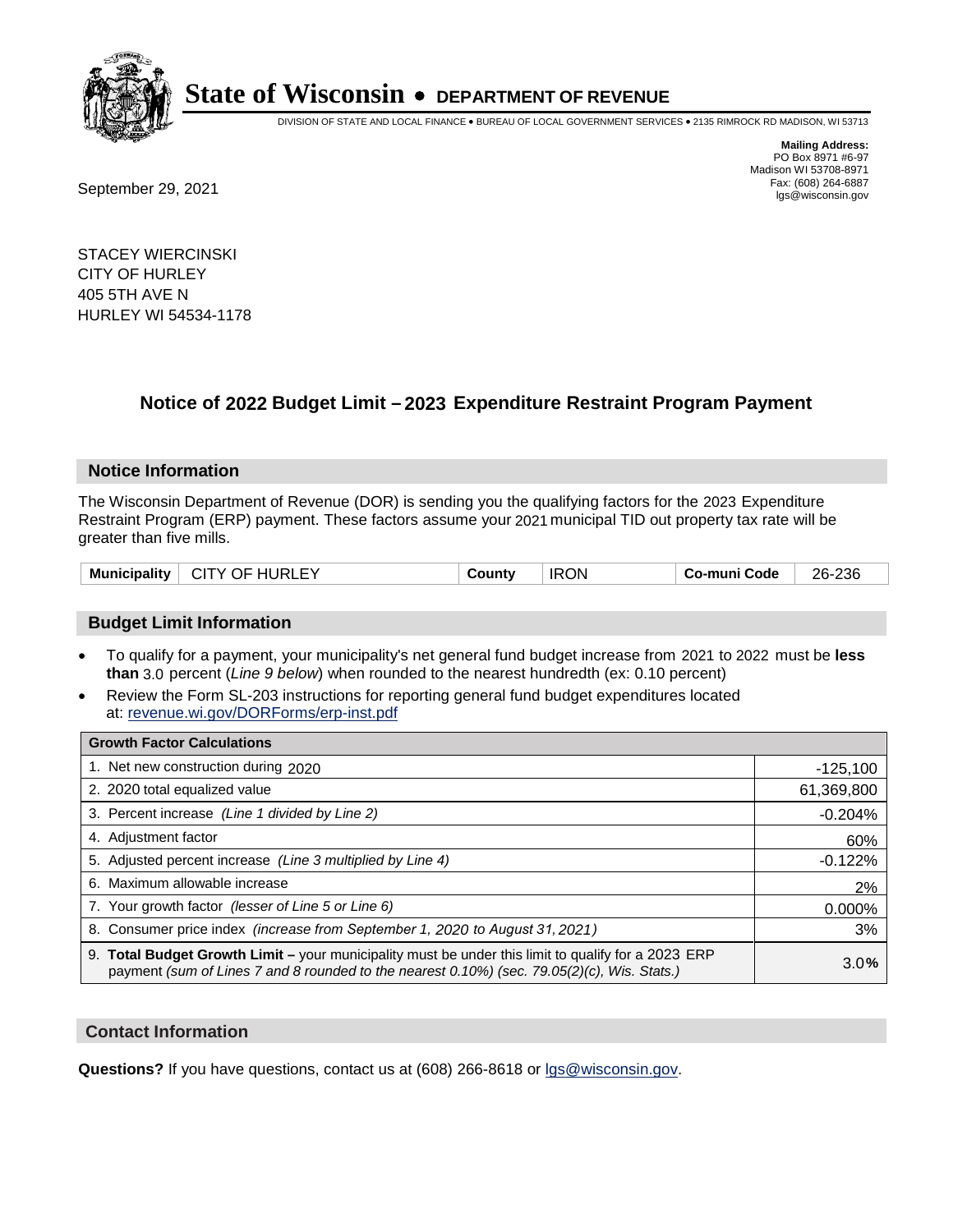

DIVISION OF STATE AND LOCAL FINANCE • BUREAU OF LOCAL GOVERNMENT SERVICES • 2135 RIMROCK RD MADISON, WI 53713

Fax: (608) 264-6887<br>
September 29, 2021 and the state of the state of the state of the state of the state of the state of the state of the state of the state of the state of the state of the state of the state of the state

**Mailing Address:** PO Box 8971 #6-97 Madison WI 53708-8971<br>Fax: (608) 264-6887

LORI GENISOT CITY OF MONTREAL 54 WISCONSIN AVE MONTREAL WI 54550-9704

## **Notice of 2022 Budget Limit - 2023 Expenditure Restraint Program Payment**

#### **Notice Information**

The Wisconsin Department of Revenue (DOR) is sending you the qualifying factors for the 2023 Expenditure Restraint Program (ERP) payment. These factors assume your 2021 municipal TID out property tax rate will be greater than five mills.

| CITY OF MONTREAL<br>Municipality | Countv | <b>IRON</b> | Co-muni Code | 26-251 |
|----------------------------------|--------|-------------|--------------|--------|
|----------------------------------|--------|-------------|--------------|--------|

### **Budget Limit Information**

- To qualify for a payment, your municipality's net general fund budget increase from 2021 to 2022 must be less **than** 3.0 percent (*Line 9 below*) when rounded to the nearest hundredth (ex: 0.10 percent)
- Review the Form SL-203 instructions for reporting general fund budget expenditures located at: revenue.wi.gov/DORForms/erp-inst.pdf

| <b>Growth Factor Calculations</b>                                                                                                                                                                  |            |
|----------------------------------------------------------------------------------------------------------------------------------------------------------------------------------------------------|------------|
| 1. Net new construction during 2020                                                                                                                                                                | $-16,800$  |
| 2. 2020 total equalized value                                                                                                                                                                      | 32,957,800 |
| 3. Percent increase (Line 1 divided by Line 2)                                                                                                                                                     | $-0.051%$  |
| 4. Adjustment factor                                                                                                                                                                               | 60%        |
| 5. Adjusted percent increase (Line 3 multiplied by Line 4)                                                                                                                                         | $-0.031%$  |
| 6. Maximum allowable increase                                                                                                                                                                      | 2%         |
| 7. Your growth factor (lesser of Line 5 or Line 6)                                                                                                                                                 | 0.000%     |
| 8. Consumer price index (increase from September 1, 2020 to August 31, 2021)                                                                                                                       | 3%         |
| 9. Total Budget Growth Limit - your municipality must be under this limit to qualify for a 2023 ERP<br>payment (sum of Lines 7 and 8 rounded to the nearest 0.10%) (sec. 79.05(2)(c), Wis. Stats.) | 3.0%       |

#### **Contact Information**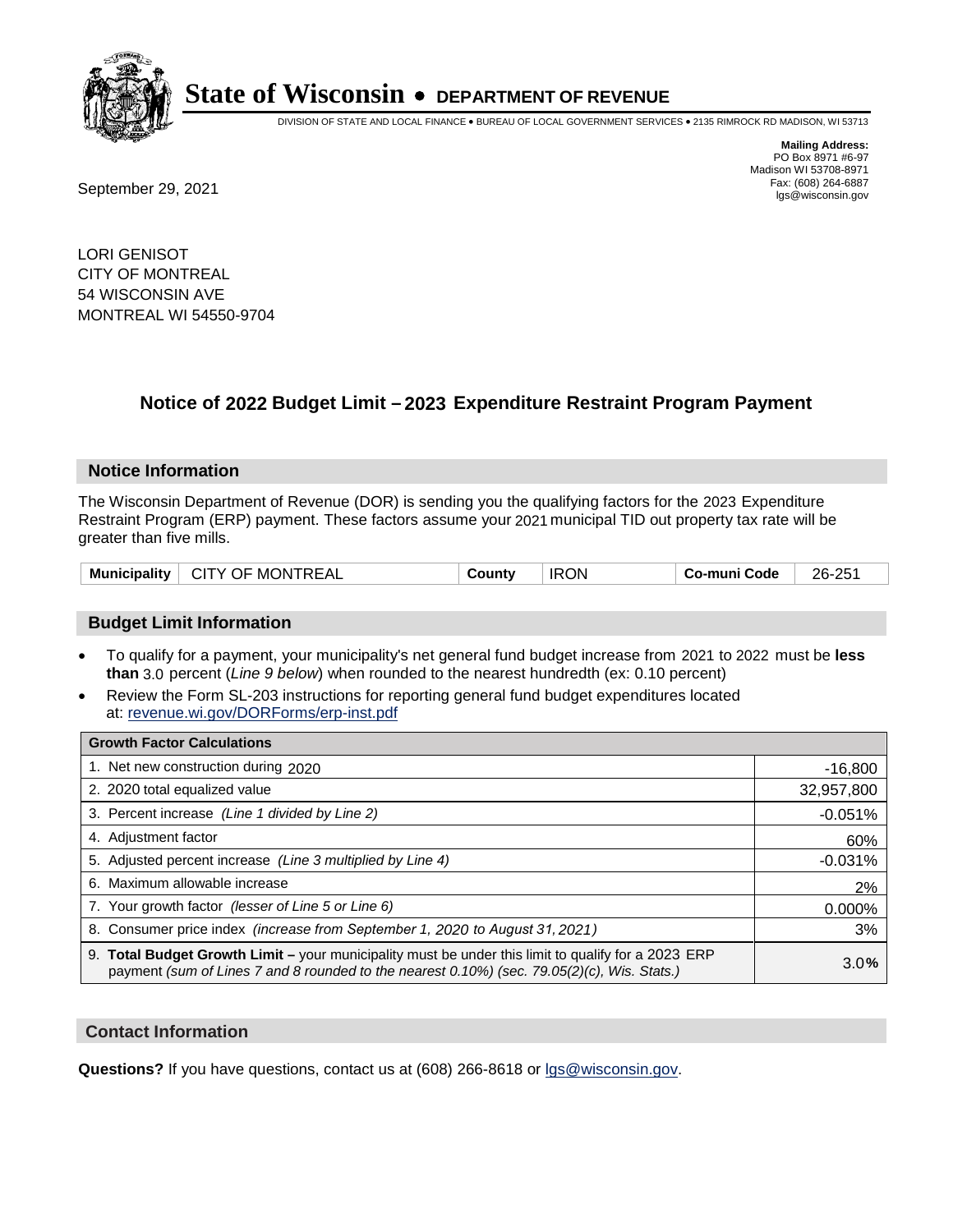

DIVISION OF STATE AND LOCAL FINANCE • BUREAU OF LOCAL GOVERNMENT SERVICES • 2135 RIMROCK RD MADISON, WI 53713

**Mailing Address:** PO Box 8971 #6-97 Madison WI 53708-8971<br>Fax: (608) 264-6887

Fax: (608) 264-6887<br>
September 29, 2021 and the state of the state of the state of the state of the state of the state of the state of the state of the state of the state of the state of the state of the state of the state

CLAUDIA FIELDS VILLAGE OF ALMA CENTER PO BOX 96 ALMA CENTER WI 54611-0096

## **Notice of 2022 Budget Limit - 2023 Expenditure Restraint Program Payment**

#### **Notice Information**

The Wisconsin Department of Revenue (DOR) is sending you the qualifying factors for the 2023 Expenditure Restraint Program (ERP) payment. These factors assume your 2021 municipal TID out property tax rate will be greater than five mills.

|  | Municipality   VILLAGE OF ALMA CENTER | County | <b>JACKSON</b> | Co-muni Code | 27-101 |
|--|---------------------------------------|--------|----------------|--------------|--------|
|--|---------------------------------------|--------|----------------|--------------|--------|

### **Budget Limit Information**

- To qualify for a payment, your municipality's net general fund budget increase from 2021 to 2022 must be less **than** 3.2 percent (*Line 9 below*) when rounded to the nearest hundredth (ex: 0.10 percent)
- Review the Form SL-203 instructions for reporting general fund budget expenditures located at: revenue.wi.gov/DORForms/erp-inst.pdf

| <b>Growth Factor Calculations</b>                                                                                                                                                                  |            |
|----------------------------------------------------------------------------------------------------------------------------------------------------------------------------------------------------|------------|
| 1. Net new construction during 2020                                                                                                                                                                | 54,000     |
| 2. 2020 total equalized value                                                                                                                                                                      | 18,924,900 |
| 3. Percent increase (Line 1 divided by Line 2)                                                                                                                                                     | 0.285%     |
| 4. Adjustment factor                                                                                                                                                                               | 60%        |
| 5. Adjusted percent increase (Line 3 multiplied by Line 4)                                                                                                                                         | 0.171%     |
| 6. Maximum allowable increase                                                                                                                                                                      | 2%         |
| 7. Your growth factor (lesser of Line 5 or Line 6)                                                                                                                                                 | 0.171%     |
| 8. Consumer price index (increase from September 1, 2020 to August 31, 2021)                                                                                                                       | 3%         |
| 9. Total Budget Growth Limit – your municipality must be under this limit to qualify for a 2023 ERP<br>payment (sum of Lines 7 and 8 rounded to the nearest 0.10%) (sec. 79.05(2)(c), Wis. Stats.) | 3.2%       |

#### **Contact Information**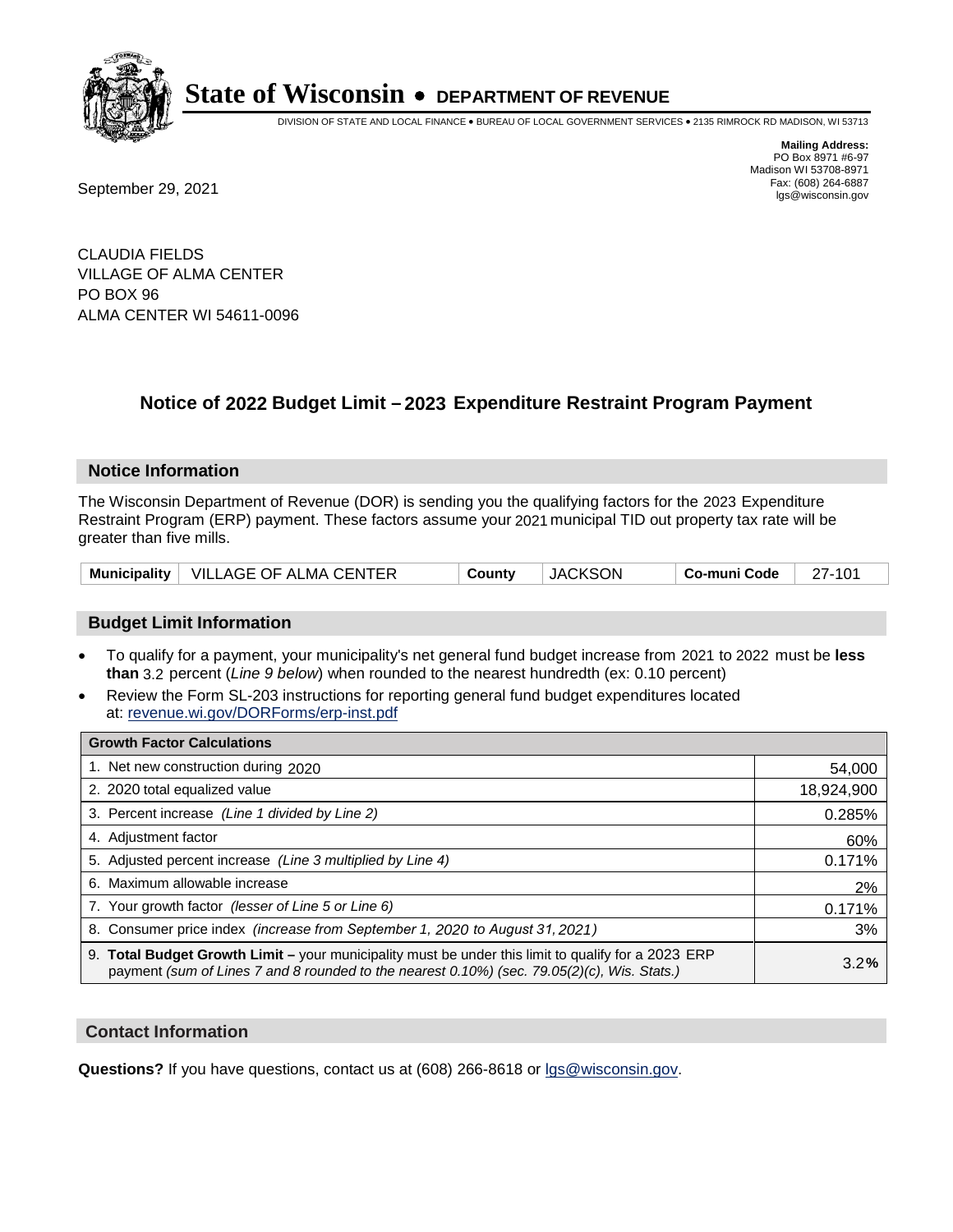

DIVISION OF STATE AND LOCAL FINANCE • BUREAU OF LOCAL GOVERNMENT SERVICES • 2135 RIMROCK RD MADISON, WI 53713

Fax: (608) 264-6887<br>
September 29, 2021 and the state of the state of the state of the state of the state of the state of the state of the state of the state of the state of the state of the state of the state of the state

**Mailing Address:** PO Box 8971 #6-97 Madison WI 53708-8971<br>Fax: (608) 264-6887

LAURIE MUELLER VILLAGE OF HIXTON PO BOX 127 HIXTON WI 54635-0127

## **Notice of 2022 Budget Limit - 2023 Expenditure Restraint Program Payment**

#### **Notice Information**

The Wisconsin Department of Revenue (DOR) is sending you the qualifying factors for the 2023 Expenditure Restraint Program (ERP) payment. These factors assume your 2021 municipal TID out property tax rate will be greater than five mills.

| Municipality   VILLAGE OF HIXTON | County | <b>JACKSON</b> | ∣ Co-muni Code | 27-136 |
|----------------------------------|--------|----------------|----------------|--------|
|----------------------------------|--------|----------------|----------------|--------|

### **Budget Limit Information**

- To qualify for a payment, your municipality's net general fund budget increase from 2021 to 2022 must be less **than** 4.1 percent (*Line 9 below*) when rounded to the nearest hundredth (ex: 0.10 percent)
- Review the Form SL-203 instructions for reporting general fund budget expenditures located at: revenue.wi.gov/DORForms/erp-inst.pdf

| <b>Growth Factor Calculations</b>                                                                                                                                                                  |            |
|----------------------------------------------------------------------------------------------------------------------------------------------------------------------------------------------------|------------|
| 1. Net new construction during 2020                                                                                                                                                                | 533,100    |
| 2. 2020 total equalized value                                                                                                                                                                      | 29,238,800 |
| 3. Percent increase (Line 1 divided by Line 2)                                                                                                                                                     | 1.823%     |
| 4. Adiustment factor                                                                                                                                                                               | 60%        |
| 5. Adjusted percent increase (Line 3 multiplied by Line 4)                                                                                                                                         | 1.094%     |
| 6. Maximum allowable increase                                                                                                                                                                      | 2%         |
| 7. Your growth factor (lesser of Line 5 or Line 6)                                                                                                                                                 | 1.094%     |
| 8. Consumer price index (increase from September 1, 2020 to August 31, 2021)                                                                                                                       | 3%         |
| 9. Total Budget Growth Limit - your municipality must be under this limit to qualify for a 2023 ERP<br>payment (sum of Lines 7 and 8 rounded to the nearest 0.10%) (sec. 79.05(2)(c), Wis. Stats.) | 4.1%       |

#### **Contact Information**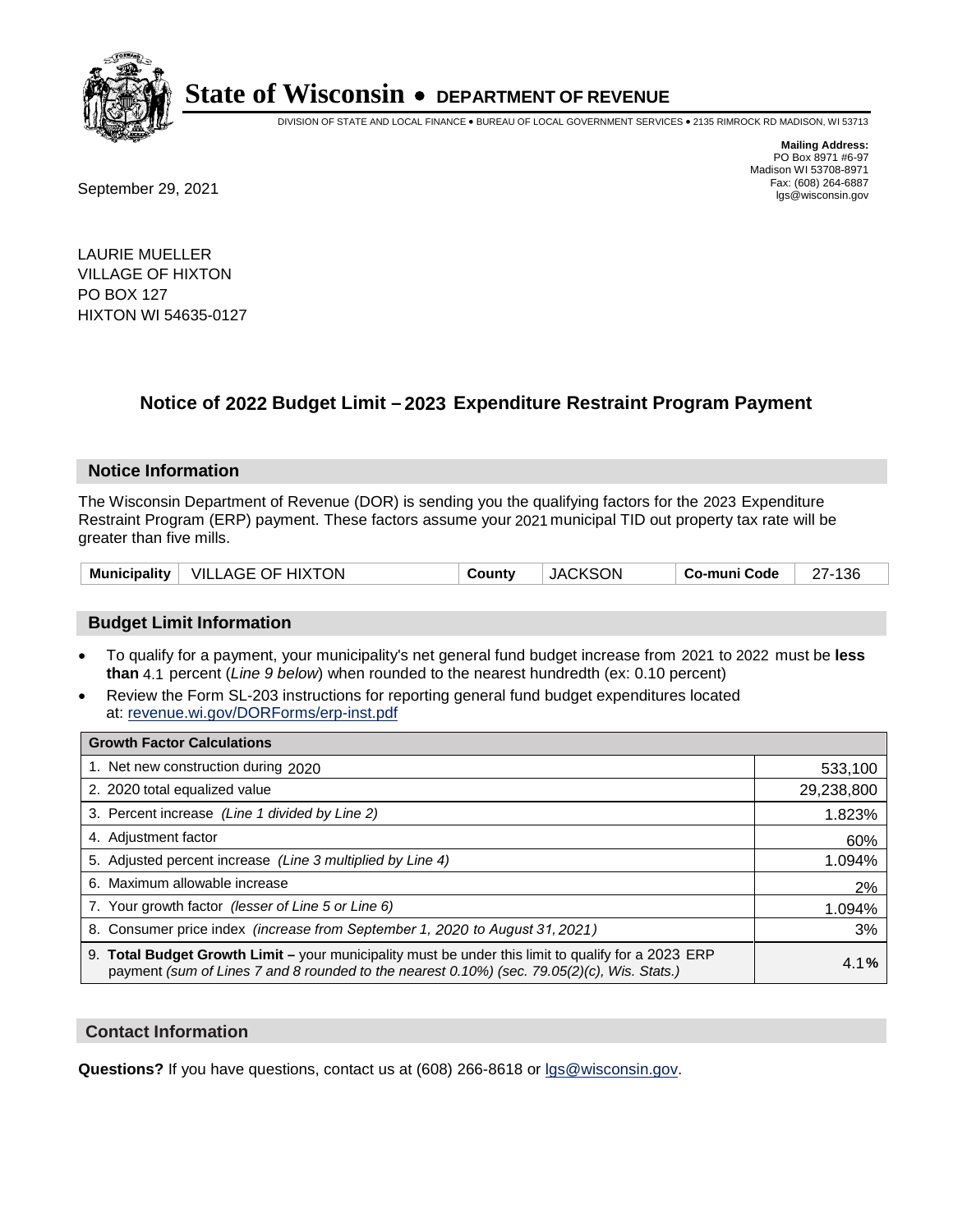

DIVISION OF STATE AND LOCAL FINANCE • BUREAU OF LOCAL GOVERNMENT SERVICES • 2135 RIMROCK RD MADISON, WI 53713

**Mailing Address:** PO Box 8971 #6-97 Madison WI 53708-8971<br>Fax: (608) 264-6887

Fax: (608) 264-6887<br>
September 29, 2021 and the state of the state of the state of the state of the state of the state of the state of the state of the state of the state of the state of the state of the state of the state

BRAD CHOWN CITY OF BLACK RIVER FALLS 101 S 2ND ST BLACK RIVER FALLS WI 54615-1725

## **Notice of 2022 Budget Limit - 2023 Expenditure Restraint Program Payment**

#### **Notice Information**

The Wisconsin Department of Revenue (DOR) is sending you the qualifying factors for the 2023 Expenditure Restraint Program (ERP) payment. These factors assume your 2021 municipal TID out property tax rate will be greater than five mills.

|  | Municipality   CITY OF BLACK RIVER FALLS | County | <b>JACKSON</b> | Co-muni Code   27-206 |  |
|--|------------------------------------------|--------|----------------|-----------------------|--|
|--|------------------------------------------|--------|----------------|-----------------------|--|

### **Budget Limit Information**

- To qualify for a payment, your municipality's net general fund budget increase from 2021 to 2022 must be less **than** 3.2 percent (*Line 9 below*) when rounded to the nearest hundredth (ex: 0.10 percent)
- Review the Form SL-203 instructions for reporting general fund budget expenditures located at: revenue.wi.gov/DORForms/erp-inst.pdf

| <b>Growth Factor Calculations</b>                                                                                                                                                                  |             |
|----------------------------------------------------------------------------------------------------------------------------------------------------------------------------------------------------|-------------|
| 1. Net new construction during 2020                                                                                                                                                                | 906,200     |
| 2. 2020 total equalized value                                                                                                                                                                      | 265,213,600 |
| 3. Percent increase (Line 1 divided by Line 2)                                                                                                                                                     | 0.342%      |
| 4. Adjustment factor                                                                                                                                                                               | 60%         |
| 5. Adjusted percent increase (Line 3 multiplied by Line 4)                                                                                                                                         | 0.205%      |
| 6. Maximum allowable increase                                                                                                                                                                      | 2%          |
| 7. Your growth factor (lesser of Line 5 or Line 6)                                                                                                                                                 | 0.205%      |
| 8. Consumer price index (increase from September 1, 2020 to August 31, 2021)                                                                                                                       | 3%          |
| 9. Total Budget Growth Limit – your municipality must be under this limit to qualify for a 2023 ERP<br>payment (sum of Lines 7 and 8 rounded to the nearest 0.10%) (sec. 79.05(2)(c), Wis. Stats.) | 3.2%        |

#### **Contact Information**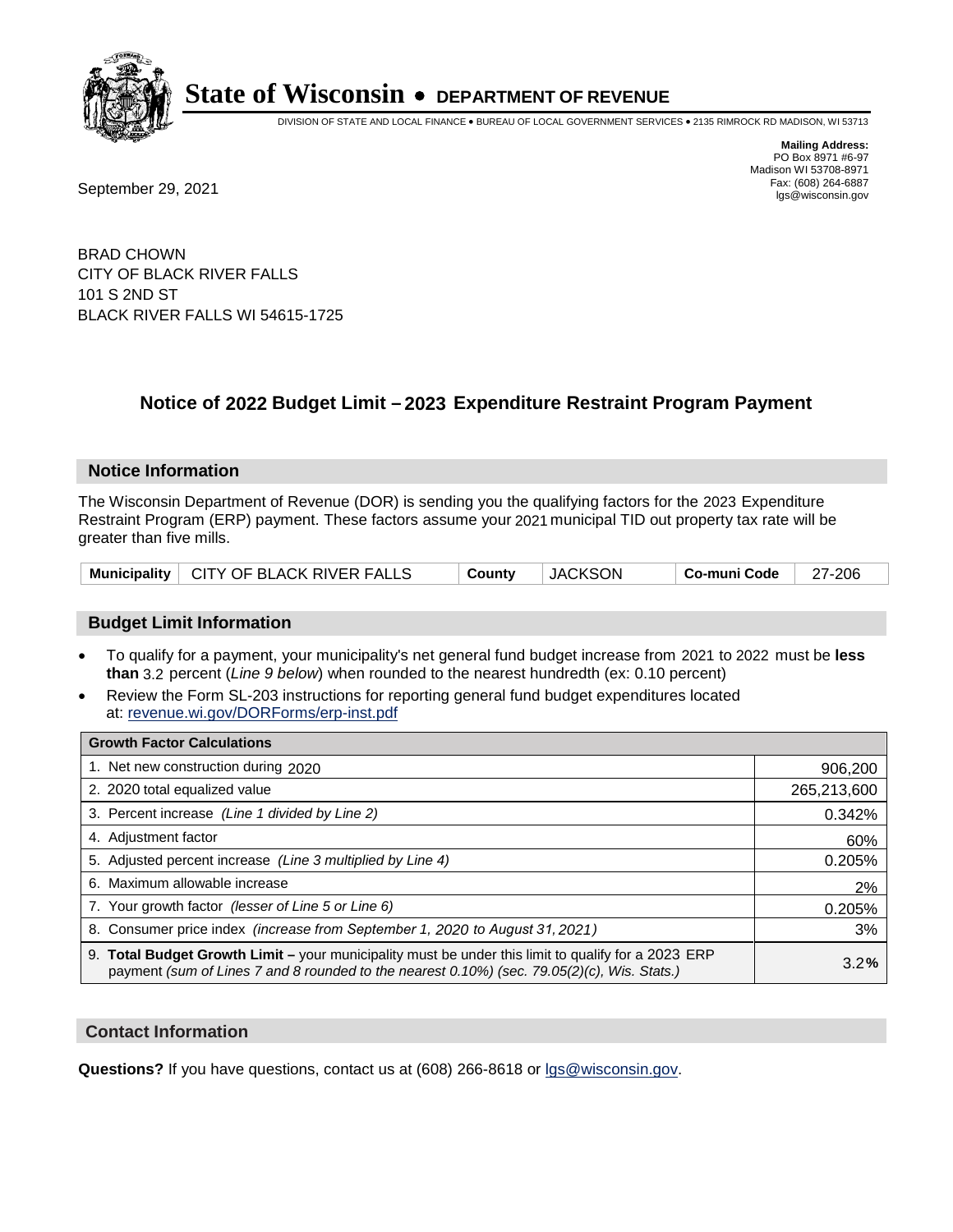

DIVISION OF STATE AND LOCAL FINANCE • BUREAU OF LOCAL GOVERNMENT SERVICES • 2135 RIMROCK RD MADISON, WI 53713

Fax: (608) 264-6887<br>
September 29, 2021 and the state of the state of the state of the state of the state of the state of the state of the state of the state of the state of the state of the state of the state of the state

**Mailing Address:** PO Box 8971 #6-97 Madison WI 53708-8971<br>Fax: (608) 264-6887

SAM BELL VILLAGE OF JOHNSON CREEK PO BOX 238 JOHNSON CREEK WI 53038-0238

## **Notice of 2022 Budget Limit - 2023 Expenditure Restraint Program Payment**

#### **Notice Information**

The Wisconsin Department of Revenue (DOR) is sending you the qualifying factors for the 2023 Expenditure Restraint Program (ERP) payment. These factors assume your 2021 municipal TID out property tax rate will be greater than five mills.

| Municipality   VILLAGE OF JOHNSON CREEK |  | County   JEFFERSON | $\vert$ Co-muni Code $\vert$ 28-141 |  |
|-----------------------------------------|--|--------------------|-------------------------------------|--|
|-----------------------------------------|--|--------------------|-------------------------------------|--|

### **Budget Limit Information**

- To qualify for a payment, your municipality's net general fund budget increase from 2021 to 2022 must be less **than** 4.9 percent (*Line 9 below*) when rounded to the nearest hundredth (ex: 0.10 percent)
- Review the Form SL-203 instructions for reporting general fund budget expenditures located at: revenue.wi.gov/DORForms/erp-inst.pdf

| <b>Growth Factor Calculations</b>                                                                                                                                                                  |             |
|----------------------------------------------------------------------------------------------------------------------------------------------------------------------------------------------------|-------------|
| 1. Net new construction during 2020                                                                                                                                                                | 12,912,800  |
| 2. 2020 total equalized value                                                                                                                                                                      | 406,917,100 |
| 3. Percent increase (Line 1 divided by Line 2)                                                                                                                                                     | 3.173%      |
| 4. Adiustment factor                                                                                                                                                                               | 60%         |
| 5. Adjusted percent increase (Line 3 multiplied by Line 4)                                                                                                                                         | 1.904%      |
| 6. Maximum allowable increase                                                                                                                                                                      | 2%          |
| 7. Your growth factor (lesser of Line 5 or Line 6)                                                                                                                                                 | 1.904%      |
| 8. Consumer price index (increase from September 1, 2020 to August 31, 2021)                                                                                                                       | 3%          |
| 9. Total Budget Growth Limit - your municipality must be under this limit to qualify for a 2023 ERP<br>payment (sum of Lines 7 and 8 rounded to the nearest 0.10%) (sec. 79.05(2)(c), Wis. Stats.) | 4.9%        |

#### **Contact Information**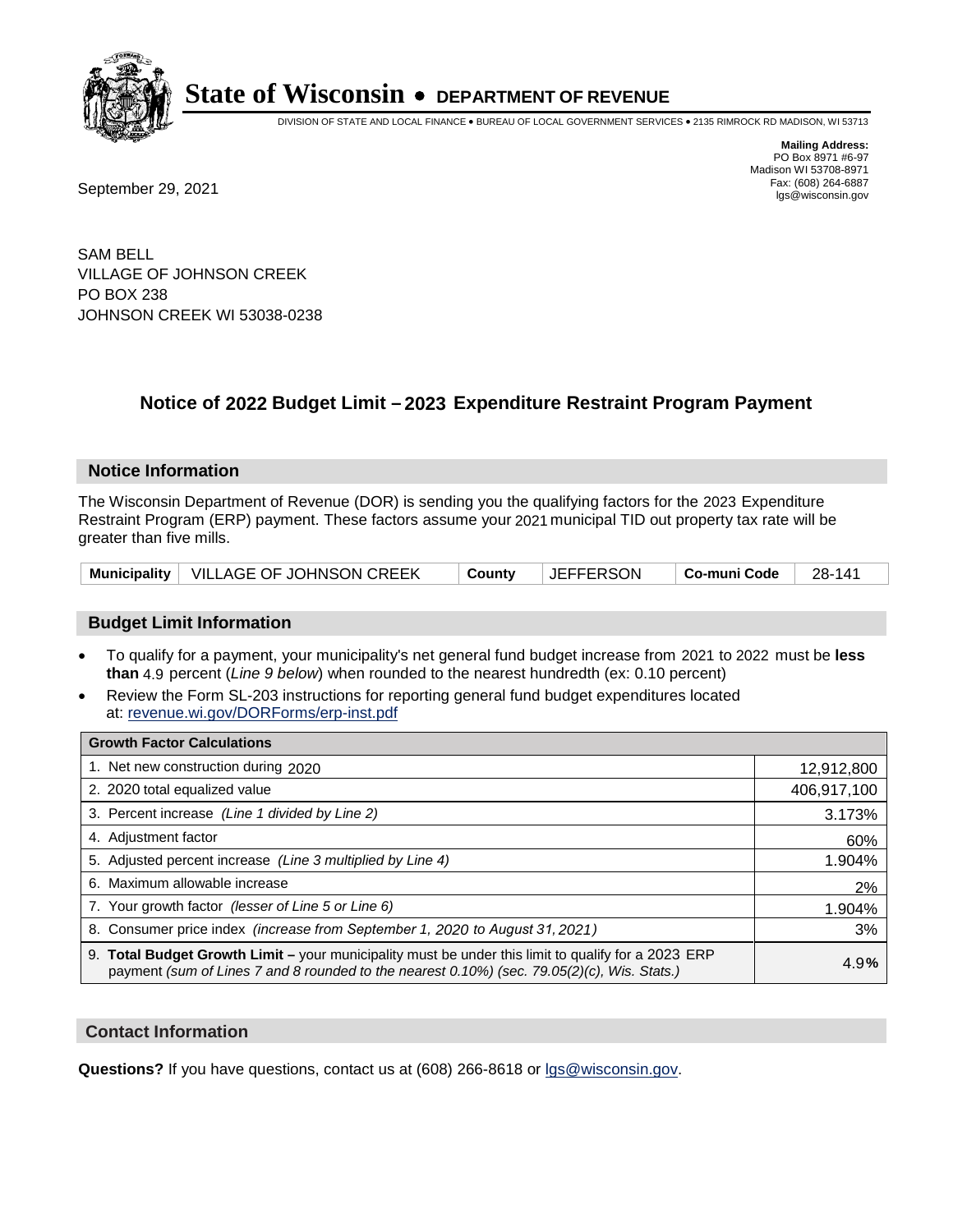

DIVISION OF STATE AND LOCAL FINANCE • BUREAU OF LOCAL GOVERNMENT SERVICES • 2135 RIMROCK RD MADISON, WI 53713

Fax: (608) 264-6887<br>
September 29, 2021 and the state of the state of the state of the state of the state of the state of the state of the state of the state of the state of the state of the state of the state of the state

**Mailing Address:** PO Box 8971 #6-97 Madison WI 53708-8971<br>Fax: (608) 264-6887

LAURIE MUELLER VILLAGE OF PALMYRA 100 TAFT ST, PO BOX 380 PALMYRA WI 53156-0380

## **Notice of 2022 Budget Limit - 2023 Expenditure Restraint Program Payment**

#### **Notice Information**

The Wisconsin Department of Revenue (DOR) is sending you the qualifying factors for the 2023 Expenditure Restraint Program (ERP) payment. These factors assume your 2021 municipal TID out property tax rate will be greater than five mills.

|  | Municipality   VILLAGE OF PALMYRA | Countv | <b>JEFFERSON</b> | ∣ Co-muni Code | 28-171 |
|--|-----------------------------------|--------|------------------|----------------|--------|
|--|-----------------------------------|--------|------------------|----------------|--------|

#### **Budget Limit Information**

- To qualify for a payment, your municipality's net general fund budget increase from 2021 to 2022 must be less **than** 3.1 percent (*Line 9 below*) when rounded to the nearest hundredth (ex: 0.10 percent)
- Review the Form SL-203 instructions for reporting general fund budget expenditures located at: revenue.wi.gov/DORForms/erp-inst.pdf

| <b>Growth Factor Calculations</b>                                                                                                                                                                  |             |
|----------------------------------------------------------------------------------------------------------------------------------------------------------------------------------------------------|-------------|
| 1. Net new construction during 2020                                                                                                                                                                | 297,400     |
| 2. 2020 total equalized value                                                                                                                                                                      | 137,510,400 |
| 3. Percent increase (Line 1 divided by Line 2)                                                                                                                                                     | 0.216%      |
| 4. Adjustment factor                                                                                                                                                                               | 60%         |
| 5. Adjusted percent increase (Line 3 multiplied by Line 4)                                                                                                                                         | 0.130%      |
| 6. Maximum allowable increase                                                                                                                                                                      | 2%          |
| 7. Your growth factor (lesser of Line 5 or Line 6)                                                                                                                                                 | 0.130%      |
| 8. Consumer price index (increase from September 1, 2020 to August 31, 2021)                                                                                                                       | 3%          |
| 9. Total Budget Growth Limit - your municipality must be under this limit to qualify for a 2023 ERP<br>payment (sum of Lines 7 and 8 rounded to the nearest 0.10%) (sec. 79.05(2)(c), Wis. Stats.) | 3.1%        |

#### **Contact Information**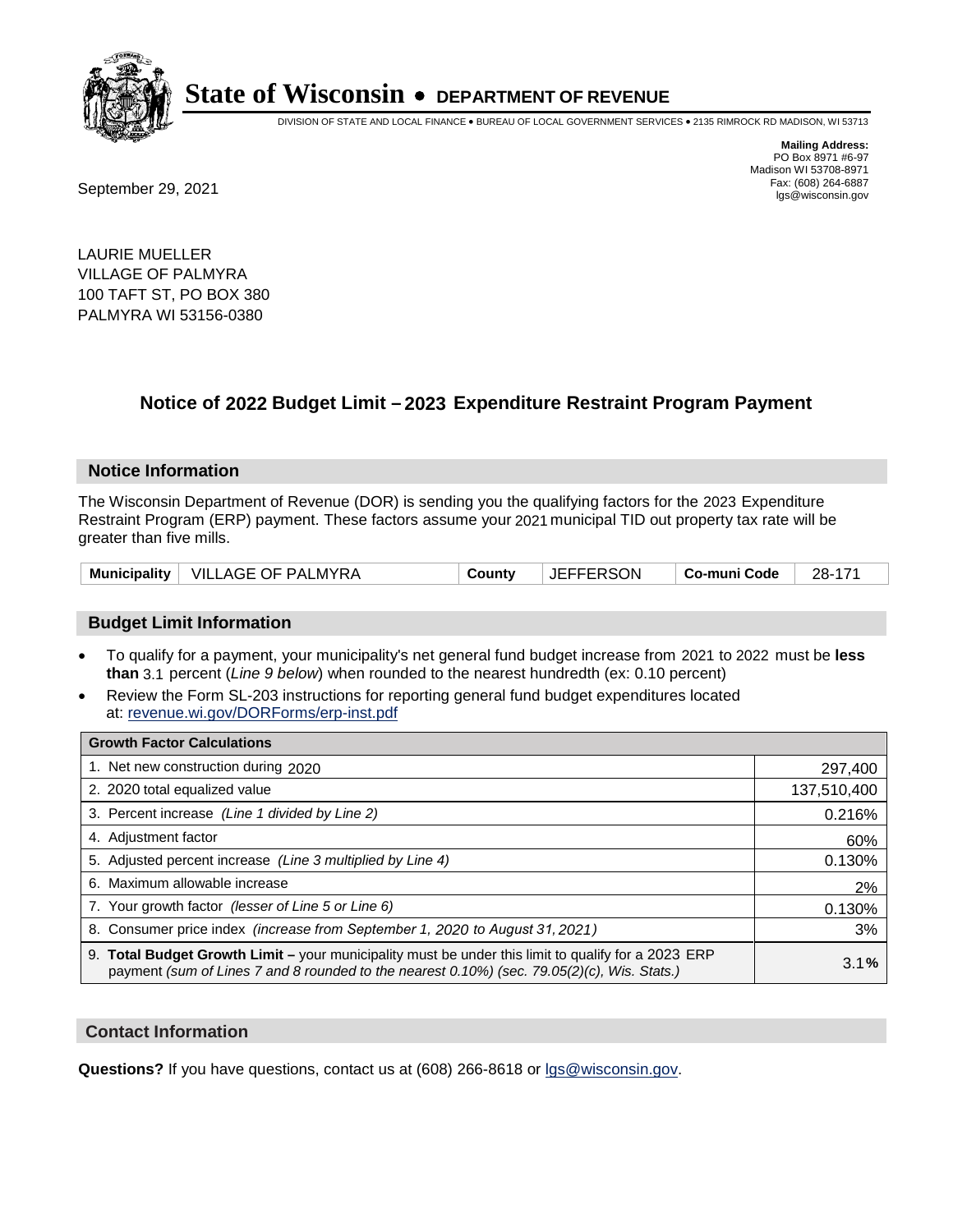

DIVISION OF STATE AND LOCAL FINANCE • BUREAU OF LOCAL GOVERNMENT SERVICES • 2135 RIMROCK RD MADISON, WI 53713

Fax: (608) 264-6887<br>
September 29, 2021 and the state of the state of the state of the state of the state of the state of the state of the state of the state of the state of the state of the state of the state of the state

**Mailing Address:** PO Box 8971 #6-97 Madison WI 53708-8971<br>Fax: (608) 264-6887

HEATHER RUPNOW VILLAGE OF SULLIVAN PO BOX 6 SULLIVAN WI 53178-0006

## **Notice of 2022 Budget Limit - 2023 Expenditure Restraint Program Payment**

#### **Notice Information**

The Wisconsin Department of Revenue (DOR) is sending you the qualifying factors for the 2023 Expenditure Restraint Program (ERP) payment. These factors assume your 2021 municipal TID out property tax rate will be greater than five mills.

| Municipality   VILLAGE OF SULLIVAN | County | <b>JEFFERSON</b> | Co-muni Code | 28-181 |
|------------------------------------|--------|------------------|--------------|--------|
|------------------------------------|--------|------------------|--------------|--------|

### **Budget Limit Information**

- To qualify for a payment, your municipality's net general fund budget increase from 2021 to 2022 must be less **than** 3.7 percent (*Line 9 below*) when rounded to the nearest hundredth (ex: 0.10 percent)
- Review the Form SL-203 instructions for reporting general fund budget expenditures located at: revenue.wi.gov/DORForms/erp-inst.pdf

| <b>Growth Factor Calculations</b>                                                                                                                                                                  |            |
|----------------------------------------------------------------------------------------------------------------------------------------------------------------------------------------------------|------------|
| 1. Net new construction during 2020                                                                                                                                                                | 582,200    |
| 2. 2020 total equalized value                                                                                                                                                                      | 52,596,700 |
| 3. Percent increase (Line 1 divided by Line 2)                                                                                                                                                     | 1.107%     |
| 4. Adjustment factor                                                                                                                                                                               | 60%        |
| 5. Adjusted percent increase (Line 3 multiplied by Line 4)                                                                                                                                         | 0.664%     |
| 6. Maximum allowable increase                                                                                                                                                                      | 2%         |
| 7. Your growth factor (lesser of Line 5 or Line 6)                                                                                                                                                 | 0.664%     |
| 8. Consumer price index (increase from September 1, 2020 to August 31, 2021)                                                                                                                       | 3%         |
| 9. Total Budget Growth Limit - your municipality must be under this limit to qualify for a 2023 ERP<br>payment (sum of Lines 7 and 8 rounded to the nearest 0.10%) (sec. 79.05(2)(c), Wis. Stats.) | 3.7%       |

#### **Contact Information**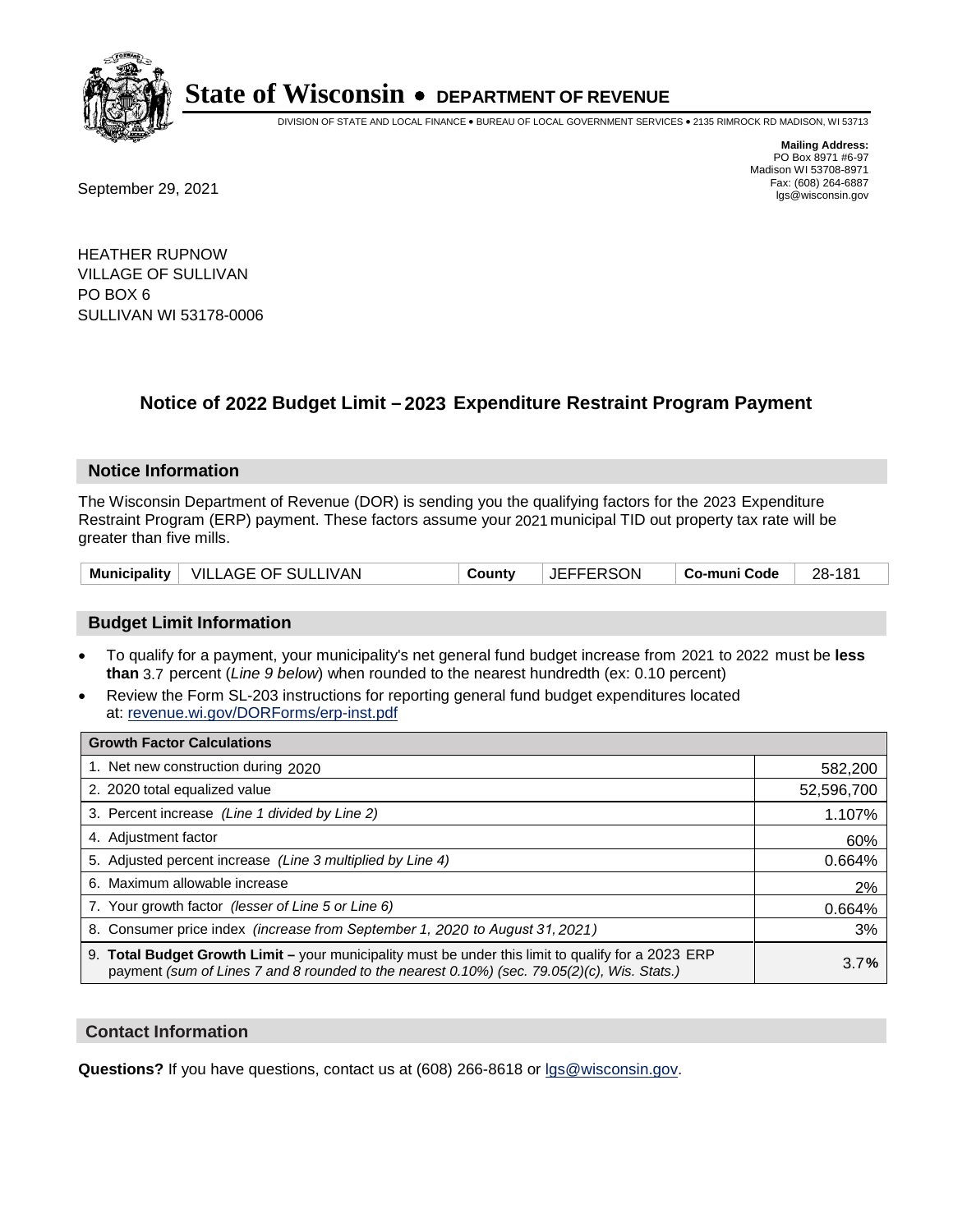

DIVISION OF STATE AND LOCAL FINANCE • BUREAU OF LOCAL GOVERNMENT SERVICES • 2135 RIMROCK RD MADISON, WI 53713

**Mailing Address:** PO Box 8971 #6-97 Madison WI 53708-8971<br>Fax: (608) 264-6887

Fax: (608) 264-6887<br>
September 29, 2021 and the state of the state of the state of the state of the state of the state of the state of the state of the state of the state of the state of the state of the state of the state

MICHELLE EBBERT CITY OF FORT ATKINSON 101 N MAIN ST FORT ATKINSON WI 53538-1861

## **Notice of 2022 Budget Limit - 2023 Expenditure Restraint Program Payment**

#### **Notice Information**

The Wisconsin Department of Revenue (DOR) is sending you the qualifying factors for the 2023 Expenditure Restraint Program (ERP) payment. These factors assume your 2021 municipal TID out property tax rate will be greater than five mills.

|  | Municipality   CITY OF FORT ATKINSON | County | <b>JEFFERSON</b> | │ Co-muni Code │ | $\vert$ 28-226 |
|--|--------------------------------------|--------|------------------|------------------|----------------|
|--|--------------------------------------|--------|------------------|------------------|----------------|

### **Budget Limit Information**

- To qualify for a payment, your municipality's net general fund budget increase from 2021 to 2022 must be less **than** 3.2 percent (*Line 9 below*) when rounded to the nearest hundredth (ex: 0.10 percent)
- Review the Form SL-203 instructions for reporting general fund budget expenditures located at: revenue.wi.gov/DORForms/erp-inst.pdf

| <b>Growth Factor Calculations</b>                                                                                                                                                                  |               |
|----------------------------------------------------------------------------------------------------------------------------------------------------------------------------------------------------|---------------|
| 1. Net new construction during 2020                                                                                                                                                                | 3,637,000     |
| 2. 2020 total equalized value                                                                                                                                                                      | 1,041,791,400 |
| 3. Percent increase (Line 1 divided by Line 2)                                                                                                                                                     | 0.349%        |
| 4. Adjustment factor                                                                                                                                                                               | 60%           |
| 5. Adjusted percent increase (Line 3 multiplied by Line 4)                                                                                                                                         | 0.209%        |
| 6. Maximum allowable increase                                                                                                                                                                      | 2%            |
| 7. Your growth factor (lesser of Line 5 or Line 6)                                                                                                                                                 | 0.209%        |
| 8. Consumer price index (increase from September 1, 2020 to August 31, 2021)                                                                                                                       | 3%            |
| 9. Total Budget Growth Limit - your municipality must be under this limit to qualify for a 2023 ERP<br>payment (sum of Lines 7 and 8 rounded to the nearest 0.10%) (sec. 79.05(2)(c), Wis. Stats.) | 3.2%          |

#### **Contact Information**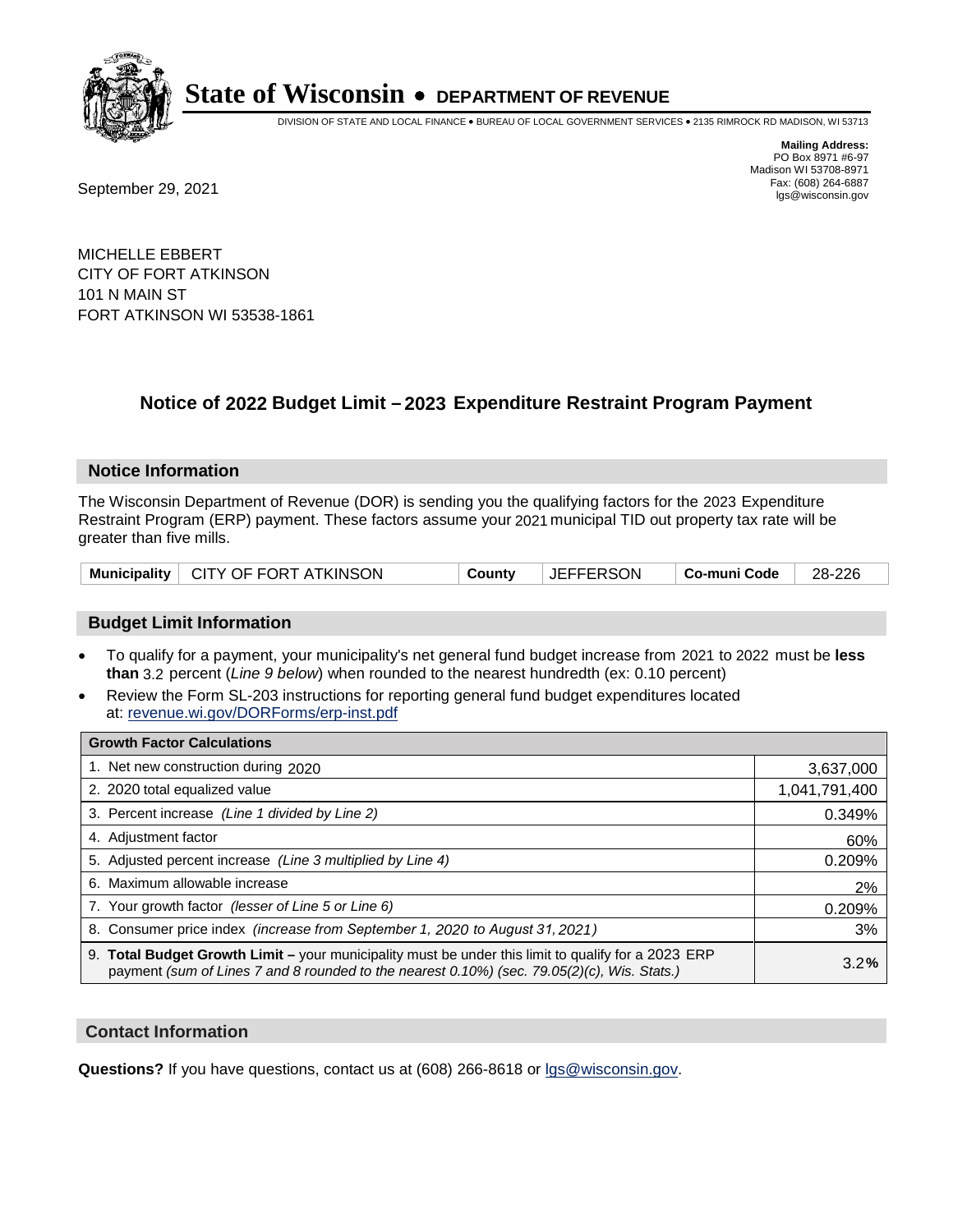

DIVISION OF STATE AND LOCAL FINANCE • BUREAU OF LOCAL GOVERNMENT SERVICES • 2135 RIMROCK RD MADISON, WI 53713

Fax: (608) 264-6887<br>
September 29, 2021 and the state of the state of the state of the state of the state of the state of the state of the state of the state of the state of the state of the state of the state of the state

**Mailing Address:** PO Box 8971 #6-97 Madison WI 53708-8971<br>Fax: (608) 264-6887

SARAH COPSEY CITY OF JEFFERSON 317 S MAIN STREET JEFFERSON WI 53549

## **Notice of 2022 Budget Limit - 2023 Expenditure Restraint Program Payment**

#### **Notice Information**

The Wisconsin Department of Revenue (DOR) is sending you the qualifying factors for the 2023 Expenditure Restraint Program (ERP) payment. These factors assume your 2021 municipal TID out property tax rate will be greater than five mills.

#### **Budget Limit Information**

- To qualify for a payment, your municipality's net general fund budget increase from 2021 to 2022 must be less **than** 3.6 percent (*Line 9 below*) when rounded to the nearest hundredth (ex: 0.10 percent)
- Review the Form SL-203 instructions for reporting general fund budget expenditures located at: revenue.wi.gov/DORForms/erp-inst.pdf

| <b>Growth Factor Calculations</b>                                                                                                                                                                  |             |
|----------------------------------------------------------------------------------------------------------------------------------------------------------------------------------------------------|-------------|
| 1. Net new construction during 2020                                                                                                                                                                | 6,103,900   |
| 2. 2020 total equalized value                                                                                                                                                                      | 602,460,400 |
| 3. Percent increase (Line 1 divided by Line 2)                                                                                                                                                     | 1.013%      |
| 4. Adiustment factor                                                                                                                                                                               | 60%         |
| 5. Adjusted percent increase (Line 3 multiplied by Line 4)                                                                                                                                         | 0.608%      |
| 6. Maximum allowable increase                                                                                                                                                                      | 2%          |
| 7. Your growth factor (lesser of Line 5 or Line 6)                                                                                                                                                 | 0.608%      |
| 8. Consumer price index (increase from September 1, 2020 to August 31, 2021)                                                                                                                       | 3%          |
| 9. Total Budget Growth Limit - your municipality must be under this limit to qualify for a 2023 ERP<br>payment (sum of Lines 7 and 8 rounded to the nearest 0.10%) (sec. 79.05(2)(c), Wis. Stats.) | 3.6%        |

#### **Contact Information**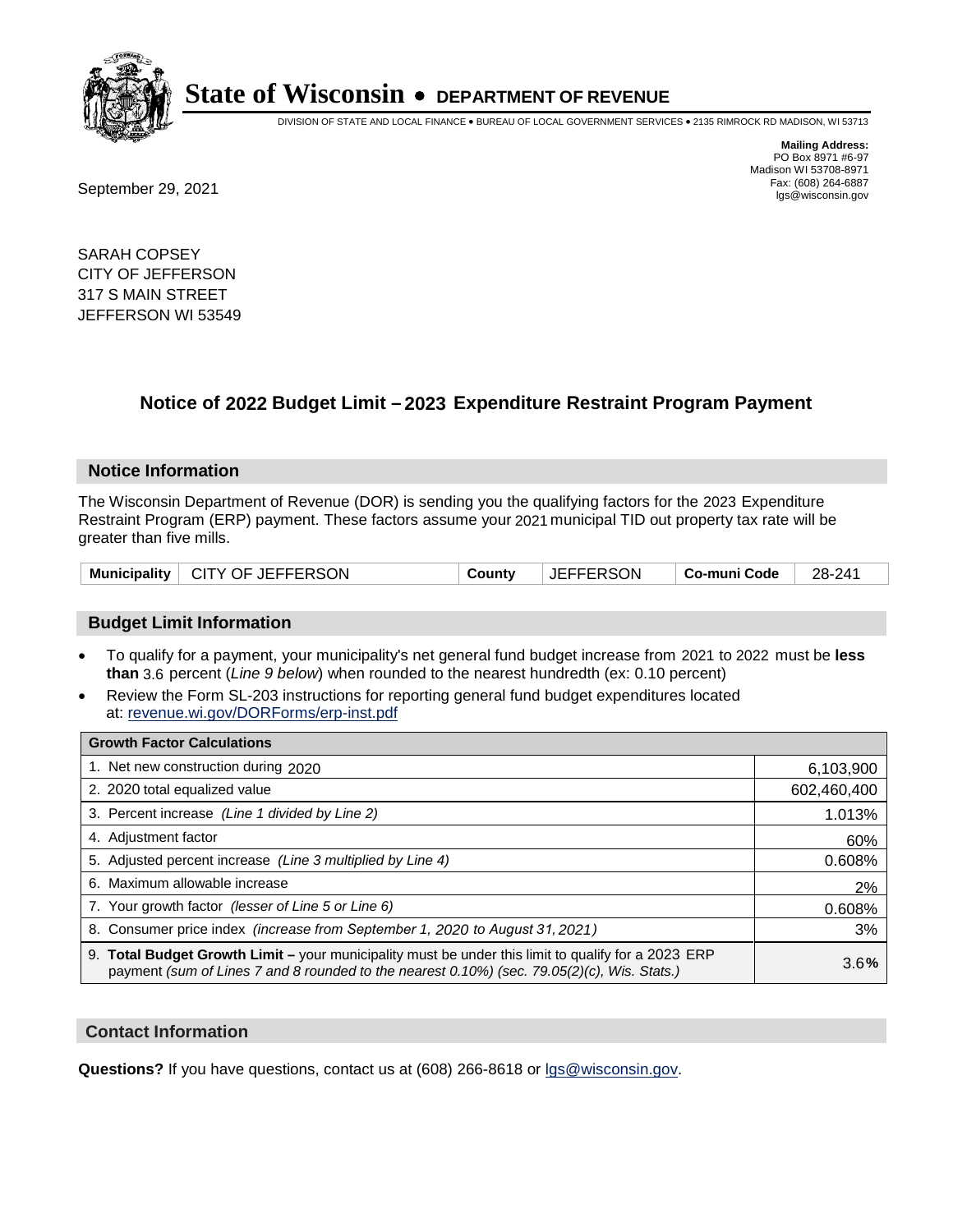

DIVISION OF STATE AND LOCAL FINANCE • BUREAU OF LOCAL GOVERNMENT SERVICES • 2135 RIMROCK RD MADISON, WI 53713

**Mailing Address:** PO Box 8971 #6-97 Madison WI 53708-8971<br>Fax: (608) 264-6887

Fax: (608) 264-6887<br>
September 29, 2021 and the state of the state of the state of the state of the state of the state of the state of the state of the state of the state of the state of the state of the state of the state

MISTY QUEST CITY OF LAKE MILLS 200 D WATER STREET LAKE MILLS WI 53551

## **Notice of 2022 Budget Limit - 2023 Expenditure Restraint Program Payment**

#### **Notice Information**

The Wisconsin Department of Revenue (DOR) is sending you the qualifying factors for the 2023 Expenditure Restraint Program (ERP) payment. These factors assume your 2021 municipal TID out property tax rate will be greater than five mills.

| Municipality   CITY OF LAKE MILLS | County | <b>JEFFERSON</b> | ∣ Co-muni Code | 28-246 |
|-----------------------------------|--------|------------------|----------------|--------|
|-----------------------------------|--------|------------------|----------------|--------|

### **Budget Limit Information**

- To qualify for a payment, your municipality's net general fund budget increase from 2021 to 2022 must be less **than** 4.8 percent (*Line 9 below*) when rounded to the nearest hundredth (ex: 0.10 percent)
- Review the Form SL-203 instructions for reporting general fund budget expenditures located at: revenue.wi.gov/DORForms/erp-inst.pdf

| <b>Growth Factor Calculations</b>                                                                                                                                                                  |             |
|----------------------------------------------------------------------------------------------------------------------------------------------------------------------------------------------------|-------------|
| 1. Net new construction during 2020                                                                                                                                                                | 19,603,000  |
| 2. 2020 total equalized value                                                                                                                                                                      | 639,518,000 |
| 3. Percent increase (Line 1 divided by Line 2)                                                                                                                                                     | 3.065%      |
| 4. Adjustment factor                                                                                                                                                                               | 60%         |
| 5. Adjusted percent increase (Line 3 multiplied by Line 4)                                                                                                                                         | 1.839%      |
| Maximum allowable increase<br>6.                                                                                                                                                                   | 2%          |
| 7. Your growth factor (lesser of Line 5 or Line 6)                                                                                                                                                 | 1.839%      |
| 8. Consumer price index (increase from September 1, 2020 to August 31, 2021)                                                                                                                       | 3%          |
| 9. Total Budget Growth Limit - your municipality must be under this limit to qualify for a 2023 ERP<br>payment (sum of Lines 7 and 8 rounded to the nearest 0.10%) (sec. 79.05(2)(c), Wis. Stats.) | 4.8%        |

#### **Contact Information**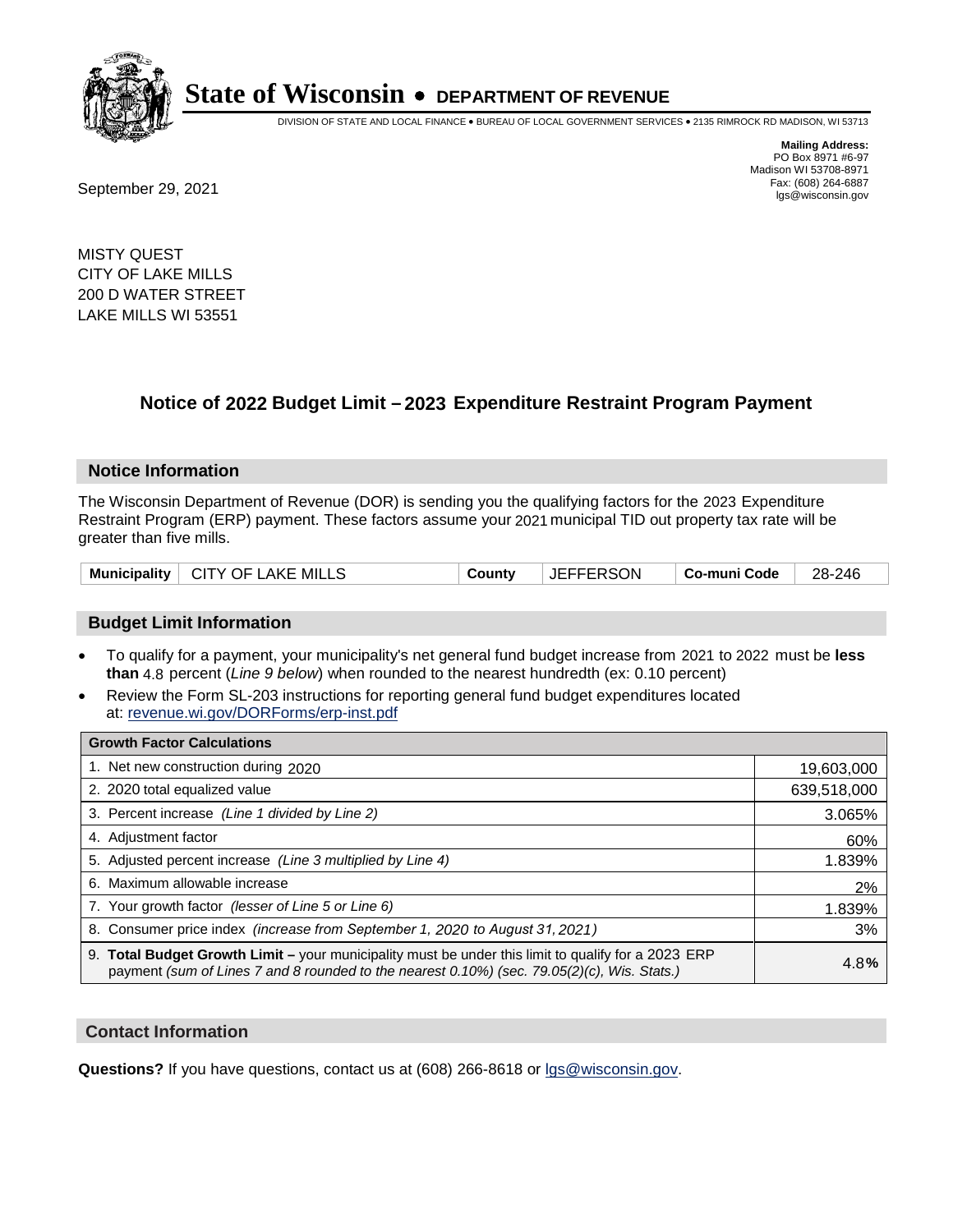

DIVISION OF STATE AND LOCAL FINANCE • BUREAU OF LOCAL GOVERNMENT SERVICES • 2135 RIMROCK RD MADISON, WI 53713

**Mailing Address:** PO Box 8971 #6-97 Madison WI 53708-8971<br>Fax: (608) 264-6887

Fax: (608) 264-6887<br>
September 29, 2021 and the state of the state of the state of the state of the state of the state of the state of the state of the state of the state of the state of the state of the state of the state

MORTON HANSEN CITY OF WATERLOO 136 N MONROE ST WATERLOO WI 53594-1198

## **Notice of 2022 Budget Limit - 2023 Expenditure Restraint Program Payment**

#### **Notice Information**

The Wisconsin Department of Revenue (DOR) is sending you the qualifying factors for the 2023 Expenditure Restraint Program (ERP) payment. These factors assume your 2021 municipal TID out property tax rate will be greater than five mills.

| Municipality   CITY OF WATERLOO | County | <b>JEFFERSON</b> | ∣ Co-muni Code ∣ | $\vert$ 28-290 |
|---------------------------------|--------|------------------|------------------|----------------|
|---------------------------------|--------|------------------|------------------|----------------|

### **Budget Limit Information**

- To qualify for a payment, your municipality's net general fund budget increase from 2021 to 2022 must be less **than** 3.6 percent (*Line 9 below*) when rounded to the nearest hundredth (ex: 0.10 percent)
- Review the Form SL-203 instructions for reporting general fund budget expenditures located at: revenue.wi.gov/DORForms/erp-inst.pdf

| <b>Growth Factor Calculations</b>                                                                                                                                                                  |             |
|----------------------------------------------------------------------------------------------------------------------------------------------------------------------------------------------------|-------------|
| 1. Net new construction during 2020                                                                                                                                                                | 2,563,900   |
| 2. 2020 total equalized value                                                                                                                                                                      | 244,699,700 |
| 3. Percent increase (Line 1 divided by Line 2)                                                                                                                                                     | 1.048%      |
| 4. Adjustment factor                                                                                                                                                                               | 60%         |
| 5. Adjusted percent increase (Line 3 multiplied by Line 4)                                                                                                                                         | 0.629%      |
| 6. Maximum allowable increase                                                                                                                                                                      | 2%          |
| 7. Your growth factor (lesser of Line 5 or Line 6)                                                                                                                                                 | 0.629%      |
| 8. Consumer price index (increase from September 1, 2020 to August 31, 2021)                                                                                                                       | 3%          |
| 9. Total Budget Growth Limit - your municipality must be under this limit to qualify for a 2023 ERP<br>payment (sum of Lines 7 and 8 rounded to the nearest 0.10%) (sec. 79.05(2)(c), Wis. Stats.) | 3.6%        |

#### **Contact Information**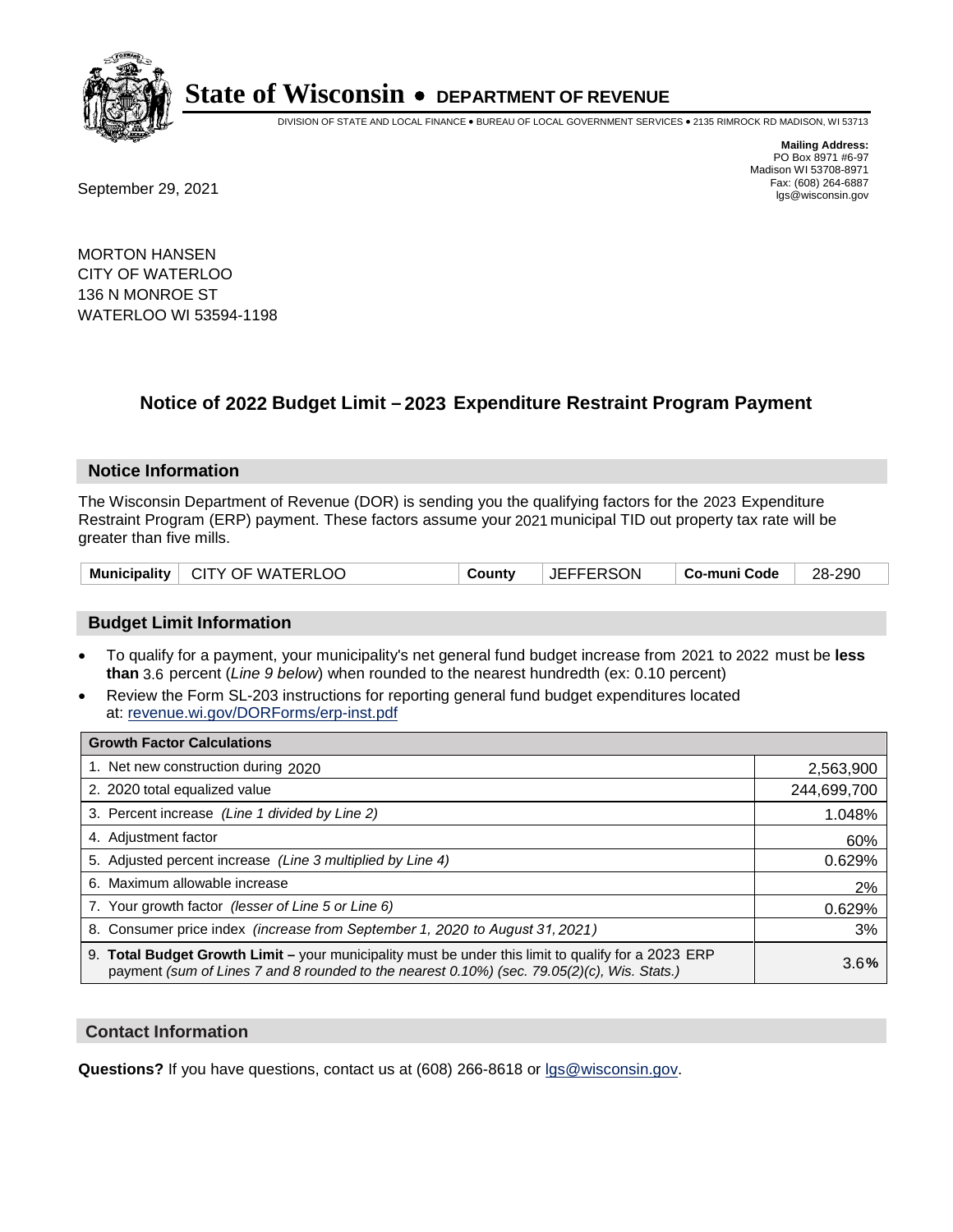

DIVISION OF STATE AND LOCAL FINANCE • BUREAU OF LOCAL GOVERNMENT SERVICES • 2135 RIMROCK RD MADISON, WI 53713

**Mailing Address:** PO Box 8971 #6-97 Madison WI 53708-8971<br>Fax: (608) 264-6887 Fax: (608) 264-6887<br>
September 29, 2021 and the state of the state of the state of the state of the state of the state of the state of the state of the state of the state of the state of the state of the state of the state

ELISSA FRIEDL CITY OF WATERTOWN PO BOX 477 WATERTOWN WI 53094-0477

## **Notice of 2022 Budget Limit - 2023 Expenditure Restraint Program Payment**

#### **Notice Information**

The Wisconsin Department of Revenue (DOR) is sending you the qualifying factors for the 2023 Expenditure Restraint Program (ERP) payment. These factors assume your 2021 municipal TID out property tax rate will be greater than five mills.

| Municipality   CITY OF WATERTOWN | County | <b>JEFFERSON</b> | ∣ Co-muni Code | 28-291 |
|----------------------------------|--------|------------------|----------------|--------|
|----------------------------------|--------|------------------|----------------|--------|

### **Budget Limit Information**

- To qualify for a payment, your municipality's net general fund budget increase from 2021 to 2022 must be less **than** 3.3 percent (*Line 9 below*) when rounded to the nearest hundredth (ex: 0.10 percent)
- Review the Form SL-203 instructions for reporting general fund budget expenditures located at: revenue.wi.gov/DORForms/erp-inst.pdf

| <b>Growth Factor Calculations</b>                                                                                                                                                                      |               |
|--------------------------------------------------------------------------------------------------------------------------------------------------------------------------------------------------------|---------------|
| 1. Net new construction during 2020                                                                                                                                                                    | 7,975,900     |
| 2. 2020 total equalized value                                                                                                                                                                          | 1,647,721,800 |
| 3. Percent increase (Line 1 divided by Line 2)                                                                                                                                                         | 0.484%        |
| 4. Adjustment factor                                                                                                                                                                                   | 60%           |
| 5. Adjusted percent increase (Line 3 multiplied by Line 4)                                                                                                                                             | 0.290%        |
| 6. Maximum allowable increase                                                                                                                                                                          | 2%            |
| 7. Your growth factor (lesser of Line 5 or Line 6)                                                                                                                                                     | 0.290%        |
| 8. Consumer price index (increase from September 1, 2020 to August 31, 2021)                                                                                                                           | 3%            |
| 9. Total Budget Growth Limit - your municipality must be under this limit to qualify for a 2023 ERP<br>payment (sum of Lines 7 and 8 rounded to the nearest $0.10\%$ ) (sec. 79.05(2)(c), Wis. Stats.) | 3.3%          |

#### **Contact Information**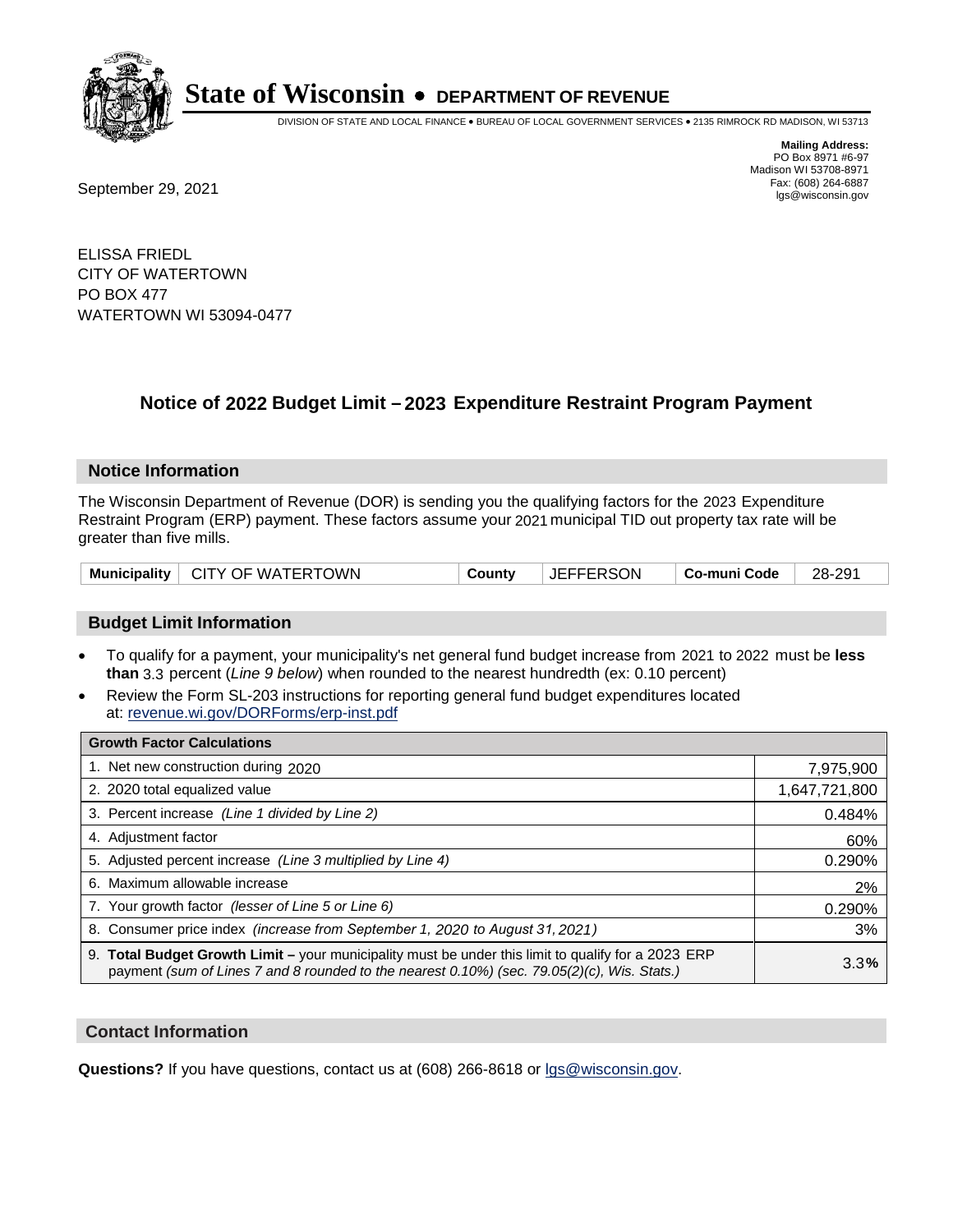

DIVISION OF STATE AND LOCAL FINANCE • BUREAU OF LOCAL GOVERNMENT SERVICES • 2135 RIMROCK RD MADISON, WI 53713

Fax: (608) 264-6887<br>
September 29, 2021 and the state of the state of the state of the state of the state of the state of the state of the state of the state of the state of the state of the state of the state of the state

**Mailing Address:** PO Box 8971 #6-97 Madison WI 53708-8971<br>Fax: (608) 264-6887

ANNA VOLK TOWN OF SEVEN MILE CREEK N770 LA VALLE RD MAUSTON WI 53948

## **Notice of 2022 Budget Limit - 2023 Expenditure Restraint Program Payment**

#### **Notice Information**

The Wisconsin Department of Revenue (DOR) is sending you the qualifying factors for the 2023 Expenditure Restraint Program (ERP) payment. These factors assume your 2021 municipal TID out property tax rate will be greater than five mills.

|  | Municipality   TOWN OF SEVEN MILE CREEK | Countv | <b>JUNEAU</b> | Co-muni Code | 29-034 |
|--|-----------------------------------------|--------|---------------|--------------|--------|
|--|-----------------------------------------|--------|---------------|--------------|--------|

#### **Budget Limit Information**

- To qualify for a payment, your municipality's net general fund budget increase from 2021 to 2022 must be less **than** 3.3 percent (*Line 9 below*) when rounded to the nearest hundredth (ex: 0.10 percent)
- Review the Form SL-203 instructions for reporting general fund budget expenditures located at: revenue.wi.gov/DORForms/erp-inst.pdf

| <b>Growth Factor Calculations</b>                                                                                                                                                                  |            |
|----------------------------------------------------------------------------------------------------------------------------------------------------------------------------------------------------|------------|
| 1. Net new construction during 2020                                                                                                                                                                | 140,400    |
| 2. 2020 total equalized value                                                                                                                                                                      | 33,031,800 |
| 3. Percent increase (Line 1 divided by Line 2)                                                                                                                                                     | 0.425%     |
| 4. Adjustment factor                                                                                                                                                                               | 60%        |
| 5. Adjusted percent increase (Line 3 multiplied by Line 4)                                                                                                                                         | 0.255%     |
| 6. Maximum allowable increase                                                                                                                                                                      | 2%         |
| 7. Your growth factor (lesser of Line 5 or Line 6)                                                                                                                                                 | 0.255%     |
| 8. Consumer price index (increase from September 1, 2020 to August 31, 2021)                                                                                                                       | 3%         |
| 9. Total Budget Growth Limit - your municipality must be under this limit to qualify for a 2023 ERP<br>payment (sum of Lines 7 and 8 rounded to the nearest 0.10%) (sec. 79.05(2)(c), Wis. Stats.) | 3.3%       |

#### **Contact Information**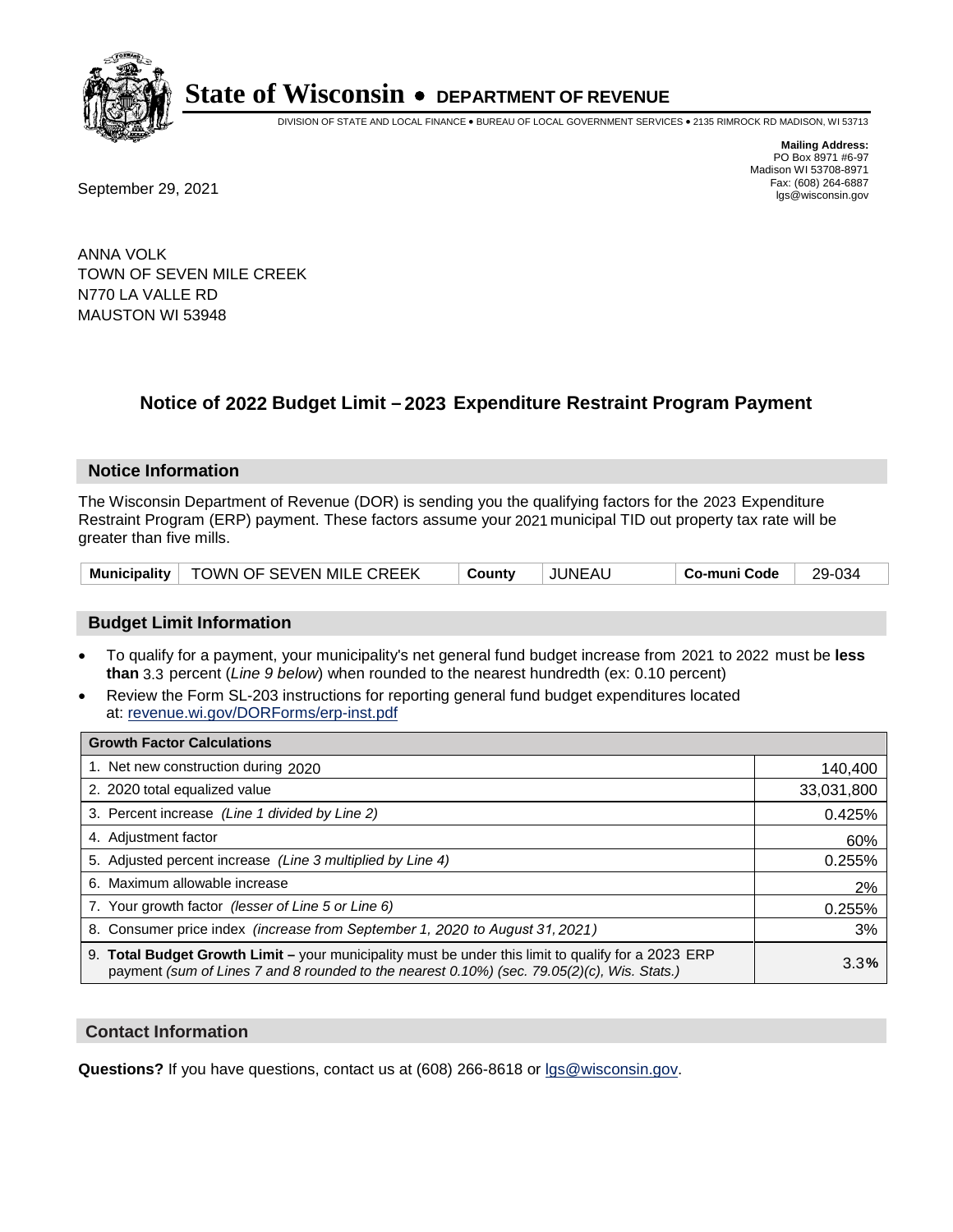

DIVISION OF STATE AND LOCAL FINANCE • BUREAU OF LOCAL GOVERNMENT SERVICES • 2135 RIMROCK RD MADISON, WI 53713

**Mailing Address:** PO Box 8971 #6-97 Madison WI 53708-8971<br>Fax: (608) 264-6887

Fax: (608) 264-6887<br>
September 29, 2021 and the state of the state of the state of the state of the state of the state of the state of the state of the state of the state of the state of the state of the state of the state

SARAH STARK VILLAGE OF CAMP DOUGLAS PO BOX 200, 304 CENTER ST CAMP DOUGLAS WI 54618

## **Notice of 2022 Budget Limit - 2023 Expenditure Restraint Program Payment**

#### **Notice Information**

The Wisconsin Department of Revenue (DOR) is sending you the qualifying factors for the 2023 Expenditure Restraint Program (ERP) payment. These factors assume your 2021 municipal TID out property tax rate will be greater than five mills.

|  | Municipality   VILLAGE OF CAMP DOUGLAS | County | JUNEAU | Co-muni Code | 29-111 |
|--|----------------------------------------|--------|--------|--------------|--------|
|--|----------------------------------------|--------|--------|--------------|--------|

### **Budget Limit Information**

- To qualify for a payment, your municipality's net general fund budget increase from 2021 to 2022 must be less **than** 3.5 percent (*Line 9 below*) when rounded to the nearest hundredth (ex: 0.10 percent)
- Review the Form SL-203 instructions for reporting general fund budget expenditures located at: revenue.wi.gov/DORForms/erp-inst.pdf

| <b>Growth Factor Calculations</b>                                                                                                                                                                  |            |
|----------------------------------------------------------------------------------------------------------------------------------------------------------------------------------------------------|------------|
| 1. Net new construction during 2020                                                                                                                                                                | 196,000    |
| 2. 2020 total equalized value                                                                                                                                                                      | 25,881,600 |
| 3. Percent increase (Line 1 divided by Line 2)                                                                                                                                                     | 0.757%     |
| 4. Adjustment factor                                                                                                                                                                               | 60%        |
| 5. Adjusted percent increase (Line 3 multiplied by Line 4)                                                                                                                                         | 0.454%     |
| 6. Maximum allowable increase                                                                                                                                                                      | 2%         |
| 7. Your growth factor (lesser of Line 5 or Line 6)                                                                                                                                                 | 0.454%     |
| 8. Consumer price index (increase from September 1, 2020 to August 31, 2021)                                                                                                                       | 3%         |
| 9. Total Budget Growth Limit - your municipality must be under this limit to qualify for a 2023 ERP<br>payment (sum of Lines 7 and 8 rounded to the nearest 0.10%) (sec. 79.05(2)(c), Wis. Stats.) | 3.5%       |

### **Contact Information**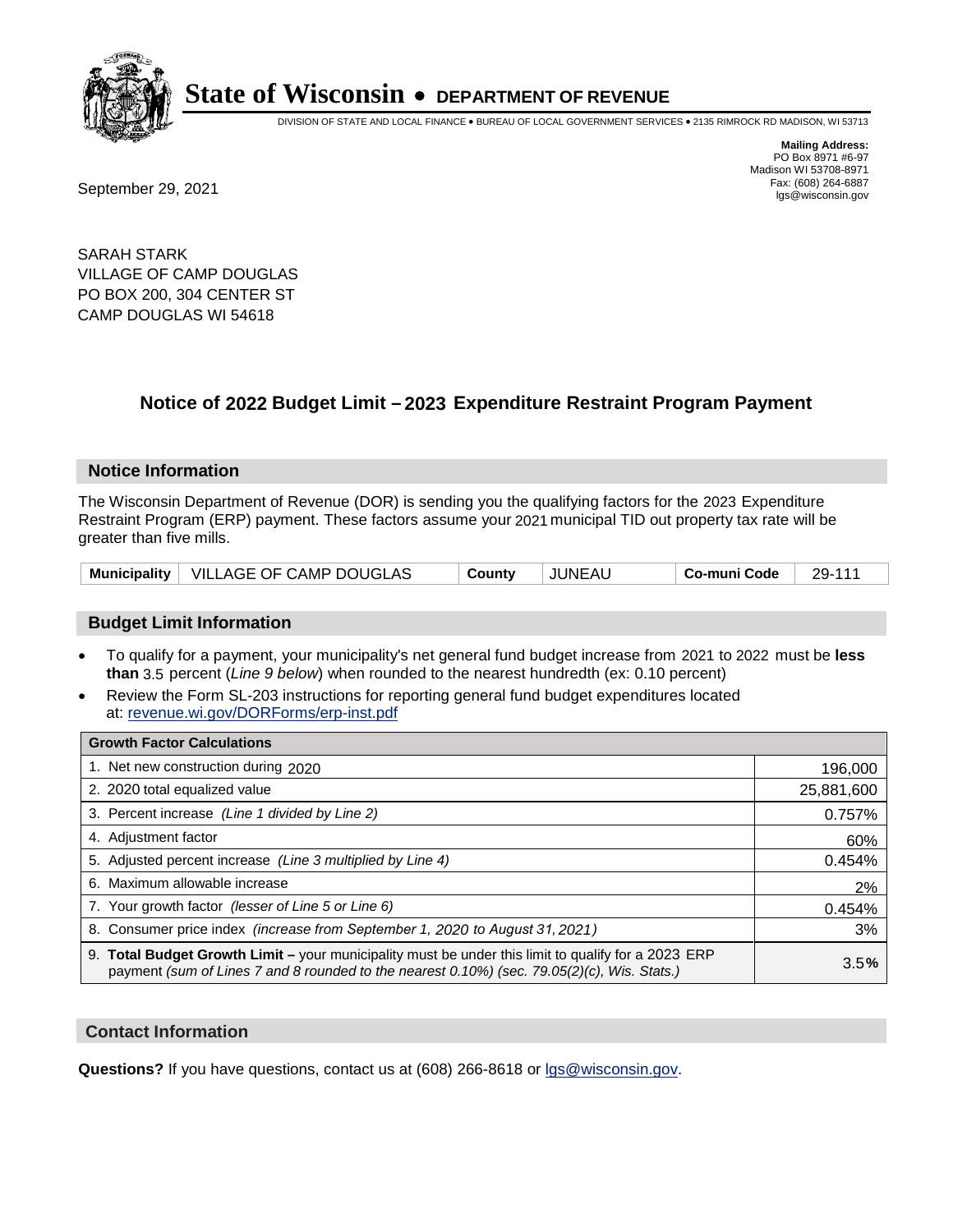

DIVISION OF STATE AND LOCAL FINANCE • BUREAU OF LOCAL GOVERNMENT SERVICES • 2135 RIMROCK RD MADISON, WI 53713

**Mailing Address:** PO Box 8971 #6-97 Madison WI 53708-8971<br>Fax: (608) 264-6887

Fax: (608) 264-6887<br>
September 29, 2021 and the state of the state of the state of the state of the state of the state of the state of the state of the state of the state of the state of the state of the state of the state

ROGER HERRIED VILLAGE OF NECEDAH PO BOX 371, 101 CENTER ST NECEDAH WI 54646-0371

## **Notice of 2022 Budget Limit - 2023 Expenditure Restraint Program Payment**

#### **Notice Information**

The Wisconsin Department of Revenue (DOR) is sending you the qualifying factors for the 2023 Expenditure Restraint Program (ERP) payment. These factors assume your 2021 municipal TID out property tax rate will be greater than five mills.

| <b>Municipality</b> | VILLAGE OF NECEDAH | County | JUNEAU | Co-muni Code | 29-161 |
|---------------------|--------------------|--------|--------|--------------|--------|
|---------------------|--------------------|--------|--------|--------------|--------|

### **Budget Limit Information**

- To qualify for a payment, your municipality's net general fund budget increase from 2021 to 2022 must be less **than** 3.3 percent (*Line 9 below*) when rounded to the nearest hundredth (ex: 0.10 percent)
- Review the Form SL-203 instructions for reporting general fund budget expenditures located at: revenue.wi.gov/DORForms/erp-inst.pdf

| <b>Growth Factor Calculations</b>                                                                                                                                                                      |            |
|--------------------------------------------------------------------------------------------------------------------------------------------------------------------------------------------------------|------------|
| 1. Net new construction during 2020                                                                                                                                                                    | 219,700    |
| 2. 2020 total equalized value                                                                                                                                                                          | 45,873,200 |
| 3. Percent increase (Line 1 divided by Line 2)                                                                                                                                                         | 0.479%     |
| 4. Adiustment factor                                                                                                                                                                                   | 60%        |
| 5. Adjusted percent increase (Line 3 multiplied by Line 4)                                                                                                                                             | 0.287%     |
| 6. Maximum allowable increase                                                                                                                                                                          | 2%         |
| 7. Your growth factor (lesser of Line 5 or Line 6)                                                                                                                                                     | 0.287%     |
| 8. Consumer price index (increase from September 1, 2020 to August 31, 2021)                                                                                                                           | 3%         |
| 9. Total Budget Growth Limit - your municipality must be under this limit to qualify for a 2023 ERP<br>payment (sum of Lines 7 and 8 rounded to the nearest $0.10\%$ ) (sec. 79.05(2)(c), Wis. Stats.) | 3.3%       |

### **Contact Information**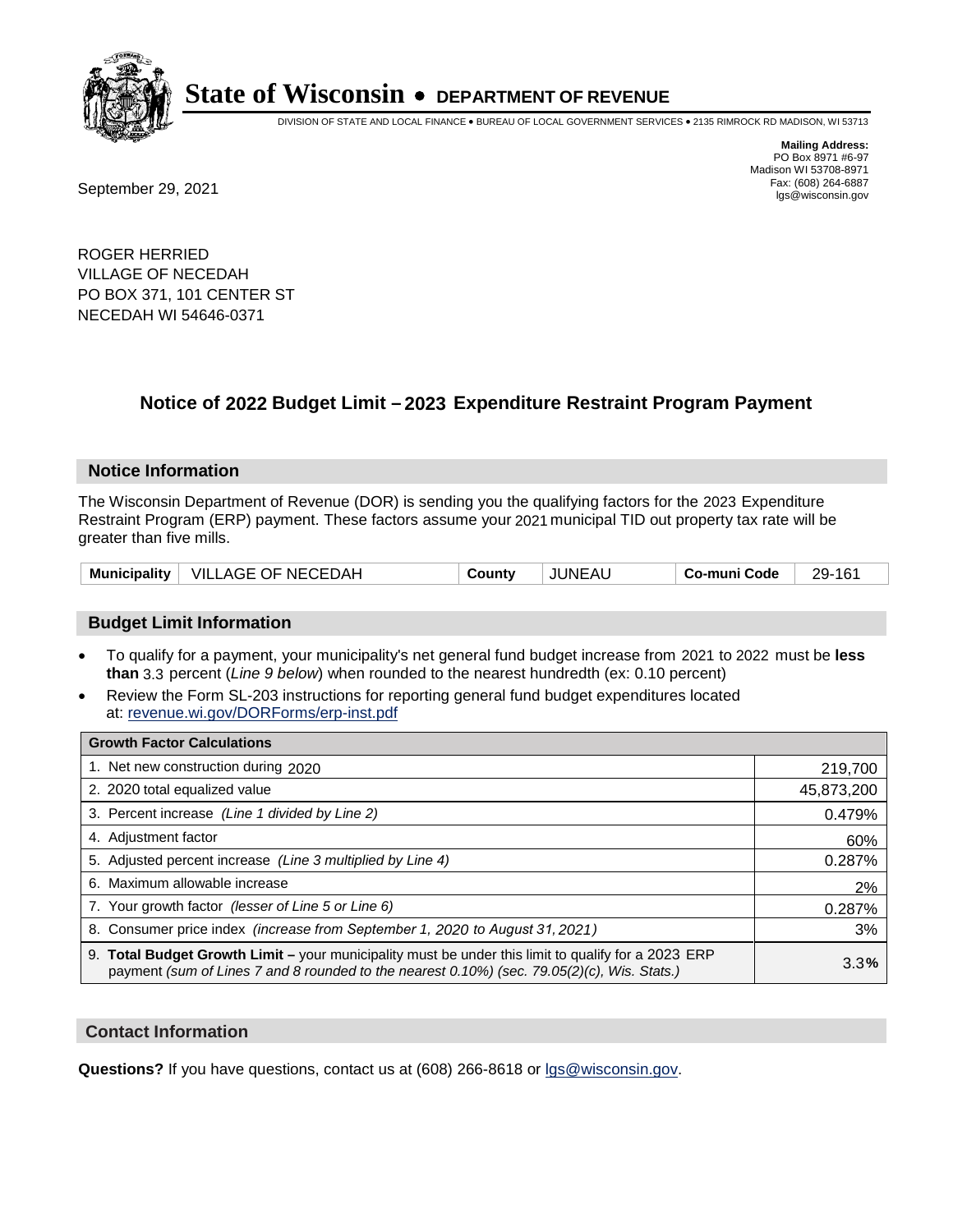

DIVISION OF STATE AND LOCAL FINANCE • BUREAU OF LOCAL GOVERNMENT SERVICES • 2135 RIMROCK RD MADISON, WI 53713

Fax: (608) 264-6887<br>
September 29, 2021 and the state of the state of the state of the state of the state of the state of the state of the state of the state of the state of the state of the state of the state of the state

**Mailing Address:** PO Box 8971 #6-97 Madison WI 53708-8971<br>Fax: (608) 264-6887

ROBIN LAUBSCHER VILLAGE OF UNION CENTER PO BOX 96, 339 HIGH ST UNION CENTER WI 53962-0096

## **Notice of 2022 Budget Limit - 2023 Expenditure Restraint Program Payment**

#### **Notice Information**

The Wisconsin Department of Revenue (DOR) is sending you the qualifying factors for the 2023 Expenditure Restraint Program (ERP) payment. These factors assume your 2021 municipal TID out property tax rate will be greater than five mills.

| Municipality   VILLAGE OF UNION CENTER |  | County | JUNEAU | Co-muni Code | 29-186 |
|----------------------------------------|--|--------|--------|--------------|--------|
|----------------------------------------|--|--------|--------|--------------|--------|

### **Budget Limit Information**

- To qualify for a payment, your municipality's net general fund budget increase from 2021 to 2022 must be less **than** 3.6 percent (*Line 9 below*) when rounded to the nearest hundredth (ex: 0.10 percent)
- Review the Form SL-203 instructions for reporting general fund budget expenditures located at: revenue.wi.gov/DORForms/erp-inst.pdf

| <b>Growth Factor Calculations</b>                                                                                                                                                                  |            |
|----------------------------------------------------------------------------------------------------------------------------------------------------------------------------------------------------|------------|
| 1. Net new construction during 2020                                                                                                                                                                | 144,900    |
| 2. 2020 total equalized value                                                                                                                                                                      | 14,901,800 |
| 3. Percent increase (Line 1 divided by Line 2)                                                                                                                                                     | 0.972%     |
| 4. Adjustment factor                                                                                                                                                                               | 60%        |
| 5. Adjusted percent increase (Line 3 multiplied by Line 4)                                                                                                                                         | 0.583%     |
| 6. Maximum allowable increase                                                                                                                                                                      | 2%         |
| 7. Your growth factor (lesser of Line 5 or Line 6)                                                                                                                                                 | 0.583%     |
| 8. Consumer price index (increase from September 1, 2020 to August 31, 2021)                                                                                                                       | 3%         |
| 9. Total Budget Growth Limit - your municipality must be under this limit to qualify for a 2023 ERP<br>payment (sum of Lines 7 and 8 rounded to the nearest 0.10%) (sec. 79.05(2)(c), Wis. Stats.) | 3.6%       |

### **Contact Information**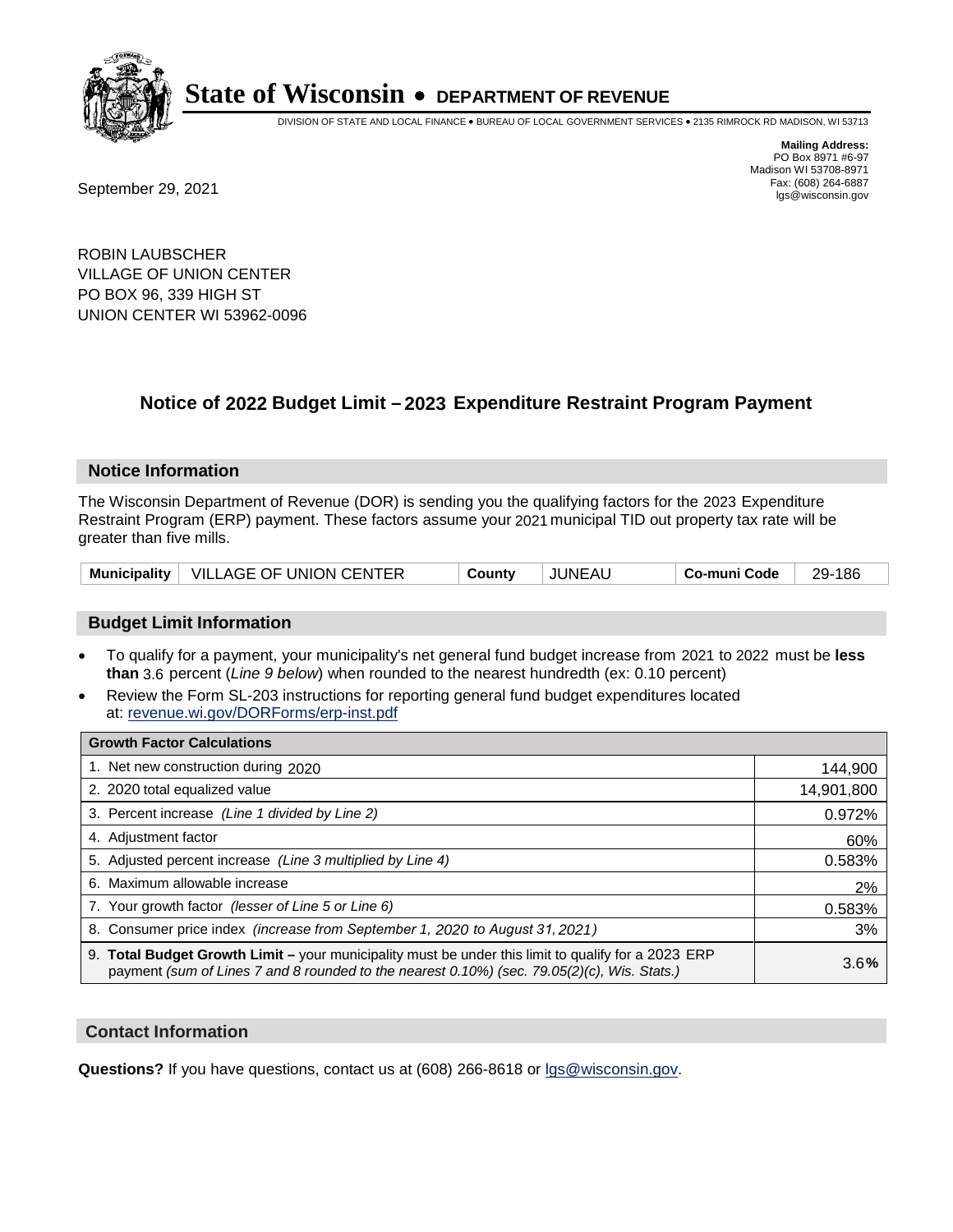

DIVISION OF STATE AND LOCAL FINANCE • BUREAU OF LOCAL GOVERNMENT SERVICES • 2135 RIMROCK RD MADISON, WI 53713

**Mailing Address:** PO Box 8971 #6-97 Madison WI 53708-8971<br>Fax: (608) 264-6887

Fax: (608) 264-6887<br>
September 29, 2021 and the state of the state of the state of the state of the state of the state of the state of the state of the state of the state of the state of the state of the state of the state

LEE KUCHER VILLAGE OF WONEWOC 200 WEST STREET WONEWOC WI 53968

## **Notice of 2022 Budget Limit - 2023 Expenditure Restraint Program Payment**

### **Notice Information**

The Wisconsin Department of Revenue (DOR) is sending you the qualifying factors for the 2023 Expenditure Restraint Program (ERP) payment. These factors assume your 2021 municipal TID out property tax rate will be greater than five mills.

### **Budget Limit Information**

- To qualify for a payment, your municipality's net general fund budget increase from 2021 to 2022 must be less **than** 4.1 percent (*Line 9 below*) when rounded to the nearest hundredth (ex: 0.10 percent)
- Review the Form SL-203 instructions for reporting general fund budget expenditures located at: revenue.wi.gov/DORForms/erp-inst.pdf

| <b>Growth Factor Calculations</b>                                                                                                                                                                  |            |
|----------------------------------------------------------------------------------------------------------------------------------------------------------------------------------------------------|------------|
| 1. Net new construction during 2020                                                                                                                                                                | 463,000    |
| 2. 2020 total equalized value                                                                                                                                                                      | 26,212,200 |
| 3. Percent increase (Line 1 divided by Line 2)                                                                                                                                                     | 1.766%     |
| 4. Adiustment factor                                                                                                                                                                               | 60%        |
| 5. Adjusted percent increase (Line 3 multiplied by Line 4)                                                                                                                                         | 1.060%     |
| Maximum allowable increase<br>6.                                                                                                                                                                   | 2%         |
| 7. Your growth factor (lesser of Line 5 or Line 6)                                                                                                                                                 | 1.060%     |
| 8. Consumer price index (increase from September 1, 2020 to August 31, 2021)                                                                                                                       | 3%         |
| 9. Total Budget Growth Limit - your municipality must be under this limit to qualify for a 2023 ERP<br>payment (sum of Lines 7 and 8 rounded to the nearest 0.10%) (sec. 79.05(2)(c), Wis. Stats.) | 4.1%       |

### **Contact Information**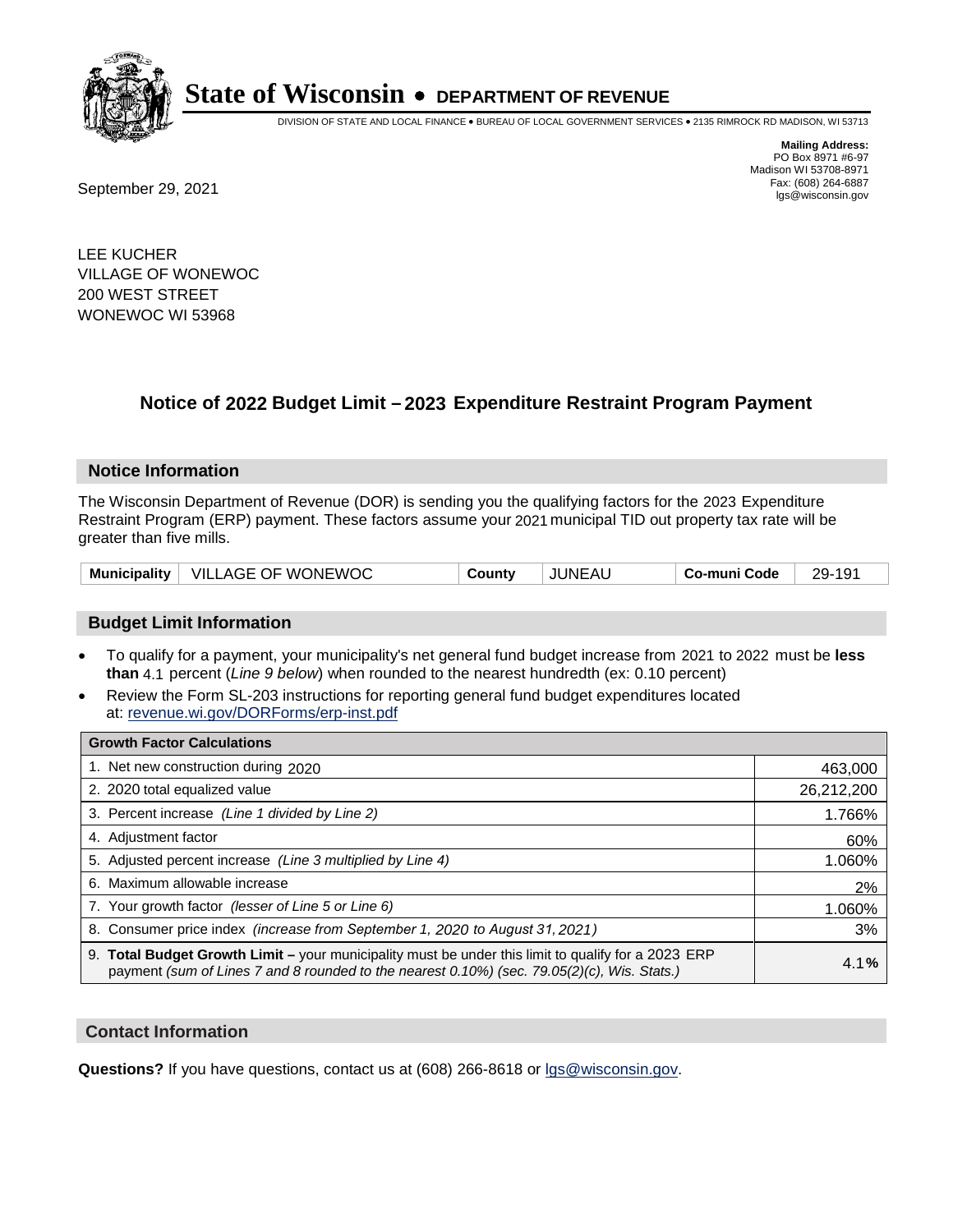

DIVISION OF STATE AND LOCAL FINANCE • BUREAU OF LOCAL GOVERNMENT SERVICES • 2135 RIMROCK RD MADISON, WI 53713

**Mailing Address:** PO Box 8971 #6-97 Madison WI 53708-8971<br>Fax: (608) 264-6887 Fax: (608) 264-6887<br>
September 29, 2021 and the state of the state of the state of the state of the state of the state of the state of the state of the state of the state of the state of the state of the state of the state

LYNN THORSON CITY OF ELROY 1717 OMAHA STREET ELROY WI 53929-1251

## **Notice of 2022 Budget Limit - 2023 Expenditure Restraint Program Payment**

#### **Notice Information**

The Wisconsin Department of Revenue (DOR) is sending you the qualifying factors for the 2023 Expenditure Restraint Program (ERP) payment. These factors assume your 2021 municipal TID out property tax rate will be greater than five mills.

|  | Municipality | CITY OF ELROY | County | <b>JUNEAU</b> | Co-muni Code | 29-221 |
|--|--------------|---------------|--------|---------------|--------------|--------|
|--|--------------|---------------|--------|---------------|--------------|--------|

### **Budget Limit Information**

- To qualify for a payment, your municipality's net general fund budget increase from 2021 to 2022 must be less **than** 4.0 percent (*Line 9 below*) when rounded to the nearest hundredth (ex: 0.10 percent)
- Review the Form SL-203 instructions for reporting general fund budget expenditures located at: revenue.wi.gov/DORForms/erp-inst.pdf

| <b>Growth Factor Calculations</b>                                                                                                                                                                      |            |
|--------------------------------------------------------------------------------------------------------------------------------------------------------------------------------------------------------|------------|
| 1. Net new construction during 2020                                                                                                                                                                    | 1,031,500  |
| 2. 2020 total equalized value                                                                                                                                                                          | 64,664,600 |
| 3. Percent increase (Line 1 divided by Line 2)                                                                                                                                                         | 1.595%     |
| 4. Adiustment factor                                                                                                                                                                                   | 60%        |
| 5. Adjusted percent increase (Line 3 multiplied by Line 4)                                                                                                                                             | 0.957%     |
| 6. Maximum allowable increase                                                                                                                                                                          | 2%         |
| 7. Your growth factor (lesser of Line 5 or Line 6)                                                                                                                                                     | 0.957%     |
| 8. Consumer price index (increase from September 1, 2020 to August 31, 2021)                                                                                                                           | 3%         |
| 9. Total Budget Growth Limit - your municipality must be under this limit to qualify for a 2023 ERP<br>payment (sum of Lines 7 and 8 rounded to the nearest $0.10\%$ ) (sec. 79.05(2)(c), Wis. Stats.) | 4.0%       |

### **Contact Information**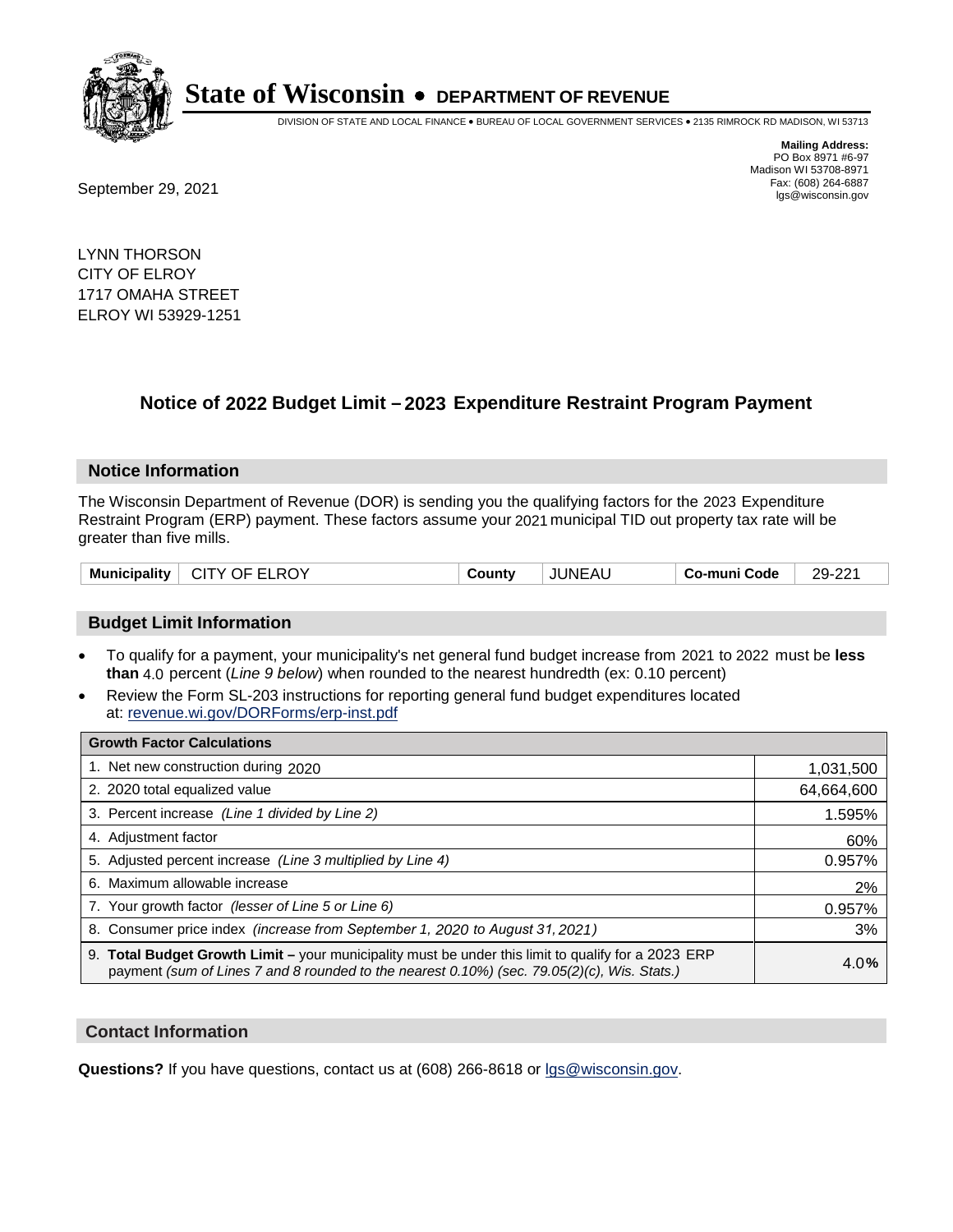

DIVISION OF STATE AND LOCAL FINANCE • BUREAU OF LOCAL GOVERNMENT SERVICES • 2135 RIMROCK RD MADISON, WI 53713

**Mailing Address:** PO Box 8971 #6-97 Madison WI 53708-8971<br>Fax: (608) 264-6887 Fax: (608) 264-6887<br>
September 29, 2021 and the state of the state of the state of the state of the state of the state of the state of the state of the state of the state of the state of the state of the state of the state

RANDALL REEG CITY OF MAUSTON 303 MANSION ST MAUSTON WI 53948-1329

## **Notice of 2022 Budget Limit - 2023 Expenditure Restraint Program Payment**

### **Notice Information**

The Wisconsin Department of Revenue (DOR) is sending you the qualifying factors for the 2023 Expenditure Restraint Program (ERP) payment. These factors assume your 2021 municipal TID out property tax rate will be greater than five mills.

| Municipality   CITY OF MAUSTON<br><b>JUNEAU</b><br>County | 29-251<br>Co-muni Code |
|-----------------------------------------------------------|------------------------|
|-----------------------------------------------------------|------------------------|

### **Budget Limit Information**

- To qualify for a payment, your municipality's net general fund budget increase from 2021 to 2022 must be less **than** 3.6 percent (*Line 9 below*) when rounded to the nearest hundredth (ex: 0.10 percent)
- Review the Form SL-203 instructions for reporting general fund budget expenditures located at: revenue.wi.gov/DORForms/erp-inst.pdf

| <b>Growth Factor Calculations</b>                                                                                                                                                                      |             |
|--------------------------------------------------------------------------------------------------------------------------------------------------------------------------------------------------------|-------------|
| 1. Net new construction during 2020                                                                                                                                                                    | 2,237,500   |
| 2. 2020 total equalized value                                                                                                                                                                          | 235,803,700 |
| 3. Percent increase (Line 1 divided by Line 2)                                                                                                                                                         | 0.949%      |
| 4. Adiustment factor                                                                                                                                                                                   | 60%         |
| 5. Adjusted percent increase (Line 3 multiplied by Line 4)                                                                                                                                             | 0.569%      |
| 6. Maximum allowable increase                                                                                                                                                                          | 2%          |
| 7. Your growth factor (lesser of Line 5 or Line 6)                                                                                                                                                     | 0.569%      |
| 8. Consumer price index (increase from September 1, 2020 to August 31, 2021)                                                                                                                           | 3%          |
| 9. Total Budget Growth Limit - your municipality must be under this limit to qualify for a 2023 ERP<br>payment (sum of Lines 7 and 8 rounded to the nearest $0.10\%$ ) (sec. 79.05(2)(c), Wis. Stats.) | 3.6%        |

### **Contact Information**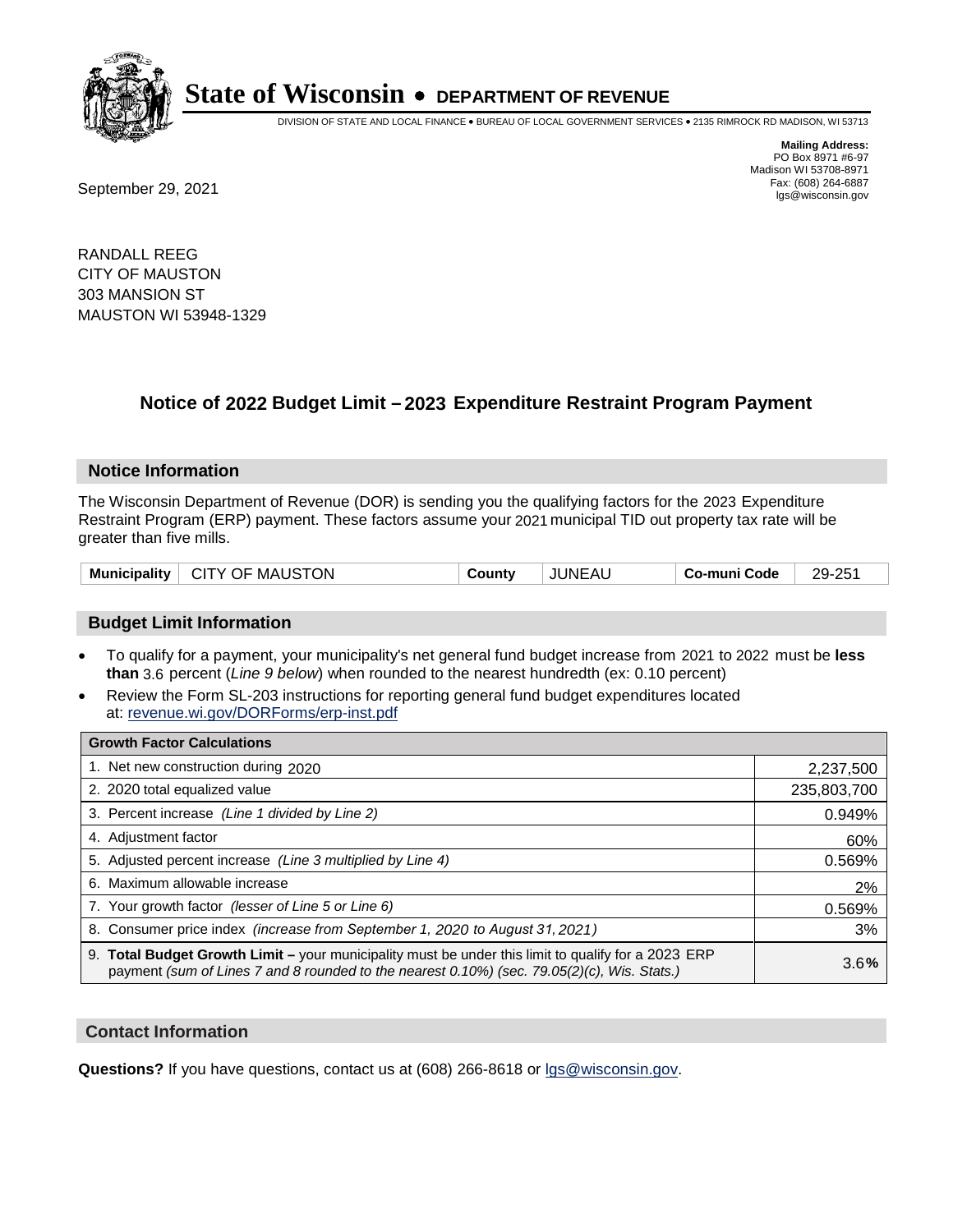

DIVISION OF STATE AND LOCAL FINANCE • BUREAU OF LOCAL GOVERNMENT SERVICES • 2135 RIMROCK RD MADISON, WI 53713

Fax: (608) 264-6887<br>
September 29, 2021 and the state of the state of the state of the state of the state of the state of the state of the state of the state of the state of the state of the state of the state of the state

**Mailing Address:** PO Box 8971 #6-97 Madison WI 53708-8971<br>Fax: (608) 264-6887

LISA VINZ CITY OF NEW LISBON PO BOX 218 NEW LISBON WI 53950-0218

## **Notice of 2022 Budget Limit - 2023 Expenditure Restraint Program Payment**

### **Notice Information**

The Wisconsin Department of Revenue (DOR) is sending you the qualifying factors for the 2023 Expenditure Restraint Program (ERP) payment. These factors assume your 2021 municipal TID out property tax rate will be greater than five mills.

| Municipality   CITY OF NEW LISBON<br>County | JUNEAL | Co-muni Code | 29-261 |
|---------------------------------------------|--------|--------------|--------|
|---------------------------------------------|--------|--------------|--------|

### **Budget Limit Information**

- To qualify for a payment, your municipality's net general fund budget increase from 2021 to 2022 must be less **than** 3.3 percent (*Line 9 below*) when rounded to the nearest hundredth (ex: 0.10 percent)
- Review the Form SL-203 instructions for reporting general fund budget expenditures located at: revenue.wi.gov/DORForms/erp-inst.pdf

| <b>Growth Factor Calculations</b>                                                                                                                                                                  |            |
|----------------------------------------------------------------------------------------------------------------------------------------------------------------------------------------------------|------------|
| 1. Net new construction during 2020                                                                                                                                                                | 369,500    |
| 2. 2020 total equalized value                                                                                                                                                                      | 87,006,700 |
| 3. Percent increase (Line 1 divided by Line 2)                                                                                                                                                     | 0.425%     |
| 4. Adjustment factor                                                                                                                                                                               | 60%        |
| 5. Adjusted percent increase (Line 3 multiplied by Line 4)                                                                                                                                         | 0.255%     |
| 6. Maximum allowable increase                                                                                                                                                                      | 2%         |
| 7. Your growth factor (lesser of Line 5 or Line 6)                                                                                                                                                 | 0.255%     |
| 8. Consumer price index (increase from September 1, 2020 to August 31, 2021)                                                                                                                       | 3%         |
| 9. Total Budget Growth Limit – your municipality must be under this limit to qualify for a 2023 ERP<br>payment (sum of Lines 7 and 8 rounded to the nearest 0.10%) (sec. 79.05(2)(c), Wis. Stats.) | 3.3%       |

### **Contact Information**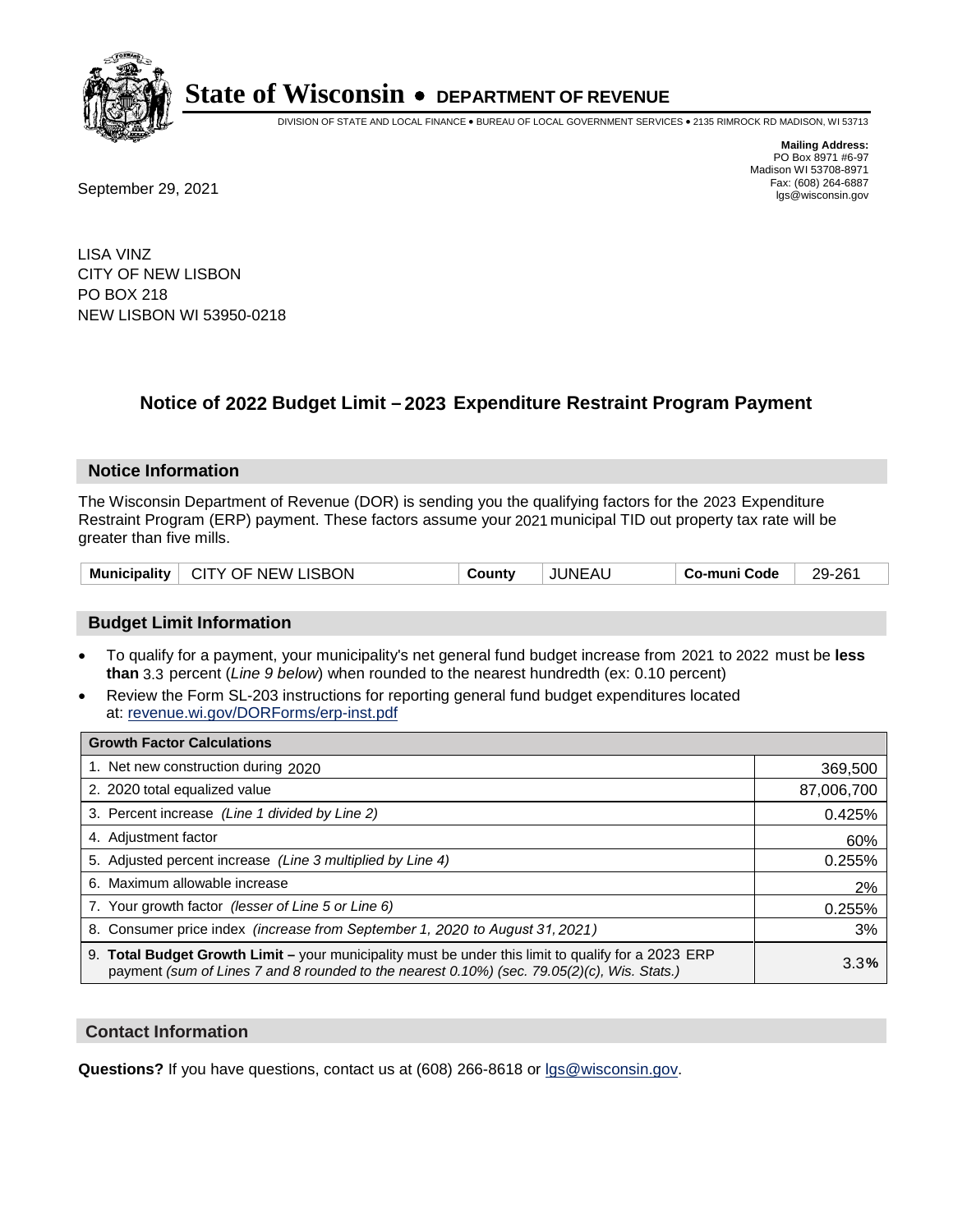

DIVISION OF STATE AND LOCAL FINANCE • BUREAU OF LOCAL GOVERNMENT SERVICES • 2135 RIMROCK RD MADISON, WI 53713

Fax: (608) 264-6887<br>
September 29, 2021 and the state of the state of the state of the state of the state of the state of the state of the state of the state of the state of the state of the state of the state of the state

**Mailing Address:** PO Box 8971 #6-97 Madison WI 53708-8971<br>Fax: (608) 264-6887

MICHELLE SHRAMEK VILLAGE OF PADDOCK LAKE 6969 236TH AVE SALEM WI 53168-9624

## **Notice of 2022 Budget Limit - 2023 Expenditure Restraint Program Payment**

### **Notice Information**

The Wisconsin Department of Revenue (DOR) is sending you the qualifying factors for the 2023 Expenditure Restraint Program (ERP) payment. These factors assume your 2021 municipal TID out property tax rate will be greater than five mills.

### **Budget Limit Information**

- To qualify for a payment, your municipality's net general fund budget increase from 2021 to 2022 must be less **than** 4.2 percent (*Line 9 below*) when rounded to the nearest hundredth (ex: 0.10 percent)
- Review the Form SL-203 instructions for reporting general fund budget expenditures located at: revenue.wi.gov/DORForms/erp-inst.pdf

| <b>Growth Factor Calculations</b>                                                                                                                                                                  |             |
|----------------------------------------------------------------------------------------------------------------------------------------------------------------------------------------------------|-------------|
| 1. Net new construction during 2020                                                                                                                                                                | 5,550,000   |
| 2. 2020 total equalized value                                                                                                                                                                      | 283,049,600 |
| 3. Percent increase (Line 1 divided by Line 2)                                                                                                                                                     | 1.961%      |
| 4. Adiustment factor                                                                                                                                                                               | 60%         |
| 5. Adjusted percent increase (Line 3 multiplied by Line 4)                                                                                                                                         | 1.177%      |
| 6. Maximum allowable increase                                                                                                                                                                      | 2%          |
| 7. Your growth factor (lesser of Line 5 or Line 6)                                                                                                                                                 | 1.177%      |
| 8. Consumer price index (increase from September 1, 2020 to August 31, 2021)                                                                                                                       | 3%          |
| 9. Total Budget Growth Limit - your municipality must be under this limit to qualify for a 2023 ERP<br>payment (sum of Lines 7 and 8 rounded to the nearest 0.10%) (sec. 79.05(2)(c), Wis. Stats.) | 4.2%        |

### **Contact Information**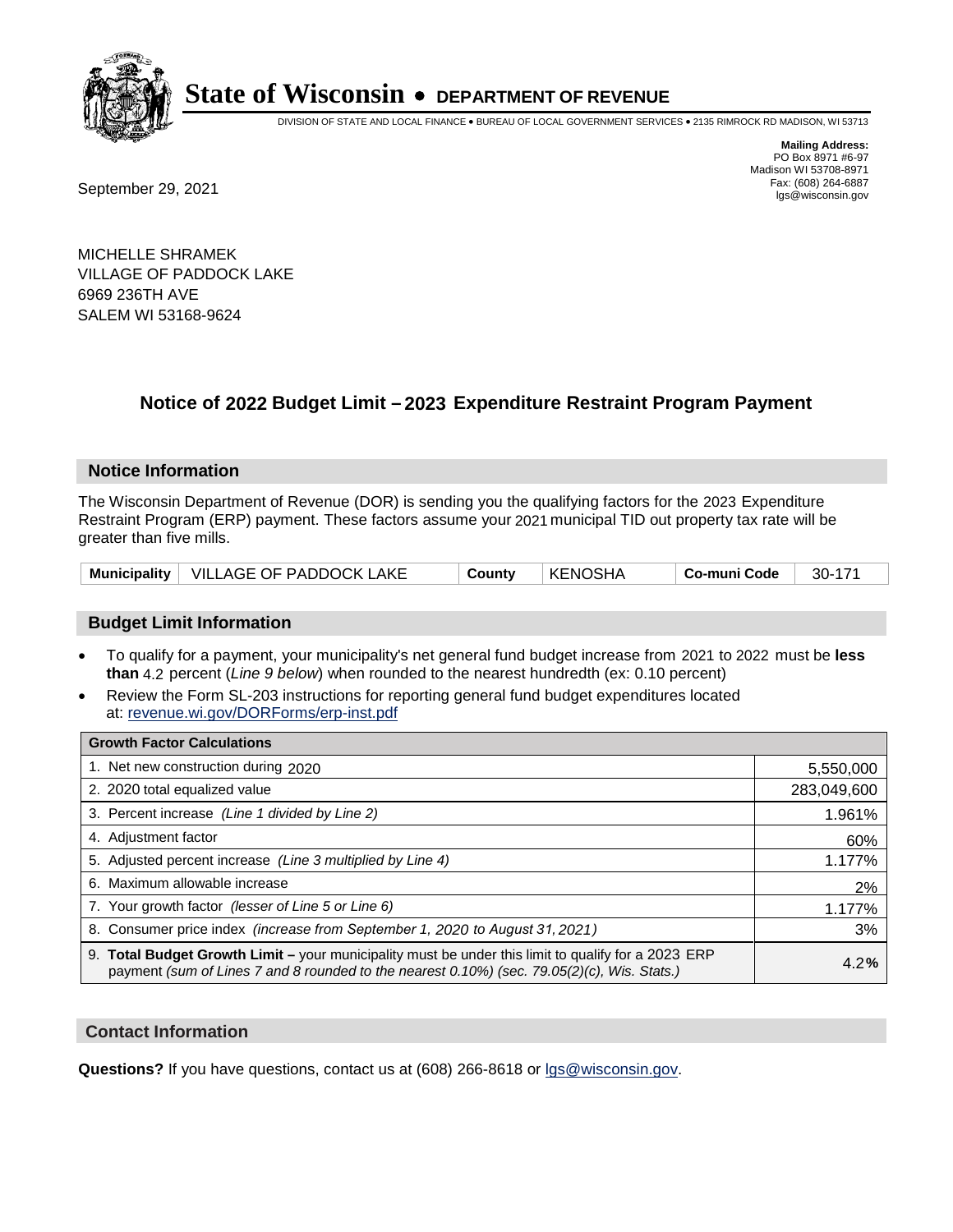

DIVISION OF STATE AND LOCAL FINANCE • BUREAU OF LOCAL GOVERNMENT SERVICES • 2135 RIMROCK RD MADISON, WI 53713

**Mailing Address:** PO Box 8971 #6-97 Madison WI 53708-8971<br>Fax: (608) 264-6887

Fax: (608) 264-6887<br>
September 29, 2021 and the state of the state of the state of the state of the state of the state of the state of the state of the state of the state of the state of the state of the state of the state

MARY COLE VILLAGE OF SOMERS PO BOX 197 SOMERS WI 53171

## **Notice of 2022 Budget Limit - 2023 Expenditure Restraint Program Payment**

### **Notice Information**

The Wisconsin Department of Revenue (DOR) is sending you the qualifying factors for the 2023 Expenditure Restraint Program (ERP) payment. These factors assume your 2021 municipal TID out property tax rate will be greater than five mills.

| Municipality | <b>VILLAGE OF SOMERS</b> | County | <b>KENOSHA</b> | Co-muni Code | 182<br>30- |
|--------------|--------------------------|--------|----------------|--------------|------------|
|--------------|--------------------------|--------|----------------|--------------|------------|

### **Budget Limit Information**

- To qualify for a payment, your municipality's net general fund budget increase from 2021 to 2022 must be less **than** 5.0 percent (*Line 9 below*) when rounded to the nearest hundredth (ex: 0.10 percent)
- Review the Form SL-203 instructions for reporting general fund budget expenditures located at: revenue.wi.gov/DORForms/erp-inst.pdf

| <b>Growth Factor Calculations</b>                                                                                                                                                                  |             |
|----------------------------------------------------------------------------------------------------------------------------------------------------------------------------------------------------|-------------|
| 1. Net new construction during 2020                                                                                                                                                                | 54,672,200  |
| 2. 2020 total equalized value                                                                                                                                                                      | 940,358,100 |
| 3. Percent increase (Line 1 divided by Line 2)                                                                                                                                                     | 5.814%      |
| 4. Adiustment factor                                                                                                                                                                               | 60%         |
| 5. Adjusted percent increase (Line 3 multiplied by Line 4)                                                                                                                                         | 3.488%      |
| 6. Maximum allowable increase                                                                                                                                                                      | 2%          |
| 7. Your growth factor (lesser of Line 5 or Line 6)                                                                                                                                                 | 2.000%      |
| 8. Consumer price index (increase from September 1, 2020 to August 31, 2021)                                                                                                                       | 3%          |
| 9. Total Budget Growth Limit - your municipality must be under this limit to qualify for a 2023 ERP<br>payment (sum of Lines 7 and 8 rounded to the nearest 0.10%) (sec. 79.05(2)(c), Wis. Stats.) | 5.0%        |

### **Contact Information**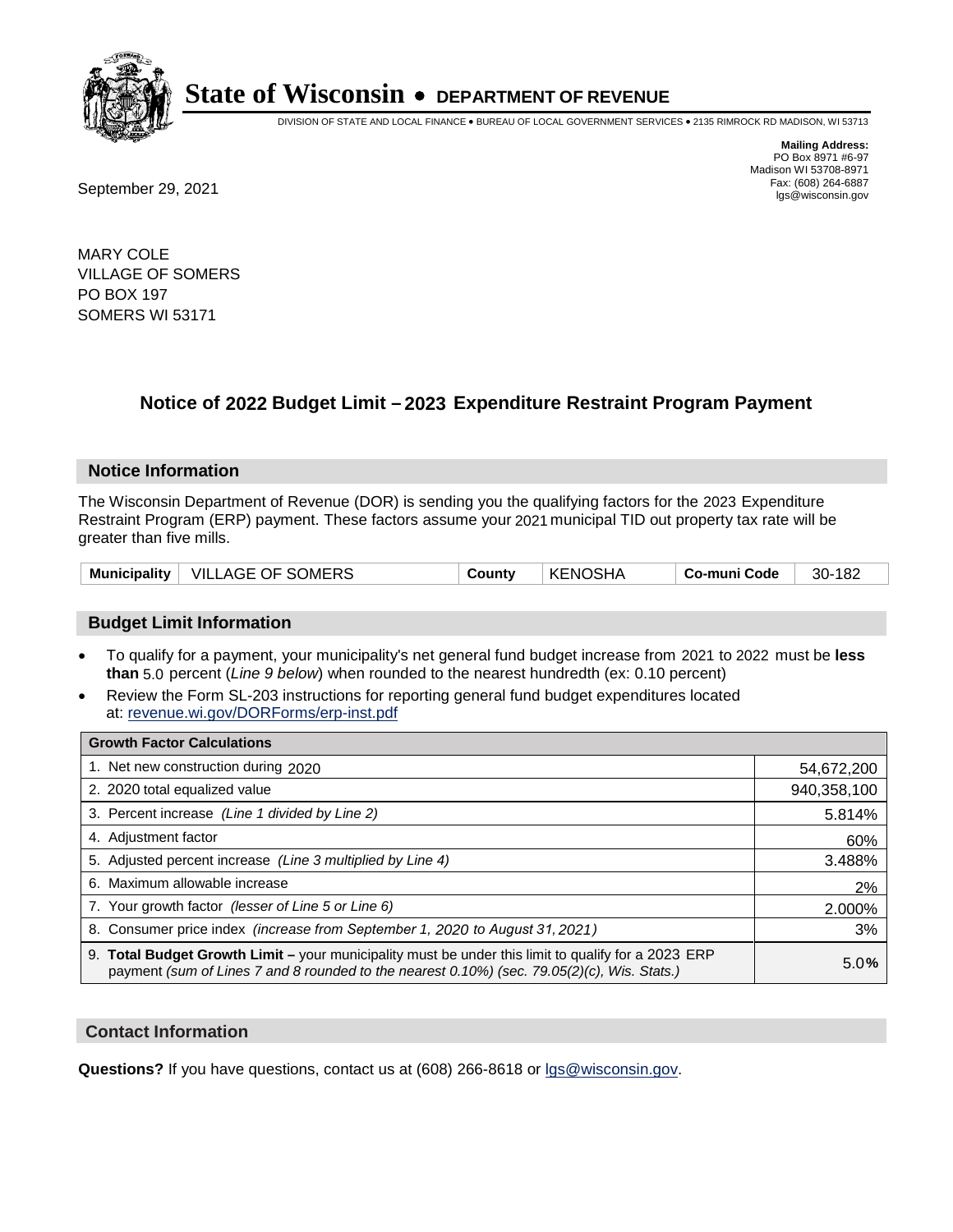

DIVISION OF STATE AND LOCAL FINANCE • BUREAU OF LOCAL GOVERNMENT SERVICES • 2135 RIMROCK RD MADISON, WI 53713

**Mailing Address:** PO Box 8971 #6-97 Madison WI 53708-8971<br>Fax: (608) 264-6887

Fax: (608) 264-6887<br>
September 29, 2021 and the state of the state of the state of the state of the state of the state of the state of the state of the state of the state of the state of the state of the state of the state

MATT KRAUTER CITY OF KENOSHA 625 52ND ST, RM 105 KENOSHA WI 53140-3480

## **Notice of 2022 Budget Limit - 2023 Expenditure Restraint Program Payment**

### **Notice Information**

The Wisconsin Department of Revenue (DOR) is sending you the qualifying factors for the 2023 Expenditure Restraint Program (ERP) payment. These factors assume your 2021 municipal TID out property tax rate will be greater than five mills.

|  |  | Municipality   CITY OF KENOSHA | County | ∣ KENOSHA | ∣ Co-muni Code | 30-241 |
|--|--|--------------------------------|--------|-----------|----------------|--------|
|--|--|--------------------------------|--------|-----------|----------------|--------|

### **Budget Limit Information**

- To qualify for a payment, your municipality's net general fund budget increase from 2021 to 2022 must be less **than** 4.6 percent (*Line 9 below*) when rounded to the nearest hundredth (ex: 0.10 percent)
- Review the Form SL-203 instructions for reporting general fund budget expenditures located at: revenue.wi.gov/DORForms/erp-inst.pdf

| <b>Growth Factor Calculations</b>                                                                                                                                                                  |               |
|----------------------------------------------------------------------------------------------------------------------------------------------------------------------------------------------------|---------------|
| 1. Net new construction during 2020                                                                                                                                                                | 200,995,600   |
| 2. 2020 total equalized value                                                                                                                                                                      | 7,621,873,500 |
| 3. Percent increase (Line 1 divided by Line 2)                                                                                                                                                     | 2.637%        |
| 4. Adjustment factor                                                                                                                                                                               | 60%           |
| 5. Adjusted percent increase (Line 3 multiplied by Line 4)                                                                                                                                         | 1.582%        |
| 6. Maximum allowable increase                                                                                                                                                                      | 2%            |
| 7. Your growth factor (lesser of Line 5 or Line 6)                                                                                                                                                 | 1.582%        |
| 8. Consumer price index (increase from September 1, 2020 to August 31, 2021)                                                                                                                       | 3%            |
| 9. Total Budget Growth Limit - your municipality must be under this limit to qualify for a 2023 ERP<br>payment (sum of Lines 7 and 8 rounded to the nearest 0.10%) (sec. 79.05(2)(c), Wis. Stats.) | 4.6%          |

### **Contact Information**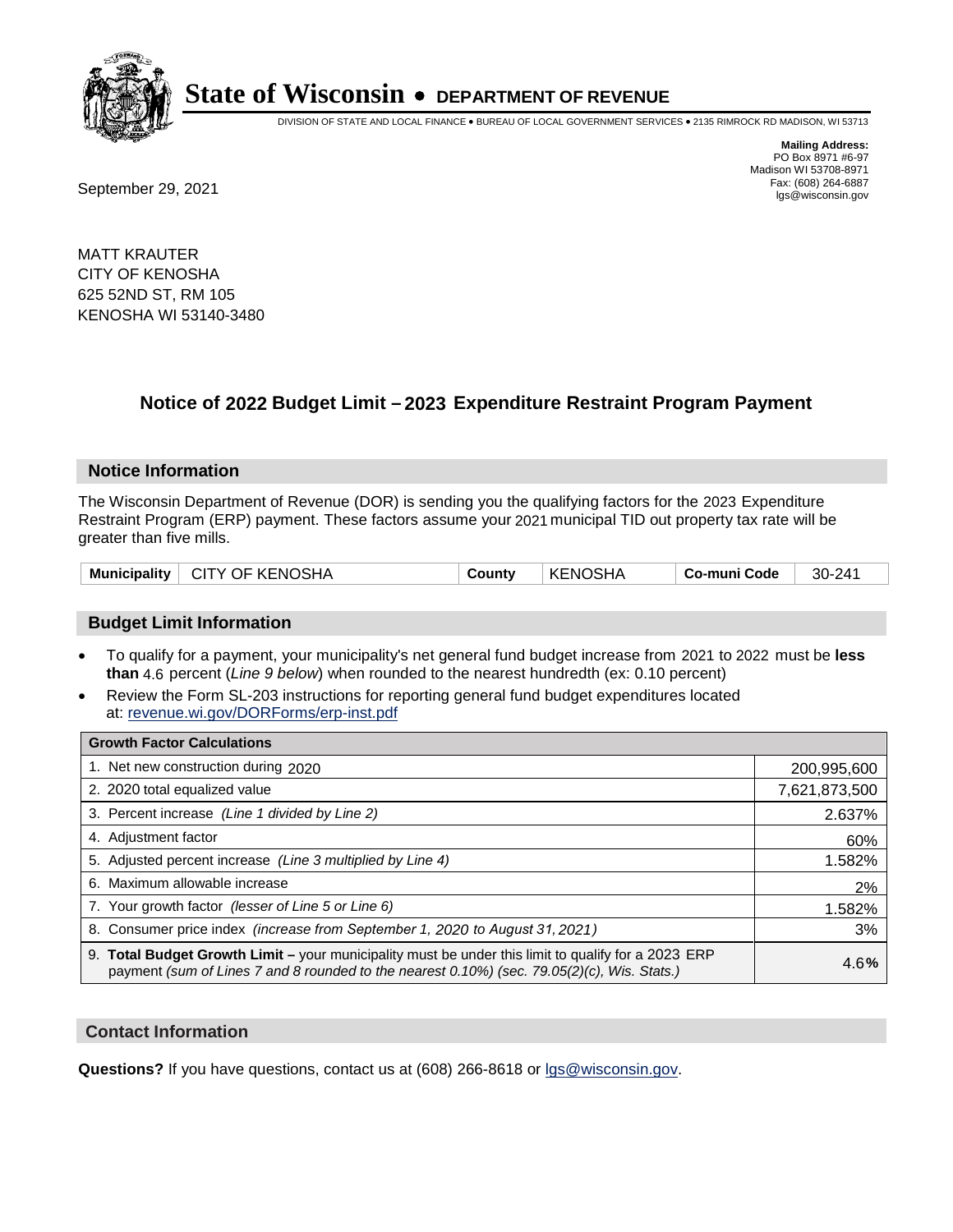

DIVISION OF STATE AND LOCAL FINANCE • BUREAU OF LOCAL GOVERNMENT SERVICES • 2135 RIMROCK RD MADISON, WI 53713

Fax: (608) 264-6887<br>
September 29, 2021 and the state of the state of the state of the state of the state of the state of the state of the state of the state of the state of the state of the state of the state of the state

**Mailing Address:** PO Box 8971 #6-97 Madison WI 53708-8971<br>Fax: (608) 264-6887

ERIN MUELLER CITY OF ALGOMA 416 FREMONT ST ALGOMA WI 54201-1353

## **Notice of 2022 Budget Limit - 2023 Expenditure Restraint Program Payment**

#### **Notice Information**

The Wisconsin Department of Revenue (DOR) is sending you the qualifying factors for the 2023 Expenditure Restraint Program (ERP) payment. These factors assume your 2021 municipal TID out property tax rate will be greater than five mills.

| Municipality   CITY OF ALGOMA | County | <b>KEWAUNEE</b> | ∣ Co-muni Code | 31-201 |
|-------------------------------|--------|-----------------|----------------|--------|
|-------------------------------|--------|-----------------|----------------|--------|

### **Budget Limit Information**

- To qualify for a payment, your municipality's net general fund budget increase from 2021 to 2022 must be less **than** 3.4 percent (*Line 9 below*) when rounded to the nearest hundredth (ex: 0.10 percent)
- Review the Form SL-203 instructions for reporting general fund budget expenditures located at: revenue.wi.gov/DORForms/erp-inst.pdf

| <b>Growth Factor Calculations</b>                                                                                                                                                                      |             |
|--------------------------------------------------------------------------------------------------------------------------------------------------------------------------------------------------------|-------------|
| 1. Net new construction during 2020                                                                                                                                                                    | 1,351,900   |
| 2. 2020 total equalized value                                                                                                                                                                          | 199,596,700 |
| 3. Percent increase (Line 1 divided by Line 2)                                                                                                                                                         | 0.677%      |
| 4. Adiustment factor                                                                                                                                                                                   | 60%         |
| 5. Adjusted percent increase (Line 3 multiplied by Line 4)                                                                                                                                             | 0.406%      |
| 6. Maximum allowable increase                                                                                                                                                                          | 2%          |
| 7. Your growth factor (lesser of Line 5 or Line 6)                                                                                                                                                     | 0.406%      |
| 8. Consumer price index (increase from September 1, 2020 to August 31, 2021)                                                                                                                           | 3%          |
| 9. Total Budget Growth Limit - your municipality must be under this limit to qualify for a 2023 ERP<br>payment (sum of Lines 7 and 8 rounded to the nearest $0.10\%$ ) (sec. 79.05(2)(c), Wis. Stats.) | 3.4%        |

### **Contact Information**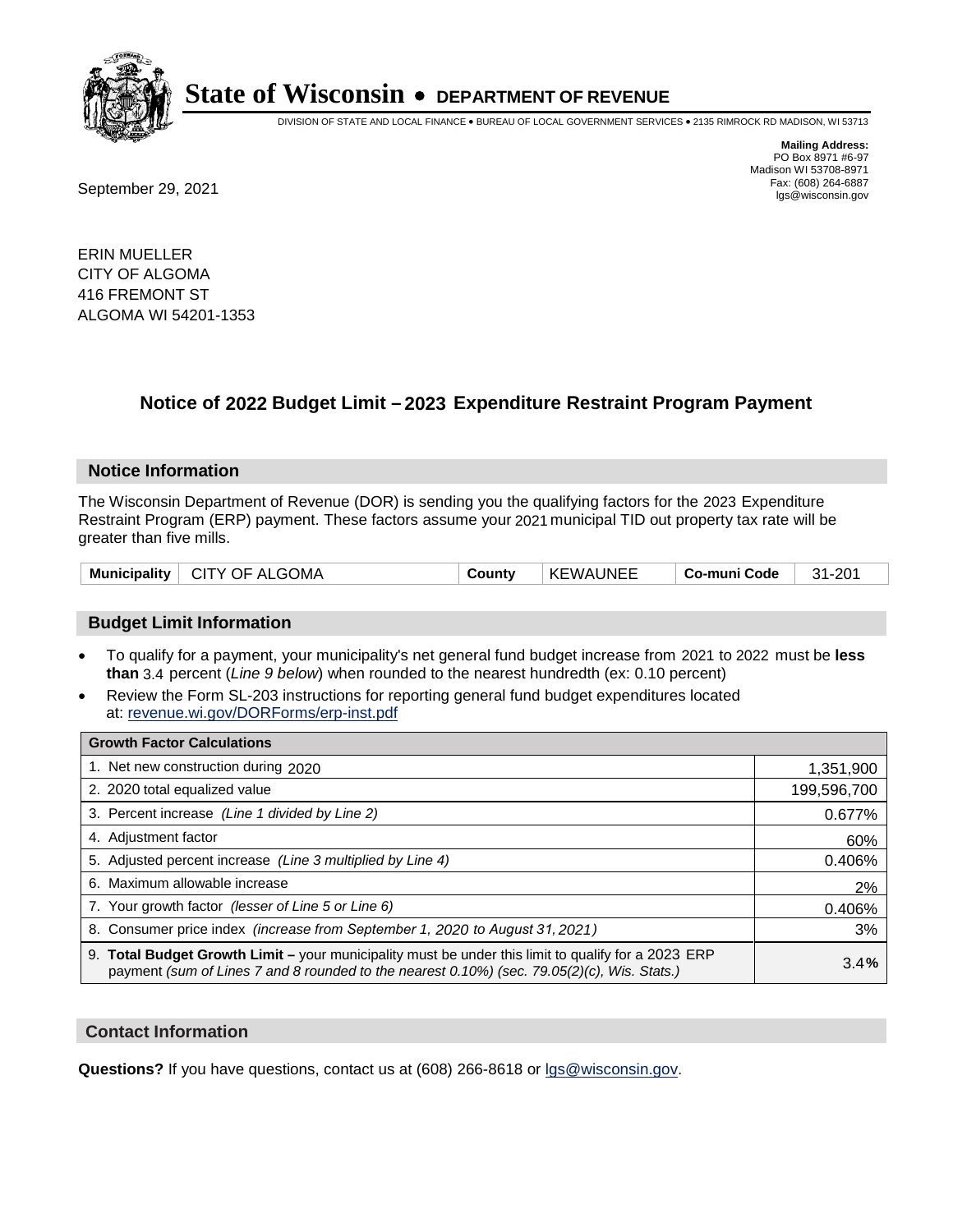

DIVISION OF STATE AND LOCAL FINANCE • BUREAU OF LOCAL GOVERNMENT SERVICES • 2135 RIMROCK RD MADISON, WI 53713

**Mailing Address:** PO Box 8971 #6-97 Madison WI 53708-8971<br>Fax: (608) 264-6887 Fax: (608) 264-6887<br>
September 29, 2021 and the state of the state of the state of the state of the state of the state of the state of the state of the state of the state of the state of the state of the state of the state

TERRI DECUR CITY OF KEWAUNEE 401 FIFTH ST KEWAUNEE WI 54216-1023

## **Notice of 2022 Budget Limit - 2023 Expenditure Restraint Program Payment**

### **Notice Information**

The Wisconsin Department of Revenue (DOR) is sending you the qualifying factors for the 2023 Expenditure Restraint Program (ERP) payment. These factors assume your 2021 municipal TID out property tax rate will be greater than five mills.

| Municipality   CITY OF KEWAUNEE | County | <b>KEWAUNEE</b> | Co-muni Code | $31 - 241$ |
|---------------------------------|--------|-----------------|--------------|------------|
|---------------------------------|--------|-----------------|--------------|------------|

### **Budget Limit Information**

- To qualify for a payment, your municipality's net general fund budget increase from 2021 to 2022 must be less **than** 3.6 percent (*Line 9 below*) when rounded to the nearest hundredth (ex: 0.10 percent)
- Review the Form SL-203 instructions for reporting general fund budget expenditures located at: revenue.wi.gov/DORForms/erp-inst.pdf

| <b>Growth Factor Calculations</b>                                                                                                                                                                  |             |
|----------------------------------------------------------------------------------------------------------------------------------------------------------------------------------------------------|-------------|
| 1. Net new construction during 2020                                                                                                                                                                | 1,859,600   |
| 2. 2020 total equalized value                                                                                                                                                                      | 178,924,400 |
| 3. Percent increase (Line 1 divided by Line 2)                                                                                                                                                     | 1.039%      |
| 4. Adjustment factor                                                                                                                                                                               | 60%         |
| 5. Adjusted percent increase (Line 3 multiplied by Line 4)                                                                                                                                         | 0.623%      |
| 6. Maximum allowable increase                                                                                                                                                                      | 2%          |
| 7. Your growth factor (lesser of Line 5 or Line 6)                                                                                                                                                 | 0.623%      |
| 8. Consumer price index (increase from September 1, 2020 to August 31, 2021)                                                                                                                       | 3%          |
| 9. Total Budget Growth Limit - your municipality must be under this limit to qualify for a 2023 ERP<br>payment (sum of Lines 7 and 8 rounded to the nearest 0.10%) (sec. 79.05(2)(c), Wis. Stats.) | 3.6%        |

### **Contact Information**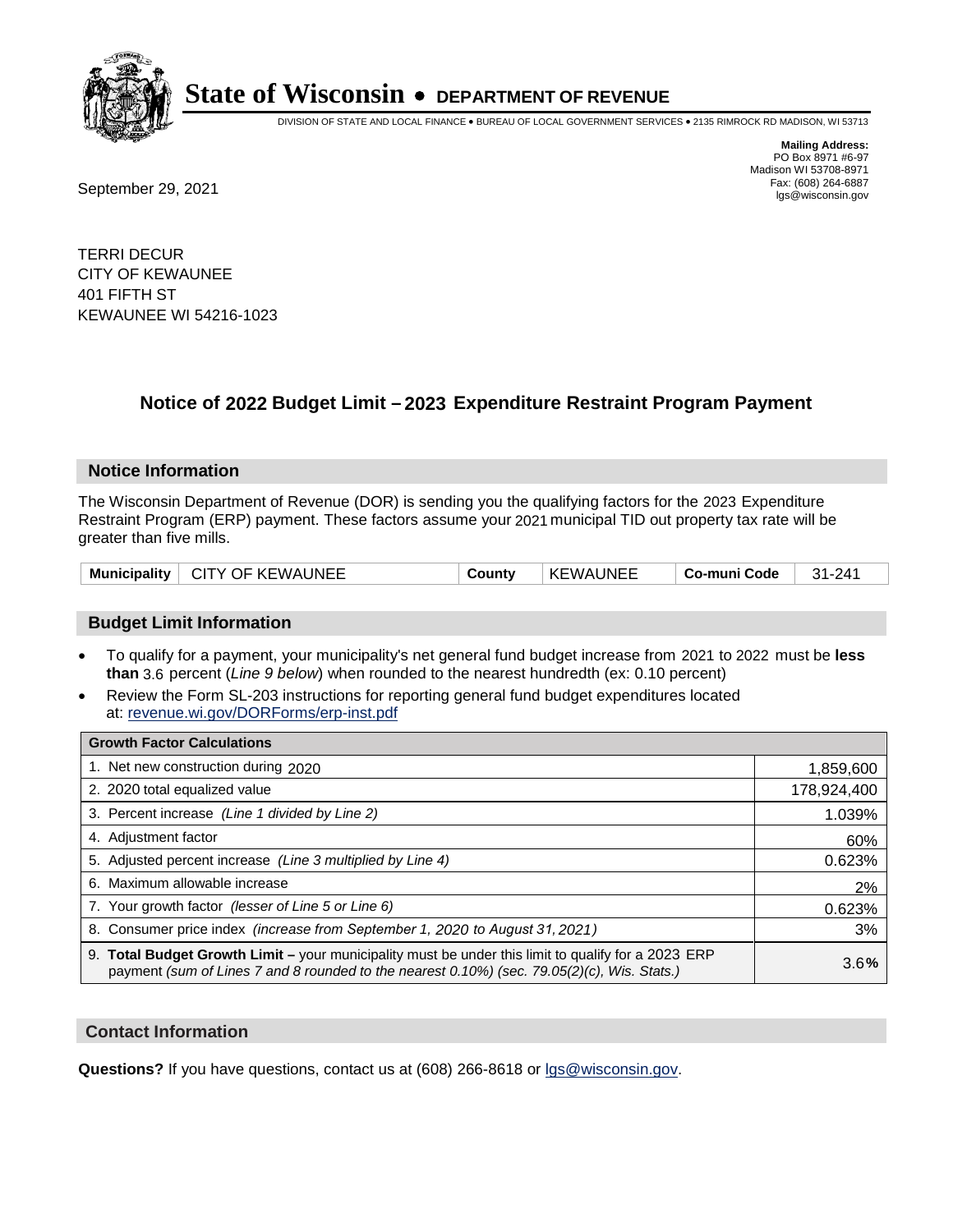

DIVISION OF STATE AND LOCAL FINANCE • BUREAU OF LOCAL GOVERNMENT SERVICES • 2135 RIMROCK RD MADISON, WI 53713

Fax: (608) 264-6887<br>
September 29, 2021 and the state of the state of the state of the state of the state of the state of the state of the state of the state of the state of the state of the state of the state of the state

**Mailing Address:** PO Box 8971 #6-97 Madison WI 53708-8971<br>Fax: (608) 264-6887

JERI WITTMERSHAUS VILLAGE OF BANGOR PO BOX 220 BANGOR WI 54614-0220

## **Notice of 2022 Budget Limit - 2023 Expenditure Restraint Program Payment**

#### **Notice Information**

The Wisconsin Department of Revenue (DOR) is sending you the qualifying factors for the 2023 Expenditure Restraint Program (ERP) payment. These factors assume your 2021 municipal TID out property tax rate will be greater than five mills.

|  | Municipality   VILLAGE OF BANGOR | County | LA CROSSE | $\vert$ Co-muni Code $\vert$ 32-106 |  |
|--|----------------------------------|--------|-----------|-------------------------------------|--|
|--|----------------------------------|--------|-----------|-------------------------------------|--|

### **Budget Limit Information**

- To qualify for a payment, your municipality's net general fund budget increase from 2021 to 2022 must be less **than** 4.5 percent (*Line 9 below*) when rounded to the nearest hundredth (ex: 0.10 percent)
- Review the Form SL-203 instructions for reporting general fund budget expenditures located at: revenue.wi.gov/DORForms/erp-inst.pdf

| <b>Growth Factor Calculations</b>                                                                                                                                                                  |            |
|----------------------------------------------------------------------------------------------------------------------------------------------------------------------------------------------------|------------|
| 1. Net new construction during 2020                                                                                                                                                                | 2,349,500  |
| 2. 2020 total equalized value                                                                                                                                                                      | 93,581,300 |
| 3. Percent increase (Line 1 divided by Line 2)                                                                                                                                                     | 2.511%     |
| 4. Adjustment factor                                                                                                                                                                               | 60%        |
| 5. Adjusted percent increase (Line 3 multiplied by Line 4)                                                                                                                                         | 1.507%     |
| 6. Maximum allowable increase                                                                                                                                                                      | 2%         |
| 7. Your growth factor (lesser of Line 5 or Line 6)                                                                                                                                                 | 1.507%     |
| 8. Consumer price index (increase from September 1, 2020 to August 31, 2021)                                                                                                                       | 3%         |
| 9. Total Budget Growth Limit – your municipality must be under this limit to qualify for a 2023 ERP<br>payment (sum of Lines 7 and 8 rounded to the nearest 0.10%) (sec. 79.05(2)(c), Wis. Stats.) | 4.5%       |

### **Contact Information**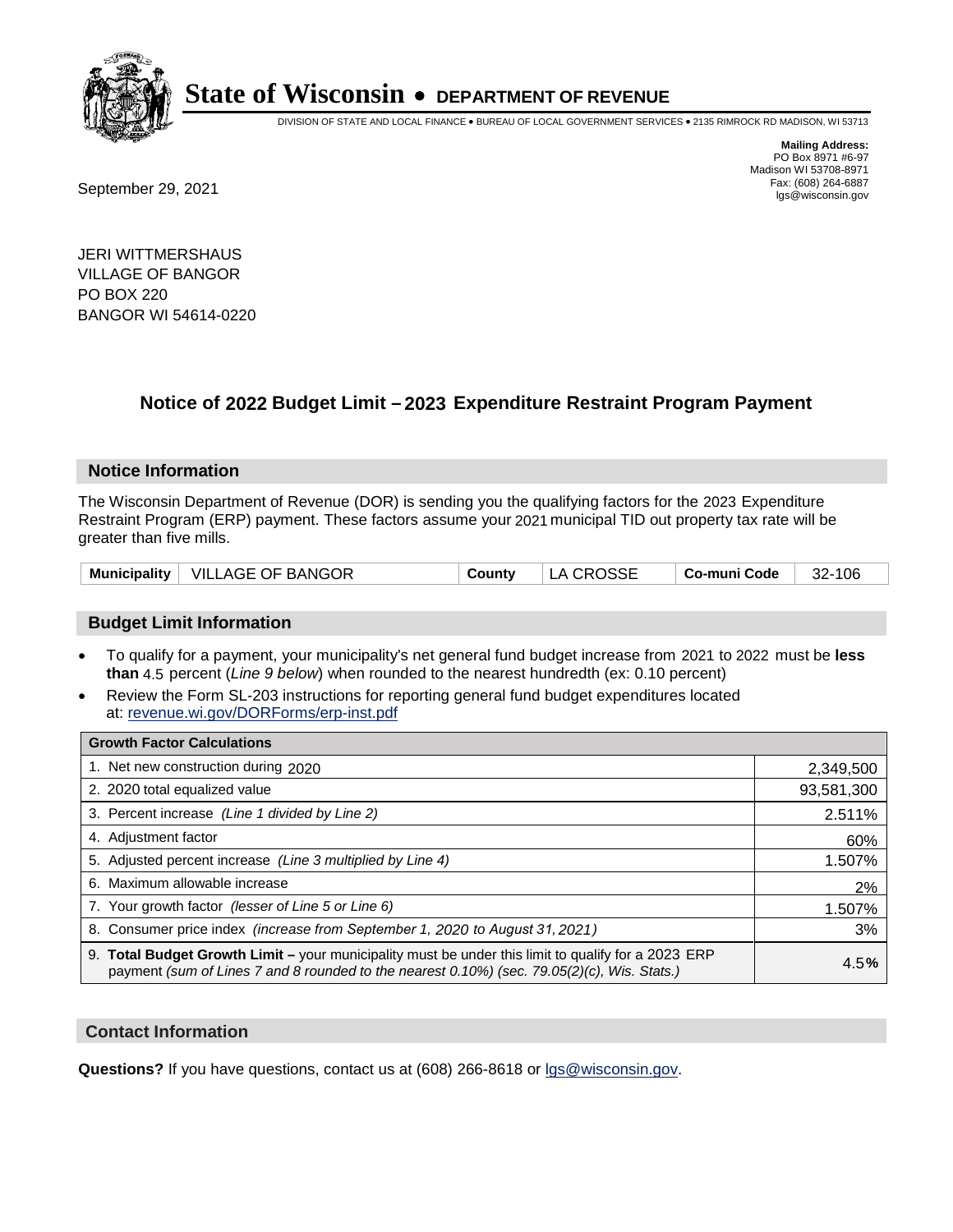

DIVISION OF STATE AND LOCAL FINANCE • BUREAU OF LOCAL GOVERNMENT SERVICES • 2135 RIMROCK RD MADISON, WI 53713

Fax: (608) 264-6887<br>
September 29, 2021 and the state of the state of the state of the state of the state of the state of the state of the state of the state of the state of the state of the state of the state of the state

**Mailing Address:** PO Box 8971 #6-97 Madison WI 53708-8971<br>Fax: (608) 264-6887

ANGELA HORNBERG VILLAGE OF HOLMEN PO BOX 158 HOLMEN WI 54636-0158

## **Notice of 2022 Budget Limit - 2023 Expenditure Restraint Program Payment**

#### **Notice Information**

The Wisconsin Department of Revenue (DOR) is sending you the qualifying factors for the 2023 Expenditure Restraint Program (ERP) payment. These factors assume your 2021 municipal TID out property tax rate will be greater than five mills.

| Municipality   VILLAGE OF HOLMEN<br>County | LA CROSSE | 32-136<br>∣ Co-muni Code ∣ |
|--------------------------------------------|-----------|----------------------------|
|--------------------------------------------|-----------|----------------------------|

### **Budget Limit Information**

- To qualify for a payment, your municipality's net general fund budget increase from 2021 to 2022 must be less **than** 5.0 percent (*Line 9 below*) when rounded to the nearest hundredth (ex: 0.10 percent)
- Review the Form SL-203 instructions for reporting general fund budget expenditures located at: revenue.wi.gov/DORForms/erp-inst.pdf

| <b>Growth Factor Calculations</b>                                                                                                                                                                  |             |
|----------------------------------------------------------------------------------------------------------------------------------------------------------------------------------------------------|-------------|
| 1. Net new construction during 2020                                                                                                                                                                | 61,539,200  |
| 2. 2020 total equalized value                                                                                                                                                                      | 839,592,000 |
| 3. Percent increase (Line 1 divided by Line 2)                                                                                                                                                     | 7.330%      |
| 4. Adjustment factor                                                                                                                                                                               | 60%         |
| 5. Adjusted percent increase (Line 3 multiplied by Line 4)                                                                                                                                         | 4.398%      |
| 6. Maximum allowable increase                                                                                                                                                                      | 2%          |
| 7. Your growth factor (lesser of Line 5 or Line 6)                                                                                                                                                 | 2.000%      |
| 8. Consumer price index (increase from September 1, 2020 to August 31, 2021)                                                                                                                       | 3%          |
| 9. Total Budget Growth Limit – your municipality must be under this limit to qualify for a 2023 ERP<br>payment (sum of Lines 7 and 8 rounded to the nearest 0.10%) (sec. 79.05(2)(c), Wis. Stats.) | 5.0%        |

### **Contact Information**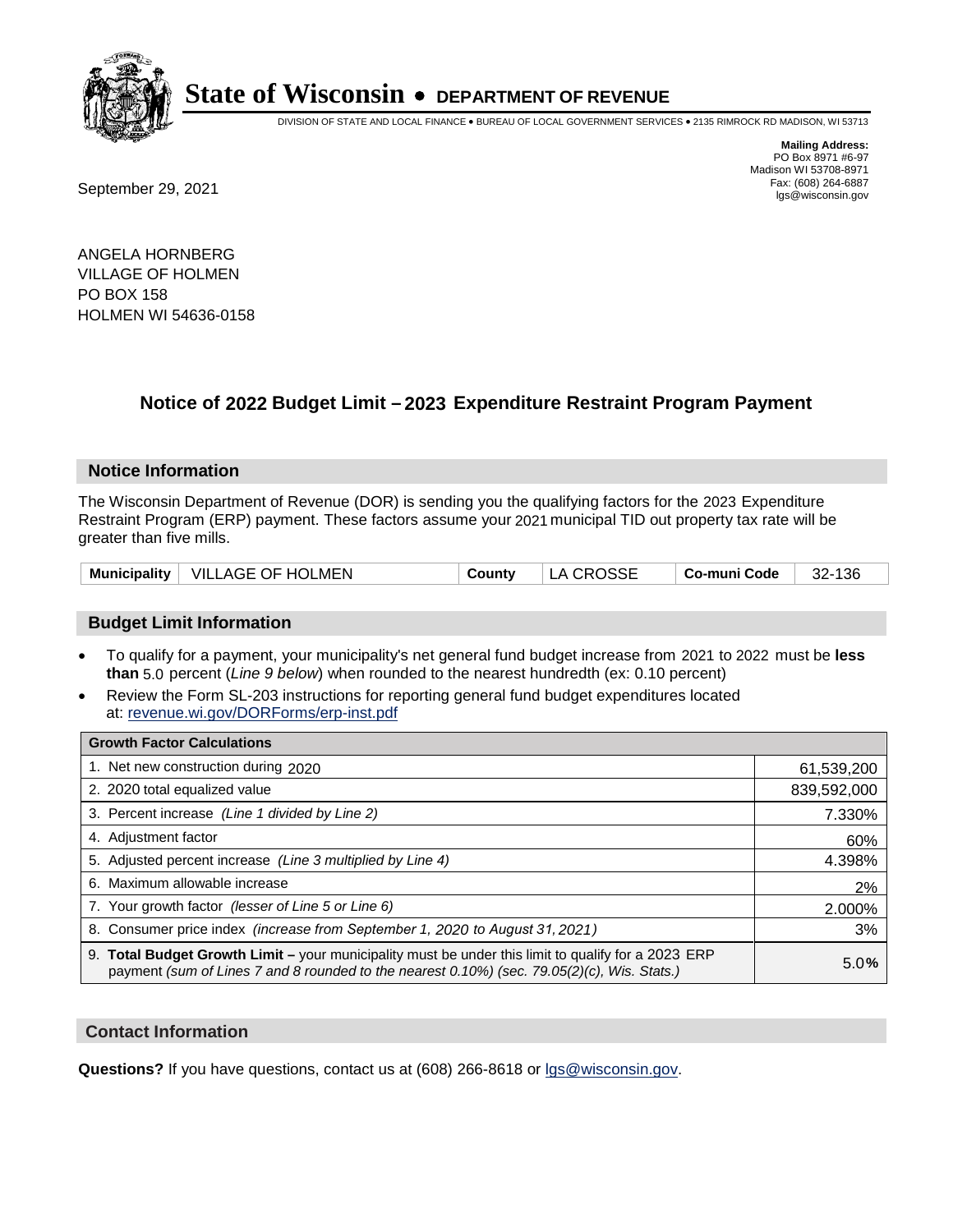

DIVISION OF STATE AND LOCAL FINANCE • BUREAU OF LOCAL GOVERNMENT SERVICES • 2135 RIMROCK RD MADISON, WI 53713

Fax: (608) 264-6887<br>
September 29, 2021 and the state of the state of the state of the state of the state of the state of the state of the state of the state of the state of the state of the state of the state of the state

**Mailing Address:** PO Box 8971 #6-97 Madison WI 53708-8971<br>Fax: (608) 264-6887

NIKKI ELSEN CITY OF LA CROSSE 400 LA CROSSE ST LA CROSSE WI 54601-3396

## **Notice of 2022 Budget Limit - 2023 Expenditure Restraint Program Payment**

### **Notice Information**

The Wisconsin Department of Revenue (DOR) is sending you the qualifying factors for the 2023 Expenditure Restraint Program (ERP) payment. These factors assume your 2021 municipal TID out property tax rate will be greater than five mills.

| Municipality   CITY OF LA CROSSE | County | LA CROSSE | $\vert$ Co-muni Code $\vert$ 32-246 |  |
|----------------------------------|--------|-----------|-------------------------------------|--|
|----------------------------------|--------|-----------|-------------------------------------|--|

### **Budget Limit Information**

- To qualify for a payment, your municipality's net general fund budget increase from 2021 to 2022 must be less **than** 3.7 percent (*Line 9 below*) when rounded to the nearest hundredth (ex: 0.10 percent)
- Review the Form SL-203 instructions for reporting general fund budget expenditures located at: revenue.wi.gov/DORForms/erp-inst.pdf

| <b>Growth Factor Calculations</b>                                                                                                                                                                  |               |
|----------------------------------------------------------------------------------------------------------------------------------------------------------------------------------------------------|---------------|
| 1. Net new construction during 2020                                                                                                                                                                | 51,482,200    |
| 2. 2020 total equalized value                                                                                                                                                                      | 4,331,406,700 |
| 3. Percent increase (Line 1 divided by Line 2)                                                                                                                                                     | 1.189%        |
| 4. Adiustment factor                                                                                                                                                                               | 60%           |
| 5. Adjusted percent increase (Line 3 multiplied by Line 4)                                                                                                                                         | 0.713%        |
| 6. Maximum allowable increase                                                                                                                                                                      | 2%            |
| 7. Your growth factor (lesser of Line 5 or Line 6)                                                                                                                                                 | 0.713%        |
| 8. Consumer price index (increase from September 1, 2020 to August 31, 2021)                                                                                                                       | 3%            |
| 9. Total Budget Growth Limit - your municipality must be under this limit to qualify for a 2023 ERP<br>payment (sum of Lines 7 and 8 rounded to the nearest 0.10%) (sec. 79.05(2)(c), Wis. Stats.) | 3.7%          |

### **Contact Information**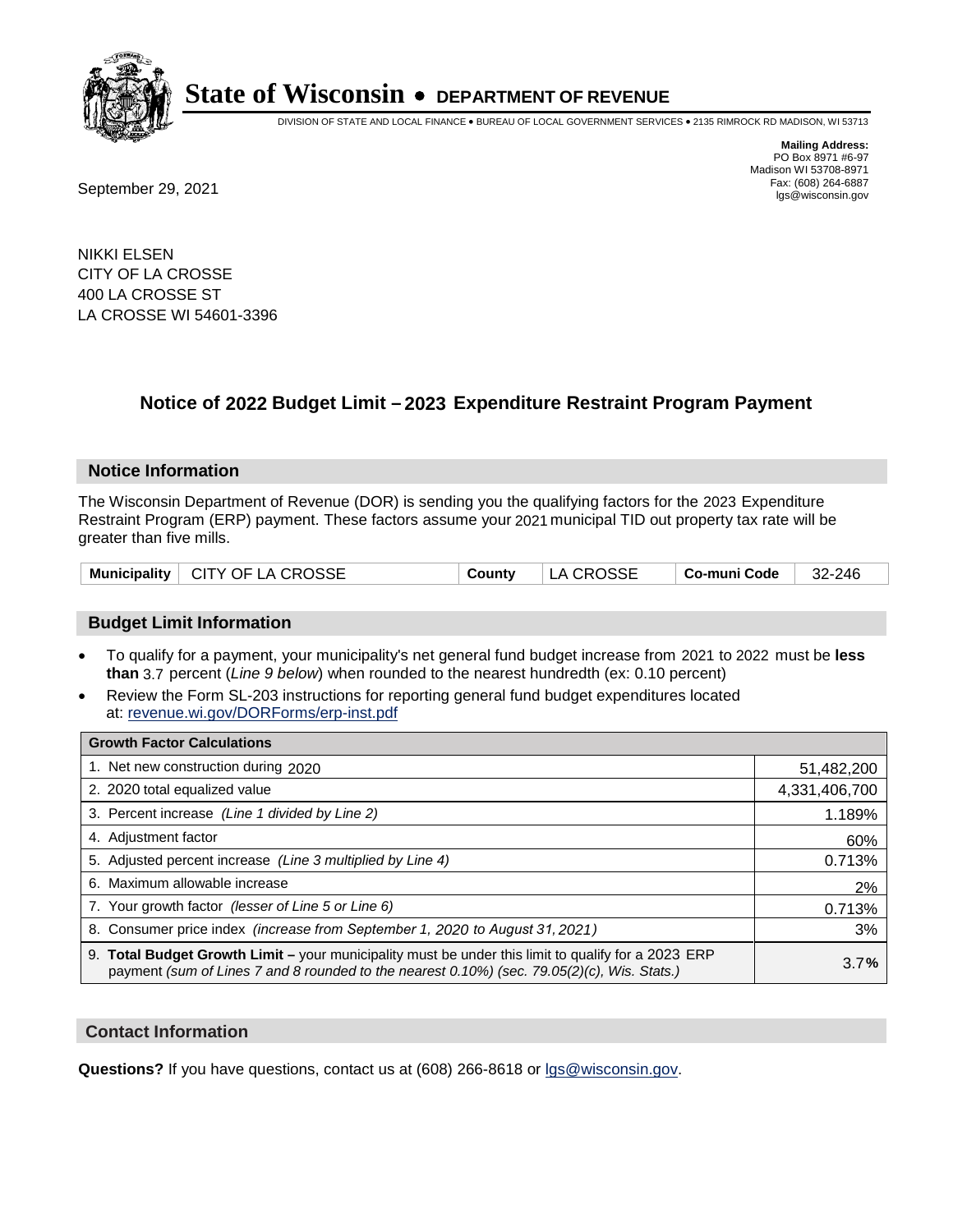

DIVISION OF STATE AND LOCAL FINANCE • BUREAU OF LOCAL GOVERNMENT SERVICES • 2135 RIMROCK RD MADISON, WI 53713

Fax: (608) 264-6887<br>
September 29, 2021 and the state of the state of the state of the state of the state of the state of the state of the state of the state of the state of the state of the state of the state of the state

**Mailing Address:** PO Box 8971 #6-97 Madison WI 53708-8971<br>Fax: (608) 264-6887

JOANN MARCON CITY OF ONALASKA 415 MAIN ST ONALASKA WI 54650-2953

## **Notice of 2022 Budget Limit - 2023 Expenditure Restraint Program Payment**

### **Notice Information**

The Wisconsin Department of Revenue (DOR) is sending you the qualifying factors for the 2023 Expenditure Restraint Program (ERP) payment. These factors assume your 2021 municipal TID out property tax rate will be greater than five mills.

| Municipality   CITY OF ONALASKA | County | LA CROSSE | $\vert$ Co-muni Code $\vert$ 32-265 |  |
|---------------------------------|--------|-----------|-------------------------------------|--|
|---------------------------------|--------|-----------|-------------------------------------|--|

### **Budget Limit Information**

- To qualify for a payment, your municipality's net general fund budget increase from 2021 to 2022 must be less **than** 3.9 percent (*Line 9 below*) when rounded to the nearest hundredth (ex: 0.10 percent)
- Review the Form SL-203 instructions for reporting general fund budget expenditures located at: revenue.wi.gov/DORForms/erp-inst.pdf

| <b>Growth Factor Calculations</b>                                                                                                                                                                  |               |
|----------------------------------------------------------------------------------------------------------------------------------------------------------------------------------------------------|---------------|
| 1. Net new construction during 2020                                                                                                                                                                | 30,762,200    |
| 2. 2020 total equalized value                                                                                                                                                                      | 2,169,131,500 |
| 3. Percent increase (Line 1 divided by Line 2)                                                                                                                                                     | 1.418%        |
| 4. Adjustment factor                                                                                                                                                                               | 60%           |
| 5. Adjusted percent increase (Line 3 multiplied by Line 4)                                                                                                                                         | 0.851%        |
| 6. Maximum allowable increase                                                                                                                                                                      | 2%            |
| 7. Your growth factor (lesser of Line 5 or Line 6)                                                                                                                                                 | 0.851%        |
| 8. Consumer price index (increase from September 1, 2020 to August 31, 2021)                                                                                                                       | 3%            |
| 9. Total Budget Growth Limit - your municipality must be under this limit to qualify for a 2023 ERP<br>payment (sum of Lines 7 and 8 rounded to the nearest 0.10%) (sec. 79.05(2)(c), Wis. Stats.) | 3.9%          |

### **Contact Information**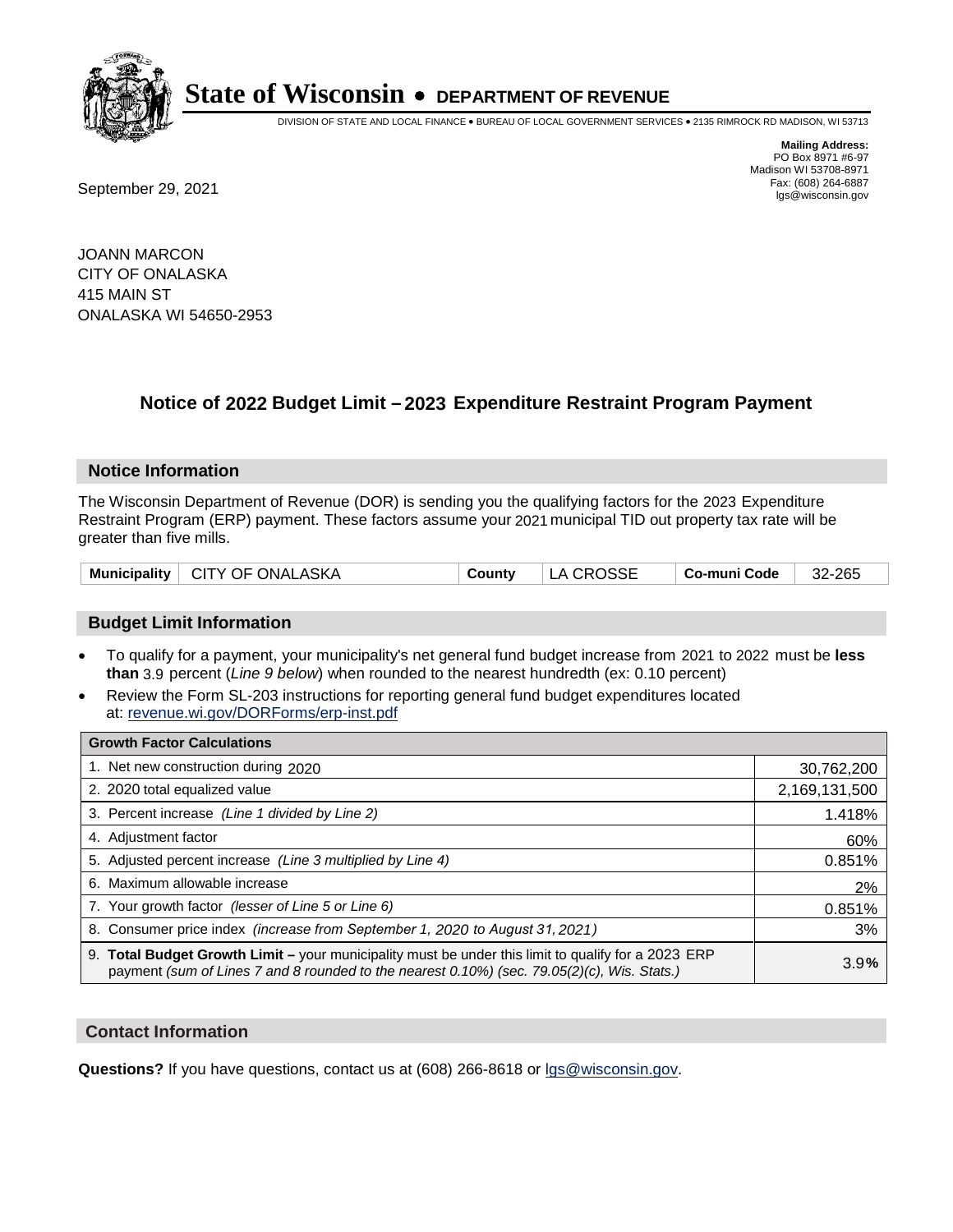

DIVISION OF STATE AND LOCAL FINANCE • BUREAU OF LOCAL GOVERNMENT SERVICES • 2135 RIMROCK RD MADISON, WI 53713

Fax: (608) 264-6887<br>
September 29, 2021 and the state of the state of the state of the state of the state of the state of the state of the state of the state of the state of the state of the state of the state of the state

**Mailing Address:** PO Box 8971 #6-97 Madison WI 53708-8971<br>Fax: (608) 264-6887

PHILLIP CARROLL TOWN OF GRATIOT 5885 STATE RD 78 GRATIOT WI 53541-9793

## **Notice of 2022 Budget Limit - 2023 Expenditure Restraint Program Payment**

#### **Notice Information**

The Wisconsin Department of Revenue (DOR) is sending you the qualifying factors for the 2023 Expenditure Restraint Program (ERP) payment. These factors assume your 2021 municipal TID out property tax rate will be greater than five mills.

| <b>TOWN OF GRATIOT</b><br>Municipality | ີດuntv | LAFAYETTE | Co-muni Code | 33-016 |
|----------------------------------------|--------|-----------|--------------|--------|
|----------------------------------------|--------|-----------|--------------|--------|

### **Budget Limit Information**

- To qualify for a payment, your municipality's net general fund budget increase from 2021 to 2022 must be less **than** 3.4 percent (*Line 9 below*) when rounded to the nearest hundredth (ex: 0.10 percent)
- Review the Form SL-203 instructions for reporting general fund budget expenditures located at: revenue.wi.gov/DORForms/erp-inst.pdf

| <b>Growth Factor Calculations</b>                                                                                                                                                                  |            |
|----------------------------------------------------------------------------------------------------------------------------------------------------------------------------------------------------|------------|
| 1. Net new construction during 2020                                                                                                                                                                | 346,300    |
| 2. 2020 total equalized value                                                                                                                                                                      | 48,600,700 |
| 3. Percent increase (Line 1 divided by Line 2)                                                                                                                                                     | 0.713%     |
| 4. Adjustment factor                                                                                                                                                                               | 60%        |
| 5. Adjusted percent increase (Line 3 multiplied by Line 4)                                                                                                                                         | 0.428%     |
| 6. Maximum allowable increase                                                                                                                                                                      | 2%         |
| 7. Your growth factor (lesser of Line 5 or Line 6)                                                                                                                                                 | 0.428%     |
| 8. Consumer price index (increase from September 1, 2020 to August 31, 2021)                                                                                                                       | 3%         |
| 9. Total Budget Growth Limit – your municipality must be under this limit to qualify for a 2023 ERP<br>payment (sum of Lines 7 and 8 rounded to the nearest 0.10%) (sec. 79.05(2)(c), Wis. Stats.) | 3.4%       |

### **Contact Information**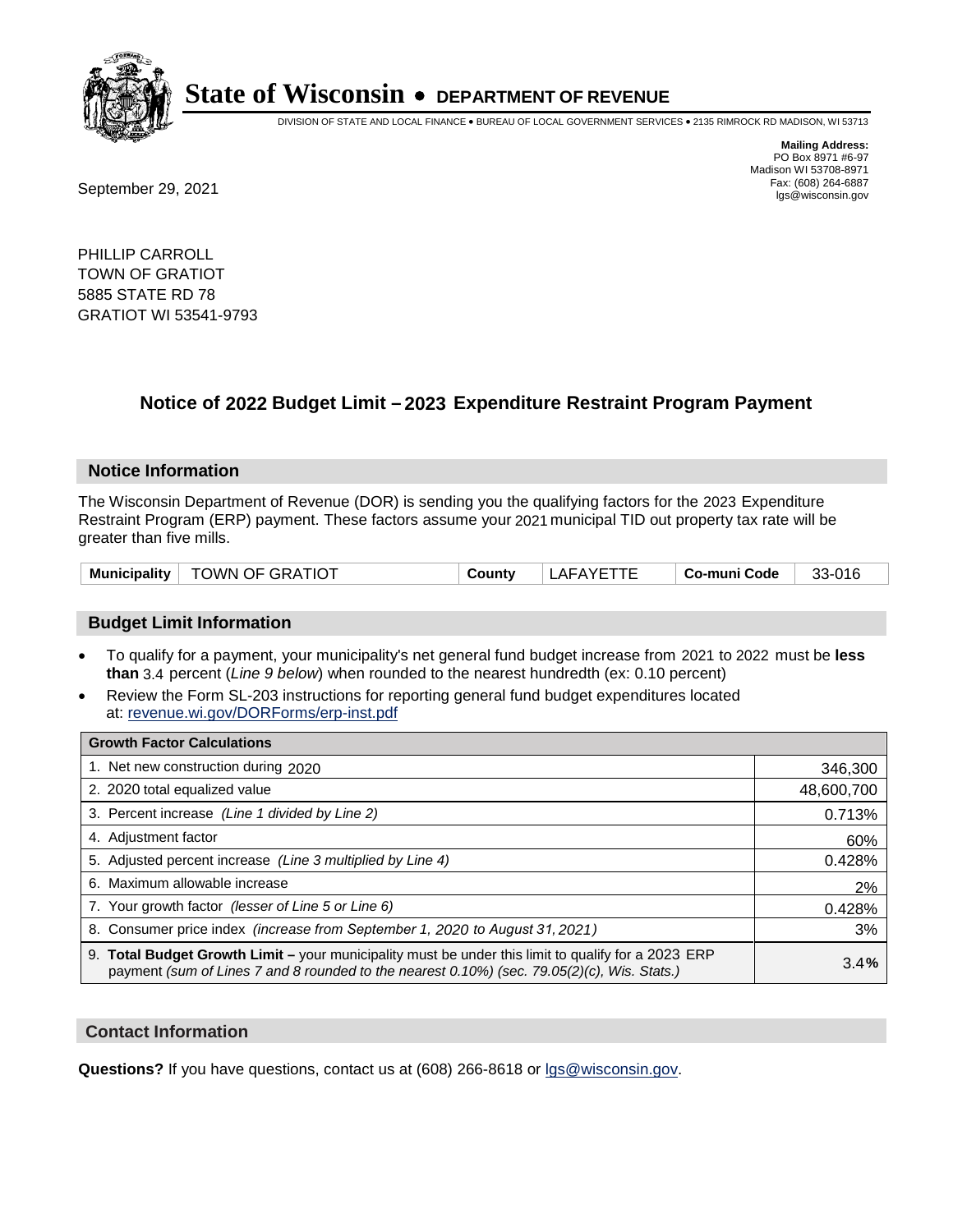

DIVISION OF STATE AND LOCAL FINANCE • BUREAU OF LOCAL GOVERNMENT SERVICES • 2135 RIMROCK RD MADISON, WI 53713

Fax: (608) 264-6887<br>
September 29, 2021 and the state of the state of the state of the state of the state of the state of the state of the state of the state of the state of the state of the state of the state of the state

**Mailing Address:** PO Box 8971 #6-97 Madison WI 53708-8971<br>Fax: (608) 264-6887

LISA CAYA TOWN OF KENDALL 15548 COUNTY ROAD O DARLINGTON WI 53530

## **Notice of 2022 Budget Limit - 2023 Expenditure Restraint Program Payment**

#### **Notice Information**

The Wisconsin Department of Revenue (DOR) is sending you the qualifying factors for the 2023 Expenditure Restraint Program (ERP) payment. These factors assume your 2021 municipal TID out property tax rate will be greater than five mills.

| Municipality | <b>TOWN OF KENDALL</b> | Countv | LAFAYE <sup>.</sup> | Co-muni Code | 33-018 |
|--------------|------------------------|--------|---------------------|--------------|--------|
|--------------|------------------------|--------|---------------------|--------------|--------|

### **Budget Limit Information**

- To qualify for a payment, your municipality's net general fund budget increase from 2021 to 2022 must be less **than** 3.4 percent (*Line 9 below*) when rounded to the nearest hundredth (ex: 0.10 percent)
- Review the Form SL-203 instructions for reporting general fund budget expenditures located at: revenue.wi.gov/DORForms/erp-inst.pdf

| <b>Growth Factor Calculations</b>                                                                                                                                                                  |            |
|----------------------------------------------------------------------------------------------------------------------------------------------------------------------------------------------------|------------|
| 1. Net new construction during 2020                                                                                                                                                                | 240,300    |
| 2. 2020 total equalized value                                                                                                                                                                      | 37,987,100 |
| 3. Percent increase (Line 1 divided by Line 2)                                                                                                                                                     | 0.633%     |
| 4. Adiustment factor                                                                                                                                                                               | 60%        |
| 5. Adjusted percent increase (Line 3 multiplied by Line 4)                                                                                                                                         | 0.380%     |
| 6. Maximum allowable increase                                                                                                                                                                      | 2%         |
| 7. Your growth factor (lesser of Line 5 or Line 6)                                                                                                                                                 | 0.380%     |
| 8. Consumer price index (increase from September 1, 2020 to August 31, 2021)                                                                                                                       | 3%         |
| 9. Total Budget Growth Limit - your municipality must be under this limit to qualify for a 2023 ERP<br>payment (sum of Lines 7 and 8 rounded to the nearest 0.10%) (sec. 79.05(2)(c), Wis. Stats.) | 3.4%       |

### **Contact Information**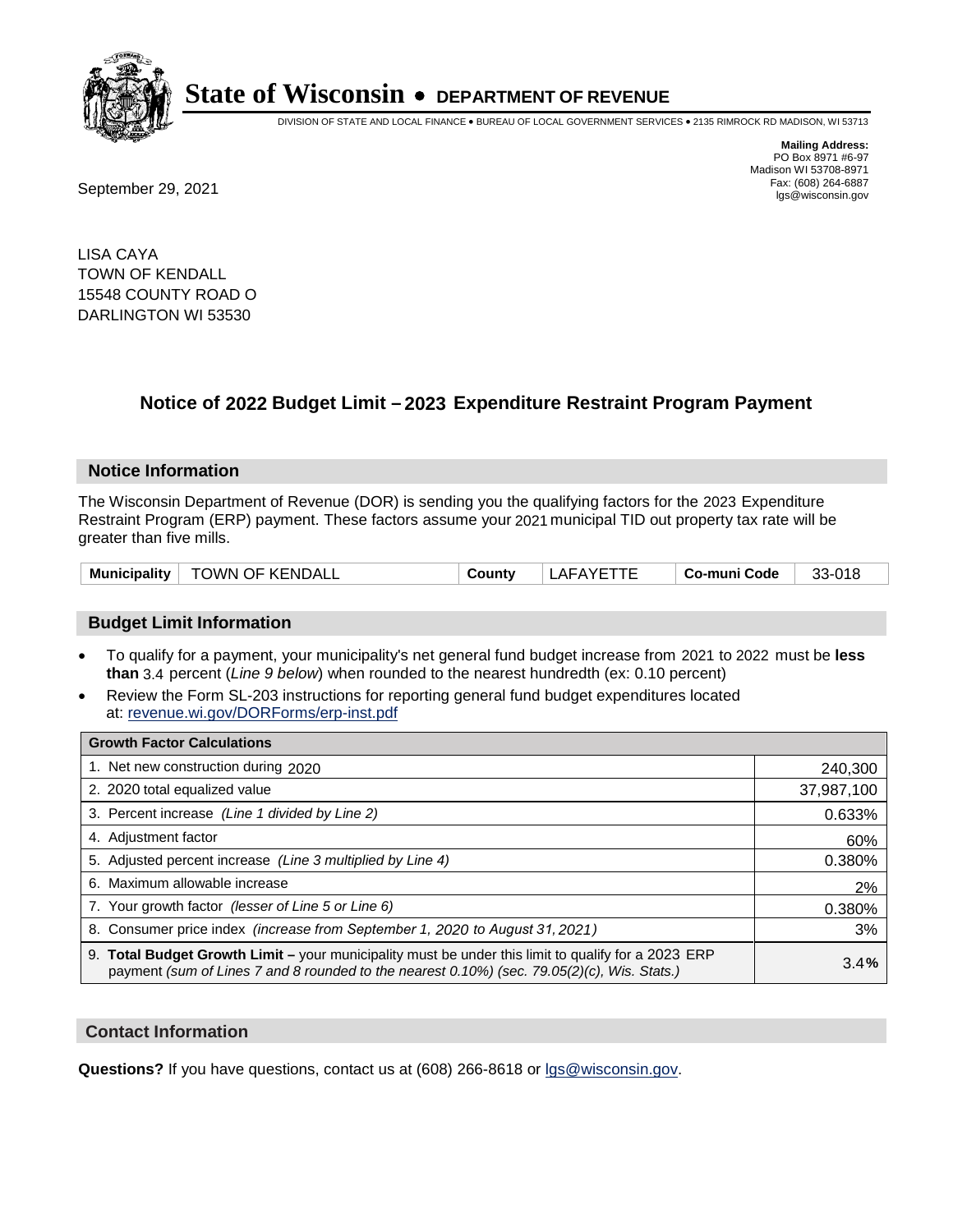

DIVISION OF STATE AND LOCAL FINANCE • BUREAU OF LOCAL GOVERNMENT SERVICES • 2135 RIMROCK RD MADISON, WI 53713

Fax: (608) 264-6887<br>
September 29, 2021 and the state of the state of the state of the state of the state of the state of the state of the state of the state of the state of the state of the state of the state of the state

**Mailing Address:** PO Box 8971 #6-97 Madison WI 53708-8971<br>Fax: (608) 264-6887

LORI DOUGLAS TOWN OF LAMONT 14303 CENTER LAMONT RD DARLINGTON WI 53530

## **Notice of 2022 Budget Limit - 2023 Expenditure Restraint Program Payment**

#### **Notice Information**

The Wisconsin Department of Revenue (DOR) is sending you the qualifying factors for the 2023 Expenditure Restraint Program (ERP) payment. These factors assume your 2021 municipal TID out property tax rate will be greater than five mills.

| <b>Municipality</b> | <b>TOWN OF LAMONT</b> | County | LAFAYETTE | Co-muni Code | 33-020 |
|---------------------|-----------------------|--------|-----------|--------------|--------|
|---------------------|-----------------------|--------|-----------|--------------|--------|

### **Budget Limit Information**

- To qualify for a payment, your municipality's net general fund budget increase from 2021 to 2022 must be less **than** 3.5 percent (*Line 9 below*) when rounded to the nearest hundredth (ex: 0.10 percent)
- Review the Form SL-203 instructions for reporting general fund budget expenditures located at: revenue.wi.gov/DORForms/erp-inst.pdf

| <b>Growth Factor Calculations</b>                                                                                                                                                                  |            |
|----------------------------------------------------------------------------------------------------------------------------------------------------------------------------------------------------|------------|
| 1. Net new construction during 2020                                                                                                                                                                | 204,800    |
| 2. 2020 total equalized value                                                                                                                                                                      | 22,549,600 |
| 3. Percent increase (Line 1 divided by Line 2)                                                                                                                                                     | 0.908%     |
| 4. Adjustment factor                                                                                                                                                                               | 60%        |
| 5. Adjusted percent increase (Line 3 multiplied by Line 4)                                                                                                                                         | 0.545%     |
| 6. Maximum allowable increase                                                                                                                                                                      | 2%         |
| 7. Your growth factor (lesser of Line 5 or Line 6)                                                                                                                                                 | 0.545%     |
| 8. Consumer price index (increase from September 1, 2020 to August 31, 2021)                                                                                                                       | 3%         |
| 9. Total Budget Growth Limit – your municipality must be under this limit to qualify for a 2023 ERP<br>payment (sum of Lines 7 and 8 rounded to the nearest 0.10%) (sec. 79.05(2)(c), Wis. Stats.) | 3.5%       |

### **Contact Information**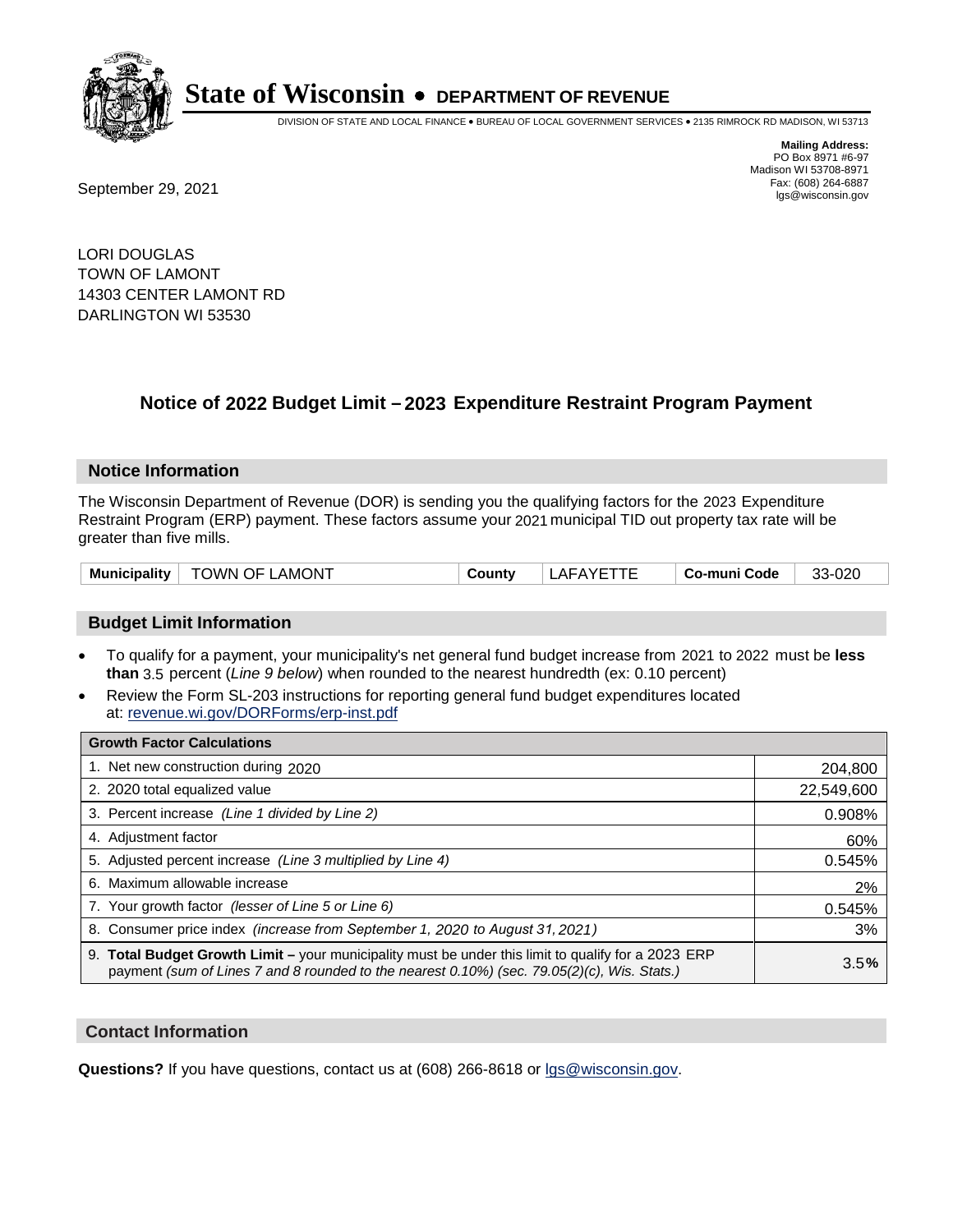

DIVISION OF STATE AND LOCAL FINANCE • BUREAU OF LOCAL GOVERNMENT SERVICES • 2135 RIMROCK RD MADISON, WI 53713

Fax: (608) 264-6887<br>
September 29, 2021 and the state of the state of the state of the state of the state of the state of the state of the state of the state of the state of the state of the state of the state of the state

**Mailing Address:** PO Box 8971 #6-97 Madison WI 53708-8971<br>Fax: (608) 264-6887

THERESA BURGESS TOWN OF MONTICELLO 2150 THOMPSON LANE SHULLSBURG WI 53586

## **Notice of 2022 Budget Limit - 2023 Expenditure Restraint Program Payment**

#### **Notice Information**

The Wisconsin Department of Revenue (DOR) is sending you the qualifying factors for the 2023 Expenditure Restraint Program (ERP) payment. These factors assume your 2021 municipal TID out property tax rate will be greater than five mills.

| Municipality | TOWN OF MONTICELLO | County | こハびに<br>AF. | <b>Co-muni Code</b> | nne<br>ົ<br>ے∠∪-י ^<br>ື |
|--------------|--------------------|--------|-------------|---------------------|--------------------------|
|--------------|--------------------|--------|-------------|---------------------|--------------------------|

### **Budget Limit Information**

- To qualify for a payment, your municipality's net general fund budget increase from 2021 to 2022 must be less **than** 3.0 percent (*Line 9 below*) when rounded to the nearest hundredth (ex: 0.10 percent)
- Review the Form SL-203 instructions for reporting general fund budget expenditures located at: revenue.wi.gov/DORForms/erp-inst.pdf

| <b>Growth Factor Calculations</b>                                                                                                                                                                  |            |
|----------------------------------------------------------------------------------------------------------------------------------------------------------------------------------------------------|------------|
| 1. Net new construction during 2020                                                                                                                                                                | $-15,200$  |
| 2. 2020 total equalized value                                                                                                                                                                      | 13,638,000 |
| 3. Percent increase (Line 1 divided by Line 2)                                                                                                                                                     | $-0.111%$  |
| 4. Adjustment factor                                                                                                                                                                               | 60%        |
| 5. Adjusted percent increase (Line 3 multiplied by Line 4)                                                                                                                                         | $-0.067%$  |
| 6. Maximum allowable increase                                                                                                                                                                      | 2%         |
| 7. Your growth factor (lesser of Line 5 or Line 6)                                                                                                                                                 | 0.000%     |
| 8. Consumer price index (increase from September 1, 2020 to August 31, 2021)                                                                                                                       | 3%         |
| 9. Total Budget Growth Limit – your municipality must be under this limit to qualify for a 2023 ERP<br>payment (sum of Lines 7 and 8 rounded to the nearest 0.10%) (sec. 79.05(2)(c), Wis. Stats.) | 3.0%       |

### **Contact Information**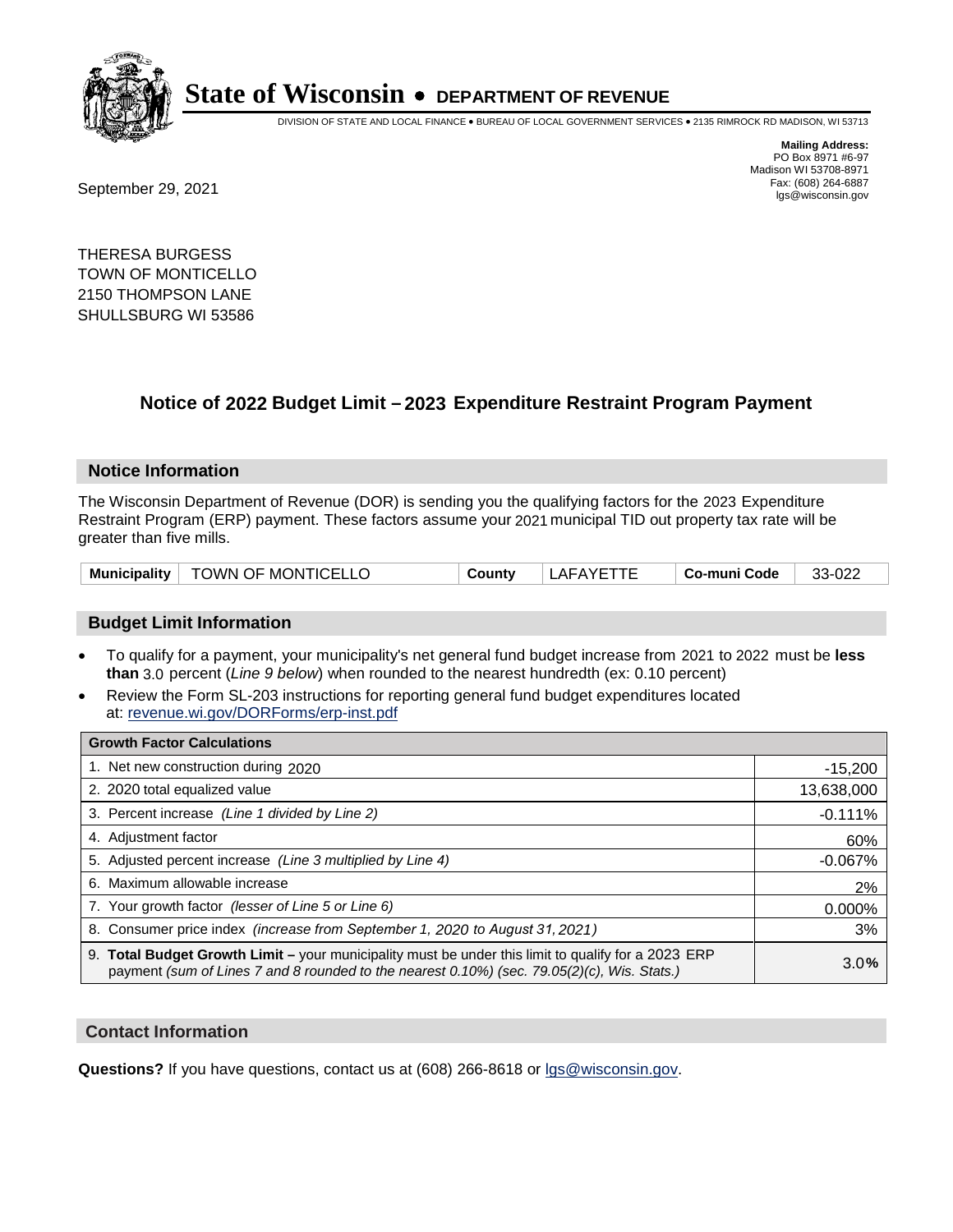

DIVISION OF STATE AND LOCAL FINANCE • BUREAU OF LOCAL GOVERNMENT SERVICES • 2135 RIMROCK RD MADISON, WI 53713

Fax: (608) 264-6887<br>
September 29, 2021 and the state of the state of the state of the state of the state of the state of the state of the state of the state of the state of the state of the state of the state of the state

**Mailing Address:** PO Box 8971 #6-97 Madison WI 53708-8971<br>Fax: (608) 264-6887

DIANA KREBS TOWN OF WAYNE 1311 COUNTY ROAD B BROWNTOWN WI 53522

## **Notice of 2022 Budget Limit - 2023 Expenditure Restraint Program Payment**

#### **Notice Information**

The Wisconsin Department of Revenue (DOR) is sending you the qualifying factors for the 2023 Expenditure Restraint Program (ERP) payment. These factors assume your 2021 municipal TID out property tax rate will be greater than five mills.

### **Budget Limit Information**

- To qualify for a payment, your municipality's net general fund budget increase from 2021 to 2022 must be less **than** 3.6 percent (*Line 9 below*) when rounded to the nearest hundredth (ex: 0.10 percent)
- Review the Form SL-203 instructions for reporting general fund budget expenditures located at: revenue.wi.gov/DORForms/erp-inst.pdf

| <b>Growth Factor Calculations</b>                                                                                                                                                                  |            |
|----------------------------------------------------------------------------------------------------------------------------------------------------------------------------------------------------|------------|
| 1. Net new construction during 2020                                                                                                                                                                | 362,800    |
| 2. 2020 total equalized value                                                                                                                                                                      | 39,549,500 |
| 3. Percent increase (Line 1 divided by Line 2)                                                                                                                                                     | 0.917%     |
| 4. Adjustment factor                                                                                                                                                                               | 60%        |
| 5. Adjusted percent increase (Line 3 multiplied by Line 4)                                                                                                                                         | 0.550%     |
| 6. Maximum allowable increase                                                                                                                                                                      | 2%         |
| 7. Your growth factor (lesser of Line 5 or Line 6)                                                                                                                                                 | 0.550%     |
| 8. Consumer price index (increase from September 1, 2020 to August 31, 2021)                                                                                                                       | 3%         |
| 9. Total Budget Growth Limit - your municipality must be under this limit to qualify for a 2023 ERP<br>payment (sum of Lines 7 and 8 rounded to the nearest 0.10%) (sec. 79.05(2)(c), Wis. Stats.) | 3.6%       |

### **Contact Information**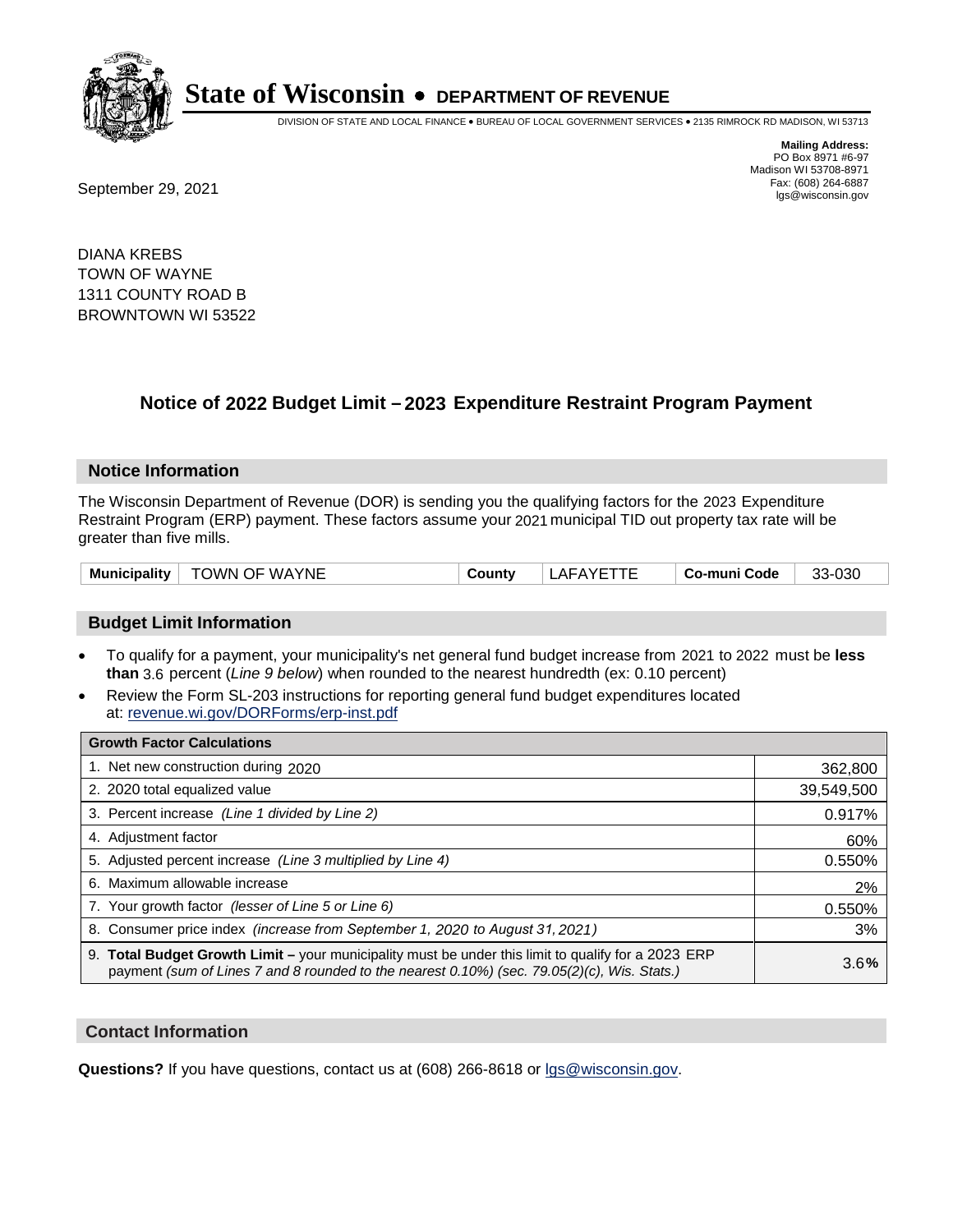

DIVISION OF STATE AND LOCAL FINANCE • BUREAU OF LOCAL GOVERNMENT SERVICES • 2135 RIMROCK RD MADISON, WI 53713

**Mailing Address:** PO Box 8971 #6-97 Madison WI 53708-8971<br>Fax: (608) 264-6887

Fax: (608) 264-6887<br>
September 29, 2021 and the state of the state of the state of the state of the state of the state of the state of the state of the state of the state of the state of the state of the state of the state

BECKY UPMANN TOWN OF WHITE OAK SPRINGS 20866 BLACKHAWK ROAD SHULLSBURG WI 53586

## **Notice of 2022 Budget Limit - 2023 Expenditure Restraint Program Payment**

### **Notice Information**

The Wisconsin Department of Revenue (DOR) is sending you the qualifying factors for the 2023 Expenditure Restraint Program (ERP) payment. These factors assume your 2021 municipal TID out property tax rate will be greater than five mills.

|  | Municipality   TOWN OF WHITE OAK SPRINGS | $\mid$ County | LAFAYETTE | $\vert$ Co-muni Code $\vert$ 33-032 |  |
|--|------------------------------------------|---------------|-----------|-------------------------------------|--|
|--|------------------------------------------|---------------|-----------|-------------------------------------|--|

### **Budget Limit Information**

- To qualify for a payment, your municipality's net general fund budget increase from 2021 to 2022 must be less **than** 3.6 percent (*Line 9 below*) when rounded to the nearest hundredth (ex: 0.10 percent)
- Review the Form SL-203 instructions for reporting general fund budget expenditures located at: revenue.wi.gov/DORForms/erp-inst.pdf

| <b>Growth Factor Calculations</b>                                                                                                                                                                  |            |
|----------------------------------------------------------------------------------------------------------------------------------------------------------------------------------------------------|------------|
| 1. Net new construction during 2020                                                                                                                                                                | 125,900    |
| 2. 2020 total equalized value                                                                                                                                                                      | 12,449,600 |
| 3. Percent increase (Line 1 divided by Line 2)                                                                                                                                                     | 1.011%     |
| 4. Adiustment factor                                                                                                                                                                               | 60%        |
| 5. Adjusted percent increase (Line 3 multiplied by Line 4)                                                                                                                                         | 0.607%     |
| 6. Maximum allowable increase                                                                                                                                                                      | 2%         |
| 7. Your growth factor (lesser of Line 5 or Line 6)                                                                                                                                                 | 0.607%     |
| 8. Consumer price index (increase from September 1, 2020 to August 31, 2021)                                                                                                                       | 3%         |
| 9. Total Budget Growth Limit - your municipality must be under this limit to qualify for a 2023 ERP<br>payment (sum of Lines 7 and 8 rounded to the nearest 0.10%) (sec. 79.05(2)(c), Wis. Stats.) | 3.6%       |

### **Contact Information**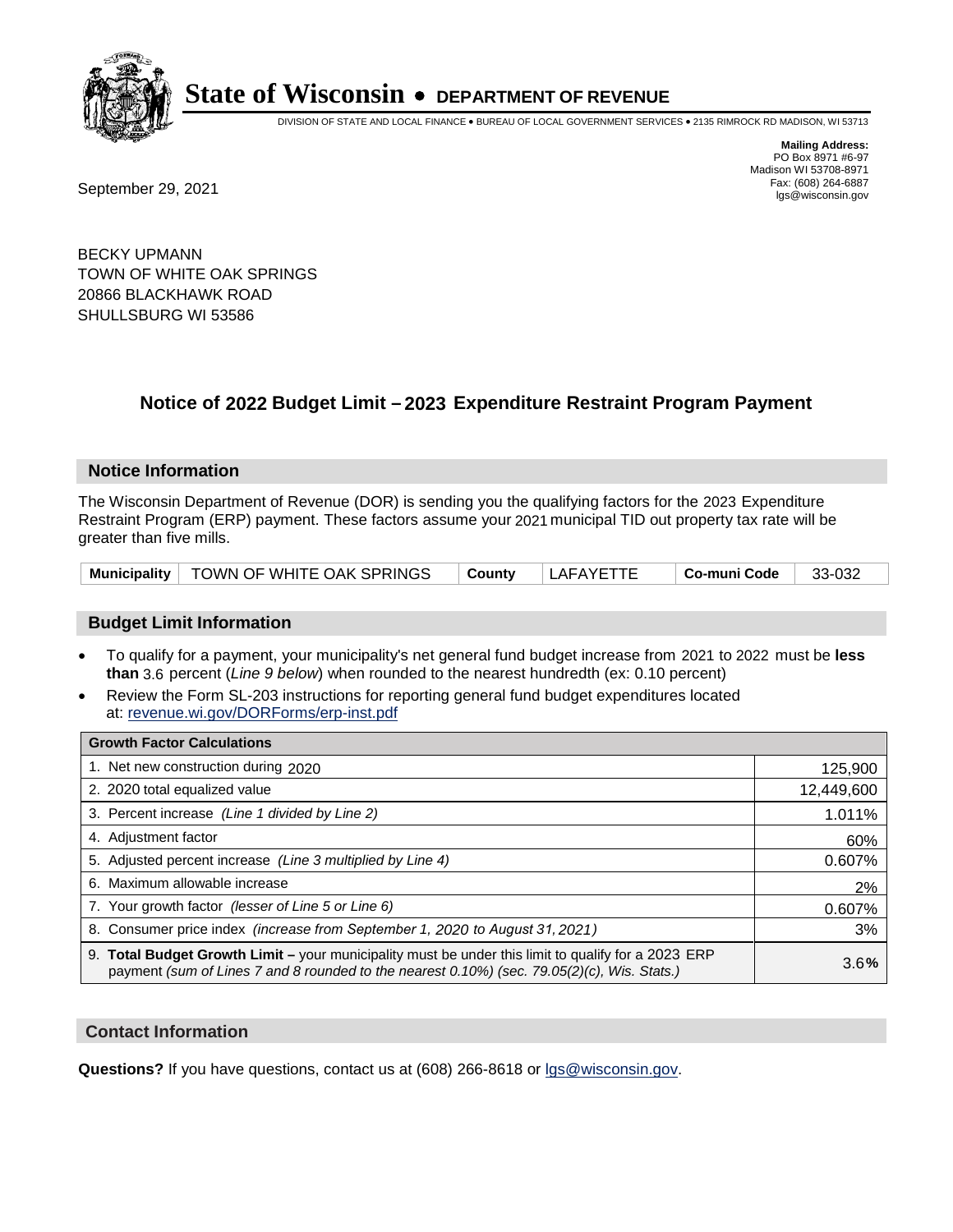

DIVISION OF STATE AND LOCAL FINANCE • BUREAU OF LOCAL GOVERNMENT SERVICES • 2135 RIMROCK RD MADISON, WI 53713

Fax: (608) 264-6887<br>
September 29, 2021 and the state of the state of the state of the state of the state of the state of the state of the state of the state of the state of the state of the state of the state of the state

**Mailing Address:** PO Box 8971 #6-97 Madison WI 53708-8971<br>Fax: (608) 264-6887

SANDRA FLANNERY VILLAGE OF ARGYLE 401 EAST MILWAUKEE ST. ARGYLE WI 53504

## **Notice of 2022 Budget Limit - 2023 Expenditure Restraint Program Payment**

#### **Notice Information**

The Wisconsin Department of Revenue (DOR) is sending you the qualifying factors for the 2023 Expenditure Restraint Program (ERP) payment. These factors assume your 2021 municipal TID out property tax rate will be greater than five mills.

|  | Municipality   VILLAGE OF ARGYLE | County | LAFAYETTE | Co-muni Code | 33-101 |
|--|----------------------------------|--------|-----------|--------------|--------|
|--|----------------------------------|--------|-----------|--------------|--------|

### **Budget Limit Information**

- To qualify for a payment, your municipality's net general fund budget increase from 2021 to 2022 must be less **than** 3.3 percent (*Line 9 below*) when rounded to the nearest hundredth (ex: 0.10 percent)
- Review the Form SL-203 instructions for reporting general fund budget expenditures located at: revenue.wi.gov/DORForms/erp-inst.pdf

| <b>Growth Factor Calculations</b>                                                                                                                                                                  |            |
|----------------------------------------------------------------------------------------------------------------------------------------------------------------------------------------------------|------------|
| 1. Net new construction during 2020                                                                                                                                                                | 201,600    |
| 2. 2020 total equalized value                                                                                                                                                                      | 41,487,800 |
| 3. Percent increase (Line 1 divided by Line 2)                                                                                                                                                     | 0.486%     |
| 4. Adjustment factor                                                                                                                                                                               | 60%        |
| 5. Adjusted percent increase (Line 3 multiplied by Line 4)                                                                                                                                         | 0.292%     |
| 6. Maximum allowable increase                                                                                                                                                                      | 2%         |
| 7. Your growth factor (lesser of Line 5 or Line 6)                                                                                                                                                 | 0.292%     |
| 8. Consumer price index (increase from September 1, 2020 to August 31, 2021)                                                                                                                       | 3%         |
| 9. Total Budget Growth Limit - your municipality must be under this limit to qualify for a 2023 ERP<br>payment (sum of Lines 7 and 8 rounded to the nearest 0.10%) (sec. 79.05(2)(c), Wis. Stats.) | 3.3%       |

### **Contact Information**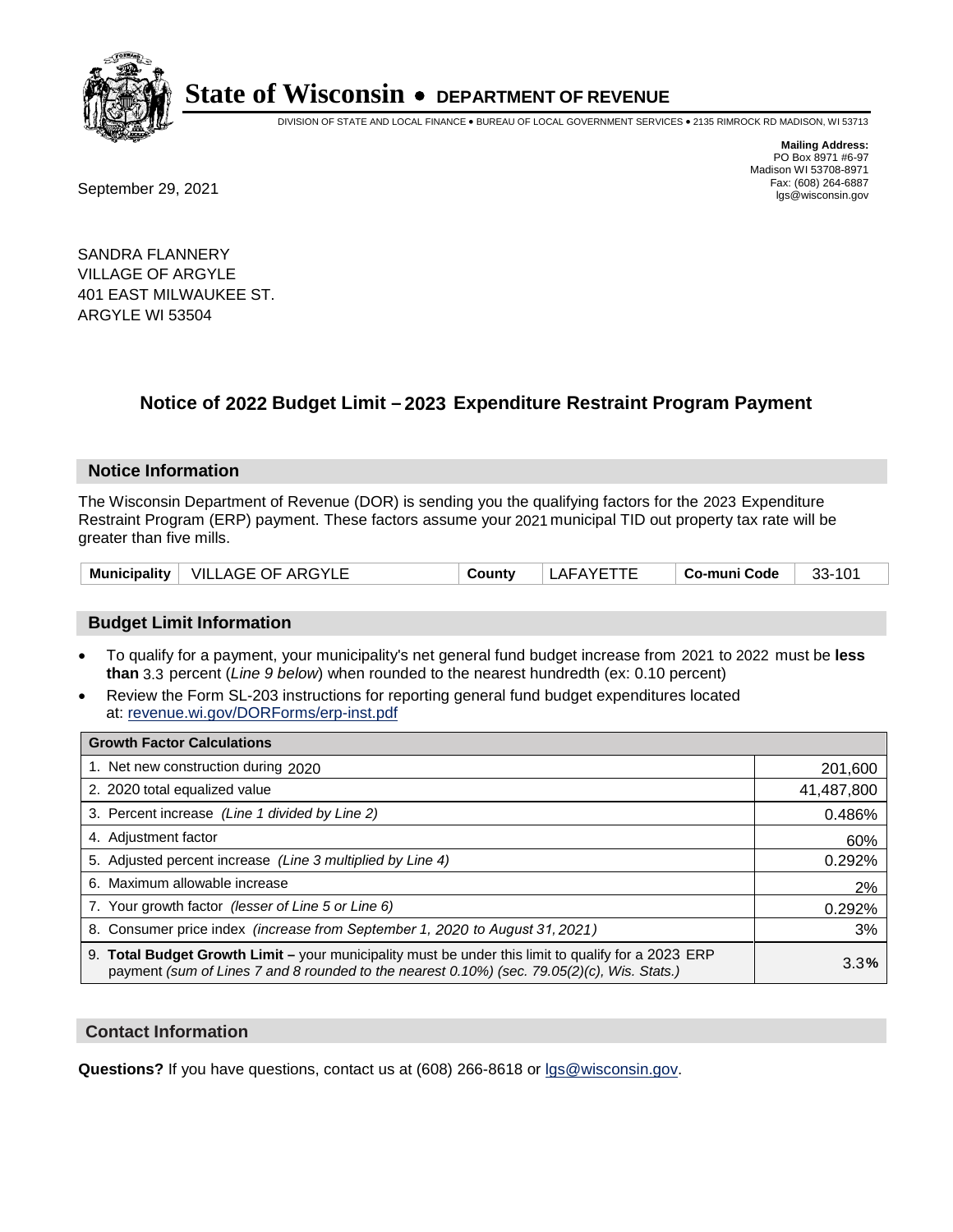

DIVISION OF STATE AND LOCAL FINANCE • BUREAU OF LOCAL GOVERNMENT SERVICES • 2135 RIMROCK RD MADISON, WI 53713

**Mailing Address:** PO Box 8971 #6-97 Madison WI 53708-8971<br>Fax: (608) 264-6887

Fax: (608) 264-6887<br>
September 29, 2021 and the state of the state of the state of the state of the state of the state of the state of the state of the state of the state of the state of the state of the state of the state

AMY BARNES VILLAGE OF BLANCHARDVILLE PO BOX 9 BLANCHARDVILLE WI 53516-0009

## **Notice of 2022 Budget Limit - 2023 Expenditure Restraint Program Payment**

#### **Notice Information**

The Wisconsin Department of Revenue (DOR) is sending you the qualifying factors for the 2023 Expenditure Restraint Program (ERP) payment. These factors assume your 2021 municipal TID out property tax rate will be greater than five mills.

|  | Municipality   VILLAGE OF BLANCHARDVILLE | <b>⊦ County</b> | LAFAYETTE | ∣ Co-muni Code | - 33-108 |
|--|------------------------------------------|-----------------|-----------|----------------|----------|
|--|------------------------------------------|-----------------|-----------|----------------|----------|

### **Budget Limit Information**

- To qualify for a payment, your municipality's net general fund budget increase from 2021 to 2022 must be less **than** 4.1 percent (*Line 9 below*) when rounded to the nearest hundredth (ex: 0.10 percent)
- Review the Form SL-203 instructions for reporting general fund budget expenditures located at: revenue.wi.gov/DORForms/erp-inst.pdf

| <b>Growth Factor Calculations</b>                                                                                                                                                                      |            |
|--------------------------------------------------------------------------------------------------------------------------------------------------------------------------------------------------------|------------|
| 1. Net new construction during 2020                                                                                                                                                                    | 852,000    |
| 2. 2020 total equalized value                                                                                                                                                                          | 45,308,900 |
| 3. Percent increase (Line 1 divided by Line 2)                                                                                                                                                         | 1.880%     |
| 4. Adjustment factor                                                                                                                                                                                   | 60%        |
| 5. Adjusted percent increase (Line 3 multiplied by Line 4)                                                                                                                                             | 1.128%     |
| 6. Maximum allowable increase                                                                                                                                                                          | 2%         |
| 7. Your growth factor (lesser of Line 5 or Line 6)                                                                                                                                                     | 1.128%     |
| 8. Consumer price index (increase from September 1, 2020 to August 31, 2021)                                                                                                                           | 3%         |
| 9. Total Budget Growth Limit - your municipality must be under this limit to qualify for a 2023 ERP<br>payment (sum of Lines 7 and 8 rounded to the nearest $0.10\%$ ) (sec. 79.05(2)(c), Wis. Stats.) | 4.1%       |

### **Contact Information**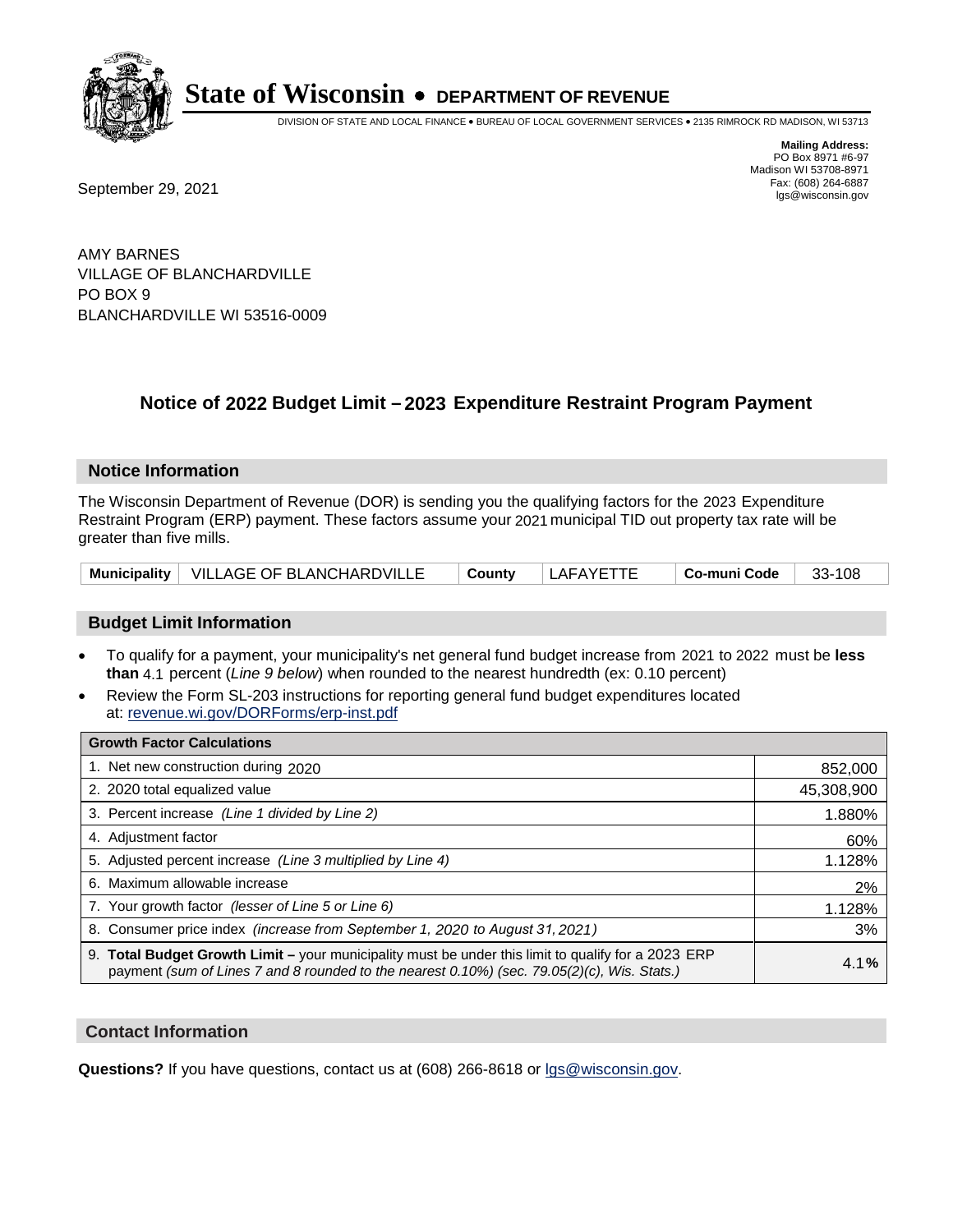

DIVISION OF STATE AND LOCAL FINANCE • BUREAU OF LOCAL GOVERNMENT SERVICES • 2135 RIMROCK RD MADISON, WI 53713

**Mailing Address:** PO Box 8971 #6-97 Madison WI 53708-8971<br>Fax: (608) 264-6887

Fax: (608) 264-6887<br>
September 29, 2021 and the state of the state of the state of the state of the state of the state of the state of the state of the state of the state of the state of the state of the state of the state

TRAVIS SIGNER VILLAGE OF GRATIOT PO BOX 189, 5630 MAIN ST GRATIOT WI 53541

## **Notice of 2022 Budget Limit - 2023 Expenditure Restraint Program Payment**

### **Notice Information**

The Wisconsin Department of Revenue (DOR) is sending you the qualifying factors for the 2023 Expenditure Restraint Program (ERP) payment. These factors assume your 2021 municipal TID out property tax rate will be greater than five mills.

| Municipality | <b>VILLAGE OF GRATIOT</b> | ີດuntv | LAFAYETTE | . Co-muni Code | 33-131 |
|--------------|---------------------------|--------|-----------|----------------|--------|
|--------------|---------------------------|--------|-----------|----------------|--------|

### **Budget Limit Information**

- To qualify for a payment, your municipality's net general fund budget increase from 2021 to 2022 must be less **than** 3.1 percent (*Line 9 below*) when rounded to the nearest hundredth (ex: 0.10 percent)
- Review the Form SL-203 instructions for reporting general fund budget expenditures located at: revenue.wi.gov/DORForms/erp-inst.pdf

| <b>Growth Factor Calculations</b>                                                                                                                                                                  |           |
|----------------------------------------------------------------------------------------------------------------------------------------------------------------------------------------------------|-----------|
| 1. Net new construction during 2020                                                                                                                                                                | 10,100    |
| 2. 2020 total equalized value                                                                                                                                                                      | 8,251,700 |
| 3. Percent increase (Line 1 divided by Line 2)                                                                                                                                                     | 0.122%    |
| 4. Adjustment factor                                                                                                                                                                               | 60%       |
| 5. Adjusted percent increase (Line 3 multiplied by Line 4)                                                                                                                                         | 0.073%    |
| 6. Maximum allowable increase                                                                                                                                                                      | 2%        |
| 7. Your growth factor (lesser of Line 5 or Line 6)                                                                                                                                                 | 0.073%    |
| 8. Consumer price index (increase from September 1, 2020 to August 31, 2021)                                                                                                                       | 3%        |
| 9. Total Budget Growth Limit – your municipality must be under this limit to qualify for a 2023 ERP<br>payment (sum of Lines 7 and 8 rounded to the nearest 0.10%) (sec. 79.05(2)(c), Wis. Stats.) | 3.1%      |

### **Contact Information**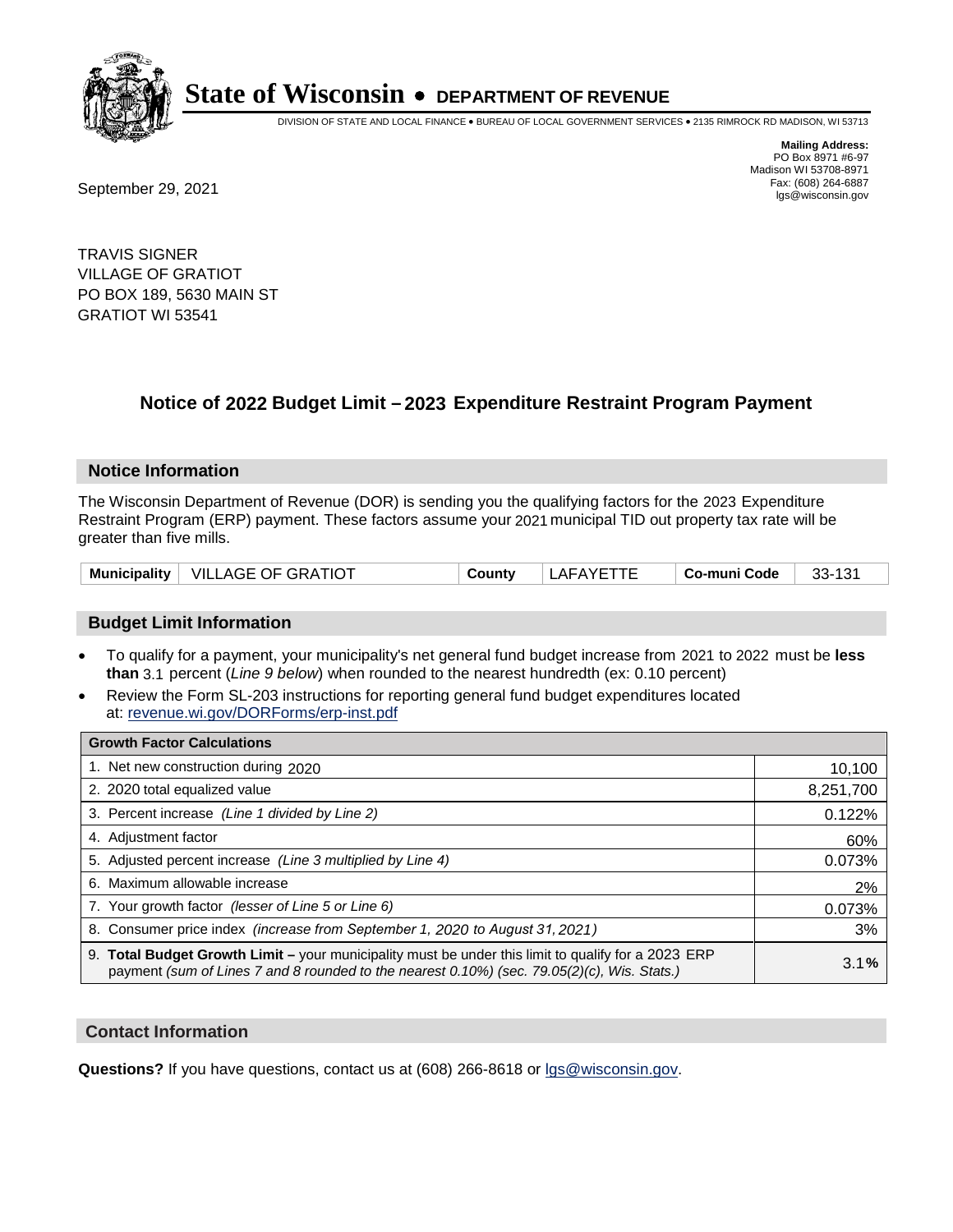

DIVISION OF STATE AND LOCAL FINANCE • BUREAU OF LOCAL GOVERNMENT SERVICES • 2135 RIMROCK RD MADISON, WI 53713

**Mailing Address:** PO Box 8971 #6-97 Madison WI 53708-8971<br>Fax: (608) 264-6887

Fax: (608) 264-6887<br>
September 29, 2021 and the state of the state of the state of the state of the state of the state of the state of the state of the state of the state of the state of the state of the state of the state

PHIL CARROLL VILLAGE OF SOUTH WAYNE PO BOX 305, 107 E CENTER ST SOUTH WAYNE WI 53587-0305

## **Notice of 2022 Budget Limit - 2023 Expenditure Restraint Program Payment**

#### **Notice Information**

The Wisconsin Department of Revenue (DOR) is sending you the qualifying factors for the 2023 Expenditure Restraint Program (ERP) payment. These factors assume your 2021 municipal TID out property tax rate will be greater than five mills.

|  | Municipality   VILLAGE OF SOUTH WAYNE | County | LAFAYETTE | ∣ Co-muni Code | 33-181 |
|--|---------------------------------------|--------|-----------|----------------|--------|
|--|---------------------------------------|--------|-----------|----------------|--------|

### **Budget Limit Information**

- To qualify for a payment, your municipality's net general fund budget increase from 2021 to 2022 must be less **than** 4.6 percent (*Line 9 below*) when rounded to the nearest hundredth (ex: 0.10 percent)
- Review the Form SL-203 instructions for reporting general fund budget expenditures located at: revenue.wi.gov/DORForms/erp-inst.pdf

| <b>Growth Factor Calculations</b>                                                                                                                                                                  |            |
|----------------------------------------------------------------------------------------------------------------------------------------------------------------------------------------------------|------------|
| 1. Net new construction during 2020                                                                                                                                                                | 543,400    |
| 2. 2020 total equalized value                                                                                                                                                                      | 20,667,300 |
| 3. Percent increase (Line 1 divided by Line 2)                                                                                                                                                     | 2.629%     |
| 4. Adjustment factor                                                                                                                                                                               | 60%        |
| 5. Adjusted percent increase (Line 3 multiplied by Line 4)                                                                                                                                         | 1.577%     |
| 6. Maximum allowable increase                                                                                                                                                                      | 2%         |
| 7. Your growth factor (lesser of Line 5 or Line 6)                                                                                                                                                 | 1.577%     |
| 8. Consumer price index (increase from September 1, 2020 to August 31, 2021)                                                                                                                       | 3%         |
| 9. Total Budget Growth Limit - your municipality must be under this limit to qualify for a 2023 ERP<br>payment (sum of Lines 7 and 8 rounded to the nearest 0.10%) (sec. 79.05(2)(c), Wis. Stats.) | 4.6%       |

### **Contact Information**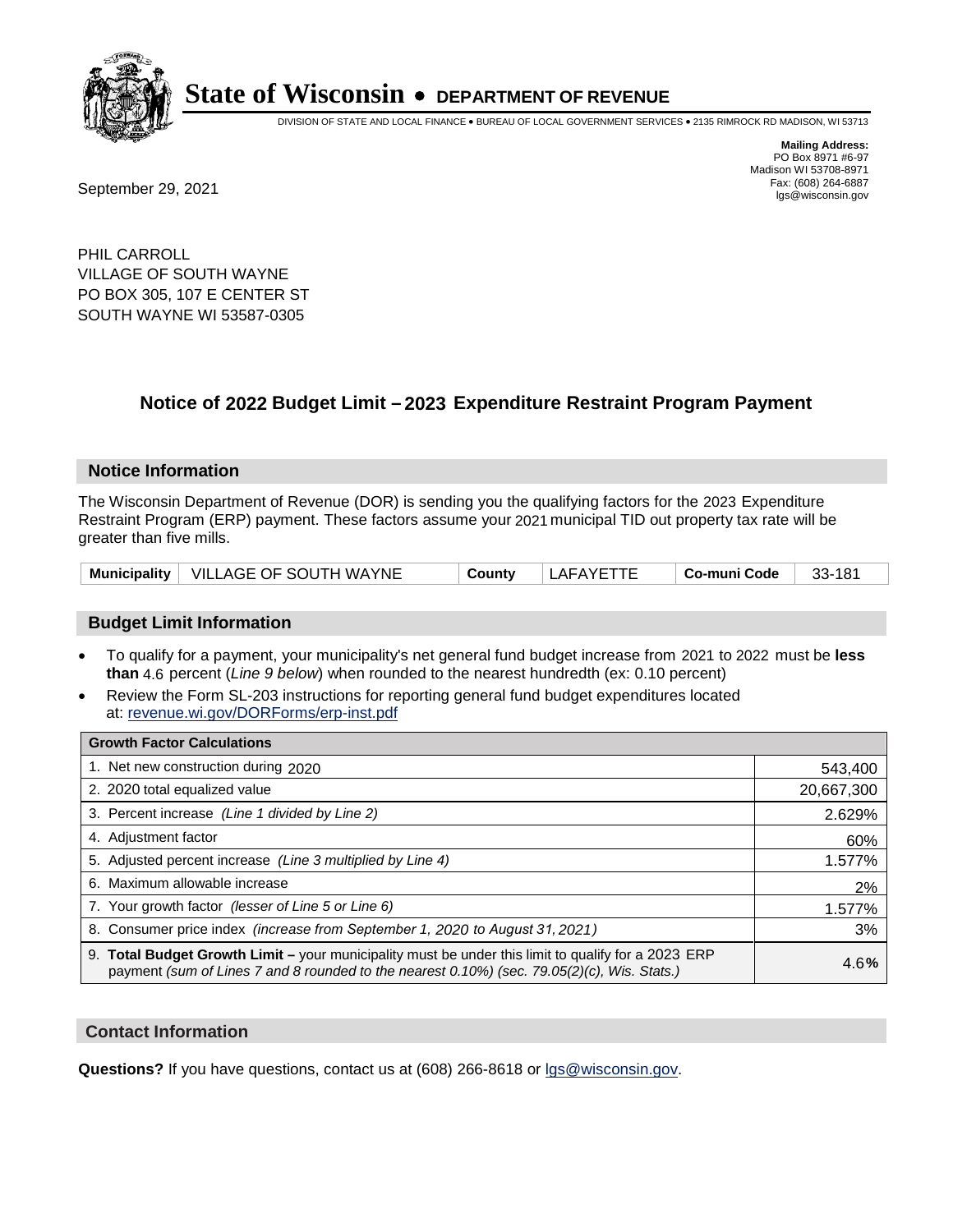

DIVISION OF STATE AND LOCAL FINANCE • BUREAU OF LOCAL GOVERNMENT SERVICES • 2135 RIMROCK RD MADISON, WI 53713

Fax: (608) 264-6887<br>
September 29, 2021 and the state of the state of the state of the state of the state of the state of the state of the state of the state of the state of the state of the state of the state of the state

**Mailing Address:** PO Box 8971 #6-97 Madison WI 53708-8971<br>Fax: (608) 264-6887

PHILIP RISSEEUW CITY OF DARLINGTON PO BOX 207 DARLINGTON WI 53530-0207

## **Notice of 2022 Budget Limit - 2023 Expenditure Restraint Program Payment**

#### **Notice Information**

The Wisconsin Department of Revenue (DOR) is sending you the qualifying factors for the 2023 Expenditure Restraint Program (ERP) payment. These factors assume your 2021 municipal TID out property tax rate will be greater than five mills.

| Municipality   CITY OF DARLINGTON | County | LAFAYETTE | Co-muni Code | 33-216 |
|-----------------------------------|--------|-----------|--------------|--------|
|-----------------------------------|--------|-----------|--------------|--------|

### **Budget Limit Information**

- To qualify for a payment, your municipality's net general fund budget increase from 2021 to 2022 must be less **than** 3.7 percent (*Line 9 below*) when rounded to the nearest hundredth (ex: 0.10 percent)
- Review the Form SL-203 instructions for reporting general fund budget expenditures located at: revenue.wi.gov/DORForms/erp-inst.pdf

| <b>Growth Factor Calculations</b>                                                                                                                                                                  |             |
|----------------------------------------------------------------------------------------------------------------------------------------------------------------------------------------------------|-------------|
| 1. Net new construction during 2020                                                                                                                                                                | 1,557,300   |
| 2. 2020 total equalized value                                                                                                                                                                      | 139,659,100 |
| 3. Percent increase (Line 1 divided by Line 2)                                                                                                                                                     | 1.115%      |
| 4. Adjustment factor                                                                                                                                                                               | 60%         |
| 5. Adjusted percent increase (Line 3 multiplied by Line 4)                                                                                                                                         | 0.669%      |
| 6. Maximum allowable increase                                                                                                                                                                      | 2%          |
| 7. Your growth factor (lesser of Line 5 or Line 6)                                                                                                                                                 | 0.669%      |
| 8. Consumer price index (increase from September 1, 2020 to August 31, 2021)                                                                                                                       | 3%          |
| 9. Total Budget Growth Limit – your municipality must be under this limit to qualify for a 2023 ERP<br>payment (sum of Lines 7 and 8 rounded to the nearest 0.10%) (sec. 79.05(2)(c), Wis. Stats.) | 3.7%        |

### **Contact Information**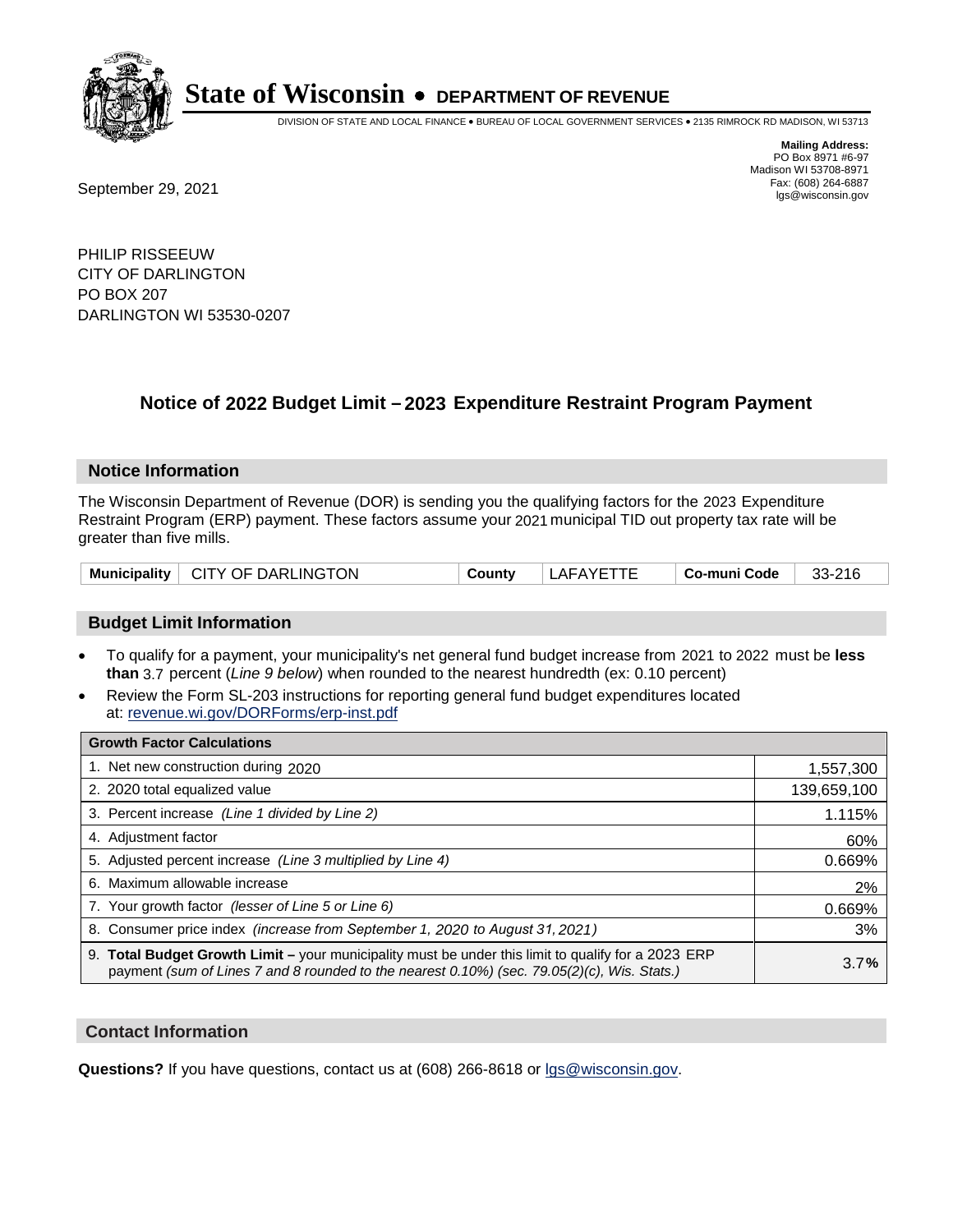

DIVISION OF STATE AND LOCAL FINANCE • BUREAU OF LOCAL GOVERNMENT SERVICES • 2135 RIMROCK RD MADISON, WI 53713

Fax: (608) 264-6887<br>
September 29, 2021 and the state of the state of the state of the state of the state of the state of the state of the state of the state of the state of the state of the state of the state of the state

**Mailing Address:** PO Box 8971 #6-97 Madison WI 53708-8971<br>Fax: (608) 264-6887

MARSHA EINSWEILER CITY OF SHULLSBURG PO BOX 580 SHULLSBURG WI 53586-0580

### **Notice of 2022 Budget Limit - 2023 Expenditure Restraint Program Payment**

#### **Notice Information**

The Wisconsin Department of Revenue (DOR) is sending you the qualifying factors for the 2023 Expenditure Restraint Program (ERP) payment. These factors assume your 2021 municipal TID out property tax rate will be greater than five mills.

|  | Municipality   CITY OF SHULLSBURG | County | LAFAYETTE | ∣ Co-muni Code | 33-281 |
|--|-----------------------------------|--------|-----------|----------------|--------|
|--|-----------------------------------|--------|-----------|----------------|--------|

### **Budget Limit Information**

- To qualify for a payment, your municipality's net general fund budget increase from 2021 to 2022 must be less **than** 3.6 percent (*Line 9 below*) when rounded to the nearest hundredth (ex: 0.10 percent)
- Review the Form SL-203 instructions for reporting general fund budget expenditures located at: revenue.wi.gov/DORForms/erp-inst.pdf

| <b>Growth Factor Calculations</b>                                                                                                                                                                  |            |
|----------------------------------------------------------------------------------------------------------------------------------------------------------------------------------------------------|------------|
| 1. Net new construction during 2020                                                                                                                                                                | 690,600    |
| 2. 2020 total equalized value                                                                                                                                                                      | 66,340,900 |
| 3. Percent increase (Line 1 divided by Line 2)                                                                                                                                                     | 1.041%     |
| 4. Adjustment factor                                                                                                                                                                               | 60%        |
| 5. Adjusted percent increase (Line 3 multiplied by Line 4)                                                                                                                                         | 0.625%     |
| 6. Maximum allowable increase                                                                                                                                                                      | 2%         |
| 7. Your growth factor (lesser of Line 5 or Line 6)                                                                                                                                                 | 0.625%     |
| 8. Consumer price index (increase from September 1, 2020 to August 31, 2021)                                                                                                                       | 3%         |
| 9. Total Budget Growth Limit – your municipality must be under this limit to qualify for a 2023 ERP<br>payment (sum of Lines 7 and 8 rounded to the nearest 0.10%) (sec. 79.05(2)(c), Wis. Stats.) | 3.6%       |

### **Contact Information**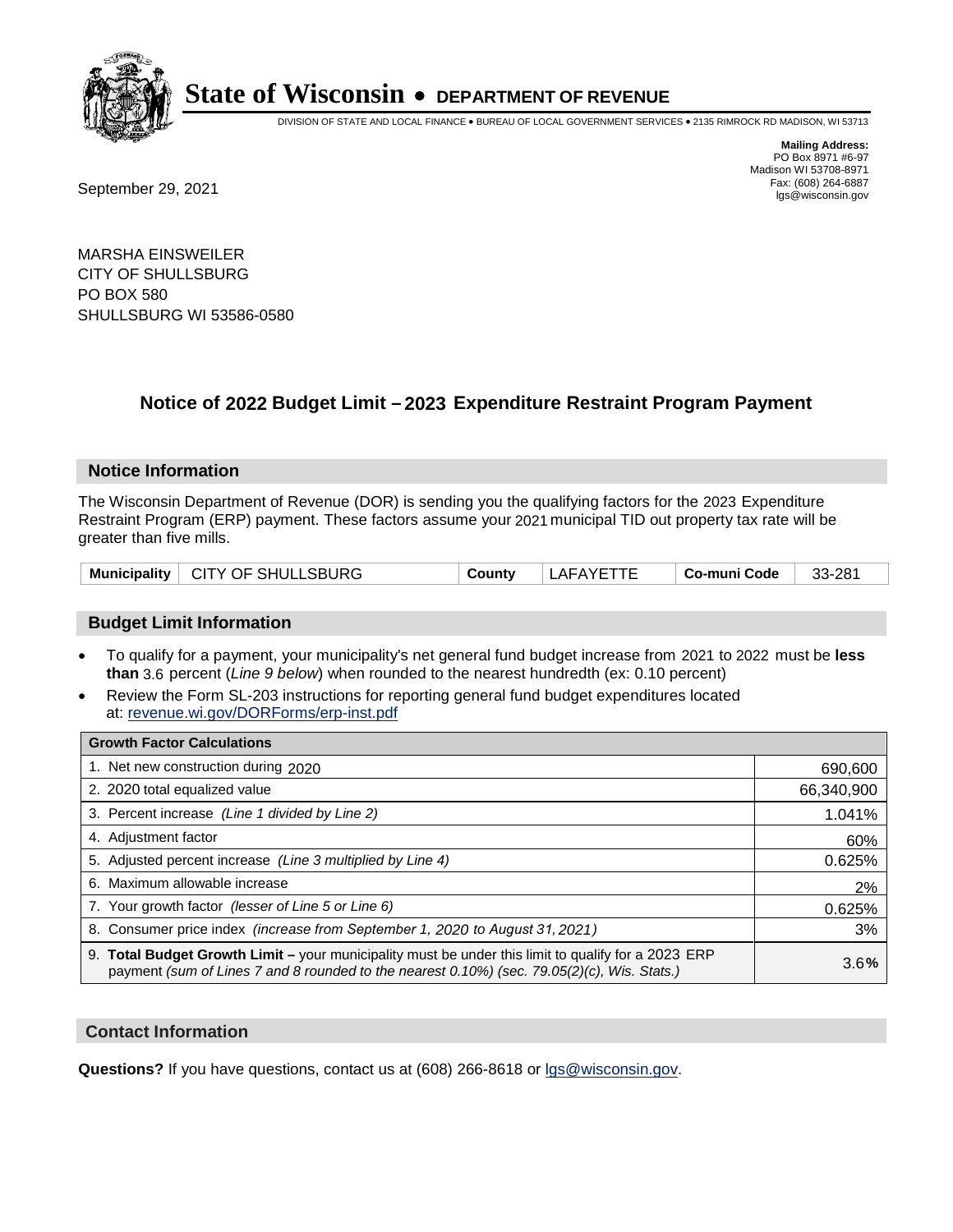

DIVISION OF STATE AND LOCAL FINANCE • BUREAU OF LOCAL GOVERNMENT SERVICES • 2135 RIMROCK RD MADISON, WI 53713

Fax: (608) 264-6887<br>
September 29, 2021 and the state of the state of the state of the state of the state of the state of the state of the state of the state of the state of the state of the state of the state of the state

**Mailing Address:** PO Box 8971 #6-97 Madison WI 53708-8971<br>Fax: (608) 264-6887

CAROL BLAWAT VILLAGE OF WHITE LAKE PO BOX 8615 SCHOOL ST WHITE LAKE WI 54491-0008

## **Notice of 2022 Budget Limit - 2023 Expenditure Restraint Program Payment**

#### **Notice Information**

The Wisconsin Department of Revenue (DOR) is sending you the qualifying factors for the 2023 Expenditure Restraint Program (ERP) payment. These factors assume your 2021 municipal TID out property tax rate will be greater than five mills.

|  | Municipality   VILLAGE OF WHITE LAKE | Countv | LANGLADE | Co-muni Code | $34 - 191$ |
|--|--------------------------------------|--------|----------|--------------|------------|
|--|--------------------------------------|--------|----------|--------------|------------|

### **Budget Limit Information**

- To qualify for a payment, your municipality's net general fund budget increase from 2021 to 2022 must be less **than** 3.0 percent (*Line 9 below*) when rounded to the nearest hundredth (ex: 0.10 percent)
- Review the Form SL-203 instructions for reporting general fund budget expenditures located at: revenue.wi.gov/DORForms/erp-inst.pdf

| <b>Growth Factor Calculations</b>                                                                                                                                                                  |            |
|----------------------------------------------------------------------------------------------------------------------------------------------------------------------------------------------------|------------|
| 1. Net new construction during 2020                                                                                                                                                                | $-91,300$  |
| 2. 2020 total equalized value                                                                                                                                                                      | 20,370,200 |
| 3. Percent increase (Line 1 divided by Line 2)                                                                                                                                                     | $-0.448%$  |
| 4. Adjustment factor                                                                                                                                                                               | 60%        |
| 5. Adjusted percent increase (Line 3 multiplied by Line 4)                                                                                                                                         | $-0.269%$  |
| 6. Maximum allowable increase                                                                                                                                                                      | 2%         |
| 7. Your growth factor (lesser of Line 5 or Line 6)                                                                                                                                                 | 0.000%     |
| 8. Consumer price index (increase from September 1, 2020 to August 31, 2021)                                                                                                                       | 3%         |
| 9. Total Budget Growth Limit – your municipality must be under this limit to qualify for a 2023 ERP<br>payment (sum of Lines 7 and 8 rounded to the nearest 0.10%) (sec. 79.05(2)(c), Wis. Stats.) | 3.0%       |

### **Contact Information**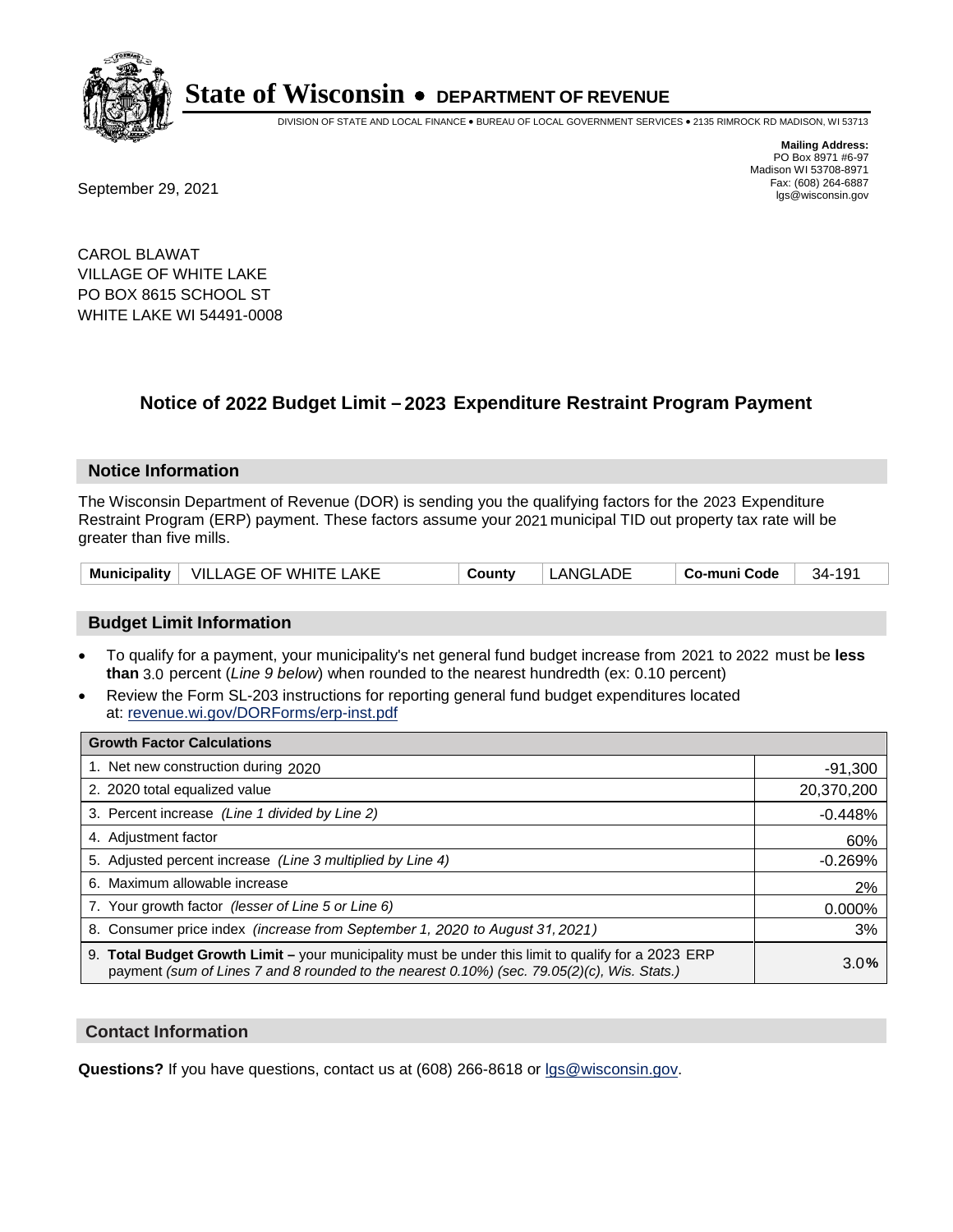

DIVISION OF STATE AND LOCAL FINANCE • BUREAU OF LOCAL GOVERNMENT SERVICES • 2135 RIMROCK RD MADISON, WI 53713

Fax: (608) 264-6887<br>
September 29, 2021 and the state of the state of the state of the state of the state of the state of the state of the state of the state of the state of the state of the state of the state of the state

**Mailing Address:** PO Box 8971 #6-97 Madison WI 53708-8971<br>Fax: (608) 264-6887

KAYE MATUCHESKI CITY OF ANTIGO 700 EDISON ST ANTIGO WI 54409-1955

## **Notice of 2022 Budget Limit - 2023 Expenditure Restraint Program Payment**

### **Notice Information**

The Wisconsin Department of Revenue (DOR) is sending you the qualifying factors for the 2023 Expenditure Restraint Program (ERP) payment. These factors assume your 2021 municipal TID out property tax rate will be greater than five mills.

| Municipality   CITY OF ANTIGO | County | LANGLADE | Co-muni Code | 34-201 |
|-------------------------------|--------|----------|--------------|--------|
|-------------------------------|--------|----------|--------------|--------|

### **Budget Limit Information**

- To qualify for a payment, your municipality's net general fund budget increase from 2021 to 2022 must be less **than** 3.2 percent (*Line 9 below*) when rounded to the nearest hundredth (ex: 0.10 percent)
- Review the Form SL-203 instructions for reporting general fund budget expenditures located at: revenue.wi.gov/DORForms/erp-inst.pdf

| <b>Growth Factor Calculations</b>                                                                                                                                                                  |             |
|----------------------------------------------------------------------------------------------------------------------------------------------------------------------------------------------------|-------------|
| 1. Net new construction during 2020                                                                                                                                                                | 1,515,200   |
| 2. 2020 total equalized value                                                                                                                                                                      | 407,058,300 |
| 3. Percent increase (Line 1 divided by Line 2)                                                                                                                                                     | 0.372%      |
| 4. Adjustment factor                                                                                                                                                                               | 60%         |
| 5. Adjusted percent increase (Line 3 multiplied by Line 4)                                                                                                                                         | 0.223%      |
| 6. Maximum allowable increase                                                                                                                                                                      | 2%          |
| 7. Your growth factor (lesser of Line 5 or Line 6)                                                                                                                                                 | 0.223%      |
| 8. Consumer price index (increase from September 1, 2020 to August 31, 2021)                                                                                                                       | 3%          |
| 9. Total Budget Growth Limit – your municipality must be under this limit to qualify for a 2023 ERP<br>payment (sum of Lines 7 and 8 rounded to the nearest 0.10%) (sec. 79.05(2)(c), Wis. Stats.) | 3.2%        |

### **Contact Information**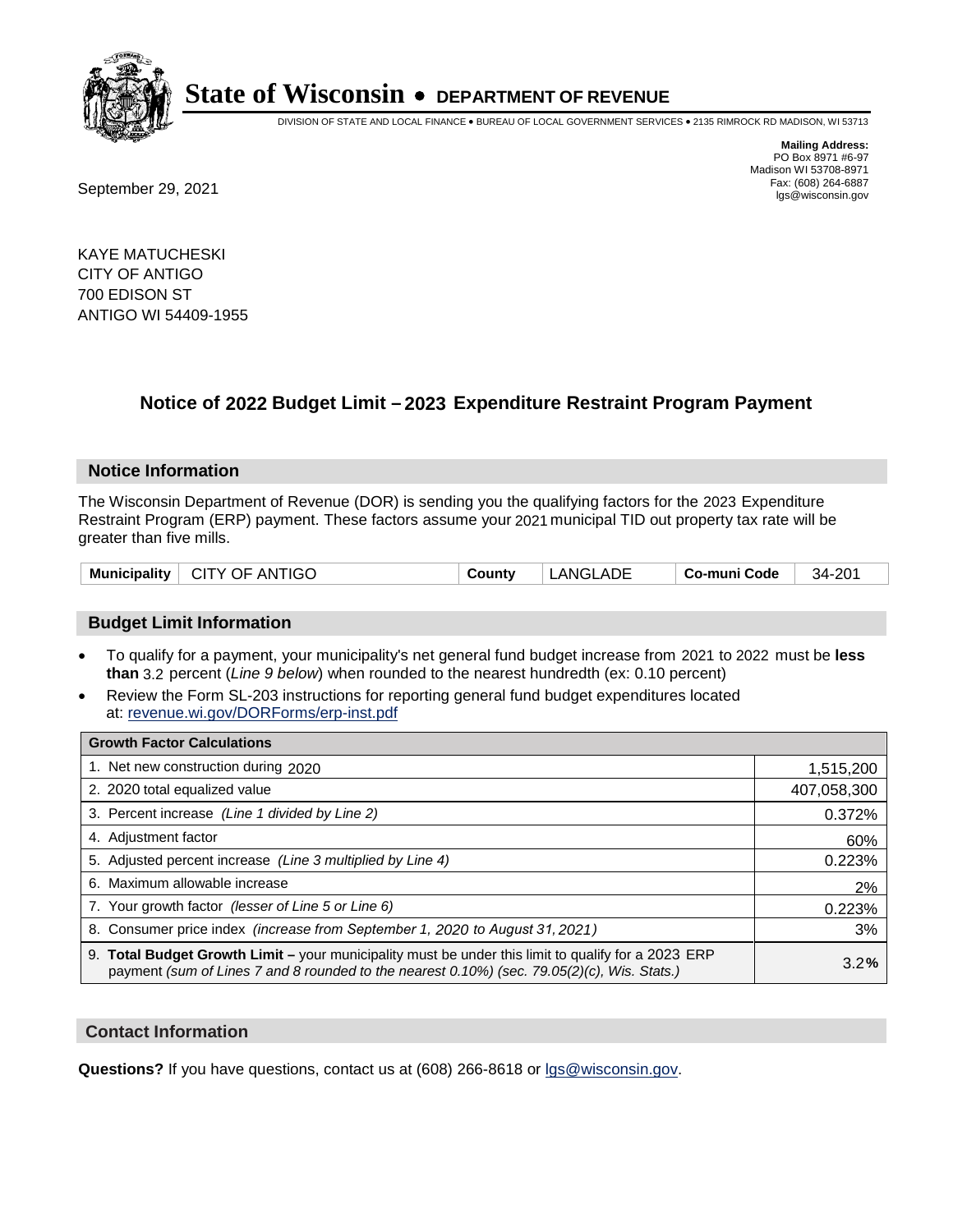

DIVISION OF STATE AND LOCAL FINANCE • BUREAU OF LOCAL GOVERNMENT SERVICES • 2135 RIMROCK RD MADISON, WI 53713

**Mailing Address:** PO Box 8971 #6-97 Madison WI 53708-8971<br>Fax: (608) 264-6887

Fax: (608) 264-6887<br>
September 29, 2021 and the state of the state of the state of the state of the state of the state of the state of the state of the state of the state of the state of the state of the state of the state

WILLIAM HEIDEMAN CITY OF MERRILL 1004 E FIRST ST MERRILL WI 54452-2560

## **Notice of 2022 Budget Limit - 2023 Expenditure Restraint Program Payment**

### **Notice Information**

The Wisconsin Department of Revenue (DOR) is sending you the qualifying factors for the 2023 Expenditure Restraint Program (ERP) payment. These factors assume your 2021 municipal TID out property tax rate will be greater than five mills.

|  | <b>Municipality</b> | $\perp$ CITY OF MERRILL | County | <b>LINCOLN</b> | Co-muni Code | 35-251 |
|--|---------------------|-------------------------|--------|----------------|--------------|--------|
|--|---------------------|-------------------------|--------|----------------|--------------|--------|

### **Budget Limit Information**

- To qualify for a payment, your municipality's net general fund budget increase from 2021 to 2022 must be less **than** 3.4 percent (*Line 9 below*) when rounded to the nearest hundredth (ex: 0.10 percent)
- Review the Form SL-203 instructions for reporting general fund budget expenditures located at: revenue.wi.gov/DORForms/erp-inst.pdf

| <b>Growth Factor Calculations</b>                                                                                                                                                                  |             |
|----------------------------------------------------------------------------------------------------------------------------------------------------------------------------------------------------|-------------|
| 1. Net new construction during 2020                                                                                                                                                                | 3,382,400   |
| 2. 2020 total equalized value                                                                                                                                                                      | 464,066,900 |
| 3. Percent increase (Line 1 divided by Line 2)                                                                                                                                                     | 0.729%      |
| 4. Adjustment factor                                                                                                                                                                               | 60%         |
| 5. Adjusted percent increase (Line 3 multiplied by Line 4)                                                                                                                                         | 0.437%      |
| 6. Maximum allowable increase                                                                                                                                                                      | 2%          |
| 7. Your growth factor (lesser of Line 5 or Line 6)                                                                                                                                                 | 0.437%      |
| 8. Consumer price index (increase from September 1, 2020 to August 31, 2021)                                                                                                                       | 3%          |
| 9. Total Budget Growth Limit – your municipality must be under this limit to qualify for a 2023 ERP<br>payment (sum of Lines 7 and 8 rounded to the nearest 0.10%) (sec. 79.05(2)(c), Wis. Stats.) | 3.4%        |

### **Contact Information**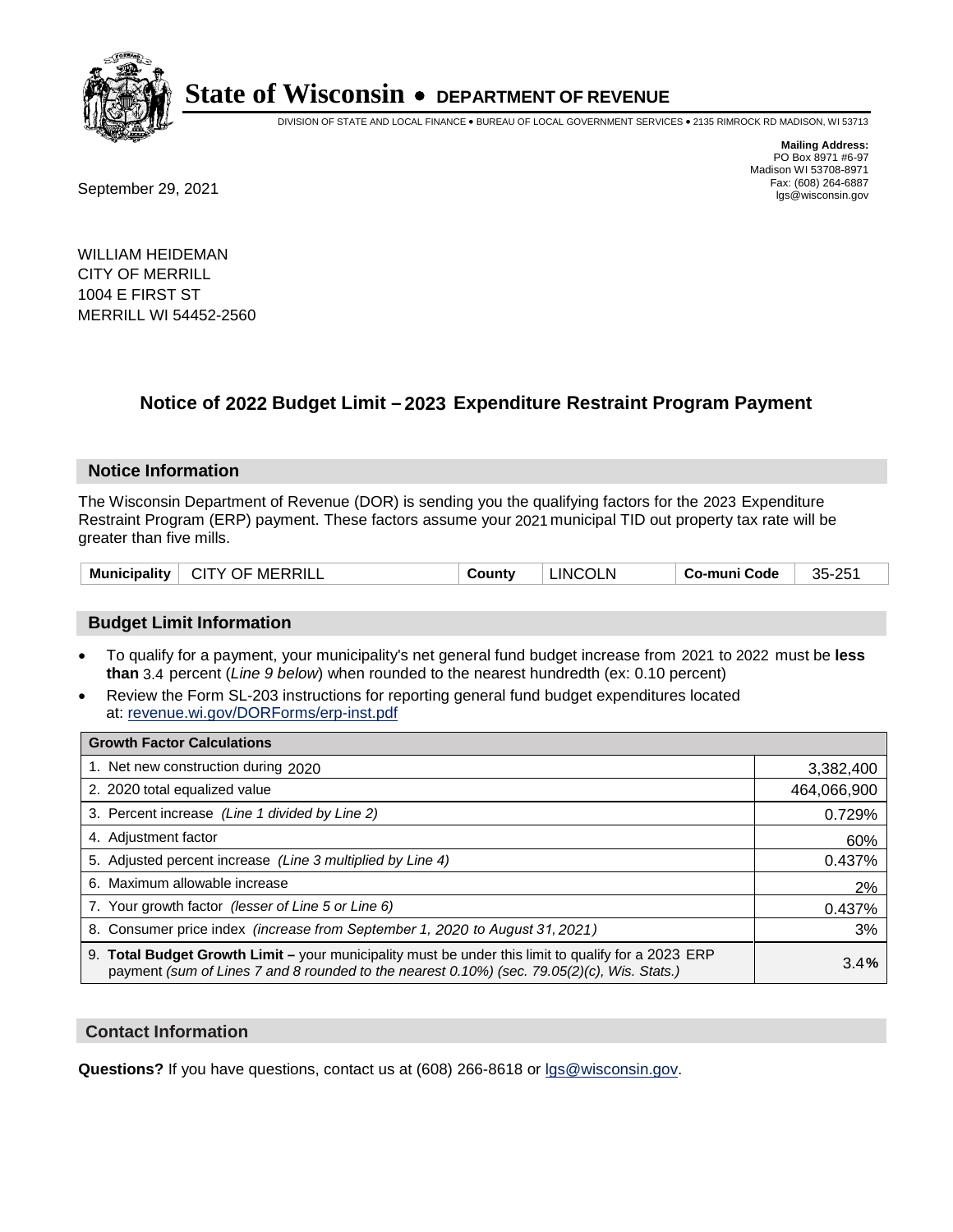

DIVISION OF STATE AND LOCAL FINANCE • BUREAU OF LOCAL GOVERNMENT SERVICES • 2135 RIMROCK RD MADISON, WI 53713

**Mailing Address:** PO Box 8971 #6-97 Madison WI 53708-8971<br>Fax: (608) 264-6887

Fax: (608) 264-6887<br>
September 29, 2021 and the state of the state of the state of the state of the state of the state of the state of the state of the state of the state of the state of the state of the state of the state

AMANDA BARTZ CITY OF TOMAHAWK PO BOX 469 TOMAHAWK WI 54487-0469

## **Notice of 2022 Budget Limit - 2023 Expenditure Restraint Program Payment**

### **Notice Information**

The Wisconsin Department of Revenue (DOR) is sending you the qualifying factors for the 2023 Expenditure Restraint Program (ERP) payment. These factors assume your 2021 municipal TID out property tax rate will be greater than five mills.

|  |  | Municipality   CITY OF TOMAHAWK | County | LINCOLN | ⊤ Co-muni Code | 35-286 |
|--|--|---------------------------------|--------|---------|----------------|--------|
|--|--|---------------------------------|--------|---------|----------------|--------|

### **Budget Limit Information**

- To qualify for a payment, your municipality's net general fund budget increase from 2021 to 2022 must be less **than** 3.4 percent (*Line 9 below*) when rounded to the nearest hundredth (ex: 0.10 percent)
- Review the Form SL-203 instructions for reporting general fund budget expenditures located at: revenue.wi.gov/DORForms/erp-inst.pdf

| <b>Growth Factor Calculations</b>                                                                                                                                                                  |             |
|----------------------------------------------------------------------------------------------------------------------------------------------------------------------------------------------------|-------------|
| 1. Net new construction during 2020                                                                                                                                                                | 1,633,900   |
| 2. 2020 total equalized value                                                                                                                                                                      | 243,593,300 |
| 3. Percent increase (Line 1 divided by Line 2)                                                                                                                                                     | 0.671%      |
| 4. Adjustment factor                                                                                                                                                                               | 60%         |
| 5. Adjusted percent increase (Line 3 multiplied by Line 4)                                                                                                                                         | 0.403%      |
| 6. Maximum allowable increase                                                                                                                                                                      | 2%          |
| 7. Your growth factor (lesser of Line 5 or Line 6)                                                                                                                                                 | 0.403%      |
| 8. Consumer price index (increase from September 1, 2020 to August 31, 2021)                                                                                                                       | 3%          |
| 9. Total Budget Growth Limit – your municipality must be under this limit to qualify for a 2023 ERP<br>payment (sum of Lines 7 and 8 rounded to the nearest 0.10%) (sec. 79.05(2)(c), Wis. Stats.) | 3.4%        |

### **Contact Information**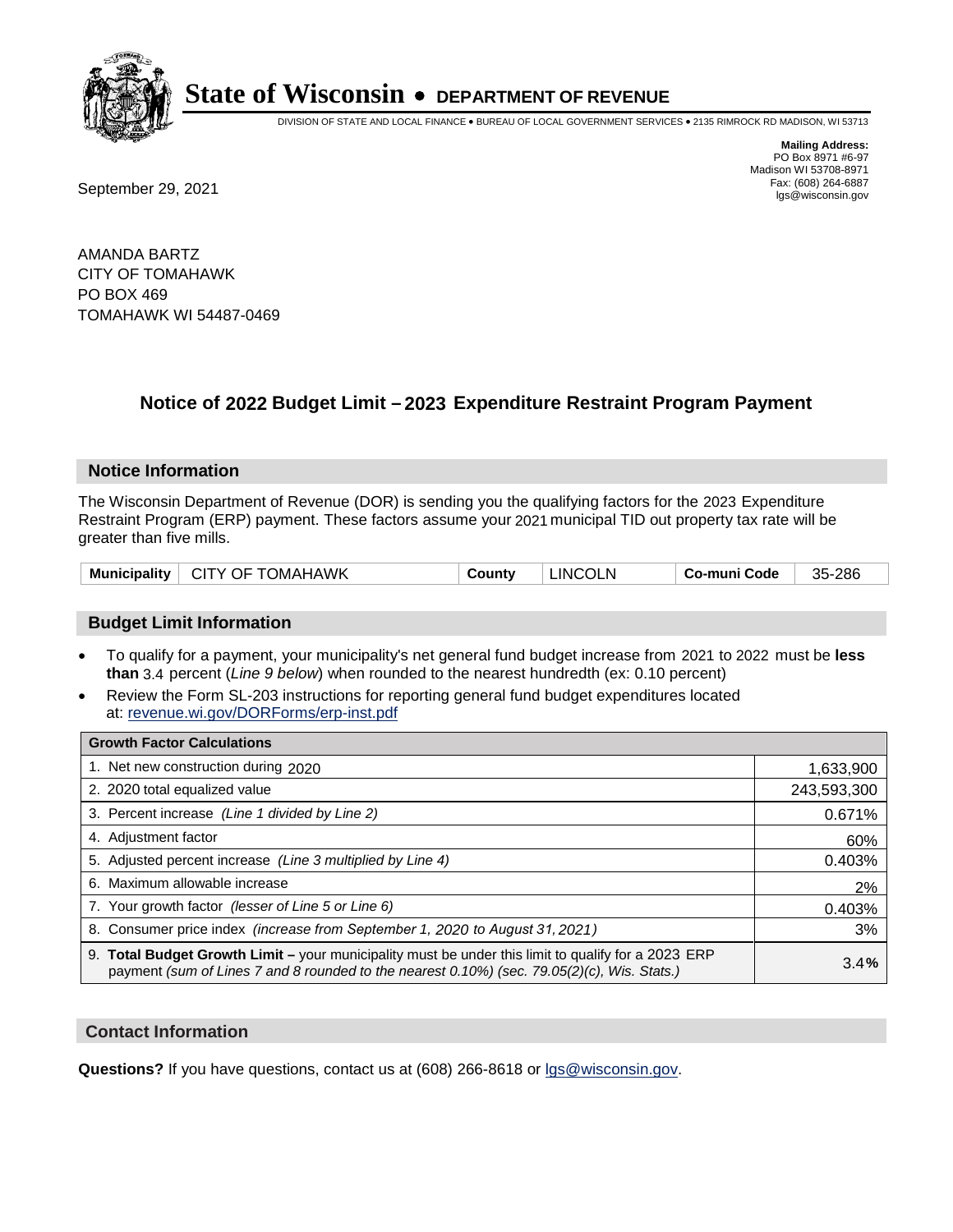

DIVISION OF STATE AND LOCAL FINANCE • BUREAU OF LOCAL GOVERNMENT SERVICES • 2135 RIMROCK RD MADISON, WI 53713

Fax: (608) 264-6887<br>
September 29, 2021 and the state of the state of the state of the state of the state of the state of the state of the state of the state of the state of the state of the state of the state of the state

**Mailing Address:** PO Box 8971 #6-97 Madison WI 53708-8971<br>Fax: (608) 264-6887

STACY GRUNWALD VILLAGE OF CLEVELAND PO BOX 87 CLEVELAND WI 53015-0087

### **Notice of 2022 Budget Limit - 2023 Expenditure Restraint Program Payment**

#### **Notice Information**

The Wisconsin Department of Revenue (DOR) is sending you the qualifying factors for the 2023 Expenditure Restraint Program (ERP) payment. These factors assume your 2021 municipal TID out property tax rate will be greater than five mills.

|  | Municipality   VILLAGE OF CLEVELAND | County | <b>MANITOWOC</b> | Co-muni Code | 36-112 |
|--|-------------------------------------|--------|------------------|--------------|--------|
|--|-------------------------------------|--------|------------------|--------------|--------|

### **Budget Limit Information**

- To qualify for a payment, your municipality's net general fund budget increase from 2021 to 2022 must be less **than** 3.6 percent (*Line 9 below*) when rounded to the nearest hundredth (ex: 0.10 percent)
- Review the Form SL-203 instructions for reporting general fund budget expenditures located at: revenue.wi.gov/DORForms/erp-inst.pdf

| <b>Growth Factor Calculations</b>                                                                                                                                                                  |             |
|----------------------------------------------------------------------------------------------------------------------------------------------------------------------------------------------------|-------------|
| 1. Net new construction during 2020                                                                                                                                                                | 1,119,500   |
| 2. 2020 total equalized value                                                                                                                                                                      | 106,443,500 |
| 3. Percent increase (Line 1 divided by Line 2)                                                                                                                                                     | 1.052%      |
| 4. Adjustment factor                                                                                                                                                                               | 60%         |
| 5. Adjusted percent increase (Line 3 multiplied by Line 4)                                                                                                                                         | 0.631%      |
| 6. Maximum allowable increase                                                                                                                                                                      | 2%          |
| 7. Your growth factor (lesser of Line 5 or Line 6)                                                                                                                                                 | 0.631%      |
| 8. Consumer price index (increase from September 1, 2020 to August 31, 2021)                                                                                                                       | 3%          |
| 9. Total Budget Growth Limit - your municipality must be under this limit to qualify for a 2023 ERP<br>payment (sum of Lines 7 and 8 rounded to the nearest 0.10%) (sec. 79.05(2)(c), Wis. Stats.) | 3.6%        |

### **Contact Information**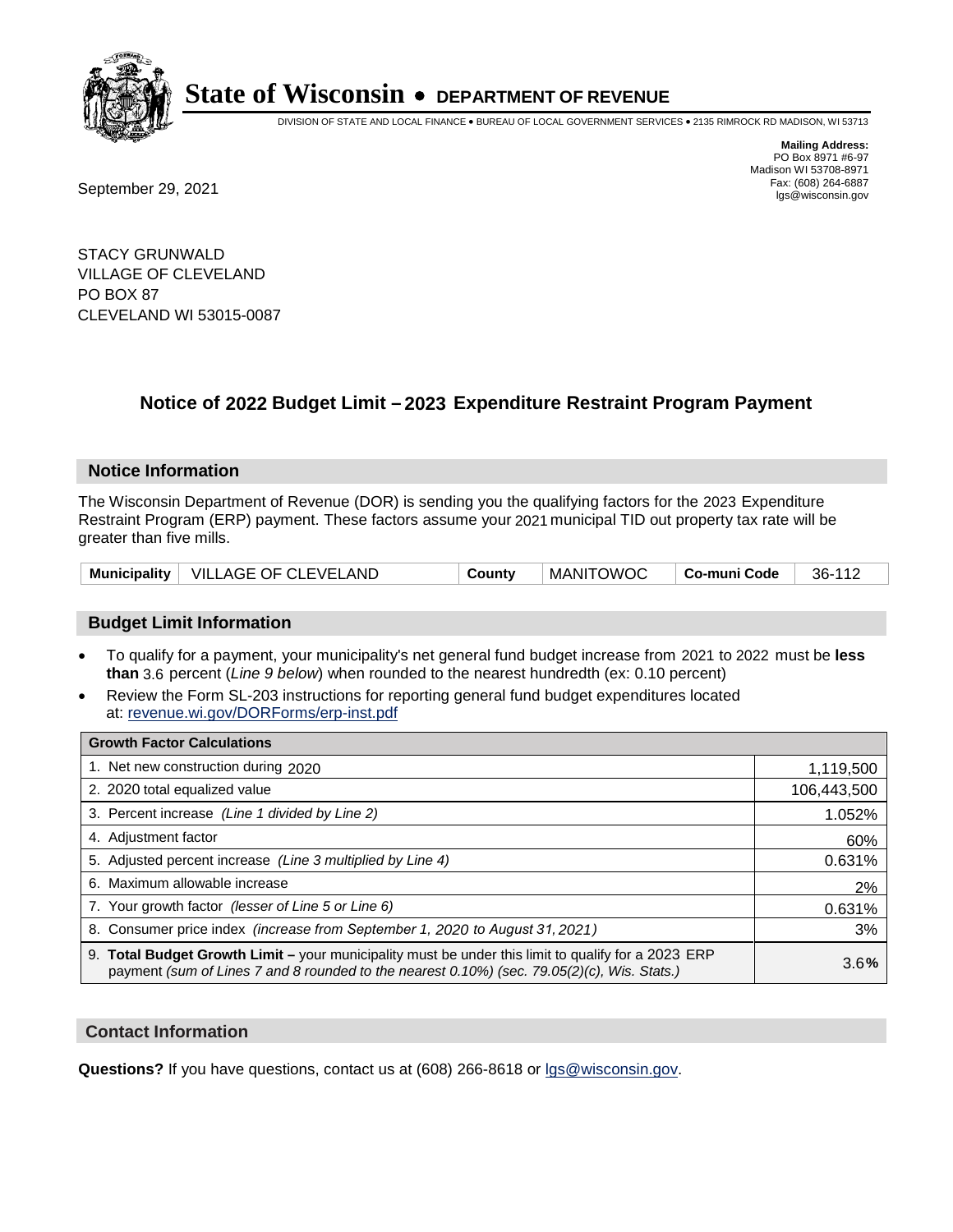

DIVISION OF STATE AND LOCAL FINANCE • BUREAU OF LOCAL GOVERNMENT SERVICES • 2135 RIMROCK RD MADISON, WI 53713

Fax: (608) 264-6887<br>
September 29, 2021 and the state of the state of the state of the state of the state of the state of the state of the state of the state of the state of the state of the state of the state of the state

**Mailing Address:** PO Box 8971 #6-97 Madison WI 53708-8971<br>Fax: (608) 264-6887

CAROL PAIDER VILLAGE OF MISHICOT PO BOX 385 MISHICOT WI 54228-0385

## **Notice of 2022 Budget Limit - 2023 Expenditure Restraint Program Payment**

#### **Notice Information**

The Wisconsin Department of Revenue (DOR) is sending you the qualifying factors for the 2023 Expenditure Restraint Program (ERP) payment. These factors assume your 2021 municipal TID out property tax rate will be greater than five mills.

|  | Municipality   VILLAGE OF MISHICOT | County | <b>MANITOWOC</b> | Co-muni Code | 36-151 |
|--|------------------------------------|--------|------------------|--------------|--------|
|--|------------------------------------|--------|------------------|--------------|--------|

### **Budget Limit Information**

- To qualify for a payment, your municipality's net general fund budget increase from 2021 to 2022 must be less **than** 3.3 percent (*Line 9 below*) when rounded to the nearest hundredth (ex: 0.10 percent)
- Review the Form SL-203 instructions for reporting general fund budget expenditures located at: revenue.wi.gov/DORForms/erp-inst.pdf

| <b>Growth Factor Calculations</b>                                                                                                                                                                      |            |
|--------------------------------------------------------------------------------------------------------------------------------------------------------------------------------------------------------|------------|
| 1. Net new construction during 2020                                                                                                                                                                    | 493,800    |
| 2. 2020 total equalized value                                                                                                                                                                          | 87,853,300 |
| 3. Percent increase (Line 1 divided by Line 2)                                                                                                                                                         | 0.562%     |
| 4. Adiustment factor                                                                                                                                                                                   | 60%        |
| 5. Adjusted percent increase (Line 3 multiplied by Line 4)                                                                                                                                             | 0.337%     |
| 6. Maximum allowable increase                                                                                                                                                                          | 2%         |
| 7. Your growth factor (lesser of Line 5 or Line 6)                                                                                                                                                     | 0.337%     |
| 8. Consumer price index (increase from September 1, 2020 to August 31, 2021)                                                                                                                           | 3%         |
| 9. Total Budget Growth Limit - your municipality must be under this limit to qualify for a 2023 ERP<br>payment (sum of Lines 7 and 8 rounded to the nearest $0.10\%$ ) (sec. 79.05(2)(c), Wis. Stats.) | 3.3%       |

### **Contact Information**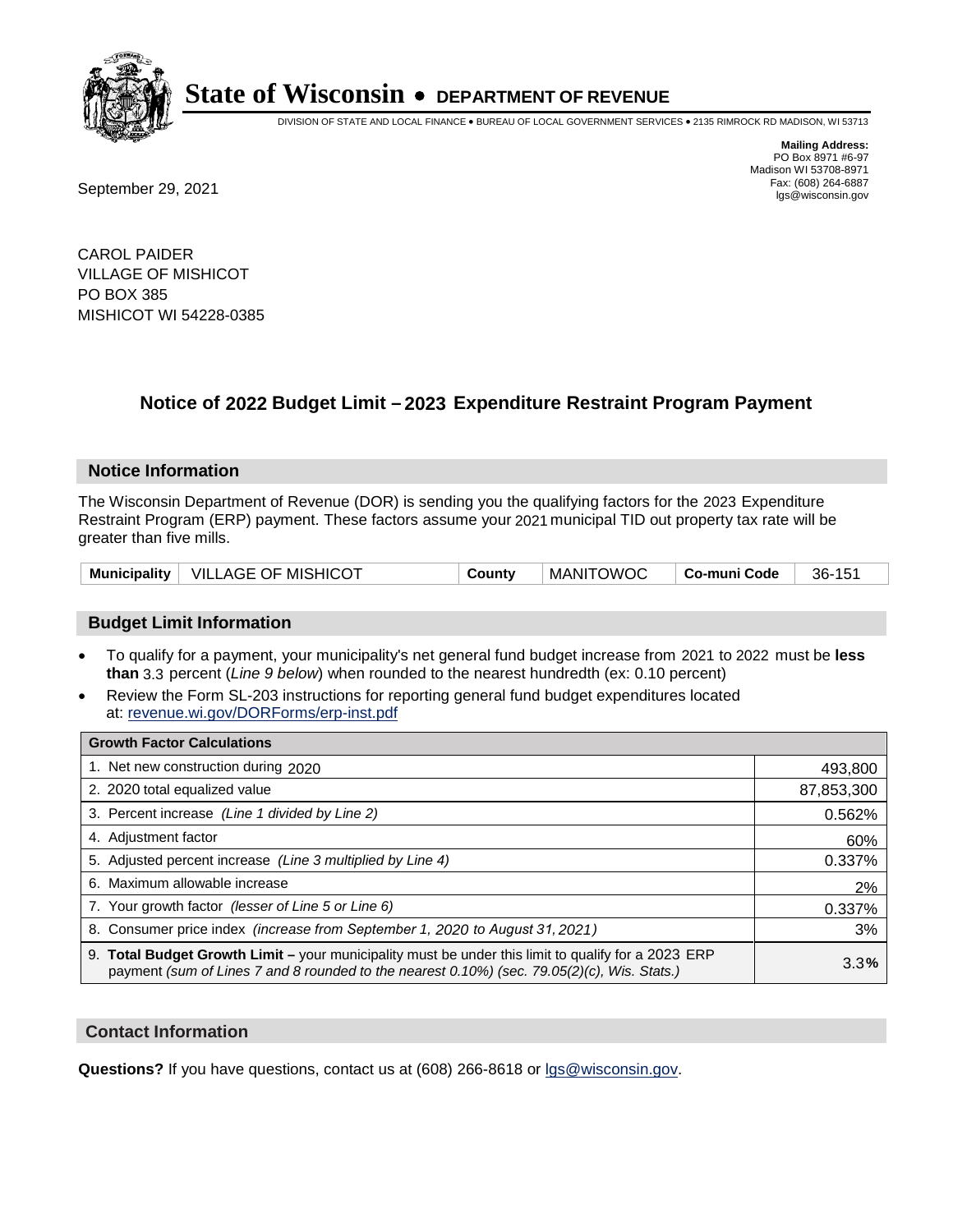

DIVISION OF STATE AND LOCAL FINANCE • BUREAU OF LOCAL GOVERNMENT SERVICES • 2135 RIMROCK RD MADISON, WI 53713

Fax: (608) 264-6887<br>
September 29, 2021 and the state of the state of the state of the state of the state of the state of the state of the state of the state of the state of the state of the state of the state of the state

**Mailing Address:** PO Box 8971 #6-97 Madison WI 53708-8971<br>Fax: (608) 264-6887

MARY JO KRAHN VILLAGE OF REEDSVILLE 217 MENASHA ST REEDSVILLE WI 54230-8597

## **Notice of 2022 Budget Limit - 2023 Expenditure Restraint Program Payment**

### **Notice Information**

The Wisconsin Department of Revenue (DOR) is sending you the qualifying factors for the 2023 Expenditure Restraint Program (ERP) payment. These factors assume your 2021 municipal TID out property tax rate will be greater than five mills.

|  | Municipality   VILLAGE OF REEDSVILLE | County | <b>MANITOWOC</b> | Co-muni Code | 36-176 |
|--|--------------------------------------|--------|------------------|--------------|--------|
|--|--------------------------------------|--------|------------------|--------------|--------|

### **Budget Limit Information**

- To qualify for a payment, your municipality's net general fund budget increase from 2021 to 2022 must be less **than** 3.0 percent (*Line 9 below*) when rounded to the nearest hundredth (ex: 0.10 percent)
- Review the Form SL-203 instructions for reporting general fund budget expenditures located at: revenue.wi.gov/DORForms/erp-inst.pdf

| <b>Growth Factor Calculations</b>                                                                                                                                                                  |            |
|----------------------------------------------------------------------------------------------------------------------------------------------------------------------------------------------------|------------|
| 1. Net new construction during 2020                                                                                                                                                                | 2,600      |
| 2. 2020 total equalized value                                                                                                                                                                      | 51,913,000 |
| 3. Percent increase (Line 1 divided by Line 2)                                                                                                                                                     | 0.005%     |
| 4. Adjustment factor                                                                                                                                                                               | 60%        |
| 5. Adjusted percent increase (Line 3 multiplied by Line 4)                                                                                                                                         | 0.003%     |
| 6. Maximum allowable increase                                                                                                                                                                      | 2%         |
| 7. Your growth factor (lesser of Line 5 or Line 6)                                                                                                                                                 | 0.003%     |
| 8. Consumer price index (increase from September 1, 2020 to August 31, 2021)                                                                                                                       | 3%         |
| 9. Total Budget Growth Limit – your municipality must be under this limit to qualify for a 2023 ERP<br>payment (sum of Lines 7 and 8 rounded to the nearest 0.10%) (sec. 79.05(2)(c), Wis. Stats.) | 3.0%       |

### **Contact Information**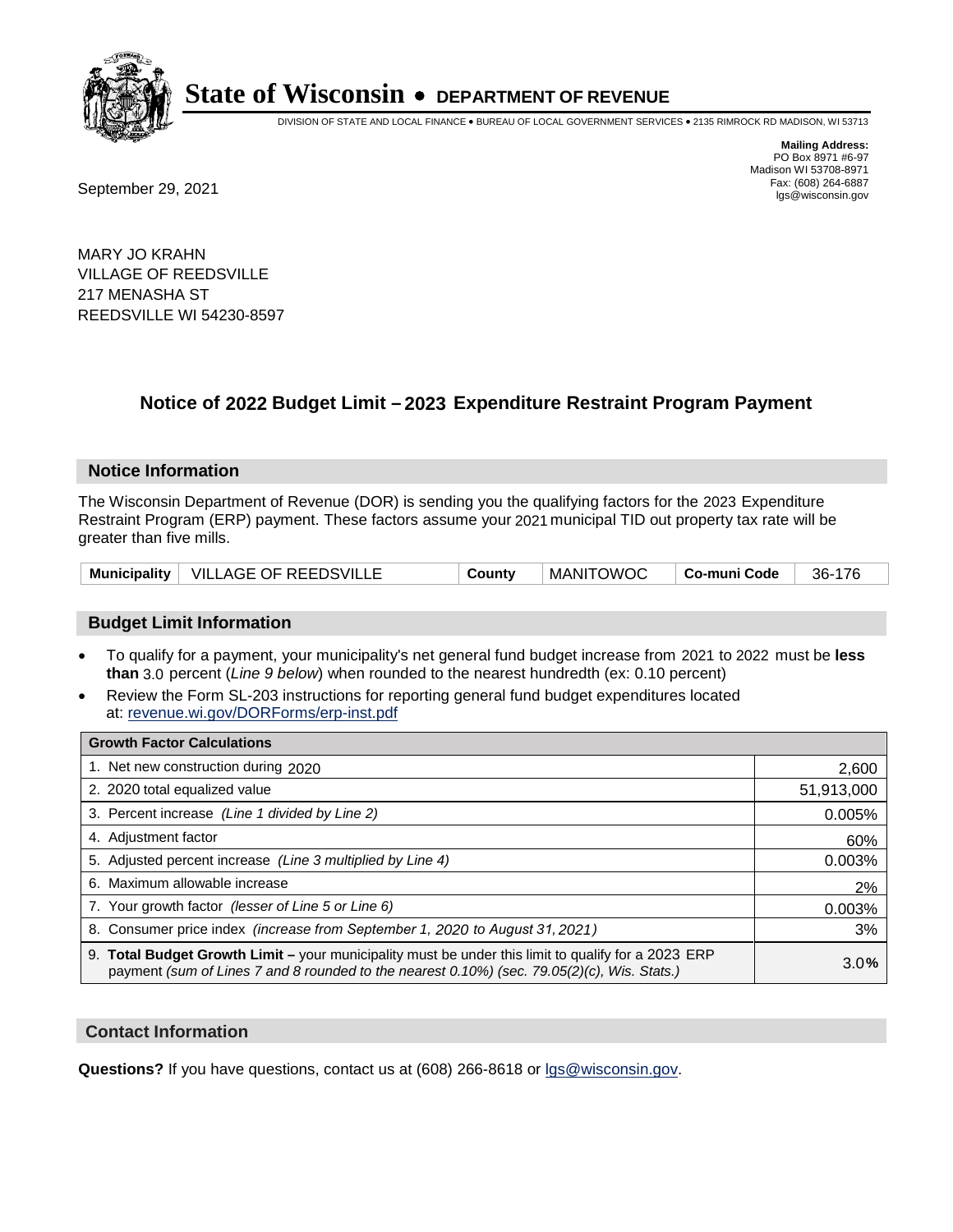

DIVISION OF STATE AND LOCAL FINANCE • BUREAU OF LOCAL GOVERNMENT SERVICES • 2135 RIMROCK RD MADISON, WI 53713

**Mailing Address:** PO Box 8971 #6-97 Madison WI 53708-8971<br>Fax: (608) 264-6887

Fax: (608) 264-6887<br>
September 29, 2021 and the state of the state of the state of the state of the state of the state of the state of the state of the state of the state of the state of the state of the state of the state

KAY MUELLER VILLAGE OF SAINT NAZIANZ PO BOX 302 ST NAZIANZ WI 54232-0302

## **Notice of 2022 Budget Limit - 2023 Expenditure Restraint Program Payment**

#### **Notice Information**

The Wisconsin Department of Revenue (DOR) is sending you the qualifying factors for the 2023 Expenditure Restraint Program (ERP) payment. These factors assume your 2021 municipal TID out property tax rate will be greater than five mills.

|  | Municipality   VILLAGE OF SAINT NAZIANZ | County | <b>MANITOWOC</b> | ∣ Co-muni Code | 36-181 |
|--|-----------------------------------------|--------|------------------|----------------|--------|
|--|-----------------------------------------|--------|------------------|----------------|--------|

### **Budget Limit Information**

- To qualify for a payment, your municipality's net general fund budget increase from 2021 to 2022 must be less **than** 3.4 percent (*Line 9 below*) when rounded to the nearest hundredth (ex: 0.10 percent)
- Review the Form SL-203 instructions for reporting general fund budget expenditures located at: revenue.wi.gov/DORForms/erp-inst.pdf

| <b>Growth Factor Calculations</b>                                                                                                                                                                  |            |
|----------------------------------------------------------------------------------------------------------------------------------------------------------------------------------------------------|------------|
| 1. Net new construction during 2020                                                                                                                                                                | 254,700    |
| 2. 2020 total equalized value                                                                                                                                                                      | 40,526,500 |
| 3. Percent increase (Line 1 divided by Line 2)                                                                                                                                                     | 0.628%     |
| 4. Adiustment factor                                                                                                                                                                               | 60%        |
| 5. Adjusted percent increase (Line 3 multiplied by Line 4)                                                                                                                                         | 0.377%     |
| 6. Maximum allowable increase                                                                                                                                                                      | 2%         |
| 7. Your growth factor (lesser of Line 5 or Line 6)                                                                                                                                                 | 0.377%     |
| 8. Consumer price index (increase from September 1, 2020 to August 31, 2021)                                                                                                                       | 3%         |
| 9. Total Budget Growth Limit - your municipality must be under this limit to qualify for a 2023 ERP<br>payment (sum of Lines 7 and 8 rounded to the nearest 0.10%) (sec. 79.05(2)(c), Wis. Stats.) | 3.4%       |

### **Contact Information**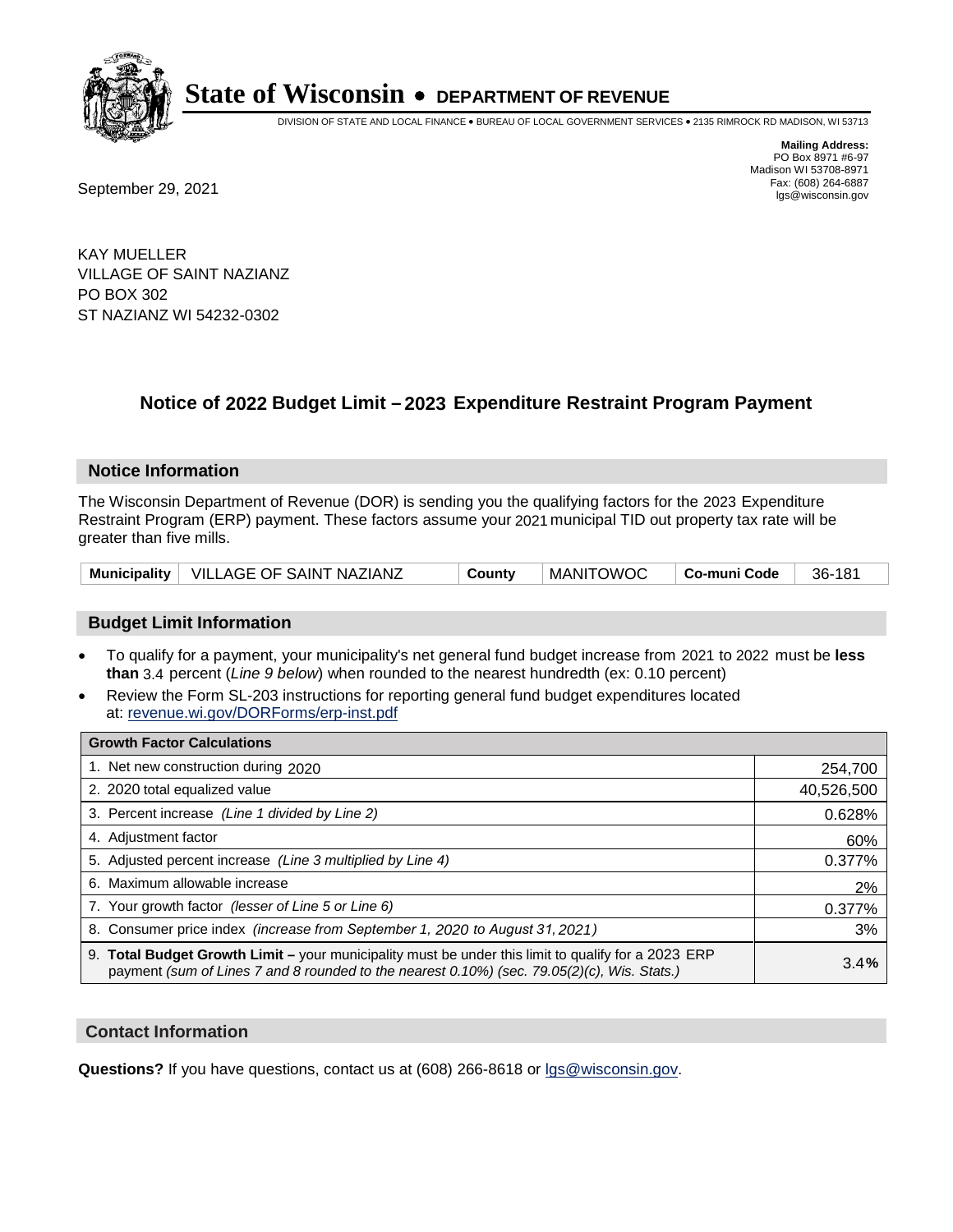

DIVISION OF STATE AND LOCAL FINANCE • BUREAU OF LOCAL GOVERNMENT SERVICES • 2135 RIMROCK RD MADISON, WI 53713

**Mailing Address:** PO Box 8971 #6-97 Madison WI 53708-8971<br>Fax: (608) 264-6887 Fax: (608) 264-6887<br>
September 29, 2021 and the state of the state of the state of the state of the state of the state of the state of the state of the state of the state of the state of the state of the state of the state

LORI BRUCKNER VILLAGE OF VALDERS PO BOX 459 VALDERS WI 54245-0459

## **Notice of 2022 Budget Limit - 2023 Expenditure Restraint Program Payment**

#### **Notice Information**

The Wisconsin Department of Revenue (DOR) is sending you the qualifying factors for the 2023 Expenditure Restraint Program (ERP) payment. These factors assume your 2021 municipal TID out property tax rate will be greater than five mills.

|  | Municipality   VILLAGE OF VALDERS | Countv | MANITOWOC | ∣ Co-muni Code | 36-186 |
|--|-----------------------------------|--------|-----------|----------------|--------|
|--|-----------------------------------|--------|-----------|----------------|--------|

#### **Budget Limit Information**

- To qualify for a payment, your municipality's net general fund budget increase from 2021 to 2022 must be less **than** 4.1 percent (*Line 9 below*) when rounded to the nearest hundredth (ex: 0.10 percent)
- Review the Form SL-203 instructions for reporting general fund budget expenditures located at: revenue.wi.gov/DORForms/erp-inst.pdf

| <b>Growth Factor Calculations</b>                                                                                                                                                                  |            |
|----------------------------------------------------------------------------------------------------------------------------------------------------------------------------------------------------|------------|
| 1. Net new construction during 2020                                                                                                                                                                | 1,090,800  |
| 2. 2020 total equalized value                                                                                                                                                                      | 59,186,200 |
| 3. Percent increase (Line 1 divided by Line 2)                                                                                                                                                     | 1.843%     |
| 4. Adiustment factor                                                                                                                                                                               | 60%        |
| 5. Adjusted percent increase (Line 3 multiplied by Line 4)                                                                                                                                         | 1.106%     |
| 6. Maximum allowable increase                                                                                                                                                                      | 2%         |
| 7. Your growth factor (lesser of Line 5 or Line 6)                                                                                                                                                 | 1.106%     |
| 8. Consumer price index (increase from September 1, 2020 to August 31, 2021)                                                                                                                       | 3%         |
| 9. Total Budget Growth Limit - your municipality must be under this limit to qualify for a 2023 ERP<br>payment (sum of Lines 7 and 8 rounded to the nearest 0.10%) (sec. 79.05(2)(c), Wis. Stats.) | 4.1%       |

#### **Contact Information**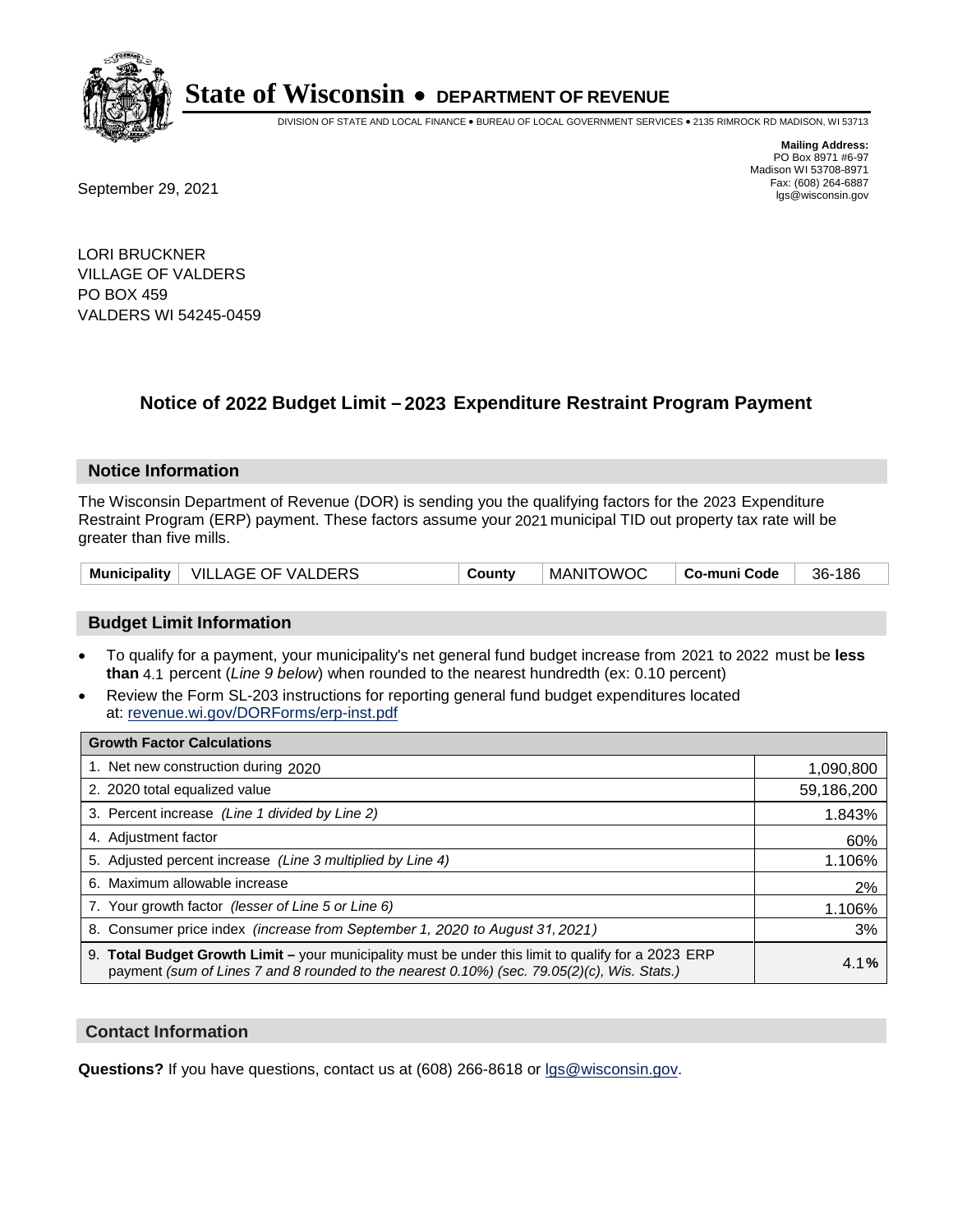

DIVISION OF STATE AND LOCAL FINANCE • BUREAU OF LOCAL GOVERNMENT SERVICES • 2135 RIMROCK RD MADISON, WI 53713

Fax: (608) 264-6887<br>
September 29, 2021 and the state of the state of the state of the state of the state of the state of the state of the state of the state of the state of the state of the state of the state of the state

**Mailing Address:** PO Box 8971 #6-97 Madison WI 53708-8971<br>Fax: (608) 264-6887

MACKENZIE REED-KADOW CITY OF MANITOWOC 900 QUAY ST MANITOWOC WI 54220-4543

### **Notice of 2022 Budget Limit - 2023 Expenditure Restraint Program Payment**

#### **Notice Information**

The Wisconsin Department of Revenue (DOR) is sending you the qualifying factors for the 2023 Expenditure Restraint Program (ERP) payment. These factors assume your 2021 municipal TID out property tax rate will be greater than five mills.

| Municipality   CITY OF MANITOWOC | County | ' MANITOWOC ⊺ | <b>」   Co-muni Code  </b> | 36-251 |
|----------------------------------|--------|---------------|---------------------------|--------|
|----------------------------------|--------|---------------|---------------------------|--------|

#### **Budget Limit Information**

- To qualify for a payment, your municipality's net general fund budget increase from 2021 to 2022 must be less **than** 3.5 percent (*Line 9 below*) when rounded to the nearest hundredth (ex: 0.10 percent)
- Review the Form SL-203 instructions for reporting general fund budget expenditures located at: revenue.wi.gov/DORForms/erp-inst.pdf

| <b>Growth Factor Calculations</b>                                                                                                                                                                      |               |
|--------------------------------------------------------------------------------------------------------------------------------------------------------------------------------------------------------|---------------|
| 1. Net new construction during 2020                                                                                                                                                                    | 17,547,500    |
| 2. 2020 total equalized value                                                                                                                                                                          | 2,131,596,900 |
| 3. Percent increase (Line 1 divided by Line 2)                                                                                                                                                         | 0.823%        |
| 4. Adjustment factor                                                                                                                                                                                   | 60%           |
| 5. Adjusted percent increase (Line 3 multiplied by Line 4)                                                                                                                                             | 0.494%        |
| 6. Maximum allowable increase                                                                                                                                                                          | 2%            |
| 7. Your growth factor (lesser of Line 5 or Line 6)                                                                                                                                                     | 0.494%        |
| 8. Consumer price index (increase from September 1, 2020 to August 31, 2021)                                                                                                                           | 3%            |
| 9. Total Budget Growth Limit - your municipality must be under this limit to qualify for a 2023 ERP<br>payment (sum of Lines 7 and 8 rounded to the nearest $0.10\%$ ) (sec. 79.05(2)(c), Wis. Stats.) | 3.5%          |

#### **Contact Information**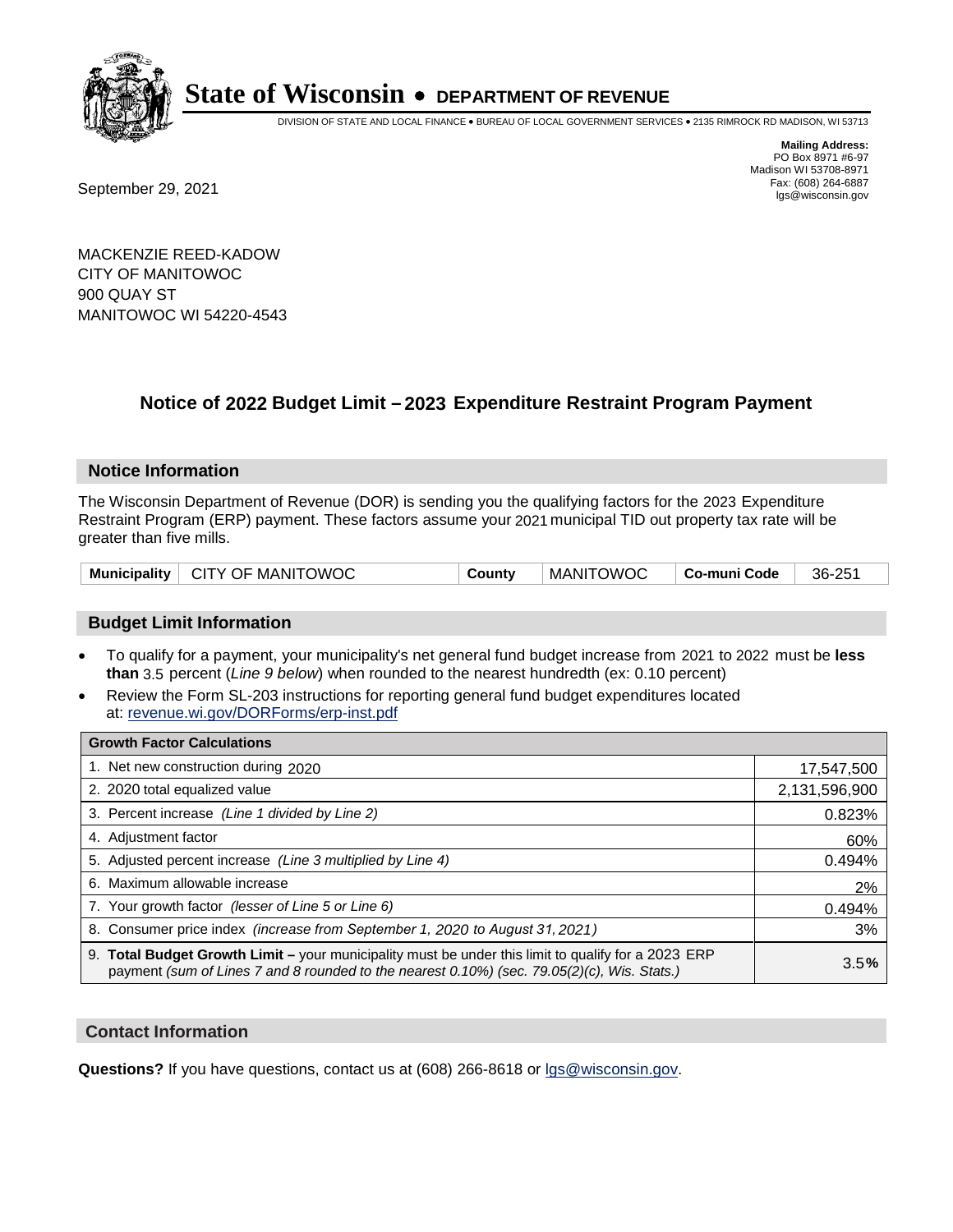

DIVISION OF STATE AND LOCAL FINANCE • BUREAU OF LOCAL GOVERNMENT SERVICES • 2135 RIMROCK RD MADISON, WI 53713

Fax: (608) 264-6887<br>
September 29, 2021 and the state of the state of the state of the state of the state of the state of the state of the state of the state of the state of the state of the state of the state of the state

**Mailing Address:** PO Box 8971 #6-97 Madison WI 53708-8971<br>Fax: (608) 264-6887

JAMIE JACKSON CITY OF TWO RIVERS PO BOX 87 TWO RIVERS WI 54241-0087

## **Notice of 2022 Budget Limit - 2023 Expenditure Restraint Program Payment**

#### **Notice Information**

The Wisconsin Department of Revenue (DOR) is sending you the qualifying factors for the 2023 Expenditure Restraint Program (ERP) payment. These factors assume your 2021 municipal TID out property tax rate will be greater than five mills.

| Municipality   CITY OF TWO RIVERS | County | ' MANITOWOC ⊺ | ∣ Co-muni Code | 36-286 |
|-----------------------------------|--------|---------------|----------------|--------|
|-----------------------------------|--------|---------------|----------------|--------|

#### **Budget Limit Information**

- To qualify for a payment, your municipality's net general fund budget increase from 2021 to 2022 must be less **than** 3.6 percent (*Line 9 below*) when rounded to the nearest hundredth (ex: 0.10 percent)
- Review the Form SL-203 instructions for reporting general fund budget expenditures located at: revenue.wi.gov/DORForms/erp-inst.pdf

| <b>Growth Factor Calculations</b>                                                                                                                                                                  |             |
|----------------------------------------------------------------------------------------------------------------------------------------------------------------------------------------------------|-------------|
| 1. Net new construction during 2020                                                                                                                                                                | 5,487,600   |
| 2. 2020 total equalized value                                                                                                                                                                      | 545,633,400 |
| 3. Percent increase (Line 1 divided by Line 2)                                                                                                                                                     | 1.006%      |
| 4. Adiustment factor                                                                                                                                                                               | 60%         |
| 5. Adjusted percent increase (Line 3 multiplied by Line 4)                                                                                                                                         | 0.604%      |
| 6. Maximum allowable increase                                                                                                                                                                      | 2%          |
| 7. Your growth factor (lesser of Line 5 or Line 6)                                                                                                                                                 | 0.604%      |
| 8. Consumer price index (increase from September 1, 2020 to August 31, 2021)                                                                                                                       | 3%          |
| 9. Total Budget Growth Limit - your municipality must be under this limit to qualify for a 2023 ERP<br>payment (sum of Lines 7 and 8 rounded to the nearest 0.10%) (sec. 79.05(2)(c), Wis. Stats.) | 3.6%        |

#### **Contact Information**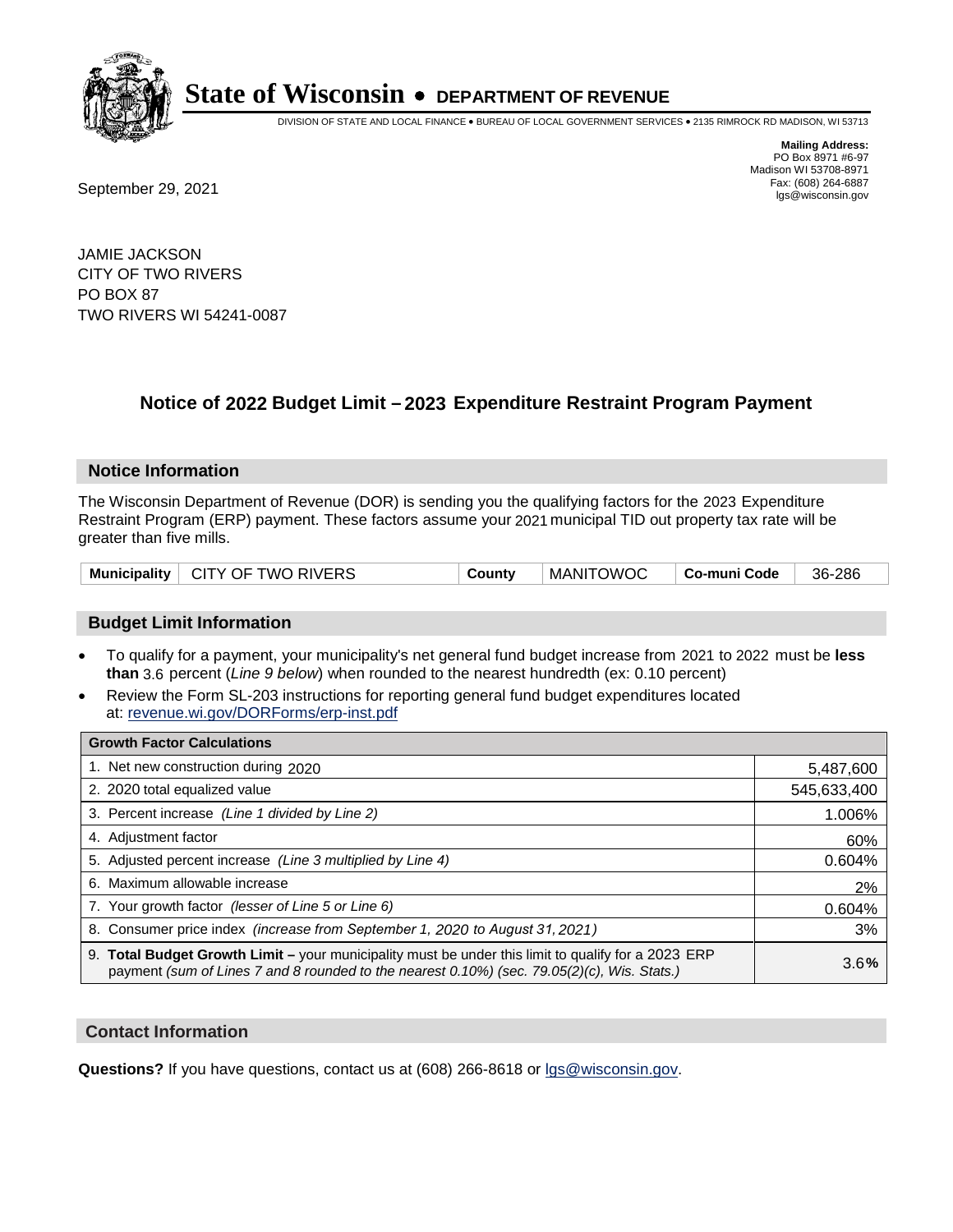

DIVISION OF STATE AND LOCAL FINANCE • BUREAU OF LOCAL GOVERNMENT SERVICES • 2135 RIMROCK RD MADISON, WI 53713

Fax: (608) 264-6887<br>
September 29, 2021 and the state of the state of the state of the state of the state of the state of the state of the state of the state of the state of the state of the state of the state of the state

**Mailing Address:** PO Box 8971 #6-97 Madison WI 53708-8971<br>Fax: (608) 264-6887

LISA CZECH VILLAGE OF ATHENS PO BOX 220 ATHENS WI 54411-0220

## **Notice of 2022 Budget Limit - 2023 Expenditure Restraint Program Payment**

#### **Notice Information**

The Wisconsin Department of Revenue (DOR) is sending you the qualifying factors for the 2023 Expenditure Restraint Program (ERP) payment. These factors assume your 2021 municipal TID out property tax rate will be greater than five mills.

| <b>Municipality</b> | $\mid$ VILLAGE OF ATHENS | County | MARATHON | Co-muni Code | 37-102 |
|---------------------|--------------------------|--------|----------|--------------|--------|
|---------------------|--------------------------|--------|----------|--------------|--------|

#### **Budget Limit Information**

- To qualify for a payment, your municipality's net general fund budget increase from 2021 to 2022 must be less **than** 5.0 percent (*Line 9 below*) when rounded to the nearest hundredth (ex: 0.10 percent)
- Review the Form SL-203 instructions for reporting general fund budget expenditures located at: revenue.wi.gov/DORForms/erp-inst.pdf

| <b>Growth Factor Calculations</b>                                                                                                                                                                  |            |
|----------------------------------------------------------------------------------------------------------------------------------------------------------------------------------------------------|------------|
| 1. Net new construction during 2020                                                                                                                                                                | 2,645,400  |
| 2. 2020 total equalized value                                                                                                                                                                      | 64,228,100 |
| 3. Percent increase (Line 1 divided by Line 2)                                                                                                                                                     | 4.119%     |
| 4. Adiustment factor                                                                                                                                                                               | 60%        |
| 5. Adjusted percent increase (Line 3 multiplied by Line 4)                                                                                                                                         | 2.471%     |
| 6. Maximum allowable increase                                                                                                                                                                      | 2%         |
| 7. Your growth factor (lesser of Line 5 or Line 6)                                                                                                                                                 | 2.000%     |
| 8. Consumer price index (increase from September 1, 2020 to August 31, 2021)                                                                                                                       | 3%         |
| 9. Total Budget Growth Limit - your municipality must be under this limit to qualify for a 2023 ERP<br>payment (sum of Lines 7 and 8 rounded to the nearest 0.10%) (sec. 79.05(2)(c), Wis. Stats.) | 5.0%       |

#### **Contact Information**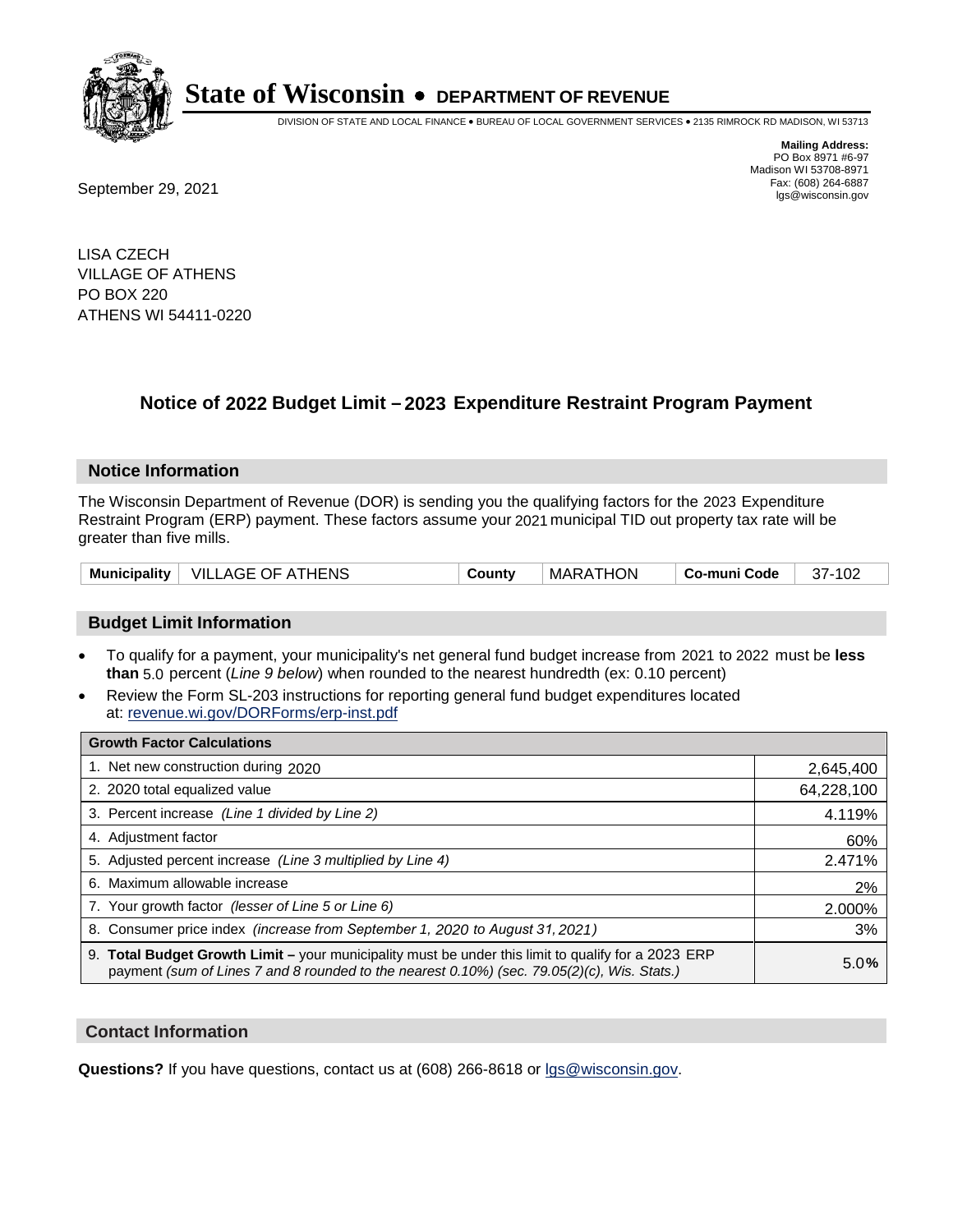

DIVISION OF STATE AND LOCAL FINANCE • BUREAU OF LOCAL GOVERNMENT SERVICES • 2135 RIMROCK RD MADISON, WI 53713

Fax: (608) 264-6887<br>
September 29, 2021 and the state of the state of the state of the state of the state of the state of the state of the state of the state of the state of the state of the state of the state of the state

**Mailing Address:** PO Box 8971 #6-97 Madison WI 53708-8971<br>Fax: (608) 264-6887

JENNIFER LOPEZ VILLAGE OF EDGAR PO BOX 67 EDGAR WI 54426-0067

### **Notice of 2022 Budget Limit - 2023 Expenditure Restraint Program Payment**

#### **Notice Information**

The Wisconsin Department of Revenue (DOR) is sending you the qualifying factors for the 2023 Expenditure Restraint Program (ERP) payment. These factors assume your 2021 municipal TID out property tax rate will be greater than five mills.

| <b>Municipality</b> | <b>VILLAGE OF EDGAR</b> | County | MARATHON | Co-muni Code | 37-121 |
|---------------------|-------------------------|--------|----------|--------------|--------|
|---------------------|-------------------------|--------|----------|--------------|--------|

#### **Budget Limit Information**

- To qualify for a payment, your municipality's net general fund budget increase from 2021 to 2022 must be less **than** 4.0 percent (*Line 9 below*) when rounded to the nearest hundredth (ex: 0.10 percent)
- Review the Form SL-203 instructions for reporting general fund budget expenditures located at: revenue.wi.gov/DORForms/erp-inst.pdf

| <b>Growth Factor Calculations</b>                                                                                                                                                                  |            |
|----------------------------------------------------------------------------------------------------------------------------------------------------------------------------------------------------|------------|
| 1. Net new construction during 2020                                                                                                                                                                | 1,361,700  |
| 2. 2020 total equalized value                                                                                                                                                                      | 83,547,900 |
| 3. Percent increase (Line 1 divided by Line 2)                                                                                                                                                     | 1.630%     |
| 4. Adjustment factor                                                                                                                                                                               | 60%        |
| 5. Adjusted percent increase (Line 3 multiplied by Line 4)                                                                                                                                         | 0.978%     |
| 6. Maximum allowable increase                                                                                                                                                                      | 2%         |
| 7. Your growth factor (lesser of Line 5 or Line 6)                                                                                                                                                 | 0.978%     |
| 8. Consumer price index (increase from September 1, 2020 to August 31, 2021)                                                                                                                       | 3%         |
| 9. Total Budget Growth Limit - your municipality must be under this limit to qualify for a 2023 ERP<br>payment (sum of Lines 7 and 8 rounded to the nearest 0.10%) (sec. 79.05(2)(c), Wis. Stats.) | 4.0%       |

#### **Contact Information**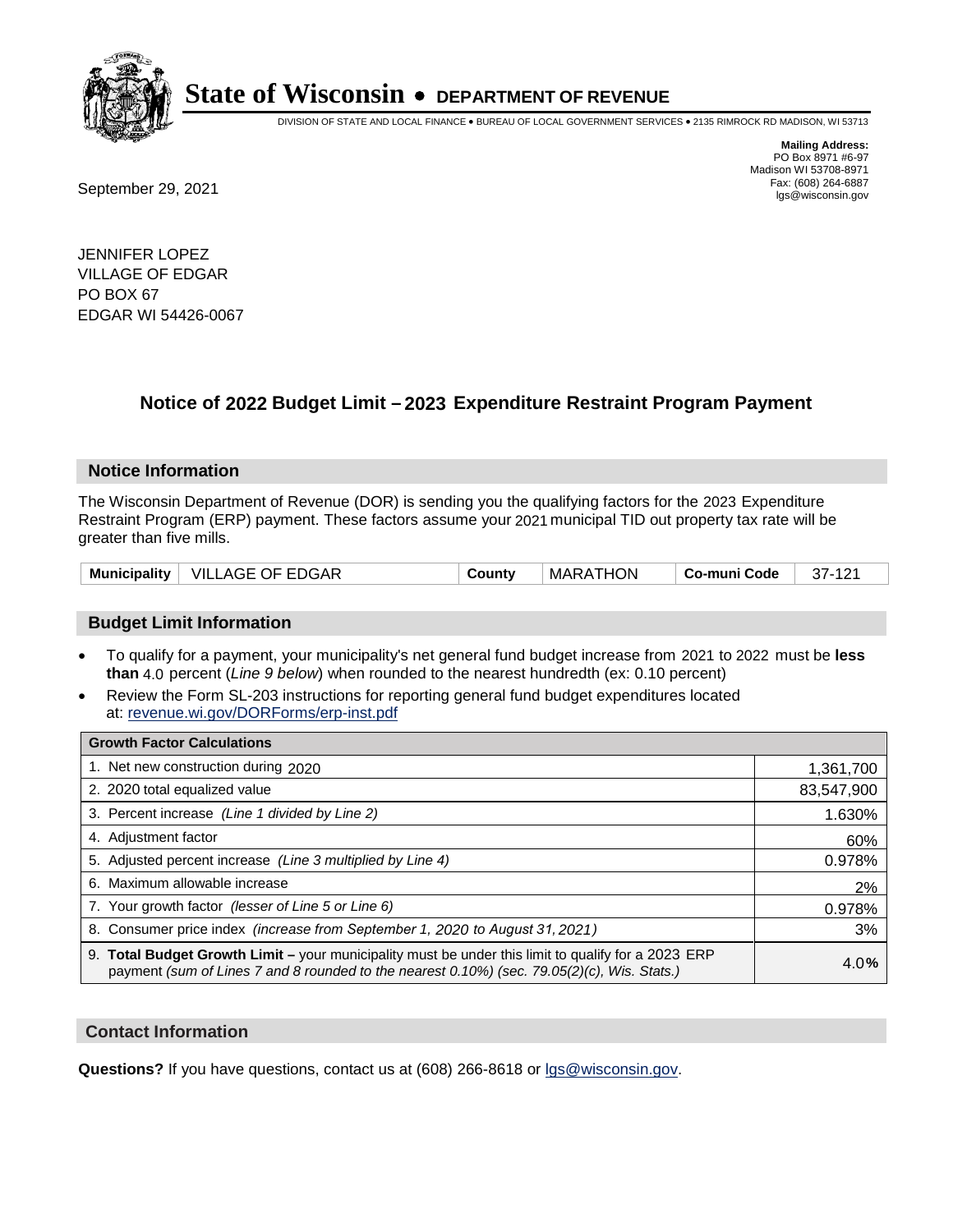

DIVISION OF STATE AND LOCAL FINANCE • BUREAU OF LOCAL GOVERNMENT SERVICES • 2135 RIMROCK RD MADISON, WI 53713

Fax: (608) 264-6887<br>
September 29, 2021 and the state of the state of the state of the state of the state of the state of the state of the state of the state of the state of the state of the state of the state of the state

**Mailing Address:** PO Box 8971 #6-97 Madison WI 53708-8971<br>Fax: (608) 264-6887

ANDREW KURTZ VILLAGE OF MARATHON PO BOX 487 MARATHON WI 54448-0487

### **Notice of 2022 Budget Limit - 2023 Expenditure Restraint Program Payment**

#### **Notice Information**

The Wisconsin Department of Revenue (DOR) is sending you the qualifying factors for the 2023 Expenditure Restraint Program (ERP) payment. These factors assume your 2021 municipal TID out property tax rate will be greater than five mills.

|  | Municipality   VILLAGE OF MARATHON | Countv | MARATHON | ∣ Co-muni Code | 37-151 |
|--|------------------------------------|--------|----------|----------------|--------|
|--|------------------------------------|--------|----------|----------------|--------|

#### **Budget Limit Information**

- To qualify for a payment, your municipality's net general fund budget increase from 2021 to 2022 must be less **than** 4.2 percent (*Line 9 below*) when rounded to the nearest hundredth (ex: 0.10 percent)
- Review the Form SL-203 instructions for reporting general fund budget expenditures located at: revenue.wi.gov/DORForms/erp-inst.pdf

| <b>Growth Factor Calculations</b>                                                                                                                                                                      |             |
|--------------------------------------------------------------------------------------------------------------------------------------------------------------------------------------------------------|-------------|
| 1. Net new construction during 2020                                                                                                                                                                    | 3,320,500   |
| 2. 2020 total equalized value                                                                                                                                                                          | 165,975,100 |
| 3. Percent increase (Line 1 divided by Line 2)                                                                                                                                                         | 2.001%      |
| 4. Adjustment factor                                                                                                                                                                                   | 60%         |
| 5. Adjusted percent increase (Line 3 multiplied by Line 4)                                                                                                                                             | 1.201%      |
| 6. Maximum allowable increase                                                                                                                                                                          | 2%          |
| 7. Your growth factor (lesser of Line 5 or Line 6)                                                                                                                                                     | 1.201%      |
| 8. Consumer price index (increase from September 1, 2020 to August 31, 2021)                                                                                                                           | 3%          |
| 9. Total Budget Growth Limit - your municipality must be under this limit to qualify for a 2023 ERP<br>payment (sum of Lines 7 and 8 rounded to the nearest $0.10\%$ ) (sec. 79.05(2)(c), Wis. Stats.) | 4.2%        |

#### **Contact Information**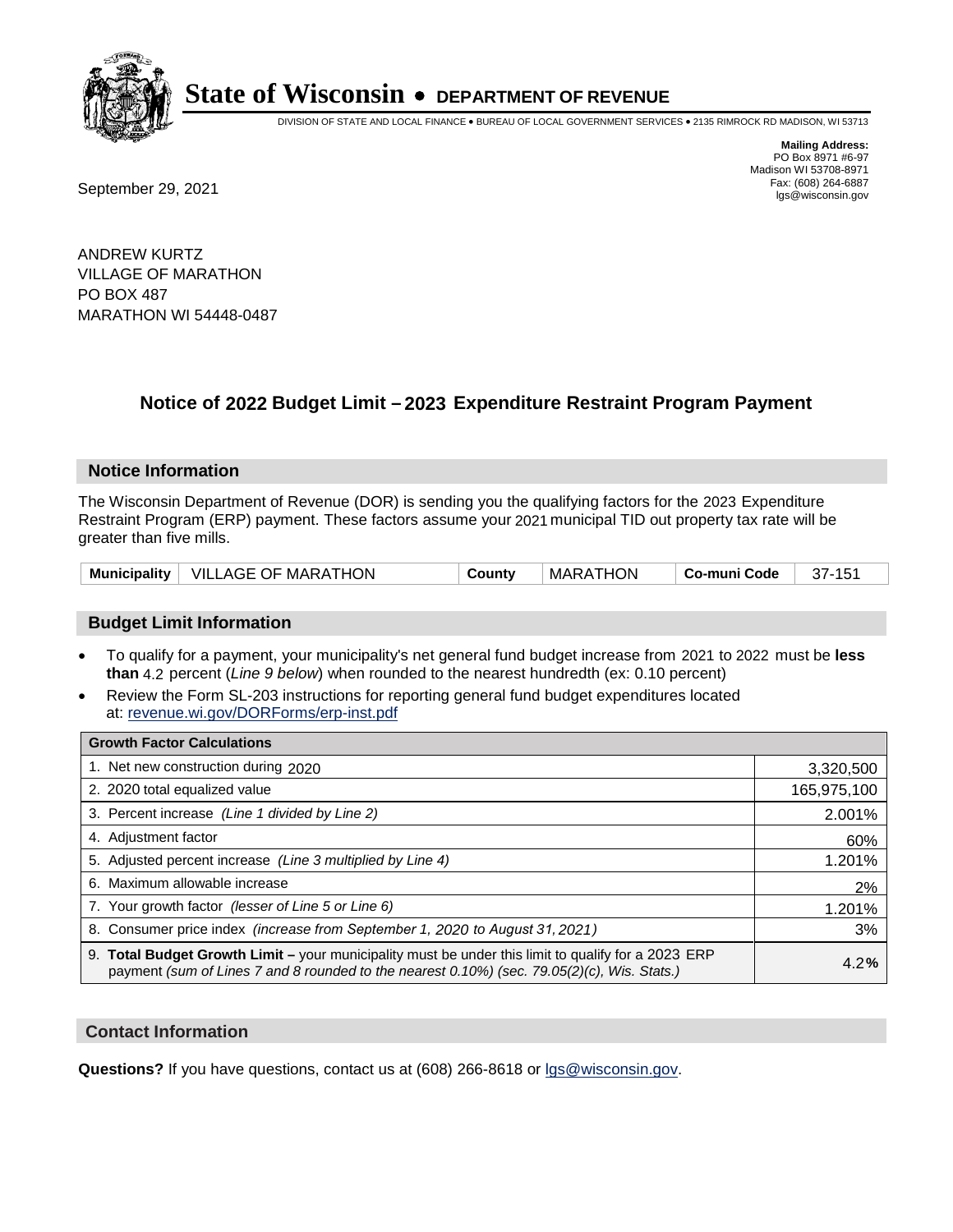

DIVISION OF STATE AND LOCAL FINANCE • BUREAU OF LOCAL GOVERNMENT SERVICES • 2135 RIMROCK RD MADISON, WI 53713

Fax: (608) 264-6887<br>
September 29, 2021 and the state of the state of the state of the state of the state of the state of the state of the state of the state of the state of the state of the state of the state of the state

**Mailing Address:** PO Box 8971 #6-97 Madison WI 53708-8971<br>Fax: (608) 264-6887

ELIZABETH FELKNER VILLAGE OF ROTHSCHILD 211 GRAND AVE ROTHSCHILD WI 54474

### **Notice of 2022 Budget Limit - 2023 Expenditure Restraint Program Payment**

#### **Notice Information**

The Wisconsin Department of Revenue (DOR) is sending you the qualifying factors for the 2023 Expenditure Restraint Program (ERP) payment. These factors assume your 2021 municipal TID out property tax rate will be greater than five mills.

| Municipality   VILLAGE OF ROTHSCHILD | County | MARATHON | Co-muni Code | 37-176 |
|--------------------------------------|--------|----------|--------------|--------|
|--------------------------------------|--------|----------|--------------|--------|

#### **Budget Limit Information**

- To qualify for a payment, your municipality's net general fund budget increase from 2021 to 2022 must be less **than** 3.5 percent (*Line 9 below*) when rounded to the nearest hundredth (ex: 0.10 percent)
- Review the Form SL-203 instructions for reporting general fund budget expenditures located at: revenue.wi.gov/DORForms/erp-inst.pdf

| <b>Growth Factor Calculations</b>                                                                                                                                                                  |             |
|----------------------------------------------------------------------------------------------------------------------------------------------------------------------------------------------------|-------------|
| 1. Net new construction during 2020                                                                                                                                                                | 4,132,000   |
| 2. 2020 total equalized value                                                                                                                                                                      | 528,470,600 |
| 3. Percent increase (Line 1 divided by Line 2)                                                                                                                                                     | 0.782%      |
| 4. Adjustment factor                                                                                                                                                                               | 60%         |
| 5. Adjusted percent increase (Line 3 multiplied by Line 4)                                                                                                                                         | 0.469%      |
| 6. Maximum allowable increase                                                                                                                                                                      | 2%          |
| 7. Your growth factor (lesser of Line 5 or Line 6)                                                                                                                                                 | 0.469%      |
| 8. Consumer price index (increase from September 1, 2020 to August 31, 2021)                                                                                                                       | 3%          |
| 9. Total Budget Growth Limit – your municipality must be under this limit to qualify for a 2023 ERP<br>payment (sum of Lines 7 and 8 rounded to the nearest 0.10%) (sec. 79.05(2)(c), Wis. Stats.) | 3.5%        |

#### **Contact Information**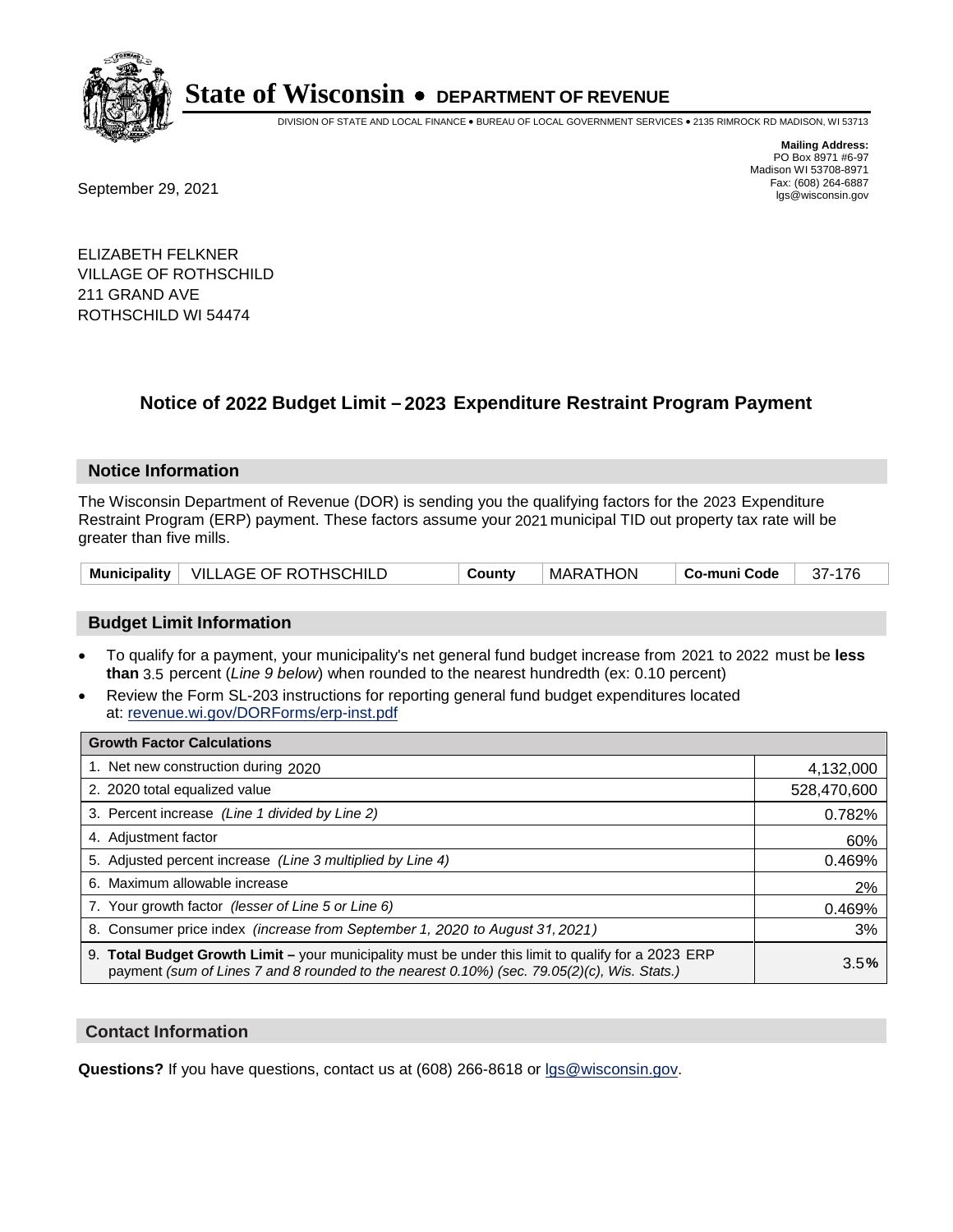

DIVISION OF STATE AND LOCAL FINANCE • BUREAU OF LOCAL GOVERNMENT SERVICES • 2135 RIMROCK RD MADISON, WI 53713

**Mailing Address:** PO Box 8971 #6-97 Madison WI 53708-8971<br>Fax: (608) 264-6887 Fax: (608) 264-6887<br>
September 29, 2021 and the state of the state of the state of the state of the state of the state of the state of the state of the state of the state of the state of the state of the state of the state

PAUL HENSCH VILLAGE OF SPENCER PO BOX 360 SPENCER WI 54479-0360

## **Notice of 2022 Budget Limit - 2023 Expenditure Restraint Program Payment**

#### **Notice Information**

The Wisconsin Department of Revenue (DOR) is sending you the qualifying factors for the 2023 Expenditure Restraint Program (ERP) payment. These factors assume your 2021 municipal TID out property tax rate will be greater than five mills.

| Municipality | VILLAGE OF SPENCER | `ountv∶<br>w | MARATHON | Co-muni Code | 181<br>۰. ۱ |
|--------------|--------------------|--------------|----------|--------------|-------------|
|--------------|--------------------|--------------|----------|--------------|-------------|

#### **Budget Limit Information**

- To qualify for a payment, your municipality's net general fund budget increase from 2021 to 2022 must be less **than** 3.3 percent (*Line 9 below*) when rounded to the nearest hundredth (ex: 0.10 percent)
- Review the Form SL-203 instructions for reporting general fund budget expenditures located at: revenue.wi.gov/DORForms/erp-inst.pdf

| <b>Growth Factor Calculations</b>                                                                                                                                                                  |             |
|----------------------------------------------------------------------------------------------------------------------------------------------------------------------------------------------------|-------------|
| 1. Net new construction during 2020                                                                                                                                                                | 607,400     |
| 2. 2020 total equalized value                                                                                                                                                                      | 111,272,200 |
| 3. Percent increase (Line 1 divided by Line 2)                                                                                                                                                     | 0.546%      |
| 4. Adjustment factor                                                                                                                                                                               | 60%         |
| 5. Adjusted percent increase (Line 3 multiplied by Line 4)                                                                                                                                         | 0.328%      |
| 6. Maximum allowable increase                                                                                                                                                                      | 2%          |
| 7. Your growth factor (lesser of Line 5 or Line 6)                                                                                                                                                 | 0.328%      |
| 8. Consumer price index (increase from September 1, 2020 to August 31, 2021)                                                                                                                       | 3%          |
| 9. Total Budget Growth Limit – your municipality must be under this limit to qualify for a 2023 ERP<br>payment (sum of Lines 7 and 8 rounded to the nearest 0.10%) (sec. 79.05(2)(c), Wis. Stats.) | 3.3%        |

#### **Contact Information**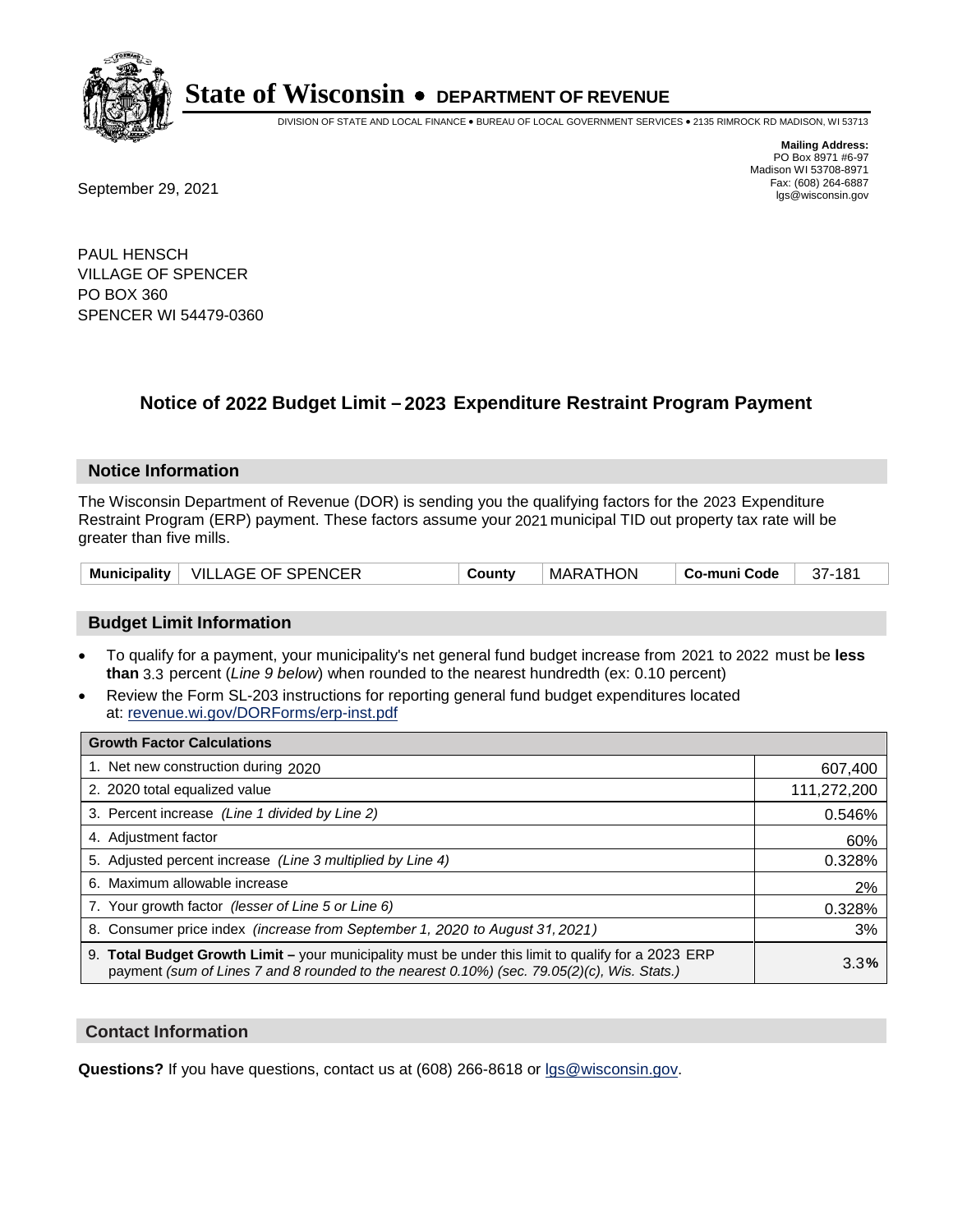

DIVISION OF STATE AND LOCAL FINANCE • BUREAU OF LOCAL GOVERNMENT SERVICES • 2135 RIMROCK RD MADISON, WI 53713

**Mailing Address:** PO Box 8971 #6-97 Madison WI 53708-8971<br>Fax: (608) 264-6887

Fax: (608) 264-6887<br>
September 29, 2021 and the state of the state of the state of the state of the state of the state of the state of the state of the state of the state of the state of the state of the state of the state

JAMIE HEINDL VILLAGE OF STRATFORD 213060 LEGION ST., P.O. BOX 12 STRATFORD WI 54484-0012

### **Notice of 2022 Budget Limit - 2023 Expenditure Restraint Program Payment**

#### **Notice Information**

The Wisconsin Department of Revenue (DOR) is sending you the qualifying factors for the 2023 Expenditure Restraint Program (ERP) payment. These factors assume your 2021 municipal TID out property tax rate will be greater than five mills.

|  | Municipality   VILLAGE OF STRATFORD | County | MARATHON | Co-muni Code | 37-182 |
|--|-------------------------------------|--------|----------|--------------|--------|
|--|-------------------------------------|--------|----------|--------------|--------|

#### **Budget Limit Information**

- To qualify for a payment, your municipality's net general fund budget increase from 2021 to 2022 must be less **than** 4.5 percent (*Line 9 below*) when rounded to the nearest hundredth (ex: 0.10 percent)
- Review the Form SL-203 instructions for reporting general fund budget expenditures located at: revenue.wi.gov/DORForms/erp-inst.pdf

| <b>Growth Factor Calculations</b>                                                                                                                                                                  |             |
|----------------------------------------------------------------------------------------------------------------------------------------------------------------------------------------------------|-------------|
| 1. Net new construction during 2020                                                                                                                                                                | 2,974,700   |
| 2. 2020 total equalized value                                                                                                                                                                      | 117,655,900 |
| 3. Percent increase (Line 1 divided by Line 2)                                                                                                                                                     | 2.528%      |
| 4. Adjustment factor                                                                                                                                                                               | 60%         |
| 5. Adjusted percent increase (Line 3 multiplied by Line 4)                                                                                                                                         | 1.517%      |
| 6. Maximum allowable increase                                                                                                                                                                      | 2%          |
| 7. Your growth factor (lesser of Line 5 or Line 6)                                                                                                                                                 | 1.517%      |
| 8. Consumer price index (increase from September 1, 2020 to August 31, 2021)                                                                                                                       | 3%          |
| 9. Total Budget Growth Limit - your municipality must be under this limit to qualify for a 2023 ERP<br>payment (sum of Lines 7 and 8 rounded to the nearest 0.10%) (sec. 79.05(2)(c), Wis. Stats.) | 4.5%        |

#### **Contact Information**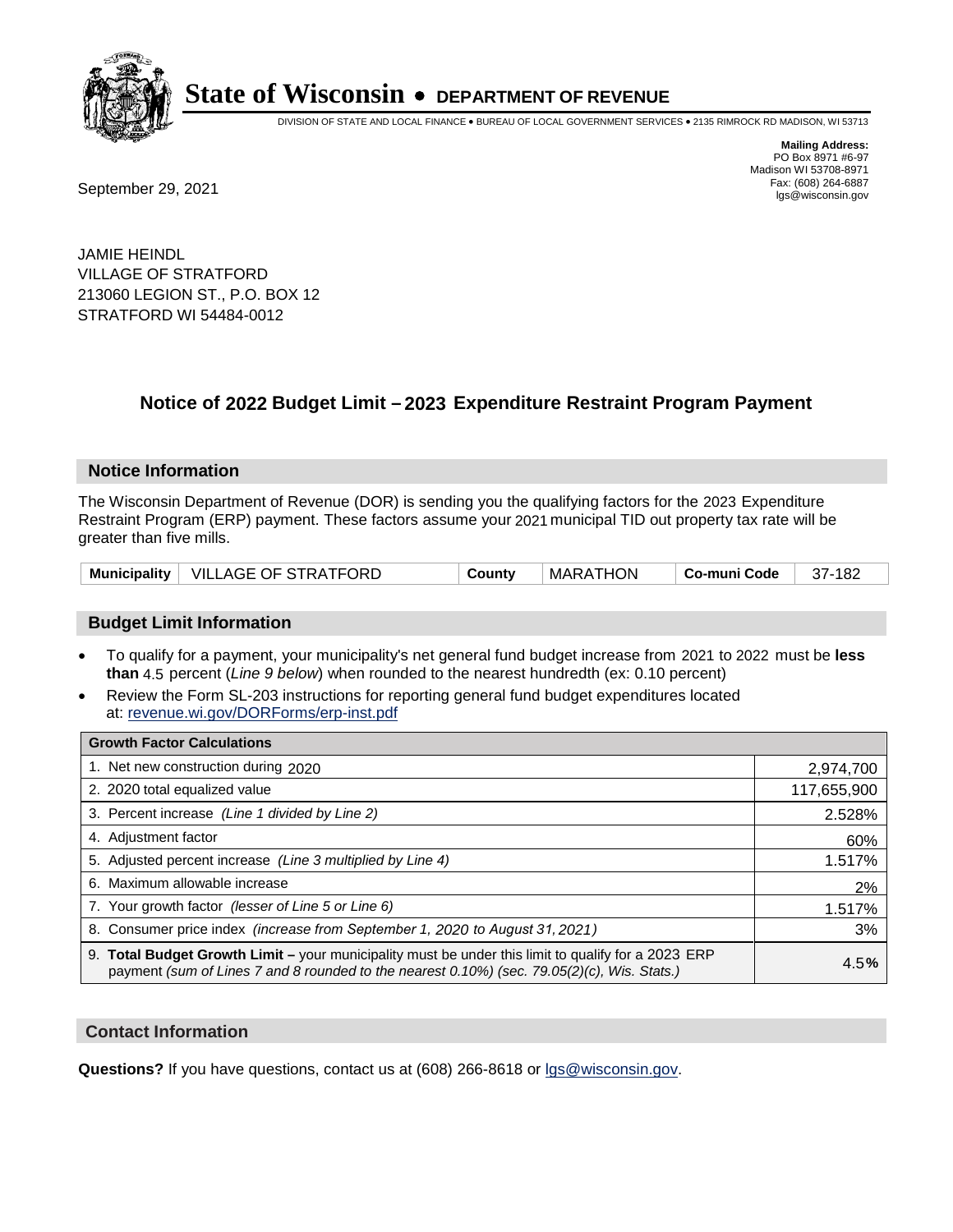

DIVISION OF STATE AND LOCAL FINANCE • BUREAU OF LOCAL GOVERNMENT SERVICES • 2135 RIMROCK RD MADISON, WI 53713

Fax: (608) 264-6887<br>
September 29, 2021 and the state of the state of the state of the state of the state of the state of the state of the state of the state of the state of the state of the state of the state of the state

**Mailing Address:** PO Box 8971 #6-97 Madison WI 53708-8971<br>Fax: (608) 264-6887

SHERRY WEINKAUF VILLAGE OF WESTON 5500 SCHOFIELD AVE WESTON WI 54476

### **Notice of 2022 Budget Limit - 2023 Expenditure Restraint Program Payment**

#### **Notice Information**

The Wisconsin Department of Revenue (DOR) is sending you the qualifying factors for the 2023 Expenditure Restraint Program (ERP) payment. These factors assume your 2021 municipal TID out property tax rate will be greater than five mills.

|  | Municipality   VILLAGE OF WESTON | County | <b>MARATHON</b> | ∣ Co-muni Code | 37-192 |
|--|----------------------------------|--------|-----------------|----------------|--------|
|--|----------------------------------|--------|-----------------|----------------|--------|

#### **Budget Limit Information**

- To qualify for a payment, your municipality's net general fund budget increase from 2021 to 2022 must be less **than** 3.5 percent (*Line 9 below*) when rounded to the nearest hundredth (ex: 0.10 percent)
- Review the Form SL-203 instructions for reporting general fund budget expenditures located at: revenue.wi.gov/DORForms/erp-inst.pdf

| <b>Growth Factor Calculations</b>                                                                                                                                                                  |               |
|----------------------------------------------------------------------------------------------------------------------------------------------------------------------------------------------------|---------------|
| 1. Net new construction during 2020                                                                                                                                                                | 11,034,800    |
| 2. 2020 total equalized value                                                                                                                                                                      | 1,344,927,200 |
| 3. Percent increase (Line 1 divided by Line 2)                                                                                                                                                     | 0.820%        |
| 4. Adjustment factor                                                                                                                                                                               | 60%           |
| 5. Adjusted percent increase (Line 3 multiplied by Line 4)                                                                                                                                         | 0.492%        |
| 6. Maximum allowable increase                                                                                                                                                                      | 2%            |
| 7. Your growth factor (lesser of Line 5 or Line 6)                                                                                                                                                 | 0.492%        |
| 8. Consumer price index (increase from September 1, 2020 to August 31, 2021)                                                                                                                       | 3%            |
| 9. Total Budget Growth Limit - your municipality must be under this limit to qualify for a 2023 ERP<br>payment (sum of Lines 7 and 8 rounded to the nearest 0.10%) (sec. 79.05(2)(c), Wis. Stats.) | 3.5%          |

#### **Contact Information**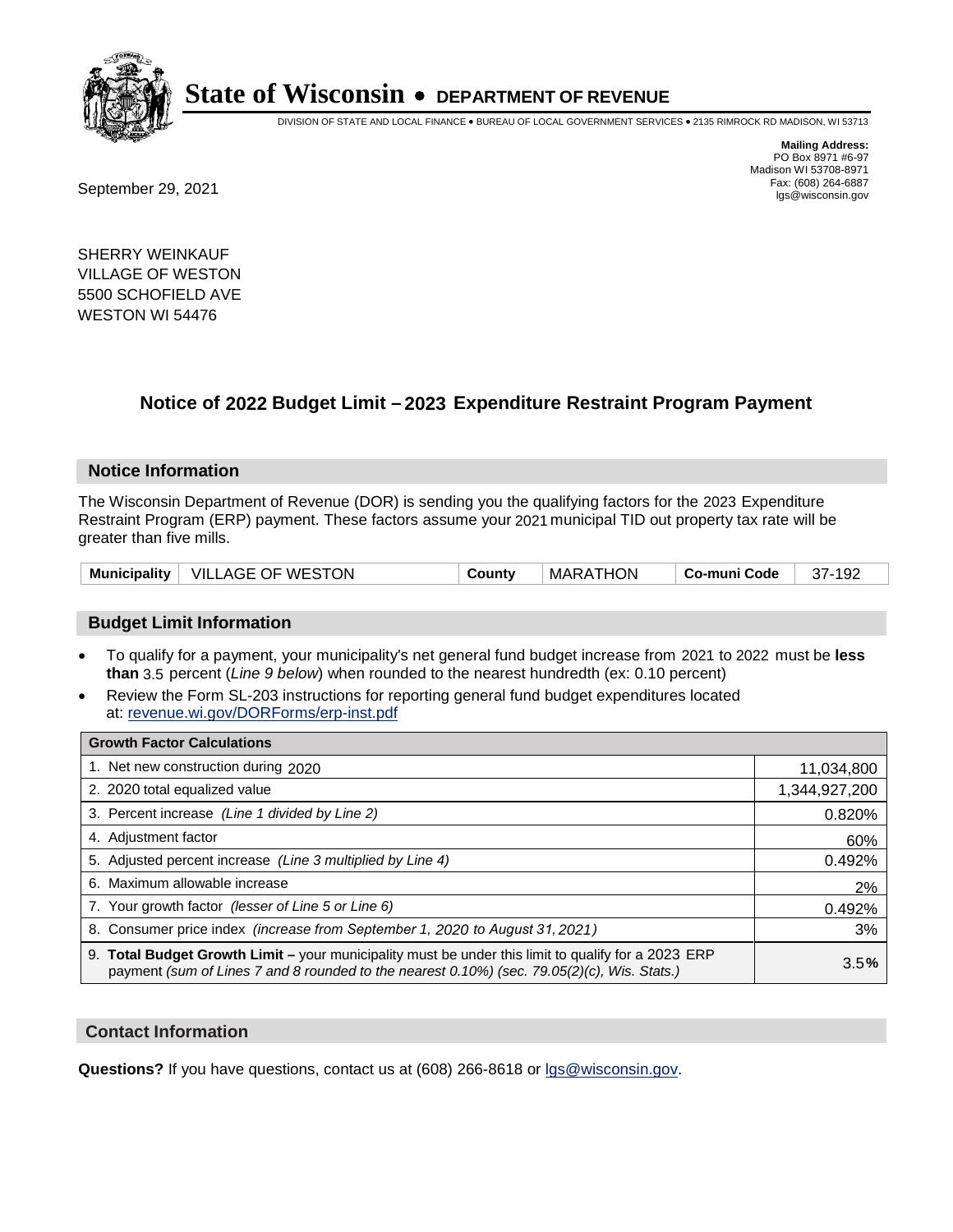

DIVISION OF STATE AND LOCAL FINANCE • BUREAU OF LOCAL GOVERNMENT SERVICES • 2135 RIMROCK RD MADISON, WI 53713

Fax: (608) 264-6887<br>
September 29, 2021 and the state of the state of the state of the state of the state of the state of the state of the state of the state of the state of the state of the state of the state of the state

**Mailing Address:** PO Box 8971 #6-97 Madison WI 53708-8971<br>Fax: (608) 264-6887

BRUCE JAMROZ CITY OF MOSINEE 225 MAIN ST MOSINEE WI 54555-1443

## **Notice of 2022 Budget Limit - 2023 Expenditure Restraint Program Payment**

#### **Notice Information**

The Wisconsin Department of Revenue (DOR) is sending you the qualifying factors for the 2023 Expenditure Restraint Program (ERP) payment. These factors assume your 2021 municipal TID out property tax rate will be greater than five mills.

| Municipality   CITY OF MOSINEE | County | <b>MARATHON</b> | ∣ Co-muni Code | 37-251 |
|--------------------------------|--------|-----------------|----------------|--------|
|--------------------------------|--------|-----------------|----------------|--------|

#### **Budget Limit Information**

- To qualify for a payment, your municipality's net general fund budget increase from 2021 to 2022 must be less **than** 5.0 percent (*Line 9 below*) when rounded to the nearest hundredth (ex: 0.10 percent)
- Review the Form SL-203 instructions for reporting general fund budget expenditures located at: revenue.wi.gov/DORForms/erp-inst.pdf

| <b>Growth Factor Calculations</b>                                                                                                                                                                  |             |
|----------------------------------------------------------------------------------------------------------------------------------------------------------------------------------------------------|-------------|
| 1. Net new construction during 2020                                                                                                                                                                | 11,068,600  |
| 2. 2020 total equalized value                                                                                                                                                                      | 334,563,200 |
| 3. Percent increase (Line 1 divided by Line 2)                                                                                                                                                     | 3.308%      |
| 4. Adiustment factor                                                                                                                                                                               | 60%         |
| 5. Adjusted percent increase (Line 3 multiplied by Line 4)                                                                                                                                         | 1.985%      |
| 6. Maximum allowable increase                                                                                                                                                                      | 2%          |
| 7. Your growth factor (lesser of Line 5 or Line 6)                                                                                                                                                 | 1.985%      |
| 8. Consumer price index (increase from September 1, 2020 to August 31, 2021)                                                                                                                       | 3%          |
| 9. Total Budget Growth Limit - your municipality must be under this limit to qualify for a 2023 ERP<br>payment (sum of Lines 7 and 8 rounded to the nearest 0.10%) (sec. 79.05(2)(c), Wis. Stats.) | 5.0%        |

#### **Contact Information**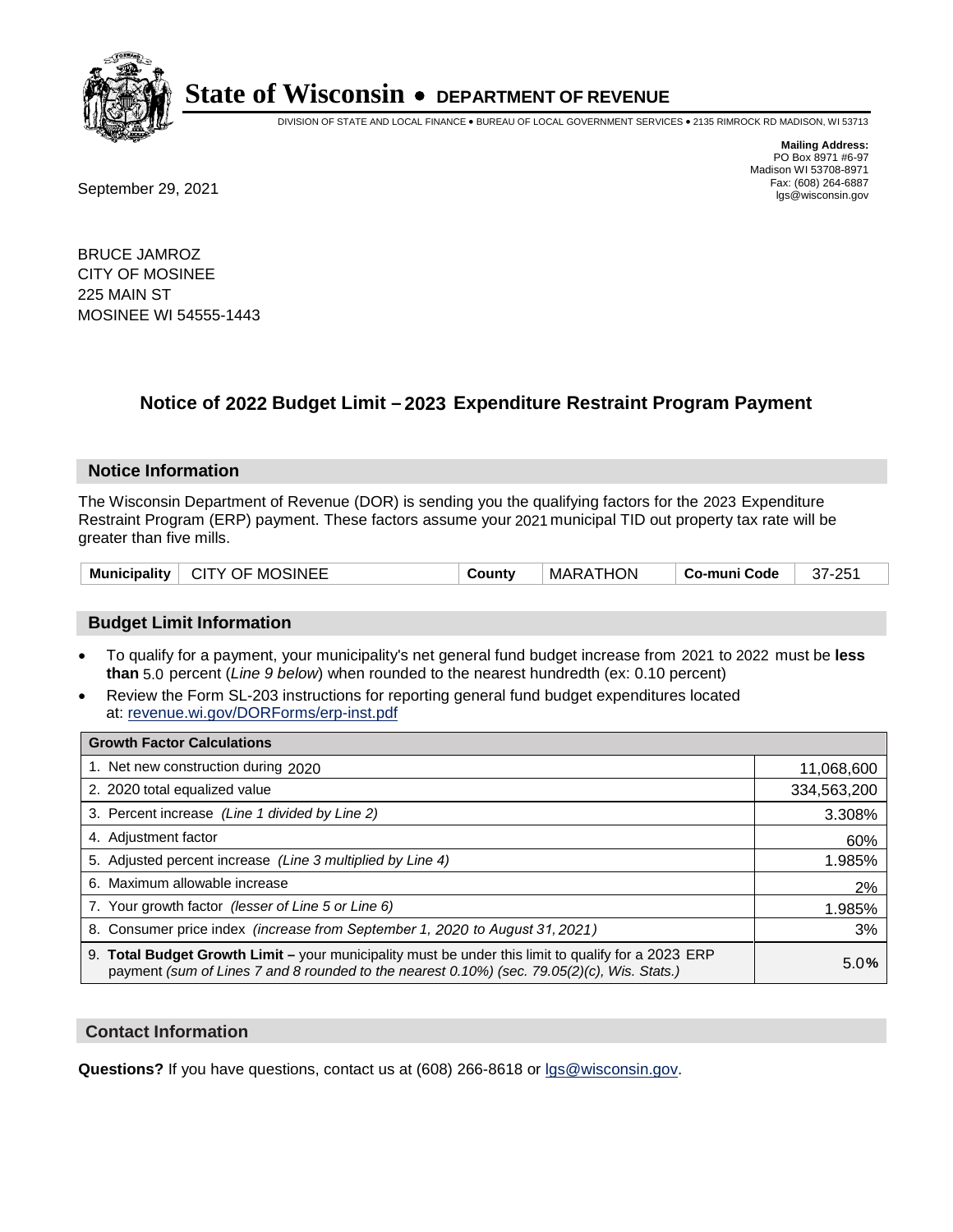

DIVISION OF STATE AND LOCAL FINANCE • BUREAU OF LOCAL GOVERNMENT SERVICES • 2135 RIMROCK RD MADISON, WI 53713

**Mailing Address:** PO Box 8971 #6-97 Madison WI 53708-8971<br>Fax: (608) 264-6887

Fax: (608) 264-6887<br>
September 29, 2021 and the state of the state of the state of the state of the state of the state of the state of the state of the state of the state of the state of the state of the state of the state

LISA QUINN CITY OF SCHOFIELD 200 PARK ST SCHOFIELD WI 54476-1164

## **Notice of 2022 Budget Limit - 2023 Expenditure Restraint Program Payment**

#### **Notice Information**

The Wisconsin Department of Revenue (DOR) is sending you the qualifying factors for the 2023 Expenditure Restraint Program (ERP) payment. These factors assume your 2021 municipal TID out property tax rate will be greater than five mills.

| Municipality   CITY OF SCHOFIELD | County | MARATHON | Co-muni Code | 37-281 |
|----------------------------------|--------|----------|--------------|--------|
|----------------------------------|--------|----------|--------------|--------|

#### **Budget Limit Information**

- To qualify for a payment, your municipality's net general fund budget increase from 2021 to 2022 must be less **than** 3.7 percent (*Line 9 below*) when rounded to the nearest hundredth (ex: 0.10 percent)
- Review the Form SL-203 instructions for reporting general fund budget expenditures located at: revenue.wi.gov/DORForms/erp-inst.pdf

| <b>Growth Factor Calculations</b>                                                                                                                                                                      |             |
|--------------------------------------------------------------------------------------------------------------------------------------------------------------------------------------------------------|-------------|
| 1. Net new construction during 2020                                                                                                                                                                    | 2,932,700   |
| 2. 2020 total equalized value                                                                                                                                                                          | 263,679,900 |
| 3. Percent increase (Line 1 divided by Line 2)                                                                                                                                                         | 1.112%      |
| 4. Adjustment factor                                                                                                                                                                                   | 60%         |
| 5. Adjusted percent increase (Line 3 multiplied by Line 4)                                                                                                                                             | 0.667%      |
| 6. Maximum allowable increase                                                                                                                                                                          | 2%          |
| 7. Your growth factor (lesser of Line 5 or Line 6)                                                                                                                                                     | 0.667%      |
| 8. Consumer price index (increase from September 1, 2020 to August 31, 2021)                                                                                                                           | 3%          |
| 9. Total Budget Growth Limit - your municipality must be under this limit to qualify for a 2023 ERP<br>payment (sum of Lines 7 and 8 rounded to the nearest $0.10\%$ ) (sec. 79.05(2)(c), Wis. Stats.) | 3.7%        |

#### **Contact Information**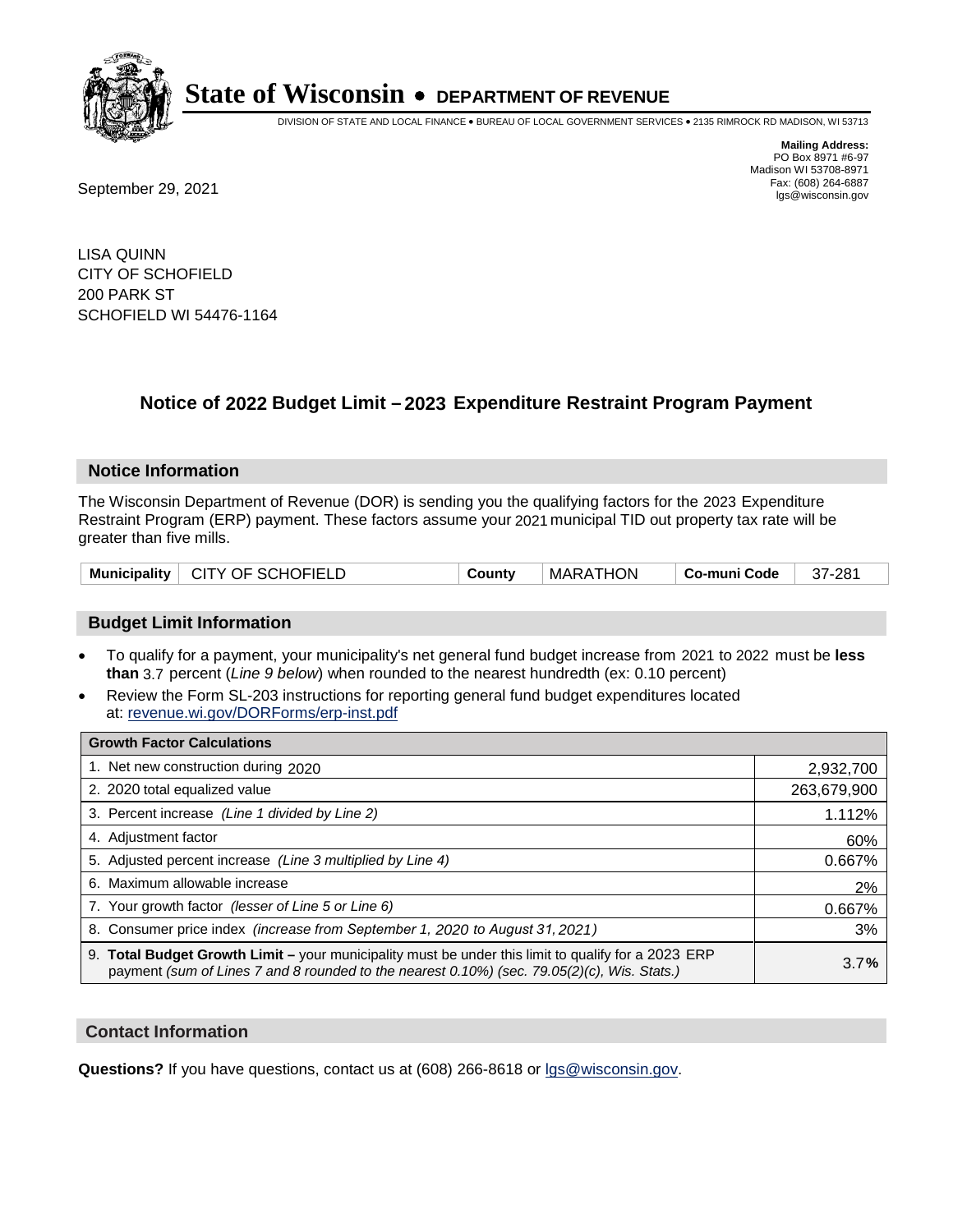

DIVISION OF STATE AND LOCAL FINANCE • BUREAU OF LOCAL GOVERNMENT SERVICES • 2135 RIMROCK RD MADISON, WI 53713

**Mailing Address:** PO Box 8971 #6-97 Madison WI 53708-8971<br>Fax: (608) 264-6887

Fax: (608) 264-6887<br>
September 29, 2021 and the state of the state of the state of the state of the state of the state of the state of the state of the state of the state of the state of the state of the state of the state

LESLIE KREMER CITY OF WAUSAU 407 GRANT ST WAUSAU WI 54403

### **Notice of 2022 Budget Limit - 2023 Expenditure Restraint Program Payment**

#### **Notice Information**

The Wisconsin Department of Revenue (DOR) is sending you the qualifying factors for the 2023 Expenditure Restraint Program (ERP) payment. These factors assume your 2021 municipal TID out property tax rate will be greater than five mills.

| Municipality   CITY OF WAUSAU | County | <b>MARATHON</b> | ∣ Co-muni Code ∣ | 37-291 |
|-------------------------------|--------|-----------------|------------------|--------|
|-------------------------------|--------|-----------------|------------------|--------|

#### **Budget Limit Information**

- To qualify for a payment, your municipality's net general fund budget increase from 2021 to 2022 must be less **than** 4.7 percent (*Line 9 below*) when rounded to the nearest hundredth (ex: 0.10 percent)
- Review the Form SL-203 instructions for reporting general fund budget expenditures located at: revenue.wi.gov/DORForms/erp-inst.pdf

| <b>Growth Factor Calculations</b>                                                                                                                                                                  |               |
|----------------------------------------------------------------------------------------------------------------------------------------------------------------------------------------------------|---------------|
| 1. Net new construction during 2020                                                                                                                                                                | 93,589,200    |
| 2. 2020 total equalized value                                                                                                                                                                      | 3,345,281,800 |
| 3. Percent increase (Line 1 divided by Line 2)                                                                                                                                                     | 2.798%        |
| 4. Adjustment factor                                                                                                                                                                               | 60%           |
| 5. Adjusted percent increase (Line 3 multiplied by Line 4)                                                                                                                                         | 1.679%        |
| 6. Maximum allowable increase                                                                                                                                                                      | 2%            |
| 7. Your growth factor (lesser of Line 5 or Line 6)                                                                                                                                                 | 1.679%        |
| 8. Consumer price index (increase from September 1, 2020 to August 31, 2021)                                                                                                                       | 3%            |
| 9. Total Budget Growth Limit - your municipality must be under this limit to qualify for a 2023 ERP<br>payment (sum of Lines 7 and 8 rounded to the nearest 0.10%) (sec. 79.05(2)(c), Wis. Stats.) | 4.7%          |

#### **Contact Information**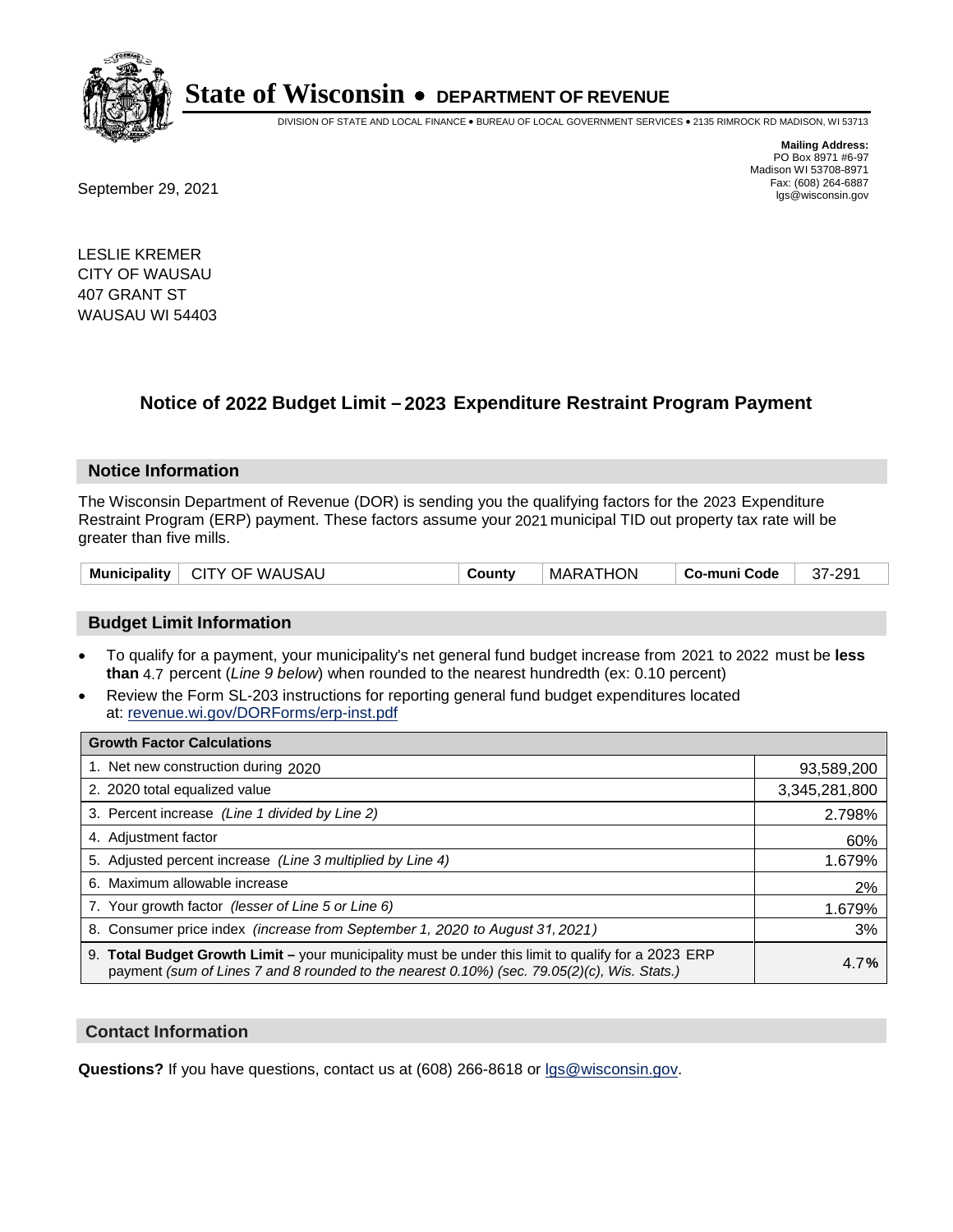

DIVISION OF STATE AND LOCAL FINANCE • BUREAU OF LOCAL GOVERNMENT SERVICES • 2135 RIMROCK RD MADISON, WI 53713

Fax: (608) 264-6887<br>
September 29, 2021 and the state of the state of the state of the state of the state of the state of the state of the state of the state of the state of the state of the state of the state of the state

**Mailing Address:** PO Box 8971 #6-97 Madison WI 53708-8971<br>Fax: (608) 264-6887

LORI GROSS VILLAGE OF COLEMAN 202 E MAIN ST, PO BOX 52 COLEMAN WI 54112-0052

### **Notice of 2022 Budget Limit - 2023 Expenditure Restraint Program Payment**

#### **Notice Information**

The Wisconsin Department of Revenue (DOR) is sending you the qualifying factors for the 2023 Expenditure Restraint Program (ERP) payment. These factors assume your 2021 municipal TID out property tax rate will be greater than five mills.

| Municipality | VILLAGE OF COLEMAN | County | <b>MARINETTE</b> | Co-muni Code | 38-111 |
|--------------|--------------------|--------|------------------|--------------|--------|
|--------------|--------------------|--------|------------------|--------------|--------|

#### **Budget Limit Information**

- To qualify for a payment, your municipality's net general fund budget increase from 2021 to 2022 must be less **than** 3.7 percent (*Line 9 below*) when rounded to the nearest hundredth (ex: 0.10 percent)
- Review the Form SL-203 instructions for reporting general fund budget expenditures located at: revenue.wi.gov/DORForms/erp-inst.pdf

| <b>Growth Factor Calculations</b>                                                                                                                                                                  |            |
|----------------------------------------------------------------------------------------------------------------------------------------------------------------------------------------------------|------------|
| 1. Net new construction during 2020                                                                                                                                                                | 554,600    |
| 2. 2020 total equalized value                                                                                                                                                                      | 47,331,600 |
| 3. Percent increase (Line 1 divided by Line 2)                                                                                                                                                     | 1.172%     |
| 4. Adjustment factor                                                                                                                                                                               | 60%        |
| 5. Adjusted percent increase (Line 3 multiplied by Line 4)                                                                                                                                         | 0.703%     |
| 6. Maximum allowable increase                                                                                                                                                                      | 2%         |
| 7. Your growth factor (lesser of Line 5 or Line 6)                                                                                                                                                 | 0.703%     |
| 8. Consumer price index (increase from September 1, 2020 to August 31, 2021)                                                                                                                       | 3%         |
| 9. Total Budget Growth Limit – your municipality must be under this limit to qualify for a 2023 ERP<br>payment (sum of Lines 7 and 8 rounded to the nearest 0.10%) (sec. 79.05(2)(c), Wis. Stats.) | 3.7%       |

#### **Contact Information**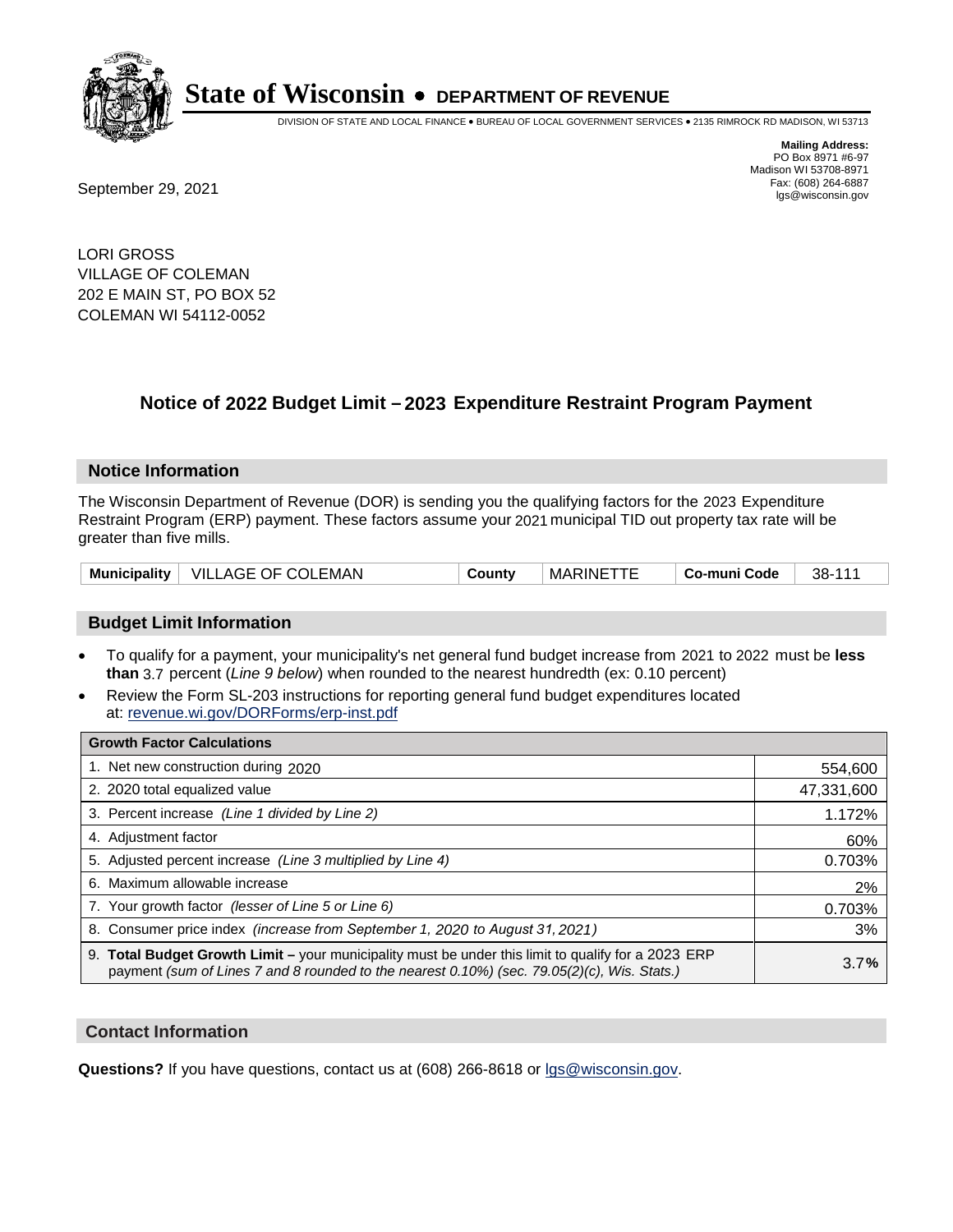

DIVISION OF STATE AND LOCAL FINANCE • BUREAU OF LOCAL GOVERNMENT SERVICES • 2135 RIMROCK RD MADISON, WI 53713

Fax: (608) 264-6887<br>
September 29, 2021 and the state of the state of the state of the state of the state of the state of the state of the state of the state of the state of the state of the state of the state of the state

**Mailing Address:** PO Box 8971 #6-97 Madison WI 53708-8971<br>Fax: (608) 264-6887

MARILYN PADGETT VILLAGE OF CRIVITZ PO BOX 727 CRIVITZ WI 54114-0727

## **Notice of 2022 Budget Limit - 2023 Expenditure Restraint Program Payment**

#### **Notice Information**

The Wisconsin Department of Revenue (DOR) is sending you the qualifying factors for the 2023 Expenditure Restraint Program (ERP) payment. These factors assume your 2021 municipal TID out property tax rate will be greater than five mills.

| <b>Municipality</b> | <b>VILLAGE OF CRIVITZ</b> | Countv | <b>MARINE</b> | Co-muni Code | 38-<br>$\Delta$ |
|---------------------|---------------------------|--------|---------------|--------------|-----------------|
|---------------------|---------------------------|--------|---------------|--------------|-----------------|

#### **Budget Limit Information**

- To qualify for a payment, your municipality's net general fund budget increase from 2021 to 2022 must be less **than** 4.1 percent (*Line 9 below*) when rounded to the nearest hundredth (ex: 0.10 percent)
- Review the Form SL-203 instructions for reporting general fund budget expenditures located at: revenue.wi.gov/DORForms/erp-inst.pdf

| <b>Growth Factor Calculations</b>                                                                                                                                                                  |            |
|----------------------------------------------------------------------------------------------------------------------------------------------------------------------------------------------------|------------|
| 1. Net new construction during 2020                                                                                                                                                                | 1,537,000  |
| 2. 2020 total equalized value                                                                                                                                                                      | 83,278,600 |
| 3. Percent increase (Line 1 divided by Line 2)                                                                                                                                                     | 1.846%     |
| 4. Adjustment factor                                                                                                                                                                               | 60%        |
| 5. Adjusted percent increase (Line 3 multiplied by Line 4)                                                                                                                                         | 1.108%     |
| 6. Maximum allowable increase                                                                                                                                                                      | 2%         |
| 7. Your growth factor (lesser of Line 5 or Line 6)                                                                                                                                                 | 1.108%     |
| 8. Consumer price index (increase from September 1, 2020 to August 31, 2021)                                                                                                                       | 3%         |
| 9. Total Budget Growth Limit - your municipality must be under this limit to qualify for a 2023 ERP<br>payment (sum of Lines 7 and 8 rounded to the nearest 0.10%) (sec. 79.05(2)(c), Wis. Stats.) | 4.1%       |

#### **Contact Information**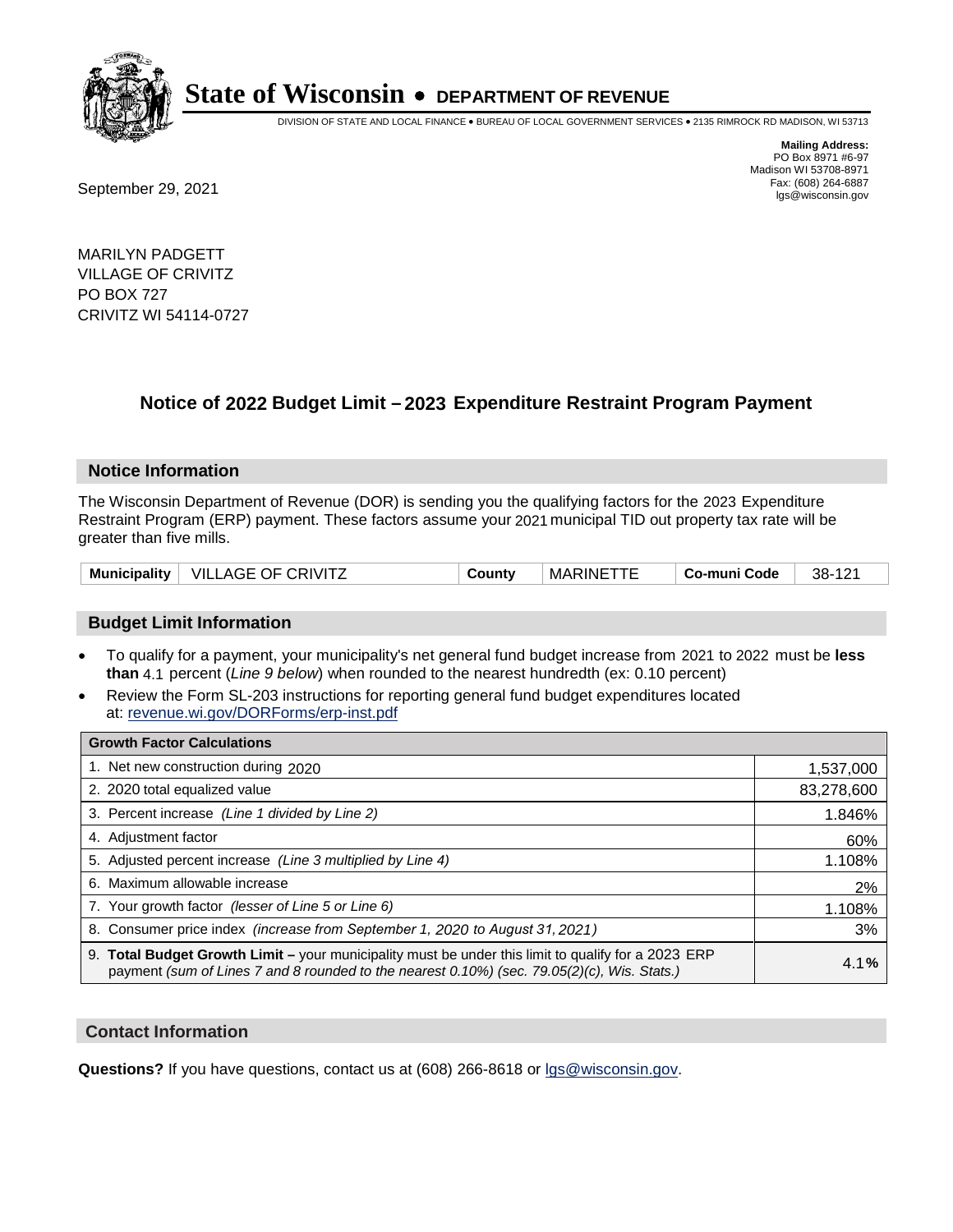

DIVISION OF STATE AND LOCAL FINANCE • BUREAU OF LOCAL GOVERNMENT SERVICES • 2135 RIMROCK RD MADISON, WI 53713

Fax: (608) 264-6887<br>
September 29, 2021 and the state of the state of the state of the state of the state of the state of the state of the state of the state of the state of the state of the state of the state of the state

**Mailing Address:** PO Box 8971 #6-97 Madison WI 53708-8971<br>Fax: (608) 264-6887

DIANE PATZ VILLAGE OF POUND 2002 COUNTY Q POUND WI 54161-0127

### **Notice of 2022 Budget Limit - 2023 Expenditure Restraint Program Payment**

#### **Notice Information**

The Wisconsin Department of Revenue (DOR) is sending you the qualifying factors for the 2023 Expenditure Restraint Program (ERP) payment. These factors assume your 2021 municipal TID out property tax rate will be greater than five mills.

| <b>Municipality</b> | <b>VILLAGE OF POUND</b> | County | MARINE <sup>-</sup> | Co-muni Code | 38- |
|---------------------|-------------------------|--------|---------------------|--------------|-----|
|---------------------|-------------------------|--------|---------------------|--------------|-----|

#### **Budget Limit Information**

- To qualify for a payment, your municipality's net general fund budget increase from 2021 to 2022 must be less **than** 3.4 percent (*Line 9 below*) when rounded to the nearest hundredth (ex: 0.10 percent)
- Review the Form SL-203 instructions for reporting general fund budget expenditures located at: revenue.wi.gov/DORForms/erp-inst.pdf

| <b>Growth Factor Calculations</b>                                                                                                                                                                  |            |
|----------------------------------------------------------------------------------------------------------------------------------------------------------------------------------------------------|------------|
| 1. Net new construction during 2020                                                                                                                                                                | 102,700    |
| 2. 2020 total equalized value                                                                                                                                                                      | 14,921,500 |
| 3. Percent increase (Line 1 divided by Line 2)                                                                                                                                                     | 0.688%     |
| 4. Adjustment factor                                                                                                                                                                               | 60%        |
| 5. Adjusted percent increase (Line 3 multiplied by Line 4)                                                                                                                                         | 0.413%     |
| 6. Maximum allowable increase                                                                                                                                                                      | 2%         |
| 7. Your growth factor (lesser of Line 5 or Line 6)                                                                                                                                                 | 0.413%     |
| 8. Consumer price index (increase from September 1, 2020 to August 31, 2021)                                                                                                                       | 3%         |
| 9. Total Budget Growth Limit - your municipality must be under this limit to qualify for a 2023 ERP<br>payment (sum of Lines 7 and 8 rounded to the nearest 0.10%) (sec. 79.05(2)(c), Wis. Stats.) | 3.4%       |

#### **Contact Information**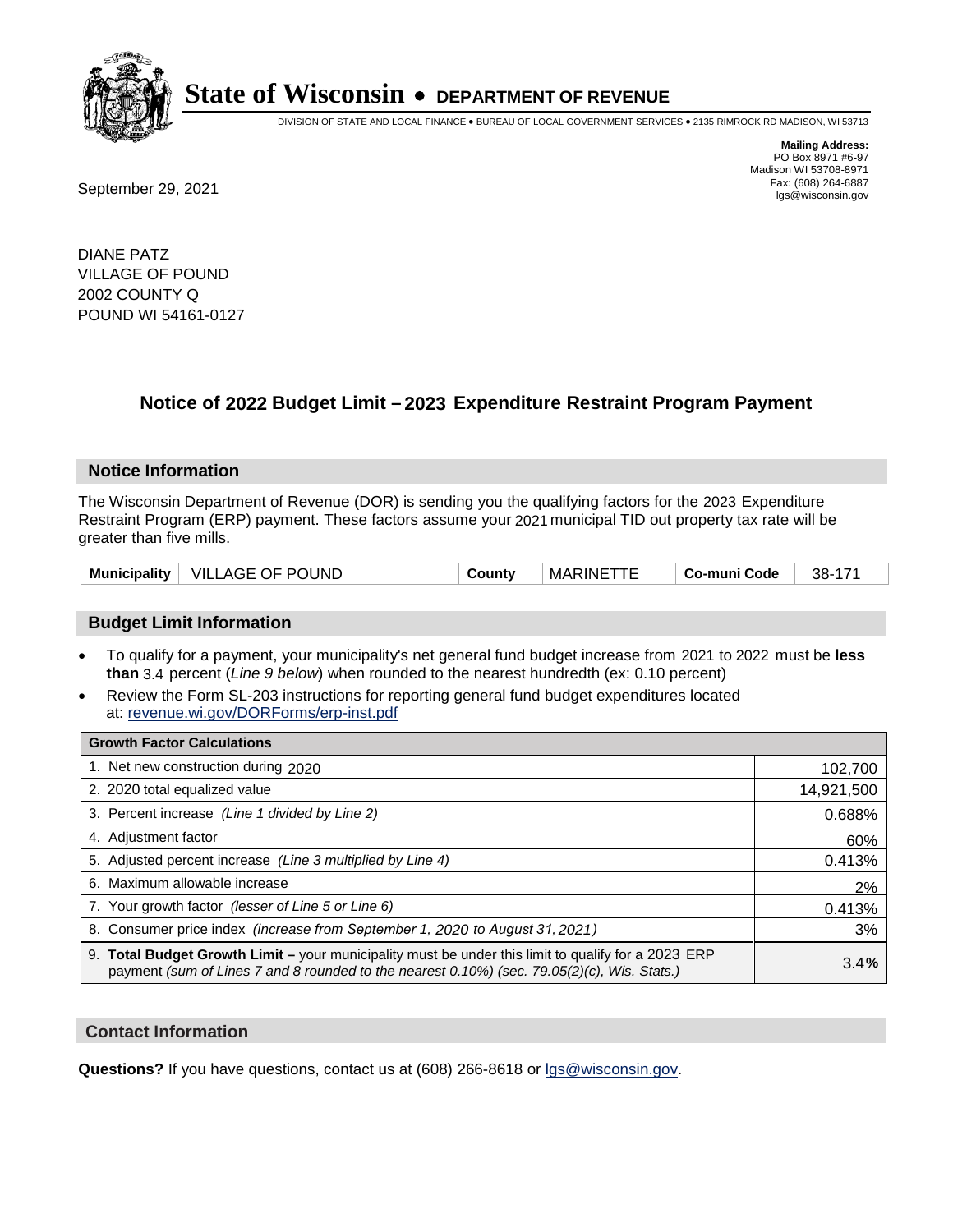

DIVISION OF STATE AND LOCAL FINANCE • BUREAU OF LOCAL GOVERNMENT SERVICES • 2135 RIMROCK RD MADISON, WI 53713

**Mailing Address:** PO Box 8971 #6-97 Madison WI 53708-8971<br>Fax: (608) 264-6887

Fax: (608) 264-6887<br>
September 29, 2021 and the state of the state of the state of the state of the state of the state of the state of the state of the state of the state of the state of the state of the state of the state

SARA PULLEN VILLAGE OF WAUSAUKEE PO BOX 475 WAUSAUKEE WI 54177-0475

## **Notice of 2022 Budget Limit - 2023 Expenditure Restraint Program Payment**

#### **Notice Information**

The Wisconsin Department of Revenue (DOR) is sending you the qualifying factors for the 2023 Expenditure Restraint Program (ERP) payment. These factors assume your 2021 municipal TID out property tax rate will be greater than five mills.

| Municipality | <b>VILLAGE OF WAUSAUKEE</b> | County | <b>MARINE</b> | Co-muni Code | 191<br>38- |
|--------------|-----------------------------|--------|---------------|--------------|------------|
|--------------|-----------------------------|--------|---------------|--------------|------------|

#### **Budget Limit Information**

- To qualify for a payment, your municipality's net general fund budget increase from 2021 to 2022 must be less **than** 3.0 percent (*Line 9 below*) when rounded to the nearest hundredth (ex: 0.10 percent)
- Review the Form SL-203 instructions for reporting general fund budget expenditures located at: revenue.wi.gov/DORForms/erp-inst.pdf

| <b>Growth Factor Calculations</b>                                                                                                                                                                      |            |
|--------------------------------------------------------------------------------------------------------------------------------------------------------------------------------------------------------|------------|
| 1. Net new construction during 2020                                                                                                                                                                    | 20,300     |
| 2. 2020 total equalized value                                                                                                                                                                          | 27,077,300 |
| 3. Percent increase (Line 1 divided by Line 2)                                                                                                                                                         | 0.075%     |
| 4. Adjustment factor                                                                                                                                                                                   | 60%        |
| 5. Adjusted percent increase (Line 3 multiplied by Line 4)                                                                                                                                             | 0.045%     |
| 6. Maximum allowable increase                                                                                                                                                                          | 2%         |
| 7. Your growth factor (lesser of Line 5 or Line 6)                                                                                                                                                     | 0.045%     |
| 8. Consumer price index (increase from September 1, 2020 to August 31, 2021)                                                                                                                           | 3%         |
| 9. Total Budget Growth Limit - your municipality must be under this limit to qualify for a 2023 ERP<br>payment (sum of Lines 7 and 8 rounded to the nearest $0.10\%$ ) (sec. 79.05(2)(c), Wis. Stats.) | 3.0%       |

#### **Contact Information**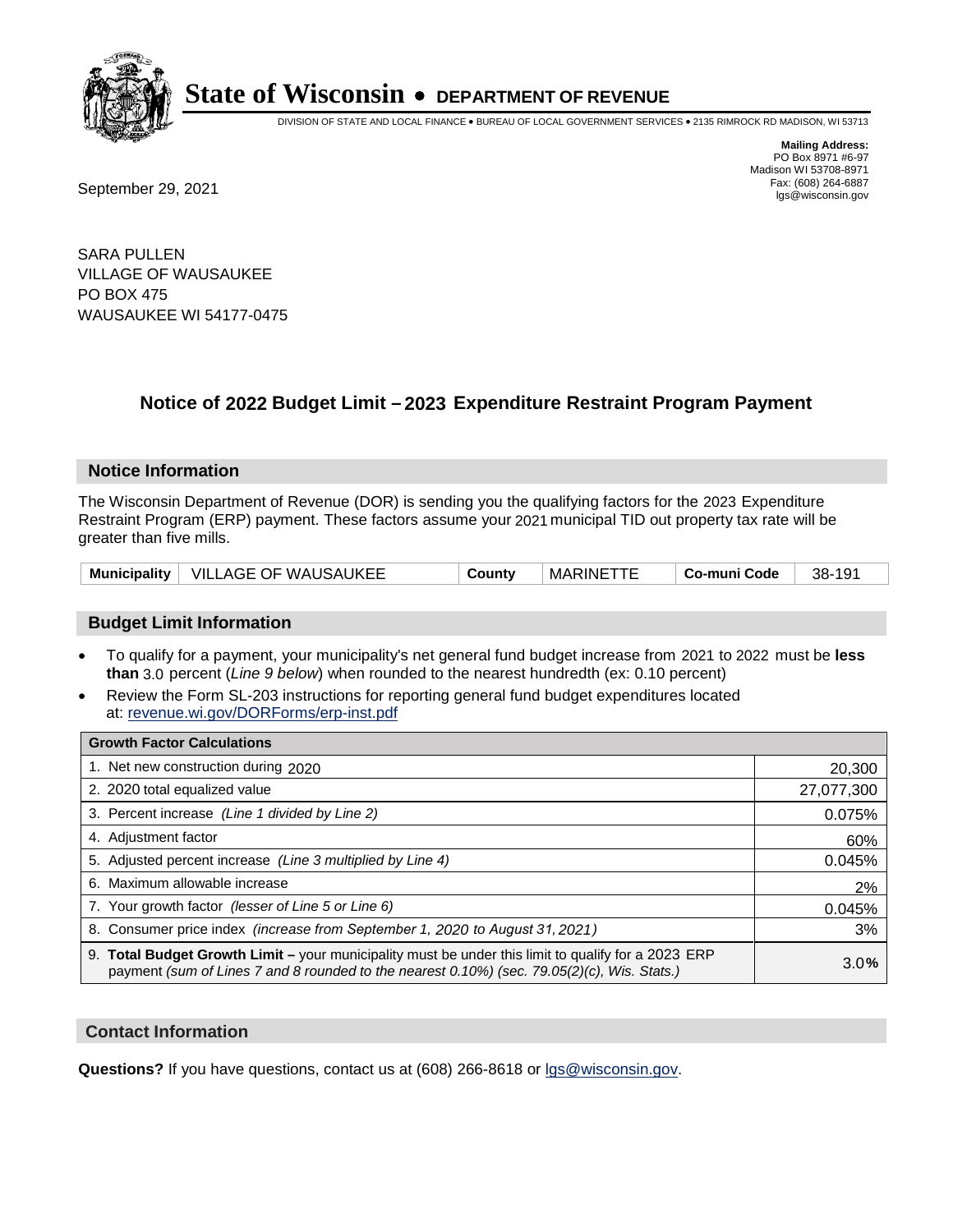

DIVISION OF STATE AND LOCAL FINANCE • BUREAU OF LOCAL GOVERNMENT SERVICES • 2135 RIMROCK RD MADISON, WI 53713

**Mailing Address:** PO Box 8971 #6-97 Madison WI 53708-8971<br>Fax: (608) 264-6887

Fax: (608) 264-6887<br>
September 29, 2021 and the state of the state of the state of the state of the state of the state of the state of the state of the state of the state of the state of the state of the state of the state

LANA BERO CITY OF MARINETTE 1905 HALL AVE MARINETTE WI 54143

## **Notice of 2022 Budget Limit - 2023 Expenditure Restraint Program Payment**

#### **Notice Information**

The Wisconsin Department of Revenue (DOR) is sending you the qualifying factors for the 2023 Expenditure Restraint Program (ERP) payment. These factors assume your 2021 municipal TID out property tax rate will be greater than five mills.

| <b>Municipality</b> | <b>CITY OF MARINETTF</b> | `ountv | MARINE | Co-muni Code | - つに<br>38- |
|---------------------|--------------------------|--------|--------|--------------|-------------|
|---------------------|--------------------------|--------|--------|--------------|-------------|

#### **Budget Limit Information**

- To qualify for a payment, your municipality's net general fund budget increase from 2021 to 2022 must be less **than** 3.6 percent (*Line 9 below*) when rounded to the nearest hundredth (ex: 0.10 percent)
- Review the Form SL-203 instructions for reporting general fund budget expenditures located at: revenue.wi.gov/DORForms/erp-inst.pdf

| <b>Growth Factor Calculations</b>                                                                                                                                                                  |             |
|----------------------------------------------------------------------------------------------------------------------------------------------------------------------------------------------------|-------------|
| 1. Net new construction during 2020                                                                                                                                                                | 8,217,700   |
| 2. 2020 total equalized value                                                                                                                                                                      | 773,565,600 |
| 3. Percent increase (Line 1 divided by Line 2)                                                                                                                                                     | 1.062%      |
| 4. Adiustment factor                                                                                                                                                                               | 60%         |
| 5. Adjusted percent increase (Line 3 multiplied by Line 4)                                                                                                                                         | 0.637%      |
| 6. Maximum allowable increase                                                                                                                                                                      | 2%          |
| 7. Your growth factor (lesser of Line 5 or Line 6)                                                                                                                                                 | 0.637%      |
| 8. Consumer price index (increase from September 1, 2020 to August 31, 2021)                                                                                                                       | 3%          |
| 9. Total Budget Growth Limit - your municipality must be under this limit to qualify for a 2023 ERP<br>payment (sum of Lines 7 and 8 rounded to the nearest 0.10%) (sec. 79.05(2)(c), Wis. Stats.) | 3.6%        |

#### **Contact Information**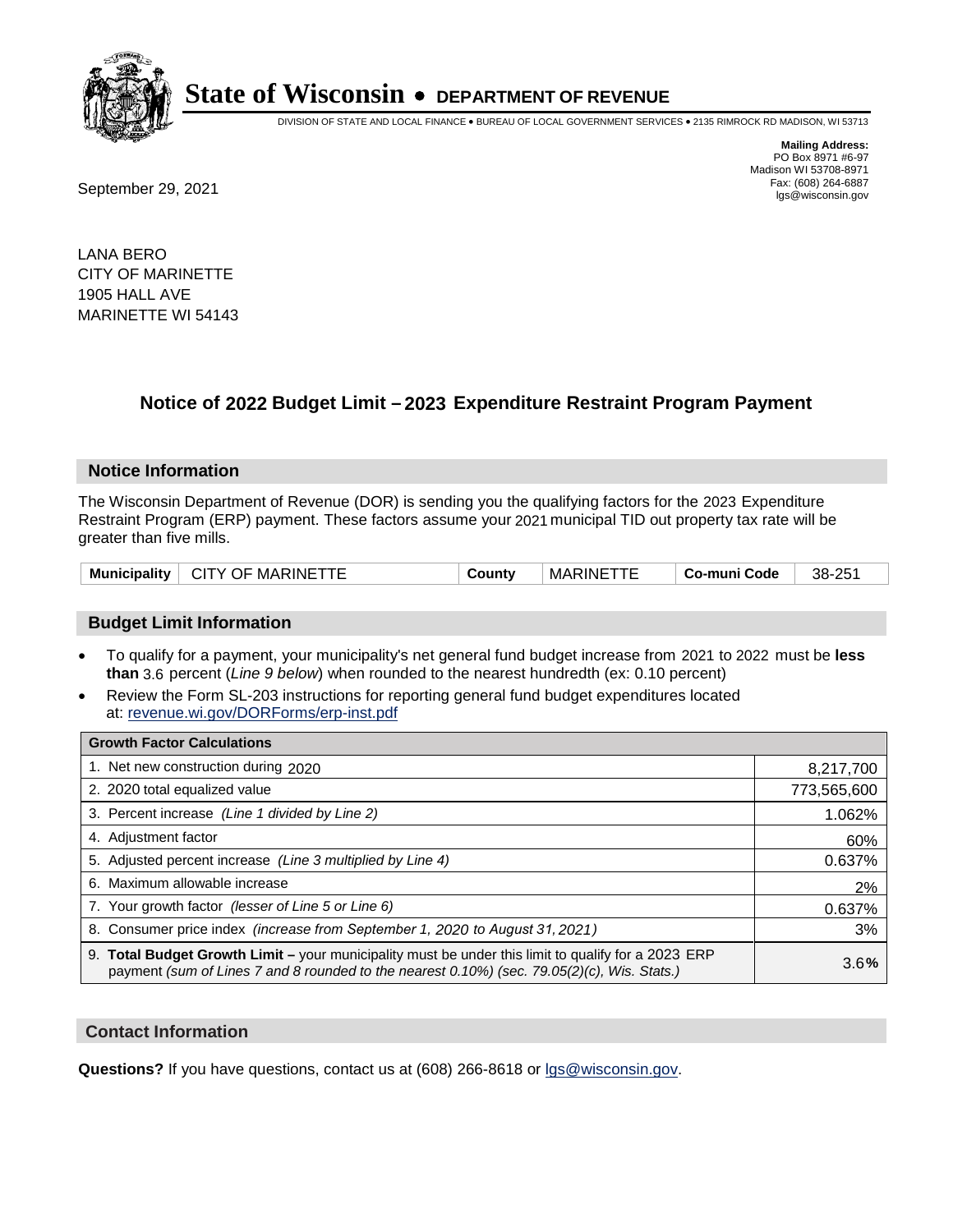

DIVISION OF STATE AND LOCAL FINANCE • BUREAU OF LOCAL GOVERNMENT SERVICES • 2135 RIMROCK RD MADISON, WI 53713

Fax: (608) 264-6887<br>
September 29, 2021 and the state of the state of the state of the state of the state of the state of the state of the state of the state of the state of the state of the state of the state of the state

**Mailing Address:** PO Box 8971 #6-97 Madison WI 53708-8971<br>Fax: (608) 264-6887

AUDREY FREDRICK CITY OF NIAGARA PO BOX 24 NIAGARA WI 54151-0024

### **Notice of 2022 Budget Limit - 2023 Expenditure Restraint Program Payment**

#### **Notice Information**

The Wisconsin Department of Revenue (DOR) is sending you the qualifying factors for the 2023 Expenditure Restraint Program (ERP) payment. These factors assume your 2021 municipal TID out property tax rate will be greater than five mills.

| <b>CITY OF NIAGARA</b><br><b>Municipality</b> | Jount∨ | <b>MARINE</b> | Co-muni Code | 38-261 |
|-----------------------------------------------|--------|---------------|--------------|--------|
|-----------------------------------------------|--------|---------------|--------------|--------|

#### **Budget Limit Information**

- To qualify for a payment, your municipality's net general fund budget increase from 2021 to 2022 must be less **than** 3.1 percent (*Line 9 below*) when rounded to the nearest hundredth (ex: 0.10 percent)
- Review the Form SL-203 instructions for reporting general fund budget expenditures located at: revenue.wi.gov/DORForms/erp-inst.pdf

| <b>Growth Factor Calculations</b>                                                                                                                                                                  |            |
|----------------------------------------------------------------------------------------------------------------------------------------------------------------------------------------------------|------------|
| 1. Net new construction during 2020                                                                                                                                                                | 111,400    |
| 2. 2020 total equalized value                                                                                                                                                                      | 71,092,400 |
| 3. Percent increase (Line 1 divided by Line 2)                                                                                                                                                     | 0.157%     |
| 4. Adjustment factor                                                                                                                                                                               | 60%        |
| 5. Adjusted percent increase (Line 3 multiplied by Line 4)                                                                                                                                         | 0.094%     |
| 6. Maximum allowable increase                                                                                                                                                                      | 2%         |
| 7. Your growth factor (lesser of Line 5 or Line 6)                                                                                                                                                 | 0.094%     |
| 8. Consumer price index (increase from September 1, 2020 to August 31, 2021)                                                                                                                       | 3%         |
| 9. Total Budget Growth Limit - your municipality must be under this limit to qualify for a 2023 ERP<br>payment (sum of Lines 7 and 8 rounded to the nearest 0.10%) (sec. 79.05(2)(c), Wis. Stats.) | 3.1%       |

#### **Contact Information**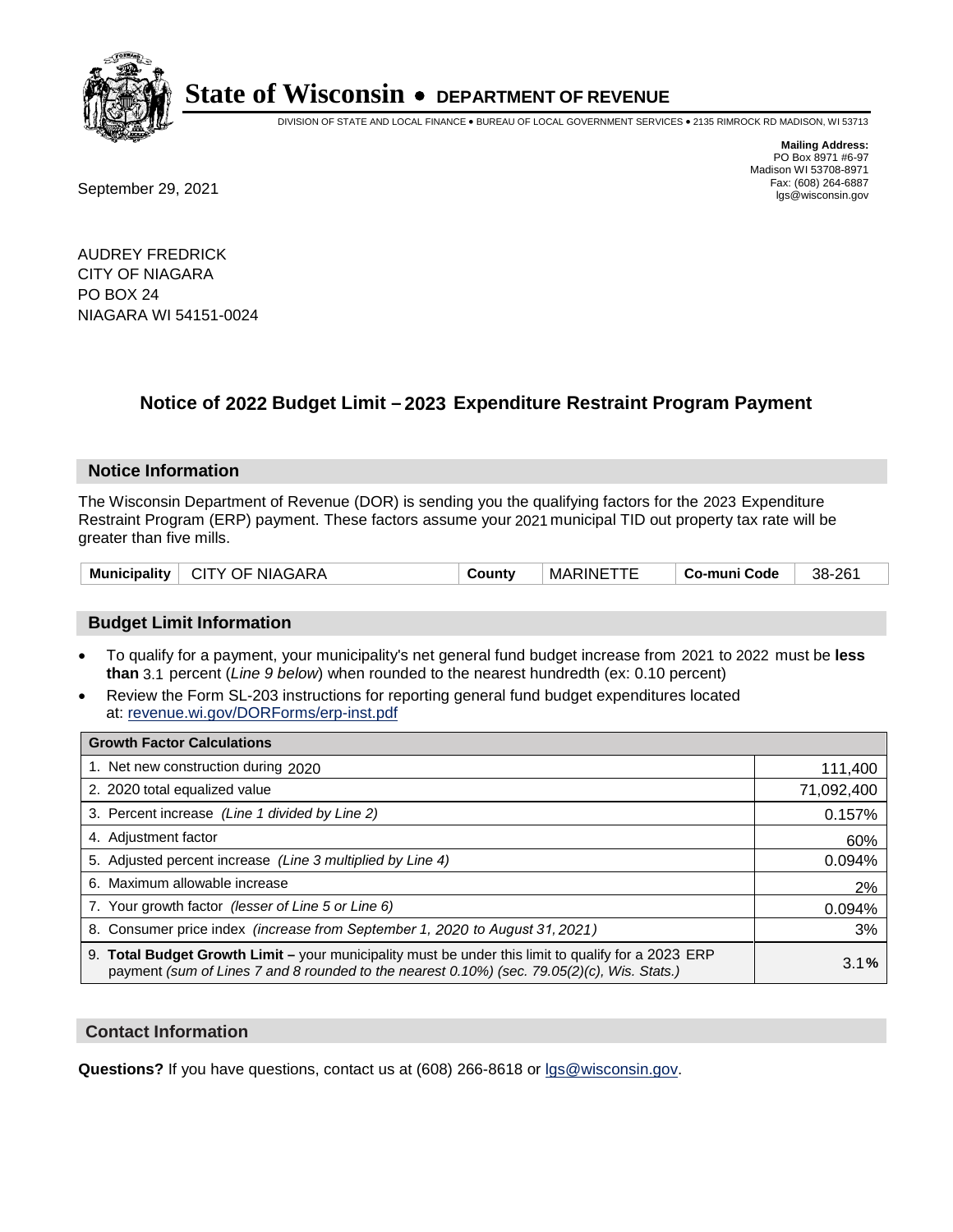

DIVISION OF STATE AND LOCAL FINANCE • BUREAU OF LOCAL GOVERNMENT SERVICES • 2135 RIMROCK RD MADISON, WI 53713

**Mailing Address:** PO Box 8971 #6-97 Madison WI 53708-8971<br>Fax: (608) 264-6887

Fax: (608) 264-6887<br>
September 29, 2021 and the state of the state of the state of the state of the state of the state of the state of the state of the state of the state of the state of the state of the state of the state

BRANDI WENDT VILLAGE OF ENDEAVOR PO BOX 228, 400 CHURCH ST. ENDEAVOR WI 53930

### **Notice of 2022 Budget Limit - 2023 Expenditure Restraint Program Payment**

#### **Notice Information**

The Wisconsin Department of Revenue (DOR) is sending you the qualifying factors for the 2023 Expenditure Restraint Program (ERP) payment. These factors assume your 2021 municipal TID out property tax rate will be greater than five mills.

|  | Municipality   VILLAGE OF ENDEAVOR | County | MARQUETTE | ∣ Co-muni Code | 39-121 |
|--|------------------------------------|--------|-----------|----------------|--------|
|--|------------------------------------|--------|-----------|----------------|--------|

#### **Budget Limit Information**

- To qualify for a payment, your municipality's net general fund budget increase from 2021 to 2022 must be less **than** 3.2 percent (*Line 9 below*) when rounded to the nearest hundredth (ex: 0.10 percent)
- Review the Form SL-203 instructions for reporting general fund budget expenditures located at: revenue.wi.gov/DORForms/erp-inst.pdf

| <b>Growth Factor Calculations</b>                                                                                                                                                                      |            |
|--------------------------------------------------------------------------------------------------------------------------------------------------------------------------------------------------------|------------|
| 1. Net new construction during 2020                                                                                                                                                                    | 74,800     |
| 2. 2020 total equalized value                                                                                                                                                                          | 20,328,600 |
| 3. Percent increase (Line 1 divided by Line 2)                                                                                                                                                         | 0.368%     |
| 4. Adjustment factor                                                                                                                                                                                   | 60%        |
| 5. Adjusted percent increase (Line 3 multiplied by Line 4)                                                                                                                                             | 0.221%     |
| 6. Maximum allowable increase                                                                                                                                                                          | 2%         |
| 7. Your growth factor (lesser of Line 5 or Line 6)                                                                                                                                                     | 0.221%     |
| 8. Consumer price index (increase from September 1, 2020 to August 31, 2021)                                                                                                                           | 3%         |
| 9. Total Budget Growth Limit - your municipality must be under this limit to qualify for a 2023 ERP<br>payment (sum of Lines 7 and 8 rounded to the nearest $0.10\%$ ) (sec. 79.05(2)(c), Wis. Stats.) | 3.2%       |

#### **Contact Information**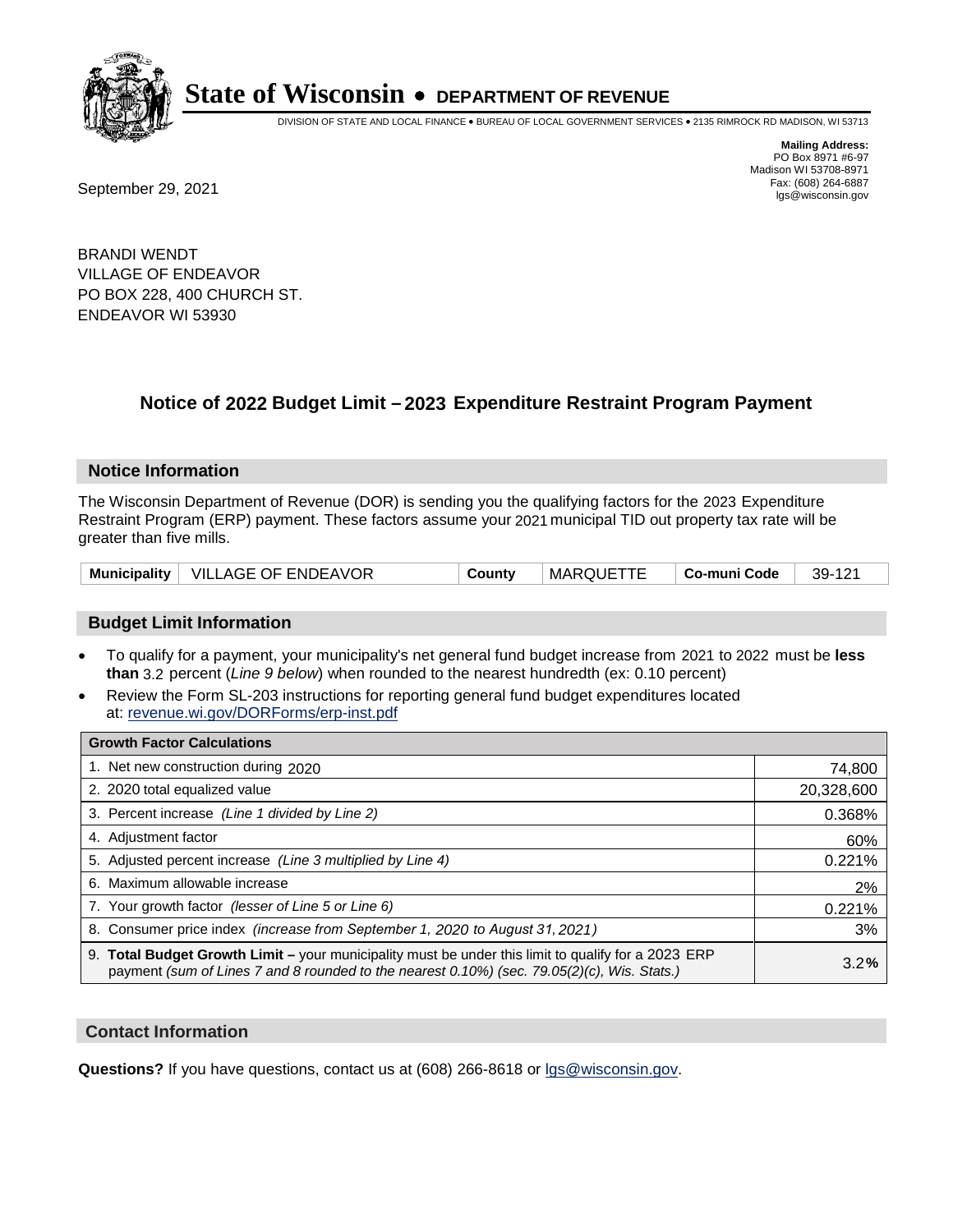

DIVISION OF STATE AND LOCAL FINANCE • BUREAU OF LOCAL GOVERNMENT SERVICES • 2135 RIMROCK RD MADISON, WI 53713

**Mailing Address:** PO Box 8971 #6-97 Madison WI 53708-8971<br>Fax: (608) 264-6887 Fax: (608) 264-6887<br>
September 29, 2021 and the state of the state of the state of the state of the state of the state of the state of the state of the state of the state of the state of the state of the state of the state

BRITTANY SODA VILLAGE OF NESHKORO PO BOX 265 NESHKORO WI 54960-0265

### **Notice of 2022 Budget Limit - 2023 Expenditure Restraint Program Payment**

#### **Notice Information**

The Wisconsin Department of Revenue (DOR) is sending you the qualifying factors for the 2023 Expenditure Restraint Program (ERP) payment. These factors assume your 2021 municipal TID out property tax rate will be greater than five mills.

|  | Municipality   VILLAGE OF NESHKORO | County | MARQUETTE | ∣ Co-muni Code | 39-161 |
|--|------------------------------------|--------|-----------|----------------|--------|
|--|------------------------------------|--------|-----------|----------------|--------|

#### **Budget Limit Information**

- To qualify for a payment, your municipality's net general fund budget increase from 2021 to 2022 must be less **than** 3.0 percent (*Line 9 below*) when rounded to the nearest hundredth (ex: 0.10 percent)
- Review the Form SL-203 instructions for reporting general fund budget expenditures located at: revenue.wi.gov/DORForms/erp-inst.pdf

| <b>Growth Factor Calculations</b>                                                                                                                                                                  |            |
|----------------------------------------------------------------------------------------------------------------------------------------------------------------------------------------------------|------------|
| 1. Net new construction during 2020                                                                                                                                                                | 11,300     |
| 2. 2020 total equalized value                                                                                                                                                                      | 22,961,700 |
| 3. Percent increase (Line 1 divided by Line 2)                                                                                                                                                     | 0.049%     |
| 4. Adjustment factor                                                                                                                                                                               | 60%        |
| 5. Adjusted percent increase (Line 3 multiplied by Line 4)                                                                                                                                         | 0.029%     |
| 6. Maximum allowable increase                                                                                                                                                                      | 2%         |
| 7. Your growth factor (lesser of Line 5 or Line 6)                                                                                                                                                 | 0.029%     |
| 8. Consumer price index (increase from September 1, 2020 to August 31, 2021)                                                                                                                       | 3%         |
| 9. Total Budget Growth Limit - your municipality must be under this limit to qualify for a 2023 ERP<br>payment (sum of Lines 7 and 8 rounded to the nearest 0.10%) (sec. 79.05(2)(c), Wis. Stats.) | 3.0%       |

#### **Contact Information**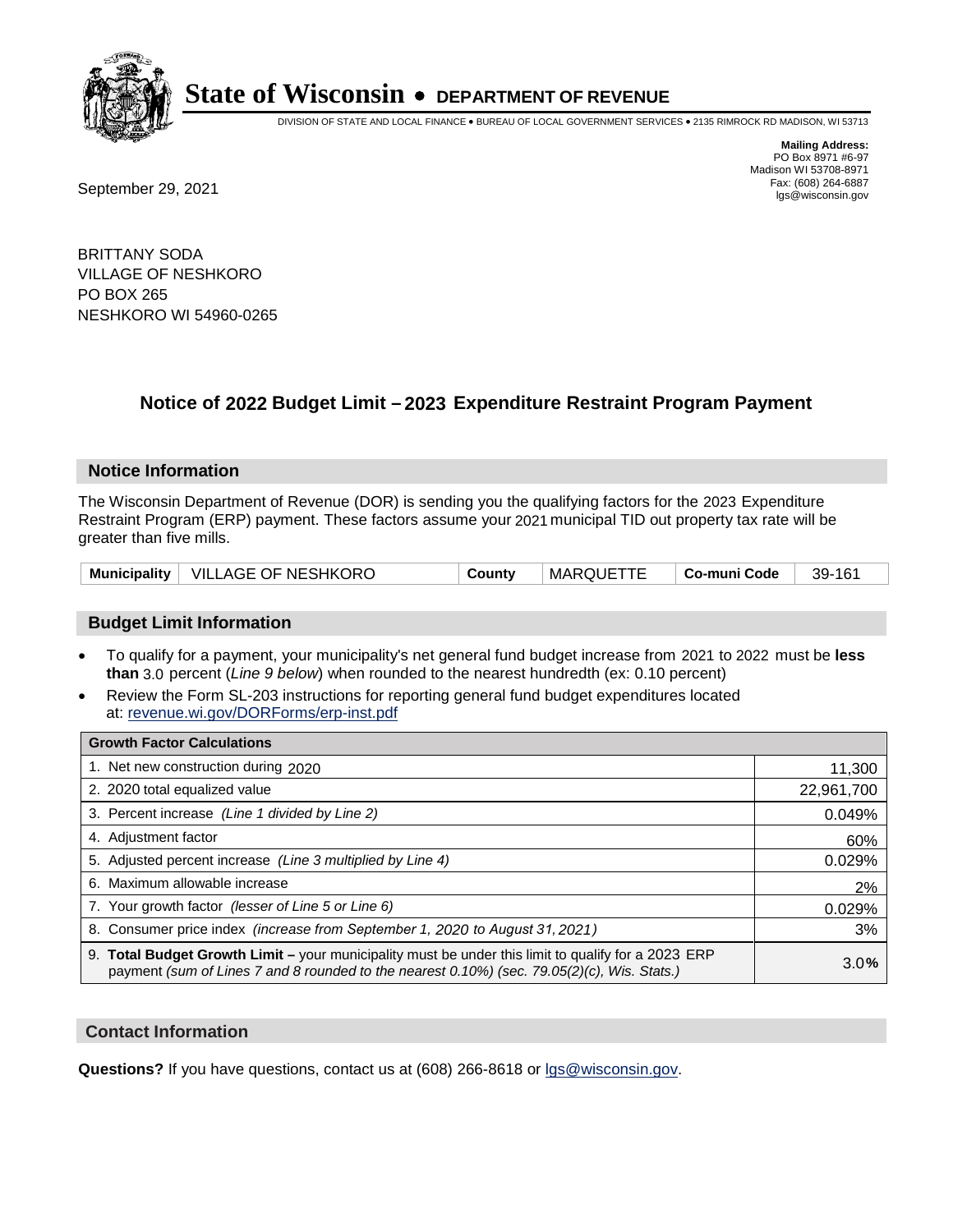

DIVISION OF STATE AND LOCAL FINANCE • BUREAU OF LOCAL GOVERNMENT SERVICES • 2135 RIMROCK RD MADISON, WI 53713

Fax: (608) 264-6887<br>
September 29, 2021 and the state of the state of the state of the state of the state of the state of the state of the state of the state of the state of the state of the state of the state of the state

**Mailing Address:** PO Box 8971 #6-97 Madison WI 53708-8971<br>Fax: (608) 264-6887

SHANNON MCMULLIN VILLAGE OF OXFORD PO BOX 122 OXFORD WI 53952-0122

### **Notice of 2022 Budget Limit - 2023 Expenditure Restraint Program Payment**

#### **Notice Information**

The Wisconsin Department of Revenue (DOR) is sending you the qualifying factors for the 2023 Expenditure Restraint Program (ERP) payment. These factors assume your 2021 municipal TID out property tax rate will be greater than five mills.

| Municipality   VILLAGE OF OXFORD | County | MARQUETTE | ∣ Co-muni Code | 39-165 |
|----------------------------------|--------|-----------|----------------|--------|
|----------------------------------|--------|-----------|----------------|--------|

#### **Budget Limit Information**

- To qualify for a payment, your municipality's net general fund budget increase from 2021 to 2022 must be less **than** 3.6 percent (*Line 9 below*) when rounded to the nearest hundredth (ex: 0.10 percent)
- Review the Form SL-203 instructions for reporting general fund budget expenditures located at: revenue.wi.gov/DORForms/erp-inst.pdf

| <b>Growth Factor Calculations</b>                                                                                                                                                                  |            |
|----------------------------------------------------------------------------------------------------------------------------------------------------------------------------------------------------|------------|
| 1. Net new construction during 2020                                                                                                                                                                | 274,000    |
| 2. 2020 total equalized value                                                                                                                                                                      | 28,935,700 |
| 3. Percent increase (Line 1 divided by Line 2)                                                                                                                                                     | 0.947%     |
| 4. Adjustment factor                                                                                                                                                                               | 60%        |
| 5. Adjusted percent increase (Line 3 multiplied by Line 4)                                                                                                                                         | 0.568%     |
| 6. Maximum allowable increase                                                                                                                                                                      | 2%         |
| 7. Your growth factor (lesser of Line 5 or Line 6)                                                                                                                                                 | 0.568%     |
| 8. Consumer price index (increase from September 1, 2020 to August 31, 2021)                                                                                                                       | 3%         |
| 9. Total Budget Growth Limit - your municipality must be under this limit to qualify for a 2023 ERP<br>payment (sum of Lines 7 and 8 rounded to the nearest 0.10%) (sec. 79.05(2)(c), Wis. Stats.) | 3.6%       |

#### **Contact Information**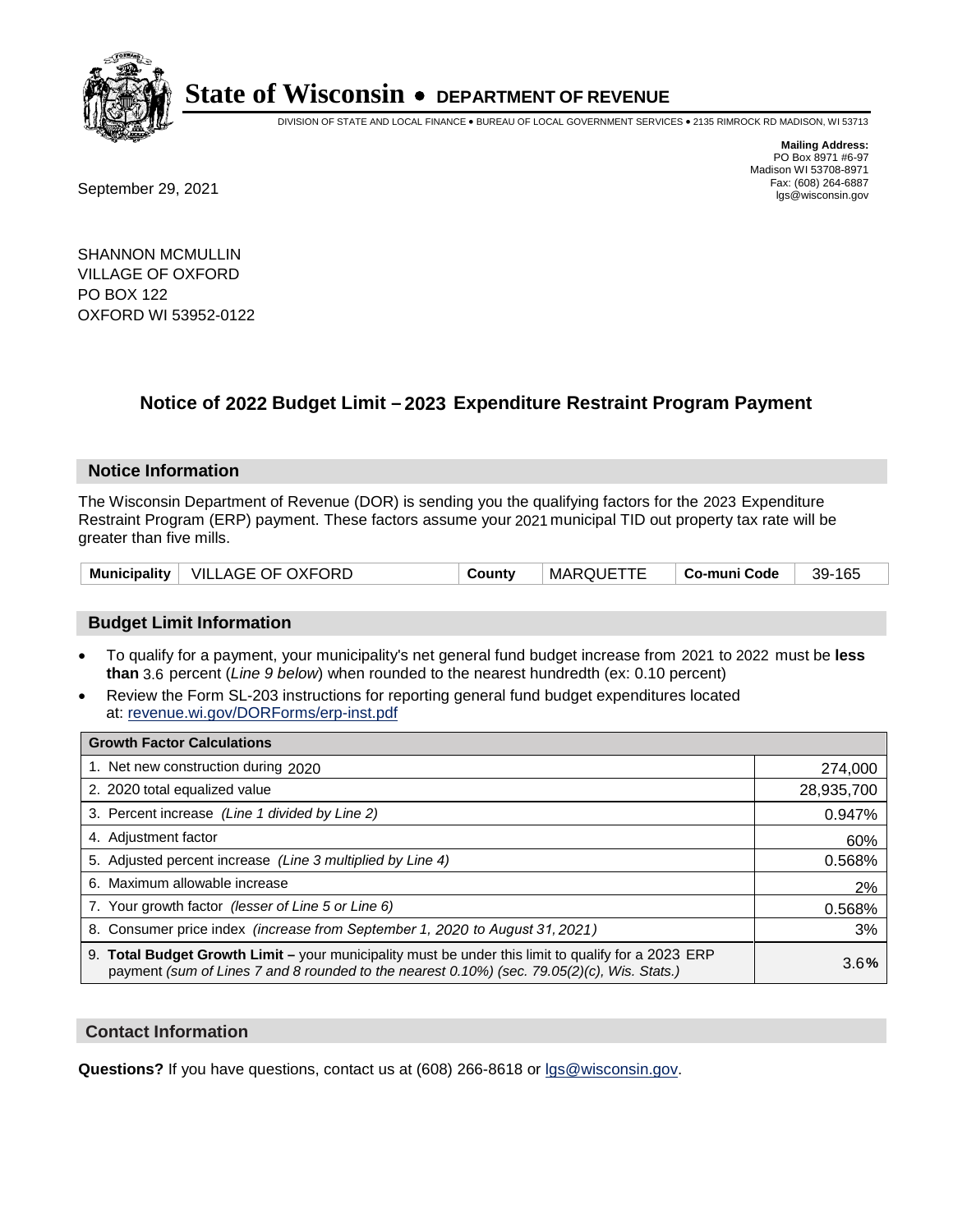

DIVISION OF STATE AND LOCAL FINANCE • BUREAU OF LOCAL GOVERNMENT SERVICES • 2135 RIMROCK RD MADISON, WI 53713

Fax: (608) 264-6887<br>
September 29, 2021 and the state of the state of the state of the state of the state of the state of the state of the state of the state of the state of the state of the state of the state of the state

**Mailing Address:** PO Box 8971 #6-97 Madison WI 53708-8971<br>Fax: (608) 264-6887

LINDA QUINN VILLAGE OF WESTFIELD PO BOX 250, 129 E 3RD ST. WESTFIELD WI 53964-0265

### **Notice of 2022 Budget Limit - 2023 Expenditure Restraint Program Payment**

#### **Notice Information**

The Wisconsin Department of Revenue (DOR) is sending you the qualifying factors for the 2023 Expenditure Restraint Program (ERP) payment. These factors assume your 2021 municipal TID out property tax rate will be greater than five mills.

|  | Municipality   VILLAGE OF WESTFIELD | County | <b>MARQUETTE</b> | └ Co-muni Code | 39-191 |
|--|-------------------------------------|--------|------------------|----------------|--------|
|--|-------------------------------------|--------|------------------|----------------|--------|

#### **Budget Limit Information**

- To qualify for a payment, your municipality's net general fund budget increase from 2021 to 2022 must be less **than** 3.7 percent (*Line 9 below*) when rounded to the nearest hundredth (ex: 0.10 percent)
- Review the Form SL-203 instructions for reporting general fund budget expenditures located at: revenue.wi.gov/DORForms/erp-inst.pdf

| <b>Growth Factor Calculations</b>                                                                                                                                                                  |            |
|----------------------------------------------------------------------------------------------------------------------------------------------------------------------------------------------------|------------|
| 1. Net new construction during 2020                                                                                                                                                                | 689,400    |
| 2. 2020 total equalized value                                                                                                                                                                      | 63,350,300 |
| 3. Percent increase (Line 1 divided by Line 2)                                                                                                                                                     | 1.088%     |
| 4. Adjustment factor                                                                                                                                                                               | 60%        |
| 5. Adjusted percent increase (Line 3 multiplied by Line 4)                                                                                                                                         | 0.653%     |
| 6. Maximum allowable increase                                                                                                                                                                      | 2%         |
| 7. Your growth factor (lesser of Line 5 or Line 6)                                                                                                                                                 | 0.653%     |
| 8. Consumer price index (increase from September 1, 2020 to August 31, 2021)                                                                                                                       | 3%         |
| 9. Total Budget Growth Limit - your municipality must be under this limit to qualify for a 2023 ERP<br>payment (sum of Lines 7 and 8 rounded to the nearest 0.10%) (sec. 79.05(2)(c), Wis. Stats.) | 3.7%       |

#### **Contact Information**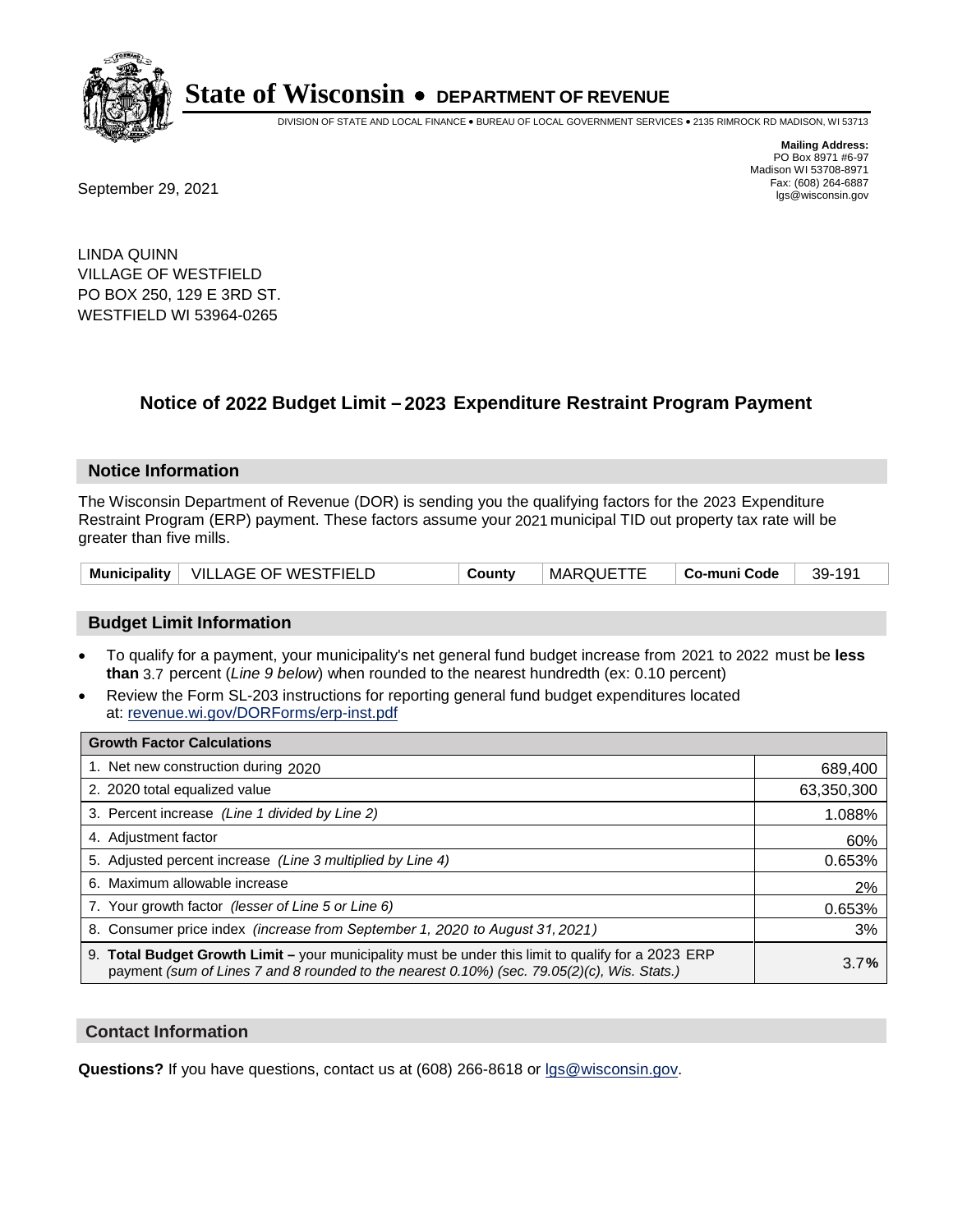

DIVISION OF STATE AND LOCAL FINANCE • BUREAU OF LOCAL GOVERNMENT SERVICES • 2135 RIMROCK RD MADISON, WI 53713

**Mailing Address:** PO Box 8971 #6-97 Madison WI 53708-8971<br>Fax: (608) 264-6887

Fax: (608) 264-6887<br>
September 29, 2021 and the state of the state of the state of the state of the state of the state of the state of the state of the state of the state of the state of the state of the state of the state

DAWN CALNIN CITY OF MONTELLO PO BOX 39 MONTELLO WI 53949-0039

## **Notice of 2022 Budget Limit - 2023 Expenditure Restraint Program Payment**

#### **Notice Information**

The Wisconsin Department of Revenue (DOR) is sending you the qualifying factors for the 2023 Expenditure Restraint Program (ERP) payment. These factors assume your 2021 municipal TID out property tax rate will be greater than five mills.

| Municipality   CITY OF MONTELLO | County | MARQUETTE | ∣ Co-muni Code | 39-251 |
|---------------------------------|--------|-----------|----------------|--------|
|---------------------------------|--------|-----------|----------------|--------|

#### **Budget Limit Information**

- To qualify for a payment, your municipality's net general fund budget increase from 2021 to 2022 must be less **than** 3.2 percent (*Line 9 below*) when rounded to the nearest hundredth (ex: 0.10 percent)
- Review the Form SL-203 instructions for reporting general fund budget expenditures located at: revenue.wi.gov/DORForms/erp-inst.pdf

| <b>Growth Factor Calculations</b>                                                                                                                                                                      |            |
|--------------------------------------------------------------------------------------------------------------------------------------------------------------------------------------------------------|------------|
| 1. Net new construction during 2020                                                                                                                                                                    | 227,800    |
| 2. 2020 total equalized value                                                                                                                                                                          | 90,570,300 |
| 3. Percent increase (Line 1 divided by Line 2)                                                                                                                                                         | 0.252%     |
| 4. Adjustment factor                                                                                                                                                                                   | 60%        |
| 5. Adjusted percent increase (Line 3 multiplied by Line 4)                                                                                                                                             | 0.151%     |
| 6. Maximum allowable increase                                                                                                                                                                          | 2%         |
| 7. Your growth factor (lesser of Line 5 or Line 6)                                                                                                                                                     | 0.151%     |
| 8. Consumer price index (increase from September 1, 2020 to August 31, 2021)                                                                                                                           | 3%         |
| 9. Total Budget Growth Limit - your municipality must be under this limit to qualify for a 2023 ERP<br>payment (sum of Lines 7 and 8 rounded to the nearest $0.10\%$ ) (sec. 79.05(2)(c), Wis. Stats.) | 3.2%       |

#### **Contact Information**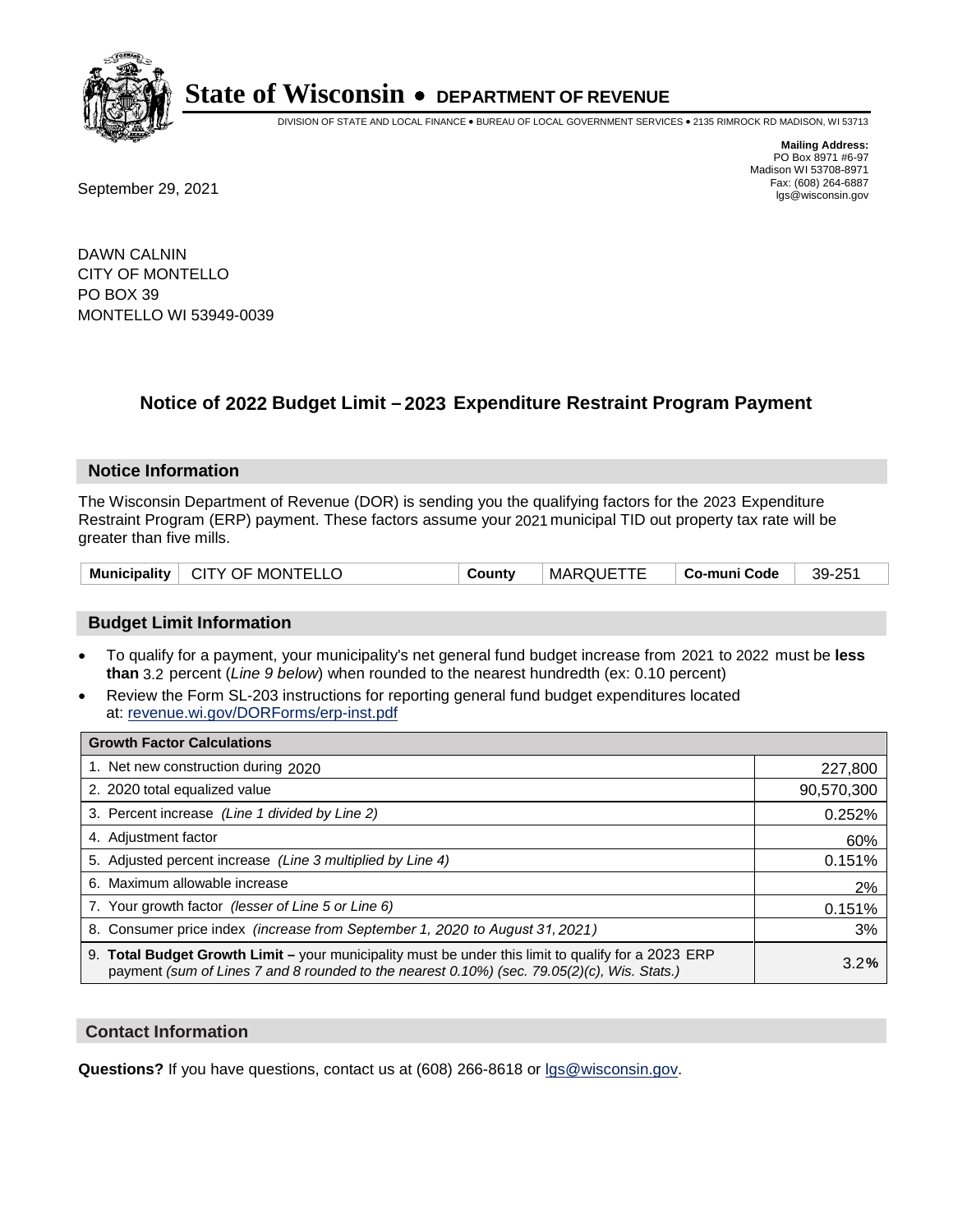

DIVISION OF STATE AND LOCAL FINANCE • BUREAU OF LOCAL GOVERNMENT SERVICES • 2135 RIMROCK RD MADISON, WI 53713

Fax: (608) 264-6887<br>
September 29, 2021 and the state of the state of the state of the state of the state of the state of the state of the state of the state of the state of the state of the state of the state of the state

**Mailing Address:** PO Box 8971 #6-97 Madison WI 53708-8971<br>Fax: (608) 264-6887

LYNN GALYARDT VILLAGE OF BAYSIDE 9075 N REGENT RD BAYSIDE WI 53217-1802

### **Notice of 2022 Budget Limit - 2023 Expenditure Restraint Program Payment**

#### **Notice Information**

The Wisconsin Department of Revenue (DOR) is sending you the qualifying factors for the 2023 Expenditure Restraint Program (ERP) payment. These factors assume your 2021 municipal TID out property tax rate will be greater than five mills.

|  | Municipality   VILLAGE OF BAYSIDE | County | MILWAUKEE | Co-muni Code | 40-106 |
|--|-----------------------------------|--------|-----------|--------------|--------|
|--|-----------------------------------|--------|-----------|--------------|--------|

#### **Budget Limit Information**

- To qualify for a payment, your municipality's net general fund budget increase from 2021 to 2022 must be less **than** 3.3 percent (*Line 9 below*) when rounded to the nearest hundredth (ex: 0.10 percent)
- Review the Form SL-203 instructions for reporting general fund budget expenditures located at: revenue.wi.gov/DORForms/erp-inst.pdf

| <b>Growth Factor Calculations</b>                                                                                                                                                                      |             |
|--------------------------------------------------------------------------------------------------------------------------------------------------------------------------------------------------------|-------------|
| 1. Net new construction during 2020                                                                                                                                                                    | 2,957,600   |
| 2. 2020 total equalized value                                                                                                                                                                          | 664,940,700 |
| 3. Percent increase (Line 1 divided by Line 2)                                                                                                                                                         | 0.445%      |
| 4. Adiustment factor                                                                                                                                                                                   | 60%         |
| 5. Adjusted percent increase (Line 3 multiplied by Line 4)                                                                                                                                             | 0.267%      |
| 6. Maximum allowable increase                                                                                                                                                                          | 2%          |
| 7. Your growth factor (lesser of Line 5 or Line 6)                                                                                                                                                     | 0.267%      |
| 8. Consumer price index (increase from September 1, 2020 to August 31, 2021)                                                                                                                           | 3%          |
| 9. Total Budget Growth Limit - your municipality must be under this limit to qualify for a 2023 ERP<br>payment (sum of Lines 7 and 8 rounded to the nearest $0.10\%$ ) (sec. 79.05(2)(c), Wis. Stats.) | 3.3%        |

#### **Contact Information**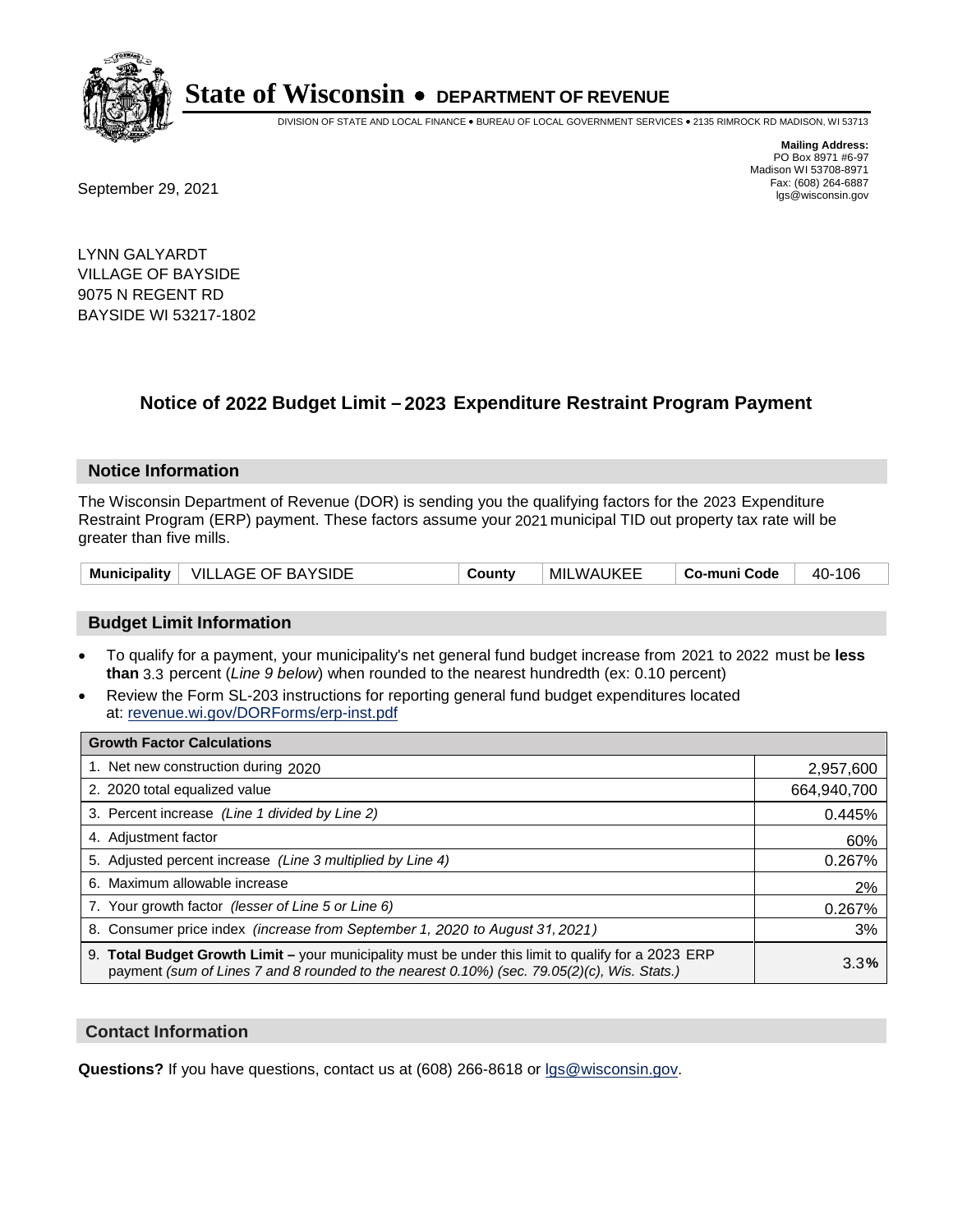

DIVISION OF STATE AND LOCAL FINANCE • BUREAU OF LOCAL GOVERNMENT SERVICES • 2135 RIMROCK RD MADISON, WI 53713

Fax: (608) 264-6887<br>
September 29, 2021 and the state of the state of the state of the state of the state of the state of the state of the state of the state of the state of the state of the state of the state of the state

**Mailing Address:** PO Box 8971 #6-97 Madison WI 53708-8971<br>Fax: (608) 264-6887

MIRANDA ETZEL VILLAGE OF BROWN DEER 4800 W GREEN BROOK DR BROWN DEER WI 53223-2492

## **Notice of 2022 Budget Limit - 2023 Expenditure Restraint Program Payment**

#### **Notice Information**

The Wisconsin Department of Revenue (DOR) is sending you the qualifying factors for the 2023 Expenditure Restraint Program (ERP) payment. These factors assume your 2021 municipal TID out property tax rate will be greater than five mills.

|  | Municipality   VILLAGE OF BROWN DEER | County | MILWAUKEE | Co-muni Code | 40-107 |
|--|--------------------------------------|--------|-----------|--------------|--------|
|--|--------------------------------------|--------|-----------|--------------|--------|

#### **Budget Limit Information**

- To qualify for a payment, your municipality's net general fund budget increase from 2021 to 2022 must be less **than** 4.8 percent (*Line 9 below*) when rounded to the nearest hundredth (ex: 0.10 percent)
- Review the Form SL-203 instructions for reporting general fund budget expenditures located at: revenue.wi.gov/DORForms/erp-inst.pdf

| <b>Growth Factor Calculations</b>                                                                                                                                                                      |               |
|--------------------------------------------------------------------------------------------------------------------------------------------------------------------------------------------------------|---------------|
| 1. Net new construction during 2020                                                                                                                                                                    | 31,063,300    |
| 2. 2020 total equalized value                                                                                                                                                                          | 1,044,623,500 |
| 3. Percent increase (Line 1 divided by Line 2)                                                                                                                                                         | 2.974%        |
| 4. Adjustment factor                                                                                                                                                                                   | 60%           |
| 5. Adjusted percent increase (Line 3 multiplied by Line 4)                                                                                                                                             | 1.784%        |
| 6. Maximum allowable increase                                                                                                                                                                          | 2%            |
| 7. Your growth factor (lesser of Line 5 or Line 6)                                                                                                                                                     | 1.784%        |
| 8. Consumer price index (increase from September 1, 2020 to August 31, 2021)                                                                                                                           | 3%            |
| 9. Total Budget Growth Limit - your municipality must be under this limit to qualify for a 2023 ERP<br>payment (sum of Lines 7 and 8 rounded to the nearest $0.10\%$ ) (sec. 79.05(2)(c), Wis. Stats.) | 4.8%          |

#### **Contact Information**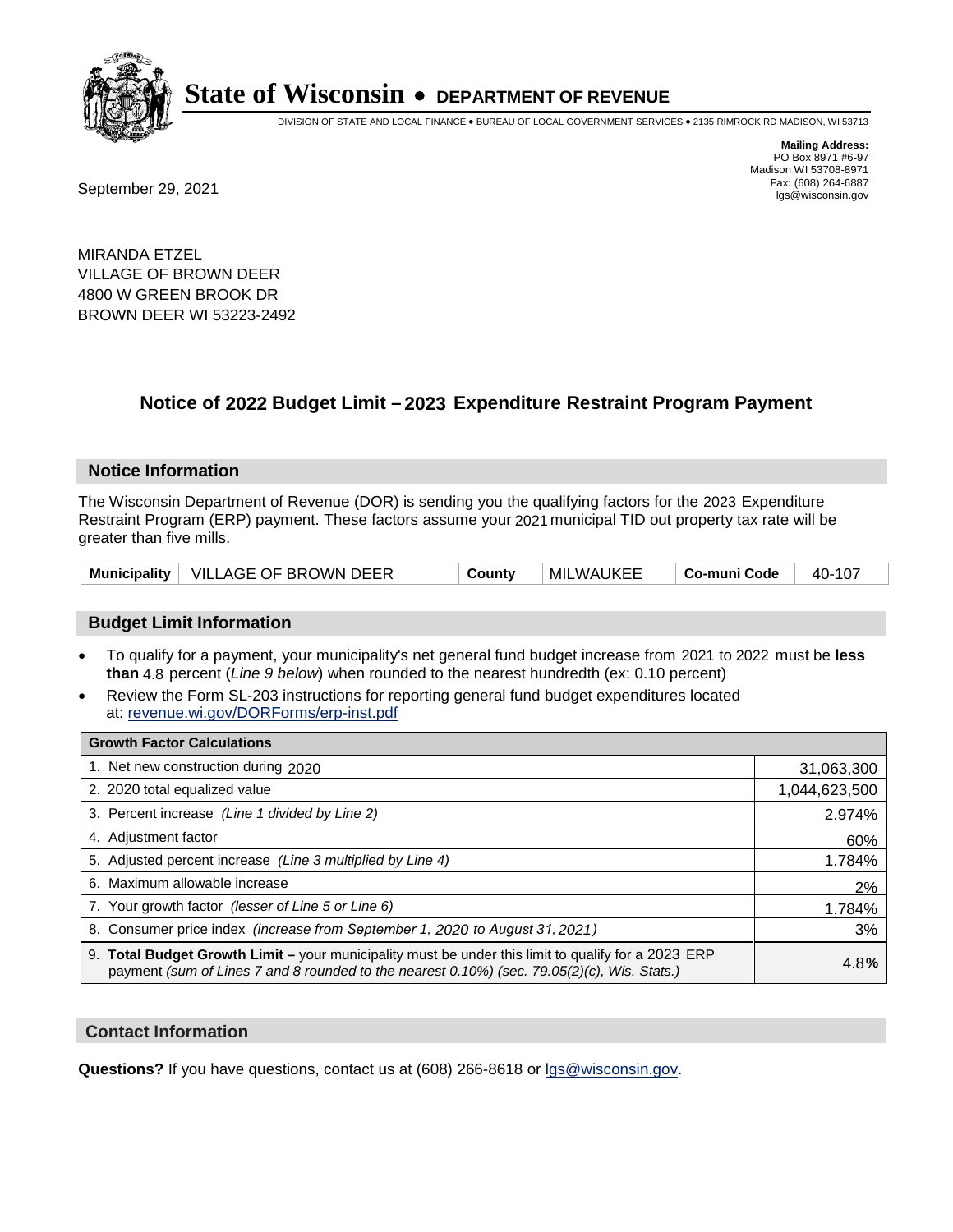

DIVISION OF STATE AND LOCAL FINANCE • BUREAU OF LOCAL GOVERNMENT SERVICES • 2135 RIMROCK RD MADISON, WI 53713

Fax: (608) 264-6887<br>
September 29, 2021 and the state of the state of the state of the state of the state of the state of the state of the state of the state of the state of the state of the state of the state of the state

**Mailing Address:** PO Box 8971 #6-97 Madison WI 53708-8971<br>Fax: (608) 264-6887

KELLY MEYER VILLAGE OF FOX POINT 7200 N SANTA MONICA BLVD FOX POINT WI 53217

## **Notice of 2022 Budget Limit - 2023 Expenditure Restraint Program Payment**

#### **Notice Information**

The Wisconsin Department of Revenue (DOR) is sending you the qualifying factors for the 2023 Expenditure Restraint Program (ERP) payment. These factors assume your 2021 municipal TID out property tax rate will be greater than five mills.

|  | Municipality   VILLAGE OF FOX POINT | Countv | MILWAUKEE | Co-muni Code | 40-126 |
|--|-------------------------------------|--------|-----------|--------------|--------|
|--|-------------------------------------|--------|-----------|--------------|--------|

#### **Budget Limit Information**

- To qualify for a payment, your municipality's net general fund budget increase from 2021 to 2022 must be less **than** 3.3 percent (*Line 9 below*) when rounded to the nearest hundredth (ex: 0.10 percent)
- Review the Form SL-203 instructions for reporting general fund budget expenditures located at: revenue.wi.gov/DORForms/erp-inst.pdf

| <b>Growth Factor Calculations</b>                                                                                                                                                                      |               |
|--------------------------------------------------------------------------------------------------------------------------------------------------------------------------------------------------------|---------------|
| 1. Net new construction during 2020                                                                                                                                                                    | 6,730,300     |
| 2. 2020 total equalized value                                                                                                                                                                          | 1,253,755,800 |
| 3. Percent increase (Line 1 divided by Line 2)                                                                                                                                                         | 0.537%        |
| 4. Adjustment factor                                                                                                                                                                                   | 60%           |
| 5. Adjusted percent increase (Line 3 multiplied by Line 4)                                                                                                                                             | 0.322%        |
| 6. Maximum allowable increase                                                                                                                                                                          | 2%            |
| 7. Your growth factor (lesser of Line 5 or Line 6)                                                                                                                                                     | 0.322%        |
| 8. Consumer price index (increase from September 1, 2020 to August 31, 2021)                                                                                                                           | 3%            |
| 9. Total Budget Growth Limit - your municipality must be under this limit to qualify for a 2023 ERP<br>payment (sum of Lines 7 and 8 rounded to the nearest $0.10\%$ ) (sec. 79.05(2)(c), Wis. Stats.) | 3.3%          |

#### **Contact Information**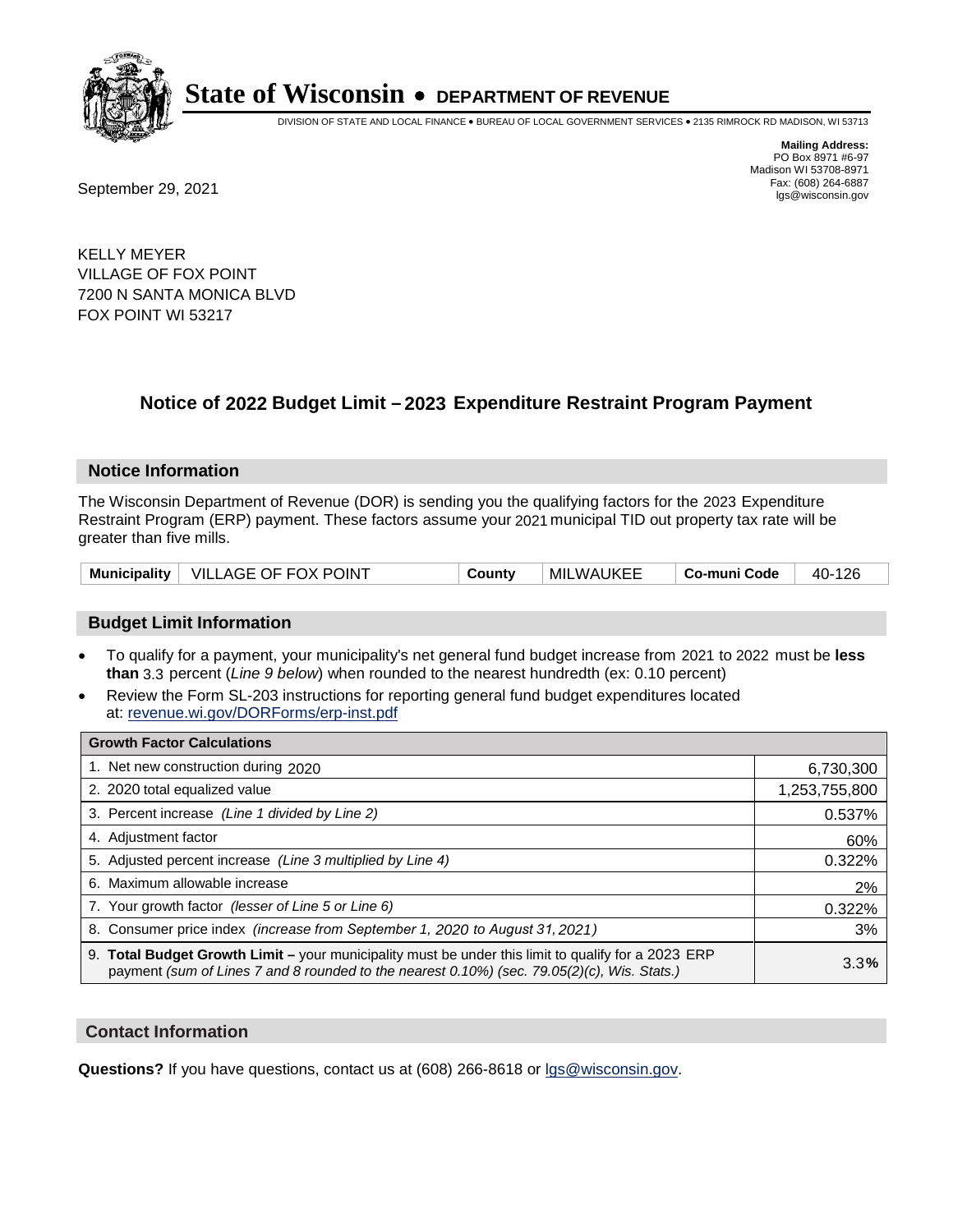

DIVISION OF STATE AND LOCAL FINANCE • BUREAU OF LOCAL GOVERNMENT SERVICES • 2135 RIMROCK RD MADISON, WI 53713

Fax: (608) 264-6887<br>
September 29, 2021 and the state of the state of the state of the state of the state of the state of the state of the state of the state of the state of the state of the state of the state of the state

**Mailing Address:** PO Box 8971 #6-97 Madison WI 53708-8971<br>Fax: (608) 264-6887

MELANIE VAN KAUWENBERG VILLAGE OF GREENDALE 6500 NORTHWAY GREENDALE WI 53129

### **Notice of 2022 Budget Limit - 2023 Expenditure Restraint Program Payment**

#### **Notice Information**

The Wisconsin Department of Revenue (DOR) is sending you the qualifying factors for the 2023 Expenditure Restraint Program (ERP) payment. These factors assume your 2021 municipal TID out property tax rate will be greater than five mills.

| Municipality   VILLAGE OF GREENDALE | County | MILWAUKEE | Co-muni Code | 40-131 |
|-------------------------------------|--------|-----------|--------------|--------|
|-------------------------------------|--------|-----------|--------------|--------|

#### **Budget Limit Information**

- To qualify for a payment, your municipality's net general fund budget increase from 2021 to 2022 must be less **than** 3.1 percent (*Line 9 below*) when rounded to the nearest hundredth (ex: 0.10 percent)
- Review the Form SL-203 instructions for reporting general fund budget expenditures located at: revenue.wi.gov/DORForms/erp-inst.pdf

| <b>Growth Factor Calculations</b>                                                                                                                                                                  |               |
|----------------------------------------------------------------------------------------------------------------------------------------------------------------------------------------------------|---------------|
| 1. Net new construction during 2020                                                                                                                                                                | 2,543,000     |
| 2. 2020 total equalized value                                                                                                                                                                      | 1,638,882,500 |
| 3. Percent increase (Line 1 divided by Line 2)                                                                                                                                                     | 0.155%        |
| 4. Adiustment factor                                                                                                                                                                               | 60%           |
| 5. Adjusted percent increase (Line 3 multiplied by Line 4)                                                                                                                                         | 0.093%        |
| 6. Maximum allowable increase                                                                                                                                                                      | 2%            |
| 7. Your growth factor (lesser of Line 5 or Line 6)                                                                                                                                                 | 0.093%        |
| 8. Consumer price index (increase from September 1, 2020 to August 31, 2021)                                                                                                                       | 3%            |
| 9. Total Budget Growth Limit - your municipality must be under this limit to qualify for a 2023 ERP<br>payment (sum of Lines 7 and 8 rounded to the nearest 0.10%) (sec. 79.05(2)(c), Wis. Stats.) | 3.1%          |

#### **Contact Information**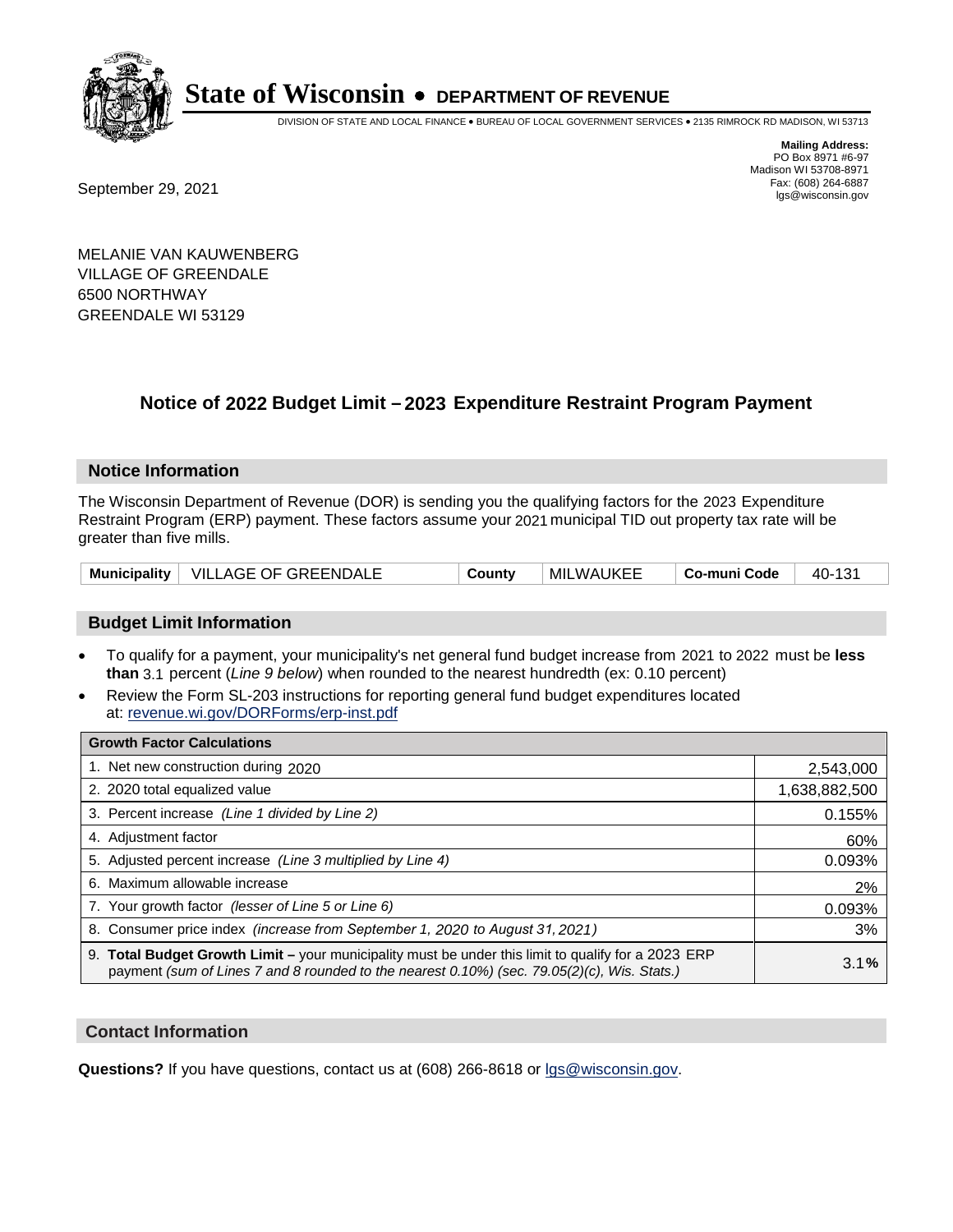

DIVISION OF STATE AND LOCAL FINANCE • BUREAU OF LOCAL GOVERNMENT SERVICES • 2135 RIMROCK RD MADISON, WI 53713

**Mailing Address:** PO Box 8971 #6-97 Madison WI 53708-8971<br>Fax: (608) 264-6887

Fax: (608) 264-6887<br>
September 29, 2021 and the state of the state of the state of the state of the state of the state of the state of the state of the state of the state of the state of the state of the state of the state

SANDY KULIK VILLAGE OF HALES CORNERS 5635 S NEW BERLIN RD HALES CORNERS WI 53130-1775

## **Notice of 2022 Budget Limit - 2023 Expenditure Restraint Program Payment**

#### **Notice Information**

The Wisconsin Department of Revenue (DOR) is sending you the qualifying factors for the 2023 Expenditure Restraint Program (ERP) payment. These factors assume your 2021 municipal TID out property tax rate will be greater than five mills.

#### **Budget Limit Information**

- To qualify for a payment, your municipality's net general fund budget increase from 2021 to 2022 must be less **than** 3.0 percent (*Line 9 below*) when rounded to the nearest hundredth (ex: 0.10 percent)
- Review the Form SL-203 instructions for reporting general fund budget expenditures located at: revenue.wi.gov/DORForms/erp-inst.pdf

| <b>Growth Factor Calculations</b>                                                                                                                                                                      |             |
|--------------------------------------------------------------------------------------------------------------------------------------------------------------------------------------------------------|-------------|
| 1. Net new construction during 2020                                                                                                                                                                    | 301,000     |
| 2. 2020 total equalized value                                                                                                                                                                          | 748,496,900 |
| 3. Percent increase (Line 1 divided by Line 2)                                                                                                                                                         | 0.040%      |
| 4. Adjustment factor                                                                                                                                                                                   | 60%         |
| 5. Adjusted percent increase (Line 3 multiplied by Line 4)                                                                                                                                             | 0.024%      |
| 6. Maximum allowable increase                                                                                                                                                                          | 2%          |
| 7. Your growth factor (lesser of Line 5 or Line 6)                                                                                                                                                     | 0.024%      |
| 8. Consumer price index (increase from September 1, 2020 to August 31, 2021)                                                                                                                           | 3%          |
| 9. Total Budget Growth Limit - your municipality must be under this limit to qualify for a 2023 ERP<br>payment (sum of Lines 7 and 8 rounded to the nearest $0.10\%$ ) (sec. 79.05(2)(c), Wis. Stats.) | 3.0%        |

#### **Contact Information**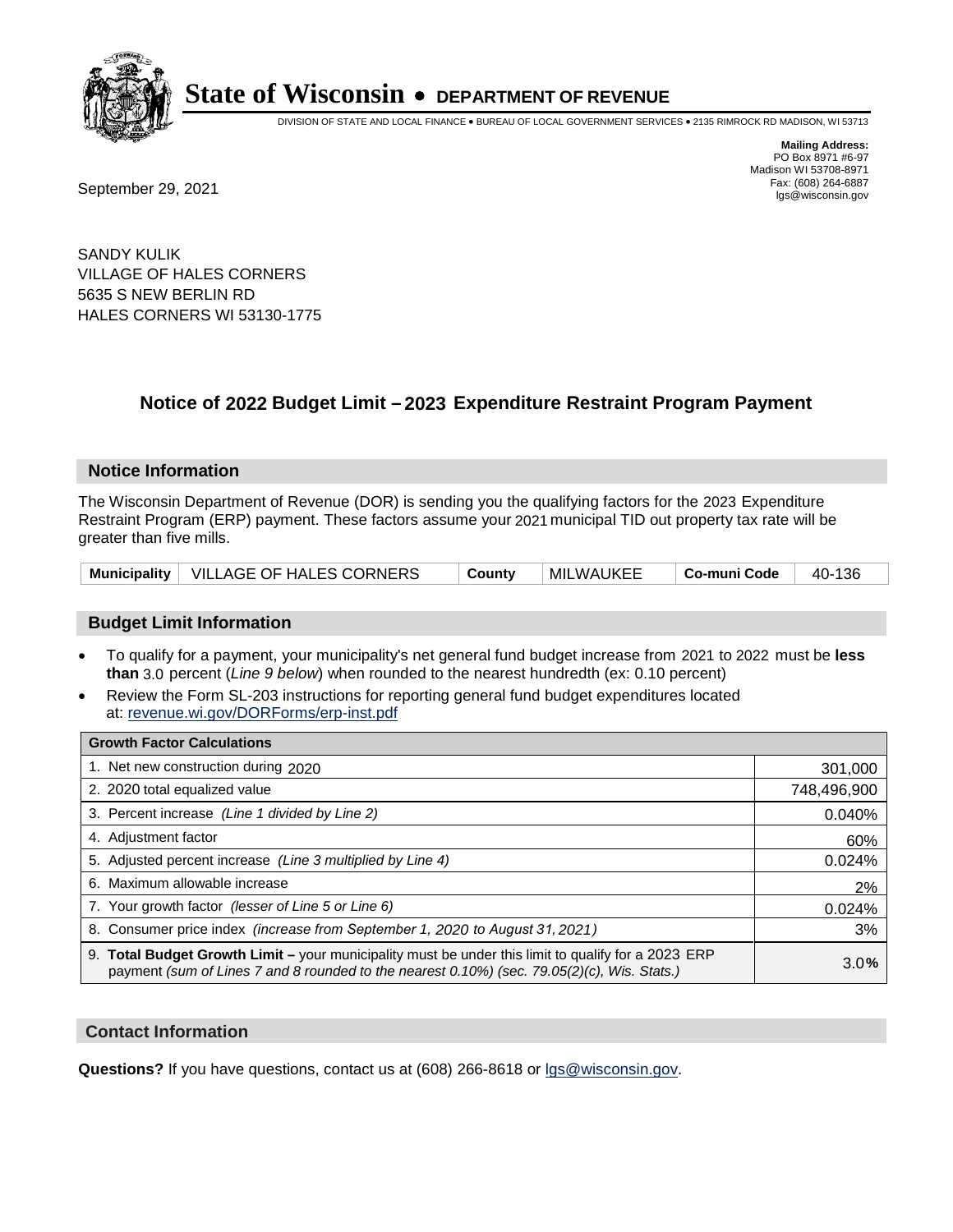

DIVISION OF STATE AND LOCAL FINANCE • BUREAU OF LOCAL GOVERNMENT SERVICES • 2135 RIMROCK RD MADISON, WI 53713

Fax: (608) 264-6887<br>
September 29, 2021 and the state of the state of the state of the state of the state of the state of the state of the state of the state of the state of the state of the state of the state of the state

**Mailing Address:** PO Box 8971 #6-97 Madison WI 53708-8971<br>Fax: (608) 264-6887

TAMMY LABORDE VILLAGE OF RIVER HILLS 7650 N PHEASANT LN RIVER HILLS WI 53217-3012

## **Notice of 2022 Budget Limit - 2023 Expenditure Restraint Program Payment**

#### **Notice Information**

The Wisconsin Department of Revenue (DOR) is sending you the qualifying factors for the 2023 Expenditure Restraint Program (ERP) payment. These factors assume your 2021 municipal TID out property tax rate will be greater than five mills.

|  | Municipality   VILLAGE OF RIVER HILLS | County | MILWAUKEE | Co-muni Code | 40-176 |
|--|---------------------------------------|--------|-----------|--------------|--------|
|--|---------------------------------------|--------|-----------|--------------|--------|

#### **Budget Limit Information**

- To qualify for a payment, your municipality's net general fund budget increase from 2021 to 2022 must be less **than** 3.2 percent (*Line 9 below*) when rounded to the nearest hundredth (ex: 0.10 percent)
- Review the Form SL-203 instructions for reporting general fund budget expenditures located at: revenue.wi.gov/DORForms/erp-inst.pdf

| <b>Growth Factor Calculations</b>                                                                                                                                                                  |             |
|----------------------------------------------------------------------------------------------------------------------------------------------------------------------------------------------------|-------------|
| 1. Net new construction during 2020                                                                                                                                                                | 1,578,900   |
| 2. 2020 total equalized value                                                                                                                                                                      | 487,792,400 |
| 3. Percent increase (Line 1 divided by Line 2)                                                                                                                                                     | 0.324%      |
| 4. Adiustment factor                                                                                                                                                                               | 60%         |
| 5. Adjusted percent increase (Line 3 multiplied by Line 4)                                                                                                                                         | 0.194%      |
| 6. Maximum allowable increase                                                                                                                                                                      | 2%          |
| 7. Your growth factor (lesser of Line 5 or Line 6)                                                                                                                                                 | 0.194%      |
| 8. Consumer price index (increase from September 1, 2020 to August 31, 2021)                                                                                                                       | 3%          |
| 9. Total Budget Growth Limit - your municipality must be under this limit to qualify for a 2023 ERP<br>payment (sum of Lines 7 and 8 rounded to the nearest 0.10%) (sec. 79.05(2)(c), Wis. Stats.) | 3.2%        |

#### **Contact Information**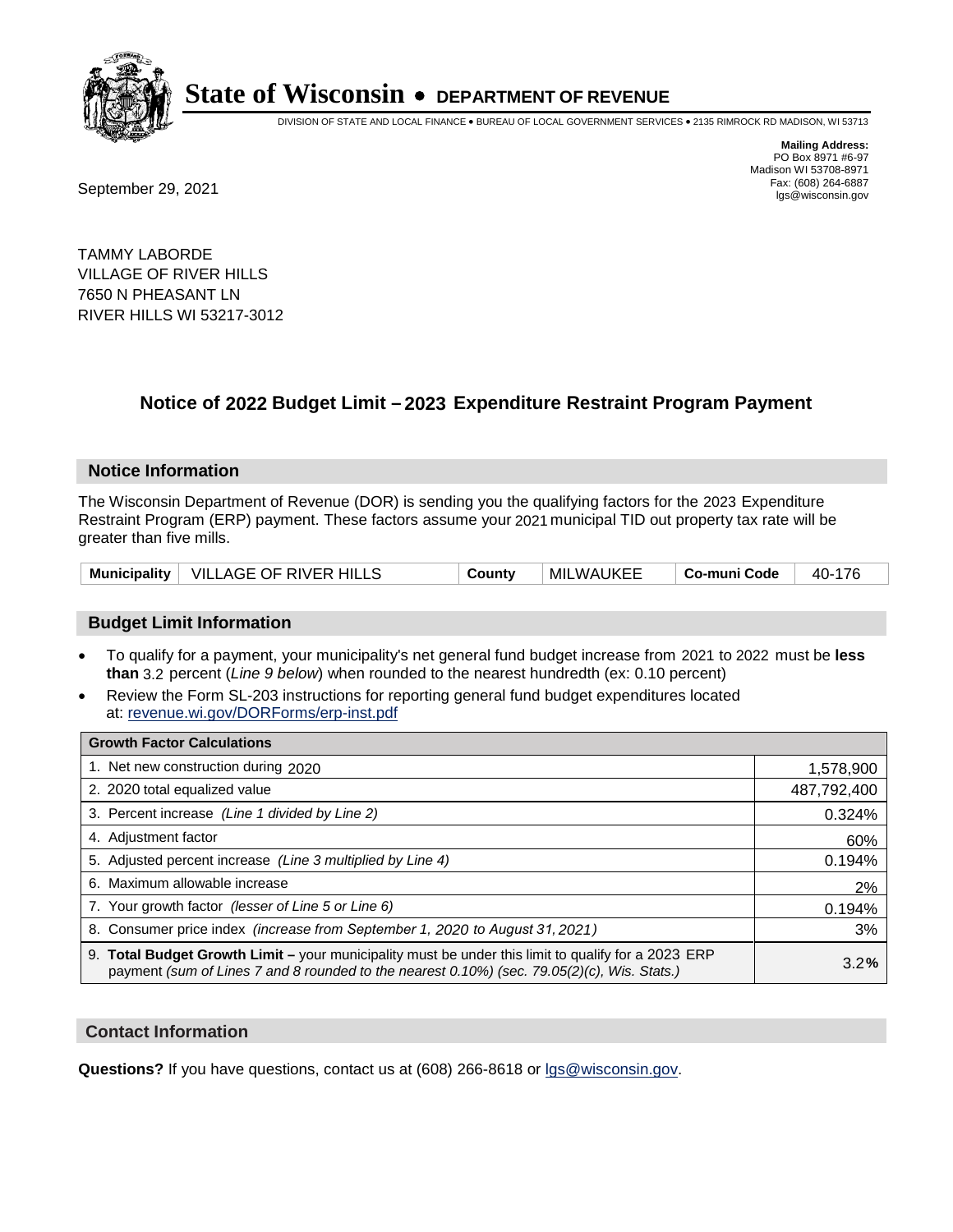

DIVISION OF STATE AND LOCAL FINANCE • BUREAU OF LOCAL GOVERNMENT SERVICES • 2135 RIMROCK RD MADISON, WI 53713

Fax: (608) 264-6887<br>
September 29, 2021 and the state of the state of the state of the state of the state of the state of the state of the state of the state of the state of the state of the state of the state of the state

**Mailing Address:** PO Box 8971 #6-97 Madison WI 53708-8971<br>Fax: (608) 264-6887

SARAH BRUCKMAN VILLAGE OF SHOREWOOD 3930 N MURRAY AVE SHOREWOOD WI 53211-2303

### **Notice of 2022 Budget Limit - 2023 Expenditure Restraint Program Payment**

#### **Notice Information**

The Wisconsin Department of Revenue (DOR) is sending you the qualifying factors for the 2023 Expenditure Restraint Program (ERP) payment. These factors assume your 2021 municipal TID out property tax rate will be greater than five mills.

|  | Municipality   VILLAGE OF SHOREWOOD | Countv | MILWAUKEE | Co-muni Code | 40-181 |
|--|-------------------------------------|--------|-----------|--------------|--------|
|--|-------------------------------------|--------|-----------|--------------|--------|

#### **Budget Limit Information**

- To qualify for a payment, your municipality's net general fund budget increase from 2021 to 2022 must be less **than** 3.1 percent (*Line 9 below*) when rounded to the nearest hundredth (ex: 0.10 percent)
- Review the Form SL-203 instructions for reporting general fund budget expenditures located at: revenue.wi.gov/DORForms/erp-inst.pdf

| <b>Growth Factor Calculations</b>                                                                                                                                                                  |               |
|----------------------------------------------------------------------------------------------------------------------------------------------------------------------------------------------------|---------------|
| 1. Net new construction during 2020                                                                                                                                                                | 3,953,800     |
| 2. 2020 total equalized value                                                                                                                                                                      | 1,789,249,400 |
| 3. Percent increase (Line 1 divided by Line 2)                                                                                                                                                     | 0.221%        |
| 4. Adjustment factor                                                                                                                                                                               | 60%           |
| 5. Adjusted percent increase (Line 3 multiplied by Line 4)                                                                                                                                         | 0.133%        |
| 6. Maximum allowable increase                                                                                                                                                                      | 2%            |
| 7. Your growth factor (lesser of Line 5 or Line 6)                                                                                                                                                 | 0.133%        |
| 8. Consumer price index (increase from September 1, 2020 to August 31, 2021)                                                                                                                       | 3%            |
| 9. Total Budget Growth Limit - your municipality must be under this limit to qualify for a 2023 ERP<br>payment (sum of Lines 7 and 8 rounded to the nearest 0.10%) (sec. 79.05(2)(c), Wis. Stats.) | 3.1%          |

#### **Contact Information**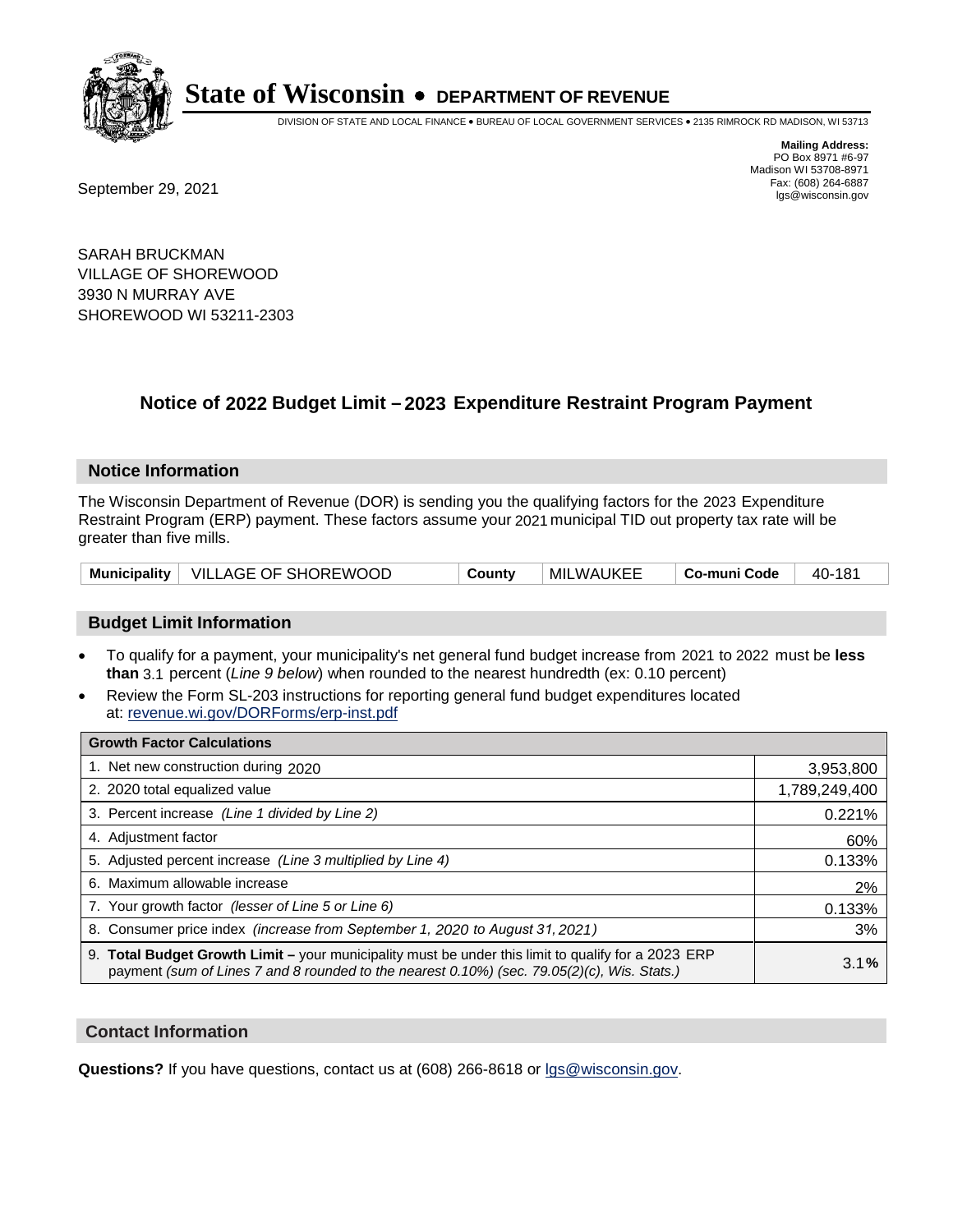

DIVISION OF STATE AND LOCAL FINANCE • BUREAU OF LOCAL GOVERNMENT SERVICES • 2135 RIMROCK RD MADISON, WI 53713

**Mailing Address:** PO Box 8971 #6-97 Madison WI 53708-8971<br>Fax: (608) 264-6887

Fax: (608) 264-6887<br>
September 29, 2021 and the state of the state of the state of the state of the state of the state of the state of the state of the state of the state of the state of the state of the state of the state

SUSAN SCHUPP VILLAGE OF WEST MILWAUKEE 4755 W BELOIT ROAD WEST MILWAUKEE WI 53214-3517

### **Notice of 2022 Budget Limit - 2023 Expenditure Restraint Program Payment**

#### **Notice Information**

The Wisconsin Department of Revenue (DOR) is sending you the qualifying factors for the 2023 Expenditure Restraint Program (ERP) payment. These factors assume your 2021 municipal TID out property tax rate will be greater than five mills.

|  | Municipality   VILLAGE OF WEST MILWAUKEE   County |  | ∣MILWAUKEE | $\vert$ Co-muni Code $\vert$ 40-191 |  |
|--|---------------------------------------------------|--|------------|-------------------------------------|--|
|--|---------------------------------------------------|--|------------|-------------------------------------|--|

#### **Budget Limit Information**

- To qualify for a payment, your municipality's net general fund budget increase from 2021 to 2022 must be less **than** 3.1 percent (*Line 9 below*) when rounded to the nearest hundredth (ex: 0.10 percent)
- Review the Form SL-203 instructions for reporting general fund budget expenditures located at: revenue.wi.gov/DORForms/erp-inst.pdf

| <b>Growth Factor Calculations</b>                                                                                                                                                                      |             |
|--------------------------------------------------------------------------------------------------------------------------------------------------------------------------------------------------------|-------------|
| 1. Net new construction during 2020                                                                                                                                                                    | 619,400     |
| 2. 2020 total equalized value                                                                                                                                                                          | 410,368,400 |
| 3. Percent increase (Line 1 divided by Line 2)                                                                                                                                                         | 0.151%      |
| 4. Adjustment factor                                                                                                                                                                                   | 60%         |
| 5. Adjusted percent increase (Line 3 multiplied by Line 4)                                                                                                                                             | 0.091%      |
| 6. Maximum allowable increase                                                                                                                                                                          | 2%          |
| 7. Your growth factor (lesser of Line 5 or Line 6)                                                                                                                                                     | 0.091%      |
| 8. Consumer price index (increase from September 1, 2020 to August 31, 2021)                                                                                                                           | 3%          |
| 9. Total Budget Growth Limit - your municipality must be under this limit to qualify for a 2023 ERP<br>payment (sum of Lines 7 and 8 rounded to the nearest $0.10\%$ ) (sec. 79.05(2)(c), Wis. Stats.) | 3.1%        |

#### **Contact Information**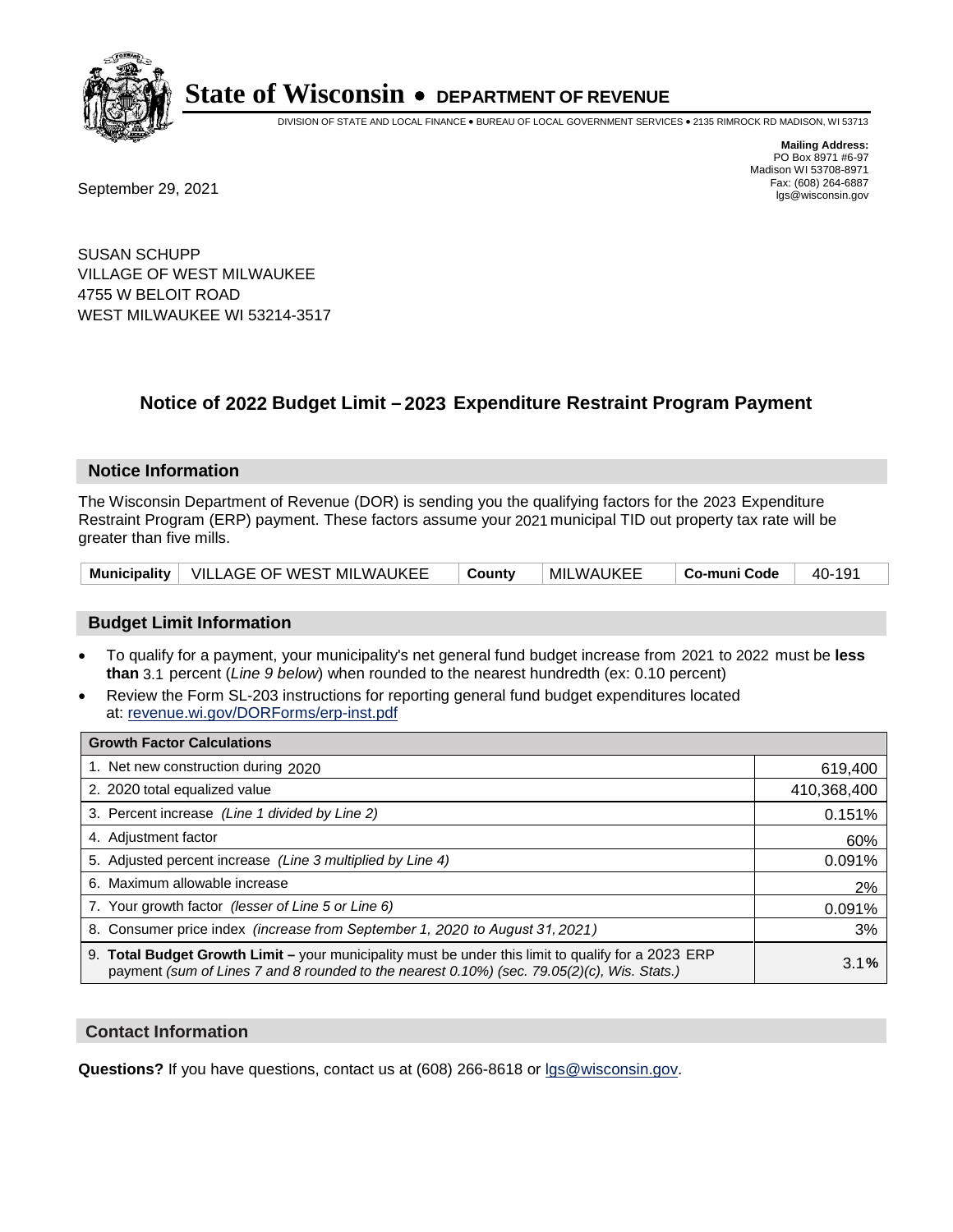

DIVISION OF STATE AND LOCAL FINANCE • BUREAU OF LOCAL GOVERNMENT SERVICES • 2135 RIMROCK RD MADISON, WI 53713

Fax: (608) 264-6887<br>
September 29, 2021 and the state of the state of the state of the state of the state of the state of the state of the state of the state of the state of the state of the state of the state of the state

**Mailing Address:** PO Box 8971 #6-97 Madison WI 53708-8971<br>Fax: (608) 264-6887

DENNIS BRODERICK CITY OF CUDAHY PO BOX 100510 CUDAHY WI 53110-0510

## **Notice of 2022 Budget Limit - 2023 Expenditure Restraint Program Payment**

#### **Notice Information**

The Wisconsin Department of Revenue (DOR) is sending you the qualifying factors for the 2023 Expenditure Restraint Program (ERP) payment. These factors assume your 2021 municipal TID out property tax rate will be greater than five mills.

|  | Municipality   CITY OF CUDAHY | County | <b>MILWAUKEE</b> | Co-muni Code | 40-211 |
|--|-------------------------------|--------|------------------|--------------|--------|
|--|-------------------------------|--------|------------------|--------------|--------|

#### **Budget Limit Information**

- To qualify for a payment, your municipality's net general fund budget increase from 2021 to 2022 must be less **than** 3.0 percent (*Line 9 below*) when rounded to the nearest hundredth (ex: 0.10 percent)
- Review the Form SL-203 instructions for reporting general fund budget expenditures located at: revenue.wi.gov/DORForms/erp-inst.pdf

| <b>Growth Factor Calculations</b>                                                                                                                                                                  |               |
|----------------------------------------------------------------------------------------------------------------------------------------------------------------------------------------------------|---------------|
| 1. Net new construction during 2020                                                                                                                                                                | 962,000       |
| 2. 2020 total equalized value                                                                                                                                                                      | 1,332,631,900 |
| 3. Percent increase (Line 1 divided by Line 2)                                                                                                                                                     | 0.072%        |
| 4. Adjustment factor                                                                                                                                                                               | 60%           |
| 5. Adjusted percent increase (Line 3 multiplied by Line 4)                                                                                                                                         | 0.043%        |
| 6. Maximum allowable increase                                                                                                                                                                      | 2%            |
| 7. Your growth factor (lesser of Line 5 or Line 6)                                                                                                                                                 | 0.043%        |
| 8. Consumer price index (increase from September 1, 2020 to August 31, 2021)                                                                                                                       | 3%            |
| 9. Total Budget Growth Limit – your municipality must be under this limit to qualify for a 2023 ERP<br>payment (sum of Lines 7 and 8 rounded to the nearest 0.10%) (sec. 79.05(2)(c), Wis. Stats.) | 3.0%          |

#### **Contact Information**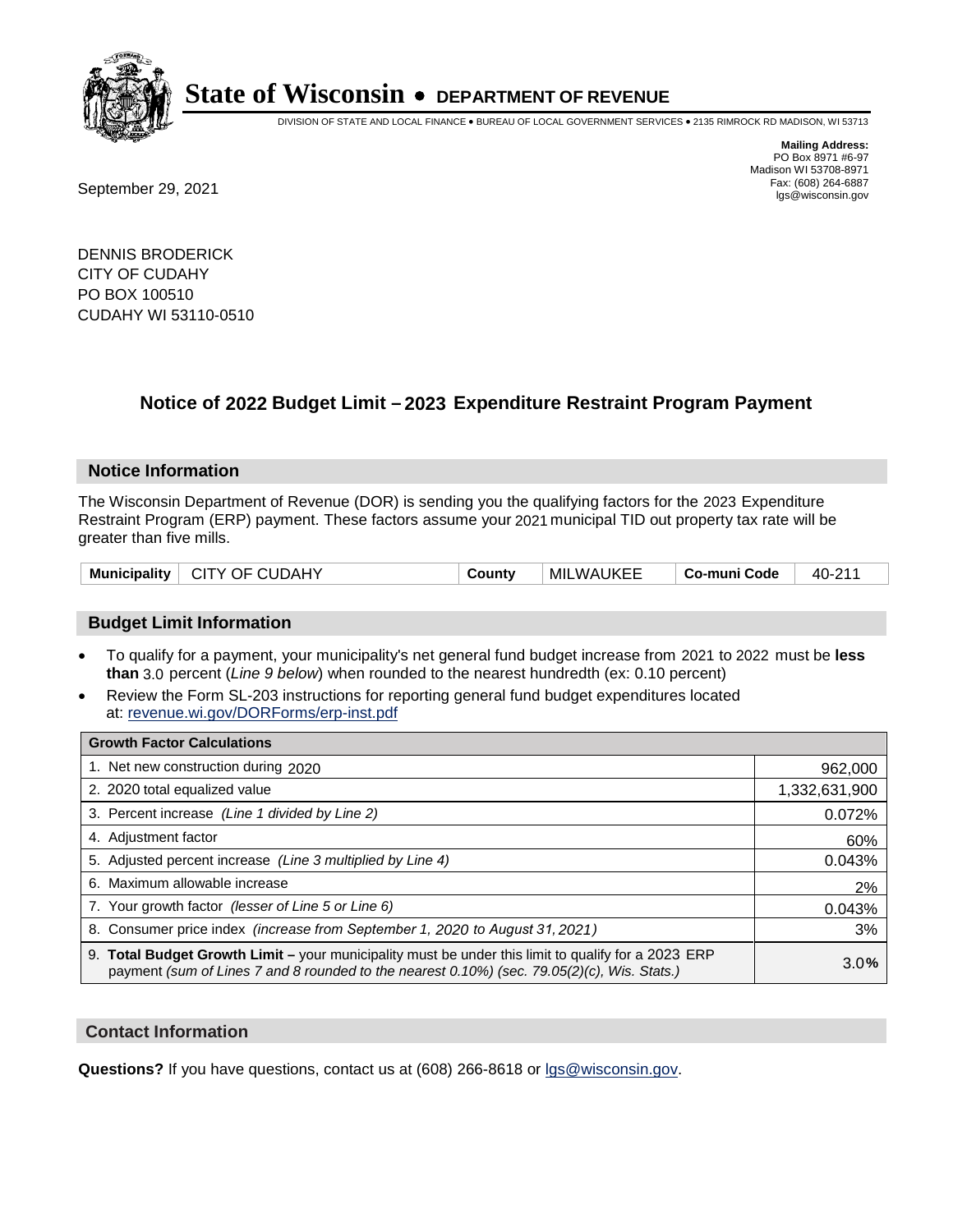

DIVISION OF STATE AND LOCAL FINANCE • BUREAU OF LOCAL GOVERNMENT SERVICES • 2135 RIMROCK RD MADISON, WI 53713

**Mailing Address:** PO Box 8971 #6-97 Madison WI 53708-8971<br>Fax: (608) 264-6887

Fax: (608) 264-6887<br>
September 29, 2021 and the state of the state of the state of the state of the state of the state of the state of the state of the state of the state of the state of the state of the state of the state

MEGAN HUMITZ CITY OF GLENDALE 5909 N MILWAUKEE RIVER PKWY GLENDALE WI 53209

### **Notice of 2022 Budget Limit - 2023 Expenditure Restraint Program Payment**

#### **Notice Information**

The Wisconsin Department of Revenue (DOR) is sending you the qualifying factors for the 2023 Expenditure Restraint Program (ERP) payment. These factors assume your 2021 municipal TID out property tax rate will be greater than five mills.

| Municipality   CITY OF GLENDALE | County | <b>MILWAUKEE</b> | Co-muni Code | 40-231 |
|---------------------------------|--------|------------------|--------------|--------|
|---------------------------------|--------|------------------|--------------|--------|

#### **Budget Limit Information**

- To qualify for a payment, your municipality's net general fund budget increase from 2021 to 2022 must be less **than** 3.2 percent (*Line 9 below*) when rounded to the nearest hundredth (ex: 0.10 percent)
- Review the Form SL-203 instructions for reporting general fund budget expenditures located at: revenue.wi.gov/DORForms/erp-inst.pdf

| <b>Growth Factor Calculations</b>                                                                                                                                                                      |               |
|--------------------------------------------------------------------------------------------------------------------------------------------------------------------------------------------------------|---------------|
| 1. Net new construction during 2020                                                                                                                                                                    | 6,525,700     |
| 2. 2020 total equalized value                                                                                                                                                                          | 2,075,388,000 |
| 3. Percent increase (Line 1 divided by Line 2)                                                                                                                                                         | 0.314%        |
| 4. Adjustment factor                                                                                                                                                                                   | 60%           |
| 5. Adjusted percent increase (Line 3 multiplied by Line 4)                                                                                                                                             | 0.188%        |
| 6. Maximum allowable increase                                                                                                                                                                          | 2%            |
| 7. Your growth factor (lesser of Line 5 or Line 6)                                                                                                                                                     | 0.188%        |
| 8. Consumer price index (increase from September 1, 2020 to August 31, 2021)                                                                                                                           | 3%            |
| 9. Total Budget Growth Limit - your municipality must be under this limit to qualify for a 2023 ERP<br>payment (sum of Lines 7 and 8 rounded to the nearest $0.10\%$ ) (sec. 79.05(2)(c), Wis. Stats.) | 3.2%          |

#### **Contact Information**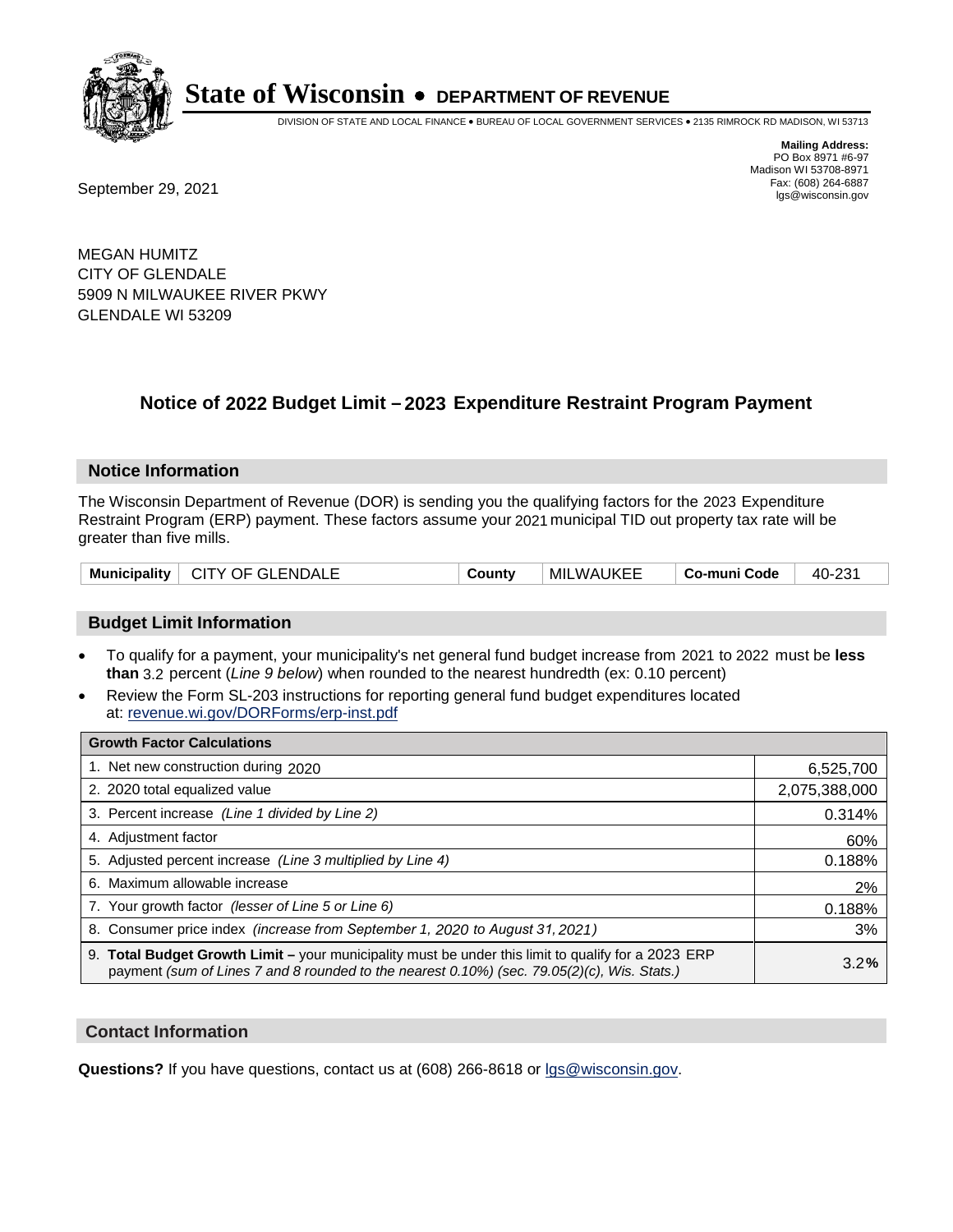

DIVISION OF STATE AND LOCAL FINANCE • BUREAU OF LOCAL GOVERNMENT SERVICES • 2135 RIMROCK RD MADISON, WI 53713

**Mailing Address:** PO Box 8971 #6-97 Madison WI 53708-8971<br>Fax: (608) 264-6887

Fax: (608) 264-6887<br>
September 29, 2021 and the state of the state of the state of the state of the state of the state of the state of the state of the state of the state of the state of the state of the state of the state

JENNIFER GOERGEN CITY OF GREENFIELD 7325 W FOREST HOME AVE RM 102 GREENFIELD WI 53220-3356

### **Notice of 2022 Budget Limit - 2023 Expenditure Restraint Program Payment**

#### **Notice Information**

The Wisconsin Department of Revenue (DOR) is sending you the qualifying factors for the 2023 Expenditure Restraint Program (ERP) payment. These factors assume your 2021 municipal TID out property tax rate will be greater than five mills.

|  | Municipality   CITY OF GREENFIELD | County | MILWAUKEE | Co-muni Code | 40-236 |
|--|-----------------------------------|--------|-----------|--------------|--------|
|--|-----------------------------------|--------|-----------|--------------|--------|

#### **Budget Limit Information**

- To qualify for a payment, your municipality's net general fund budget increase from 2021 to 2022 must be less **than** 3.5 percent (*Line 9 below*) when rounded to the nearest hundredth (ex: 0.10 percent)
- Review the Form SL-203 instructions for reporting general fund budget expenditures located at: revenue.wi.gov/DORForms/erp-inst.pdf

| <b>Growth Factor Calculations</b>                                                                                                                                                                  |               |
|----------------------------------------------------------------------------------------------------------------------------------------------------------------------------------------------------|---------------|
| 1. Net new construction during 2020                                                                                                                                                                | 30,069,800    |
| 2. 2020 total equalized value                                                                                                                                                                      | 3,533,060,200 |
| 3. Percent increase (Line 1 divided by Line 2)                                                                                                                                                     | 0.851%        |
| 4. Adjustment factor                                                                                                                                                                               | 60%           |
| 5. Adjusted percent increase (Line 3 multiplied by Line 4)                                                                                                                                         | 0.511%        |
| 6. Maximum allowable increase                                                                                                                                                                      | 2%            |
| 7. Your growth factor (lesser of Line 5 or Line 6)                                                                                                                                                 | 0.511%        |
| 8. Consumer price index (increase from September 1, 2020 to August 31, 2021)                                                                                                                       | 3%            |
| 9. Total Budget Growth Limit - your municipality must be under this limit to qualify for a 2023 ERP<br>payment (sum of Lines 7 and 8 rounded to the nearest 0.10%) (sec. 79.05(2)(c), Wis. Stats.) | 3.5%          |

#### **Contact Information**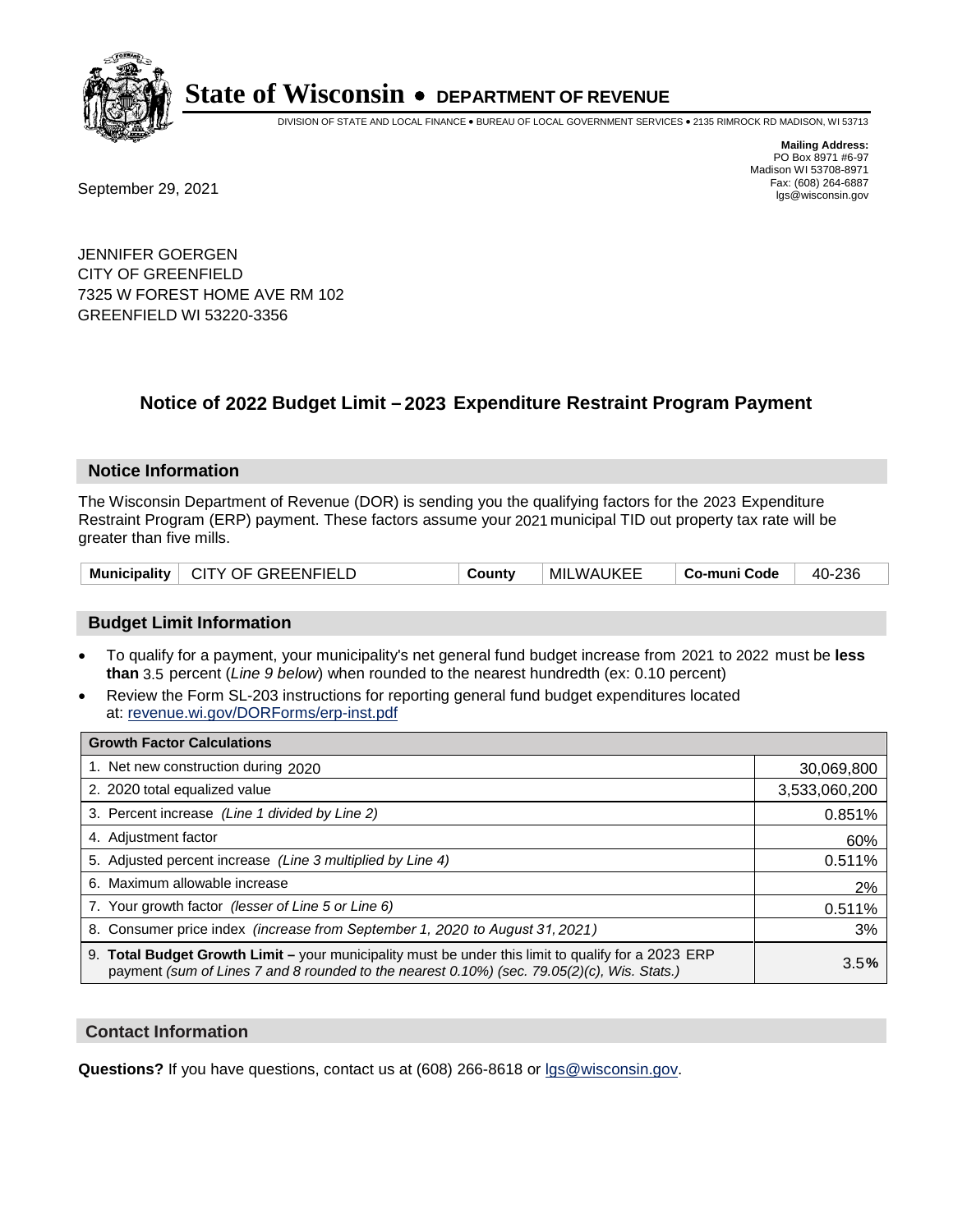

DIVISION OF STATE AND LOCAL FINANCE • BUREAU OF LOCAL GOVERNMENT SERVICES • 2135 RIMROCK RD MADISON, WI 53713

Fax: (608) 264-6887<br>
September 29, 2021 and the state of the state of the state of the state of the state of the state of the state of the state of the state of the state of the state of the state of the state of the state

**Mailing Address:** PO Box 8971 #6-97 Madison WI 53708-8971<br>Fax: (608) 264-6887

JAMES OWCZARSKI CITY OF MILWAUKEE 200 E WELLS ST RM #205 MILWAUKEE WI 53202-3515

### **Notice of 2022 Budget Limit - 2023 Expenditure Restraint Program Payment**

#### **Notice Information**

The Wisconsin Department of Revenue (DOR) is sending you the qualifying factors for the 2023 Expenditure Restraint Program (ERP) payment. These factors assume your 2021 municipal TID out property tax rate will be greater than five mills.

| Municipality   CITY OF MILWAUKEE | County | <b>MILWAUKEE</b> | Co-muni Code | 40-251 |
|----------------------------------|--------|------------------|--------------|--------|
|----------------------------------|--------|------------------|--------------|--------|

#### **Budget Limit Information**

- To qualify for a payment, your municipality's net general fund budget increase from 2021 to 2022 must be less **than** 3.4 percent (*Line 9 below*) when rounded to the nearest hundredth (ex: 0.10 percent)
- Review the Form SL-203 instructions for reporting general fund budget expenditures located at: revenue.wi.gov/DORForms/erp-inst.pdf

| <b>Growth Factor Calculations</b>                                                                                                                                                                  |                |
|----------------------------------------------------------------------------------------------------------------------------------------------------------------------------------------------------|----------------|
| 1. Net new construction during 2020                                                                                                                                                                | 222,786,500    |
| 2. 2020 total equalized value                                                                                                                                                                      | 31,475,102,300 |
| 3. Percent increase (Line 1 divided by Line 2)                                                                                                                                                     | 0.708%         |
| 4. Adjustment factor                                                                                                                                                                               | 60%            |
| 5. Adjusted percent increase (Line 3 multiplied by Line 4)                                                                                                                                         | 0.425%         |
| 6. Maximum allowable increase                                                                                                                                                                      | 2%             |
| 7. Your growth factor (lesser of Line 5 or Line 6)                                                                                                                                                 | 0.425%         |
| 8. Consumer price index (increase from September 1, 2020 to August 31, 2021)                                                                                                                       | 3%             |
| 9. Total Budget Growth Limit - your municipality must be under this limit to qualify for a 2023 ERP<br>payment (sum of Lines 7 and 8 rounded to the nearest 0.10%) (sec. 79.05(2)(c), Wis. Stats.) | 3.4%           |

#### **Contact Information**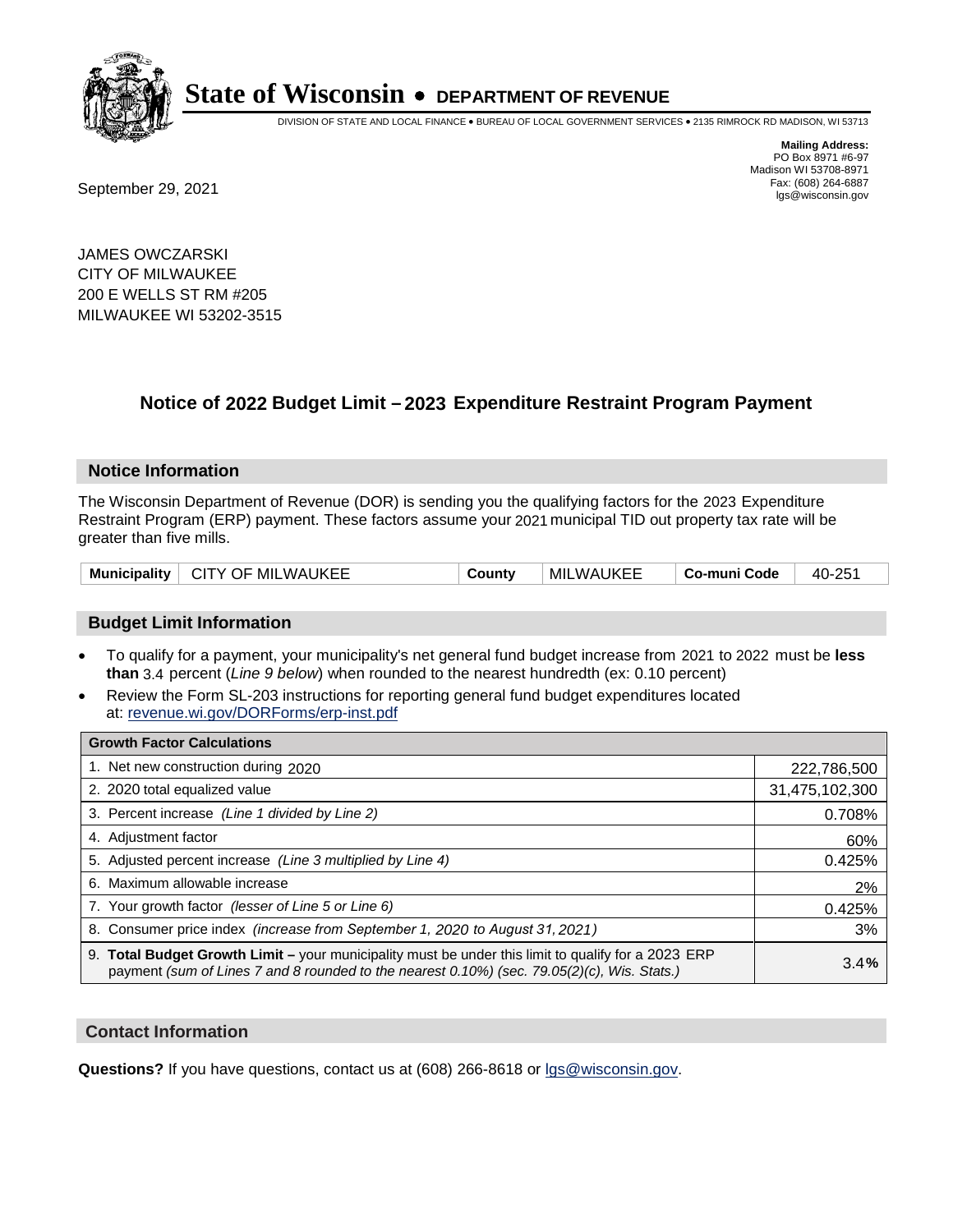

DIVISION OF STATE AND LOCAL FINANCE • BUREAU OF LOCAL GOVERNMENT SERVICES • 2135 RIMROCK RD MADISON, WI 53713

Fax: (608) 264-6887<br>
September 29, 2021 and the state of the state of the state of the state of the state of the state of the state of the state of the state of the state of the state of the state of the state of the state

**Mailing Address:** PO Box 8971 #6-97 Madison WI 53708-8971<br>Fax: (608) 264-6887

CATHERINE ROESKE CITY OF OAK CREEK 8040 S 6TH STREET OAK CREEK WI 53154

### **Notice of 2022 Budget Limit - 2023 Expenditure Restraint Program Payment**

#### **Notice Information**

The Wisconsin Department of Revenue (DOR) is sending you the qualifying factors for the 2023 Expenditure Restraint Program (ERP) payment. These factors assume your 2021 municipal TID out property tax rate will be greater than five mills.

| Municipality   CITY OF OAK CREEK | County | <b>MILWAUKEE</b> | Co-muni Code | 40-265 |
|----------------------------------|--------|------------------|--------------|--------|
|----------------------------------|--------|------------------|--------------|--------|

#### **Budget Limit Information**

- To qualify for a payment, your municipality's net general fund budget increase from 2021 to 2022 must be less **than** 4.6 percent (*Line 9 below*) when rounded to the nearest hundredth (ex: 0.10 percent)
- Review the Form SL-203 instructions for reporting general fund budget expenditures located at: revenue.wi.gov/DORForms/erp-inst.pdf

| <b>Growth Factor Calculations</b>                                                                                                                                                                  |               |
|----------------------------------------------------------------------------------------------------------------------------------------------------------------------------------------------------|---------------|
| 1. Net new construction during 2020                                                                                                                                                                | 112,700,600   |
| 2. 2020 total equalized value                                                                                                                                                                      | 4,215,753,700 |
| 3. Percent increase (Line 1 divided by Line 2)                                                                                                                                                     | 2.673%        |
| 4. Adiustment factor                                                                                                                                                                               | 60%           |
| 5. Adjusted percent increase (Line 3 multiplied by Line 4)                                                                                                                                         | 1.604%        |
| 6. Maximum allowable increase                                                                                                                                                                      | 2%            |
| 7. Your growth factor (lesser of Line 5 or Line 6)                                                                                                                                                 | 1.604%        |
| 8. Consumer price index (increase from September 1, 2020 to August 31, 2021)                                                                                                                       | 3%            |
| 9. Total Budget Growth Limit - your municipality must be under this limit to qualify for a 2023 ERP<br>payment (sum of Lines 7 and 8 rounded to the nearest 0.10%) (sec. 79.05(2)(c), Wis. Stats.) | 4.6%          |

#### **Contact Information**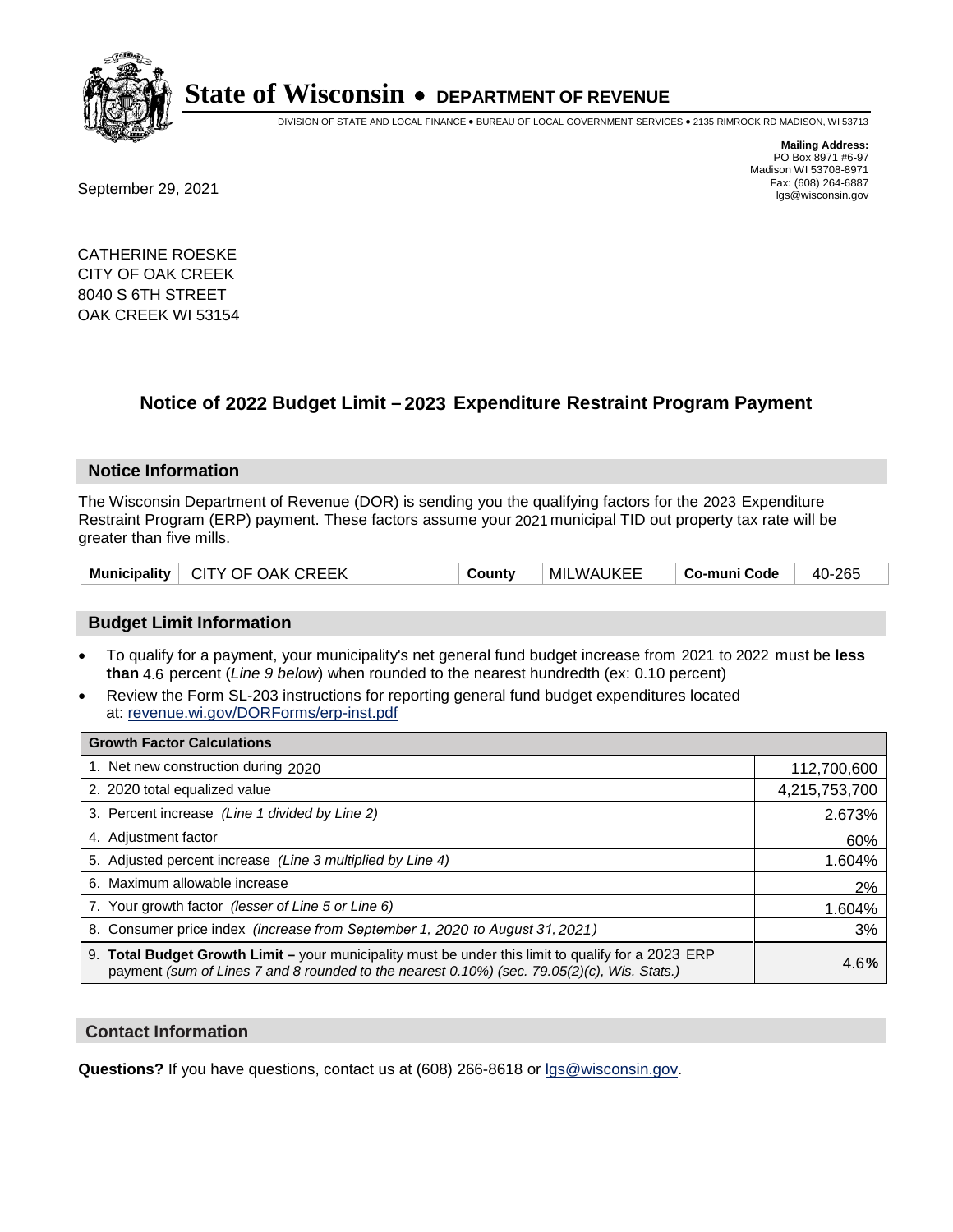

DIVISION OF STATE AND LOCAL FINANCE • BUREAU OF LOCAL GOVERNMENT SERVICES • 2135 RIMROCK RD MADISON, WI 53713

**Mailing Address:** PO Box 8971 #6-97 Madison WI 53708-8971<br>Fax: (608) 264-6887

Fax: (608) 264-6887<br>
September 29, 2021 and the state of the state of the state of the state of the state of the state of the state of the state of the state of the state of the state of the state of the state of the state

ANNE UECKER CITY OF SAINT FRANCIS 3400 EAST HOWARD AVENUE SAINT FRANCIS WI 53235

## **Notice of 2022 Budget Limit - 2023 Expenditure Restraint Program Payment**

#### **Notice Information**

The Wisconsin Department of Revenue (DOR) is sending you the qualifying factors for the 2023 Expenditure Restraint Program (ERP) payment. These factors assume your 2021 municipal TID out property tax rate will be greater than five mills.

|  | Municipality   CITY OF SAINT FRANCIS | County | MILWAUKEE | ⊦ Co-muni Code | 40-281 |
|--|--------------------------------------|--------|-----------|----------------|--------|
|--|--------------------------------------|--------|-----------|----------------|--------|

#### **Budget Limit Information**

- To qualify for a payment, your municipality's net general fund budget increase from 2021 to 2022 must be less **than** 5.0 percent (*Line 9 below*) when rounded to the nearest hundredth (ex: 0.10 percent)
- Review the Form SL-203 instructions for reporting general fund budget expenditures located at: revenue.wi.gov/DORForms/erp-inst.pdf

| <b>Growth Factor Calculations</b>                                                                                                                                                                  |             |
|----------------------------------------------------------------------------------------------------------------------------------------------------------------------------------------------------|-------------|
| 1. Net new construction during 2020                                                                                                                                                                | 40,628,200  |
| 2. 2020 total equalized value                                                                                                                                                                      | 697,326,800 |
| 3. Percent increase (Line 1 divided by Line 2)                                                                                                                                                     | 5.826%      |
| 4. Adjustment factor                                                                                                                                                                               | 60%         |
| 5. Adjusted percent increase (Line 3 multiplied by Line 4)                                                                                                                                         | 3.496%      |
| 6. Maximum allowable increase                                                                                                                                                                      | 2%          |
| 7. Your growth factor (lesser of Line 5 or Line 6)                                                                                                                                                 | 2.000%      |
| 8. Consumer price index (increase from September 1, 2020 to August 31, 2021)                                                                                                                       | 3%          |
| 9. Total Budget Growth Limit - your municipality must be under this limit to qualify for a 2023 ERP<br>payment (sum of Lines 7 and 8 rounded to the nearest 0.10%) (sec. 79.05(2)(c), Wis. Stats.) | 5.0%        |

#### **Contact Information**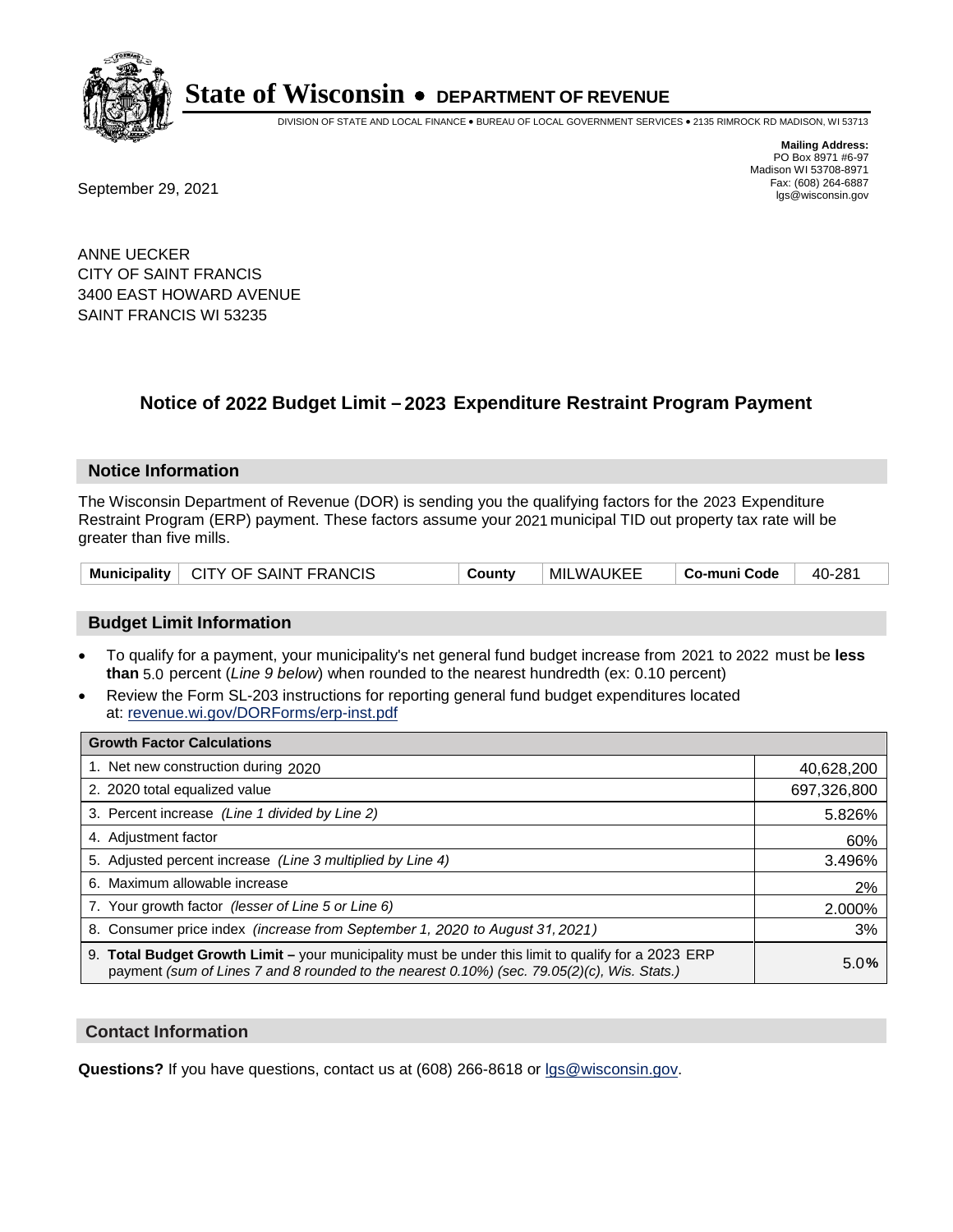

DIVISION OF STATE AND LOCAL FINANCE • BUREAU OF LOCAL GOVERNMENT SERVICES • 2135 RIMROCK RD MADISON, WI 53713

Fax: (608) 264-6887<br>
September 29, 2021 and the state of the state of the state of the state of the state of the state of the state of the state of the state of the state of the state of the state of the state of the state

**Mailing Address:** PO Box 8971 #6-97 Madison WI 53708-8971<br>Fax: (608) 264-6887

KAREN KASTENSON CITY OF SOUTH MILWAUKEE 2424 15TH AVE SO MILWAUKEE WI 53172-2410

## **Notice of 2022 Budget Limit - 2023 Expenditure Restraint Program Payment**

#### **Notice Information**

The Wisconsin Department of Revenue (DOR) is sending you the qualifying factors for the 2023 Expenditure Restraint Program (ERP) payment. These factors assume your 2021 municipal TID out property tax rate will be greater than five mills.

| Municipality   CITY OF SOUTH MILWAUKEE | County | <b>MILWAUKEE</b> | ∣ Co-muni Code | 40-282 |
|----------------------------------------|--------|------------------|----------------|--------|
|----------------------------------------|--------|------------------|----------------|--------|

### **Budget Limit Information**

- To qualify for a payment, your municipality's net general fund budget increase from 2021 to 2022 must be less **than** 3.2 percent (*Line 9 below*) when rounded to the nearest hundredth (ex: 0.10 percent)
- Review the Form SL-203 instructions for reporting general fund budget expenditures located at: revenue.wi.gov/DORForms/erp-inst.pdf

| <b>Growth Factor Calculations</b>                                                                                                                                                                  |               |
|----------------------------------------------------------------------------------------------------------------------------------------------------------------------------------------------------|---------------|
| 1. Net new construction during 2020                                                                                                                                                                | 4,218,800     |
| 2. 2020 total equalized value                                                                                                                                                                      | 1,350,642,000 |
| 3. Percent increase (Line 1 divided by Line 2)                                                                                                                                                     | 0.312%        |
| 4. Adjustment factor                                                                                                                                                                               | 60%           |
| 5. Adjusted percent increase (Line 3 multiplied by Line 4)                                                                                                                                         | 0.187%        |
| 6. Maximum allowable increase                                                                                                                                                                      | 2%            |
| 7. Your growth factor (lesser of Line 5 or Line 6)                                                                                                                                                 | 0.187%        |
| 8. Consumer price index (increase from September 1, 2020 to August 31, 2021)                                                                                                                       | 3%            |
| 9. Total Budget Growth Limit – your municipality must be under this limit to qualify for a 2023 ERP<br>payment (sum of Lines 7 and 8 rounded to the nearest 0.10%) (sec. 79.05(2)(c), Wis. Stats.) | 3.2%          |

#### **Contact Information**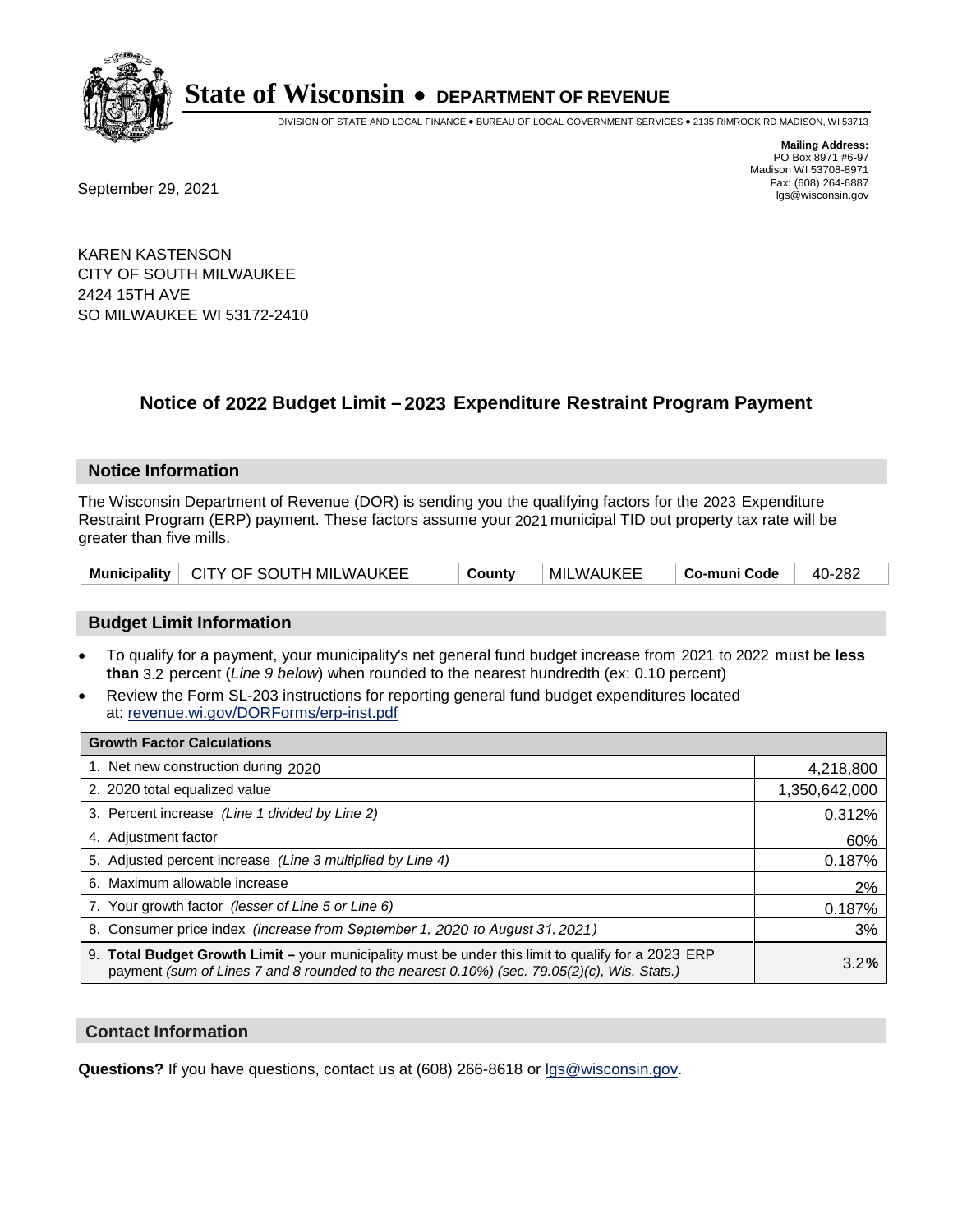

DIVISION OF STATE AND LOCAL FINANCE • BUREAU OF LOCAL GOVERNMENT SERVICES • 2135 RIMROCK RD MADISON, WI 53713

Fax: (608) 264-6887<br>
September 29, 2021 and the state of the state of the state of the state of the state of the state of the state of the state of the state of the state of the state of the state of the state of the state

**Mailing Address:** PO Box 8971 #6-97 Madison WI 53708-8971<br>Fax: (608) 264-6887

STEVEN BRAATZ CITY OF WAUWATOSA 7725 W NORTH AVE WAUWATOSA WI 53213-1720

## **Notice of 2022 Budget Limit - 2023 Expenditure Restraint Program Payment**

#### **Notice Information**

The Wisconsin Department of Revenue (DOR) is sending you the qualifying factors for the 2023 Expenditure Restraint Program (ERP) payment. These factors assume your 2021 municipal TID out property tax rate will be greater than five mills.

| Municipality   CITY OF WAUWATOSA |  | County | <b>MILWAUKEE</b> | ∣ Co-muni Code | 40-291 |
|----------------------------------|--|--------|------------------|----------------|--------|
|----------------------------------|--|--------|------------------|----------------|--------|

### **Budget Limit Information**

- To qualify for a payment, your municipality's net general fund budget increase from 2021 to 2022 must be less **than** 3.7 percent (*Line 9 below*) when rounded to the nearest hundredth (ex: 0.10 percent)
- Review the Form SL-203 instructions for reporting general fund budget expenditures located at: revenue.wi.gov/DORForms/erp-inst.pdf

| <b>Growth Factor Calculations</b>                                                                                                                                                                  |               |
|----------------------------------------------------------------------------------------------------------------------------------------------------------------------------------------------------|---------------|
| 1. Net new construction during 2020                                                                                                                                                                | 79,466,800    |
| 2. 2020 total equalized value                                                                                                                                                                      | 6,863,838,600 |
| 3. Percent increase (Line 1 divided by Line 2)                                                                                                                                                     | 1.158%        |
| 4. Adiustment factor                                                                                                                                                                               | 60%           |
| 5. Adjusted percent increase (Line 3 multiplied by Line 4)                                                                                                                                         | 0.695%        |
| 6. Maximum allowable increase                                                                                                                                                                      | 2%            |
| 7. Your growth factor (lesser of Line 5 or Line 6)                                                                                                                                                 | 0.695%        |
| 8. Consumer price index (increase from September 1, 2020 to August 31, 2021)                                                                                                                       | 3%            |
| 9. Total Budget Growth Limit - your municipality must be under this limit to qualify for a 2023 ERP<br>payment (sum of Lines 7 and 8 rounded to the nearest 0.10%) (sec. 79.05(2)(c), Wis. Stats.) | 3.7%          |

#### **Contact Information**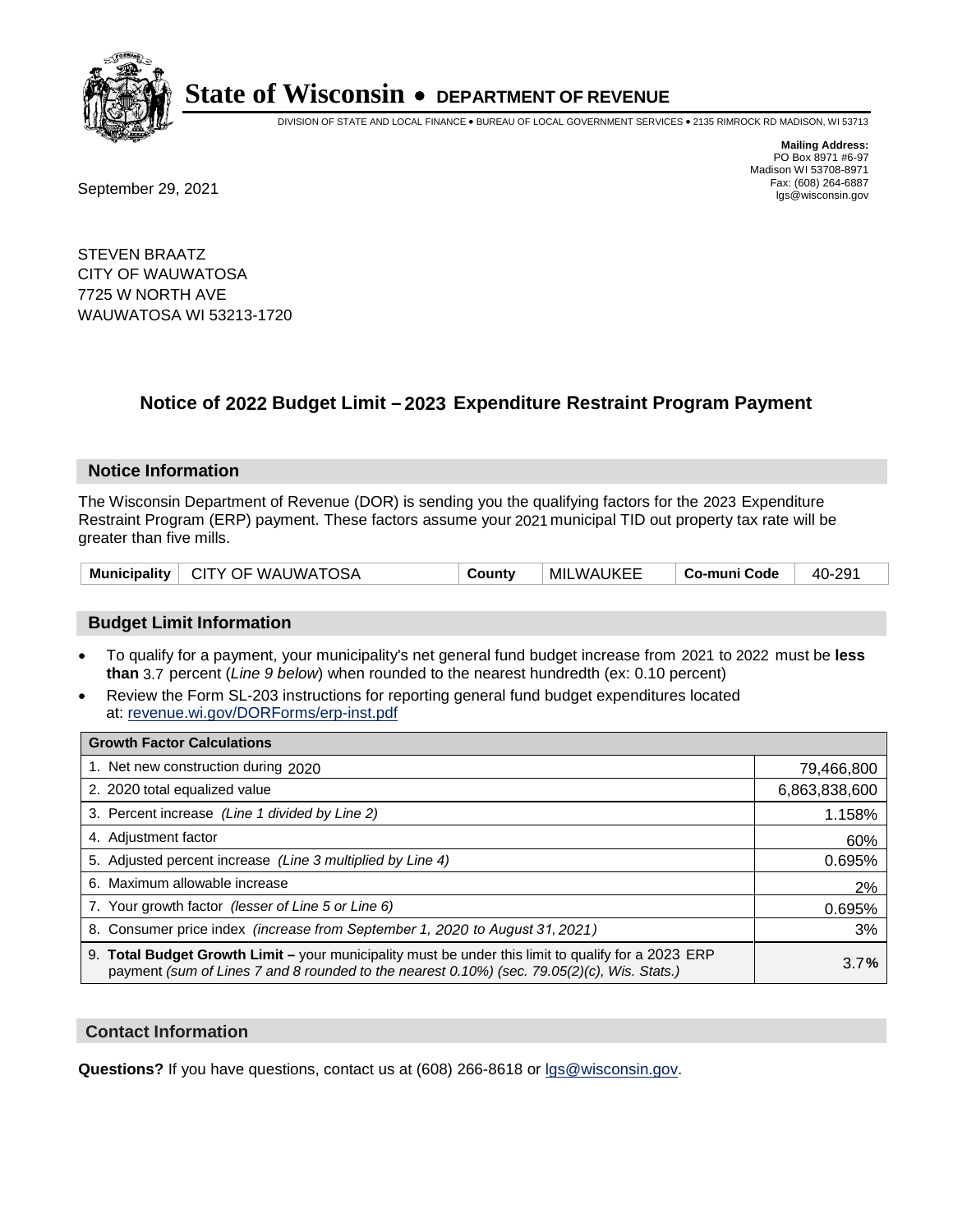

DIVISION OF STATE AND LOCAL FINANCE • BUREAU OF LOCAL GOVERNMENT SERVICES • 2135 RIMROCK RD MADISON, WI 53713

Fax: (608) 264-6887<br>
September 29, 2021 and the state of the state of the state of the state of the state of the state of the state of the state of the state of the state of the state of the state of the state of the state

**Mailing Address:** PO Box 8971 #6-97 Madison WI 53708-8971<br>Fax: (608) 264-6887

REBECCA GRILL CITY OF WEST ALLIS 7525 W GREENFIELD AVENUE WEST ALLIS WI 53214

## **Notice of 2022 Budget Limit - 2023 Expenditure Restraint Program Payment**

#### **Notice Information**

The Wisconsin Department of Revenue (DOR) is sending you the qualifying factors for the 2023 Expenditure Restraint Program (ERP) payment. These factors assume your 2021 municipal TID out property tax rate will be greater than five mills.

| Municipality   CITY OF WEST ALLIS | County | MILWAUKEE | ∣ Co-muni Code | 40-292 |
|-----------------------------------|--------|-----------|----------------|--------|
|-----------------------------------|--------|-----------|----------------|--------|

### **Budget Limit Information**

- To qualify for a payment, your municipality's net general fund budget increase from 2021 to 2022 must be less **than** 3.5 percent (*Line 9 below*) when rounded to the nearest hundredth (ex: 0.10 percent)
- Review the Form SL-203 instructions for reporting general fund budget expenditures located at: revenue.wi.gov/DORForms/erp-inst.pdf

| <b>Growth Factor Calculations</b>                                                                                                                                                                      |               |
|--------------------------------------------------------------------------------------------------------------------------------------------------------------------------------------------------------|---------------|
| 1. Net new construction during 2020                                                                                                                                                                    | 36,297,400    |
| 2. 2020 total equalized value                                                                                                                                                                          | 4,324,118,600 |
| 3. Percent increase (Line 1 divided by Line 2)                                                                                                                                                         | 0.839%        |
| 4. Adjustment factor                                                                                                                                                                                   | 60%           |
| 5. Adjusted percent increase (Line 3 multiplied by Line 4)                                                                                                                                             | 0.503%        |
| 6. Maximum allowable increase                                                                                                                                                                          | 2%            |
| 7. Your growth factor (lesser of Line 5 or Line 6)                                                                                                                                                     | 0.503%        |
| 8. Consumer price index (increase from September 1, 2020 to August 31, 2021)                                                                                                                           | 3%            |
| 9. Total Budget Growth Limit - your municipality must be under this limit to qualify for a 2023 ERP<br>payment (sum of Lines 7 and 8 rounded to the nearest $0.10\%$ ) (sec. 79.05(2)(c), Wis. Stats.) | 3.5%          |

#### **Contact Information**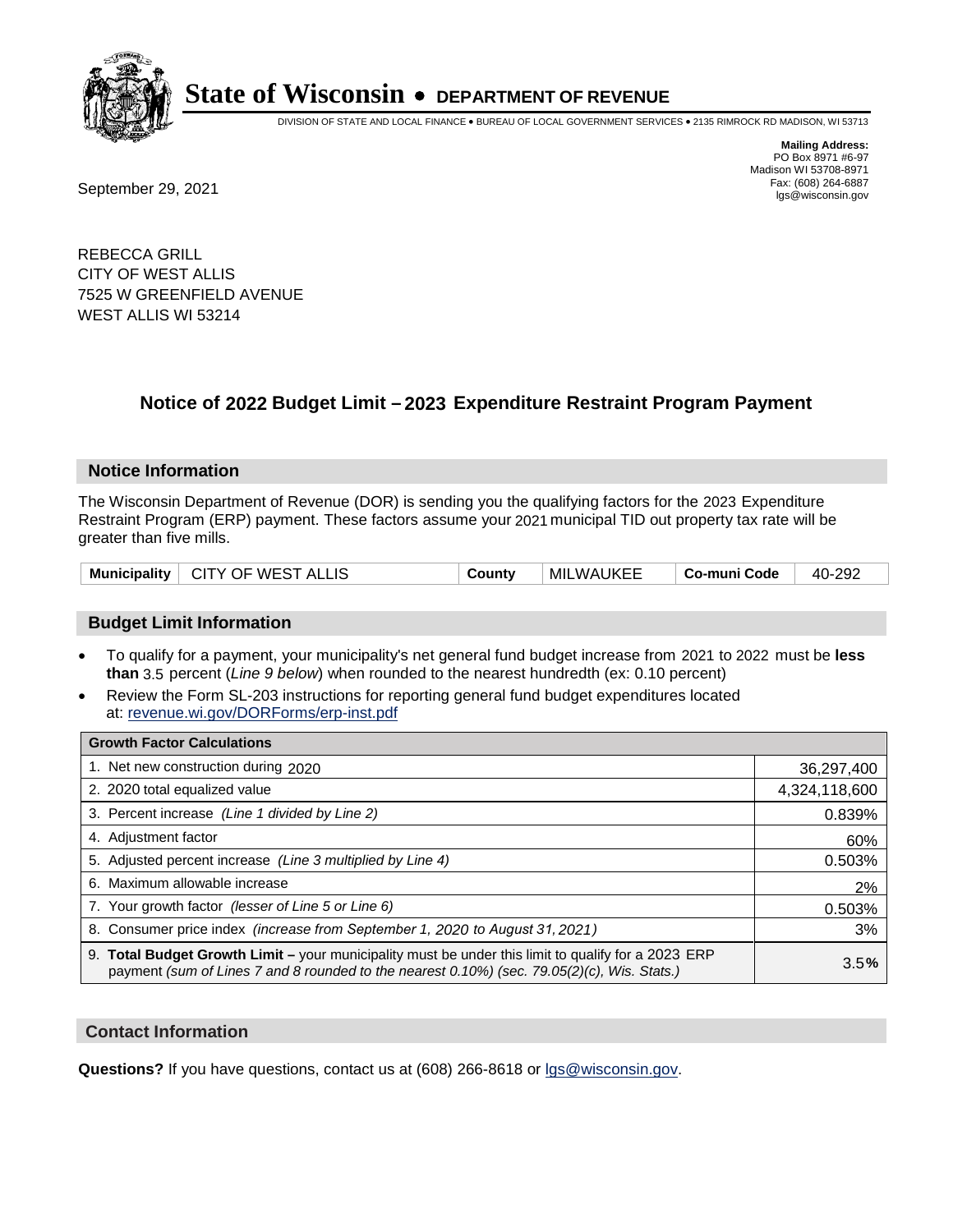

DIVISION OF STATE AND LOCAL FINANCE • BUREAU OF LOCAL GOVERNMENT SERVICES • 2135 RIMROCK RD MADISON, WI 53713

**Mailing Address:** PO Box 8971 #6-97 Madison WI 53708-8971<br>Fax: (608) 264-6887

Fax: (608) 264-6887<br>
September 29, 2021 and the state of the state of the state of the state of the state of the state of the state of the state of the state of the state of the state of the state of the state of the state

JAMIE HYER TOWN OF GLENDALE PO BOX 244, 27337 MOCHA RD. KENDALL WI 54638-0204

## **Notice of 2022 Budget Limit - 2023 Expenditure Restraint Program Payment**

#### **Notice Information**

The Wisconsin Department of Revenue (DOR) is sending you the qualifying factors for the 2023 Expenditure Restraint Program (ERP) payment. These factors assume your 2021 municipal TID out property tax rate will be greater than five mills.

| Municipality   TOWN OF GLENDALE | County | <b>MONROE</b> | Co-muni Code | 41-010 |
|---------------------------------|--------|---------------|--------------|--------|
|---------------------------------|--------|---------------|--------------|--------|

#### **Budget Limit Information**

- To qualify for a payment, your municipality's net general fund budget increase from 2021 to 2022 must be less **than** 3.5 percent (*Line 9 below*) when rounded to the nearest hundredth (ex: 0.10 percent)
- Review the Form SL-203 instructions for reporting general fund budget expenditures located at: revenue.wi.gov/DORForms/erp-inst.pdf

| <b>Growth Factor Calculations</b>                                                                                                                                                                      |            |
|--------------------------------------------------------------------------------------------------------------------------------------------------------------------------------------------------------|------------|
| 1. Net new construction during 2020                                                                                                                                                                    | 356,300    |
| 2. 2020 total equalized value                                                                                                                                                                          | 47,207,200 |
| 3. Percent increase (Line 1 divided by Line 2)                                                                                                                                                         | 0.755%     |
| 4. Adjustment factor                                                                                                                                                                                   | 60%        |
| 5. Adjusted percent increase (Line 3 multiplied by Line 4)                                                                                                                                             | 0.453%     |
| 6. Maximum allowable increase                                                                                                                                                                          | 2%         |
| 7. Your growth factor (lesser of Line 5 or Line 6)                                                                                                                                                     | 0.453%     |
| 8. Consumer price index (increase from September 1, 2020 to August 31, 2021)                                                                                                                           | 3%         |
| 9. Total Budget Growth Limit - your municipality must be under this limit to qualify for a 2023 ERP<br>payment (sum of Lines 7 and 8 rounded to the nearest $0.10\%$ ) (sec. 79.05(2)(c), Wis. Stats.) | 3.5%       |

#### **Contact Information**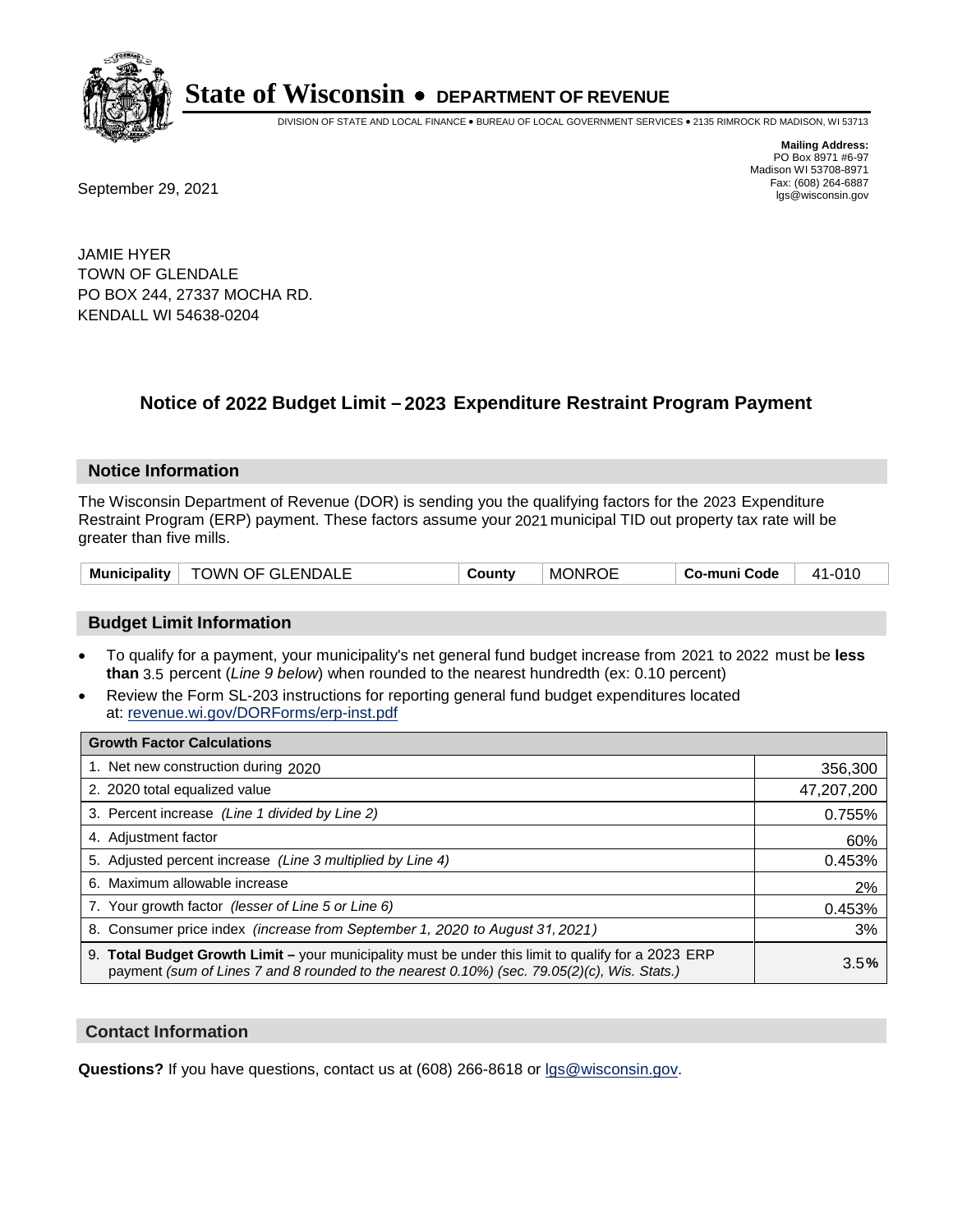

DIVISION OF STATE AND LOCAL FINANCE • BUREAU OF LOCAL GOVERNMENT SERVICES • 2135 RIMROCK RD MADISON, WI 53713

Fax: (608) 264-6887<br>
September 29, 2021 and the state of the state of the state of the state of the state of the state of the state of the state of the state of the state of the state of the state of the state of the state

**Mailing Address:** PO Box 8971 #6-97 Madison WI 53708-8971<br>Fax: (608) 264-6887

DEB MASHAK-HUNDT TOWN OF JEFFERSON 29251 OKLEE RD CASHTON WI 54619-7258

## **Notice of 2022 Budget Limit - 2023 Expenditure Restraint Program Payment**

#### **Notice Information**

The Wisconsin Department of Revenue (DOR) is sending you the qualifying factors for the 2023 Expenditure Restraint Program (ERP) payment. These factors assume your 2021 municipal TID out property tax rate will be greater than five mills.

| <b>Municipality</b> | TOWN OF JEFFERSON | County | <b>MONROE</b> | <b>Co-muni Code</b> | 41-016 |
|---------------------|-------------------|--------|---------------|---------------------|--------|
|---------------------|-------------------|--------|---------------|---------------------|--------|

### **Budget Limit Information**

- To qualify for a payment, your municipality's net general fund budget increase from 2021 to 2022 must be less **than** 5.0 percent (*Line 9 below*) when rounded to the nearest hundredth (ex: 0.10 percent)
- Review the Form SL-203 instructions for reporting general fund budget expenditures located at: revenue.wi.gov/DORForms/erp-inst.pdf

| <b>Growth Factor Calculations</b>                                                                                                                                                                  |            |
|----------------------------------------------------------------------------------------------------------------------------------------------------------------------------------------------------|------------|
| 1. Net new construction during 2020                                                                                                                                                                | 2,226,600  |
| 2. 2020 total equalized value                                                                                                                                                                      | 52,315,000 |
| 3. Percent increase (Line 1 divided by Line 2)                                                                                                                                                     | 4.256%     |
| 4. Adiustment factor                                                                                                                                                                               | 60%        |
| 5. Adjusted percent increase (Line 3 multiplied by Line 4)                                                                                                                                         | 2.554%     |
| 6. Maximum allowable increase                                                                                                                                                                      | 2%         |
| 7. Your growth factor (lesser of Line 5 or Line 6)                                                                                                                                                 | 2.000%     |
| 8. Consumer price index (increase from September 1, 2020 to August 31, 2021)                                                                                                                       | 3%         |
| 9. Total Budget Growth Limit - your municipality must be under this limit to qualify for a 2023 ERP<br>payment (sum of Lines 7 and 8 rounded to the nearest 0.10%) (sec. 79.05(2)(c), Wis. Stats.) | 5.0%       |

#### **Contact Information**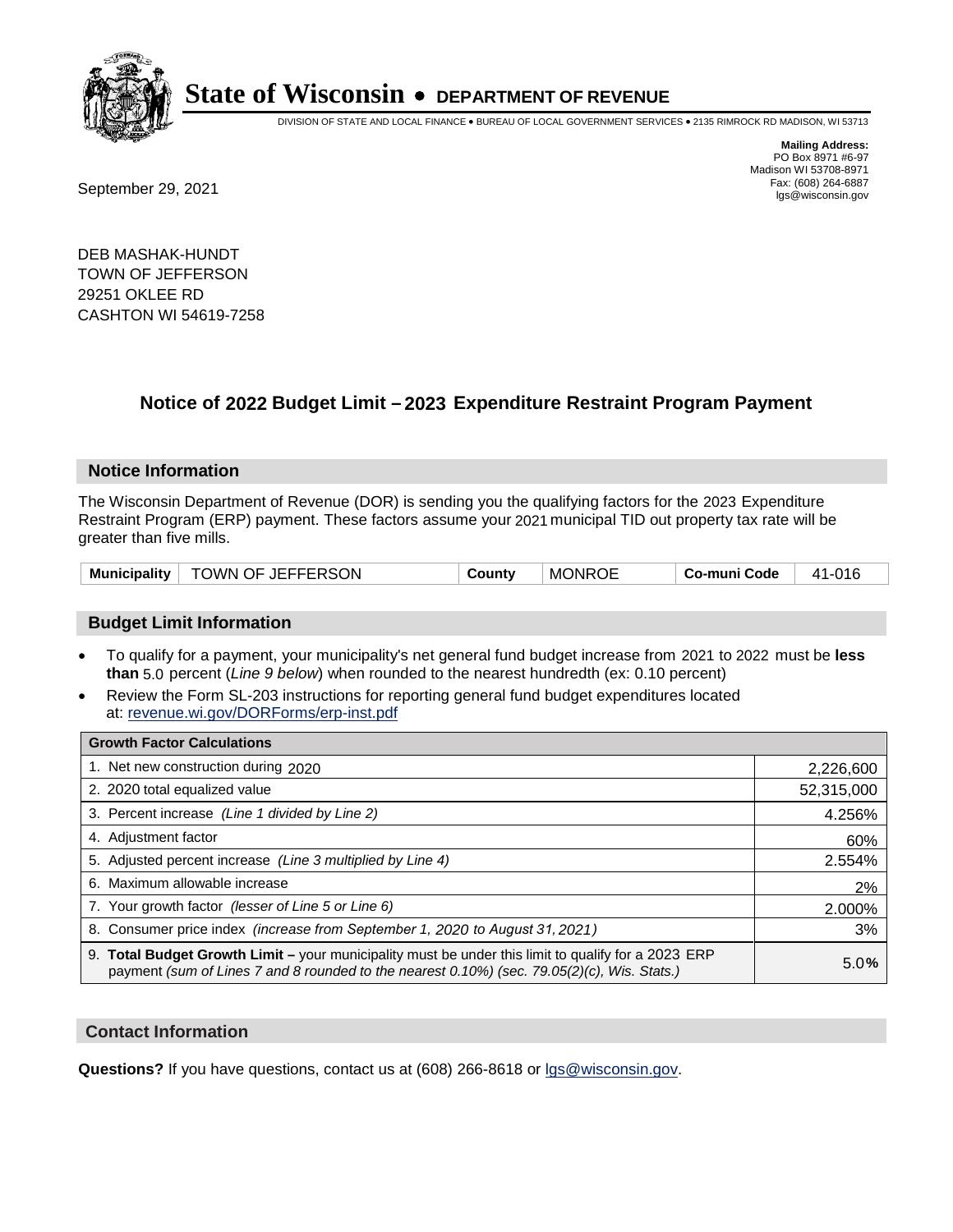

DIVISION OF STATE AND LOCAL FINANCE • BUREAU OF LOCAL GOVERNMENT SERVICES • 2135 RIMROCK RD MADISON, WI 53713

**Mailing Address:** PO Box 8971 #6-97 Madison WI 53708-8971<br>Fax: (608) 264-6887

Fax: (608) 264-6887<br>
September 29, 2021 and the state of the state of the state of the state of the state of the state of the state of the state of the state of the state of the state of the state of the state of the state

TAMMY BEKKUM VILLAGE OF CASHTON 811 MAIN ST CASHTON WI 54619-0188

## **Notice of 2022 Budget Limit - 2023 Expenditure Restraint Program Payment**

#### **Notice Information**

The Wisconsin Department of Revenue (DOR) is sending you the qualifying factors for the 2023 Expenditure Restraint Program (ERP) payment. These factors assume your 2021 municipal TID out property tax rate will be greater than five mills.

| Municipality | OF CASHTON<br>_AGE<br>VILL. | <b>∍ount</b> ∨ | <b>MONROE</b> | <b>Code</b><br>-muni<br>Co- | $\lambda$ |
|--------------|-----------------------------|----------------|---------------|-----------------------------|-----------|
|--------------|-----------------------------|----------------|---------------|-----------------------------|-----------|

### **Budget Limit Information**

- To qualify for a payment, your municipality's net general fund budget increase from 2021 to 2022 must be less **than** 5.0 percent (*Line 9 below*) when rounded to the nearest hundredth (ex: 0.10 percent)
- Review the Form SL-203 instructions for reporting general fund budget expenditures located at: revenue.wi.gov/DORForms/erp-inst.pdf

| <b>Growth Factor Calculations</b>                                                                                                                                                                      |             |
|--------------------------------------------------------------------------------------------------------------------------------------------------------------------------------------------------------|-------------|
| 1. Net new construction during 2020                                                                                                                                                                    | 3,762,100   |
| 2. 2020 total equalized value                                                                                                                                                                          | 102,020,300 |
| 3. Percent increase (Line 1 divided by Line 2)                                                                                                                                                         | 3.688%      |
| 4. Adjustment factor                                                                                                                                                                                   | 60%         |
| 5. Adjusted percent increase (Line 3 multiplied by Line 4)                                                                                                                                             | 2.213%      |
| 6. Maximum allowable increase                                                                                                                                                                          | 2%          |
| 7. Your growth factor (lesser of Line 5 or Line 6)                                                                                                                                                     | 2.000%      |
| 8. Consumer price index (increase from September 1, 2020 to August 31, 2021)                                                                                                                           | 3%          |
| 9. Total Budget Growth Limit - your municipality must be under this limit to qualify for a 2023 ERP<br>payment (sum of Lines 7 and 8 rounded to the nearest $0.10\%$ ) (sec. 79.05(2)(c), Wis. Stats.) | 5.0%        |

#### **Contact Information**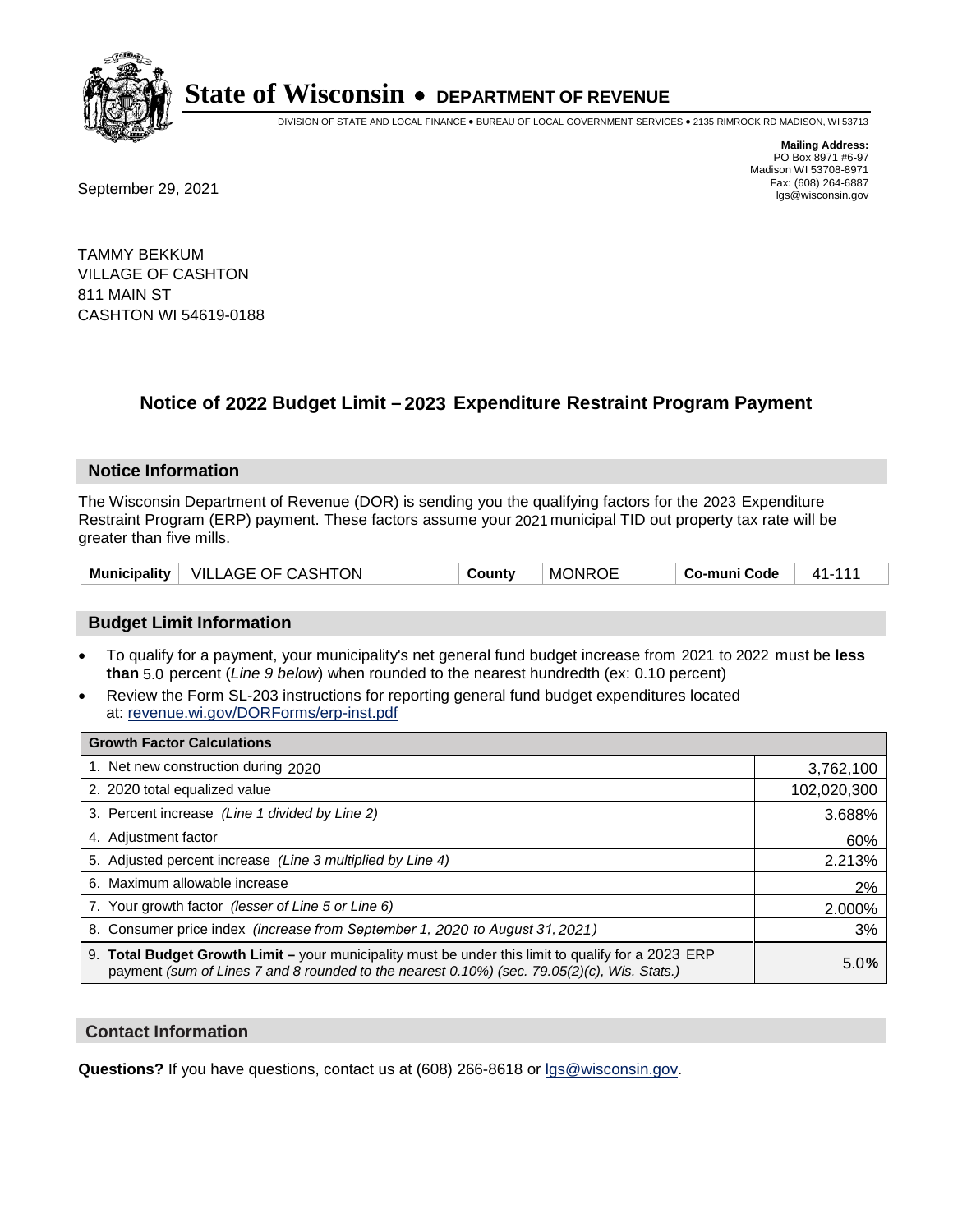

DIVISION OF STATE AND LOCAL FINANCE • BUREAU OF LOCAL GOVERNMENT SERVICES • 2135 RIMROCK RD MADISON, WI 53713

Fax: (608) 264-6887<br>
September 29, 2021 and the state of the state of the state of the state of the state of the state of the state of the state of the state of the state of the state of the state of the state of the state

**Mailing Address:** PO Box 8971 #6-97 Madison WI 53708-8971<br>Fax: (608) 264-6887

JESSICA PALAMARUK VILLAGE OF KENDALL PO BOX 216 KENDALL WI 54638-0216

## **Notice of 2022 Budget Limit - 2023 Expenditure Restraint Program Payment**

#### **Notice Information**

The Wisconsin Department of Revenue (DOR) is sending you the qualifying factors for the 2023 Expenditure Restraint Program (ERP) payment. These factors assume your 2021 municipal TID out property tax rate will be greater than five mills.

| <b>VILLAGE OF KENDALL</b><br><b>MONROE</b><br>Municipality<br>Co-muni Code<br>County<br>11 - ' | 141 |
|------------------------------------------------------------------------------------------------|-----|
|------------------------------------------------------------------------------------------------|-----|

### **Budget Limit Information**

- To qualify for a payment, your municipality's net general fund budget increase from 2021 to 2022 must be less **than** 3.2 percent (*Line 9 below*) when rounded to the nearest hundredth (ex: 0.10 percent)
- Review the Form SL-203 instructions for reporting general fund budget expenditures located at: revenue.wi.gov/DORForms/erp-inst.pdf

| <b>Growth Factor Calculations</b>                                                                                                                                                                  |            |
|----------------------------------------------------------------------------------------------------------------------------------------------------------------------------------------------------|------------|
| 1. Net new construction during 2020                                                                                                                                                                | 80,300     |
| 2. 2020 total equalized value                                                                                                                                                                      | 19,377,700 |
| 3. Percent increase (Line 1 divided by Line 2)                                                                                                                                                     | 0.414%     |
| 4. Adjustment factor                                                                                                                                                                               | 60%        |
| 5. Adjusted percent increase (Line 3 multiplied by Line 4)                                                                                                                                         | 0.248%     |
| 6. Maximum allowable increase                                                                                                                                                                      | 2%         |
| 7. Your growth factor (lesser of Line 5 or Line 6)                                                                                                                                                 | 0.248%     |
| 8. Consumer price index (increase from September 1, 2020 to August 31, 2021)                                                                                                                       | 3%         |
| 9. Total Budget Growth Limit – your municipality must be under this limit to qualify for a 2023 ERP<br>payment (sum of Lines 7 and 8 rounded to the nearest 0.10%) (sec. 79.05(2)(c), Wis. Stats.) | 3.2%       |

#### **Contact Information**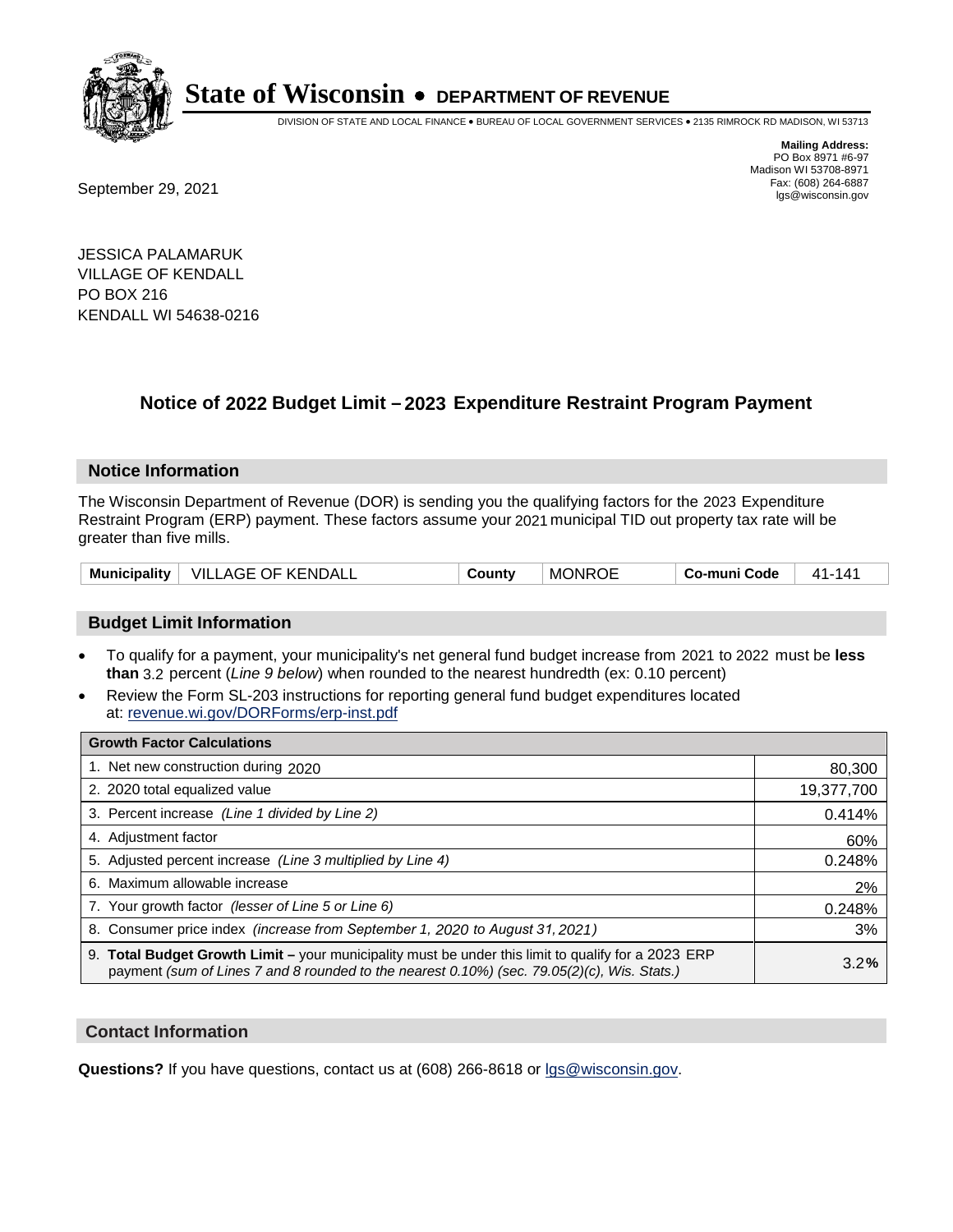

DIVISION OF STATE AND LOCAL FINANCE • BUREAU OF LOCAL GOVERNMENT SERVICES • 2135 RIMROCK RD MADISON, WI 53713

**Mailing Address:** PO Box 8971 #6-97 Madison WI 53708-8971<br>Fax: (608) 264-6887

Fax: (608) 264-6887<br>
September 29, 2021 and the state of the state of the state of the state of the state of the state of the state of the state of the state of the state of the state of the state of the state of the state

CAROLINE VIAN VILLAGE OF NORWALK PO BOX 230, 208 S. CHURCH ST. NORWALK WI 54648-0230

## **Notice of 2022 Budget Limit - 2023 Expenditure Restraint Program Payment**

#### **Notice Information**

The Wisconsin Department of Revenue (DOR) is sending you the qualifying factors for the 2023 Expenditure Restraint Program (ERP) payment. These factors assume your 2021 municipal TID out property tax rate will be greater than five mills.

| Municipality | <b>VILLAGE OF NORWALK</b> | County | <b>MONROE</b> | Co-muni Code | 161<br>41- |
|--------------|---------------------------|--------|---------------|--------------|------------|
|--------------|---------------------------|--------|---------------|--------------|------------|

#### **Budget Limit Information**

- To qualify for a payment, your municipality's net general fund budget increase from 2021 to 2022 must be less **than** 3.9 percent (*Line 9 below*) when rounded to the nearest hundredth (ex: 0.10 percent)
- Review the Form SL-203 instructions for reporting general fund budget expenditures located at: revenue.wi.gov/DORForms/erp-inst.pdf

| <b>Growth Factor Calculations</b>                                                                                                                                                                  |            |
|----------------------------------------------------------------------------------------------------------------------------------------------------------------------------------------------------|------------|
| 1. Net new construction during 2020                                                                                                                                                                | 257,800    |
| 2. 2020 total equalized value                                                                                                                                                                      | 17,141,500 |
| 3. Percent increase (Line 1 divided by Line 2)                                                                                                                                                     | 1.504%     |
| 4. Adjustment factor                                                                                                                                                                               | 60%        |
| 5. Adjusted percent increase (Line 3 multiplied by Line 4)                                                                                                                                         | 0.902%     |
| 6. Maximum allowable increase                                                                                                                                                                      | 2%         |
| 7. Your growth factor (lesser of Line 5 or Line 6)                                                                                                                                                 | 0.902%     |
| 8. Consumer price index (increase from September 1, 2020 to August 31, 2021)                                                                                                                       | 3%         |
| 9. Total Budget Growth Limit - your municipality must be under this limit to qualify for a 2023 ERP<br>payment (sum of Lines 7 and 8 rounded to the nearest 0.10%) (sec. 79.05(2)(c), Wis. Stats.) | 3.9%       |

#### **Contact Information**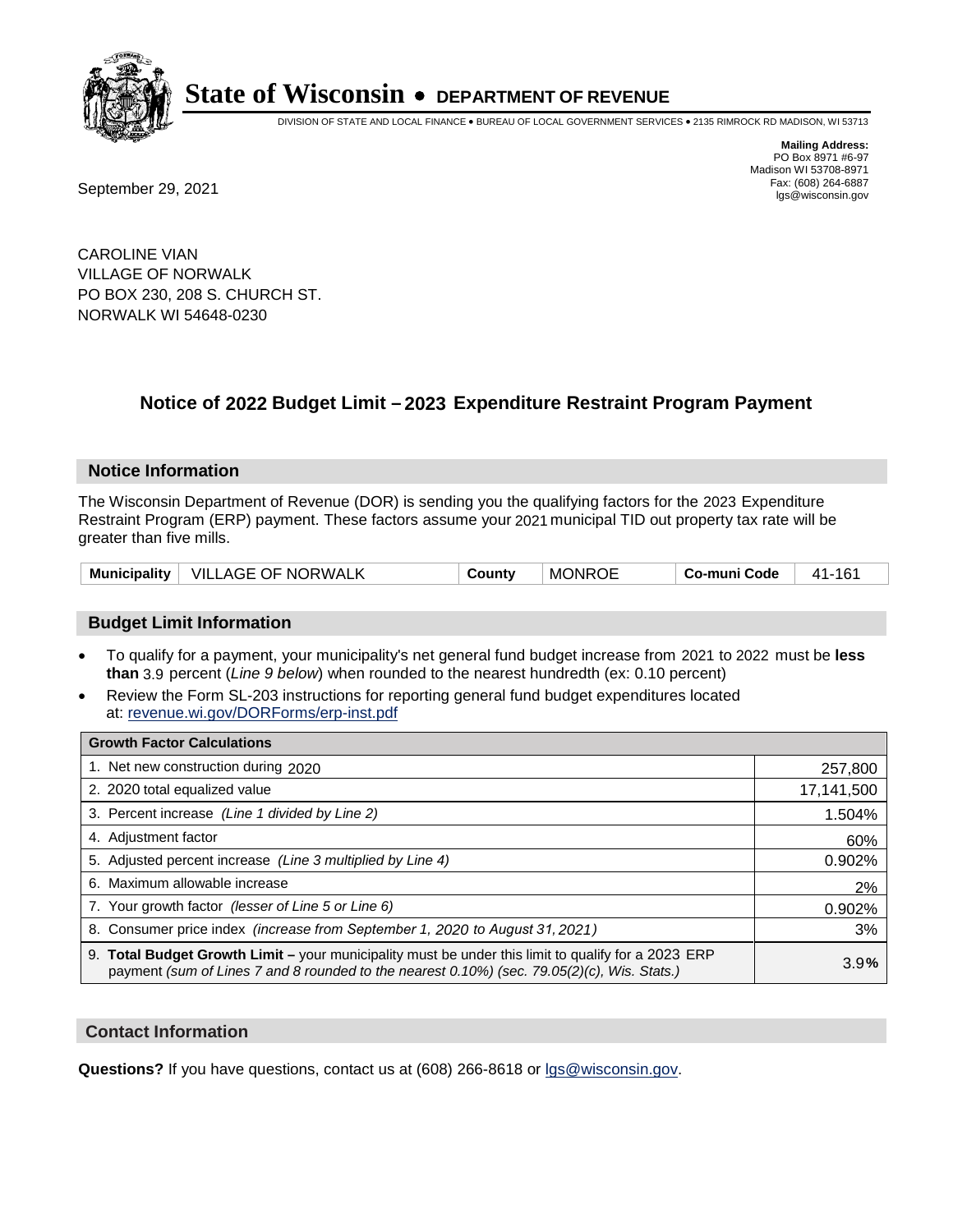

DIVISION OF STATE AND LOCAL FINANCE • BUREAU OF LOCAL GOVERNMENT SERVICES • 2135 RIMROCK RD MADISON, WI 53713

Fax: (608) 264-6887<br>
September 29, 2021 and the state of the state of the state of the state of the state of the state of the state of the state of the state of the state of the state of the state of the state of the state

**Mailing Address:** PO Box 8971 #6-97 Madison WI 53708-8971<br>Fax: (608) 264-6887

KRIS OAKES VILLAGE OF WARRENS PO BOX 97, 301 MAIN ST. WARRENS WI 54666-0097

## **Notice of 2022 Budget Limit - 2023 Expenditure Restraint Program Payment**

#### **Notice Information**

The Wisconsin Department of Revenue (DOR) is sending you the qualifying factors for the 2023 Expenditure Restraint Program (ERP) payment. These factors assume your 2021 municipal TID out property tax rate will be greater than five mills.

| Municipality | VILLAGE OF WARRENS | Countv | <b>MONROE</b> | Co-muni Code | 185<br>41- |
|--------------|--------------------|--------|---------------|--------------|------------|
|--------------|--------------------|--------|---------------|--------------|------------|

#### **Budget Limit Information**

- To qualify for a payment, your municipality's net general fund budget increase from 2021 to 2022 must be less **than** 3.3 percent (*Line 9 below*) when rounded to the nearest hundredth (ex: 0.10 percent)
- Review the Form SL-203 instructions for reporting general fund budget expenditures located at: revenue.wi.gov/DORForms/erp-inst.pdf

| <b>Growth Factor Calculations</b>                                                                                                                                                                  |            |
|----------------------------------------------------------------------------------------------------------------------------------------------------------------------------------------------------|------------|
| 1. Net new construction during 2020                                                                                                                                                                | 362,400    |
| 2. 2020 total equalized value                                                                                                                                                                      | 62,460,400 |
| 3. Percent increase (Line 1 divided by Line 2)                                                                                                                                                     | 0.580%     |
| 4. Adjustment factor                                                                                                                                                                               | 60%        |
| 5. Adjusted percent increase (Line 3 multiplied by Line 4)                                                                                                                                         | 0.348%     |
| 6. Maximum allowable increase                                                                                                                                                                      | 2%         |
| 7. Your growth factor (lesser of Line 5 or Line 6)                                                                                                                                                 | 0.348%     |
| 8. Consumer price index (increase from September 1, 2020 to August 31, 2021)                                                                                                                       | 3%         |
| 9. Total Budget Growth Limit - your municipality must be under this limit to qualify for a 2023 ERP<br>payment (sum of Lines 7 and 8 rounded to the nearest 0.10%) (sec. 79.05(2)(c), Wis. Stats.) | 3.3%       |

#### **Contact Information**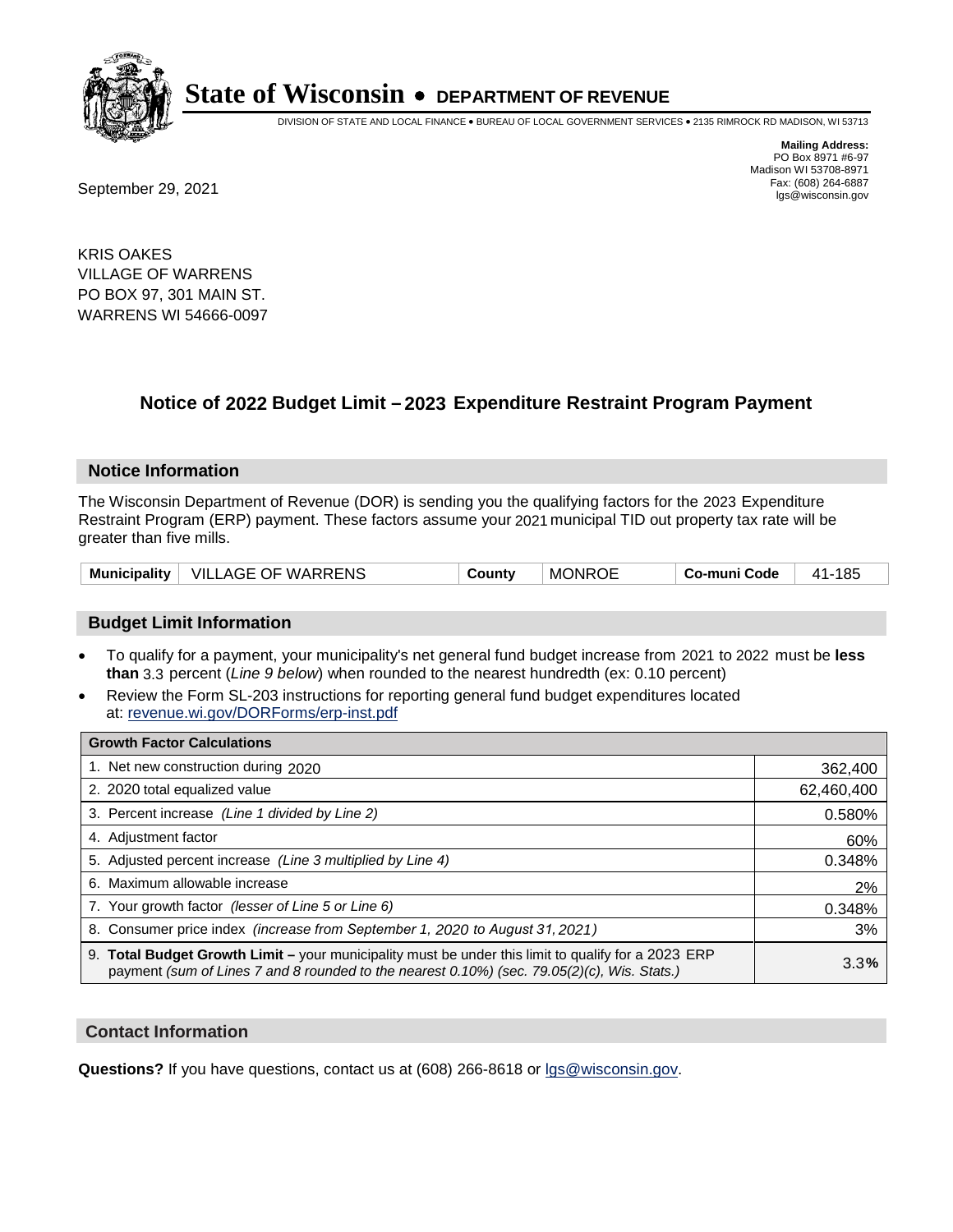

DIVISION OF STATE AND LOCAL FINANCE • BUREAU OF LOCAL GOVERNMENT SERVICES • 2135 RIMROCK RD MADISON, WI 53713

Fax: (608) 264-6887<br>
September 29, 2021 and the state of the state of the state of the state of the state of the state of the state of the state of the state of the state of the state of the state of the state of the state

**Mailing Address:** PO Box 8971 #6-97 Madison WI 53708-8971<br>Fax: (608) 264-6887

LEIGHA BARTON VILLAGE OF WILTON 400 EAST ST SUITE 103 WILTON WI 54670-7763

### **Notice of 2022 Budget Limit - 2023 Expenditure Restraint Program Payment**

#### **Notice Information**

The Wisconsin Department of Revenue (DOR) is sending you the qualifying factors for the 2023 Expenditure Restraint Program (ERP) payment. These factors assume your 2021 municipal TID out property tax rate will be greater than five mills.

|  | Municipality   VILLAGE OF WILTON | County | <b>MONROE</b> | Co-muni Code | 41-191 |
|--|----------------------------------|--------|---------------|--------------|--------|
|--|----------------------------------|--------|---------------|--------------|--------|

#### **Budget Limit Information**

- To qualify for a payment, your municipality's net general fund budget increase from 2021 to 2022 must be less **than** 3.1 percent (*Line 9 below*) when rounded to the nearest hundredth (ex: 0.10 percent)
- Review the Form SL-203 instructions for reporting general fund budget expenditures located at: revenue.wi.gov/DORForms/erp-inst.pdf

| <b>Growth Factor Calculations</b>                                                                                                                                                                  |            |
|----------------------------------------------------------------------------------------------------------------------------------------------------------------------------------------------------|------------|
| 1. Net new construction during 2020                                                                                                                                                                | 58,600     |
| 2. 2020 total equalized value                                                                                                                                                                      | 34,098,600 |
| 3. Percent increase (Line 1 divided by Line 2)                                                                                                                                                     | 0.172%     |
| 4. Adjustment factor                                                                                                                                                                               | 60%        |
| 5. Adjusted percent increase (Line 3 multiplied by Line 4)                                                                                                                                         | 0.103%     |
| 6. Maximum allowable increase                                                                                                                                                                      | 2%         |
| 7. Your growth factor (lesser of Line 5 or Line 6)                                                                                                                                                 | 0.103%     |
| 8. Consumer price index (increase from September 1, 2020 to August 31, 2021)                                                                                                                       | 3%         |
| 9. Total Budget Growth Limit - your municipality must be under this limit to qualify for a 2023 ERP<br>payment (sum of Lines 7 and 8 rounded to the nearest 0.10%) (sec. 79.05(2)(c), Wis. Stats.) | 3.1%       |

#### **Contact Information**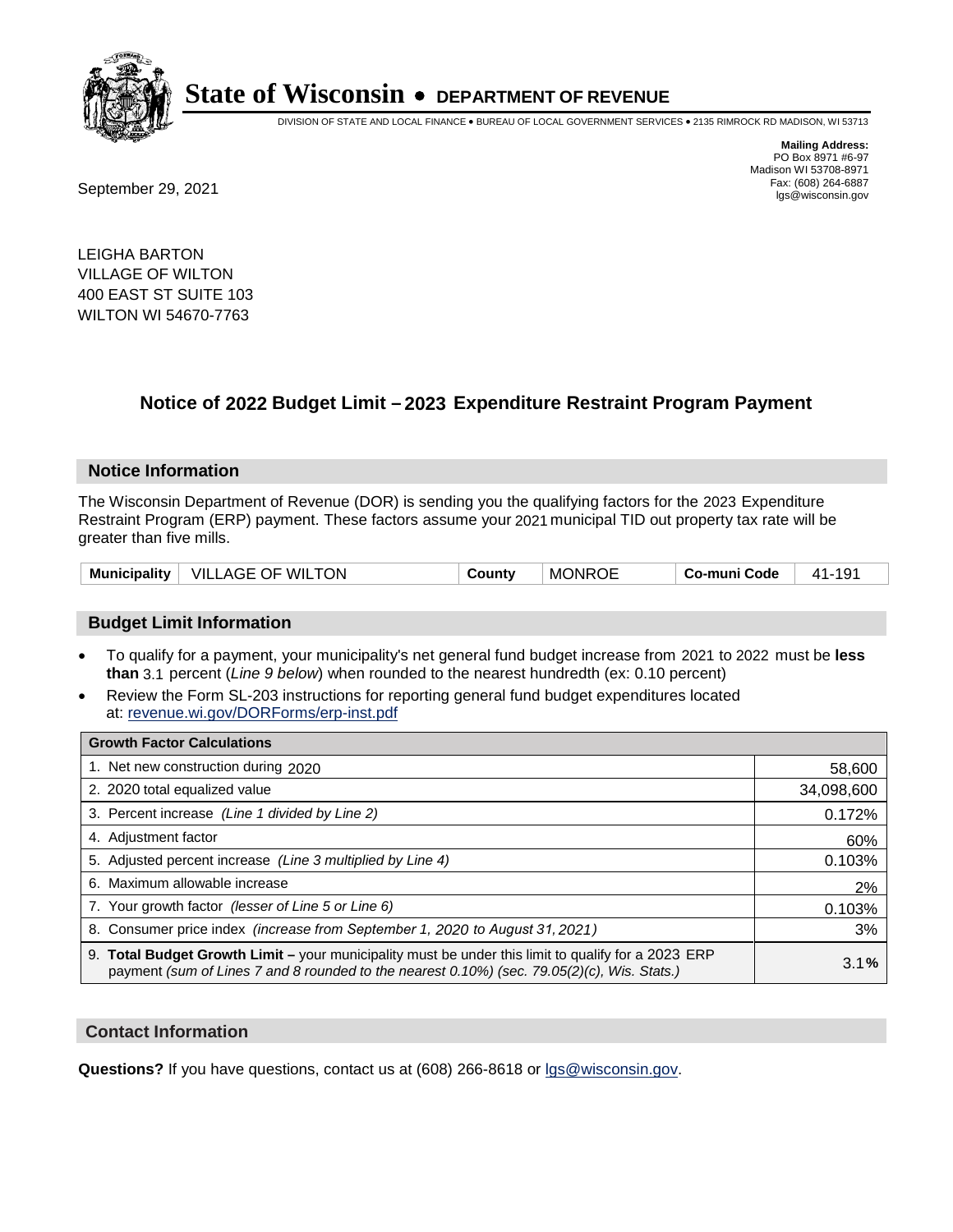

DIVISION OF STATE AND LOCAL FINANCE • BUREAU OF LOCAL GOVERNMENT SERVICES • 2135 RIMROCK RD MADISON, WI 53713

**Mailing Address:** PO Box 8971 #6-97 Madison WI 53708-8971<br>Fax: (608) 264-6887

Fax: (608) 264-6887<br>
September 29, 2021 and the state of the state of the state of the state of the state of the state of the state of the state of the state of the state of the state of the state of the state of the state

JULIE HANSON CITY OF SPARTA 201 W OAK ST SPARTA WI 54656-2148

## **Notice of 2022 Budget Limit - 2023 Expenditure Restraint Program Payment**

#### **Notice Information**

The Wisconsin Department of Revenue (DOR) is sending you the qualifying factors for the 2023 Expenditure Restraint Program (ERP) payment. These factors assume your 2021 municipal TID out property tax rate will be greater than five mills.

| <b>CITY OF SPARTA</b><br>Municipality | County | <b>MONROE</b><br><b>Co-muni Code</b> | 41-281 |
|---------------------------------------|--------|--------------------------------------|--------|
|---------------------------------------|--------|--------------------------------------|--------|

### **Budget Limit Information**

- To qualify for a payment, your municipality's net general fund budget increase from 2021 to 2022 must be less **than** 3.6 percent (*Line 9 below*) when rounded to the nearest hundredth (ex: 0.10 percent)
- Review the Form SL-203 instructions for reporting general fund budget expenditures located at: revenue.wi.gov/DORForms/erp-inst.pdf

| <b>Growth Factor Calculations</b>                                                                                                                                                                  |               |
|----------------------------------------------------------------------------------------------------------------------------------------------------------------------------------------------------|---------------|
| 1. Net new construction during 2020                                                                                                                                                                | 7,188,900     |
| 2. 2020 total equalized value                                                                                                                                                                      | 680, 177, 000 |
| 3. Percent increase (Line 1 divided by Line 2)                                                                                                                                                     | 1.057%        |
| 4. Adjustment factor                                                                                                                                                                               | 60%           |
| 5. Adjusted percent increase (Line 3 multiplied by Line 4)                                                                                                                                         | 0.634%        |
| 6. Maximum allowable increase                                                                                                                                                                      | 2%            |
| 7. Your growth factor (lesser of Line 5 or Line 6)                                                                                                                                                 | 0.634%        |
| 8. Consumer price index (increase from September 1, 2020 to August 31, 2021)                                                                                                                       | 3%            |
| 9. Total Budget Growth Limit – your municipality must be under this limit to qualify for a 2023 ERP<br>payment (sum of Lines 7 and 8 rounded to the nearest 0.10%) (sec. 79.05(2)(c), Wis. Stats.) | 3.6%          |

### **Contact Information**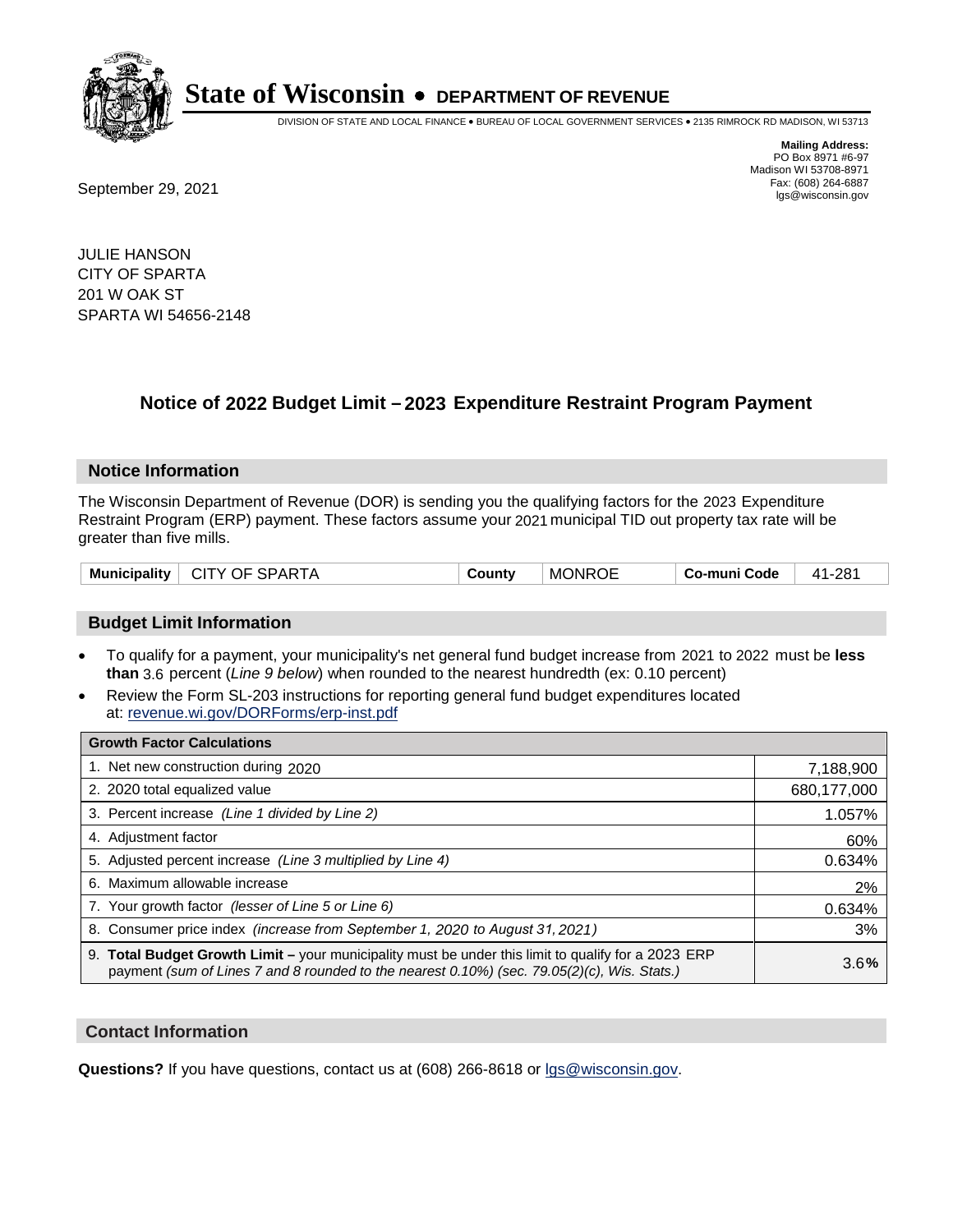

DIVISION OF STATE AND LOCAL FINANCE • BUREAU OF LOCAL GOVERNMENT SERVICES • 2135 RIMROCK RD MADISON, WI 53713

**Mailing Address:** PO Box 8971 #6-97 Madison WI 53708-8971<br>Fax: (608) 264-6887

Fax: (608) 264-6887<br>
September 29, 2021 and the state of the state of the state of the state of the state of the state of the state of the state of the state of the state of the state of the state of the state of the state

BECKI WEYER CITY OF TOMAH 819 SUPERIOR AVE TOMAH WI 54660-2046

## **Notice of 2022 Budget Limit - 2023 Expenditure Restraint Program Payment**

#### **Notice Information**

The Wisconsin Department of Revenue (DOR) is sending you the qualifying factors for the 2023 Expenditure Restraint Program (ERP) payment. These factors assume your 2021 municipal TID out property tax rate will be greater than five mills.

| <b>Municipality</b> | CITY OF TOMAH | County | <b>MONROE</b> | Co-muni Code | 41-286 |
|---------------------|---------------|--------|---------------|--------------|--------|
|---------------------|---------------|--------|---------------|--------------|--------|

### **Budget Limit Information**

- To qualify for a payment, your municipality's net general fund budget increase from 2021 to 2022 must be less **than** 3.2 percent (*Line 9 below*) when rounded to the nearest hundredth (ex: 0.10 percent)
- Review the Form SL-203 instructions for reporting general fund budget expenditures located at: revenue.wi.gov/DORForms/erp-inst.pdf

| <b>Growth Factor Calculations</b>                                                                                                                                                                  |             |
|----------------------------------------------------------------------------------------------------------------------------------------------------------------------------------------------------|-------------|
| 1. Net new construction during 2020                                                                                                                                                                | 2,579,400   |
| 2. 2020 total equalized value                                                                                                                                                                      | 775,354,200 |
| 3. Percent increase (Line 1 divided by Line 2)                                                                                                                                                     | 0.333%      |
| 4. Adjustment factor                                                                                                                                                                               | 60%         |
| 5. Adjusted percent increase (Line 3 multiplied by Line 4)                                                                                                                                         | 0.200%      |
| 6. Maximum allowable increase                                                                                                                                                                      | 2%          |
| 7. Your growth factor (lesser of Line 5 or Line 6)                                                                                                                                                 | 0.200%      |
| 8. Consumer price index (increase from September 1, 2020 to August 31, 2021)                                                                                                                       | 3%          |
| 9. Total Budget Growth Limit - your municipality must be under this limit to qualify for a 2023 ERP<br>payment (sum of Lines 7 and 8 rounded to the nearest 0.10%) (sec. 79.05(2)(c), Wis. Stats.) | 3.2%        |

#### **Contact Information**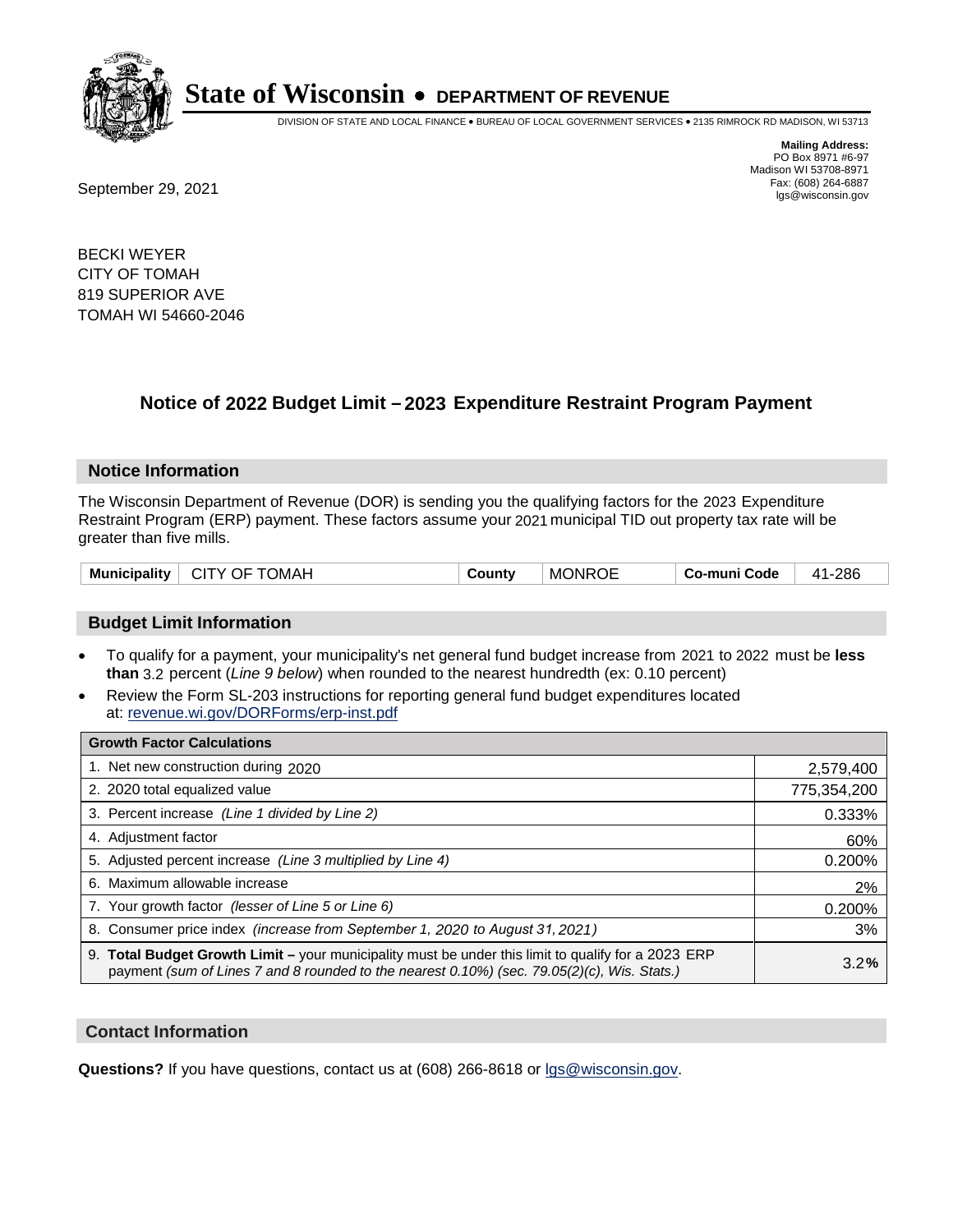

DIVISION OF STATE AND LOCAL FINANCE • BUREAU OF LOCAL GOVERNMENT SERVICES • 2135 RIMROCK RD MADISON, WI 53713

Fax: (608) 264-6887<br>
September 29, 2021 and the state of the state of the state of the state of the state of the state of the state of the state of the state of the state of the state of the state of the state of the state

**Mailing Address:** PO Box 8971 #6-97 Madison WI 53708-8971<br>Fax: (608) 264-6887

CHARLENE MEIER VILLAGE OF LENA 117 E MAIN ST LENA WI 54139-9486

## **Notice of 2022 Budget Limit - 2023 Expenditure Restraint Program Payment**

#### **Notice Information**

The Wisconsin Department of Revenue (DOR) is sending you the qualifying factors for the 2023 Expenditure Restraint Program (ERP) payment. These factors assume your 2021 municipal TID out property tax rate will be greater than five mills.

### **Budget Limit Information**

- To qualify for a payment, your municipality's net general fund budget increase from 2021 to 2022 must be less **than** 4.3 percent (*Line 9 below*) when rounded to the nearest hundredth (ex: 0.10 percent)
- Review the Form SL-203 instructions for reporting general fund budget expenditures located at: revenue.wi.gov/DORForms/erp-inst.pdf

| <b>Growth Factor Calculations</b>                                                                                                                                                                  |            |
|----------------------------------------------------------------------------------------------------------------------------------------------------------------------------------------------------|------------|
| 1. Net new construction during 2020                                                                                                                                                                | 727,900    |
| 2. 2020 total equalized value                                                                                                                                                                      | 32,729,900 |
| 3. Percent increase (Line 1 divided by Line 2)                                                                                                                                                     | 2.224%     |
| 4. Adjustment factor                                                                                                                                                                               | 60%        |
| 5. Adjusted percent increase (Line 3 multiplied by Line 4)                                                                                                                                         | 1.334%     |
| 6. Maximum allowable increase                                                                                                                                                                      | 2%         |
| 7. Your growth factor (lesser of Line 5 or Line 6)                                                                                                                                                 | 1.334%     |
| 8. Consumer price index (increase from September 1, 2020 to August 31, 2021)                                                                                                                       | 3%         |
| 9. Total Budget Growth Limit - your municipality must be under this limit to qualify for a 2023 ERP<br>payment (sum of Lines 7 and 8 rounded to the nearest 0.10%) (sec. 79.05(2)(c), Wis. Stats.) | 4.3%       |

#### **Contact Information**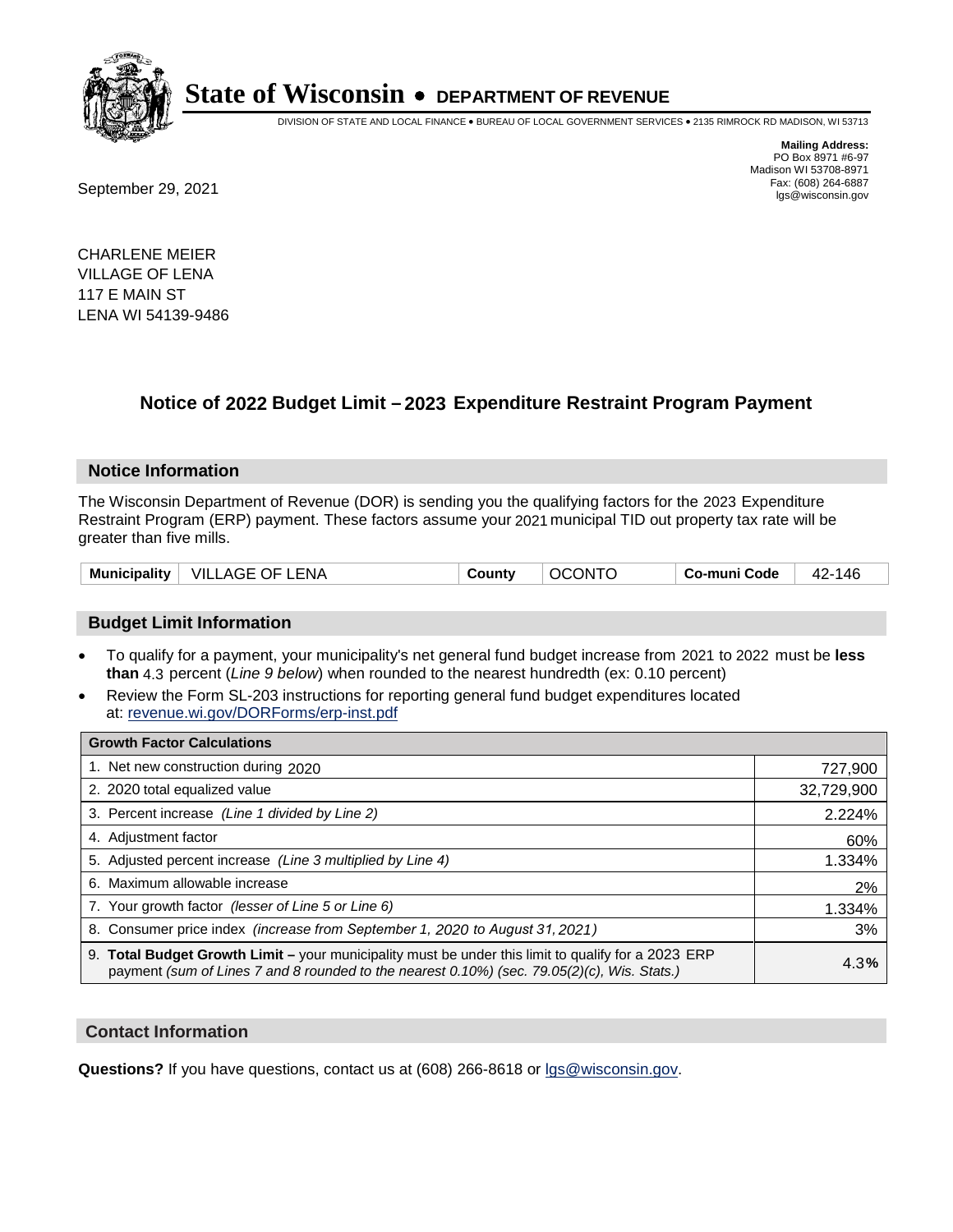

DIVISION OF STATE AND LOCAL FINANCE • BUREAU OF LOCAL GOVERNMENT SERVICES • 2135 RIMROCK RD MADISON, WI 53713

**Mailing Address:** PO Box 8971 #6-97 Madison WI 53708-8971<br>Fax: (608) 264-6887

Fax: (608) 264-6887<br>
September 29, 2021 and the state of the state of the state of the state of the state of the state of the state of the state of the state of the state of the state of the state of the state of the state

KIM GRUETZMACHER VILLAGE OF SURING PO BOX 31, 604 E MAIN STREET SURING WI 54174-0031

## **Notice of 2022 Budget Limit - 2023 Expenditure Restraint Program Payment**

#### **Notice Information**

The Wisconsin Department of Revenue (DOR) is sending you the qualifying factors for the 2023 Expenditure Restraint Program (ERP) payment. These factors assume your 2021 municipal TID out property tax rate will be greater than five mills.

| Municipality   VILLAGE OF SURING | County | <b>OCONTO</b> | Co-muni Code | 42-181 |
|----------------------------------|--------|---------------|--------------|--------|
|----------------------------------|--------|---------------|--------------|--------|

### **Budget Limit Information**

- To qualify for a payment, your municipality's net general fund budget increase from 2021 to 2022 must be less **than** 3.9 percent (*Line 9 below*) when rounded to the nearest hundredth (ex: 0.10 percent)
- Review the Form SL-203 instructions for reporting general fund budget expenditures located at: revenue.wi.gov/DORForms/erp-inst.pdf

| <b>Growth Factor Calculations</b>                                                                                                                                                                  |            |
|----------------------------------------------------------------------------------------------------------------------------------------------------------------------------------------------------|------------|
| 1. Net new construction during 2020                                                                                                                                                                | 330,800    |
| 2. 2020 total equalized value                                                                                                                                                                      | 22,196,100 |
| 3. Percent increase (Line 1 divided by Line 2)                                                                                                                                                     | 1.490%     |
| 4. Adjustment factor                                                                                                                                                                               | 60%        |
| 5. Adjusted percent increase (Line 3 multiplied by Line 4)                                                                                                                                         | 0.894%     |
| 6. Maximum allowable increase                                                                                                                                                                      | 2%         |
| 7. Your growth factor (lesser of Line 5 or Line 6)                                                                                                                                                 | 0.894%     |
| 8. Consumer price index (increase from September 1, 2020 to August 31, 2021)                                                                                                                       | 3%         |
| 9. Total Budget Growth Limit – your municipality must be under this limit to qualify for a 2023 ERP<br>payment (sum of Lines 7 and 8 rounded to the nearest 0.10%) (sec. 79.05(2)(c), Wis. Stats.) | 3.9%       |

#### **Contact Information**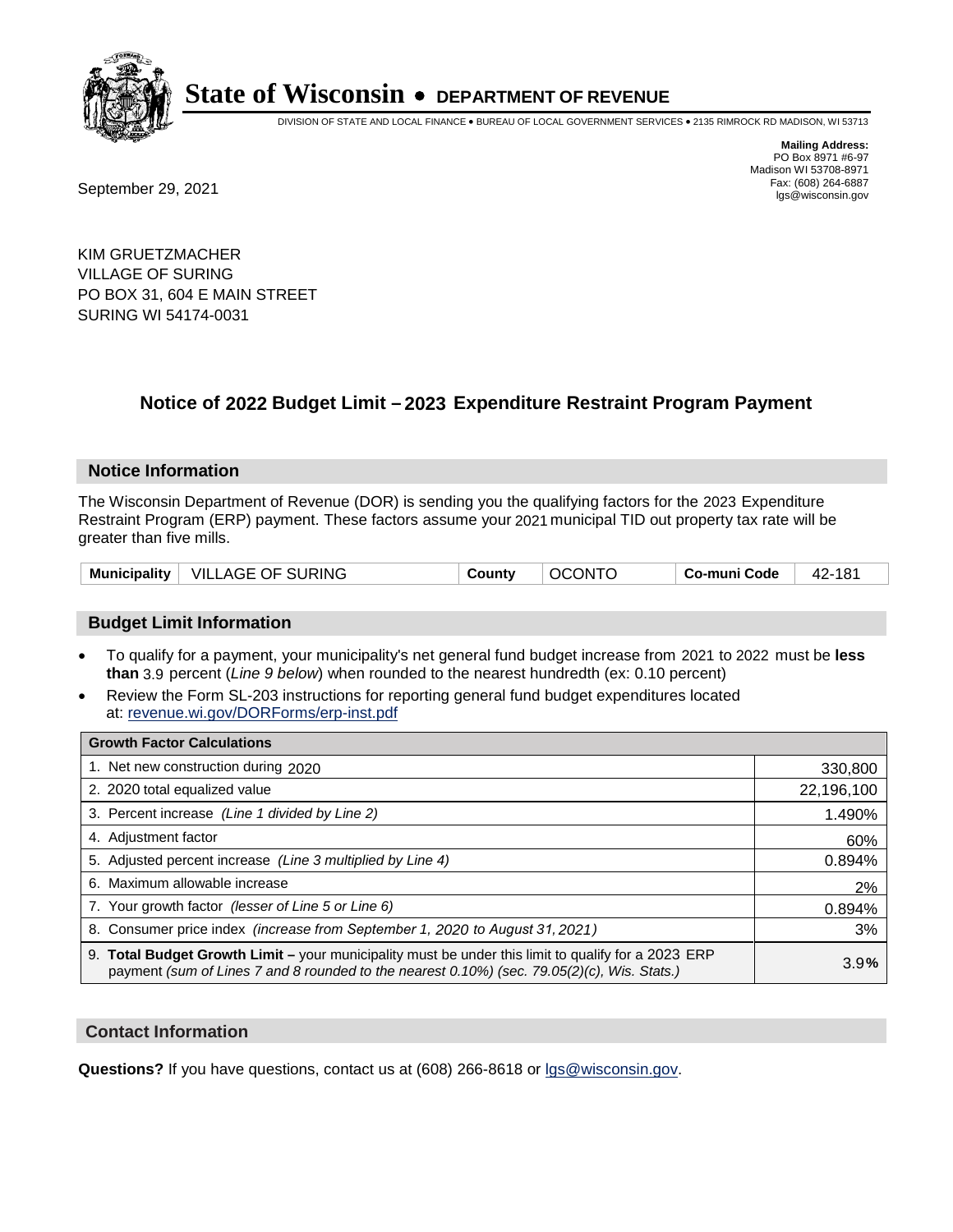

DIVISION OF STATE AND LOCAL FINANCE • BUREAU OF LOCAL GOVERNMENT SERVICES • 2135 RIMROCK RD MADISON, WI 53713

Fax: (608) 264-6887<br>
September 29, 2021 and the state of the state of the state of the state of the state of the state of the state of the state of the state of the state of the state of the state of the state of the state

**Mailing Address:** PO Box 8971 #6-97 Madison WI 53708-8971<br>Fax: (608) 264-6887

CHELSEA ANDERSON CITY OF GILLETT 150 N MCKENZIE AVE GILLETT WI 54124-9330

## **Notice of 2022 Budget Limit - 2023 Expenditure Restraint Program Payment**

#### **Notice Information**

The Wisconsin Department of Revenue (DOR) is sending you the qualifying factors for the 2023 Expenditure Restraint Program (ERP) payment. These factors assume your 2021 municipal TID out property tax rate will be greater than five mills.

| CITY OF GILLETT<br><b>Municipality</b> | County | <b>OCONTO</b> | ⊤ Co-muni Code | 42-231 |
|----------------------------------------|--------|---------------|----------------|--------|
|----------------------------------------|--------|---------------|----------------|--------|

#### **Budget Limit Information**

- To qualify for a payment, your municipality's net general fund budget increase from 2021 to 2022 must be less **than** 3.2 percent (*Line 9 below*) when rounded to the nearest hundredth (ex: 0.10 percent)
- Review the Form SL-203 instructions for reporting general fund budget expenditures located at: revenue.wi.gov/DORForms/erp-inst.pdf

| <b>Growth Factor Calculations</b>                                                                                                                                                                  |            |
|----------------------------------------------------------------------------------------------------------------------------------------------------------------------------------------------------|------------|
| 1. Net new construction during 2020                                                                                                                                                                | 200,000    |
| 2. 2020 total equalized value                                                                                                                                                                      | 60,268,300 |
| 3. Percent increase (Line 1 divided by Line 2)                                                                                                                                                     | 0.332%     |
| 4. Adjustment factor                                                                                                                                                                               | 60%        |
| 5. Adjusted percent increase (Line 3 multiplied by Line 4)                                                                                                                                         | 0.199%     |
| 6. Maximum allowable increase                                                                                                                                                                      | 2%         |
| 7. Your growth factor (lesser of Line 5 or Line 6)                                                                                                                                                 | 0.199%     |
| 8. Consumer price index (increase from September 1, 2020 to August 31, 2021)                                                                                                                       | 3%         |
| 9. Total Budget Growth Limit – your municipality must be under this limit to qualify for a 2023 ERP<br>payment (sum of Lines 7 and 8 rounded to the nearest 0.10%) (sec. 79.05(2)(c), Wis. Stats.) | 3.2%       |

#### **Contact Information**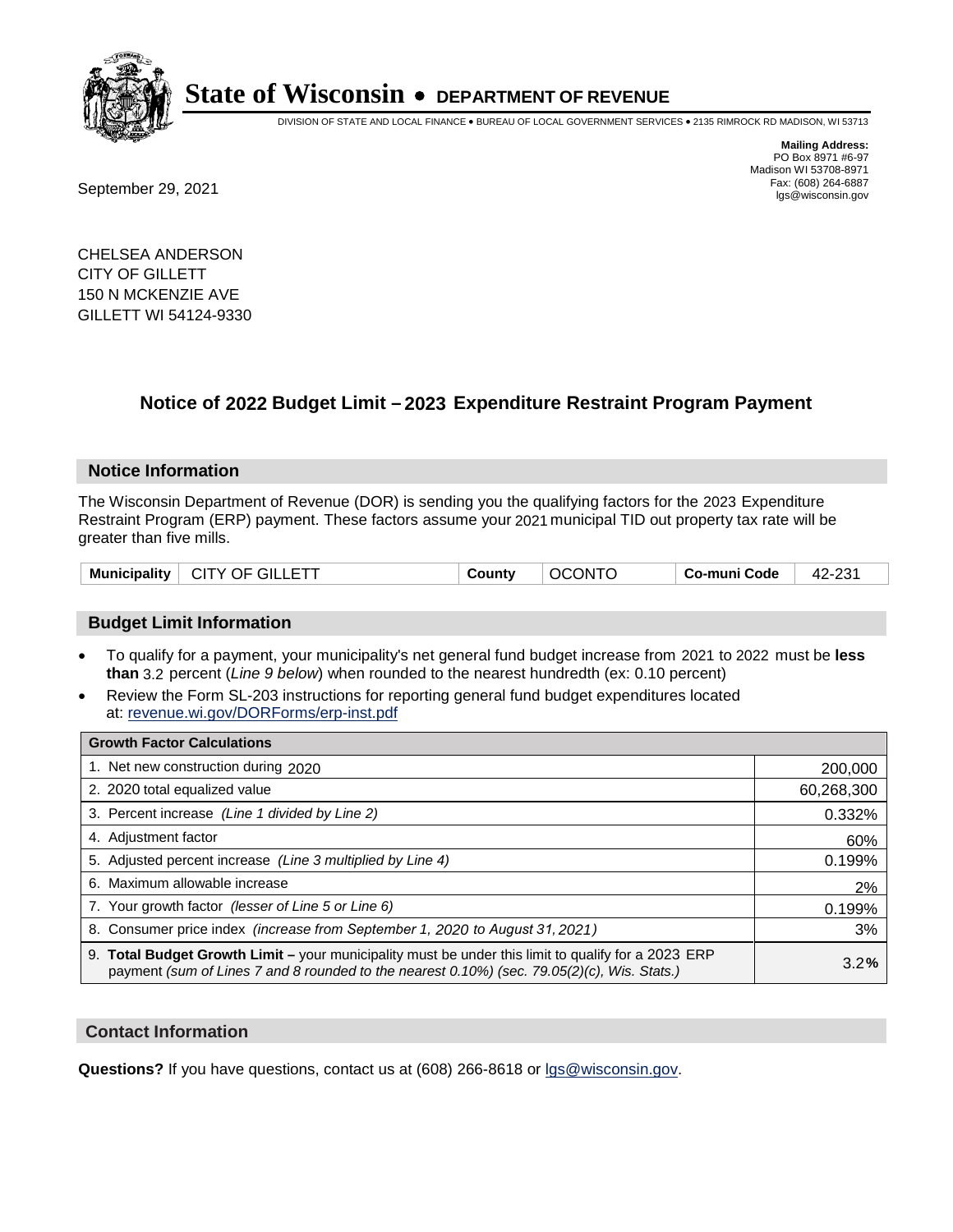

DIVISION OF STATE AND LOCAL FINANCE • BUREAU OF LOCAL GOVERNMENT SERVICES • 2135 RIMROCK RD MADISON, WI 53713

**Mailing Address:** PO Box 8971 #6-97 Madison WI 53708-8971<br>Fax: (608) 264-6887 Fax: (608) 264-6887<br>
September 29, 2021 and the state of the state of the state of the state of the state of the state of the state of the state of the state of the state of the state of the state of the state of the state

SARA PERRIZO CITY OF OCONTO 1210 MAIN ST OCONTO WI 54153-1542

## **Notice of 2022 Budget Limit - 2023 Expenditure Restraint Program Payment**

#### **Notice Information**

The Wisconsin Department of Revenue (DOR) is sending you the qualifying factors for the 2023 Expenditure Restraint Program (ERP) payment. These factors assume your 2021 municipal TID out property tax rate will be greater than five mills.

| Municipality   CITY OF OCONTO | County | <b>OCONTO</b> | ∣ Co-muni Code | 42-265 |
|-------------------------------|--------|---------------|----------------|--------|
|-------------------------------|--------|---------------|----------------|--------|

### **Budget Limit Information**

- To qualify for a payment, your municipality's net general fund budget increase from 2021 to 2022 must be less **than** 3.7 percent (*Line 9 below*) when rounded to the nearest hundredth (ex: 0.10 percent)
- Review the Form SL-203 instructions for reporting general fund budget expenditures located at: revenue.wi.gov/DORForms/erp-inst.pdf

| <b>Growth Factor Calculations</b>                                                                                                                                                                  |             |
|----------------------------------------------------------------------------------------------------------------------------------------------------------------------------------------------------|-------------|
| 1. Net new construction during 2020                                                                                                                                                                | 2,526,700   |
| 2. 2020 total equalized value                                                                                                                                                                      | 228,667,300 |
| 3. Percent increase (Line 1 divided by Line 2)                                                                                                                                                     | 1.105%      |
| 4. Adjustment factor                                                                                                                                                                               | 60%         |
| 5. Adjusted percent increase (Line 3 multiplied by Line 4)                                                                                                                                         | 0.663%      |
| 6. Maximum allowable increase                                                                                                                                                                      | 2%          |
| 7. Your growth factor (lesser of Line 5 or Line 6)                                                                                                                                                 | 0.663%      |
| 8. Consumer price index (increase from September 1, 2020 to August 31, 2021)                                                                                                                       | 3%          |
| 9. Total Budget Growth Limit – your municipality must be under this limit to qualify for a 2023 ERP<br>payment (sum of Lines 7 and 8 rounded to the nearest 0.10%) (sec. 79.05(2)(c), Wis. Stats.) | 3.7%        |

#### **Contact Information**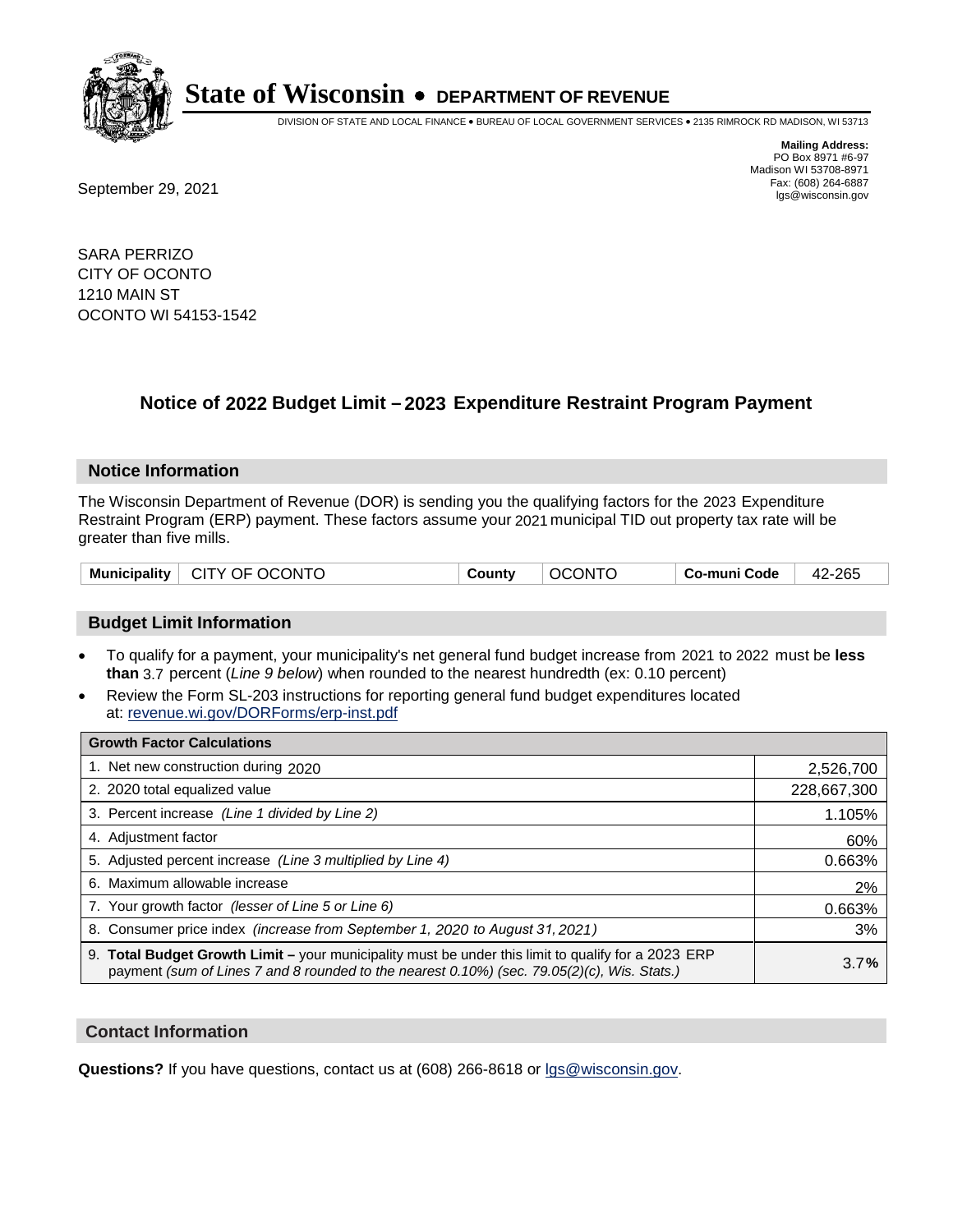

DIVISION OF STATE AND LOCAL FINANCE • BUREAU OF LOCAL GOVERNMENT SERVICES • 2135 RIMROCK RD MADISON, WI 53713

**Mailing Address:** PO Box 8971 #6-97 Madison WI 53708-8971<br>Fax: (608) 264-6887

Fax: (608) 264-6887<br>
September 29, 2021 and the state of the state of the state of the state of the state of the state of the state of the state of the state of the state of the state of the state of the state of the state

VICKI ROBERTS CITY OF OCONTO FALLS 500 N CHESTNUT AVE, PO BOX 70 OCONTO FALLS WI 54154-0070

## **Notice of 2022 Budget Limit - 2023 Expenditure Restraint Program Payment**

#### **Notice Information**

The Wisconsin Department of Revenue (DOR) is sending you the qualifying factors for the 2023 Expenditure Restraint Program (ERP) payment. These factors assume your 2021 municipal TID out property tax rate will be greater than five mills.

| Municipality   CITY OF OCONTO FALLS | County | ' OCONTO | Co-muni Code | 42-266 |
|-------------------------------------|--------|----------|--------------|--------|
|-------------------------------------|--------|----------|--------------|--------|

### **Budget Limit Information**

- To qualify for a payment, your municipality's net general fund budget increase from 2021 to 2022 must be less **than** 3.8 percent (*Line 9 below*) when rounded to the nearest hundredth (ex: 0.10 percent)
- Review the Form SL-203 instructions for reporting general fund budget expenditures located at: revenue.wi.gov/DORForms/erp-inst.pdf

| <b>Growth Factor Calculations</b>                                                                                                                                                                  |             |
|----------------------------------------------------------------------------------------------------------------------------------------------------------------------------------------------------|-------------|
| 1. Net new construction during 2020                                                                                                                                                                | 2,317,500   |
| 2. 2020 total equalized value                                                                                                                                                                      | 173,996,100 |
| 3. Percent increase (Line 1 divided by Line 2)                                                                                                                                                     | 1.332%      |
| 4. Adjustment factor                                                                                                                                                                               | 60%         |
| 5. Adjusted percent increase (Line 3 multiplied by Line 4)                                                                                                                                         | 0.799%      |
| 6. Maximum allowable increase                                                                                                                                                                      | 2%          |
| 7. Your growth factor (lesser of Line 5 or Line 6)                                                                                                                                                 | 0.799%      |
| 8. Consumer price index (increase from September 1, 2020 to August 31, 2021)                                                                                                                       | 3%          |
| 9. Total Budget Growth Limit - your municipality must be under this limit to qualify for a 2023 ERP<br>payment (sum of Lines 7 and 8 rounded to the nearest 0.10%) (sec. 79.05(2)(c), Wis. Stats.) | 3.8%        |

#### **Contact Information**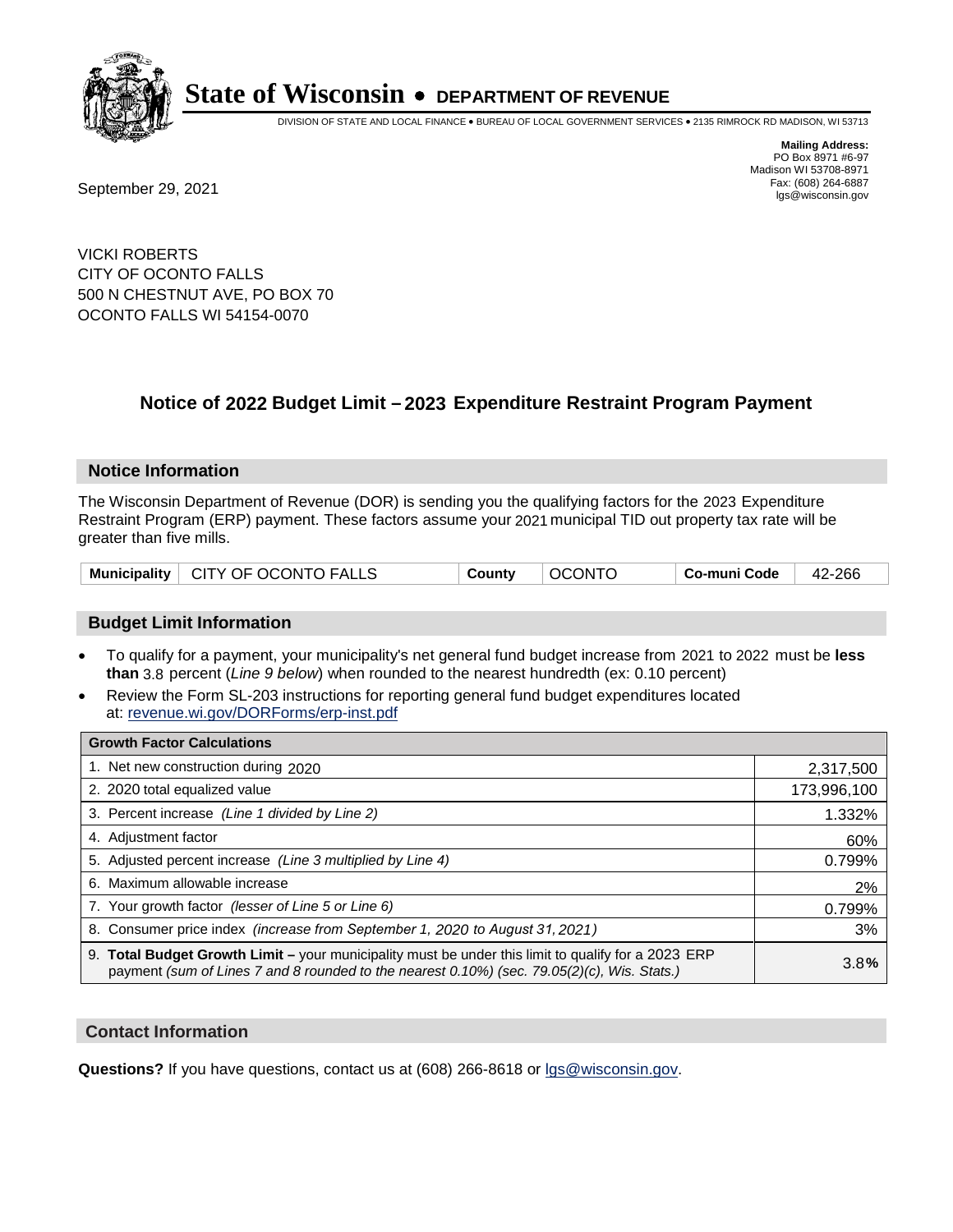

DIVISION OF STATE AND LOCAL FINANCE • BUREAU OF LOCAL GOVERNMENT SERVICES • 2135 RIMROCK RD MADISON, WI 53713

Fax: (608) 264-6887<br>
September 29, 2021 and the state of the state of the state of the state of the state of the state of the state of the state of the state of the state of the state of the state of the state of the state

**Mailing Address:** PO Box 8971 #6-97 Madison WI 53708-8971<br>Fax: (608) 264-6887

THERESA LASSIG CITY OF RHINELANDER 135 S STEVENS ST RHINELANDER WI 54501-3434

## **Notice of 2022 Budget Limit - 2023 Expenditure Restraint Program Payment**

#### **Notice Information**

The Wisconsin Department of Revenue (DOR) is sending you the qualifying factors for the 2023 Expenditure Restraint Program (ERP) payment. These factors assume your 2021 municipal TID out property tax rate will be greater than five mills.

| <b>Municipality</b><br>CITY OF RHINELANDER | Countv | <b>ONEIDA</b> | Co-muni Code |  |
|--------------------------------------------|--------|---------------|--------------|--|
|--------------------------------------------|--------|---------------|--------------|--|

### **Budget Limit Information**

- To qualify for a payment, your municipality's net general fund budget increase from 2021 to 2022 must be less **than** 3.1 percent (*Line 9 below*) when rounded to the nearest hundredth (ex: 0.10 percent)
- Review the Form SL-203 instructions for reporting general fund budget expenditures located at: revenue.wi.gov/DORForms/erp-inst.pdf

| <b>Growth Factor Calculations</b>                                                                                                                                                                  |             |
|----------------------------------------------------------------------------------------------------------------------------------------------------------------------------------------------------|-------------|
| 1. Net new construction during 2020                                                                                                                                                                | 1,228,200   |
| 2. 2020 total equalized value                                                                                                                                                                      | 584,179,500 |
| 3. Percent increase (Line 1 divided by Line 2)                                                                                                                                                     | 0.210%      |
| 4. Adiustment factor                                                                                                                                                                               | 60%         |
| 5. Adjusted percent increase (Line 3 multiplied by Line 4)                                                                                                                                         | 0.126%      |
| 6. Maximum allowable increase                                                                                                                                                                      | 2%          |
| 7. Your growth factor (lesser of Line 5 or Line 6)                                                                                                                                                 | 0.126%      |
| 8. Consumer price index (increase from September 1, 2020 to August 31, 2021)                                                                                                                       | 3%          |
| 9. Total Budget Growth Limit - your municipality must be under this limit to qualify for a 2023 ERP<br>payment (sum of Lines 7 and 8 rounded to the nearest 0.10%) (sec. 79.05(2)(c), Wis. Stats.) | 3.1%        |

#### **Contact Information**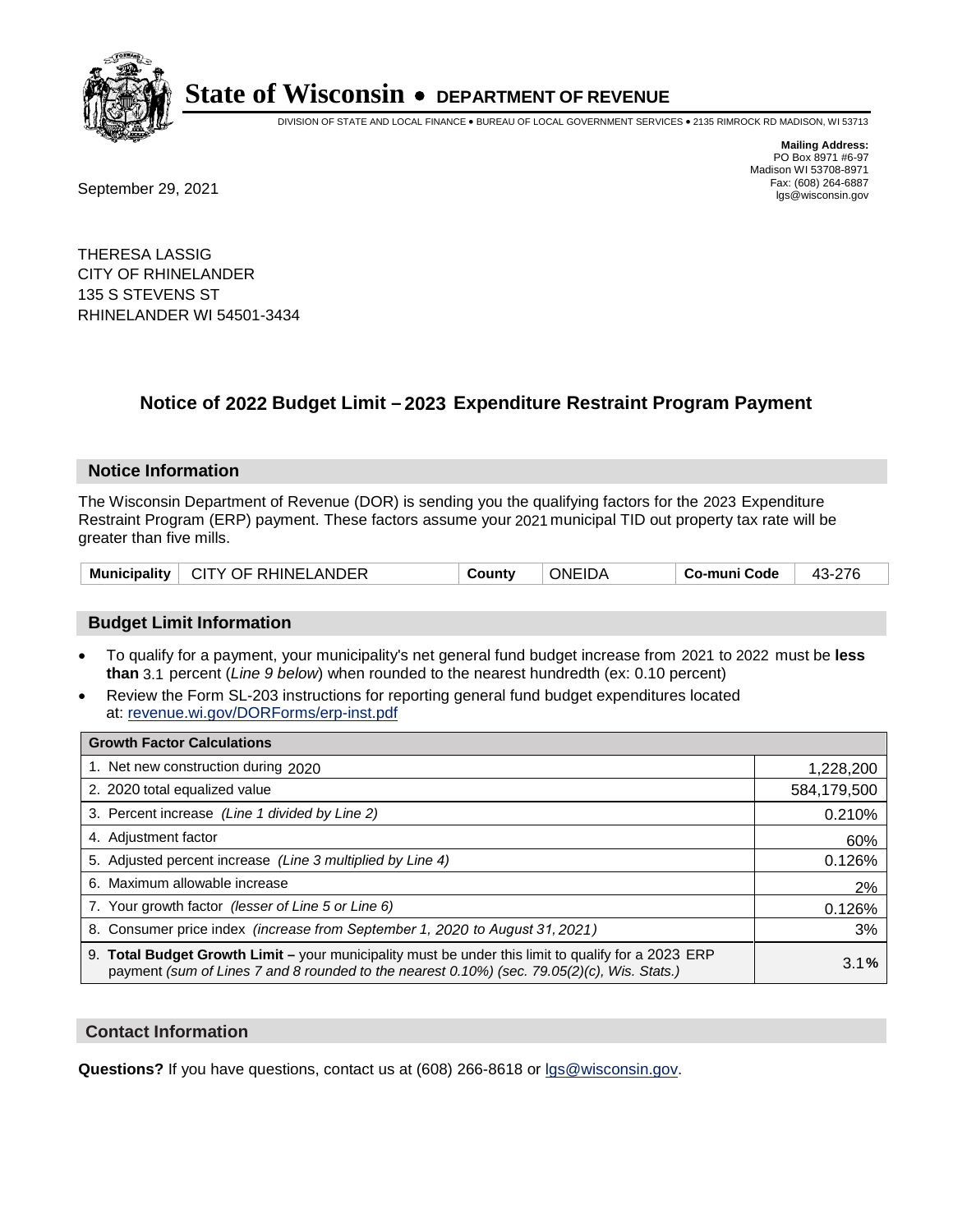

DIVISION OF STATE AND LOCAL FINANCE • BUREAU OF LOCAL GOVERNMENT SERVICES • 2135 RIMROCK RD MADISON, WI 53713

Fax: (608) 264-6887<br>
September 29, 2021 and the state of the state of the state of the state of the state of the state of the state of the state of the state of the state of the state of the state of the state of the state

**Mailing Address:** PO Box 8971 #6-97 Madison WI 53708-8971<br>Fax: (608) 264-6887

BARBARA SCHUH VILLAGE OF BLACK CREEK 301 N MAPLE STREET BLACK CREEK WI 54106-9791

## **Notice of 2022 Budget Limit - 2023 Expenditure Restraint Program Payment**

#### **Notice Information**

The Wisconsin Department of Revenue (DOR) is sending you the qualifying factors for the 2023 Expenditure Restraint Program (ERP) payment. These factors assume your 2021 municipal TID out property tax rate will be greater than five mills.

|  | Municipality   VILLAGE OF BLACK CREEK | County | <b>OUTAGAMIE</b> | $\vert$ Co-muni Code $\vert$ 44-107 |  |
|--|---------------------------------------|--------|------------------|-------------------------------------|--|
|--|---------------------------------------|--------|------------------|-------------------------------------|--|

#### **Budget Limit Information**

- To qualify for a payment, your municipality's net general fund budget increase from 2021 to 2022 must be less **than** 3.4 percent (*Line 9 below*) when rounded to the nearest hundredth (ex: 0.10 percent)
- Review the Form SL-203 instructions for reporting general fund budget expenditures located at: revenue.wi.gov/DORForms/erp-inst.pdf

| <b>Growth Factor Calculations</b>                                                                                                                                                                  |            |
|----------------------------------------------------------------------------------------------------------------------------------------------------------------------------------------------------|------------|
| 1. Net new construction during 2020                                                                                                                                                                | 550,500    |
| 2. 2020 total equalized value                                                                                                                                                                      | 76,126,000 |
| 3. Percent increase (Line 1 divided by Line 2)                                                                                                                                                     | 0.723%     |
| 4. Adjustment factor                                                                                                                                                                               | 60%        |
| 5. Adjusted percent increase (Line 3 multiplied by Line 4)                                                                                                                                         | 0.434%     |
| 6. Maximum allowable increase                                                                                                                                                                      | 2%         |
| 7. Your growth factor (lesser of Line 5 or Line 6)                                                                                                                                                 | 0.434%     |
| 8. Consumer price index (increase from September 1, 2020 to August 31, 2021)                                                                                                                       | 3%         |
| 9. Total Budget Growth Limit - your municipality must be under this limit to qualify for a 2023 ERP<br>payment (sum of Lines 7 and 8 rounded to the nearest 0.10%) (sec. 79.05(2)(c), Wis. Stats.) | 3.4%       |

#### **Contact Information**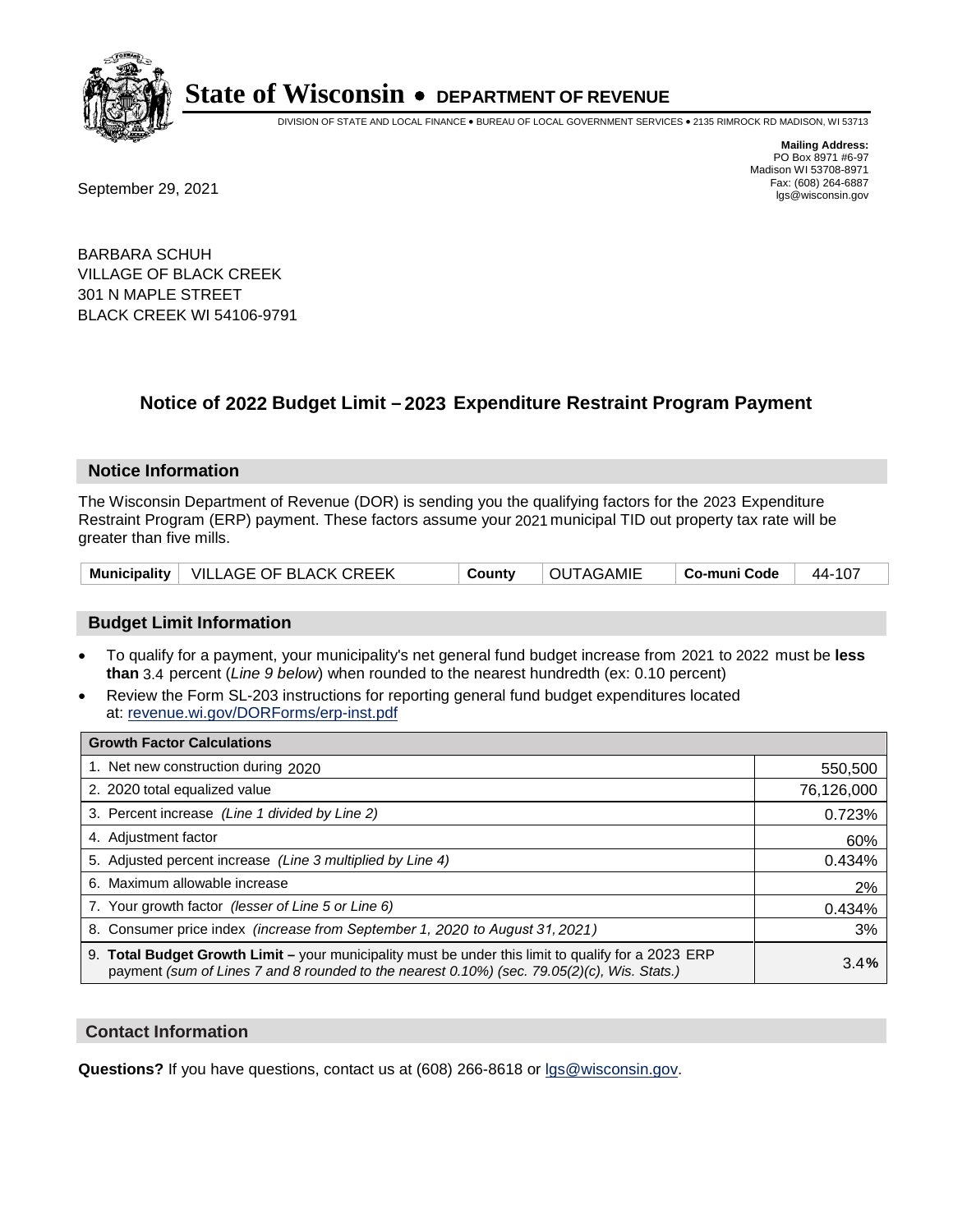

DIVISION OF STATE AND LOCAL FINANCE • BUREAU OF LOCAL GOVERNMENT SERVICES • 2135 RIMROCK RD MADISON, WI 53713

Fax: (608) 264-6887<br>
September 29, 2021 and the state of the state of the state of the state of the state of the state of the state of the state of the state of the state of the state of the state of the state of the state

**Mailing Address:** PO Box 8971 #6-97 Madison WI 53708-8971<br>Fax: (608) 264-6887

JANE BOOTH VILLAGE OF HORTONVILLE PO BOX 99 HORTONVILLE WI 54944-0099

## **Notice of 2022 Budget Limit - 2023 Expenditure Restraint Program Payment**

#### **Notice Information**

The Wisconsin Department of Revenue (DOR) is sending you the qualifying factors for the 2023 Expenditure Restraint Program (ERP) payment. These factors assume your 2021 municipal TID out property tax rate will be greater than five mills.

|  | Municipality   VILLAGE OF HORTONVILLE | County | <b>OUTAGAMIE</b> | Co-muni Code   44-136 |  |
|--|---------------------------------------|--------|------------------|-----------------------|--|
|--|---------------------------------------|--------|------------------|-----------------------|--|

### **Budget Limit Information**

- To qualify for a payment, your municipality's net general fund budget increase from 2021 to 2022 must be less **than** 4.5 percent (*Line 9 below*) when rounded to the nearest hundredth (ex: 0.10 percent)
- Review the Form SL-203 instructions for reporting general fund budget expenditures located at: revenue.wi.gov/DORForms/erp-inst.pdf

| <b>Growth Factor Calculations</b>                                                                                                                                                                  |             |
|----------------------------------------------------------------------------------------------------------------------------------------------------------------------------------------------------|-------------|
| 1. Net new construction during 2020                                                                                                                                                                | 5,648,000   |
| 2. 2020 total equalized value                                                                                                                                                                      | 230,745,900 |
| 3. Percent increase (Line 1 divided by Line 2)                                                                                                                                                     | 2.448%      |
| 4. Adjustment factor                                                                                                                                                                               | 60%         |
| 5. Adjusted percent increase (Line 3 multiplied by Line 4)                                                                                                                                         | 1.469%      |
| 6. Maximum allowable increase                                                                                                                                                                      | 2%          |
| 7. Your growth factor (lesser of Line 5 or Line 6)                                                                                                                                                 | 1.469%      |
| 8. Consumer price index (increase from September 1, 2020 to August 31, 2021)                                                                                                                       | 3%          |
| 9. Total Budget Growth Limit - your municipality must be under this limit to qualify for a 2023 ERP<br>payment (sum of Lines 7 and 8 rounded to the nearest 0.10%) (sec. 79.05(2)(c), Wis. Stats.) | 4.5%        |

#### **Contact Information**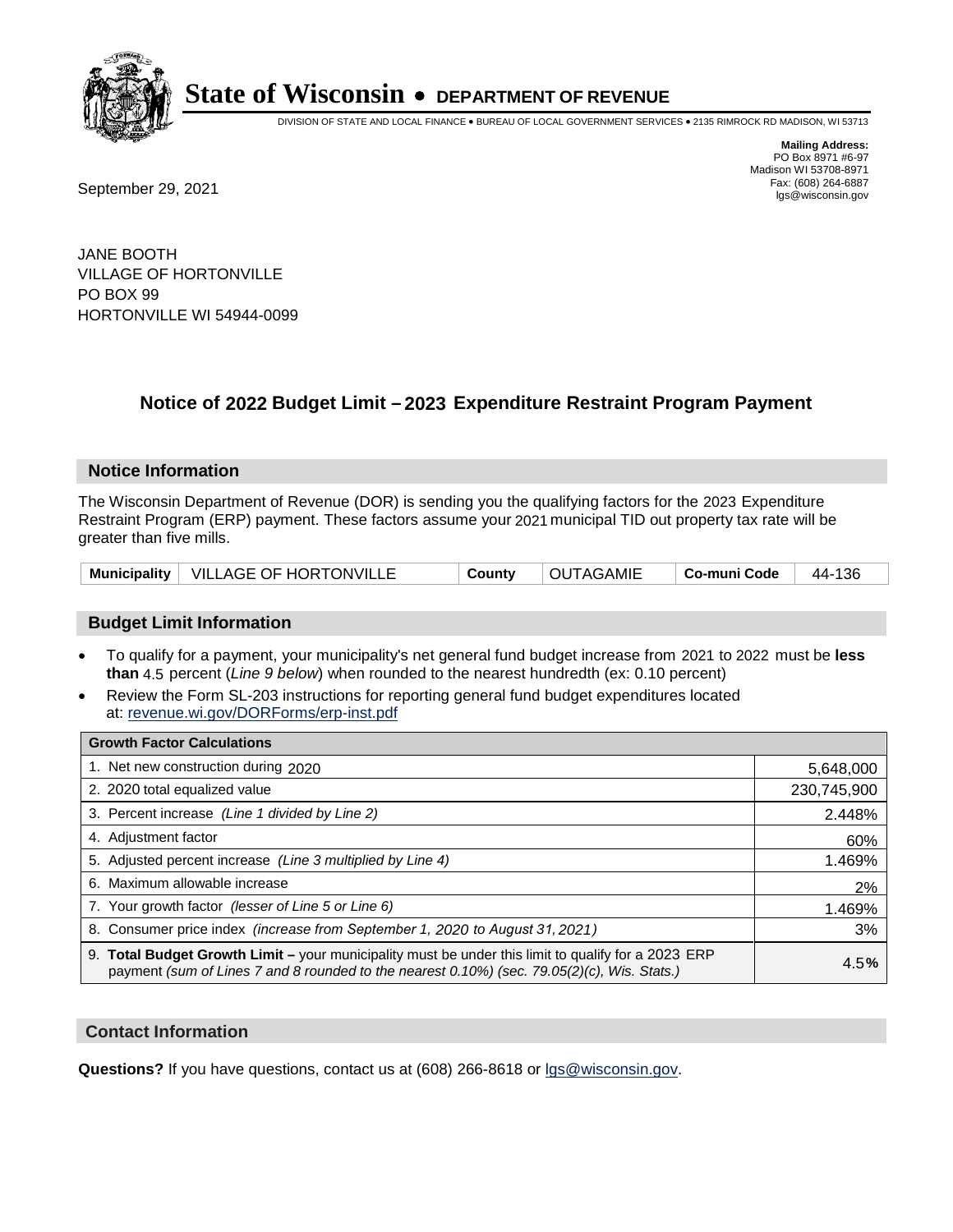

DIVISION OF STATE AND LOCAL FINANCE • BUREAU OF LOCAL GOVERNMENT SERVICES • 2135 RIMROCK RD MADISON, WI 53713

Fax: (608) 264-6887<br>
September 29, 2021 and the state of the state of the state of the state of the state of the state of the state of the state of the state of the state of the state of the state of the state of the state

**Mailing Address:** PO Box 8971 #6-97 Madison WI 53708-8971<br>Fax: (608) 264-6887

JENNIFER WEYENBERG VILLAGE OF KIMBERLY 515 W KIMBERLY AVE KIMBERLY WI 54136-1335

### **Notice of 2022 Budget Limit - 2023 Expenditure Restraint Program Payment**

#### **Notice Information**

The Wisconsin Department of Revenue (DOR) is sending you the qualifying factors for the 2023 Expenditure Restraint Program (ERP) payment. These factors assume your 2021 municipal TID out property tax rate will be greater than five mills.

|  | Municipality   VILLAGE OF KIMBERLY | County | <b>OUTAGAMIE</b> | ∣ Co-muni Code | 44-141 |
|--|------------------------------------|--------|------------------|----------------|--------|
|--|------------------------------------|--------|------------------|----------------|--------|

### **Budget Limit Information**

- To qualify for a payment, your municipality's net general fund budget increase from 2021 to 2022 must be less **than** 5.0 percent (*Line 9 below*) when rounded to the nearest hundredth (ex: 0.10 percent)
- Review the Form SL-203 instructions for reporting general fund budget expenditures located at: revenue.wi.gov/DORForms/erp-inst.pdf

| <b>Growth Factor Calculations</b>                                                                                                                                                                  |             |
|----------------------------------------------------------------------------------------------------------------------------------------------------------------------------------------------------|-------------|
| 1. Net new construction during 2020                                                                                                                                                                | 40,453,500  |
| 2. 2020 total equalized value                                                                                                                                                                      | 599,222,500 |
| 3. Percent increase (Line 1 divided by Line 2)                                                                                                                                                     | 6.751%      |
| 4. Adjustment factor                                                                                                                                                                               | 60%         |
| 5. Adjusted percent increase (Line 3 multiplied by Line 4)                                                                                                                                         | 4.051%      |
| 6. Maximum allowable increase                                                                                                                                                                      | 2%          |
| 7. Your growth factor (lesser of Line 5 or Line 6)                                                                                                                                                 | 2.000%      |
| 8. Consumer price index (increase from September 1, 2020 to August 31, 2021)                                                                                                                       | 3%          |
| 9. Total Budget Growth Limit - your municipality must be under this limit to qualify for a 2023 ERP<br>payment (sum of Lines 7 and 8 rounded to the nearest 0.10%) (sec. 79.05(2)(c), Wis. Stats.) | 5.0%        |

#### **Contact Information**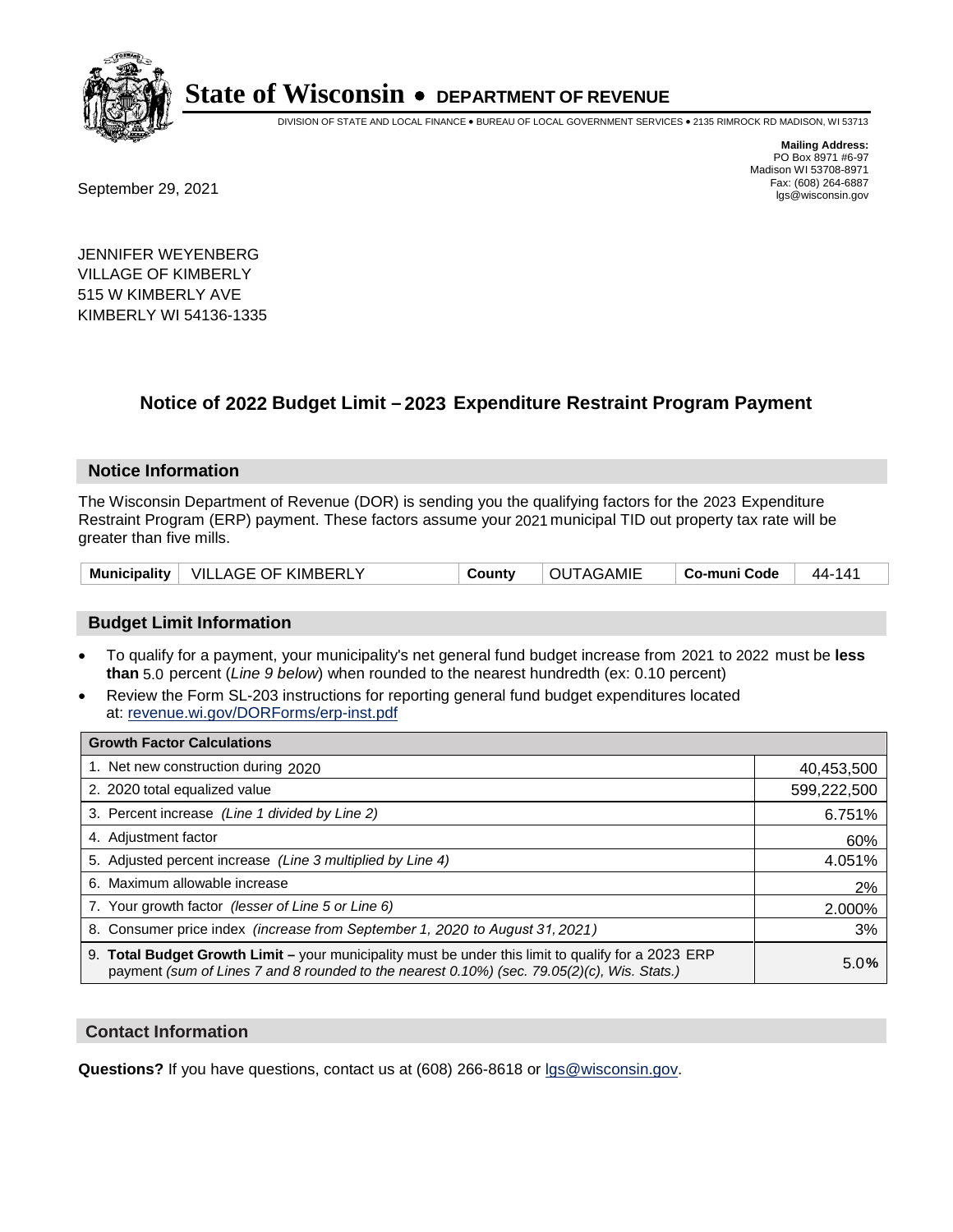

DIVISION OF STATE AND LOCAL FINANCE • BUREAU OF LOCAL GOVERNMENT SERVICES • 2135 RIMROCK RD MADISON, WI 53713

Fax: (608) 264-6887<br>
September 29, 2021 and the state of the state of the state of the state of the state of the state of the state of the state of the state of the state of the state of the state of the state of the state

**Mailing Address:** PO Box 8971 #6-97 Madison WI 53708-8971<br>Fax: (608) 264-6887

LAURIE DECKER VILLAGE OF LITTLE CHUTE 108 W MAIN ST LITTLE CHUTE WI 54140-1750

## **Notice of 2022 Budget Limit - 2023 Expenditure Restraint Program Payment**

#### **Notice Information**

The Wisconsin Department of Revenue (DOR) is sending you the qualifying factors for the 2023 Expenditure Restraint Program (ERP) payment. These factors assume your 2021 municipal TID out property tax rate will be greater than five mills.

| Municipality   VILLAGE OF LITTLE CHUTE | County | OUTAGAMIE | $\mid$ Co-muni Code $\mid$ 44-146 |  |
|----------------------------------------|--------|-----------|-----------------------------------|--|
|----------------------------------------|--------|-----------|-----------------------------------|--|

### **Budget Limit Information**

- To qualify for a payment, your municipality's net general fund budget increase from 2021 to 2022 must be less **than** 5.0 percent (*Line 9 below*) when rounded to the nearest hundredth (ex: 0.10 percent)
- Review the Form SL-203 instructions for reporting general fund budget expenditures located at: revenue.wi.gov/DORForms/erp-inst.pdf

| <b>Growth Factor Calculations</b>                                                                                                                                                                      |               |
|--------------------------------------------------------------------------------------------------------------------------------------------------------------------------------------------------------|---------------|
| 1. Net new construction during 2020                                                                                                                                                                    | 35,914,700    |
| 2. 2020 total equalized value                                                                                                                                                                          | 1,015,966,200 |
| 3. Percent increase (Line 1 divided by Line 2)                                                                                                                                                         | 3.535%        |
| 4. Adiustment factor                                                                                                                                                                                   | 60%           |
| 5. Adjusted percent increase (Line 3 multiplied by Line 4)                                                                                                                                             | 2.121%        |
| 6. Maximum allowable increase                                                                                                                                                                          | 2%            |
| 7. Your growth factor (lesser of Line 5 or Line 6)                                                                                                                                                     | 2.000%        |
| 8. Consumer price index (increase from September 1, 2020 to August 31, 2021)                                                                                                                           | 3%            |
| 9. Total Budget Growth Limit - your municipality must be under this limit to qualify for a 2023 ERP<br>payment (sum of Lines 7 and 8 rounded to the nearest $0.10\%$ ) (sec. 79.05(2)(c), Wis. Stats.) | 5.0%          |

#### **Contact Information**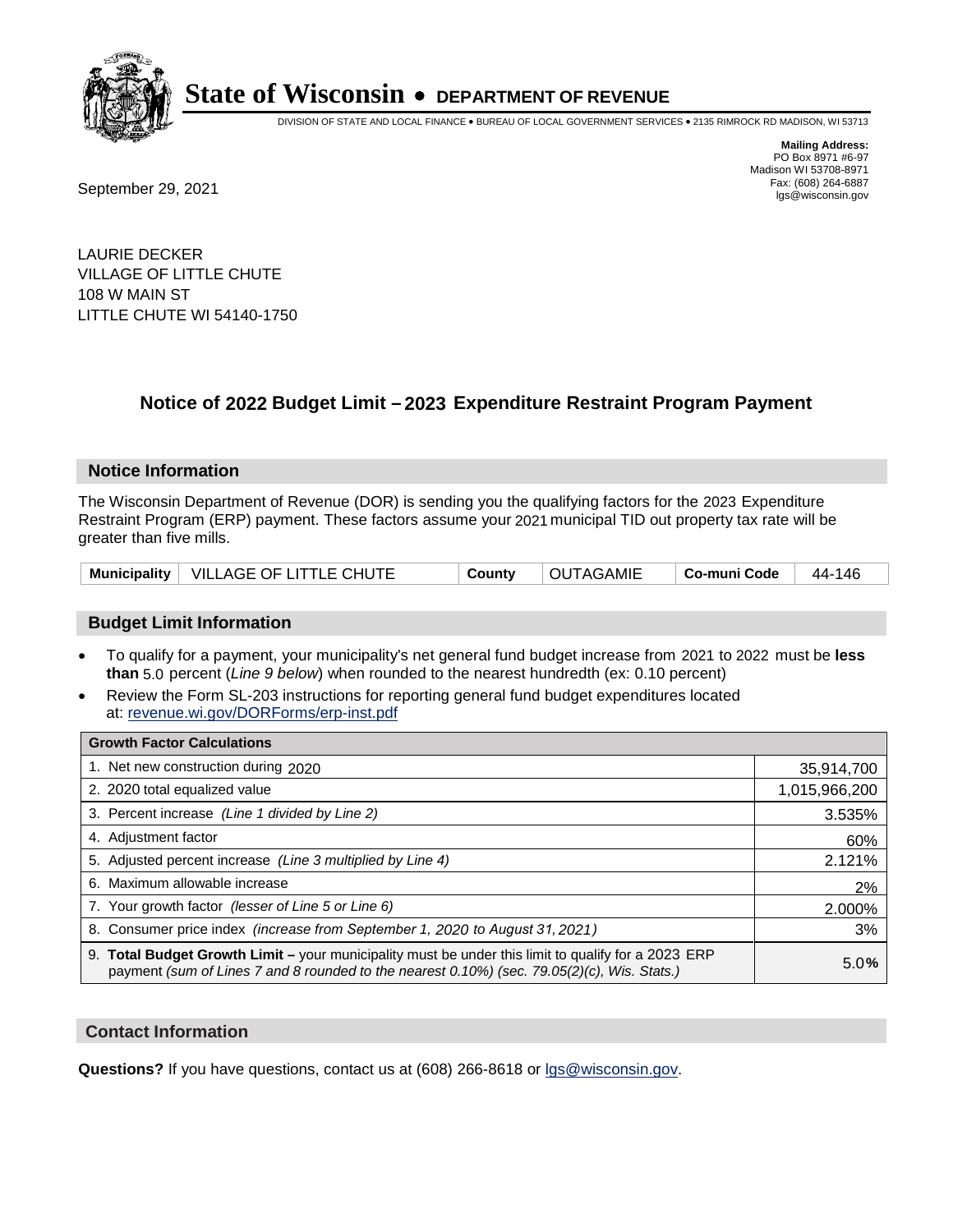

DIVISION OF STATE AND LOCAL FINANCE • BUREAU OF LOCAL GOVERNMENT SERVICES • 2135 RIMROCK RD MADISON, WI 53713

**Mailing Address:** PO Box 8971 #6-97 Madison WI 53708-8971<br>Fax: (608) 264-6887

Fax: (608) 264-6887<br>
September 29, 2021 and the state of the state of the state of the state of the state of the state of the state of the state of the state of the state of the state of the state of the state of the state

KRISTI KOVACS VILLAGE OF NICHOLS PO BOX 169 NICHOLS WI 54152-0169

## **Notice of 2022 Budget Limit - 2023 Expenditure Restraint Program Payment**

#### **Notice Information**

The Wisconsin Department of Revenue (DOR) is sending you the qualifying factors for the 2023 Expenditure Restraint Program (ERP) payment. These factors assume your 2021 municipal TID out property tax rate will be greater than five mills.

| Municipality   VILLAGE OF NICHOLS | County | OUTAGAMIE | $\mid$ Co-muni Code $\mid$ 44-155 |  |
|-----------------------------------|--------|-----------|-----------------------------------|--|
|-----------------------------------|--------|-----------|-----------------------------------|--|

### **Budget Limit Information**

- To qualify for a payment, your municipality's net general fund budget increase from 2021 to 2022 must be less **than** 3.1 percent (*Line 9 below*) when rounded to the nearest hundredth (ex: 0.10 percent)
- Review the Form SL-203 instructions for reporting general fund budget expenditures located at: revenue.wi.gov/DORForms/erp-inst.pdf

| <b>Growth Factor Calculations</b>                                                                                                                                                                  |           |
|----------------------------------------------------------------------------------------------------------------------------------------------------------------------------------------------------|-----------|
| 1. Net new construction during 2020                                                                                                                                                                | 7,900     |
| 2. 2020 total equalized value                                                                                                                                                                      | 9,414,000 |
| 3. Percent increase (Line 1 divided by Line 2)                                                                                                                                                     | 0.084%    |
| 4. Adjustment factor                                                                                                                                                                               | 60%       |
| 5. Adjusted percent increase (Line 3 multiplied by Line 4)                                                                                                                                         | 0.050%    |
| 6. Maximum allowable increase                                                                                                                                                                      | 2%        |
| 7. Your growth factor (lesser of Line 5 or Line 6)                                                                                                                                                 | 0.050%    |
| 8. Consumer price index (increase from September 1, 2020 to August 31, 2021)                                                                                                                       | 3%        |
| 9. Total Budget Growth Limit - your municipality must be under this limit to qualify for a 2023 ERP<br>payment (sum of Lines 7 and 8 rounded to the nearest 0.10%) (sec. 79.05(2)(c), Wis. Stats.) | 3.1%      |

#### **Contact Information**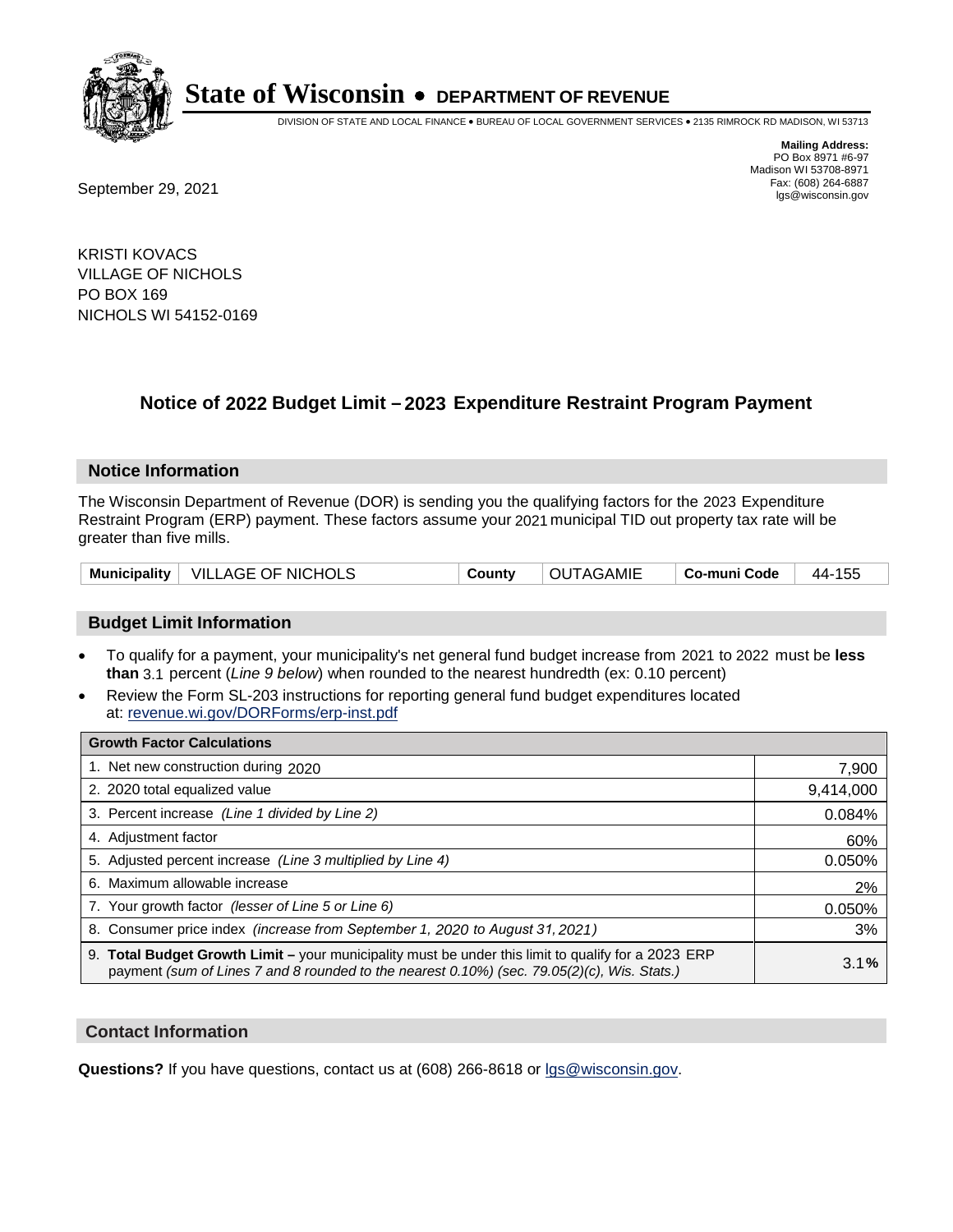

DIVISION OF STATE AND LOCAL FINANCE • BUREAU OF LOCAL GOVERNMENT SERVICES • 2135 RIMROCK RD MADISON, WI 53713

**Mailing Address:** PO Box 8971 #6-97 Madison WI 53708-8971<br>Fax: (608) 264-6887

Fax: (608) 264-6887<br>
September 29, 2021 and the state of the state of the state of the state of the state of the state of the state of the state of the state of the state of the state of the state of the state of the state

LAURIE SWEENEY VILLAGE OF SHIOCTON PO BOX 96, N5605 STATE HWY 76 SHIOCTON WI 54170-0096

## **Notice of 2022 Budget Limit - 2023 Expenditure Restraint Program Payment**

#### **Notice Information**

The Wisconsin Department of Revenue (DOR) is sending you the qualifying factors for the 2023 Expenditure Restraint Program (ERP) payment. These factors assume your 2021 municipal TID out property tax rate will be greater than five mills.

| Municipality   VILLAGE OF SHIOCTON<br>County | OUTAGAMIE | ∣ Co-muni Code ⊥ | $^+$ 44-181 |
|----------------------------------------------|-----------|------------------|-------------|
|----------------------------------------------|-----------|------------------|-------------|

### **Budget Limit Information**

- To qualify for a payment, your municipality's net general fund budget increase from 2021 to 2022 must be less **than** 3.0 percent (*Line 9 below*) when rounded to the nearest hundredth (ex: 0.10 percent)
- Review the Form SL-203 instructions for reporting general fund budget expenditures located at: revenue.wi.gov/DORForms/erp-inst.pdf

| <b>Growth Factor Calculations</b>                                                                                                                                                                      |            |
|--------------------------------------------------------------------------------------------------------------------------------------------------------------------------------------------------------|------------|
| 1. Net new construction during 2020                                                                                                                                                                    | 1,000      |
| 2. 2020 total equalized value                                                                                                                                                                          | 43,773,000 |
| 3. Percent increase (Line 1 divided by Line 2)                                                                                                                                                         | 0.002%     |
| 4. Adjustment factor                                                                                                                                                                                   | 60%        |
| 5. Adjusted percent increase (Line 3 multiplied by Line 4)                                                                                                                                             | 0.001%     |
| 6. Maximum allowable increase                                                                                                                                                                          | 2%         |
| 7. Your growth factor (lesser of Line 5 or Line 6)                                                                                                                                                     | 0.001%     |
| 8. Consumer price index (increase from September 1, 2020 to August 31, 2021)                                                                                                                           | 3%         |
| 9. Total Budget Growth Limit - your municipality must be under this limit to qualify for a 2023 ERP<br>payment (sum of Lines 7 and 8 rounded to the nearest $0.10\%$ ) (sec. 79.05(2)(c), Wis. Stats.) | 3.0%       |

#### **Contact Information**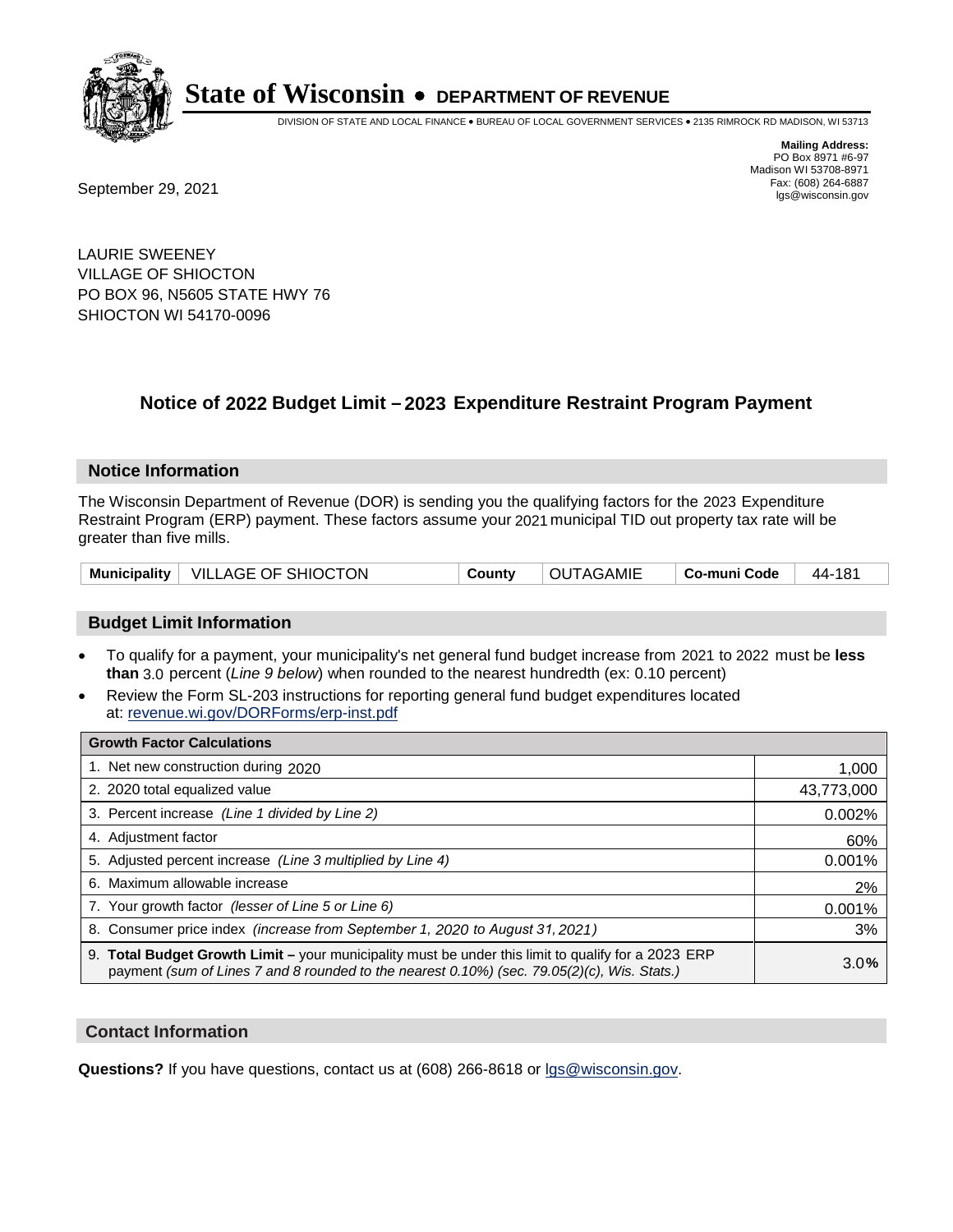

DIVISION OF STATE AND LOCAL FINANCE • BUREAU OF LOCAL GOVERNMENT SERVICES • 2135 RIMROCK RD MADISON, WI 53713

Fax: (608) 264-6887<br>
September 29, 2021 and the state of the state of the state of the state of the state of the state of the state of the state of the state of the state of the state of the state of the state of the state

**Mailing Address:** PO Box 8971 #6-97 Madison WI 53708-8971<br>Fax: (608) 264-6887

KAMI LYNCH CITY OF APPLETON 100 N APPLETON ST APPLETON WI 54911-4799

## **Notice of 2022 Budget Limit - 2023 Expenditure Restraint Program Payment**

#### **Notice Information**

The Wisconsin Department of Revenue (DOR) is sending you the qualifying factors for the 2023 Expenditure Restraint Program (ERP) payment. These factors assume your 2021 municipal TID out property tax rate will be greater than five mills.

| Municipality   CITY OF APPLETON | <b>OUTAGAMIE</b><br>County | ∣ Co-muni Code | 44-201 |
|---------------------------------|----------------------------|----------------|--------|
|---------------------------------|----------------------------|----------------|--------|

### **Budget Limit Information**

- To qualify for a payment, your municipality's net general fund budget increase from 2021 to 2022 must be less **than** 3.7 percent (*Line 9 below*) when rounded to the nearest hundredth (ex: 0.10 percent)
- Review the Form SL-203 instructions for reporting general fund budget expenditures located at: revenue.wi.gov/DORForms/erp-inst.pdf

| <b>Growth Factor Calculations</b>                                                                                                                                                                  |               |
|----------------------------------------------------------------------------------------------------------------------------------------------------------------------------------------------------|---------------|
| 1. Net new construction during 2020                                                                                                                                                                | 77,471,000    |
| 2. 2020 total equalized value                                                                                                                                                                      | 6,200,311,200 |
| 3. Percent increase (Line 1 divided by Line 2)                                                                                                                                                     | 1.249%        |
| 4. Adiustment factor                                                                                                                                                                               | 60%           |
| 5. Adjusted percent increase (Line 3 multiplied by Line 4)                                                                                                                                         | 0.749%        |
| 6. Maximum allowable increase                                                                                                                                                                      | 2%            |
| 7. Your growth factor (lesser of Line 5 or Line 6)                                                                                                                                                 | 0.749%        |
| 8. Consumer price index (increase from September 1, 2020 to August 31, 2021)                                                                                                                       | 3%            |
| 9. Total Budget Growth Limit - your municipality must be under this limit to qualify for a 2023 ERP<br>payment (sum of Lines 7 and 8 rounded to the nearest 0.10%) (sec. 79.05(2)(c), Wis. Stats.) | 3.7%          |

#### **Contact Information**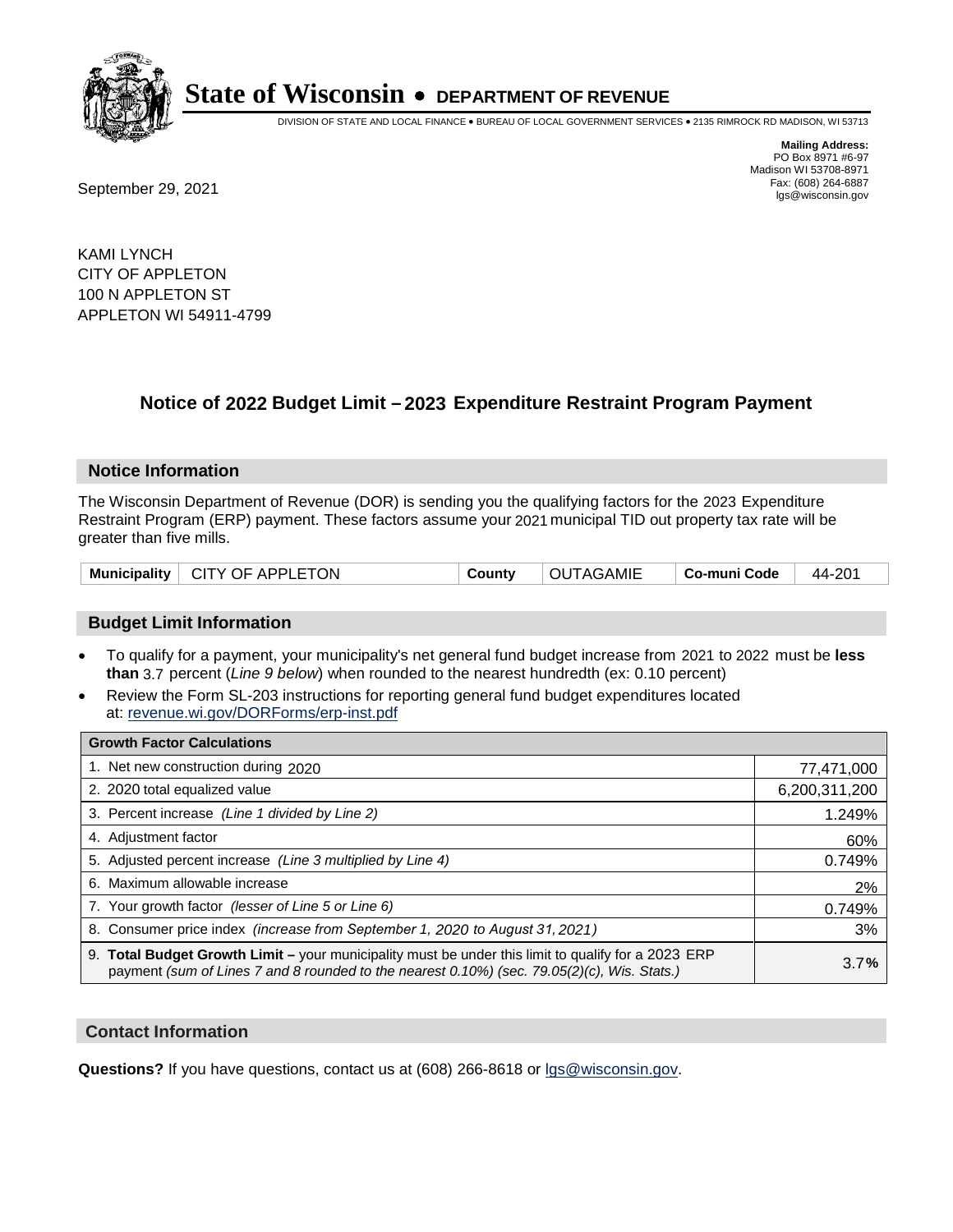

DIVISION OF STATE AND LOCAL FINANCE • BUREAU OF LOCAL GOVERNMENT SERVICES • 2135 RIMROCK RD MADISON, WI 53713

**Mailing Address:** PO Box 8971 #6-97 Madison WI 53708-8971<br>Fax: (608) 264-6887

Fax: (608) 264-6887<br>
September 29, 2021 and the state of the state of the state of the state of the state of the state of the state of the state of the state of the state of the state of the state of the state of the state

SALLY KENNEY CITY OF KAUKAUNA PO BOX 890, 144 W SECOND ST. KAUKAUNA WI 54130-0890

## **Notice of 2022 Budget Limit - 2023 Expenditure Restraint Program Payment**

#### **Notice Information**

The Wisconsin Department of Revenue (DOR) is sending you the qualifying factors for the 2023 Expenditure Restraint Program (ERP) payment. These factors assume your 2021 municipal TID out property tax rate will be greater than five mills.

| Municipality   CITY OF KAUKAUNA | County | <b>OUTAGAMIE</b> | ∣ Co-muni Code | 44-241 |
|---------------------------------|--------|------------------|----------------|--------|
|---------------------------------|--------|------------------|----------------|--------|

### **Budget Limit Information**

- To qualify for a payment, your municipality's net general fund budget increase from 2021 to 2022 must be less **than** 4.5 percent (*Line 9 below*) when rounded to the nearest hundredth (ex: 0.10 percent)
- Review the Form SL-203 instructions for reporting general fund budget expenditures located at: revenue.wi.gov/DORForms/erp-inst.pdf

| <b>Growth Factor Calculations</b>                                                                                                                                                                  |               |
|----------------------------------------------------------------------------------------------------------------------------------------------------------------------------------------------------|---------------|
| 1. Net new construction during 2020                                                                                                                                                                | 31,047,600    |
| 2. 2020 total equalized value                                                                                                                                                                      | 1,208,319,100 |
| 3. Percent increase (Line 1 divided by Line 2)                                                                                                                                                     | 2.569%        |
| 4. Adjustment factor                                                                                                                                                                               | 60%           |
| 5. Adjusted percent increase (Line 3 multiplied by Line 4)                                                                                                                                         | 1.541%        |
| 6. Maximum allowable increase                                                                                                                                                                      | 2%            |
| 7. Your growth factor (lesser of Line 5 or Line 6)                                                                                                                                                 | 1.541%        |
| 8. Consumer price index (increase from September 1, 2020 to August 31, 2021)                                                                                                                       | 3%            |
| 9. Total Budget Growth Limit - your municipality must be under this limit to qualify for a 2023 ERP<br>payment (sum of Lines 7 and 8 rounded to the nearest 0.10%) (sec. 79.05(2)(c), Wis. Stats.) | 4.5%          |

#### **Contact Information**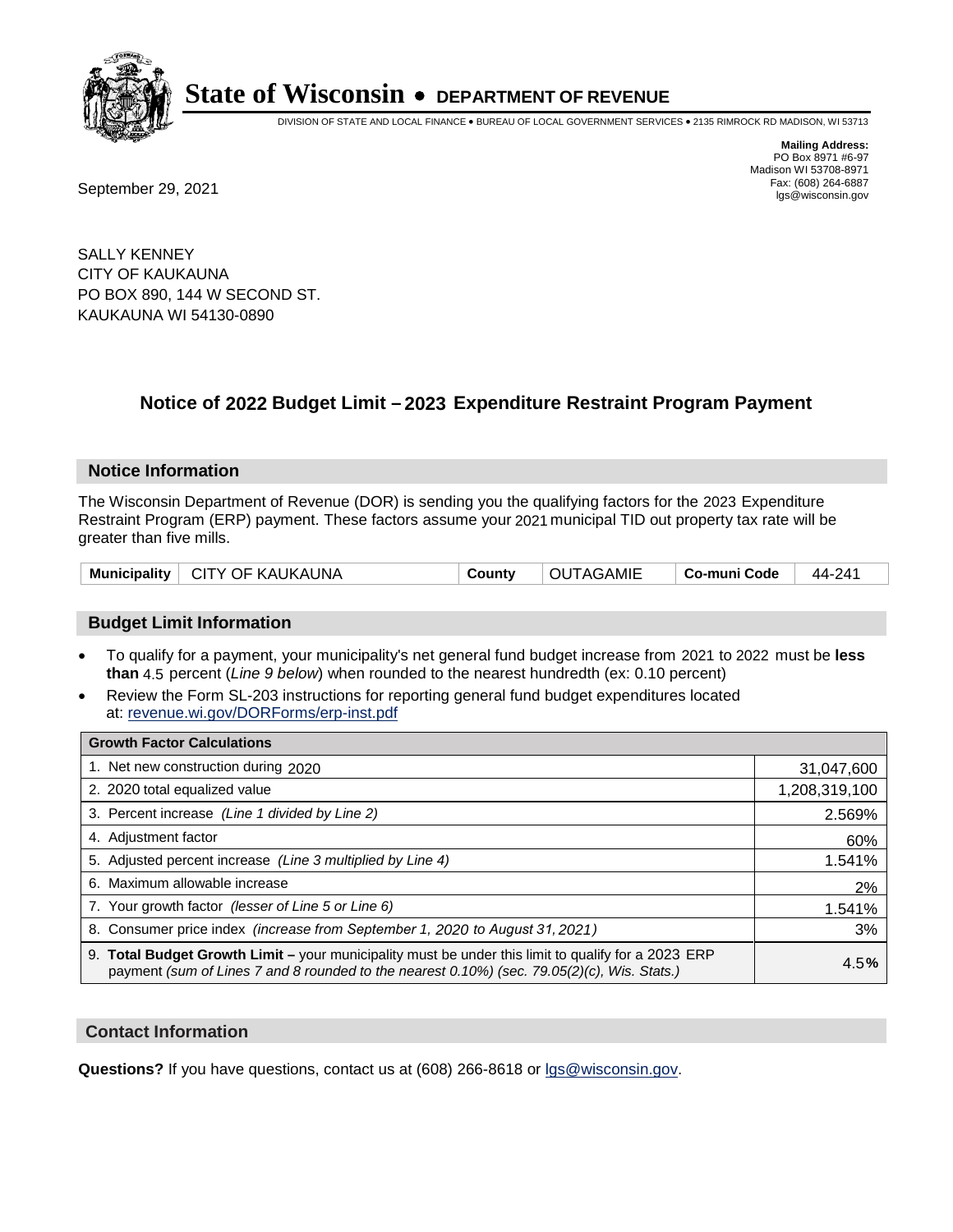

DIVISION OF STATE AND LOCAL FINANCE • BUREAU OF LOCAL GOVERNMENT SERVICES • 2135 RIMROCK RD MADISON, WI 53713

**Mailing Address:** PO Box 8971 #6-97 Madison WI 53708-8971<br>Fax: (608) 264-6887

Fax: (608) 264-6887<br>
September 29, 2021 and the state of the state of the state of the state of the state of the state of the state of the state of the state of the state of the state of the state of the state of the state

LORI THIEL CITY OF SEYMOUR 328 N MAIN ST SEYMOUR WI 54165

## **Notice of 2022 Budget Limit - 2023 Expenditure Restraint Program Payment**

#### **Notice Information**

The Wisconsin Department of Revenue (DOR) is sending you the qualifying factors for the 2023 Expenditure Restraint Program (ERP) payment. These factors assume your 2021 municipal TID out property tax rate will be greater than five mills.

| Municipality   CITY OF SEYMOUR | County | OUTAGAMIE | ∣ Co-muni Code | 44-281 |
|--------------------------------|--------|-----------|----------------|--------|
|--------------------------------|--------|-----------|----------------|--------|

#### **Budget Limit Information**

- To qualify for a payment, your municipality's net general fund budget increase from 2021 to 2022 must be less **than** 3.1 percent (*Line 9 below*) when rounded to the nearest hundredth (ex: 0.10 percent)
- Review the Form SL-203 instructions for reporting general fund budget expenditures located at: revenue.wi.gov/DORForms/erp-inst.pdf

| <b>Growth Factor Calculations</b>                                                                                                                                                                  |             |
|----------------------------------------------------------------------------------------------------------------------------------------------------------------------------------------------------|-------------|
| 1. Net new construction during 2020                                                                                                                                                                | 309,600     |
| 2. 2020 total equalized value                                                                                                                                                                      | 235,324,000 |
| 3. Percent increase (Line 1 divided by Line 2)                                                                                                                                                     | 0.132%      |
| 4. Adjustment factor                                                                                                                                                                               | 60%         |
| 5. Adjusted percent increase (Line 3 multiplied by Line 4)                                                                                                                                         | 0.079%      |
| 6. Maximum allowable increase                                                                                                                                                                      | 2%          |
| 7. Your growth factor (lesser of Line 5 or Line 6)                                                                                                                                                 | 0.079%      |
| 8. Consumer price index (increase from September 1, 2020 to August 31, 2021)                                                                                                                       | 3%          |
| 9. Total Budget Growth Limit – your municipality must be under this limit to qualify for a 2023 ERP<br>payment (sum of Lines 7 and 8 rounded to the nearest 0.10%) (sec. 79.05(2)(c), Wis. Stats.) | 3.1%        |

#### **Contact Information**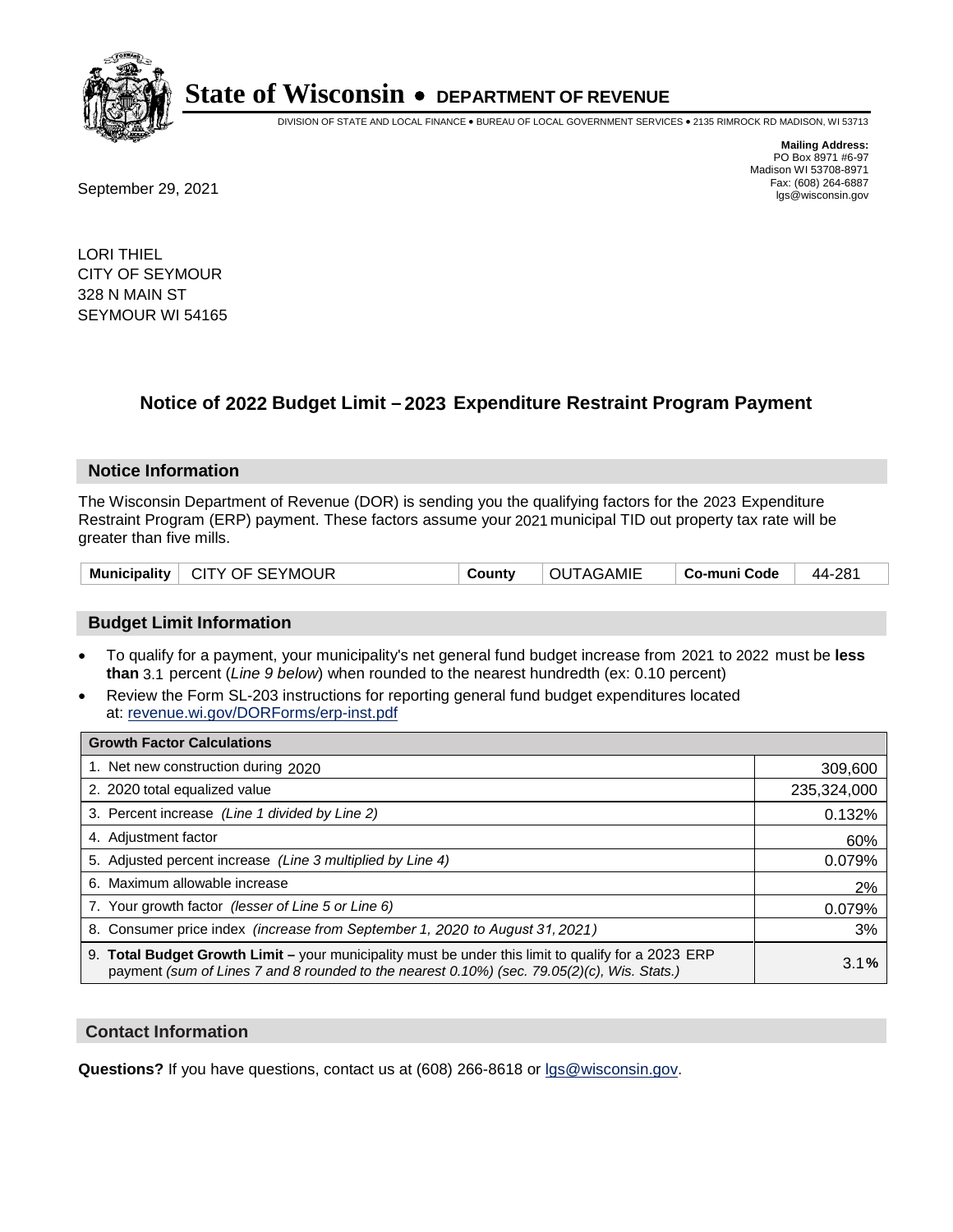

DIVISION OF STATE AND LOCAL FINANCE • BUREAU OF LOCAL GOVERNMENT SERVICES • 2135 RIMROCK RD MADISON, WI 53713

Fax: (608) 264-6887<br>
September 29, 2021 and the state of the state of the state of the state of the state of the state of the state of the state of the state of the state of the state of the state of the state of the state

**Mailing Address:** PO Box 8971 #6-97 Madison WI 53708-8971<br>Fax: (608) 264-6887

JULIE LESAR VILLAGE OF BELGIUM 104 PETER THEIN AVE BELGIUM WI 53004

## **Notice of 2022 Budget Limit - 2023 Expenditure Restraint Program Payment**

#### **Notice Information**

The Wisconsin Department of Revenue (DOR) is sending you the qualifying factors for the 2023 Expenditure Restraint Program (ERP) payment. These factors assume your 2021 municipal TID out property tax rate will be greater than five mills.

| Municipality   VILLAGE OF BELGIUM | County | <b>OZAUKEE</b> | Co-muni Code | 45-106 |
|-----------------------------------|--------|----------------|--------------|--------|
|-----------------------------------|--------|----------------|--------------|--------|

#### **Budget Limit Information**

- To qualify for a payment, your municipality's net general fund budget increase from 2021 to 2022 must be less **than** 3.6 percent (*Line 9 below*) when rounded to the nearest hundredth (ex: 0.10 percent)
- Review the Form SL-203 instructions for reporting general fund budget expenditures located at: revenue.wi.gov/DORForms/erp-inst.pdf

| <b>Growth Factor Calculations</b>                                                                                                                                                                  |             |
|----------------------------------------------------------------------------------------------------------------------------------------------------------------------------------------------------|-------------|
| 1. Net new construction during 2020                                                                                                                                                                | 2,238,600   |
| 2. 2020 total equalized value                                                                                                                                                                      | 221,983,100 |
| 3. Percent increase (Line 1 divided by Line 2)                                                                                                                                                     | 1.008%      |
| 4. Adjustment factor                                                                                                                                                                               | 60%         |
| 5. Adjusted percent increase (Line 3 multiplied by Line 4)                                                                                                                                         | 0.605%      |
| 6. Maximum allowable increase                                                                                                                                                                      | 2%          |
| 7. Your growth factor (lesser of Line 5 or Line 6)                                                                                                                                                 | 0.605%      |
| 8. Consumer price index (increase from September 1, 2020 to August 31, 2021)                                                                                                                       | 3%          |
| 9. Total Budget Growth Limit - your municipality must be under this limit to qualify for a 2023 ERP<br>payment (sum of Lines 7 and 8 rounded to the nearest 0.10%) (sec. 79.05(2)(c), Wis. Stats.) | 3.6%        |

#### **Contact Information**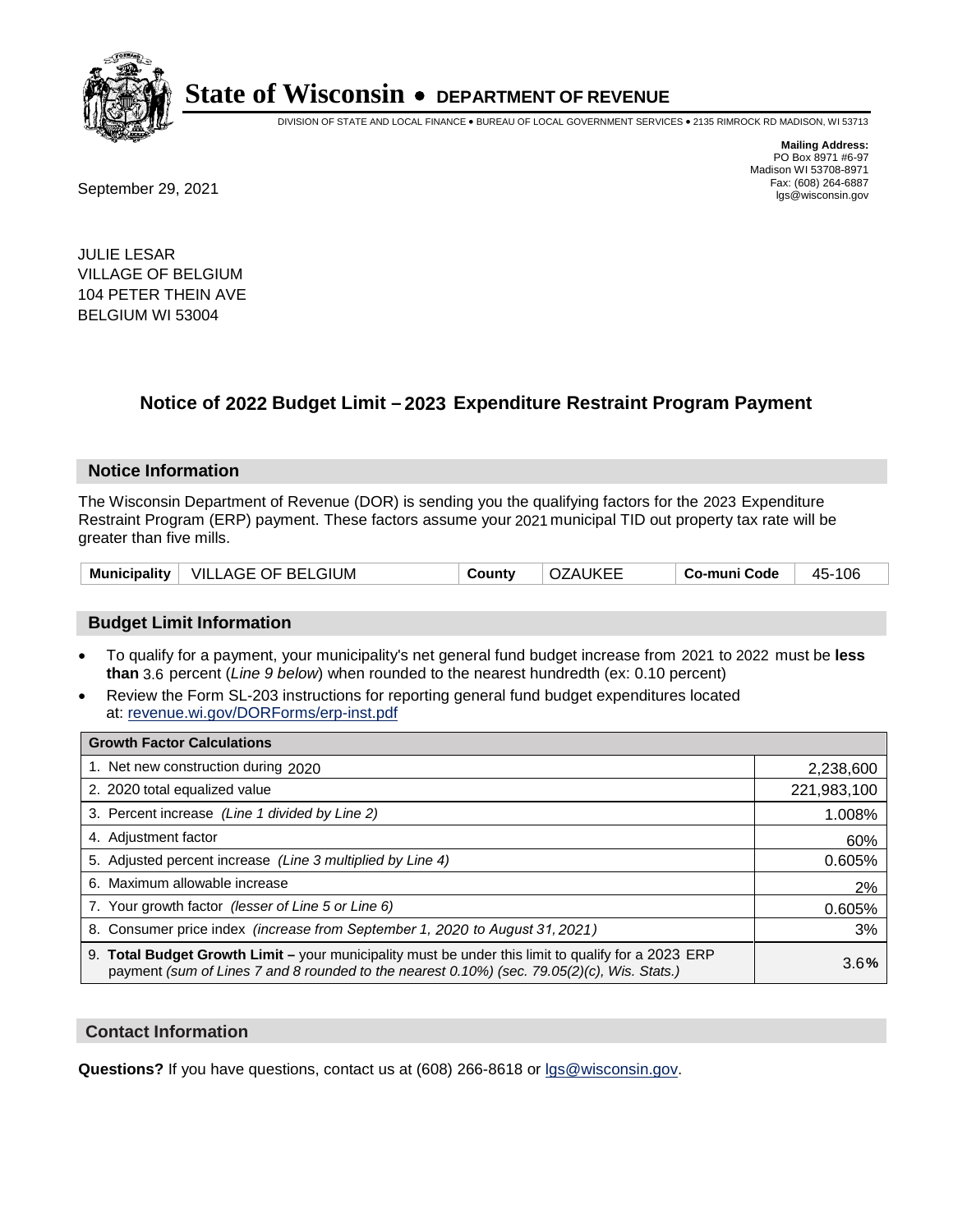

DIVISION OF STATE AND LOCAL FINANCE • BUREAU OF LOCAL GOVERNMENT SERVICES • 2135 RIMROCK RD MADISON, WI 53713

**Mailing Address:** PO Box 8971 #6-97 Madison WI 53708-8971<br>Fax: (608) 264-6887

Fax: (608) 264-6887<br>
September 29, 2021 and the state of the state of the state of the state of the state of the state of the state of the state of the state of the state of the state of the state of the state of the state

KAITY OLSEN VILLAGE OF GRAFTON 860 BADGER CIRCLE GRAFTON WI 53024

## **Notice of 2022 Budget Limit - 2023 Expenditure Restraint Program Payment**

#### **Notice Information**

The Wisconsin Department of Revenue (DOR) is sending you the qualifying factors for the 2023 Expenditure Restraint Program (ERP) payment. These factors assume your 2021 municipal TID out property tax rate will be greater than five mills.

| <b>Municipality</b> | $\perp$ VILLAGE OF GRAFTON | County | <b>OZAUKEE</b> | Co-muni Code | 101<br>45-1 |
|---------------------|----------------------------|--------|----------------|--------------|-------------|
|---------------------|----------------------------|--------|----------------|--------------|-------------|

### **Budget Limit Information**

- To qualify for a payment, your municipality's net general fund budget increase from 2021 to 2022 must be less **than** 4.4 percent (*Line 9 below*) when rounded to the nearest hundredth (ex: 0.10 percent)
- Review the Form SL-203 instructions for reporting general fund budget expenditures located at: revenue.wi.gov/DORForms/erp-inst.pdf

| <b>Growth Factor Calculations</b>                                                                                                                                                                  |               |
|----------------------------------------------------------------------------------------------------------------------------------------------------------------------------------------------------|---------------|
| 1. Net new construction during 2020                                                                                                                                                                | 35,635,600    |
| 2. 2020 total equalized value                                                                                                                                                                      | 1,542,468,400 |
| 3. Percent increase (Line 1 divided by Line 2)                                                                                                                                                     | 2.310%        |
| 4. Adiustment factor                                                                                                                                                                               | 60%           |
| 5. Adjusted percent increase (Line 3 multiplied by Line 4)                                                                                                                                         | 1.386%        |
| 6. Maximum allowable increase                                                                                                                                                                      | 2%            |
| 7. Your growth factor (lesser of Line 5 or Line 6)                                                                                                                                                 | 1.386%        |
| 8. Consumer price index (increase from September 1, 2020 to August 31, 2021)                                                                                                                       | 3%            |
| 9. Total Budget Growth Limit - your municipality must be under this limit to qualify for a 2023 ERP<br>payment (sum of Lines 7 and 8 rounded to the nearest 0.10%) (sec. 79.05(2)(c), Wis. Stats.) | 4.4%          |

#### **Contact Information**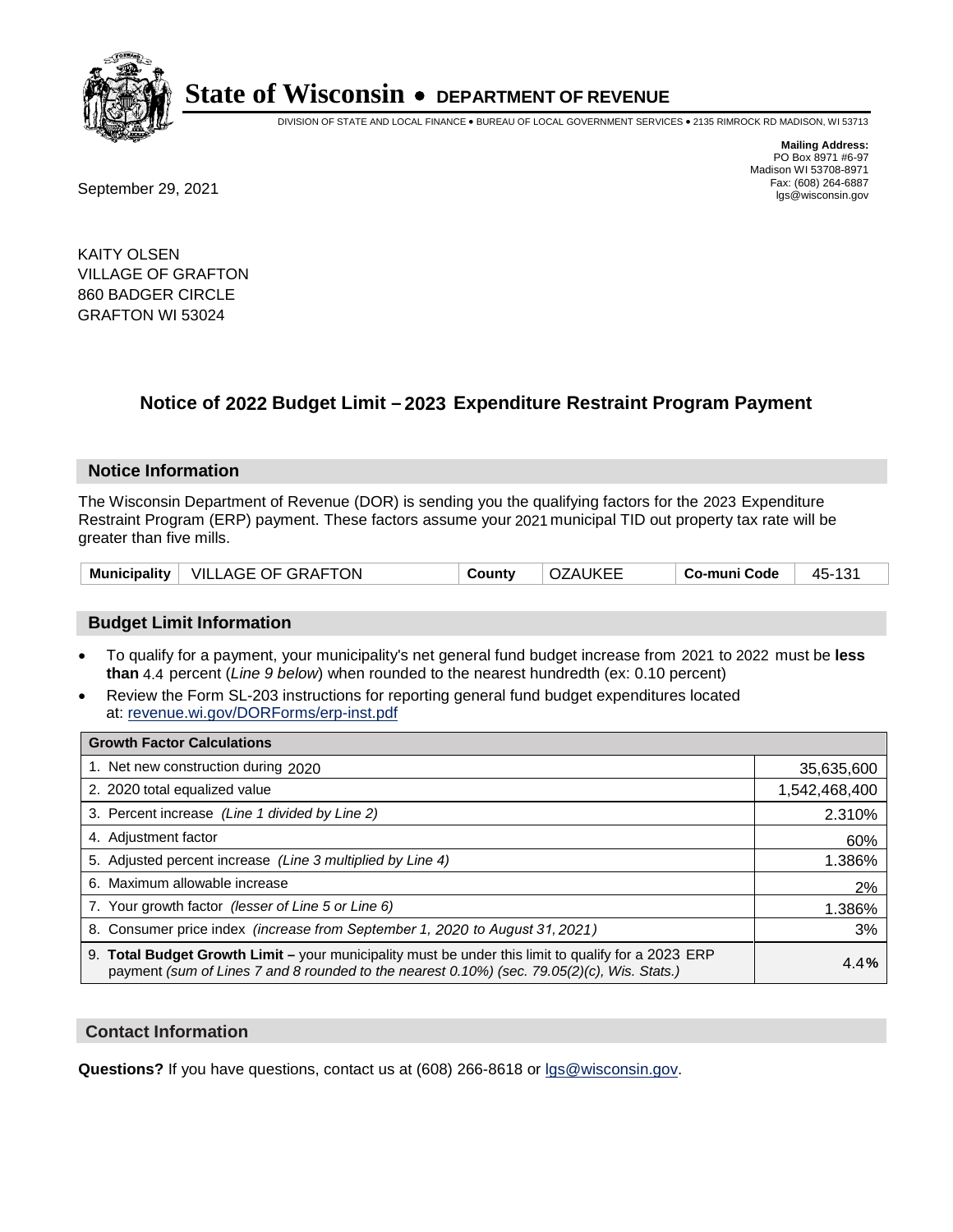

DIVISION OF STATE AND LOCAL FINANCE • BUREAU OF LOCAL GOVERNMENT SERVICES • 2135 RIMROCK RD MADISON, WI 53713

**Mailing Address:** PO Box 8971 #6-97 Madison WI 53708-8971<br>Fax: (608) 264-6887 Fax: (608) 264-6887<br>
September 29, 2021 and the state of the state of the state of the state of the state of the state of the state of the state of the state of the state of the state of the state of the state of the state

MARY BAUMANN VILLAGE OF SAUKVILLE 639 E GREEN BAY AVE SAUKVILLE WI 53080-2013

## **Notice of 2022 Budget Limit - 2023 Expenditure Restraint Program Payment**

#### **Notice Information**

The Wisconsin Department of Revenue (DOR) is sending you the qualifying factors for the 2023 Expenditure Restraint Program (ERP) payment. These factors assume your 2021 municipal TID out property tax rate will be greater than five mills.

| Municipality   VILLAGE OF SAUKVILLE | County | <b>OZAUKEE</b> | Co-muni Code | 45-181 |
|-------------------------------------|--------|----------------|--------------|--------|
|-------------------------------------|--------|----------------|--------------|--------|

### **Budget Limit Information**

- To qualify for a payment, your municipality's net general fund budget increase from 2021 to 2022 must be less **than** 3.2 percent (*Line 9 below*) when rounded to the nearest hundredth (ex: 0.10 percent)
- Review the Form SL-203 instructions for reporting general fund budget expenditures located at: revenue.wi.gov/DORForms/erp-inst.pdf

| <b>Growth Factor Calculations</b>                                                                                                                                                                  |             |
|----------------------------------------------------------------------------------------------------------------------------------------------------------------------------------------------------|-------------|
| 1. Net new construction during 2020                                                                                                                                                                | 1,872,100   |
| 2. 2020 total equalized value                                                                                                                                                                      | 500,511,900 |
| 3. Percent increase (Line 1 divided by Line 2)                                                                                                                                                     | 0.374%      |
| 4. Adiustment factor                                                                                                                                                                               | 60%         |
| 5. Adjusted percent increase (Line 3 multiplied by Line 4)                                                                                                                                         | 0.224%      |
| 6. Maximum allowable increase                                                                                                                                                                      | 2%          |
| 7. Your growth factor (lesser of Line 5 or Line 6)                                                                                                                                                 | 0.224%      |
| 8. Consumer price index (increase from September 1, 2020 to August 31, 2021)                                                                                                                       | 3%          |
| 9. Total Budget Growth Limit - your municipality must be under this limit to qualify for a 2023 ERP<br>payment (sum of Lines 7 and 8 rounded to the nearest 0.10%) (sec. 79.05(2)(c), Wis. Stats.) | 3.2%        |

#### **Contact Information**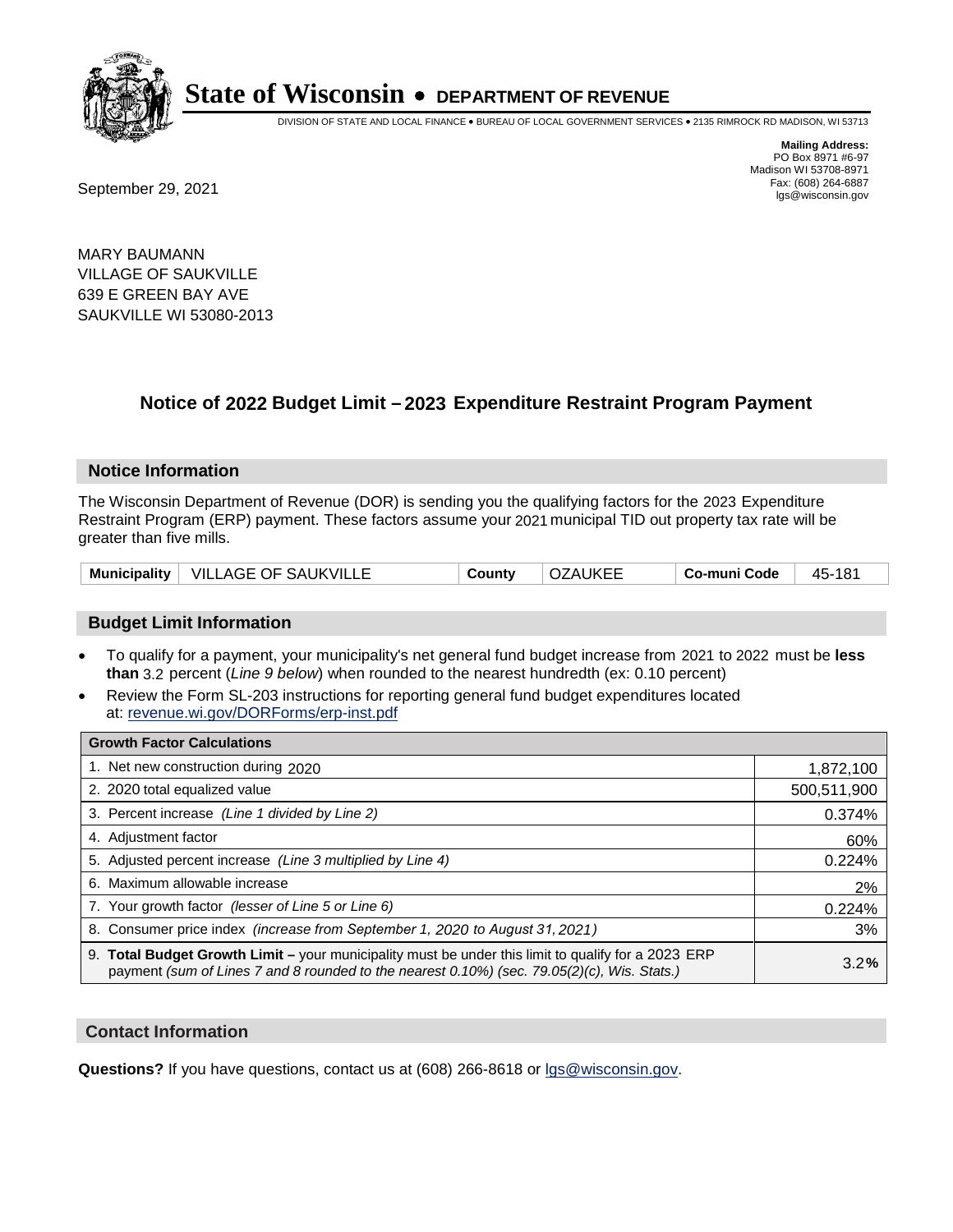

DIVISION OF STATE AND LOCAL FINANCE • BUREAU OF LOCAL GOVERNMENT SERVICES • 2135 RIMROCK RD MADISON, WI 53713

**Mailing Address:** PO Box 8971 #6-97 Madison WI 53708-8971<br>Fax: (608) 264-6887 Fax: (608) 264-6887<br>
September 29, 2021 and the state of the state of the state of the state of the state of the state of the state of the state of the state of the state of the state of the state of the state of the state

AMY LANGLOIS VILLAGE OF THIENSVILLE 250 ELM ST THIENSVILLE WI 53092-1602

## **Notice of 2022 Budget Limit - 2023 Expenditure Restraint Program Payment**

#### **Notice Information**

The Wisconsin Department of Revenue (DOR) is sending you the qualifying factors for the 2023 Expenditure Restraint Program (ERP) payment. These factors assume your 2021 municipal TID out property tax rate will be greater than five mills.

|  | Municipality   VILLAGE OF THIENSVILLE | County | OZAUKEE | Co-muni Code | 45-186 |
|--|---------------------------------------|--------|---------|--------------|--------|
|--|---------------------------------------|--------|---------|--------------|--------|

### **Budget Limit Information**

- To qualify for a payment, your municipality's net general fund budget increase from 2021 to 2022 must be less **than** 3.4 percent (*Line 9 below*) when rounded to the nearest hundredth (ex: 0.10 percent)
- Review the Form SL-203 instructions for reporting general fund budget expenditures located at: revenue.wi.gov/DORForms/erp-inst.pdf

| <b>Growth Factor Calculations</b>                                                                                                                                                                      |             |
|--------------------------------------------------------------------------------------------------------------------------------------------------------------------------------------------------------|-------------|
| 1. Net new construction during 2020                                                                                                                                                                    | 2,616,200   |
| 2. 2020 total equalized value                                                                                                                                                                          | 392,582,000 |
| 3. Percent increase (Line 1 divided by Line 2)                                                                                                                                                         | 0.666%      |
| 4. Adjustment factor                                                                                                                                                                                   | 60%         |
| 5. Adjusted percent increase (Line 3 multiplied by Line 4)                                                                                                                                             | 0.400%      |
| 6. Maximum allowable increase                                                                                                                                                                          | 2%          |
| 7. Your growth factor (lesser of Line 5 or Line 6)                                                                                                                                                     | 0.400%      |
| 8. Consumer price index (increase from September 1, 2020 to August 31, 2021)                                                                                                                           | 3%          |
| 9. Total Budget Growth Limit - your municipality must be under this limit to qualify for a 2023 ERP<br>payment (sum of Lines 7 and 8 rounded to the nearest $0.10\%$ ) (sec. 79.05(2)(c), Wis. Stats.) | 3.4%        |

#### **Contact Information**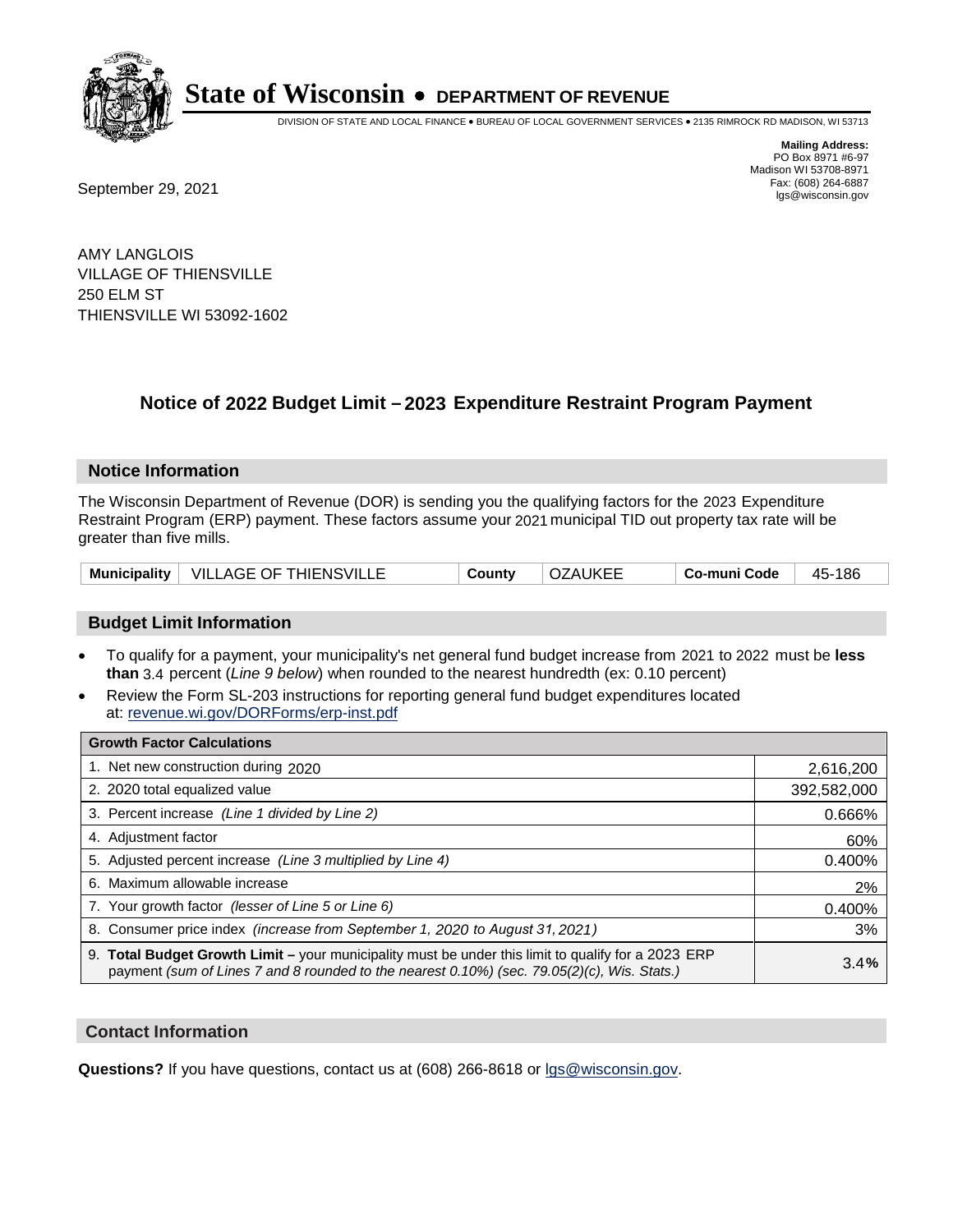

DIVISION OF STATE AND LOCAL FINANCE • BUREAU OF LOCAL GOVERNMENT SERVICES • 2135 RIMROCK RD MADISON, WI 53713

Fax: (608) 264-6887<br>
September 29, 2021 and the state of the state of the state of the state of the state of the state of the state of the state of the state of the state of the state of the state of the state of the state

**Mailing Address:** PO Box 8971 #6-97 Madison WI 53708-8971<br>Fax: (608) 264-6887

TRACIE SETTE CITY OF CEDARBURG W63N645 WASHINGTON AVE CEDARBURG WI 53012-0049

## **Notice of 2022 Budget Limit - 2023 Expenditure Restraint Program Payment**

#### **Notice Information**

The Wisconsin Department of Revenue (DOR) is sending you the qualifying factors for the 2023 Expenditure Restraint Program (ERP) payment. These factors assume your 2021 municipal TID out property tax rate will be greater than five mills.

| Municipality   CITY OF CEDARBURG | County | <b>OZAUKEE</b> | ⊟ Co-muni Code | 45-211 |
|----------------------------------|--------|----------------|----------------|--------|
|----------------------------------|--------|----------------|----------------|--------|

### **Budget Limit Information**

- To qualify for a payment, your municipality's net general fund budget increase from 2021 to 2022 must be less **than** 4.5 percent (*Line 9 below*) when rounded to the nearest hundredth (ex: 0.10 percent)
- Review the Form SL-203 instructions for reporting general fund budget expenditures located at: revenue.wi.gov/DORForms/erp-inst.pdf

| <b>Growth Factor Calculations</b>                                                                                                                                                                      |               |
|--------------------------------------------------------------------------------------------------------------------------------------------------------------------------------------------------------|---------------|
| 1. Net new construction during 2020                                                                                                                                                                    | 38,678,400    |
| 2. 2020 total equalized value                                                                                                                                                                          | 1,548,438,900 |
| 3. Percent increase (Line 1 divided by Line 2)                                                                                                                                                         | 2.498%        |
| 4. Adjustment factor                                                                                                                                                                                   | 60%           |
| 5. Adjusted percent increase (Line 3 multiplied by Line 4)                                                                                                                                             | 1.499%        |
| 6. Maximum allowable increase                                                                                                                                                                          | 2%            |
| 7. Your growth factor (lesser of Line 5 or Line 6)                                                                                                                                                     | 1.499%        |
| 8. Consumer price index (increase from September 1, 2020 to August 31, 2021)                                                                                                                           | 3%            |
| 9. Total Budget Growth Limit - your municipality must be under this limit to qualify for a 2023 ERP<br>payment (sum of Lines 7 and 8 rounded to the nearest $0.10\%$ ) (sec. 79.05(2)(c), Wis. Stats.) | 4.5%          |

#### **Contact Information**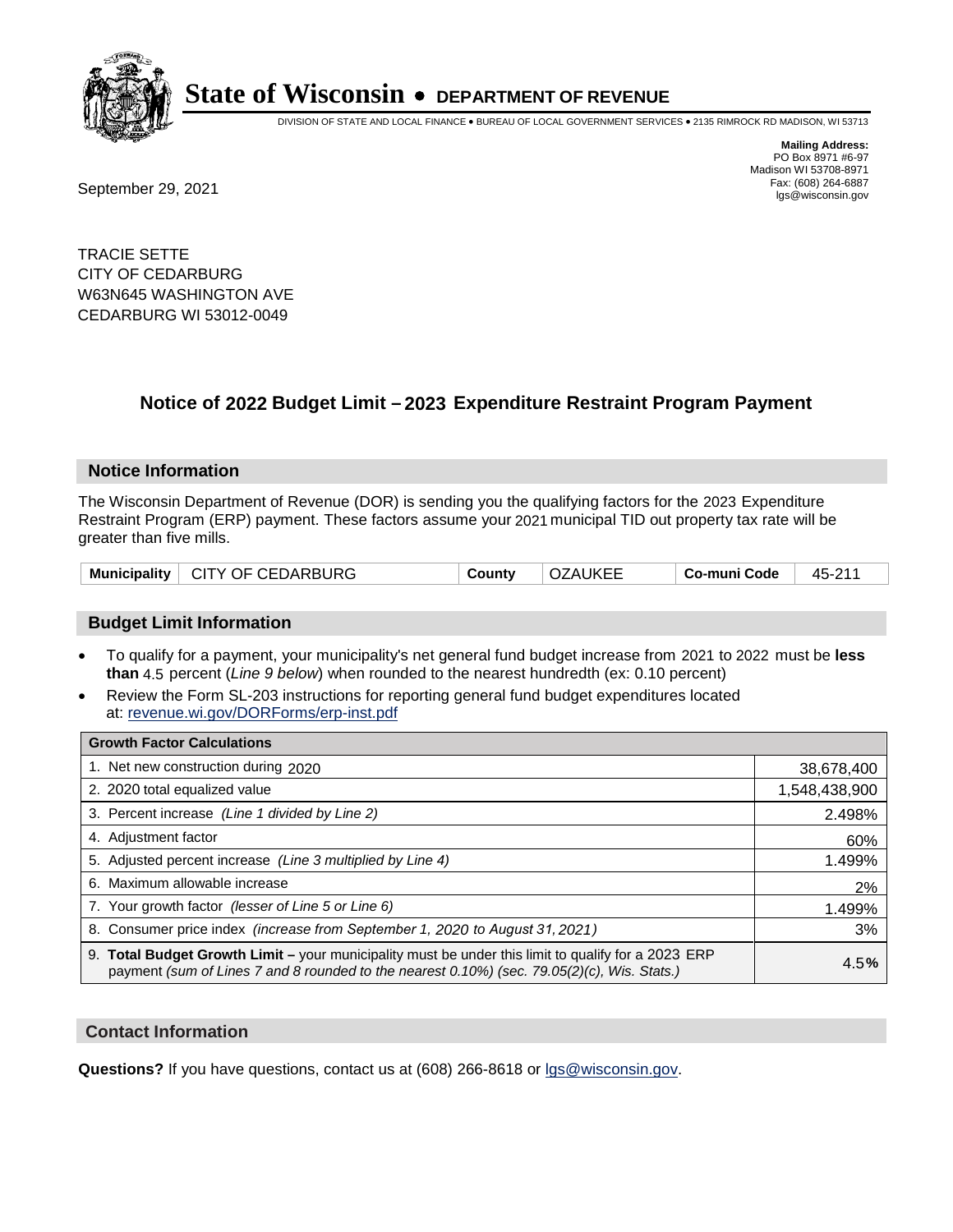

DIVISION OF STATE AND LOCAL FINANCE • BUREAU OF LOCAL GOVERNMENT SERVICES • 2135 RIMROCK RD MADISON, WI 53713

**Mailing Address:** PO Box 8971 #6-97 Madison WI 53708-8971<br>Fax: (608) 264-6887

Fax: (608) 264-6887<br>
September 29, 2021 and the state of the state of the state of the state of the state of the state of the state of the state of the state of the state of the state of the state of the state of the state

SUSAN WESTERBEKE CITY OF PORT WASHINGTON PO BOX 307 PORT WASHINGTON WI 53074-0307

## **Notice of 2022 Budget Limit - 2023 Expenditure Restraint Program Payment**

#### **Notice Information**

The Wisconsin Department of Revenue (DOR) is sending you the qualifying factors for the 2023 Expenditure Restraint Program (ERP) payment. These factors assume your 2021 municipal TID out property tax rate will be greater than five mills.

|  | Municipality   CITY OF PORT WASHINGTON | County | OZAUKEE | ⊩ Co-muni Code | 45-271 |
|--|----------------------------------------|--------|---------|----------------|--------|
|--|----------------------------------------|--------|---------|----------------|--------|

### **Budget Limit Information**

- To qualify for a payment, your municipality's net general fund budget increase from 2021 to 2022 must be less **than** 4.9 percent (*Line 9 below*) when rounded to the nearest hundredth (ex: 0.10 percent)
- Review the Form SL-203 instructions for reporting general fund budget expenditures located at: revenue.wi.gov/DORForms/erp-inst.pdf

| <b>Growth Factor Calculations</b>                                                                                                                                                                  |               |
|----------------------------------------------------------------------------------------------------------------------------------------------------------------------------------------------------|---------------|
| 1. Net new construction during 2020                                                                                                                                                                | 36,266,200    |
| 2. 2020 total equalized value                                                                                                                                                                      | 1,174,525,000 |
| 3. Percent increase (Line 1 divided by Line 2)                                                                                                                                                     | 3.088%        |
| 4. Adjustment factor                                                                                                                                                                               | 60%           |
| 5. Adjusted percent increase (Line 3 multiplied by Line 4)                                                                                                                                         | 1.853%        |
| 6. Maximum allowable increase                                                                                                                                                                      | 2%            |
| 7. Your growth factor (lesser of Line 5 or Line 6)                                                                                                                                                 | 1.853%        |
| 8. Consumer price index (increase from September 1, 2020 to August 31, 2021)                                                                                                                       | 3%            |
| 9. Total Budget Growth Limit - your municipality must be under this limit to qualify for a 2023 ERP<br>payment (sum of Lines 7 and 8 rounded to the nearest 0.10%) (sec. 79.05(2)(c), Wis. Stats.) | 4.9%          |

#### **Contact Information**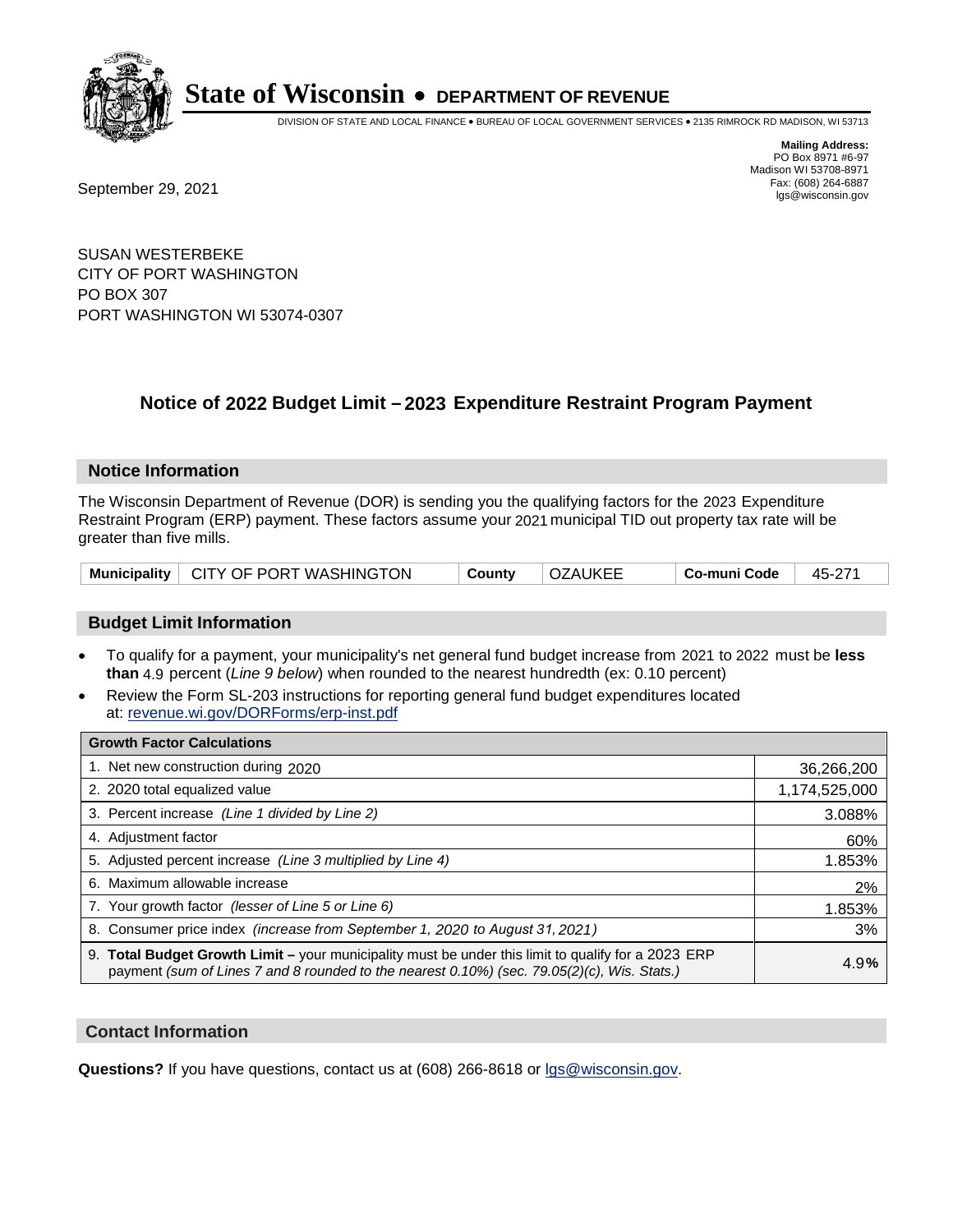

DIVISION OF STATE AND LOCAL FINANCE • BUREAU OF LOCAL GOVERNMENT SERVICES • 2135 RIMROCK RD MADISON, WI 53713

Fax: (608) 264-6887<br>
September 29, 2021 and the state of the state of the state of the state of the state of the state of the state of the state of the state of the state of the state of the state of the state of the state

**Mailing Address:** PO Box 8971 #6-97 Madison WI 53708-8971<br>Fax: (608) 264-6887

ANGELA MORGAN CITY OF DURAND 104 E MAIN STREET DURAND WI 54736-0202

## **Notice of 2022 Budget Limit - 2023 Expenditure Restraint Program Payment**

#### **Notice Information**

The Wisconsin Department of Revenue (DOR) is sending you the qualifying factors for the 2023 Expenditure Restraint Program (ERP) payment. These factors assume your 2021 municipal TID out property tax rate will be greater than five mills.

| CITY OF DURAND<br><b>Municipality</b> | County | <b>PEPIN</b> | Co-muni Code | 46-216 |
|---------------------------------------|--------|--------------|--------------|--------|
|---------------------------------------|--------|--------------|--------------|--------|

#### **Budget Limit Information**

- To qualify for a payment, your municipality's net general fund budget increase from 2021 to 2022 must be less **than** 3.2 percent (*Line 9 below*) when rounded to the nearest hundredth (ex: 0.10 percent)
- Review the Form SL-203 instructions for reporting general fund budget expenditures located at: revenue.wi.gov/DORForms/erp-inst.pdf

| <b>Growth Factor Calculations</b>                                                                                                                                                                  |             |
|----------------------------------------------------------------------------------------------------------------------------------------------------------------------------------------------------|-------------|
| 1. Net new construction during 2020                                                                                                                                                                | 354,000     |
| 2. 2020 total equalized value                                                                                                                                                                      | 105,692,200 |
| 3. Percent increase (Line 1 divided by Line 2)                                                                                                                                                     | 0.335%      |
| 4. Adjustment factor                                                                                                                                                                               | 60%         |
| 5. Adjusted percent increase (Line 3 multiplied by Line 4)                                                                                                                                         | 0.201%      |
| 6. Maximum allowable increase                                                                                                                                                                      | 2%          |
| 7. Your growth factor (lesser of Line 5 or Line 6)                                                                                                                                                 | 0.201%      |
| 8. Consumer price index (increase from September 1, 2020 to August 31, 2021)                                                                                                                       | 3%          |
| 9. Total Budget Growth Limit – your municipality must be under this limit to qualify for a 2023 ERP<br>payment (sum of Lines 7 and 8 rounded to the nearest 0.10%) (sec. 79.05(2)(c), Wis. Stats.) | 3.2%        |

#### **Contact Information**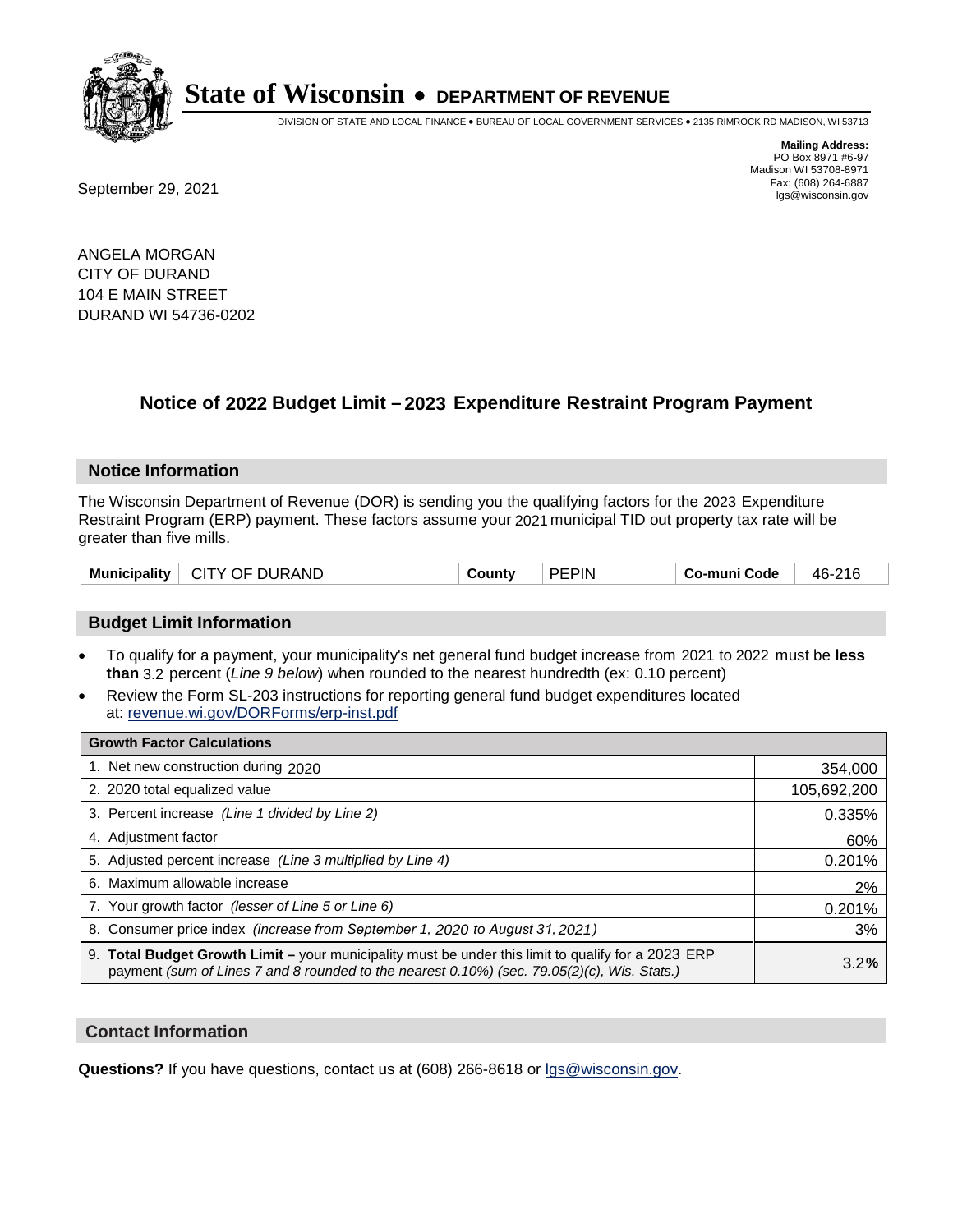

DIVISION OF STATE AND LOCAL FINANCE • BUREAU OF LOCAL GOVERNMENT SERVICES • 2135 RIMROCK RD MADISON, WI 53713

Fax: (608) 264-6887<br>
September 29, 2021 and the state of the state of the state of the state of the state of the state of the state of the state of the state of the state of the state of the state of the state of the state

**Mailing Address:** PO Box 8971 #6-97 Madison WI 53708-8971<br>Fax: (608) 264-6887

RUTH KAY TOWN OF SALEM W1085 CARDINAL DR SPRING VALLEY WI 54767

## **Notice of 2022 Budget Limit - 2023 Expenditure Restraint Program Payment**

#### **Notice Information**

The Wisconsin Department of Revenue (DOR) is sending you the qualifying factors for the 2023 Expenditure Restraint Program (ERP) payment. These factors assume your 2021 municipal TID out property tax rate will be greater than five mills.

| <b>TOWN OF SALEM</b><br>Municipality $^\dagger$ | County | <b>PIERCE</b> | Co-muni Code | 47-026 |
|-------------------------------------------------|--------|---------------|--------------|--------|
|-------------------------------------------------|--------|---------------|--------------|--------|

### **Budget Limit Information**

- To qualify for a payment, your municipality's net general fund budget increase from 2021 to 2022 must be less **than** 3.4 percent (*Line 9 below*) when rounded to the nearest hundredth (ex: 0.10 percent)
- Review the Form SL-203 instructions for reporting general fund budget expenditures located at: revenue.wi.gov/DORForms/erp-inst.pdf

| <b>Growth Factor Calculations</b>                                                                                                                                                                  |            |
|----------------------------------------------------------------------------------------------------------------------------------------------------------------------------------------------------|------------|
| 1. Net new construction during 2020                                                                                                                                                                | 365,200    |
| 2. 2020 total equalized value                                                                                                                                                                      | 55,204,100 |
| 3. Percent increase (Line 1 divided by Line 2)                                                                                                                                                     | 0.662%     |
| 4. Adjustment factor                                                                                                                                                                               | 60%        |
| 5. Adjusted percent increase (Line 3 multiplied by Line 4)                                                                                                                                         | 0.397%     |
| 6. Maximum allowable increase                                                                                                                                                                      | 2%         |
| 7. Your growth factor (lesser of Line 5 or Line 6)                                                                                                                                                 | 0.397%     |
| 8. Consumer price index (increase from September 1, 2020 to August 31, 2021)                                                                                                                       | 3%         |
| 9. Total Budget Growth Limit – your municipality must be under this limit to qualify for a 2023 ERP<br>payment (sum of Lines 7 and 8 rounded to the nearest 0.10%) (sec. 79.05(2)(c), Wis. Stats.) | 3.4%       |

#### **Contact Information**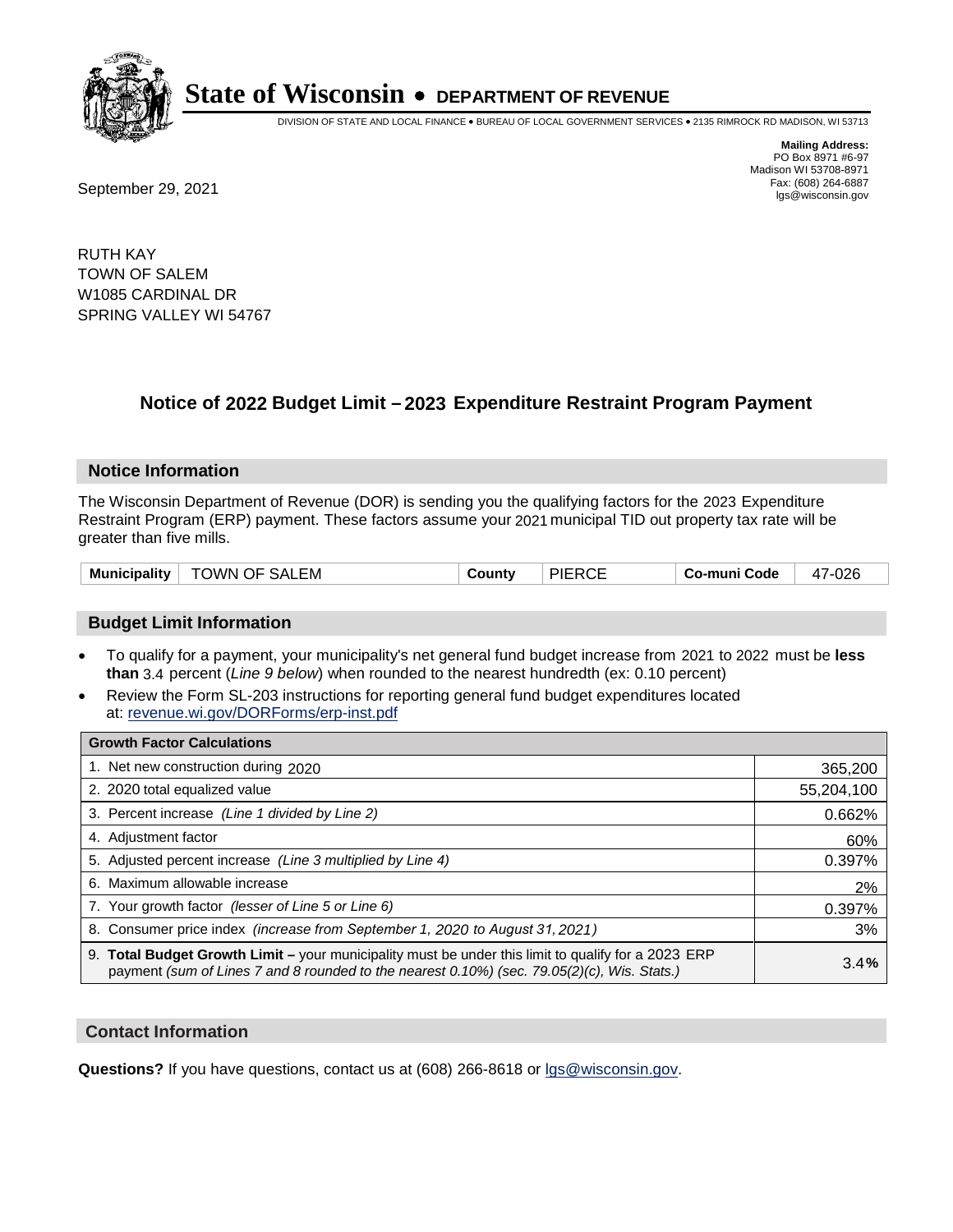

DIVISION OF STATE AND LOCAL FINANCE • BUREAU OF LOCAL GOVERNMENT SERVICES • 2135 RIMROCK RD MADISON, WI 53713

Fax: (608) 264-6887<br>
September 29, 2021 and the state of the state of the state of the state of the state of the state of the state of the state of the state of the state of the state of the state of the state of the state

**Mailing Address:** PO Box 8971 #6-97 Madison WI 53708-8971<br>Fax: (608) 264-6887

DONNA BORGSCHATZ TOWN OF SPRING LAKE BOX 178, N7717 COUNTY RD. B SPRING VALLEY WI 54767-0178

## **Notice of 2022 Budget Limit - 2023 Expenditure Restraint Program Payment**

#### **Notice Information**

The Wisconsin Department of Revenue (DOR) is sending you the qualifying factors for the 2023 Expenditure Restraint Program (ERP) payment. These factors assume your 2021 municipal TID out property tax rate will be greater than five mills.

|  | Municipality   TOWN OF SPRING LAKE | County | <b>PIERCE</b> | Co-muni Code | 47-028 |
|--|------------------------------------|--------|---------------|--------------|--------|
|--|------------------------------------|--------|---------------|--------------|--------|

#### **Budget Limit Information**

- To qualify for a payment, your municipality's net general fund budget increase from 2021 to 2022 must be less **than** 3.9 percent (*Line 9 below*) when rounded to the nearest hundredth (ex: 0.10 percent)
- Review the Form SL-203 instructions for reporting general fund budget expenditures located at: revenue.wi.gov/DORForms/erp-inst.pdf

| <b>Growth Factor Calculations</b>                                                                                                                                                                      |            |
|--------------------------------------------------------------------------------------------------------------------------------------------------------------------------------------------------------|------------|
| 1. Net new construction during 2020                                                                                                                                                                    | 700,800    |
| 2. 2020 total equalized value                                                                                                                                                                          | 49,380,700 |
| 3. Percent increase (Line 1 divided by Line 2)                                                                                                                                                         | 1.419%     |
| 4. Adjustment factor                                                                                                                                                                                   | 60%        |
| 5. Adjusted percent increase (Line 3 multiplied by Line 4)                                                                                                                                             | 0.851%     |
| 6. Maximum allowable increase                                                                                                                                                                          | 2%         |
| 7. Your growth factor (lesser of Line 5 or Line 6)                                                                                                                                                     | 0.851%     |
| 8. Consumer price index (increase from September 1, 2020 to August 31, 2021)                                                                                                                           | 3%         |
| 9. Total Budget Growth Limit - your municipality must be under this limit to qualify for a 2023 ERP<br>payment (sum of Lines 7 and 8 rounded to the nearest $0.10\%$ ) (sec. 79.05(2)(c), Wis. Stats.) | 3.9%       |

#### **Contact Information**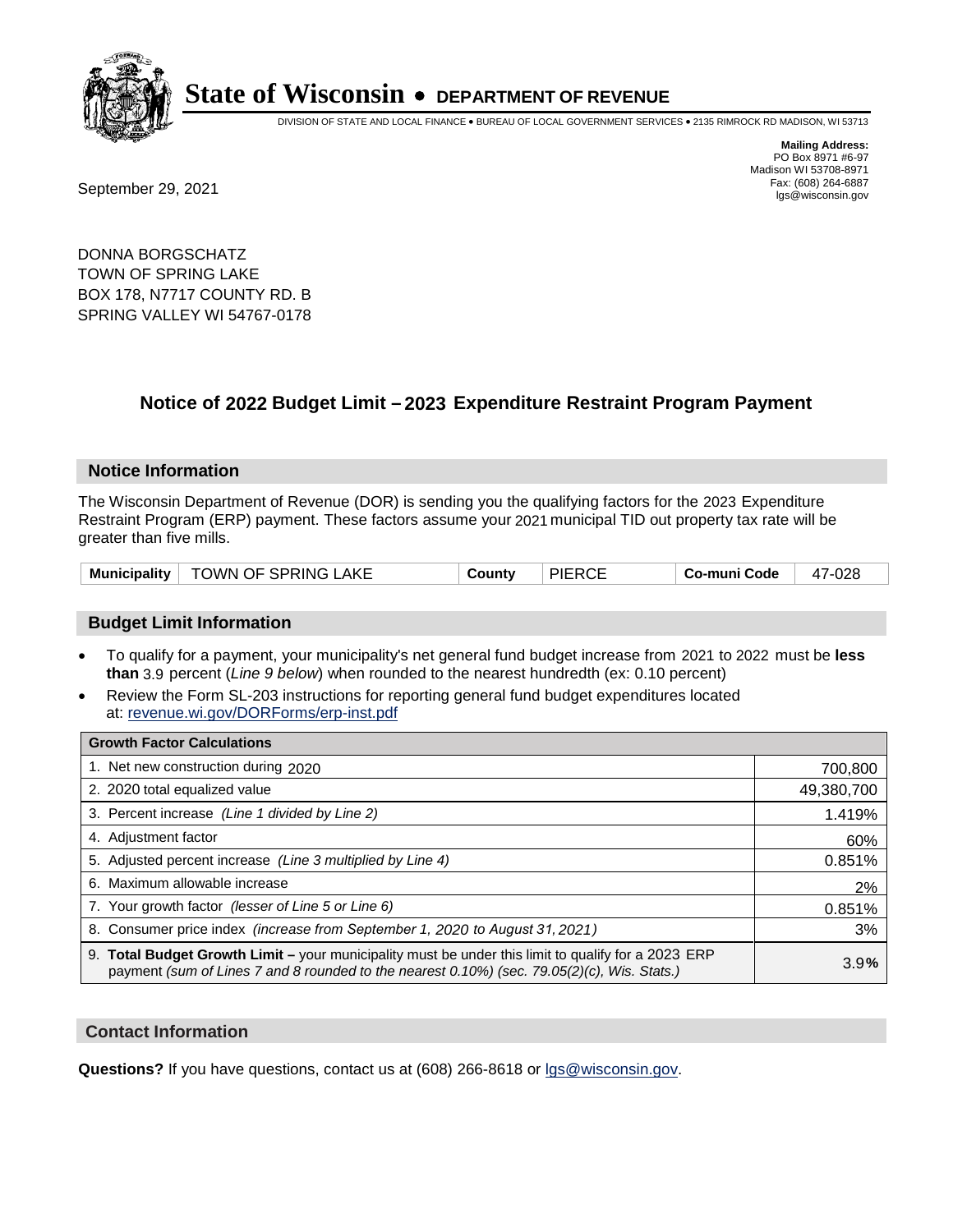

DIVISION OF STATE AND LOCAL FINANCE • BUREAU OF LOCAL GOVERNMENT SERVICES • 2135 RIMROCK RD MADISON, WI 53713

Fax: (608) 264-6887<br>
September 29, 2021 and the state of the state of the state of the state of the state of the state of the state of the state of the state of the state of the state of the state of the state of the state

**Mailing Address:** PO Box 8971 #6-97 Madison WI 53708-8971<br>Fax: (608) 264-6887

NICOLE STEWART VILLAGE OF ELLSWORTH 130 N CHESTNUT ST ELLSWORTH WI 54011-4135

## **Notice of 2022 Budget Limit - 2023 Expenditure Restraint Program Payment**

#### **Notice Information**

The Wisconsin Department of Revenue (DOR) is sending you the qualifying factors for the 2023 Expenditure Restraint Program (ERP) payment. These factors assume your 2021 municipal TID out property tax rate will be greater than five mills.

| Municipality   VILLAGE OF ELLSWORTH | County | <b>PIERCE</b> | Co-muni Code | 47-121 |
|-------------------------------------|--------|---------------|--------------|--------|
|-------------------------------------|--------|---------------|--------------|--------|

### **Budget Limit Information**

- To qualify for a payment, your municipality's net general fund budget increase from 2021 to 2022 must be less **than** 3.4 percent (*Line 9 below*) when rounded to the nearest hundredth (ex: 0.10 percent)
- Review the Form SL-203 instructions for reporting general fund budget expenditures located at: revenue.wi.gov/DORForms/erp-inst.pdf

| <b>Growth Factor Calculations</b>                                                                                                                                                                  |             |
|----------------------------------------------------------------------------------------------------------------------------------------------------------------------------------------------------|-------------|
| 1. Net new construction during 2020                                                                                                                                                                | 1,713,600   |
| 2. 2020 total equalized value                                                                                                                                                                      | 235,826,700 |
| 3. Percent increase (Line 1 divided by Line 2)                                                                                                                                                     | 0.727%      |
| 4. Adjustment factor                                                                                                                                                                               | 60%         |
| 5. Adjusted percent increase (Line 3 multiplied by Line 4)                                                                                                                                         | 0.436%      |
| 6. Maximum allowable increase                                                                                                                                                                      | 2%          |
| 7. Your growth factor (lesser of Line 5 or Line 6)                                                                                                                                                 | 0.436%      |
| 8. Consumer price index (increase from September 1, 2020 to August 31, 2021)                                                                                                                       | 3%          |
| 9. Total Budget Growth Limit - your municipality must be under this limit to qualify for a 2023 ERP<br>payment (sum of Lines 7 and 8 rounded to the nearest 0.10%) (sec. 79.05(2)(c), Wis. Stats.) | 3.4%        |

#### **Contact Information**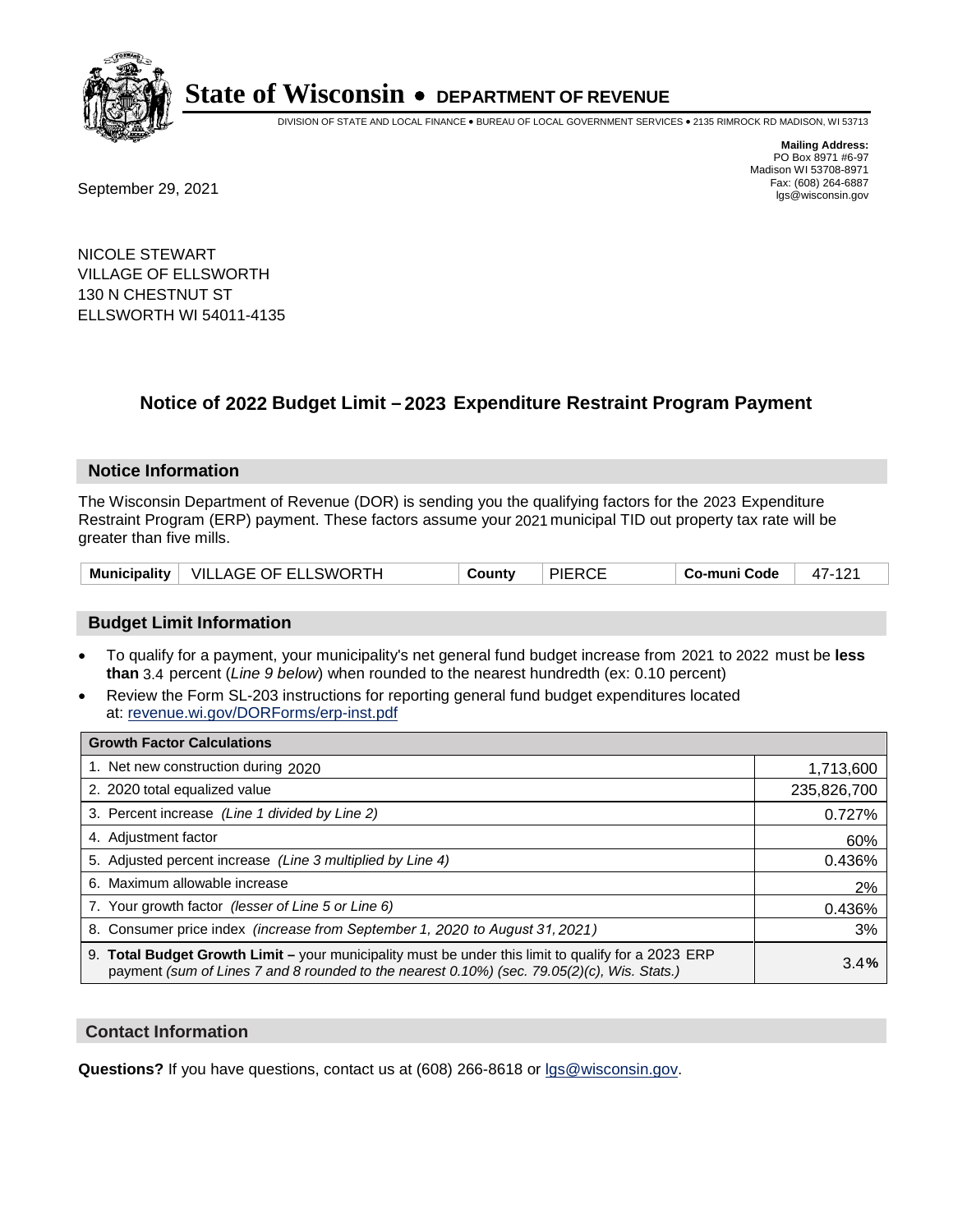

DIVISION OF STATE AND LOCAL FINANCE • BUREAU OF LOCAL GOVERNMENT SERVICES • 2135 RIMROCK RD MADISON, WI 53713

Fax: (608) 264-6887<br>
September 29, 2021 and the state of the state of the state of the state of the state of the state of the state of the state of the state of the state of the state of the state of the state of the state

**Mailing Address:** PO Box 8971 #6-97 Madison WI 53708-8971<br>Fax: (608) 264-6887

SHIRLEY GILLES VILLAGE OF MAIDEN ROCK PO BOX 186 MAIDEN ROCK WI 54750-0186

## **Notice of 2022 Budget Limit - 2023 Expenditure Restraint Program Payment**

#### **Notice Information**

The Wisconsin Department of Revenue (DOR) is sending you the qualifying factors for the 2023 Expenditure Restraint Program (ERP) payment. These factors assume your 2021 municipal TID out property tax rate will be greater than five mills.

|  | Municipality   VILLAGE OF MAIDEN ROCK | County | <b>PIERCE</b> | Co-muni Code | 47-151 |
|--|---------------------------------------|--------|---------------|--------------|--------|
|--|---------------------------------------|--------|---------------|--------------|--------|

### **Budget Limit Information**

- To qualify for a payment, your municipality's net general fund budget increase from 2021 to 2022 must be less **than** 3.0 percent (*Line 9 below*) when rounded to the nearest hundredth (ex: 0.10 percent)
- Review the Form SL-203 instructions for reporting general fund budget expenditures located at: revenue.wi.gov/DORForms/erp-inst.pdf

| <b>Growth Factor Calculations</b>                                                                                                                                                                  |            |
|----------------------------------------------------------------------------------------------------------------------------------------------------------------------------------------------------|------------|
| 1. Net new construction during 2020                                                                                                                                                                | $-42,700$  |
| 2. 2020 total equalized value                                                                                                                                                                      | 22,969,300 |
| 3. Percent increase (Line 1 divided by Line 2)                                                                                                                                                     | $-0.186%$  |
| 4. Adjustment factor                                                                                                                                                                               | 60%        |
| 5. Adjusted percent increase (Line 3 multiplied by Line 4)                                                                                                                                         | $-0.112%$  |
| 6. Maximum allowable increase                                                                                                                                                                      | 2%         |
| 7. Your growth factor (lesser of Line 5 or Line 6)                                                                                                                                                 | 0.000%     |
| 8. Consumer price index (increase from September 1, 2020 to August 31, 2021)                                                                                                                       | 3%         |
| 9. Total Budget Growth Limit - your municipality must be under this limit to qualify for a 2023 ERP<br>payment (sum of Lines 7 and 8 rounded to the nearest 0.10%) (sec. 79.05(2)(c), Wis. Stats.) | 3.0%       |

#### **Contact Information**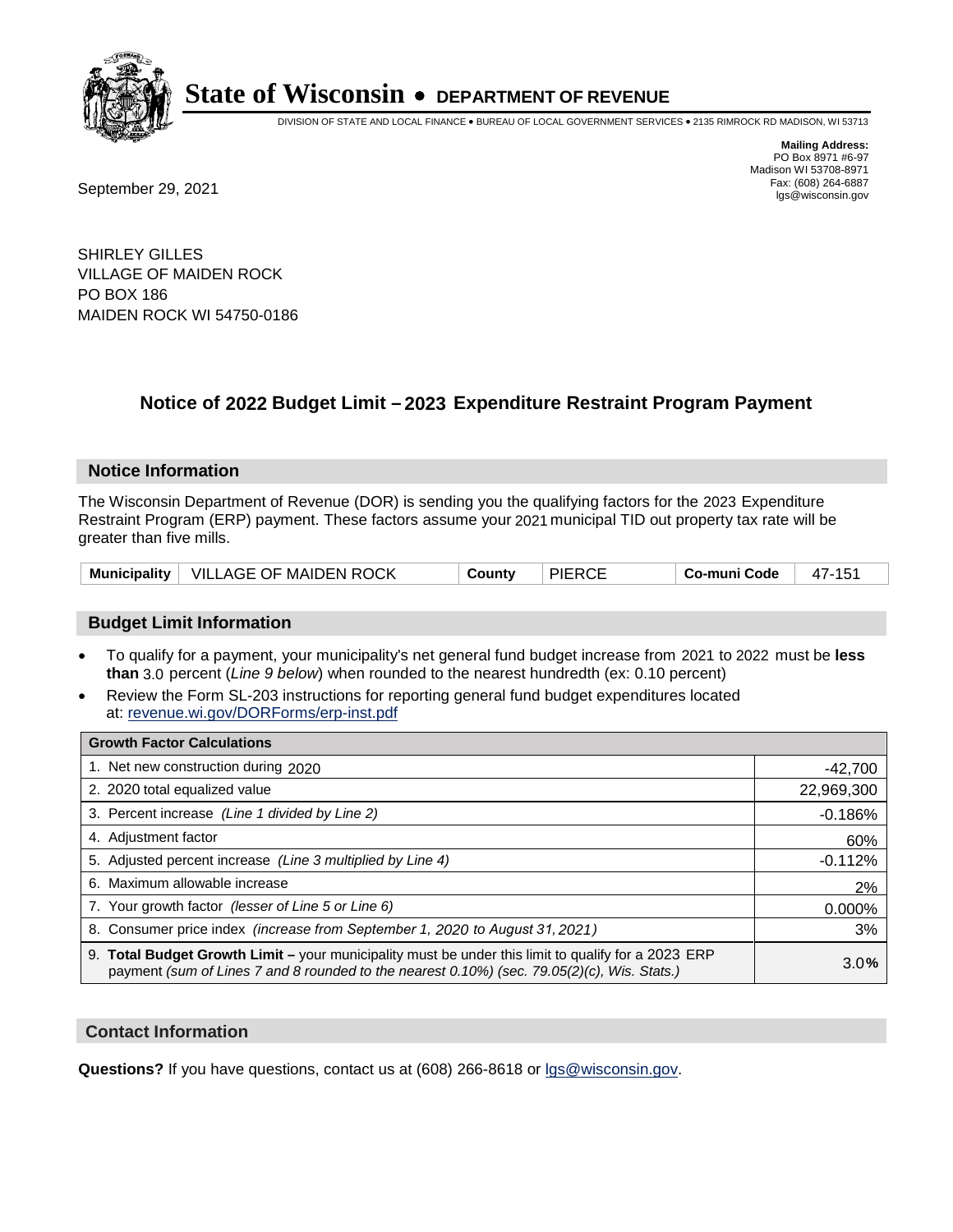

DIVISION OF STATE AND LOCAL FINANCE • BUREAU OF LOCAL GOVERNMENT SERVICES • 2135 RIMROCK RD MADISON, WI 53713

**Mailing Address:** PO Box 8971 #6-97 Madison WI 53708-8971<br>Fax: (608) 264-6887 Fax: (608) 264-6887<br>
September 29, 2021 and the state of the state of the state of the state of the state of the state of the state of the state of the state of the state of the state of the state of the state of the state

LUANN EMERSON VILLAGE OF SPRING VALLEY PO BOX 276 SPRING VALLEY WI 54767-0276

## **Notice of 2022 Budget Limit - 2023 Expenditure Restraint Program Payment**

#### **Notice Information**

The Wisconsin Department of Revenue (DOR) is sending you the qualifying factors for the 2023 Expenditure Restraint Program (ERP) payment. These factors assume your 2021 municipal TID out property tax rate will be greater than five mills.

| Municipality   VILLAGE OF SPRING VALLEY | County | <b>PIERCE</b> | .  Co-muni Code | 47-181 |
|-----------------------------------------|--------|---------------|-----------------|--------|
|-----------------------------------------|--------|---------------|-----------------|--------|

#### **Budget Limit Information**

- To qualify for a payment, your municipality's net general fund budget increase from 2021 to 2022 must be less **than** 4.2 percent (*Line 9 below*) when rounded to the nearest hundredth (ex: 0.10 percent)
- Review the Form SL-203 instructions for reporting general fund budget expenditures located at: revenue.wi.gov/DORForms/erp-inst.pdf

| <b>Growth Factor Calculations</b>                                                                                                                                                                  |            |
|----------------------------------------------------------------------------------------------------------------------------------------------------------------------------------------------------|------------|
| 1. Net new construction during 2020                                                                                                                                                                | 1,663,900  |
| 2. 2020 total equalized value                                                                                                                                                                      | 82,020,600 |
| 3. Percent increase (Line 1 divided by Line 2)                                                                                                                                                     | 2.029%     |
| 4. Adiustment factor                                                                                                                                                                               | 60%        |
| 5. Adjusted percent increase (Line 3 multiplied by Line 4)                                                                                                                                         | 1.217%     |
| 6. Maximum allowable increase                                                                                                                                                                      | 2%         |
| 7. Your growth factor (lesser of Line 5 or Line 6)                                                                                                                                                 | 1.217%     |
| 8. Consumer price index (increase from September 1, 2020 to August 31, 2021)                                                                                                                       | 3%         |
| 9. Total Budget Growth Limit - your municipality must be under this limit to qualify for a 2023 ERP<br>payment (sum of Lines 7 and 8 rounded to the nearest 0.10%) (sec. 79.05(2)(c), Wis. Stats.) | 4.2%       |

#### **Contact Information**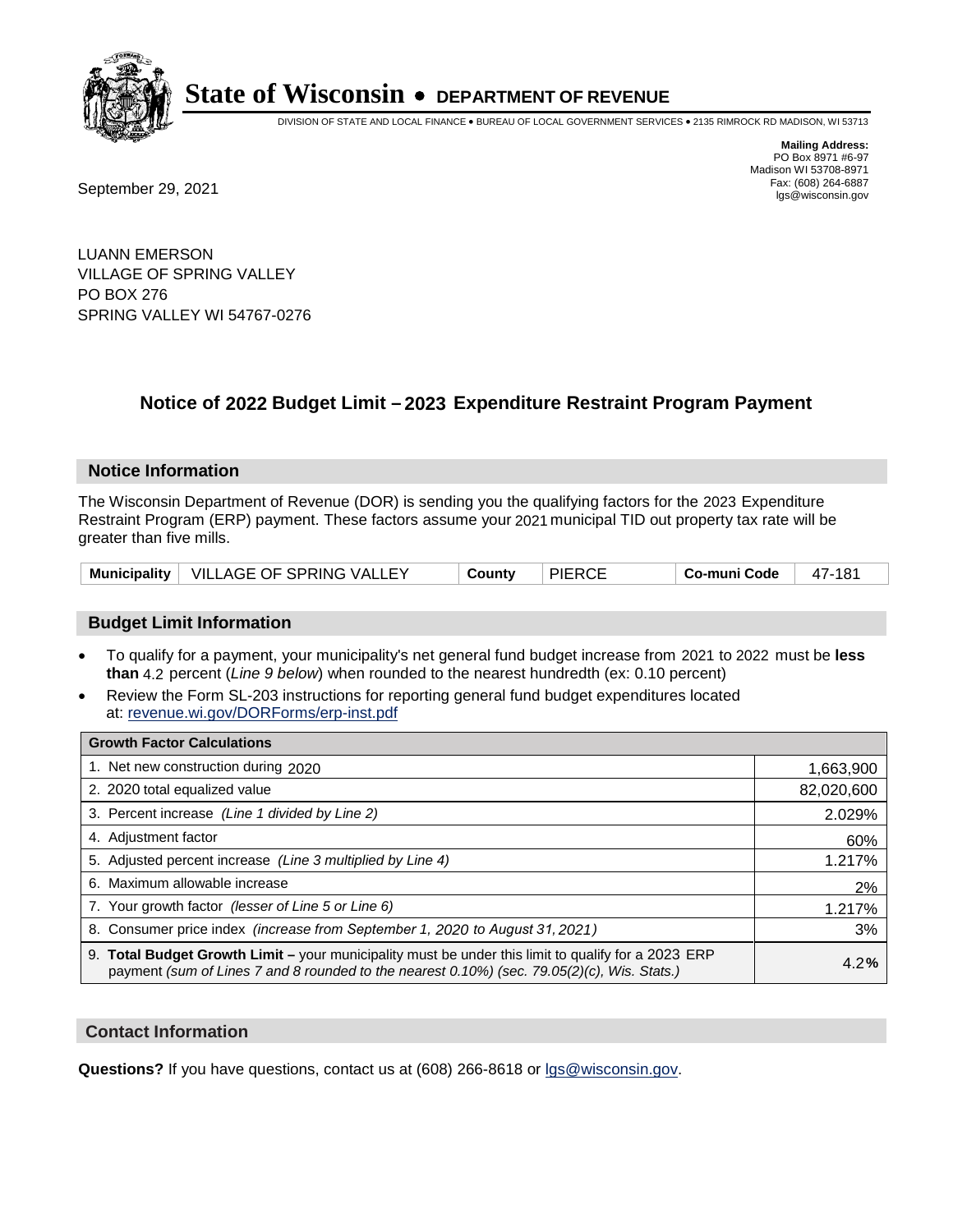

DIVISION OF STATE AND LOCAL FINANCE • BUREAU OF LOCAL GOVERNMENT SERVICES • 2135 RIMROCK RD MADISON, WI 53713

**Mailing Address:** PO Box 8971 #6-97 Madison WI 53708-8971<br>Fax: (608) 264-6887

Fax: (608) 264-6887<br>
September 29, 2021 and the state of the state of the state of the state of the state of the state of the state of the state of the state of the state of the state of the state of the state of the state

JAYNE BRAND CITY OF PRESCOTT 800 BORNER ST PRESCOTT WI 54021

## **Notice of 2022 Budget Limit - 2023 Expenditure Restraint Program Payment**

#### **Notice Information**

The Wisconsin Department of Revenue (DOR) is sending you the qualifying factors for the 2023 Expenditure Restraint Program (ERP) payment. These factors assume your 2021 municipal TID out property tax rate will be greater than five mills.

### **Budget Limit Information**

- To qualify for a payment, your municipality's net general fund budget increase from 2021 to 2022 must be less **than** 3.4 percent (*Line 9 below*) when rounded to the nearest hundredth (ex: 0.10 percent)
- Review the Form SL-203 instructions for reporting general fund budget expenditures located at: revenue.wi.gov/DORForms/erp-inst.pdf

| <b>Growth Factor Calculations</b>                                                                                                                                                                  |             |
|----------------------------------------------------------------------------------------------------------------------------------------------------------------------------------------------------|-------------|
| 1. Net new construction during 2020                                                                                                                                                                | 2,567,300   |
| 2. 2020 total equalized value                                                                                                                                                                      | 410,648,500 |
| 3. Percent increase (Line 1 divided by Line 2)                                                                                                                                                     | 0.625%      |
| 4. Adiustment factor                                                                                                                                                                               | 60%         |
| 5. Adjusted percent increase (Line 3 multiplied by Line 4)                                                                                                                                         | 0.375%      |
| 6. Maximum allowable increase                                                                                                                                                                      | 2%          |
| 7. Your growth factor (lesser of Line 5 or Line 6)                                                                                                                                                 | 0.375%      |
| 8. Consumer price index (increase from September 1, 2020 to August 31, 2021)                                                                                                                       | 3%          |
| 9. Total Budget Growth Limit - your municipality must be under this limit to qualify for a 2023 ERP<br>payment (sum of Lines 7 and 8 rounded to the nearest 0.10%) (sec. 79.05(2)(c), Wis. Stats.) | 3.4%        |

#### **Contact Information**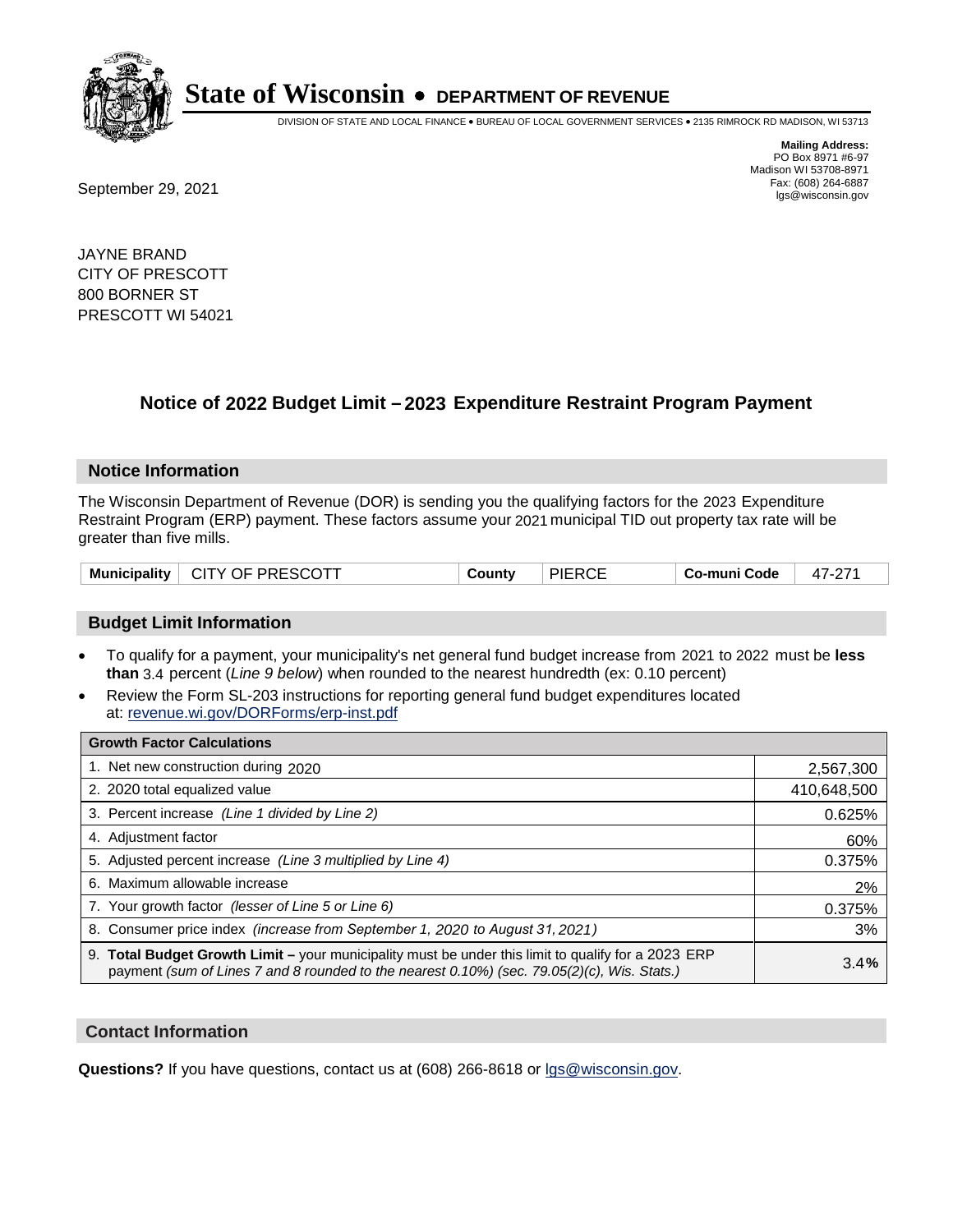

DIVISION OF STATE AND LOCAL FINANCE • BUREAU OF LOCAL GOVERNMENT SERVICES • 2135 RIMROCK RD MADISON, WI 53713

**Mailing Address:** PO Box 8971 #6-97 Madison WI 53708-8971<br>Fax: (608) 264-6887

Fax: (608) 264-6887<br>
September 29, 2021 and the state of the state of the state of the state of the state of the state of the state of the state of the state of the state of the state of the state of the state of the state

AMY WHITE CITY OF RIVER FALLS 222 LEWIS ST STE 202 RIVER FALLS WI 54022

## **Notice of 2022 Budget Limit - 2023 Expenditure Restraint Program Payment**

#### **Notice Information**

The Wisconsin Department of Revenue (DOR) is sending you the qualifying factors for the 2023 Expenditure Restraint Program (ERP) payment. These factors assume your 2021 municipal TID out property tax rate will be greater than five mills.

|  | Municipality   CITY OF RIVER FALLS | County | <b>PIERCE</b> | Co-muni Code | 47-276 |
|--|------------------------------------|--------|---------------|--------------|--------|
|--|------------------------------------|--------|---------------|--------------|--------|

#### **Budget Limit Information**

- To qualify for a payment, your municipality's net general fund budget increase from 2021 to 2022 must be less **than** 4.1 percent (*Line 9 below*) when rounded to the nearest hundredth (ex: 0.10 percent)
- Review the Form SL-203 instructions for reporting general fund budget expenditures located at: revenue.wi.gov/DORForms/erp-inst.pdf

| <b>Growth Factor Calculations</b>                                                                                                                                                                  |               |
|----------------------------------------------------------------------------------------------------------------------------------------------------------------------------------------------------|---------------|
| 1. Net new construction during 2020                                                                                                                                                                | 22,423,800    |
| 2. 2020 total equalized value                                                                                                                                                                      | 1,252,128,800 |
| 3. Percent increase (Line 1 divided by Line 2)                                                                                                                                                     | 1.791%        |
| 4. Adiustment factor                                                                                                                                                                               | 60%           |
| 5. Adjusted percent increase (Line 3 multiplied by Line 4)                                                                                                                                         | 1.075%        |
| 6. Maximum allowable increase                                                                                                                                                                      | 2%            |
| 7. Your growth factor (lesser of Line 5 or Line 6)                                                                                                                                                 | 1.075%        |
| 8. Consumer price index (increase from September 1, 2020 to August 31, 2021)                                                                                                                       | 3%            |
| 9. Total Budget Growth Limit - your municipality must be under this limit to qualify for a 2023 ERP<br>payment (sum of Lines 7 and 8 rounded to the nearest 0.10%) (sec. 79.05(2)(c), Wis. Stats.) | 4.1%          |

#### **Contact Information**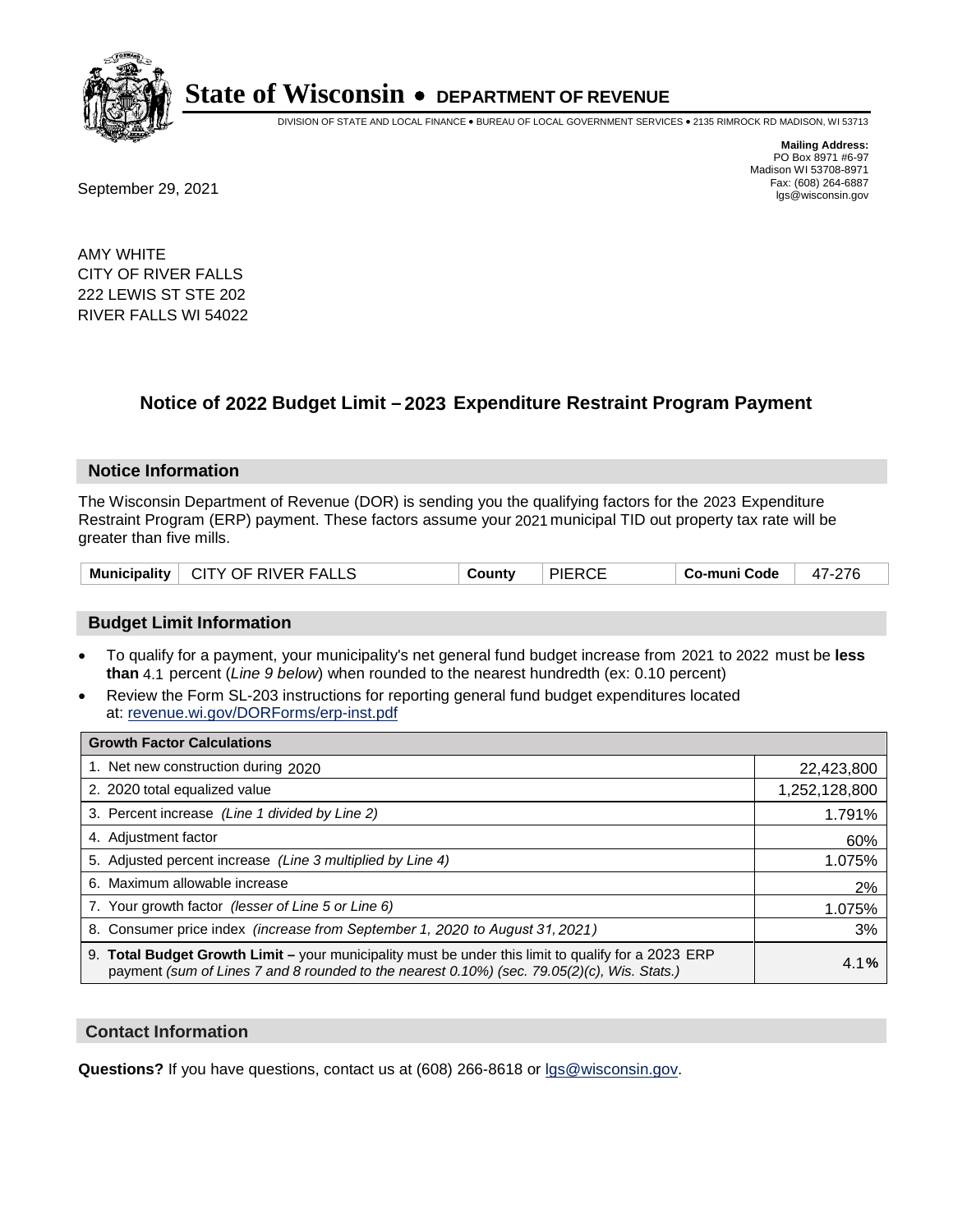

DIVISION OF STATE AND LOCAL FINANCE • BUREAU OF LOCAL GOVERNMENT SERVICES • 2135 RIMROCK RD MADISON, WI 53713

Fax: (608) 264-6887<br>
September 29, 2021 and the state of the state of the state of the state of the state of the state of the state of the state of the state of the state of the state of the state of the state of the state

**Mailing Address:** PO Box 8971 #6-97 Madison WI 53708-8971<br>Fax: (608) 264-6887

JANELLE JOHNSON TOWN OF CLEAR LAKE 209 50TH AVE, CLAYTON WI 54004

## **Notice of 2022 Budget Limit - 2023 Expenditure Restraint Program Payment**

#### **Notice Information**

The Wisconsin Department of Revenue (DOR) is sending you the qualifying factors for the 2023 Expenditure Restraint Program (ERP) payment. These factors assume your 2021 municipal TID out property tax rate will be greater than five mills.

| Municipality | TOWN OF CLEAR LAKE | Countv | <b>POL</b> | Co-muni Code | 48-018 |
|--------------|--------------------|--------|------------|--------------|--------|
|--------------|--------------------|--------|------------|--------------|--------|

### **Budget Limit Information**

- To qualify for a payment, your municipality's net general fund budget increase from 2021 to 2022 must be less **than** 3.3 percent (*Line 9 below*) when rounded to the nearest hundredth (ex: 0.10 percent)
- Review the Form SL-203 instructions for reporting general fund budget expenditures located at: revenue.wi.gov/DORForms/erp-inst.pdf

| <b>Growth Factor Calculations</b>                                                                                                                                                                  |            |
|----------------------------------------------------------------------------------------------------------------------------------------------------------------------------------------------------|------------|
| 1. Net new construction during 2020                                                                                                                                                                | 359,000    |
| 2. 2020 total equalized value                                                                                                                                                                      | 65,953,600 |
| 3. Percent increase (Line 1 divided by Line 2)                                                                                                                                                     | 0.544%     |
| 4. Adjustment factor                                                                                                                                                                               | 60%        |
| 5. Adjusted percent increase (Line 3 multiplied by Line 4)                                                                                                                                         | 0.326%     |
| 6. Maximum allowable increase                                                                                                                                                                      | 2%         |
| 7. Your growth factor (lesser of Line 5 or Line 6)                                                                                                                                                 | 0.326%     |
| 8. Consumer price index (increase from September 1, 2020 to August 31, 2021)                                                                                                                       | 3%         |
| 9. Total Budget Growth Limit - your municipality must be under this limit to qualify for a 2023 ERP<br>payment (sum of Lines 7 and 8 rounded to the nearest 0.10%) (sec. 79.05(2)(c), Wis. Stats.) | 3.3%       |

#### **Contact Information**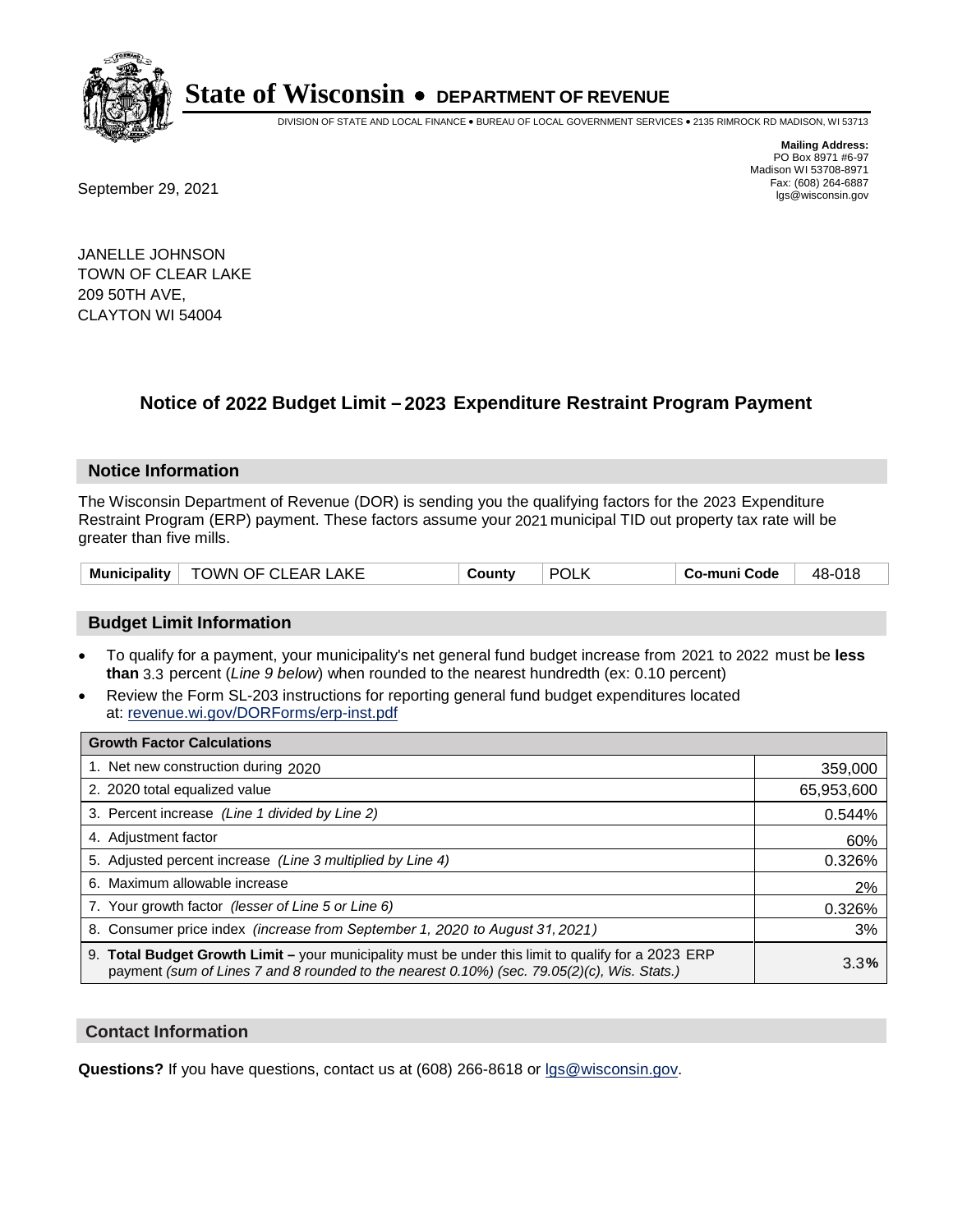

DIVISION OF STATE AND LOCAL FINANCE • BUREAU OF LOCAL GOVERNMENT SERVICES • 2135 RIMROCK RD MADISON, WI 53713

**Mailing Address:** PO Box 8971 #6-97 Madison WI 53708-8971<br>Fax: (608) 264-6887

Fax: (608) 264-6887<br>
September 29, 2021 and the state of the state of the state of the state of the state of the state of the state of the state of the state of the state of the state of the state of the state of the state

KAREN EDGELL VILLAGE OF CENTURIA PO BOX 280 CENTURIA WI 54824-0280

## **Notice of 2022 Budget Limit - 2023 Expenditure Restraint Program Payment**

#### **Notice Information**

The Wisconsin Department of Revenue (DOR) is sending you the qualifying factors for the 2023 Expenditure Restraint Program (ERP) payment. These factors assume your 2021 municipal TID out property tax rate will be greater than five mills.

| <b>Municipality</b> | $\perp$ VILLAGE OF CENTURIA | County | <b>POLK</b> | Co-muni Code | 48-111 |
|---------------------|-----------------------------|--------|-------------|--------------|--------|
|---------------------|-----------------------------|--------|-------------|--------------|--------|

### **Budget Limit Information**

- To qualify for a payment, your municipality's net general fund budget increase from 2021 to 2022 must be less **than** 3.2 percent (*Line 9 below*) when rounded to the nearest hundredth (ex: 0.10 percent)
- Review the Form SL-203 instructions for reporting general fund budget expenditures located at: revenue.wi.gov/DORForms/erp-inst.pdf

| <b>Growth Factor Calculations</b>                                                                                                                                                                  |            |
|----------------------------------------------------------------------------------------------------------------------------------------------------------------------------------------------------|------------|
| 1. Net new construction during 2020                                                                                                                                                                | 110,000    |
| 2. 2020 total equalized value                                                                                                                                                                      | 35,577,600 |
| 3. Percent increase (Line 1 divided by Line 2)                                                                                                                                                     | 0.309%     |
| 4. Adiustment factor                                                                                                                                                                               | 60%        |
| 5. Adjusted percent increase (Line 3 multiplied by Line 4)                                                                                                                                         | 0.185%     |
| 6. Maximum allowable increase                                                                                                                                                                      | 2%         |
| 7. Your growth factor (lesser of Line 5 or Line 6)                                                                                                                                                 | 0.185%     |
| 8. Consumer price index (increase from September 1, 2020 to August 31, 2021)                                                                                                                       | 3%         |
| 9. Total Budget Growth Limit - your municipality must be under this limit to qualify for a 2023 ERP<br>payment (sum of Lines 7 and 8 rounded to the nearest 0.10%) (sec. 79.05(2)(c), Wis. Stats.) | 3.2%       |

### **Contact Information**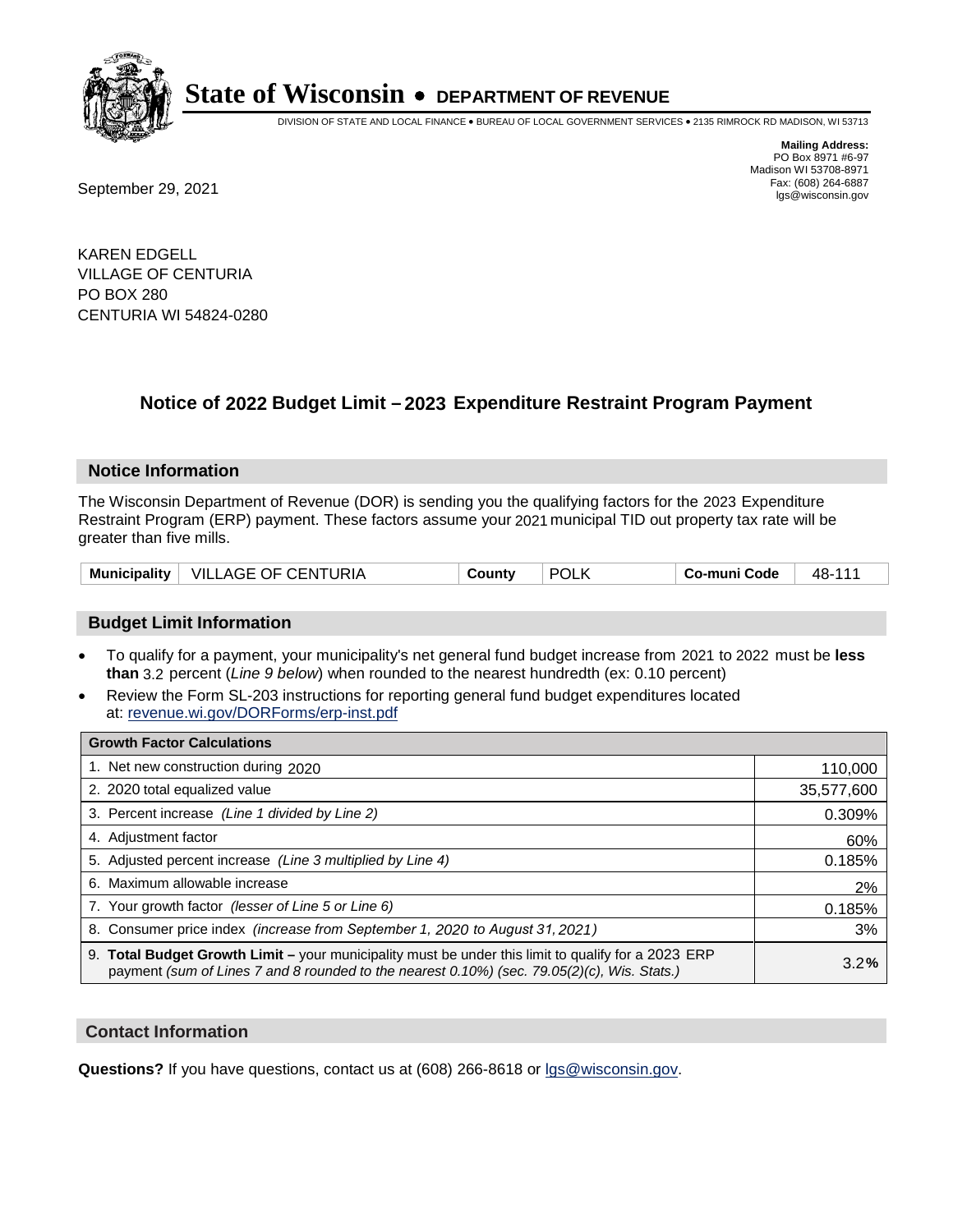

DIVISION OF STATE AND LOCAL FINANCE • BUREAU OF LOCAL GOVERNMENT SERVICES • 2135 RIMROCK RD MADISON, WI 53713

**Mailing Address:** PO Box 8971 #6-97 Madison WI 53708-8971<br>Fax: (608) 264-6887 Fax: (608) 264-6887<br>
September 29, 2021 and the state of the state of the state of the state of the state of the state of the state of the state of the state of the state of the state of the state of the state of the state

DAVID FALL VILLAGE OF CLAYTON PO BOX 63 CLAYTON WI 54004-0063

## **Notice of 2022 Budget Limit - 2023 Expenditure Restraint Program Payment**

#### **Notice Information**

The Wisconsin Department of Revenue (DOR) is sending you the qualifying factors for the 2023 Expenditure Restraint Program (ERP) payment. These factors assume your 2021 municipal TID out property tax rate will be greater than five mills.

### **Budget Limit Information**

- To qualify for a payment, your municipality's net general fund budget increase from 2021 to 2022 must be less **than** 3.3 percent (*Line 9 below*) when rounded to the nearest hundredth (ex: 0.10 percent)
- Review the Form SL-203 instructions for reporting general fund budget expenditures located at: revenue.wi.gov/DORForms/erp-inst.pdf

| <b>Growth Factor Calculations</b>                                                                                                                                                                  |            |
|----------------------------------------------------------------------------------------------------------------------------------------------------------------------------------------------------|------------|
| 1. Net new construction during 2020                                                                                                                                                                | 124,600    |
| 2. 2020 total equalized value                                                                                                                                                                      | 26,017,000 |
| 3. Percent increase (Line 1 divided by Line 2)                                                                                                                                                     | 0.479%     |
| 4. Adjustment factor                                                                                                                                                                               | 60%        |
| 5. Adjusted percent increase (Line 3 multiplied by Line 4)                                                                                                                                         | 0.287%     |
| 6. Maximum allowable increase                                                                                                                                                                      | 2%         |
| 7. Your growth factor (lesser of Line 5 or Line 6)                                                                                                                                                 | 0.287%     |
| 8. Consumer price index (increase from September 1, 2020 to August 31, 2021)                                                                                                                       | 3%         |
| 9. Total Budget Growth Limit - your municipality must be under this limit to qualify for a 2023 ERP<br>payment (sum of Lines 7 and 8 rounded to the nearest 0.10%) (sec. 79.05(2)(c), Wis. Stats.) | 3.3%       |

#### **Contact Information**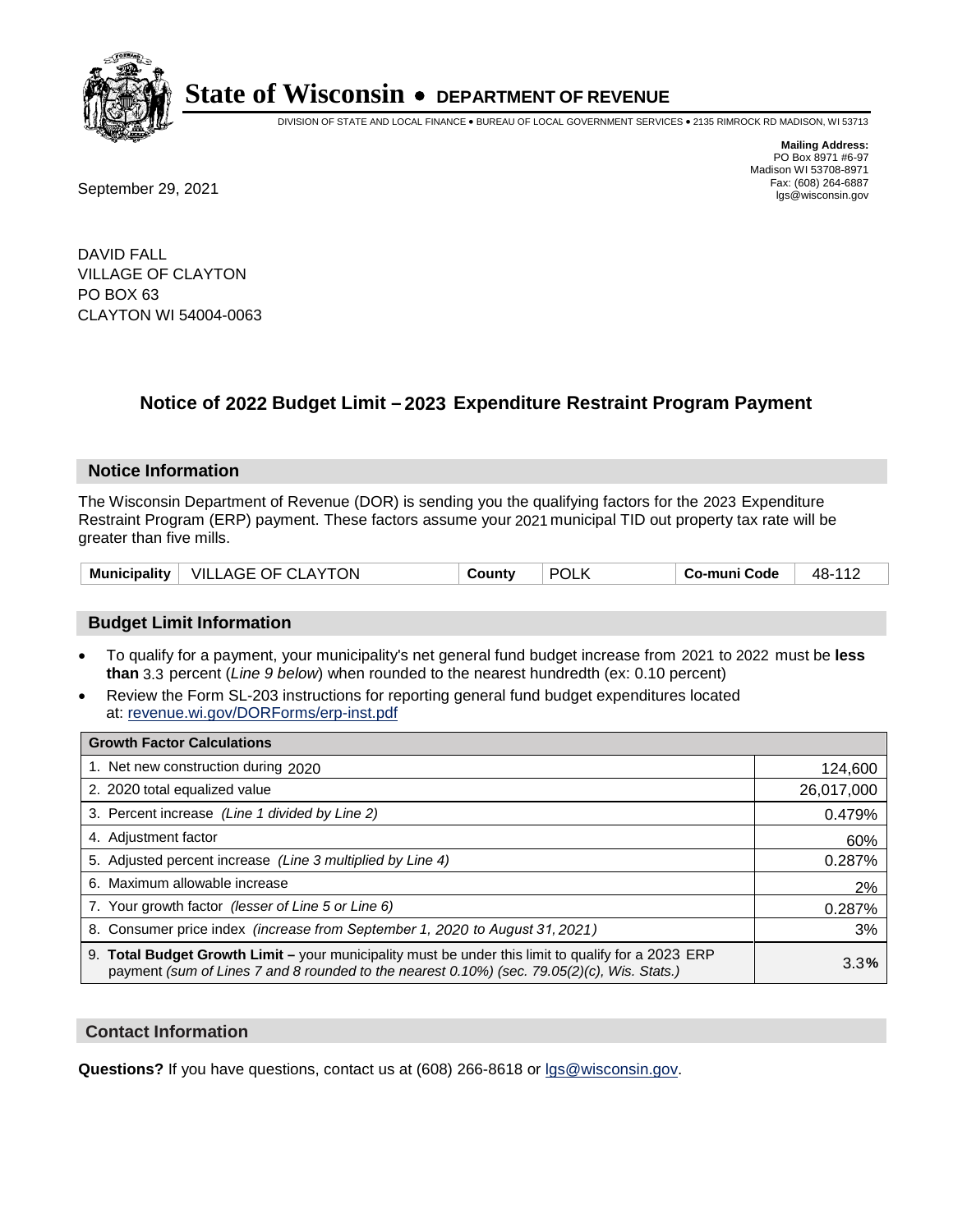

DIVISION OF STATE AND LOCAL FINANCE • BUREAU OF LOCAL GOVERNMENT SERVICES • 2135 RIMROCK RD MADISON, WI 53713

Fax: (608) 264-6887<br>
September 29, 2021 and the state of the state of the state of the state of the state of the state of the state of the state of the state of the state of the state of the state of the state of the state

**Mailing Address:** PO Box 8971 #6-97 Madison WI 53708-8971<br>Fax: (608) 264-6887

AL BANNINK VILLAGE OF CLEAR LAKE PO BOX 48, 350 4TH AVENUE CLEAR LAKE WI 54005-0048

## **Notice of 2022 Budget Limit - 2023 Expenditure Restraint Program Payment**

#### **Notice Information**

The Wisconsin Department of Revenue (DOR) is sending you the qualifying factors for the 2023 Expenditure Restraint Program (ERP) payment. These factors assume your 2021 municipal TID out property tax rate will be greater than five mills.

| Municipality   VILLAGE OF CLEAR LAKE | County | <b>POLK</b> | Co-muni Code | 48-113 |
|--------------------------------------|--------|-------------|--------------|--------|
|--------------------------------------|--------|-------------|--------------|--------|

### **Budget Limit Information**

- To qualify for a payment, your municipality's net general fund budget increase from 2021 to 2022 must be less **than** 3.1 percent (*Line 9 below*) when rounded to the nearest hundredth (ex: 0.10 percent)
- Review the Form SL-203 instructions for reporting general fund budget expenditures located at: revenue.wi.gov/DORForms/erp-inst.pdf

| <b>Growth Factor Calculations</b>                                                                                                                                                                  |            |
|----------------------------------------------------------------------------------------------------------------------------------------------------------------------------------------------------|------------|
| 1. Net new construction during 2020                                                                                                                                                                | 88,300     |
| 2. 2020 total equalized value                                                                                                                                                                      | 76,463,400 |
| 3. Percent increase (Line 1 divided by Line 2)                                                                                                                                                     | 0.115%     |
| 4. Adjustment factor                                                                                                                                                                               | 60%        |
| 5. Adjusted percent increase (Line 3 multiplied by Line 4)                                                                                                                                         | 0.069%     |
| 6. Maximum allowable increase                                                                                                                                                                      | 2%         |
| 7. Your growth factor (lesser of Line 5 or Line 6)                                                                                                                                                 | 0.069%     |
| 8. Consumer price index (increase from September 1, 2020 to August 31, 2021)                                                                                                                       | 3%         |
| 9. Total Budget Growth Limit – your municipality must be under this limit to qualify for a 2023 ERP<br>payment (sum of Lines 7 and 8 rounded to the nearest 0.10%) (sec. 79.05(2)(c), Wis. Stats.) | 3.1%       |

#### **Contact Information**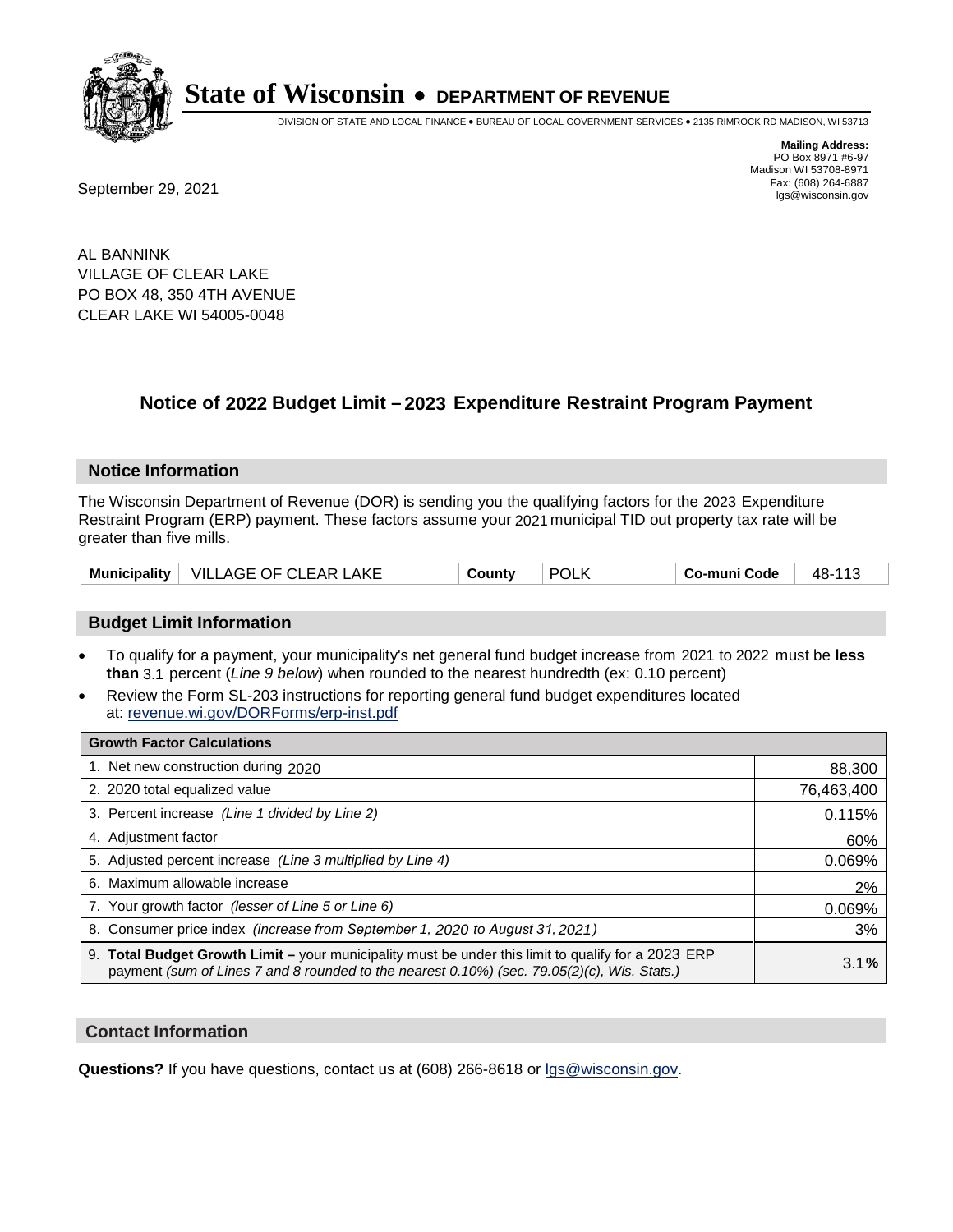

DIVISION OF STATE AND LOCAL FINANCE • BUREAU OF LOCAL GOVERNMENT SERVICES • 2135 RIMROCK RD MADISON, WI 53713

**Mailing Address:** PO Box 8971 #6-97 Madison WI 53708-8971<br>Fax: (608) 264-6887

Fax: (608) 264-6887<br>
September 29, 2021 and the state of the state of the state of the state of the state of the state of the state of the state of the state of the state of the state of the state of the state of the state

JODI GILBERT VILLAGE OF DRESSER PO BOX 547 DRESSER WI 54009-0547

## **Notice of 2022 Budget Limit - 2023 Expenditure Restraint Program Payment**

#### **Notice Information**

The Wisconsin Department of Revenue (DOR) is sending you the qualifying factors for the 2023 Expenditure Restraint Program (ERP) payment. These factors assume your 2021 municipal TID out property tax rate will be greater than five mills.

| Municipality   VILLAGE OF DRESSER | County | <b>POLK</b> | Co-muni Code | 48-116 |
|-----------------------------------|--------|-------------|--------------|--------|
|-----------------------------------|--------|-------------|--------------|--------|

### **Budget Limit Information**

- To qualify for a payment, your municipality's net general fund budget increase from 2021 to 2022 must be less **than** 3.6 percent (*Line 9 below*) when rounded to the nearest hundredth (ex: 0.10 percent)
- Review the Form SL-203 instructions for reporting general fund budget expenditures located at: revenue.wi.gov/DORForms/erp-inst.pdf

| <b>Growth Factor Calculations</b>                                                                                                                                                                  |            |
|----------------------------------------------------------------------------------------------------------------------------------------------------------------------------------------------------|------------|
| 1. Net new construction during 2020                                                                                                                                                                | 647,500    |
| 2. 2020 total equalized value                                                                                                                                                                      | 68,065,100 |
| 3. Percent increase (Line 1 divided by Line 2)                                                                                                                                                     | 0.951%     |
| 4. Adjustment factor                                                                                                                                                                               | 60%        |
| 5. Adjusted percent increase (Line 3 multiplied by Line 4)                                                                                                                                         | 0.571%     |
| 6. Maximum allowable increase                                                                                                                                                                      | 2%         |
| 7. Your growth factor (lesser of Line 5 or Line 6)                                                                                                                                                 | 0.571%     |
| 8. Consumer price index (increase from September 1, 2020 to August 31, 2021)                                                                                                                       | 3%         |
| 9. Total Budget Growth Limit – your municipality must be under this limit to qualify for a 2023 ERP<br>payment (sum of Lines 7 and 8 rounded to the nearest 0.10%) (sec. 79.05(2)(c), Wis. Stats.) | 3.6%       |

### **Contact Information**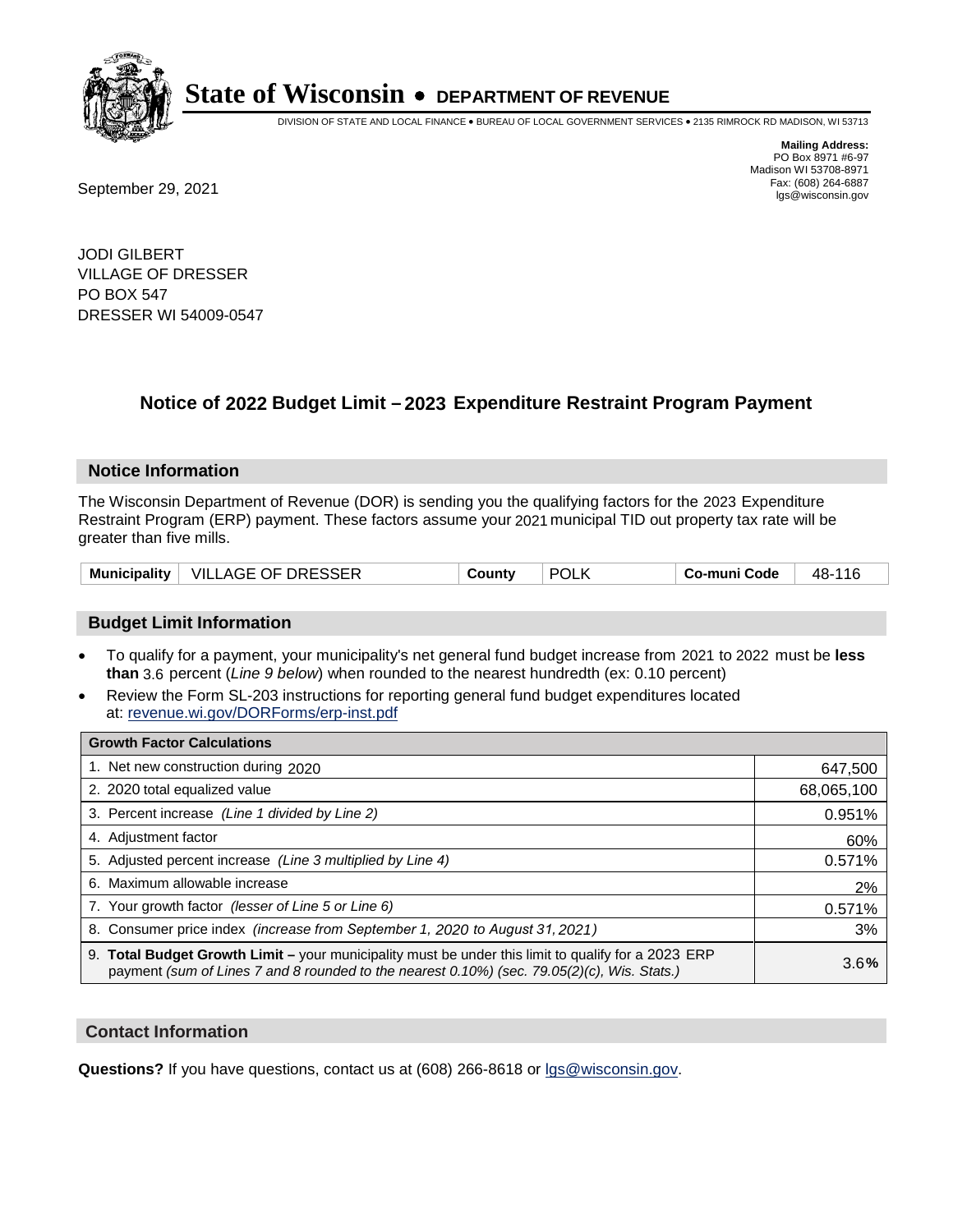

DIVISION OF STATE AND LOCAL FINANCE • BUREAU OF LOCAL GOVERNMENT SERVICES • 2135 RIMROCK RD MADISON, WI 53713

Fax: (608) 264-6887<br>
September 29, 2021 and the state of the state of the state of the state of the state of the state of the state of the state of the state of the state of the state of the state of the state of the state

**Mailing Address:** PO Box 8971 #6-97 Madison WI 53708-8971<br>Fax: (608) 264-6887

JANICE SCHOTT VILLAGE OF FREDERIC 110 OAK ST FREDERIC WI 54837

## **Notice of 2022 Budget Limit - 2023 Expenditure Restraint Program Payment**

#### **Notice Information**

The Wisconsin Department of Revenue (DOR) is sending you the qualifying factors for the 2023 Expenditure Restraint Program (ERP) payment. These factors assume your 2021 municipal TID out property tax rate will be greater than five mills.

| <b>Municipality</b> | VILLAGE OF FREDERIC | County | <b>POLK</b> | Co-muni Code | 126<br>48- |
|---------------------|---------------------|--------|-------------|--------------|------------|
|---------------------|---------------------|--------|-------------|--------------|------------|

### **Budget Limit Information**

- To qualify for a payment, your municipality's net general fund budget increase from 2021 to 2022 must be less **than** 3.1 percent (*Line 9 below*) when rounded to the nearest hundredth (ex: 0.10 percent)
- Review the Form SL-203 instructions for reporting general fund budget expenditures located at: revenue.wi.gov/DORForms/erp-inst.pdf

| <b>Growth Factor Calculations</b>                                                                                                                                                                  |            |
|----------------------------------------------------------------------------------------------------------------------------------------------------------------------------------------------------|------------|
| 1. Net new construction during 2020                                                                                                                                                                | 56,700     |
| 2. 2020 total equalized value                                                                                                                                                                      | 62,761,200 |
| 3. Percent increase (Line 1 divided by Line 2)                                                                                                                                                     | 0.090%     |
| 4. Adjustment factor                                                                                                                                                                               | 60%        |
| 5. Adjusted percent increase (Line 3 multiplied by Line 4)                                                                                                                                         | 0.054%     |
| 6. Maximum allowable increase                                                                                                                                                                      | 2%         |
| 7. Your growth factor (lesser of Line 5 or Line 6)                                                                                                                                                 | 0.054%     |
| 8. Consumer price index (increase from September 1, 2020 to August 31, 2021)                                                                                                                       | 3%         |
| 9. Total Budget Growth Limit - your municipality must be under this limit to qualify for a 2023 ERP<br>payment (sum of Lines 7 and 8 rounded to the nearest 0.10%) (sec. 79.05(2)(c), Wis. Stats.) | 3.1%       |

#### **Contact Information**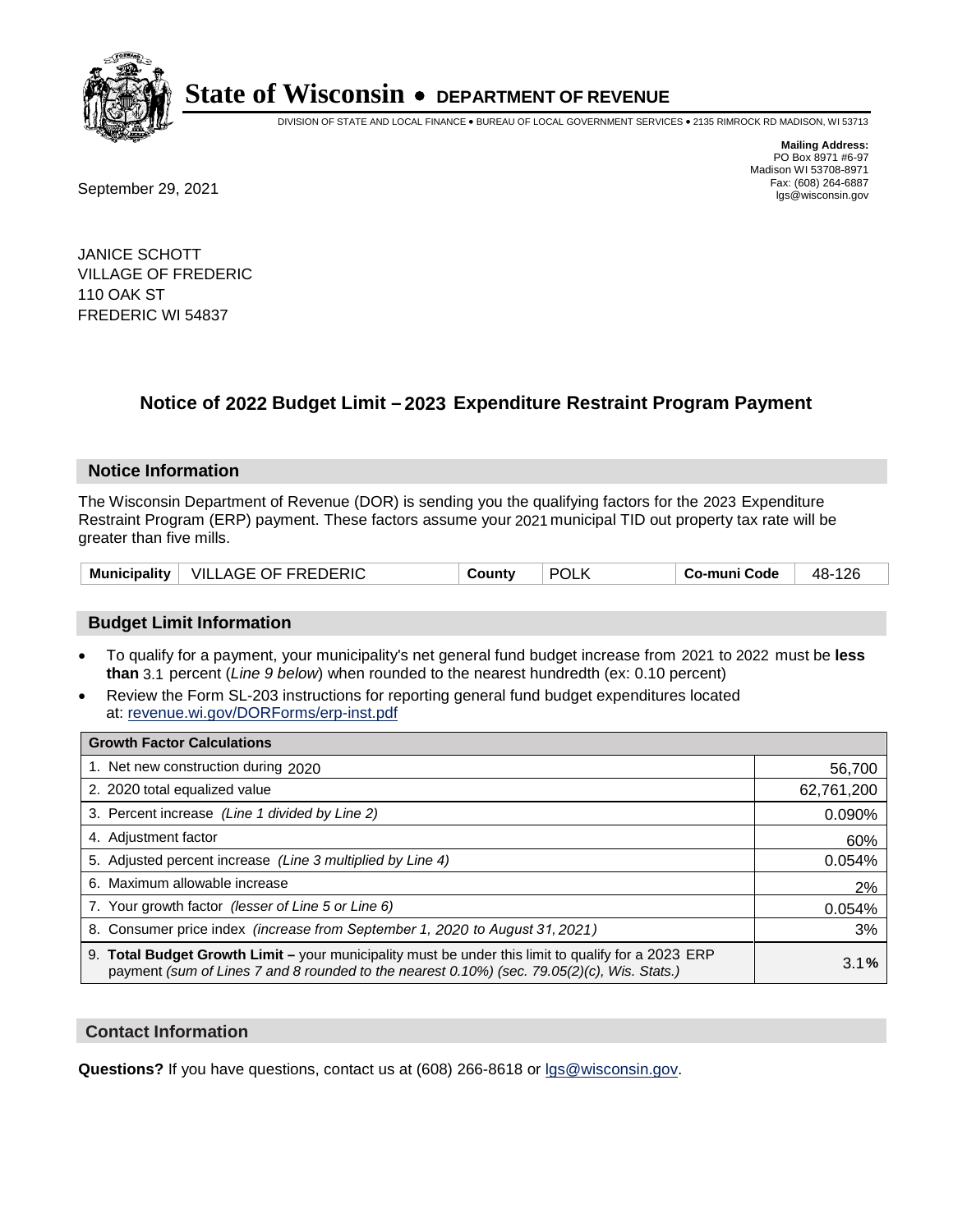

DIVISION OF STATE AND LOCAL FINANCE • BUREAU OF LOCAL GOVERNMENT SERVICES • 2135 RIMROCK RD MADISON, WI 53713

**Mailing Address:** PO Box 8971 #6-97 Madison WI 53708-8971<br>Fax: (608) 264-6887

Fax: (608) 264-6887<br>
September 29, 2021 and the state of the state of the state of the state of the state of the state of the state of the state of the state of the state of the state of the state of the state of the state

LORI PARDUN VILLAGE OF LUCK PO BOX 315 LUCK WI 54853-0315

## **Notice of 2022 Budget Limit - 2023 Expenditure Restraint Program Payment**

#### **Notice Information**

The Wisconsin Department of Revenue (DOR) is sending you the qualifying factors for the 2023 Expenditure Restraint Program (ERP) payment. These factors assume your 2021 municipal TID out property tax rate will be greater than five mills.

| <b>Municipality</b> | <b>VILLAGE OF LUCK</b> | County | <b>POLK</b> | Co-muni Code | 48-146 |
|---------------------|------------------------|--------|-------------|--------------|--------|
|---------------------|------------------------|--------|-------------|--------------|--------|

### **Budget Limit Information**

- To qualify for a payment, your municipality's net general fund budget increase from 2021 to 2022 must be less **than** 3.5 percent (*Line 9 below*) when rounded to the nearest hundredth (ex: 0.10 percent)
- Review the Form SL-203 instructions for reporting general fund budget expenditures located at: revenue.wi.gov/DORForms/erp-inst.pdf

| <b>Growth Factor Calculations</b>                                                                                                                                                                  |            |
|----------------------------------------------------------------------------------------------------------------------------------------------------------------------------------------------------|------------|
| 1. Net new construction during 2020                                                                                                                                                                | 689,200    |
| 2. 2020 total equalized value                                                                                                                                                                      | 83,866,200 |
| 3. Percent increase (Line 1 divided by Line 2)                                                                                                                                                     | 0.822%     |
| 4. Adjustment factor                                                                                                                                                                               | 60%        |
| 5. Adjusted percent increase (Line 3 multiplied by Line 4)                                                                                                                                         | 0.493%     |
| 6. Maximum allowable increase                                                                                                                                                                      | 2%         |
| 7. Your growth factor (lesser of Line 5 or Line 6)                                                                                                                                                 | 0.493%     |
| 8. Consumer price index (increase from September 1, 2020 to August 31, 2021)                                                                                                                       | 3%         |
| 9. Total Budget Growth Limit – your municipality must be under this limit to qualify for a 2023 ERP<br>payment (sum of Lines 7 and 8 rounded to the nearest 0.10%) (sec. 79.05(2)(c), Wis. Stats.) | 3.5%       |

#### **Contact Information**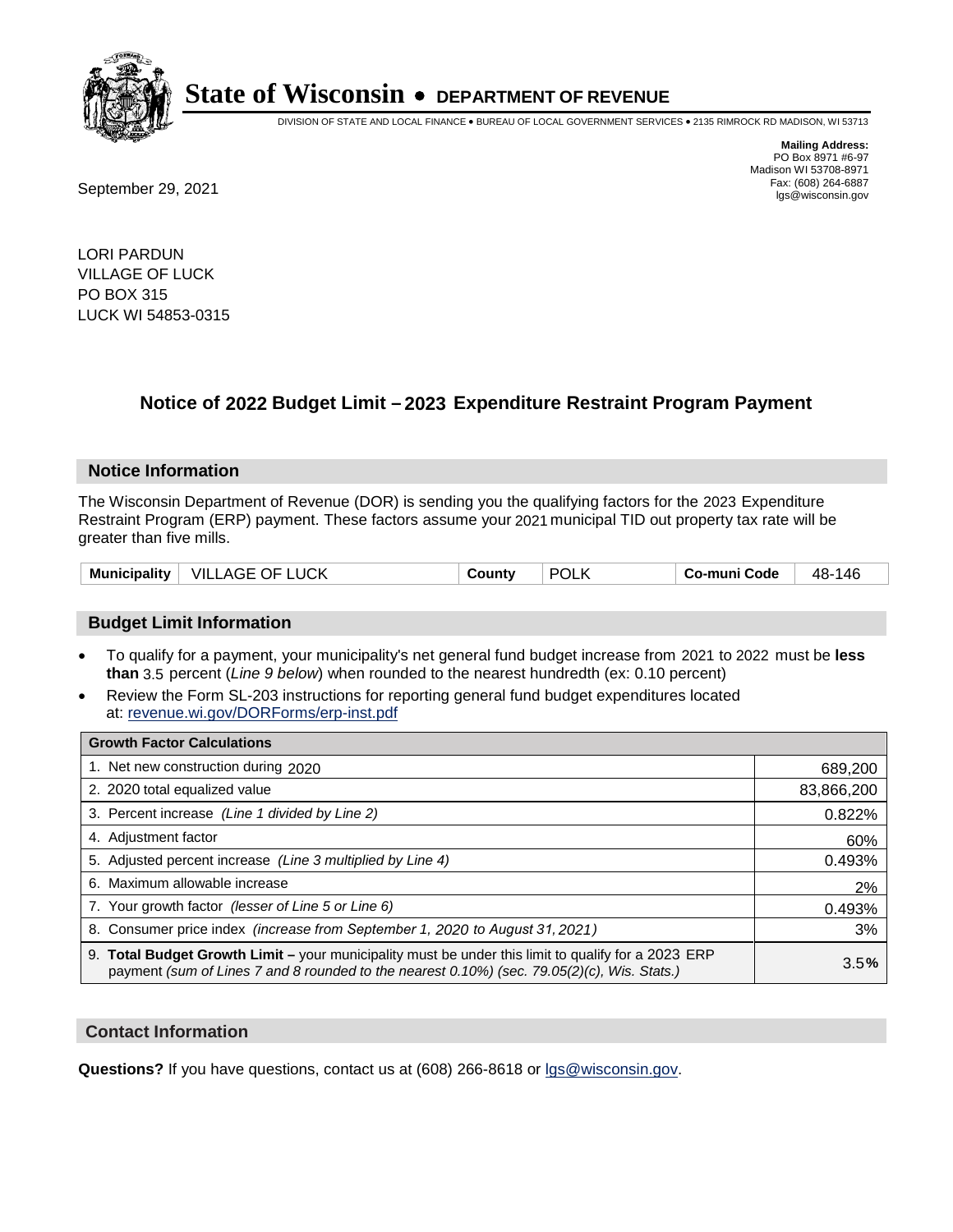

DIVISION OF STATE AND LOCAL FINANCE • BUREAU OF LOCAL GOVERNMENT SERVICES • 2135 RIMROCK RD MADISON, WI 53713

**Mailing Address:** PO Box 8971 #6-97 Madison WI 53708-8971<br>Fax: (608) 264-6887

Fax: (608) 264-6887<br>
September 29, 2021 and the state of the state of the state of the state of the state of the state of the state of the state of the state of the state of the state of the state of the state of the state

AMY ALBRECHT VILLAGE OF MILLTOWN P.O.BOX 485 MILLTOWN WI 54858-0485

## **Notice of 2022 Budget Limit - 2023 Expenditure Restraint Program Payment**

#### **Notice Information**

The Wisconsin Department of Revenue (DOR) is sending you the qualifying factors for the 2023 Expenditure Restraint Program (ERP) payment. These factors assume your 2021 municipal TID out property tax rate will be greater than five mills.

| <b>Municipality</b> | .TOWN<br>VILLAGE <b>\</b><br>`OF MILL | ⊶ount∨ | <b>POL</b> | o-muni Codeٽ | ля.<br><b>TU</b> |
|---------------------|---------------------------------------|--------|------------|--------------|------------------|
|---------------------|---------------------------------------|--------|------------|--------------|------------------|

### **Budget Limit Information**

- To qualify for a payment, your municipality's net general fund budget increase from 2021 to 2022 must be less **than** 3.5 percent (*Line 9 below*) when rounded to the nearest hundredth (ex: 0.10 percent)
- Review the Form SL-203 instructions for reporting general fund budget expenditures located at: revenue.wi.gov/DORForms/erp-inst.pdf

| <b>Growth Factor Calculations</b>                                                                                                                                                                  |            |
|----------------------------------------------------------------------------------------------------------------------------------------------------------------------------------------------------|------------|
| 1. Net new construction during 2020                                                                                                                                                                | 353,700    |
| 2. 2020 total equalized value                                                                                                                                                                      | 47,128,000 |
| 3. Percent increase (Line 1 divided by Line 2)                                                                                                                                                     | 0.751%     |
| 4. Adjustment factor                                                                                                                                                                               | 60%        |
| 5. Adjusted percent increase (Line 3 multiplied by Line 4)                                                                                                                                         | 0.451%     |
| 6. Maximum allowable increase                                                                                                                                                                      | 2%         |
| 7. Your growth factor (lesser of Line 5 or Line 6)                                                                                                                                                 | 0.451%     |
| 8. Consumer price index (increase from September 1, 2020 to August 31, 2021)                                                                                                                       | 3%         |
| 9. Total Budget Growth Limit - your municipality must be under this limit to qualify for a 2023 ERP<br>payment (sum of Lines 7 and 8 rounded to the nearest 0.10%) (sec. 79.05(2)(c), Wis. Stats.) | 3.5%       |

### **Contact Information**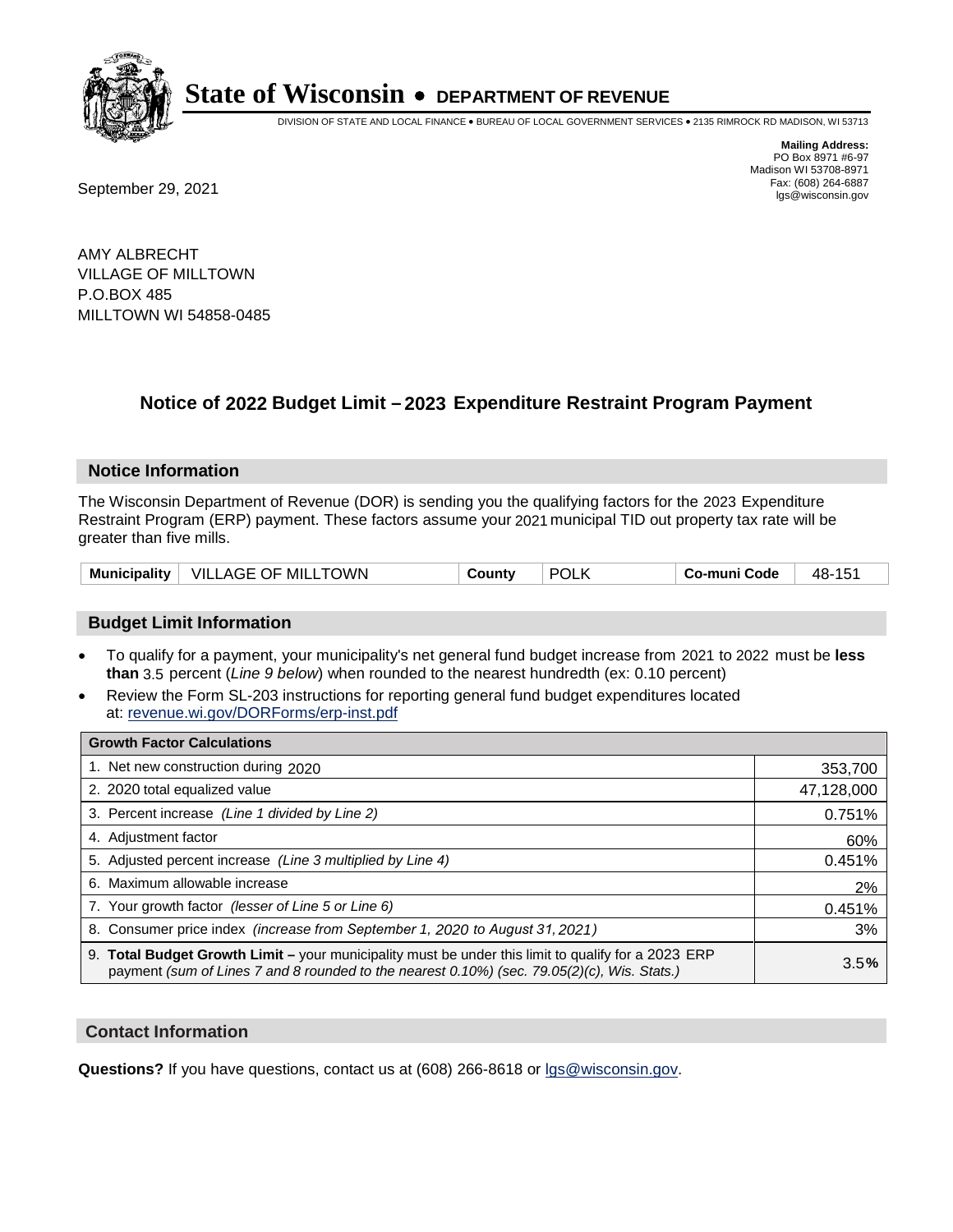

DIVISION OF STATE AND LOCAL FINANCE • BUREAU OF LOCAL GOVERNMENT SERVICES • 2135 RIMROCK RD MADISON, WI 53713

**Mailing Address:** PO Box 8971 #6-97 Madison WI 53708-8971<br>Fax: (608) 264-6887

Fax: (608) 264-6887<br>
September 29, 2021 and the state of the state of the state of the state of the state of the state of the state of the state of the state of the state of the state of the state of the state of the state

FRANCES DUNCANSON VILLAGE OF OSCEOLA PO BOX 217 OSCEOLA WI 54020

## **Notice of 2022 Budget Limit - 2023 Expenditure Restraint Program Payment**

#### **Notice Information**

The Wisconsin Department of Revenue (DOR) is sending you the qualifying factors for the 2023 Expenditure Restraint Program (ERP) payment. These factors assume your 2021 municipal TID out property tax rate will be greater than five mills.

### **Budget Limit Information**

- To qualify for a payment, your municipality's net general fund budget increase from 2021 to 2022 must be less **than** 4.9 percent (*Line 9 below*) when rounded to the nearest hundredth (ex: 0.10 percent)
- Review the Form SL-203 instructions for reporting general fund budget expenditures located at: revenue.wi.gov/DORForms/erp-inst.pdf

| <b>Growth Factor Calculations</b>                                                                                                                                                                  |             |
|----------------------------------------------------------------------------------------------------------------------------------------------------------------------------------------------------|-------------|
| 1. Net new construction during 2020                                                                                                                                                                | 7,389,300   |
| 2. 2020 total equalized value                                                                                                                                                                      | 236,492,300 |
| 3. Percent increase (Line 1 divided by Line 2)                                                                                                                                                     | 3.125%      |
| 4. Adjustment factor                                                                                                                                                                               | 60%         |
| 5. Adjusted percent increase (Line 3 multiplied by Line 4)                                                                                                                                         | 1.875%      |
| 6. Maximum allowable increase                                                                                                                                                                      | 2%          |
| 7. Your growth factor (lesser of Line 5 or Line 6)                                                                                                                                                 | 1.875%      |
| 8. Consumer price index (increase from September 1, 2020 to August 31, 2021)                                                                                                                       | 3%          |
| 9. Total Budget Growth Limit - your municipality must be under this limit to qualify for a 2023 ERP<br>payment (sum of Lines 7 and 8 rounded to the nearest 0.10%) (sec. 79.05(2)(c), Wis. Stats.) | 4.9%        |

#### **Contact Information**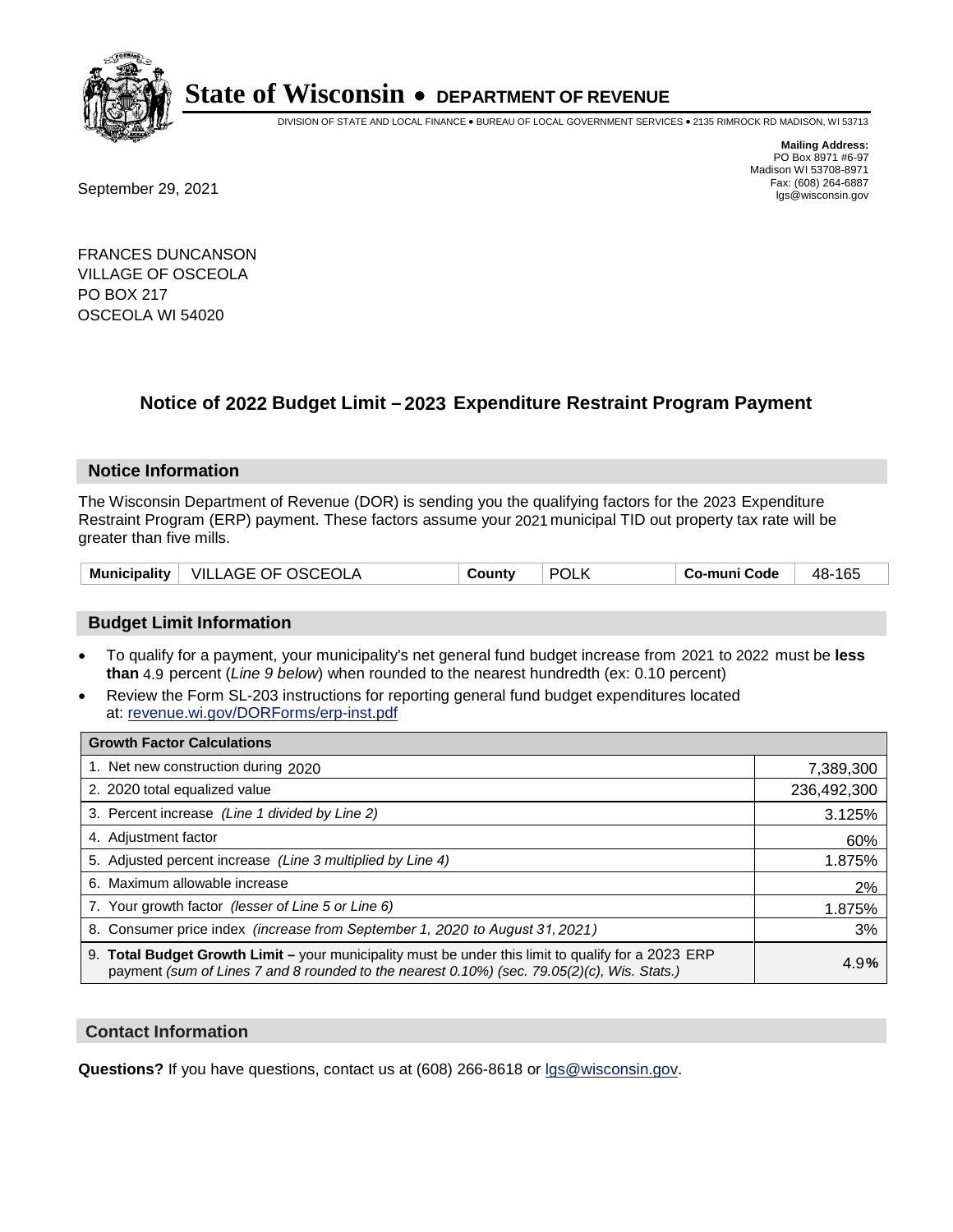

DIVISION OF STATE AND LOCAL FINANCE • BUREAU OF LOCAL GOVERNMENT SERVICES • 2135 RIMROCK RD MADISON, WI 53713

Fax: (608) 264-6887<br>
September 29, 2021 and the state of the state of the state of the state of the state of the state of the state of the state of the state of the state of the state of the state of the state of the state

**Mailing Address:** PO Box 8971 #6-97 Madison WI 53708-8971<br>Fax: (608) 264-6887

PATTY BJORKLUND CITY OF AMERY 118 CENTER ST W AMERY WI 54001-1151

### **Notice of 2022 Budget Limit - 2023 Expenditure Restraint Program Payment**

#### **Notice Information**

The Wisconsin Department of Revenue (DOR) is sending you the qualifying factors for the 2023 Expenditure Restraint Program (ERP) payment. These factors assume your 2021 municipal TID out property tax rate will be greater than five mills.

| Municipality<br>AMERY<br>CITY OF | County | <b>POL</b> | Co-muni Code | 48-201 |
|----------------------------------|--------|------------|--------------|--------|
|----------------------------------|--------|------------|--------------|--------|

#### **Budget Limit Information**

- To qualify for a payment, your municipality's net general fund budget increase from 2021 to 2022 must be less **than** 3.9 percent (*Line 9 below*) when rounded to the nearest hundredth (ex: 0.10 percent)
- Review the Form SL-203 instructions for reporting general fund budget expenditures located at: revenue.wi.gov/DORForms/erp-inst.pdf

| <b>Growth Factor Calculations</b>                                                                                                                                                                  |             |
|----------------------------------------------------------------------------------------------------------------------------------------------------------------------------------------------------|-------------|
| 1. Net new construction during 2020                                                                                                                                                                | 3,647,600   |
| 2. 2020 total equalized value                                                                                                                                                                      | 235,954,400 |
| 3. Percent increase (Line 1 divided by Line 2)                                                                                                                                                     | 1.546%      |
| 4. Adiustment factor                                                                                                                                                                               | 60%         |
| 5. Adjusted percent increase (Line 3 multiplied by Line 4)                                                                                                                                         | 0.928%      |
| 6. Maximum allowable increase                                                                                                                                                                      | 2%          |
| 7. Your growth factor (lesser of Line 5 or Line 6)                                                                                                                                                 | 0.928%      |
| 8. Consumer price index (increase from September 1, 2020 to August 31, 2021)                                                                                                                       | 3%          |
| 9. Total Budget Growth Limit - your municipality must be under this limit to qualify for a 2023 ERP<br>payment (sum of Lines 7 and 8 rounded to the nearest 0.10%) (sec. 79.05(2)(c), Wis. Stats.) | 3.9%        |

#### **Contact Information**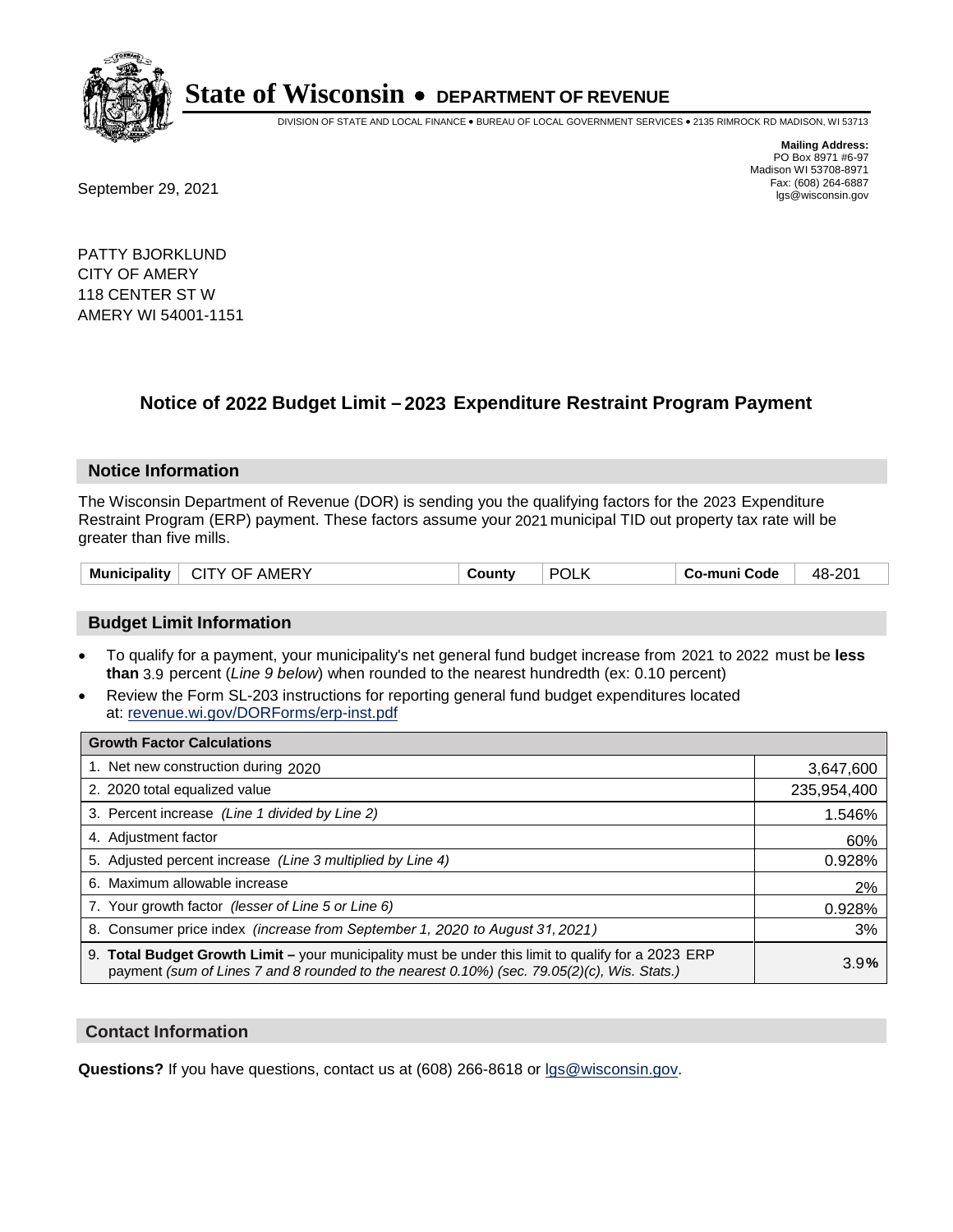

DIVISION OF STATE AND LOCAL FINANCE • BUREAU OF LOCAL GOVERNMENT SERVICES • 2135 RIMROCK RD MADISON, WI 53713

Fax: (608) 264-6887<br>
September 29, 2021 and the state of the state of the state of the state of the state of the state of the state of the state of the state of the state of the state of the state of the state of the state

**Mailing Address:** PO Box 8971 #6-97 Madison WI 53708-8971<br>Fax: (608) 264-6887

BONITA LEGGITT CITY OF SAINT CROIX FALLS 710 STATE RD 35 S ST CROIX FALLS WI 54024-8324

## **Notice of 2022 Budget Limit - 2023 Expenditure Restraint Program Payment**

#### **Notice Information**

The Wisconsin Department of Revenue (DOR) is sending you the qualifying factors for the 2023 Expenditure Restraint Program (ERP) payment. These factors assume your 2021 municipal TID out property tax rate will be greater than five mills.

| Municipality   CITY OF SAINT CROIX FALLS | County | <b>POLK</b> | <b>' Co-muni Code</b> ⊣ | 48-281 |
|------------------------------------------|--------|-------------|-------------------------|--------|
|------------------------------------------|--------|-------------|-------------------------|--------|

### **Budget Limit Information**

- To qualify for a payment, your municipality's net general fund budget increase from 2021 to 2022 must be less **than** 3.9 percent (*Line 9 below*) when rounded to the nearest hundredth (ex: 0.10 percent)
- Review the Form SL-203 instructions for reporting general fund budget expenditures located at: revenue.wi.gov/DORForms/erp-inst.pdf

| <b>Growth Factor Calculations</b>                                                                                                                                                                      |             |
|--------------------------------------------------------------------------------------------------------------------------------------------------------------------------------------------------------|-------------|
| 1. Net new construction during 2020                                                                                                                                                                    | 3,572,800   |
| 2. 2020 total equalized value                                                                                                                                                                          | 251,340,200 |
| 3. Percent increase (Line 1 divided by Line 2)                                                                                                                                                         | 1.421%      |
| 4. Adjustment factor                                                                                                                                                                                   | 60%         |
| 5. Adjusted percent increase (Line 3 multiplied by Line 4)                                                                                                                                             | 0.853%      |
| 6. Maximum allowable increase                                                                                                                                                                          | 2%          |
| 7. Your growth factor (lesser of Line 5 or Line 6)                                                                                                                                                     | 0.853%      |
| 8. Consumer price index (increase from September 1, 2020 to August 31, 2021)                                                                                                                           | 3%          |
| 9. Total Budget Growth Limit - your municipality must be under this limit to qualify for a 2023 ERP<br>payment (sum of Lines 7 and 8 rounded to the nearest $0.10\%$ ) (sec. 79.05(2)(c), Wis. Stats.) | 3.9%        |

#### **Contact Information**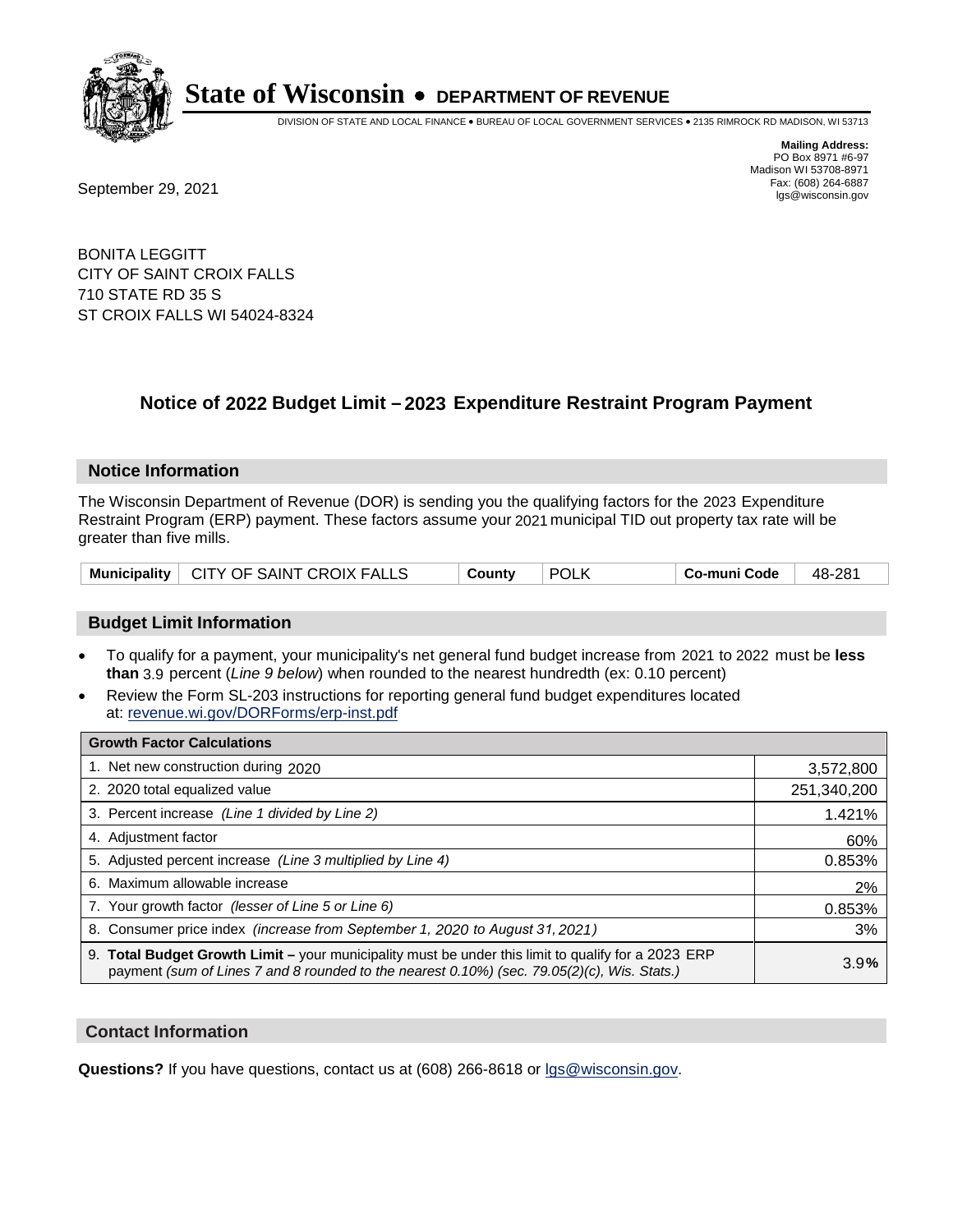

DIVISION OF STATE AND LOCAL FINANCE • BUREAU OF LOCAL GOVERNMENT SERVICES • 2135 RIMROCK RD MADISON, WI 53713

Fax: (608) 264-6887<br>
September 29, 2021 and the state of the state of the state of the state of the state of the state of the state of the state of the state of the state of the state of the state of the state of the state

**Mailing Address:** PO Box 8971 #6-97 Madison WI 53708-8971<br>Fax: (608) 264-6887

JODI PATOKA VILLAGE OF AMHERST PO BOX 36 AMHERST WI 54406-0036

## **Notice of 2022 Budget Limit - 2023 Expenditure Restraint Program Payment**

#### **Notice Information**

The Wisconsin Department of Revenue (DOR) is sending you the qualifying factors for the 2023 Expenditure Restraint Program (ERP) payment. These factors assume your 2021 municipal TID out property tax rate will be greater than five mills.

| VILLAGE OF AMHERST<br><b>Municipality</b> | County | <b>PORTAGE</b> | Co-muni Code | 49-102 |
|-------------------------------------------|--------|----------------|--------------|--------|
|-------------------------------------------|--------|----------------|--------------|--------|

### **Budget Limit Information**

- To qualify for a payment, your municipality's net general fund budget increase from 2021 to 2022 must be less **than** 5.0 percent (*Line 9 below*) when rounded to the nearest hundredth (ex: 0.10 percent)
- Review the Form SL-203 instructions for reporting general fund budget expenditures located at: revenue.wi.gov/DORForms/erp-inst.pdf

| <b>Growth Factor Calculations</b>                                                                                                                                                                  |            |
|----------------------------------------------------------------------------------------------------------------------------------------------------------------------------------------------------|------------|
| 1. Net new construction during 2020                                                                                                                                                                | 3,352,300  |
| 2. 2020 total equalized value                                                                                                                                                                      | 76,167,800 |
| 3. Percent increase (Line 1 divided by Line 2)                                                                                                                                                     | 4.401%     |
| 4. Adjustment factor                                                                                                                                                                               | 60%        |
| 5. Adjusted percent increase (Line 3 multiplied by Line 4)                                                                                                                                         | 2.641%     |
| 6. Maximum allowable increase                                                                                                                                                                      | 2%         |
| 7. Your growth factor (lesser of Line 5 or Line 6)                                                                                                                                                 | 2.000%     |
| 8. Consumer price index (increase from September 1, 2020 to August 31, 2021)                                                                                                                       | 3%         |
| 9. Total Budget Growth Limit – your municipality must be under this limit to qualify for a 2023 ERP<br>payment (sum of Lines 7 and 8 rounded to the nearest 0.10%) (sec. 79.05(2)(c), Wis. Stats.) | 5.0%       |

#### **Contact Information**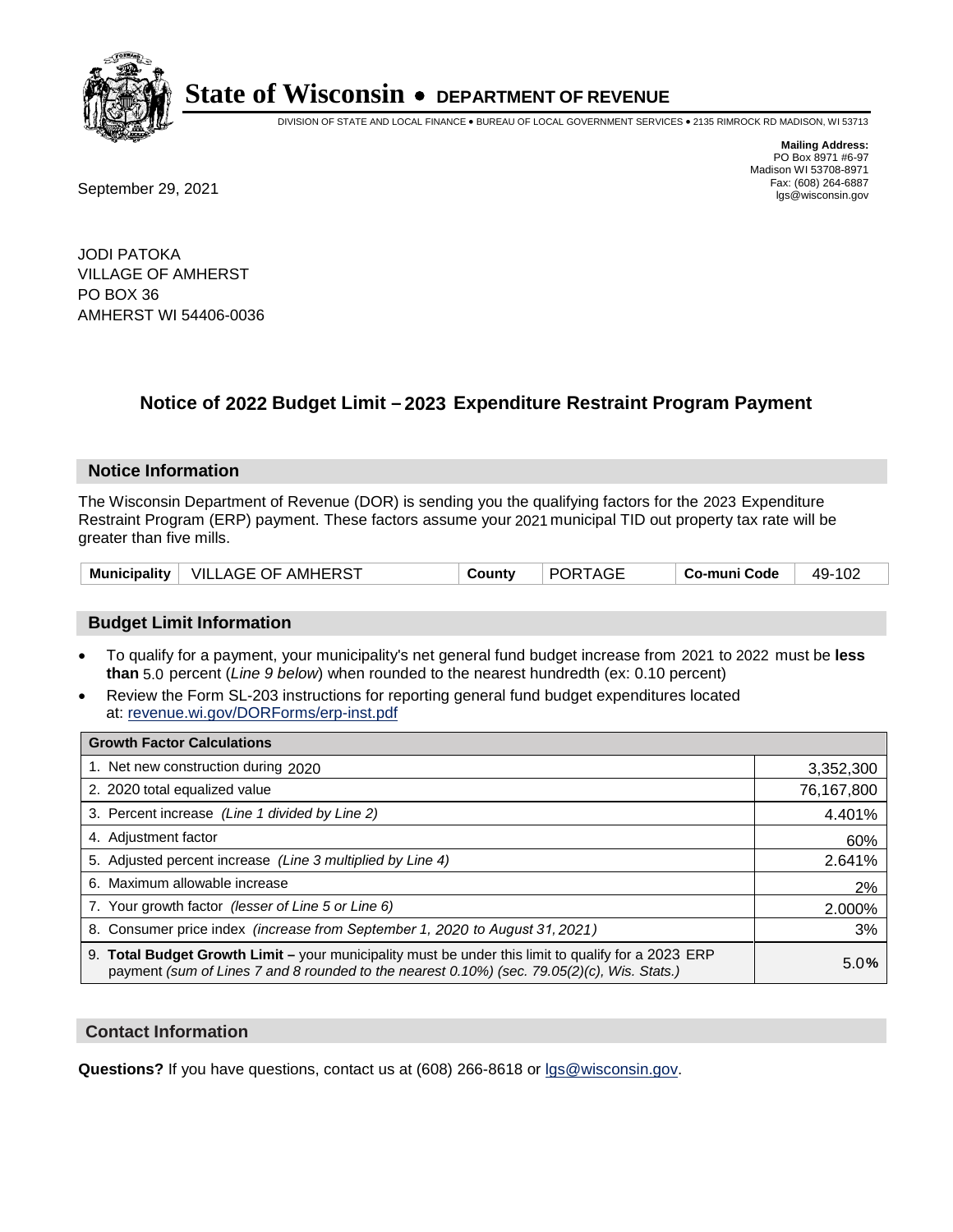

DIVISION OF STATE AND LOCAL FINANCE • BUREAU OF LOCAL GOVERNMENT SERVICES • 2135 RIMROCK RD MADISON, WI 53713

Fax: (608) 264-6887<br>
September 29, 2021 and the state of the state of the state of the state of the state of the state of the state of the state of the state of the state of the state of the state of the state of the state

**Mailing Address:** PO Box 8971 #6-97 Madison WI 53708-8971<br>Fax: (608) 264-6887

KAREN SWANSON VILLAGE OF PLOVER PO BOX 37 PLOVER WI 54467-0037

## **Notice of 2022 Budget Limit - 2023 Expenditure Restraint Program Payment**

#### **Notice Information**

The Wisconsin Department of Revenue (DOR) is sending you the qualifying factors for the 2023 Expenditure Restraint Program (ERP) payment. These factors assume your 2021 municipal TID out property tax rate will be greater than five mills.

|  | Municipality   VILLAGE OF PLOVER | County | <b>PORTAGE</b> | Co-muni Code | 49-173 |
|--|----------------------------------|--------|----------------|--------------|--------|
|--|----------------------------------|--------|----------------|--------------|--------|

### **Budget Limit Information**

- To qualify for a payment, your municipality's net general fund budget increase from 2021 to 2022 must be less **than** 4.5 percent (*Line 9 below*) when rounded to the nearest hundredth (ex: 0.10 percent)
- Review the Form SL-203 instructions for reporting general fund budget expenditures located at: revenue.wi.gov/DORForms/erp-inst.pdf

| <b>Growth Factor Calculations</b>                                                                                                                                                                  |               |
|----------------------------------------------------------------------------------------------------------------------------------------------------------------------------------------------------|---------------|
| 1. Net new construction during 2020                                                                                                                                                                | 32,848,800    |
| 2. 2020 total equalized value                                                                                                                                                                      | 1,291,134,200 |
| 3. Percent increase (Line 1 divided by Line 2)                                                                                                                                                     | 2.544%        |
| 4. Adjustment factor                                                                                                                                                                               | 60%           |
| 5. Adjusted percent increase (Line 3 multiplied by Line 4)                                                                                                                                         | 1.526%        |
| 6. Maximum allowable increase                                                                                                                                                                      | 2%            |
| 7. Your growth factor (lesser of Line 5 or Line 6)                                                                                                                                                 | 1.526%        |
| 8. Consumer price index (increase from September 1, 2020 to August 31, 2021)                                                                                                                       | 3%            |
| 9. Total Budget Growth Limit - your municipality must be under this limit to qualify for a 2023 ERP<br>payment (sum of Lines 7 and 8 rounded to the nearest 0.10%) (sec. 79.05(2)(c), Wis. Stats.) | 4.5%          |

#### **Contact Information**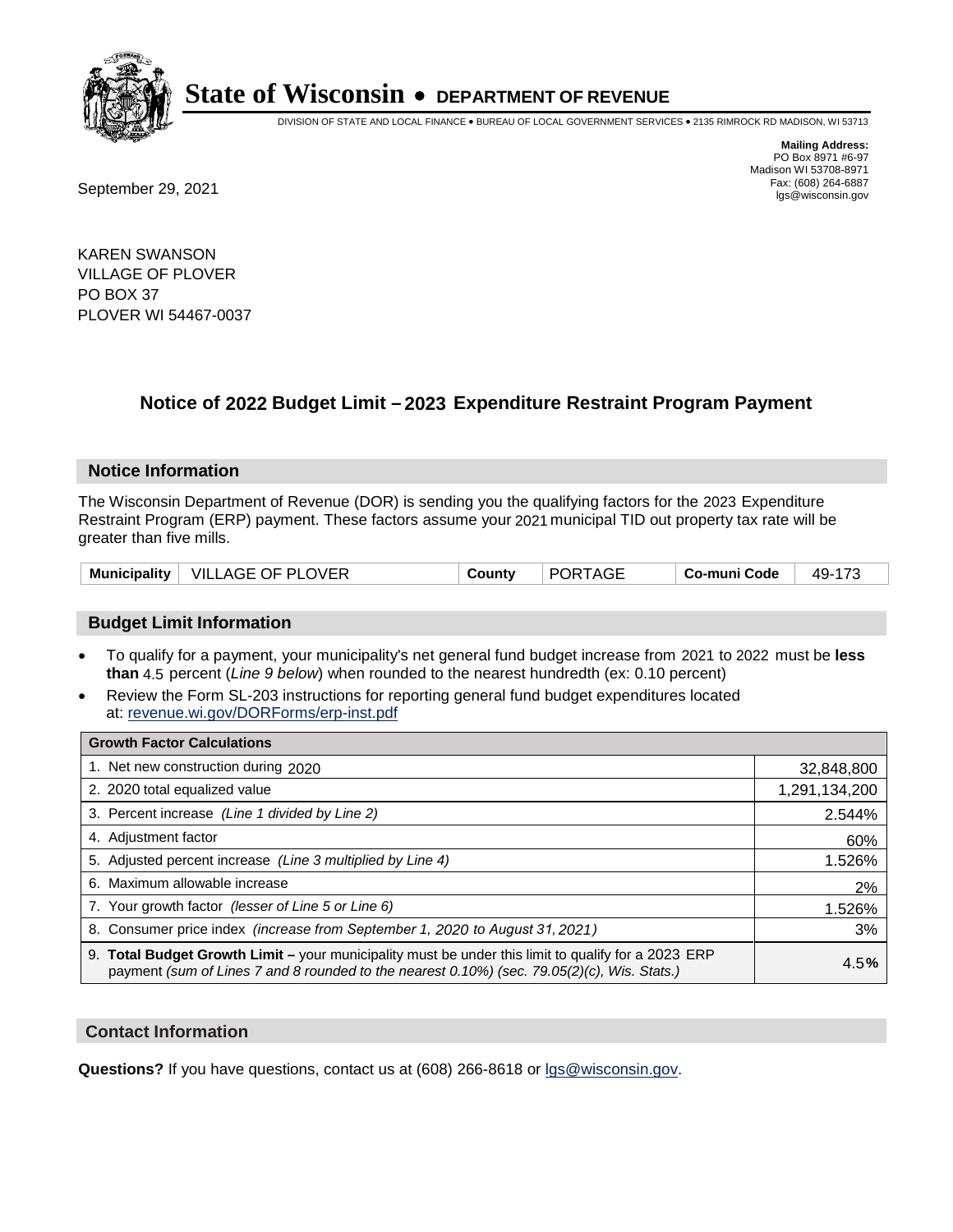

DIVISION OF STATE AND LOCAL FINANCE • BUREAU OF LOCAL GOVERNMENT SERVICES • 2135 RIMROCK RD MADISON, WI 53713

Fax: (608) 264-6887<br>
September 29, 2021 and the state of the state of the state of the state of the state of the state of the state of the state of the state of the state of the state of the state of the state of the state

**Mailing Address:** PO Box 8971 #6-97 Madison WI 53708-8971<br>Fax: (608) 264-6887

THERESA HARTVIG VILLAGE OF ROSHOLT PO BOX 245, 101 S. MAIN ST. ROSHOLT WI 54473-0245

## **Notice of 2022 Budget Limit - 2023 Expenditure Restraint Program Payment**

#### **Notice Information**

The Wisconsin Department of Revenue (DOR) is sending you the qualifying factors for the 2023 Expenditure Restraint Program (ERP) payment. These factors assume your 2021 municipal TID out property tax rate will be greater than five mills.

### **Budget Limit Information**

- To qualify for a payment, your municipality's net general fund budget increase from 2021 to 2022 must be less **than** 3.3 percent (*Line 9 below*) when rounded to the nearest hundredth (ex: 0.10 percent)
- Review the Form SL-203 instructions for reporting general fund budget expenditures located at: revenue.wi.gov/DORForms/erp-inst.pdf

| <b>Growth Factor Calculations</b>                                                                                                                                                                  |            |
|----------------------------------------------------------------------------------------------------------------------------------------------------------------------------------------------------|------------|
| 1. Net new construction during 2020                                                                                                                                                                | 100,000    |
| 2. 2020 total equalized value                                                                                                                                                                      | 23,960,700 |
| 3. Percent increase (Line 1 divided by Line 2)                                                                                                                                                     | 0.417%     |
| 4. Adjustment factor                                                                                                                                                                               | 60%        |
| 5. Adjusted percent increase (Line 3 multiplied by Line 4)                                                                                                                                         | 0.250%     |
| 6. Maximum allowable increase                                                                                                                                                                      | 2%         |
| 7. Your growth factor (lesser of Line 5 or Line 6)                                                                                                                                                 | 0.250%     |
| 8. Consumer price index (increase from September 1, 2020 to August 31, 2021)                                                                                                                       | 3%         |
| 9. Total Budget Growth Limit – your municipality must be under this limit to qualify for a 2023 ERP<br>payment (sum of Lines 7 and 8 rounded to the nearest 0.10%) (sec. 79.05(2)(c), Wis. Stats.) | 3.3%       |

#### **Contact Information**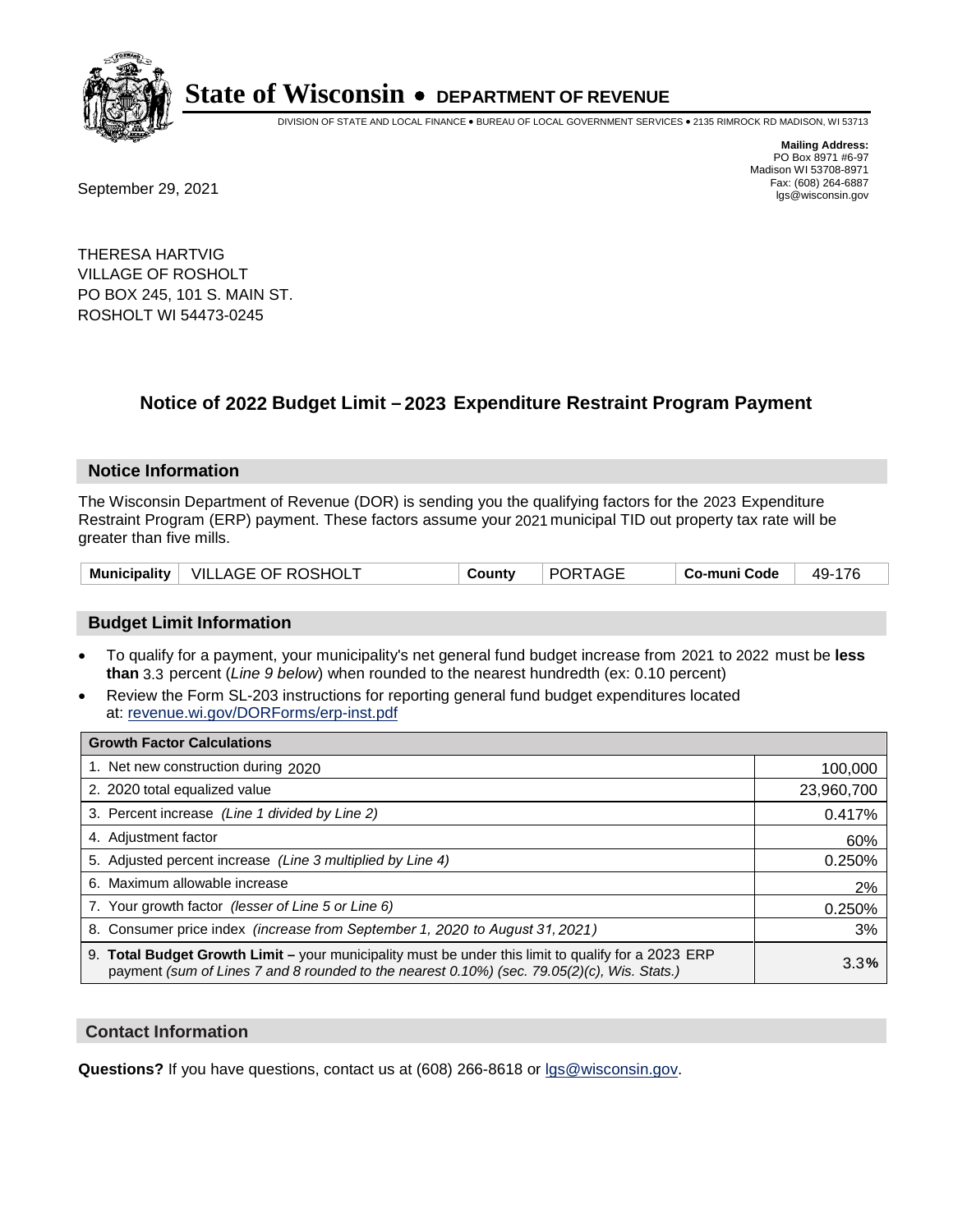

DIVISION OF STATE AND LOCAL FINANCE • BUREAU OF LOCAL GOVERNMENT SERVICES • 2135 RIMROCK RD MADISON, WI 53713

**Mailing Address:** PO Box 8971 #6-97 Madison WI 53708-8971<br>Fax: (608) 264-6887 Fax: (608) 264-6887<br>
September 29, 2021 and the state of the state of the state of the state of the state of the state of the state of the state of the state of the state of the state of the state of the state of the state

KARI YENTER CITY OF STEVENS POINT 1515 STRONGS AVE STEVENS POINT WI 54481

## **Notice of 2022 Budget Limit - 2023 Expenditure Restraint Program Payment**

#### **Notice Information**

The Wisconsin Department of Revenue (DOR) is sending you the qualifying factors for the 2023 Expenditure Restraint Program (ERP) payment. These factors assume your 2021 municipal TID out property tax rate will be greater than five mills.

#### **Budget Limit Information**

- To qualify for a payment, your municipality's net general fund budget increase from 2021 to 2022 must be less **than** 4.7 percent (*Line 9 below*) when rounded to the nearest hundredth (ex: 0.10 percent)
- Review the Form SL-203 instructions for reporting general fund budget expenditures located at: revenue.wi.gov/DORForms/erp-inst.pdf

| <b>Growth Factor Calculations</b>                                                                                                                                                                  |               |
|----------------------------------------------------------------------------------------------------------------------------------------------------------------------------------------------------|---------------|
| 1. Net new construction during 2020                                                                                                                                                                | 61,939,500    |
| 2. 2020 total equalized value                                                                                                                                                                      | 2,201,302,700 |
| 3. Percent increase (Line 1 divided by Line 2)                                                                                                                                                     | 2.814%        |
| 4. Adjustment factor                                                                                                                                                                               | 60%           |
| 5. Adjusted percent increase (Line 3 multiplied by Line 4)                                                                                                                                         | 1.688%        |
| 6. Maximum allowable increase                                                                                                                                                                      | 2%            |
| 7. Your growth factor (lesser of Line 5 or Line 6)                                                                                                                                                 | 1.688%        |
| 8. Consumer price index (increase from September 1, 2020 to August 31, 2021)                                                                                                                       | 3%            |
| 9. Total Budget Growth Limit - your municipality must be under this limit to qualify for a 2023 ERP<br>payment (sum of Lines 7 and 8 rounded to the nearest 0.10%) (sec. 79.05(2)(c), Wis. Stats.) | 4.7%          |

#### **Contact Information**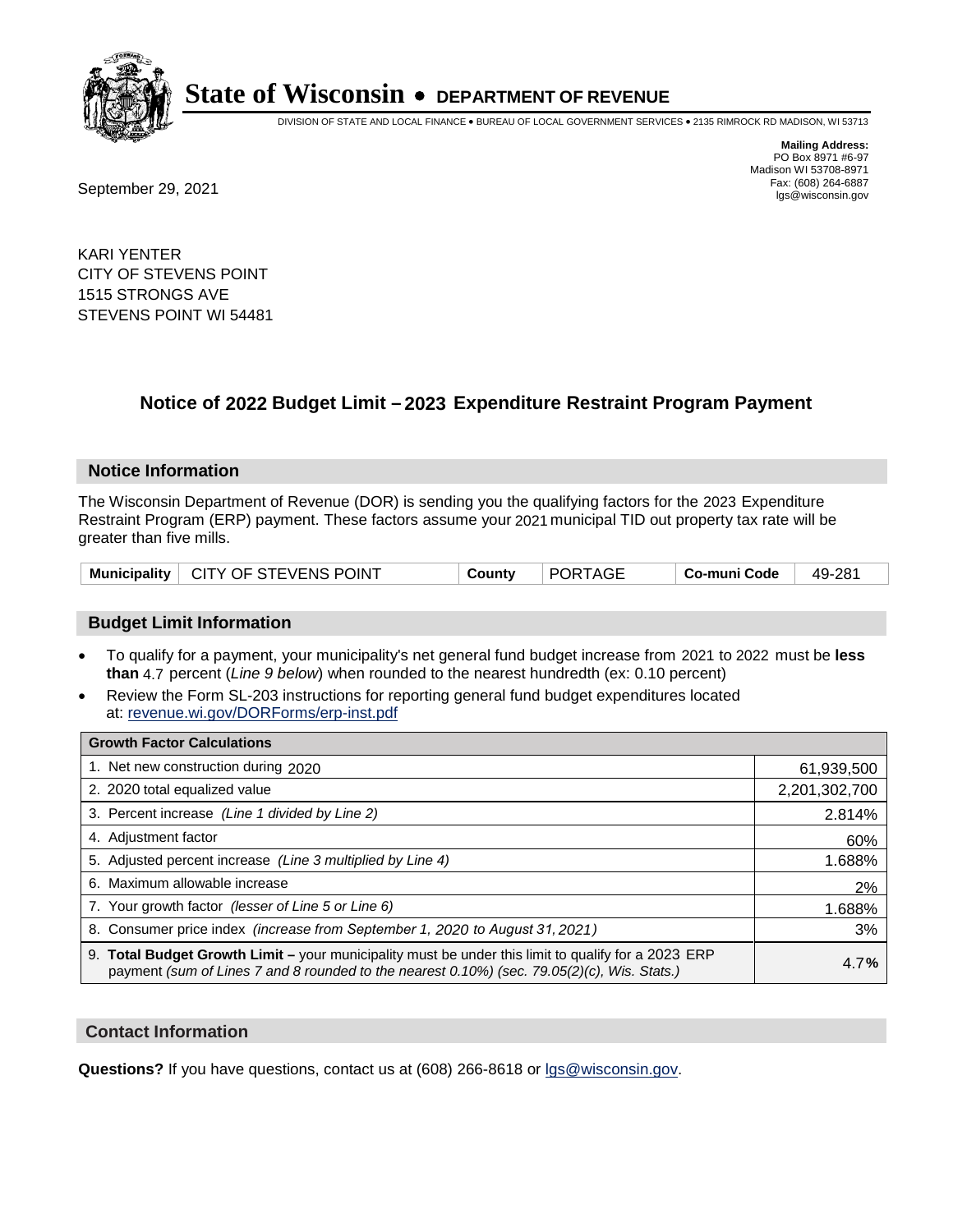

DIVISION OF STATE AND LOCAL FINANCE • BUREAU OF LOCAL GOVERNMENT SERVICES • 2135 RIMROCK RD MADISON, WI 53713

**Mailing Address:** PO Box 8971 #6-97 Madison WI 53708-8971<br>Fax: (608) 264-6887

Fax: (608) 264-6887<br>
September 29, 2021 and the state of the state of the state of the state of the state of the state of the state of the state of the state of the state of the state of the state of the state of the state

MICHELLE SMITH CITY OF PARK FALLS PO BOX 146, 400 4TH AVE. SOUTH PARK FALLS WI 54552

## **Notice of 2022 Budget Limit - 2023 Expenditure Restraint Program Payment**

#### **Notice Information**

The Wisconsin Department of Revenue (DOR) is sending you the qualifying factors for the 2023 Expenditure Restraint Program (ERP) payment. These factors assume your 2021 municipal TID out property tax rate will be greater than five mills.

| Municipality   CITY OF PARK FALLS | County | <b>PRICE</b> | Co-muni Code | 50-271 |
|-----------------------------------|--------|--------------|--------------|--------|
|-----------------------------------|--------|--------------|--------------|--------|

### **Budget Limit Information**

- To qualify for a payment, your municipality's net general fund budget increase from 2021 to 2022 must be less **than** 3.3 percent (*Line 9 below*) when rounded to the nearest hundredth (ex: 0.10 percent)
- Review the Form SL-203 instructions for reporting general fund budget expenditures located at: revenue.wi.gov/DORForms/erp-inst.pdf

| <b>Growth Factor Calculations</b>                                                                                                                                                                      |             |
|--------------------------------------------------------------------------------------------------------------------------------------------------------------------------------------------------------|-------------|
| 1. Net new construction during 2020                                                                                                                                                                    | 520,000     |
| 2. 2020 total equalized value                                                                                                                                                                          | 116,583,800 |
| 3. Percent increase (Line 1 divided by Line 2)                                                                                                                                                         | 0.446%      |
| 4. Adjustment factor                                                                                                                                                                                   | 60%         |
| 5. Adjusted percent increase (Line 3 multiplied by Line 4)                                                                                                                                             | 0.268%      |
| 6. Maximum allowable increase                                                                                                                                                                          | 2%          |
| 7. Your growth factor (lesser of Line 5 or Line 6)                                                                                                                                                     | 0.268%      |
| 8. Consumer price index (increase from September 1, 2020 to August 31, 2021)                                                                                                                           | 3%          |
| 9. Total Budget Growth Limit - your municipality must be under this limit to qualify for a 2023 ERP<br>payment (sum of Lines 7 and 8 rounded to the nearest $0.10\%$ ) (sec. 79.05(2)(c), Wis. Stats.) | 3.3%        |

#### **Contact Information**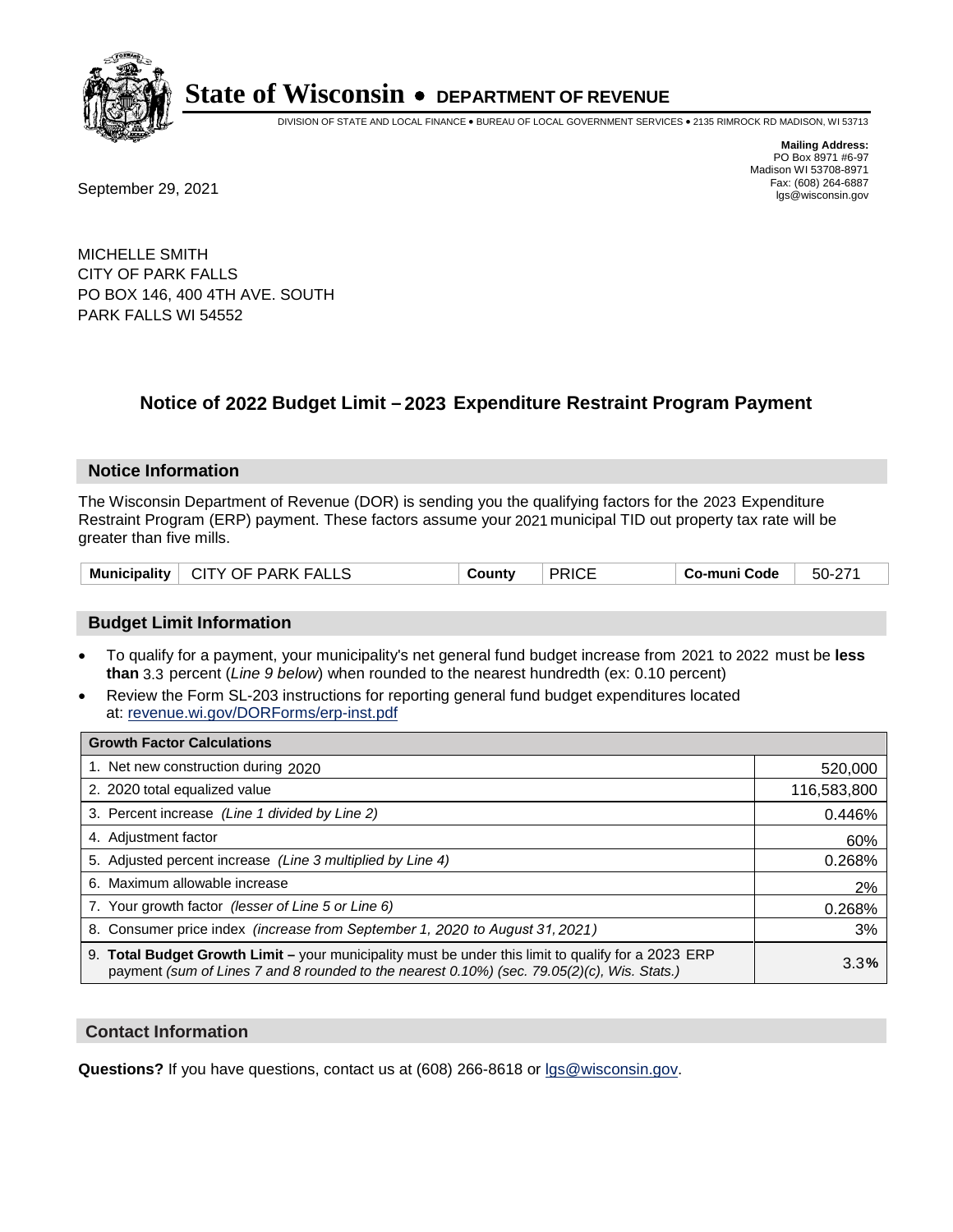

DIVISION OF STATE AND LOCAL FINANCE • BUREAU OF LOCAL GOVERNMENT SERVICES • 2135 RIMROCK RD MADISON, WI 53713

Fax: (608) 264-6887<br>
September 29, 2021 and the state of the state of the state of the state of the state of the state of the state of the state of the state of the state of the state of the state of the state of the state

**Mailing Address:** PO Box 8971 #6-97 Madison WI 53708-8971<br>Fax: (608) 264-6887

SHELBY PROCHNOW CITY OF PHILLIPS 174 S EYDER AVE PHILLIPS WI 54555-1337

## **Notice of 2022 Budget Limit - 2023 Expenditure Restraint Program Payment**

#### **Notice Information**

The Wisconsin Department of Revenue (DOR) is sending you the qualifying factors for the 2023 Expenditure Restraint Program (ERP) payment. These factors assume your 2021 municipal TID out property tax rate will be greater than five mills.

| CITY OF PHILLIPS<br><b>Municipality</b> | County | <b>PRICE</b> | ⊦ Co-muni Code | 50-272 |
|-----------------------------------------|--------|--------------|----------------|--------|
|-----------------------------------------|--------|--------------|----------------|--------|

### **Budget Limit Information**

- To qualify for a payment, your municipality's net general fund budget increase from 2021 to 2022 must be less **than** 4.0 percent (*Line 9 below*) when rounded to the nearest hundredth (ex: 0.10 percent)
- Review the Form SL-203 instructions for reporting general fund budget expenditures located at: revenue.wi.gov/DORForms/erp-inst.pdf

| <b>Growth Factor Calculations</b>                                                                                                                                                                  |            |
|----------------------------------------------------------------------------------------------------------------------------------------------------------------------------------------------------|------------|
| 1. Net new construction during 2020                                                                                                                                                                | 1,549,300  |
| 2. 2020 total equalized value                                                                                                                                                                      | 96,392,000 |
| 3. Percent increase (Line 1 divided by Line 2)                                                                                                                                                     | 1.607%     |
| 4. Adjustment factor                                                                                                                                                                               | 60%        |
| 5. Adjusted percent increase (Line 3 multiplied by Line 4)                                                                                                                                         | 0.964%     |
| 6. Maximum allowable increase                                                                                                                                                                      | 2%         |
| 7. Your growth factor (lesser of Line 5 or Line 6)                                                                                                                                                 | 0.964%     |
| 8. Consumer price index (increase from September 1, 2020 to August 31, 2021)                                                                                                                       | 3%         |
| 9. Total Budget Growth Limit – your municipality must be under this limit to qualify for a 2023 ERP<br>payment (sum of Lines 7 and 8 rounded to the nearest 0.10%) (sec. 79.05(2)(c), Wis. Stats.) | 4.0%       |

#### **Contact Information**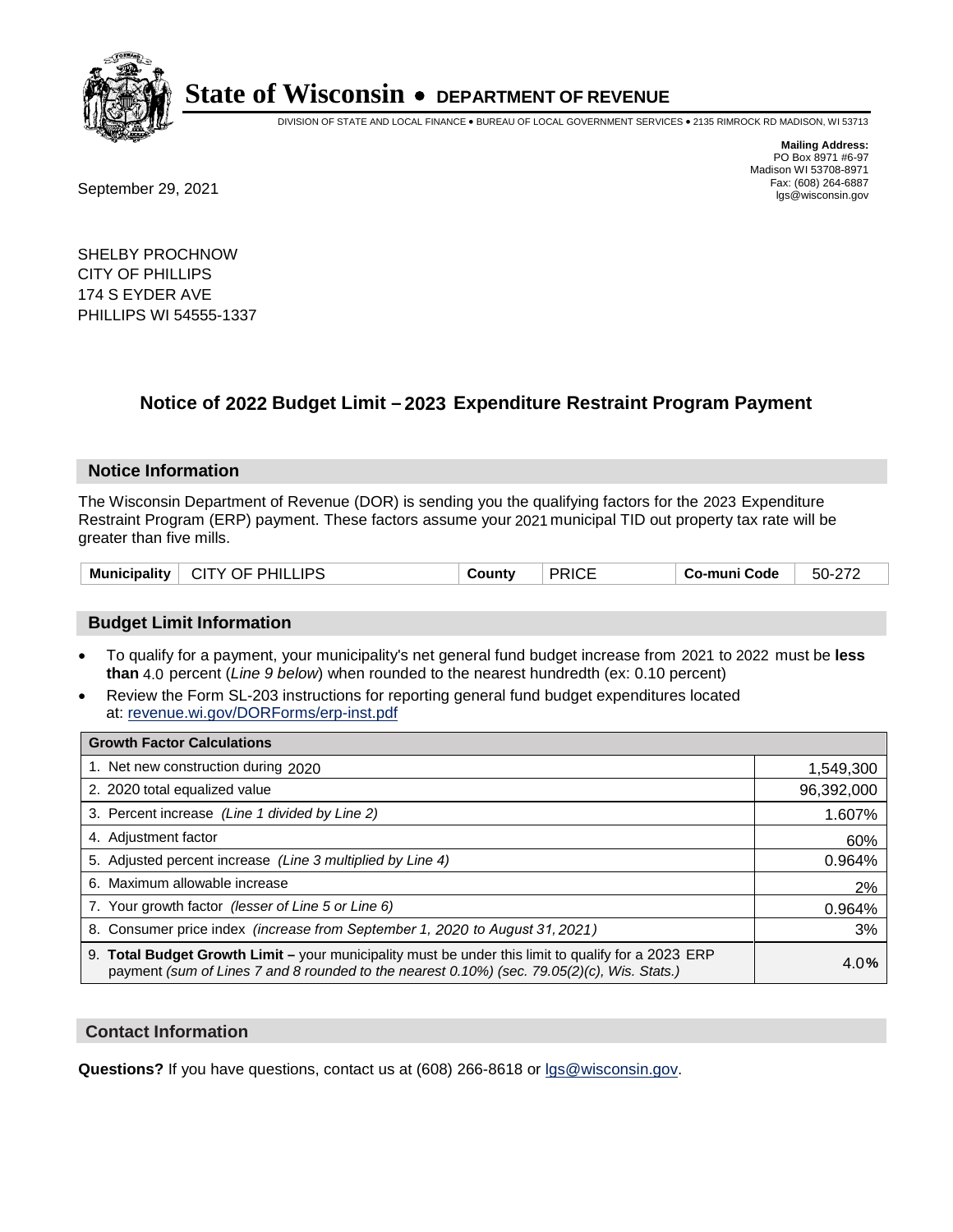

DIVISION OF STATE AND LOCAL FINANCE • BUREAU OF LOCAL GOVERNMENT SERVICES • 2135 RIMROCK RD MADISON, WI 53713

Fax: (608) 264-6887<br>
September 29, 2021 and the state of the state of the state of the state of the state of the state of the state of the state of the state of the state of the state of the state of the state of the state

**Mailing Address:** PO Box 8971 #6-97 Madison WI 53708-8971<br>Fax: (608) 264-6887

JOSLYN HOEFFERT VILLAGE OF CALEDONIA 5043 CHESTER LN RACINE WI 53402-2414

## **Notice of 2022 Budget Limit - 2023 Expenditure Restraint Program Payment**

#### **Notice Information**

The Wisconsin Department of Revenue (DOR) is sending you the qualifying factors for the 2023 Expenditure Restraint Program (ERP) payment. These factors assume your 2021 municipal TID out property tax rate will be greater than five mills.

| Municipality   VILLAGE OF CALEDONIA | Countv | <b>RACINE</b> | Co-muni Code | 51-104 |
|-------------------------------------|--------|---------------|--------------|--------|
|-------------------------------------|--------|---------------|--------------|--------|

### **Budget Limit Information**

- To qualify for a payment, your municipality's net general fund budget increase from 2021 to 2022 must be less **than** 3.3 percent (*Line 9 below*) when rounded to the nearest hundredth (ex: 0.10 percent)
- Review the Form SL-203 instructions for reporting general fund budget expenditures located at: revenue.wi.gov/DORForms/erp-inst.pdf

| <b>Growth Factor Calculations</b>                                                                                                                                                                      |               |
|--------------------------------------------------------------------------------------------------------------------------------------------------------------------------------------------------------|---------------|
| 1. Net new construction during 2020                                                                                                                                                                    | 10,954,100    |
| 2. 2020 total equalized value                                                                                                                                                                          | 2,534,013,200 |
| 3. Percent increase (Line 1 divided by Line 2)                                                                                                                                                         | 0.432%        |
| 4. Adjustment factor                                                                                                                                                                                   | 60%           |
| 5. Adjusted percent increase (Line 3 multiplied by Line 4)                                                                                                                                             | 0.259%        |
| 6. Maximum allowable increase                                                                                                                                                                          | 2%            |
| 7. Your growth factor (lesser of Line 5 or Line 6)                                                                                                                                                     | 0.259%        |
| 8. Consumer price index (increase from September 1, 2020 to August 31, 2021)                                                                                                                           | 3%            |
| 9. Total Budget Growth Limit - your municipality must be under this limit to qualify for a 2023 ERP<br>payment (sum of Lines 7 and 8 rounded to the nearest $0.10\%$ ) (sec. 79.05(2)(c), Wis. Stats.) | 3.3%          |

#### **Contact Information**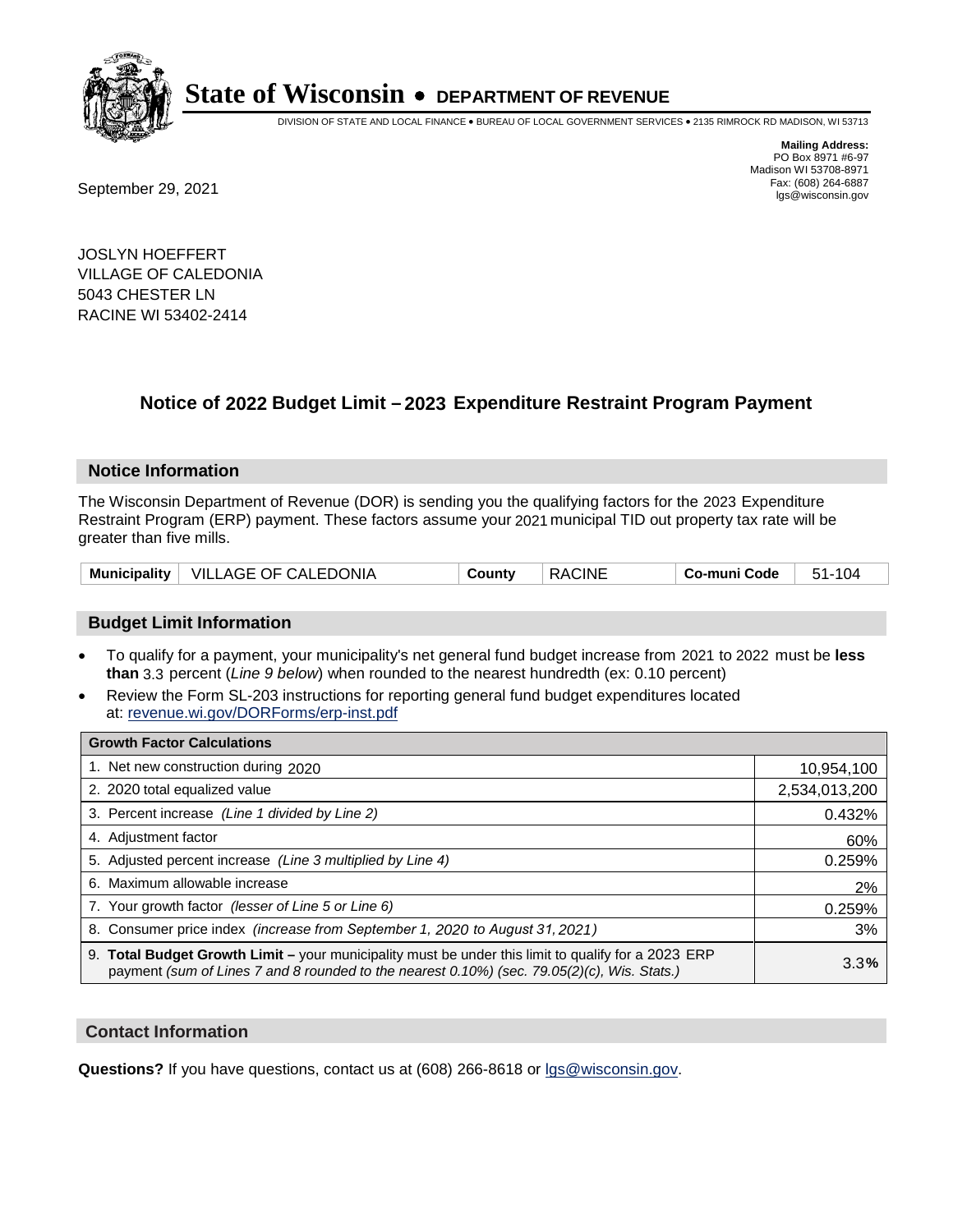

DIVISION OF STATE AND LOCAL FINANCE • BUREAU OF LOCAL GOVERNMENT SERVICES • 2135 RIMROCK RD MADISON, WI 53713

Fax: (608) 264-6887<br>
September 29, 2021 and the state of the state of the state of the state of the state of the state of the state of the state of the state of the state of the state of the state of the state of the state

**Mailing Address:** PO Box 8971 #6-97 Madison WI 53708-8971<br>Fax: (608) 264-6887

CHRISTOPHE JENKINS VILLAGE OF ELMWOOD PARK 3131 TAYLOR AVENUE, UNIT 1 RACINE WI 53403-4503

## **Notice of 2022 Budget Limit - 2023 Expenditure Restraint Program Payment**

#### **Notice Information**

The Wisconsin Department of Revenue (DOR) is sending you the qualifying factors for the 2023 Expenditure Restraint Program (ERP) payment. These factors assume your 2021 municipal TID out property tax rate will be greater than five mills.

| Municipality   VILLAGE OF ELMWOOD PARK | ็ Countv | RACINE | $\, \overline{\phantom{a}}$ Co-muni Code $\,$ $\,$ 51-121 $\,$ |  |
|----------------------------------------|----------|--------|----------------------------------------------------------------|--|
|----------------------------------------|----------|--------|----------------------------------------------------------------|--|

#### **Budget Limit Information**

- To qualify for a payment, your municipality's net general fund budget increase from 2021 to 2022 must be less **than** 3.0 percent (*Line 9 below*) when rounded to the nearest hundredth (ex: 0.10 percent)
- Review the Form SL-203 instructions for reporting general fund budget expenditures located at: revenue.wi.gov/DORForms/erp-inst.pdf

| <b>Growth Factor Calculations</b>                                                                                                                                                                  |            |
|----------------------------------------------------------------------------------------------------------------------------------------------------------------------------------------------------|------------|
| 1. Net new construction during 2020                                                                                                                                                                | 32,000     |
| 2. 2020 total equalized value                                                                                                                                                                      | 44,220,900 |
| 3. Percent increase (Line 1 divided by Line 2)                                                                                                                                                     | 0.072%     |
| 4. Adjustment factor                                                                                                                                                                               | 60%        |
| 5. Adjusted percent increase (Line 3 multiplied by Line 4)                                                                                                                                         | 0.043%     |
| 6. Maximum allowable increase                                                                                                                                                                      | 2%         |
| 7. Your growth factor (lesser of Line 5 or Line 6)                                                                                                                                                 | 0.043%     |
| 8. Consumer price index (increase from September 1, 2020 to August 31, 2021)                                                                                                                       | 3%         |
| 9. Total Budget Growth Limit – your municipality must be under this limit to qualify for a 2023 ERP<br>payment (sum of Lines 7 and 8 rounded to the nearest 0.10%) (sec. 79.05(2)(c), Wis. Stats.) | 3.0%       |

#### **Contact Information**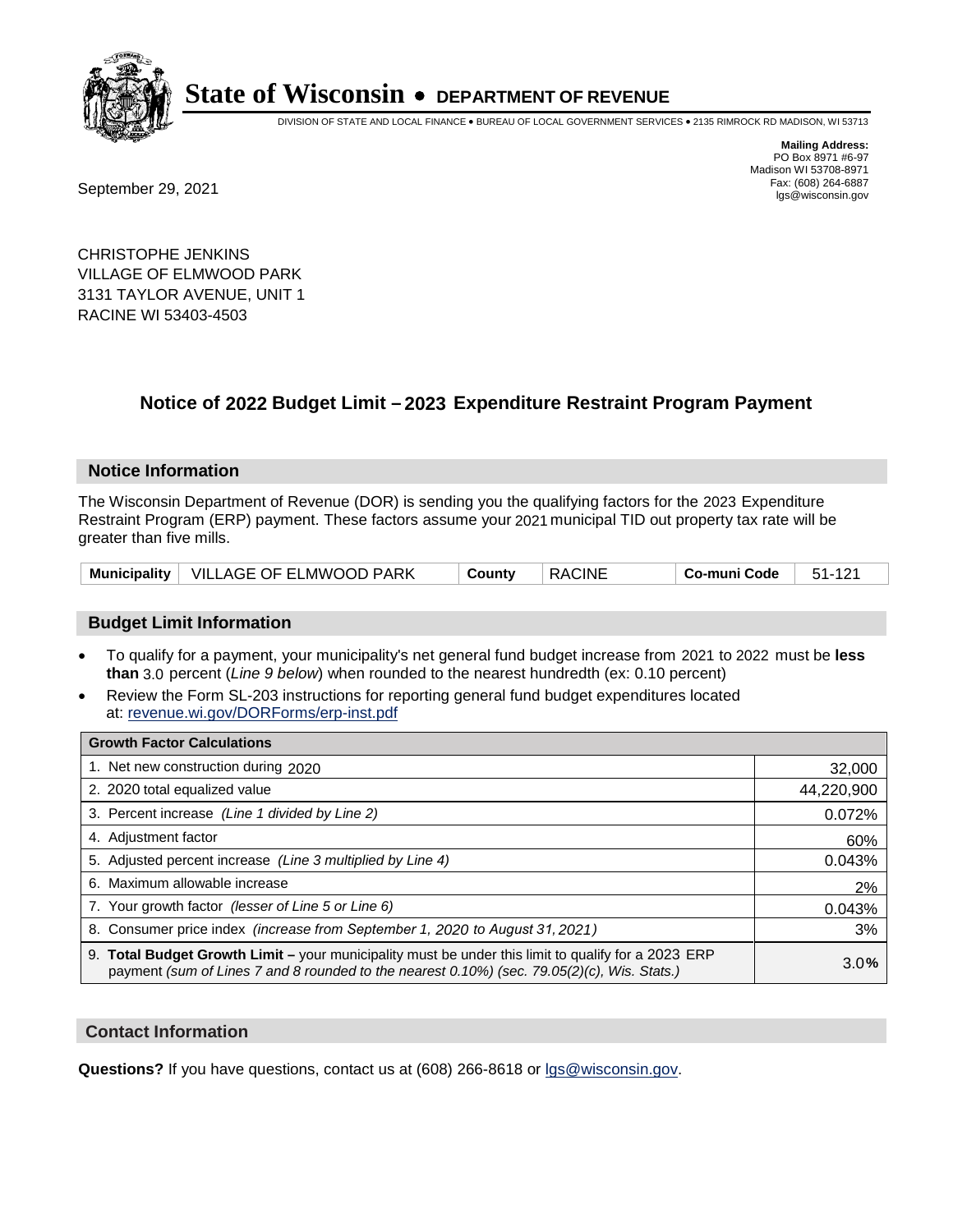

DIVISION OF STATE AND LOCAL FINANCE • BUREAU OF LOCAL GOVERNMENT SERVICES • 2135 RIMROCK RD MADISON, WI 53713

Fax: (608) 264-6887<br>
September 29, 2021 and the state of the state of the state of the state of the state of the state of the state of the state of the state of the state of the state of the state of the state of the state

**Mailing Address:** PO Box 8971 #6-97 Madison WI 53708-8971<br>Fax: (608) 264-6887

STEPHANIE KOHLHAGEN VILLAGE OF MOUNT PLEASANT 8811 CAMPUS DRIVE MT PLEASANT WI 53406-7014

## **Notice of 2022 Budget Limit - 2023 Expenditure Restraint Program Payment**

#### **Notice Information**

The Wisconsin Department of Revenue (DOR) is sending you the qualifying factors for the 2023 Expenditure Restraint Program (ERP) payment. These factors assume your 2021 municipal TID out property tax rate will be greater than five mills.

#### **Budget Limit Information**

- To qualify for a payment, your municipality's net general fund budget increase from 2021 to 2022 must be less **than** 5.0 percent (*Line 9 below*) when rounded to the nearest hundredth (ex: 0.10 percent)
- Review the Form SL-203 instructions for reporting general fund budget expenditures located at: revenue.wi.gov/DORForms/erp-inst.pdf

| <b>Growth Factor Calculations</b>                                                                                                                                                                  |               |
|----------------------------------------------------------------------------------------------------------------------------------------------------------------------------------------------------|---------------|
| 1. Net new construction during 2020                                                                                                                                                                | 338,374,500   |
| 2. 2020 total equalized value                                                                                                                                                                      | 3,748,555,500 |
| 3. Percent increase (Line 1 divided by Line 2)                                                                                                                                                     | 9.027%        |
| 4. Adjustment factor                                                                                                                                                                               | 60%           |
| 5. Adjusted percent increase (Line 3 multiplied by Line 4)                                                                                                                                         | 5.416%        |
| 6. Maximum allowable increase                                                                                                                                                                      | 2%            |
| 7. Your growth factor (lesser of Line 5 or Line 6)                                                                                                                                                 | 2.000%        |
| 8. Consumer price index (increase from September 1, 2020 to August 31, 2021)                                                                                                                       | 3%            |
| 9. Total Budget Growth Limit - your municipality must be under this limit to qualify for a 2023 ERP<br>payment (sum of Lines 7 and 8 rounded to the nearest 0.10%) (sec. 79.05(2)(c), Wis. Stats.) | 5.0%          |

#### **Contact Information**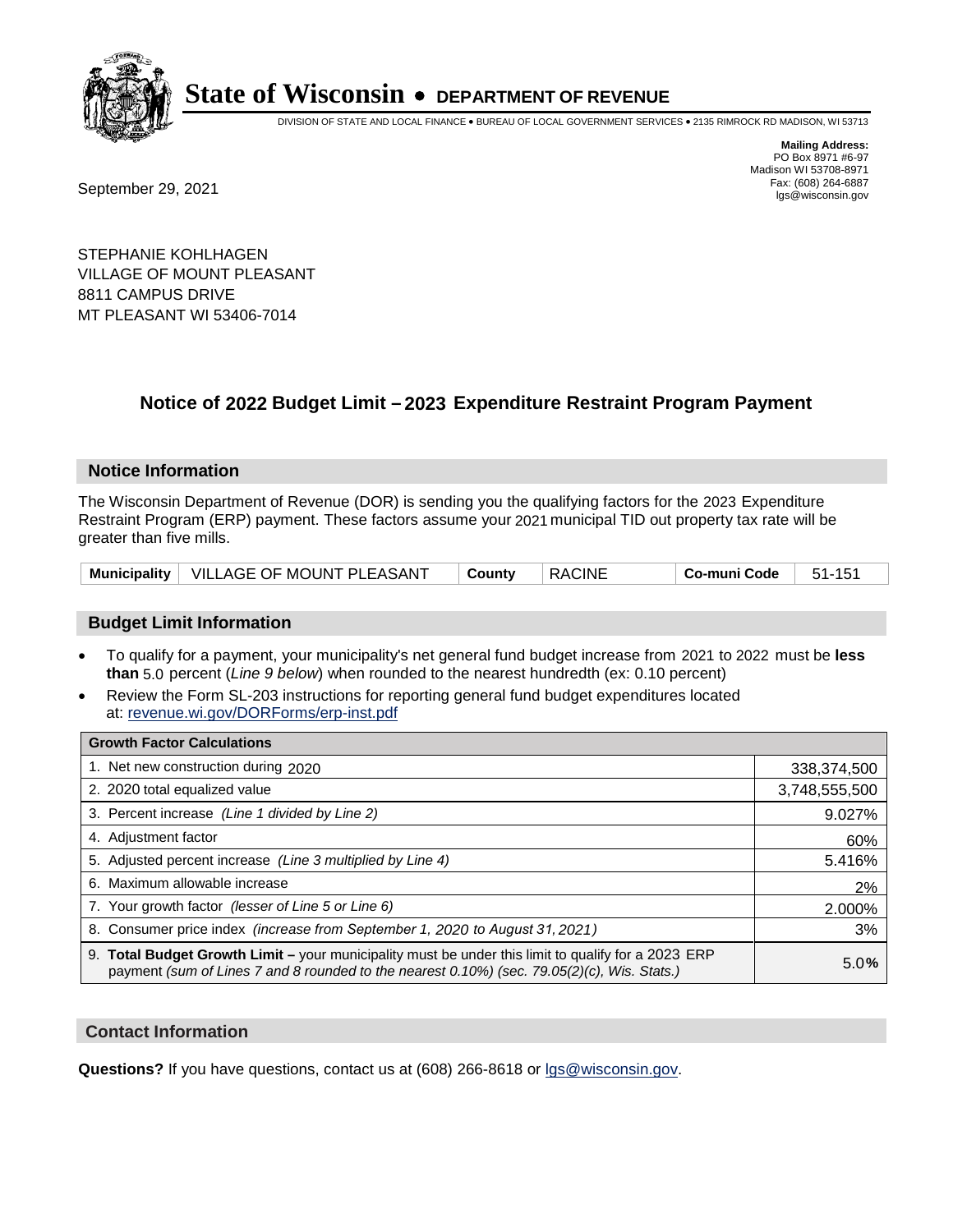

DIVISION OF STATE AND LOCAL FINANCE • BUREAU OF LOCAL GOVERNMENT SERVICES • 2135 RIMROCK RD MADISON, WI 53713

**Mailing Address:** PO Box 8971 #6-97 Madison WI 53708-8971<br>Fax: (608) 264-6887

Fax: (608) 264-6887<br>
September 29, 2021 and the state of the state of the state of the state of the state of the state of the state of the state of the state of the state of the state of the state of the state of the state

DORI PANTHOFER VILLAGE OF NORTH BAY 3615 HENNEPIN PL RACINE WI 53402-3613

## **Notice of 2022 Budget Limit - 2023 Expenditure Restraint Program Payment**

#### **Notice Information**

The Wisconsin Department of Revenue (DOR) is sending you the qualifying factors for the 2023 Expenditure Restraint Program (ERP) payment. These factors assume your 2021 municipal TID out property tax rate will be greater than five mills.

| Municipality | VILLAGE OF NORTH BAY | County | <b>RACINE</b> | ' o-muni Code | 161<br>51- |
|--------------|----------------------|--------|---------------|---------------|------------|
|--------------|----------------------|--------|---------------|---------------|------------|

### **Budget Limit Information**

- To qualify for a payment, your municipality's net general fund budget increase from 2021 to 2022 must be less **than** 3.2 percent (*Line 9 below*) when rounded to the nearest hundredth (ex: 0.10 percent)
- Review the Form SL-203 instructions for reporting general fund budget expenditures located at: revenue.wi.gov/DORForms/erp-inst.pdf

| <b>Growth Factor Calculations</b>                                                                                                                                                                  |            |
|----------------------------------------------------------------------------------------------------------------------------------------------------------------------------------------------------|------------|
| 1. Net new construction during 2020                                                                                                                                                                | 109,600    |
| 2. 2020 total equalized value                                                                                                                                                                      | 42,162,600 |
| 3. Percent increase (Line 1 divided by Line 2)                                                                                                                                                     | 0.260%     |
| 4. Adiustment factor                                                                                                                                                                               | 60%        |
| 5. Adjusted percent increase (Line 3 multiplied by Line 4)                                                                                                                                         | 0.156%     |
| 6. Maximum allowable increase                                                                                                                                                                      | 2%         |
| 7. Your growth factor (lesser of Line 5 or Line 6)                                                                                                                                                 | 0.156%     |
| 8. Consumer price index (increase from September 1, 2020 to August 31, 2021)                                                                                                                       | 3%         |
| 9. Total Budget Growth Limit - your municipality must be under this limit to qualify for a 2023 ERP<br>payment (sum of Lines 7 and 8 rounded to the nearest 0.10%) (sec. 79.05(2)(c), Wis. Stats.) | 3.2%       |

### **Contact Information**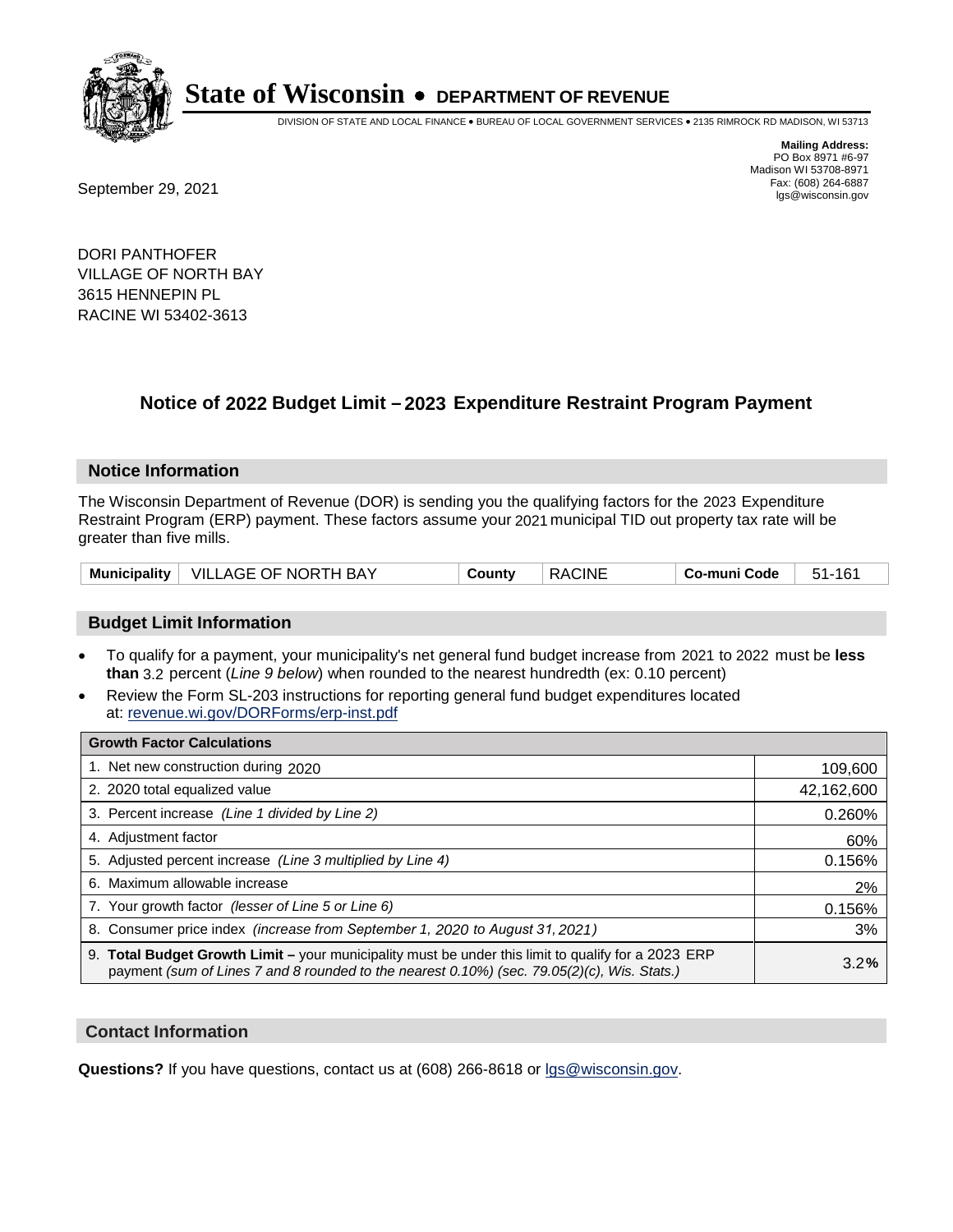

DIVISION OF STATE AND LOCAL FINANCE • BUREAU OF LOCAL GOVERNMENT SERVICES • 2135 RIMROCK RD MADISON, WI 53713

**Mailing Address:** PO Box 8971 #6-97 Madison WI 53708-8971<br>Fax: (608) 264-6887

Fax: (608) 264-6887<br>
September 29, 2021 and the state of the state of the state of the state of the state of the state of the state of the state of the state of the state of the state of the state of the state of the state

CHERYL ZAMECNIK VILLAGE OF STURTEVANT 2801 89TH ST STURTEVANT WI 53177

## **Notice of 2022 Budget Limit - 2023 Expenditure Restraint Program Payment**

#### **Notice Information**

The Wisconsin Department of Revenue (DOR) is sending you the qualifying factors for the 2023 Expenditure Restraint Program (ERP) payment. These factors assume your 2021 municipal TID out property tax rate will be greater than five mills.

|  | Municipality   VILLAGE OF STURTEVANT | County | <b>RACINE</b> | Co-muni Code | 51-181 |
|--|--------------------------------------|--------|---------------|--------------|--------|
|--|--------------------------------------|--------|---------------|--------------|--------|

### **Budget Limit Information**

- To qualify for a payment, your municipality's net general fund budget increase from 2021 to 2022 must be less **than** 5.0 percent (*Line 9 below*) when rounded to the nearest hundredth (ex: 0.10 percent)
- Review the Form SL-203 instructions for reporting general fund budget expenditures located at: revenue.wi.gov/DORForms/erp-inst.pdf

| <b>Growth Factor Calculations</b>                                                                                                                                                                  |             |
|----------------------------------------------------------------------------------------------------------------------------------------------------------------------------------------------------|-------------|
| 1. Net new construction during 2020                                                                                                                                                                | 28,538,500  |
| 2. 2020 total equalized value                                                                                                                                                                      | 664,908,200 |
| 3. Percent increase (Line 1 divided by Line 2)                                                                                                                                                     | 4.292%      |
| 4. Adjustment factor                                                                                                                                                                               | 60%         |
| 5. Adjusted percent increase (Line 3 multiplied by Line 4)                                                                                                                                         | 2.575%      |
| 6. Maximum allowable increase                                                                                                                                                                      | 2%          |
| 7. Your growth factor (lesser of Line 5 or Line 6)                                                                                                                                                 | 2.000%      |
| 8. Consumer price index (increase from September 1, 2020 to August 31, 2021)                                                                                                                       | 3%          |
| 9. Total Budget Growth Limit - your municipality must be under this limit to qualify for a 2023 ERP<br>payment (sum of Lines 7 and 8 rounded to the nearest 0.10%) (sec. 79.05(2)(c), Wis. Stats.) | 5.0%        |

#### **Contact Information**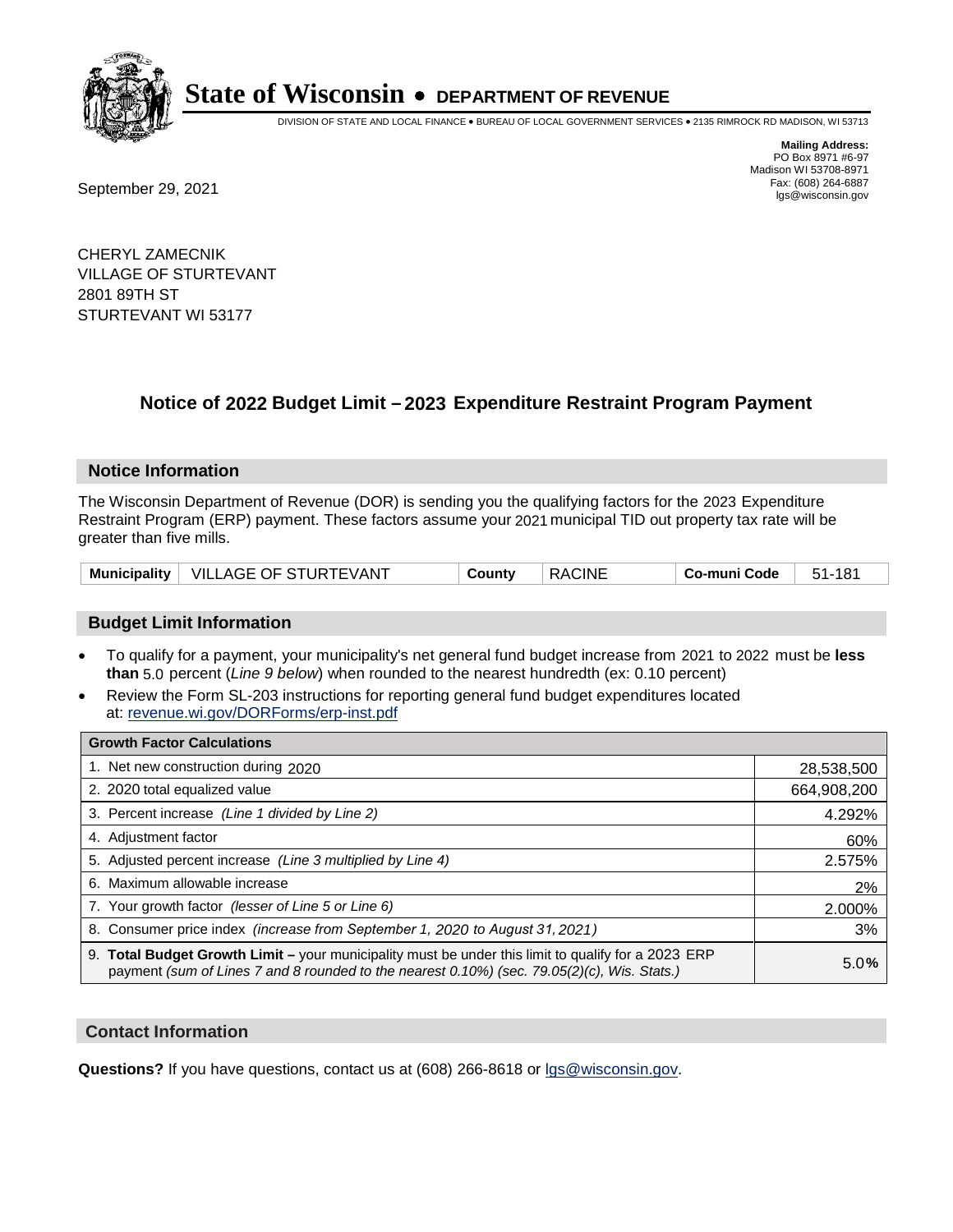

DIVISION OF STATE AND LOCAL FINANCE • BUREAU OF LOCAL GOVERNMENT SERVICES • 2135 RIMROCK RD MADISON, WI 53713

Fax: (608) 264-6887<br>
September 29, 2021 and the state of the state of the state of the state of the state of the state of the state of the state of the state of the state of the state of the state of the state of the state

**Mailing Address:** PO Box 8971 #6-97 Madison WI 53708-8971<br>Fax: (608) 264-6887

REBECCA WALLENDAL VILLAGE OF UNION GROVE 925 15TH AVE UNION GROVE WI 53182-1427

## **Notice of 2022 Budget Limit - 2023 Expenditure Restraint Program Payment**

#### **Notice Information**

The Wisconsin Department of Revenue (DOR) is sending you the qualifying factors for the 2023 Expenditure Restraint Program (ERP) payment. These factors assume your 2021 municipal TID out property tax rate will be greater than five mills.

|  | Municipality   VILLAGE OF UNION GROVE | County | <b>RACINE</b> | Co-muni Code | 51-186 |
|--|---------------------------------------|--------|---------------|--------------|--------|
|--|---------------------------------------|--------|---------------|--------------|--------|

### **Budget Limit Information**

- To qualify for a payment, your municipality's net general fund budget increase from 2021 to 2022 must be less **than** 4.7 percent (*Line 9 below*) when rounded to the nearest hundredth (ex: 0.10 percent)
- Review the Form SL-203 instructions for reporting general fund budget expenditures located at: revenue.wi.gov/DORForms/erp-inst.pdf

| <b>Growth Factor Calculations</b>                                                                                                                                                                  |             |
|----------------------------------------------------------------------------------------------------------------------------------------------------------------------------------------------------|-------------|
| 1. Net new construction during 2020                                                                                                                                                                | 11,261,500  |
| 2. 2020 total equalized value                                                                                                                                                                      | 393,397,600 |
| 3. Percent increase (Line 1 divided by Line 2)                                                                                                                                                     | 2.863%      |
| 4. Adiustment factor                                                                                                                                                                               | 60%         |
| 5. Adjusted percent increase (Line 3 multiplied by Line 4)                                                                                                                                         | 1.718%      |
| 6. Maximum allowable increase                                                                                                                                                                      | 2%          |
| 7. Your growth factor (lesser of Line 5 or Line 6)                                                                                                                                                 | 1.718%      |
| 8. Consumer price index (increase from September 1, 2020 to August 31, 2021)                                                                                                                       | 3%          |
| 9. Total Budget Growth Limit - your municipality must be under this limit to qualify for a 2023 ERP<br>payment (sum of Lines 7 and 8 rounded to the nearest 0.10%) (sec. 79.05(2)(c), Wis. Stats.) | 4.7%        |

#### **Contact Information**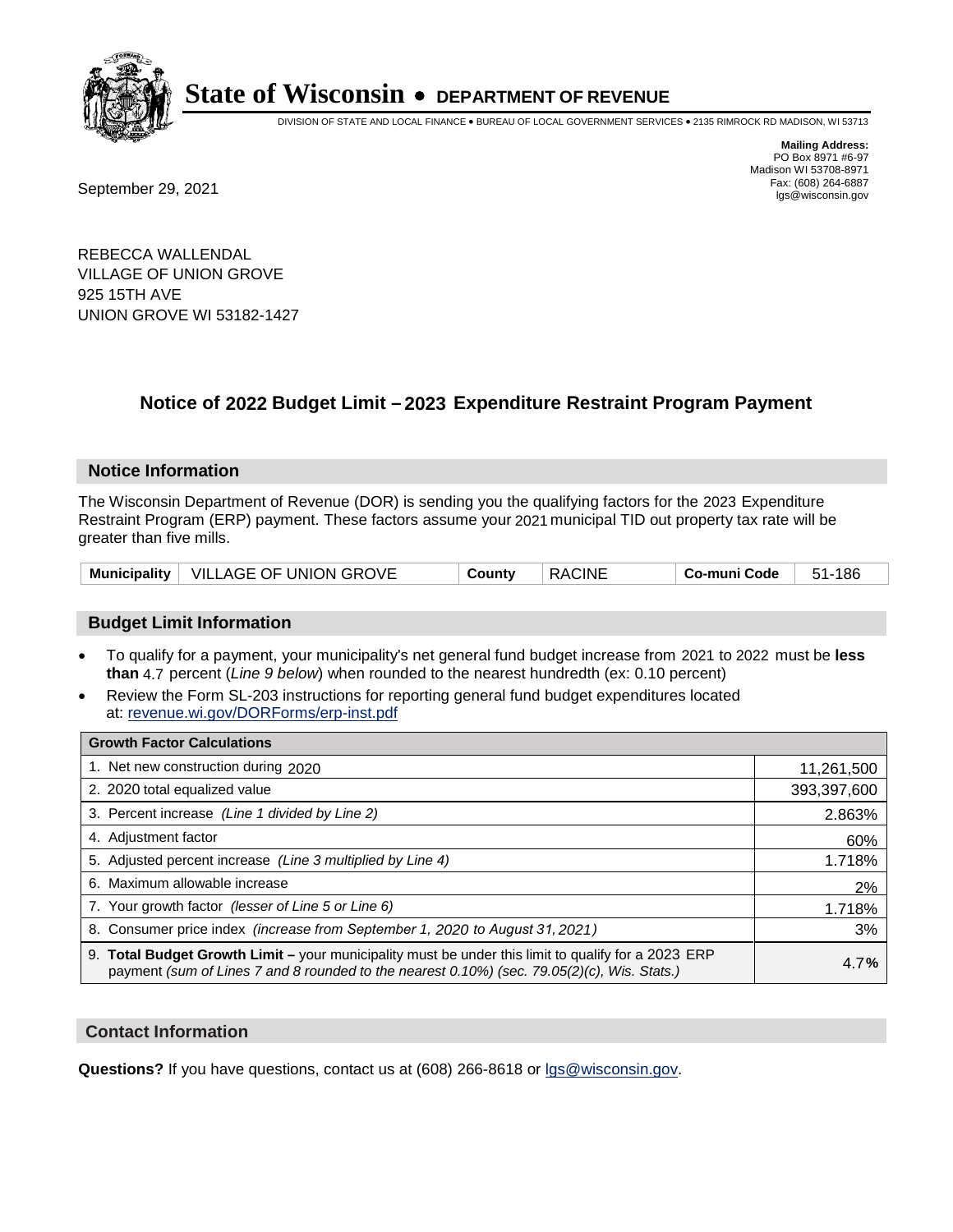

DIVISION OF STATE AND LOCAL FINANCE • BUREAU OF LOCAL GOVERNMENT SERVICES • 2135 RIMROCK RD MADISON, WI 53713

Fax: (608) 264-6887<br>
September 29, 2021 and the state of the state of the state of the state of the state of the state of the state of the state of the state of the state of the state of the state of the state of the state

**Mailing Address:** PO Box 8971 #6-97 Madison WI 53708-8971<br>Fax: (608) 264-6887

DIAHNN HALBACH CITY OF BURLINGTON 300 N PINE ST BURLINGTON WI 53105-1460

## **Notice of 2022 Budget Limit - 2023 Expenditure Restraint Program Payment**

#### **Notice Information**

The Wisconsin Department of Revenue (DOR) is sending you the qualifying factors for the 2023 Expenditure Restraint Program (ERP) payment. These factors assume your 2021 municipal TID out property tax rate will be greater than five mills.

| Municipality   CITY OF BURLINGTON | County | <b>RACINE</b> | Co-muni Code | 51-206 |
|-----------------------------------|--------|---------------|--------------|--------|
|-----------------------------------|--------|---------------|--------------|--------|

### **Budget Limit Information**

- To qualify for a payment, your municipality's net general fund budget increase from 2021 to 2022 must be less **than** 3.8 percent (*Line 9 below*) when rounded to the nearest hundredth (ex: 0.10 percent)
- Review the Form SL-203 instructions for reporting general fund budget expenditures located at: revenue.wi.gov/DORForms/erp-inst.pdf

| <b>Growth Factor Calculations</b>                                                                                                                                                                  |               |
|----------------------------------------------------------------------------------------------------------------------------------------------------------------------------------------------------|---------------|
| 1. Net new construction during 2020                                                                                                                                                                | 13,935,800    |
| 2. 2020 total equalized value                                                                                                                                                                      | 1,054,579,700 |
| 3. Percent increase (Line 1 divided by Line 2)                                                                                                                                                     | 1.321%        |
| 4. Adiustment factor                                                                                                                                                                               | 60%           |
| 5. Adjusted percent increase (Line 3 multiplied by Line 4)                                                                                                                                         | 0.793%        |
| 6. Maximum allowable increase                                                                                                                                                                      | 2%            |
| 7. Your growth factor (lesser of Line 5 or Line 6)                                                                                                                                                 | 0.793%        |
| 8. Consumer price index (increase from September 1, 2020 to August 31, 2021)                                                                                                                       | 3%            |
| 9. Total Budget Growth Limit - your municipality must be under this limit to qualify for a 2023 ERP<br>payment (sum of Lines 7 and 8 rounded to the nearest 0.10%) (sec. 79.05(2)(c), Wis. Stats.) | 3.8%          |

#### **Contact Information**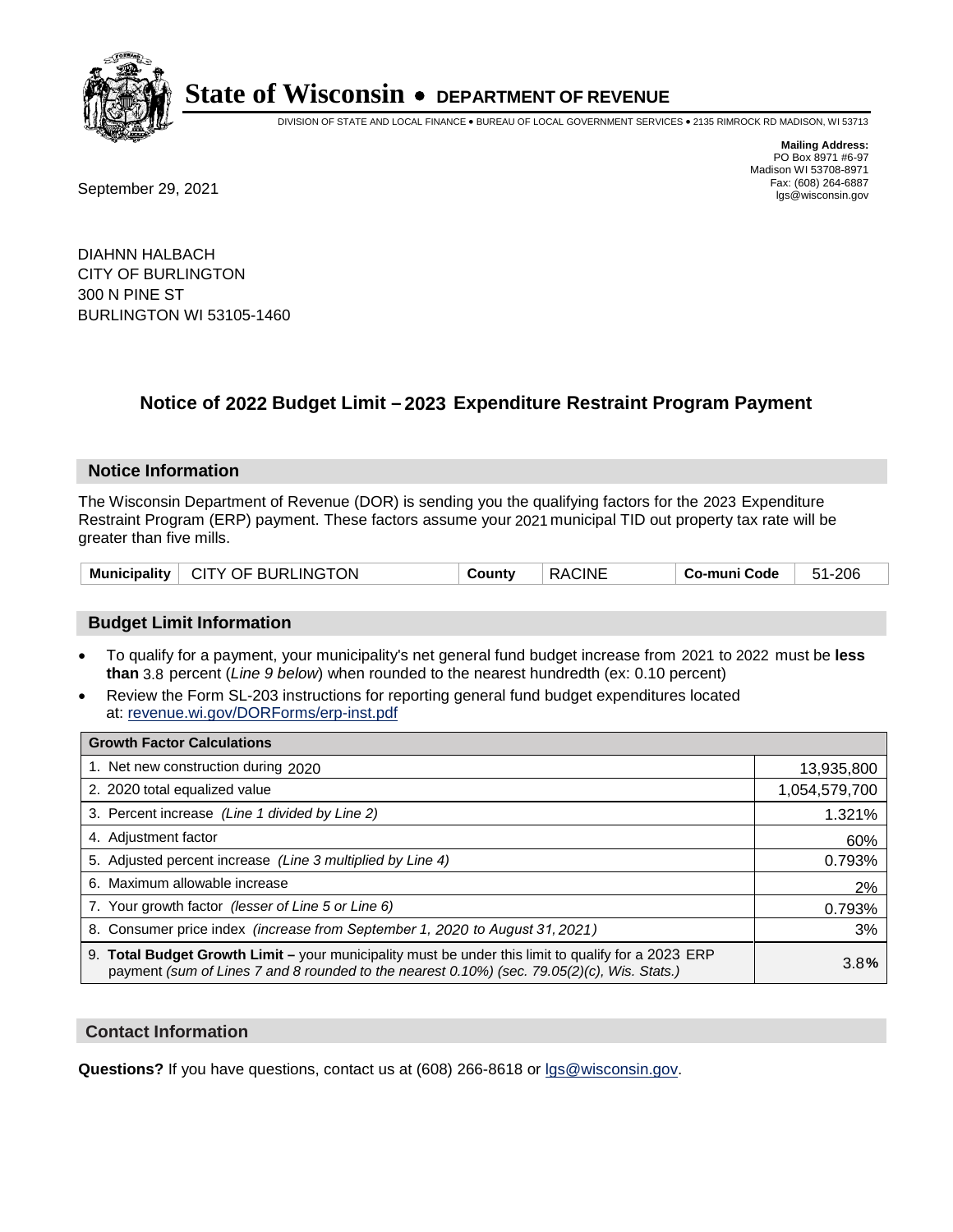

DIVISION OF STATE AND LOCAL FINANCE • BUREAU OF LOCAL GOVERNMENT SERVICES • 2135 RIMROCK RD MADISON, WI 53713

Fax: (608) 264-6887<br>
September 29, 2021 and the state of the state of the state of the state of the state of the state of the state of the state of the state of the state of the state of the state of the state of the state

**Mailing Address:** PO Box 8971 #6-97 Madison WI 53708-8971<br>Fax: (608) 264-6887

TARA COOLIDGE CITY OF RACINE 730 WASHINGTON AVE #103 RACINE WI 53403-1146

## **Notice of 2022 Budget Limit - 2023 Expenditure Restraint Program Payment**

#### **Notice Information**

The Wisconsin Department of Revenue (DOR) is sending you the qualifying factors for the 2023 Expenditure Restraint Program (ERP) payment. These factors assume your 2021 municipal TID out property tax rate will be greater than five mills.

| Municipality   CITY OF RACINE | County | RACINE | ∣ Co-muni Code ∣ | 51-276 |
|-------------------------------|--------|--------|------------------|--------|
|-------------------------------|--------|--------|------------------|--------|

### **Budget Limit Information**

- To qualify for a payment, your municipality's net general fund budget increase from 2021 to 2022 must be less **than** 3.3 percent (*Line 9 below*) when rounded to the nearest hundredth (ex: 0.10 percent)
- Review the Form SL-203 instructions for reporting general fund budget expenditures located at: revenue.wi.gov/DORForms/erp-inst.pdf

| <b>Growth Factor Calculations</b>                                                                                                                                                                  |               |
|----------------------------------------------------------------------------------------------------------------------------------------------------------------------------------------------------|---------------|
| 1. Net new construction during 2020                                                                                                                                                                | 22,781,800    |
| 2. 2020 total equalized value                                                                                                                                                                      | 3,977,875,700 |
| 3. Percent increase (Line 1 divided by Line 2)                                                                                                                                                     | 0.573%        |
| 4. Adjustment factor                                                                                                                                                                               | 60%           |
| 5. Adjusted percent increase (Line 3 multiplied by Line 4)                                                                                                                                         | 0.344%        |
| 6. Maximum allowable increase                                                                                                                                                                      | 2%            |
| 7. Your growth factor (lesser of Line 5 or Line 6)                                                                                                                                                 | 0.344%        |
| 8. Consumer price index (increase from September 1, 2020 to August 31, 2021)                                                                                                                       | 3%            |
| 9. Total Budget Growth Limit - your municipality must be under this limit to qualify for a 2023 ERP<br>payment (sum of Lines 7 and 8 rounded to the nearest 0.10%) (sec. 79.05(2)(c), Wis. Stats.) | 3.3%          |

#### **Contact Information**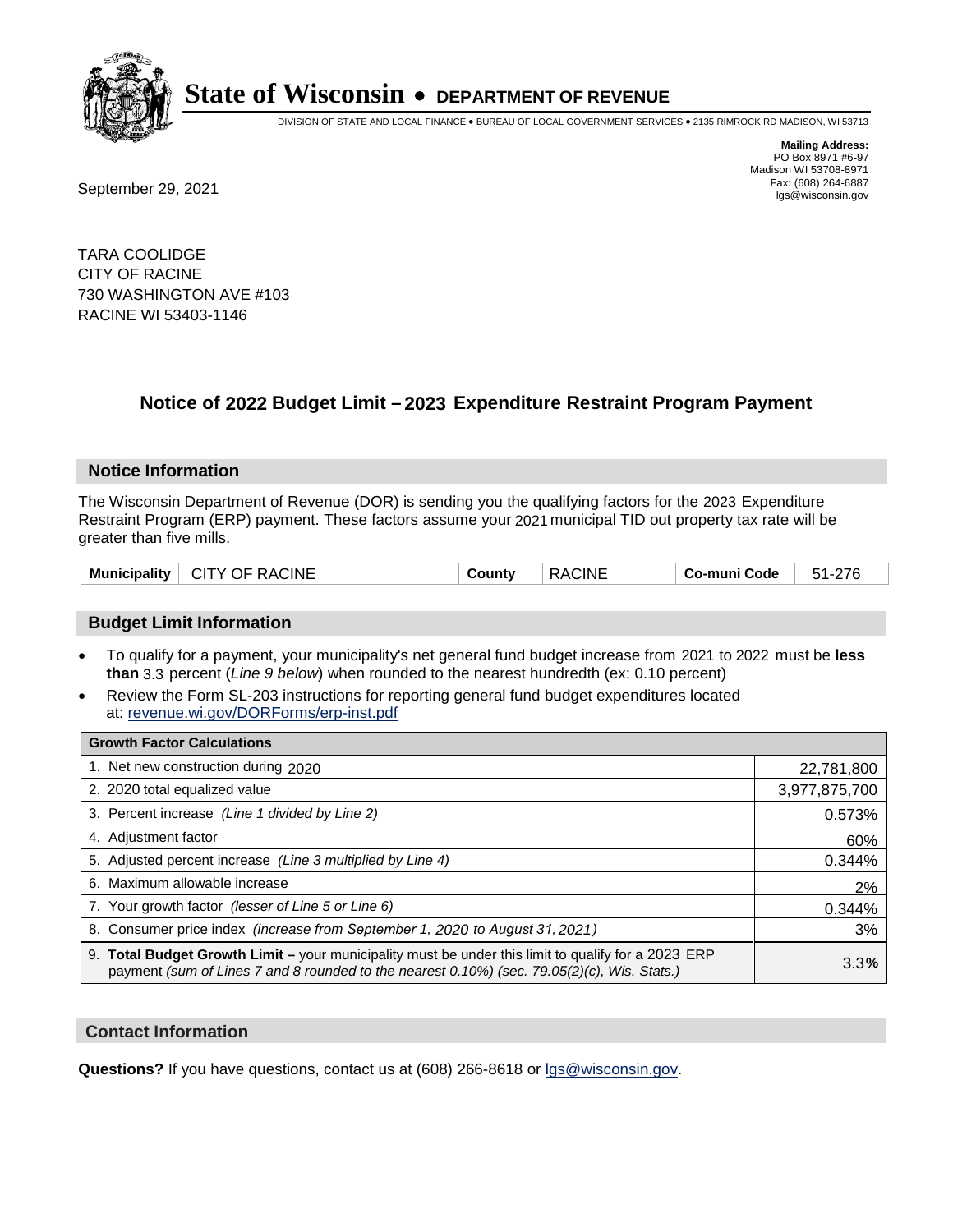

DIVISION OF STATE AND LOCAL FINANCE • BUREAU OF LOCAL GOVERNMENT SERVICES • 2135 RIMROCK RD MADISON, WI 53713

**Mailing Address:** PO Box 8971 #6-97 Madison WI 53708-8971<br>Fax: (608) 264-6887

Fax: (608) 264-6887<br>
September 29, 2021 and the state of the state of the state of the state of the state of the state of the state of the state of the state of the state of the state of the state of the state of the state

ROBIN LANDSINGER VILLAGE OF CAZENOVIA PO BOX 151, 303 STATE HWY 58 CAZENOVIA WI 53924-0151

## **Notice of 2022 Budget Limit - 2023 Expenditure Restraint Program Payment**

#### **Notice Information**

The Wisconsin Department of Revenue (DOR) is sending you the qualifying factors for the 2023 Expenditure Restraint Program (ERP) payment. These factors assume your 2021 municipal TID out property tax rate will be greater than five mills.

|  | Municipality   VILLAGE OF CAZENOVIA | County | <b>RICHLAND</b> | Co-muni Code | 52-111 |
|--|-------------------------------------|--------|-----------------|--------------|--------|
|--|-------------------------------------|--------|-----------------|--------------|--------|

### **Budget Limit Information**

- To qualify for a payment, your municipality's net general fund budget increase from 2021 to 2022 must be less **than** 3.0 percent (*Line 9 below*) when rounded to the nearest hundredth (ex: 0.10 percent)
- Review the Form SL-203 instructions for reporting general fund budget expenditures located at: revenue.wi.gov/DORForms/erp-inst.pdf

| <b>Growth Factor Calculations</b>                                                                                                                                                                  |            |
|----------------------------------------------------------------------------------------------------------------------------------------------------------------------------------------------------|------------|
| 1. Net new construction during 2020                                                                                                                                                                |            |
| 2. 2020 total equalized value                                                                                                                                                                      | 16,573,400 |
| 3. Percent increase (Line 1 divided by Line 2)                                                                                                                                                     | $0.000\%$  |
| 4. Adjustment factor                                                                                                                                                                               | 60%        |
| 5. Adjusted percent increase (Line 3 multiplied by Line 4)                                                                                                                                         | 0.000%     |
| 6. Maximum allowable increase                                                                                                                                                                      | 2%         |
| 7. Your growth factor (lesser of Line 5 or Line 6)                                                                                                                                                 | 0.000%     |
| 8. Consumer price index (increase from September 1, 2020 to August 31, 2021)                                                                                                                       | 3%         |
| 9. Total Budget Growth Limit - your municipality must be under this limit to qualify for a 2023 ERP<br>payment (sum of Lines 7 and 8 rounded to the nearest 0.10%) (sec. 79.05(2)(c), Wis. Stats.) | 3.0%       |

#### **Contact Information**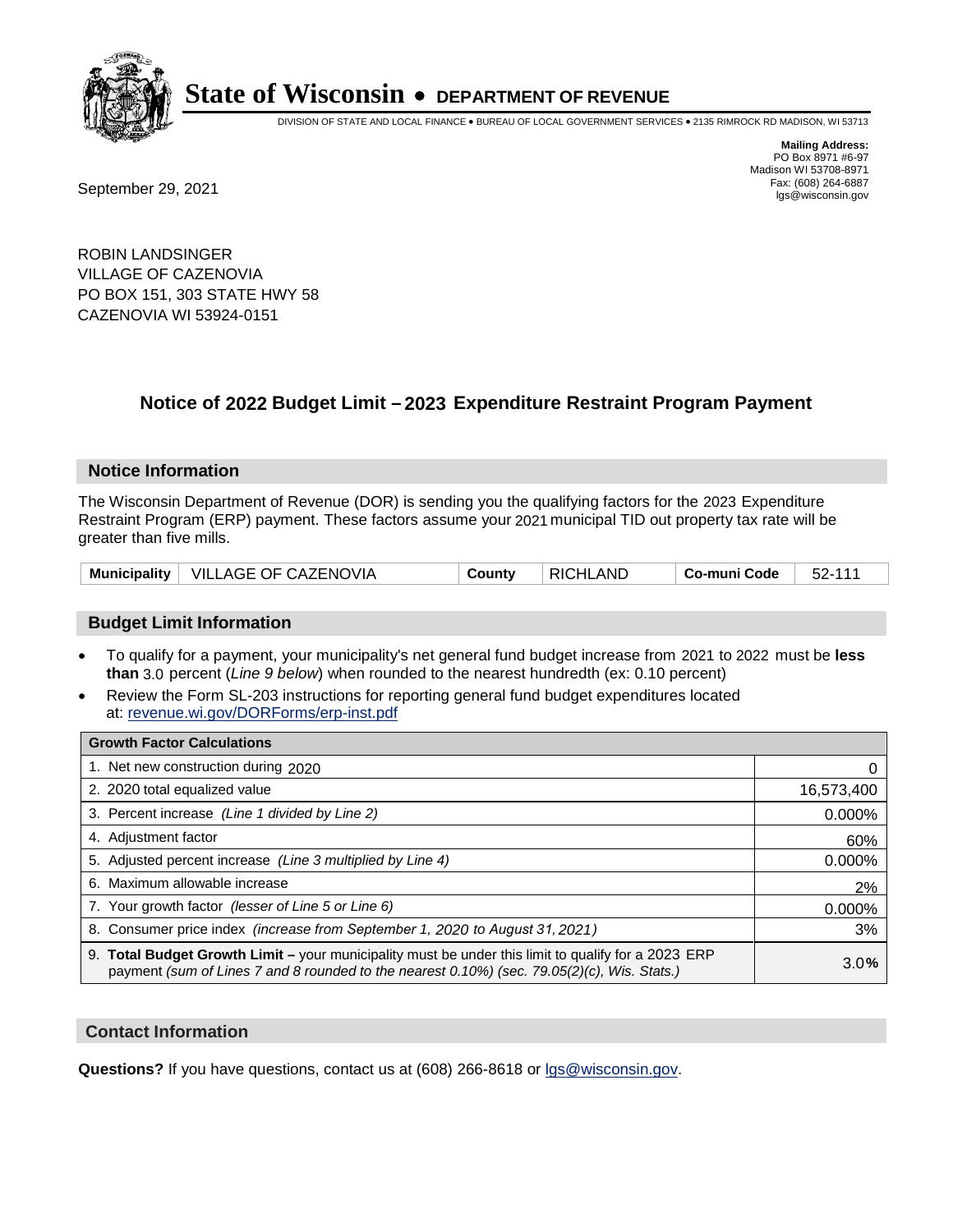

DIVISION OF STATE AND LOCAL FINANCE • BUREAU OF LOCAL GOVERNMENT SERVICES • 2135 RIMROCK RD MADISON, WI 53713

**Mailing Address:** PO Box 8971 #6-97 Madison WI 53708-8971<br>Fax: (608) 264-6887

Fax: (608) 264-6887<br>
September 29, 2021 and the state of the state of the state of the state of the state of the state of the state of the state of the state of the state of the state of the state of the state of the state

AARON JOYCE CITY OF RICHLAND CENTER 450 S MAIN ST RICHLAND CENTER WI 53581-2545

## **Notice of 2022 Budget Limit - 2023 Expenditure Restraint Program Payment**

#### **Notice Information**

The Wisconsin Department of Revenue (DOR) is sending you the qualifying factors for the 2023 Expenditure Restraint Program (ERP) payment. These factors assume your 2021 municipal TID out property tax rate will be greater than five mills.

|  | Municipality   CITY OF RICHLAND CENTER | County | RICHLAND | . Co-muni Code | 52-276 |
|--|----------------------------------------|--------|----------|----------------|--------|
|--|----------------------------------------|--------|----------|----------------|--------|

### **Budget Limit Information**

- To qualify for a payment, your municipality's net general fund budget increase from 2021 to 2022 must be less **than** 3.1 percent (*Line 9 below*) when rounded to the nearest hundredth (ex: 0.10 percent)
- Review the Form SL-203 instructions for reporting general fund budget expenditures located at: revenue.wi.gov/DORForms/erp-inst.pdf

| <b>Growth Factor Calculations</b>                                                                                                                                                                  |             |
|----------------------------------------------------------------------------------------------------------------------------------------------------------------------------------------------------|-------------|
| 1. Net new construction during 2020                                                                                                                                                                | 525,400     |
| 2. 2020 total equalized value                                                                                                                                                                      | 321,772,700 |
| 3. Percent increase (Line 1 divided by Line 2)                                                                                                                                                     | 0.163%      |
| 4. Adiustment factor                                                                                                                                                                               | 60%         |
| 5. Adjusted percent increase (Line 3 multiplied by Line 4)                                                                                                                                         | 0.098%      |
| 6. Maximum allowable increase                                                                                                                                                                      | 2%          |
| 7. Your growth factor (lesser of Line 5 or Line 6)                                                                                                                                                 | 0.098%      |
| 8. Consumer price index (increase from September 1, 2020 to August 31, 2021)                                                                                                                       | 3%          |
| 9. Total Budget Growth Limit - your municipality must be under this limit to qualify for a 2023 ERP<br>payment (sum of Lines 7 and 8 rounded to the nearest 0.10%) (sec. 79.05(2)(c), Wis. Stats.) | 3.1%        |

#### **Contact Information**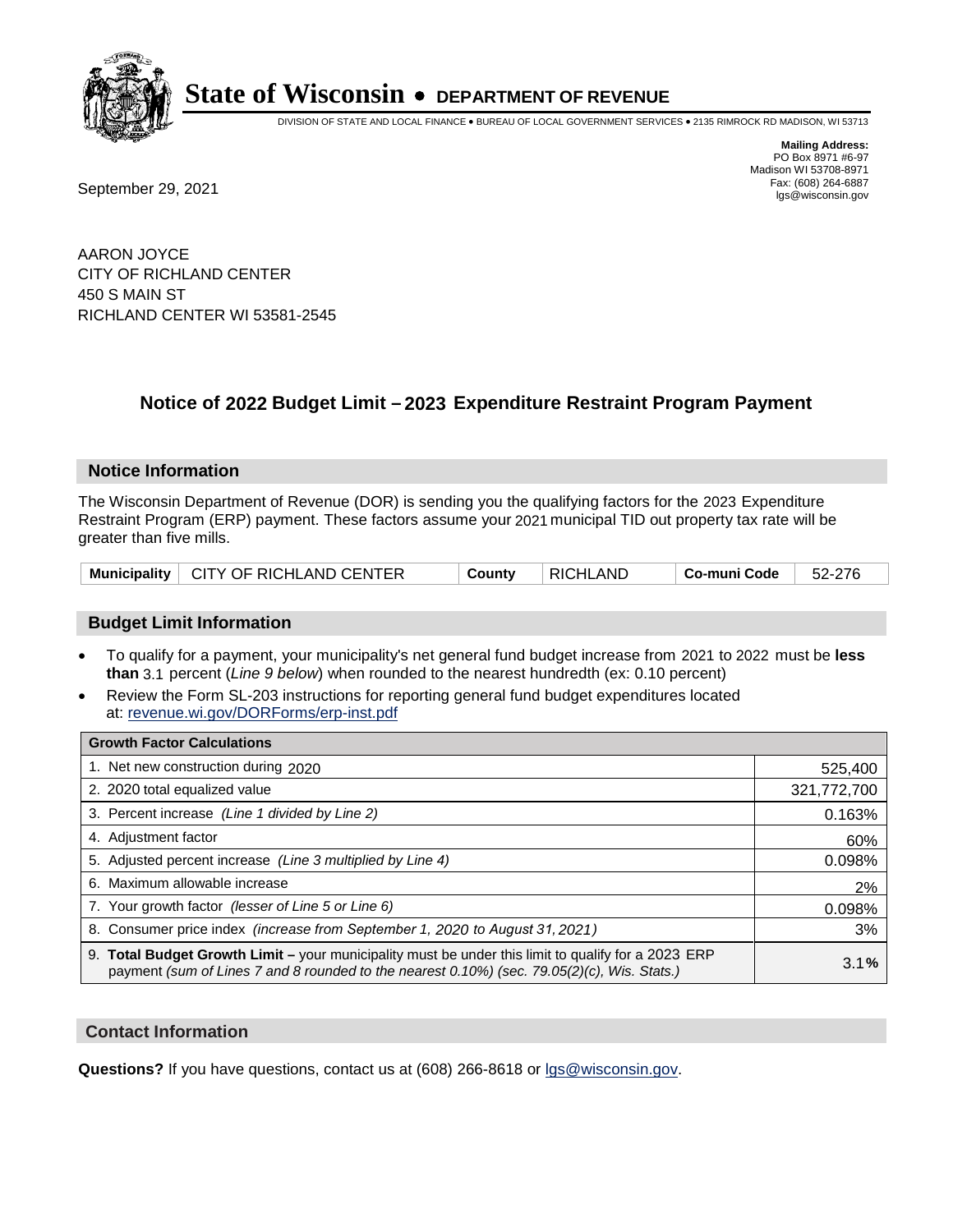

DIVISION OF STATE AND LOCAL FINANCE • BUREAU OF LOCAL GOVERNMENT SERVICES • 2135 RIMROCK RD MADISON, WI 53713

**Mailing Address:** PO Box 8971 #6-97 Madison WI 53708-8971<br>Fax: (608) 264-6887

Fax: (608) 264-6887<br>
September 29, 2021 and the state of the state of the state of the state of the state of the state of the state of the state of the state of the state of the state of the state of the state of the state

KARRY DEVAULT TOWN OF BELOIT 2445 S AFTON RD BELOIT WI 53511

## **Notice of 2022 Budget Limit - 2023 Expenditure Restraint Program Payment**

#### **Notice Information**

The Wisconsin Department of Revenue (DOR) is sending you the qualifying factors for the 2023 Expenditure Restraint Program (ERP) payment. These factors assume your 2021 municipal TID out property tax rate will be greater than five mills.

| <b>TOWN OF BELOIT</b><br>Municipality | County | <b>ROCK</b> | Co-muni Code | 53-004 |
|---------------------------------------|--------|-------------|--------------|--------|
|---------------------------------------|--------|-------------|--------------|--------|

#### **Budget Limit Information**

- To qualify for a payment, your municipality's net general fund budget increase from 2021 to 2022 must be less **than** 3.7 percent (*Line 9 below*) when rounded to the nearest hundredth (ex: 0.10 percent)
- Review the Form SL-203 instructions for reporting general fund budget expenditures located at: revenue.wi.gov/DORForms/erp-inst.pdf

| <b>Growth Factor Calculations</b>                                                                                                                                                                  |             |
|----------------------------------------------------------------------------------------------------------------------------------------------------------------------------------------------------|-------------|
| 1. Net new construction during 2020                                                                                                                                                                | 6,887,700   |
| 2. 2020 total equalized value                                                                                                                                                                      | 557,040,100 |
| 3. Percent increase (Line 1 divided by Line 2)                                                                                                                                                     | 1.236%      |
| 4. Adjustment factor                                                                                                                                                                               | 60%         |
| 5. Adjusted percent increase (Line 3 multiplied by Line 4)                                                                                                                                         | 0.742%      |
| 6. Maximum allowable increase                                                                                                                                                                      | 2%          |
| 7. Your growth factor (lesser of Line 5 or Line 6)                                                                                                                                                 | 0.742%      |
| 8. Consumer price index (increase from September 1, 2020 to August 31, 2021)                                                                                                                       | 3%          |
| 9. Total Budget Growth Limit - your municipality must be under this limit to qualify for a 2023 ERP<br>payment (sum of Lines 7 and 8 rounded to the nearest 0.10%) (sec. 79.05(2)(c), Wis. Stats.) | 3.7%        |

#### **Contact Information**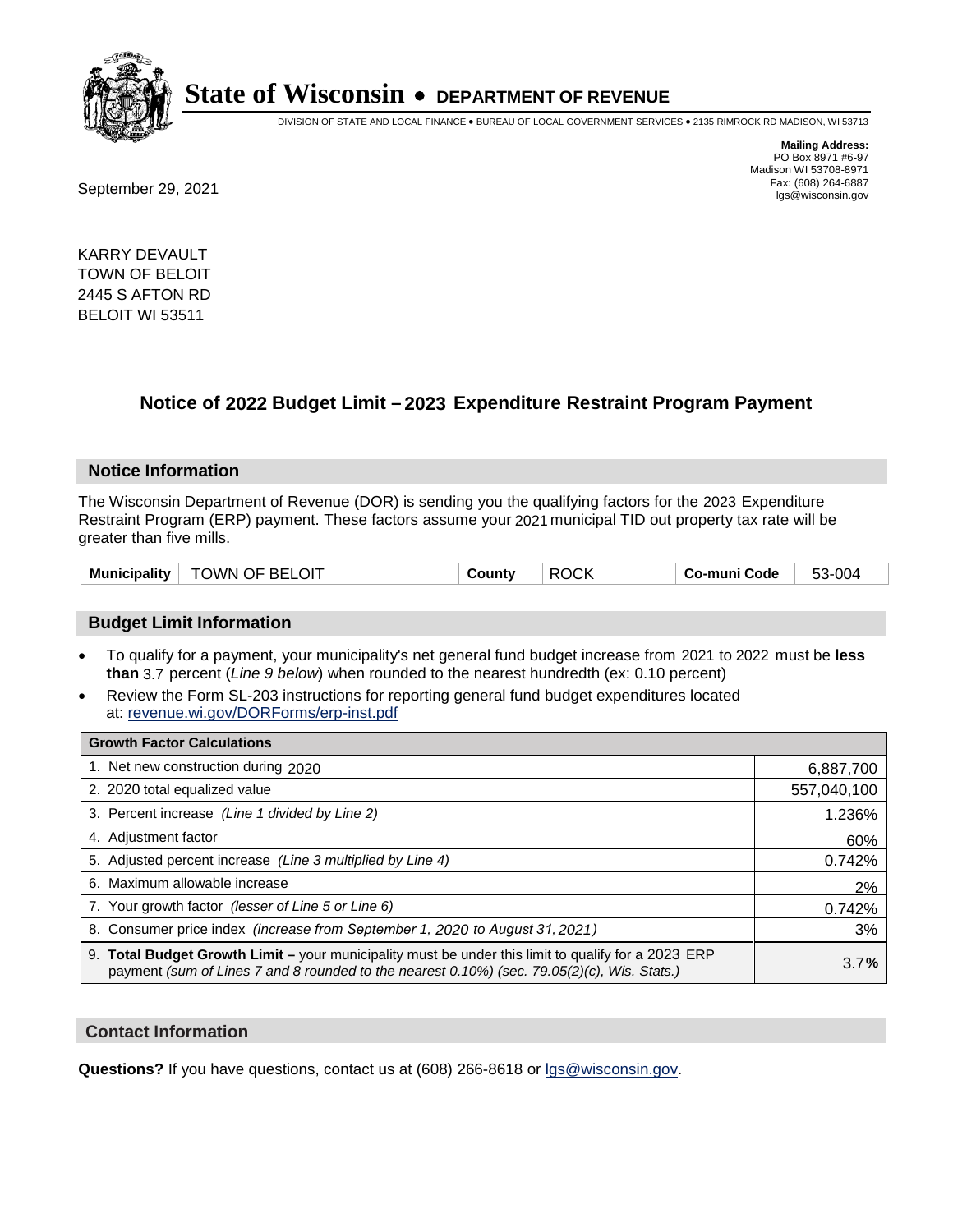

DIVISION OF STATE AND LOCAL FINANCE • BUREAU OF LOCAL GOVERNMENT SERVICES • 2135 RIMROCK RD MADISON, WI 53713

Fax: (608) 264-6887<br>
September 29, 2021 and the state of the state of the state of the state of the state of the state of the state of the state of the state of the state of the state of the state of the state of the state

**Mailing Address:** PO Box 8971 #6-97 Madison WI 53708-8971<br>Fax: (608) 264-6887

MARY CARLSON TOWN OF CLINTON 9346 E STATE RD 67 CLINTON WI 53525-8423

## **Notice of 2022 Budget Limit - 2023 Expenditure Restraint Program Payment**

#### **Notice Information**

The Wisconsin Department of Revenue (DOR) is sending you the qualifying factors for the 2023 Expenditure Restraint Program (ERP) payment. These factors assume your 2021 municipal TID out property tax rate will be greater than five mills.

| Municipality   TOWN OF CLINTON | County | ROCK | ∣ Co-muni Code ∴ | 53-010 |
|--------------------------------|--------|------|------------------|--------|
|--------------------------------|--------|------|------------------|--------|

### **Budget Limit Information**

- To qualify for a payment, your municipality's net general fund budget increase from 2021 to 2022 must be less **than** 4.4 percent (*Line 9 below*) when rounded to the nearest hundredth (ex: 0.10 percent)
- Review the Form SL-203 instructions for reporting general fund budget expenditures located at: revenue.wi.gov/DORForms/erp-inst.pdf

| <b>Growth Factor Calculations</b>                                                                                                                                                                  |            |
|----------------------------------------------------------------------------------------------------------------------------------------------------------------------------------------------------|------------|
| 1. Net new construction during 2020                                                                                                                                                                | 1,863,000  |
| 2. 2020 total equalized value                                                                                                                                                                      | 81,899,400 |
| 3. Percent increase (Line 1 divided by Line 2)                                                                                                                                                     | 2.275%     |
| 4. Adiustment factor                                                                                                                                                                               | 60%        |
| 5. Adjusted percent increase (Line 3 multiplied by Line 4)                                                                                                                                         | 1.365%     |
| 6. Maximum allowable increase                                                                                                                                                                      | 2%         |
| 7. Your growth factor (lesser of Line 5 or Line 6)                                                                                                                                                 | 1.365%     |
| 8. Consumer price index (increase from September 1, 2020 to August 31, 2021)                                                                                                                       | 3%         |
| 9. Total Budget Growth Limit - your municipality must be under this limit to qualify for a 2023 ERP<br>payment (sum of Lines 7 and 8 rounded to the nearest 0.10%) (sec. 79.05(2)(c), Wis. Stats.) | 4.4%       |

#### **Contact Information**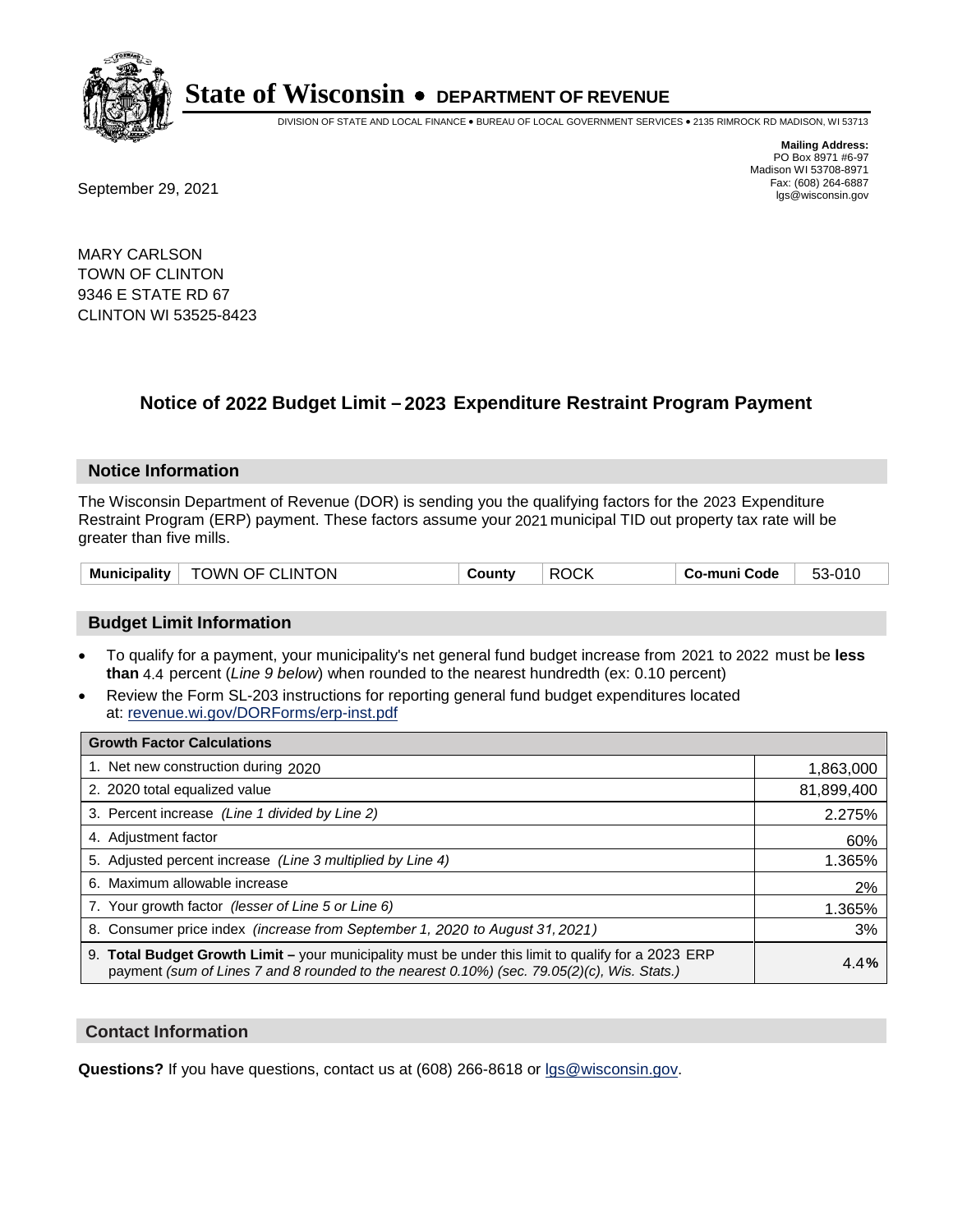

DIVISION OF STATE AND LOCAL FINANCE • BUREAU OF LOCAL GOVERNMENT SERVICES • 2135 RIMROCK RD MADISON, WI 53713

**Mailing Address:** PO Box 8971 #6-97 Madison WI 53708-8971<br>Fax: (608) 264-6887

Fax: (608) 264-6887<br>
September 29, 2021 and the state of the state of the state of the state of the state of the state of the state of the state of the state of the state of the state of the state of the state of the state

JENNIFER CIEPLEY VILLAGE OF CLINTON 301 CROSS STREE, PO BOX 129 CLINTON WI 53525

### **Notice of 2022 Budget Limit - 2023 Expenditure Restraint Program Payment**

#### **Notice Information**

The Wisconsin Department of Revenue (DOR) is sending you the qualifying factors for the 2023 Expenditure Restraint Program (ERP) payment. These factors assume your 2021 municipal TID out property tax rate will be greater than five mills.

| Municipality   VILLAGE OF CLINTON | County | <b>ROCK</b> | Co-muni Code | 53-111 |
|-----------------------------------|--------|-------------|--------------|--------|
|-----------------------------------|--------|-------------|--------------|--------|

#### **Budget Limit Information**

- To qualify for a payment, your municipality's net general fund budget increase from 2021 to 2022 must be less **than** 3.4 percent (*Line 9 below*) when rounded to the nearest hundredth (ex: 0.10 percent)
- Review the Form SL-203 instructions for reporting general fund budget expenditures located at: revenue.wi.gov/DORForms/erp-inst.pdf

| <b>Growth Factor Calculations</b>                                                                                                                                                                      |             |
|--------------------------------------------------------------------------------------------------------------------------------------------------------------------------------------------------------|-------------|
| 1. Net new construction during 2020                                                                                                                                                                    | 926,000     |
| 2. 2020 total equalized value                                                                                                                                                                          | 139,775,500 |
| 3. Percent increase (Line 1 divided by Line 2)                                                                                                                                                         | 0.662%      |
| 4. Adjustment factor                                                                                                                                                                                   | 60%         |
| 5. Adjusted percent increase (Line 3 multiplied by Line 4)                                                                                                                                             | 0.397%      |
| 6. Maximum allowable increase                                                                                                                                                                          | 2%          |
| 7. Your growth factor (lesser of Line 5 or Line 6)                                                                                                                                                     | 0.397%      |
| 8. Consumer price index (increase from September 1, 2020 to August 31, 2021)                                                                                                                           | 3%          |
| 9. Total Budget Growth Limit - your municipality must be under this limit to qualify for a 2023 ERP<br>payment (sum of Lines 7 and 8 rounded to the nearest $0.10\%$ ) (sec. 79.05(2)(c), Wis. Stats.) | 3.4%        |

#### **Contact Information**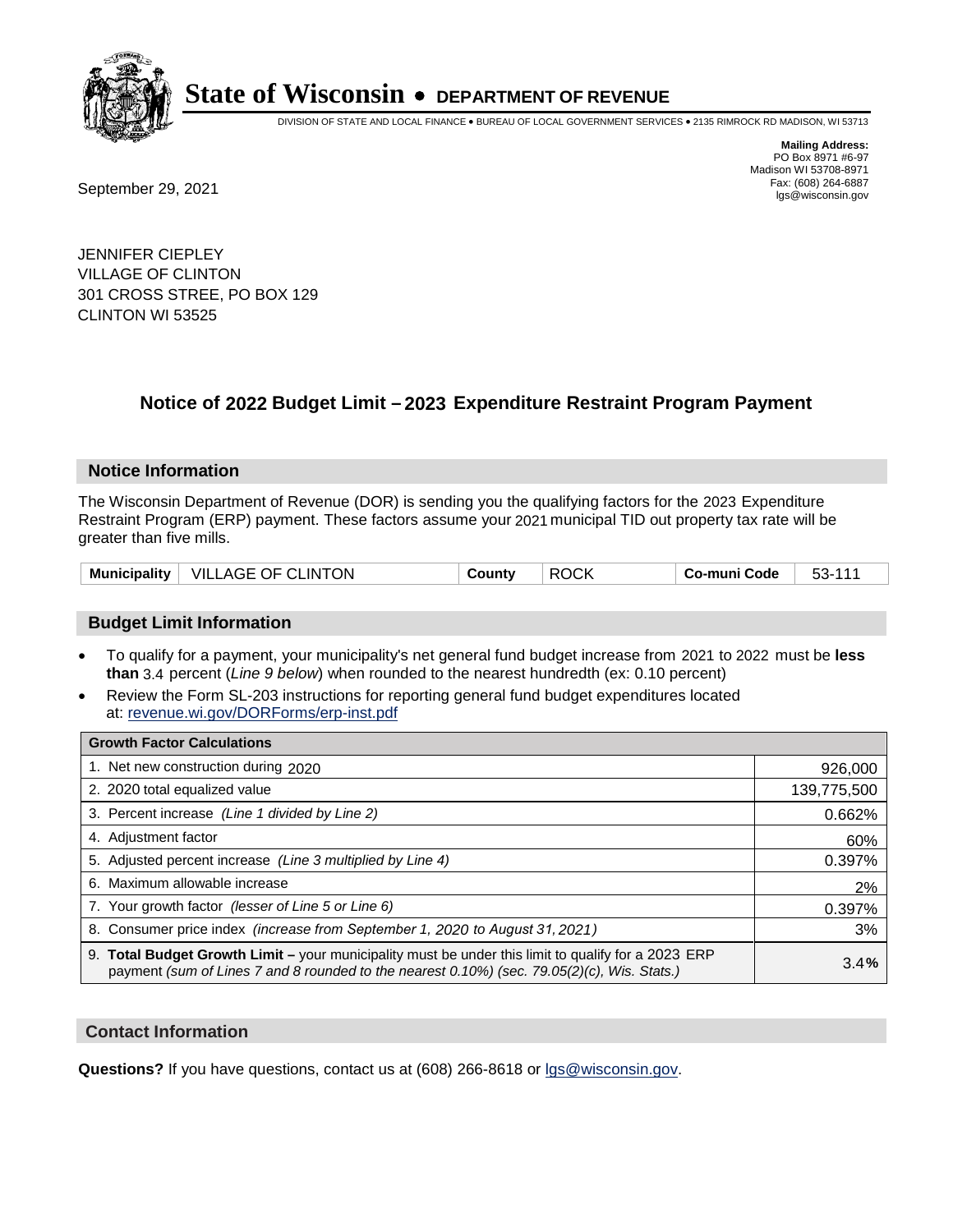

DIVISION OF STATE AND LOCAL FINANCE • BUREAU OF LOCAL GOVERNMENT SERVICES • 2135 RIMROCK RD MADISON, WI 53713

**Mailing Address:** PO Box 8971 #6-97 Madison WI 53708-8971<br>Fax: (608) 264-6887

Fax: (608) 264-6887<br>
September 29, 2021 and the state of the state of the state of the state of the state of the state of the state of the state of the state of the state of the state of the state of the state of the state

SHAWNA MARCH VILLAGE OF FOOTVILLE PO BOX 445, 261 N GILBERT ST. FOOTVILLE WI 53537-0445

### **Notice of 2022 Budget Limit - 2023 Expenditure Restraint Program Payment**

#### **Notice Information**

The Wisconsin Department of Revenue (DOR) is sending you the qualifying factors for the 2023 Expenditure Restraint Program (ERP) payment. These factors assume your 2021 municipal TID out property tax rate will be greater than five mills.

| Municipality   VILLAGE OF FOOTVILLE | County | <b>ROCK</b> | Co-muni Code | 53-126 |
|-------------------------------------|--------|-------------|--------------|--------|
|-------------------------------------|--------|-------------|--------------|--------|

#### **Budget Limit Information**

- To qualify for a payment, your municipality's net general fund budget increase from 2021 to 2022 must be less **than** 3.8 percent (*Line 9 below*) when rounded to the nearest hundredth (ex: 0.10 percent)
- Review the Form SL-203 instructions for reporting general fund budget expenditures located at: revenue.wi.gov/DORForms/erp-inst.pdf

| <b>Growth Factor Calculations</b>                                                                                                                                                                      |            |
|--------------------------------------------------------------------------------------------------------------------------------------------------------------------------------------------------------|------------|
| 1. Net new construction during 2020                                                                                                                                                                    | 671,700    |
| 2. 2020 total equalized value                                                                                                                                                                          | 47,907,700 |
| 3. Percent increase (Line 1 divided by Line 2)                                                                                                                                                         | 1.402%     |
| 4. Adjustment factor                                                                                                                                                                                   | 60%        |
| 5. Adjusted percent increase (Line 3 multiplied by Line 4)                                                                                                                                             | 0.841%     |
| 6. Maximum allowable increase                                                                                                                                                                          | 2%         |
| 7. Your growth factor (lesser of Line 5 or Line 6)                                                                                                                                                     | 0.841%     |
| 8. Consumer price index (increase from September 1, 2020 to August 31, 2021)                                                                                                                           | 3%         |
| 9. Total Budget Growth Limit - your municipality must be under this limit to qualify for a 2023 ERP<br>payment (sum of Lines 7 and 8 rounded to the nearest $0.10\%$ ) (sec. 79.05(2)(c), Wis. Stats.) | 3.8%       |

#### **Contact Information**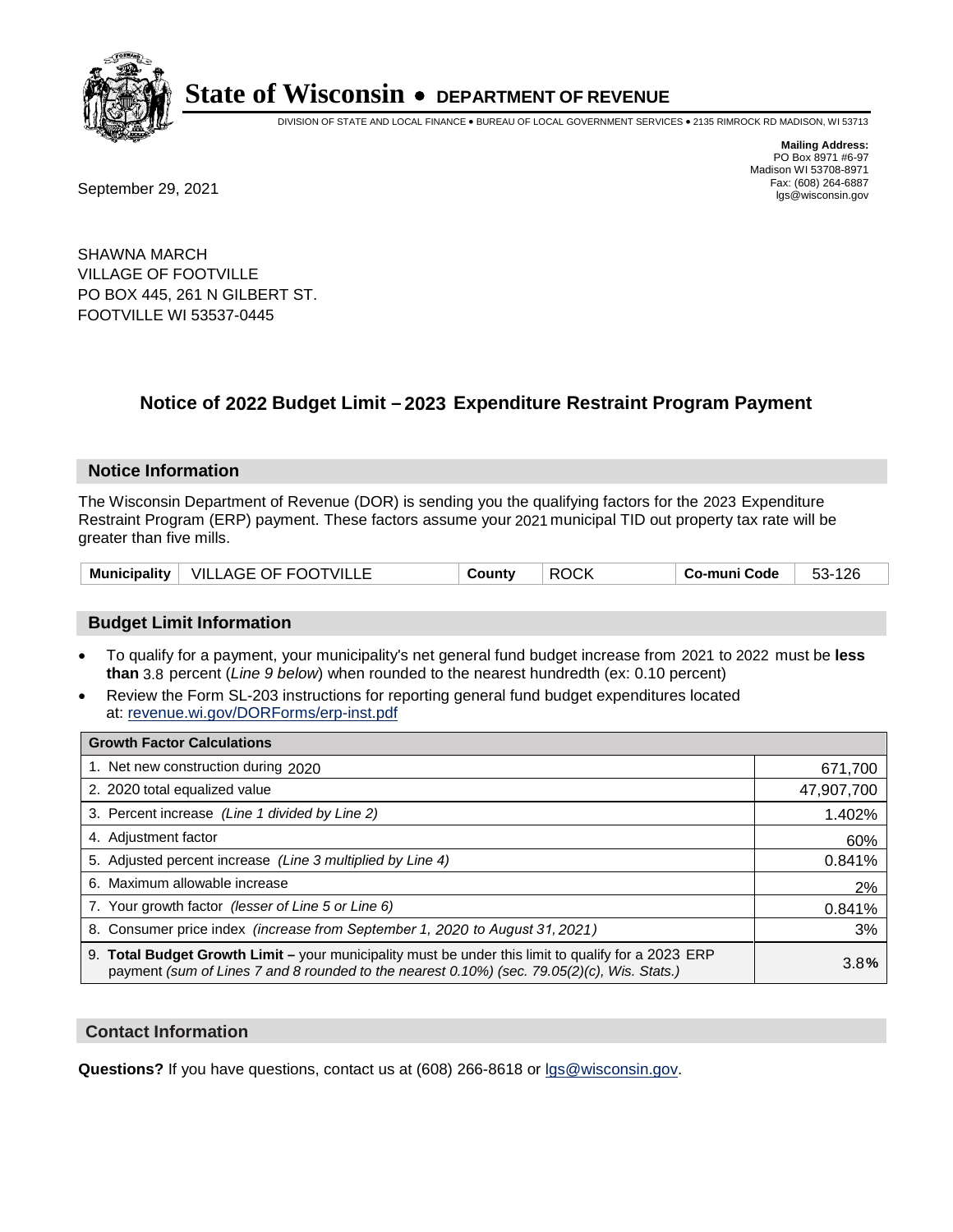

DIVISION OF STATE AND LOCAL FINANCE • BUREAU OF LOCAL GOVERNMENT SERVICES • 2135 RIMROCK RD MADISON, WI 53713

**Mailing Address:** PO Box 8971 #6-97 Madison WI 53708-8971<br>Fax: (608) 264-6887

Fax: (608) 264-6887<br>
September 29, 2021 and the state of the state of the state of the state of the state of the state of the state of the state of the state of the state of the state of the state of the state of the state

SHERRI WAEGE VILLAGE OF ORFORDVILLE PO BOX 409, 303 EAST BELOIT ST ORFORDVILLE WI 53576-0409

### **Notice of 2022 Budget Limit - 2023 Expenditure Restraint Program Payment**

#### **Notice Information**

The Wisconsin Department of Revenue (DOR) is sending you the qualifying factors for the 2023 Expenditure Restraint Program (ERP) payment. These factors assume your 2021 municipal TID out property tax rate will be greater than five mills.

|  | Municipality   VILLAGE OF ORFORDVILLE | County | <b>ROCK</b> | Co-muni Code | 53-165 |
|--|---------------------------------------|--------|-------------|--------------|--------|
|--|---------------------------------------|--------|-------------|--------------|--------|

#### **Budget Limit Information**

- To qualify for a payment, your municipality's net general fund budget increase from 2021 to 2022 must be less **than** 3.5 percent (*Line 9 below*) when rounded to the nearest hundredth (ex: 0.10 percent)
- Review the Form SL-203 instructions for reporting general fund budget expenditures located at: revenue.wi.gov/DORForms/erp-inst.pdf

| <b>Growth Factor Calculations</b>                                                                                                                                                                      |            |
|--------------------------------------------------------------------------------------------------------------------------------------------------------------------------------------------------------|------------|
| 1. Net new construction during 2020                                                                                                                                                                    | 729,000    |
| 2. 2020 total equalized value                                                                                                                                                                          | 86,312,900 |
| 3. Percent increase (Line 1 divided by Line 2)                                                                                                                                                         | 0.845%     |
| 4. Adjustment factor                                                                                                                                                                                   | 60%        |
| 5. Adjusted percent increase (Line 3 multiplied by Line 4)                                                                                                                                             | 0.507%     |
| 6. Maximum allowable increase                                                                                                                                                                          | 2%         |
| 7. Your growth factor (lesser of Line 5 or Line 6)                                                                                                                                                     | 0.507%     |
| 8. Consumer price index (increase from September 1, 2020 to August 31, 2021)                                                                                                                           | 3%         |
| 9. Total Budget Growth Limit - your municipality must be under this limit to qualify for a 2023 ERP<br>payment (sum of Lines 7 and 8 rounded to the nearest $0.10\%$ ) (sec. 79.05(2)(c), Wis. Stats.) | 3.5%       |

#### **Contact Information**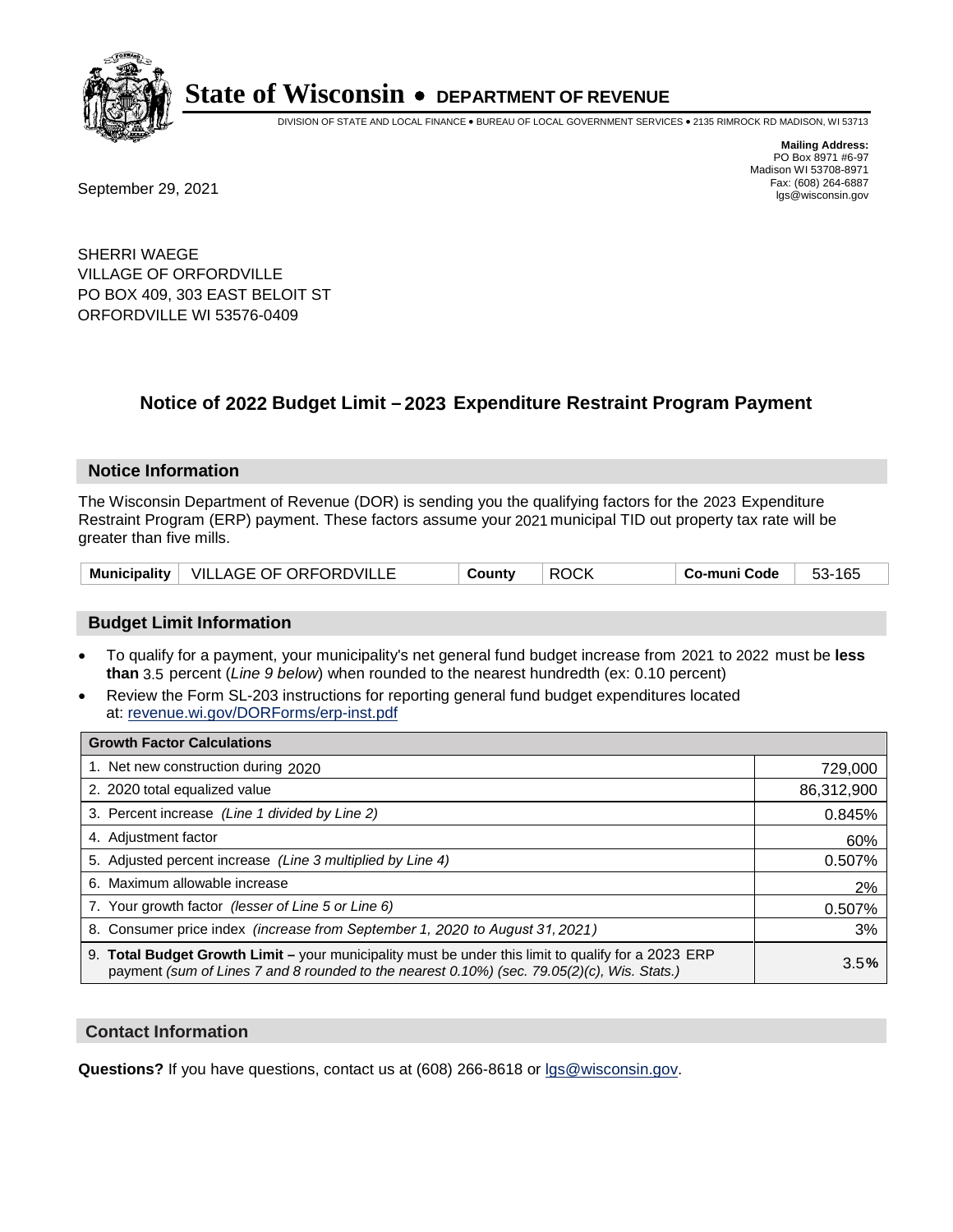

DIVISION OF STATE AND LOCAL FINANCE • BUREAU OF LOCAL GOVERNMENT SERVICES • 2135 RIMROCK RD MADISON, WI 53713

**Mailing Address:** PO Box 8971 #6-97 Madison WI 53708-8971<br>Fax: (608) 264-6887

Fax: (608) 264-6887<br>
September 29, 2021 and the state of the state of the state of the state of the state of the state of the state of the state of the state of the state of the state of the state of the state of the state

LORENA STOTTLER CITY OF BELOIT 100 STATE STREET BELOIT WI 53511

### **Notice of 2022 Budget Limit - 2023 Expenditure Restraint Program Payment**

#### **Notice Information**

The Wisconsin Department of Revenue (DOR) is sending you the qualifying factors for the 2023 Expenditure Restraint Program (ERP) payment. These factors assume your 2021 municipal TID out property tax rate will be greater than five mills.

| Municipality   CITY OF BELOIT | County | ∣ ROCK |  | 53-206 |
|-------------------------------|--------|--------|--|--------|
|-------------------------------|--------|--------|--|--------|

#### **Budget Limit Information**

- To qualify for a payment, your municipality's net general fund budget increase from 2021 to 2022 must be less **than** 5.0 percent (*Line 9 below*) when rounded to the nearest hundredth (ex: 0.10 percent)
- Review the Form SL-203 instructions for reporting general fund budget expenditures located at: revenue.wi.gov/DORForms/erp-inst.pdf

| <b>Growth Factor Calculations</b>                                                                                                                                                                  |               |
|----------------------------------------------------------------------------------------------------------------------------------------------------------------------------------------------------|---------------|
| 1. Net new construction during 2020                                                                                                                                                                | 168,608,700   |
| 2. 2020 total equalized value                                                                                                                                                                      | 1,944,861,100 |
| 3. Percent increase (Line 1 divided by Line 2)                                                                                                                                                     | 8.669%        |
| 4. Adjustment factor                                                                                                                                                                               | 60%           |
| 5. Adjusted percent increase (Line 3 multiplied by Line 4)                                                                                                                                         | 5.201%        |
| 6. Maximum allowable increase                                                                                                                                                                      | 2%            |
| 7. Your growth factor (lesser of Line 5 or Line 6)                                                                                                                                                 | 2.000%        |
| 8. Consumer price index (increase from September 1, 2020 to August 31, 2021)                                                                                                                       | 3%            |
| 9. Total Budget Growth Limit - your municipality must be under this limit to qualify for a 2023 ERP<br>payment (sum of Lines 7 and 8 rounded to the nearest 0.10%) (sec. 79.05(2)(c), Wis. Stats.) | 5.0%          |

#### **Contact Information**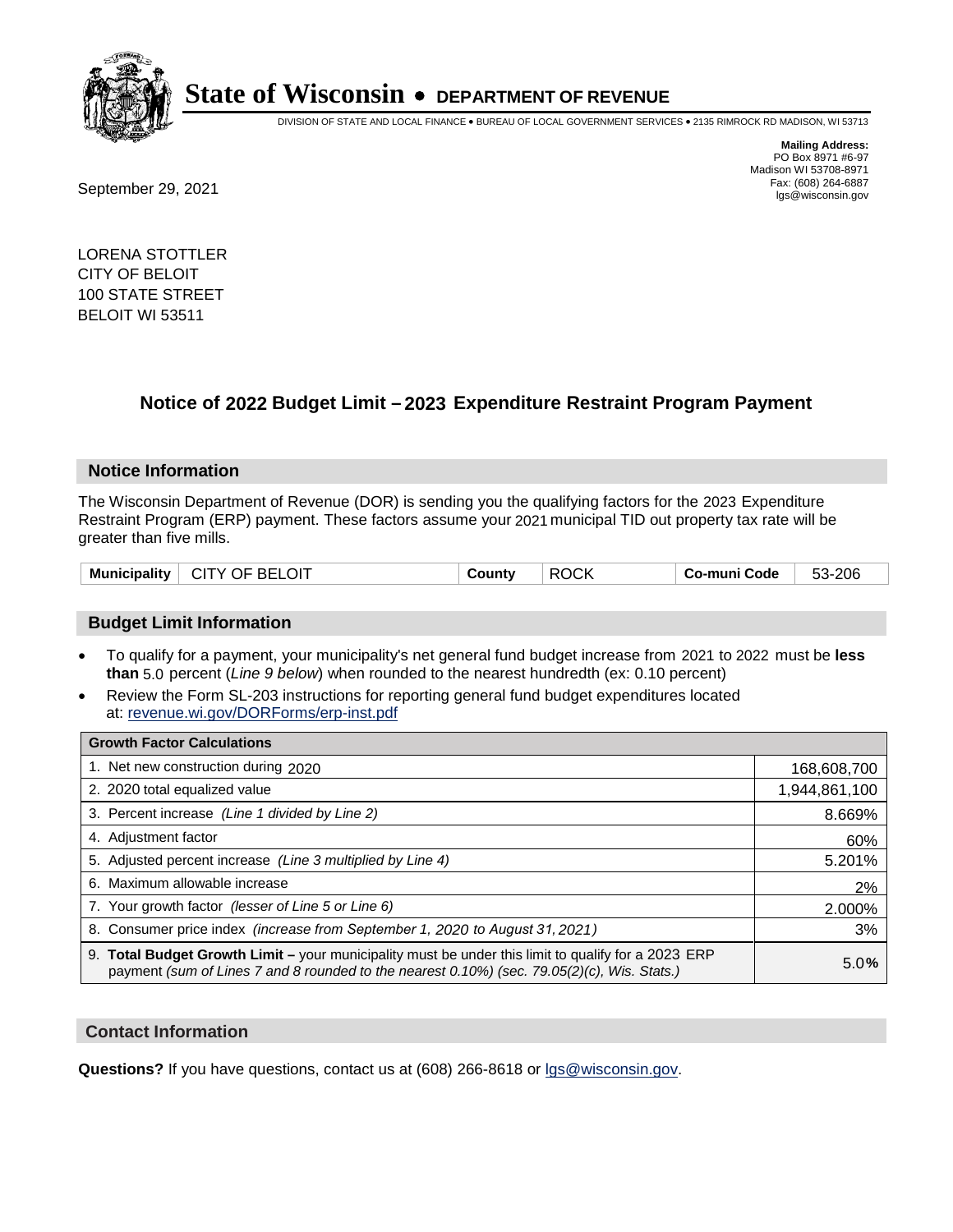

DIVISION OF STATE AND LOCAL FINANCE • BUREAU OF LOCAL GOVERNMENT SERVICES • 2135 RIMROCK RD MADISON, WI 53713

Fax: (608) 264-6887<br>
September 29, 2021 and the state of the state of the state of the state of the state of the state of the state of the state of the state of the state of the state of the state of the state of the state

**Mailing Address:** PO Box 8971 #6-97 Madison WI 53708-8971<br>Fax: (608) 264-6887

CINDY HEGGLUND CITY OF EDGERTON 12 ALBION ST EDGERTON WI 53534-1866

### **Notice of 2022 Budget Limit - 2023 Expenditure Restraint Program Payment**

#### **Notice Information**

The Wisconsin Department of Revenue (DOR) is sending you the qualifying factors for the 2023 Expenditure Restraint Program (ERP) payment. These factors assume your 2021 municipal TID out property tax rate will be greater than five mills.

| Municipality   CITY OF EDGERTON | County | <b>ROCK</b> | ∣ Co-muni Code | 53-221 |
|---------------------------------|--------|-------------|----------------|--------|
|---------------------------------|--------|-------------|----------------|--------|

#### **Budget Limit Information**

- To qualify for a payment, your municipality's net general fund budget increase from 2021 to 2022 must be less **than** 3.4 percent (*Line 9 below*) when rounded to the nearest hundredth (ex: 0.10 percent)
- Review the Form SL-203 instructions for reporting general fund budget expenditures located at: revenue.wi.gov/DORForms/erp-inst.pdf

| <b>Growth Factor Calculations</b>                                                                                                                                                                  |             |
|----------------------------------------------------------------------------------------------------------------------------------------------------------------------------------------------------|-------------|
| 1. Net new construction during 2020                                                                                                                                                                | 3,330,700   |
| 2. 2020 total equalized value                                                                                                                                                                      | 456,512,400 |
| 3. Percent increase (Line 1 divided by Line 2)                                                                                                                                                     | 0.730%      |
| 4. Adiustment factor                                                                                                                                                                               | 60%         |
| 5. Adjusted percent increase (Line 3 multiplied by Line 4)                                                                                                                                         | 0.438%      |
| 6. Maximum allowable increase                                                                                                                                                                      | 2%          |
| 7. Your growth factor (lesser of Line 5 or Line 6)                                                                                                                                                 | 0.438%      |
| 8. Consumer price index (increase from September 1, 2020 to August 31, 2021)                                                                                                                       | 3%          |
| 9. Total Budget Growth Limit - your municipality must be under this limit to qualify for a 2023 ERP<br>payment (sum of Lines 7 and 8 rounded to the nearest 0.10%) (sec. 79.05(2)(c), Wis. Stats.) | 3.4%        |

#### **Contact Information**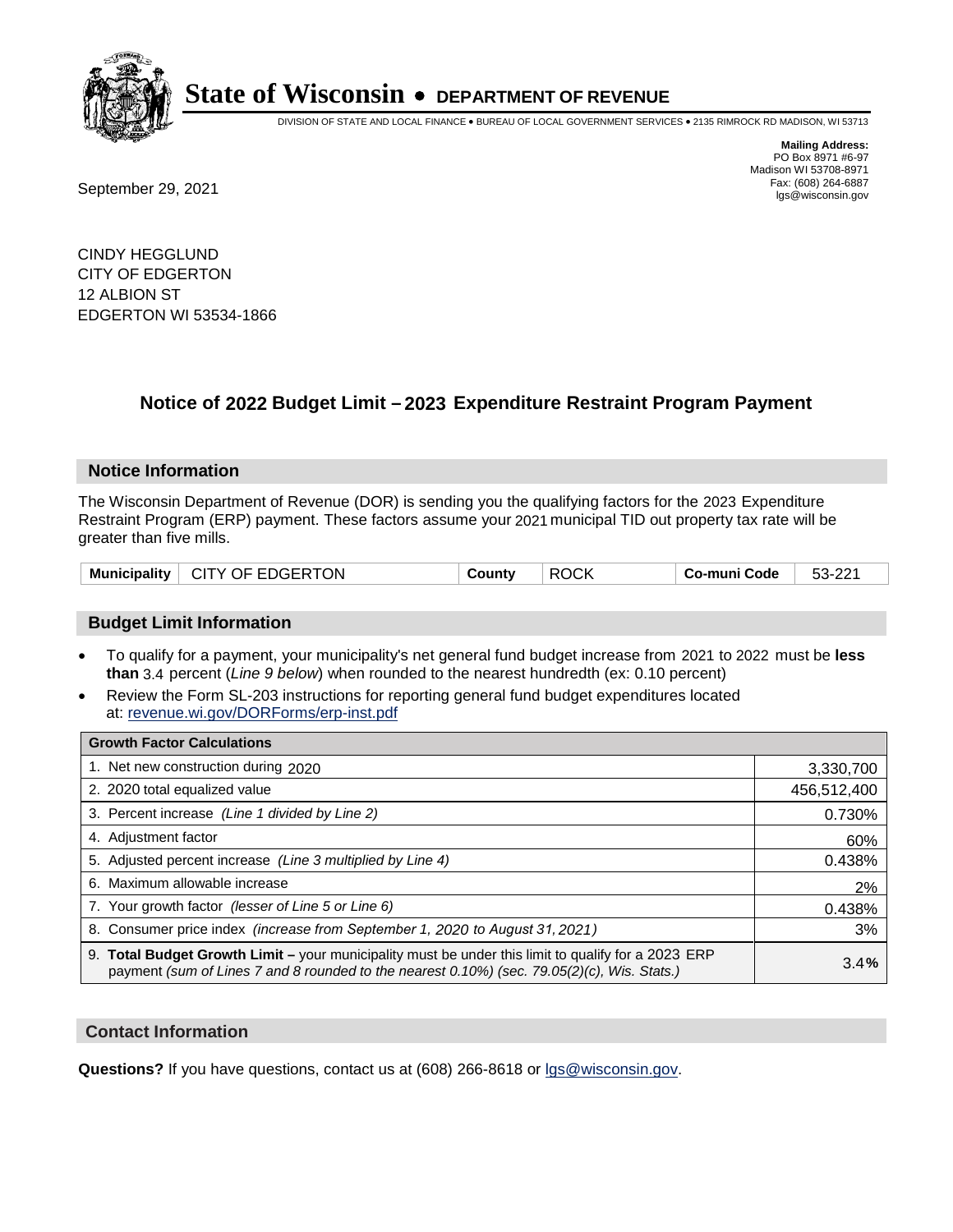

DIVISION OF STATE AND LOCAL FINANCE • BUREAU OF LOCAL GOVERNMENT SERVICES • 2135 RIMROCK RD MADISON, WI 53713

**Mailing Address:** PO Box 8971 #6-97 Madison WI 53708-8971<br>Fax: (608) 264-6887

Fax: (608) 264-6887<br>
September 29, 2021 and the state of the state of the state of the state of the state of the state of the state of the state of the state of the state of the state of the state of the state of the state

DARNISHA HALEY CITY OF EVANSVILLE 31 S MADISON ST, PO BOX 529 EVANSVILLE WI 53536

### **Notice of 2022 Budget Limit - 2023 Expenditure Restraint Program Payment**

#### **Notice Information**

The Wisconsin Department of Revenue (DOR) is sending you the qualifying factors for the 2023 Expenditure Restraint Program (ERP) payment. These factors assume your 2021 municipal TID out property tax rate will be greater than five mills.

#### **Budget Limit Information**

- To qualify for a payment, your municipality's net general fund budget increase from 2021 to 2022 must be less **than** 5.0 percent (*Line 9 below*) when rounded to the nearest hundredth (ex: 0.10 percent)
- Review the Form SL-203 instructions for reporting general fund budget expenditures located at: revenue.wi.gov/DORForms/erp-inst.pdf

| <b>Growth Factor Calculations</b>                                                                                                                                                                  |             |
|----------------------------------------------------------------------------------------------------------------------------------------------------------------------------------------------------|-------------|
| 1. Net new construction during 2020                                                                                                                                                                | 17,158,300  |
| 2. 2020 total equalized value                                                                                                                                                                      | 476,251,800 |
| 3. Percent increase (Line 1 divided by Line 2)                                                                                                                                                     | 3.603%      |
| 4. Adjustment factor                                                                                                                                                                               | 60%         |
| 5. Adjusted percent increase (Line 3 multiplied by Line 4)                                                                                                                                         | 2.162%      |
| 6. Maximum allowable increase                                                                                                                                                                      | 2%          |
| 7. Your growth factor (lesser of Line 5 or Line 6)                                                                                                                                                 | 2.000%      |
| 8. Consumer price index (increase from September 1, 2020 to August 31, 2021)                                                                                                                       | 3%          |
| 9. Total Budget Growth Limit - your municipality must be under this limit to qualify for a 2023 ERP<br>payment (sum of Lines 7 and 8 rounded to the nearest 0.10%) (sec. 79.05(2)(c), Wis. Stats.) | 5.0%        |

#### **Contact Information**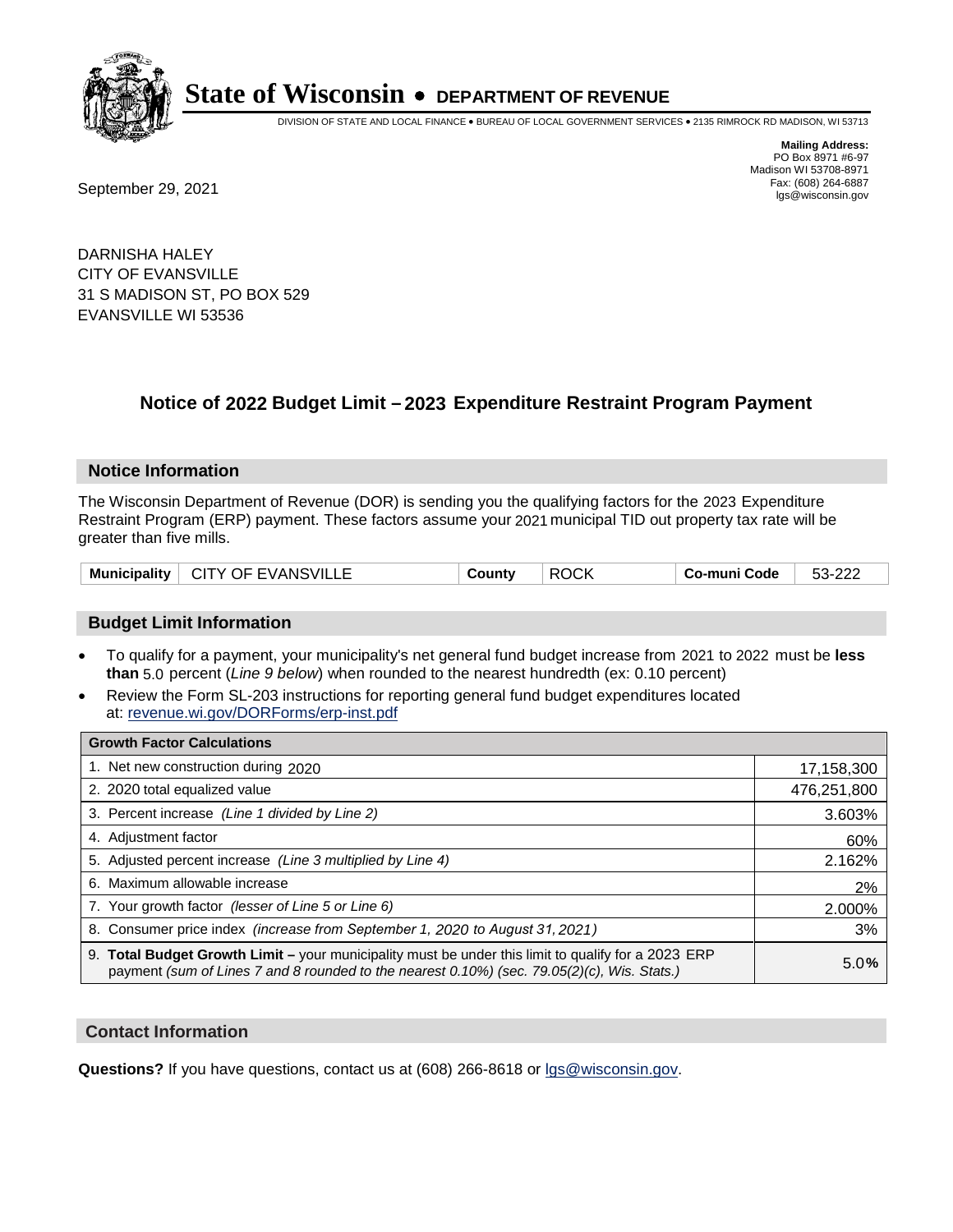

DIVISION OF STATE AND LOCAL FINANCE • BUREAU OF LOCAL GOVERNMENT SERVICES • 2135 RIMROCK RD MADISON, WI 53713

Fax: (608) 264-6887<br>
September 29, 2021 and the state of the state of the state of the state of the state of the state of the state of the state of the state of the state of the state of the state of the state of the state

**Mailing Address:** PO Box 8971 #6-97 Madison WI 53708-8971<br>Fax: (608) 264-6887

LORENA RAE STOTTLER CITY OF JANESVILLE PO BOX 5005 JANESVILLE WI 53547-5005

### **Notice of 2022 Budget Limit - 2023 Expenditure Restraint Program Payment**

#### **Notice Information**

The Wisconsin Department of Revenue (DOR) is sending you the qualifying factors for the 2023 Expenditure Restraint Program (ERP) payment. These factors assume your 2021 municipal TID out property tax rate will be greater than five mills.

| <b>Municipality</b> | <b>JANESVILLE</b><br>CITY OF | ountvٽ | $\sim$<br>RC<br>.) ( .K | َ o-muni Code | 241<br>၁၁- |
|---------------------|------------------------------|--------|-------------------------|---------------|------------|
|---------------------|------------------------------|--------|-------------------------|---------------|------------|

#### **Budget Limit Information**

- To qualify for a payment, your municipality's net general fund budget increase from 2021 to 2022 must be less **than** 4.0 percent (*Line 9 below*) when rounded to the nearest hundredth (ex: 0.10 percent)
- Review the Form SL-203 instructions for reporting general fund budget expenditures located at: revenue.wi.gov/DORForms/erp-inst.pdf

| <b>Growth Factor Calculations</b>                                                                                                                                                                  |               |
|----------------------------------------------------------------------------------------------------------------------------------------------------------------------------------------------------|---------------|
| 1. Net new construction during 2020                                                                                                                                                                | 93,852,400    |
| 2. 2020 total equalized value                                                                                                                                                                      | 5,591,259,700 |
| 3. Percent increase (Line 1 divided by Line 2)                                                                                                                                                     | 1.679%        |
| 4. Adjustment factor                                                                                                                                                                               | 60%           |
| 5. Adjusted percent increase (Line 3 multiplied by Line 4)                                                                                                                                         | 1.007%        |
| 6. Maximum allowable increase                                                                                                                                                                      | 2%            |
| 7. Your growth factor (lesser of Line 5 or Line 6)                                                                                                                                                 | 1.007%        |
| 8. Consumer price index (increase from September 1, 2020 to August 31, 2021)                                                                                                                       | 3%            |
| 9. Total Budget Growth Limit - your municipality must be under this limit to qualify for a 2023 ERP<br>payment (sum of Lines 7 and 8 rounded to the nearest 0.10%) (sec. 79.05(2)(c), Wis. Stats.) | 4.0%          |

#### **Contact Information**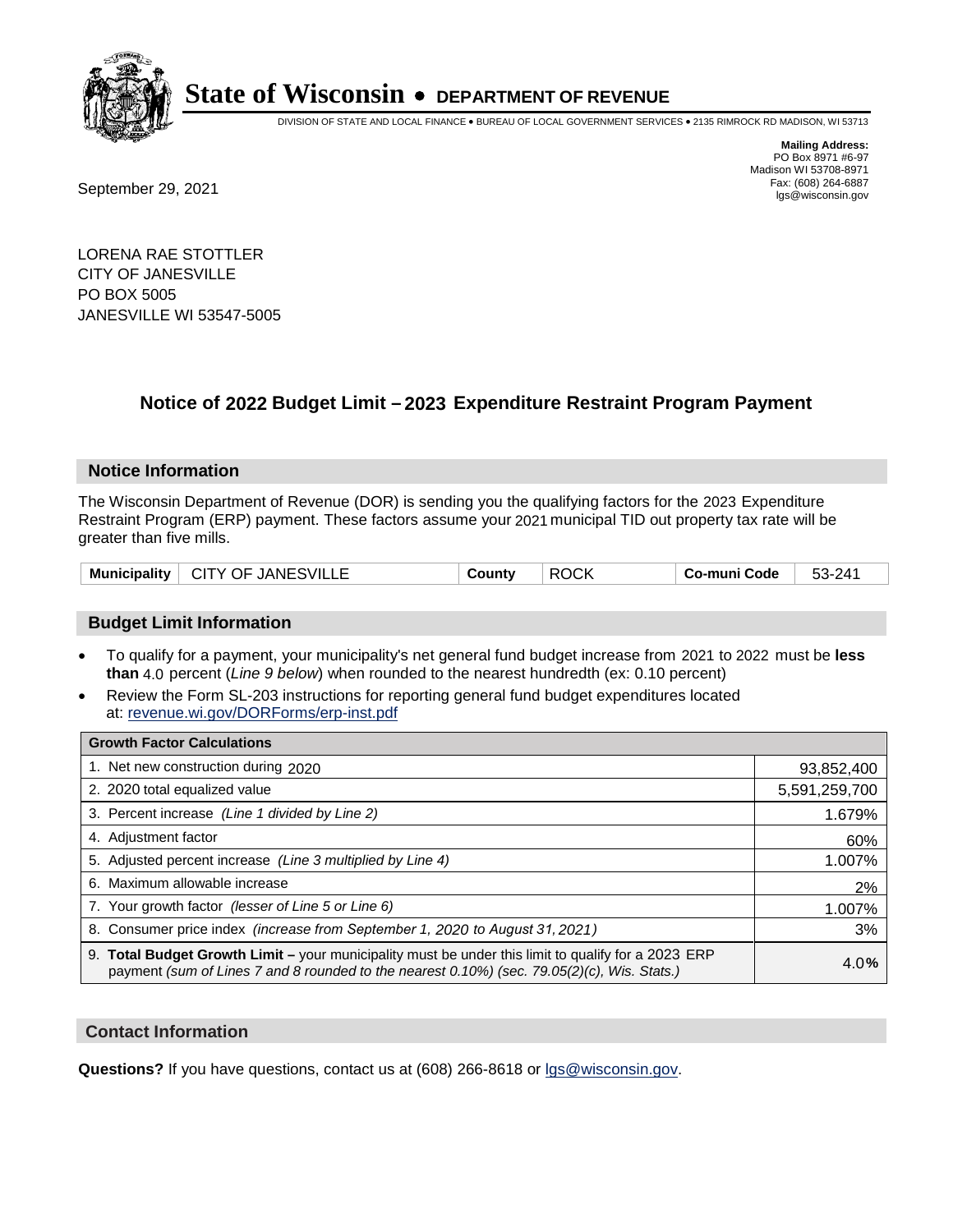

DIVISION OF STATE AND LOCAL FINANCE • BUREAU OF LOCAL GOVERNMENT SERVICES • 2135 RIMROCK RD MADISON, WI 53713

Fax: (608) 264-6887<br>
September 29, 2021 and the state of the state of the state of the state of the state of the state of the state of the state of the state of the state of the state of the state of the state of the state

**Mailing Address:** PO Box 8971 #6-97 Madison WI 53708-8971<br>Fax: (608) 264-6887

JENNY SALVO CITY OF MILTON 710 S JANESVILLE STREET MILTON WI 53563-1579

### **Notice of 2022 Budget Limit - 2023 Expenditure Restraint Program Payment**

#### **Notice Information**

The Wisconsin Department of Revenue (DOR) is sending you the qualifying factors for the 2023 Expenditure Restraint Program (ERP) payment. These factors assume your 2021 municipal TID out property tax rate will be greater than five mills.

| Municipality   CITY OF MILTON | County | <b>ROCK</b> | Co-muni Code | 53-257 |
|-------------------------------|--------|-------------|--------------|--------|
|-------------------------------|--------|-------------|--------------|--------|

#### **Budget Limit Information**

- To qualify for a payment, your municipality's net general fund budget increase from 2021 to 2022 must be less **than** 3.5 percent (*Line 9 below*) when rounded to the nearest hundredth (ex: 0.10 percent)
- Review the Form SL-203 instructions for reporting general fund budget expenditures located at: revenue.wi.gov/DORForms/erp-inst.pdf

| <b>Growth Factor Calculations</b>                                                                                                                                                                  |             |
|----------------------------------------------------------------------------------------------------------------------------------------------------------------------------------------------------|-------------|
| 1. Net new construction during 2020                                                                                                                                                                | 3,757,800   |
| 2. 2020 total equalized value                                                                                                                                                                      | 455,017,900 |
| 3. Percent increase (Line 1 divided by Line 2)                                                                                                                                                     | 0.826%      |
| 4. Adjustment factor                                                                                                                                                                               | 60%         |
| 5. Adjusted percent increase (Line 3 multiplied by Line 4)                                                                                                                                         | 0.496%      |
| 6. Maximum allowable increase                                                                                                                                                                      | 2%          |
| 7. Your growth factor (lesser of Line 5 or Line 6)                                                                                                                                                 | 0.496%      |
| 8. Consumer price index (increase from September 1, 2020 to August 31, 2021)                                                                                                                       | 3%          |
| 9. Total Budget Growth Limit - your municipality must be under this limit to qualify for a 2023 ERP<br>payment (sum of Lines 7 and 8 rounded to the nearest 0.10%) (sec. 79.05(2)(c), Wis. Stats.) | 3.5%        |

#### **Contact Information**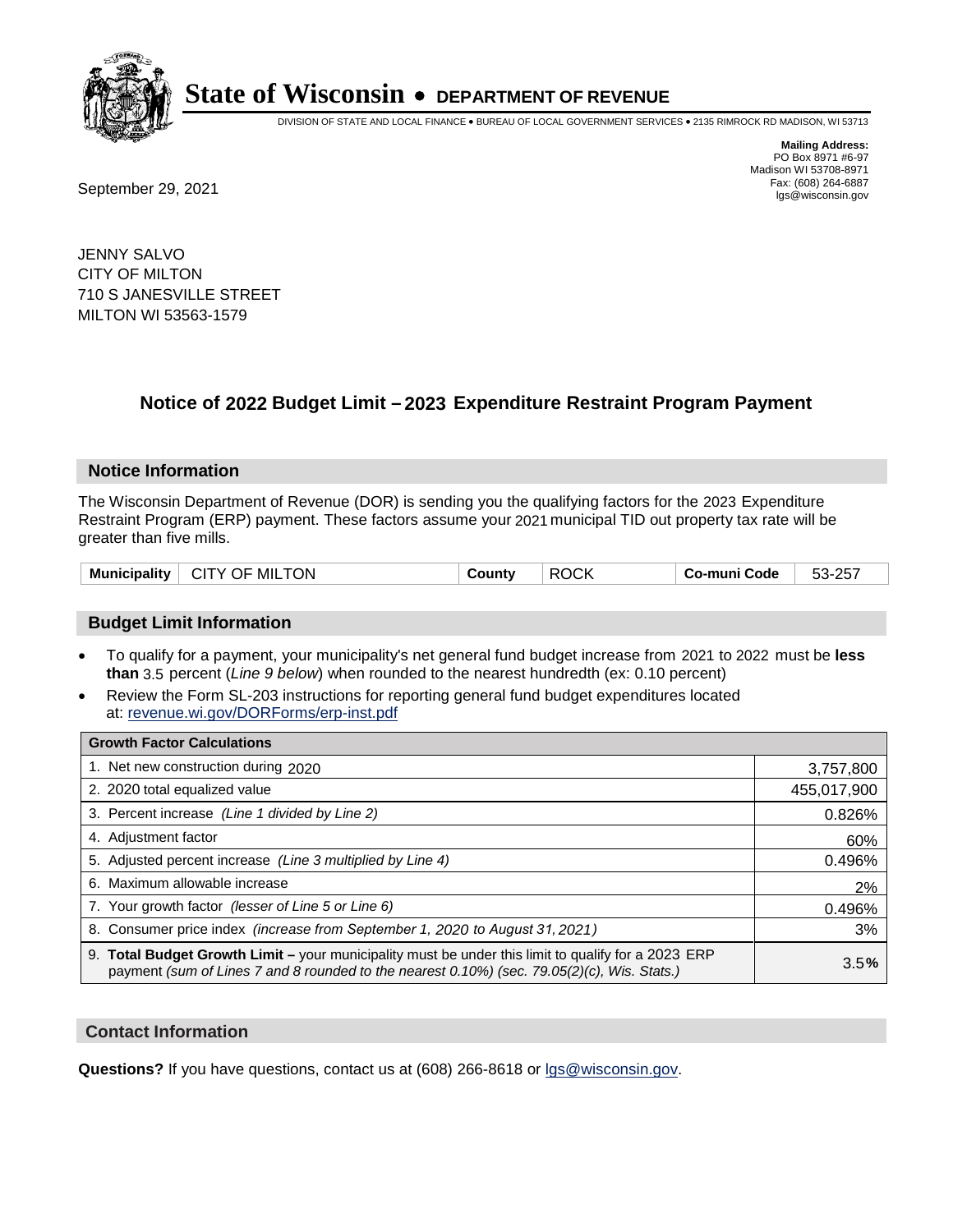

DIVISION OF STATE AND LOCAL FINANCE • BUREAU OF LOCAL GOVERNMENT SERVICES • 2135 RIMROCK RD MADISON, WI 53713

**Mailing Address:** PO Box 8971 #6-97 Madison WI 53708-8971<br>Fax: (608) 264-6887 Fax: (608) 264-6887<br>
September 29, 2021 and the state of the state of the state of the state of the state of the state of the state of the state of the state of the state of the state of the state of the state of the state

LYNNE LUND VILLAGE OF GLEN FLORA P.O. BOX 221 GLEN FLORA WI 54526-0221

### **Notice of 2022 Budget Limit - 2023 Expenditure Restraint Program Payment**

#### **Notice Information**

The Wisconsin Department of Revenue (DOR) is sending you the qualifying factors for the 2023 Expenditure Restraint Program (ERP) payment. These factors assume your 2021 municipal TID out property tax rate will be greater than five mills.

|  | Municipality   VILLAGE OF GLEN FLORA | County | <b>RUSK</b> | Co-muni Code | 54-131 |
|--|--------------------------------------|--------|-------------|--------------|--------|
|--|--------------------------------------|--------|-------------|--------------|--------|

#### **Budget Limit Information**

- To qualify for a payment, your municipality's net general fund budget increase from 2021 to 2022 must be less **than** 4.6 percent (*Line 9 below*) when rounded to the nearest hundredth (ex: 0.10 percent)
- Review the Form SL-203 instructions for reporting general fund budget expenditures located at: revenue.wi.gov/DORForms/erp-inst.pdf

| <b>Growth Factor Calculations</b>                                                                                                                                                                  |           |
|----------------------------------------------------------------------------------------------------------------------------------------------------------------------------------------------------|-----------|
| 1. Net new construction during 2020                                                                                                                                                                | 147,000   |
| 2. 2020 total equalized value                                                                                                                                                                      | 5,410,500 |
| 3. Percent increase (Line 1 divided by Line 2)                                                                                                                                                     | 2.717%    |
| 4. Adjustment factor                                                                                                                                                                               | 60%       |
| 5. Adjusted percent increase (Line 3 multiplied by Line 4)                                                                                                                                         | 1.630%    |
| 6. Maximum allowable increase                                                                                                                                                                      | 2%        |
| 7. Your growth factor (lesser of Line 5 or Line 6)                                                                                                                                                 | 1.630%    |
| 8. Consumer price index (increase from September 1, 2020 to August 31, 2021)                                                                                                                       | 3%        |
| 9. Total Budget Growth Limit – your municipality must be under this limit to qualify for a 2023 ERP<br>payment (sum of Lines 7 and 8 rounded to the nearest 0.10%) (sec. 79.05(2)(c), Wis. Stats.) | 4.6%      |

#### **Contact Information**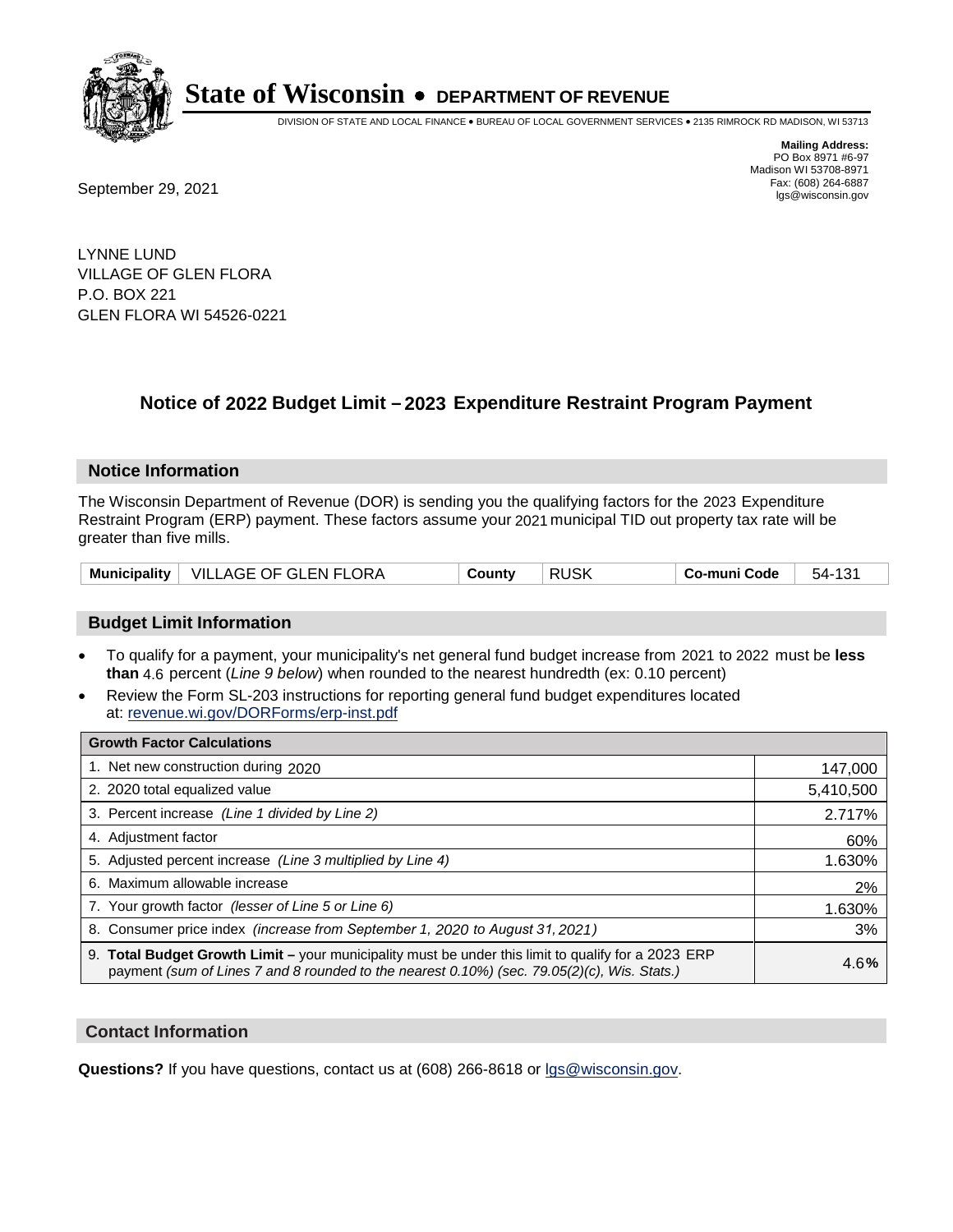

DIVISION OF STATE AND LOCAL FINANCE • BUREAU OF LOCAL GOVERNMENT SERVICES • 2135 RIMROCK RD MADISON, WI 53713

**Mailing Address:** PO Box 8971 #6-97 Madison WI 53708-8971<br>Fax: (608) 264-6887

Fax: (608) 264-6887<br>
September 29, 2021 and the state of the state of the state of the state of the state of the state of the state of the state of the state of the state of the state of the state of the state of the state

KELLY SPORTS VILLAGE OF TONY PO BOX 74 TONY WI 54563-9685

### **Notice of 2022 Budget Limit - 2023 Expenditure Restraint Program Payment**

#### **Notice Information**

The Wisconsin Department of Revenue (DOR) is sending you the qualifying factors for the 2023 Expenditure Restraint Program (ERP) payment. These factors assume your 2021 municipal TID out property tax rate will be greater than five mills.

| <b>Municipality</b> | ONY<br>VIL.<br>ᄾᇋᄃ<br>JF.<br>AW | Jount∨<br>. . | ICL<br>וח<br>ruor | Co-muni Code | 186<br>54. |
|---------------------|---------------------------------|---------------|-------------------|--------------|------------|
|---------------------|---------------------------------|---------------|-------------------|--------------|------------|

#### **Budget Limit Information**

- To qualify for a payment, your municipality's net general fund budget increase from 2021 to 2022 must be less **than** 3.5 percent (*Line 9 below*) when rounded to the nearest hundredth (ex: 0.10 percent)
- Review the Form SL-203 instructions for reporting general fund budget expenditures located at: revenue.wi.gov/DORForms/erp-inst.pdf

| <b>Growth Factor Calculations</b>                                                                                                                                                                  |           |
|----------------------------------------------------------------------------------------------------------------------------------------------------------------------------------------------------|-----------|
| 1. Net new construction during 2020                                                                                                                                                                | 33,200    |
| 2. 2020 total equalized value                                                                                                                                                                      | 4,357,300 |
| 3. Percent increase (Line 1 divided by Line 2)                                                                                                                                                     | 0.762%    |
| 4. Adiustment factor                                                                                                                                                                               | 60%       |
| 5. Adjusted percent increase (Line 3 multiplied by Line 4)                                                                                                                                         | 0.457%    |
| 6. Maximum allowable increase                                                                                                                                                                      | 2%        |
| 7. Your growth factor (lesser of Line 5 or Line 6)                                                                                                                                                 | 0.457%    |
| 8. Consumer price index (increase from September 1, 2020 to August 31, 2021)                                                                                                                       | 3%        |
| 9. Total Budget Growth Limit - your municipality must be under this limit to qualify for a 2023 ERP<br>payment (sum of Lines 7 and 8 rounded to the nearest 0.10%) (sec. 79.05(2)(c), Wis. Stats.) | 3.5%      |

#### **Contact Information**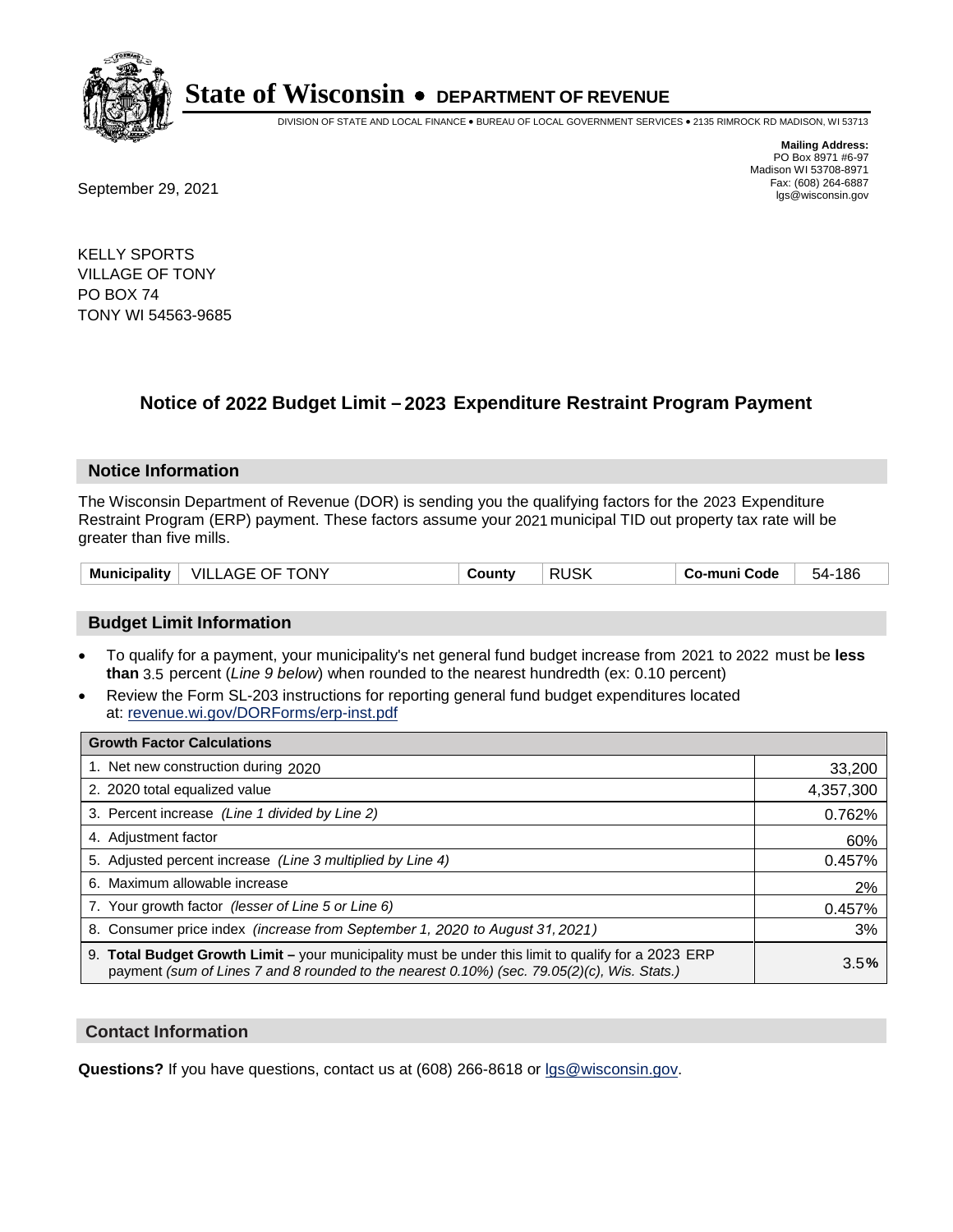

DIVISION OF STATE AND LOCAL FINANCE • BUREAU OF LOCAL GOVERNMENT SERVICES • 2135 RIMROCK RD MADISON, WI 53713

Fax: (608) 264-6887<br>
September 29, 2021 and the state of the state of the state of the state of the state of the state of the state of the state of the state of the state of the state of the state of the state of the state

**Mailing Address:** PO Box 8971 #6-97 Madison WI 53708-8971<br>Fax: (608) 264-6887

KRIS SNYDER VILLAGE OF WEYERHAEUSER P.O. BOX 168 WEYERHAEUSER WI 54191

### **Notice of 2022 Budget Limit - 2023 Expenditure Restraint Program Payment**

#### **Notice Information**

The Wisconsin Department of Revenue (DOR) is sending you the qualifying factors for the 2023 Expenditure Restraint Program (ERP) payment. These factors assume your 2021 municipal TID out property tax rate will be greater than five mills.

| Municipality   VILLAGE OF WEYERHAEUSER | County | <b>RUSK</b> | Co-muni Code | 54-191 |
|----------------------------------------|--------|-------------|--------------|--------|
|----------------------------------------|--------|-------------|--------------|--------|

#### **Budget Limit Information**

- To qualify for a payment, your municipality's net general fund budget increase from 2021 to 2022 must be less **than** 3.0 percent (*Line 9 below*) when rounded to the nearest hundredth (ex: 0.10 percent)
- Review the Form SL-203 instructions for reporting general fund budget expenditures located at: revenue.wi.gov/DORForms/erp-inst.pdf

| <b>Growth Factor Calculations</b>                                                                                                                                                                  |            |
|----------------------------------------------------------------------------------------------------------------------------------------------------------------------------------------------------|------------|
| 1. Net new construction during 2020                                                                                                                                                                | 1,900      |
| 2. 2020 total equalized value                                                                                                                                                                      | 27,713,700 |
| 3. Percent increase (Line 1 divided by Line 2)                                                                                                                                                     | 0.007%     |
| 4. Adjustment factor                                                                                                                                                                               | 60%        |
| 5. Adjusted percent increase (Line 3 multiplied by Line 4)                                                                                                                                         | 0.004%     |
| 6. Maximum allowable increase                                                                                                                                                                      | 2%         |
| 7. Your growth factor (lesser of Line 5 or Line 6)                                                                                                                                                 | 0.004%     |
| 8. Consumer price index (increase from September 1, 2020 to August 31, 2021)                                                                                                                       | 3%         |
| 9. Total Budget Growth Limit - your municipality must be under this limit to qualify for a 2023 ERP<br>payment (sum of Lines 7 and 8 rounded to the nearest 0.10%) (sec. 79.05(2)(c), Wis. Stats.) | 3.0%       |

#### **Contact Information**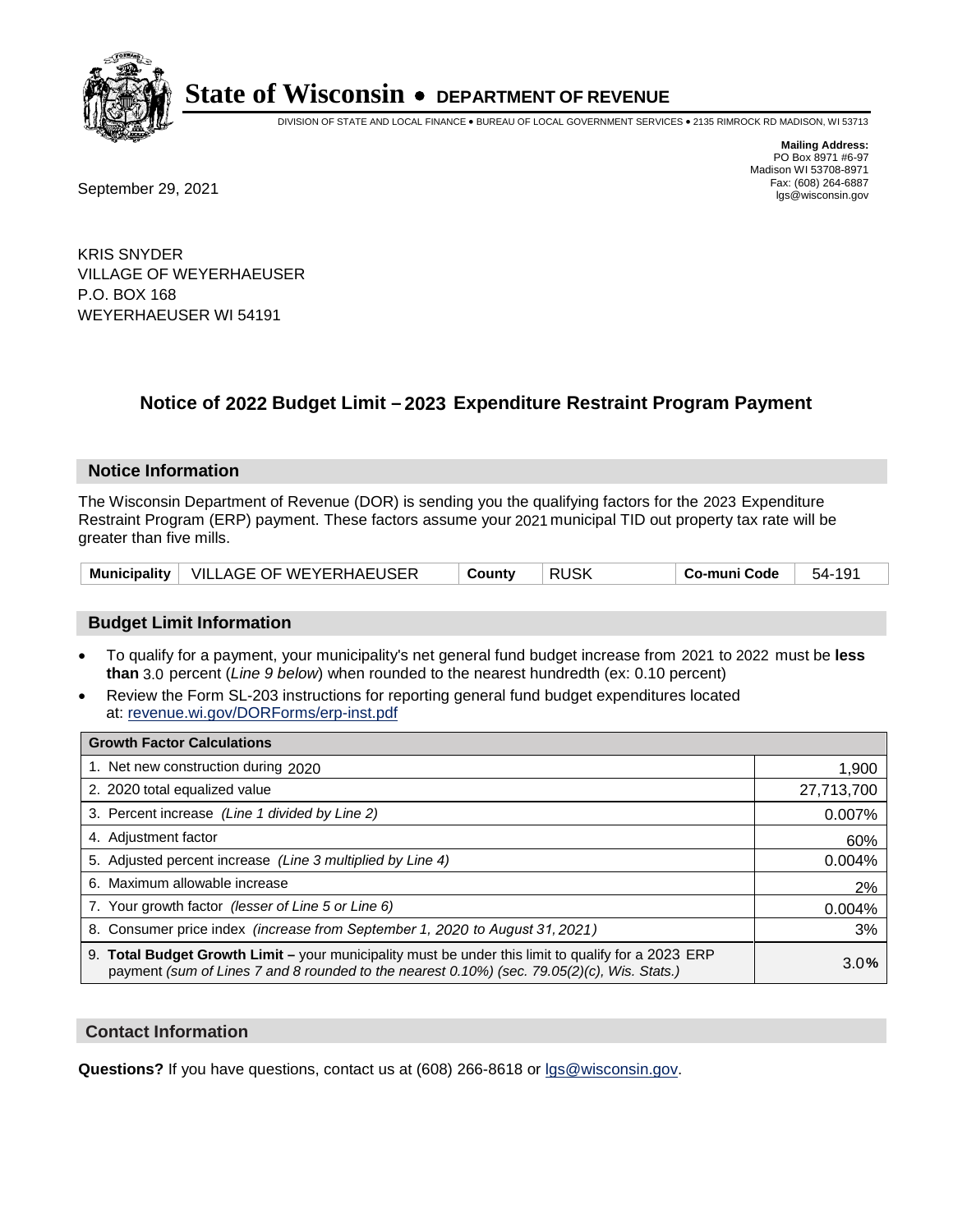

DIVISION OF STATE AND LOCAL FINANCE • BUREAU OF LOCAL GOVERNMENT SERVICES • 2135 RIMROCK RD MADISON, WI 53713

Fax: (608) 264-6887<br>
September 29, 2021 and the state of the state of the state of the state of the state of the state of the state of the state of the state of the state of the state of the state of the state of the state

**Mailing Address:** PO Box 8971 #6-97 Madison WI 53708-8971<br>Fax: (608) 264-6887

SHARI KAVANAGH CITY OF LADYSMITH PO BOX 431 LADYSMITH WI 54848-0431

### **Notice of 2022 Budget Limit - 2023 Expenditure Restraint Program Payment**

#### **Notice Information**

The Wisconsin Department of Revenue (DOR) is sending you the qualifying factors for the 2023 Expenditure Restraint Program (ERP) payment. These factors assume your 2021 municipal TID out property tax rate will be greater than five mills.

| Municipality | ∣ CITY OF LADYSMITH | County | <b>RUSK</b> | Co-muni Code | 54-246 |
|--------------|---------------------|--------|-------------|--------------|--------|
|--------------|---------------------|--------|-------------|--------------|--------|

#### **Budget Limit Information**

- To qualify for a payment, your municipality's net general fund budget increase from 2021 to 2022 must be less **than** 3.1 percent (*Line 9 below*) when rounded to the nearest hundredth (ex: 0.10 percent)
- Review the Form SL-203 instructions for reporting general fund budget expenditures located at: revenue.wi.gov/DORForms/erp-inst.pdf

| <b>Growth Factor Calculations</b>                                                                                                                                                                  |             |
|----------------------------------------------------------------------------------------------------------------------------------------------------------------------------------------------------|-------------|
| 1. Net new construction during 2020                                                                                                                                                                | 407,300     |
| 2. 2020 total equalized value                                                                                                                                                                      | 166,504,100 |
| 3. Percent increase (Line 1 divided by Line 2)                                                                                                                                                     | 0.245%      |
| 4. Adjustment factor                                                                                                                                                                               | 60%         |
| 5. Adjusted percent increase (Line 3 multiplied by Line 4)                                                                                                                                         | 0.147%      |
| 6. Maximum allowable increase                                                                                                                                                                      | 2%          |
| 7. Your growth factor (lesser of Line 5 or Line 6)                                                                                                                                                 | 0.147%      |
| 8. Consumer price index (increase from September 1, 2020 to August 31, 2021)                                                                                                                       | 3%          |
| 9. Total Budget Growth Limit – your municipality must be under this limit to qualify for a 2023 ERP<br>payment (sum of Lines 7 and 8 rounded to the nearest 0.10%) (sec. 79.05(2)(c), Wis. Stats.) | 3.1%        |

#### **Contact Information**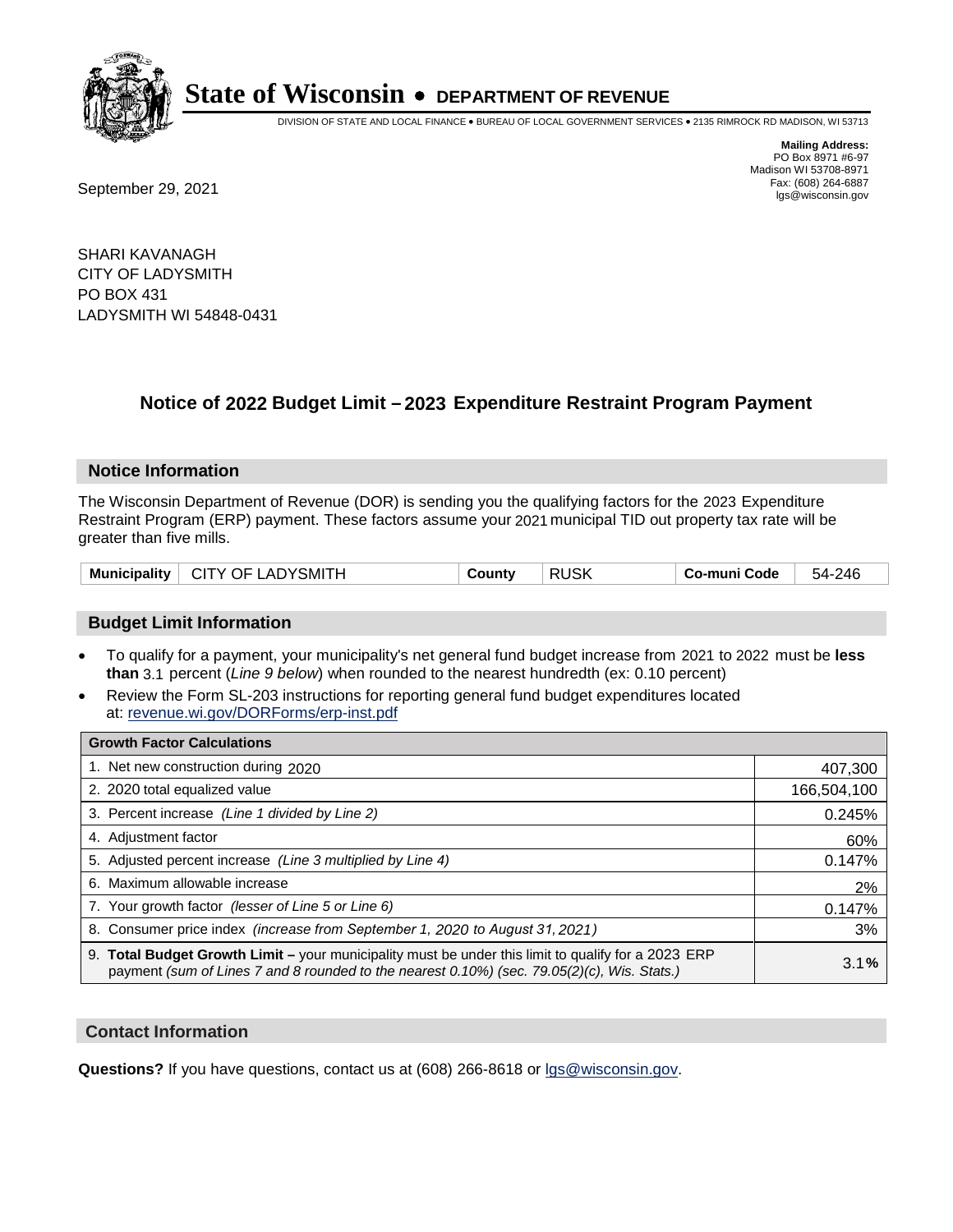

DIVISION OF STATE AND LOCAL FINANCE • BUREAU OF LOCAL GOVERNMENT SERVICES • 2135 RIMROCK RD MADISON, WI 53713

Fax: (608) 264-6887<br>
September 29, 2021 and the state of the state of the state of the state of the state of the state of the state of the state of the state of the state of the state of the state of the state of the state

**Mailing Address:** PO Box 8971 #6-97 Madison WI 53708-8971<br>Fax: (608) 264-6887

LORI OBERMUELLER TOWN OF GLENWOOD 2973 297TH ST GLENWOOD CITY WI 54013-4148

### **Notice of 2022 Budget Limit - 2023 Expenditure Restraint Program Payment**

#### **Notice Information**

The Wisconsin Department of Revenue (DOR) is sending you the qualifying factors for the 2023 Expenditure Restraint Program (ERP) payment. These factors assume your 2021 municipal TID out property tax rate will be greater than five mills.

| Municipality   TOWN OF GLENWOOD | County | <b>ST CROIX</b> | Co-muni Code | 55-016 |
|---------------------------------|--------|-----------------|--------------|--------|
|---------------------------------|--------|-----------------|--------------|--------|

#### **Budget Limit Information**

- To qualify for a payment, your municipality's net general fund budget increase from 2021 to 2022 must be less **than** 3.5 percent (*Line 9 below*) when rounded to the nearest hundredth (ex: 0.10 percent)
- Review the Form SL-203 instructions for reporting general fund budget expenditures located at: revenue.wi.gov/DORForms/erp-inst.pdf

| <b>Growth Factor Calculations</b>                                                                                                                                                                  |            |
|----------------------------------------------------------------------------------------------------------------------------------------------------------------------------------------------------|------------|
| 1. Net new construction during 2020                                                                                                                                                                | 519,500    |
| 2. 2020 total equalized value                                                                                                                                                                      | 65,805,700 |
| 3. Percent increase (Line 1 divided by Line 2)                                                                                                                                                     | 0.789%     |
| 4. Adiustment factor                                                                                                                                                                               | 60%        |
| 5. Adjusted percent increase (Line 3 multiplied by Line 4)                                                                                                                                         | 0.473%     |
| 6. Maximum allowable increase                                                                                                                                                                      | 2%         |
| 7. Your growth factor (lesser of Line 5 or Line 6)                                                                                                                                                 | 0.473%     |
| 8. Consumer price index (increase from September 1, 2020 to August 31, 2021)                                                                                                                       | 3%         |
| 9. Total Budget Growth Limit - your municipality must be under this limit to qualify for a 2023 ERP<br>payment (sum of Lines 7 and 8 rounded to the nearest 0.10%) (sec. 79.05(2)(c), Wis. Stats.) | 3.5%       |

#### **Contact Information**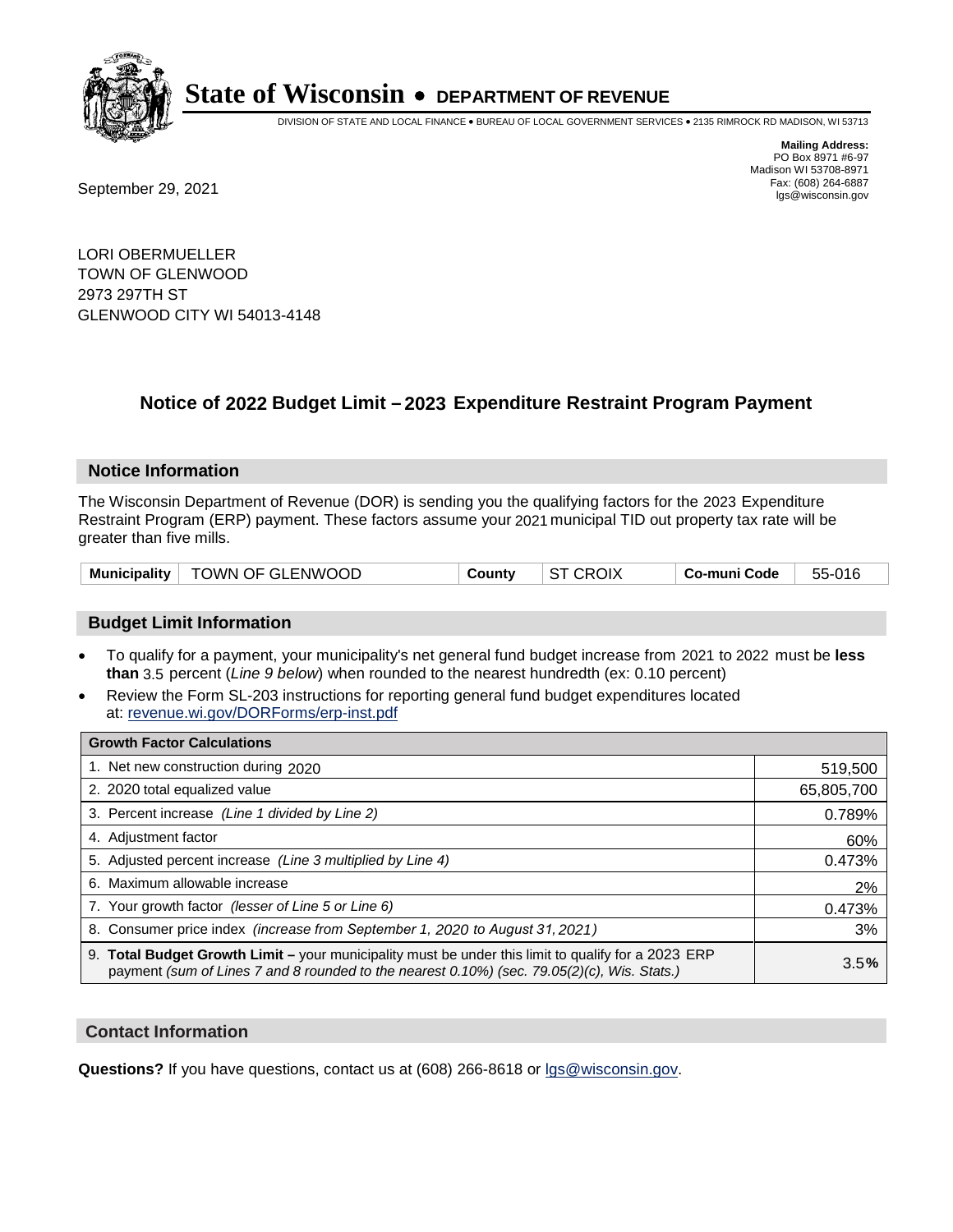

DIVISION OF STATE AND LOCAL FINANCE • BUREAU OF LOCAL GOVERNMENT SERVICES • 2135 RIMROCK RD MADISON, WI 53713

Fax: (608) 264-6887<br>
September 29, 2021 and the state of the state of the state of the state of the state of the state of the state of the state of the state of the state of the state of the state of the state of the state

**Mailing Address:** PO Box 8971 #6-97 Madison WI 53708-8971<br>Fax: (608) 264-6887

TRACY CARLSON VILLAGE OF BALDWIN PO BOX 97 BALDWIN WI 54002-0097

### **Notice of 2022 Budget Limit - 2023 Expenditure Restraint Program Payment**

#### **Notice Information**

The Wisconsin Department of Revenue (DOR) is sending you the qualifying factors for the 2023 Expenditure Restraint Program (ERP) payment. These factors assume your 2021 municipal TID out property tax rate will be greater than five mills.

#### **Budget Limit Information**

- To qualify for a payment, your municipality's net general fund budget increase from 2021 to 2022 must be less **than** 3.9 percent (*Line 9 below*) when rounded to the nearest hundredth (ex: 0.10 percent)
- Review the Form SL-203 instructions for reporting general fund budget expenditures located at: revenue.wi.gov/DORForms/erp-inst.pdf

| <b>Growth Factor Calculations</b>                                                                                                                                                                  |             |
|----------------------------------------------------------------------------------------------------------------------------------------------------------------------------------------------------|-------------|
| 1. Net new construction during 2020                                                                                                                                                                | 5,538,300   |
| 2. 2020 total equalized value                                                                                                                                                                      | 357,625,300 |
| 3. Percent increase (Line 1 divided by Line 2)                                                                                                                                                     | 1.549%      |
| 4. Adjustment factor                                                                                                                                                                               | 60%         |
| 5. Adjusted percent increase (Line 3 multiplied by Line 4)                                                                                                                                         | 0.929%      |
| 6. Maximum allowable increase                                                                                                                                                                      | 2%          |
| 7. Your growth factor (lesser of Line 5 or Line 6)                                                                                                                                                 | 0.929%      |
| 8. Consumer price index (increase from September 1, 2020 to August 31, 2021)                                                                                                                       | 3%          |
| 9. Total Budget Growth Limit - your municipality must be under this limit to qualify for a 2023 ERP<br>payment (sum of Lines 7 and 8 rounded to the nearest 0.10%) (sec. 79.05(2)(c), Wis. Stats.) | 3.9%        |

#### **Contact Information**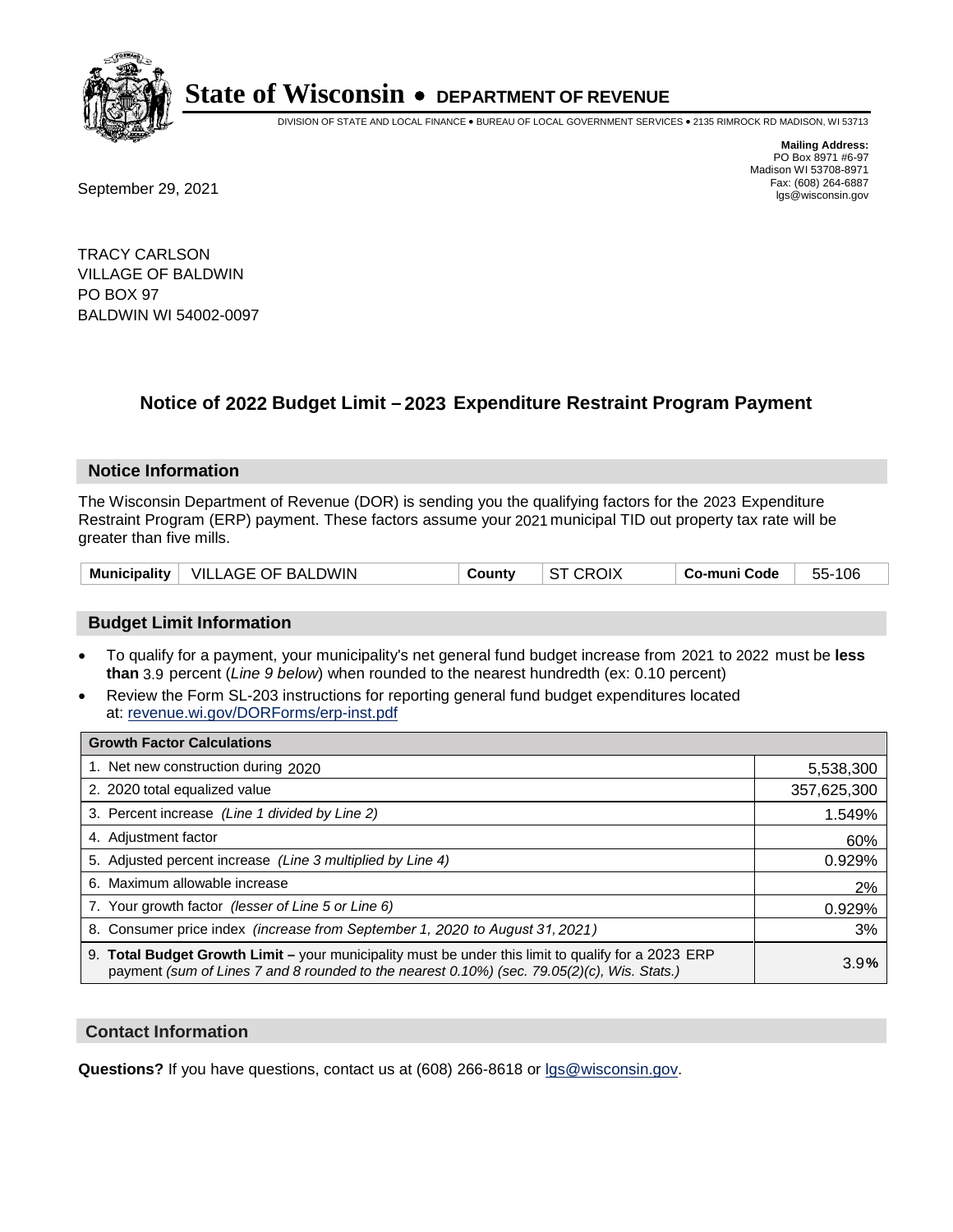

DIVISION OF STATE AND LOCAL FINANCE • BUREAU OF LOCAL GOVERNMENT SERVICES • 2135 RIMROCK RD MADISON, WI 53713

**Mailing Address:** PO Box 8971 #6-97 Madison WI 53708-8971<br>Fax: (608) 264-6887 Fax: (608) 264-6887<br>
September 29, 2021 and the state of the state of the state of the state of the state of the state of the state of the state of the state of the state of the state of the state of the state of the state

SANDI HAZER VILLAGE OF HAMMOND PO BOX 337 HAMMOND WI 54015-0337

### **Notice of 2022 Budget Limit - 2023 Expenditure Restraint Program Payment**

#### **Notice Information**

The Wisconsin Department of Revenue (DOR) is sending you the qualifying factors for the 2023 Expenditure Restraint Program (ERP) payment. These factors assume your 2021 municipal TID out property tax rate will be greater than five mills.

| <b>Municipality</b> | VILLAGE OF HAMMOND | County | <b>CROIX</b> | Co-muni Code | 136<br>55- |
|---------------------|--------------------|--------|--------------|--------------|------------|
|---------------------|--------------------|--------|--------------|--------------|------------|

#### **Budget Limit Information**

- To qualify for a payment, your municipality's net general fund budget increase from 2021 to 2022 must be less **than** 3.1 percent (*Line 9 below*) when rounded to the nearest hundredth (ex: 0.10 percent)
- Review the Form SL-203 instructions for reporting general fund budget expenditures located at: revenue.wi.gov/DORForms/erp-inst.pdf

| <b>Growth Factor Calculations</b>                                                                                                                                                                      |             |
|--------------------------------------------------------------------------------------------------------------------------------------------------------------------------------------------------------|-------------|
| 1. Net new construction during 2020                                                                                                                                                                    | 229,400     |
| 2. 2020 total equalized value                                                                                                                                                                          | 146,325,000 |
| 3. Percent increase (Line 1 divided by Line 2)                                                                                                                                                         | 0.157%      |
| 4. Adiustment factor                                                                                                                                                                                   | 60%         |
| 5. Adjusted percent increase (Line 3 multiplied by Line 4)                                                                                                                                             | 0.094%      |
| 6. Maximum allowable increase                                                                                                                                                                          | 2%          |
| 7. Your growth factor (lesser of Line 5 or Line 6)                                                                                                                                                     | 0.094%      |
| 8. Consumer price index (increase from September 1, 2020 to August 31, 2021)                                                                                                                           | 3%          |
| 9. Total Budget Growth Limit - your municipality must be under this limit to qualify for a 2023 ERP<br>payment (sum of Lines 7 and 8 rounded to the nearest $0.10\%$ ) (sec. 79.05(2)(c), Wis. Stats.) | 3.1%        |

#### **Contact Information**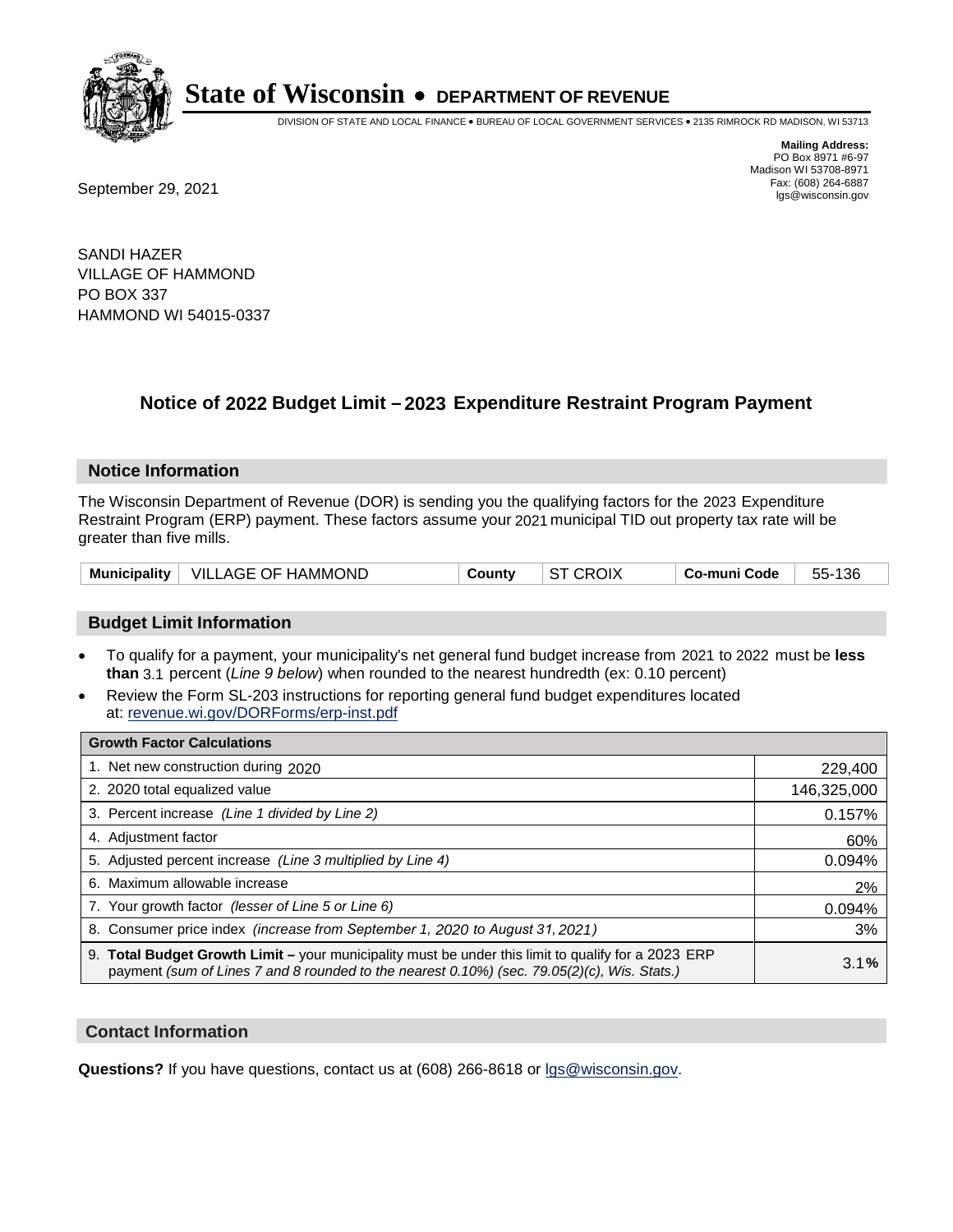

DIVISION OF STATE AND LOCAL FINANCE • BUREAU OF LOCAL GOVERNMENT SERVICES • 2135 RIMROCK RD MADISON, WI 53713

**Mailing Address:** PO Box 8971 #6-97 Madison WI 53708-8971<br>Fax: (608) 264-6887 Fax: (608) 264-6887<br>
September 29, 2021 and the state of the state of the state of the state of the state of the state of the state of the state of the state of the state of the state of the state of the state of the state

MEGAN DULL VILLAGE OF ROBERTS 107 E MAPLE ST ROBERTS WI 54023-9703

### **Notice of 2022 Budget Limit - 2023 Expenditure Restraint Program Payment**

#### **Notice Information**

The Wisconsin Department of Revenue (DOR) is sending you the qualifying factors for the 2023 Expenditure Restraint Program (ERP) payment. These factors assume your 2021 municipal TID out property tax rate will be greater than five mills.

| Municipality   VILLAGE OF ROBERTS |  | County | <b>ST CROIX</b> | Co-muni Code | 55-176 |
|-----------------------------------|--|--------|-----------------|--------------|--------|
|-----------------------------------|--|--------|-----------------|--------------|--------|

#### **Budget Limit Information**

- To qualify for a payment, your municipality's net general fund budget increase from 2021 to 2022 must be less **than** 5.0 percent (*Line 9 below*) when rounded to the nearest hundredth (ex: 0.10 percent)
- Review the Form SL-203 instructions for reporting general fund budget expenditures located at: revenue.wi.gov/DORForms/erp-inst.pdf

| <b>Growth Factor Calculations</b>                                                                                                                                                                      |             |
|--------------------------------------------------------------------------------------------------------------------------------------------------------------------------------------------------------|-------------|
| 1. Net new construction during 2020                                                                                                                                                                    | 8,233,400   |
| 2. 2020 total equalized value                                                                                                                                                                          | 175,867,200 |
| 3. Percent increase (Line 1 divided by Line 2)                                                                                                                                                         | 4.682%      |
| 4. Adiustment factor                                                                                                                                                                                   | 60%         |
| 5. Adjusted percent increase (Line 3 multiplied by Line 4)                                                                                                                                             | 2.809%      |
| 6. Maximum allowable increase                                                                                                                                                                          | 2%          |
| 7. Your growth factor (lesser of Line 5 or Line 6)                                                                                                                                                     | 2.000%      |
| 8. Consumer price index (increase from September 1, 2020 to August 31, 2021)                                                                                                                           | 3%          |
| 9. Total Budget Growth Limit - your municipality must be under this limit to qualify for a 2023 ERP<br>payment (sum of Lines 7 and 8 rounded to the nearest $0.10\%$ ) (sec. 79.05(2)(c), Wis. Stats.) | 5.0%        |

#### **Contact Information**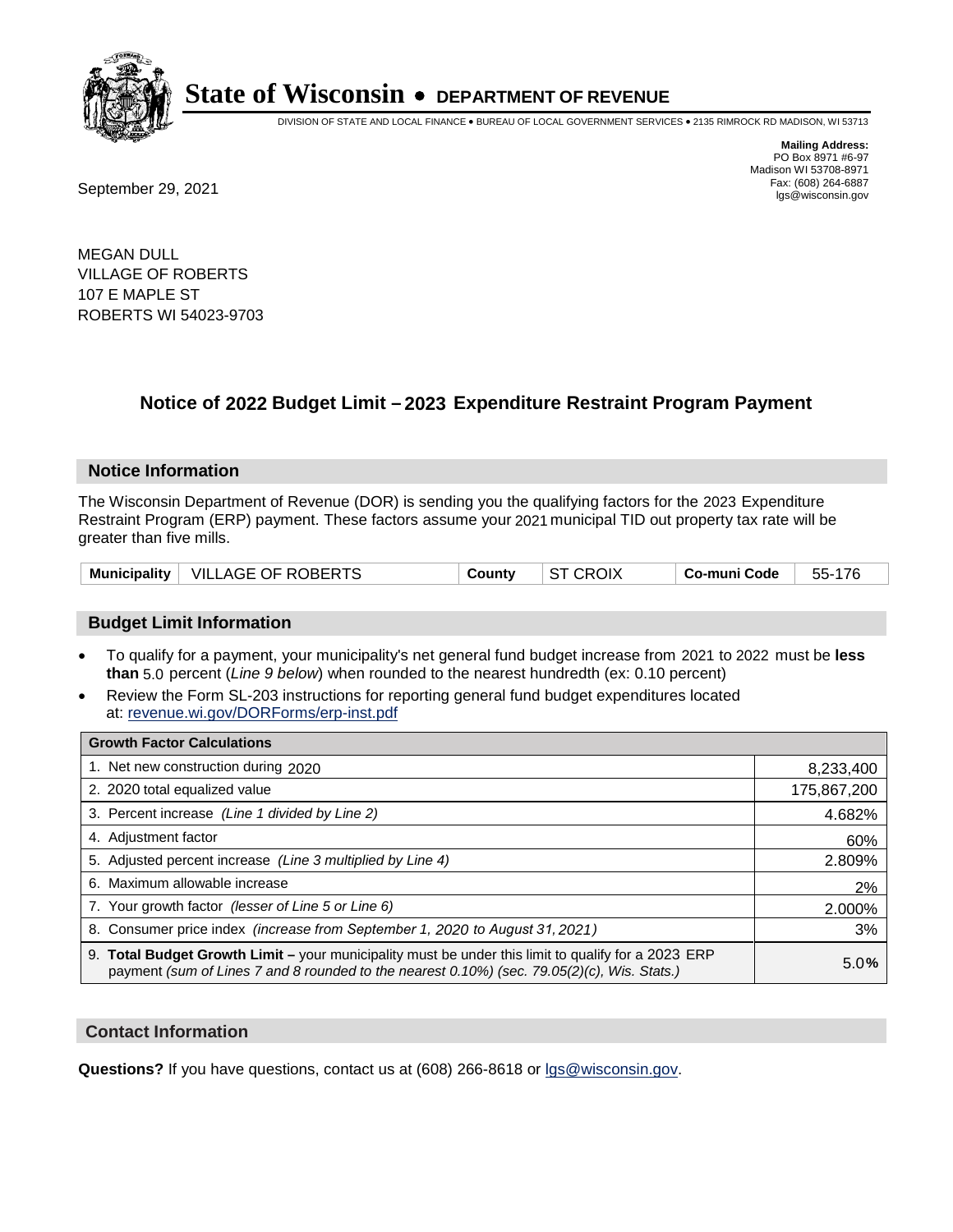

DIVISION OF STATE AND LOCAL FINANCE • BUREAU OF LOCAL GOVERNMENT SERVICES • 2135 RIMROCK RD MADISON, WI 53713

Fax: (608) 264-6887<br>
September 29, 2021 and the state of the state of the state of the state of the state of the state of the state of the state of the state of the state of the state of the state of the state of the state

**Mailing Address:** PO Box 8971 #6-97 Madison WI 53708-8971<br>Fax: (608) 264-6887

FELICIA GERMAIN VILLAGE OF SOMERSET PO BOX 356 SOMERSET WI 54025-0356

### **Notice of 2022 Budget Limit - 2023 Expenditure Restraint Program Payment**

#### **Notice Information**

The Wisconsin Department of Revenue (DOR) is sending you the qualifying factors for the 2023 Expenditure Restraint Program (ERP) payment. These factors assume your 2021 municipal TID out property tax rate will be greater than five mills.

| Municipality $ $ | VILLAGE OF SOMERSET | County | OIX | co-muni Code، | 55- |
|------------------|---------------------|--------|-----|---------------|-----|
|------------------|---------------------|--------|-----|---------------|-----|

#### **Budget Limit Information**

- To qualify for a payment, your municipality's net general fund budget increase from 2021 to 2022 must be less **than** 5.0 percent (*Line 9 below*) when rounded to the nearest hundredth (ex: 0.10 percent)
- Review the Form SL-203 instructions for reporting general fund budget expenditures located at: revenue.wi.gov/DORForms/erp-inst.pdf

| <b>Growth Factor Calculations</b>                                                                                                                                                                  |             |
|----------------------------------------------------------------------------------------------------------------------------------------------------------------------------------------------------|-------------|
| 1. Net new construction during 2020                                                                                                                                                                | 12,918,800  |
| 2. 2020 total equalized value                                                                                                                                                                      | 266,792,200 |
| 3. Percent increase (Line 1 divided by Line 2)                                                                                                                                                     | 4.842%      |
| 4. Adiustment factor                                                                                                                                                                               | 60%         |
| 5. Adjusted percent increase (Line 3 multiplied by Line 4)                                                                                                                                         | 2.905%      |
| 6. Maximum allowable increase                                                                                                                                                                      | 2%          |
| 7. Your growth factor (lesser of Line 5 or Line 6)                                                                                                                                                 | 2.000%      |
| 8. Consumer price index (increase from September 1, 2020 to August 31, 2021)                                                                                                                       | 3%          |
| 9. Total Budget Growth Limit - your municipality must be under this limit to qualify for a 2023 ERP<br>payment (sum of Lines 7 and 8 rounded to the nearest 0.10%) (sec. 79.05(2)(c), Wis. Stats.) | 5.0%        |

#### **Contact Information**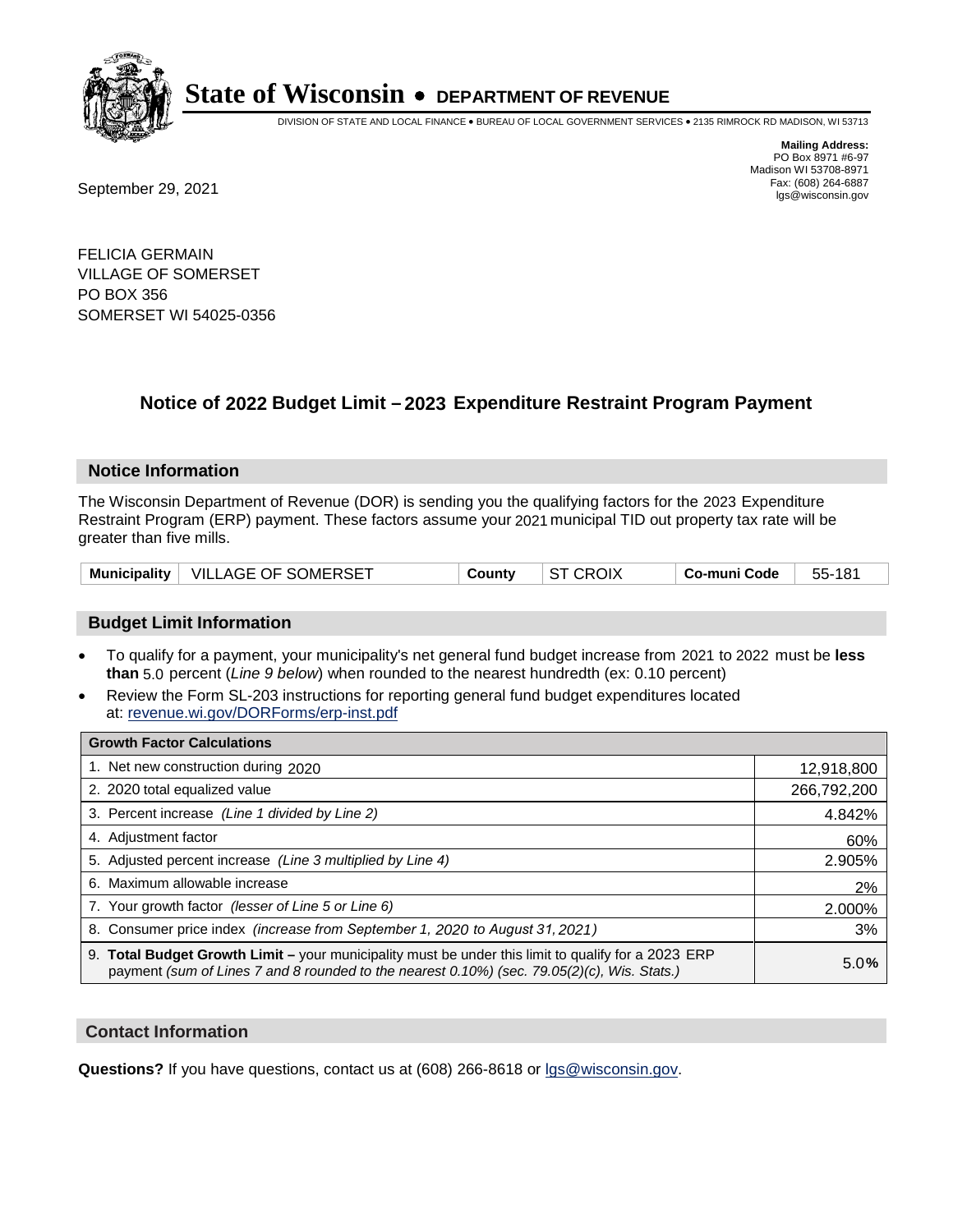

DIVISION OF STATE AND LOCAL FINANCE • BUREAU OF LOCAL GOVERNMENT SERVICES • 2135 RIMROCK RD MADISON, WI 53713

Fax: (608) 264-6887<br>
September 29, 2021 and the state of the state of the state of the state of the state of the state of the state of the state of the state of the state of the state of the state of the state of the state

**Mailing Address:** PO Box 8971 #6-97 Madison WI 53708-8971<br>Fax: (608) 264-6887

AMANDA ENGESETHER VILLAGE OF STAR PRAIRIE PO BOX 13 STAR PRAIRIE WI 54026-0013

### **Notice of 2022 Budget Limit - 2023 Expenditure Restraint Program Payment**

#### **Notice Information**

The Wisconsin Department of Revenue (DOR) is sending you the qualifying factors for the 2023 Expenditure Restraint Program (ERP) payment. These factors assume your 2021 municipal TID out property tax rate will be greater than five mills.

#### **Budget Limit Information**

- To qualify for a payment, your municipality's net general fund budget increase from 2021 to 2022 must be less **than** 3.1 percent (*Line 9 below*) when rounded to the nearest hundredth (ex: 0.10 percent)
- Review the Form SL-203 instructions for reporting general fund budget expenditures located at: revenue.wi.gov/DORForms/erp-inst.pdf

| <b>Growth Factor Calculations</b>                                                                                                                                                                  |            |
|----------------------------------------------------------------------------------------------------------------------------------------------------------------------------------------------------|------------|
| 1. Net new construction during 2020                                                                                                                                                                | 99,700     |
| 2. 2020 total equalized value                                                                                                                                                                      | 46,899,100 |
| 3. Percent increase (Line 1 divided by Line 2)                                                                                                                                                     | 0.213%     |
| 4. Adiustment factor                                                                                                                                                                               | 60%        |
| 5. Adjusted percent increase (Line 3 multiplied by Line 4)                                                                                                                                         | 0.128%     |
| 6. Maximum allowable increase                                                                                                                                                                      | 2%         |
| 7. Your growth factor (lesser of Line 5 or Line 6)                                                                                                                                                 | 0.128%     |
| 8. Consumer price index (increase from September 1, 2020 to August 31, 2021)                                                                                                                       | 3%         |
| 9. Total Budget Growth Limit - your municipality must be under this limit to qualify for a 2023 ERP<br>payment (sum of Lines 7 and 8 rounded to the nearest 0.10%) (sec. 79.05(2)(c), Wis. Stats.) | 3.1%       |

#### **Contact Information**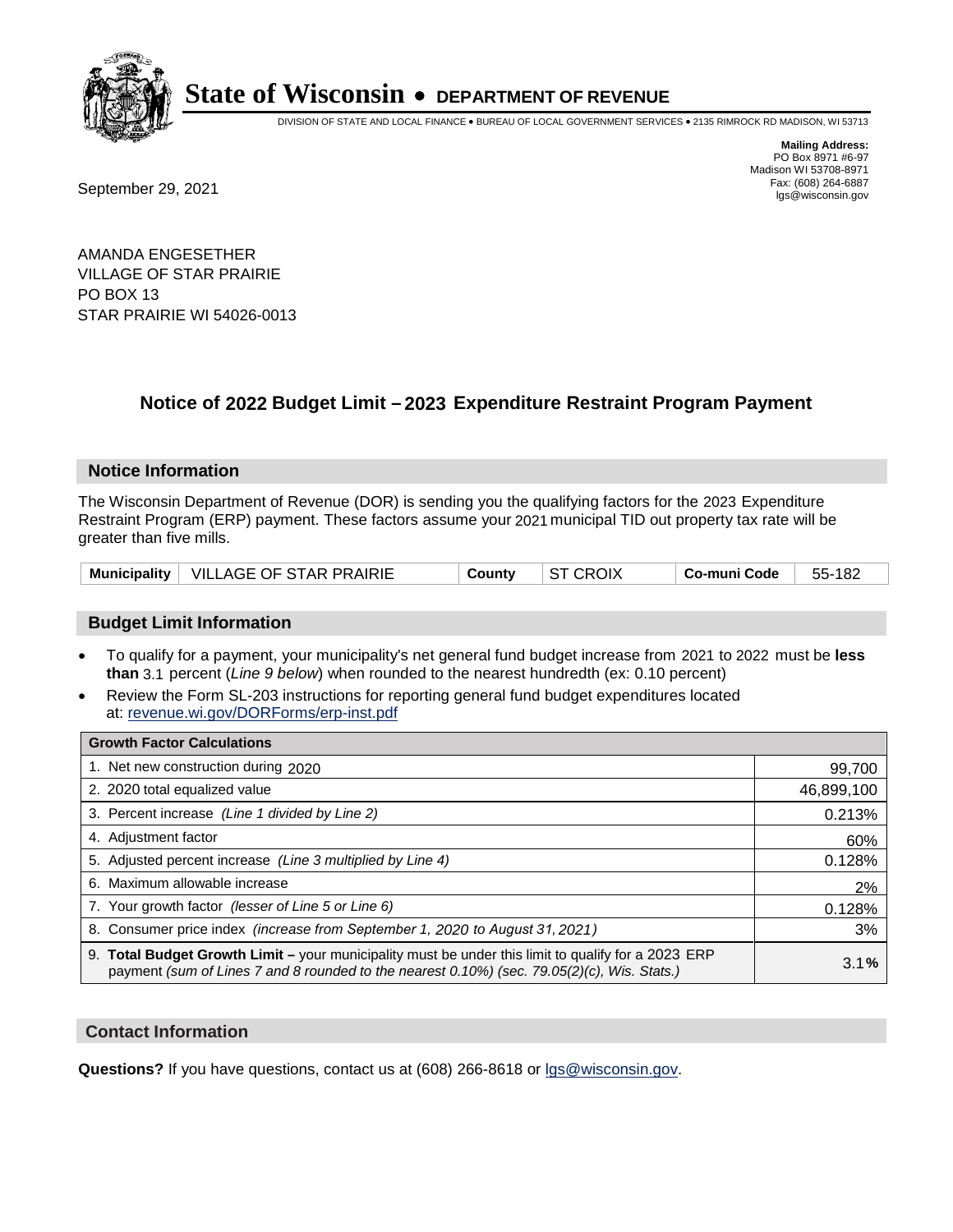

DIVISION OF STATE AND LOCAL FINANCE • BUREAU OF LOCAL GOVERNMENT SERVICES • 2135 RIMROCK RD MADISON, WI 53713

Fax: (608) 264-6887<br>
September 29, 2021 and the state of the state of the state of the state of the state of the state of the state of the state of the state of the state of the state of the state of the state of the state

**Mailing Address:** PO Box 8971 #6-97 Madison WI 53708-8971<br>Fax: (608) 264-6887

JULIE WATHKE VILLAGE OF WOODVILLE 102 S MAIN ST., PO BOX 205 WOODVILLE WI 54028-0205

### **Notice of 2022 Budget Limit - 2023 Expenditure Restraint Program Payment**

#### **Notice Information**

The Wisconsin Department of Revenue (DOR) is sending you the qualifying factors for the 2023 Expenditure Restraint Program (ERP) payment. These factors assume your 2021 municipal TID out property tax rate will be greater than five mills.

|  | Municipality   VILLAGE OF WOODVILLE | Countv | $\vert$ ST CROIX | Co-muni Code | 55-192 |
|--|-------------------------------------|--------|------------------|--------------|--------|
|--|-------------------------------------|--------|------------------|--------------|--------|

#### **Budget Limit Information**

- To qualify for a payment, your municipality's net general fund budget increase from 2021 to 2022 must be less **than** 5.0 percent (*Line 9 below*) when rounded to the nearest hundredth (ex: 0.10 percent)
- Review the Form SL-203 instructions for reporting general fund budget expenditures located at: revenue.wi.gov/DORForms/erp-inst.pdf

| <b>Growth Factor Calculations</b>                                                                                                                                                                  |             |
|----------------------------------------------------------------------------------------------------------------------------------------------------------------------------------------------------|-------------|
| 1. Net new construction during 2020                                                                                                                                                                | 4,914,700   |
| 2. 2020 total equalized value                                                                                                                                                                      | 104,063,000 |
| 3. Percent increase (Line 1 divided by Line 2)                                                                                                                                                     | 4.723%      |
| 4. Adjustment factor                                                                                                                                                                               | 60%         |
| 5. Adjusted percent increase (Line 3 multiplied by Line 4)                                                                                                                                         | 2.834%      |
| 6. Maximum allowable increase                                                                                                                                                                      | 2%          |
| 7. Your growth factor (lesser of Line 5 or Line 6)                                                                                                                                                 | 2.000%      |
| 8. Consumer price index (increase from September 1, 2020 to August 31, 2021)                                                                                                                       | 3%          |
| 9. Total Budget Growth Limit - your municipality must be under this limit to qualify for a 2023 ERP<br>payment (sum of Lines 7 and 8 rounded to the nearest 0.10%) (sec. 79.05(2)(c), Wis. Stats.) | 5.0%        |

#### **Contact Information**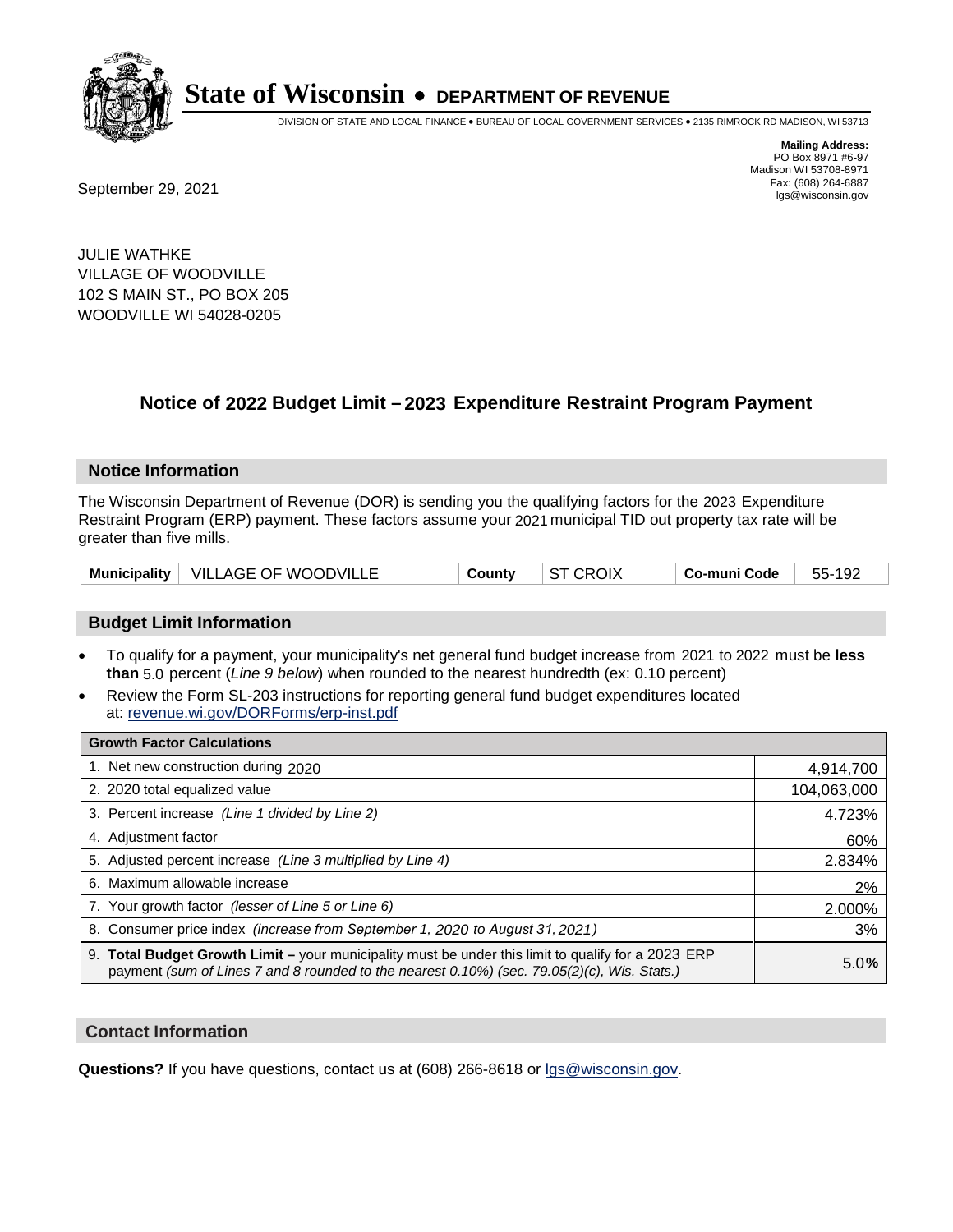

DIVISION OF STATE AND LOCAL FINANCE • BUREAU OF LOCAL GOVERNMENT SERVICES • 2135 RIMROCK RD MADISON, WI 53713

**Mailing Address:** PO Box 8971 #6-97 Madison WI 53708-8971<br>Fax: (608) 264-6887

Fax: (608) 264-6887<br>
September 29, 2021 and the state of the state of the state of the state of the state of the state of the state of the state of the state of the state of the state of the state of the state of the state

SHARI ROSENOW CITY OF GLENWOOD CITY 113 WEST OAK ST. PO BOX 368 GLENWOOD CITY WI 54013-0368

### **Notice of 2022 Budget Limit - 2023 Expenditure Restraint Program Payment**

#### **Notice Information**

The Wisconsin Department of Revenue (DOR) is sending you the qualifying factors for the 2023 Expenditure Restraint Program (ERP) payment. These factors assume your 2021 municipal TID out property tax rate will be greater than five mills.

|  | Municipality   CITY OF GLENWOOD CITY | County | <b>ST CROIX</b> | Co-muni Code | 55-231 |
|--|--------------------------------------|--------|-----------------|--------------|--------|
|--|--------------------------------------|--------|-----------------|--------------|--------|

#### **Budget Limit Information**

- To qualify for a payment, your municipality's net general fund budget increase from 2021 to 2022 must be less **than** 3.6 percent (*Line 9 below*) when rounded to the nearest hundredth (ex: 0.10 percent)
- Review the Form SL-203 instructions for reporting general fund budget expenditures located at: revenue.wi.gov/DORForms/erp-inst.pdf

| <b>Growth Factor Calculations</b>                                                                                                                                                                  |            |
|----------------------------------------------------------------------------------------------------------------------------------------------------------------------------------------------------|------------|
| 1. Net new construction during 2020                                                                                                                                                                | 701,700    |
| 2. 2020 total equalized value                                                                                                                                                                      | 73,235,200 |
| 3. Percent increase (Line 1 divided by Line 2)                                                                                                                                                     | 0.958%     |
| 4. Adjustment factor                                                                                                                                                                               | 60%        |
| 5. Adjusted percent increase (Line 3 multiplied by Line 4)                                                                                                                                         | 0.575%     |
| 6. Maximum allowable increase                                                                                                                                                                      | 2%         |
| 7. Your growth factor (lesser of Line 5 or Line 6)                                                                                                                                                 | 0.575%     |
| 8. Consumer price index (increase from September 1, 2020 to August 31, 2021)                                                                                                                       | 3%         |
| 9. Total Budget Growth Limit - your municipality must be under this limit to qualify for a 2023 ERP<br>payment (sum of Lines 7 and 8 rounded to the nearest 0.10%) (sec. 79.05(2)(c), Wis. Stats.) | 3.6%       |

#### **Contact Information**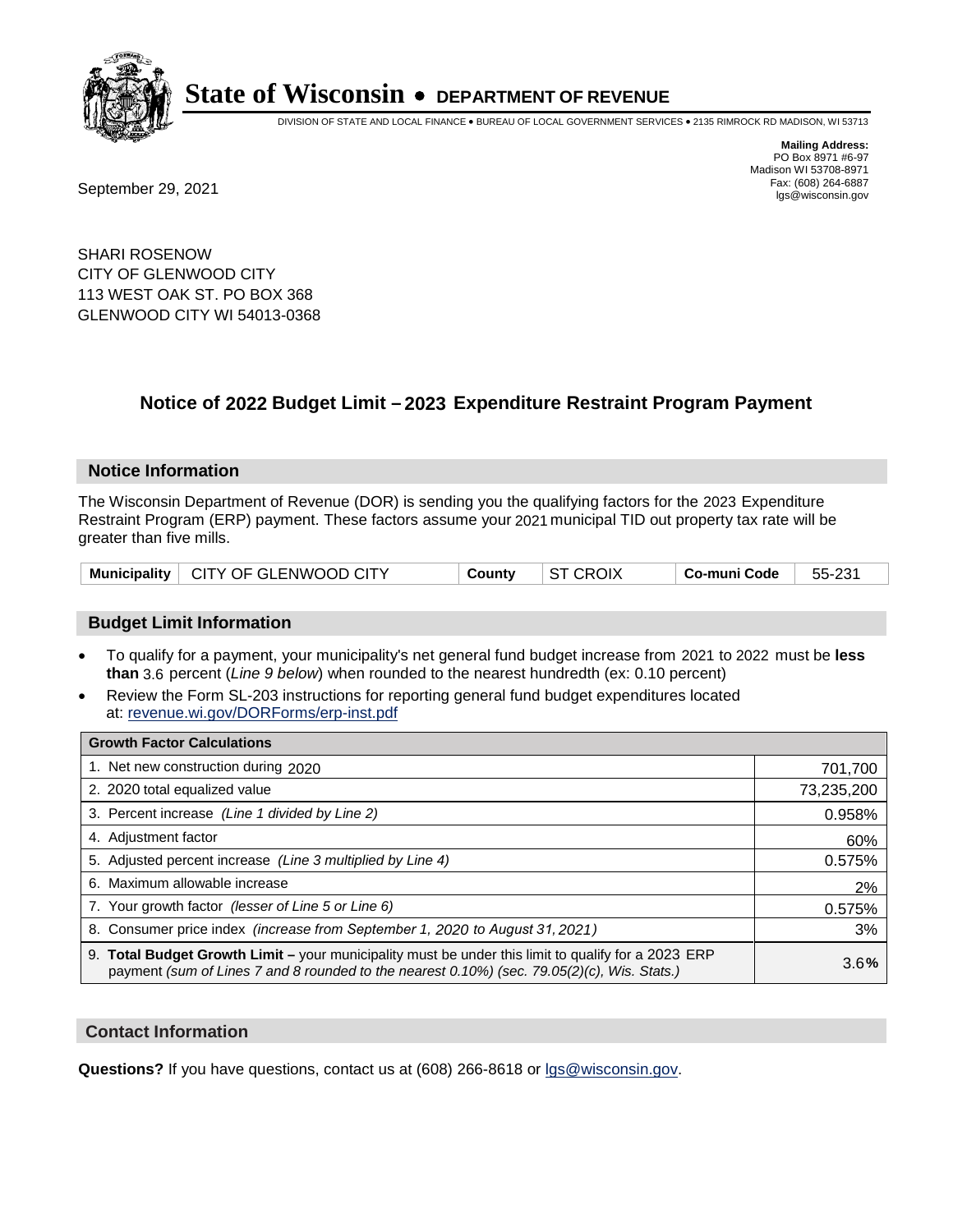

DIVISION OF STATE AND LOCAL FINANCE • BUREAU OF LOCAL GOVERNMENT SERVICES • 2135 RIMROCK RD MADISON, WI 53713

Fax: (608) 264-6887<br>
September 29, 2021 and the state of the state of the state of the state of the state of the state of the state of the state of the state of the state of the state of the state of the state of the state

**Mailing Address:** PO Box 8971 #6-97 Madison WI 53708-8971<br>Fax: (608) 264-6887

MICHELLE SCANLAN CITY OF NEW RICHMOND 156 EAST FIRST ST NEW RICHMOND WI 54017-1802

### **Notice of 2022 Budget Limit - 2023 Expenditure Restraint Program Payment**

#### **Notice Information**

The Wisconsin Department of Revenue (DOR) is sending you the qualifying factors for the 2023 Expenditure Restraint Program (ERP) payment. These factors assume your 2021 municipal TID out property tax rate will be greater than five mills.

| Municipality   CITY OF NEW RICHMOND | Countv | $\vert$ ST CROIX | Co-muni Code ∣ | 55-261 |
|-------------------------------------|--------|------------------|----------------|--------|
|-------------------------------------|--------|------------------|----------------|--------|

#### **Budget Limit Information**

- To qualify for a payment, your municipality's net general fund budget increase from 2021 to 2022 must be less **than** 4.4 percent (*Line 9 below*) when rounded to the nearest hundredth (ex: 0.10 percent)
- Review the Form SL-203 instructions for reporting general fund budget expenditures located at: revenue.wi.gov/DORForms/erp-inst.pdf

| <b>Growth Factor Calculations</b>                                                                                                                                                                  |             |
|----------------------------------------------------------------------------------------------------------------------------------------------------------------------------------------------------|-------------|
| 1. Net new construction during 2020                                                                                                                                                                | 23,173,000  |
| 2. 2020 total equalized value                                                                                                                                                                      | 978,286,000 |
| 3. Percent increase (Line 1 divided by Line 2)                                                                                                                                                     | 2.369%      |
| 4. Adiustment factor                                                                                                                                                                               | 60%         |
| 5. Adjusted percent increase (Line 3 multiplied by Line 4)                                                                                                                                         | 1.421%      |
| 6. Maximum allowable increase                                                                                                                                                                      | 2%          |
| 7. Your growth factor (lesser of Line 5 or Line 6)                                                                                                                                                 | 1.421%      |
| 8. Consumer price index (increase from September 1, 2020 to August 31, 2021)                                                                                                                       | 3%          |
| 9. Total Budget Growth Limit - your municipality must be under this limit to qualify for a 2023 ERP<br>payment (sum of Lines 7 and 8 rounded to the nearest 0.10%) (sec. 79.05(2)(c), Wis. Stats.) | 4.4%        |

#### **Contact Information**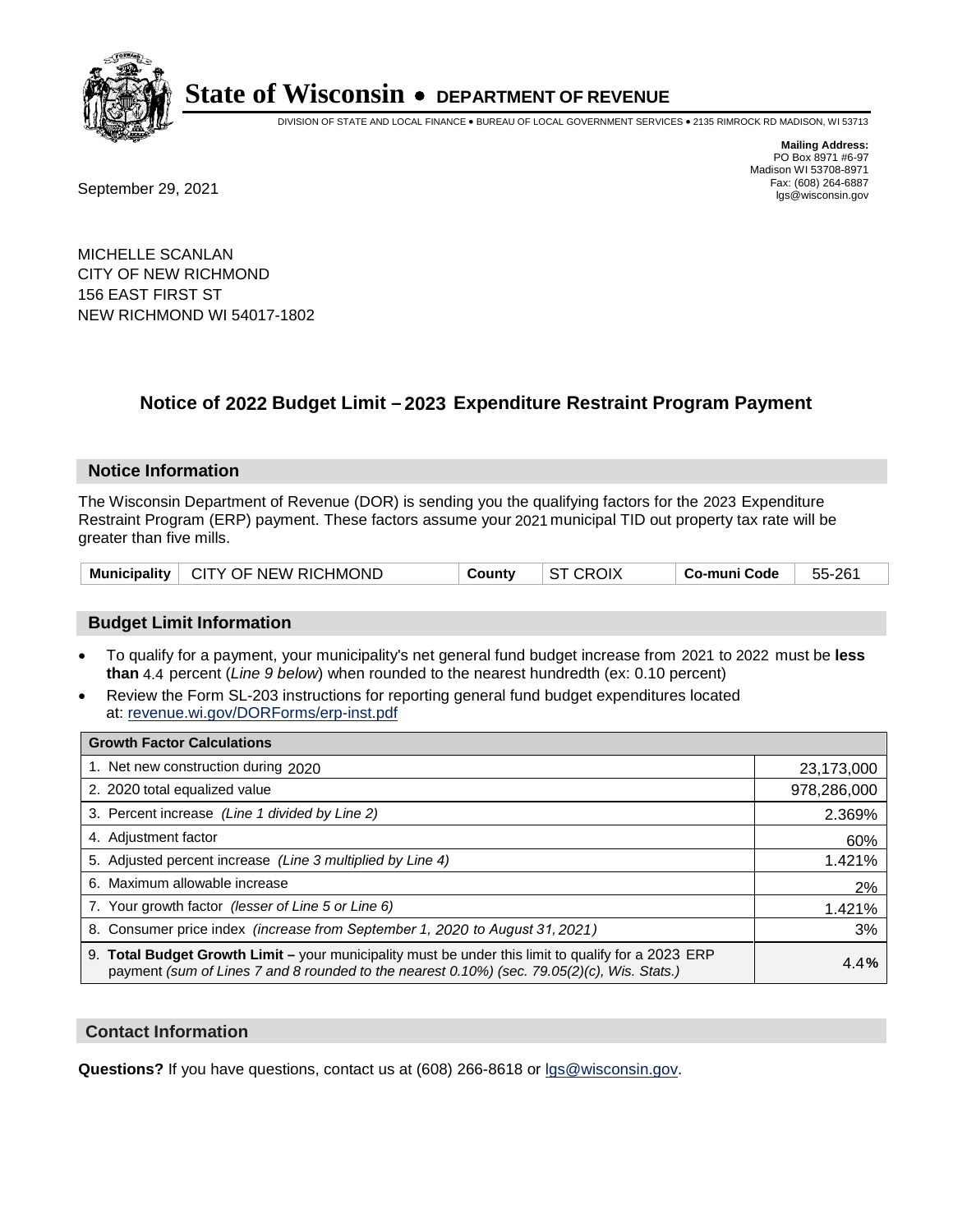

DIVISION OF STATE AND LOCAL FINANCE • BUREAU OF LOCAL GOVERNMENT SERVICES • 2135 RIMROCK RD MADISON, WI 53713

Fax: (608) 264-6887<br>
September 29, 2021 and the state of the state of the state of the state of the state of the state of the state of the state of the state of the state of the state of the state of the state of the state

**Mailing Address:** PO Box 8971 #6-97 Madison WI 53708-8971<br>Fax: (608) 264-6887

JENNIFER ROLOFF TOWN OF FREEDOM PO BOX 176 ROCK SPRINGS WI 53961-0176

### **Notice of 2022 Budget Limit - 2023 Expenditure Restraint Program Payment**

#### **Notice Information**

The Wisconsin Department of Revenue (DOR) is sending you the qualifying factors for the 2023 Expenditure Restraint Program (ERP) payment. These factors assume your 2021 municipal TID out property tax rate will be greater than five mills.

| TOWN OF FREEDOM<br><b>Municipality</b> | County | <b>SAUK</b> | Co-muni Code | 56-016 |
|----------------------------------------|--------|-------------|--------------|--------|
|----------------------------------------|--------|-------------|--------------|--------|

#### **Budget Limit Information**

- To qualify for a payment, your municipality's net general fund budget increase from 2021 to 2022 must be less **than** 4.1 percent (*Line 9 below*) when rounded to the nearest hundredth (ex: 0.10 percent)
- Review the Form SL-203 instructions for reporting general fund budget expenditures located at: revenue.wi.gov/DORForms/erp-inst.pdf

| <b>Growth Factor Calculations</b>                                                                                                                                                                  |            |
|----------------------------------------------------------------------------------------------------------------------------------------------------------------------------------------------------|------------|
| 1. Net new construction during 2020                                                                                                                                                                | 1,174,100  |
| 2. 2020 total equalized value                                                                                                                                                                      | 61,616,300 |
| 3. Percent increase (Line 1 divided by Line 2)                                                                                                                                                     | 1.906%     |
| 4. Adjustment factor                                                                                                                                                                               | 60%        |
| 5. Adjusted percent increase (Line 3 multiplied by Line 4)                                                                                                                                         | 1.144%     |
| 6. Maximum allowable increase                                                                                                                                                                      | 2%         |
| 7. Your growth factor (lesser of Line 5 or Line 6)                                                                                                                                                 | 1.144%     |
| 8. Consumer price index (increase from September 1, 2020 to August 31, 2021)                                                                                                                       | 3%         |
| 9. Total Budget Growth Limit - your municipality must be under this limit to qualify for a 2023 ERP<br>payment (sum of Lines 7 and 8 rounded to the nearest 0.10%) (sec. 79.05(2)(c), Wis. Stats.) | 4.1%       |

#### **Contact Information**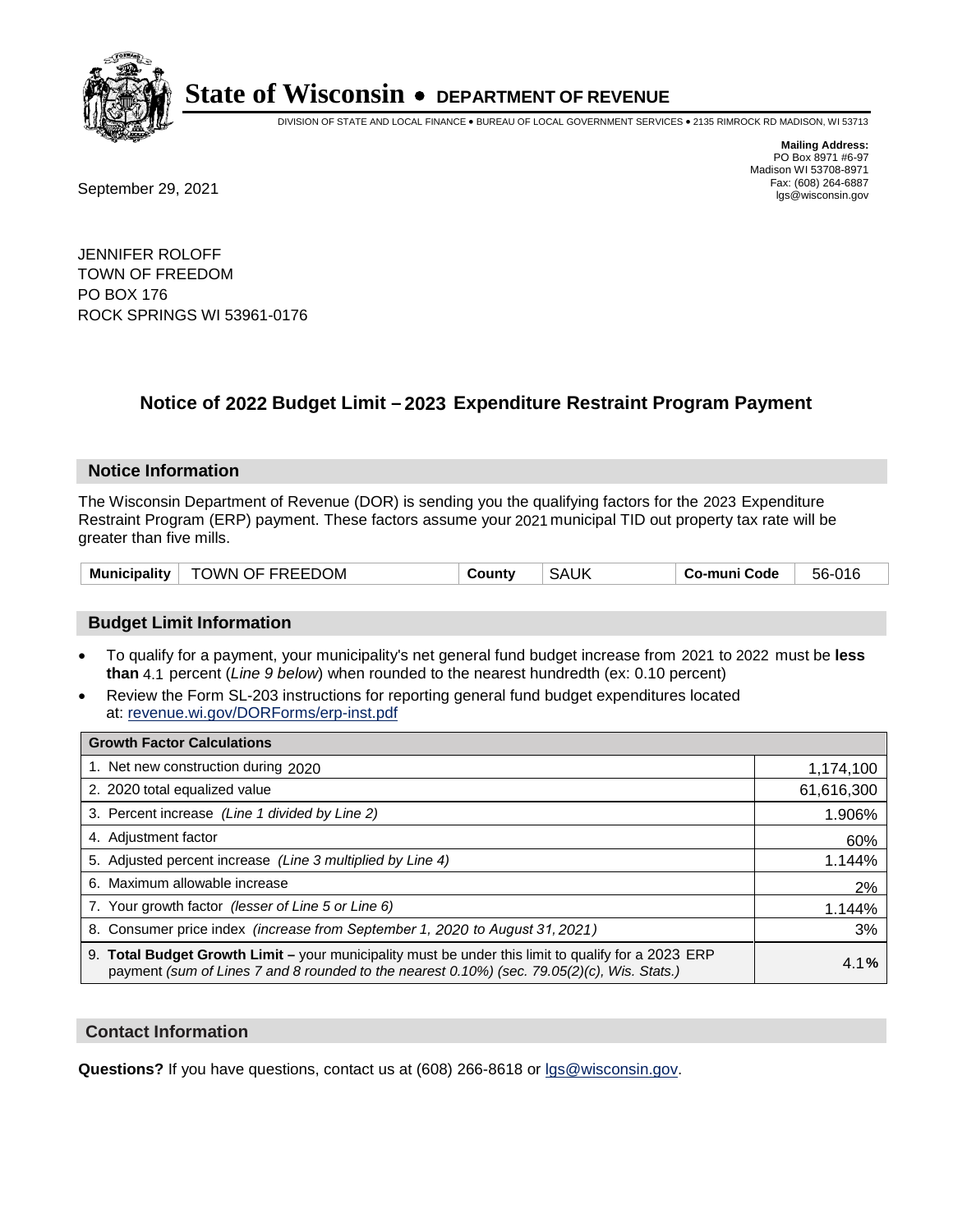

DIVISION OF STATE AND LOCAL FINANCE • BUREAU OF LOCAL GOVERNMENT SERVICES • 2135 RIMROCK RD MADISON, WI 53713

Fax: (608) 264-6887<br>
September 29, 2021 and the state of the state of the state of the state of the state of the state of the state of the state of the state of the state of the state of the state of the state of the state

**Mailing Address:** PO Box 8971 #6-97 Madison WI 53708-8971<br>Fax: (608) 264-6887

JENNIFER FERGUSON VILLAGE OF IRONTON 600 STATE ST LA VALLE WI 53941-9063

### **Notice of 2022 Budget Limit - 2023 Expenditure Restraint Program Payment**

#### **Notice Information**

The Wisconsin Department of Revenue (DOR) is sending you the qualifying factors for the 2023 Expenditure Restraint Program (ERP) payment. These factors assume your 2021 municipal TID out property tax rate will be greater than five mills.

#### **Budget Limit Information**

- To qualify for a payment, your municipality's net general fund budget increase from 2021 to 2022 must be less **than** 4.3 percent (*Line 9 below*) when rounded to the nearest hundredth (ex: 0.10 percent)
- Review the Form SL-203 instructions for reporting general fund budget expenditures located at: revenue.wi.gov/DORForms/erp-inst.pdf

| <b>Growth Factor Calculations</b>                                                                                                                                                                  |           |
|----------------------------------------------------------------------------------------------------------------------------------------------------------------------------------------------------|-----------|
| 1. Net new construction during 2020                                                                                                                                                                | 183,300   |
| 2. 2020 total equalized value                                                                                                                                                                      | 8,391,000 |
| 3. Percent increase (Line 1 divided by Line 2)                                                                                                                                                     | 2.184%    |
| 4. Adjustment factor                                                                                                                                                                               | 60%       |
| 5. Adjusted percent increase (Line 3 multiplied by Line 4)                                                                                                                                         | 1.310%    |
| 6. Maximum allowable increase                                                                                                                                                                      | 2%        |
| 7. Your growth factor (lesser of Line 5 or Line 6)                                                                                                                                                 | 1.310%    |
| 8. Consumer price index (increase from September 1, 2020 to August 31, 2021)                                                                                                                       | 3%        |
| 9. Total Budget Growth Limit – your municipality must be under this limit to qualify for a 2023 ERP<br>payment (sum of Lines 7 and 8 rounded to the nearest 0.10%) (sec. 79.05(2)(c), Wis. Stats.) | 4.3%      |

#### **Contact Information**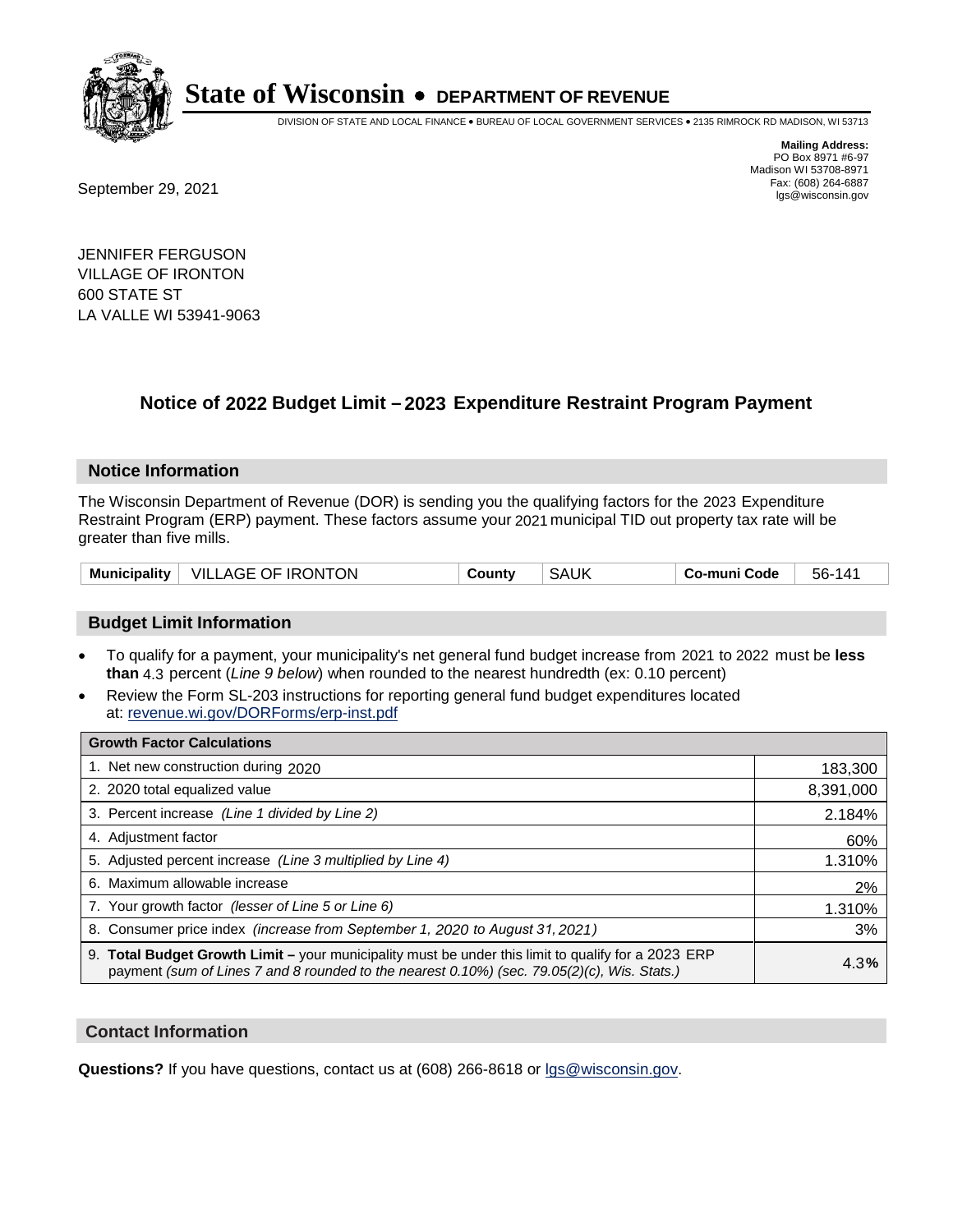

DIVISION OF STATE AND LOCAL FINANCE • BUREAU OF LOCAL GOVERNMENT SERVICES • 2135 RIMROCK RD MADISON, WI 53713

**Mailing Address:** PO Box 8971 #6-97 Madison WI 53708-8971<br>Fax: (608) 264-6887

Fax: (608) 264-6887<br>
September 29, 2021 and the state of the state of the state of the state of the state of the state of the state of the state of the state of the state of the state of the state of the state of the state

COLETTE RADTKE VILLAGE OF LA VALLE PO BOX 13, 101 WEST MAIN ST LA VALLE WI 53941-0013

### **Notice of 2022 Budget Limit - 2023 Expenditure Restraint Program Payment**

#### **Notice Information**

The Wisconsin Department of Revenue (DOR) is sending you the qualifying factors for the 2023 Expenditure Restraint Program (ERP) payment. These factors assume your 2021 municipal TID out property tax rate will be greater than five mills.

| Municipality   VILLAGE OF LA VALLE<br><b>SAUK</b><br>Co-muni Code<br>County | 56-147 |
|-----------------------------------------------------------------------------|--------|
|-----------------------------------------------------------------------------|--------|

#### **Budget Limit Information**

- To qualify for a payment, your municipality's net general fund budget increase from 2021 to 2022 must be less **than** 3.1 percent (*Line 9 below*) when rounded to the nearest hundredth (ex: 0.10 percent)
- Review the Form SL-203 instructions for reporting general fund budget expenditures located at: revenue.wi.gov/DORForms/erp-inst.pdf

| <b>Growth Factor Calculations</b>                                                                                                                                                                  |            |
|----------------------------------------------------------------------------------------------------------------------------------------------------------------------------------------------------|------------|
| 1. Net new construction during 2020                                                                                                                                                                | 36,100     |
| 2. 2020 total equalized value                                                                                                                                                                      | 16,590,200 |
| 3. Percent increase (Line 1 divided by Line 2)                                                                                                                                                     | 0.218%     |
| 4. Adjustment factor                                                                                                                                                                               | 60%        |
| 5. Adjusted percent increase (Line 3 multiplied by Line 4)                                                                                                                                         | 0.131%     |
| 6. Maximum allowable increase                                                                                                                                                                      | 2%         |
| 7. Your growth factor (lesser of Line 5 or Line 6)                                                                                                                                                 | 0.131%     |
| 8. Consumer price index (increase from September 1, 2020 to August 31, 2021)                                                                                                                       | 3%         |
| 9. Total Budget Growth Limit - your municipality must be under this limit to qualify for a 2023 ERP<br>payment (sum of Lines 7 and 8 rounded to the nearest 0.10%) (sec. 79.05(2)(c), Wis. Stats.) | 3.1%       |

#### **Contact Information**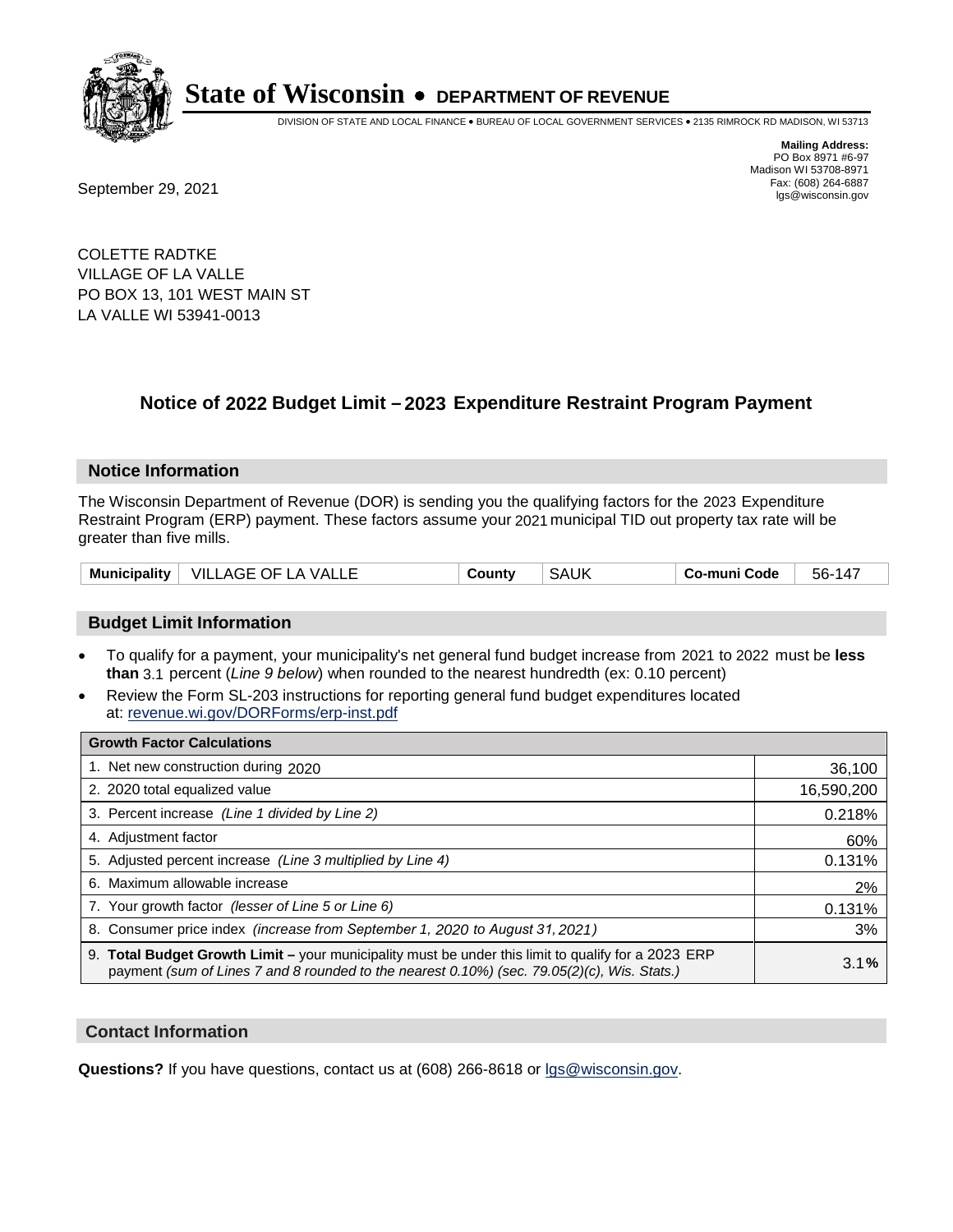

DIVISION OF STATE AND LOCAL FINANCE • BUREAU OF LOCAL GOVERNMENT SERVICES • 2135 RIMROCK RD MADISON, WI 53713

**Mailing Address:** PO Box 8971 #6-97 Madison WI 53708-8971<br>Fax: (608) 264-6887

Fax: (608) 264-6887<br>
September 29, 2021 and the state of the state of the state of the state of the state of the state of the state of the state of the state of the state of the state of the state of the state of the state

DONNA HAHN VILLAGE OF LOGANVILLE PO BOX 128 LOGANVILLE WI 53943

### **Notice of 2022 Budget Limit - 2023 Expenditure Restraint Program Payment**

#### **Notice Information**

The Wisconsin Department of Revenue (DOR) is sending you the qualifying factors for the 2023 Expenditure Restraint Program (ERP) payment. These factors assume your 2021 municipal TID out property tax rate will be greater than five mills.

| <b>Municipality</b> | $\,$ VILLAGE OF LOGANVILLL $\,$ | ountvٽ | SAUK | o-muni Code، ن | 149<br>56- |
|---------------------|---------------------------------|--------|------|----------------|------------|
|---------------------|---------------------------------|--------|------|----------------|------------|

#### **Budget Limit Information**

- To qualify for a payment, your municipality's net general fund budget increase from 2021 to 2022 must be less **than** 3.1 percent (*Line 9 below*) when rounded to the nearest hundredth (ex: 0.10 percent)
- Review the Form SL-203 instructions for reporting general fund budget expenditures located at: revenue.wi.gov/DORForms/erp-inst.pdf

| <b>Growth Factor Calculations</b>                                                                                                                                                                  |            |
|----------------------------------------------------------------------------------------------------------------------------------------------------------------------------------------------------|------------|
| 1. Net new construction during 2020                                                                                                                                                                | 18,600     |
| 2. 2020 total equalized value                                                                                                                                                                      | 16,129,700 |
| 3. Percent increase (Line 1 divided by Line 2)                                                                                                                                                     | 0.115%     |
| 4. Adiustment factor                                                                                                                                                                               | 60%        |
| 5. Adjusted percent increase (Line 3 multiplied by Line 4)                                                                                                                                         | 0.069%     |
| 6. Maximum allowable increase                                                                                                                                                                      | 2%         |
| 7. Your growth factor (lesser of Line 5 or Line 6)                                                                                                                                                 | 0.069%     |
| 8. Consumer price index (increase from September 1, 2020 to August 31, 2021)                                                                                                                       | 3%         |
| 9. Total Budget Growth Limit – your municipality must be under this limit to qualify for a 2023 ERP<br>payment (sum of Lines 7 and 8 rounded to the nearest 0.10%) (sec. 79.05(2)(c), Wis. Stats.) | 3.1%       |

#### **Contact Information**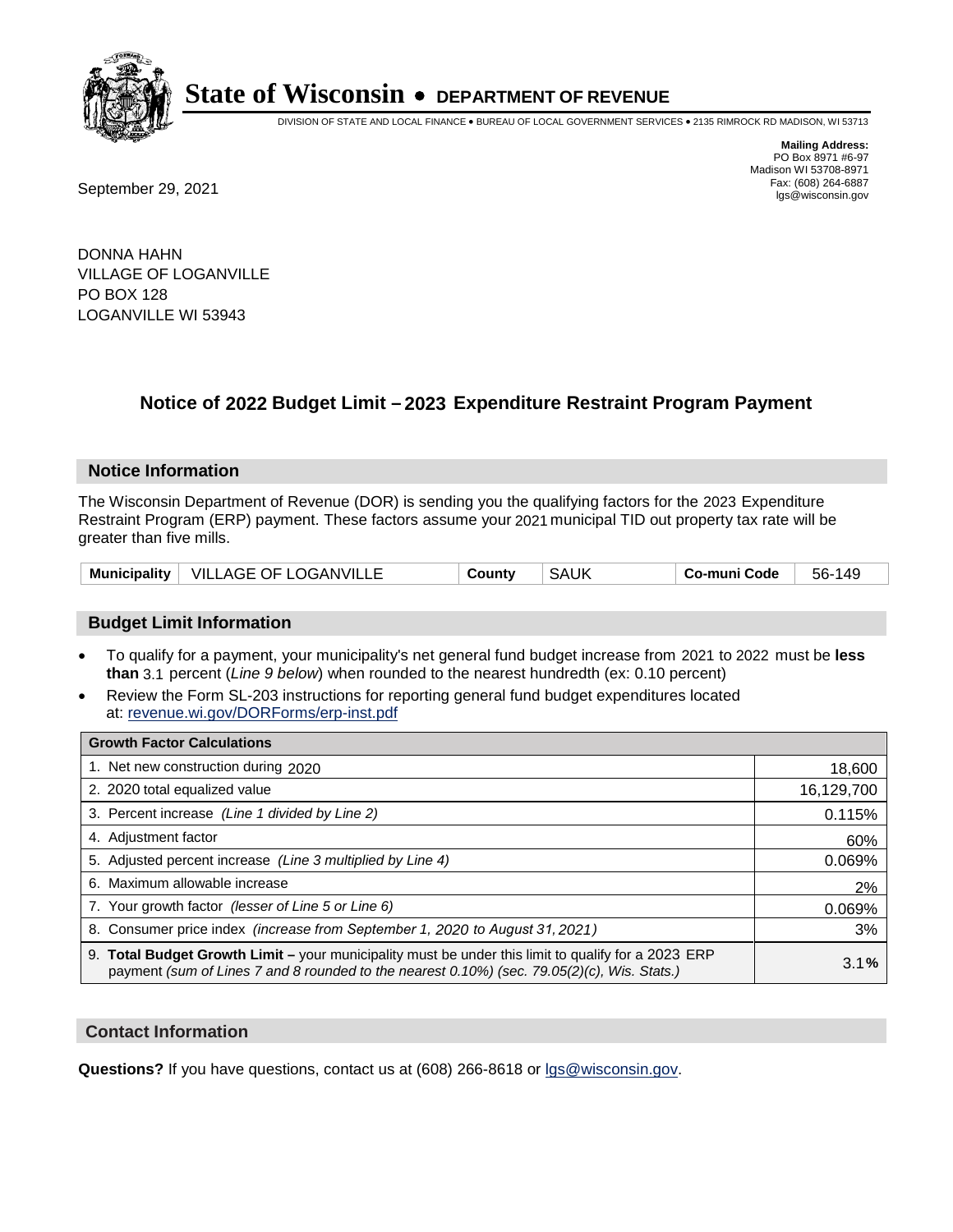

DIVISION OF STATE AND LOCAL FINANCE • BUREAU OF LOCAL GOVERNMENT SERVICES • 2135 RIMROCK RD MADISON, WI 53713

**Mailing Address:** PO Box 8971 #6-97 Madison WI 53708-8971<br>Fax: (608) 264-6887

Fax: (608) 264-6887<br>
September 29, 2021 and the state of the state of the state of the state of the state of the state of the state of the state of the state of the state of the state of the state of the state of the state

NICKI BREUNIG VILLAGE OF NORTH FREEDOM PO BOX 300, 105 N MAPLE ST. NORTH FREEDOM WI 53951-0300

### **Notice of 2022 Budget Limit - 2023 Expenditure Restraint Program Payment**

#### **Notice Information**

The Wisconsin Department of Revenue (DOR) is sending you the qualifying factors for the 2023 Expenditure Restraint Program (ERP) payment. These factors assume your 2021 municipal TID out property tax rate will be greater than five mills.

#### **Budget Limit Information**

- To qualify for a payment, your municipality's net general fund budget increase from 2021 to 2022 must be less **than** 4.2 percent (*Line 9 below*) when rounded to the nearest hundredth (ex: 0.10 percent)
- Review the Form SL-203 instructions for reporting general fund budget expenditures located at: revenue.wi.gov/DORForms/erp-inst.pdf

| <b>Growth Factor Calculations</b>                                                                                                                                                                  |            |
|----------------------------------------------------------------------------------------------------------------------------------------------------------------------------------------------------|------------|
| 1. Net new construction during 2020                                                                                                                                                                | 523,300    |
| 2. 2020 total equalized value                                                                                                                                                                      | 27,009,600 |
| 3. Percent increase (Line 1 divided by Line 2)                                                                                                                                                     | 1.937%     |
| 4. Adjustment factor                                                                                                                                                                               | 60%        |
| 5. Adjusted percent increase (Line 3 multiplied by Line 4)                                                                                                                                         | 1.162%     |
| 6. Maximum allowable increase                                                                                                                                                                      | 2%         |
| 7. Your growth factor (lesser of Line 5 or Line 6)                                                                                                                                                 | 1.162%     |
| 8. Consumer price index (increase from September 1, 2020 to August 31, 2021)                                                                                                                       | 3%         |
| 9. Total Budget Growth Limit - your municipality must be under this limit to qualify for a 2023 ERP<br>payment (sum of Lines 7 and 8 rounded to the nearest 0.10%) (sec. 79.05(2)(c), Wis. Stats.) | 4.2%       |

#### **Contact Information**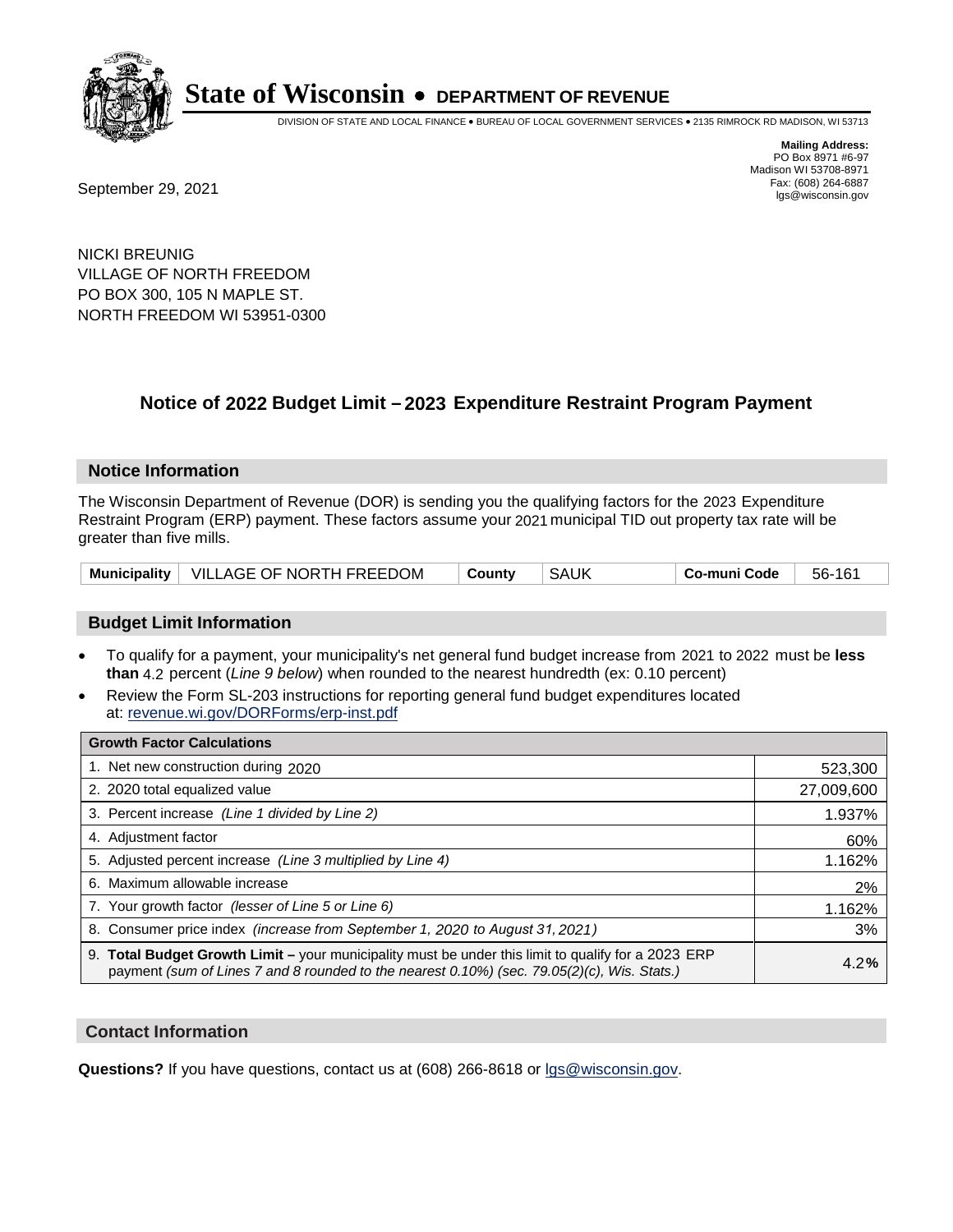

DIVISION OF STATE AND LOCAL FINANCE • BUREAU OF LOCAL GOVERNMENT SERVICES • 2135 RIMROCK RD MADISON, WI 53713

**Mailing Address:** PO Box 8971 #6-97 Madison WI 53708-8971<br>Fax: (608) 264-6887

Fax: (608) 264-6887<br>
September 29, 2021 and the state of the state of the state of the state of the state of the state of the state of the state of the state of the state of the state of the state of the state of the state

SHEILA CARVER VILLAGE OF PLAIN 510 MAIN STREET PLAIN WI 53577-9200

### **Notice of 2022 Budget Limit - 2023 Expenditure Restraint Program Payment**

#### **Notice Information**

The Wisconsin Department of Revenue (DOR) is sending you the qualifying factors for the 2023 Expenditure Restraint Program (ERP) payment. These factors assume your 2021 municipal TID out property tax rate will be greater than five mills.

#### **Budget Limit Information**

- To qualify for a payment, your municipality's net general fund budget increase from 2021 to 2022 must be less **than** 3.3 percent (*Line 9 below*) when rounded to the nearest hundredth (ex: 0.10 percent)
- Review the Form SL-203 instructions for reporting general fund budget expenditures located at: revenue.wi.gov/DORForms/erp-inst.pdf

| <b>Growth Factor Calculations</b>                                                                                                                                                                  |            |
|----------------------------------------------------------------------------------------------------------------------------------------------------------------------------------------------------|------------|
| 1. Net new construction during 2020                                                                                                                                                                | 315,800    |
| 2. 2020 total equalized value                                                                                                                                                                      | 70,625,800 |
| 3. Percent increase (Line 1 divided by Line 2)                                                                                                                                                     | 0.447%     |
| 4. Adjustment factor                                                                                                                                                                               | 60%        |
| 5. Adjusted percent increase (Line 3 multiplied by Line 4)                                                                                                                                         | 0.268%     |
| 6. Maximum allowable increase                                                                                                                                                                      | 2%         |
| 7. Your growth factor (lesser of Line 5 or Line 6)                                                                                                                                                 | 0.268%     |
| 8. Consumer price index (increase from September 1, 2020 to August 31, 2021)                                                                                                                       | 3%         |
| 9. Total Budget Growth Limit - your municipality must be under this limit to qualify for a 2023 ERP<br>payment (sum of Lines 7 and 8 rounded to the nearest 0.10%) (sec. 79.05(2)(c), Wis. Stats.) | 3.3%       |

#### **Contact Information**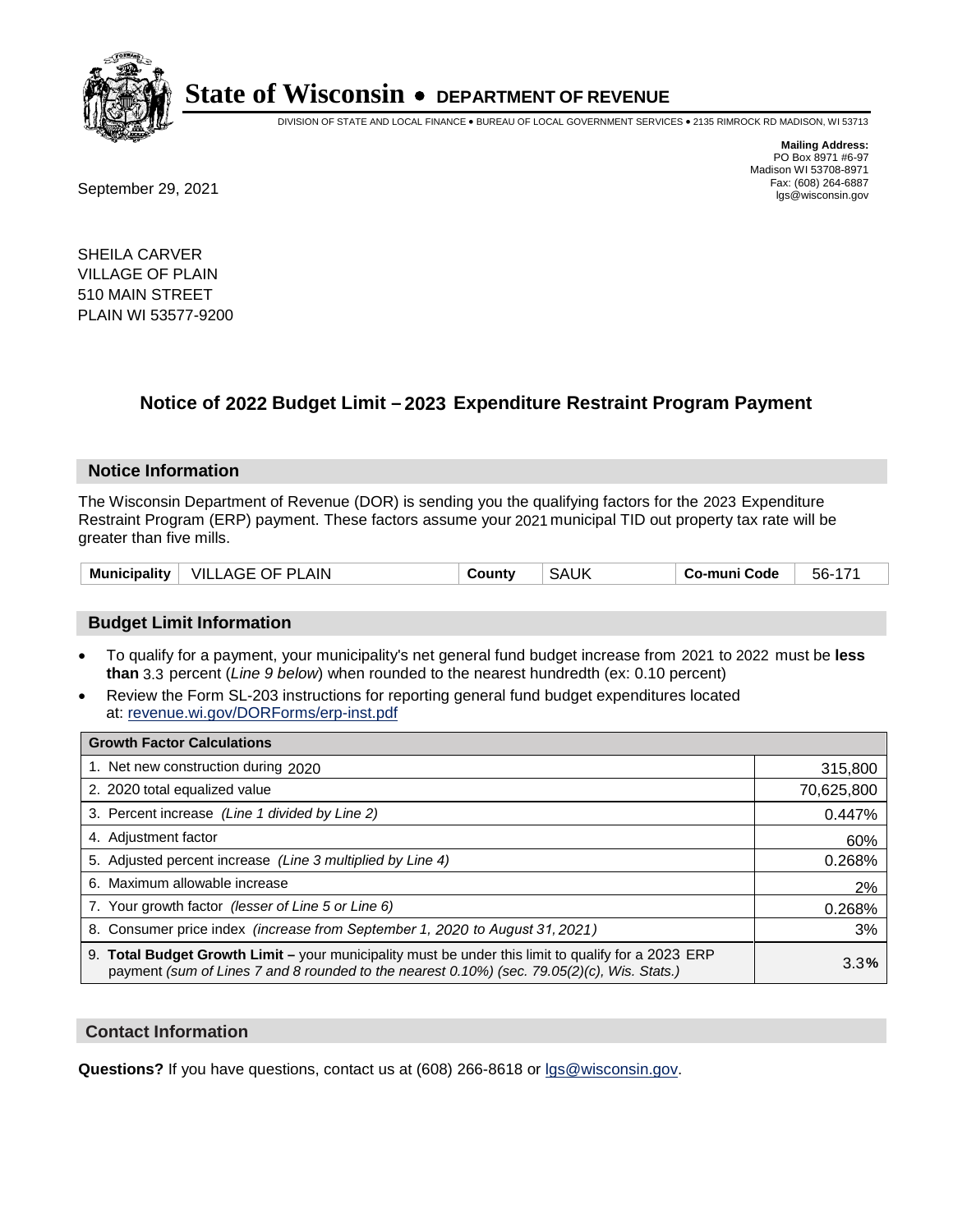

DIVISION OF STATE AND LOCAL FINANCE • BUREAU OF LOCAL GOVERNMENT SERVICES • 2135 RIMROCK RD MADISON, WI 53713

**Mailing Address:** PO Box 8971 #6-97 Madison WI 53708-8971<br>Fax: (608) 264-6887

Fax: (608) 264-6887<br>
September 29, 2021 and the state of the state of the state of the state of the state of the state of the state of the state of the state of the state of the state of the state of the state of the state

NIKI CONWAY VILLAGE OF PRAIRIE DU SAC 335 GALENA ST PRAIRIE DU SAC WI 53578-1008

### **Notice of 2022 Budget Limit - 2023 Expenditure Restraint Program Payment**

#### **Notice Information**

The Wisconsin Department of Revenue (DOR) is sending you the qualifying factors for the 2023 Expenditure Restraint Program (ERP) payment. These factors assume your 2021 municipal TID out property tax rate will be greater than five mills.

|  | Municipality   VILLAGE OF PRAIRIE DU SAC | County | SAUK | Co-muni Code | 56-172 |
|--|------------------------------------------|--------|------|--------------|--------|
|--|------------------------------------------|--------|------|--------------|--------|

#### **Budget Limit Information**

- To qualify for a payment, your municipality's net general fund budget increase from 2021 to 2022 must be less **than** 3.7 percent (*Line 9 below*) when rounded to the nearest hundredth (ex: 0.10 percent)
- Review the Form SL-203 instructions for reporting general fund budget expenditures located at: revenue.wi.gov/DORForms/erp-inst.pdf

| <b>Growth Factor Calculations</b>                                                                                                                                                                  |             |
|----------------------------------------------------------------------------------------------------------------------------------------------------------------------------------------------------|-------------|
| 1. Net new construction during 2020                                                                                                                                                                | 5,510,800   |
| 2. 2020 total equalized value                                                                                                                                                                      | 471,055,800 |
| 3. Percent increase (Line 1 divided by Line 2)                                                                                                                                                     | 1.170%      |
| 4. Adjustment factor                                                                                                                                                                               | 60%         |
| 5. Adjusted percent increase (Line 3 multiplied by Line 4)                                                                                                                                         | 0.702%      |
| 6. Maximum allowable increase                                                                                                                                                                      | 2%          |
| 7. Your growth factor (lesser of Line 5 or Line 6)                                                                                                                                                 | 0.702%      |
| 8. Consumer price index (increase from September 1, 2020 to August 31, 2021)                                                                                                                       | 3%          |
| 9. Total Budget Growth Limit - your municipality must be under this limit to qualify for a 2023 ERP<br>payment (sum of Lines 7 and 8 rounded to the nearest 0.10%) (sec. 79.05(2)(c), Wis. Stats.) | 3.7%        |

#### **Contact Information**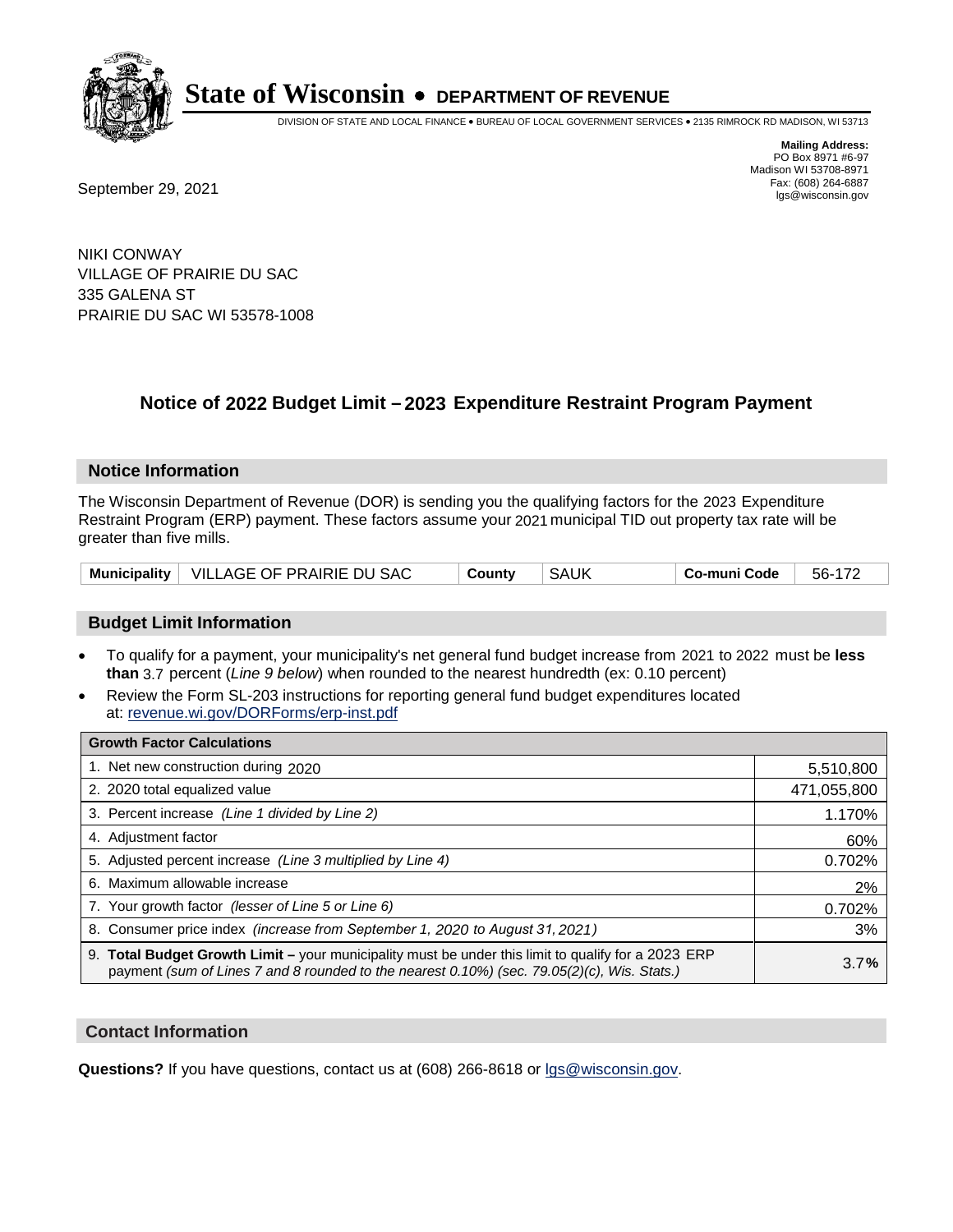

DIVISION OF STATE AND LOCAL FINANCE • BUREAU OF LOCAL GOVERNMENT SERVICES • 2135 RIMROCK RD MADISON, WI 53713

Fax: (608) 264-6887<br>
September 29, 2021 and the state of the state of the state of the state of the state of the state of the state of the state of the state of the state of the state of the state of the state of the state

**Mailing Address:** PO Box 8971 #6-97 Madison WI 53708-8971<br>Fax: (608) 264-6887

JENNIFER ROLOFF VILLAGE OF ROCK SPRINGS PO BOX 26 ROCK SPRINGS WI 53961-0026

### **Notice of 2022 Budget Limit - 2023 Expenditure Restraint Program Payment**

#### **Notice Information**

The Wisconsin Department of Revenue (DOR) is sending you the qualifying factors for the 2023 Expenditure Restraint Program (ERP) payment. These factors assume your 2021 municipal TID out property tax rate will be greater than five mills.

| Municipality   VILLAGE OF ROCK SPRINGS | Countv | <b>SAUK</b> | Co-muni Code | 56-176 |
|----------------------------------------|--------|-------------|--------------|--------|
|----------------------------------------|--------|-------------|--------------|--------|

#### **Budget Limit Information**

- To qualify for a payment, your municipality's net general fund budget increase from 2021 to 2022 must be less **than** 4.1 percent (*Line 9 below*) when rounded to the nearest hundredth (ex: 0.10 percent)
- Review the Form SL-203 instructions for reporting general fund budget expenditures located at: revenue.wi.gov/DORForms/erp-inst.pdf

| <b>Growth Factor Calculations</b>                                                                                                                                                                  |            |
|----------------------------------------------------------------------------------------------------------------------------------------------------------------------------------------------------|------------|
| 1. Net new construction during 2020                                                                                                                                                                | 440,400    |
| 2. 2020 total equalized value                                                                                                                                                                      | 23,309,900 |
| 3. Percent increase (Line 1 divided by Line 2)                                                                                                                                                     | 1.889%     |
| 4. Adjustment factor                                                                                                                                                                               | 60%        |
| 5. Adjusted percent increase (Line 3 multiplied by Line 4)                                                                                                                                         | 1.133%     |
| 6. Maximum allowable increase                                                                                                                                                                      | 2%         |
| 7. Your growth factor (lesser of Line 5 or Line 6)                                                                                                                                                 | 1.133%     |
| 8. Consumer price index (increase from September 1, 2020 to August 31, 2021)                                                                                                                       | 3%         |
| 9. Total Budget Growth Limit – your municipality must be under this limit to qualify for a 2023 ERP<br>payment (sum of Lines 7 and 8 rounded to the nearest 0.10%) (sec. 79.05(2)(c), Wis. Stats.) | 4.1%       |

#### **Contact Information**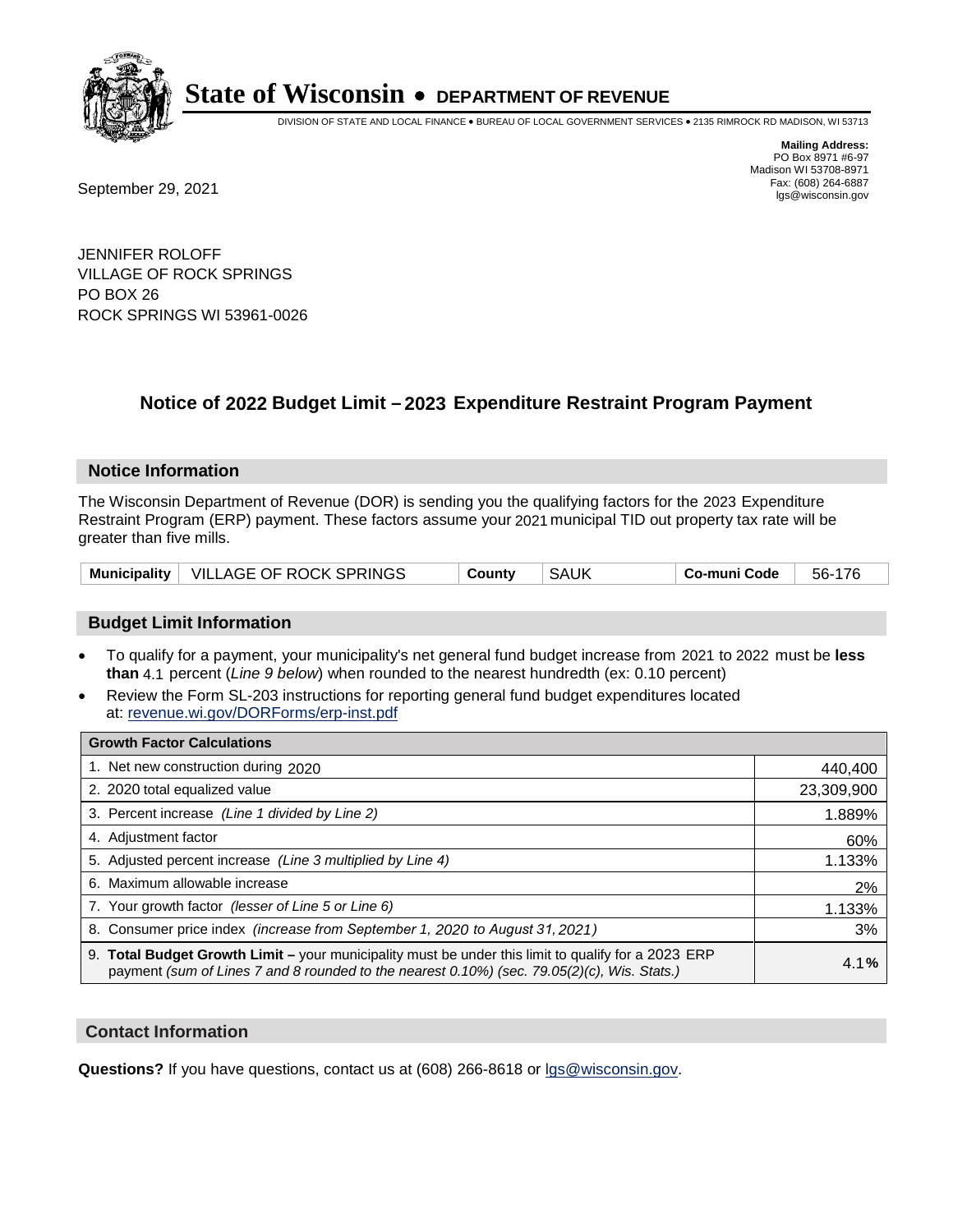

DIVISION OF STATE AND LOCAL FINANCE • BUREAU OF LOCAL GOVERNMENT SERVICES • 2135 RIMROCK RD MADISON, WI 53713

**Mailing Address:** PO Box 8971 #6-97 Madison WI 53708-8971<br>Fax: (608) 264-6887

Fax: (608) 264-6887<br>
September 29, 2021 and the state of the state of the state of the state of the state of the state of the state of the state of the state of the state of the state of the state of the state of the state

HEIDI KOCH VILLAGE OF SAUK CITY 726 WATER ST SAUK CITY WI 53583-1597

### **Notice of 2022 Budget Limit - 2023 Expenditure Restraint Program Payment**

#### **Notice Information**

The Wisconsin Department of Revenue (DOR) is sending you the qualifying factors for the 2023 Expenditure Restraint Program (ERP) payment. These factors assume your 2021 municipal TID out property tax rate will be greater than five mills.

| VILLAGE OF SAUK CITY<br><b>Municipality</b> | County | <b>SAUK</b> | Co-muni Code | 56-<br>181 |
|---------------------------------------------|--------|-------------|--------------|------------|
|---------------------------------------------|--------|-------------|--------------|------------|

#### **Budget Limit Information**

- To qualify for a payment, your municipality's net general fund budget increase from 2021 to 2022 must be less **than** 3.3 percent (*Line 9 below*) when rounded to the nearest hundredth (ex: 0.10 percent)
- Review the Form SL-203 instructions for reporting general fund budget expenditures located at: revenue.wi.gov/DORForms/erp-inst.pdf

| <b>Growth Factor Calculations</b>                                                                                                                                                                  |             |
|----------------------------------------------------------------------------------------------------------------------------------------------------------------------------------------------------|-------------|
| 1. Net new construction during 2020                                                                                                                                                                | 1,941,700   |
| 2. 2020 total equalized value                                                                                                                                                                      | 392,765,400 |
| 3. Percent increase (Line 1 divided by Line 2)                                                                                                                                                     | 0.494%      |
| 4. Adjustment factor                                                                                                                                                                               | 60%         |
| 5. Adjusted percent increase (Line 3 multiplied by Line 4)                                                                                                                                         | 0.296%      |
| 6. Maximum allowable increase                                                                                                                                                                      | 2%          |
| 7. Your growth factor (lesser of Line 5 or Line 6)                                                                                                                                                 | 0.296%      |
| 8. Consumer price index (increase from September 1, 2020 to August 31, 2021)                                                                                                                       | 3%          |
| 9. Total Budget Growth Limit - your municipality must be under this limit to qualify for a 2023 ERP<br>payment (sum of Lines 7 and 8 rounded to the nearest 0.10%) (sec. 79.05(2)(c), Wis. Stats.) | 3.3%        |

#### **Contact Information**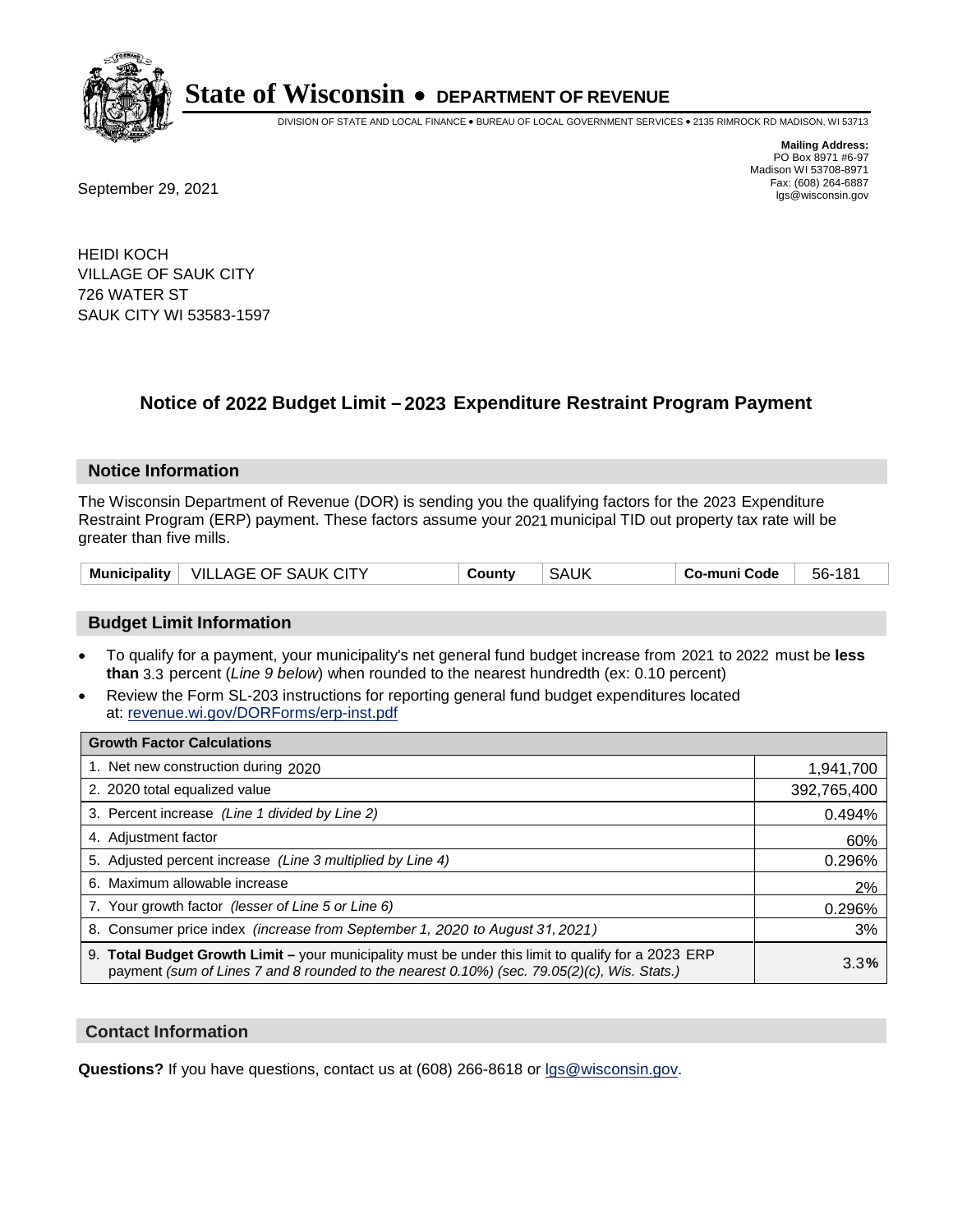

DIVISION OF STATE AND LOCAL FINANCE • BUREAU OF LOCAL GOVERNMENT SERVICES • 2135 RIMROCK RD MADISON, WI 53713

**Mailing Address:** PO Box 8971 #6-97 Madison WI 53708-8971<br>Fax: (608) 264-6887 Fax: (608) 264-6887<br>
September 29, 2021 and the state of the state of the state of the state of the state of the state of the state of the state of the state of the state of the state of the state of the state of the state

WENDY CRARY VILLAGE OF SPRING GREEN PO BOX 158 SPRING GREEN WI 53588-0158

### **Notice of 2022 Budget Limit - 2023 Expenditure Restraint Program Payment**

#### **Notice Information**

The Wisconsin Department of Revenue (DOR) is sending you the qualifying factors for the 2023 Expenditure Restraint Program (ERP) payment. These factors assume your 2021 municipal TID out property tax rate will be greater than five mills.

|  | Municipality   VILLAGE OF SPRING GREEN | County | SAUK | Co-muni Code | 56-182 |
|--|----------------------------------------|--------|------|--------------|--------|
|--|----------------------------------------|--------|------|--------------|--------|

#### **Budget Limit Information**

- To qualify for a payment, your municipality's net general fund budget increase from 2021 to 2022 must be less **than** 3.2 percent (*Line 9 below*) when rounded to the nearest hundredth (ex: 0.10 percent)
- Review the Form SL-203 instructions for reporting general fund budget expenditures located at: revenue.wi.gov/DORForms/erp-inst.pdf

| <b>Growth Factor Calculations</b>                                                                                                                                                                  |             |
|----------------------------------------------------------------------------------------------------------------------------------------------------------------------------------------------------|-------------|
| 1. Net new construction during 2020                                                                                                                                                                | 713,300     |
| 2. 2020 total equalized value                                                                                                                                                                      | 190,386,600 |
| 3. Percent increase (Line 1 divided by Line 2)                                                                                                                                                     | 0.375%      |
| 4. Adiustment factor                                                                                                                                                                               | 60%         |
| 5. Adjusted percent increase (Line 3 multiplied by Line 4)                                                                                                                                         | 0.225%      |
| 6. Maximum allowable increase                                                                                                                                                                      | 2%          |
| 7. Your growth factor (lesser of Line 5 or Line 6)                                                                                                                                                 | 0.225%      |
| 8. Consumer price index (increase from September 1, 2020 to August 31, 2021)                                                                                                                       | 3%          |
| 9. Total Budget Growth Limit - your municipality must be under this limit to qualify for a 2023 ERP<br>payment (sum of Lines 7 and 8 rounded to the nearest 0.10%) (sec. 79.05(2)(c), Wis. Stats.) | 3.2%        |

#### **Contact Information**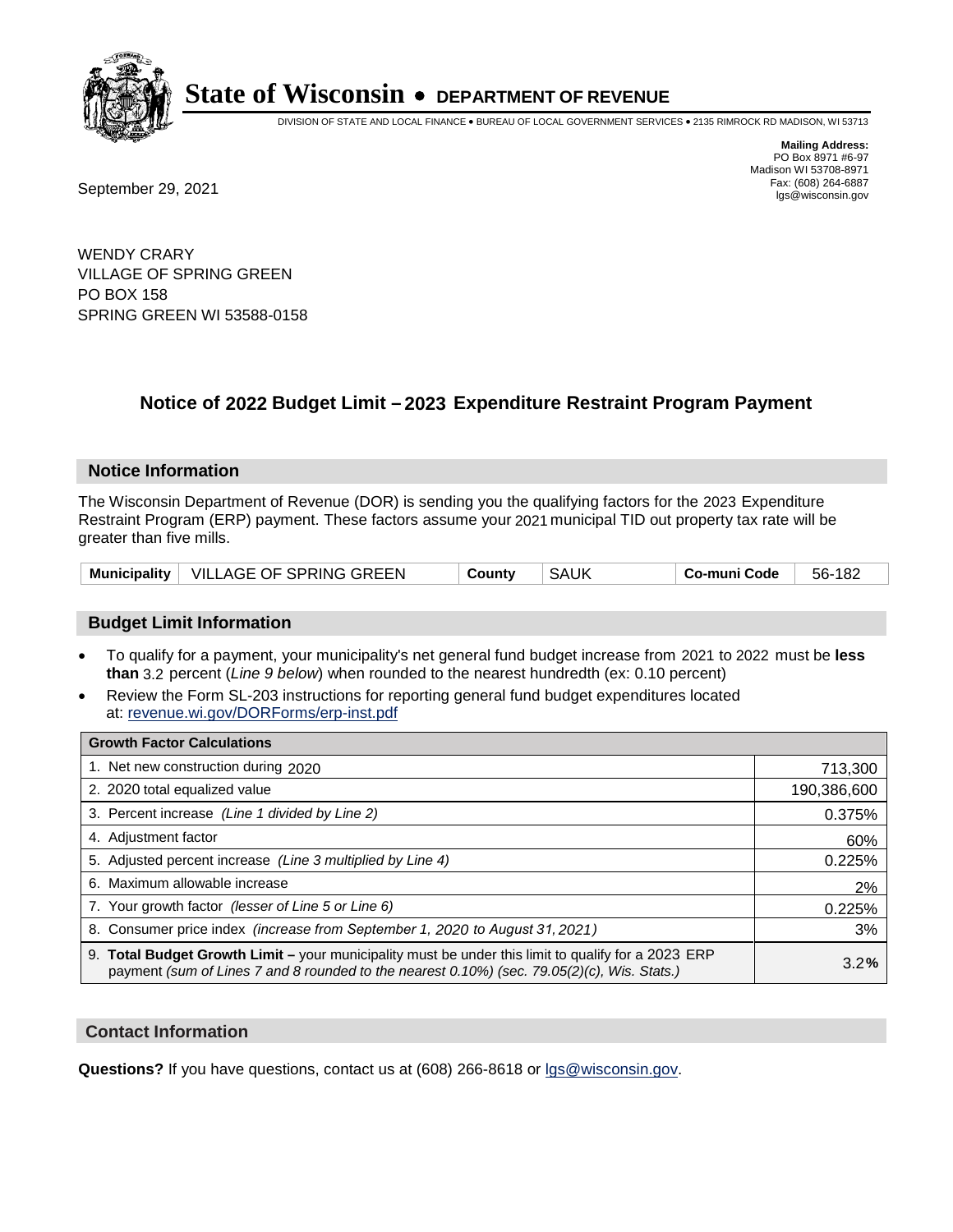

DIVISION OF STATE AND LOCAL FINANCE • BUREAU OF LOCAL GOVERNMENT SERVICES • 2135 RIMROCK RD MADISON, WI 53713

**Mailing Address:** PO Box 8971 #6-97 Madison WI 53708-8971<br>Fax: (608) 264-6887

Fax: (608) 264-6887<br>
September 29, 2021 and the state of the state of the state of the state of the state of the state of the state of the state of the state of the state of the state of the state of the state of the state

OWEN MERGEN VILLAGE OF WEST BARABOO 500 CEDAR ST BARABOO WI 53913-1181

### **Notice of 2022 Budget Limit - 2023 Expenditure Restraint Program Payment**

#### **Notice Information**

The Wisconsin Department of Revenue (DOR) is sending you the qualifying factors for the 2023 Expenditure Restraint Program (ERP) payment. These factors assume your 2021 municipal TID out property tax rate will be greater than five mills.

|  | Municipality   VILLAGE OF WEST BARABOO | County | SAUK | ⊺ Co-muni Code | 56-191 |
|--|----------------------------------------|--------|------|----------------|--------|
|--|----------------------------------------|--------|------|----------------|--------|

#### **Budget Limit Information**

- To qualify for a payment, your municipality's net general fund budget increase from 2021 to 2022 must be less **than** 3.1 percent (*Line 9 below*) when rounded to the nearest hundredth (ex: 0.10 percent)
- Review the Form SL-203 instructions for reporting general fund budget expenditures located at: revenue.wi.gov/DORForms/erp-inst.pdf

| <b>Growth Factor Calculations</b>                                                                                                                                                                      |             |
|--------------------------------------------------------------------------------------------------------------------------------------------------------------------------------------------------------|-------------|
| 1. Net new construction during 2020                                                                                                                                                                    | 300,000     |
| 2. 2020 total equalized value                                                                                                                                                                          | 122,595,300 |
| 3. Percent increase (Line 1 divided by Line 2)                                                                                                                                                         | 0.245%      |
| 4. Adiustment factor                                                                                                                                                                                   | 60%         |
| 5. Adjusted percent increase (Line 3 multiplied by Line 4)                                                                                                                                             | 0.147%      |
| 6. Maximum allowable increase                                                                                                                                                                          | 2%          |
| 7. Your growth factor (lesser of Line 5 or Line 6)                                                                                                                                                     | 0.147%      |
| 8. Consumer price index (increase from September 1, 2020 to August 31, 2021)                                                                                                                           | 3%          |
| 9. Total Budget Growth Limit - your municipality must be under this limit to qualify for a 2023 ERP<br>payment (sum of Lines 7 and 8 rounded to the nearest $0.10\%$ ) (sec. 79.05(2)(c), Wis. Stats.) | 3.1%        |

#### **Contact Information**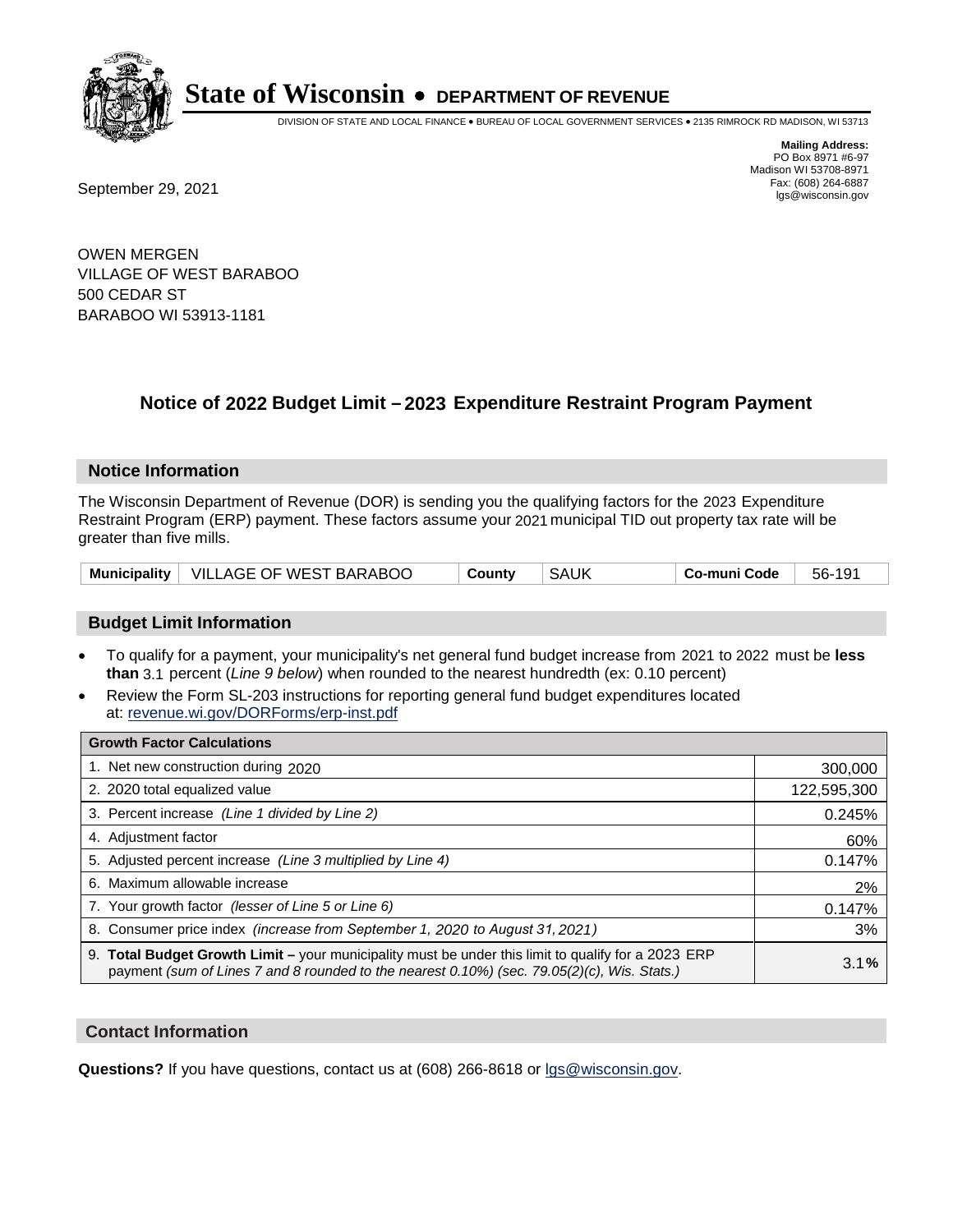

DIVISION OF STATE AND LOCAL FINANCE • BUREAU OF LOCAL GOVERNMENT SERVICES • 2135 RIMROCK RD MADISON, WI 53713

**Mailing Address:** PO Box 8971 #6-97 Madison WI 53708-8971<br>Fax: (608) 264-6887

Fax: (608) 264-6887<br>
September 29, 2021 and the state of the state of the state of the state of the state of the state of the state of the state of the state of the state of the state of the state of the state of the state

BRENDA ZEMAN CITY OF BARABOO 101 SOUTH BLVD BARABOO WI 53913-2941

### **Notice of 2022 Budget Limit - 2023 Expenditure Restraint Program Payment**

#### **Notice Information**

The Wisconsin Department of Revenue (DOR) is sending you the qualifying factors for the 2023 Expenditure Restraint Program (ERP) payment. These factors assume your 2021 municipal TID out property tax rate will be greater than five mills.

| Municipality   CITY OF BARABOO | County | <b>SAUK</b> | Co-muni Code | 56-206 |
|--------------------------------|--------|-------------|--------------|--------|
|--------------------------------|--------|-------------|--------------|--------|

#### **Budget Limit Information**

- To qualify for a payment, your municipality's net general fund budget increase from 2021 to 2022 must be less **than** 3.4 percent (*Line 9 below*) when rounded to the nearest hundredth (ex: 0.10 percent)
- Review the Form SL-203 instructions for reporting general fund budget expenditures located at: revenue.wi.gov/DORForms/erp-inst.pdf

| <b>Growth Factor Calculations</b>                                                                                                                                                                  |             |
|----------------------------------------------------------------------------------------------------------------------------------------------------------------------------------------------------|-------------|
| 1. Net new construction during 2020                                                                                                                                                                | 6,322,300   |
| 2. 2020 total equalized value                                                                                                                                                                      | 933,993,100 |
| 3. Percent increase (Line 1 divided by Line 2)                                                                                                                                                     | 0.677%      |
| 4. Adjustment factor                                                                                                                                                                               | 60%         |
| 5. Adjusted percent increase (Line 3 multiplied by Line 4)                                                                                                                                         | 0.406%      |
| 6. Maximum allowable increase                                                                                                                                                                      | 2%          |
| 7. Your growth factor (lesser of Line 5 or Line 6)                                                                                                                                                 | 0.406%      |
| 8. Consumer price index (increase from September 1, 2020 to August 31, 2021)                                                                                                                       | 3%          |
| 9. Total Budget Growth Limit - your municipality must be under this limit to qualify for a 2023 ERP<br>payment (sum of Lines 7 and 8 rounded to the nearest 0.10%) (sec. 79.05(2)(c), Wis. Stats.) | 3.4%        |

#### **Contact Information**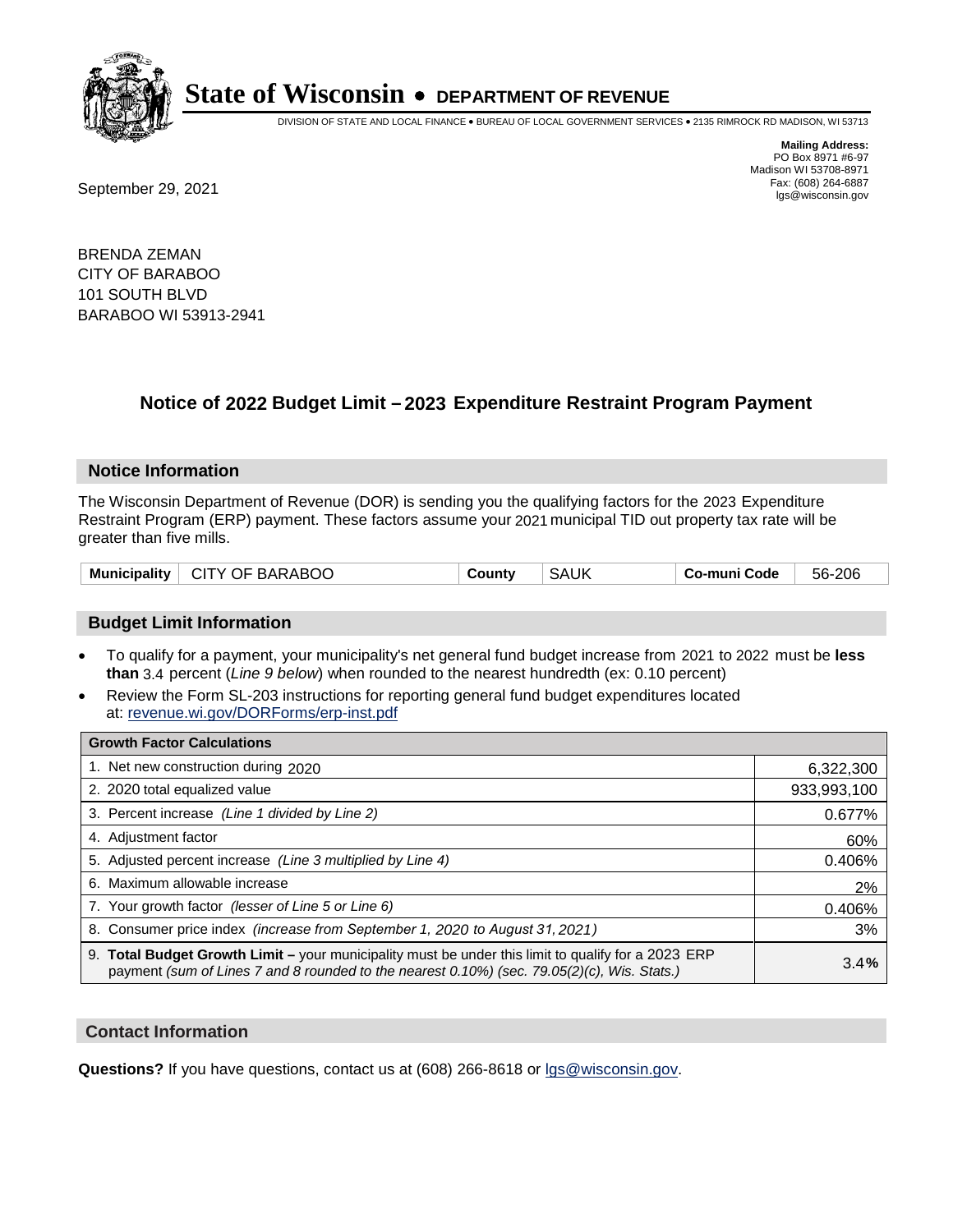

DIVISION OF STATE AND LOCAL FINANCE • BUREAU OF LOCAL GOVERNMENT SERVICES • 2135 RIMROCK RD MADISON, WI 53713

Fax: (608) 264-6887<br>
September 29, 2021 and the state of the state of the state of the state of the state of the state of the state of the state of the state of the state of the state of the state of the state of the state

**Mailing Address:** PO Box 8971 #6-97 Madison WI 53708-8971<br>Fax: (608) 264-6887

JACOB CROSETTO CITY OF REEDSBURG 134 S LOCUST ST REEDSBURG WI 53959

### **Notice of 2022 Budget Limit - 2023 Expenditure Restraint Program Payment**

#### **Notice Information**

The Wisconsin Department of Revenue (DOR) is sending you the qualifying factors for the 2023 Expenditure Restraint Program (ERP) payment. These factors assume your 2021 municipal TID out property tax rate will be greater than five mills.

|  | Municipality   CITY OF REEDSBURG | County | <b>SAUK</b> | Co-muni Code | 56-276 |
|--|----------------------------------|--------|-------------|--------------|--------|
|--|----------------------------------|--------|-------------|--------------|--------|

#### **Budget Limit Information**

- To qualify for a payment, your municipality's net general fund budget increase from 2021 to 2022 must be less **than** 3.0 percent (*Line 9 below*) when rounded to the nearest hundredth (ex: 0.10 percent)
- Review the Form SL-203 instructions for reporting general fund budget expenditures located at: revenue.wi.gov/DORForms/erp-inst.pdf

| <b>Growth Factor Calculations</b>                                                                                                                                                                  |              |
|----------------------------------------------------------------------------------------------------------------------------------------------------------------------------------------------------|--------------|
| 1. Net new construction during 2020                                                                                                                                                                | $-5,066,200$ |
| 2. 2020 total equalized value                                                                                                                                                                      | 711,174,700  |
| 3. Percent increase (Line 1 divided by Line 2)                                                                                                                                                     | $-0.712%$    |
| 4. Adjustment factor                                                                                                                                                                               | 60%          |
| 5. Adjusted percent increase (Line 3 multiplied by Line 4)                                                                                                                                         | $-0.427%$    |
| 6. Maximum allowable increase                                                                                                                                                                      | 2%           |
| 7. Your growth factor (lesser of Line 5 or Line 6)                                                                                                                                                 | 0.000%       |
| 8. Consumer price index (increase from September 1, 2020 to August 31, 2021)                                                                                                                       | 3%           |
| 9. Total Budget Growth Limit – your municipality must be under this limit to qualify for a 2023 ERP<br>payment (sum of Lines 7 and 8 rounded to the nearest 0.10%) (sec. 79.05(2)(c), Wis. Stats.) | 3.0%         |

#### **Contact Information**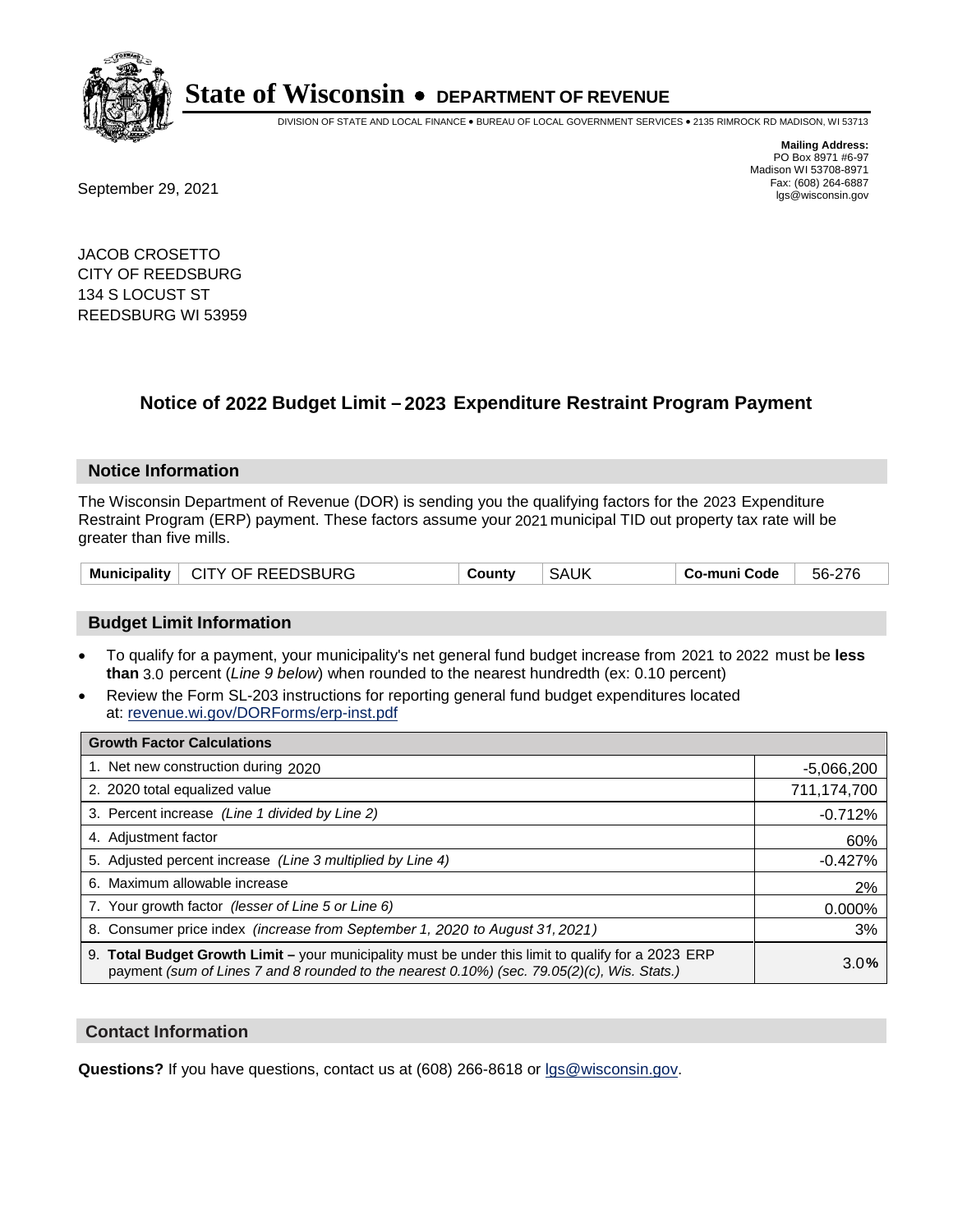

DIVISION OF STATE AND LOCAL FINANCE • BUREAU OF LOCAL GOVERNMENT SERVICES • 2135 RIMROCK RD MADISON, WI 53713

Fax: (608) 264-6887<br>
September 29, 2021 and the state of the state of the state of the state of the state of the state of the state of the state of the state of the state of the state of the state of the state of the state

**Mailing Address:** PO Box 8971 #6-97 Madison WI 53708-8971<br>Fax: (608) 264-6887

 CLERK/TREASURER VILLAGE OF COUDERAY PO BOX 41 COUDERAY WI 54828-0041

### **Notice of 2022 Budget Limit - 2023 Expenditure Restraint Program Payment**

#### **Notice Information**

The Wisconsin Department of Revenue (DOR) is sending you the qualifying factors for the 2023 Expenditure Restraint Program (ERP) payment. These factors assume your 2021 municipal TID out property tax rate will be greater than five mills.

| Municipality   VILLAGE OF COUDERAY | County | <b>SAWYER</b> | Co-muni Code | 57-111 |
|------------------------------------|--------|---------------|--------------|--------|
|------------------------------------|--------|---------------|--------------|--------|

#### **Budget Limit Information**

- To qualify for a payment, your municipality's net general fund budget increase from 2021 to 2022 must be less **than** 3.2 percent (*Line 9 below*) when rounded to the nearest hundredth (ex: 0.10 percent)
- Review the Form SL-203 instructions for reporting general fund budget expenditures located at: revenue.wi.gov/DORForms/erp-inst.pdf

| <b>Growth Factor Calculations</b>                                                                                                                                                                  |           |
|----------------------------------------------------------------------------------------------------------------------------------------------------------------------------------------------------|-----------|
| 1. Net new construction during 2020                                                                                                                                                                | 13,500    |
| 2. 2020 total equalized value                                                                                                                                                                      | 3,725,800 |
| 3. Percent increase (Line 1 divided by Line 2)                                                                                                                                                     | 0.362%    |
| 4. Adjustment factor                                                                                                                                                                               | 60%       |
| 5. Adjusted percent increase (Line 3 multiplied by Line 4)                                                                                                                                         | 0.217%    |
| 6. Maximum allowable increase                                                                                                                                                                      | 2%        |
| 7. Your growth factor (lesser of Line 5 or Line 6)                                                                                                                                                 | 0.217%    |
| 8. Consumer price index (increase from September 1, 2020 to August 31, 2021)                                                                                                                       | 3%        |
| 9. Total Budget Growth Limit – your municipality must be under this limit to qualify for a 2023 ERP<br>payment (sum of Lines 7 and 8 rounded to the nearest 0.10%) (sec. 79.05(2)(c), Wis. Stats.) | 3.2%      |

#### **Contact Information**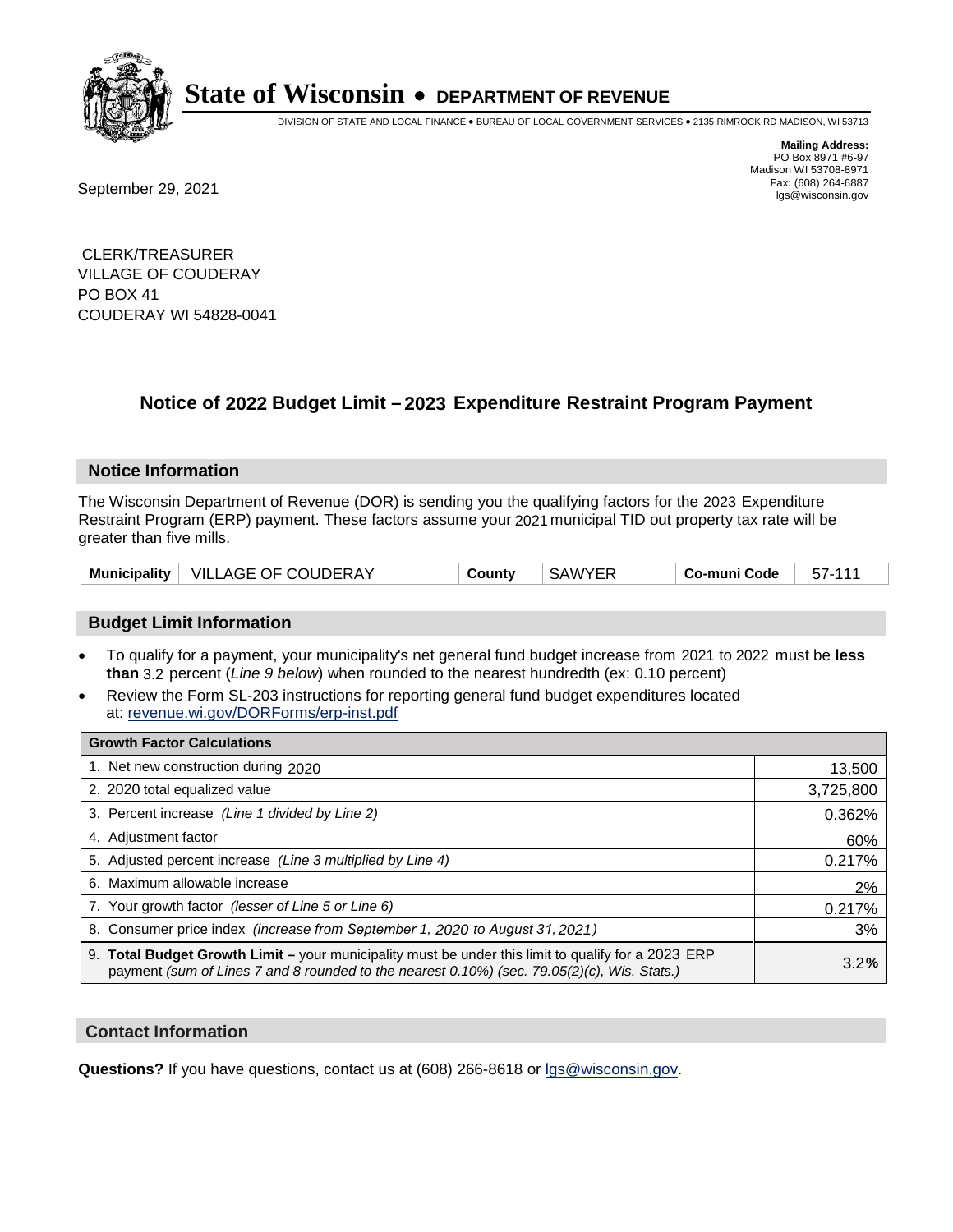

DIVISION OF STATE AND LOCAL FINANCE • BUREAU OF LOCAL GOVERNMENT SERVICES • 2135 RIMROCK RD MADISON, WI 53713

**Mailing Address:** PO Box 8971 #6-97 Madison WI 53708-8971<br>Fax: (608) 264-6887

Fax: (608) 264-6887<br>
September 29, 2021 and the state of the state of the state of the state of the state of the state of the state of the state of the state of the state of the state of the state of the state of the state

LISA POPPE CITY OF HAYWARD PO BOX 969 HAYWARD WI 54843-0969

## **Notice of 2022 Budget Limit - 2023 Expenditure Restraint Program Payment**

#### **Notice Information**

The Wisconsin Department of Revenue (DOR) is sending you the qualifying factors for the 2023 Expenditure Restraint Program (ERP) payment. These factors assume your 2021 municipal TID out property tax rate will be greater than five mills.

| <b>Municipality</b><br>$\vdash$ CITY OF HAYWARD | Countv | <b>SAWYER</b> | Co-muni Code | 57-236 |
|-------------------------------------------------|--------|---------------|--------------|--------|
|-------------------------------------------------|--------|---------------|--------------|--------|

#### **Budget Limit Information**

- To qualify for a payment, your municipality's net general fund budget increase from 2021 to 2022 must be less **than** 3.6 percent (*Line 9 below*) when rounded to the nearest hundredth (ex: 0.10 percent)
- Review the Form SL-203 instructions for reporting general fund budget expenditures located at: revenue.wi.gov/DORForms/erp-inst.pdf

| <b>Growth Factor Calculations</b>                                                                                                                                                                  |             |
|----------------------------------------------------------------------------------------------------------------------------------------------------------------------------------------------------|-------------|
| 1. Net new construction during 2020                                                                                                                                                                | 2,139,400   |
| 2. 2020 total equalized value                                                                                                                                                                      | 230,791,300 |
| 3. Percent increase (Line 1 divided by Line 2)                                                                                                                                                     | 0.927%      |
| 4. Adjustment factor                                                                                                                                                                               | 60%         |
| 5. Adjusted percent increase (Line 3 multiplied by Line 4)                                                                                                                                         | 0.556%      |
| 6. Maximum allowable increase                                                                                                                                                                      | 2%          |
| 7. Your growth factor (lesser of Line 5 or Line 6)                                                                                                                                                 | 0.556%      |
| 8. Consumer price index (increase from September 1, 2020 to August 31, 2021)                                                                                                                       | 3%          |
| 9. Total Budget Growth Limit - your municipality must be under this limit to qualify for a 2023 ERP<br>payment (sum of Lines 7 and 8 rounded to the nearest 0.10%) (sec. 79.05(2)(c), Wis. Stats.) | 3.6%        |

#### **Contact Information**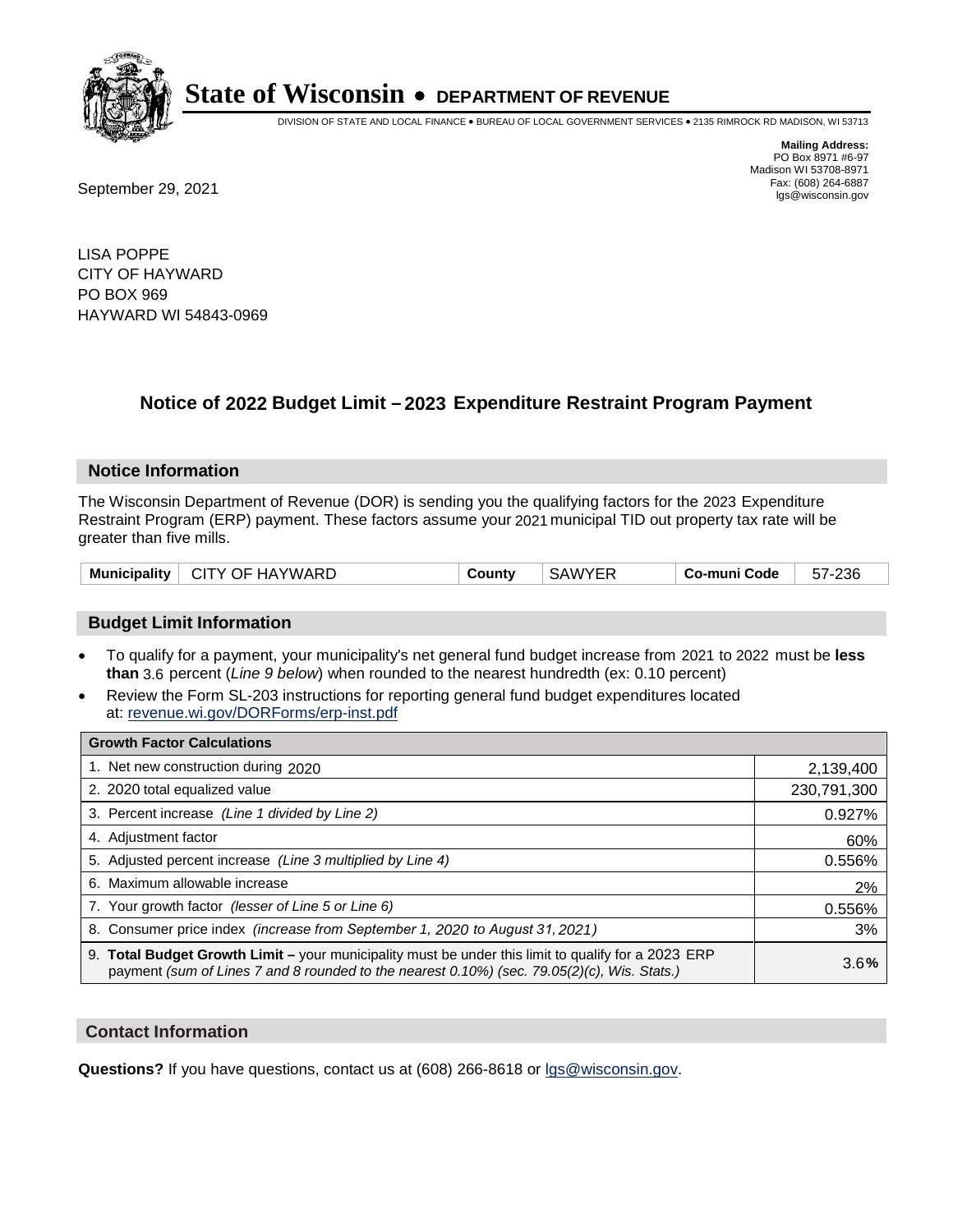

DIVISION OF STATE AND LOCAL FINANCE • BUREAU OF LOCAL GOVERNMENT SERVICES • 2135 RIMROCK RD MADISON, WI 53713

Fax: (608) 264-6887<br>
September 29, 2021 and the state of the state of the state of the state of the state of the state of the state of the state of the state of the state of the state of the state of the state of the state

**Mailing Address:** PO Box 8971 #6-97 Madison WI 53708-8971<br>Fax: (608) 264-6887

MICHELLE MAROSZEK VILLAGE OF BONDUEL 117 WEST GREEN BAY ST. BONDUEL WI 54107

## **Notice of 2022 Budget Limit - 2023 Expenditure Restraint Program Payment**

#### **Notice Information**

The Wisconsin Department of Revenue (DOR) is sending you the qualifying factors for the 2023 Expenditure Restraint Program (ERP) payment. These factors assume your 2021 municipal TID out property tax rate will be greater than five mills.

| Municipality   VILLAGE OF BONDUEL | County | <b>SHAWANO</b> | Co-muni Code | 58-107 |
|-----------------------------------|--------|----------------|--------------|--------|
|-----------------------------------|--------|----------------|--------------|--------|

#### **Budget Limit Information**

- To qualify for a payment, your municipality's net general fund budget increase from 2021 to 2022 must be less **than** 3.4 percent (*Line 9 below*) when rounded to the nearest hundredth (ex: 0.10 percent)
- Review the Form SL-203 instructions for reporting general fund budget expenditures located at: revenue.wi.gov/DORForms/erp-inst.pdf

| <b>Growth Factor Calculations</b>                                                                                                                                                                  |            |
|----------------------------------------------------------------------------------------------------------------------------------------------------------------------------------------------------|------------|
| 1. Net new construction during 2020                                                                                                                                                                | 598,300    |
| 2. 2020 total equalized value                                                                                                                                                                      | 84,002,000 |
| 3. Percent increase (Line 1 divided by Line 2)                                                                                                                                                     | 0.712%     |
| 4. Adjustment factor                                                                                                                                                                               | 60%        |
| 5. Adjusted percent increase (Line 3 multiplied by Line 4)                                                                                                                                         | 0.427%     |
| 6. Maximum allowable increase                                                                                                                                                                      | 2%         |
| 7. Your growth factor (lesser of Line 5 or Line 6)                                                                                                                                                 | 0.427%     |
| 8. Consumer price index (increase from September 1, 2020 to August 31, 2021)                                                                                                                       | 3%         |
| 9. Total Budget Growth Limit - your municipality must be under this limit to qualify for a 2023 ERP<br>payment (sum of Lines 7 and 8 rounded to the nearest 0.10%) (sec. 79.05(2)(c), Wis. Stats.) | 3.4%       |

#### **Contact Information**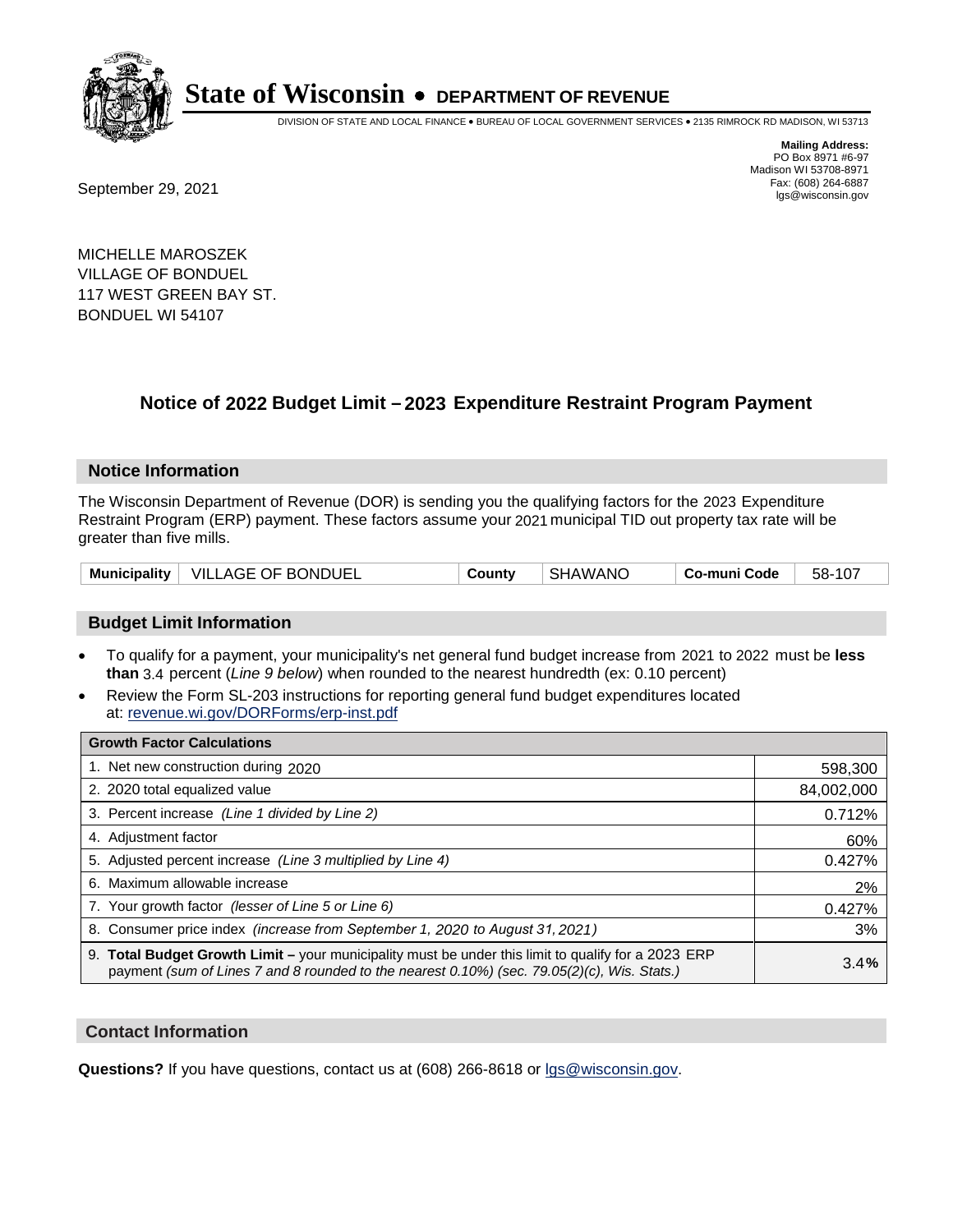

DIVISION OF STATE AND LOCAL FINANCE • BUREAU OF LOCAL GOVERNMENT SERVICES • 2135 RIMROCK RD MADISON, WI 53713

**Mailing Address:** PO Box 8971 #6-97 Madison WI 53708-8971<br>Fax: (608) 264-6887

Fax: (608) 264-6887<br>
September 29, 2021 and the state of the state of the state of the state of the state of the state of the state of the state of the state of the state of the state of the state of the state of the state

ANGIE COPAS VILLAGE OF MATTOON PO BOX 225, 310 SLATE AVE. MATTOON WI 54450

## **Notice of 2022 Budget Limit - 2023 Expenditure Restraint Program Payment**

#### **Notice Information**

The Wisconsin Department of Revenue (DOR) is sending you the qualifying factors for the 2023 Expenditure Restraint Program (ERP) payment. These factors assume your 2021 municipal TID out property tax rate will be greater than five mills.

|  | Municipality   VILLAGE OF MATTOON | County | <b>SHAWANO</b> | Co-muni Code | 58-151 |
|--|-----------------------------------|--------|----------------|--------------|--------|
|--|-----------------------------------|--------|----------------|--------------|--------|

#### **Budget Limit Information**

- To qualify for a payment, your municipality's net general fund budget increase from 2021 to 2022 must be less **than** 3.6 percent (*Line 9 below*) when rounded to the nearest hundredth (ex: 0.10 percent)
- Review the Form SL-203 instructions for reporting general fund budget expenditures located at: revenue.wi.gov/DORForms/erp-inst.pdf

| <b>Growth Factor Calculations</b>                                                                                                                                                                      |            |
|--------------------------------------------------------------------------------------------------------------------------------------------------------------------------------------------------------|------------|
| 1. Net new construction during 2020                                                                                                                                                                    | 116,400    |
| 2. 2020 total equalized value                                                                                                                                                                          | 11,537,400 |
| 3. Percent increase (Line 1 divided by Line 2)                                                                                                                                                         | 1.009%     |
| 4. Adjustment factor                                                                                                                                                                                   | 60%        |
| 5. Adjusted percent increase (Line 3 multiplied by Line 4)                                                                                                                                             | 0.605%     |
| 6. Maximum allowable increase                                                                                                                                                                          | 2%         |
| 7. Your growth factor (lesser of Line 5 or Line 6)                                                                                                                                                     | 0.605%     |
| 8. Consumer price index (increase from September 1, 2020 to August 31, 2021)                                                                                                                           | 3%         |
| 9. Total Budget Growth Limit - your municipality must be under this limit to qualify for a 2023 ERP<br>payment (sum of Lines 7 and 8 rounded to the nearest $0.10\%$ ) (sec. 79.05(2)(c), Wis. Stats.) | 3.6%       |

#### **Contact Information**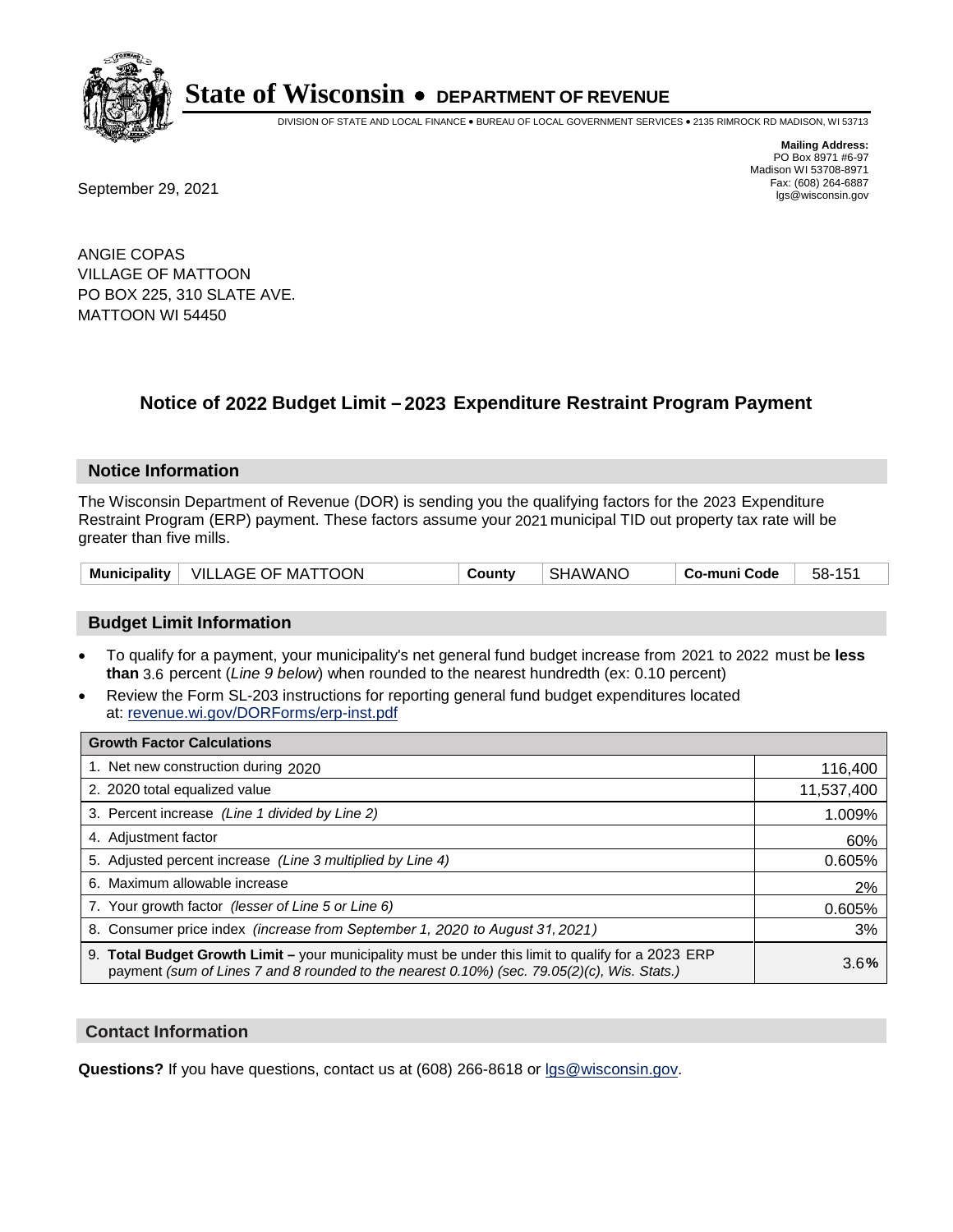

DIVISION OF STATE AND LOCAL FINANCE • BUREAU OF LOCAL GOVERNMENT SERVICES • 2135 RIMROCK RD MADISON, WI 53713

Fax: (608) 264-6887<br>
September 29, 2021 and the state of the state of the state of the state of the state of the state of the state of the state of the state of the state of the state of the state of the state of the state

**Mailing Address:** PO Box 8971 #6-97 Madison WI 53708-8971<br>Fax: (608) 264-6887

TRISHA HOFFMAN VILLAGE OF TIGERTON PO BOX 147 TIGERTON WI 54486-0147

## **Notice of 2022 Budget Limit - 2023 Expenditure Restraint Program Payment**

#### **Notice Information**

The Wisconsin Department of Revenue (DOR) is sending you the qualifying factors for the 2023 Expenditure Restraint Program (ERP) payment. These factors assume your 2021 municipal TID out property tax rate will be greater than five mills.

|  | Municipality   VILLAGE OF TIGERTON | County | <b>SHAWANO</b> | Co-muni Code | 58-186 |
|--|------------------------------------|--------|----------------|--------------|--------|
|--|------------------------------------|--------|----------------|--------------|--------|

### **Budget Limit Information**

- To qualify for a payment, your municipality's net general fund budget increase from 2021 to 2022 must be less **than** 3.4 percent (*Line 9 below*) when rounded to the nearest hundredth (ex: 0.10 percent)
- Review the Form SL-203 instructions for reporting general fund budget expenditures located at: revenue.wi.gov/DORForms/erp-inst.pdf

| <b>Growth Factor Calculations</b>                                                                                                                                                                  |            |
|----------------------------------------------------------------------------------------------------------------------------------------------------------------------------------------------------|------------|
| 1. Net new construction during 2020                                                                                                                                                                | 165,800    |
| 2. 2020 total equalized value                                                                                                                                                                      | 22,617,200 |
| 3. Percent increase (Line 1 divided by Line 2)                                                                                                                                                     | 0.733%     |
| 4. Adjustment factor                                                                                                                                                                               | 60%        |
| 5. Adjusted percent increase (Line 3 multiplied by Line 4)                                                                                                                                         | 0.440%     |
| 6. Maximum allowable increase                                                                                                                                                                      | 2%         |
| 7. Your growth factor (lesser of Line 5 or Line 6)                                                                                                                                                 | 0.440%     |
| 8. Consumer price index (increase from September 1, 2020 to August 31, 2021)                                                                                                                       | 3%         |
| 9. Total Budget Growth Limit - your municipality must be under this limit to qualify for a 2023 ERP<br>payment (sum of Lines 7 and 8 rounded to the nearest 0.10%) (sec. 79.05(2)(c), Wis. Stats.) | 3.4%       |

#### **Contact Information**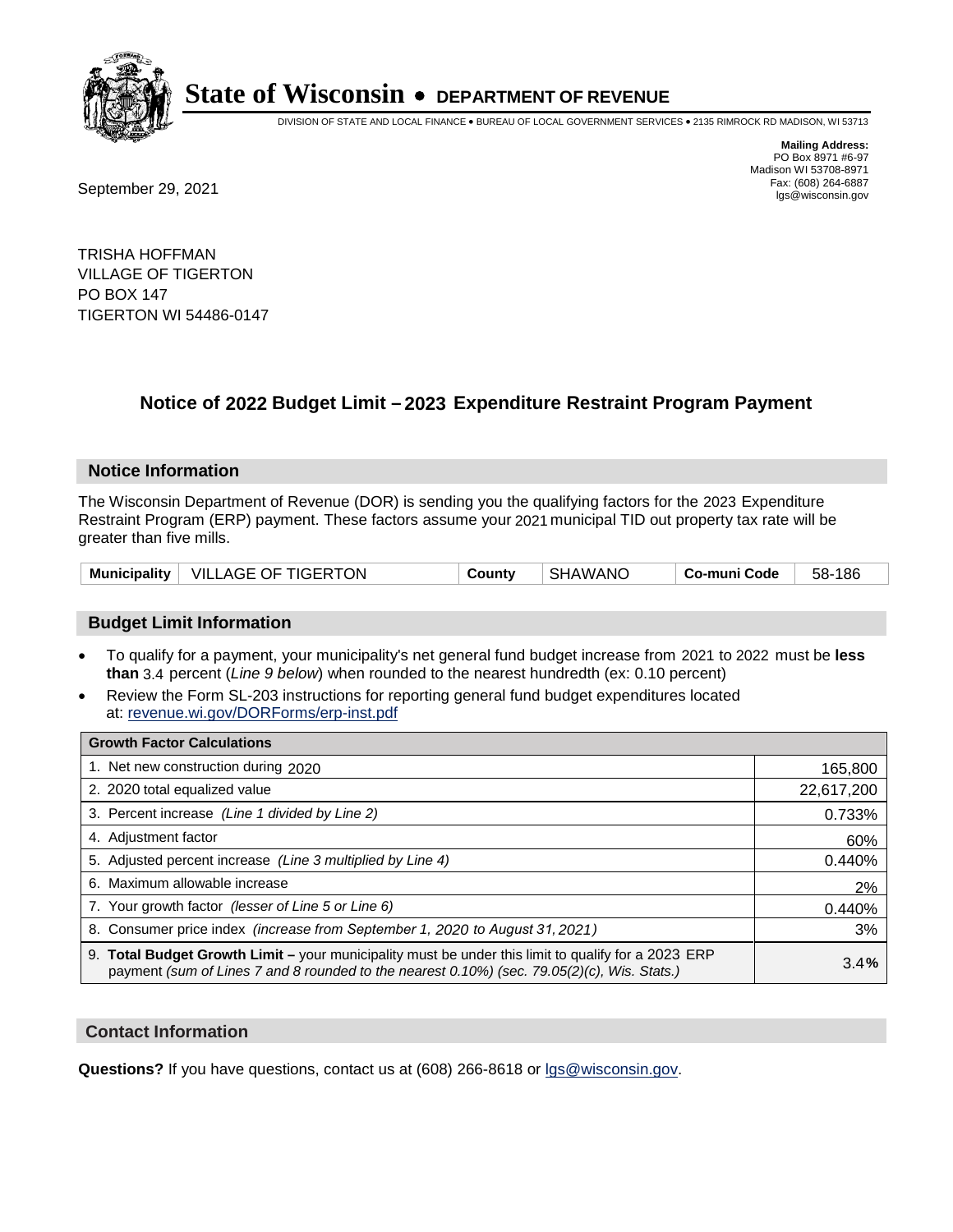

DIVISION OF STATE AND LOCAL FINANCE • BUREAU OF LOCAL GOVERNMENT SERVICES • 2135 RIMROCK RD MADISON, WI 53713

**Mailing Address:** PO Box 8971 #6-97 Madison WI 53708-8971<br>Fax: (608) 264-6887

Fax: (608) 264-6887<br>
September 29, 2021 and the state of the state of the state of the state of the state of the state of the state of the state of the state of the state of the state of the state of the state of the state

TRACI MATSCHE VILLAGE OF WITTENBERG PO BOX 331, 208 WEST VINAL ST WITTENBERG WI 54499-0331

## **Notice of 2022 Budget Limit - 2023 Expenditure Restraint Program Payment**

#### **Notice Information**

The Wisconsin Department of Revenue (DOR) is sending you the qualifying factors for the 2023 Expenditure Restraint Program (ERP) payment. These factors assume your 2021 municipal TID out property tax rate will be greater than five mills.

|  | Municipality   VILLAGE OF WITTENBERG | County | SHAWANO | Co-muni Code | 58-191 |
|--|--------------------------------------|--------|---------|--------------|--------|
|--|--------------------------------------|--------|---------|--------------|--------|

### **Budget Limit Information**

- To qualify for a payment, your municipality's net general fund budget increase from 2021 to 2022 must be less **than** 3.6 percent (*Line 9 below*) when rounded to the nearest hundredth (ex: 0.10 percent)
- Review the Form SL-203 instructions for reporting general fund budget expenditures located at: revenue.wi.gov/DORForms/erp-inst.pdf

| <b>Growth Factor Calculations</b>                                                                                                                                                                      |            |
|--------------------------------------------------------------------------------------------------------------------------------------------------------------------------------------------------------|------------|
| 1. Net new construction during 2020                                                                                                                                                                    | 584,300    |
| 2. 2020 total equalized value                                                                                                                                                                          | 60,342,000 |
| 3. Percent increase (Line 1 divided by Line 2)                                                                                                                                                         | 0.968%     |
| 4. Adjustment factor                                                                                                                                                                                   | 60%        |
| 5. Adjusted percent increase (Line 3 multiplied by Line 4)                                                                                                                                             | 0.581%     |
| 6. Maximum allowable increase                                                                                                                                                                          | 2%         |
| 7. Your growth factor (lesser of Line 5 or Line 6)                                                                                                                                                     | 0.581%     |
| 8. Consumer price index (increase from September 1, 2020 to August 31, 2021)                                                                                                                           | 3%         |
| 9. Total Budget Growth Limit - your municipality must be under this limit to qualify for a 2023 ERP<br>payment (sum of Lines 7 and 8 rounded to the nearest $0.10\%$ ) (sec. 79.05(2)(c), Wis. Stats.) | 3.6%       |

#### **Contact Information**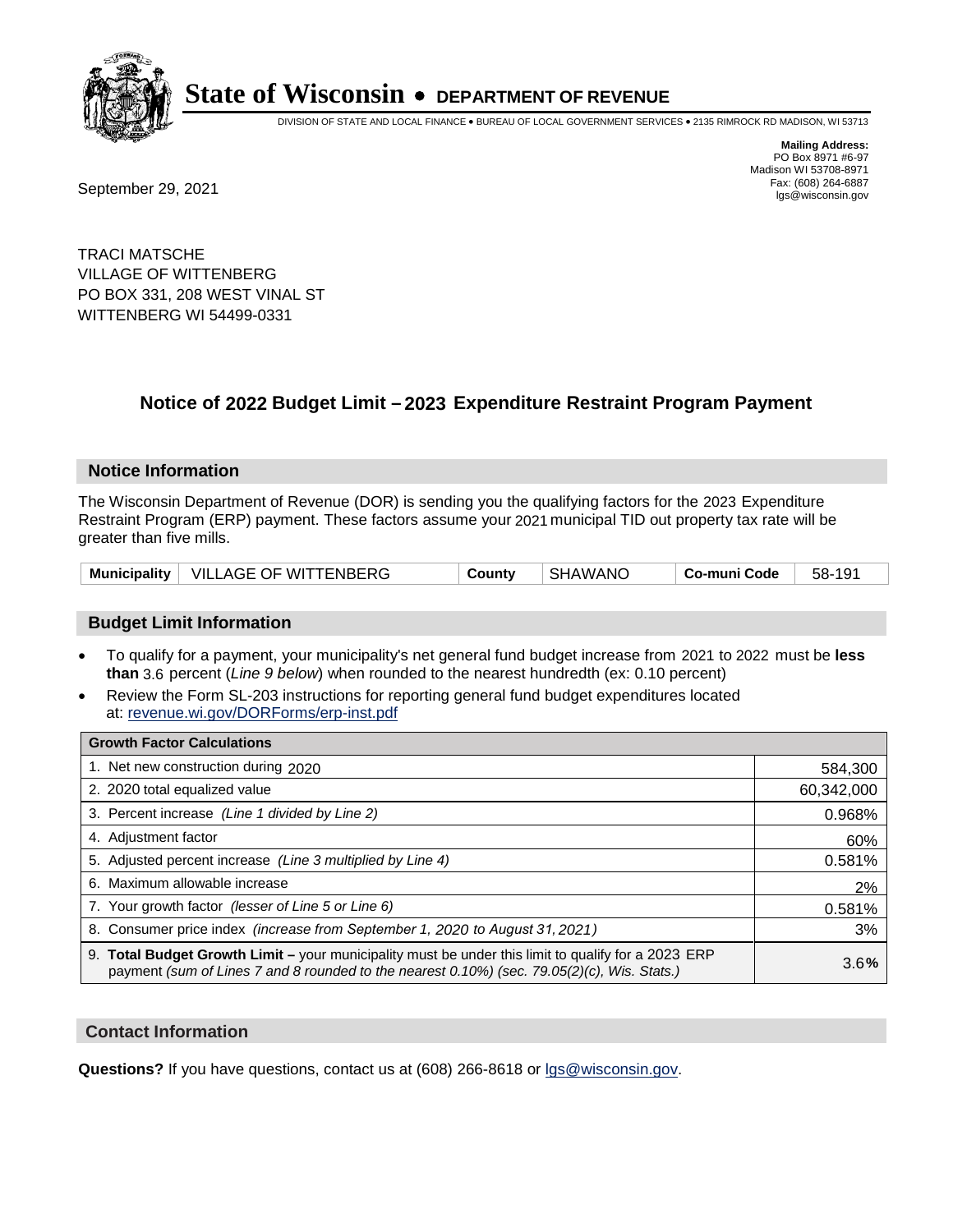

DIVISION OF STATE AND LOCAL FINANCE • BUREAU OF LOCAL GOVERNMENT SERVICES • 2135 RIMROCK RD MADISON, WI 53713

**Mailing Address:** PO Box 8971 #6-97 Madison WI 53708-8971<br>Fax: (608) 264-6887

Fax: (608) 264-6887<br>
September 29, 2021 and the state of the state of the state of the state of the state of the state of the state of the state of the state of the state of the state of the state of the state of the state

LESLEY NEMETZ CITY OF SHAWANO 127 SOUTH SAWYER ST SHAWANO WI 54166

## **Notice of 2022 Budget Limit - 2023 Expenditure Restraint Program Payment**

#### **Notice Information**

The Wisconsin Department of Revenue (DOR) is sending you the qualifying factors for the 2023 Expenditure Restraint Program (ERP) payment. These factors assume your 2021 municipal TID out property tax rate will be greater than five mills.

| Municipality   CITY OF SHAWANO | County | SHAWANO | Co-muni Code l | 58-281 |
|--------------------------------|--------|---------|----------------|--------|
|--------------------------------|--------|---------|----------------|--------|

### **Budget Limit Information**

- To qualify for a payment, your municipality's net general fund budget increase from 2021 to 2022 must be less **than** 5.0 percent (*Line 9 below*) when rounded to the nearest hundredth (ex: 0.10 percent)
- Review the Form SL-203 instructions for reporting general fund budget expenditures located at: revenue.wi.gov/DORForms/erp-inst.pdf

| <b>Growth Factor Calculations</b>                                                                                                                                                                  |             |
|----------------------------------------------------------------------------------------------------------------------------------------------------------------------------------------------------|-------------|
| 1. Net new construction during 2020                                                                                                                                                                | 19,432,000  |
| 2. 2020 total equalized value                                                                                                                                                                      | 569,250,500 |
| 3. Percent increase (Line 1 divided by Line 2)                                                                                                                                                     | 3.414%      |
| 4. Adjustment factor                                                                                                                                                                               | 60%         |
| 5. Adjusted percent increase (Line 3 multiplied by Line 4)                                                                                                                                         | 2.048%      |
| Maximum allowable increase<br>6.                                                                                                                                                                   | 2%          |
| 7. Your growth factor (lesser of Line 5 or Line 6)                                                                                                                                                 | 2.000%      |
| 8. Consumer price index (increase from September 1, 2020 to August 31, 2021)                                                                                                                       | 3%          |
| 9. Total Budget Growth Limit - your municipality must be under this limit to qualify for a 2023 ERP<br>payment (sum of Lines 7 and 8 rounded to the nearest 0.10%) (sec. 79.05(2)(c), Wis. Stats.) | 5.0%        |

#### **Contact Information**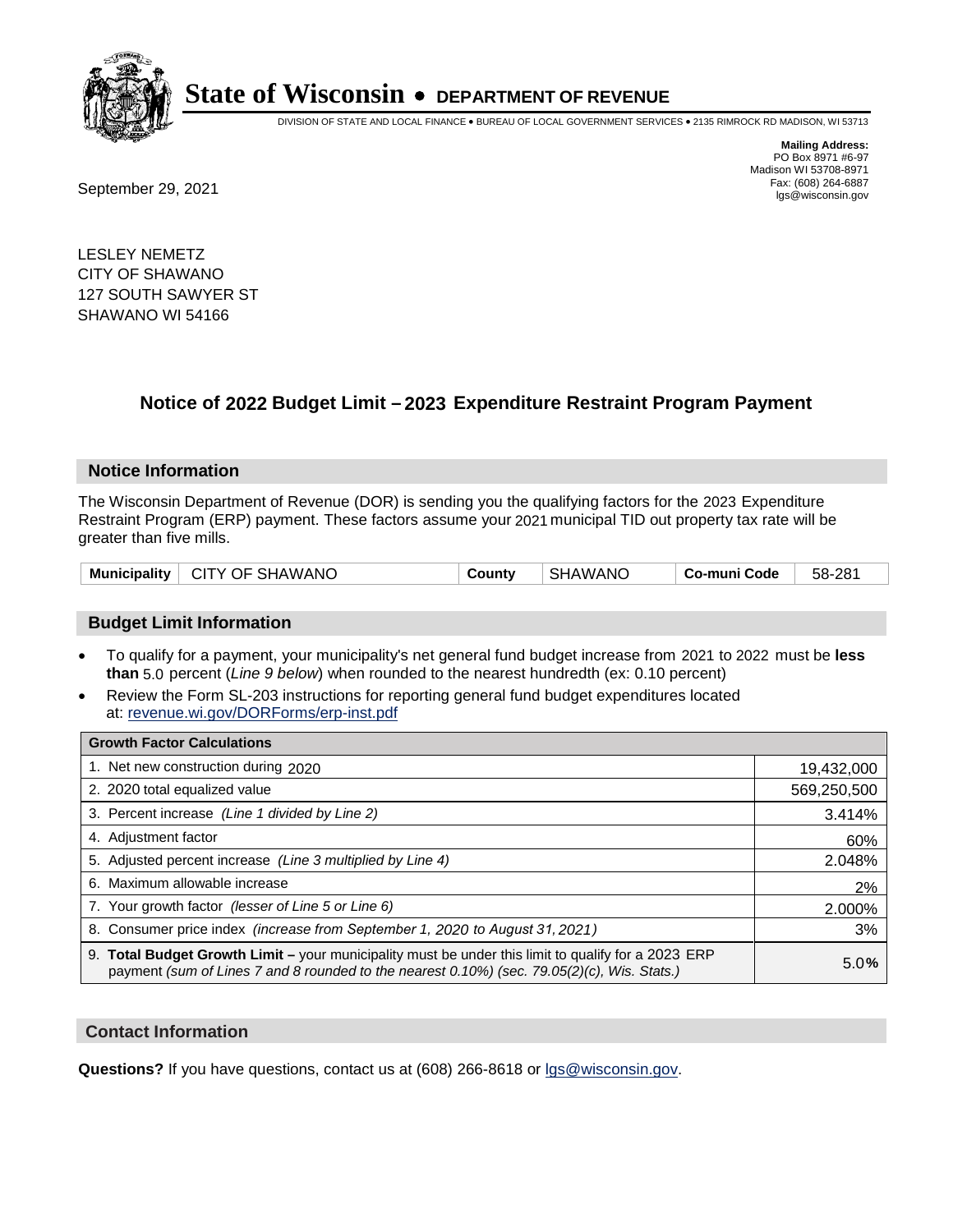

DIVISION OF STATE AND LOCAL FINANCE • BUREAU OF LOCAL GOVERNMENT SERVICES • 2135 RIMROCK RD MADISON, WI 53713

**Mailing Address:** PO Box 8971 #6-97 Madison WI 53708-8971<br>Fax: (608) 264-6887

Fax: (608) 264-6887<br>
September 29, 2021 and the state of the state of the state of the state of the state of the state of the state of the state of the state of the state of the state of the state of the state of the state

KELLY RATHKE VILLAGE OF ADELL 508 SEIFERT ST ADELL WI 53001-1185

## **Notice of 2022 Budget Limit - 2023 Expenditure Restraint Program Payment**

#### **Notice Information**

The Wisconsin Department of Revenue (DOR) is sending you the qualifying factors for the 2023 Expenditure Restraint Program (ERP) payment. These factors assume your 2021 municipal TID out property tax rate will be greater than five mills.

|  | Municipality   VILLAGE OF ADELL | County | SHEBOYGAN | ∣ Co-muni Code | 59-101 |
|--|---------------------------------|--------|-----------|----------------|--------|
|--|---------------------------------|--------|-----------|----------------|--------|

### **Budget Limit Information**

- To qualify for a payment, your municipality's net general fund budget increase from 2021 to 2022 must be less **than** 3.2 percent (*Line 9 below*) when rounded to the nearest hundredth (ex: 0.10 percent)
- Review the Form SL-203 instructions for reporting general fund budget expenditures located at: revenue.wi.gov/DORForms/erp-inst.pdf

| <b>Growth Factor Calculations</b>                                                                                                                                                                  |            |
|----------------------------------------------------------------------------------------------------------------------------------------------------------------------------------------------------|------------|
| 1. Net new construction during 2020                                                                                                                                                                | 101,200    |
| 2. 2020 total equalized value                                                                                                                                                                      | 39,391,100 |
| 3. Percent increase (Line 1 divided by Line 2)                                                                                                                                                     | 0.257%     |
| 4. Adjustment factor                                                                                                                                                                               | 60%        |
| 5. Adjusted percent increase (Line 3 multiplied by Line 4)                                                                                                                                         | 0.154%     |
| 6. Maximum allowable increase                                                                                                                                                                      | 2%         |
| 7. Your growth factor (lesser of Line 5 or Line 6)                                                                                                                                                 | 0.154%     |
| 8. Consumer price index (increase from September 1, 2020 to August 31, 2021)                                                                                                                       | 3%         |
| 9. Total Budget Growth Limit – your municipality must be under this limit to qualify for a 2023 ERP<br>payment (sum of Lines 7 and 8 rounded to the nearest 0.10%) (sec. 79.05(2)(c), Wis. Stats.) | 3.2%       |

#### **Contact Information**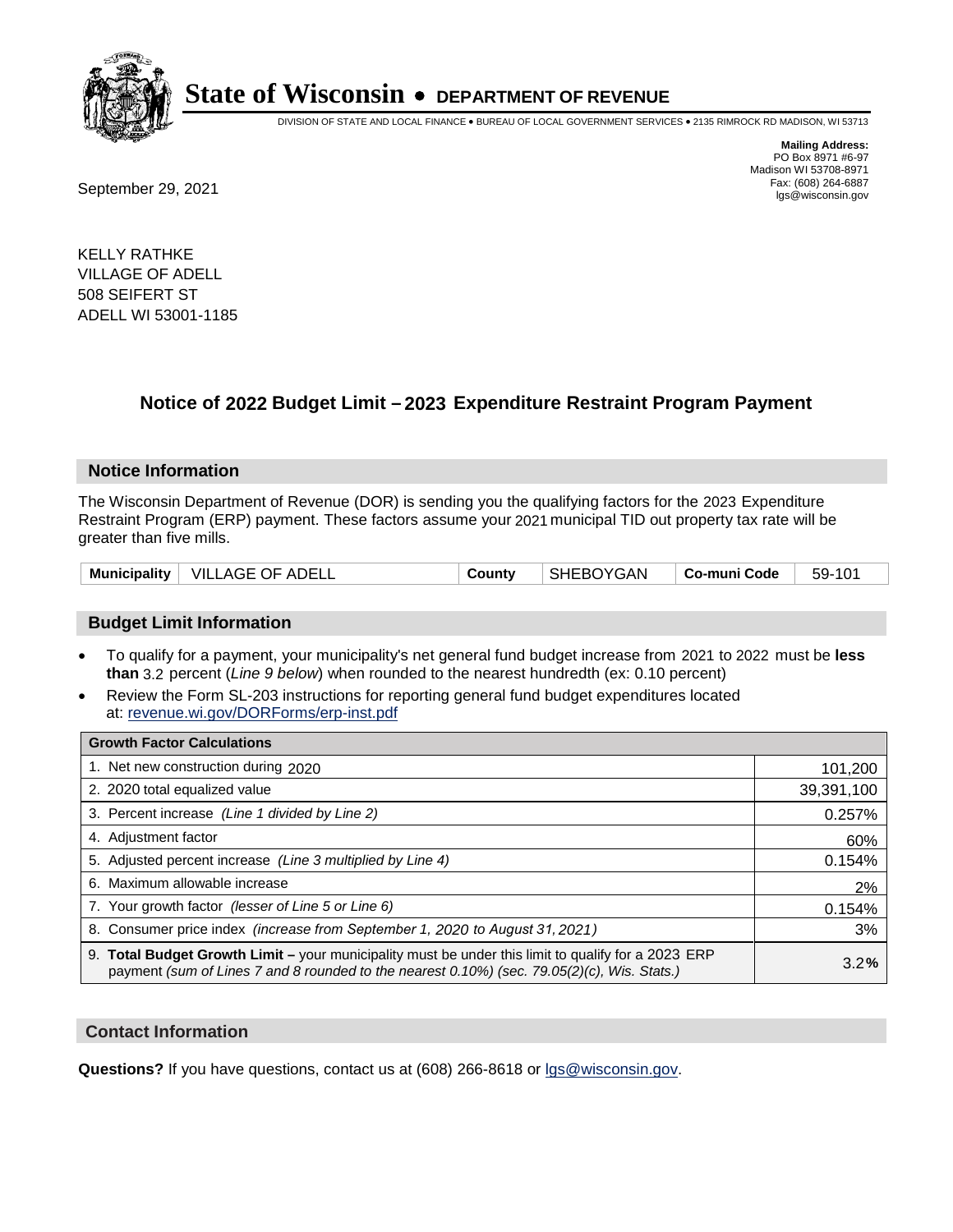

DIVISION OF STATE AND LOCAL FINANCE • BUREAU OF LOCAL GOVERNMENT SERVICES • 2135 RIMROCK RD MADISON, WI 53713

**Mailing Address:** PO Box 8971 #6-97 Madison WI 53708-8971<br>Fax: (608) 264-6887

Fax: (608) 264-6887<br>
September 29, 2021 and the state of the state of the state of the state of the state of the state of the state of the state of the state of the state of the state of the state of the state of the state

JULIE BREY VILLAGE OF CEDAR GROVE 22 WILLOW AVENUE CEDAR GROVE WI 53013

## **Notice of 2022 Budget Limit - 2023 Expenditure Restraint Program Payment**

#### **Notice Information**

The Wisconsin Department of Revenue (DOR) is sending you the qualifying factors for the 2023 Expenditure Restraint Program (ERP) payment. These factors assume your 2021 municipal TID out property tax rate will be greater than five mills.

|  | Municipality   VILLAGE OF CEDAR GROVE | County | SHEBOYGAN | $\blacksquare$ Co-muni Code $\blacksquare$ 59-112 |  |
|--|---------------------------------------|--------|-----------|---------------------------------------------------|--|
|--|---------------------------------------|--------|-----------|---------------------------------------------------|--|

### **Budget Limit Information**

- To qualify for a payment, your municipality's net general fund budget increase from 2021 to 2022 must be less **than** 3.6 percent (*Line 9 below*) when rounded to the nearest hundredth (ex: 0.10 percent)
- Review the Form SL-203 instructions for reporting general fund budget expenditures located at: revenue.wi.gov/DORForms/erp-inst.pdf

| <b>Growth Factor Calculations</b>                                                                                                                                                                  |             |
|----------------------------------------------------------------------------------------------------------------------------------------------------------------------------------------------------|-------------|
| 1. Net new construction during 2020                                                                                                                                                                | 1,606,500   |
| 2. 2020 total equalized value                                                                                                                                                                      | 160,245,200 |
| 3. Percent increase (Line 1 divided by Line 2)                                                                                                                                                     | 1.003%      |
| 4. Adjustment factor                                                                                                                                                                               | 60%         |
| 5. Adjusted percent increase (Line 3 multiplied by Line 4)                                                                                                                                         | 0.602%      |
| Maximum allowable increase<br>6.                                                                                                                                                                   | 2%          |
| 7. Your growth factor (lesser of Line 5 or Line 6)                                                                                                                                                 | 0.602%      |
| 8. Consumer price index (increase from September 1, 2020 to August 31, 2021)                                                                                                                       | 3%          |
| 9. Total Budget Growth Limit - your municipality must be under this limit to qualify for a 2023 ERP<br>payment (sum of Lines 7 and 8 rounded to the nearest 0.10%) (sec. 79.05(2)(c), Wis. Stats.) | 3.6%        |

#### **Contact Information**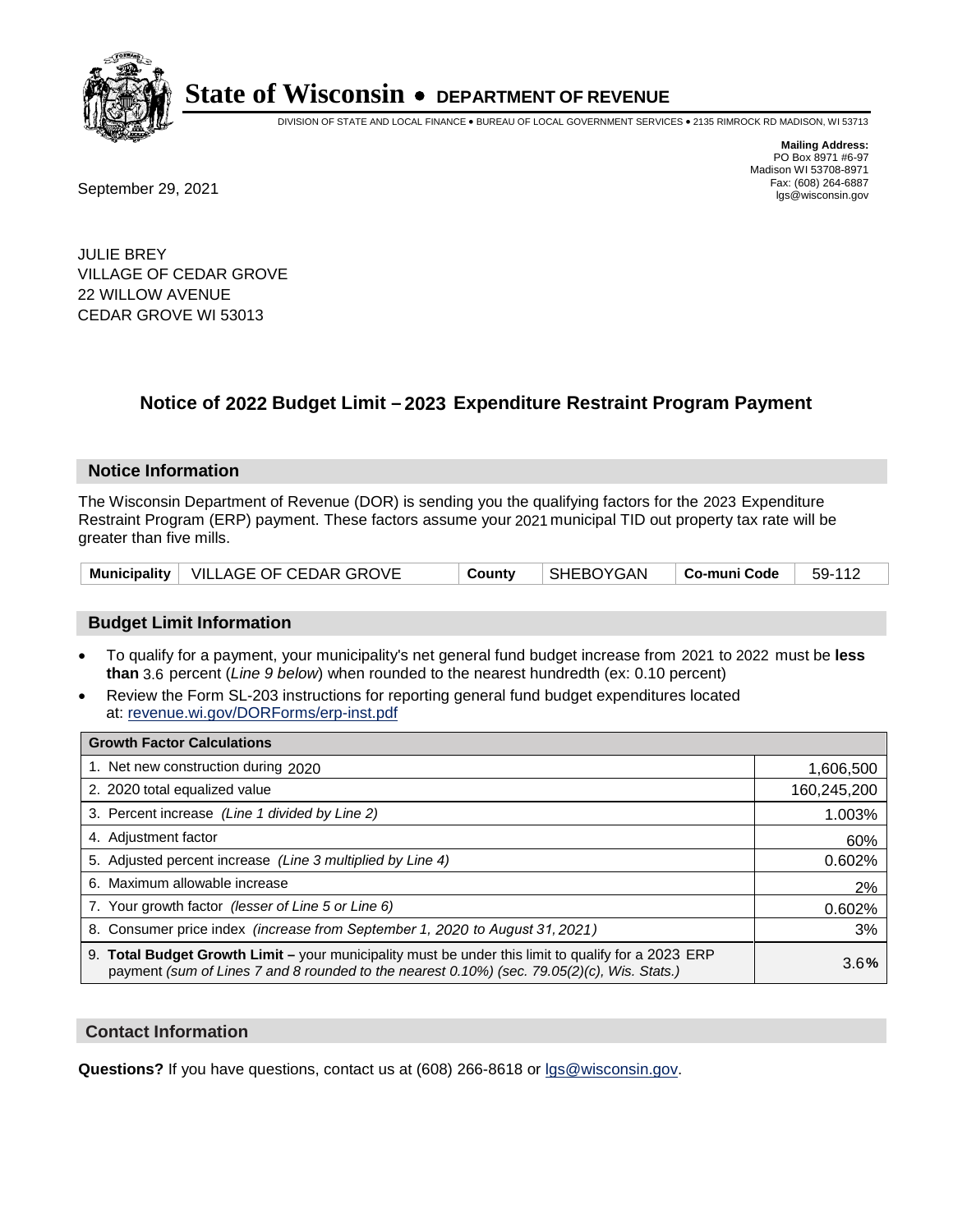

DIVISION OF STATE AND LOCAL FINANCE • BUREAU OF LOCAL GOVERNMENT SERVICES • 2135 RIMROCK RD MADISON, WI 53713

Fax: (608) 264-6887<br>
September 29, 2021 and the state of the state of the state of the state of the state of the state of the state of the state of the state of the state of the state of the state of the state of the state

**Mailing Address:** PO Box 8971 #6-97 Madison WI 53708-8971<br>Fax: (608) 264-6887

MICHELE BERTRAM VILLAGE OF GLENBEULAH PO BOX 128 GLENBEULAH WI 53023-0128

## **Notice of 2022 Budget Limit - 2023 Expenditure Restraint Program Payment**

#### **Notice Information**

The Wisconsin Department of Revenue (DOR) is sending you the qualifying factors for the 2023 Expenditure Restraint Program (ERP) payment. These factors assume your 2021 municipal TID out property tax rate will be greater than five mills.

| Municipality   VILLAGE OF GLENBEULAH | County | SHEBOYGAN | $\vert$ Co-muni Code $\vert$ 59-131 |  |
|--------------------------------------|--------|-----------|-------------------------------------|--|
|--------------------------------------|--------|-----------|-------------------------------------|--|

### **Budget Limit Information**

- To qualify for a payment, your municipality's net general fund budget increase from 2021 to 2022 must be less **than** 3.9 percent (*Line 9 below*) when rounded to the nearest hundredth (ex: 0.10 percent)
- Review the Form SL-203 instructions for reporting general fund budget expenditures located at: revenue.wi.gov/DORForms/erp-inst.pdf

| <b>Growth Factor Calculations</b>                                                                                                                                                                  |            |
|----------------------------------------------------------------------------------------------------------------------------------------------------------------------------------------------------|------------|
| 1. Net new construction during 2020                                                                                                                                                                | 543,900    |
| 2. 2020 total equalized value                                                                                                                                                                      | 35,500,900 |
| 3. Percent increase (Line 1 divided by Line 2)                                                                                                                                                     | 1.532%     |
| 4. Adiustment factor                                                                                                                                                                               | 60%        |
| 5. Adjusted percent increase (Line 3 multiplied by Line 4)                                                                                                                                         | 0.919%     |
| 6. Maximum allowable increase                                                                                                                                                                      | 2%         |
| 7. Your growth factor (lesser of Line 5 or Line 6)                                                                                                                                                 | 0.919%     |
| 8. Consumer price index (increase from September 1, 2020 to August 31, 2021)                                                                                                                       | 3%         |
| 9. Total Budget Growth Limit - your municipality must be under this limit to qualify for a 2023 ERP<br>payment (sum of Lines 7 and 8 rounded to the nearest 0.10%) (sec. 79.05(2)(c), Wis. Stats.) | 3.9%       |

#### **Contact Information**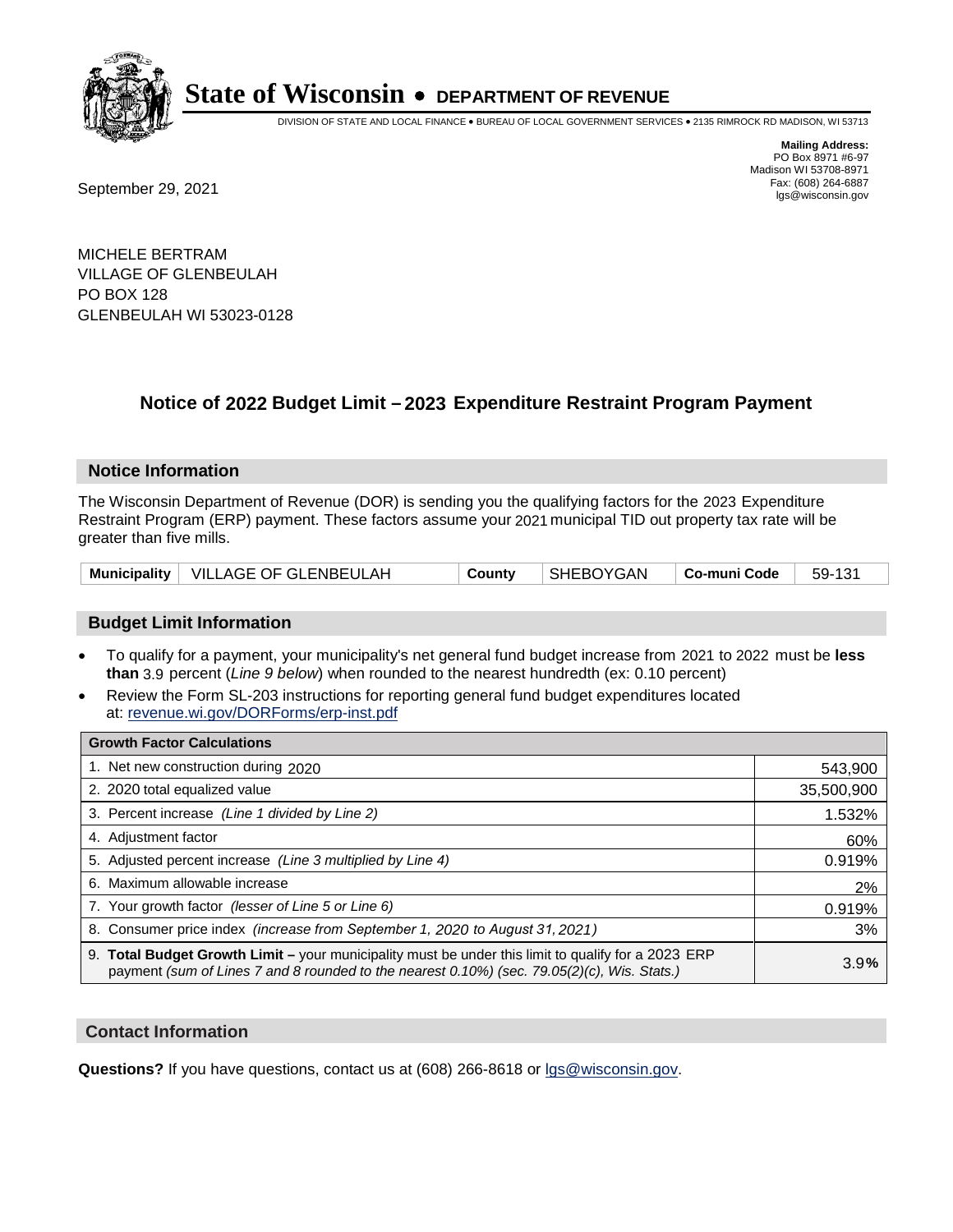

DIVISION OF STATE AND LOCAL FINANCE • BUREAU OF LOCAL GOVERNMENT SERVICES • 2135 RIMROCK RD MADISON, WI 53713

Fax: (608) 264-6887<br>
September 29, 2021 and the state of the state of the state of the state of the state of the state of the state of the state of the state of the state of the state of the state of the state of the state

**Mailing Address:** PO Box 8971 #6-97 Madison WI 53708-8971<br>Fax: (608) 264-6887

LAURIE LINDOW VILLAGE OF KOHLER 319 HIGHLAND DR KOHLER WI 53044-1513

## **Notice of 2022 Budget Limit - 2023 Expenditure Restraint Program Payment**

#### **Notice Information**

The Wisconsin Department of Revenue (DOR) is sending you the qualifying factors for the 2023 Expenditure Restraint Program (ERP) payment. These factors assume your 2021 municipal TID out property tax rate will be greater than five mills.

|  | Municipality   VILLAGE OF KOHLER | County | SHEBOYGAN | ∣ Co-muni Code <sup>∣</sup> | 59-141 |
|--|----------------------------------|--------|-----------|-----------------------------|--------|
|--|----------------------------------|--------|-----------|-----------------------------|--------|

### **Budget Limit Information**

- To qualify for a payment, your municipality's net general fund budget increase from 2021 to 2022 must be less **than** 4.2 percent (*Line 9 below*) when rounded to the nearest hundredth (ex: 0.10 percent)
- Review the Form SL-203 instructions for reporting general fund budget expenditures located at: revenue.wi.gov/DORForms/erp-inst.pdf

| <b>Growth Factor Calculations</b>                                                                                                                                                                  |             |
|----------------------------------------------------------------------------------------------------------------------------------------------------------------------------------------------------|-------------|
| 1. Net new construction during 2020                                                                                                                                                                | 9,582,900   |
| 2. 2020 total equalized value                                                                                                                                                                      | 483,363,600 |
| 3. Percent increase (Line 1 divided by Line 2)                                                                                                                                                     | 1.983%      |
| 4. Adjustment factor                                                                                                                                                                               | 60%         |
| 5. Adjusted percent increase (Line 3 multiplied by Line 4)                                                                                                                                         | 1.190%      |
| 6. Maximum allowable increase                                                                                                                                                                      | 2%          |
| 7. Your growth factor (lesser of Line 5 or Line 6)                                                                                                                                                 | 1.190%      |
| 8. Consumer price index (increase from September 1, 2020 to August 31, 2021)                                                                                                                       | 3%          |
| 9. Total Budget Growth Limit - your municipality must be under this limit to qualify for a 2023 ERP<br>payment (sum of Lines 7 and 8 rounded to the nearest 0.10%) (sec. 79.05(2)(c), Wis. Stats.) | 4.2%        |

#### **Contact Information**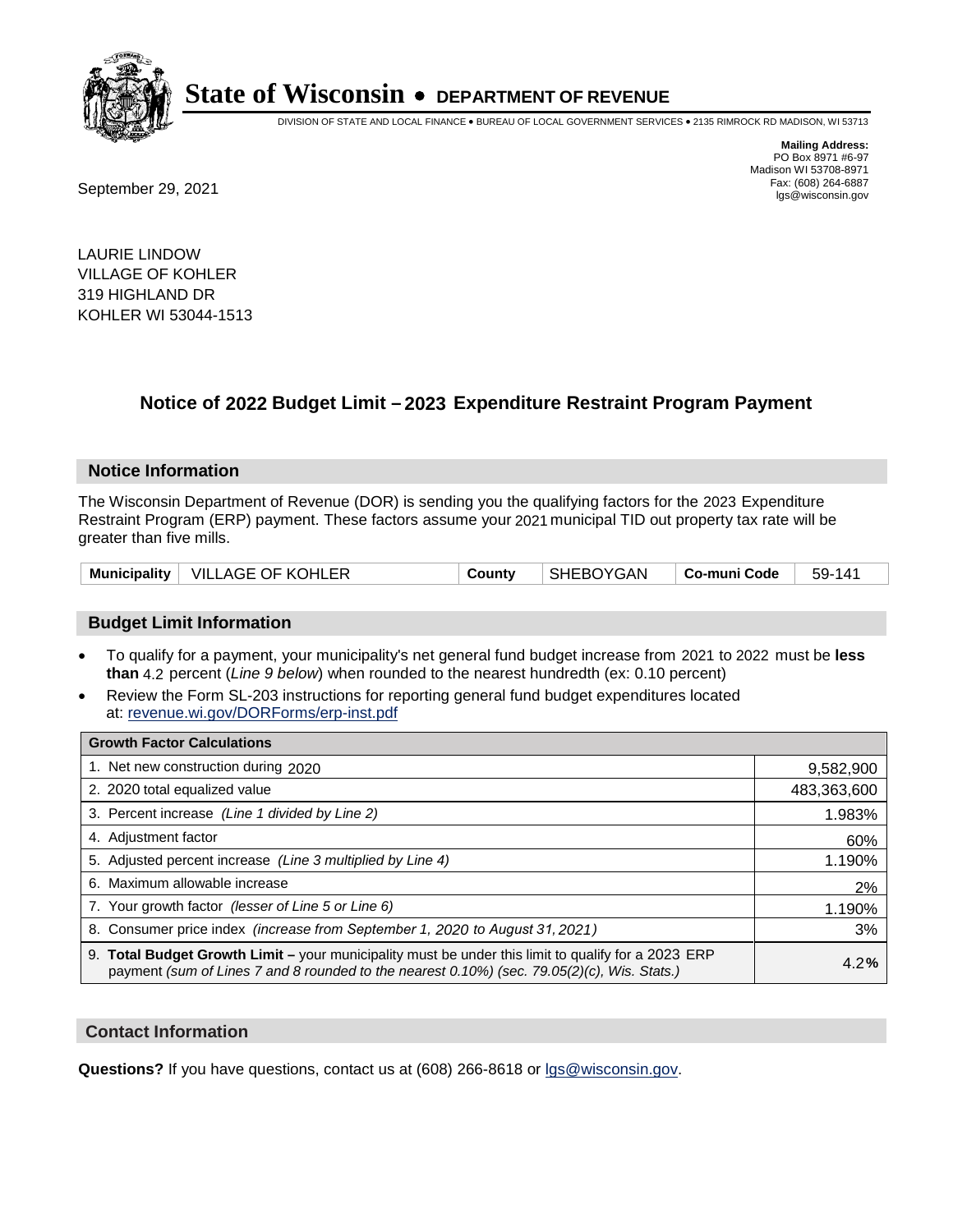

DIVISION OF STATE AND LOCAL FINANCE • BUREAU OF LOCAL GOVERNMENT SERVICES • 2135 RIMROCK RD MADISON, WI 53713

**Mailing Address:** PO Box 8971 #6-97 Madison WI 53708-8971<br>Fax: (608) 264-6887

Fax: (608) 264-6887<br>
September 29, 2021 and the state of the state of the state of the state of the state of the state of the state of the state of the state of the state of the state of the state of the state of the state

JILL LUDENS VILLAGE OF OOSTBURG PO BOX 700227 OOSTBURG WI 53070-0227

## **Notice of 2022 Budget Limit - 2023 Expenditure Restraint Program Payment**

#### **Notice Information**

The Wisconsin Department of Revenue (DOR) is sending you the qualifying factors for the 2023 Expenditure Restraint Program (ERP) payment. These factors assume your 2021 municipal TID out property tax rate will be greater than five mills.

|  | Municipality   VILLAGE OF OOSTBURG | County | SHEBOYGAN | Co-muni Code | 59-165 |
|--|------------------------------------|--------|-----------|--------------|--------|
|--|------------------------------------|--------|-----------|--------------|--------|

### **Budget Limit Information**

- To qualify for a payment, your municipality's net general fund budget increase from 2021 to 2022 must be less **than** 4.4 percent (*Line 9 below*) when rounded to the nearest hundredth (ex: 0.10 percent)
- Review the Form SL-203 instructions for reporting general fund budget expenditures located at: revenue.wi.gov/DORForms/erp-inst.pdf

| <b>Growth Factor Calculations</b>                                                                                                                                                                  |             |
|----------------------------------------------------------------------------------------------------------------------------------------------------------------------------------------------------|-------------|
| 1. Net new construction during 2020                                                                                                                                                                | 6,170,300   |
| 2. 2020 total equalized value                                                                                                                                                                      | 266,050,600 |
| 3. Percent increase (Line 1 divided by Line 2)                                                                                                                                                     | 2.319%      |
| 4. Adiustment factor                                                                                                                                                                               | 60%         |
| 5. Adjusted percent increase (Line 3 multiplied by Line 4)                                                                                                                                         | 1.391%      |
| 6. Maximum allowable increase                                                                                                                                                                      | 2%          |
| 7. Your growth factor (lesser of Line 5 or Line 6)                                                                                                                                                 | 1.391%      |
| 8. Consumer price index (increase from September 1, 2020 to August 31, 2021)                                                                                                                       | 3%          |
| 9. Total Budget Growth Limit - your municipality must be under this limit to qualify for a 2023 ERP<br>payment (sum of Lines 7 and 8 rounded to the nearest 0.10%) (sec. 79.05(2)(c), Wis. Stats.) | 4.4%        |

#### **Contact Information**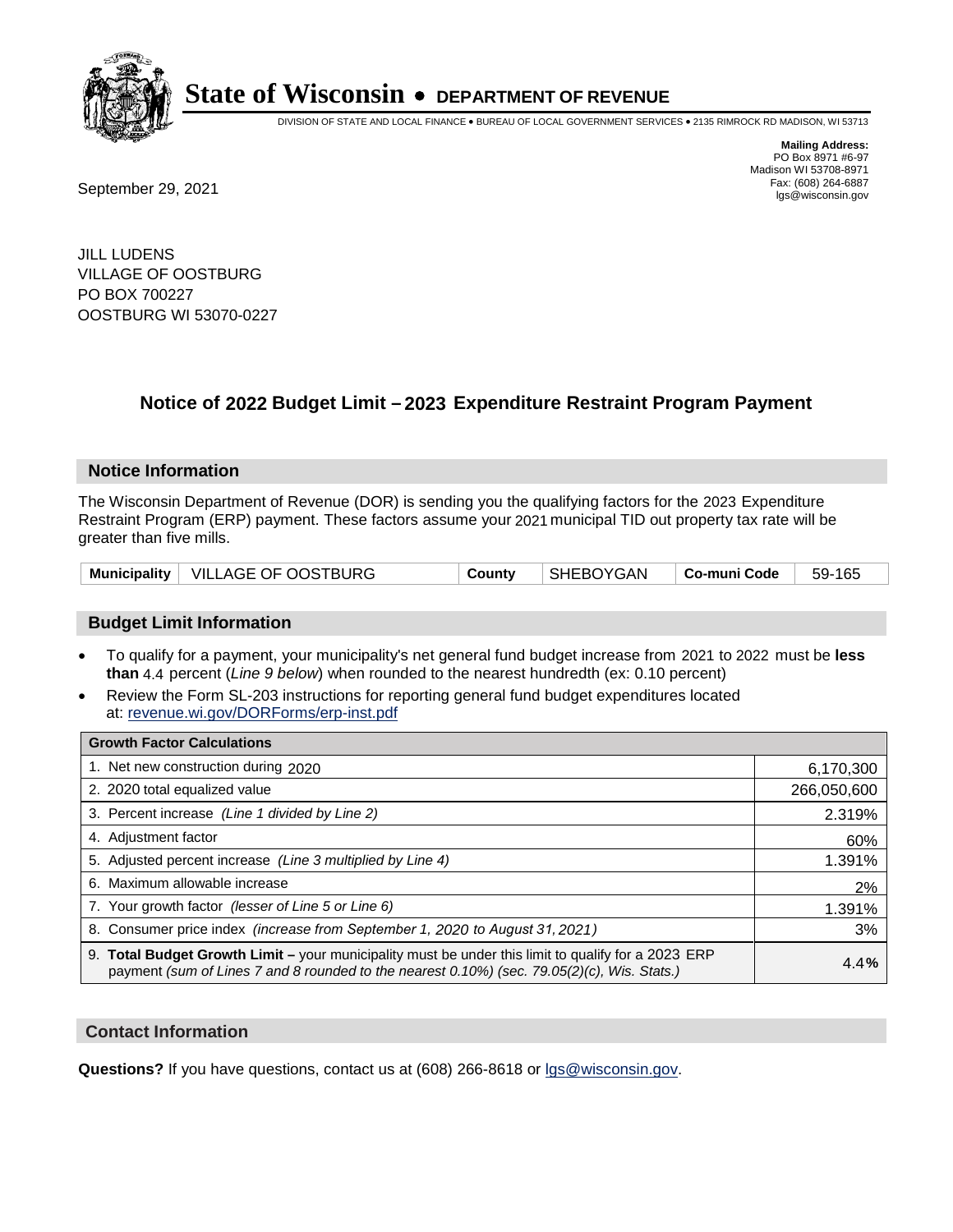

DIVISION OF STATE AND LOCAL FINANCE • BUREAU OF LOCAL GOVERNMENT SERVICES • 2135 RIMROCK RD MADISON, WI 53713

Fax: (608) 264-6887<br>
September 29, 2021 and the state of the state of the state of the state of the state of the state of the state of the state of the state of the state of the state of the state of the state of the state

**Mailing Address:** PO Box 8971 #6-97 Madison WI 53708-8971<br>Fax: (608) 264-6887

JO ANN LESSER VILLAGE OF RANDOM LAKE PO BOX 344 RANDOM LAKE WI 53075

## **Notice of 2022 Budget Limit - 2023 Expenditure Restraint Program Payment**

#### **Notice Information**

The Wisconsin Department of Revenue (DOR) is sending you the qualifying factors for the 2023 Expenditure Restraint Program (ERP) payment. These factors assume your 2021 municipal TID out property tax rate will be greater than five mills.

|  | Municipality   VILLAGE OF RANDOM LAKE | County | SHEBOYGAN | $\vert$ Co-muni Code $\vert$ 59-176 |  |
|--|---------------------------------------|--------|-----------|-------------------------------------|--|
|--|---------------------------------------|--------|-----------|-------------------------------------|--|

### **Budget Limit Information**

- To qualify for a payment, your municipality's net general fund budget increase from 2021 to 2022 must be less **than** 3.3 percent (*Line 9 below*) when rounded to the nearest hundredth (ex: 0.10 percent)
- Review the Form SL-203 instructions for reporting general fund budget expenditures located at: revenue.wi.gov/DORForms/erp-inst.pdf

| <b>Growth Factor Calculations</b>                                                                                                                                                                  |             |
|----------------------------------------------------------------------------------------------------------------------------------------------------------------------------------------------------|-------------|
| 1. Net new construction during 2020                                                                                                                                                                | 760,900     |
| 2. 2020 total equalized value                                                                                                                                                                      | 162,703,700 |
| 3. Percent increase (Line 1 divided by Line 2)                                                                                                                                                     | 0.468%      |
| 4. Adjustment factor                                                                                                                                                                               | 60%         |
| 5. Adjusted percent increase (Line 3 multiplied by Line 4)                                                                                                                                         | 0.281%      |
| 6. Maximum allowable increase                                                                                                                                                                      | 2%          |
| 7. Your growth factor (lesser of Line 5 or Line 6)                                                                                                                                                 | 0.281%      |
| 8. Consumer price index (increase from September 1, 2020 to August 31, 2021)                                                                                                                       | 3%          |
| 9. Total Budget Growth Limit - your municipality must be under this limit to qualify for a 2023 ERP<br>payment (sum of Lines 7 and 8 rounded to the nearest 0.10%) (sec. 79.05(2)(c), Wis. Stats.) | 3.3%        |

#### **Contact Information**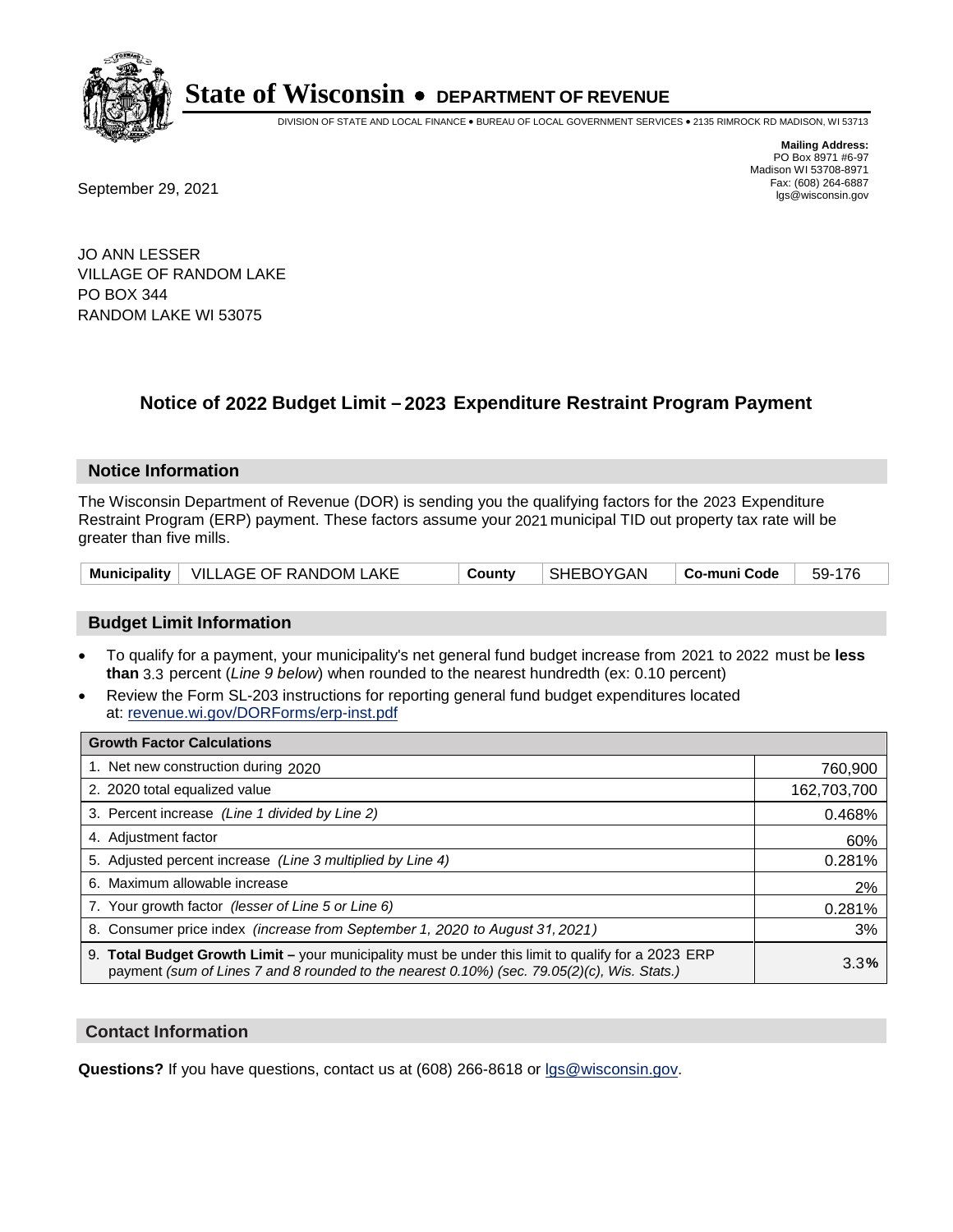

DIVISION OF STATE AND LOCAL FINANCE • BUREAU OF LOCAL GOVERNMENT SERVICES • 2135 RIMROCK RD MADISON, WI 53713

**Mailing Address:** PO Box 8971 #6-97 Madison WI 53708-8971<br>Fax: (608) 264-6887

Fax: (608) 264-6887<br>
September 29, 2021 and the state of the state of the state of the state of the state of the state of the state of the state of the state of the state of the state of the state of the state of the state

LISA GILLETTE VILLAGE OF WALDO 810 WEST SECOND ST WALDO WI 53093

## **Notice of 2022 Budget Limit - 2023 Expenditure Restraint Program Payment**

#### **Notice Information**

The Wisconsin Department of Revenue (DOR) is sending you the qualifying factors for the 2023 Expenditure Restraint Program (ERP) payment. These factors assume your 2021 municipal TID out property tax rate will be greater than five mills.

|  | Municipality   VILLAGE OF WALDO | County | <b>SHEBOYGAN</b> | ∣ Co-muni Code ∣ | 59-191 |
|--|---------------------------------|--------|------------------|------------------|--------|
|--|---------------------------------|--------|------------------|------------------|--------|

### **Budget Limit Information**

- To qualify for a payment, your municipality's net general fund budget increase from 2021 to 2022 must be less **than** 4.4 percent (*Line 9 below*) when rounded to the nearest hundredth (ex: 0.10 percent)
- Review the Form SL-203 instructions for reporting general fund budget expenditures located at: revenue.wi.gov/DORForms/erp-inst.pdf

| <b>Growth Factor Calculations</b>                                                                                                                                                                  |            |
|----------------------------------------------------------------------------------------------------------------------------------------------------------------------------------------------------|------------|
| 1. Net new construction during 2020                                                                                                                                                                | 814,400    |
| 2. 2020 total equalized value                                                                                                                                                                      | 35,425,100 |
| 3. Percent increase (Line 1 divided by Line 2)                                                                                                                                                     | 2.299%     |
| 4. Adiustment factor                                                                                                                                                                               | 60%        |
| 5. Adjusted percent increase (Line 3 multiplied by Line 4)                                                                                                                                         | 1.379%     |
| Maximum allowable increase<br>6.                                                                                                                                                                   | 2%         |
| 7. Your growth factor (lesser of Line 5 or Line 6)                                                                                                                                                 | 1.379%     |
| 8. Consumer price index (increase from September 1, 2020 to August 31, 2021)                                                                                                                       | 3%         |
| 9. Total Budget Growth Limit - your municipality must be under this limit to qualify for a 2023 ERP<br>payment (sum of Lines 7 and 8 rounded to the nearest 0.10%) (sec. 79.05(2)(c), Wis. Stats.) | 4.4%       |

#### **Contact Information**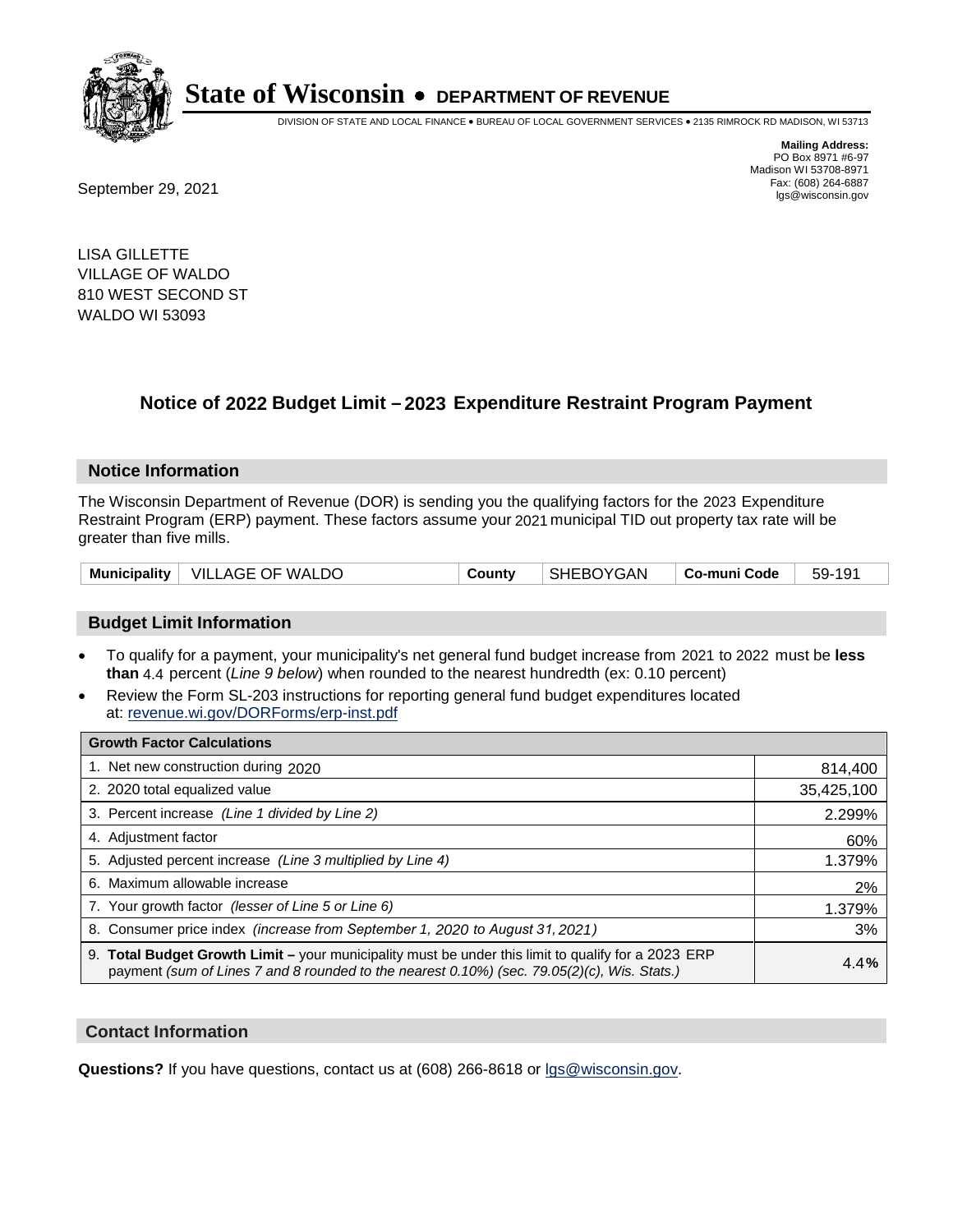

DIVISION OF STATE AND LOCAL FINANCE • BUREAU OF LOCAL GOVERNMENT SERVICES • 2135 RIMROCK RD MADISON, WI 53713

**Mailing Address:** PO Box 8971 #6-97 Madison WI 53708-8971<br>Fax: (608) 264-6887 Fax: (608) 264-6887<br>
September 29, 2021 and the state of the state of the state of the state of the state of the state of the state of the state of the state of the state of the state of the state of the state of the state

ANNA VOIGT CITY OF PLYMOUTH 128 SMITH ST, PO BOX 107 PLYMOUTH WI 53073

## **Notice of 2022 Budget Limit - 2023 Expenditure Restraint Program Payment**

#### **Notice Information**

The Wisconsin Department of Revenue (DOR) is sending you the qualifying factors for the 2023 Expenditure Restraint Program (ERP) payment. These factors assume your 2021 municipal TID out property tax rate will be greater than five mills.

|  | Municipality   CITY OF PLYMOUTH | County | SHEBOYGAN |  | $  59-271$ |
|--|---------------------------------|--------|-----------|--|------------|
|--|---------------------------------|--------|-----------|--|------------|

#### **Budget Limit Information**

- To qualify for a payment, your municipality's net general fund budget increase from 2021 to 2022 must be less **than** 3.6 percent (*Line 9 below*) when rounded to the nearest hundredth (ex: 0.10 percent)
- Review the Form SL-203 instructions for reporting general fund budget expenditures located at: revenue.wi.gov/DORForms/erp-inst.pdf

| <b>Growth Factor Calculations</b>                                                                                                                                                                  |             |
|----------------------------------------------------------------------------------------------------------------------------------------------------------------------------------------------------|-------------|
| 1. Net new construction during 2020                                                                                                                                                                | 8,268,300   |
| 2. 2020 total equalized value                                                                                                                                                                      | 863,133,100 |
| 3. Percent increase (Line 1 divided by Line 2)                                                                                                                                                     | 0.958%      |
| 4. Adjustment factor                                                                                                                                                                               | 60%         |
| 5. Adjusted percent increase (Line 3 multiplied by Line 4)                                                                                                                                         | 0.575%      |
| 6. Maximum allowable increase                                                                                                                                                                      | 2%          |
| 7. Your growth factor (lesser of Line 5 or Line 6)                                                                                                                                                 | 0.575%      |
| 8. Consumer price index (increase from September 1, 2020 to August 31, 2021)                                                                                                                       | 3%          |
| 9. Total Budget Growth Limit - your municipality must be under this limit to qualify for a 2023 ERP<br>payment (sum of Lines 7 and 8 rounded to the nearest 0.10%) (sec. 79.05(2)(c), Wis. Stats.) | 3.6%        |

#### **Contact Information**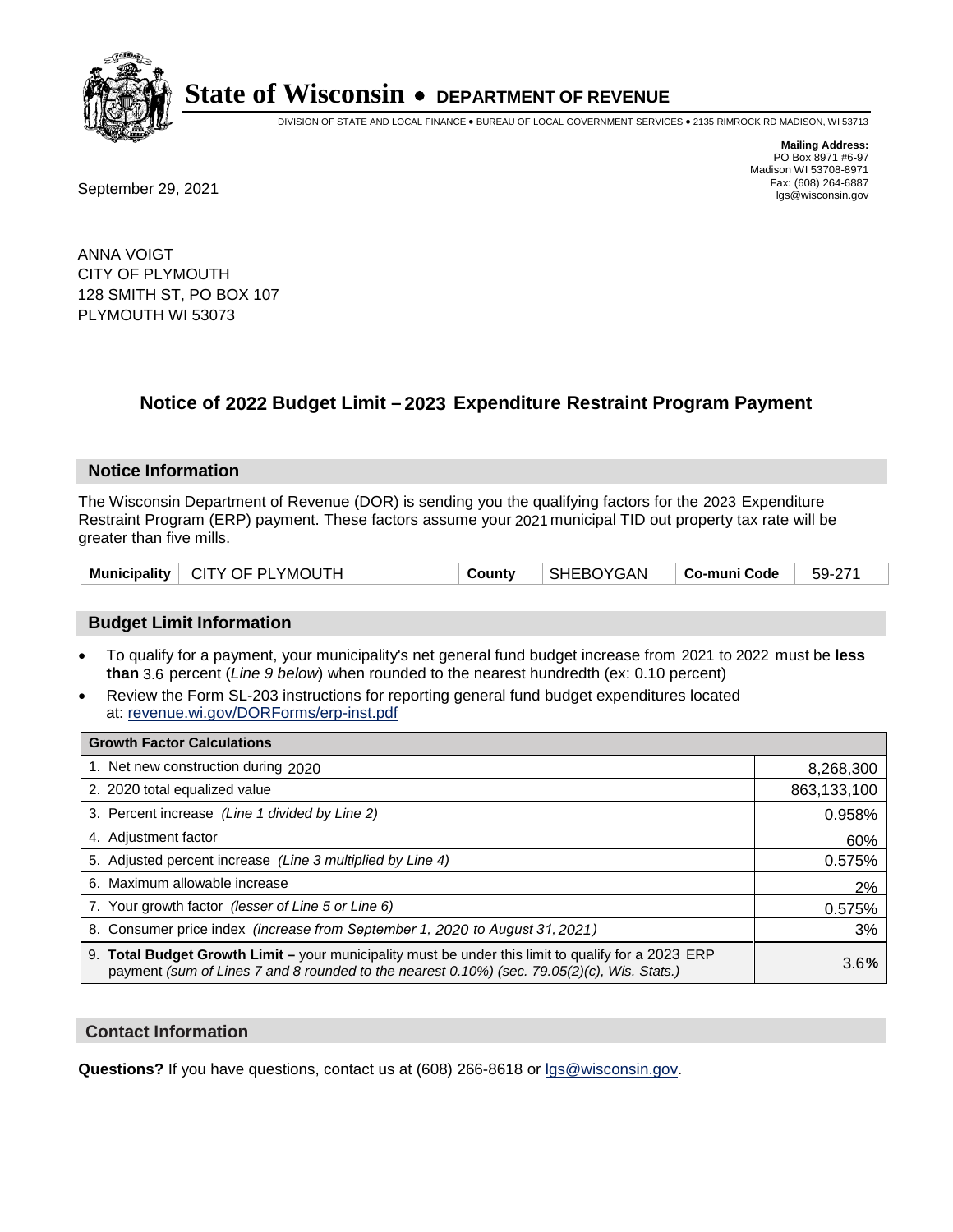

DIVISION OF STATE AND LOCAL FINANCE • BUREAU OF LOCAL GOVERNMENT SERVICES • 2135 RIMROCK RD MADISON, WI 53713

Fax: (608) 264-6887<br>
September 29, 2021 and the state of the state of the state of the state of the state of the state of the state of the state of the state of the state of the state of the state of the state of the state

**Mailing Address:** PO Box 8971 #6-97 Madison WI 53708-8971<br>Fax: (608) 264-6887

MEREDITH DEBRUIN CITY OF SHEBOYGAN 828 CENTER AVE SHEBOYGAN WI 53081-4442

## **Notice of 2022 Budget Limit - 2023 Expenditure Restraint Program Payment**

#### **Notice Information**

The Wisconsin Department of Revenue (DOR) is sending you the qualifying factors for the 2023 Expenditure Restraint Program (ERP) payment. These factors assume your 2021 municipal TID out property tax rate will be greater than five mills.

| Municipality   CITY OF SHEBOYGAN | County | SHEBOYGAN | $\vert$ Co-muni Code $\vert$ 59-281 |  |
|----------------------------------|--------|-----------|-------------------------------------|--|
|----------------------------------|--------|-----------|-------------------------------------|--|

#### **Budget Limit Information**

- To qualify for a payment, your municipality's net general fund budget increase from 2021 to 2022 must be less **than** 4.7 percent (*Line 9 below*) when rounded to the nearest hundredth (ex: 0.10 percent)
- Review the Form SL-203 instructions for reporting general fund budget expenditures located at: revenue.wi.gov/DORForms/erp-inst.pdf

| <b>Growth Factor Calculations</b>                                                                                                                                                                      |               |
|--------------------------------------------------------------------------------------------------------------------------------------------------------------------------------------------------------|---------------|
| 1. Net new construction during 2020                                                                                                                                                                    | 95,921,200    |
| 2. 2020 total equalized value                                                                                                                                                                          | 3,298,516,300 |
| 3. Percent increase (Line 1 divided by Line 2)                                                                                                                                                         | 2.908%        |
| 4. Adjustment factor                                                                                                                                                                                   | 60%           |
| 5. Adjusted percent increase (Line 3 multiplied by Line 4)                                                                                                                                             | 1.745%        |
| 6. Maximum allowable increase                                                                                                                                                                          | 2%            |
| 7. Your growth factor (lesser of Line 5 or Line 6)                                                                                                                                                     | 1.745%        |
| 8. Consumer price index (increase from September 1, 2020 to August 31, 2021)                                                                                                                           | 3%            |
| 9. Total Budget Growth Limit - your municipality must be under this limit to qualify for a 2023 ERP<br>payment (sum of Lines 7 and 8 rounded to the nearest $0.10\%$ ) (sec. 79.05(2)(c), Wis. Stats.) | 4.7%          |

#### **Contact Information**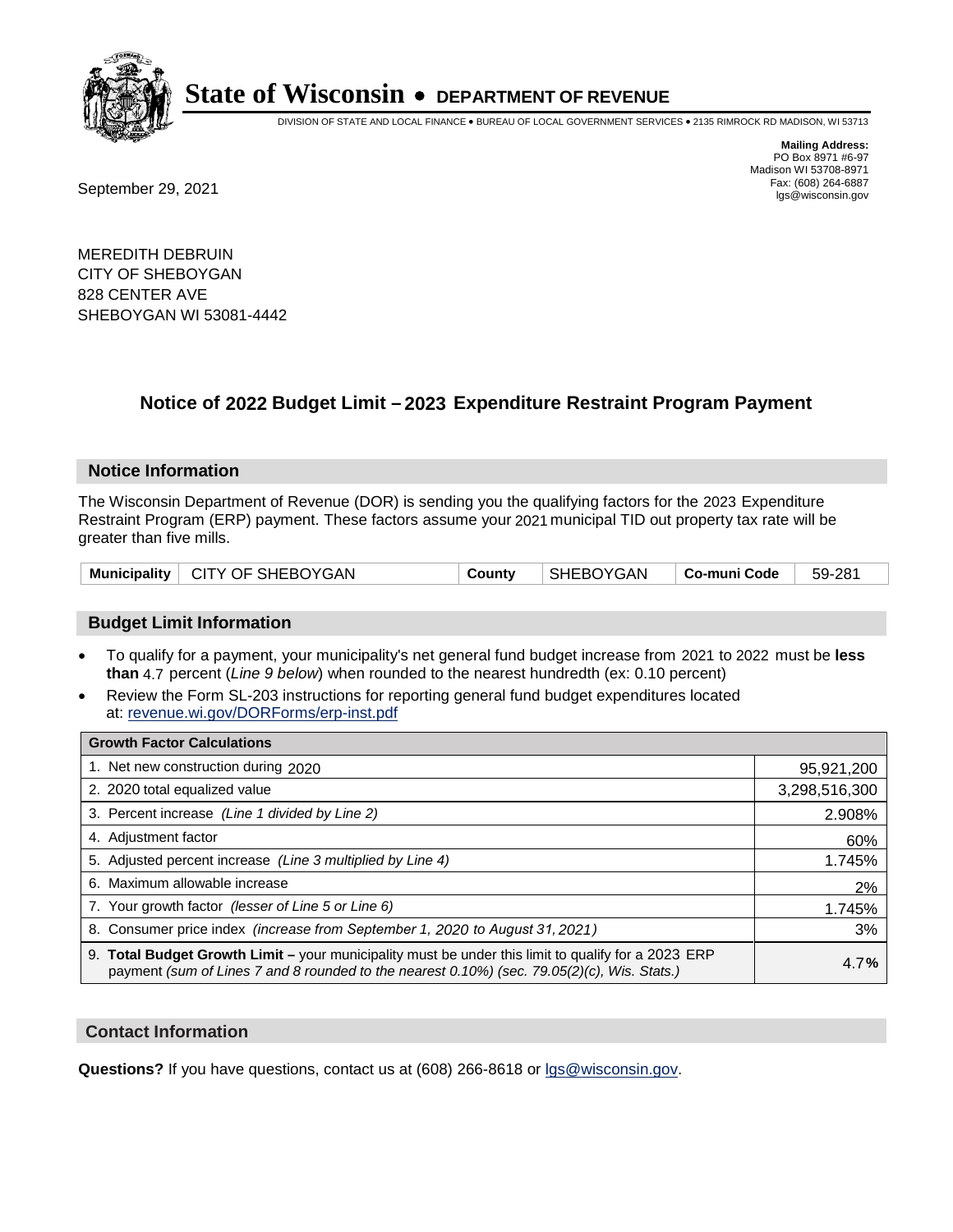

DIVISION OF STATE AND LOCAL FINANCE • BUREAU OF LOCAL GOVERNMENT SERVICES • 2135 RIMROCK RD MADISON, WI 53713

**Mailing Address:** PO Box 8971 #6-97 Madison WI 53708-8971<br>Fax: (608) 264-6887

Fax: (608) 264-6887<br>
September 29, 2021 and the state of the state of the state of the state of the state of the state of the state of the state of the state of the state of the state of the state of the state of the state

ALYSSA WALFORD CITY OF SHEBOYGAN FALLS PO BOX 186, 375 BUFFALO ST. SHEBOYGAN FALLS WI 53085-0186

## **Notice of 2022 Budget Limit - 2023 Expenditure Restraint Program Payment**

#### **Notice Information**

The Wisconsin Department of Revenue (DOR) is sending you the qualifying factors for the 2023 Expenditure Restraint Program (ERP) payment. These factors assume your 2021 municipal TID out property tax rate will be greater than five mills.

|  | Municipality   CITY OF SHEBOYGAN FALLS | County | SHEBOYGAN   Co-muni Code   59-282 |  |  |
|--|----------------------------------------|--------|-----------------------------------|--|--|
|--|----------------------------------------|--------|-----------------------------------|--|--|

#### **Budget Limit Information**

- To qualify for a payment, your municipality's net general fund budget increase from 2021 to 2022 must be less **than** 5.0 percent (*Line 9 below*) when rounded to the nearest hundredth (ex: 0.10 percent)
- Review the Form SL-203 instructions for reporting general fund budget expenditures located at: revenue.wi.gov/DORForms/erp-inst.pdf

| <b>Growth Factor Calculations</b>                                                                                                                                                                  |             |
|----------------------------------------------------------------------------------------------------------------------------------------------------------------------------------------------------|-------------|
| 1. Net new construction during 2020                                                                                                                                                                | 30,001,100  |
| 2. 2020 total equalized value                                                                                                                                                                      | 698,600,100 |
| 3. Percent increase (Line 1 divided by Line 2)                                                                                                                                                     | 4.294%      |
| 4. Adjustment factor                                                                                                                                                                               | 60%         |
| 5. Adjusted percent increase (Line 3 multiplied by Line 4)                                                                                                                                         | 2.576%      |
| 6. Maximum allowable increase                                                                                                                                                                      | 2%          |
| 7. Your growth factor (lesser of Line 5 or Line 6)                                                                                                                                                 | 2.000%      |
| 8. Consumer price index (increase from September 1, 2020 to August 31, 2021)                                                                                                                       | 3%          |
| 9. Total Budget Growth Limit - your municipality must be under this limit to qualify for a 2023 ERP<br>payment (sum of Lines 7 and 8 rounded to the nearest 0.10%) (sec. 79.05(2)(c), Wis. Stats.) | 5.0%        |

#### **Contact Information**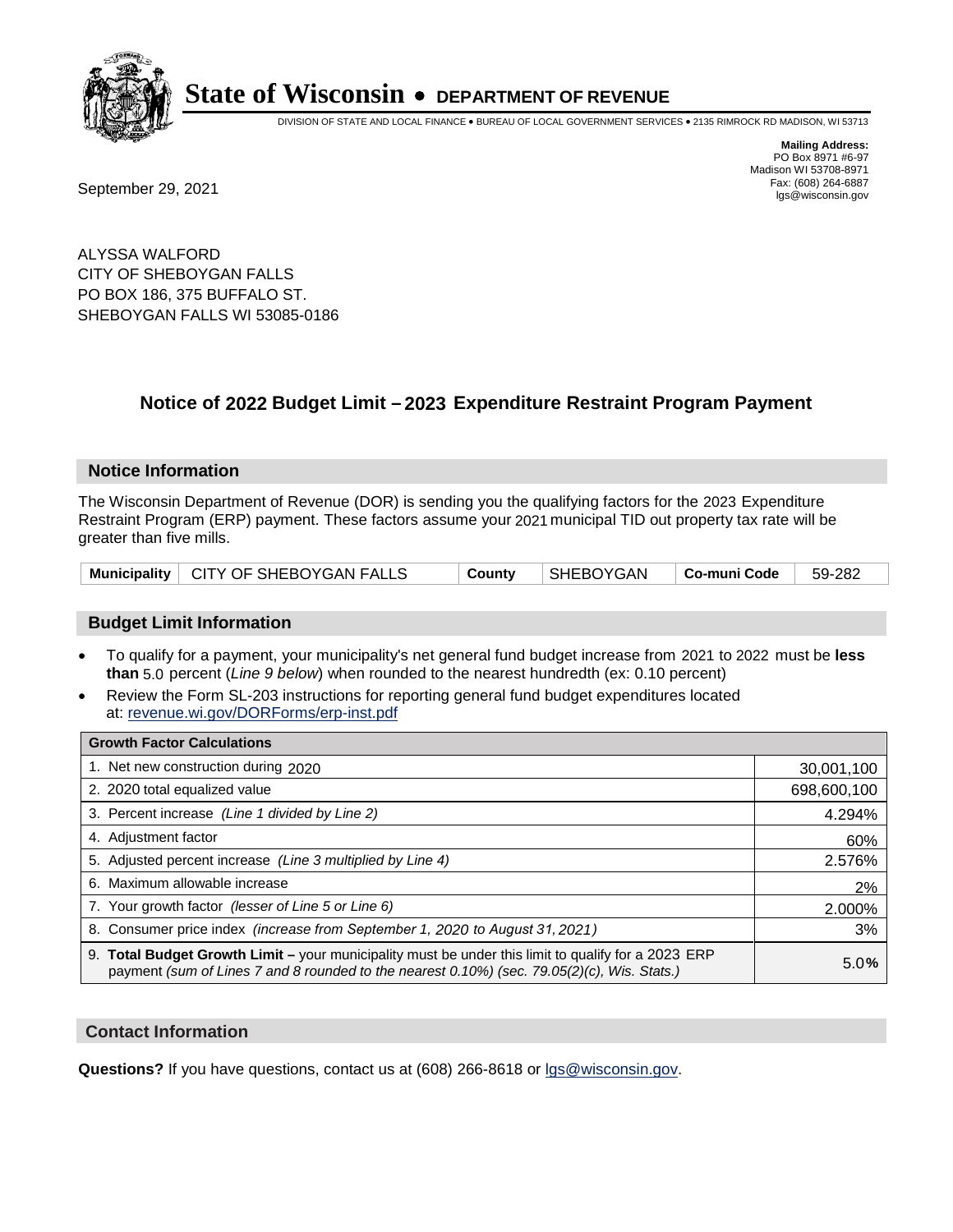

DIVISION OF STATE AND LOCAL FINANCE • BUREAU OF LOCAL GOVERNMENT SERVICES • 2135 RIMROCK RD MADISON, WI 53713

Fax: (608) 264-6887<br>
September 29, 2021 and the state of the state of the state of the state of the state of the state of the state of the state of the state of the state of the state of the state of the state of the state

**Mailing Address:** PO Box 8971 #6-97 Madison WI 53708-8971<br>Fax: (608) 264-6887

CANDICE GRUNSETH VILLAGE OF GILMAN PO BOX 157 GILMAN WI 54433-0157

## **Notice of 2022 Budget Limit - 2023 Expenditure Restraint Program Payment**

#### **Notice Information**

The Wisconsin Department of Revenue (DOR) is sending you the qualifying factors for the 2023 Expenditure Restraint Program (ERP) payment. These factors assume your 2021 municipal TID out property tax rate will be greater than five mills.

| VILLAGE OF GILMAN | <b>TAYLOR</b> | 60-131       |
|-------------------|---------------|--------------|
| Municipality      | County        | Co-muni Code |

### **Budget Limit Information**

- To qualify for a payment, your municipality's net general fund budget increase from 2021 to 2022 must be less **than** 3.0 percent (*Line 9 below*) when rounded to the nearest hundredth (ex: 0.10 percent)
- Review the Form SL-203 instructions for reporting general fund budget expenditures located at: revenue.wi.gov/DORForms/erp-inst.pdf

| <b>Growth Factor Calculations</b>                                                                                                                                                                  |            |
|----------------------------------------------------------------------------------------------------------------------------------------------------------------------------------------------------|------------|
| 1. Net new construction during 2020                                                                                                                                                                | 14,700     |
| 2. 2020 total equalized value                                                                                                                                                                      | 18,770,100 |
| 3. Percent increase (Line 1 divided by Line 2)                                                                                                                                                     | 0.078%     |
| 4. Adjustment factor                                                                                                                                                                               | 60%        |
| 5. Adjusted percent increase (Line 3 multiplied by Line 4)                                                                                                                                         | 0.047%     |
| 6. Maximum allowable increase                                                                                                                                                                      | 2%         |
| 7. Your growth factor (lesser of Line 5 or Line 6)                                                                                                                                                 | 0.047%     |
| 8. Consumer price index (increase from September 1, 2020 to August 31, 2021)                                                                                                                       | 3%         |
| 9. Total Budget Growth Limit – your municipality must be under this limit to qualify for a 2023 ERP<br>payment (sum of Lines 7 and 8 rounded to the nearest 0.10%) (sec. 79.05(2)(c), Wis. Stats.) | 3.0%       |

#### **Contact Information**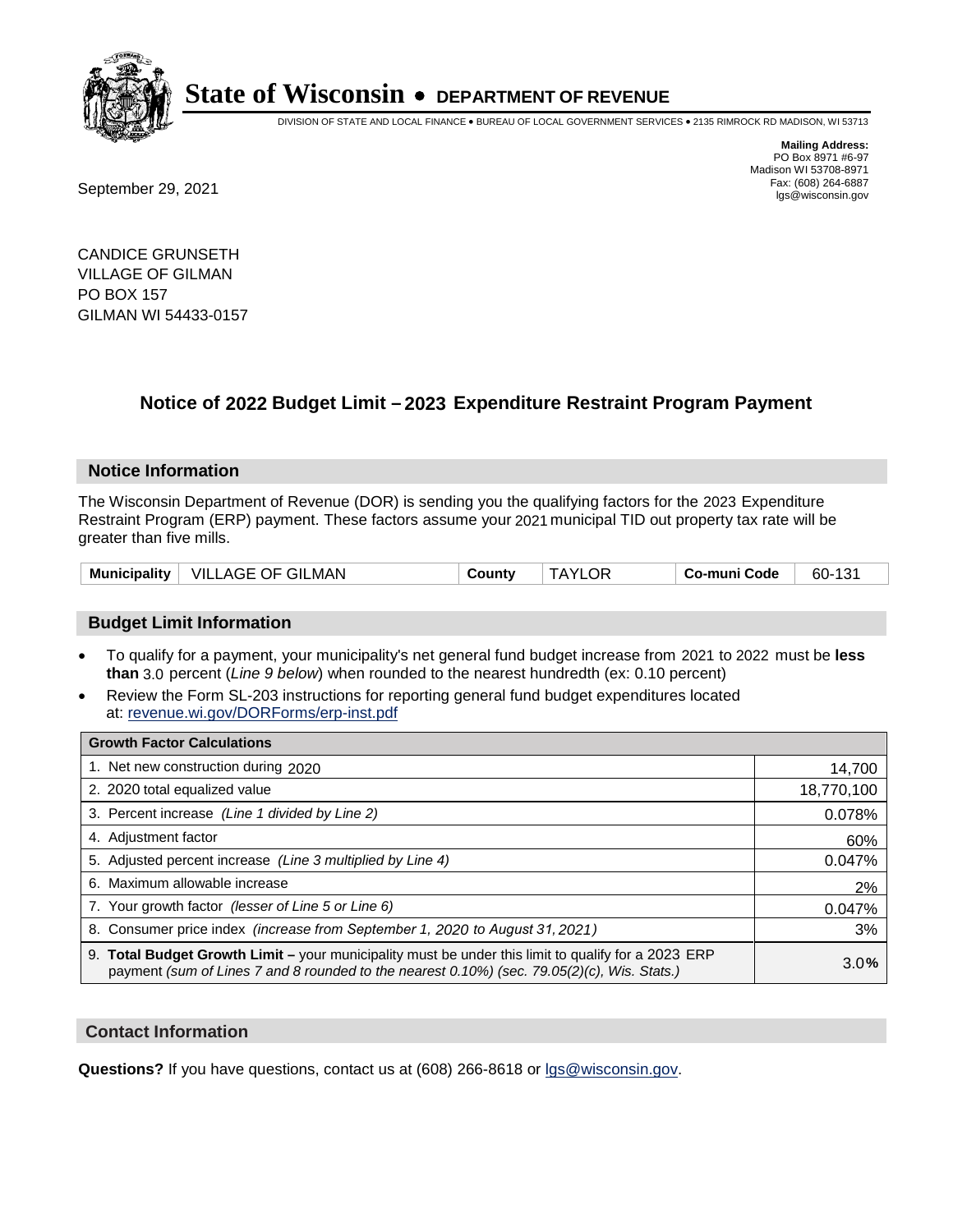

DIVISION OF STATE AND LOCAL FINANCE • BUREAU OF LOCAL GOVERNMENT SERVICES • 2135 RIMROCK RD MADISON, WI 53713

Fax: (608) 264-6887<br>
September 29, 2021 and the state of the state of the state of the state of the state of the state of the state of the state of the state of the state of the state of the state of the state of the state

**Mailing Address:** PO Box 8971 #6-97 Madison WI 53708-8971<br>Fax: (608) 264-6887

KRISTIN LUECK VILLAGE OF RIB LAKE PO BOX 205, 655 PEARL ST. RIB LAKE WI 54470-0205

## **Notice of 2022 Budget Limit - 2023 Expenditure Restraint Program Payment**

#### **Notice Information**

The Wisconsin Department of Revenue (DOR) is sending you the qualifying factors for the 2023 Expenditure Restraint Program (ERP) payment. These factors assume your 2021 municipal TID out property tax rate will be greater than five mills.

|  | Municipality   VILLAGE OF RIB LAKE | County | <b>TAYLOR</b> | Co-muni Code | 60-176 |
|--|------------------------------------|--------|---------------|--------------|--------|
|--|------------------------------------|--------|---------------|--------------|--------|

### **Budget Limit Information**

- To qualify for a payment, your municipality's net general fund budget increase from 2021 to 2022 must be less **than** 3.0 percent (*Line 9 below*) when rounded to the nearest hundredth (ex: 0.10 percent)
- Review the Form SL-203 instructions for reporting general fund budget expenditures located at: revenue.wi.gov/DORForms/erp-inst.pdf

| <b>Growth Factor Calculations</b>                                                                                                                                                                  |            |
|----------------------------------------------------------------------------------------------------------------------------------------------------------------------------------------------------|------------|
| 1. Net new construction during 2020                                                                                                                                                                |            |
| 2. 2020 total equalized value                                                                                                                                                                      | 37,937,700 |
| 3. Percent increase (Line 1 divided by Line 2)                                                                                                                                                     | 0.000%     |
| 4. Adjustment factor                                                                                                                                                                               | 60%        |
| 5. Adjusted percent increase (Line 3 multiplied by Line 4)                                                                                                                                         | 0.000%     |
| 6. Maximum allowable increase                                                                                                                                                                      | 2%         |
| 7. Your growth factor (lesser of Line 5 or Line 6)                                                                                                                                                 | 0.000%     |
| 8. Consumer price index (increase from September 1, 2020 to August 31, 2021)                                                                                                                       | 3%         |
| 9. Total Budget Growth Limit – your municipality must be under this limit to qualify for a 2023 ERP<br>payment (sum of Lines 7 and 8 rounded to the nearest 0.10%) (sec. 79.05(2)(c), Wis. Stats.) | 3.0%       |

#### **Contact Information**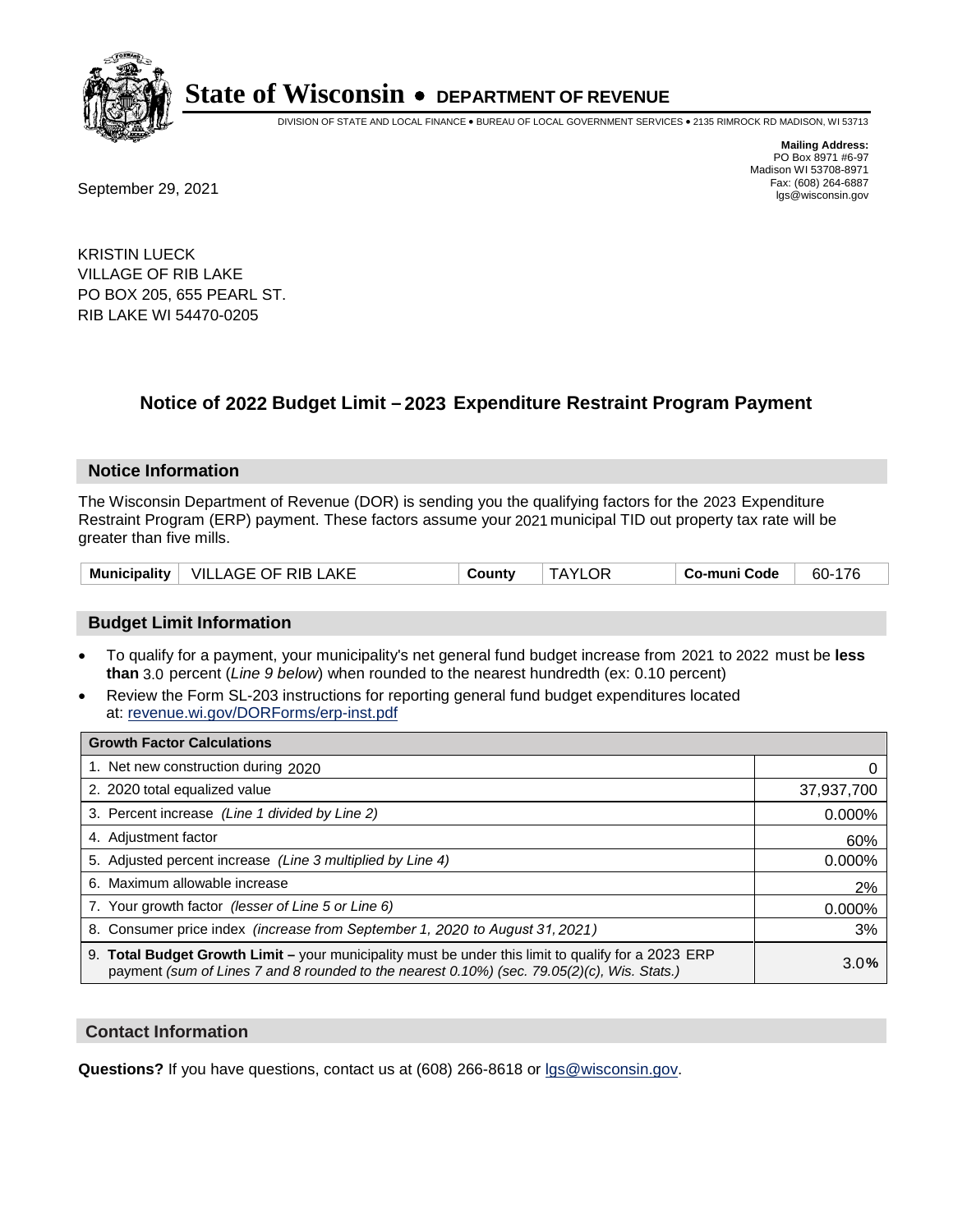

DIVISION OF STATE AND LOCAL FINANCE • BUREAU OF LOCAL GOVERNMENT SERVICES • 2135 RIMROCK RD MADISON, WI 53713

**Mailing Address:** PO Box 8971 #6-97 Madison WI 53708-8971<br>Fax: (608) 264-6887

Fax: (608) 264-6887<br>
September 29, 2021 and the state of the state of the state of the state of the state of the state of the state of the state of the state of the state of the state of the state of the state of the state

ASHLEY LEMKE CITY OF MEDFORD 639 S 2ND ST MEDFORD WI 54451-2058

## **Notice of 2022 Budget Limit - 2023 Expenditure Restraint Program Payment**

#### **Notice Information**

The Wisconsin Department of Revenue (DOR) is sending you the qualifying factors for the 2023 Expenditure Restraint Program (ERP) payment. These factors assume your 2021 municipal TID out property tax rate will be greater than five mills.

| Municipality   CITY OF MEDFORD | County | <b>TAYLOR</b> | Co-muni Code | 60-251 |
|--------------------------------|--------|---------------|--------------|--------|
|--------------------------------|--------|---------------|--------------|--------|

### **Budget Limit Information**

- To qualify for a payment, your municipality's net general fund budget increase from 2021 to 2022 must be less **than** 3.6 percent (*Line 9 below*) when rounded to the nearest hundredth (ex: 0.10 percent)
- Review the Form SL-203 instructions for reporting general fund budget expenditures located at: revenue.wi.gov/DORForms/erp-inst.pdf

| <b>Growth Factor Calculations</b>                                                                                                                                                                  |             |
|----------------------------------------------------------------------------------------------------------------------------------------------------------------------------------------------------|-------------|
| 1. Net new construction during 2020                                                                                                                                                                | 3,205,400   |
| 2. 2020 total equalized value                                                                                                                                                                      | 326,677,900 |
| 3. Percent increase (Line 1 divided by Line 2)                                                                                                                                                     | 0.981%      |
| 4. Adjustment factor                                                                                                                                                                               | 60%         |
| 5. Adjusted percent increase (Line 3 multiplied by Line 4)                                                                                                                                         | 0.589%      |
| 6. Maximum allowable increase                                                                                                                                                                      | 2%          |
| 7. Your growth factor (lesser of Line 5 or Line 6)                                                                                                                                                 | 0.589%      |
| 8. Consumer price index (increase from September 1, 2020 to August 31, 2021)                                                                                                                       | 3%          |
| 9. Total Budget Growth Limit - your municipality must be under this limit to qualify for a 2023 ERP<br>payment (sum of Lines 7 and 8 rounded to the nearest 0.10%) (sec. 79.05(2)(c), Wis. Stats.) | 3.6%        |

#### **Contact Information**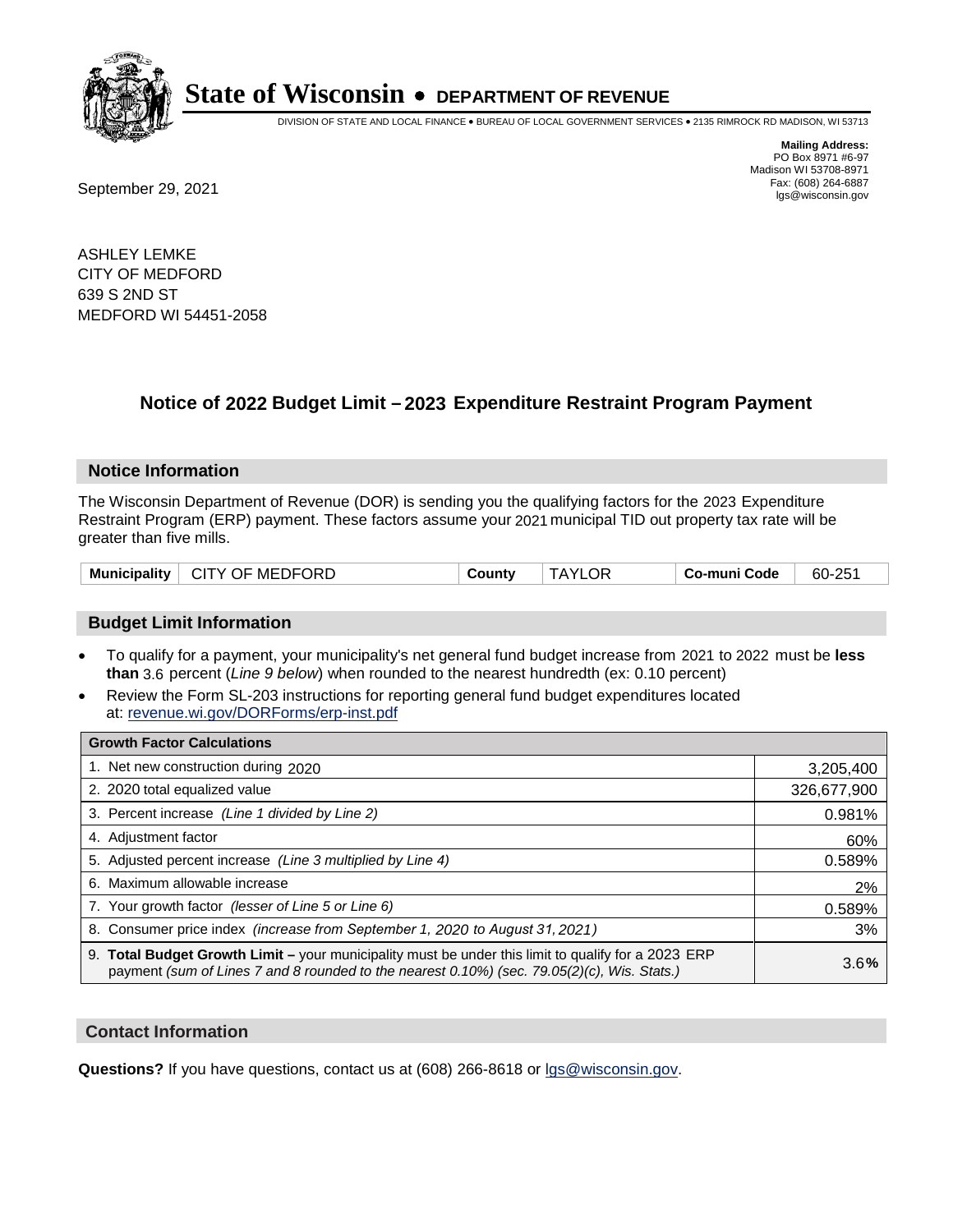

DIVISION OF STATE AND LOCAL FINANCE • BUREAU OF LOCAL GOVERNMENT SERVICES • 2135 RIMROCK RD MADISON, WI 53713

**Mailing Address:** PO Box 8971 #6-97 Madison WI 53708-8971<br>Fax: (608) 264-6887

Fax: (608) 264-6887<br>
September 29, 2021 and the state of the state of the state of the state of the state of the state of the state of the state of the state of the state of the state of the state of the state of the state

MICHELLE LOKEN VILLAGE OF STRUM PO BOX 25 STRUM WI 54770-0025

## **Notice of 2022 Budget Limit - 2023 Expenditure Restraint Program Payment**

#### **Notice Information**

The Wisconsin Department of Revenue (DOR) is sending you the qualifying factors for the 2023 Expenditure Restraint Program (ERP) payment. These factors assume your 2021 municipal TID out property tax rate will be greater than five mills.

|  | Municipality   VILLAGE OF STRUM | County | TREMPEALEAU   Co-muni Code |  | 61-181 |
|--|---------------------------------|--------|----------------------------|--|--------|
|--|---------------------------------|--------|----------------------------|--|--------|

### **Budget Limit Information**

- To qualify for a payment, your municipality's net general fund budget increase from 2021 to 2022 must be less **than** 3.6 percent (*Line 9 below*) when rounded to the nearest hundredth (ex: 0.10 percent)
- Review the Form SL-203 instructions for reporting general fund budget expenditures located at: revenue.wi.gov/DORForms/erp-inst.pdf

| <b>Growth Factor Calculations</b>                                                                                                                                                                  |            |
|----------------------------------------------------------------------------------------------------------------------------------------------------------------------------------------------------|------------|
| 1. Net new construction during 2020                                                                                                                                                                | 599,800    |
| 2. 2020 total equalized value                                                                                                                                                                      | 62,023,900 |
| 3. Percent increase (Line 1 divided by Line 2)                                                                                                                                                     | 0.967%     |
| 4. Adjustment factor                                                                                                                                                                               | 60%        |
| 5. Adjusted percent increase (Line 3 multiplied by Line 4)                                                                                                                                         | 0.580%     |
| 6. Maximum allowable increase                                                                                                                                                                      | 2%         |
| 7. Your growth factor (lesser of Line 5 or Line 6)                                                                                                                                                 | 0.580%     |
| 8. Consumer price index (increase from September 1, 2020 to August 31, 2021)                                                                                                                       | 3%         |
| 9. Total Budget Growth Limit – your municipality must be under this limit to qualify for a 2023 ERP<br>payment (sum of Lines 7 and 8 rounded to the nearest 0.10%) (sec. 79.05(2)(c), Wis. Stats.) | 3.6%       |

#### **Contact Information**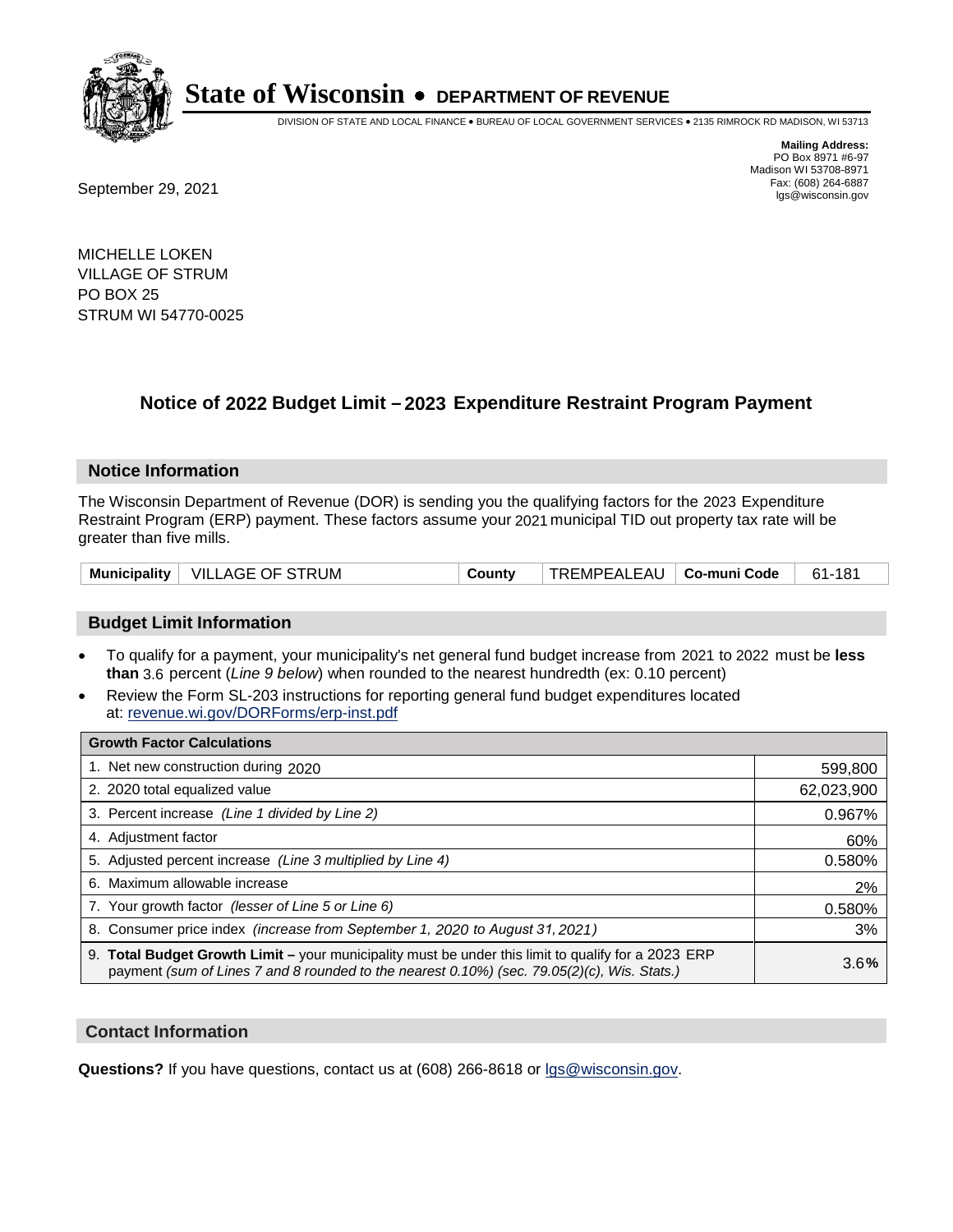

DIVISION OF STATE AND LOCAL FINANCE • BUREAU OF LOCAL GOVERNMENT SERVICES • 2135 RIMROCK RD MADISON, WI 53713

Fax: (608) 264-6887<br>
September 29, 2021 and the state of the state of the state of the state of the state of the state of the state of the state of the state of the state of the state of the state of the state of the state

**Mailing Address:** PO Box 8971 #6-97 Madison WI 53708-8971<br>Fax: (608) 264-6887

KATHY PETERSON VILLAGE OF TREMPEALEAU PO BOX 247 TREMPEALEAU WI 54661

## **Notice of 2022 Budget Limit - 2023 Expenditure Restraint Program Payment**

#### **Notice Information**

The Wisconsin Department of Revenue (DOR) is sending you the qualifying factors for the 2023 Expenditure Restraint Program (ERP) payment. These factors assume your 2021 municipal TID out property tax rate will be greater than five mills.

|  | Municipality   VILLAGE OF TREMPEALEAU | County | TREMPEALEAU   Co-muni Code |  | 186<br>-61 |
|--|---------------------------------------|--------|----------------------------|--|------------|
|--|---------------------------------------|--------|----------------------------|--|------------|

### **Budget Limit Information**

- To qualify for a payment, your municipality's net general fund budget increase from 2021 to 2022 must be less **than** 4.4 percent (*Line 9 below*) when rounded to the nearest hundredth (ex: 0.10 percent)
- Review the Form SL-203 instructions for reporting general fund budget expenditures located at: revenue.wi.gov/DORForms/erp-inst.pdf

| <b>Growth Factor Calculations</b>                                                                                                                                                                      |             |
|--------------------------------------------------------------------------------------------------------------------------------------------------------------------------------------------------------|-------------|
| 1. Net new construction during 2020                                                                                                                                                                    | 3,303,900   |
| 2. 2020 total equalized value                                                                                                                                                                          | 146,061,700 |
| 3. Percent increase (Line 1 divided by Line 2)                                                                                                                                                         | 2.262%      |
| 4. Adiustment factor                                                                                                                                                                                   | 60%         |
| 5. Adjusted percent increase (Line 3 multiplied by Line 4)                                                                                                                                             | 1.357%      |
| 6. Maximum allowable increase                                                                                                                                                                          | 2%          |
| 7. Your growth factor (lesser of Line 5 or Line 6)                                                                                                                                                     | 1.357%      |
| 8. Consumer price index (increase from September 1, 2020 to August 31, 2021)                                                                                                                           | 3%          |
| 9. Total Budget Growth Limit - your municipality must be under this limit to qualify for a 2023 ERP<br>payment (sum of Lines 7 and 8 rounded to the nearest $0.10\%$ ) (sec. 79.05(2)(c), Wis. Stats.) | 4.4%        |

#### **Contact Information**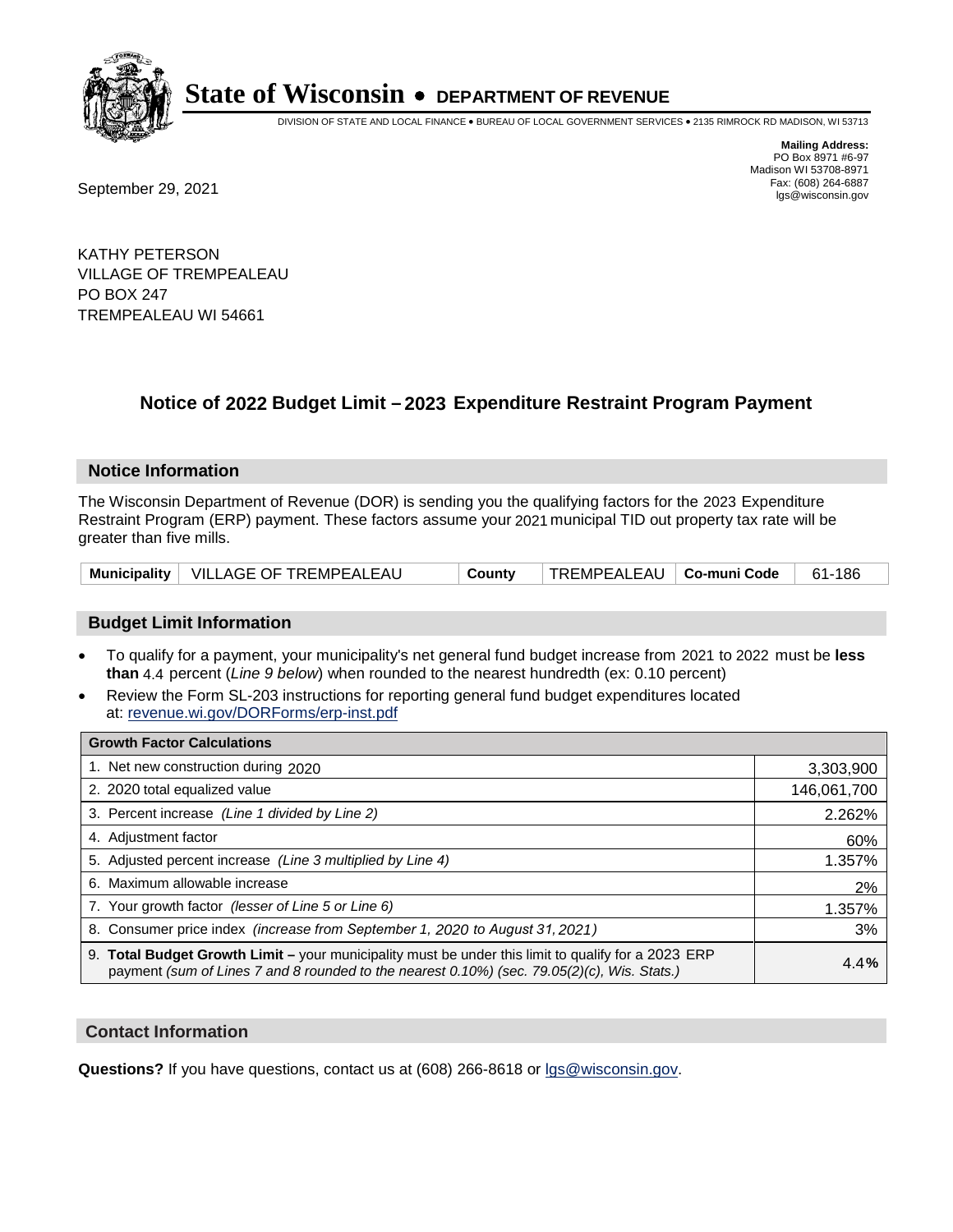

DIVISION OF STATE AND LOCAL FINANCE • BUREAU OF LOCAL GOVERNMENT SERVICES • 2135 RIMROCK RD MADISON, WI 53713

**Mailing Address:** PO Box 8971 #6-97 Madison WI 53708-8971<br>Fax: (608) 264-6887

Fax: (608) 264-6887<br>
September 29, 2021 and the state of the state of the state of the state of the state of the state of the state of the state of the state of the state of the state of the state of the state of the state

ANGELA BERG CITY OF ARCADIA 945 SOUTH DETTLOFF DR. ARCADIA WI 54612-1329

## **Notice of 2022 Budget Limit - 2023 Expenditure Restraint Program Payment**

#### **Notice Information**

The Wisconsin Department of Revenue (DOR) is sending you the qualifying factors for the 2023 Expenditure Restraint Program (ERP) payment. These factors assume your 2021 municipal TID out property tax rate will be greater than five mills.

|  | Municipality   CITY OF ARCADIA | County | TREMPEALEAU   Co-muni Code |  | 61-201 |
|--|--------------------------------|--------|----------------------------|--|--------|
|--|--------------------------------|--------|----------------------------|--|--------|

#### **Budget Limit Information**

- To qualify for a payment, your municipality's net general fund budget increase from 2021 to 2022 must be less **than** 3.5 percent (*Line 9 below*) when rounded to the nearest hundredth (ex: 0.10 percent)
- Review the Form SL-203 instructions for reporting general fund budget expenditures located at: revenue.wi.gov/DORForms/erp-inst.pdf

| <b>Growth Factor Calculations</b>                                                                                                                                                                  |             |
|----------------------------------------------------------------------------------------------------------------------------------------------------------------------------------------------------|-------------|
| 1. Net new construction during 2020                                                                                                                                                                | 1,704,500   |
| 2. 2020 total equalized value                                                                                                                                                                      | 198,437,800 |
| 3. Percent increase (Line 1 divided by Line 2)                                                                                                                                                     | 0.859%      |
| 4. Adjustment factor                                                                                                                                                                               | 60%         |
| 5. Adjusted percent increase (Line 3 multiplied by Line 4)                                                                                                                                         | 0.515%      |
| 6. Maximum allowable increase                                                                                                                                                                      | 2%          |
| 7. Your growth factor (lesser of Line 5 or Line 6)                                                                                                                                                 | 0.515%      |
| 8. Consumer price index (increase from September 1, 2020 to August 31, 2021)                                                                                                                       | 3%          |
| 9. Total Budget Growth Limit - your municipality must be under this limit to qualify for a 2023 ERP<br>payment (sum of Lines 7 and 8 rounded to the nearest 0.10%) (sec. 79.05(2)(c), Wis. Stats.) | 3.5%        |

#### **Contact Information**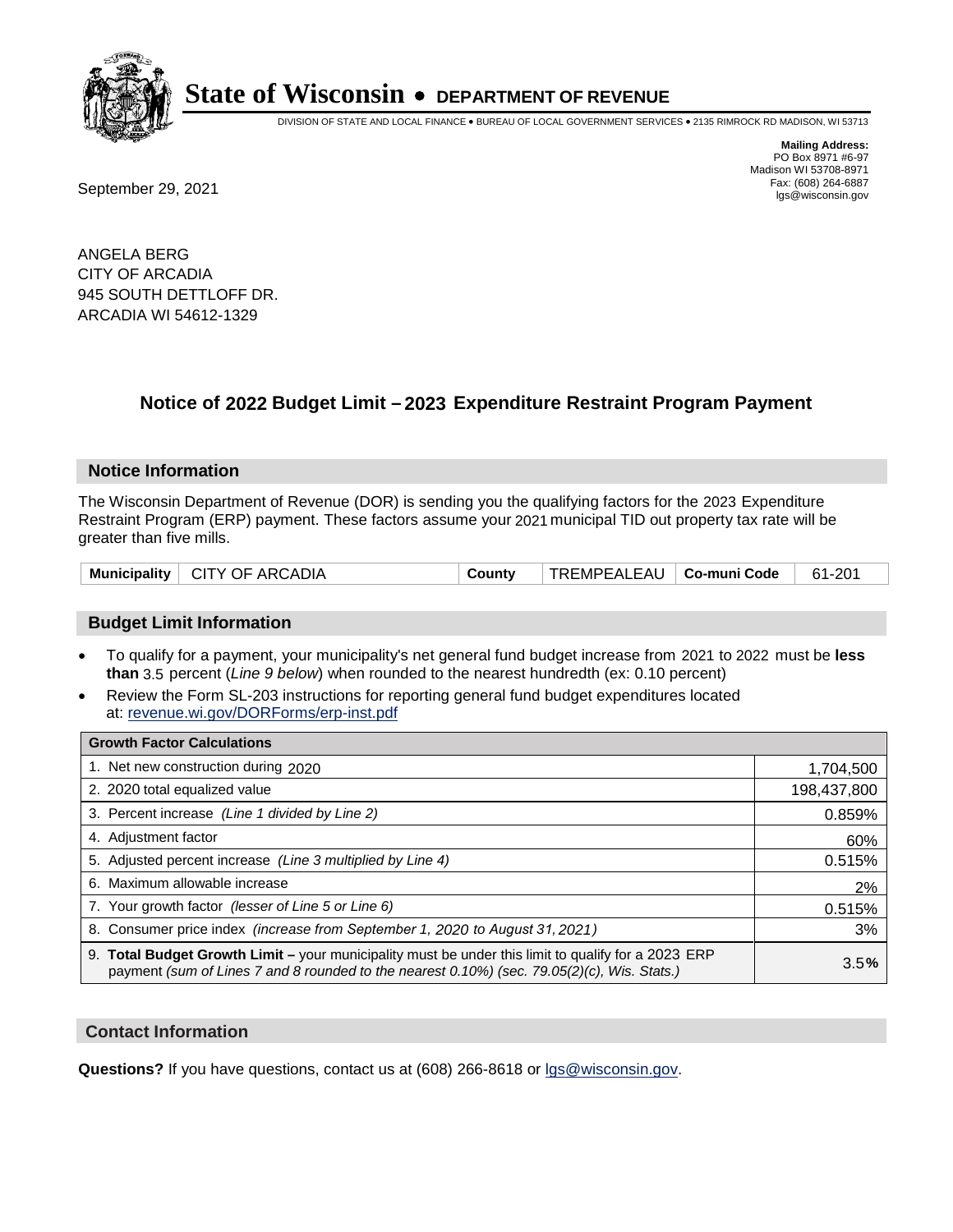

DIVISION OF STATE AND LOCAL FINANCE • BUREAU OF LOCAL GOVERNMENT SERVICES • 2135 RIMROCK RD MADISON, WI 53713

**Mailing Address:** PO Box 8971 #6-97 Madison WI 53708-8971<br>Fax: (608) 264-6887

Fax: (608) 264-6887<br>
September 29, 2021 and the state of the state of the state of the state of the state of the state of the state of the state of the state of the state of the state of the state of the state of the state

SUSAN FREDERIXON CITY OF BLAIR PO BOX 147 BLAIR WI 54616-0147

## **Notice of 2022 Budget Limit - 2023 Expenditure Restraint Program Payment**

#### **Notice Information**

The Wisconsin Department of Revenue (DOR) is sending you the qualifying factors for the 2023 Expenditure Restraint Program (ERP) payment. These factors assume your 2021 municipal TID out property tax rate will be greater than five mills.

|  | Municipality   CITY OF BLAIR | County | TREMPEALEAU   <b>Co-muni Code</b> |  | 61-206 |
|--|------------------------------|--------|-----------------------------------|--|--------|
|--|------------------------------|--------|-----------------------------------|--|--------|

### **Budget Limit Information**

- To qualify for a payment, your municipality's net general fund budget increase from 2021 to 2022 must be less **than** 3.1 percent (*Line 9 below*) when rounded to the nearest hundredth (ex: 0.10 percent)
- Review the Form SL-203 instructions for reporting general fund budget expenditures located at: revenue.wi.gov/DORForms/erp-inst.pdf

| <b>Growth Factor Calculations</b>                                                                                                                                                                  |             |
|----------------------------------------------------------------------------------------------------------------------------------------------------------------------------------------------------|-------------|
| 1. Net new construction during 2020                                                                                                                                                                | 175,600     |
| 2. 2020 total equalized value                                                                                                                                                                      | 118,339,400 |
| 3. Percent increase (Line 1 divided by Line 2)                                                                                                                                                     | 0.148%      |
| 4. Adjustment factor                                                                                                                                                                               | 60%         |
| 5. Adjusted percent increase (Line 3 multiplied by Line 4)                                                                                                                                         | 0.089%      |
| 6. Maximum allowable increase                                                                                                                                                                      | 2%          |
| 7. Your growth factor (lesser of Line 5 or Line 6)                                                                                                                                                 | 0.089%      |
| 8. Consumer price index (increase from September 1, 2020 to August 31, 2021)                                                                                                                       | 3%          |
| 9. Total Budget Growth Limit – your municipality must be under this limit to qualify for a 2023 ERP<br>payment (sum of Lines 7 and 8 rounded to the nearest 0.10%) (sec. 79.05(2)(c), Wis. Stats.) | 3.1%        |

#### **Contact Information**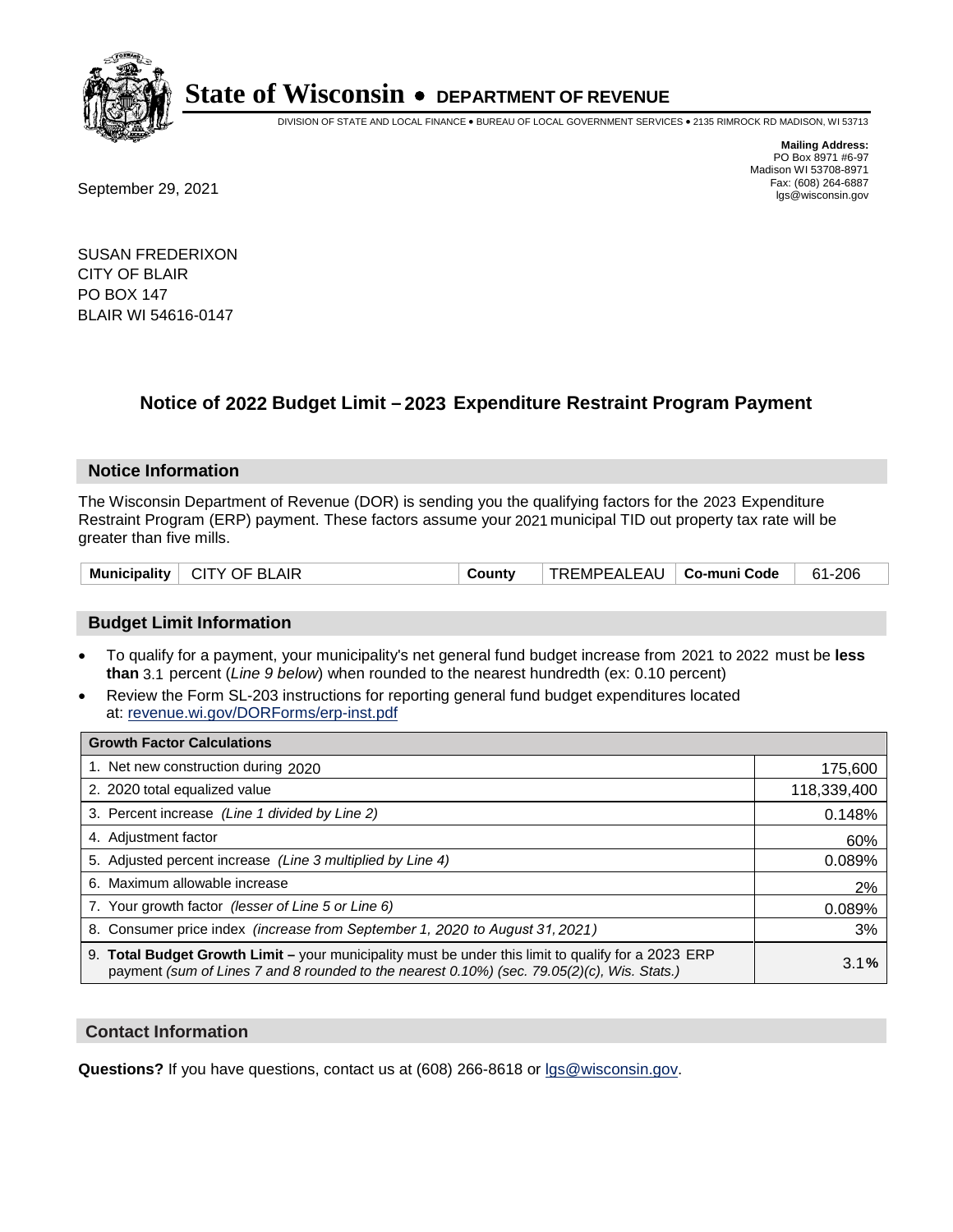

DIVISION OF STATE AND LOCAL FINANCE • BUREAU OF LOCAL GOVERNMENT SERVICES • 2135 RIMROCK RD MADISON, WI 53713

**Mailing Address:** PO Box 8971 #6-97 Madison WI 53708-8971<br>Fax: (608) 264-6887 Fax: (608) 264-6887<br>
September 29, 2021 and the state of the state of the state of the state of the state of the state of the state of the state of the state of the state of the state of the state of the state of the state

JENNIFER HESS CITY OF GALESVILLE PO BOX 327 GALESVILLE WI 54630-0327

## **Notice of 2022 Budget Limit - 2023 Expenditure Restraint Program Payment**

#### **Notice Information**

The Wisconsin Department of Revenue (DOR) is sending you the qualifying factors for the 2023 Expenditure Restraint Program (ERP) payment. These factors assume your 2021 municipal TID out property tax rate will be greater than five mills.

| Municipality   CITY OF GALESVILLE |  | Countv | TREMPEALEAU   Co-muni Code   61-231 |  |  |
|-----------------------------------|--|--------|-------------------------------------|--|--|
|-----------------------------------|--|--------|-------------------------------------|--|--|

### **Budget Limit Information**

- To qualify for a payment, your municipality's net general fund budget increase from 2021 to 2022 must be less **than** 4.8 percent (*Line 9 below*) when rounded to the nearest hundredth (ex: 0.10 percent)
- Review the Form SL-203 instructions for reporting general fund budget expenditures located at: revenue.wi.gov/DORForms/erp-inst.pdf

| <b>Growth Factor Calculations</b>                                                                                                                                                                      |             |
|--------------------------------------------------------------------------------------------------------------------------------------------------------------------------------------------------------|-------------|
| 1. Net new construction during 2020                                                                                                                                                                    | 3,282,200   |
| 2. 2020 total equalized value                                                                                                                                                                          | 109,585,000 |
| 3. Percent increase (Line 1 divided by Line 2)                                                                                                                                                         | 2.995%      |
| 4. Adiustment factor                                                                                                                                                                                   | 60%         |
| 5. Adjusted percent increase (Line 3 multiplied by Line 4)                                                                                                                                             | 1.797%      |
| 6. Maximum allowable increase                                                                                                                                                                          | 2%          |
| 7. Your growth factor (lesser of Line 5 or Line 6)                                                                                                                                                     | 1.797%      |
| 8. Consumer price index (increase from September 1, 2020 to August 31, 2021)                                                                                                                           | 3%          |
| 9. Total Budget Growth Limit - your municipality must be under this limit to qualify for a 2023 ERP<br>payment (sum of Lines 7 and 8 rounded to the nearest $0.10\%$ ) (sec. 79.05(2)(c), Wis. Stats.) | 4.8%        |

#### **Contact Information**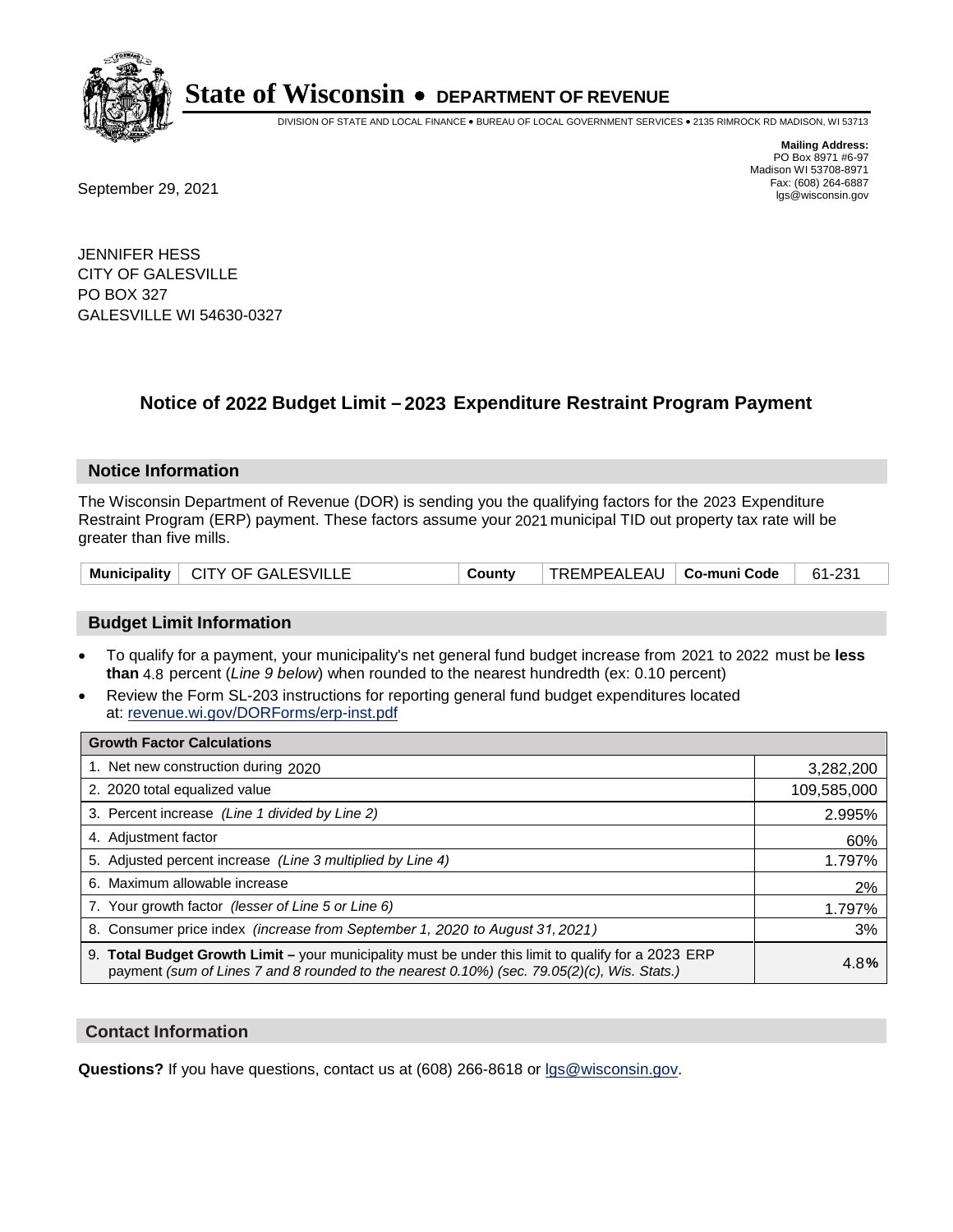

DIVISION OF STATE AND LOCAL FINANCE • BUREAU OF LOCAL GOVERNMENT SERVICES • 2135 RIMROCK RD MADISON, WI 53713

Fax: (608) 264-6887<br>
September 29, 2021 and the state of the state of the state of the state of the state of the state of the state of the state of the state of the state of the state of the state of the state of the state

**Mailing Address:** PO Box 8971 #6-97 Madison WI 53708-8971<br>Fax: (608) 264-6887

LENICE PRONSCHINSKE CITY OF INDEPENDENCE PO BOX 189 INDEPENDENCE WI 54747-0189

### **Notice of 2022 Budget Limit - 2023 Expenditure Restraint Program Payment**

#### **Notice Information**

The Wisconsin Department of Revenue (DOR) is sending you the qualifying factors for the 2023 Expenditure Restraint Program (ERP) payment. These factors assume your 2021 municipal TID out property tax rate will be greater than five mills.

|  | Municipality   CITY OF INDEPENDENCE | County | $\mid$ TREMPEALEAU $\mid$ Co-muni Code $\mid$ 61-241 |  |  |
|--|-------------------------------------|--------|------------------------------------------------------|--|--|
|--|-------------------------------------|--------|------------------------------------------------------|--|--|

#### **Budget Limit Information**

- To qualify for a payment, your municipality's net general fund budget increase from 2021 to 2022 must be less **than** 3.2 percent (*Line 9 below*) when rounded to the nearest hundredth (ex: 0.10 percent)
- Review the Form SL-203 instructions for reporting general fund budget expenditures located at: revenue.wi.gov/DORForms/erp-inst.pdf

| <b>Growth Factor Calculations</b>                                                                                                                                                                  |            |
|----------------------------------------------------------------------------------------------------------------------------------------------------------------------------------------------------|------------|
| 1. Net new construction during 2020                                                                                                                                                                | 238,100    |
| 2. 2020 total equalized value                                                                                                                                                                      | 95,190,600 |
| 3. Percent increase (Line 1 divided by Line 2)                                                                                                                                                     | 0.250%     |
| 4. Adjustment factor                                                                                                                                                                               | 60%        |
| 5. Adjusted percent increase (Line 3 multiplied by Line 4)                                                                                                                                         | 0.150%     |
| 6. Maximum allowable increase                                                                                                                                                                      | 2%         |
| 7. Your growth factor (lesser of Line 5 or Line 6)                                                                                                                                                 | 0.150%     |
| 8. Consumer price index (increase from September 1, 2020 to August 31, 2021)                                                                                                                       | 3%         |
| 9. Total Budget Growth Limit – your municipality must be under this limit to qualify for a 2023 ERP<br>payment (sum of Lines 7 and 8 rounded to the nearest 0.10%) (sec. 79.05(2)(c), Wis. Stats.) | 3.2%       |

#### **Contact Information**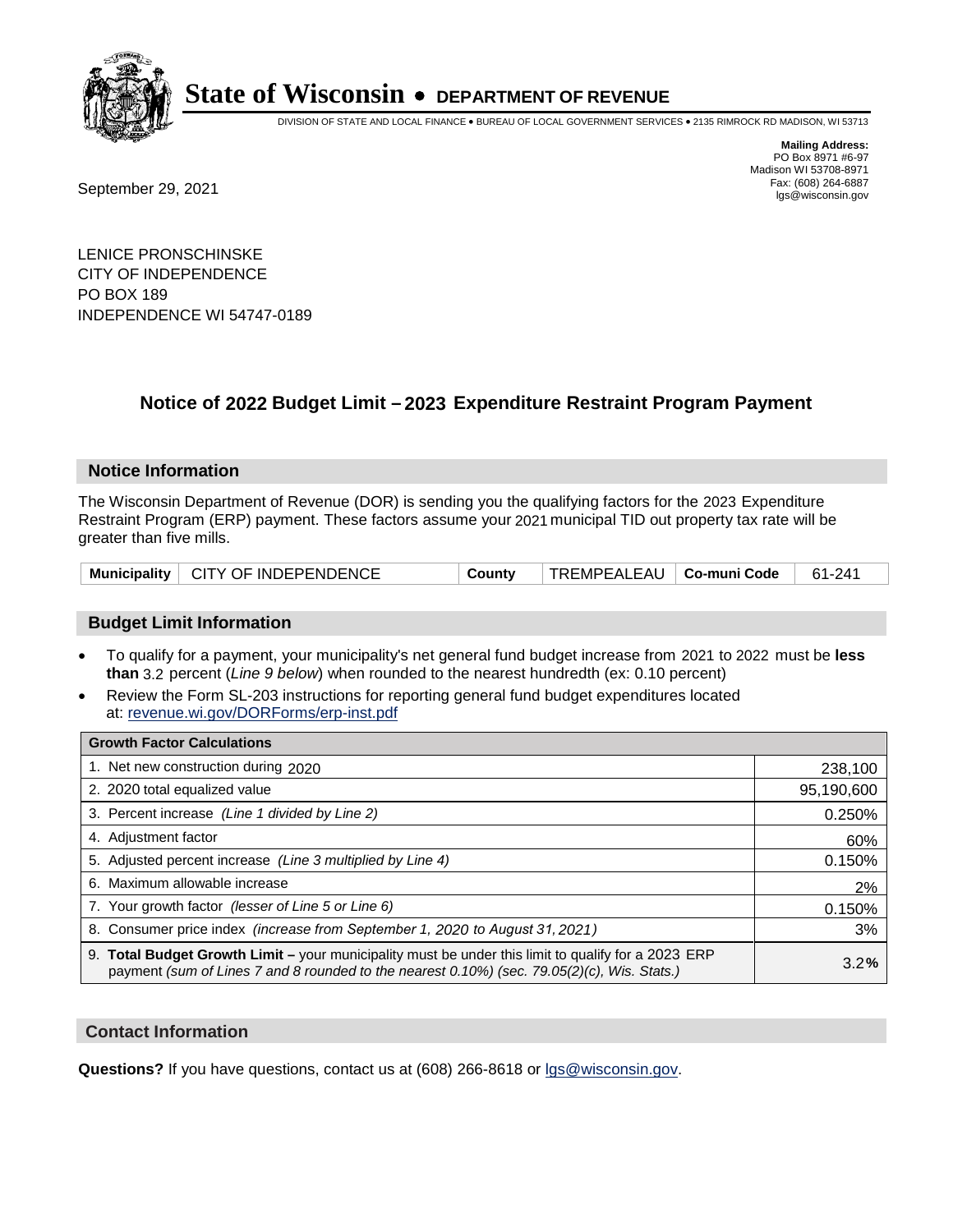

DIVISION OF STATE AND LOCAL FINANCE • BUREAU OF LOCAL GOVERNMENT SERVICES • 2135 RIMROCK RD MADISON, WI 53713

**Mailing Address:** PO Box 8971 #6-97 Madison WI 53708-8971<br>Fax: (608) 264-6887

Fax: (608) 264-6887<br>
September 29, 2021 and the state of the state of the state of the state of the state of the state of the state of the state of the state of the state of the state of the state of the state of the state

BLYANN JOHNSON CITY OF OSSEO PO BOX 308 OSSEO WI 54758-0308

## **Notice of 2022 Budget Limit - 2023 Expenditure Restraint Program Payment**

#### **Notice Information**

The Wisconsin Department of Revenue (DOR) is sending you the qualifying factors for the 2023 Expenditure Restraint Program (ERP) payment. These factors assume your 2021 municipal TID out property tax rate will be greater than five mills.

|  | Municipality   CITY OF OSSEO | County | TREMPEALEAU   Co-muni Code |  | 61-265 |
|--|------------------------------|--------|----------------------------|--|--------|
|--|------------------------------|--------|----------------------------|--|--------|

### **Budget Limit Information**

- To qualify for a payment, your municipality's net general fund budget increase from 2021 to 2022 must be less **than** 3.8 percent (*Line 9 below*) when rounded to the nearest hundredth (ex: 0.10 percent)
- Review the Form SL-203 instructions for reporting general fund budget expenditures located at: revenue.wi.gov/DORForms/erp-inst.pdf

| <b>Growth Factor Calculations</b>                                                                                                                                                                  |             |
|----------------------------------------------------------------------------------------------------------------------------------------------------------------------------------------------------|-------------|
| 1. Net new construction during 2020                                                                                                                                                                | 1,977,200   |
| 2. 2020 total equalized value                                                                                                                                                                      | 149,308,700 |
| 3. Percent increase (Line 1 divided by Line 2)                                                                                                                                                     | 1.324%      |
| 4. Adjustment factor                                                                                                                                                                               | 60%         |
| 5. Adjusted percent increase (Line 3 multiplied by Line 4)                                                                                                                                         | 0.794%      |
| 6. Maximum allowable increase                                                                                                                                                                      | 2%          |
| 7. Your growth factor (lesser of Line 5 or Line 6)                                                                                                                                                 | 0.794%      |
| 8. Consumer price index (increase from September 1, 2020 to August 31, 2021)                                                                                                                       | 3%          |
| 9. Total Budget Growth Limit - your municipality must be under this limit to qualify for a 2023 ERP<br>payment (sum of Lines 7 and 8 rounded to the nearest 0.10%) (sec. 79.05(2)(c), Wis. Stats.) | 3.8%        |

#### **Contact Information**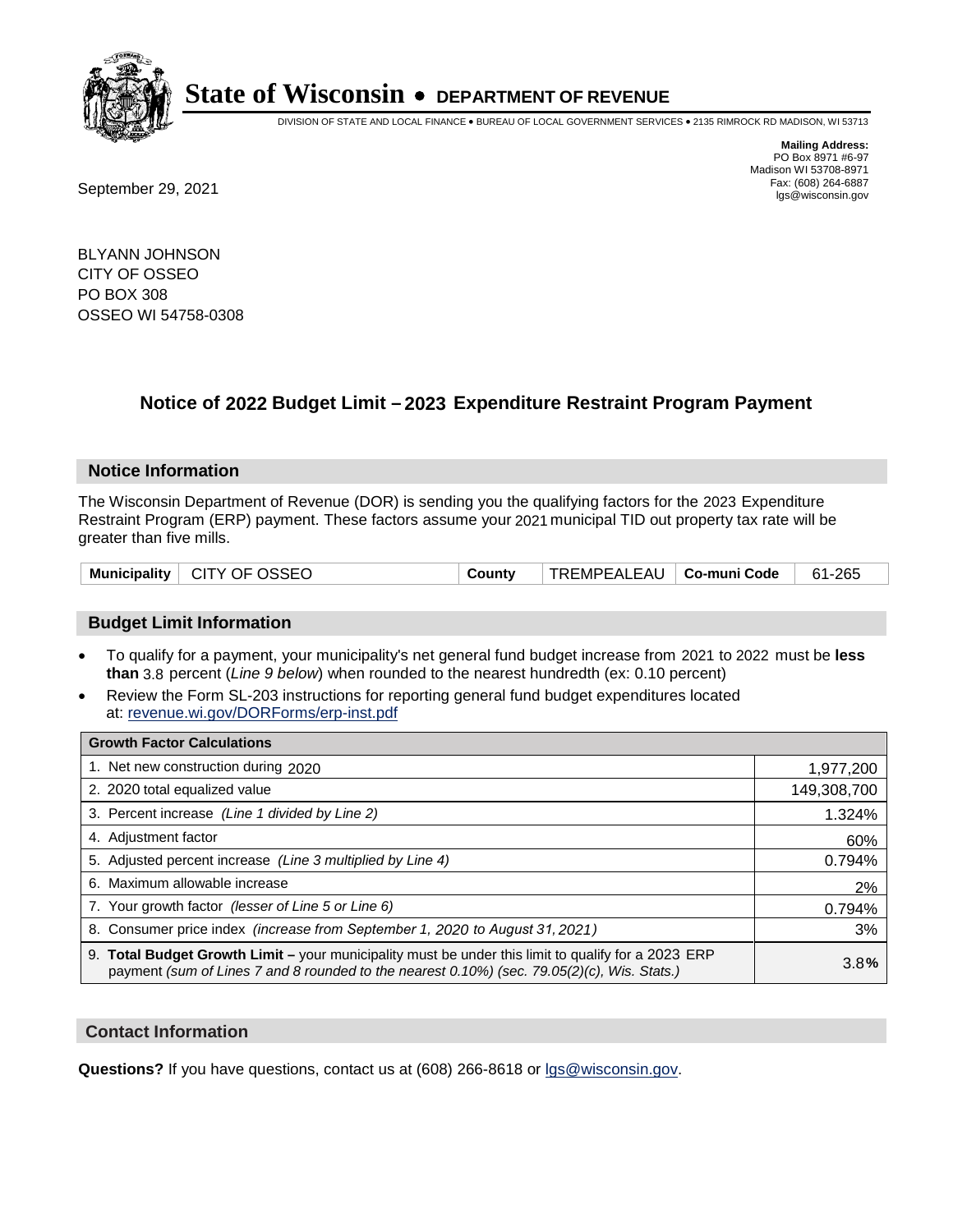

DIVISION OF STATE AND LOCAL FINANCE • BUREAU OF LOCAL GOVERNMENT SERVICES • 2135 RIMROCK RD MADISON, WI 53713

Fax: (608) 264-6887<br>
September 29, 2021 and the state of the state of the state of the state of the state of the state of the state of the state of the state of the state of the state of the state of the state of the state

**Mailing Address:** PO Box 8971 #6-97 Madison WI 53708-8971<br>Fax: (608) 264-6887

KAREN WITTE CITY OF WHITEHALL PO BOX 155 WHITEHALL WI 54773-0155

## **Notice of 2022 Budget Limit - 2023 Expenditure Restraint Program Payment**

#### **Notice Information**

The Wisconsin Department of Revenue (DOR) is sending you the qualifying factors for the 2023 Expenditure Restraint Program (ERP) payment. These factors assume your 2021 municipal TID out property tax rate will be greater than five mills.

| Municipality   CITY OF WHITEHALL | County | TREMPEALEAU   <b>Co-muni Code</b> |  | 61-291 |
|----------------------------------|--------|-----------------------------------|--|--------|
|----------------------------------|--------|-----------------------------------|--|--------|

### **Budget Limit Information**

- To qualify for a payment, your municipality's net general fund budget increase from 2021 to 2022 must be less **than** 3.1 percent (*Line 9 below*) when rounded to the nearest hundredth (ex: 0.10 percent)
- Review the Form SL-203 instructions for reporting general fund budget expenditures located at: revenue.wi.gov/DORForms/erp-inst.pdf

| <b>Growth Factor Calculations</b>                                                                                                                                                                  |             |
|----------------------------------------------------------------------------------------------------------------------------------------------------------------------------------------------------|-------------|
| 1. Net new construction during 2020                                                                                                                                                                | 118,000     |
| 2. 2020 total equalized value                                                                                                                                                                      | 109,721,200 |
| 3. Percent increase (Line 1 divided by Line 2)                                                                                                                                                     | 0.108%      |
| 4. Adjustment factor                                                                                                                                                                               | 60%         |
| 5. Adjusted percent increase (Line 3 multiplied by Line 4)                                                                                                                                         | 0.065%      |
| 6. Maximum allowable increase                                                                                                                                                                      | 2%          |
| 7. Your growth factor (lesser of Line 5 or Line 6)                                                                                                                                                 | 0.065%      |
| 8. Consumer price index (increase from September 1, 2020 to August 31, 2021)                                                                                                                       | 3%          |
| 9. Total Budget Growth Limit - your municipality must be under this limit to qualify for a 2023 ERP<br>payment (sum of Lines 7 and 8 rounded to the nearest 0.10%) (sec. 79.05(2)(c), Wis. Stats.) | 3.1%        |

#### **Contact Information**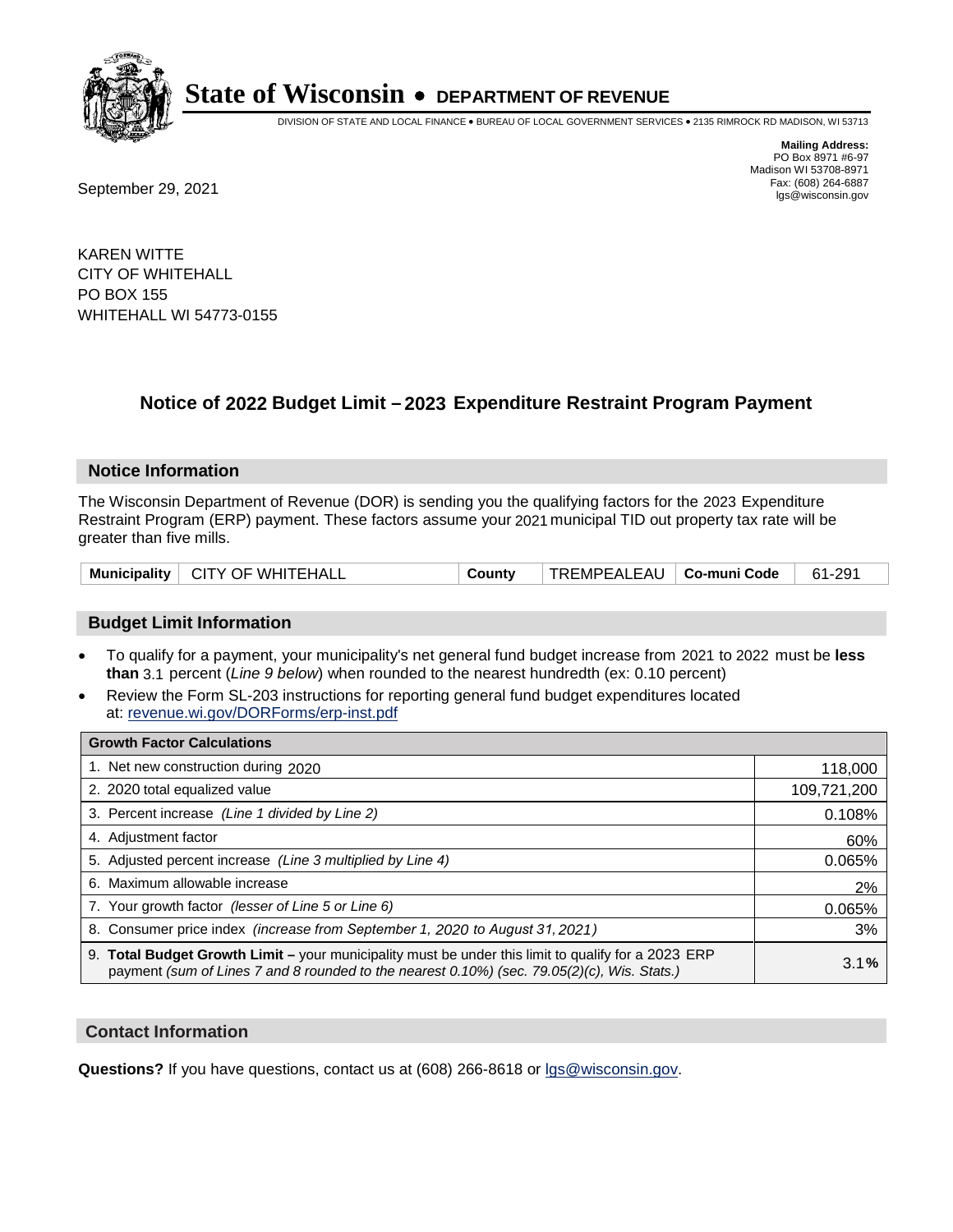

DIVISION OF STATE AND LOCAL FINANCE • BUREAU OF LOCAL GOVERNMENT SERVICES • 2135 RIMROCK RD MADISON, WI 53713

Fax: (608) 264-6887<br>
September 29, 2021 and the state of the state of the state of the state of the state of the state of the state of the state of the state of the state of the state of the state of the state of the state

**Mailing Address:** PO Box 8971 #6-97 Madison WI 53708-8971<br>Fax: (608) 264-6887

JACKIE OLSON TOWN OF CHRISTIANA E8452 COUNTY RD P WESTBY WI 54667-8107

## **Notice of 2022 Budget Limit - 2023 Expenditure Restraint Program Payment**

#### **Notice Information**

The Wisconsin Department of Revenue (DOR) is sending you the qualifying factors for the 2023 Expenditure Restraint Program (ERP) payment. These factors assume your 2021 municipal TID out property tax rate will be greater than five mills.

| Municipality   TOWN OF CHRISTIANA | County | <b>VERNON</b> | Co-muni Code | 62-004 |
|-----------------------------------|--------|---------------|--------------|--------|
|-----------------------------------|--------|---------------|--------------|--------|

### **Budget Limit Information**

- To qualify for a payment, your municipality's net general fund budget increase from 2021 to 2022 must be less **than** 4.2 percent (*Line 9 below*) when rounded to the nearest hundredth (ex: 0.10 percent)
- Review the Form SL-203 instructions for reporting general fund budget expenditures located at: revenue.wi.gov/DORForms/erp-inst.pdf

| <b>Growth Factor Calculations</b>                                                                                                                                                                  |            |
|----------------------------------------------------------------------------------------------------------------------------------------------------------------------------------------------------|------------|
| 1. Net new construction during 2020                                                                                                                                                                | 1,651,600  |
| 2. 2020 total equalized value                                                                                                                                                                      | 81,352,200 |
| 3. Percent increase (Line 1 divided by Line 2)                                                                                                                                                     | 2.030%     |
| 4. Adjustment factor                                                                                                                                                                               | 60%        |
| 5. Adjusted percent increase (Line 3 multiplied by Line 4)                                                                                                                                         | 1.218%     |
| 6. Maximum allowable increase                                                                                                                                                                      | 2%         |
| 7. Your growth factor (lesser of Line 5 or Line 6)                                                                                                                                                 | 1.218%     |
| 8. Consumer price index (increase from September 1, 2020 to August 31, 2021)                                                                                                                       | 3%         |
| 9. Total Budget Growth Limit - your municipality must be under this limit to qualify for a 2023 ERP<br>payment (sum of Lines 7 and 8 rounded to the nearest 0.10%) (sec. 79.05(2)(c), Wis. Stats.) | 4.2%       |

#### **Contact Information**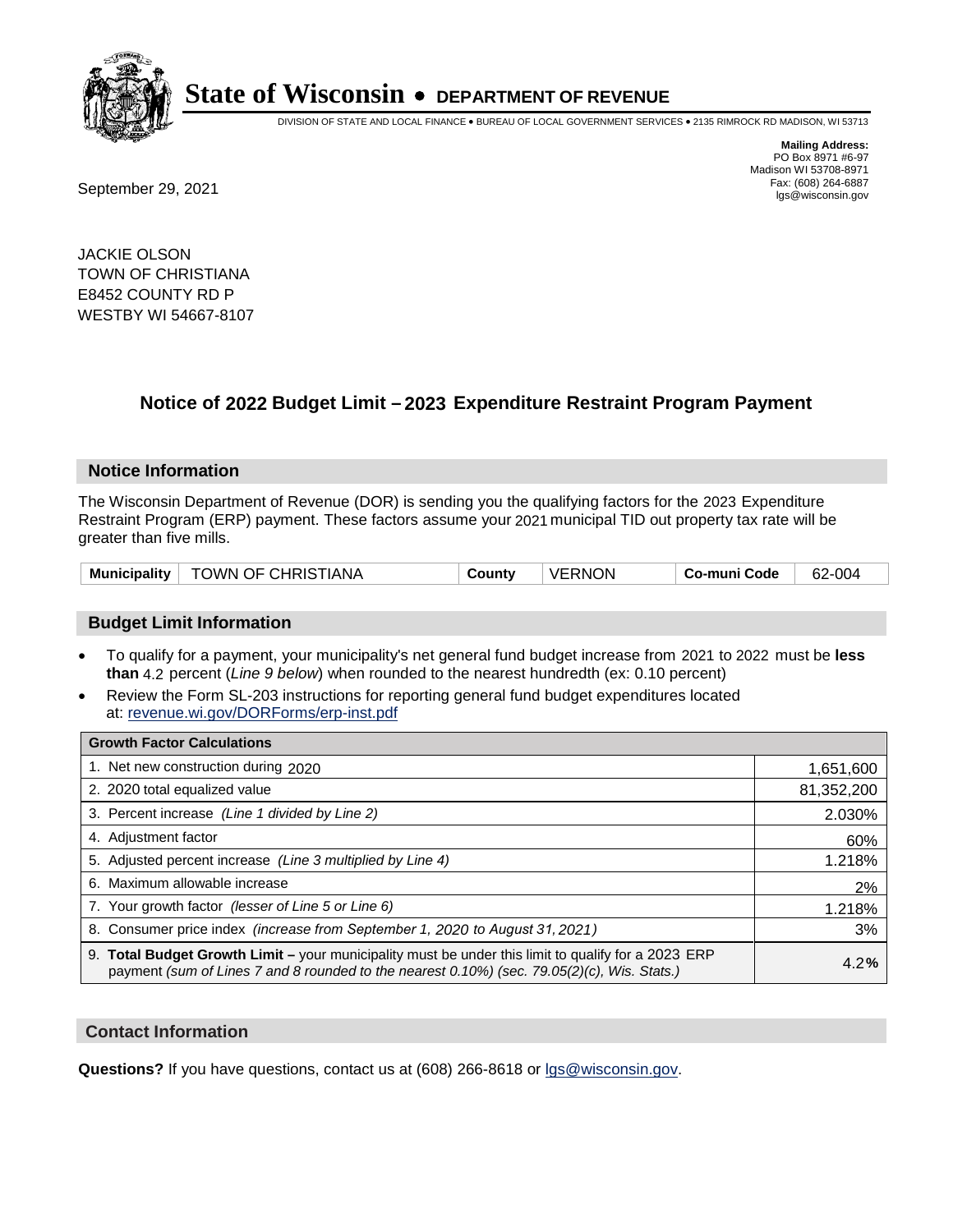

DIVISION OF STATE AND LOCAL FINANCE • BUREAU OF LOCAL GOVERNMENT SERVICES • 2135 RIMROCK RD MADISON, WI 53713

Fax: (608) 264-6887<br>
September 29, 2021 and the state of the state of the state of the state of the state of the state of the state of the state of the state of the state of the state of the state of the state of the state

**Mailing Address:** PO Box 8971 #6-97 Madison WI 53708-8971<br>Fax: (608) 264-6887

HEIDI OBERT TOWN OF FOREST E15784 STATE HIGHWAY 33 HILLSBORO WI 54634

## **Notice of 2022 Budget Limit - 2023 Expenditure Restraint Program Payment**

#### **Notice Information**

The Wisconsin Department of Revenue (DOR) is sending you the qualifying factors for the 2023 Expenditure Restraint Program (ERP) payment. These factors assume your 2021 municipal TID out property tax rate will be greater than five mills.

| <b>TOWN OF FOREST</b><br><b>Municipality</b> | County | <b>VERNON</b> | Co-muni Code | 62-010 |
|----------------------------------------------|--------|---------------|--------------|--------|
|----------------------------------------------|--------|---------------|--------------|--------|

#### **Budget Limit Information**

- To qualify for a payment, your municipality's net general fund budget increase from 2021 to 2022 must be less **than** 3.7 percent (*Line 9 below*) when rounded to the nearest hundredth (ex: 0.10 percent)
- Review the Form SL-203 instructions for reporting general fund budget expenditures located at: revenue.wi.gov/DORForms/erp-inst.pdf

| <b>Growth Factor Calculations</b>                                                                                                                                                                  |            |
|----------------------------------------------------------------------------------------------------------------------------------------------------------------------------------------------------|------------|
| 1. Net new construction during 2020                                                                                                                                                                | 478,800    |
| 2. 2020 total equalized value                                                                                                                                                                      | 39,554,000 |
| 3. Percent increase (Line 1 divided by Line 2)                                                                                                                                                     | 1.210%     |
| 4. Adjustment factor                                                                                                                                                                               | 60%        |
| 5. Adjusted percent increase (Line 3 multiplied by Line 4)                                                                                                                                         | 0.726%     |
| 6. Maximum allowable increase                                                                                                                                                                      | 2%         |
| 7. Your growth factor (lesser of Line 5 or Line 6)                                                                                                                                                 | 0.726%     |
| 8. Consumer price index (increase from September 1, 2020 to August 31, 2021)                                                                                                                       | 3%         |
| 9. Total Budget Growth Limit - your municipality must be under this limit to qualify for a 2023 ERP<br>payment (sum of Lines 7 and 8 rounded to the nearest 0.10%) (sec. 79.05(2)(c), Wis. Stats.) | 3.7%       |

#### **Contact Information**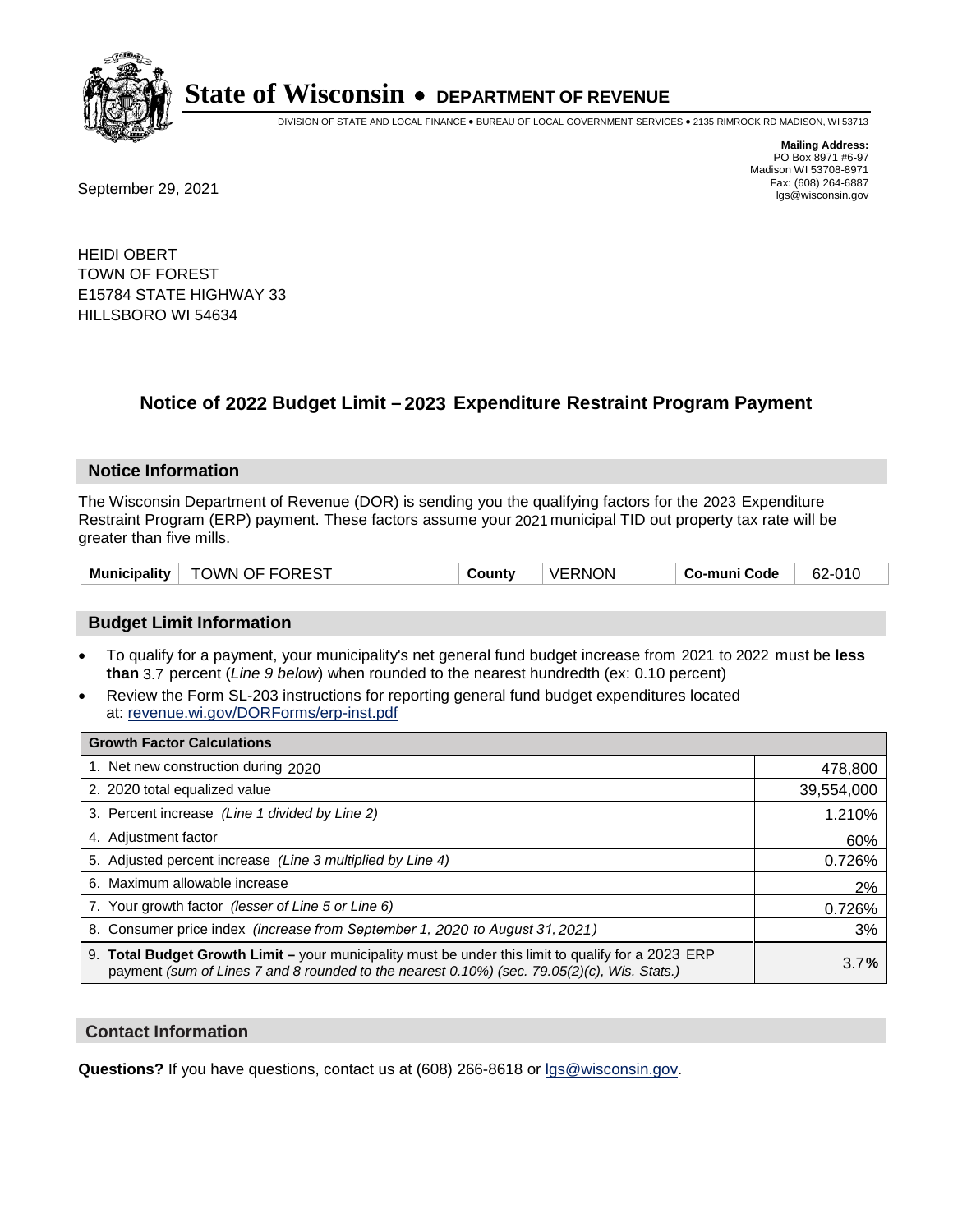

DIVISION OF STATE AND LOCAL FINANCE • BUREAU OF LOCAL GOVERNMENT SERVICES • 2135 RIMROCK RD MADISON, WI 53713

Fax: (608) 264-6887<br>
September 29, 2021 and the state of the state of the state of the state of the state of the state of the state of the state of the state of the state of the state of the state of the state of the state

**Mailing Address:** PO Box 8971 #6-97 Madison WI 53708-8971<br>Fax: (608) 264-6887

KAY YANSKE TOWN OF STERLING E5498 YANSKE AVE VIROQUA WI 54665-7768

## **Notice of 2022 Budget Limit - 2023 Expenditure Restraint Program Payment**

#### **Notice Information**

The Wisconsin Department of Revenue (DOR) is sending you the qualifying factors for the 2023 Expenditure Restraint Program (ERP) payment. These factors assume your 2021 municipal TID out property tax rate will be greater than five mills.

| Municipality   TOWN OF STERLING | County | VERNON | Co-muni Code | 62-032 |
|---------------------------------|--------|--------|--------------|--------|
|---------------------------------|--------|--------|--------------|--------|

### **Budget Limit Information**

- To qualify for a payment, your municipality's net general fund budget increase from 2021 to 2022 must be less **than** 3.1 percent (*Line 9 below*) when rounded to the nearest hundredth (ex: 0.10 percent)
- Review the Form SL-203 instructions for reporting general fund budget expenditures located at: revenue.wi.gov/DORForms/erp-inst.pdf

| <b>Growth Factor Calculations</b>                                                                                                                                                                  |            |
|----------------------------------------------------------------------------------------------------------------------------------------------------------------------------------------------------|------------|
| 1. Net new construction during 2020                                                                                                                                                                | 100,000    |
| 2. 2020 total equalized value                                                                                                                                                                      | 53,101,800 |
| 3. Percent increase (Line 1 divided by Line 2)                                                                                                                                                     | 0.188%     |
| 4. Adjustment factor                                                                                                                                                                               | 60%        |
| 5. Adjusted percent increase (Line 3 multiplied by Line 4)                                                                                                                                         | 0.113%     |
| 6. Maximum allowable increase                                                                                                                                                                      | 2%         |
| 7. Your growth factor (lesser of Line 5 or Line 6)                                                                                                                                                 | 0.113%     |
| 8. Consumer price index (increase from September 1, 2020 to August 31, 2021)                                                                                                                       | 3%         |
| 9. Total Budget Growth Limit – your municipality must be under this limit to qualify for a 2023 ERP<br>payment (sum of Lines 7 and 8 rounded to the nearest 0.10%) (sec. 79.05(2)(c), Wis. Stats.) | 3.1%       |

#### **Contact Information**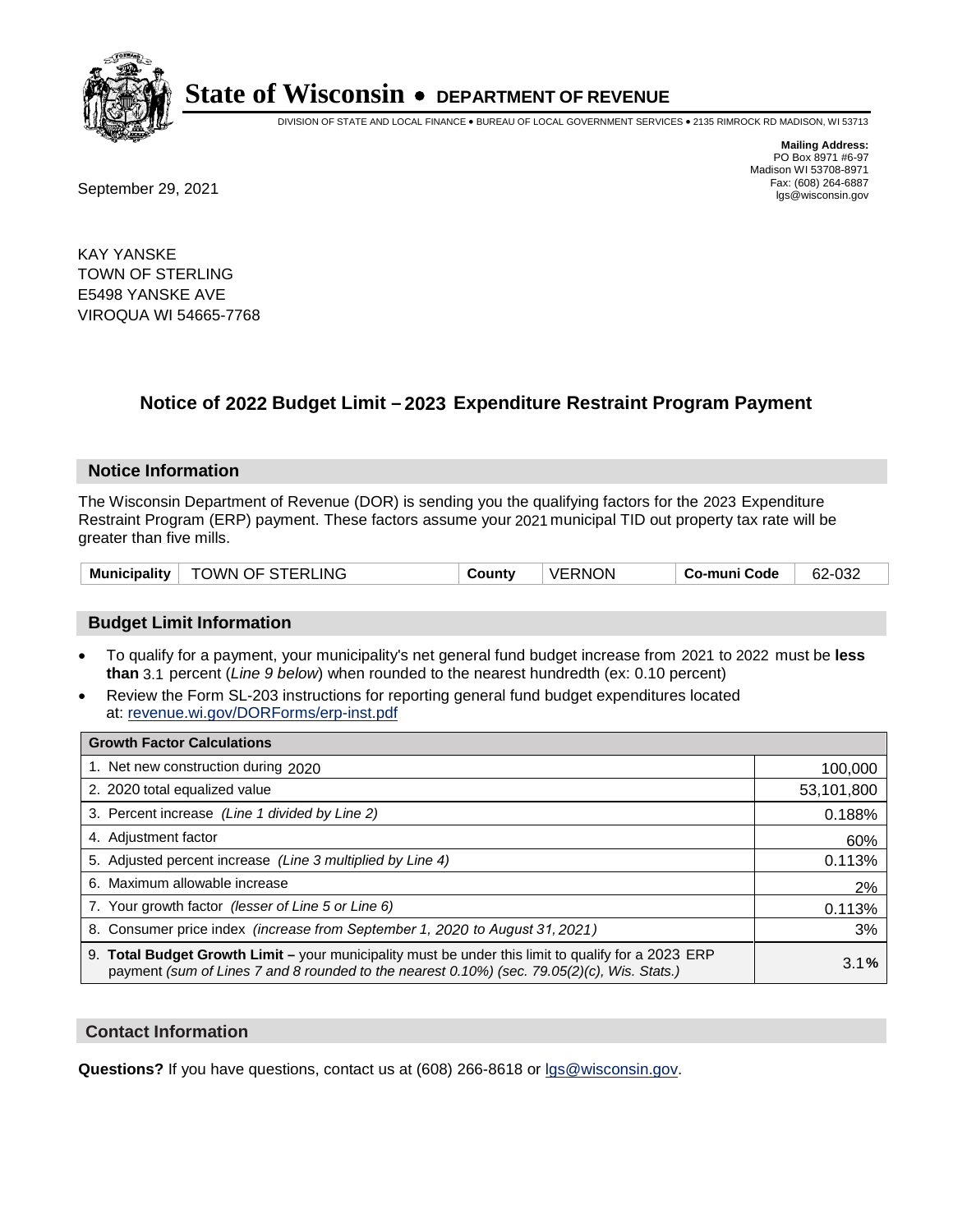

DIVISION OF STATE AND LOCAL FINANCE • BUREAU OF LOCAL GOVERNMENT SERVICES • 2135 RIMROCK RD MADISON, WI 53713

Fax: (608) 264-6887<br>
September 29, 2021 and the state of the state of the state of the state of the state of the state of the state of the state of the state of the state of the state of the state of the state of the state

**Mailing Address:** PO Box 8971 #6-97 Madison WI 53708-8971<br>Fax: (608) 264-6887

OLE YTTRI TOWN OF WEBSTER E10978 STATE HWY 82 LA FARGE WI 54639

## **Notice of 2022 Budget Limit - 2023 Expenditure Restraint Program Payment**

#### **Notice Information**

The Wisconsin Department of Revenue (DOR) is sending you the qualifying factors for the 2023 Expenditure Restraint Program (ERP) payment. These factors assume your 2021 municipal TID out property tax rate will be greater than five mills.

| Municipality | TOWN OF WEBSTER | County | <b>VERNON</b> | Co-muni Code | 62-038 |
|--------------|-----------------|--------|---------------|--------------|--------|
|--------------|-----------------|--------|---------------|--------------|--------|

#### **Budget Limit Information**

- To qualify for a payment, your municipality's net general fund budget increase from 2021 to 2022 must be less **than** 4.3 percent (*Line 9 below*) when rounded to the nearest hundredth (ex: 0.10 percent)
- Review the Form SL-203 instructions for reporting general fund budget expenditures located at: revenue.wi.gov/DORForms/erp-inst.pdf

| <b>Growth Factor Calculations</b>                                                                                                                                                                  |            |
|----------------------------------------------------------------------------------------------------------------------------------------------------------------------------------------------------|------------|
| 1. Net new construction during 2020                                                                                                                                                                | 1,403,900  |
| 2. 2020 total equalized value                                                                                                                                                                      | 64,347,600 |
| 3. Percent increase (Line 1 divided by Line 2)                                                                                                                                                     | 2.182%     |
| 4. Adjustment factor                                                                                                                                                                               | 60%        |
| 5. Adjusted percent increase (Line 3 multiplied by Line 4)                                                                                                                                         | 1.309%     |
| 6. Maximum allowable increase                                                                                                                                                                      | 2%         |
| 7. Your growth factor (lesser of Line 5 or Line 6)                                                                                                                                                 | 1.309%     |
| 8. Consumer price index (increase from September 1, 2020 to August 31, 2021)                                                                                                                       | 3%         |
| 9. Total Budget Growth Limit - your municipality must be under this limit to qualify for a 2023 ERP<br>payment (sum of Lines 7 and 8 rounded to the nearest 0.10%) (sec. 79.05(2)(c), Wis. Stats.) | 4.3%       |

#### **Contact Information**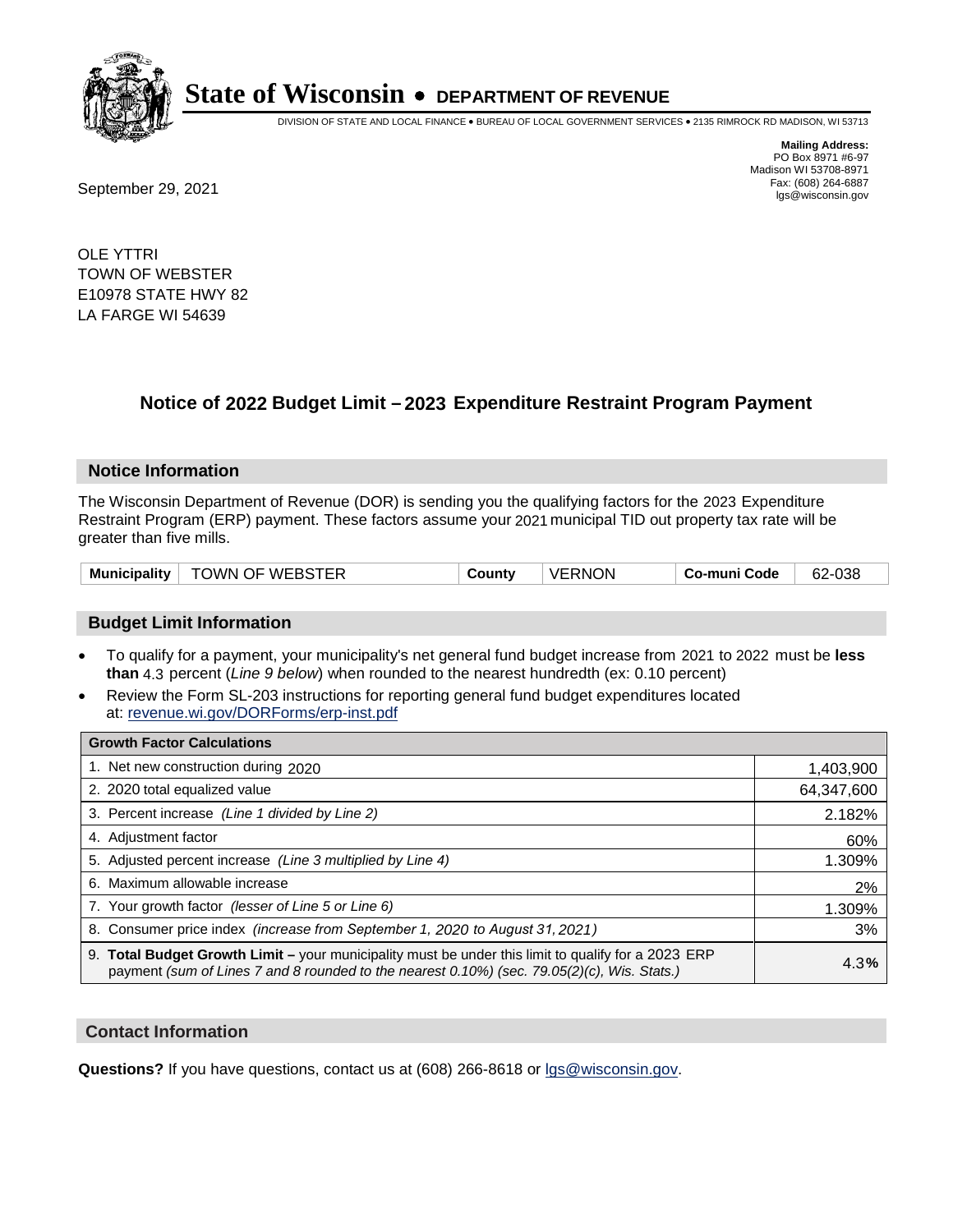

DIVISION OF STATE AND LOCAL FINANCE • BUREAU OF LOCAL GOVERNMENT SERVICES • 2135 RIMROCK RD MADISON, WI 53713

Fax: (608) 264-6887<br>
September 29, 2021 and the state of the state of the state of the state of the state of the state of the state of the state of the state of the state of the state of the state of the state of the state

**Mailing Address:** PO Box 8971 #6-97 Madison WI 53708-8971<br>Fax: (608) 264-6887

KIMBERLY WALKER VILLAGE OF LA FARGE PO BOX 37, 105 W MAIN ST. LA FARGE WI 54639-0037

## **Notice of 2022 Budget Limit - 2023 Expenditure Restraint Program Payment**

#### **Notice Information**

The Wisconsin Department of Revenue (DOR) is sending you the qualifying factors for the 2023 Expenditure Restraint Program (ERP) payment. These factors assume your 2021 municipal TID out property tax rate will be greater than five mills.

#### **Budget Limit Information**

- To qualify for a payment, your municipality's net general fund budget increase from 2021 to 2022 must be less **than** 3.3 percent (*Line 9 below*) when rounded to the nearest hundredth (ex: 0.10 percent)
- Review the Form SL-203 instructions for reporting general fund budget expenditures located at: revenue.wi.gov/DORForms/erp-inst.pdf

| <b>Growth Factor Calculations</b>                                                                                                                                                                      |            |
|--------------------------------------------------------------------------------------------------------------------------------------------------------------------------------------------------------|------------|
| 1. Net new construction during 2020                                                                                                                                                                    | 203,900    |
| 2. 2020 total equalized value                                                                                                                                                                          | 39,031,000 |
| 3. Percent increase (Line 1 divided by Line 2)                                                                                                                                                         | 0.522%     |
| 4. Adiustment factor                                                                                                                                                                                   | 60%        |
| 5. Adjusted percent increase (Line 3 multiplied by Line 4)                                                                                                                                             | 0.313%     |
| 6. Maximum allowable increase                                                                                                                                                                          | 2%         |
| 7. Your growth factor (lesser of Line 5 or Line 6)                                                                                                                                                     | 0.313%     |
| 8. Consumer price index (increase from September 1, 2020 to August 31, 2021)                                                                                                                           | 3%         |
| 9. Total Budget Growth Limit - your municipality must be under this limit to qualify for a 2023 ERP<br>payment (sum of Lines 7 and 8 rounded to the nearest $0.10\%$ ) (sec. 79.05(2)(c), Wis. Stats.) | 3.3%       |

#### **Contact Information**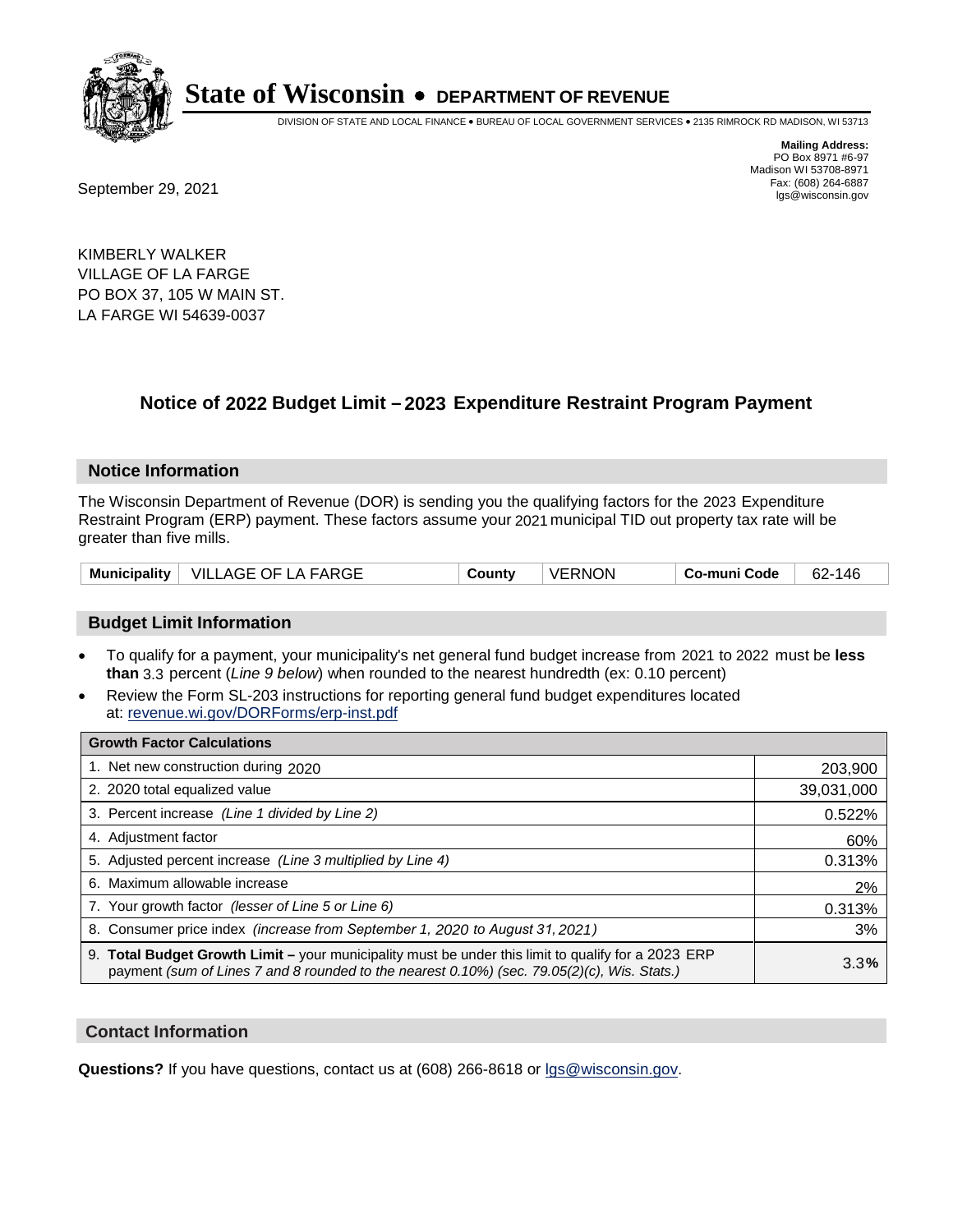

DIVISION OF STATE AND LOCAL FINANCE • BUREAU OF LOCAL GOVERNMENT SERVICES • 2135 RIMROCK RD MADISON, WI 53713

Fax: (608) 264-6887<br>
September 29, 2021 and the state of the state of the state of the state of the state of the state of the state of the state of the state of the state of the state of the state of the state of the state

**Mailing Address:** PO Box 8971 #6-97 Madison WI 53708-8971<br>Fax: (608) 264-6887

TERESA TAYLOR VILLAGE OF ONTARIO PO BOX 66 ONTARIO WI 54651-0066

## **Notice of 2022 Budget Limit - 2023 Expenditure Restraint Program Payment**

#### **Notice Information**

The Wisconsin Department of Revenue (DOR) is sending you the qualifying factors for the 2023 Expenditure Restraint Program (ERP) payment. These factors assume your 2021 municipal TID out property tax rate will be greater than five mills.

| VILLAGE OF ONTARIO<br><b>Municipality</b> | County | VERNON | Co-muni Code | 62-165 |
|-------------------------------------------|--------|--------|--------------|--------|
|-------------------------------------------|--------|--------|--------------|--------|

### **Budget Limit Information**

- To qualify for a payment, your municipality's net general fund budget increase from 2021 to 2022 must be less **than** 5.0 percent (*Line 9 below*) when rounded to the nearest hundredth (ex: 0.10 percent)
- Review the Form SL-203 instructions for reporting general fund budget expenditures located at: revenue.wi.gov/DORForms/erp-inst.pdf

| <b>Growth Factor Calculations</b>                                                                                                                                                                  |            |
|----------------------------------------------------------------------------------------------------------------------------------------------------------------------------------------------------|------------|
| 1. Net new construction during 2020                                                                                                                                                                | 1,312,100  |
| 2. 2020 total equalized value                                                                                                                                                                      | 18,584,400 |
| 3. Percent increase (Line 1 divided by Line 2)                                                                                                                                                     | 7.060%     |
| 4. Adjustment factor                                                                                                                                                                               | 60%        |
| 5. Adjusted percent increase (Line 3 multiplied by Line 4)                                                                                                                                         | 4.236%     |
| 6. Maximum allowable increase                                                                                                                                                                      | 2%         |
| 7. Your growth factor (lesser of Line 5 or Line 6)                                                                                                                                                 | 2.000%     |
| 8. Consumer price index (increase from September 1, 2020 to August 31, 2021)                                                                                                                       | 3%         |
| 9. Total Budget Growth Limit - your municipality must be under this limit to qualify for a 2023 ERP<br>payment (sum of Lines 7 and 8 rounded to the nearest 0.10%) (sec. 79.05(2)(c), Wis. Stats.) | 5.0%       |

#### **Contact Information**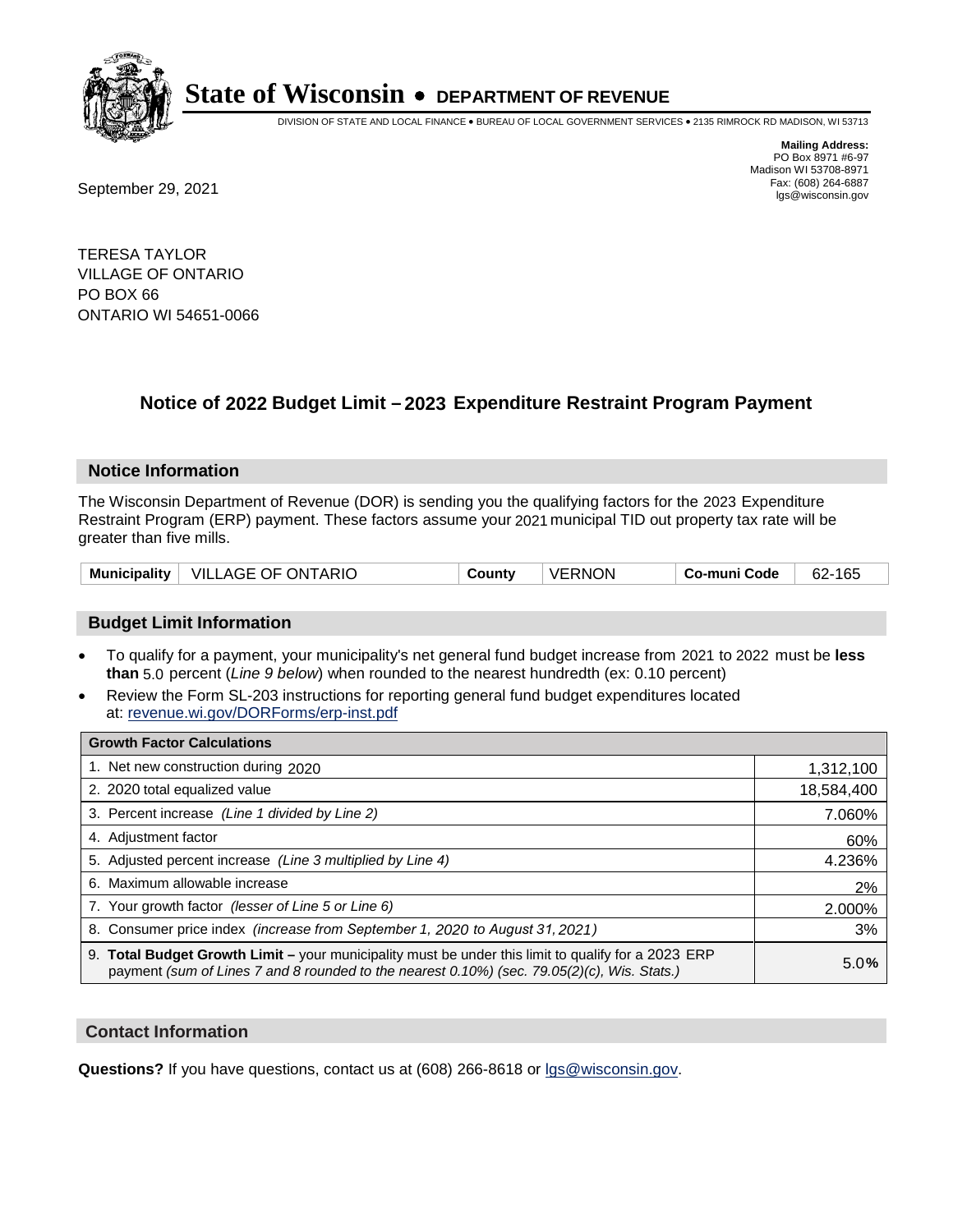

DIVISION OF STATE AND LOCAL FINANCE • BUREAU OF LOCAL GOVERNMENT SERVICES • 2135 RIMROCK RD MADISON, WI 53713

**Mailing Address:** PO Box 8971 #6-97 Madison WI 53708-8971<br>Fax: (608) 264-6887

Fax: (608) 264-6887<br>
September 29, 2021 and the state of the state of the state of the state of the state of the state of the state of the state of the state of the state of the state of the state of the state of the state

JAMIE DEAVER VILLAGE OF READSTOWN PO BOX 247, 116 NORTH 4TH ST READSTOWN WI 54652-0247

## **Notice of 2022 Budget Limit - 2023 Expenditure Restraint Program Payment**

#### **Notice Information**

The Wisconsin Department of Revenue (DOR) is sending you the qualifying factors for the 2023 Expenditure Restraint Program (ERP) payment. These factors assume your 2021 municipal TID out property tax rate will be greater than five mills.

|  | Municipality   VILLAGE OF READSTOWN | County | <b>VERNON</b> | Co-muni Code | 62-176 |
|--|-------------------------------------|--------|---------------|--------------|--------|
|--|-------------------------------------|--------|---------------|--------------|--------|

### **Budget Limit Information**

- To qualify for a payment, your municipality's net general fund budget increase from 2021 to 2022 must be less **than** 3.0 percent (*Line 9 below*) when rounded to the nearest hundredth (ex: 0.10 percent)
- Review the Form SL-203 instructions for reporting general fund budget expenditures located at: revenue.wi.gov/DORForms/erp-inst.pdf

| <b>Growth Factor Calculations</b>                                                                                                                                                                  |            |
|----------------------------------------------------------------------------------------------------------------------------------------------------------------------------------------------------|------------|
| 1. Net new construction during 2020                                                                                                                                                                | $-16,900$  |
| 2. 2020 total equalized value                                                                                                                                                                      | 16,606,500 |
| 3. Percent increase (Line 1 divided by Line 2)                                                                                                                                                     | $-0.102%$  |
| 4. Adjustment factor                                                                                                                                                                               | 60%        |
| 5. Adjusted percent increase (Line 3 multiplied by Line 4)                                                                                                                                         | $-0.061%$  |
| 6. Maximum allowable increase                                                                                                                                                                      | 2%         |
| 7. Your growth factor (lesser of Line 5 or Line 6)                                                                                                                                                 | 0.000%     |
| 8. Consumer price index (increase from September 1, 2020 to August 31, 2021)                                                                                                                       | 3%         |
| 9. Total Budget Growth Limit - your municipality must be under this limit to qualify for a 2023 ERP<br>payment (sum of Lines 7 and 8 rounded to the nearest 0.10%) (sec. 79.05(2)(c), Wis. Stats.) | 3.0%       |

#### **Contact Information**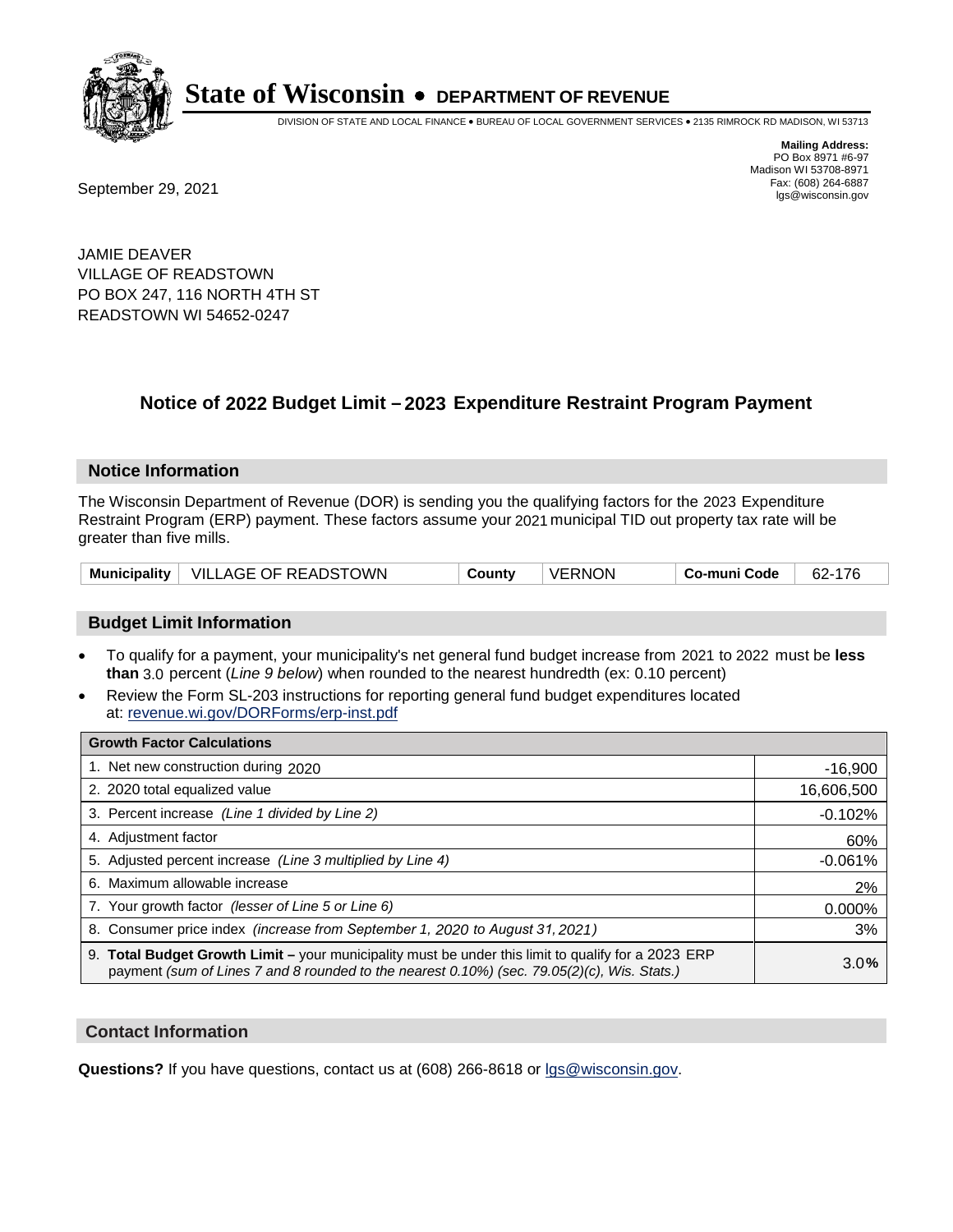

DIVISION OF STATE AND LOCAL FINANCE • BUREAU OF LOCAL GOVERNMENT SERVICES • 2135 RIMROCK RD MADISON, WI 53713

Fax: (608) 264-6887<br>
September 29, 2021 and the state of the state of the state of the state of the state of the state of the state of the state of the state of the state of the state of the state of the state of the state

**Mailing Address:** PO Box 8971 #6-97 Madison WI 53708-8971<br>Fax: (608) 264-6887

SHEILA SCHRAUFNAGEL CITY OF HILLSBORO PO BOX 447, 123 MECHANIC ST. HILLSBORO WI 54634

## **Notice of 2022 Budget Limit - 2023 Expenditure Restraint Program Payment**

#### **Notice Information**

The Wisconsin Department of Revenue (DOR) is sending you the qualifying factors for the 2023 Expenditure Restraint Program (ERP) payment. These factors assume your 2021 municipal TID out property tax rate will be greater than five mills.

|  | Municipality   CITY OF HILLSBORO | County | <b>VERNON</b> | Co-muni Code | 62-236 |
|--|----------------------------------|--------|---------------|--------------|--------|
|--|----------------------------------|--------|---------------|--------------|--------|

#### **Budget Limit Information**

- To qualify for a payment, your municipality's net general fund budget increase from 2021 to 2022 must be less **than** 4.5 percent (*Line 9 below*) when rounded to the nearest hundredth (ex: 0.10 percent)
- Review the Form SL-203 instructions for reporting general fund budget expenditures located at: revenue.wi.gov/DORForms/erp-inst.pdf

| <b>Growth Factor Calculations</b>                                                                                                                                                                  |            |
|----------------------------------------------------------------------------------------------------------------------------------------------------------------------------------------------------|------------|
| 1. Net new construction during 2020                                                                                                                                                                | 1,993,700  |
| 2. 2020 total equalized value                                                                                                                                                                      | 77,333,400 |
| 3. Percent increase (Line 1 divided by Line 2)                                                                                                                                                     | 2.578%     |
| 4. Adjustment factor                                                                                                                                                                               | 60%        |
| 5. Adjusted percent increase (Line 3 multiplied by Line 4)                                                                                                                                         | 1.547%     |
| 6. Maximum allowable increase                                                                                                                                                                      | 2%         |
| 7. Your growth factor (lesser of Line 5 or Line 6)                                                                                                                                                 | 1.547%     |
| 8. Consumer price index (increase from September 1, 2020 to August 31, 2021)                                                                                                                       | 3%         |
| 9. Total Budget Growth Limit – your municipality must be under this limit to qualify for a 2023 ERP<br>payment (sum of Lines 7 and 8 rounded to the nearest 0.10%) (sec. 79.05(2)(c), Wis. Stats.) | 4.5%       |

#### **Contact Information**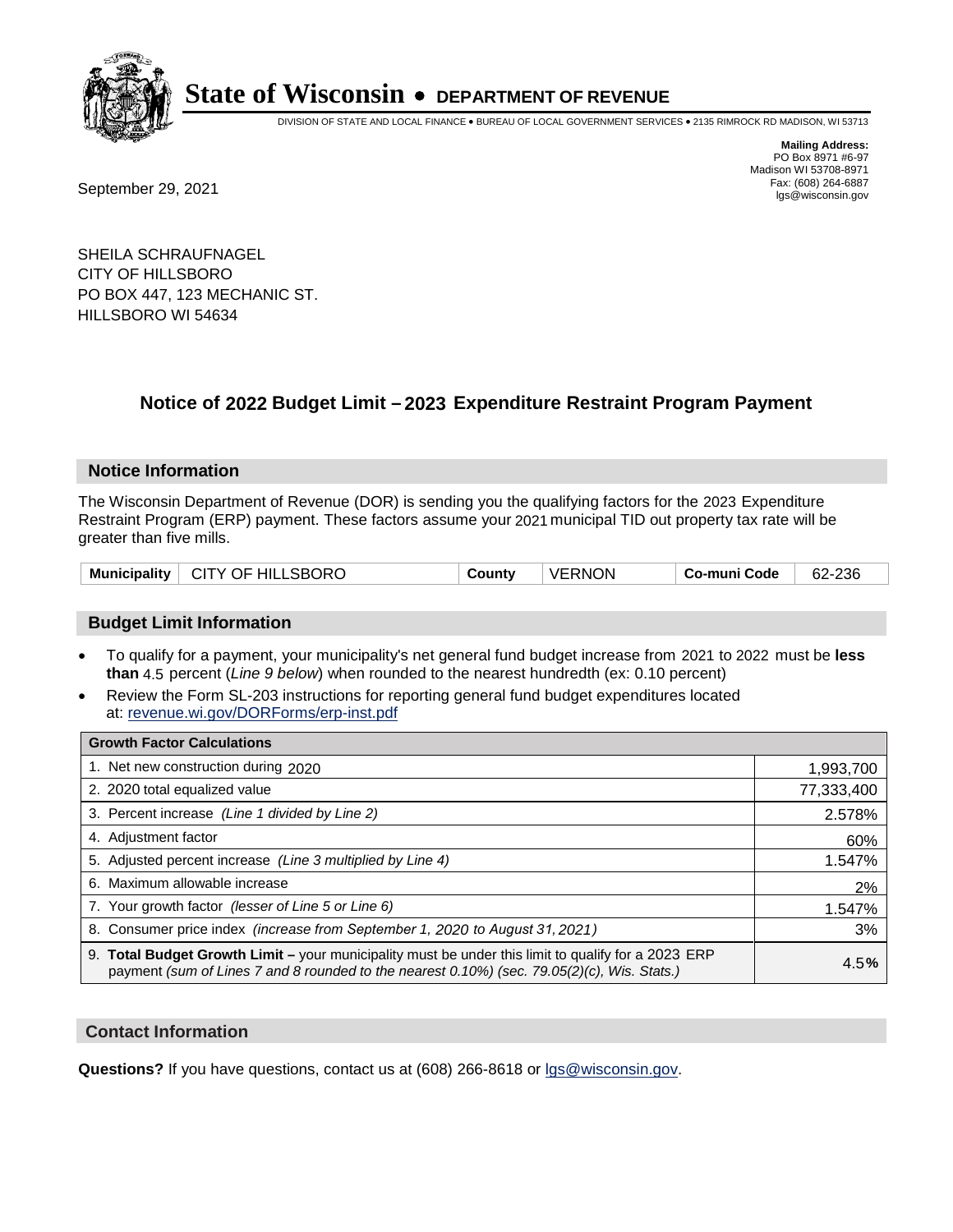

DIVISION OF STATE AND LOCAL FINANCE • BUREAU OF LOCAL GOVERNMENT SERVICES • 2135 RIMROCK RD MADISON, WI 53713

Fax: (608) 264-6887<br>
September 29, 2021 and the state of the state of the state of the state of the state of the state of the state of the state of the state of the state of the state of the state of the state of the state

**Mailing Address:** PO Box 8971 #6-97 Madison WI 53708-8971<br>Fax: (608) 264-6887

LORI POLHAMUS CITY OF VIROQUA 202 N MAIN ST VIROQUA WI 54665-1476

## **Notice of 2022 Budget Limit - 2023 Expenditure Restraint Program Payment**

#### **Notice Information**

The Wisconsin Department of Revenue (DOR) is sending you the qualifying factors for the 2023 Expenditure Restraint Program (ERP) payment. These factors assume your 2021 municipal TID out property tax rate will be greater than five mills.

|  | Municipality   CITY OF VIROQUA | County | <b>VERNON</b> | ⊦ Co-muni Code | 62-286 |
|--|--------------------------------|--------|---------------|----------------|--------|
|--|--------------------------------|--------|---------------|----------------|--------|

### **Budget Limit Information**

- To qualify for a payment, your municipality's net general fund budget increase from 2021 to 2022 must be less **than** 3.4 percent (*Line 9 below*) when rounded to the nearest hundredth (ex: 0.10 percent)
- Review the Form SL-203 instructions for reporting general fund budget expenditures located at: revenue.wi.gov/DORForms/erp-inst.pdf

| <b>Growth Factor Calculations</b>                                                                                                                                                                  |             |
|----------------------------------------------------------------------------------------------------------------------------------------------------------------------------------------------------|-------------|
| 1. Net new construction during 2020                                                                                                                                                                | 2,023,200   |
| 2. 2020 total equalized value                                                                                                                                                                      | 313,190,600 |
| 3. Percent increase (Line 1 divided by Line 2)                                                                                                                                                     | 0.646%      |
| 4. Adjustment factor                                                                                                                                                                               | 60%         |
| 5. Adjusted percent increase (Line 3 multiplied by Line 4)                                                                                                                                         | 0.388%      |
| 6. Maximum allowable increase                                                                                                                                                                      | 2%          |
| 7. Your growth factor (lesser of Line 5 or Line 6)                                                                                                                                                 | 0.388%      |
| 8. Consumer price index (increase from September 1, 2020 to August 31, 2021)                                                                                                                       | 3%          |
| 9. Total Budget Growth Limit - your municipality must be under this limit to qualify for a 2023 ERP<br>payment (sum of Lines 7 and 8 rounded to the nearest 0.10%) (sec. 79.05(2)(c), Wis. Stats.) | 3.4%        |

#### **Contact Information**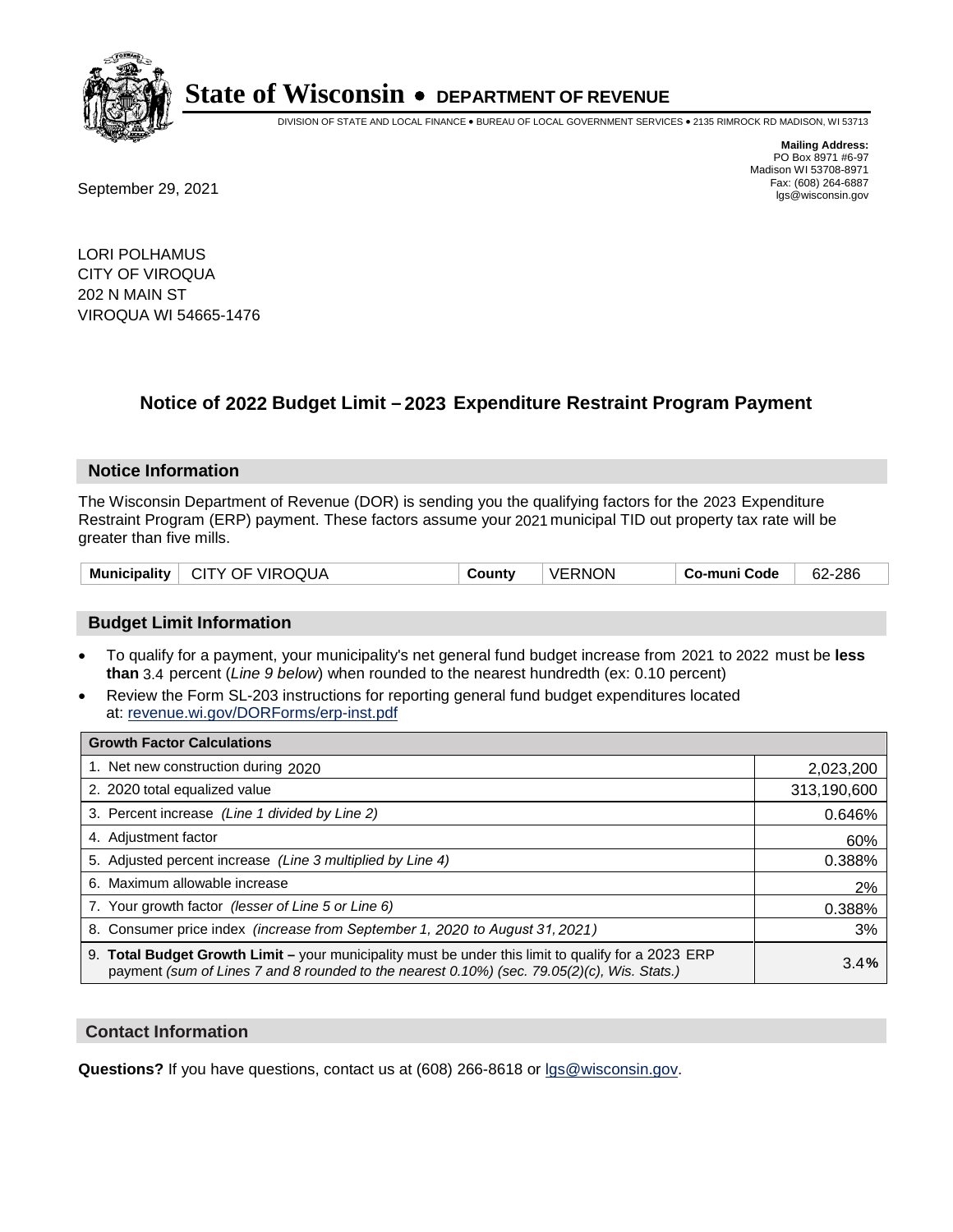

DIVISION OF STATE AND LOCAL FINANCE • BUREAU OF LOCAL GOVERNMENT SERVICES • 2135 RIMROCK RD MADISON, WI 53713

**Mailing Address:** PO Box 8971 #6-97 Madison WI 53708-8971<br>Fax: (608) 264-6887

Fax: (608) 264-6887<br>
September 29, 2021 and the state of the state of the state of the state of the state of the state of the state of the state of the state of the state of the state of the state of the state of the state

BECKY BOLTE CITY OF EAGLE RIVER 525 E MAPLE ST, PO BOX 1269 EAGLE RIVER WI 54521

## **Notice of 2022 Budget Limit - 2023 Expenditure Restraint Program Payment**

#### **Notice Information**

The Wisconsin Department of Revenue (DOR) is sending you the qualifying factors for the 2023 Expenditure Restraint Program (ERP) payment. These factors assume your 2021 municipal TID out property tax rate will be greater than five mills.

| CITY OF EAGLE RIVER<br><b>Municipality</b> | County | <b>VILAS</b> | <b>Co-muni Code</b> | 63-221 |
|--------------------------------------------|--------|--------------|---------------------|--------|
|--------------------------------------------|--------|--------------|---------------------|--------|

#### **Budget Limit Information**

- To qualify for a payment, your municipality's net general fund budget increase from 2021 to 2022 must be less **than** 3.1 percent (*Line 9 below*) when rounded to the nearest hundredth (ex: 0.10 percent)
- Review the Form SL-203 instructions for reporting general fund budget expenditures located at: revenue.wi.gov/DORForms/erp-inst.pdf

| <b>Growth Factor Calculations</b>                                                                                                                                                                  |             |
|----------------------------------------------------------------------------------------------------------------------------------------------------------------------------------------------------|-------------|
| 1. Net new construction during 2020                                                                                                                                                                | 163,900     |
| 2. 2020 total equalized value                                                                                                                                                                      | 198,355,100 |
| 3. Percent increase (Line 1 divided by Line 2)                                                                                                                                                     | 0.083%      |
| 4. Adjustment factor                                                                                                                                                                               | 60%         |
| 5. Adjusted percent increase (Line 3 multiplied by Line 4)                                                                                                                                         | 0.050%      |
| 6. Maximum allowable increase                                                                                                                                                                      | 2%          |
| 7. Your growth factor (lesser of Line 5 or Line 6)                                                                                                                                                 | 0.050%      |
| 8. Consumer price index (increase from September 1, 2020 to August 31, 2021)                                                                                                                       | 3%          |
| 9. Total Budget Growth Limit - your municipality must be under this limit to qualify for a 2023 ERP<br>payment (sum of Lines 7 and 8 rounded to the nearest 0.10%) (sec. 79.05(2)(c), Wis. Stats.) | 3.1%        |

#### **Contact Information**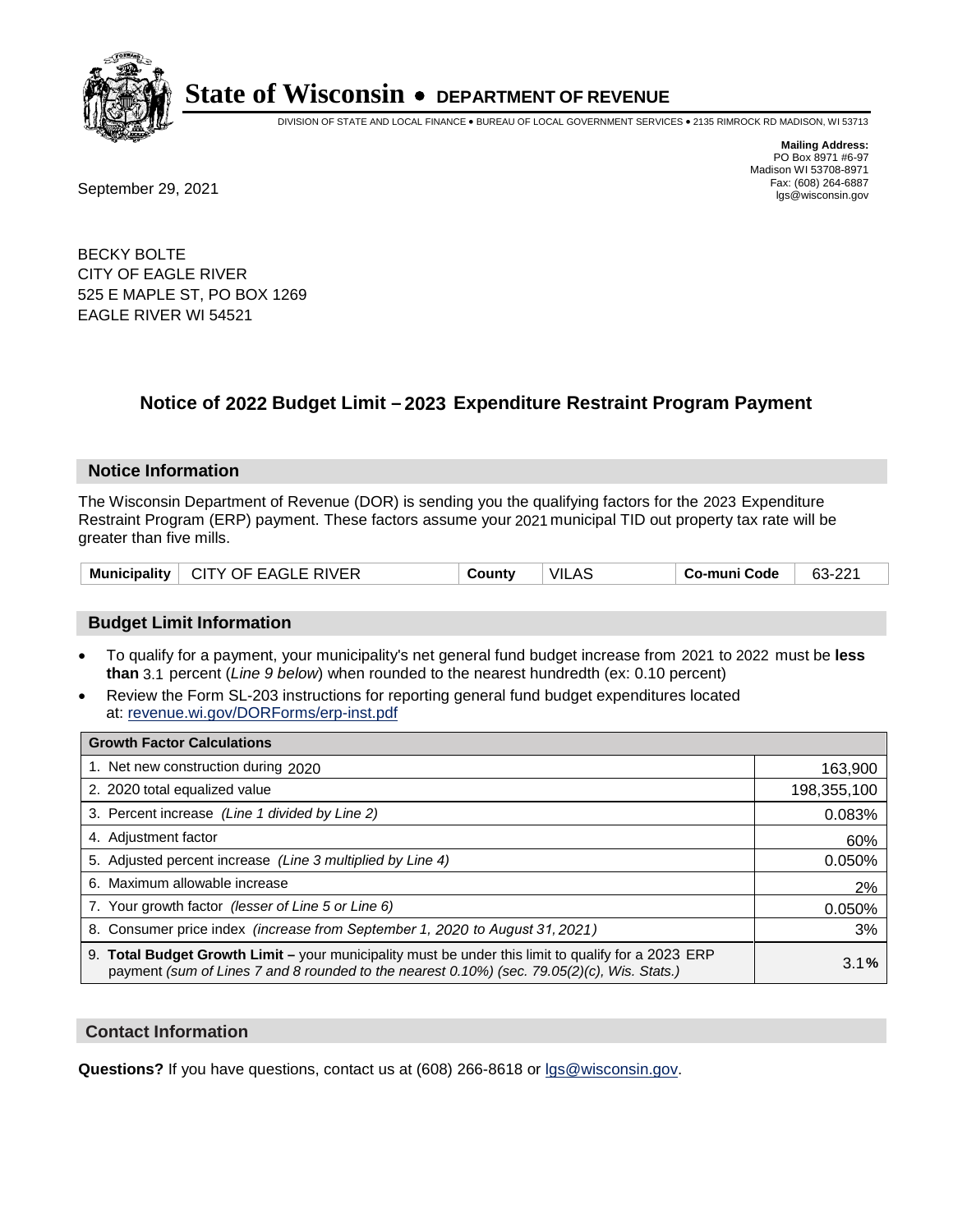

DIVISION OF STATE AND LOCAL FINANCE • BUREAU OF LOCAL GOVERNMENT SERVICES • 2135 RIMROCK RD MADISON, WI 53713

**Mailing Address:** PO Box 8971 #6-97 Madison WI 53708-8971<br>Fax: (608) 264-6887

Fax: (608) 264-6887<br>
September 29, 2021 and the state of the state of the state of the state of the state of the state of the state of the state of the state of the state of the state of the state of the state of the state

LORI DOMINO TOWN OF BLOOMFIELD PO BOX 704 PELL LAKE WI 53157-0704

### **Notice of 2022 Budget Limit - 2023 Expenditure Restraint Program Payment**

#### **Notice Information**

The Wisconsin Department of Revenue (DOR) is sending you the qualifying factors for the 2023 Expenditure Restraint Program (ERP) payment. These factors assume your 2021 municipal TID out property tax rate will be greater than five mills.

| Municipality | TOWN OF BLOOMFIELD | County | WALWORTH | Co-muni Code | 64-002 |
|--------------|--------------------|--------|----------|--------------|--------|
|--------------|--------------------|--------|----------|--------------|--------|

#### **Budget Limit Information**

- To qualify for a payment, your municipality's net general fund budget increase from 2021 to 2022 must be less **than** 3.6 percent (*Line 9 below*) when rounded to the nearest hundredth (ex: 0.10 percent)
- Review the Form SL-203 instructions for reporting general fund budget expenditures located at: revenue.wi.gov/DORForms/erp-inst.pdf

| <b>Growth Factor Calculations</b>                                                                                                                                                                  |             |
|----------------------------------------------------------------------------------------------------------------------------------------------------------------------------------------------------|-------------|
| 1. Net new construction during 2020                                                                                                                                                                | 1,368,300   |
| 2. 2020 total equalized value                                                                                                                                                                      | 127,703,900 |
| 3. Percent increase (Line 1 divided by Line 2)                                                                                                                                                     | 1.071%      |
| 4. Adjustment factor                                                                                                                                                                               | 60%         |
| 5. Adjusted percent increase (Line 3 multiplied by Line 4)                                                                                                                                         | 0.643%      |
| 6. Maximum allowable increase                                                                                                                                                                      | 2%          |
| 7. Your growth factor (lesser of Line 5 or Line 6)                                                                                                                                                 | 0.643%      |
| 8. Consumer price index (increase from September 1, 2020 to August 31, 2021)                                                                                                                       | 3%          |
| 9. Total Budget Growth Limit – your municipality must be under this limit to qualify for a 2023 ERP<br>payment (sum of Lines 7 and 8 rounded to the nearest 0.10%) (sec. 79.05(2)(c), Wis. Stats.) | 3.6%        |

#### **Contact Information**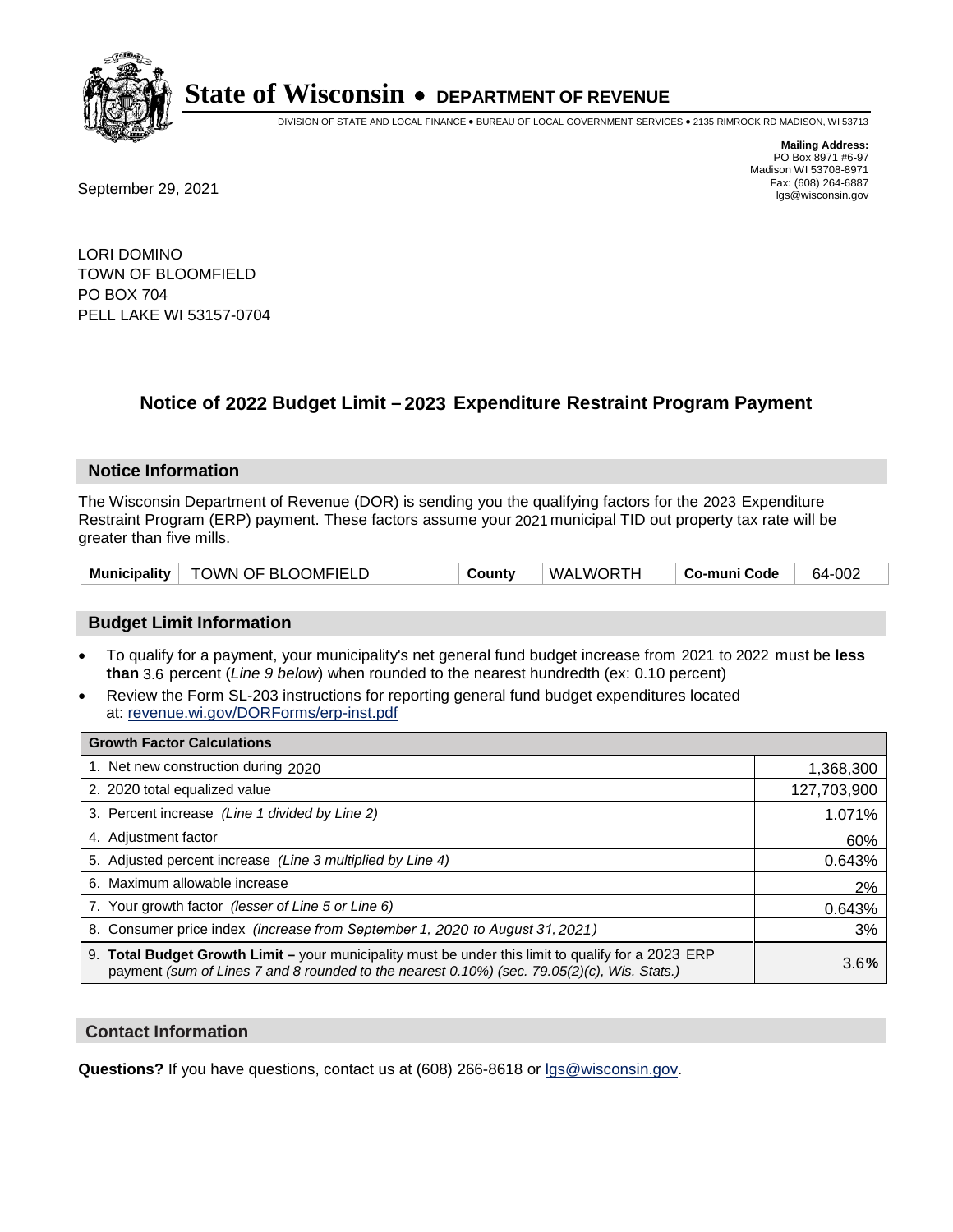

DIVISION OF STATE AND LOCAL FINANCE • BUREAU OF LOCAL GOVERNMENT SERVICES • 2135 RIMROCK RD MADISON, WI 53713

**Mailing Address:** PO Box 8971 #6-97 Madison WI 53708-8971<br>Fax: (608) 264-6887

Fax: (608) 264-6887<br>
September 29, 2021 and the state of the state of the state of the state of the state of the state of the state of the state of the state of the state of the state of the state of the state of the state

KELLYE DIEM TOWN OF SHARON N1097 BOLLINGER RD SHARON WI 53585

### **Notice of 2022 Budget Limit - 2023 Expenditure Restraint Program Payment**

#### **Notice Information**

The Wisconsin Department of Revenue (DOR) is sending you the qualifying factors for the 2023 Expenditure Restraint Program (ERP) payment. These factors assume your 2021 municipal TID out property tax rate will be greater than five mills.

| Municipality   TOWN OF SHARON | County | WALWORTH | ∣ Co-muni Code | 64-022 |
|-------------------------------|--------|----------|----------------|--------|
|-------------------------------|--------|----------|----------------|--------|

#### **Budget Limit Information**

- To qualify for a payment, your municipality's net general fund budget increase from 2021 to 2022 must be less **than** 3.7 percent (*Line 9 below*) when rounded to the nearest hundredth (ex: 0.10 percent)
- Review the Form SL-203 instructions for reporting general fund budget expenditures located at: revenue.wi.gov/DORForms/erp-inst.pdf

| <b>Growth Factor Calculations</b>                                                                                                                                                                      |            |
|--------------------------------------------------------------------------------------------------------------------------------------------------------------------------------------------------------|------------|
| 1. Net new construction during 2020                                                                                                                                                                    | 1,100,300  |
| 2. 2020 total equalized value                                                                                                                                                                          | 92,037,800 |
| 3. Percent increase (Line 1 divided by Line 2)                                                                                                                                                         | 1.195%     |
| 4. Adjustment factor                                                                                                                                                                                   | 60%        |
| 5. Adjusted percent increase (Line 3 multiplied by Line 4)                                                                                                                                             | 0.717%     |
| 6. Maximum allowable increase                                                                                                                                                                          | 2%         |
| 7. Your growth factor (lesser of Line 5 or Line 6)                                                                                                                                                     | 0.717%     |
| 8. Consumer price index (increase from September 1, 2020 to August 31, 2021)                                                                                                                           | 3%         |
| 9. Total Budget Growth Limit - your municipality must be under this limit to qualify for a 2023 ERP<br>payment (sum of Lines 7 and 8 rounded to the nearest $0.10\%$ ) (sec. 79.05(2)(c), Wis. Stats.) | 3.7%       |

#### **Contact Information**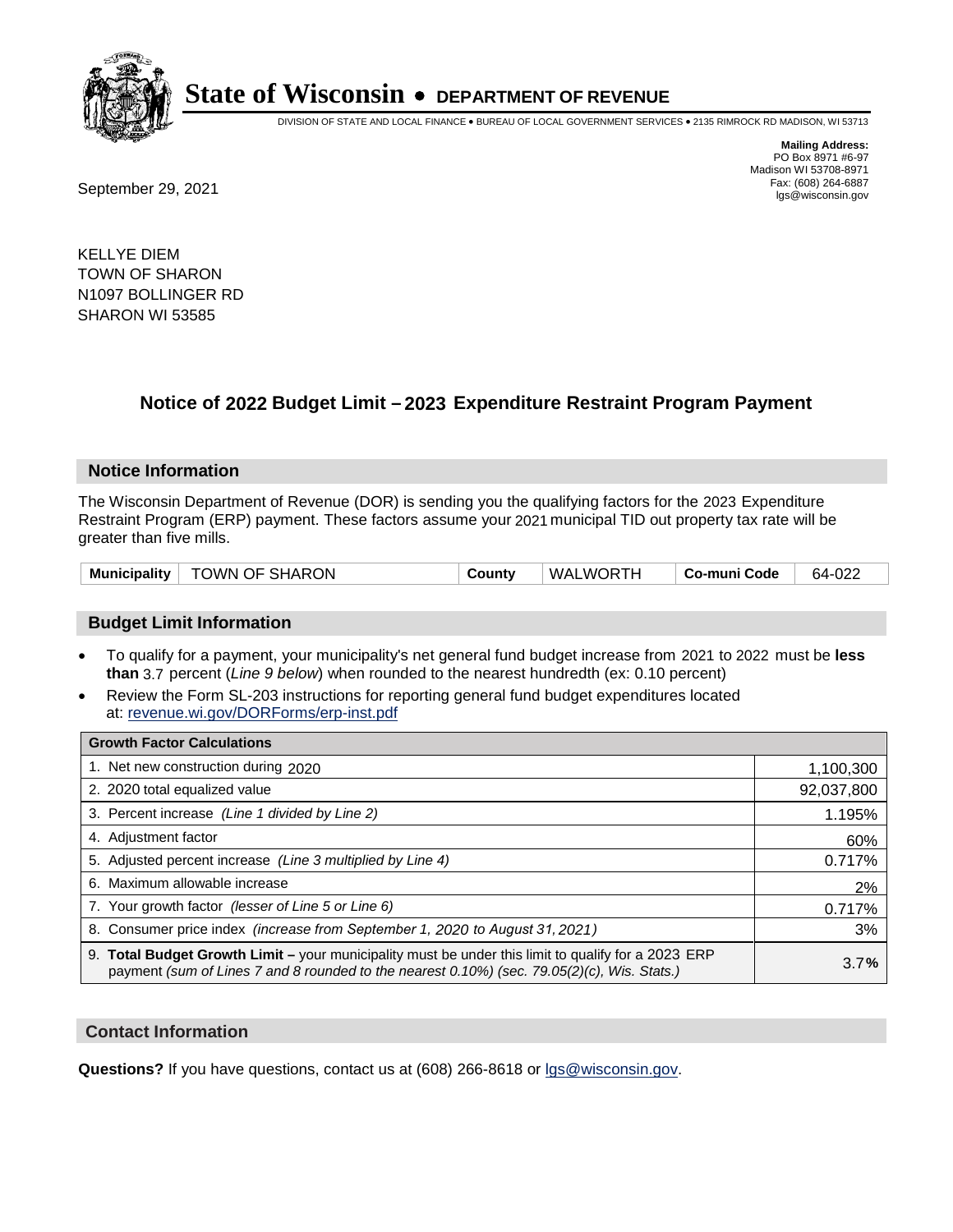

DIVISION OF STATE AND LOCAL FINANCE • BUREAU OF LOCAL GOVERNMENT SERVICES • 2135 RIMROCK RD MADISON, WI 53713

**Mailing Address:** PO Box 8971 #6-97 Madison WI 53708-8971<br>Fax: (608) 264-6887

Fax: (608) 264-6887<br>
September 29, 2021 and the state of the state of the state of the state of the state of the state of the state of the state of the state of the state of the state of the state of the state of the state

LINDSEY PETERSON VILLAGE OF DARIEN PO BOX 97, 24 N WISCONSIN ST DARIEN WI 53114-0097

### **Notice of 2022 Budget Limit - 2023 Expenditure Restraint Program Payment**

#### **Notice Information**

The Wisconsin Department of Revenue (DOR) is sending you the qualifying factors for the 2023 Expenditure Restraint Program (ERP) payment. These factors assume your 2021 municipal TID out property tax rate will be greater than five mills.

|  | Municipality   VILLAGE OF DARIEN | County | WALWORTH | Co-muni Code | 64-116 |
|--|----------------------------------|--------|----------|--------------|--------|
|--|----------------------------------|--------|----------|--------------|--------|

#### **Budget Limit Information**

- To qualify for a payment, your municipality's net general fund budget increase from 2021 to 2022 must be less **than** 5.0 percent (*Line 9 below*) when rounded to the nearest hundredth (ex: 0.10 percent)
- Review the Form SL-203 instructions for reporting general fund budget expenditures located at: revenue.wi.gov/DORForms/erp-inst.pdf

| <b>Growth Factor Calculations</b>                                                                                                                                                                  |             |
|----------------------------------------------------------------------------------------------------------------------------------------------------------------------------------------------------|-------------|
| 1. Net new construction during 2020                                                                                                                                                                | 5,399,000   |
| 2. 2020 total equalized value                                                                                                                                                                      | 128,954,200 |
| 3. Percent increase (Line 1 divided by Line 2)                                                                                                                                                     | 4.187%      |
| 4. Adiustment factor                                                                                                                                                                               | 60%         |
| 5. Adjusted percent increase (Line 3 multiplied by Line 4)                                                                                                                                         | 2.512%      |
| 6. Maximum allowable increase                                                                                                                                                                      | 2%          |
| 7. Your growth factor (lesser of Line 5 or Line 6)                                                                                                                                                 | 2.000%      |
| 8. Consumer price index (increase from September 1, 2020 to August 31, 2021)                                                                                                                       | 3%          |
| 9. Total Budget Growth Limit - your municipality must be under this limit to qualify for a 2023 ERP<br>payment (sum of Lines 7 and 8 rounded to the nearest 0.10%) (sec. 79.05(2)(c), Wis. Stats.) | 5.0%        |

#### **Contact Information**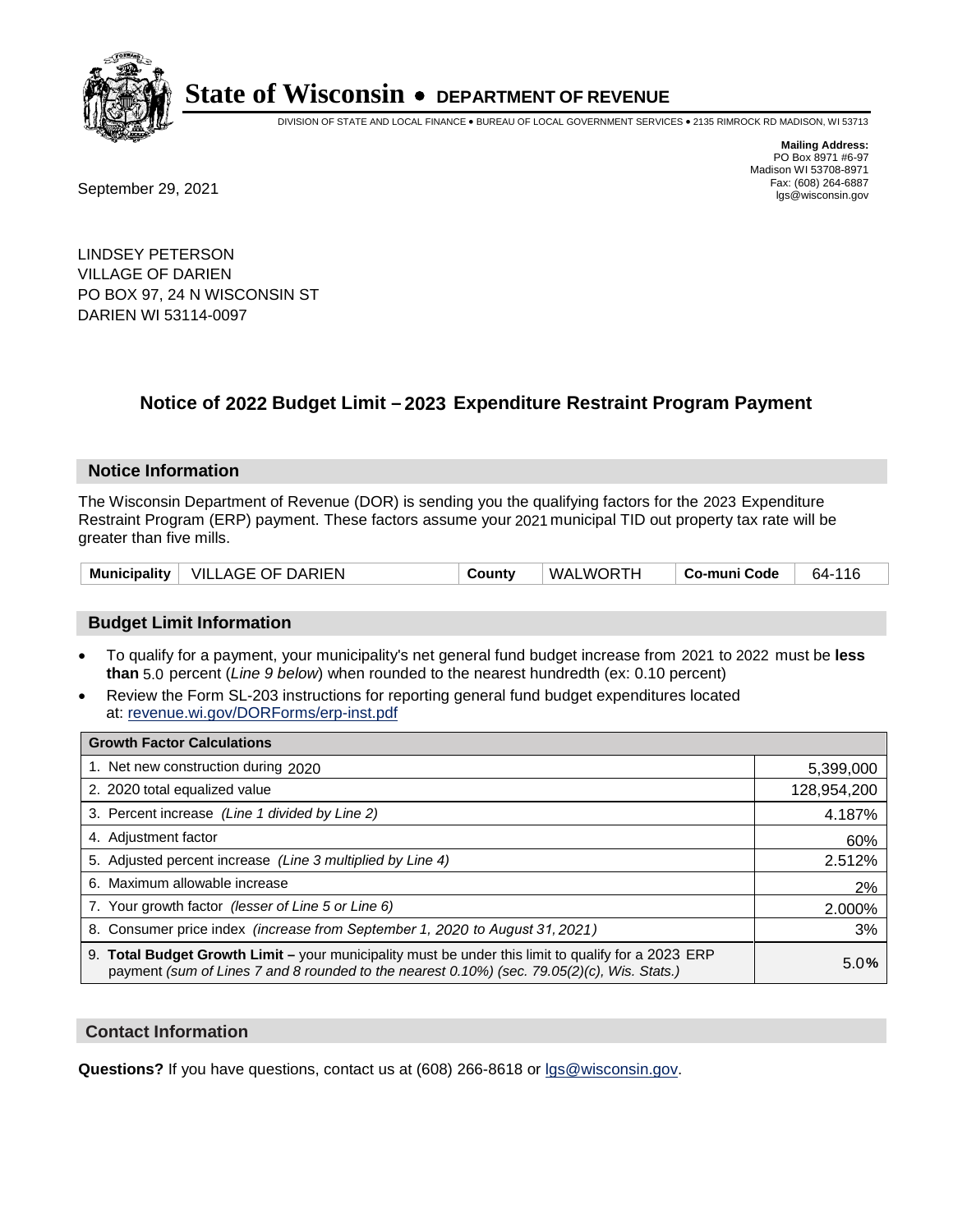

DIVISION OF STATE AND LOCAL FINANCE • BUREAU OF LOCAL GOVERNMENT SERVICES • 2135 RIMROCK RD MADISON, WI 53713

Fax: (608) 264-6887<br>
September 29, 2021 and the state of the state of the state of the state of the state of the state of the state of the state of the state of the state of the state of the state of the state of the state

**Mailing Address:** PO Box 8971 #6-97 Madison WI 53708-8971<br>Fax: (608) 264-6887

LORRI ALEXANDER VILLAGE OF EAST TROY 2015 ENERGY DRIVE EAST TROY WI 53120

### **Notice of 2022 Budget Limit - 2023 Expenditure Restraint Program Payment**

#### **Notice Information**

The Wisconsin Department of Revenue (DOR) is sending you the qualifying factors for the 2023 Expenditure Restraint Program (ERP) payment. These factors assume your 2021 municipal TID out property tax rate will be greater than five mills.

|  | Municipality   VILLAGE OF EAST TROY | County | WALWORTH | ∣ Co-muni Code | 64-121 |
|--|-------------------------------------|--------|----------|----------------|--------|
|--|-------------------------------------|--------|----------|----------------|--------|

#### **Budget Limit Information**

- To qualify for a payment, your municipality's net general fund budget increase from 2021 to 2022 must be less **than** 3.3 percent (*Line 9 below*) when rounded to the nearest hundredth (ex: 0.10 percent)
- Review the Form SL-203 instructions for reporting general fund budget expenditures located at: revenue.wi.gov/DORForms/erp-inst.pdf

| <b>Growth Factor Calculations</b>                                                                                                                                                                  |             |
|----------------------------------------------------------------------------------------------------------------------------------------------------------------------------------------------------|-------------|
| 1. Net new construction during 2020                                                                                                                                                                | 1,850,600   |
| 2. 2020 total equalized value                                                                                                                                                                      | 415,729,400 |
| 3. Percent increase (Line 1 divided by Line 2)                                                                                                                                                     | 0.445%      |
| 4. Adjustment factor                                                                                                                                                                               | 60%         |
| 5. Adjusted percent increase (Line 3 multiplied by Line 4)                                                                                                                                         | 0.267%      |
| 6. Maximum allowable increase                                                                                                                                                                      | 2%          |
| 7. Your growth factor (lesser of Line 5 or Line 6)                                                                                                                                                 | 0.267%      |
| 8. Consumer price index (increase from September 1, 2020 to August 31, 2021)                                                                                                                       | 3%          |
| 9. Total Budget Growth Limit - your municipality must be under this limit to qualify for a 2023 ERP<br>payment (sum of Lines 7 and 8 rounded to the nearest 0.10%) (sec. 79.05(2)(c), Wis. Stats.) | 3.3%        |

#### **Contact Information**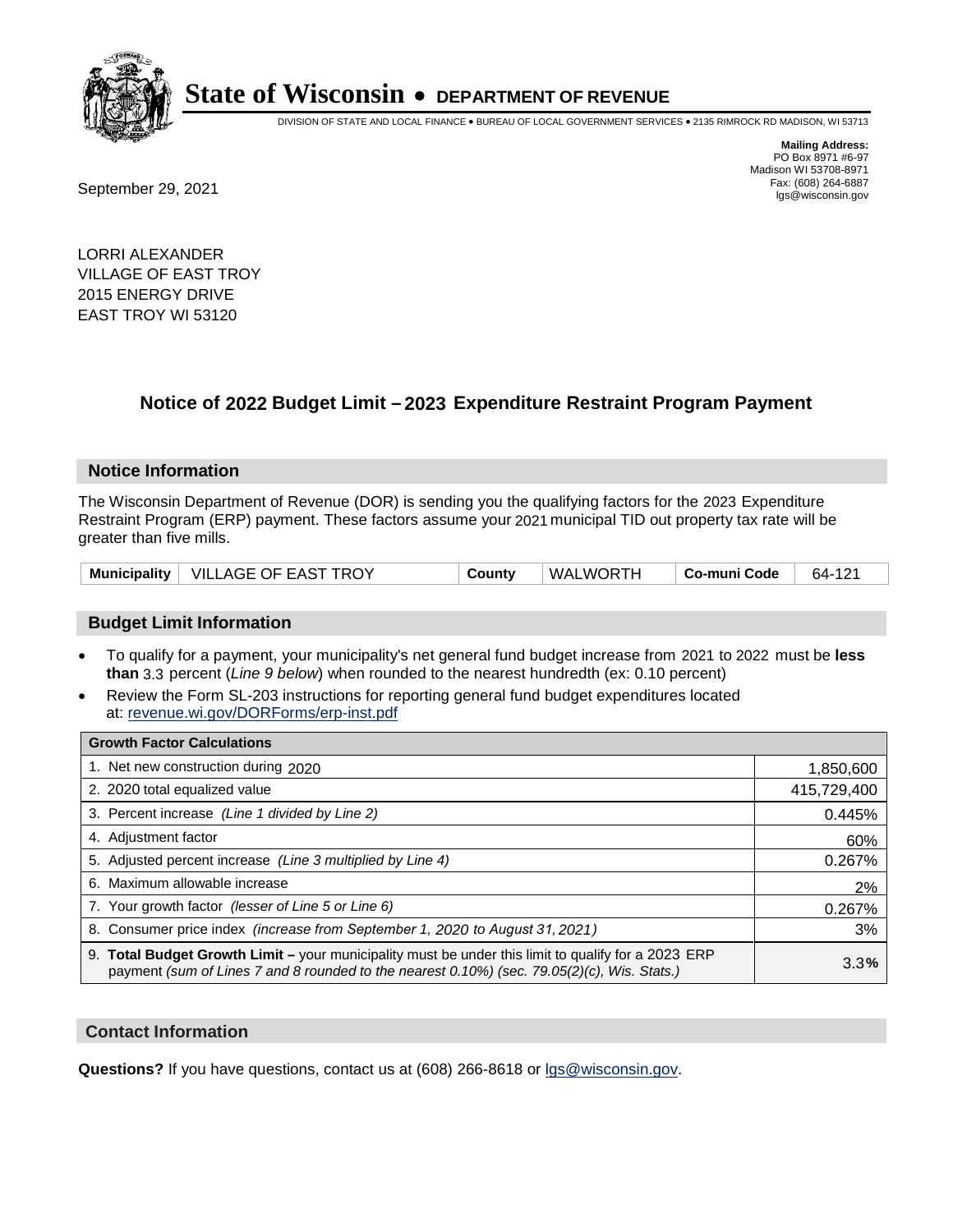

DIVISION OF STATE AND LOCAL FINANCE • BUREAU OF LOCAL GOVERNMENT SERVICES • 2135 RIMROCK RD MADISON, WI 53713

Fax: (608) 264-6887<br>
September 29, 2021 and the state of the state of the state of the state of the state of the state of the state of the state of the state of the state of the state of the state of the state of the state

**Mailing Address:** PO Box 8971 #6-97 Madison WI 53708-8971<br>Fax: (608) 264-6887

CLAUDIA JUREWICZ VILLAGE OF GENOA CITY 755 FELLOWS RD, PO BOX 428 GENOA CITY WI 53128-0428

### **Notice of 2022 Budget Limit - 2023 Expenditure Restraint Program Payment**

#### **Notice Information**

The Wisconsin Department of Revenue (DOR) is sending you the qualifying factors for the 2023 Expenditure Restraint Program (ERP) payment. These factors assume your 2021 municipal TID out property tax rate will be greater than five mills.

|  | Municipality   VILLAGE OF GENOA CITY | County | WALWORTH | Co-muni Code | 64-131 |
|--|--------------------------------------|--------|----------|--------------|--------|
|--|--------------------------------------|--------|----------|--------------|--------|

#### **Budget Limit Information**

- To qualify for a payment, your municipality's net general fund budget increase from 2021 to 2022 must be less **than** 3.7 percent (*Line 9 below*) when rounded to the nearest hundredth (ex: 0.10 percent)
- Review the Form SL-203 instructions for reporting general fund budget expenditures located at: revenue.wi.gov/DORForms/erp-inst.pdf

| <b>Growth Factor Calculations</b>                                                                                                                                                                  |             |
|----------------------------------------------------------------------------------------------------------------------------------------------------------------------------------------------------|-------------|
| 1. Net new construction during 2020                                                                                                                                                                | 2,462,500   |
| 2. 2020 total equalized value                                                                                                                                                                      | 222,704,800 |
| 3. Percent increase (Line 1 divided by Line 2)                                                                                                                                                     | 1.106%      |
| 4. Adiustment factor                                                                                                                                                                               | 60%         |
| 5. Adjusted percent increase (Line 3 multiplied by Line 4)                                                                                                                                         | 0.664%      |
| 6. Maximum allowable increase                                                                                                                                                                      | 2%          |
| 7. Your growth factor (lesser of Line 5 or Line 6)                                                                                                                                                 | 0.664%      |
| 8. Consumer price index (increase from September 1, 2020 to August 31, 2021)                                                                                                                       | 3%          |
| 9. Total Budget Growth Limit - your municipality must be under this limit to qualify for a 2023 ERP<br>payment (sum of Lines 7 and 8 rounded to the nearest 0.10%) (sec. 79.05(2)(c), Wis. Stats.) | 3.7%        |

#### **Contact Information**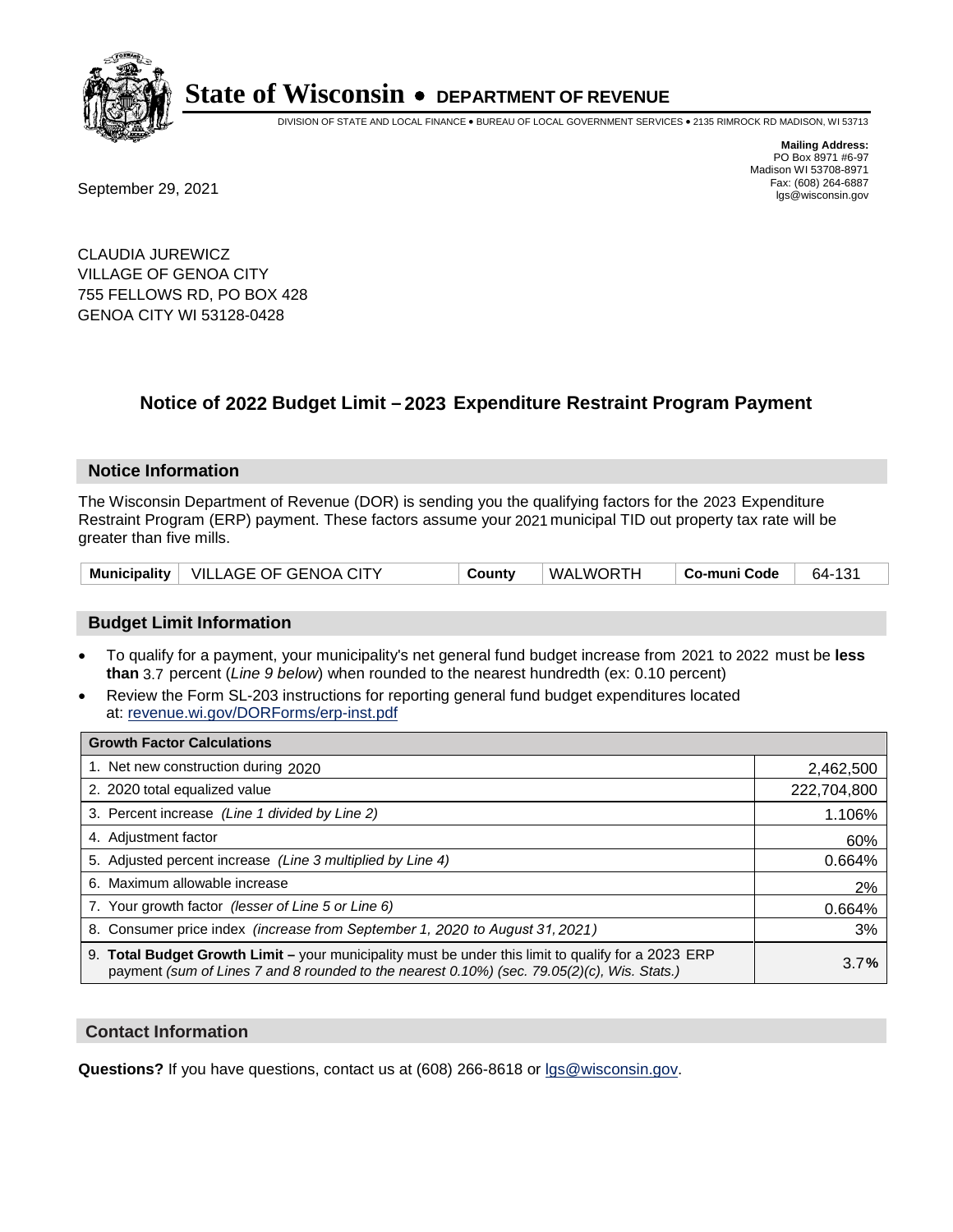

DIVISION OF STATE AND LOCAL FINANCE • BUREAU OF LOCAL GOVERNMENT SERVICES • 2135 RIMROCK RD MADISON, WI 53713

**Mailing Address:** PO Box 8971 #6-97 Madison WI 53708-8971<br>Fax: (608) 264-6887

Fax: (608) 264-6887<br>
September 29, 2021 and the state of the state of the state of the state of the state of the state of the state of the state of the state of the state of the state of the state of the state of the state

SUSAN STEELE VILLAGE OF SHARON PO BOX 379 SHARON WI 53585-0379

### **Notice of 2022 Budget Limit - 2023 Expenditure Restraint Program Payment**

#### **Notice Information**

The Wisconsin Department of Revenue (DOR) is sending you the qualifying factors for the 2023 Expenditure Restraint Program (ERP) payment. These factors assume your 2021 municipal TID out property tax rate will be greater than five mills.

| Municipality   VILLAGE OF SHARON | County | WALWORTH | Co-muni Code | 64-181 |
|----------------------------------|--------|----------|--------------|--------|
|----------------------------------|--------|----------|--------------|--------|

#### **Budget Limit Information**

- To qualify for a payment, your municipality's net general fund budget increase from 2021 to 2022 must be less **than** 3.3 percent (*Line 9 below*) when rounded to the nearest hundredth (ex: 0.10 percent)
- Review the Form SL-203 instructions for reporting general fund budget expenditures located at: revenue.wi.gov/DORForms/erp-inst.pdf

| <b>Growth Factor Calculations</b>                                                                                                                                                                  |            |
|----------------------------------------------------------------------------------------------------------------------------------------------------------------------------------------------------|------------|
| 1. Net new construction during 2020                                                                                                                                                                | 336,400    |
| 2. 2020 total equalized value                                                                                                                                                                      | 80,504,600 |
| 3. Percent increase (Line 1 divided by Line 2)                                                                                                                                                     | 0.418%     |
| 4. Adjustment factor                                                                                                                                                                               | 60%        |
| 5. Adjusted percent increase (Line 3 multiplied by Line 4)                                                                                                                                         | 0.251%     |
| 6. Maximum allowable increase                                                                                                                                                                      | 2%         |
| 7. Your growth factor (lesser of Line 5 or Line 6)                                                                                                                                                 | 0.251%     |
| 8. Consumer price index (increase from September 1, 2020 to August 31, 2021)                                                                                                                       | 3%         |
| 9. Total Budget Growth Limit – your municipality must be under this limit to qualify for a 2023 ERP<br>payment (sum of Lines 7 and 8 rounded to the nearest 0.10%) (sec. 79.05(2)(c), Wis. Stats.) | 3.3%       |

#### **Contact Information**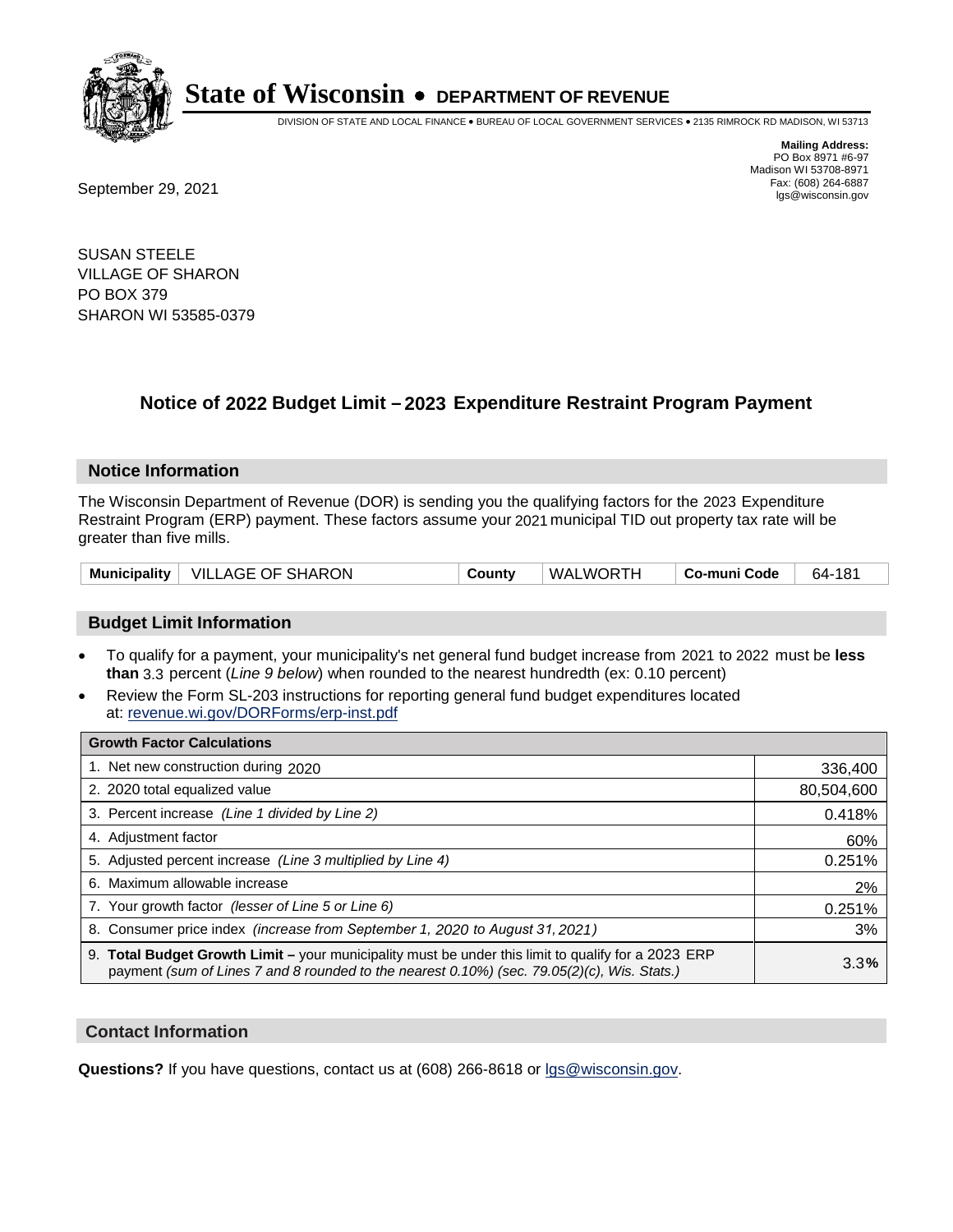

DIVISION OF STATE AND LOCAL FINANCE • BUREAU OF LOCAL GOVERNMENT SERVICES • 2135 RIMROCK RD MADISON, WI 53713

Fax: (608) 264-6887<br>
September 29, 2021 and the state of the state of the state of the state of the state of the state of the state of the state of the state of the state of the state of the state of the state of the state

**Mailing Address:** PO Box 8971 #6-97 Madison WI 53708-8971<br>Fax: (608) 264-6887

LISA RODGERS VILLAGE OF WALWORTH PO BOX 400, 227 N MAIN ST 227 N MAIN ST WALWORTH WI 53184-0400

### **Notice of 2022 Budget Limit – 2023 Expenditure Restraint Program Payment**

#### **Notice Information**

The Wisconsin Department of Revenue (DOR) is sending you the qualifying factors for the 2023 Expenditure Restraint Program (ERP) payment. These factors assume your 2021 municipal TID out property tax rate will be greater than five mills.

| .<br>VII<br>Municipality<br>∕ ∩ ،<br>TH<br>WOR.<br>WAL<br>MΔ<br>OE.<br>AGE<br>w.<br>Code<br>ountv<br>)ĸ<br>64-<br>nıın<br>∵0ت -<br>ჟ |  |
|--------------------------------------------------------------------------------------------------------------------------------------|--|
|--------------------------------------------------------------------------------------------------------------------------------------|--|

#### **Budget Limit Information**

- To qualify for a payment, your municipality's net general fund budget increase from 2021 to 2022 must be less **than** 3.5 percent (*Line 9 below*) when rounded to the nearest hundredth (ex: 0.10 percent)
- Review the Form SL-203 instructions for reporting general fund budget expenditures located at: revenue.wi.gov/DORForms/erp-inst.pdf

| <b>Growth Factor Calculations</b>                                                                                                                                                                      |             |
|--------------------------------------------------------------------------------------------------------------------------------------------------------------------------------------------------------|-------------|
| 1. Net new construction during 2020                                                                                                                                                                    | 2,044,800   |
| 2. 2020 total equalized value                                                                                                                                                                          | 249,646,200 |
| 3. Percent increase (Line 1 divided by Line 2)                                                                                                                                                         | 0.819%      |
| 4. Adjustment factor                                                                                                                                                                                   | 60%         |
| 5. Adjusted percent increase (Line 3 multiplied by Line 4)                                                                                                                                             | 0.491%      |
| 6. Maximum allowable increase                                                                                                                                                                          | 2%          |
| 7. Your growth factor (lesser of Line 5 or Line 6)                                                                                                                                                     | 0.491%      |
| 8. Consumer price index (increase from September 1, 2020 to August 31, 2021)                                                                                                                           | 3%          |
| 9. Total Budget Growth Limit - your municipality must be under this limit to qualify for a 2023 ERP<br>payment (sum of Lines 7 and 8 rounded to the nearest $0.10\%$ ) (sec. 79.05(2)(c), Wis. Stats.) | 3.5%        |

#### **Contact Information**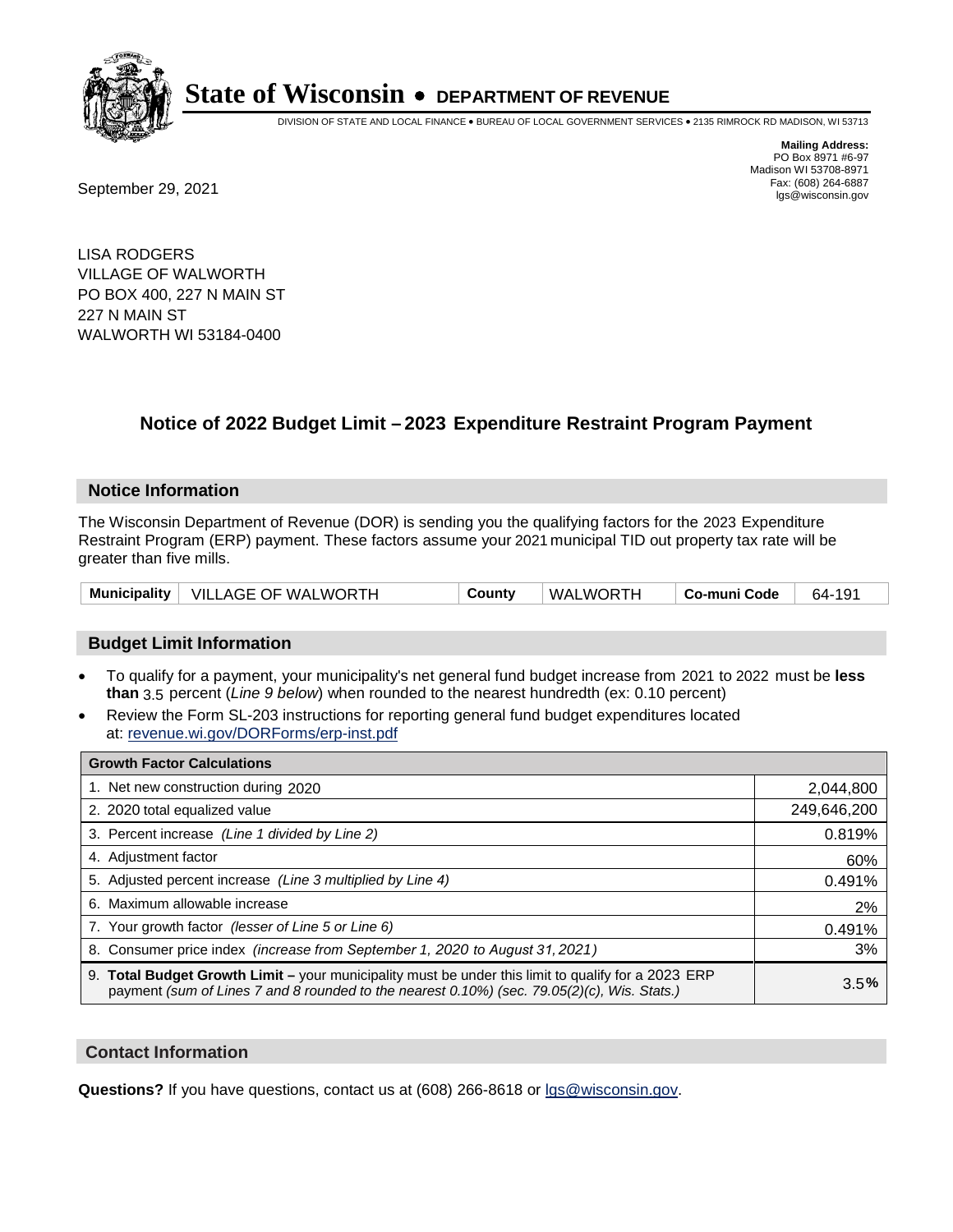

DIVISION OF STATE AND LOCAL FINANCE • BUREAU OF LOCAL GOVERNMENT SERVICES • 2135 RIMROCK RD MADISON, WI 53713

**Mailing Address:** PO Box 8971 #6-97 Madison WI 53708-8971<br>Fax: (608) 264-6887

Fax: (608) 264-6887<br>
September 29, 2021 and the state of the state of the state of the state of the state of the state of the state of the state of the state of the state of the state of the state of the state of the state

ANDREA WHITE CITY OF DELAVAN PO BOX 465 123 S. SECOND ST. DELAVAN WI 53115-0465

### **Notice of 2022 Budget Limit - 2023 Expenditure Restraint Program Payment**

#### **Notice Information**

The Wisconsin Department of Revenue (DOR) is sending you the qualifying factors for the 2023 Expenditure Restraint Program (ERP) payment. These factors assume your 2021 municipal TID out property tax rate will be greater than five mills.

| Municipality   CITY OF DELAVAN | County | WALWORTH | Co-muni Code | 64-216 |
|--------------------------------|--------|----------|--------------|--------|
|--------------------------------|--------|----------|--------------|--------|

#### **Budget Limit Information**

- To qualify for a payment, your municipality's net general fund budget increase from 2021 to 2022 must be less **than** 3.5 percent (*Line 9 below*) when rounded to the nearest hundredth (ex: 0.10 percent)
- Review the Form SL-203 instructions for reporting general fund budget expenditures located at: revenue.wi.gov/DORForms/erp-inst.pdf

| <b>Growth Factor Calculations</b>                                                                                                                                                                  |             |
|----------------------------------------------------------------------------------------------------------------------------------------------------------------------------------------------------|-------------|
| 1. Net new construction during 2020                                                                                                                                                                | 6,195,900   |
| 2. 2020 total equalized value                                                                                                                                                                      | 720,720,900 |
| 3. Percent increase (Line 1 divided by Line 2)                                                                                                                                                     | 0.860%      |
| 4. Adiustment factor                                                                                                                                                                               | 60%         |
| 5. Adjusted percent increase (Line 3 multiplied by Line 4)                                                                                                                                         | 0.516%      |
| 6. Maximum allowable increase                                                                                                                                                                      | 2%          |
| 7. Your growth factor (lesser of Line 5 or Line 6)                                                                                                                                                 | 0.516%      |
| 8. Consumer price index (increase from September 1, 2020 to August 31, 2021)                                                                                                                       | 3%          |
| 9. Total Budget Growth Limit - your municipality must be under this limit to qualify for a 2023 ERP<br>payment (sum of Lines 7 and 8 rounded to the nearest 0.10%) (sec. 79.05(2)(c), Wis. Stats.) | 3.5%        |

#### **Contact Information**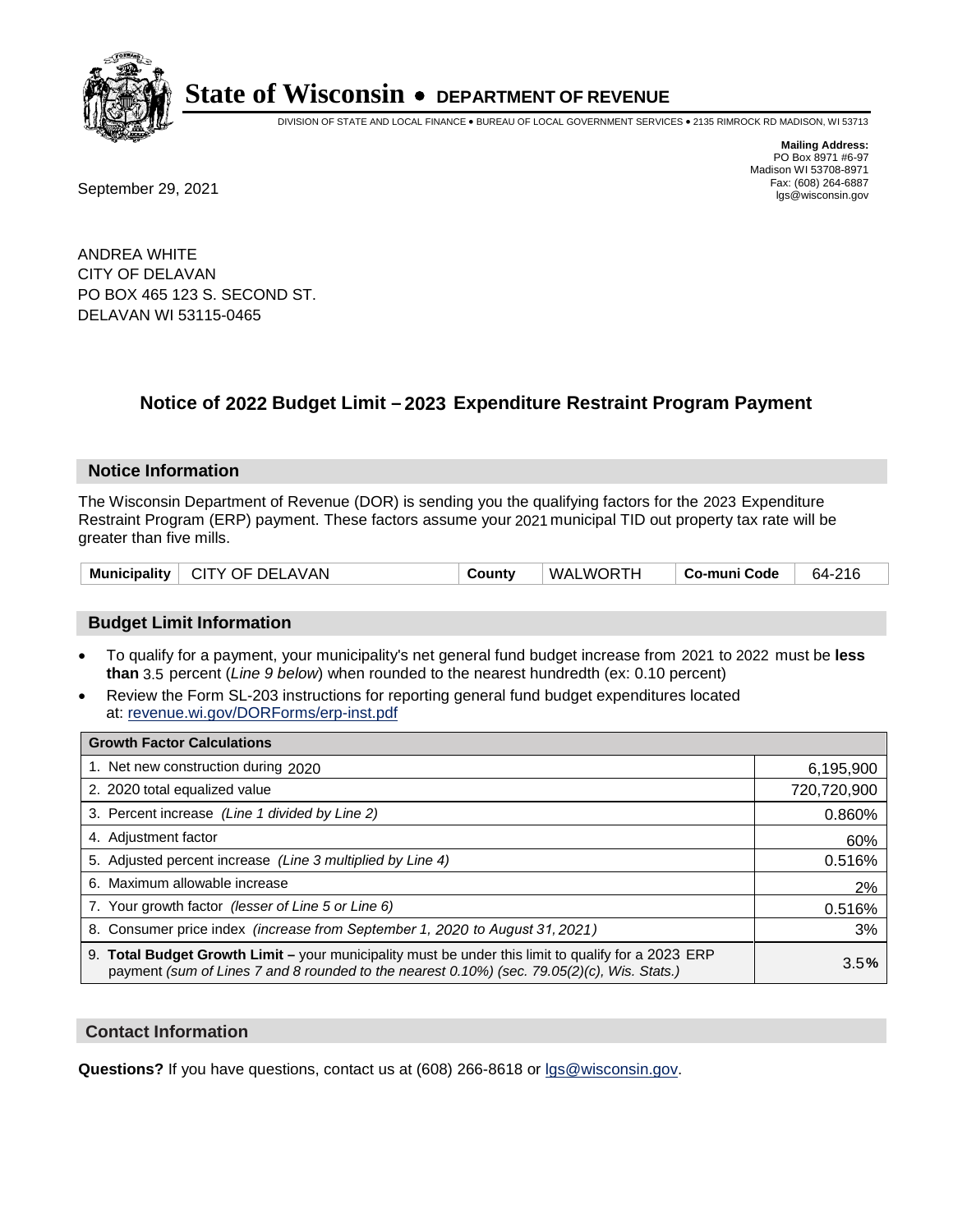

DIVISION OF STATE AND LOCAL FINANCE • BUREAU OF LOCAL GOVERNMENT SERVICES • 2135 RIMROCK RD MADISON, WI 53713

**Mailing Address:** PO Box 8971 #6-97 Madison WI 53708-8971<br>Fax: (608) 264-6887

Fax: (608) 264-6887<br>
September 29, 2021 and the state of the state of the state of the state of the state of the state of the state of the state of the state of the state of the state of the state of the state of the state

LACEY REYNOLDS CITY OF ELKHORN 311 SYMOUR CT., PO BOX 920 ELKHORN WI 53121-0920

### **Notice of 2022 Budget Limit - 2023 Expenditure Restraint Program Payment**

#### **Notice Information**

The Wisconsin Department of Revenue (DOR) is sending you the qualifying factors for the 2023 Expenditure Restraint Program (ERP) payment. These factors assume your 2021 municipal TID out property tax rate will be greater than five mills.

| Municipality   CITY OF ELKHORN | County | WALWORTH | Co-muni Code | 64-221 |
|--------------------------------|--------|----------|--------------|--------|
|--------------------------------|--------|----------|--------------|--------|

#### **Budget Limit Information**

- To qualify for a payment, your municipality's net general fund budget increase from 2021 to 2022 must be less **than** 3.8 percent (*Line 9 below*) when rounded to the nearest hundredth (ex: 0.10 percent)
- Review the Form SL-203 instructions for reporting general fund budget expenditures located at: revenue.wi.gov/DORForms/erp-inst.pdf

| <b>Growth Factor Calculations</b>                                                                                                                                                                  |             |
|----------------------------------------------------------------------------------------------------------------------------------------------------------------------------------------------------|-------------|
| 1. Net new construction during 2020                                                                                                                                                                | 12,043,100  |
| 2. 2020 total equalized value                                                                                                                                                                      | 890,316,900 |
| 3. Percent increase (Line 1 divided by Line 2)                                                                                                                                                     | 1.353%      |
| 4. Adjustment factor                                                                                                                                                                               | 60%         |
| 5. Adjusted percent increase (Line 3 multiplied by Line 4)                                                                                                                                         | 0.812%      |
| 6. Maximum allowable increase                                                                                                                                                                      | 2%          |
| 7. Your growth factor (lesser of Line 5 or Line 6)                                                                                                                                                 | 0.812%      |
| 8. Consumer price index (increase from September 1, 2020 to August 31, 2021)                                                                                                                       | 3%          |
| 9. Total Budget Growth Limit - your municipality must be under this limit to qualify for a 2023 ERP<br>payment (sum of Lines 7 and 8 rounded to the nearest 0.10%) (sec. 79.05(2)(c), Wis. Stats.) | 3.8%        |

#### **Contact Information**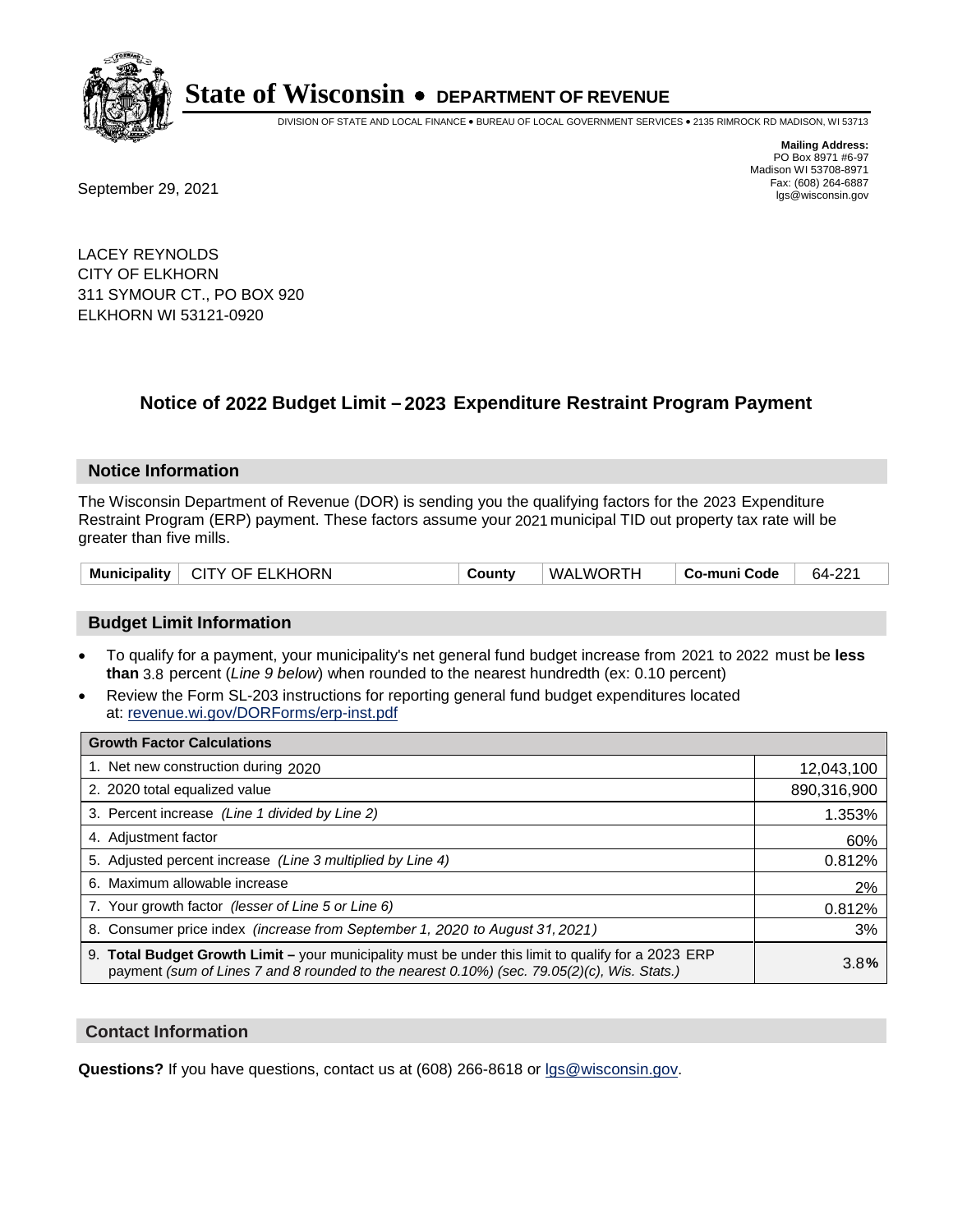

DIVISION OF STATE AND LOCAL FINANCE • BUREAU OF LOCAL GOVERNMENT SERVICES • 2135 RIMROCK RD MADISON, WI 53713

**Mailing Address:** PO Box 8971 #6-97 Madison WI 53708-8971<br>Fax: (608) 264-6887

Fax: (608) 264-6887<br>
September 29, 2021 and the state of the state of the state of the state of the state of the state of the state of the state of the state of the state of the state of the state of the state of the state

LANA KROPF CITY OF LAKE GENEVA 626 GENEVA ST LAKE GENEVA WI 53147

## **Notice of 2022 Budget Limit - 2023 Expenditure Restraint Program Payment**

#### **Notice Information**

The Wisconsin Department of Revenue (DOR) is sending you the qualifying factors for the 2023 Expenditure Restraint Program (ERP) payment. These factors assume your 2021 municipal TID out property tax rate will be greater than five mills.

|  | Municipality   CITY OF LAKE GENEVA | County | WALWORTH | Co-muni Code | 64-246 |
|--|------------------------------------|--------|----------|--------------|--------|
|--|------------------------------------|--------|----------|--------------|--------|

#### **Budget Limit Information**

- To qualify for a payment, your municipality's net general fund budget increase from 2021 to 2022 must be less **than** 4.2 percent (*Line 9 below*) when rounded to the nearest hundredth (ex: 0.10 percent)
- Review the Form SL-203 instructions for reporting general fund budget expenditures located at: revenue.wi.gov/DORForms/erp-inst.pdf

| <b>Growth Factor Calculations</b>                                                                                                                                                                      |               |
|--------------------------------------------------------------------------------------------------------------------------------------------------------------------------------------------------------|---------------|
| 1. Net new construction during 2020                                                                                                                                                                    | 30,081,400    |
| 2. 2020 total equalized value                                                                                                                                                                          | 1,511,702,700 |
| 3. Percent increase (Line 1 divided by Line 2)                                                                                                                                                         | 1.990%        |
| 4. Adiustment factor                                                                                                                                                                                   | 60%           |
| 5. Adjusted percent increase (Line 3 multiplied by Line 4)                                                                                                                                             | 1.194%        |
| 6. Maximum allowable increase                                                                                                                                                                          | 2%            |
| 7. Your growth factor (lesser of Line 5 or Line 6)                                                                                                                                                     | 1.194%        |
| 8. Consumer price index (increase from September 1, 2020 to August 31, 2021)                                                                                                                           | 3%            |
| 9. Total Budget Growth Limit - your municipality must be under this limit to qualify for a 2023 ERP<br>payment (sum of Lines 7 and 8 rounded to the nearest $0.10\%$ ) (sec. 79.05(2)(c), Wis. Stats.) | 4.2%          |

#### **Contact Information**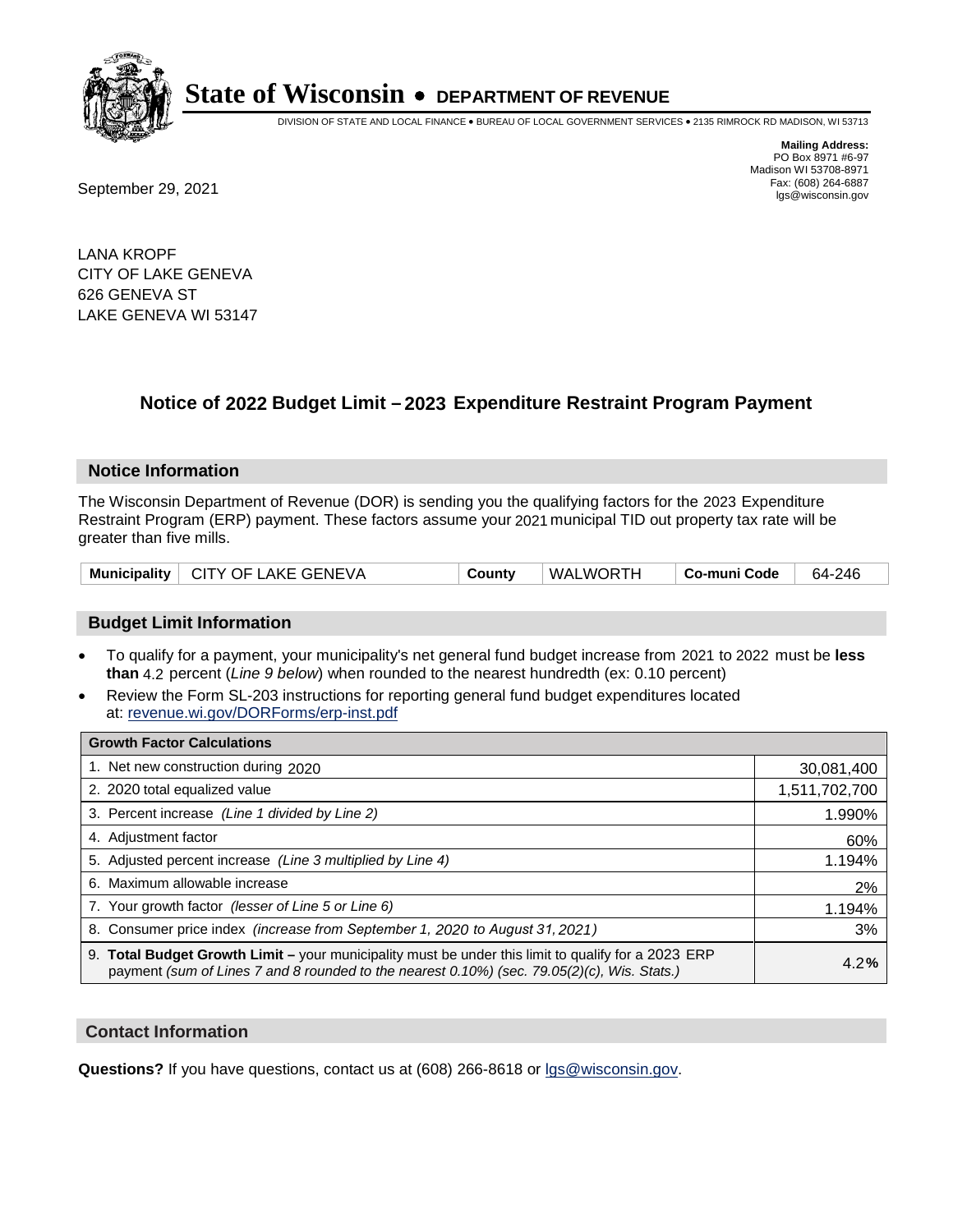

DIVISION OF STATE AND LOCAL FINANCE • BUREAU OF LOCAL GOVERNMENT SERVICES • 2135 RIMROCK RD MADISON, WI 53713

**Mailing Address:** PO Box 8971 #6-97 Madison WI 53708-8971<br>Fax: (608) 264-6887

Fax: (608) 264-6887<br>
September 29, 2021 and the state of the state of the state of the state of the state of the state of the state of the state of the state of the state of the state of the state of the state of the state

MICHELE SMITH CITY OF WHITEWATER PO BOX 178 WHITEWATER WI 53190-0178

### **Notice of 2022 Budget Limit - 2023 Expenditure Restraint Program Payment**

#### **Notice Information**

The Wisconsin Department of Revenue (DOR) is sending you the qualifying factors for the 2023 Expenditure Restraint Program (ERP) payment. These factors assume your 2021 municipal TID out property tax rate will be greater than five mills.

| Municipality   CITY OF WHITEWATER | County | WALWORTH | Co-muni Code | 64-291 |
|-----------------------------------|--------|----------|--------------|--------|
|-----------------------------------|--------|----------|--------------|--------|

#### **Budget Limit Information**

- To qualify for a payment, your municipality's net general fund budget increase from 2021 to 2022 must be less **than** 3.3 percent (*Line 9 below*) when rounded to the nearest hundredth (ex: 0.10 percent)
- Review the Form SL-203 instructions for reporting general fund budget expenditures located at: revenue.wi.gov/DORForms/erp-inst.pdf

| <b>Growth Factor Calculations</b>                                                                                                                                                                  |             |
|----------------------------------------------------------------------------------------------------------------------------------------------------------------------------------------------------|-------------|
| 1. Net new construction during 2020                                                                                                                                                                | 3,818,700   |
| 2. 2020 total equalized value                                                                                                                                                                      | 740,802,400 |
| 3. Percent increase (Line 1 divided by Line 2)                                                                                                                                                     | 0.515%      |
| 4. Adjustment factor                                                                                                                                                                               | 60%         |
| 5. Adjusted percent increase (Line 3 multiplied by Line 4)                                                                                                                                         | 0.309%      |
| 6. Maximum allowable increase                                                                                                                                                                      | 2%          |
| 7. Your growth factor (lesser of Line 5 or Line 6)                                                                                                                                                 | 0.309%      |
| 8. Consumer price index (increase from September 1, 2020 to August 31, 2021)                                                                                                                       | 3%          |
| 9. Total Budget Growth Limit - your municipality must be under this limit to qualify for a 2023 ERP<br>payment (sum of Lines 7 and 8 rounded to the nearest 0.10%) (sec. 79.05(2)(c), Wis. Stats.) | 3.3%        |

#### **Contact Information**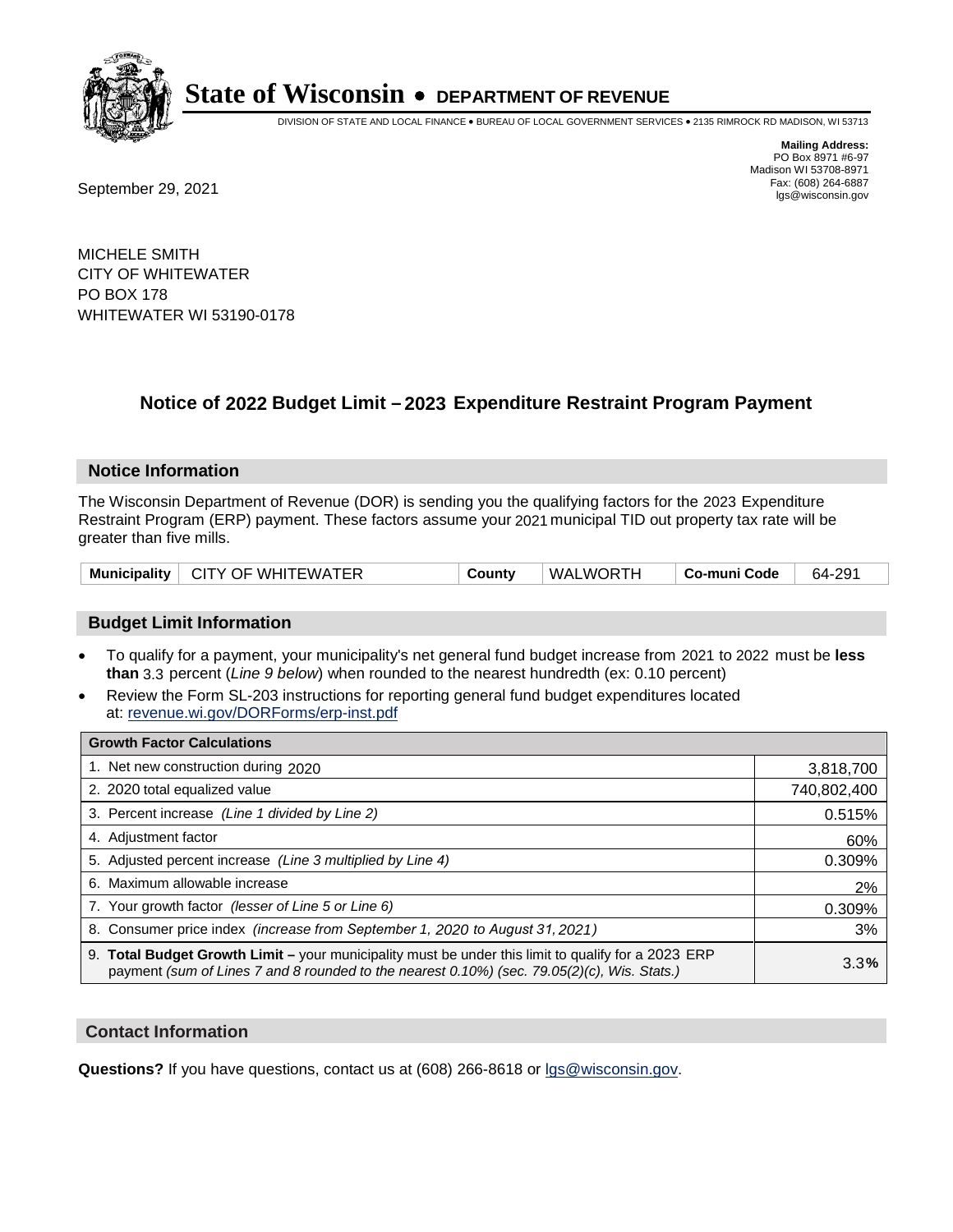

DIVISION OF STATE AND LOCAL FINANCE • BUREAU OF LOCAL GOVERNMENT SERVICES • 2135 RIMROCK RD MADISON, WI 53713

Fax: (608) 264-6887<br>
September 29, 2021 and the state of the state of the state of the state of the state of the state of the state of the state of the state of the state of the state of the state of the state of the state

**Mailing Address:** PO Box 8971 #6-97 Madison WI 53708-8971<br>Fax: (608) 264-6887

ASHLEY BEFFA VILLAGE OF BIRCHWOOD PO BOX 6 BIRCHWOOD WI 54817

### **Notice of 2022 Budget Limit - 2023 Expenditure Restraint Program Payment**

#### **Notice Information**

The Wisconsin Department of Revenue (DOR) is sending you the qualifying factors for the 2023 Expenditure Restraint Program (ERP) payment. These factors assume your 2021 municipal TID out property tax rate will be greater than five mills.

|  | Municipality   VILLAGE OF BIRCHWOOD | County | WASHBURN | ∣ Co-muni Code | 65-106 |
|--|-------------------------------------|--------|----------|----------------|--------|
|--|-------------------------------------|--------|----------|----------------|--------|

#### **Budget Limit Information**

- To qualify for a payment, your municipality's net general fund budget increase from 2021 to 2022 must be less **than** 3.1 percent (*Line 9 below*) when rounded to the nearest hundredth (ex: 0.10 percent)
- Review the Form SL-203 instructions for reporting general fund budget expenditures located at: revenue.wi.gov/DORForms/erp-inst.pdf

| <b>Growth Factor Calculations</b>                                                                                                                                                                  |            |
|----------------------------------------------------------------------------------------------------------------------------------------------------------------------------------------------------|------------|
| 1. Net new construction during 2020                                                                                                                                                                | 66,800     |
| 2. 2020 total equalized value                                                                                                                                                                      | 35,598,700 |
| 3. Percent increase (Line 1 divided by Line 2)                                                                                                                                                     | 0.188%     |
| 4. Adjustment factor                                                                                                                                                                               | 60%        |
| 5. Adjusted percent increase (Line 3 multiplied by Line 4)                                                                                                                                         | 0.113%     |
| 6. Maximum allowable increase                                                                                                                                                                      | 2%         |
| 7. Your growth factor (lesser of Line 5 or Line 6)                                                                                                                                                 | 0.113%     |
| 8. Consumer price index (increase from September 1, 2020 to August 31, 2021)                                                                                                                       | 3%         |
| 9. Total Budget Growth Limit - your municipality must be under this limit to qualify for a 2023 ERP<br>payment (sum of Lines 7 and 8 rounded to the nearest 0.10%) (sec. 79.05(2)(c), Wis. Stats.) | 3.1%       |

#### **Contact Information**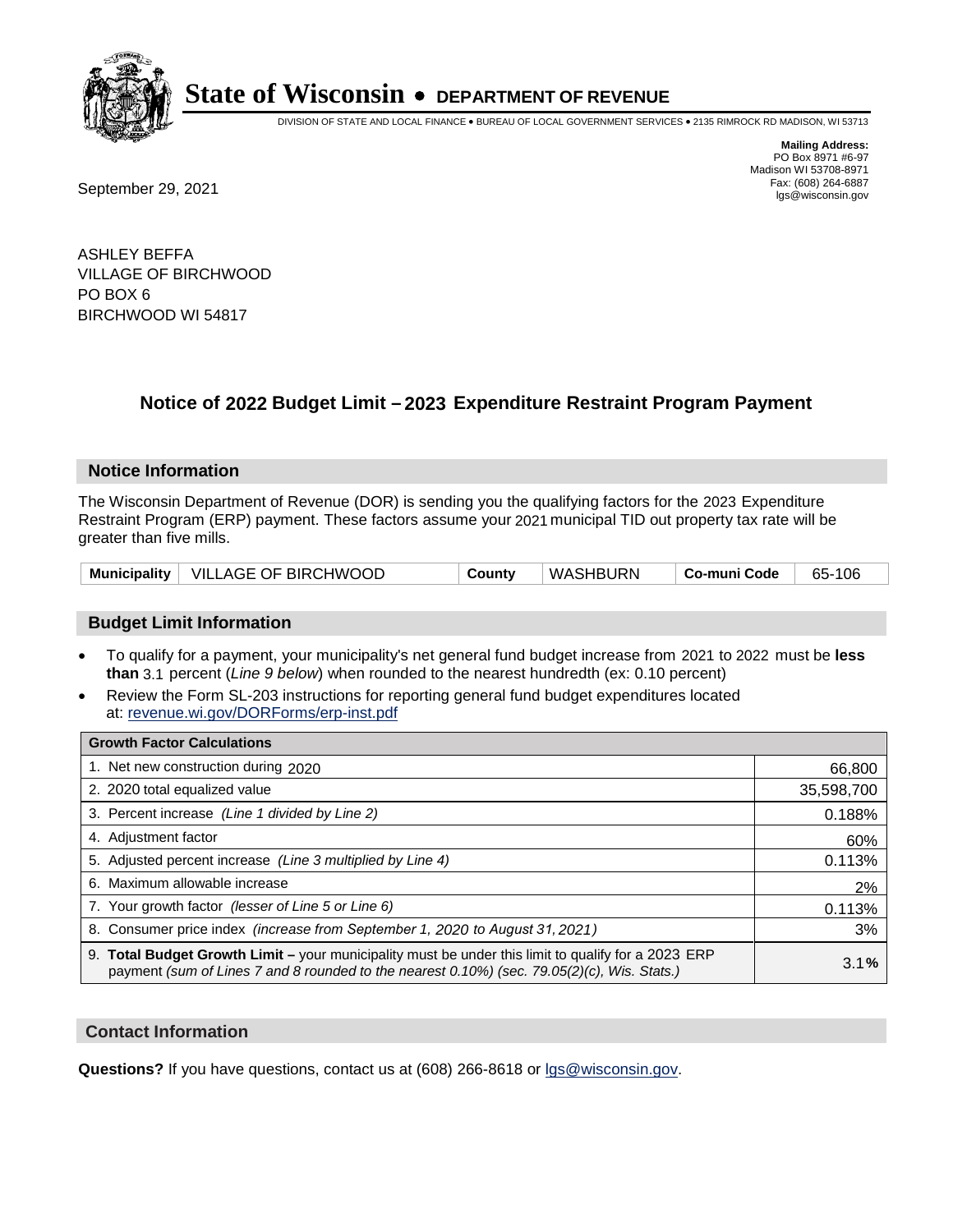

DIVISION OF STATE AND LOCAL FINANCE • BUREAU OF LOCAL GOVERNMENT SERVICES • 2135 RIMROCK RD MADISON, WI 53713

Fax: (608) 264-6887<br>
September 29, 2021 and the state of the state of the state of the state of the state of the state of the state of the state of the state of the state of the state of the state of the state of the state

**Mailing Address:** PO Box 8971 #6-97 Madison WI 53708-8971<br>Fax: (608) 264-6887

JANEL LEE VILLAGE OF MINONG 123 5TH AVE W MINONG WI 54859-4400

### **Notice of 2022 Budget Limit - 2023 Expenditure Restraint Program Payment**

#### **Notice Information**

The Wisconsin Department of Revenue (DOR) is sending you the qualifying factors for the 2023 Expenditure Restraint Program (ERP) payment. These factors assume your 2021 municipal TID out property tax rate will be greater than five mills.

|  | Municipality   VILLAGE OF MINONG | County | WASHBURN | Co-muni Code | 65-151 |
|--|----------------------------------|--------|----------|--------------|--------|
|--|----------------------------------|--------|----------|--------------|--------|

#### **Budget Limit Information**

- To qualify for a payment, your municipality's net general fund budget increase from 2021 to 2022 must be less **than** 3.4 percent (*Line 9 below*) when rounded to the nearest hundredth (ex: 0.10 percent)
- Review the Form SL-203 instructions for reporting general fund budget expenditures located at: revenue.wi.gov/DORForms/erp-inst.pdf

| <b>Growth Factor Calculations</b>                                                                                                                                                                  |            |
|----------------------------------------------------------------------------------------------------------------------------------------------------------------------------------------------------|------------|
| 1. Net new construction during 2020                                                                                                                                                                | 318,700    |
| 2. 2020 total equalized value                                                                                                                                                                      | 43,920,500 |
| 3. Percent increase (Line 1 divided by Line 2)                                                                                                                                                     | 0.726%     |
| 4. Adjustment factor                                                                                                                                                                               | 60%        |
| 5. Adjusted percent increase (Line 3 multiplied by Line 4)                                                                                                                                         | 0.436%     |
| 6. Maximum allowable increase                                                                                                                                                                      | 2%         |
| 7. Your growth factor (lesser of Line 5 or Line 6)                                                                                                                                                 | 0.436%     |
| 8. Consumer price index (increase from September 1, 2020 to August 31, 2021)                                                                                                                       | 3%         |
| 9. Total Budget Growth Limit - your municipality must be under this limit to qualify for a 2023 ERP<br>payment (sum of Lines 7 and 8 rounded to the nearest 0.10%) (sec. 79.05(2)(c), Wis. Stats.) | 3.4%       |

#### **Contact Information**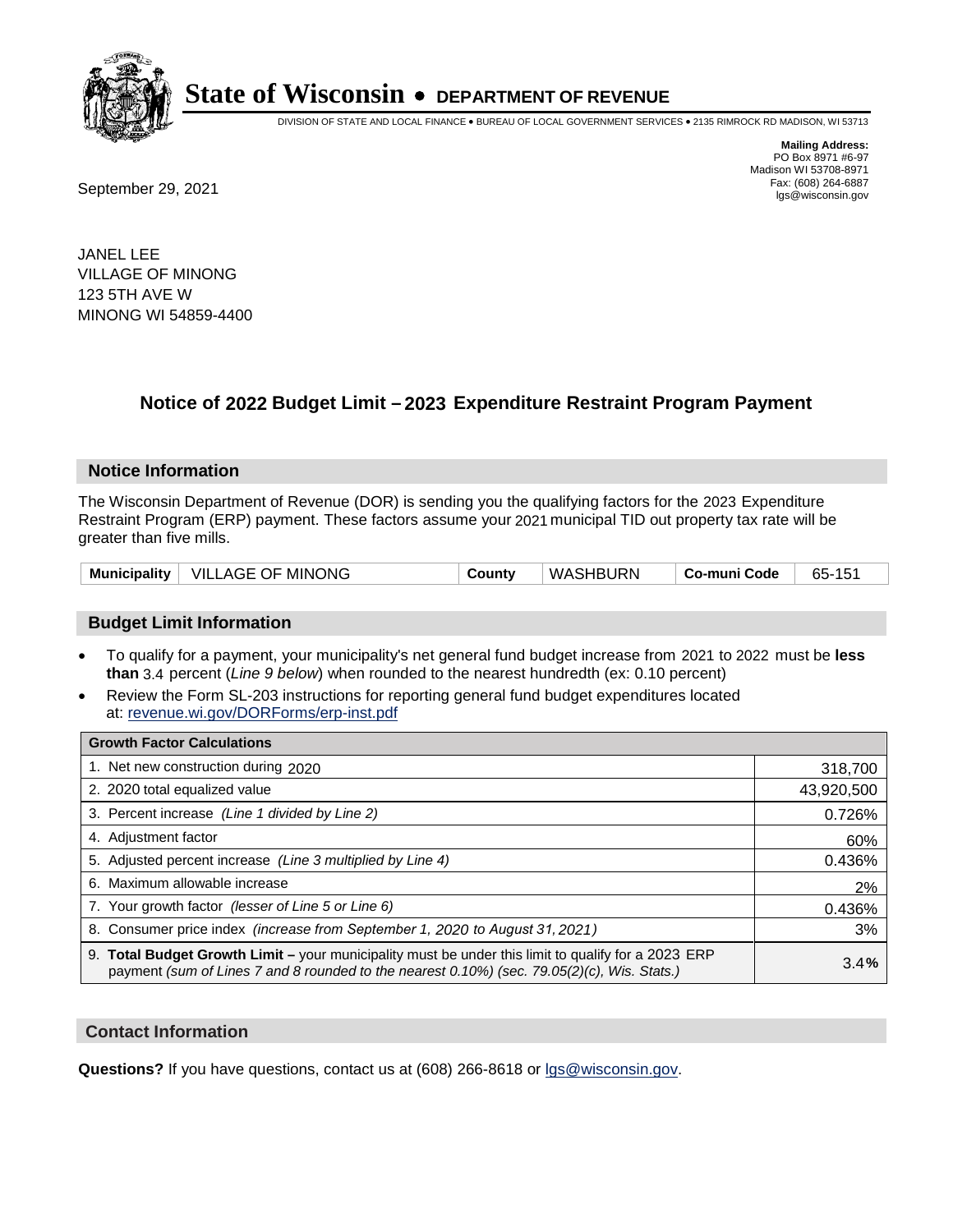

DIVISION OF STATE AND LOCAL FINANCE • BUREAU OF LOCAL GOVERNMENT SERVICES • 2135 RIMROCK RD MADISON, WI 53713

**Mailing Address:** PO Box 8971 #6-97 Madison WI 53708-8971<br>Fax: (608) 264-6887

Fax: (608) 264-6887<br>
September 29, 2021 and the state of the state of the state of the state of the state of the state of the state of the state of the state of the state of the state of the state of the state of the state

PATI PARKER CITY OF SPOONER 515 N SUMMIT STREET SPOONER WI 54801

### **Notice of 2022 Budget Limit - 2023 Expenditure Restraint Program Payment**

#### **Notice Information**

The Wisconsin Department of Revenue (DOR) is sending you the qualifying factors for the 2023 Expenditure Restraint Program (ERP) payment. These factors assume your 2021 municipal TID out property tax rate will be greater than five mills.

| Municipality   CITY OF SPOONER | County | WASHBURN | ∣ Co-muni Code ∣ | 65-281 |
|--------------------------------|--------|----------|------------------|--------|
|--------------------------------|--------|----------|------------------|--------|

#### **Budget Limit Information**

- To qualify for a payment, your municipality's net general fund budget increase from 2021 to 2022 must be less **than** 3.3 percent (*Line 9 below*) when rounded to the nearest hundredth (ex: 0.10 percent)
- Review the Form SL-203 instructions for reporting general fund budget expenditures located at: revenue.wi.gov/DORForms/erp-inst.pdf

| <b>Growth Factor Calculations</b>                                                                                                                                                                  |             |
|----------------------------------------------------------------------------------------------------------------------------------------------------------------------------------------------------|-------------|
| 1. Net new construction during 2020                                                                                                                                                                | 712,500     |
| 2. 2020 total equalized value                                                                                                                                                                      | 168,969,500 |
| 3. Percent increase (Line 1 divided by Line 2)                                                                                                                                                     | 0.422%      |
| 4. Adjustment factor                                                                                                                                                                               | 60%         |
| 5. Adjusted percent increase (Line 3 multiplied by Line 4)                                                                                                                                         | 0.253%      |
| 6. Maximum allowable increase                                                                                                                                                                      | 2%          |
| 7. Your growth factor (lesser of Line 5 or Line 6)                                                                                                                                                 | 0.253%      |
| 8. Consumer price index (increase from September 1, 2020 to August 31, 2021)                                                                                                                       | 3%          |
| 9. Total Budget Growth Limit - your municipality must be under this limit to qualify for a 2023 ERP<br>payment (sum of Lines 7 and 8 rounded to the nearest 0.10%) (sec. 79.05(2)(c), Wis. Stats.) | 3.3%        |

#### **Contact Information**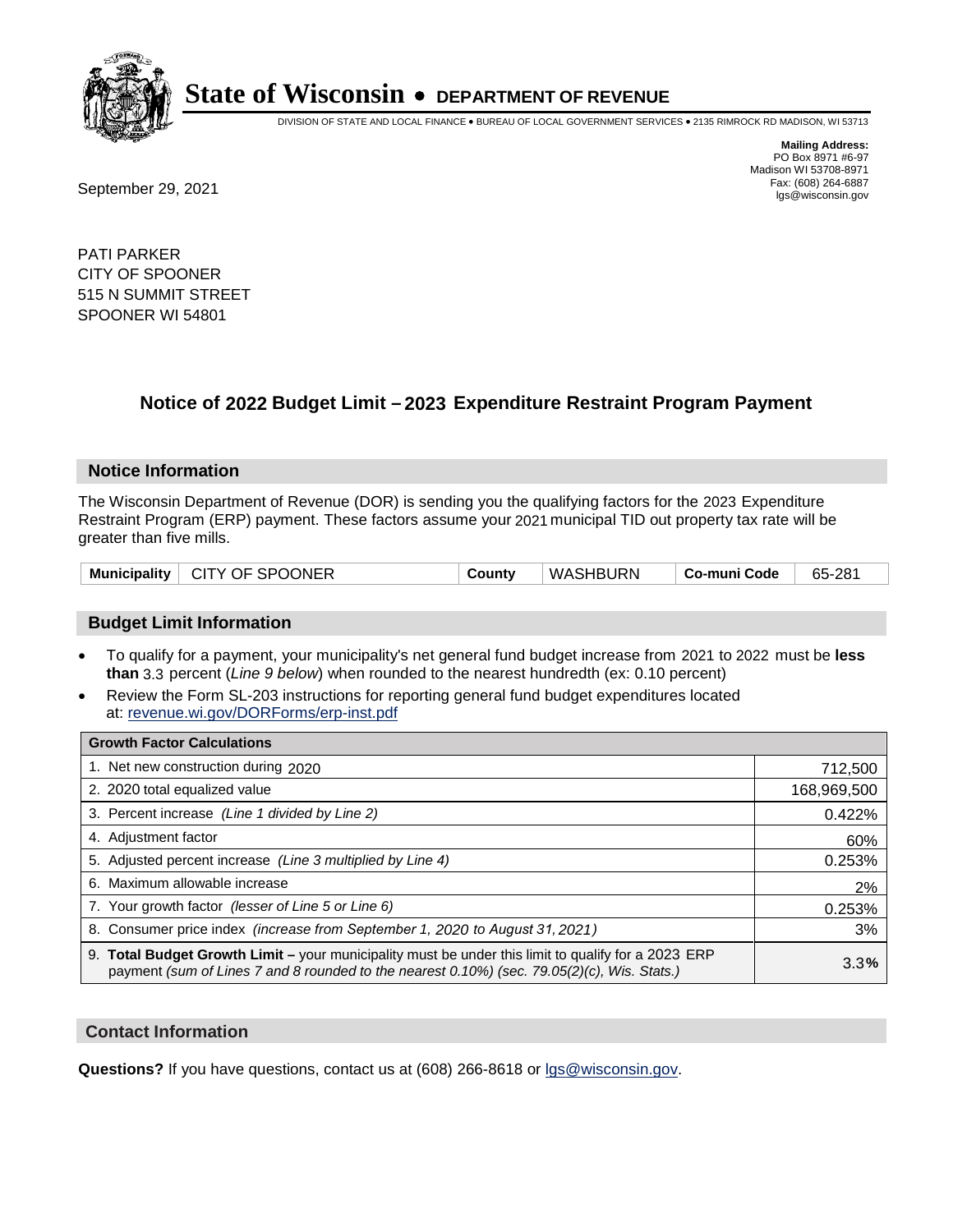

DIVISION OF STATE AND LOCAL FINANCE • BUREAU OF LOCAL GOVERNMENT SERVICES • 2135 RIMROCK RD MADISON, WI 53713

Fax: (608) 264-6887<br>
September 29, 2021 and the state of the state of the state of the state of the state of the state of the state of the state of the state of the state of the state of the state of the state of the state

**Mailing Address:** PO Box 8971 #6-97 Madison WI 53708-8971<br>Fax: (608) 264-6887

ANDREW EICHE CITY OF SHELL LAKE PO BOX 520 SHELL LAKE WI 54871-0520

## **Notice of 2022 Budget Limit - 2023 Expenditure Restraint Program Payment**

#### **Notice Information**

The Wisconsin Department of Revenue (DOR) is sending you the qualifying factors for the 2023 Expenditure Restraint Program (ERP) payment. These factors assume your 2021 municipal TID out property tax rate will be greater than five mills.

| Municipality   CITY OF SHELL LAKE | County | WASHBURN | Co-muni Code | 65-282 |
|-----------------------------------|--------|----------|--------------|--------|
|-----------------------------------|--------|----------|--------------|--------|

#### **Budget Limit Information**

- To qualify for a payment, your municipality's net general fund budget increase from 2021 to 2022 must be less **than** 4.0 percent (*Line 9 below*) when rounded to the nearest hundredth (ex: 0.10 percent)
- Review the Form SL-203 instructions for reporting general fund budget expenditures located at: revenue.wi.gov/DORForms/erp-inst.pdf

| <b>Growth Factor Calculations</b>                                                                                                                                                                  |             |
|----------------------------------------------------------------------------------------------------------------------------------------------------------------------------------------------------|-------------|
| 1. Net new construction during 2020                                                                                                                                                                | 3,789,800   |
| 2. 2020 total equalized value                                                                                                                                                                      | 224,800,000 |
| 3. Percent increase (Line 1 divided by Line 2)                                                                                                                                                     | 1.686%      |
| 4. Adjustment factor                                                                                                                                                                               | 60%         |
| 5. Adjusted percent increase (Line 3 multiplied by Line 4)                                                                                                                                         | 1.012%      |
| 6. Maximum allowable increase                                                                                                                                                                      | 2%          |
| 7. Your growth factor (lesser of Line 5 or Line 6)                                                                                                                                                 | 1.012%      |
| 8. Consumer price index (increase from September 1, 2020 to August 31, 2021)                                                                                                                       | 3%          |
| 9. Total Budget Growth Limit - your municipality must be under this limit to qualify for a 2023 ERP<br>payment (sum of Lines 7 and 8 rounded to the nearest 0.10%) (sec. 79.05(2)(c), Wis. Stats.) | 4.0%        |

#### **Contact Information**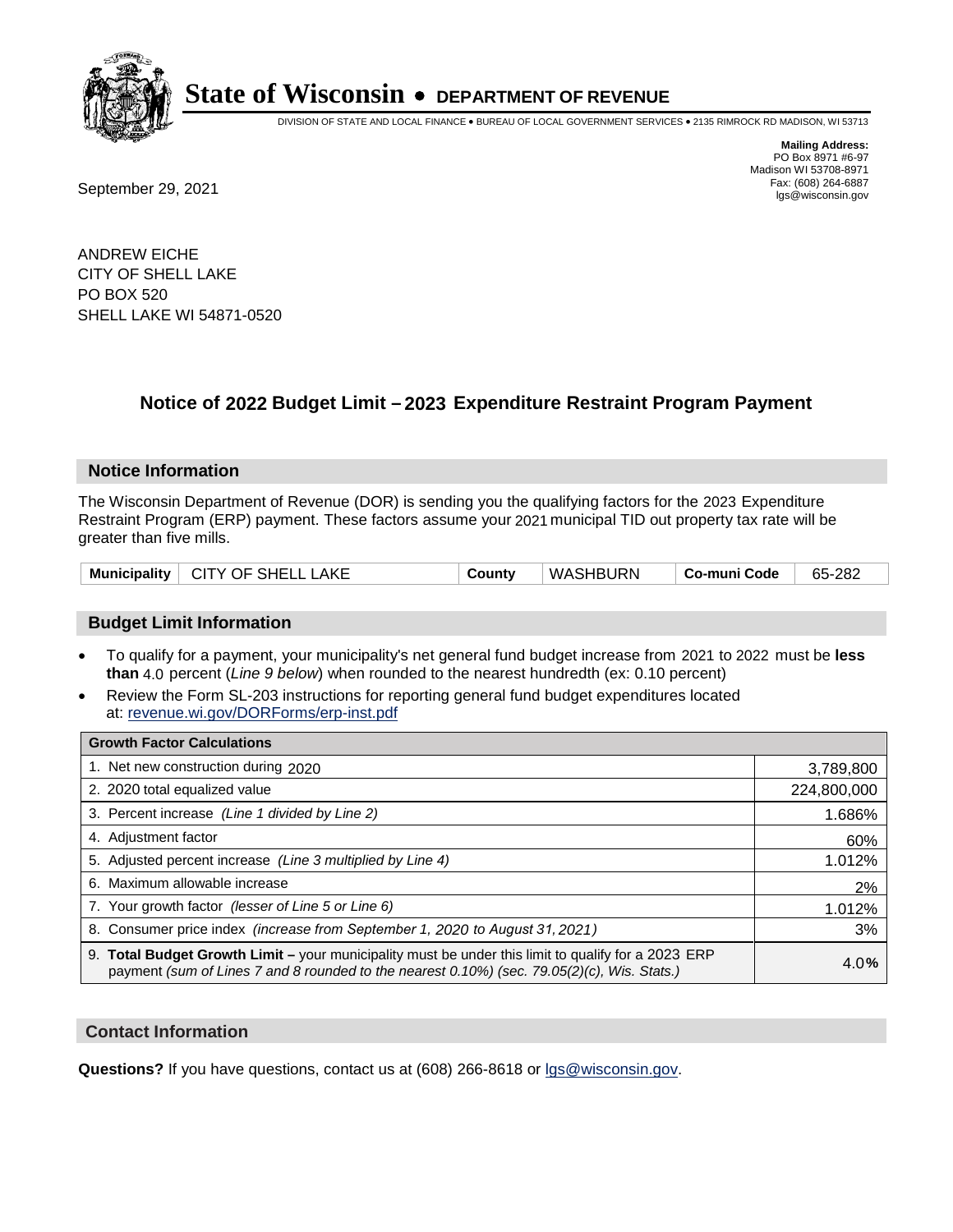

DIVISION OF STATE AND LOCAL FINANCE • BUREAU OF LOCAL GOVERNMENT SERVICES • 2135 RIMROCK RD MADISON, WI 53713

Fax: (608) 264-6887<br>
September 29, 2021 and the state of the state of the state of the state of the state of the state of the state of the state of the state of the state of the state of the state of the state of the state

**Mailing Address:** PO Box 8971 #6-97 Madison WI 53708-8971<br>Fax: (608) 264-6887

JILLINE DOBRATZ VILLAGE OF JACKSON PO BOX 637 JACKSON WI 53037-0637

### **Notice of 2022 Budget Limit - 2023 Expenditure Restraint Program Payment**

#### **Notice Information**

The Wisconsin Department of Revenue (DOR) is sending you the qualifying factors for the 2023 Expenditure Restraint Program (ERP) payment. These factors assume your 2021 municipal TID out property tax rate will be greater than five mills.

|  | Municipality   VILLAGE OF JACKSON | County | WASHINGTON   Co-muni Code |  | 66-141 |
|--|-----------------------------------|--------|---------------------------|--|--------|
|--|-----------------------------------|--------|---------------------------|--|--------|

#### **Budget Limit Information**

- To qualify for a payment, your municipality's net general fund budget increase from 2021 to 2022 must be less **than** 4.1 percent (*Line 9 below*) when rounded to the nearest hundredth (ex: 0.10 percent)
- Review the Form SL-203 instructions for reporting general fund budget expenditures located at: revenue.wi.gov/DORForms/erp-inst.pdf

| <b>Growth Factor Calculations</b>                                                                                                                                                                  |             |
|----------------------------------------------------------------------------------------------------------------------------------------------------------------------------------------------------|-------------|
| 1. Net new construction during 2020                                                                                                                                                                | 13,918,100  |
| 2. 2020 total equalized value                                                                                                                                                                      | 785,455,400 |
| 3. Percent increase (Line 1 divided by Line 2)                                                                                                                                                     | 1.772%      |
| 4. Adiustment factor                                                                                                                                                                               | 60%         |
| 5. Adjusted percent increase (Line 3 multiplied by Line 4)                                                                                                                                         | 1.063%      |
| 6. Maximum allowable increase                                                                                                                                                                      | 2%          |
| 7. Your growth factor (lesser of Line 5 or Line 6)                                                                                                                                                 | 1.063%      |
| 8. Consumer price index (increase from September 1, 2020 to August 31, 2021)                                                                                                                       | 3%          |
| 9. Total Budget Growth Limit - your municipality must be under this limit to qualify for a 2023 ERP<br>payment (sum of Lines 7 and 8 rounded to the nearest 0.10%) (sec. 79.05(2)(c), Wis. Stats.) | 4.1%        |

#### **Contact Information**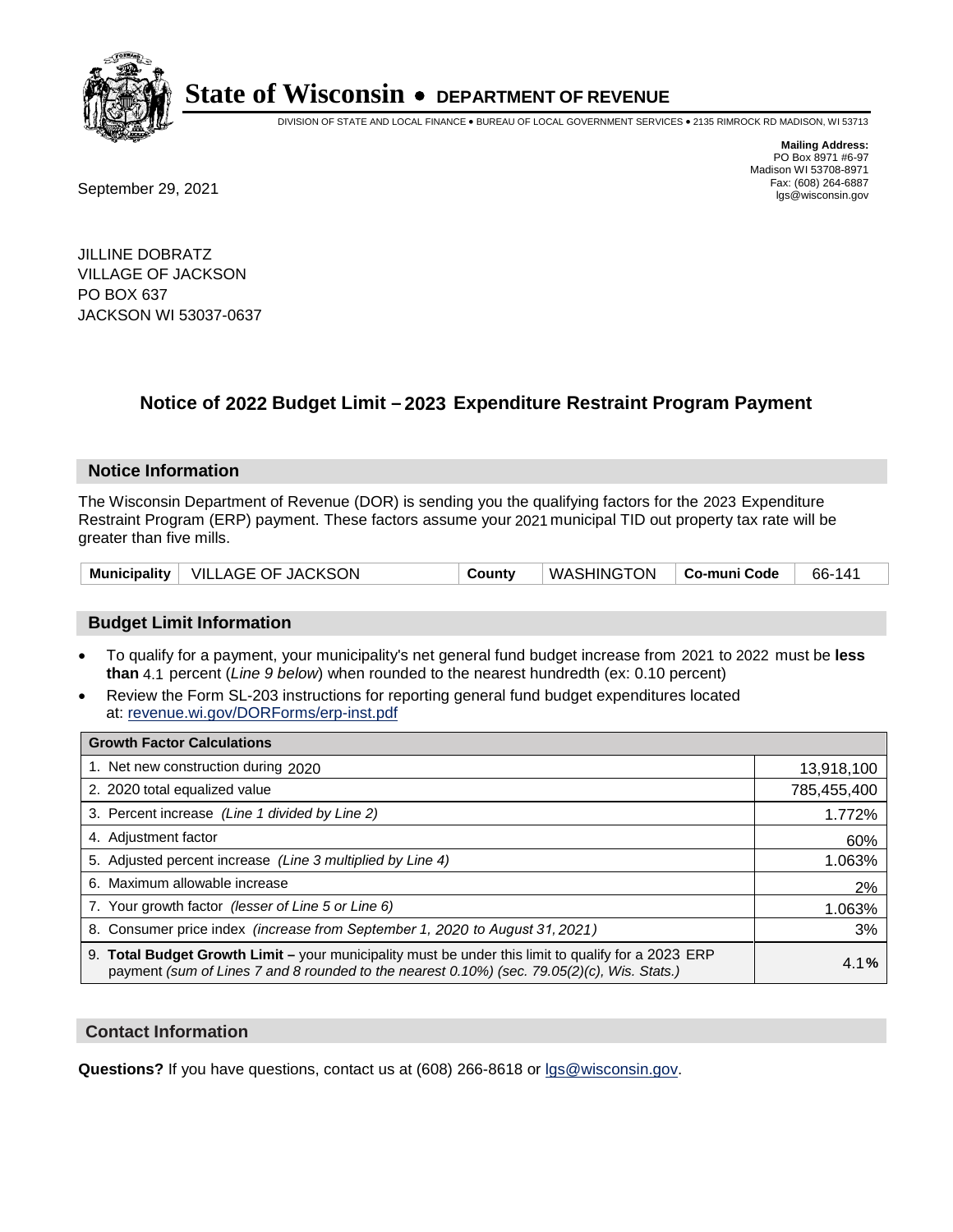

DIVISION OF STATE AND LOCAL FINANCE • BUREAU OF LOCAL GOVERNMENT SERVICES • 2135 RIMROCK RD MADISON, WI 53713

Fax: (608) 264-6887<br>
September 29, 2021 and the state of the state of the state of the state of the state of the state of the state of the state of the state of the state of the state of the state of the state of the state

**Mailing Address:** PO Box 8971 #6-97 Madison WI 53708-8971<br>Fax: (608) 264-6887

TAMMY BUTZ VILLAGE OF KEWASKUM PO BOX 38 KEWASKUM WI 53040-0038

### **Notice of 2022 Budget Limit - 2023 Expenditure Restraint Program Payment**

#### **Notice Information**

The Wisconsin Department of Revenue (DOR) is sending you the qualifying factors for the 2023 Expenditure Restraint Program (ERP) payment. These factors assume your 2021 municipal TID out property tax rate will be greater than five mills.

|  | Municipality   VILLAGE OF KEWASKUM | County | WASHINGTON   Co-muni Code |  | 66-142 |
|--|------------------------------------|--------|---------------------------|--|--------|
|--|------------------------------------|--------|---------------------------|--|--------|

#### **Budget Limit Information**

- To qualify for a payment, your municipality's net general fund budget increase from 2021 to 2022 must be less **than** 4.2 percent (*Line 9 below*) when rounded to the nearest hundredth (ex: 0.10 percent)
- Review the Form SL-203 instructions for reporting general fund budget expenditures located at: revenue.wi.gov/DORForms/erp-inst.pdf

| <b>Growth Factor Calculations</b>                                                                                                                                                                  |             |
|----------------------------------------------------------------------------------------------------------------------------------------------------------------------------------------------------|-------------|
| 1. Net new construction during 2020                                                                                                                                                                | 7,184,300   |
| 2. 2020 total equalized value                                                                                                                                                                      | 362,629,200 |
| 3. Percent increase (Line 1 divided by Line 2)                                                                                                                                                     | 1.981%      |
| 4. Adjustment factor                                                                                                                                                                               | 60%         |
| 5. Adjusted percent increase (Line 3 multiplied by Line 4)                                                                                                                                         | 1.189%      |
| 6. Maximum allowable increase                                                                                                                                                                      | 2%          |
| 7. Your growth factor (lesser of Line 5 or Line 6)                                                                                                                                                 | 1.189%      |
| 8. Consumer price index (increase from September 1, 2020 to August 31, 2021)                                                                                                                       | 3%          |
| 9. Total Budget Growth Limit - your municipality must be under this limit to qualify for a 2023 ERP<br>payment (sum of Lines 7 and 8 rounded to the nearest 0.10%) (sec. 79.05(2)(c), Wis. Stats.) | 4.2%        |

#### **Contact Information**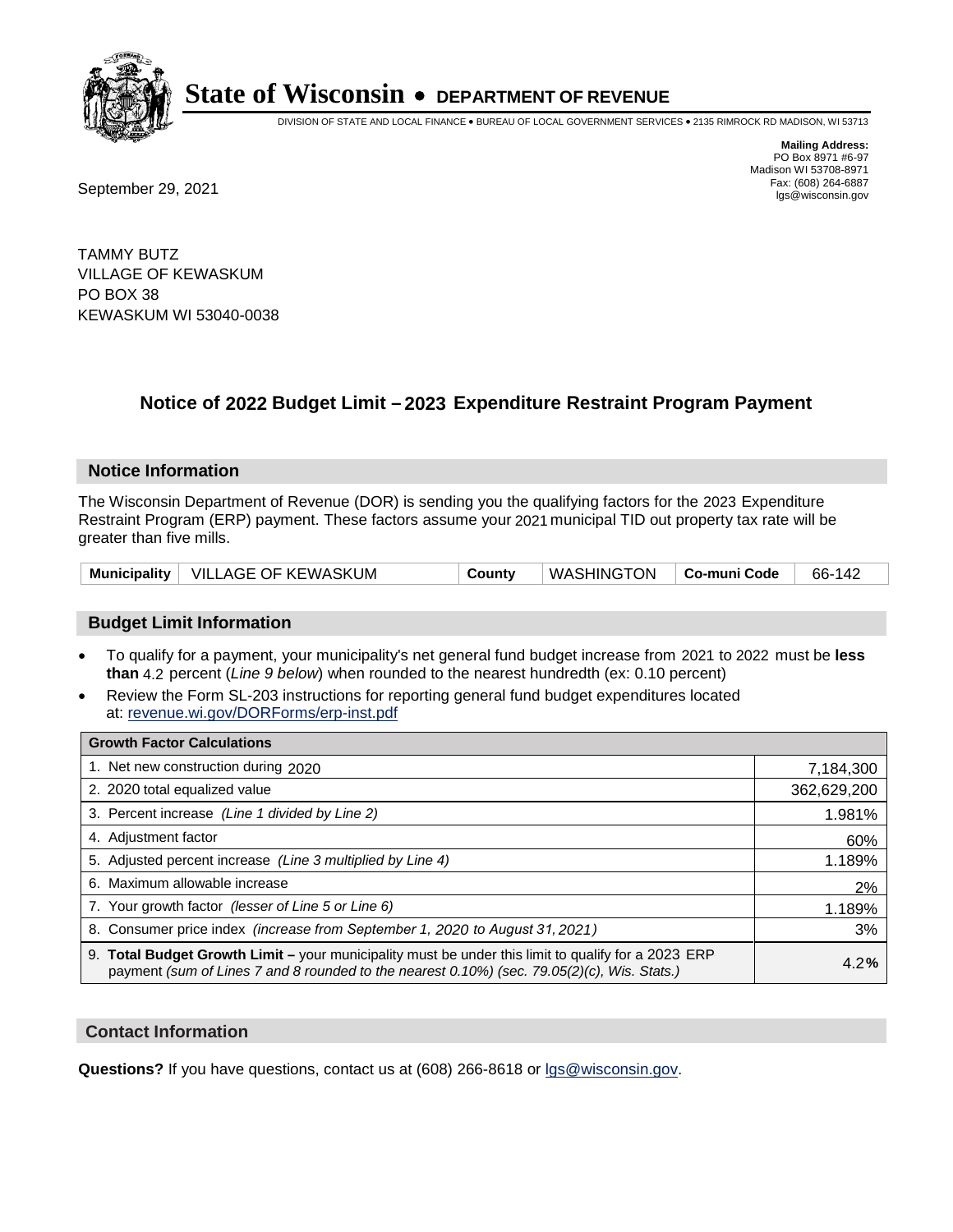

DIVISION OF STATE AND LOCAL FINANCE • BUREAU OF LOCAL GOVERNMENT SERVICES • 2135 RIMROCK RD MADISON, WI 53713

Fax: (608) 264-6887<br>
September 29, 2021 and the state of the state of the state of the state of the state of the state of the state of the state of the state of the state of the state of the state of the state of the state

**Mailing Address:** PO Box 8971 #6-97 Madison WI 53708-8971<br>Fax: (608) 264-6887

DEANNA ALEXANDER VILLAGE OF NEWBURG PO BOX 50 NEWBURG WI 53060-0050

### **Notice of 2022 Budget Limit - 2023 Expenditure Restraint Program Payment**

#### **Notice Information**

The Wisconsin Department of Revenue (DOR) is sending you the qualifying factors for the 2023 Expenditure Restraint Program (ERP) payment. These factors assume your 2021 municipal TID out property tax rate will be greater than five mills.

|  | Municipality   VILLAGE OF NEWBURG | County | WASHINGTON   Co-muni Code |  | 66-161 |
|--|-----------------------------------|--------|---------------------------|--|--------|
|--|-----------------------------------|--------|---------------------------|--|--------|

#### **Budget Limit Information**

- To qualify for a payment, your municipality's net general fund budget increase from 2021 to 2022 must be less **than** 3.6 percent (*Line 9 below*) when rounded to the nearest hundredth (ex: 0.10 percent)
- Review the Form SL-203 instructions for reporting general fund budget expenditures located at: revenue.wi.gov/DORForms/erp-inst.pdf

| <b>Growth Factor Calculations</b>                                                                                                                                                                  |            |
|----------------------------------------------------------------------------------------------------------------------------------------------------------------------------------------------------|------------|
| 1. Net new construction during 2020                                                                                                                                                                | 834,600    |
| 2. 2020 total equalized value                                                                                                                                                                      | 89,795,500 |
| 3. Percent increase (Line 1 divided by Line 2)                                                                                                                                                     | 0.929%     |
| 4. Adjustment factor                                                                                                                                                                               | 60%        |
| 5. Adjusted percent increase (Line 3 multiplied by Line 4)                                                                                                                                         | 0.557%     |
| 6. Maximum allowable increase                                                                                                                                                                      | 2%         |
| 7. Your growth factor (lesser of Line 5 or Line 6)                                                                                                                                                 | 0.557%     |
| 8. Consumer price index (increase from September 1, 2020 to August 31, 2021)                                                                                                                       | 3%         |
| 9. Total Budget Growth Limit – your municipality must be under this limit to qualify for a 2023 ERP<br>payment (sum of Lines 7 and 8 rounded to the nearest 0.10%) (sec. 79.05(2)(c), Wis. Stats.) | 3.6%       |

#### **Contact Information**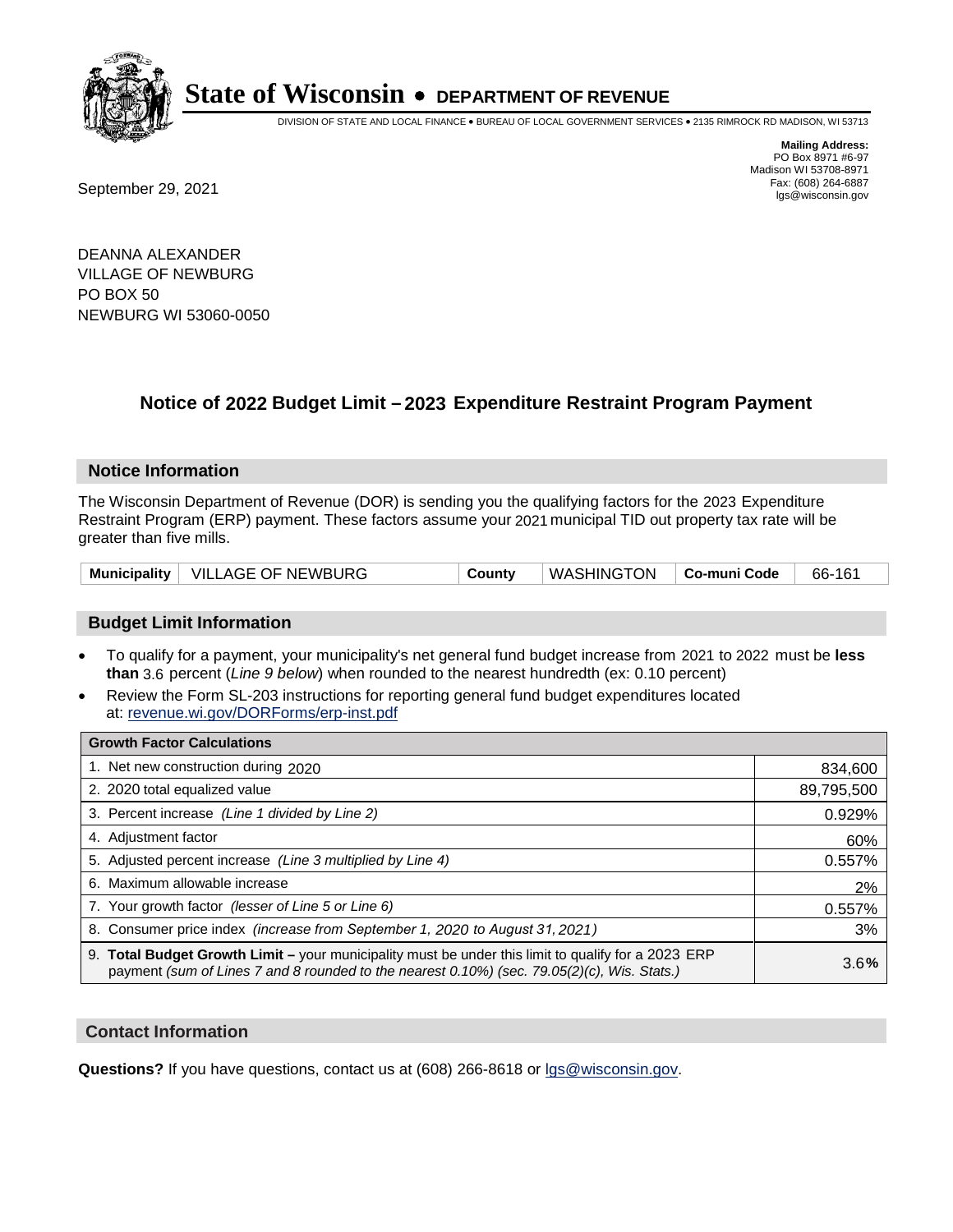

DIVISION OF STATE AND LOCAL FINANCE • BUREAU OF LOCAL GOVERNMENT SERVICES • 2135 RIMROCK RD MADISON, WI 53713

**Mailing Address:** PO Box 8971 #6-97 Madison WI 53708-8971<br>Fax: (608) 264-6887 Fax: (608) 264-6887<br>
September 29, 2021 and the state of the state of the state of the state of the state of the state of the state of the state of the state of the state of the state of the state of the state of the state

LORI HETZEL CITY OF HARTFORD 109 N MAIN ST HARTFORD WI 53027-1521

### **Notice of 2022 Budget Limit - 2023 Expenditure Restraint Program Payment**

#### **Notice Information**

The Wisconsin Department of Revenue (DOR) is sending you the qualifying factors for the 2023 Expenditure Restraint Program (ERP) payment. These factors assume your 2021 municipal TID out property tax rate will be greater than five mills.

| Municipality   CITY OF HARTFORD | County | WASHINGTON   Co-muni Code   66-236 |  |  |
|---------------------------------|--------|------------------------------------|--|--|
|---------------------------------|--------|------------------------------------|--|--|

#### **Budget Limit Information**

- To qualify for a payment, your municipality's net general fund budget increase from 2021 to 2022 must be less **than** 4.5 percent (*Line 9 below*) when rounded to the nearest hundredth (ex: 0.10 percent)
- Review the Form SL-203 instructions for reporting general fund budget expenditures located at: revenue.wi.gov/DORForms/erp-inst.pdf

| <b>Growth Factor Calculations</b>                                                                                                                                                                      |               |
|--------------------------------------------------------------------------------------------------------------------------------------------------------------------------------------------------------|---------------|
| 1. Net new construction during 2020                                                                                                                                                                    | 38,457,400    |
| 2. 2020 total equalized value                                                                                                                                                                          | 1,494,573,200 |
| 3. Percent increase (Line 1 divided by Line 2)                                                                                                                                                         | 2.573%        |
| 4. Adjustment factor                                                                                                                                                                                   | 60%           |
| 5. Adjusted percent increase (Line 3 multiplied by Line 4)                                                                                                                                             | 1.544%        |
| 6. Maximum allowable increase                                                                                                                                                                          | 2%            |
| 7. Your growth factor (lesser of Line 5 or Line 6)                                                                                                                                                     | 1.544%        |
| 8. Consumer price index (increase from September 1, 2020 to August 31, 2021)                                                                                                                           | 3%            |
| 9. Total Budget Growth Limit - your municipality must be under this limit to qualify for a 2023 ERP<br>payment (sum of Lines 7 and 8 rounded to the nearest $0.10\%$ ) (sec. 79.05(2)(c), Wis. Stats.) | 4.5%          |

#### **Contact Information**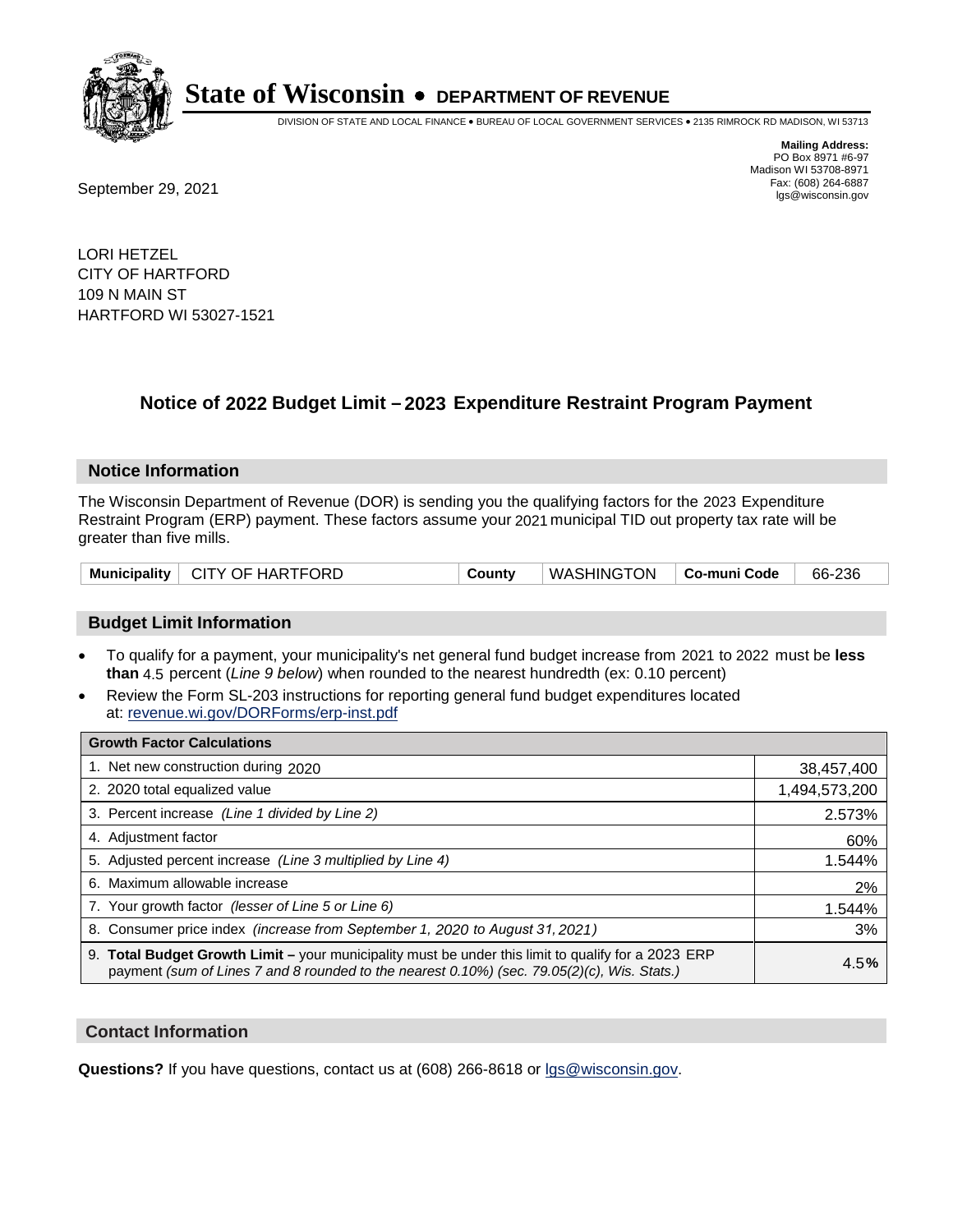

DIVISION OF STATE AND LOCAL FINANCE • BUREAU OF LOCAL GOVERNMENT SERVICES • 2135 RIMROCK RD MADISON, WI 53713

Fax: (608) 264-6887<br>
September 29, 2021 and the state of the state of the state of the state of the state of the state of the state of the state of the state of the state of the state of the state of the state of the state

**Mailing Address:** PO Box 8971 #6-97 Madison WI 53708-8971<br>Fax: (608) 264-6887

STEPHANIE JUSTMANN CITY OF WEST BEND 1115 S MAIN ST WEST BEND WI 53095

### **Notice of 2022 Budget Limit - 2023 Expenditure Restraint Program Payment**

#### **Notice Information**

The Wisconsin Department of Revenue (DOR) is sending you the qualifying factors for the 2023 Expenditure Restraint Program (ERP) payment. These factors assume your 2021 municipal TID out property tax rate will be greater than five mills.

| Municipality   CITY OF WEST BEND | County | WASHINGTON   Co-muni Code |  | 66-291 |
|----------------------------------|--------|---------------------------|--|--------|
|----------------------------------|--------|---------------------------|--|--------|

#### **Budget Limit Information**

- To qualify for a payment, your municipality's net general fund budget increase from 2021 to 2022 must be less **than** 3.5 percent (*Line 9 below*) when rounded to the nearest hundredth (ex: 0.10 percent)
- Review the Form SL-203 instructions for reporting general fund budget expenditures located at: revenue.wi.gov/DORForms/erp-inst.pdf

| <b>Growth Factor Calculations</b>                                                                                                                                                                      |               |
|--------------------------------------------------------------------------------------------------------------------------------------------------------------------------------------------------------|---------------|
| 1. Net new construction during 2020                                                                                                                                                                    | 26,330,300    |
| 2. 2020 total equalized value                                                                                                                                                                          | 3,200,372,200 |
| 3. Percent increase (Line 1 divided by Line 2)                                                                                                                                                         | 0.823%        |
| 4. Adjustment factor                                                                                                                                                                                   | 60%           |
| 5. Adjusted percent increase (Line 3 multiplied by Line 4)                                                                                                                                             | 0.494%        |
| 6. Maximum allowable increase                                                                                                                                                                          | 2%            |
| 7. Your growth factor (lesser of Line 5 or Line 6)                                                                                                                                                     | 0.494%        |
| 8. Consumer price index (increase from September 1, 2020 to August 31, 2021)                                                                                                                           | 3%            |
| 9. Total Budget Growth Limit - your municipality must be under this limit to qualify for a 2023 ERP<br>payment (sum of Lines 7 and 8 rounded to the nearest $0.10\%$ ) (sec. 79.05(2)(c), Wis. Stats.) | 3.5%          |

#### **Contact Information**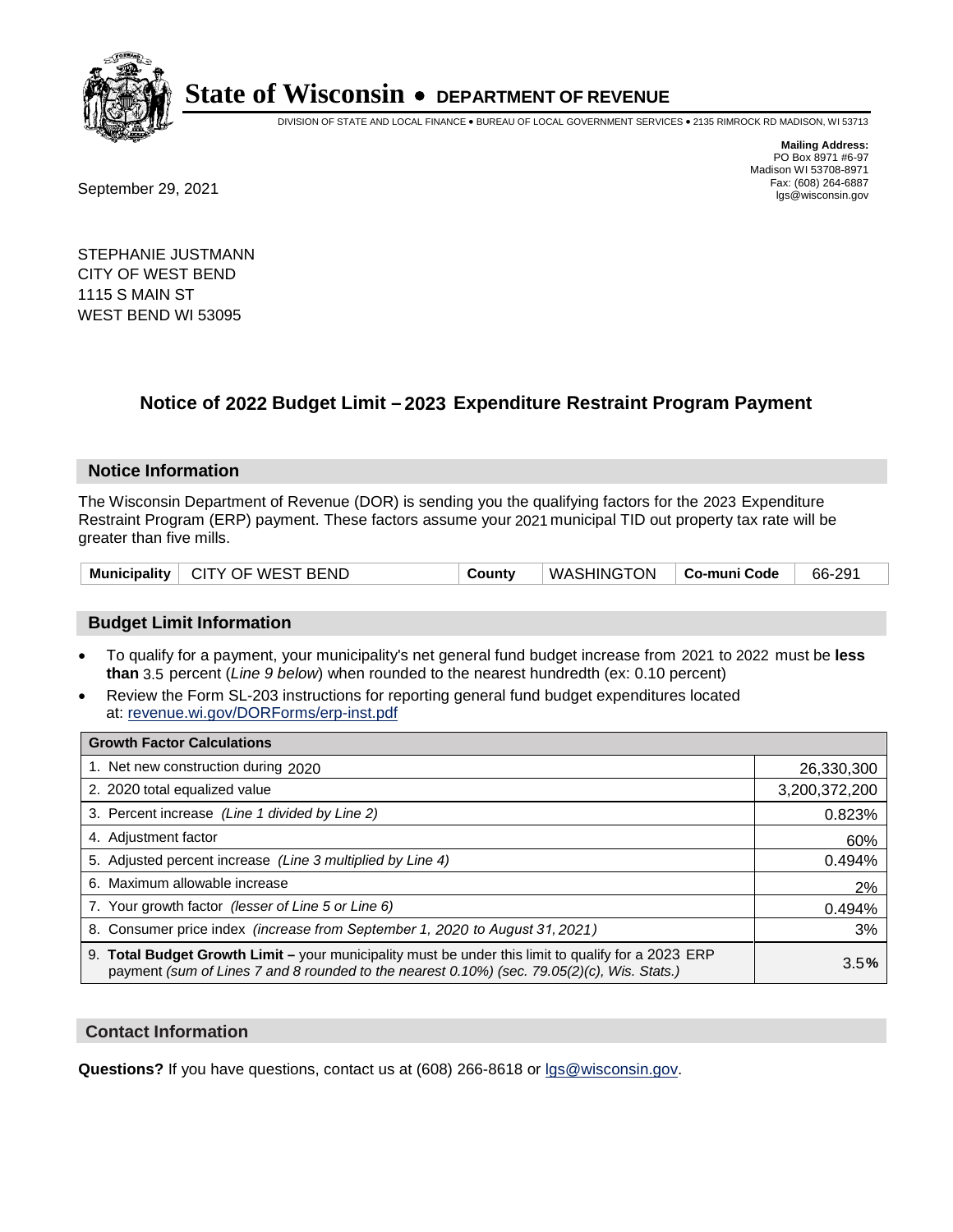

DIVISION OF STATE AND LOCAL FINANCE • BUREAU OF LOCAL GOVERNMENT SERVICES • 2135 RIMROCK RD MADISON, WI 53713

**Mailing Address:** PO Box 8971 #6-97 Madison WI 53708-8971<br>Fax: (608) 264-6887

Fax: (608) 264-6887<br>
September 29, 2021 and the state of the state of the state of the state of the state of the state of the state of the state of the state of the state of the state of the state of the state of the state

ALAINA FORD VILLAGE OF BIG BEND W230 S9185 NEVINS ST BIG BEND WI 53103

### **Notice of 2022 Budget Limit - 2023 Expenditure Restraint Program Payment**

#### **Notice Information**

The Wisconsin Department of Revenue (DOR) is sending you the qualifying factors for the 2023 Expenditure Restraint Program (ERP) payment. These factors assume your 2021 municipal TID out property tax rate will be greater than five mills.

| Municipality   VILLAGE OF BIG BEND | County | WAUKESHA | ∣ Co-muni Code | 67-106 |
|------------------------------------|--------|----------|----------------|--------|
|------------------------------------|--------|----------|----------------|--------|

#### **Budget Limit Information**

- To qualify for a payment, your municipality's net general fund budget increase from 2021 to 2022 must be less **than** 3.6 percent (*Line 9 below*) when rounded to the nearest hundredth (ex: 0.10 percent)
- Review the Form SL-203 instructions for reporting general fund budget expenditures located at: revenue.wi.gov/DORForms/erp-inst.pdf

| <b>Growth Factor Calculations</b>                                                                                                                                                                  |             |
|----------------------------------------------------------------------------------------------------------------------------------------------------------------------------------------------------|-------------|
| 1. Net new construction during 2020                                                                                                                                                                | 1,825,300   |
| 2. 2020 total equalized value                                                                                                                                                                      | 198,679,200 |
| 3. Percent increase (Line 1 divided by Line 2)                                                                                                                                                     | 0.919%      |
| 4. Adjustment factor                                                                                                                                                                               | 60%         |
| 5. Adjusted percent increase (Line 3 multiplied by Line 4)                                                                                                                                         | 0.551%      |
| 6. Maximum allowable increase                                                                                                                                                                      | 2%          |
| 7. Your growth factor (lesser of Line 5 or Line 6)                                                                                                                                                 | 0.551%      |
| 8. Consumer price index (increase from September 1, 2020 to August 31, 2021)                                                                                                                       | 3%          |
| 9. Total Budget Growth Limit - your municipality must be under this limit to qualify for a 2023 ERP<br>payment (sum of Lines 7 and 8 rounded to the nearest 0.10%) (sec. 79.05(2)(c), Wis. Stats.) | 3.6%        |

#### **Contact Information**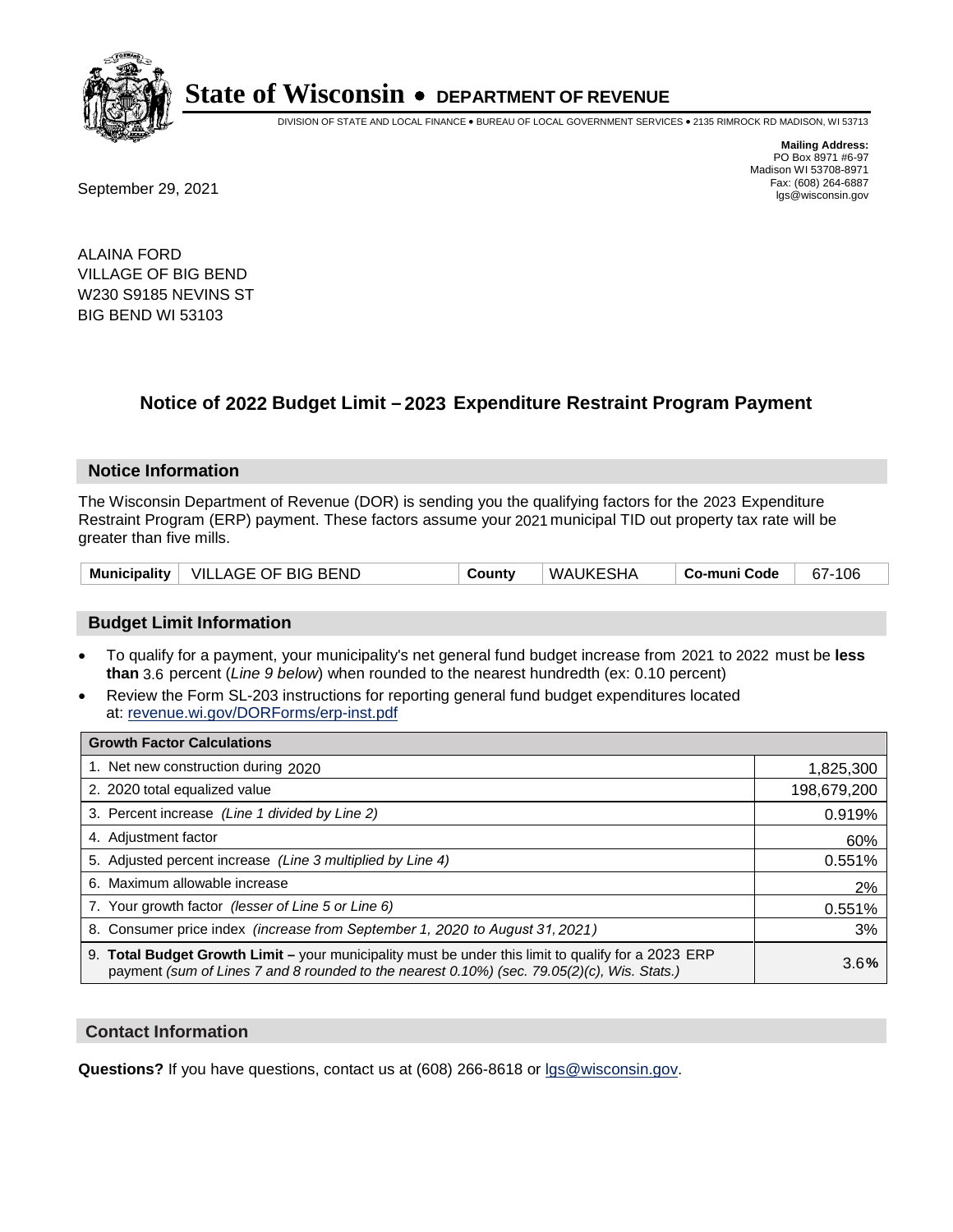

DIVISION OF STATE AND LOCAL FINANCE • BUREAU OF LOCAL GOVERNMENT SERVICES • 2135 RIMROCK RD MADISON, WI 53713

**Mailing Address:** PO Box 8971 #6-97 Madison WI 53708-8971<br>Fax: (608) 264-6887

Fax: (608) 264-6887<br>
September 29, 2021 and the state of the state of the state of the state of the state of the state of the state of the state of the state of the state of the state of the state of the state of the state

KAYLA THORPE VILLAGE OF BUTLER 12621 W HAMPTON AVE BUTLER WI 53007-1791

### **Notice of 2022 Budget Limit - 2023 Expenditure Restraint Program Payment**

#### **Notice Information**

The Wisconsin Department of Revenue (DOR) is sending you the qualifying factors for the 2023 Expenditure Restraint Program (ERP) payment. These factors assume your 2021 municipal TID out property tax rate will be greater than five mills.

|  | Municipality   VILLAGE OF BUTLER | County | WAUKESHA | Co-muni Code | 67-107 |
|--|----------------------------------|--------|----------|--------------|--------|
|--|----------------------------------|--------|----------|--------------|--------|

#### **Budget Limit Information**

- To qualify for a payment, your municipality's net general fund budget increase from 2021 to 2022 must be less **than** 3.3 percent (*Line 9 below*) when rounded to the nearest hundredth (ex: 0.10 percent)
- Review the Form SL-203 instructions for reporting general fund budget expenditures located at: revenue.wi.gov/DORForms/erp-inst.pdf

| <b>Growth Factor Calculations</b>                                                                                                                                                                  |             |
|----------------------------------------------------------------------------------------------------------------------------------------------------------------------------------------------------|-------------|
| 1. Net new construction during 2020                                                                                                                                                                | 1,142,900   |
| 2. 2020 total equalized value                                                                                                                                                                      | 254,259,700 |
| 3. Percent increase (Line 1 divided by Line 2)                                                                                                                                                     | 0.450%      |
| 4. Adjustment factor                                                                                                                                                                               | 60%         |
| 5. Adjusted percent increase (Line 3 multiplied by Line 4)                                                                                                                                         | 0.270%      |
| 6. Maximum allowable increase                                                                                                                                                                      | 2%          |
| 7. Your growth factor (lesser of Line 5 or Line 6)                                                                                                                                                 | 0.270%      |
| 8. Consumer price index (increase from September 1, 2020 to August 31, 2021)                                                                                                                       | 3%          |
| 9. Total Budget Growth Limit - your municipality must be under this limit to qualify for a 2023 ERP<br>payment (sum of Lines 7 and 8 rounded to the nearest 0.10%) (sec. 79.05(2)(c), Wis. Stats.) | 3.3%        |

#### **Contact Information**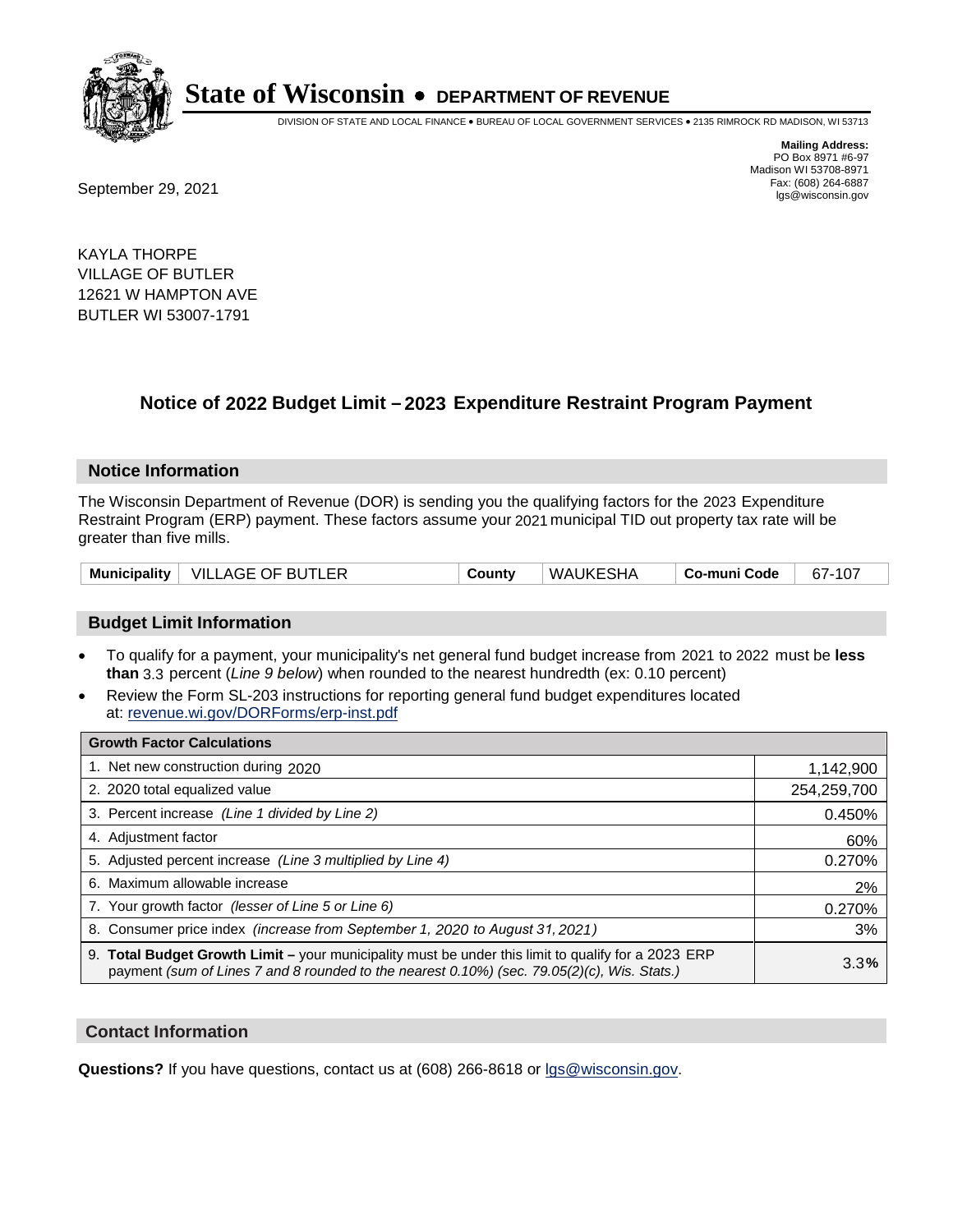

DIVISION OF STATE AND LOCAL FINANCE • BUREAU OF LOCAL GOVERNMENT SERVICES • 2135 RIMROCK RD MADISON, WI 53713

**Mailing Address:** PO Box 8971 #6-97 Madison WI 53708-8971<br>Fax: (608) 264-6887

Fax: (608) 264-6887<br>
September 29, 2021 and the state of the state of the state of the state of the state of the state of the state of the state of the state of the state of the state of the state of the state of the state

PENNY NISSEN VILLAGE OF DOUSMAN 118 S MAIN ST DOUSMAN WI 53118-9557

## **Notice of 2022 Budget Limit - 2023 Expenditure Restraint Program Payment**

#### **Notice Information**

The Wisconsin Department of Revenue (DOR) is sending you the qualifying factors for the 2023 Expenditure Restraint Program (ERP) payment. These factors assume your 2021 municipal TID out property tax rate will be greater than five mills.

|  | Municipality   VILLAGE OF DOUSMAN | County | WAUKESHA | Co-muni Code | 67-116 |
|--|-----------------------------------|--------|----------|--------------|--------|
|--|-----------------------------------|--------|----------|--------------|--------|

#### **Budget Limit Information**

- To qualify for a payment, your municipality's net general fund budget increase from 2021 to 2022 must be less **than** 3.6 percent (*Line 9 below*) when rounded to the nearest hundredth (ex: 0.10 percent)
- Review the Form SL-203 instructions for reporting general fund budget expenditures located at: revenue.wi.gov/DORForms/erp-inst.pdf

| <b>Growth Factor Calculations</b>                                                                                                                                                                  |             |
|----------------------------------------------------------------------------------------------------------------------------------------------------------------------------------------------------|-------------|
| 1. Net new construction during 2020                                                                                                                                                                | 2,257,300   |
| 2. 2020 total equalized value                                                                                                                                                                      | 229,825,300 |
| 3. Percent increase (Line 1 divided by Line 2)                                                                                                                                                     | 0.982%      |
| 4. Adjustment factor                                                                                                                                                                               | 60%         |
| 5. Adjusted percent increase (Line 3 multiplied by Line 4)                                                                                                                                         | 0.589%      |
| Maximum allowable increase<br>6.                                                                                                                                                                   | 2%          |
| 7. Your growth factor (lesser of Line 5 or Line 6)                                                                                                                                                 | 0.589%      |
| 8. Consumer price index (increase from September 1, 2020 to August 31, 2021)                                                                                                                       | 3%          |
| 9. Total Budget Growth Limit - your municipality must be under this limit to qualify for a 2023 ERP<br>payment (sum of Lines 7 and 8 rounded to the nearest 0.10%) (sec. 79.05(2)(c), Wis. Stats.) | 3.6%        |

#### **Contact Information**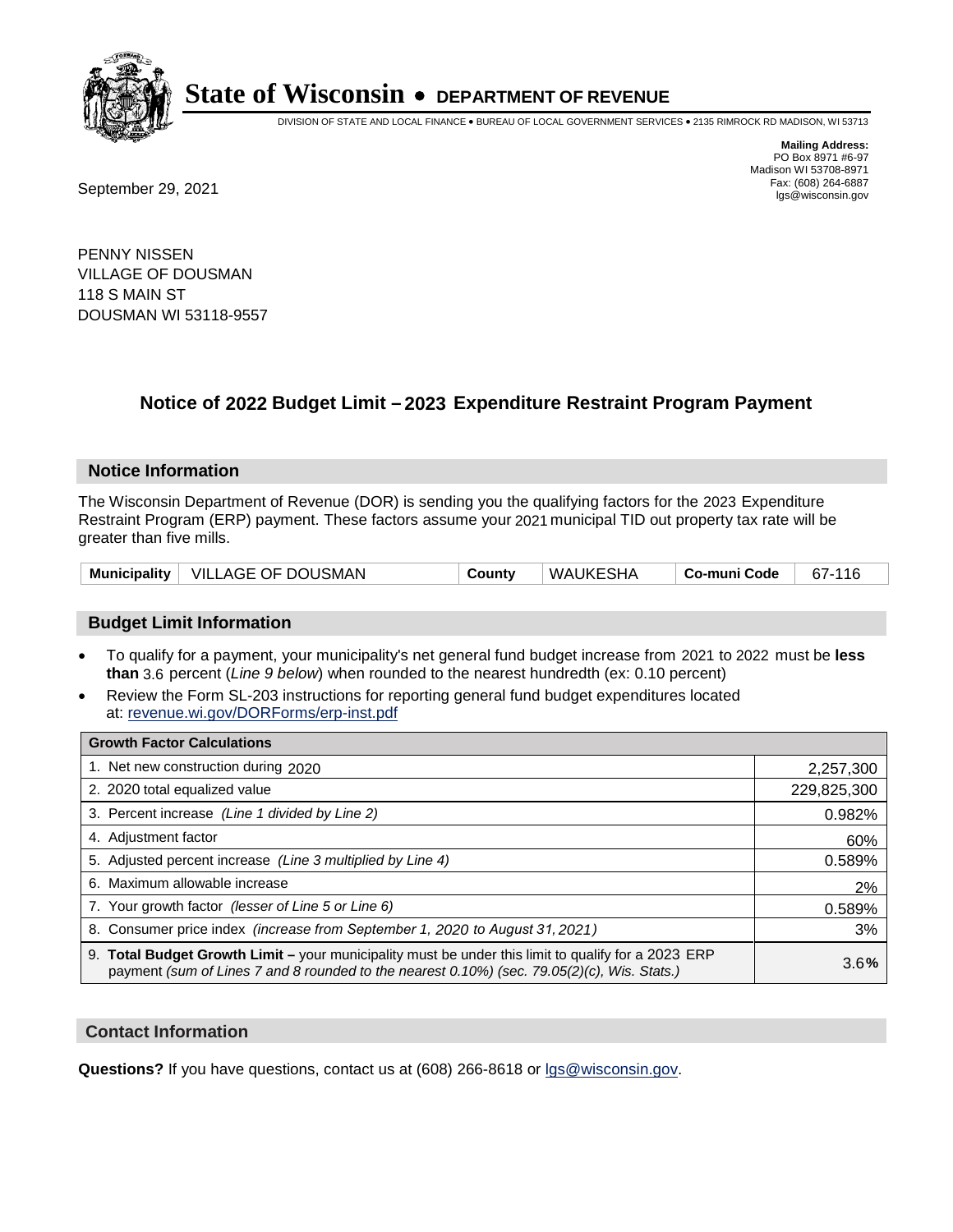

DIVISION OF STATE AND LOCAL FINANCE • BUREAU OF LOCAL GOVERNMENT SERVICES • 2135 RIMROCK RD MADISON, WI 53713

Fax: (608) 264-6887<br>
September 29, 2021 and the state of the state of the state of the state of the state of the state of the state of the state of the state of the state of the state of the state of the state of the state

**Mailing Address:** PO Box 8971 #6-97 Madison WI 53708-8971<br>Fax: (608) 264-6887

MICHELLE LUEDTKE VILLAGE OF ELM GROVE 13600 JUNEAU BLVD ELM GROVE WI 53122-1654

### **Notice of 2022 Budget Limit - 2023 Expenditure Restraint Program Payment**

#### **Notice Information**

The Wisconsin Department of Revenue (DOR) is sending you the qualifying factors for the 2023 Expenditure Restraint Program (ERP) payment. These factors assume your 2021 municipal TID out property tax rate will be greater than five mills.

|  | Municipality   VILLAGE OF ELM GROVE | Countv | WAUKESHA | Co-muni Code | 67-122 |
|--|-------------------------------------|--------|----------|--------------|--------|
|--|-------------------------------------|--------|----------|--------------|--------|

#### **Budget Limit Information**

- To qualify for a payment, your municipality's net general fund budget increase from 2021 to 2022 must be less **than** 4.2 percent (*Line 9 below*) when rounded to the nearest hundredth (ex: 0.10 percent)
- Review the Form SL-203 instructions for reporting general fund budget expenditures located at: revenue.wi.gov/DORForms/erp-inst.pdf

| <b>Growth Factor Calculations</b>                                                                                                                                                                      |               |
|--------------------------------------------------------------------------------------------------------------------------------------------------------------------------------------------------------|---------------|
| 1. Net new construction during 2020                                                                                                                                                                    | 25,526,500    |
| 2. 2020 total equalized value                                                                                                                                                                          | 1,278,185,200 |
| 3. Percent increase (Line 1 divided by Line 2)                                                                                                                                                         | 1.997%        |
| 4. Adiustment factor                                                                                                                                                                                   | 60%           |
| 5. Adjusted percent increase (Line 3 multiplied by Line 4)                                                                                                                                             | 1.198%        |
| 6. Maximum allowable increase                                                                                                                                                                          | 2%            |
| 7. Your growth factor (lesser of Line 5 or Line 6)                                                                                                                                                     | 1.198%        |
| 8. Consumer price index (increase from September 1, 2020 to August 31, 2021)                                                                                                                           | 3%            |
| 9. Total Budget Growth Limit - your municipality must be under this limit to qualify for a 2023 ERP<br>payment (sum of Lines 7 and 8 rounded to the nearest $0.10\%$ ) (sec. 79.05(2)(c), Wis. Stats.) | 4.2%          |

#### **Contact Information**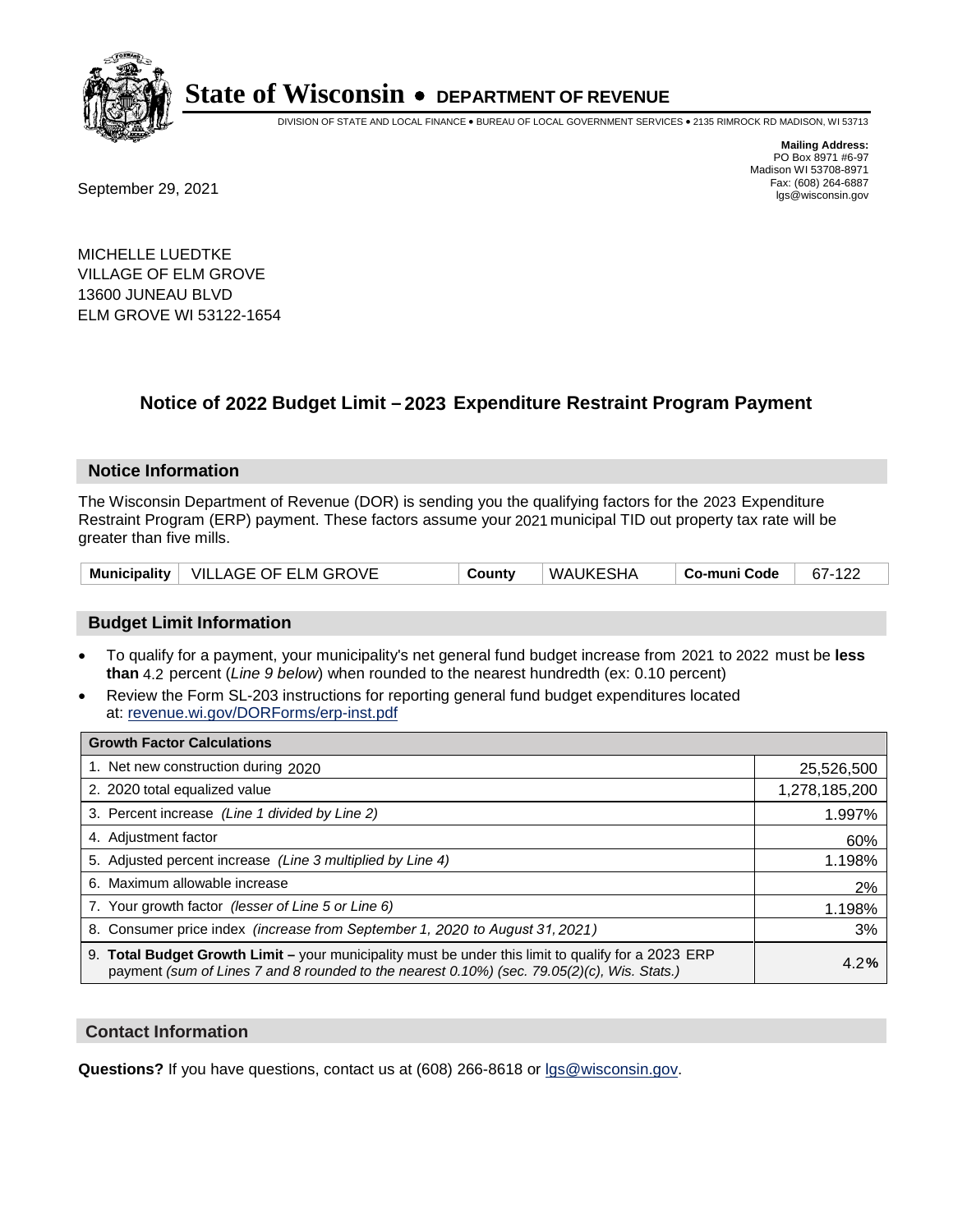

DIVISION OF STATE AND LOCAL FINANCE • BUREAU OF LOCAL GOVERNMENT SERVICES • 2135 RIMROCK RD MADISON, WI 53713

Fax: (608) 264-6887<br>
September 29, 2021 and the state of the state of the state of the state of the state of the state of the state of the state of the state of the state of the state of the state of the state of the state

**Mailing Address:** PO Box 8971 #6-97 Madison WI 53708-8971<br>Fax: (608) 264-6887

DIANA DYKSTRA VILLAGE OF MUKWONAGO 440 RIVER CREST CT MUKWONAGO WI 53149

### **Notice of 2022 Budget Limit - 2023 Expenditure Restraint Program Payment**

#### **Notice Information**

The Wisconsin Department of Revenue (DOR) is sending you the qualifying factors for the 2023 Expenditure Restraint Program (ERP) payment. These factors assume your 2021 municipal TID out property tax rate will be greater than five mills.

|  | Municipality   VILLAGE OF MUKWONAGO | County | WAUKESHA | Co-muni Code | 67-153 |
|--|-------------------------------------|--------|----------|--------------|--------|
|--|-------------------------------------|--------|----------|--------------|--------|

#### **Budget Limit Information**

- To qualify for a payment, your municipality's net general fund budget increase from 2021 to 2022 must be less **than** 4.4 percent (*Line 9 below*) when rounded to the nearest hundredth (ex: 0.10 percent)
- Review the Form SL-203 instructions for reporting general fund budget expenditures located at: revenue.wi.gov/DORForms/erp-inst.pdf

| <b>Growth Factor Calculations</b>                                                                                                                                                                  |             |
|----------------------------------------------------------------------------------------------------------------------------------------------------------------------------------------------------|-------------|
| 1. Net new construction during 2020                                                                                                                                                                | 23,196,100  |
| 2. 2020 total equalized value                                                                                                                                                                      | 992,994,900 |
| 3. Percent increase (Line 1 divided by Line 2)                                                                                                                                                     | 2.336%      |
| 4. Adjustment factor                                                                                                                                                                               | 60%         |
| 5. Adjusted percent increase (Line 3 multiplied by Line 4)                                                                                                                                         | 1.402%      |
| 6. Maximum allowable increase                                                                                                                                                                      | 2%          |
| 7. Your growth factor (lesser of Line 5 or Line 6)                                                                                                                                                 | 1.402%      |
| 8. Consumer price index (increase from September 1, 2020 to August 31, 2021)                                                                                                                       | 3%          |
| 9. Total Budget Growth Limit - your municipality must be under this limit to qualify for a 2023 ERP<br>payment (sum of Lines 7 and 8 rounded to the nearest 0.10%) (sec. 79.05(2)(c), Wis. Stats.) | 4.4%        |

#### **Contact Information**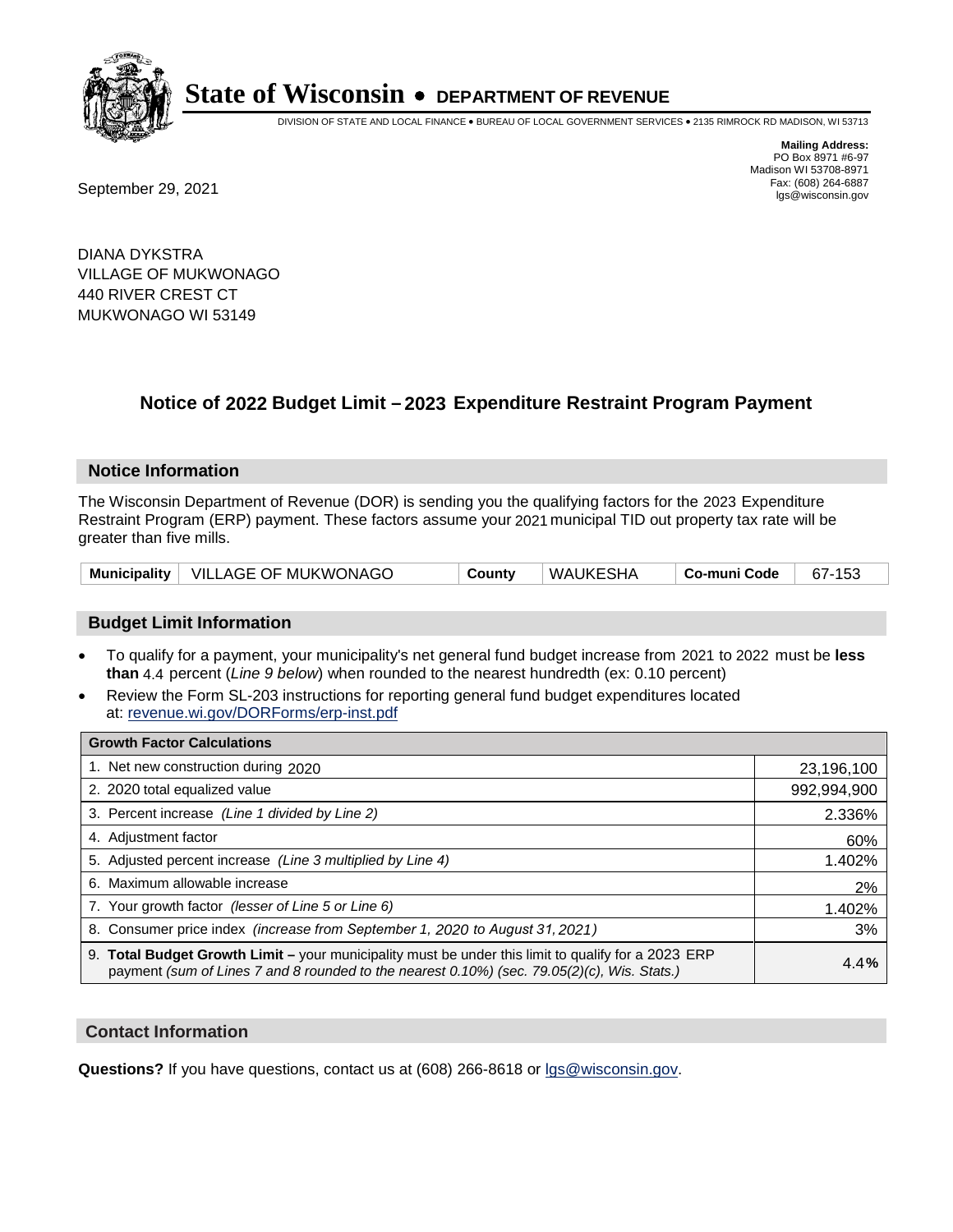

DIVISION OF STATE AND LOCAL FINANCE • BUREAU OF LOCAL GOVERNMENT SERVICES • 2135 RIMROCK RD MADISON, WI 53713

**Mailing Address:** PO Box 8971 #6-97 Madison WI 53708-8971<br>Fax: (608) 264-6887

Fax: (608) 264-6887<br>
September 29, 2021 and the state of the state of the state of the state of the state of the state of the state of the state of the state of the state of the state of the state of the state of the state

SAM LIEBERT VILLAGE OF SUSSEX N64W23760 MAIN STREET SUSSEX WI 53089

### **Notice of 2022 Budget Limit - 2023 Expenditure Restraint Program Payment**

#### **Notice Information**

The Wisconsin Department of Revenue (DOR) is sending you the qualifying factors for the 2023 Expenditure Restraint Program (ERP) payment. These factors assume your 2021 municipal TID out property tax rate will be greater than five mills.

|  | Municipality   VILLAGE OF SUSSEX | County | WAUKESHA | └ Co-muni Code | 67-181 |
|--|----------------------------------|--------|----------|----------------|--------|
|--|----------------------------------|--------|----------|----------------|--------|

#### **Budget Limit Information**

- To qualify for a payment, your municipality's net general fund budget increase from 2021 to 2022 must be less **than** 4.6 percent (*Line 9 below*) when rounded to the nearest hundredth (ex: 0.10 percent)
- Review the Form SL-203 instructions for reporting general fund budget expenditures located at: revenue.wi.gov/DORForms/erp-inst.pdf

| <b>Growth Factor Calculations</b>                                                                                                                                                                  |               |
|----------------------------------------------------------------------------------------------------------------------------------------------------------------------------------------------------|---------------|
| 1. Net new construction during 2020                                                                                                                                                                | 40,911,900    |
| 2. 2020 total equalized value                                                                                                                                                                      | 1,533,703,600 |
| 3. Percent increase (Line 1 divided by Line 2)                                                                                                                                                     | 2.668%        |
| 4. Adjustment factor                                                                                                                                                                               | 60%           |
| 5. Adjusted percent increase (Line 3 multiplied by Line 4)                                                                                                                                         | 1.601%        |
| Maximum allowable increase<br>6.                                                                                                                                                                   | 2%            |
| 7. Your growth factor (lesser of Line 5 or Line 6)                                                                                                                                                 | 1.601%        |
| 8. Consumer price index (increase from September 1, 2020 to August 31, 2021)                                                                                                                       | 3%            |
| 9. Total Budget Growth Limit - your municipality must be under this limit to qualify for a 2023 ERP<br>payment (sum of Lines 7 and 8 rounded to the nearest 0.10%) (sec. 79.05(2)(c), Wis. Stats.) | 4.6%          |

#### **Contact Information**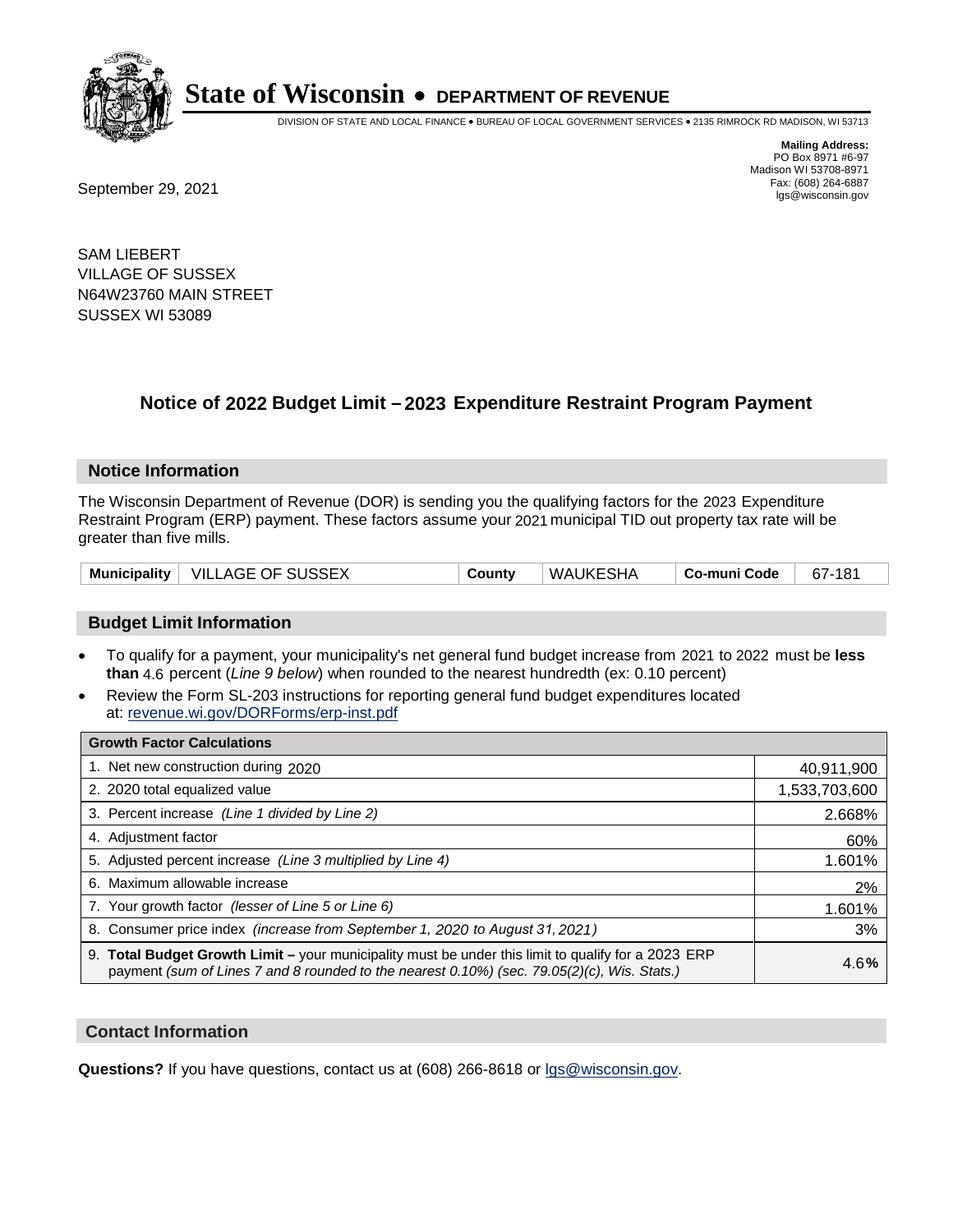

DIVISION OF STATE AND LOCAL FINANCE • BUREAU OF LOCAL GOVERNMENT SERVICES • 2135 RIMROCK RD MADISON, WI 53713

Fax: (608) 264-6887<br>
September 29, 2021 and the state of the state of the state of the state of the state of the state of the state of the state of the state of the state of the state of the state of the state of the state

**Mailing Address:** PO Box 8971 #6-97 Madison WI 53708-8971<br>Fax: (608) 264-6887

KELLY MICHAELS CITY OF BROOKFIELD 2000 N CALHOUN RD BROOKFIELD WI 53005-5095

### **Notice of 2022 Budget Limit - 2023 Expenditure Restraint Program Payment**

#### **Notice Information**

The Wisconsin Department of Revenue (DOR) is sending you the qualifying factors for the 2023 Expenditure Restraint Program (ERP) payment. These factors assume your 2021 municipal TID out property tax rate will be greater than five mills.

|  | Municipality   CITY OF BROOKFIELD | County | WAUKESHA | ∣ Co-muni Code | 67-206 |
|--|-----------------------------------|--------|----------|----------------|--------|
|--|-----------------------------------|--------|----------|----------------|--------|

#### **Budget Limit Information**

- To qualify for a payment, your municipality's net general fund budget increase from 2021 to 2022 must be less **than** 4.2 percent (*Line 9 below*) when rounded to the nearest hundredth (ex: 0.10 percent)
- Review the Form SL-203 instructions for reporting general fund budget expenditures located at: revenue.wi.gov/DORForms/erp-inst.pdf

| <b>Growth Factor Calculations</b>                                                                                                                                                                  |               |
|----------------------------------------------------------------------------------------------------------------------------------------------------------------------------------------------------|---------------|
| 1. Net new construction during 2020                                                                                                                                                                | 158,025,400   |
| 2. 2020 total equalized value                                                                                                                                                                      | 7,713,940,200 |
| 3. Percent increase (Line 1 divided by Line 2)                                                                                                                                                     | 2.049%        |
| 4. Adjustment factor                                                                                                                                                                               | 60%           |
| 5. Adjusted percent increase (Line 3 multiplied by Line 4)                                                                                                                                         | 1.229%        |
| 6. Maximum allowable increase                                                                                                                                                                      | 2%            |
| 7. Your growth factor (lesser of Line 5 or Line 6)                                                                                                                                                 | 1.229%        |
| 8. Consumer price index (increase from September 1, 2020 to August 31, 2021)                                                                                                                       | 3%            |
| 9. Total Budget Growth Limit - your municipality must be under this limit to qualify for a 2023 ERP<br>payment (sum of Lines 7 and 8 rounded to the nearest 0.10%) (sec. 79.05(2)(c), Wis. Stats.) | 4.2%          |

#### **Contact Information**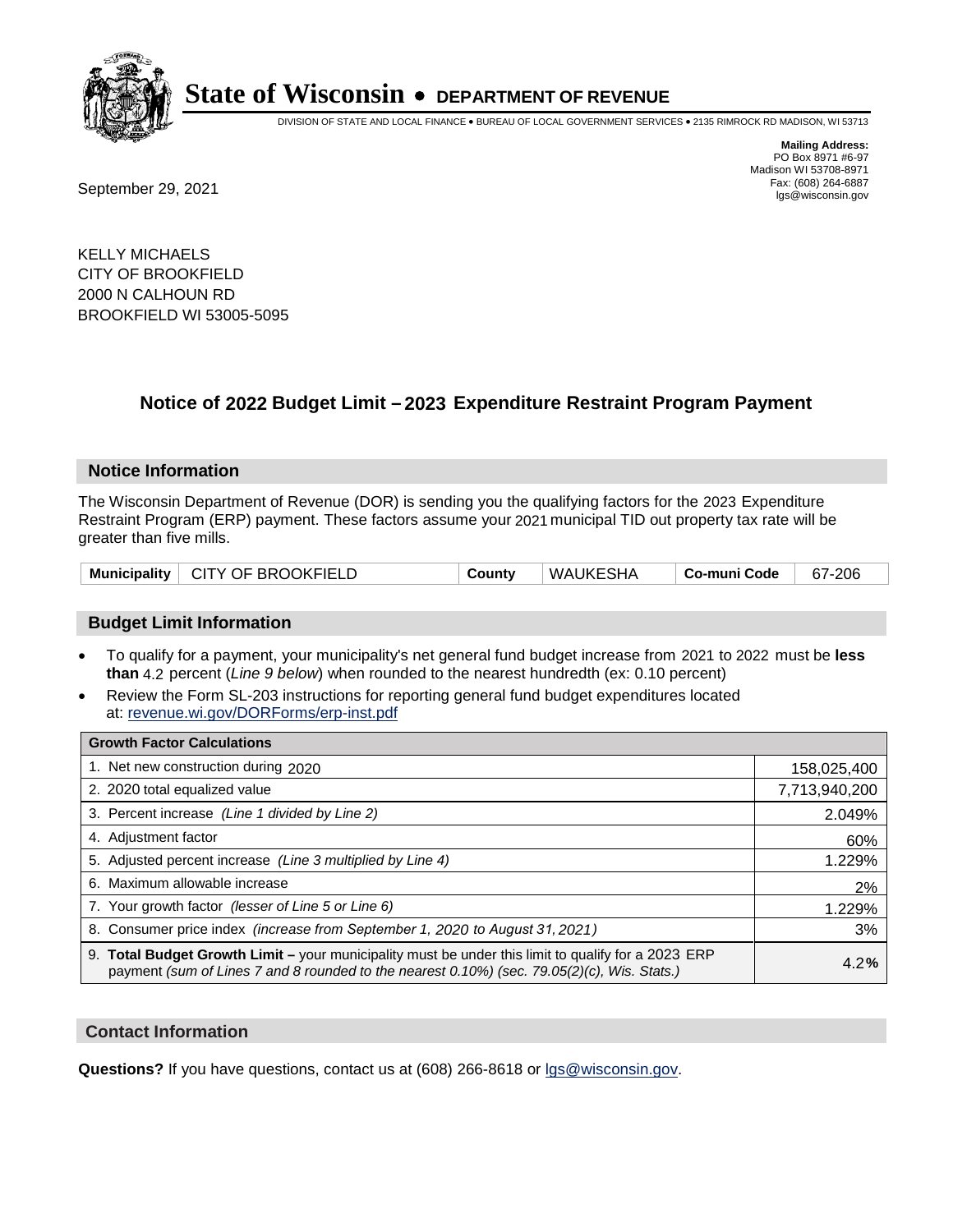

DIVISION OF STATE AND LOCAL FINANCE • BUREAU OF LOCAL GOVERNMENT SERVICES • 2135 RIMROCK RD MADISON, WI 53713

Fax: (608) 264-6887<br>
September 29, 2021 and the state of the state of the state of the state of the state of the state of the state of the state of the state of the state of the state of the state of the state of the state

**Mailing Address:** PO Box 8971 #6-97 Madison WI 53708-8971<br>Fax: (608) 264-6887

GINA KOZLIK CITY OF WAUKESHA 201 DELAFIELD ST WAUKESHA WI 53188-3646

### **Notice of 2022 Budget Limit - 2023 Expenditure Restraint Program Payment**

#### **Notice Information**

The Wisconsin Department of Revenue (DOR) is sending you the qualifying factors for the 2023 Expenditure Restraint Program (ERP) payment. These factors assume your 2021 municipal TID out property tax rate will be greater than five mills.

#### **Budget Limit Information**

- To qualify for a payment, your municipality's net general fund budget increase from 2021 to 2022 must be less **than** 3.5 percent (*Line 9 below*) when rounded to the nearest hundredth (ex: 0.10 percent)
- Review the Form SL-203 instructions for reporting general fund budget expenditures located at: revenue.wi.gov/DORForms/erp-inst.pdf

| <b>Growth Factor Calculations</b>                                                                                                                                                                      |               |
|--------------------------------------------------------------------------------------------------------------------------------------------------------------------------------------------------------|---------------|
| 1. Net new construction during 2020                                                                                                                                                                    | 57,718,800    |
| 2. 2020 total equalized value                                                                                                                                                                          | 7,117,690,000 |
| 3. Percent increase (Line 1 divided by Line 2)                                                                                                                                                         | 0.811%        |
| 4. Adjustment factor                                                                                                                                                                                   | 60%           |
| 5. Adjusted percent increase (Line 3 multiplied by Line 4)                                                                                                                                             | 0.487%        |
| 6. Maximum allowable increase                                                                                                                                                                          | 2%            |
| 7. Your growth factor (lesser of Line 5 or Line 6)                                                                                                                                                     | 0.487%        |
| 8. Consumer price index (increase from September 1, 2020 to August 31, 2021)                                                                                                                           | 3%            |
| 9. Total Budget Growth Limit - your municipality must be under this limit to qualify for a 2023 ERP<br>payment (sum of Lines 7 and 8 rounded to the nearest $0.10\%$ ) (sec. 79.05(2)(c), Wis. Stats.) | 3.5%          |

#### **Contact Information**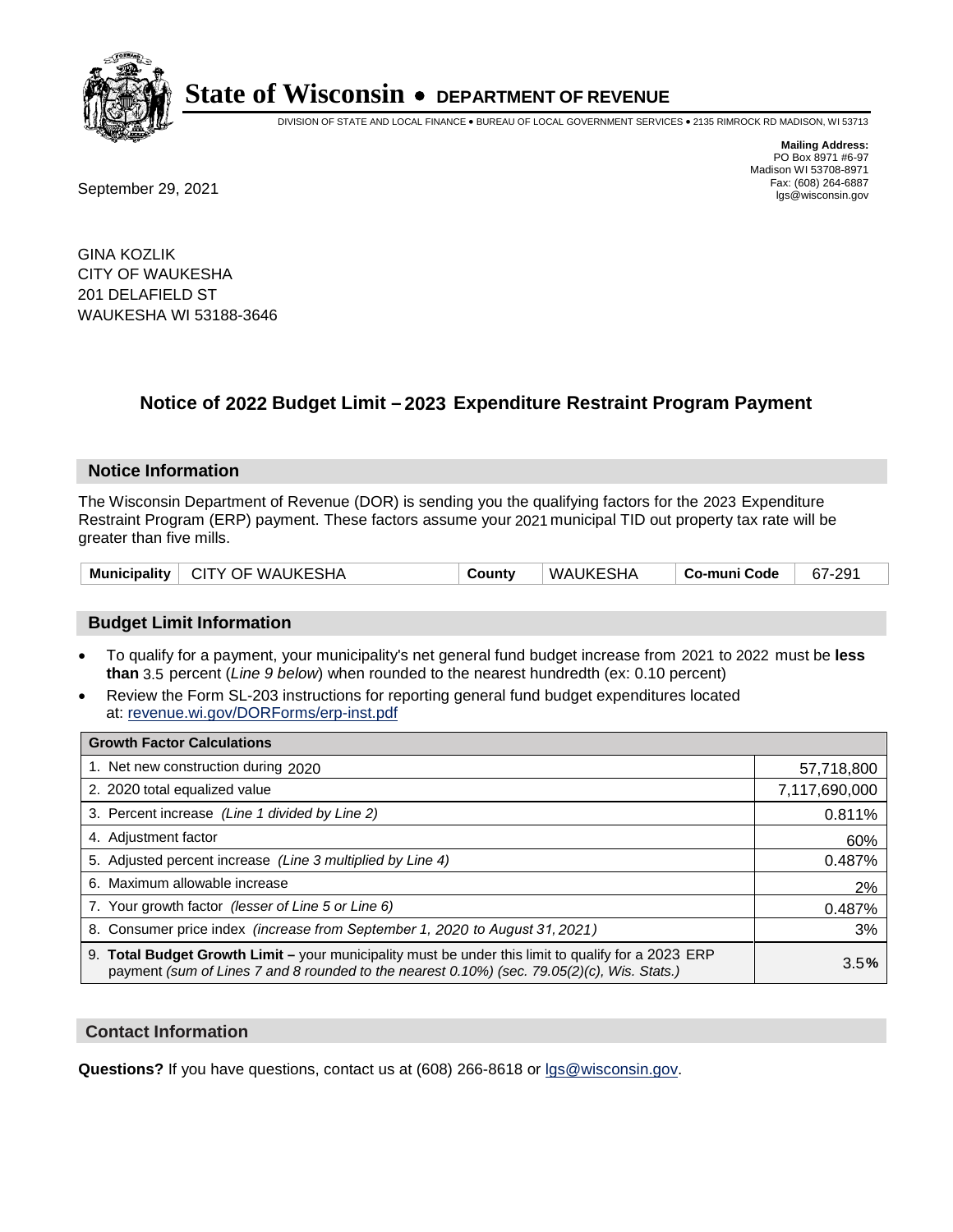

DIVISION OF STATE AND LOCAL FINANCE • BUREAU OF LOCAL GOVERNMENT SERVICES • 2135 RIMROCK RD MADISON, WI 53713

**Mailing Address:** PO Box 8971 #6-97 Madison WI 53708-8971<br>Fax: (608) 264-6887

Fax: (608) 264-6887<br>
September 29, 2021 and the state of the state of the state of the state of the state of the state of the state of the state of the state of the state of the state of the state of the state of the state

BETTY AANSTAD VILLAGE OF IOLA PO BOX 336, 180 SOUTH MAIN ST. IOLA WI 54945-0336

### **Notice of 2022 Budget Limit - 2023 Expenditure Restraint Program Payment**

#### **Notice Information**

The Wisconsin Department of Revenue (DOR) is sending you the qualifying factors for the 2023 Expenditure Restraint Program (ERP) payment. These factors assume your 2021 municipal TID out property tax rate will be greater than five mills.

| Municipality $\vert$ | ⊓ VILLAGE OF IOLA | County | WAUPACA | Co-muni Code | 68-141 |
|----------------------|-------------------|--------|---------|--------------|--------|
|----------------------|-------------------|--------|---------|--------------|--------|

#### **Budget Limit Information**

- To qualify for a payment, your municipality's net general fund budget increase from 2021 to 2022 must be less **than** 4.0 percent (*Line 9 below*) when rounded to the nearest hundredth (ex: 0.10 percent)
- Review the Form SL-203 instructions for reporting general fund budget expenditures located at: revenue.wi.gov/DORForms/erp-inst.pdf

| <b>Growth Factor Calculations</b>                                                                                                                                                                      |            |
|--------------------------------------------------------------------------------------------------------------------------------------------------------------------------------------------------------|------------|
| 1. Net new construction during 2020                                                                                                                                                                    | 1,099,500  |
| 2. 2020 total equalized value                                                                                                                                                                          | 63,237,700 |
| 3. Percent increase (Line 1 divided by Line 2)                                                                                                                                                         | 1.739%     |
| 4. Adjustment factor                                                                                                                                                                                   | 60%        |
| 5. Adjusted percent increase (Line 3 multiplied by Line 4)                                                                                                                                             | 1.043%     |
| 6. Maximum allowable increase                                                                                                                                                                          | 2%         |
| 7. Your growth factor (lesser of Line 5 or Line 6)                                                                                                                                                     | 1.043%     |
| 8. Consumer price index (increase from September 1, 2020 to August 31, 2021)                                                                                                                           | 3%         |
| 9. Total Budget Growth Limit - your municipality must be under this limit to qualify for a 2023 ERP<br>payment (sum of Lines 7 and 8 rounded to the nearest $0.10\%$ ) (sec. 79.05(2)(c), Wis. Stats.) | 4.0%       |

#### **Contact Information**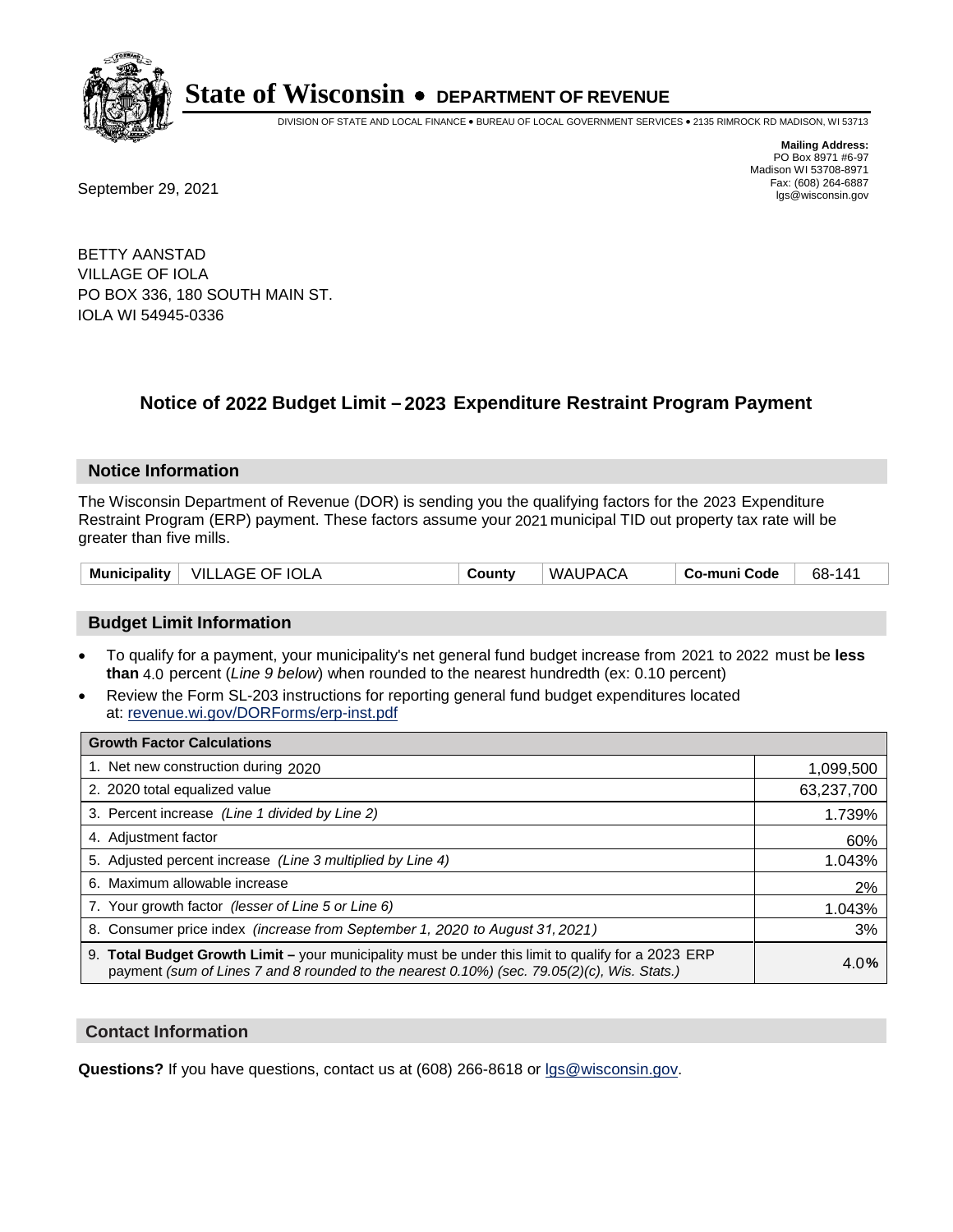

DIVISION OF STATE AND LOCAL FINANCE • BUREAU OF LOCAL GOVERNMENT SERVICES • 2135 RIMROCK RD MADISON, WI 53713

Fax: (608) 264-6887<br>
September 29, 2021 and the state of the state of the state of the state of the state of the state of the state of the state of the state of the state of the state of the state of the state of the state

**Mailing Address:** PO Box 8971 #6-97 Madison WI 53708-8971<br>Fax: (608) 264-6887

PEGGY JOHNSON CITY OF CLINTONVILLE 50 10TH ST CLINTONVILLE WI 54929-1513

### **Notice of 2022 Budget Limit - 2023 Expenditure Restraint Program Payment**

#### **Notice Information**

The Wisconsin Department of Revenue (DOR) is sending you the qualifying factors for the 2023 Expenditure Restraint Program (ERP) payment. These factors assume your 2021 municipal TID out property tax rate will be greater than five mills.

#### **Budget Limit Information**

- To qualify for a payment, your municipality's net general fund budget increase from 2021 to 2022 must be less **than** 3.1 percent (*Line 9 below*) when rounded to the nearest hundredth (ex: 0.10 percent)
- Review the Form SL-203 instructions for reporting general fund budget expenditures located at: revenue.wi.gov/DORForms/erp-inst.pdf

| <b>Growth Factor Calculations</b>                                                                                                                                                                  |             |
|----------------------------------------------------------------------------------------------------------------------------------------------------------------------------------------------------|-------------|
| 1. Net new construction during 2020                                                                                                                                                                | 550,000     |
| 2. 2020 total equalized value                                                                                                                                                                      | 244,611,400 |
| 3. Percent increase (Line 1 divided by Line 2)                                                                                                                                                     | 0.225%      |
| 4. Adjustment factor                                                                                                                                                                               | 60%         |
| 5. Adjusted percent increase (Line 3 multiplied by Line 4)                                                                                                                                         | 0.135%      |
| 6. Maximum allowable increase                                                                                                                                                                      | 2%          |
| 7. Your growth factor (lesser of Line 5 or Line 6)                                                                                                                                                 | 0.135%      |
| 8. Consumer price index (increase from September 1, 2020 to August 31, 2021)                                                                                                                       | 3%          |
| 9. Total Budget Growth Limit – your municipality must be under this limit to qualify for a 2023 ERP<br>payment (sum of Lines 7 and 8 rounded to the nearest 0.10%) (sec. 79.05(2)(c), Wis. Stats.) | 3.1%        |

#### **Contact Information**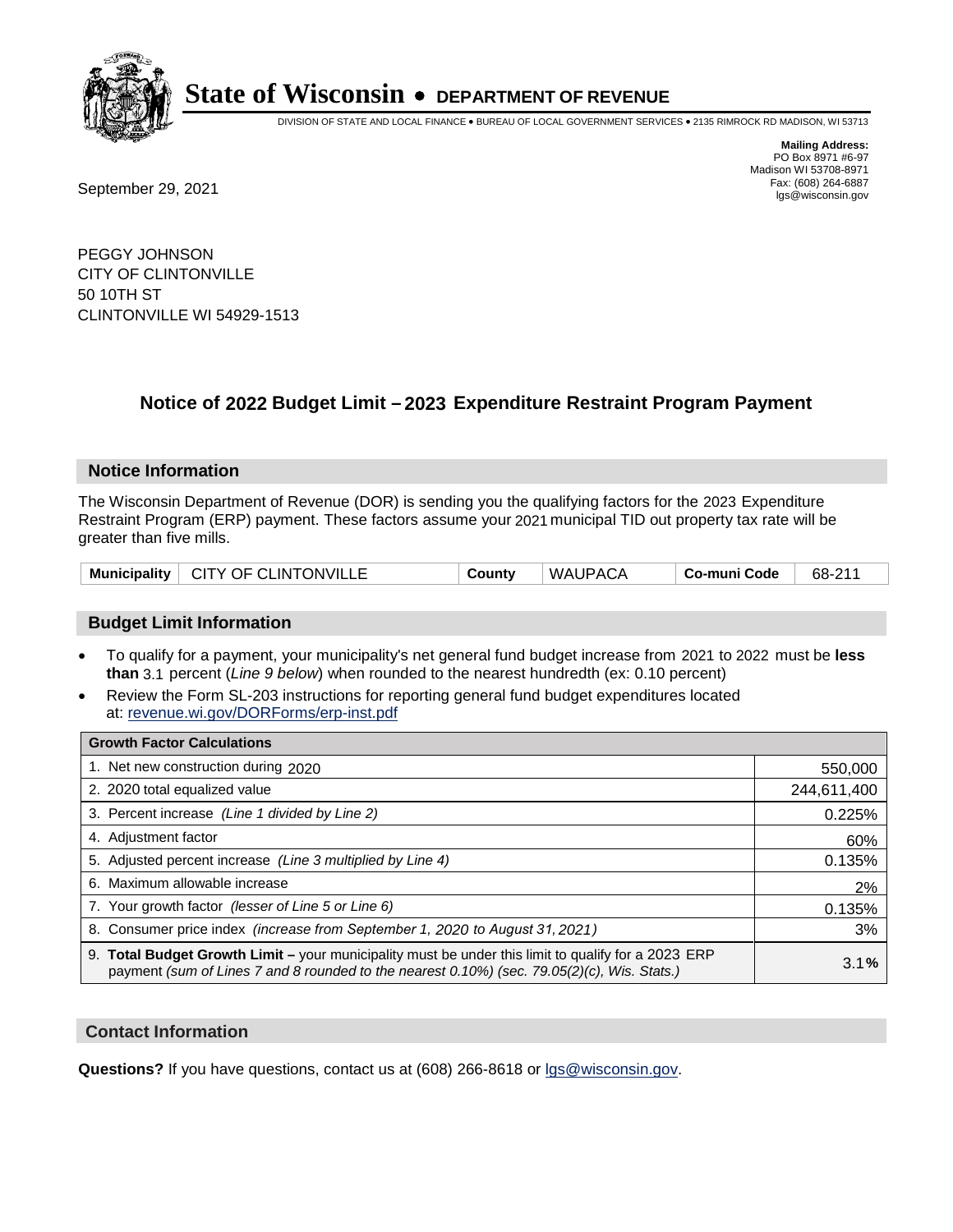

DIVISION OF STATE AND LOCAL FINANCE • BUREAU OF LOCAL GOVERNMENT SERVICES • 2135 RIMROCK RD MADISON, WI 53713

**Mailing Address:** PO Box 8971 #6-97 Madison WI 53708-8971<br>Fax: (608) 264-6887

Fax: (608) 264-6887<br>
September 29, 2021 and the state of the state of the state of the state of the state of the state of the state of the state of the state of the state of the state of the state of the state of the state

LOGAN HASS CITY OF MANAWA PO BOX 248 MANAWA WI 54949-0248

## **Notice of 2022 Budget Limit - 2023 Expenditure Restraint Program Payment**

#### **Notice Information**

The Wisconsin Department of Revenue (DOR) is sending you the qualifying factors for the 2023 Expenditure Restraint Program (ERP) payment. These factors assume your 2021 municipal TID out property tax rate will be greater than five mills.

| CITY OF MANAWA<br>Municipality | County | <b>WAUPACA</b> | . Co-muni Code | 68-251 |
|--------------------------------|--------|----------------|----------------|--------|
|--------------------------------|--------|----------------|----------------|--------|

#### **Budget Limit Information**

- To qualify for a payment, your municipality's net general fund budget increase from 2021 to 2022 must be less **than** 3.2 percent (*Line 9 below*) when rounded to the nearest hundredth (ex: 0.10 percent)
- Review the Form SL-203 instructions for reporting general fund budget expenditures located at: revenue.wi.gov/DORForms/erp-inst.pdf

| <b>Growth Factor Calculations</b>                                                                                                                                                                  |            |
|----------------------------------------------------------------------------------------------------------------------------------------------------------------------------------------------------|------------|
| 1. Net new construction during 2020                                                                                                                                                                | 216,700    |
| 2. 2020 total equalized value                                                                                                                                                                      | 84,084,400 |
| 3. Percent increase (Line 1 divided by Line 2)                                                                                                                                                     | 0.258%     |
| 4. Adjustment factor                                                                                                                                                                               | 60%        |
| 5. Adjusted percent increase (Line 3 multiplied by Line 4)                                                                                                                                         | 0.155%     |
| 6. Maximum allowable increase                                                                                                                                                                      | 2%         |
| 7. Your growth factor (lesser of Line 5 or Line 6)                                                                                                                                                 | 0.155%     |
| 8. Consumer price index (increase from September 1, 2020 to August 31, 2021)                                                                                                                       | 3%         |
| 9. Total Budget Growth Limit – your municipality must be under this limit to qualify for a 2023 ERP<br>payment (sum of Lines 7 and 8 rounded to the nearest 0.10%) (sec. 79.05(2)(c), Wis. Stats.) | 3.2%       |

#### **Contact Information**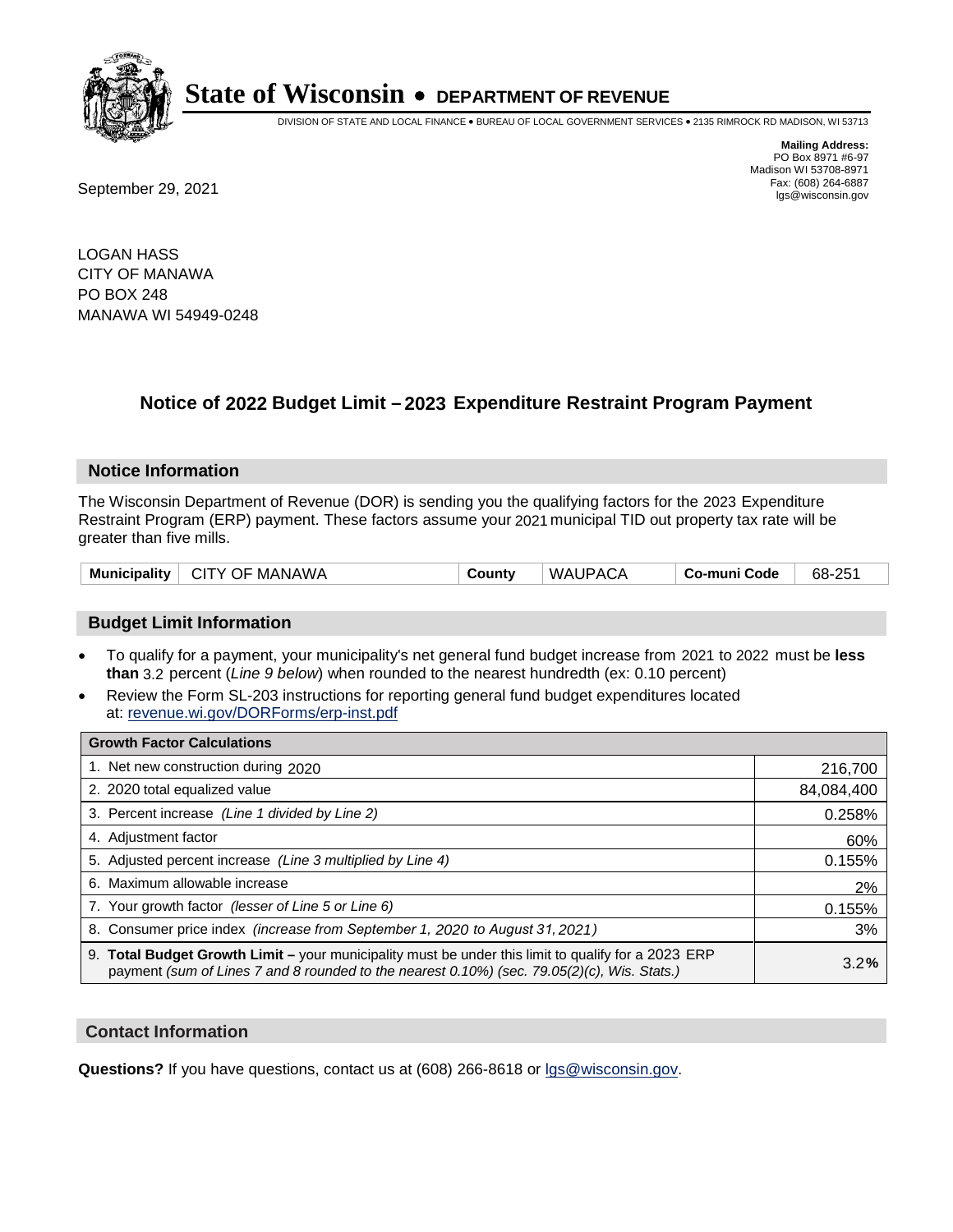

DIVISION OF STATE AND LOCAL FINANCE • BUREAU OF LOCAL GOVERNMENT SERVICES • 2135 RIMROCK RD MADISON, WI 53713

**Mailing Address:** PO Box 8971 #6-97 Madison WI 53708-8971<br>Fax: (608) 264-6887

Fax: (608) 264-6887<br>
September 29, 2021 and the state of the state of the state of the state of the state of the state of the state of the state of the state of the state of the state of the state of the state of the state

MARY ROGERS CITY OF MARION PO BOX 127 MARION WI 54950-0127

## **Notice of 2022 Budget Limit - 2023 Expenditure Restraint Program Payment**

#### **Notice Information**

The Wisconsin Department of Revenue (DOR) is sending you the qualifying factors for the 2023 Expenditure Restraint Program (ERP) payment. These factors assume your 2021 municipal TID out property tax rate will be greater than five mills.

| $\vdash$ CITY OF MARION<br><b>Municipality</b> | County | WAUPACA | Co-muni Code | 68-252 |
|------------------------------------------------|--------|---------|--------------|--------|
|------------------------------------------------|--------|---------|--------------|--------|

#### **Budget Limit Information**

- To qualify for a payment, your municipality's net general fund budget increase from 2021 to 2022 must be less **than** 3.1 percent (*Line 9 below*) when rounded to the nearest hundredth (ex: 0.10 percent)
- Review the Form SL-203 instructions for reporting general fund budget expenditures located at: revenue.wi.gov/DORForms/erp-inst.pdf

| <b>Growth Factor Calculations</b>                                                                                                                                                                  |            |
|----------------------------------------------------------------------------------------------------------------------------------------------------------------------------------------------------|------------|
| 1. Net new construction during 2020                                                                                                                                                                | 152,800    |
| 2. 2020 total equalized value                                                                                                                                                                      | 65,444,800 |
| 3. Percent increase (Line 1 divided by Line 2)                                                                                                                                                     | 0.233%     |
| 4. Adjustment factor                                                                                                                                                                               | 60%        |
| 5. Adjusted percent increase (Line 3 multiplied by Line 4)                                                                                                                                         | 0.140%     |
| 6. Maximum allowable increase                                                                                                                                                                      | 2%         |
| 7. Your growth factor (lesser of Line 5 or Line 6)                                                                                                                                                 | 0.140%     |
| 8. Consumer price index (increase from September 1, 2020 to August 31, 2021)                                                                                                                       | 3%         |
| 9. Total Budget Growth Limit - your municipality must be under this limit to qualify for a 2023 ERP<br>payment (sum of Lines 7 and 8 rounded to the nearest 0.10%) (sec. 79.05(2)(c), Wis. Stats.) | 3.1%       |

#### **Contact Information**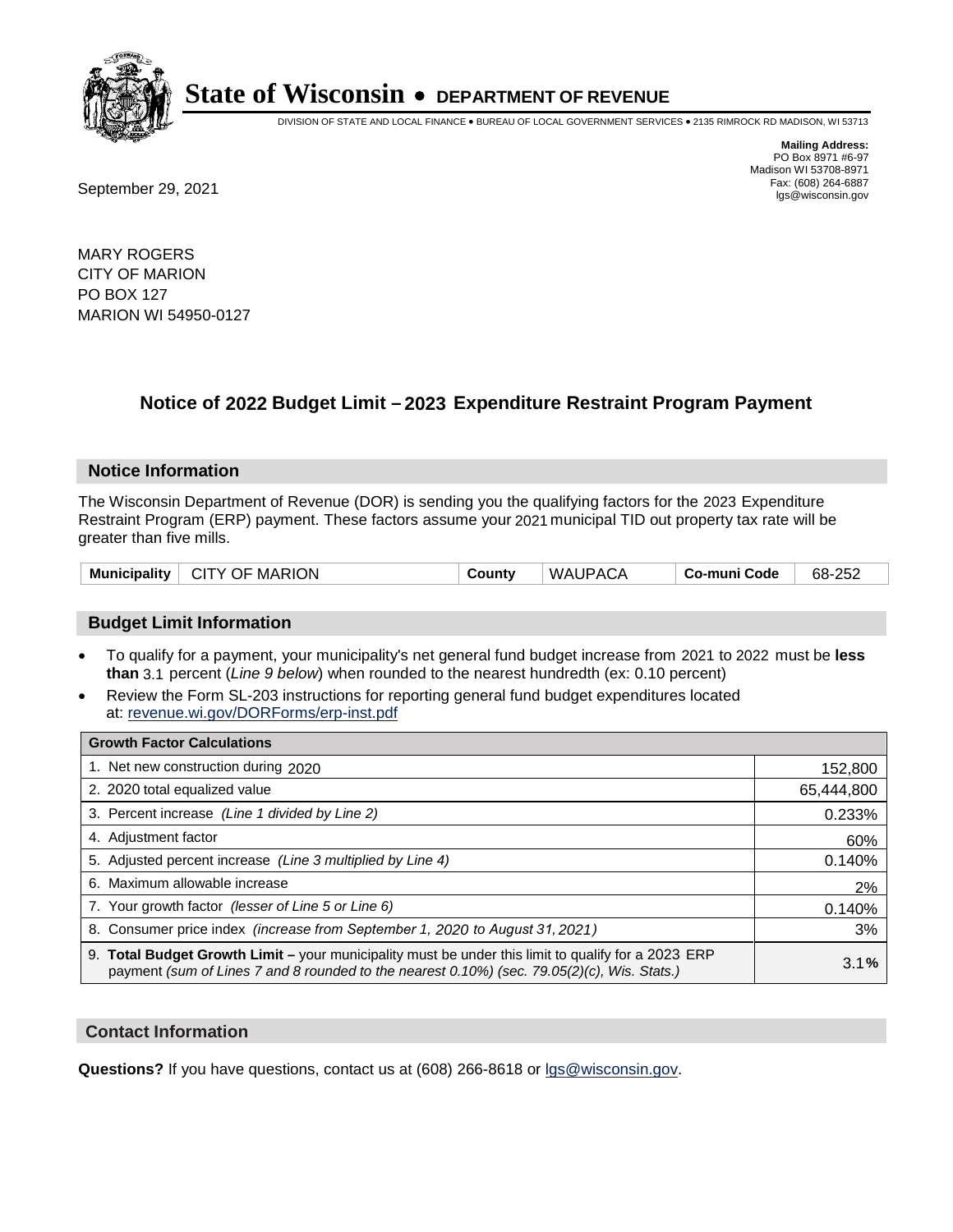

DIVISION OF STATE AND LOCAL FINANCE • BUREAU OF LOCAL GOVERNMENT SERVICES • 2135 RIMROCK RD MADISON, WI 53713

**Mailing Address:** PO Box 8971 #6-97 Madison WI 53708-8971<br>Fax: (608) 264-6887

Fax: (608) 264-6887<br>
September 29, 2021 and the state of the state of the state of the state of the state of the state of the state of the state of the state of the state of the state of the state of the state of the state

NICOLE LEMKE CITY OF NEW LONDON 215 N SHAWANO ST NEW LONDON WI 54961-1147

## **Notice of 2022 Budget Limit - 2023 Expenditure Restraint Program Payment**

#### **Notice Information**

The Wisconsin Department of Revenue (DOR) is sending you the qualifying factors for the 2023 Expenditure Restraint Program (ERP) payment. These factors assume your 2021 municipal TID out property tax rate will be greater than five mills.

| <b>Municipality</b> | $\vdash$ CITY OF NEW LONDON | County | WAUPACA | Co-muni Code | 68-261 |
|---------------------|-----------------------------|--------|---------|--------------|--------|
|---------------------|-----------------------------|--------|---------|--------------|--------|

#### **Budget Limit Information**

- To qualify for a payment, your municipality's net general fund budget increase from 2021 to 2022 must be less **than** 3.5 percent (*Line 9 below*) when rounded to the nearest hundredth (ex: 0.10 percent)
- Review the Form SL-203 instructions for reporting general fund budget expenditures located at: revenue.wi.gov/DORForms/erp-inst.pdf

| <b>Growth Factor Calculations</b>                                                                                                                                                                  |             |
|----------------------------------------------------------------------------------------------------------------------------------------------------------------------------------------------------|-------------|
| 1. Net new construction during 2020                                                                                                                                                                | 3,480,800   |
| 2. 2020 total equalized value                                                                                                                                                                      | 416,750,900 |
| 3. Percent increase (Line 1 divided by Line 2)                                                                                                                                                     | 0.835%      |
| 4. Adjustment factor                                                                                                                                                                               | 60%         |
| 5. Adjusted percent increase (Line 3 multiplied by Line 4)                                                                                                                                         | 0.501%      |
| 6. Maximum allowable increase                                                                                                                                                                      | 2%          |
| 7. Your growth factor (lesser of Line 5 or Line 6)                                                                                                                                                 | 0.501%      |
| 8. Consumer price index (increase from September 1, 2020 to August 31, 2021)                                                                                                                       | 3%          |
| 9. Total Budget Growth Limit - your municipality must be under this limit to qualify for a 2023 ERP<br>payment (sum of Lines 7 and 8 rounded to the nearest 0.10%) (sec. 79.05(2)(c), Wis. Stats.) | 3.5%        |

#### **Contact Information**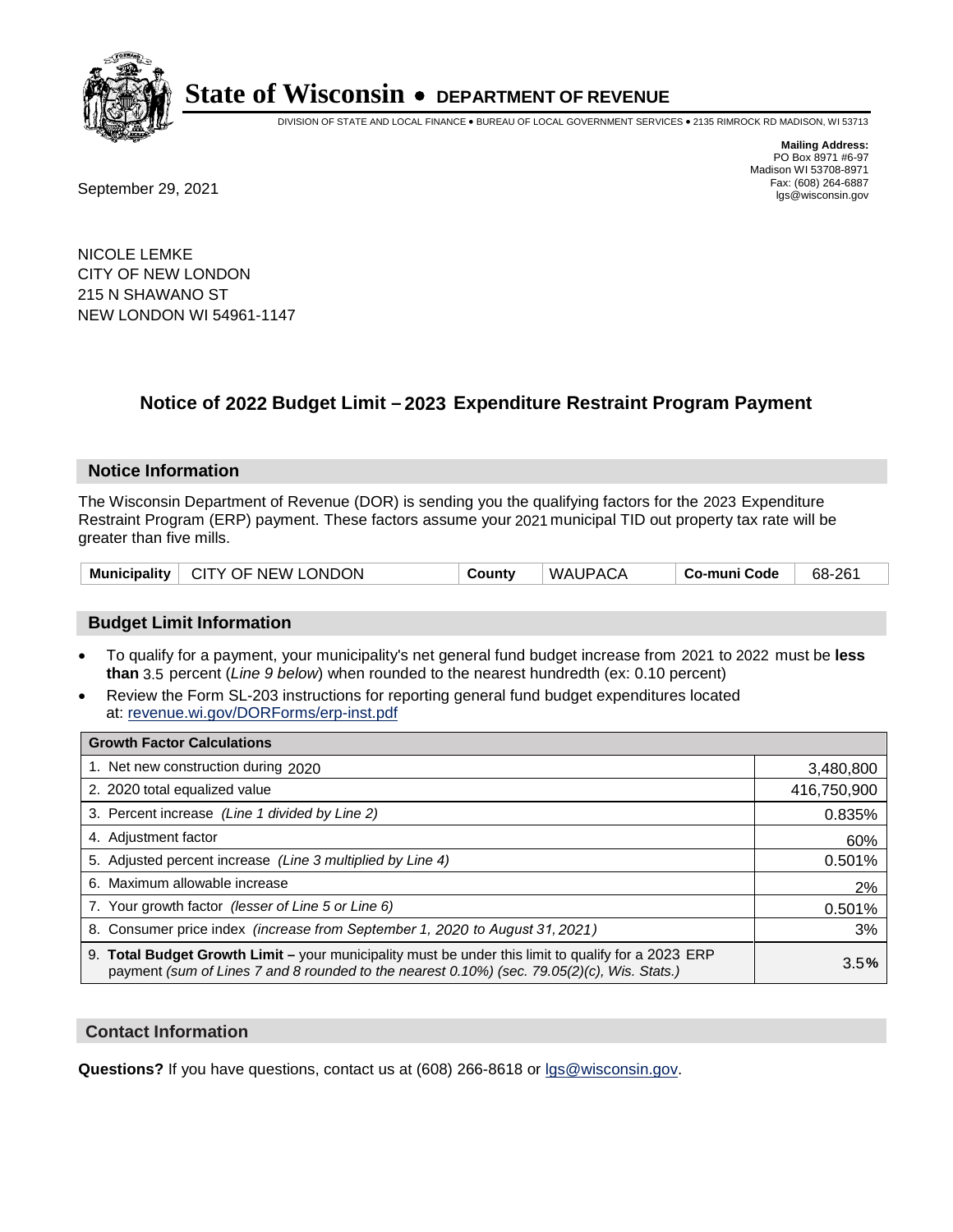

DIVISION OF STATE AND LOCAL FINANCE • BUREAU OF LOCAL GOVERNMENT SERVICES • 2135 RIMROCK RD MADISON, WI 53713

**Mailing Address:** PO Box 8971 #6-97 Madison WI 53708-8971<br>Fax: (608) 264-6887

Fax: (608) 264-6887<br>
September 29, 2021 and the state of the state of the state of the state of the state of the state of the state of the state of the state of the state of the state of the state of the state of the state

SANDY STIEBS CITY OF WAUPACA 111 S MAIN ST WAUPACA WI 54981-1521

### **Notice of 2022 Budget Limit - 2023 Expenditure Restraint Program Payment**

#### **Notice Information**

The Wisconsin Department of Revenue (DOR) is sending you the qualifying factors for the 2023 Expenditure Restraint Program (ERP) payment. These factors assume your 2021 municipal TID out property tax rate will be greater than five mills.

| Municipality   CITY OF WAUPACA | County | WAUPACA | . Co-muni Code | 68-291 |
|--------------------------------|--------|---------|----------------|--------|
|--------------------------------|--------|---------|----------------|--------|

#### **Budget Limit Information**

- To qualify for a payment, your municipality's net general fund budget increase from 2021 to 2022 must be less **than** 4.2 percent (*Line 9 below*) when rounded to the nearest hundredth (ex: 0.10 percent)
- Review the Form SL-203 instructions for reporting general fund budget expenditures located at: revenue.wi.gov/DORForms/erp-inst.pdf

| <b>Growth Factor Calculations</b>                                                                                                                                                                  |             |
|----------------------------------------------------------------------------------------------------------------------------------------------------------------------------------------------------|-------------|
| 1. Net new construction during 2020                                                                                                                                                                | 9,154,300   |
| 2. 2020 total equalized value                                                                                                                                                                      | 466,714,700 |
| 3. Percent increase (Line 1 divided by Line 2)                                                                                                                                                     | 1.961%      |
| 4. Adjustment factor                                                                                                                                                                               | 60%         |
| 5. Adjusted percent increase (Line 3 multiplied by Line 4)                                                                                                                                         | 1.177%      |
| 6. Maximum allowable increase                                                                                                                                                                      | 2%          |
| 7. Your growth factor (lesser of Line 5 or Line 6)                                                                                                                                                 | 1.177%      |
| 8. Consumer price index (increase from September 1, 2020 to August 31, 2021)                                                                                                                       | 3%          |
| 9. Total Budget Growth Limit - your municipality must be under this limit to qualify for a 2023 ERP<br>payment (sum of Lines 7 and 8 rounded to the nearest 0.10%) (sec. 79.05(2)(c), Wis. Stats.) | 4.2%        |

#### **Contact Information**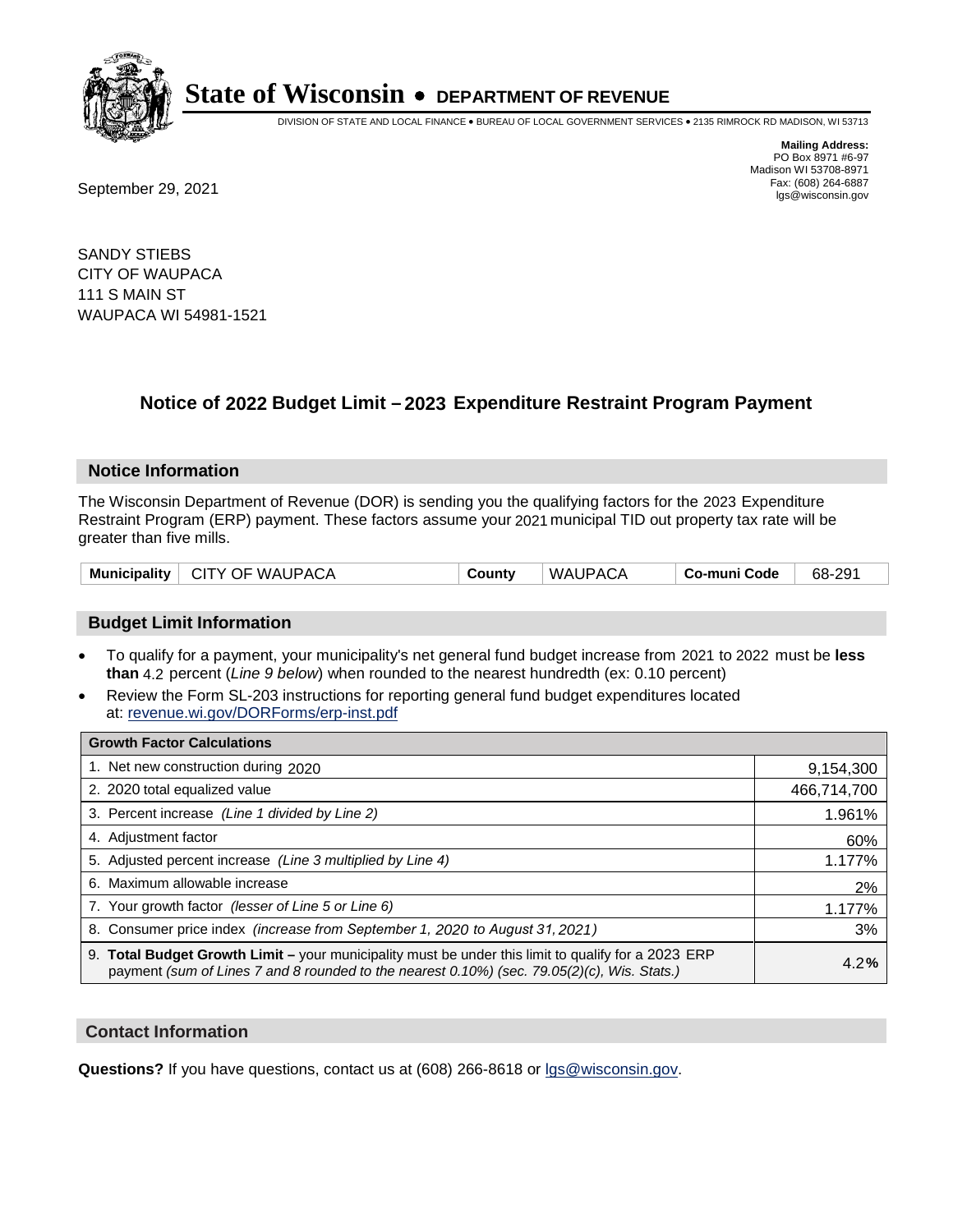

DIVISION OF STATE AND LOCAL FINANCE • BUREAU OF LOCAL GOVERNMENT SERVICES • 2135 RIMROCK RD MADISON, WI 53713

Fax: (608) 264-6887<br>
September 29, 2021 and the state of the state of the state of the state of the state of the state of the state of the state of the state of the state of the state of the state of the state of the state

**Mailing Address:** PO Box 8971 #6-97 Madison WI 53708-8971<br>Fax: (608) 264-6887

BECKY LOEHRKE CITY OF WEYAUWEGA P.O. BOX 578 WEYAUWEGA WI 54983

### **Notice of 2022 Budget Limit - 2023 Expenditure Restraint Program Payment**

#### **Notice Information**

The Wisconsin Department of Revenue (DOR) is sending you the qualifying factors for the 2023 Expenditure Restraint Program (ERP) payment. These factors assume your 2021 municipal TID out property tax rate will be greater than five mills.

|  | Municipality   CITY OF WEYAUWEGA | County | <b>WAUPACA</b> | Co-muni Code | 68-292 |
|--|----------------------------------|--------|----------------|--------------|--------|
|--|----------------------------------|--------|----------------|--------------|--------|

#### **Budget Limit Information**

- To qualify for a payment, your municipality's net general fund budget increase from 2021 to 2022 must be less **than** 3.7 percent (*Line 9 below*) when rounded to the nearest hundredth (ex: 0.10 percent)
- Review the Form SL-203 instructions for reporting general fund budget expenditures located at: revenue.wi.gov/DORForms/erp-inst.pdf

| <b>Growth Factor Calculations</b>                                                                                                                                                                  |             |
|----------------------------------------------------------------------------------------------------------------------------------------------------------------------------------------------------|-------------|
| 1. Net new construction during 2020                                                                                                                                                                | 1,243,300   |
| 2. 2020 total equalized value                                                                                                                                                                      | 105,262,000 |
| 3. Percent increase (Line 1 divided by Line 2)                                                                                                                                                     | 1.181%      |
| 4. Adjustment factor                                                                                                                                                                               | 60%         |
| 5. Adjusted percent increase (Line 3 multiplied by Line 4)                                                                                                                                         | 0.709%      |
| 6. Maximum allowable increase                                                                                                                                                                      | 2%          |
| 7. Your growth factor (lesser of Line 5 or Line 6)                                                                                                                                                 | 0.709%      |
| 8. Consumer price index (increase from September 1, 2020 to August 31, 2021)                                                                                                                       | 3%          |
| 9. Total Budget Growth Limit - your municipality must be under this limit to qualify for a 2023 ERP<br>payment (sum of Lines 7 and 8 rounded to the nearest 0.10%) (sec. 79.05(2)(c), Wis. Stats.) | 3.7%        |

#### **Contact Information**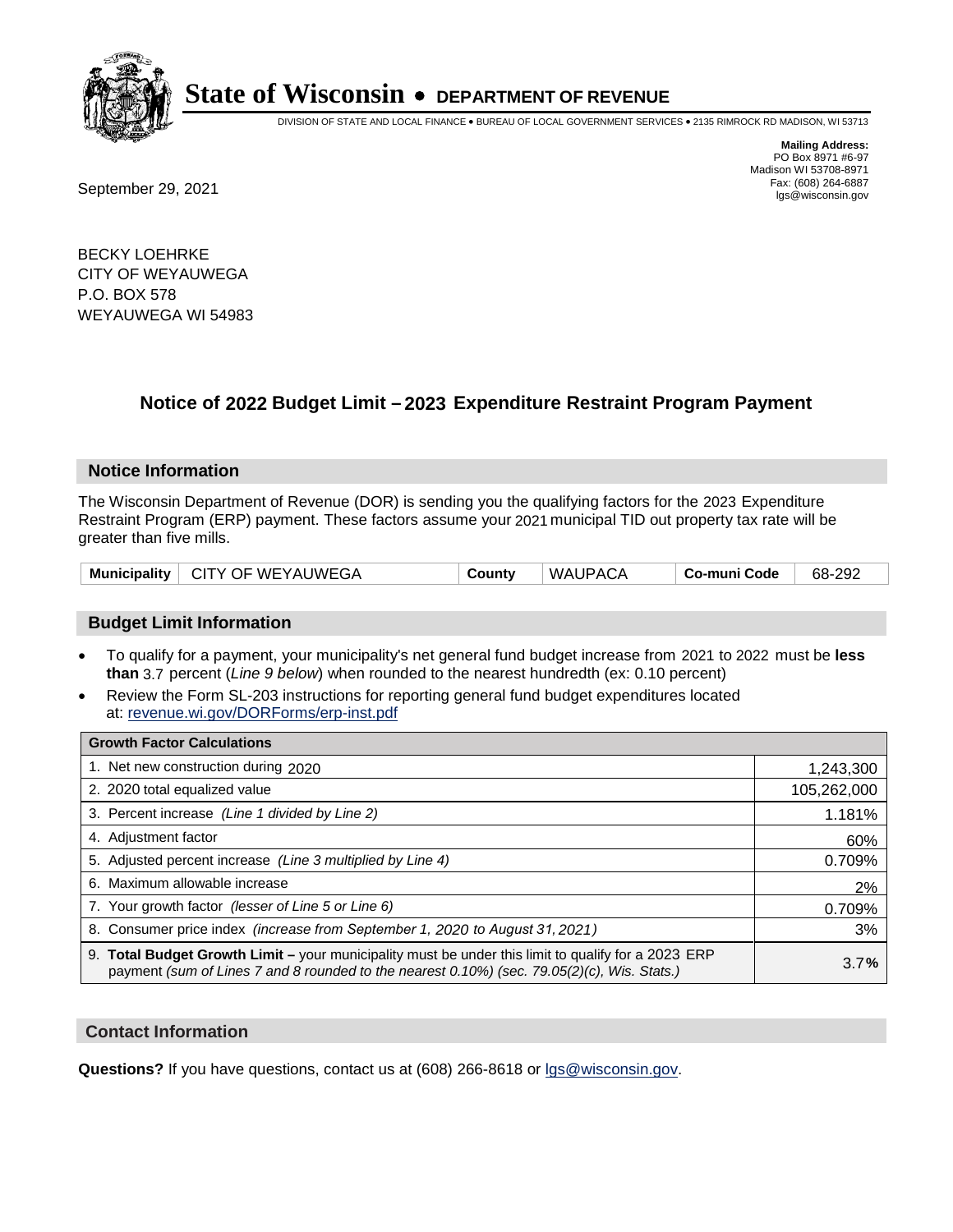

DIVISION OF STATE AND LOCAL FINANCE • BUREAU OF LOCAL GOVERNMENT SERVICES • 2135 RIMROCK RD MADISON, WI 53713

**Mailing Address:** PO Box 8971 #6-97 Madison WI 53708-8971<br>Fax: (608) 264-6887

Fax: (608) 264-6887<br>
September 29, 2021 and the state of the state of the state of the state of the state of the state of the state of the state of the state of the state of the state of the state of the state of the state

BRENDA WALKER VILLAGE OF COLOMA 155 NORTH FRONT ST. PO BOX 353 COLOMA WI 54930

### **Notice of 2022 Budget Limit - 2023 Expenditure Restraint Program Payment**

#### **Notice Information**

The Wisconsin Department of Revenue (DOR) is sending you the qualifying factors for the 2023 Expenditure Restraint Program (ERP) payment. These factors assume your 2021 municipal TID out property tax rate will be greater than five mills.

| Municipality   VILLAGE OF COLOMA | County | WAUSHARA | Co-muni Code | 69-111 |
|----------------------------------|--------|----------|--------------|--------|
|----------------------------------|--------|----------|--------------|--------|

#### **Budget Limit Information**

- To qualify for a payment, your municipality's net general fund budget increase from 2021 to 2022 must be less **than** 5.0 percent (*Line 9 below*) when rounded to the nearest hundredth (ex: 0.10 percent)
- Review the Form SL-203 instructions for reporting general fund budget expenditures located at: revenue.wi.gov/DORForms/erp-inst.pdf

| <b>Growth Factor Calculations</b>                                                                                                                                                                      |            |
|--------------------------------------------------------------------------------------------------------------------------------------------------------------------------------------------------------|------------|
| 1. Net new construction during 2020                                                                                                                                                                    | 1,043,000  |
| 2. 2020 total equalized value                                                                                                                                                                          | 28,805,900 |
| 3. Percent increase (Line 1 divided by Line 2)                                                                                                                                                         | 3.621%     |
| 4. Adjustment factor                                                                                                                                                                                   | 60%        |
| 5. Adjusted percent increase (Line 3 multiplied by Line 4)                                                                                                                                             | 2.173%     |
| 6. Maximum allowable increase                                                                                                                                                                          | 2%         |
| 7. Your growth factor (lesser of Line 5 or Line 6)                                                                                                                                                     | 2.000%     |
| 8. Consumer price index (increase from September 1, 2020 to August 31, 2021)                                                                                                                           | 3%         |
| 9. Total Budget Growth Limit - your municipality must be under this limit to qualify for a 2023 ERP<br>payment (sum of Lines 7 and 8 rounded to the nearest $0.10\%$ ) (sec. 79.05(2)(c), Wis. Stats.) | 5.0%       |

#### **Contact Information**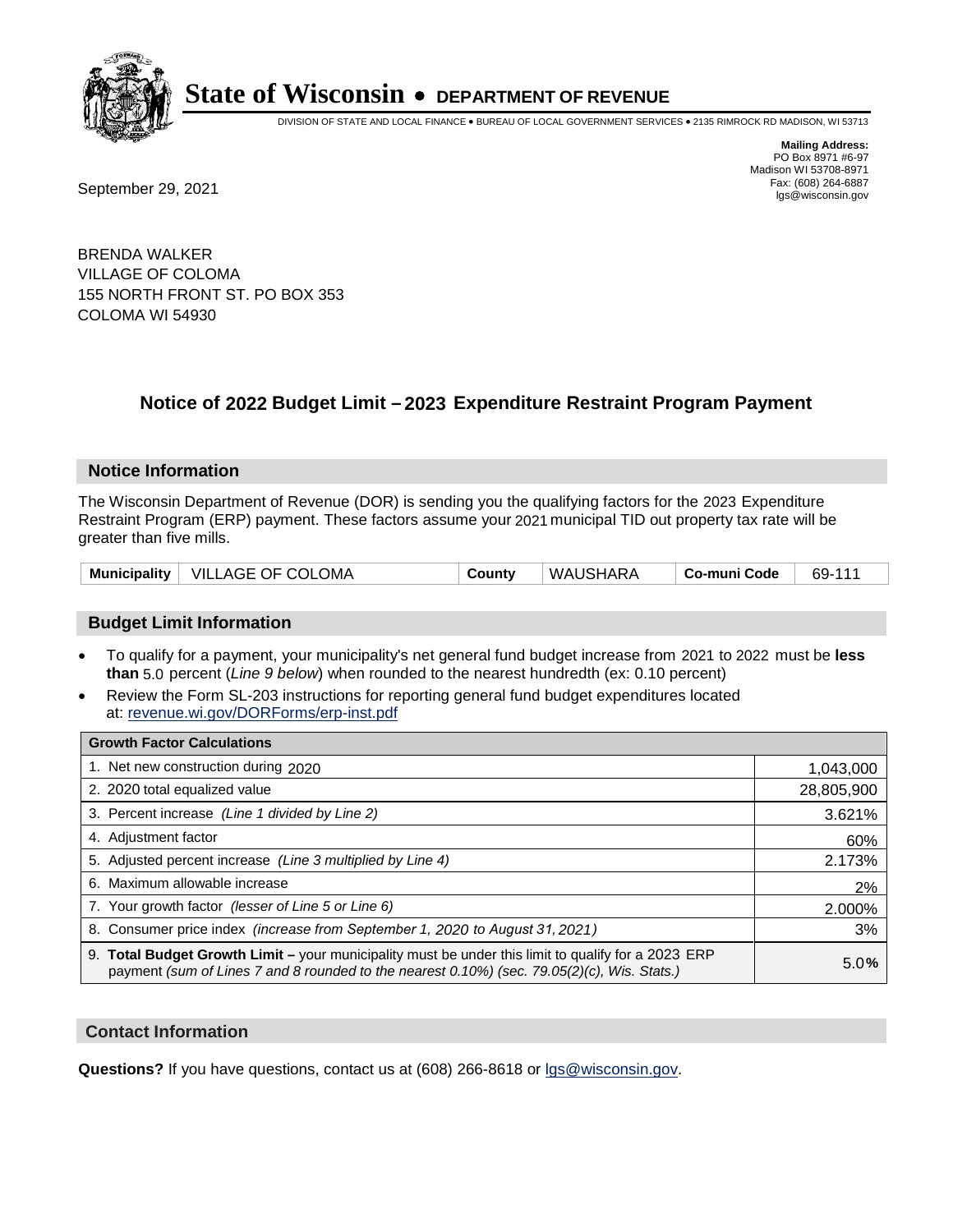

DIVISION OF STATE AND LOCAL FINANCE • BUREAU OF LOCAL GOVERNMENT SERVICES • 2135 RIMROCK RD MADISON, WI 53713

**Mailing Address:** PO Box 8971 #6-97 Madison WI 53708-8971<br>Fax: (608) 264-6887

Fax: (608) 264-6887<br>
September 29, 2021 and the state of the state of the state of the state of the state of the state of the state of the state of the state of the state of the state of the state of the state of the state

KELLEY KEMNETZ VILLAGE OF HANCOCK PO BOX 154, 420 N. JEFFERSON HANCOCK WI 54943

## **Notice of 2022 Budget Limit - 2023 Expenditure Restraint Program Payment**

## **Notice Information**

The Wisconsin Department of Revenue (DOR) is sending you the qualifying factors for the 2023 Expenditure Restraint Program (ERP) payment. These factors assume your 2021 municipal TID out property tax rate will be greater than five mills.

| Municipality   VILLAGE OF HANCOCK | County | WAUSHARA | ∣ Co-muni Code | 69-136 |
|-----------------------------------|--------|----------|----------------|--------|
|-----------------------------------|--------|----------|----------------|--------|

## **Budget Limit Information**

- To qualify for a payment, your municipality's net general fund budget increase from 2021 to 2022 must be less **than** 3.7 percent (*Line 9 below*) when rounded to the nearest hundredth (ex: 0.10 percent)
- Review the Form SL-203 instructions for reporting general fund budget expenditures located at: revenue.wi.gov/DORForms/erp-inst.pdf

| <b>Growth Factor Calculations</b>                                                                                                                                                                      |            |
|--------------------------------------------------------------------------------------------------------------------------------------------------------------------------------------------------------|------------|
| 1. Net new construction during 2020                                                                                                                                                                    | 206,800    |
| 2. 2020 total equalized value                                                                                                                                                                          | 18,716,400 |
| 3. Percent increase (Line 1 divided by Line 2)                                                                                                                                                         | 1.105%     |
| 4. Adjustment factor                                                                                                                                                                                   | 60%        |
| 5. Adjusted percent increase (Line 3 multiplied by Line 4)                                                                                                                                             | 0.663%     |
| 6. Maximum allowable increase                                                                                                                                                                          | 2%         |
| 7. Your growth factor (lesser of Line 5 or Line 6)                                                                                                                                                     | 0.663%     |
| 8. Consumer price index (increase from September 1, 2020 to August 31, 2021)                                                                                                                           | 3%         |
| 9. Total Budget Growth Limit - your municipality must be under this limit to qualify for a 2023 ERP<br>payment (sum of Lines 7 and 8 rounded to the nearest $0.10\%$ ) (sec. 79.05(2)(c), Wis. Stats.) | 3.7%       |

## **Contact Information**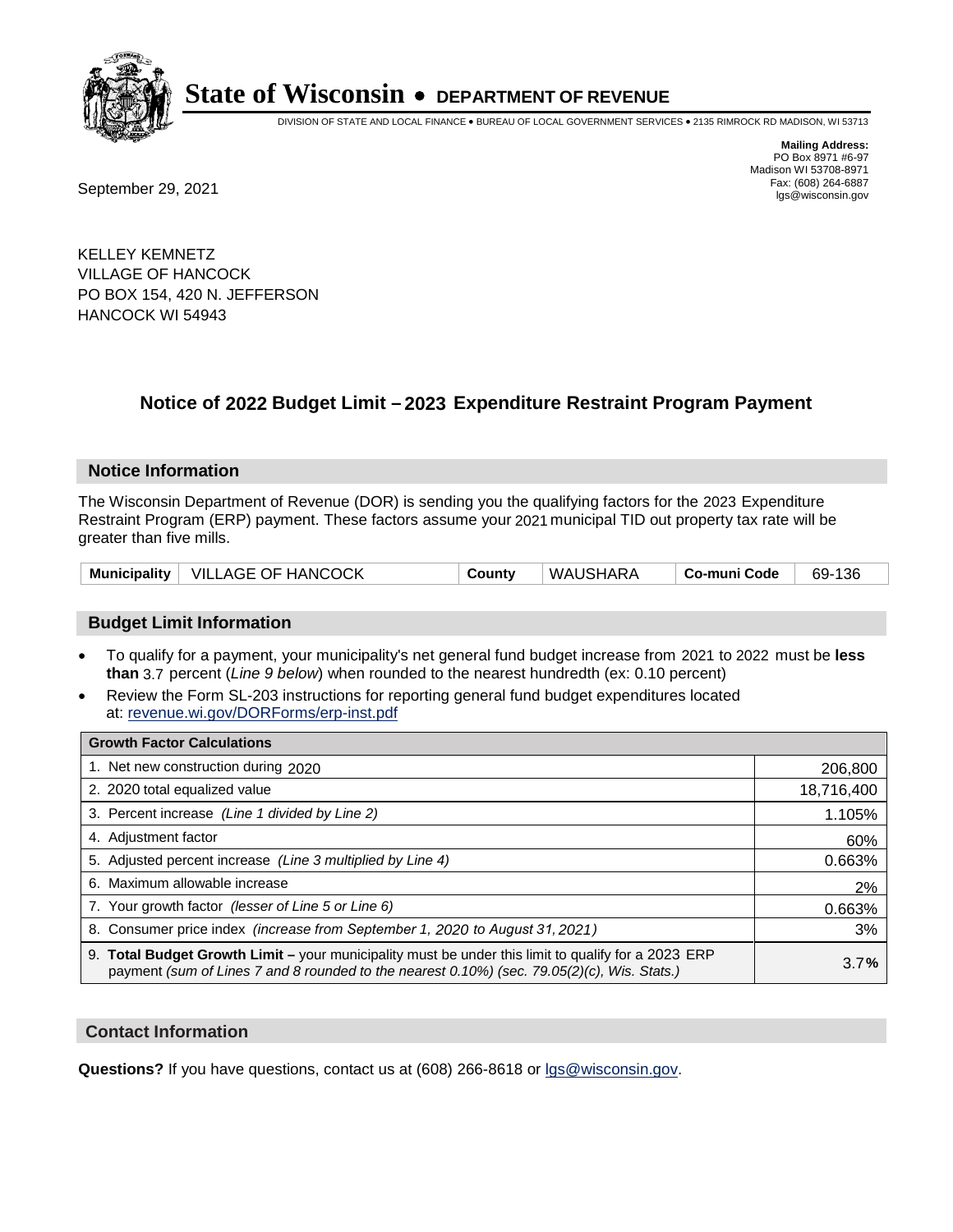

DIVISION OF STATE AND LOCAL FINANCE • BUREAU OF LOCAL GOVERNMENT SERVICES • 2135 RIMROCK RD MADISON, WI 53713

**Mailing Address:** PO Box 8971 #6-97 Madison WI 53708-8971<br>Fax: (608) 264-6887

Fax: (608) 264-6887<br>
September 29, 2021 and the state of the state of the state of the state of the state of the state of the state of the state of the state of the state of the state of the state of the state of the state

BRENDA BLACK VILLAGE OF PLAINFIELD PO BOX 352 PLAINFIELD WI 54966-0352

## **Notice of 2022 Budget Limit - 2023 Expenditure Restraint Program Payment**

## **Notice Information**

The Wisconsin Department of Revenue (DOR) is sending you the qualifying factors for the 2023 Expenditure Restraint Program (ERP) payment. These factors assume your 2021 municipal TID out property tax rate will be greater than five mills.

|  | Municipality   VILLAGE OF PLAINFIELD | County | WAUSHARA | Co-muni Code | 69-171 |
|--|--------------------------------------|--------|----------|--------------|--------|
|--|--------------------------------------|--------|----------|--------------|--------|

## **Budget Limit Information**

- To qualify for a payment, your municipality's net general fund budget increase from 2021 to 2022 must be less **than** 3.2 percent (*Line 9 below*) when rounded to the nearest hundredth (ex: 0.10 percent)
- Review the Form SL-203 instructions for reporting general fund budget expenditures located at: revenue.wi.gov/DORForms/erp-inst.pdf

| <b>Growth Factor Calculations</b>                                                                                                                                                                  |            |
|----------------------------------------------------------------------------------------------------------------------------------------------------------------------------------------------------|------------|
| 1. Net new construction during 2020                                                                                                                                                                | 96,500     |
| 2. 2020 total equalized value                                                                                                                                                                      | 37,133,900 |
| 3. Percent increase (Line 1 divided by Line 2)                                                                                                                                                     | 0.260%     |
| 4. Adjustment factor                                                                                                                                                                               | 60%        |
| 5. Adjusted percent increase (Line 3 multiplied by Line 4)                                                                                                                                         | 0.156%     |
| 6. Maximum allowable increase                                                                                                                                                                      | 2%         |
| 7. Your growth factor (lesser of Line 5 or Line 6)                                                                                                                                                 | 0.156%     |
| 8. Consumer price index (increase from September 1, 2020 to August 31, 2021)                                                                                                                       | 3%         |
| 9. Total Budget Growth Limit – your municipality must be under this limit to qualify for a 2023 ERP<br>payment (sum of Lines 7 and 8 rounded to the nearest 0.10%) (sec. 79.05(2)(c), Wis. Stats.) | 3.2%       |

## **Contact Information**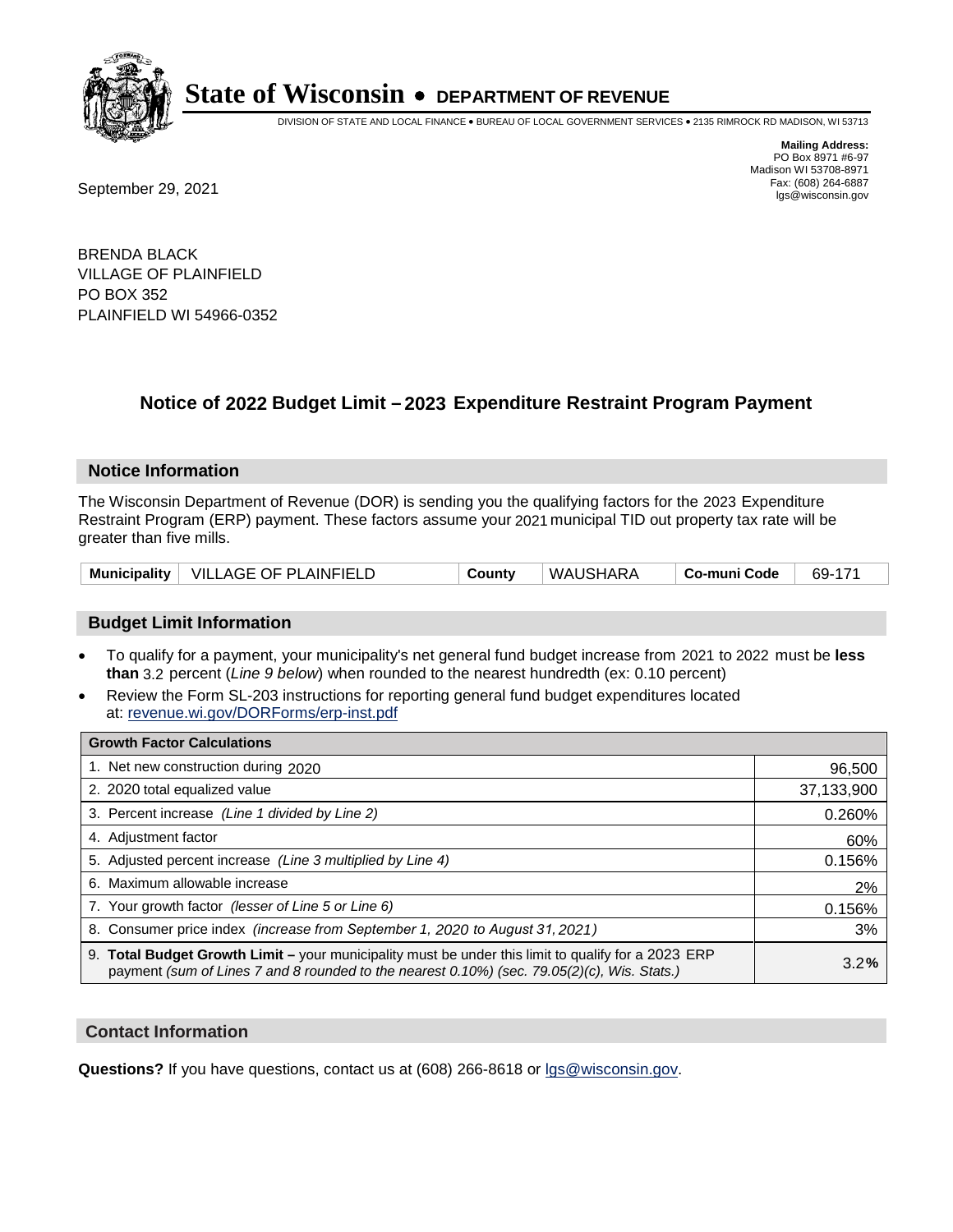

DIVISION OF STATE AND LOCAL FINANCE • BUREAU OF LOCAL GOVERNMENT SERVICES • 2135 RIMROCK RD MADISON, WI 53713

Fax: (608) 264-6887<br>
September 29, 2021 and the state of the state of the state of the state of the state of the state of the state of the state of the state of the state of the state of the state of the state of the state

**Mailing Address:** PO Box 8971 #6-97 Madison WI 53708-8971<br>Fax: (608) 264-6887

CHRISTY GROSKREUTZ VILLAGE OF REDGRANITE 161 DEARBORN ST, PO BOX 500 REDGRANITE WI 54970

## **Notice of 2022 Budget Limit - 2023 Expenditure Restraint Program Payment**

#### **Notice Information**

The Wisconsin Department of Revenue (DOR) is sending you the qualifying factors for the 2023 Expenditure Restraint Program (ERP) payment. These factors assume your 2021 municipal TID out property tax rate will be greater than five mills.

|  | Municipality   VILLAGE OF REDGRANITE | County | WAUSHARA | ˈ Co-muni Code | 69-176 |
|--|--------------------------------------|--------|----------|----------------|--------|
|--|--------------------------------------|--------|----------|----------------|--------|

## **Budget Limit Information**

- To qualify for a payment, your municipality's net general fund budget increase from 2021 to 2022 must be less **than** 3.2 percent (*Line 9 below*) when rounded to the nearest hundredth (ex: 0.10 percent)
- Review the Form SL-203 instructions for reporting general fund budget expenditures located at: revenue.wi.gov/DORForms/erp-inst.pdf

| <b>Growth Factor Calculations</b>                                                                                                                                                                  |            |
|----------------------------------------------------------------------------------------------------------------------------------------------------------------------------------------------------|------------|
| 1. Net new construction during 2020                                                                                                                                                                | 203,600    |
| 2. 2020 total equalized value                                                                                                                                                                      | 51,586,100 |
| 3. Percent increase (Line 1 divided by Line 2)                                                                                                                                                     | 0.395%     |
| 4. Adiustment factor                                                                                                                                                                               | 60%        |
| 5. Adjusted percent increase (Line 3 multiplied by Line 4)                                                                                                                                         | 0.237%     |
| 6. Maximum allowable increase                                                                                                                                                                      | 2%         |
| 7. Your growth factor (lesser of Line 5 or Line 6)                                                                                                                                                 | 0.237%     |
| 8. Consumer price index (increase from September 1, 2020 to August 31, 2021)                                                                                                                       | 3%         |
| 9. Total Budget Growth Limit - your municipality must be under this limit to qualify for a 2023 ERP<br>payment (sum of Lines 7 and 8 rounded to the nearest 0.10%) (sec. 79.05(2)(c), Wis. Stats.) | 3.2%       |

## **Contact Information**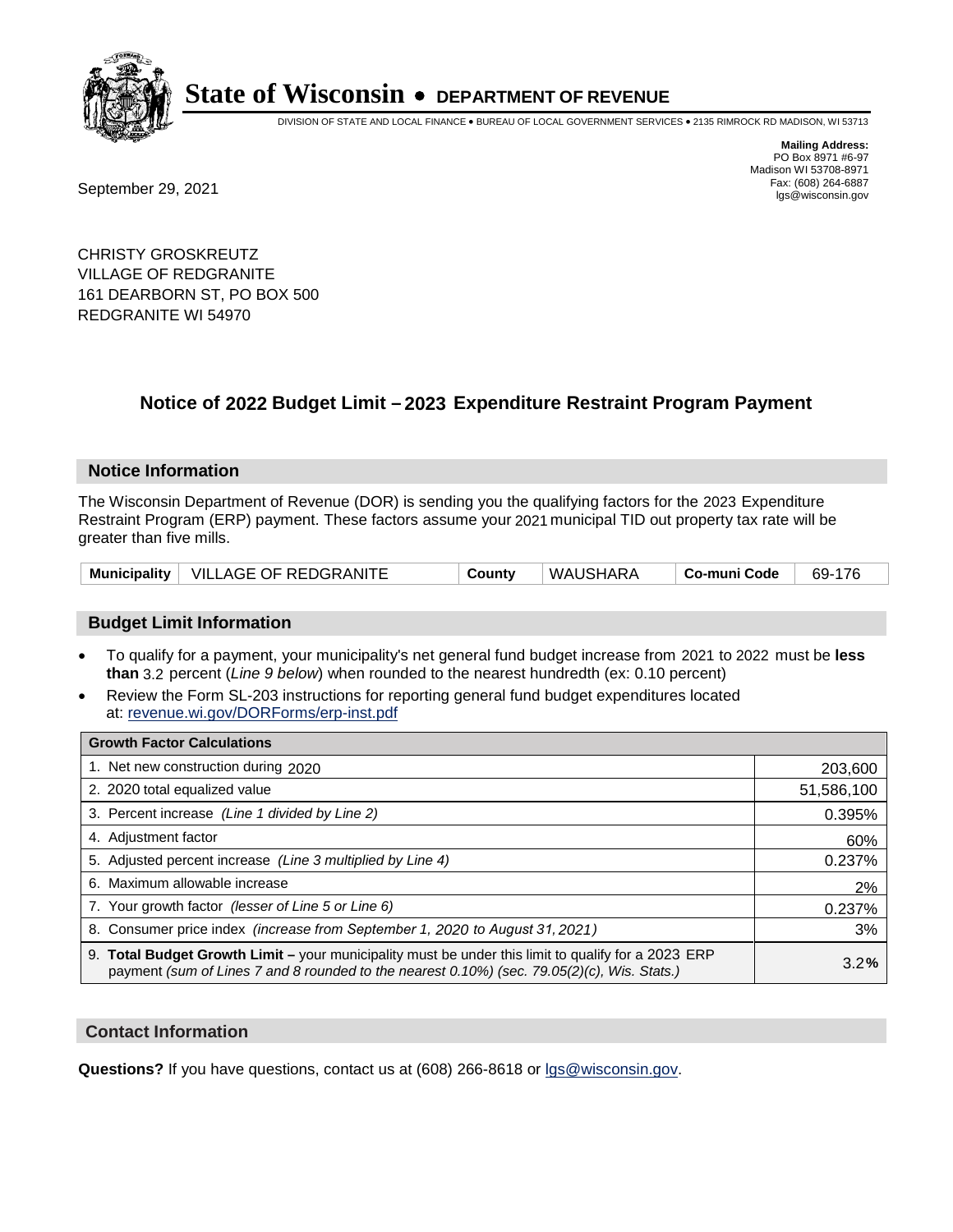

DIVISION OF STATE AND LOCAL FINANCE • BUREAU OF LOCAL GOVERNMENT SERVICES • 2135 RIMROCK RD MADISON, WI 53713

**Mailing Address:** PO Box 8971 #6-97 Madison WI 53708-8971<br>Fax: (608) 264-6887

Fax: (608) 264-6887<br>
September 29, 2021 and the state of the state of the state of the state of the state of the state of the state of the state of the state of the state of the state of the state of the state of the state

LINDSEY INDA VILLAGE OF WILD ROSE PO BOX 292 WILD ROSE WI 54984

## **Notice of 2022 Budget Limit - 2023 Expenditure Restraint Program Payment**

## **Notice Information**

The Wisconsin Department of Revenue (DOR) is sending you the qualifying factors for the 2023 Expenditure Restraint Program (ERP) payment. These factors assume your 2021 municipal TID out property tax rate will be greater than five mills.

|  | Municipality   VILLAGE OF WILD ROSE | County | WAUSHARA | Co-muni Code | 69-191 |
|--|-------------------------------------|--------|----------|--------------|--------|
|--|-------------------------------------|--------|----------|--------------|--------|

## **Budget Limit Information**

- To qualify for a payment, your municipality's net general fund budget increase from 2021 to 2022 must be less **than** 3.1 percent (*Line 9 below*) when rounded to the nearest hundredth (ex: 0.10 percent)
- Review the Form SL-203 instructions for reporting general fund budget expenditures located at: revenue.wi.gov/DORForms/erp-inst.pdf

| <b>Growth Factor Calculations</b>                                                                                                                                                                  |            |
|----------------------------------------------------------------------------------------------------------------------------------------------------------------------------------------------------|------------|
| 1. Net new construction during 2020                                                                                                                                                                | 33,900     |
| 2. 2020 total equalized value                                                                                                                                                                      | 37,401,100 |
| 3. Percent increase (Line 1 divided by Line 2)                                                                                                                                                     | 0.091%     |
| 4. Adiustment factor                                                                                                                                                                               | 60%        |
| 5. Adjusted percent increase (Line 3 multiplied by Line 4)                                                                                                                                         | 0.055%     |
| 6. Maximum allowable increase                                                                                                                                                                      | 2%         |
| 7. Your growth factor (lesser of Line 5 or Line 6)                                                                                                                                                 | 0.055%     |
| 8. Consumer price index (increase from September 1, 2020 to August 31, 2021)                                                                                                                       | 3%         |
| 9. Total Budget Growth Limit – your municipality must be under this limit to qualify for a 2023 ERP<br>payment (sum of Lines 7 and 8 rounded to the nearest 0.10%) (sec. 79.05(2)(c), Wis. Stats.) | 3.1%       |

## **Contact Information**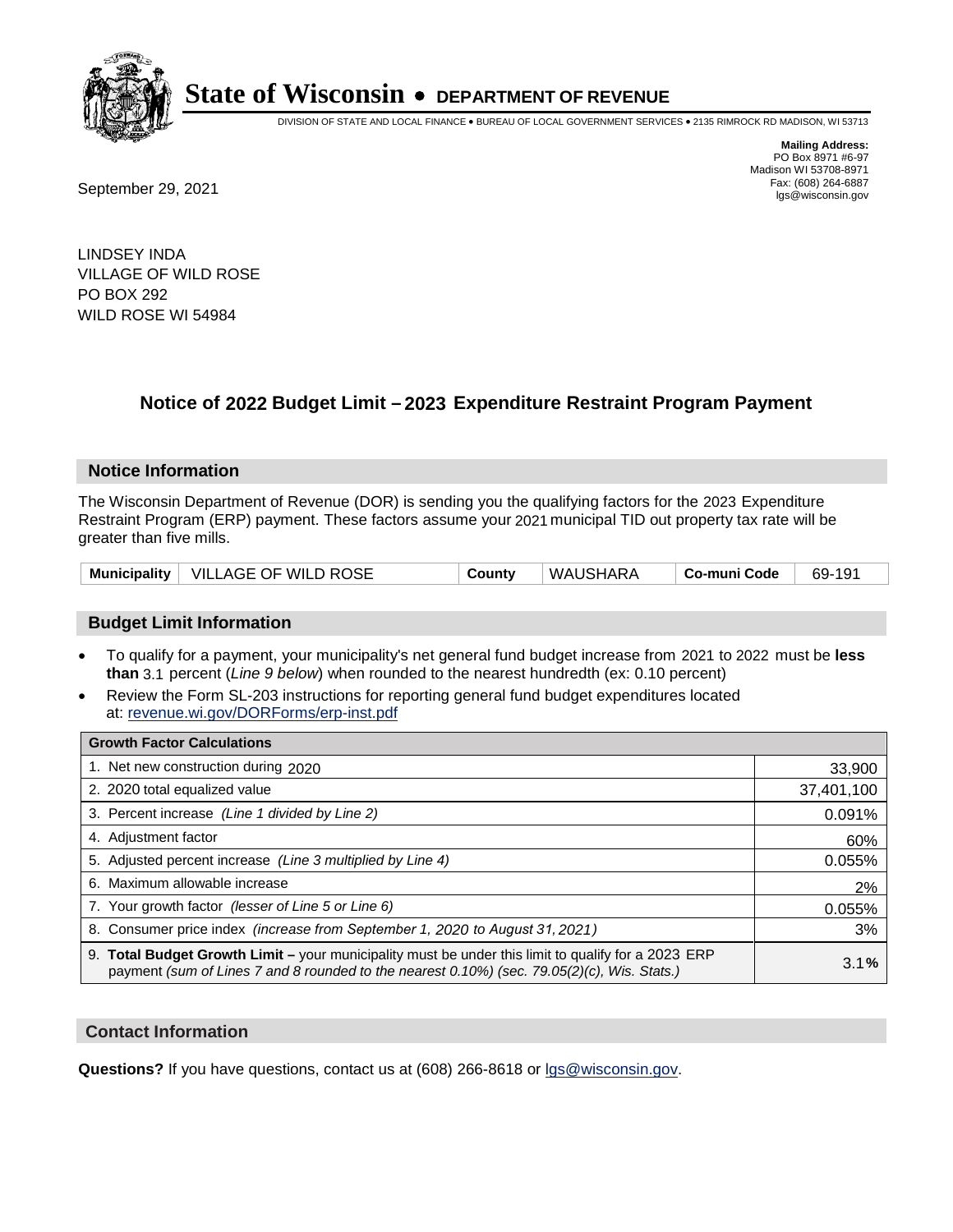

DIVISION OF STATE AND LOCAL FINANCE • BUREAU OF LOCAL GOVERNMENT SERVICES • 2135 RIMROCK RD MADISON, WI 53713

Fax: (608) 264-6887<br>
September 29, 2021 and the state of the state of the state of the state of the state of the state of the state of the state of the state of the state of the state of the state of the state of the state

**Mailing Address:** PO Box 8971 #6-97 Madison WI 53708-8971<br>Fax: (608) 264-6887

TOMMY BOHLER CITY OF WAUTOMA PO BOX 428 WAUTOMA WI 54982-0428

## **Notice of 2022 Budget Limit - 2023 Expenditure Restraint Program Payment**

## **Notice Information**

The Wisconsin Department of Revenue (DOR) is sending you the qualifying factors for the 2023 Expenditure Restraint Program (ERP) payment. These factors assume your 2021 municipal TID out property tax rate will be greater than five mills.

| Municipality   CITY OF WAUTOMA | County | WAUSHARA | ∣ Co-muni Code ∣ | 69-291 |
|--------------------------------|--------|----------|------------------|--------|
|--------------------------------|--------|----------|------------------|--------|

## **Budget Limit Information**

- To qualify for a payment, your municipality's net general fund budget increase from 2021 to 2022 must be less **than** 4.0 percent (*Line 9 below*) when rounded to the nearest hundredth (ex: 0.10 percent)
- Review the Form SL-203 instructions for reporting general fund budget expenditures located at: revenue.wi.gov/DORForms/erp-inst.pdf

| <b>Growth Factor Calculations</b>                                                                                                                                                                  |             |
|----------------------------------------------------------------------------------------------------------------------------------------------------------------------------------------------------|-------------|
| 1. Net new construction during 2020                                                                                                                                                                | 1,806,800   |
| 2. 2020 total equalized value                                                                                                                                                                      | 113,206,200 |
| 3. Percent increase (Line 1 divided by Line 2)                                                                                                                                                     | 1.596%      |
| 4. Adjustment factor                                                                                                                                                                               | 60%         |
| 5. Adjusted percent increase (Line 3 multiplied by Line 4)                                                                                                                                         | 0.958%      |
| 6. Maximum allowable increase                                                                                                                                                                      | 2%          |
| 7. Your growth factor (lesser of Line 5 or Line 6)                                                                                                                                                 | 0.958%      |
| 8. Consumer price index (increase from September 1, 2020 to August 31, 2021)                                                                                                                       | 3%          |
| 9. Total Budget Growth Limit - your municipality must be under this limit to qualify for a 2023 ERP<br>payment (sum of Lines 7 and 8 rounded to the nearest 0.10%) (sec. 79.05(2)(c), Wis. Stats.) | 4.0%        |

## **Contact Information**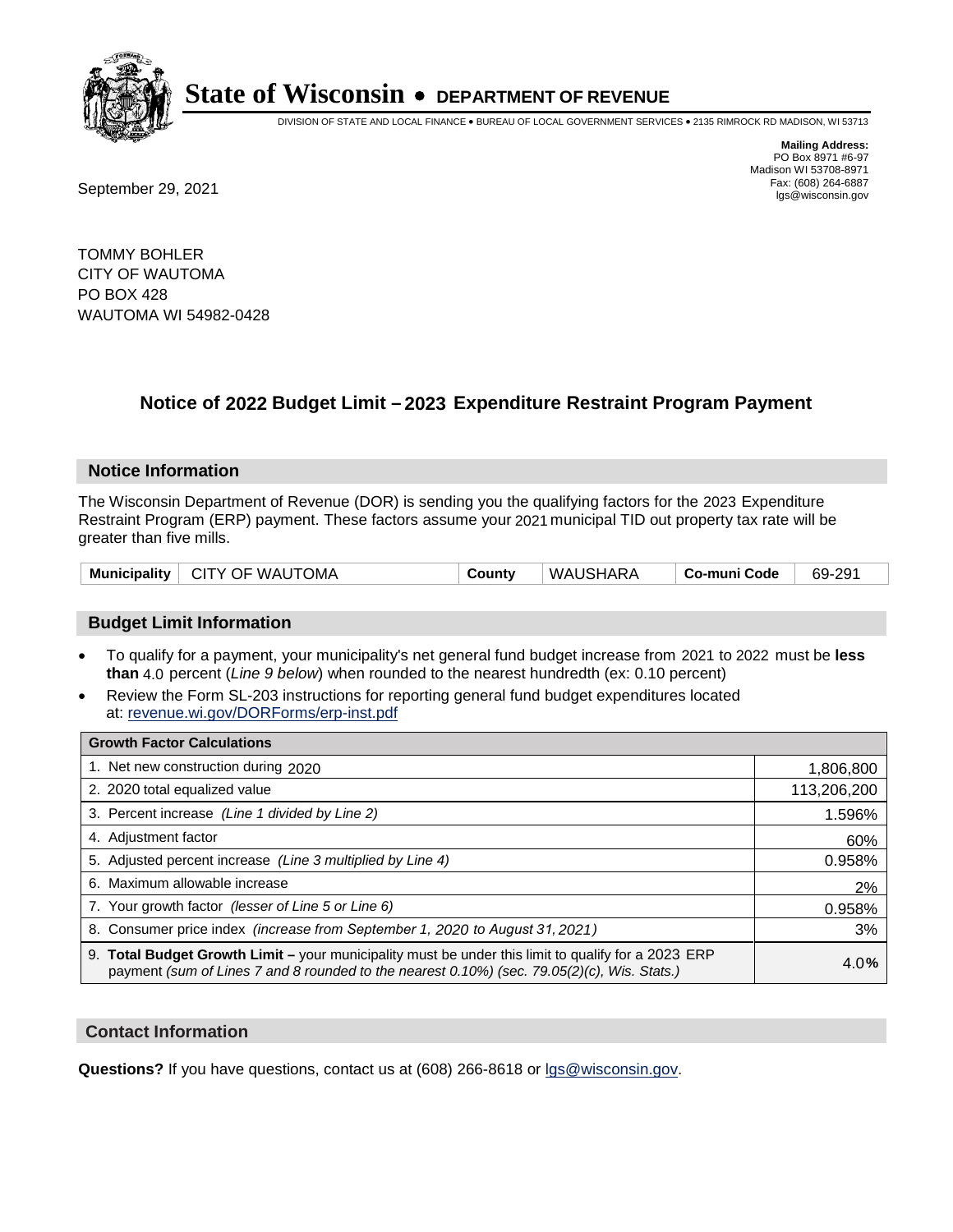

DIVISION OF STATE AND LOCAL FINANCE • BUREAU OF LOCAL GOVERNMENT SERVICES • 2135 RIMROCK RD MADISON, WI 53713

Fax: (608) 264-6887<br>
September 29, 2021 and the state of the state of the state of the state of the state of the state of the state of the state of the state of the state of the state of the state of the state of the state

**Mailing Address:** PO Box 8971 #6-97 Madison WI 53708-8971<br>Fax: (608) 264-6887

DARLA FINK VILLAGE OF FOX CROSSING 2000 MUNICIPAL DR NEENAH WI 54956-5663

## **Notice of 2022 Budget Limit - 2023 Expenditure Restraint Program Payment**

#### **Notice Information**

The Wisconsin Department of Revenue (DOR) is sending you the qualifying factors for the 2023 Expenditure Restraint Program (ERP) payment. These factors assume your 2021 municipal TID out property tax rate will be greater than five mills.

|  | Municipality   VILLAGE OF FOX CROSSING | County | ∣ WINNEBAGO | Co-muni Code | 70-121 |
|--|----------------------------------------|--------|-------------|--------------|--------|
|--|----------------------------------------|--------|-------------|--------------|--------|

## **Budget Limit Information**

- To qualify for a payment, your municipality's net general fund budget increase from 2021 to 2022 must be less **than** 3.7 percent (*Line 9 below*) when rounded to the nearest hundredth (ex: 0.10 percent)
- Review the Form SL-203 instructions for reporting general fund budget expenditures located at: revenue.wi.gov/DORForms/erp-inst.pdf

| <b>Growth Factor Calculations</b>                                                                                                                                                                      |               |
|--------------------------------------------------------------------------------------------------------------------------------------------------------------------------------------------------------|---------------|
| 1. Net new construction during 2020                                                                                                                                                                    | 21,843,900    |
| 2. 2020 total equalized value                                                                                                                                                                          | 1,951,559,000 |
| 3. Percent increase (Line 1 divided by Line 2)                                                                                                                                                         | 1.119%        |
| 4. Adjustment factor                                                                                                                                                                                   | 60%           |
| 5. Adjusted percent increase (Line 3 multiplied by Line 4)                                                                                                                                             | 0.671%        |
| 6. Maximum allowable increase                                                                                                                                                                          | 2%            |
| 7. Your growth factor (lesser of Line 5 or Line 6)                                                                                                                                                     | 0.671%        |
| 8. Consumer price index (increase from September 1, 2020 to August 31, 2021)                                                                                                                           | 3%            |
| 9. Total Budget Growth Limit - your municipality must be under this limit to qualify for a 2023 ERP<br>payment (sum of Lines 7 and 8 rounded to the nearest $0.10\%$ ) (sec. 79.05(2)(c), Wis. Stats.) | 3.7%          |

## **Contact Information**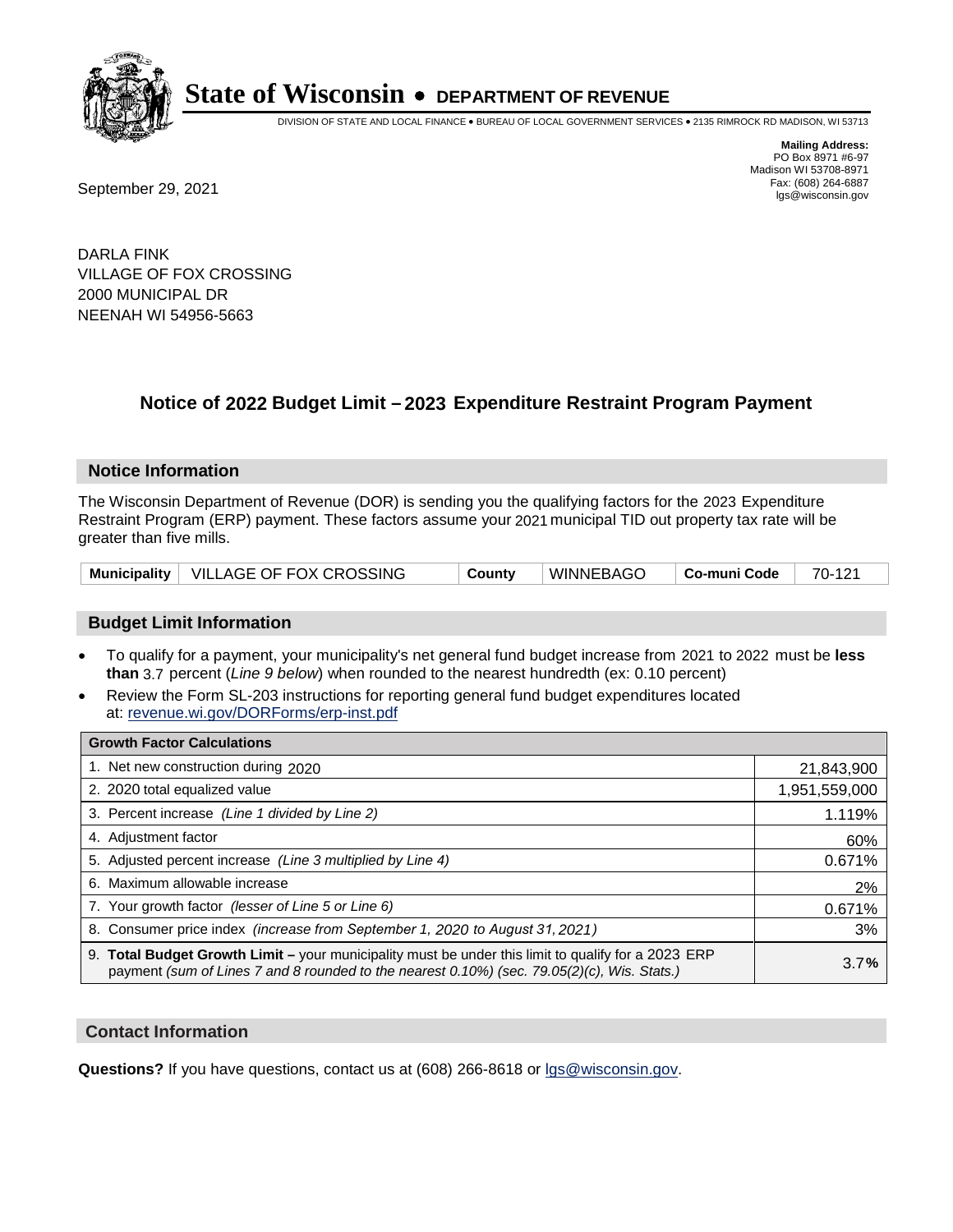

DIVISION OF STATE AND LOCAL FINANCE • BUREAU OF LOCAL GOVERNMENT SERVICES • 2135 RIMROCK RD MADISON, WI 53713

Fax: (608) 264-6887<br>
September 29, 2021 and the state of the state of the state of the state of the state of the state of the state of the state of the state of the state of the state of the state of the state of the state

**Mailing Address:** PO Box 8971 #6-97 Madison WI 53708-8971<br>Fax: (608) 264-6887

JACQUIN STELZNER VILLAGE OF WINNECONNE PO BOX 488 WINNECONNE WI 54986-0488

## **Notice of 2022 Budget Limit - 2023 Expenditure Restraint Program Payment**

#### **Notice Information**

The Wisconsin Department of Revenue (DOR) is sending you the qualifying factors for the 2023 Expenditure Restraint Program (ERP) payment. These factors assume your 2021 municipal TID out property tax rate will be greater than five mills.

|  | Municipality   VILLAGE OF WINNECONNE | County | WINNEBAGO | ∣ Co-muni Code ∣ | 70-191 |
|--|--------------------------------------|--------|-----------|------------------|--------|
|--|--------------------------------------|--------|-----------|------------------|--------|

## **Budget Limit Information**

- To qualify for a payment, your municipality's net general fund budget increase from 2021 to 2022 must be less **than** 3.7 percent (*Line 9 below*) when rounded to the nearest hundredth (ex: 0.10 percent)
- Review the Form SL-203 instructions for reporting general fund budget expenditures located at: revenue.wi.gov/DORForms/erp-inst.pdf

| <b>Growth Factor Calculations</b>                                                                                                                                                                  |             |
|----------------------------------------------------------------------------------------------------------------------------------------------------------------------------------------------------|-------------|
| 1. Net new construction during 2020                                                                                                                                                                | 2,904,700   |
| 2. 2020 total equalized value                                                                                                                                                                      | 242,049,500 |
| 3. Percent increase (Line 1 divided by Line 2)                                                                                                                                                     | 1.200%      |
| 4. Adiustment factor                                                                                                                                                                               | 60%         |
| 5. Adjusted percent increase (Line 3 multiplied by Line 4)                                                                                                                                         | 0.720%      |
| 6. Maximum allowable increase                                                                                                                                                                      | 2%          |
| 7. Your growth factor (lesser of Line 5 or Line 6)                                                                                                                                                 | 0.720%      |
| 8. Consumer price index (increase from September 1, 2020 to August 31, 2021)                                                                                                                       | 3%          |
| 9. Total Budget Growth Limit - your municipality must be under this limit to qualify for a 2023 ERP<br>payment (sum of Lines 7 and 8 rounded to the nearest 0.10%) (sec. 79.05(2)(c), Wis. Stats.) | 3.7%        |

## **Contact Information**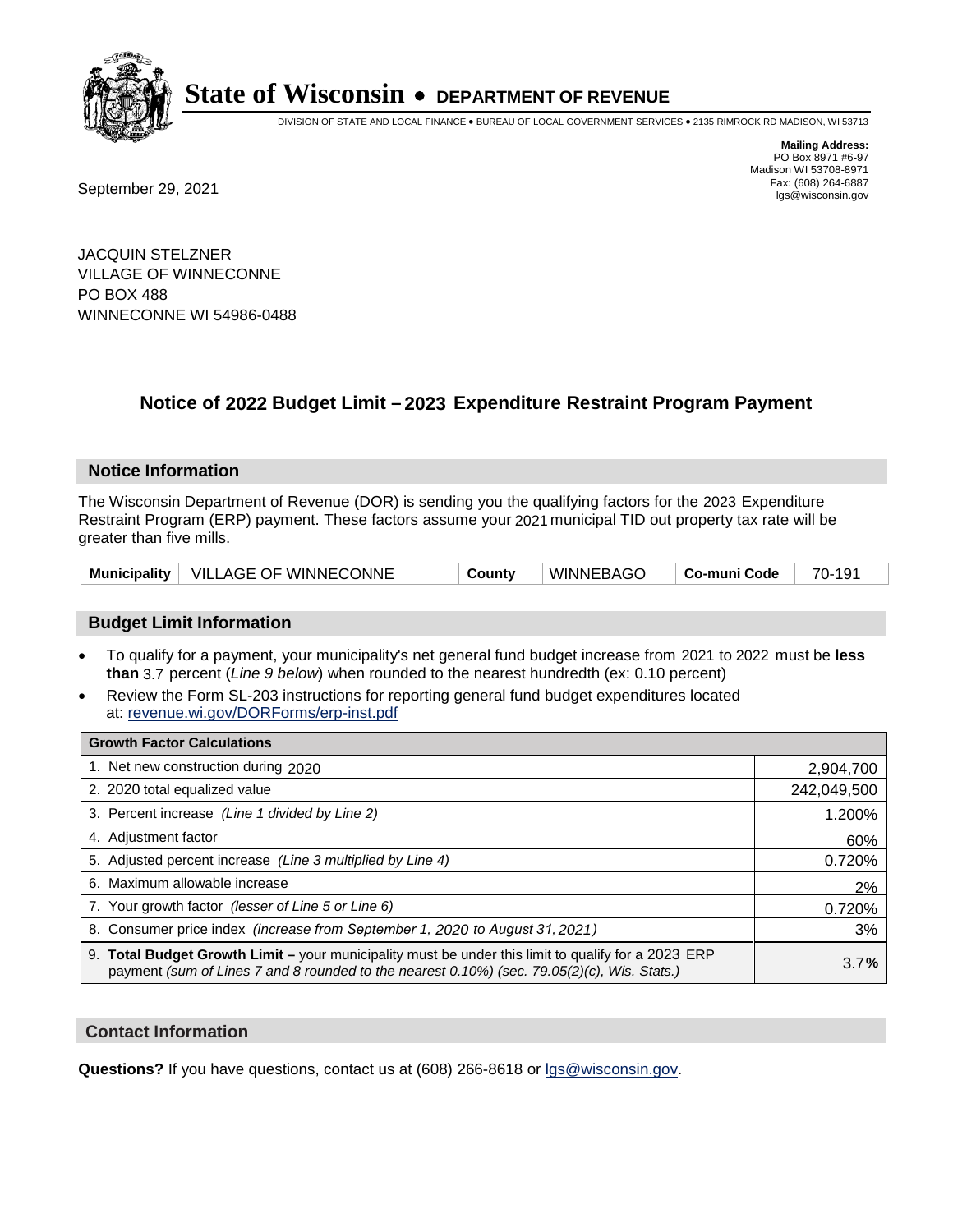

DIVISION OF STATE AND LOCAL FINANCE • BUREAU OF LOCAL GOVERNMENT SERVICES • 2135 RIMROCK RD MADISON, WI 53713

Fax: (608) 264-6887<br>
September 29, 2021 and the state of the state of the state of the state of the state of the state of the state of the state of the state of the state of the state of the state of the state of the state

**Mailing Address:** PO Box 8971 #6-97 Madison WI 53708-8971<br>Fax: (608) 264-6887

HALEY KRAUTKRAMER CITY OF MENASHA 100 MAIN STREET STE 200 MENASHA WI 54952

## **Notice of 2022 Budget Limit - 2023 Expenditure Restraint Program Payment**

#### **Notice Information**

The Wisconsin Department of Revenue (DOR) is sending you the qualifying factors for the 2023 Expenditure Restraint Program (ERP) payment. These factors assume your 2021 municipal TID out property tax rate will be greater than five mills.

|  | Municipality   CITY OF MENASHA | County | WINNEBAGO | ∣ Co-muni Code | 70-251 |
|--|--------------------------------|--------|-----------|----------------|--------|
|--|--------------------------------|--------|-----------|----------------|--------|

## **Budget Limit Information**

- To qualify for a payment, your municipality's net general fund budget increase from 2021 to 2022 must be less **than** 3.4 percent (*Line 9 below*) when rounded to the nearest hundredth (ex: 0.10 percent)
- Review the Form SL-203 instructions for reporting general fund budget expenditures located at: revenue.wi.gov/DORForms/erp-inst.pdf

| <b>Growth Factor Calculations</b>                                                                                                                                                                      |               |
|--------------------------------------------------------------------------------------------------------------------------------------------------------------------------------------------------------|---------------|
| 1. Net new construction during 2020                                                                                                                                                                    | 7,875,100     |
| 2. 2020 total equalized value                                                                                                                                                                          | 1,233,535,500 |
| 3. Percent increase (Line 1 divided by Line 2)                                                                                                                                                         | 0.638%        |
| 4. Adjustment factor                                                                                                                                                                                   | 60%           |
| 5. Adjusted percent increase (Line 3 multiplied by Line 4)                                                                                                                                             | 0.383%        |
| 6. Maximum allowable increase                                                                                                                                                                          | 2%            |
| 7. Your growth factor (lesser of Line 5 or Line 6)                                                                                                                                                     | 0.383%        |
| 8. Consumer price index (increase from September 1, 2020 to August 31, 2021)                                                                                                                           | 3%            |
| 9. Total Budget Growth Limit - your municipality must be under this limit to qualify for a 2023 ERP<br>payment (sum of Lines 7 and 8 rounded to the nearest $0.10\%$ ) (sec. 79.05(2)(c), Wis. Stats.) | 3.4%          |

## **Contact Information**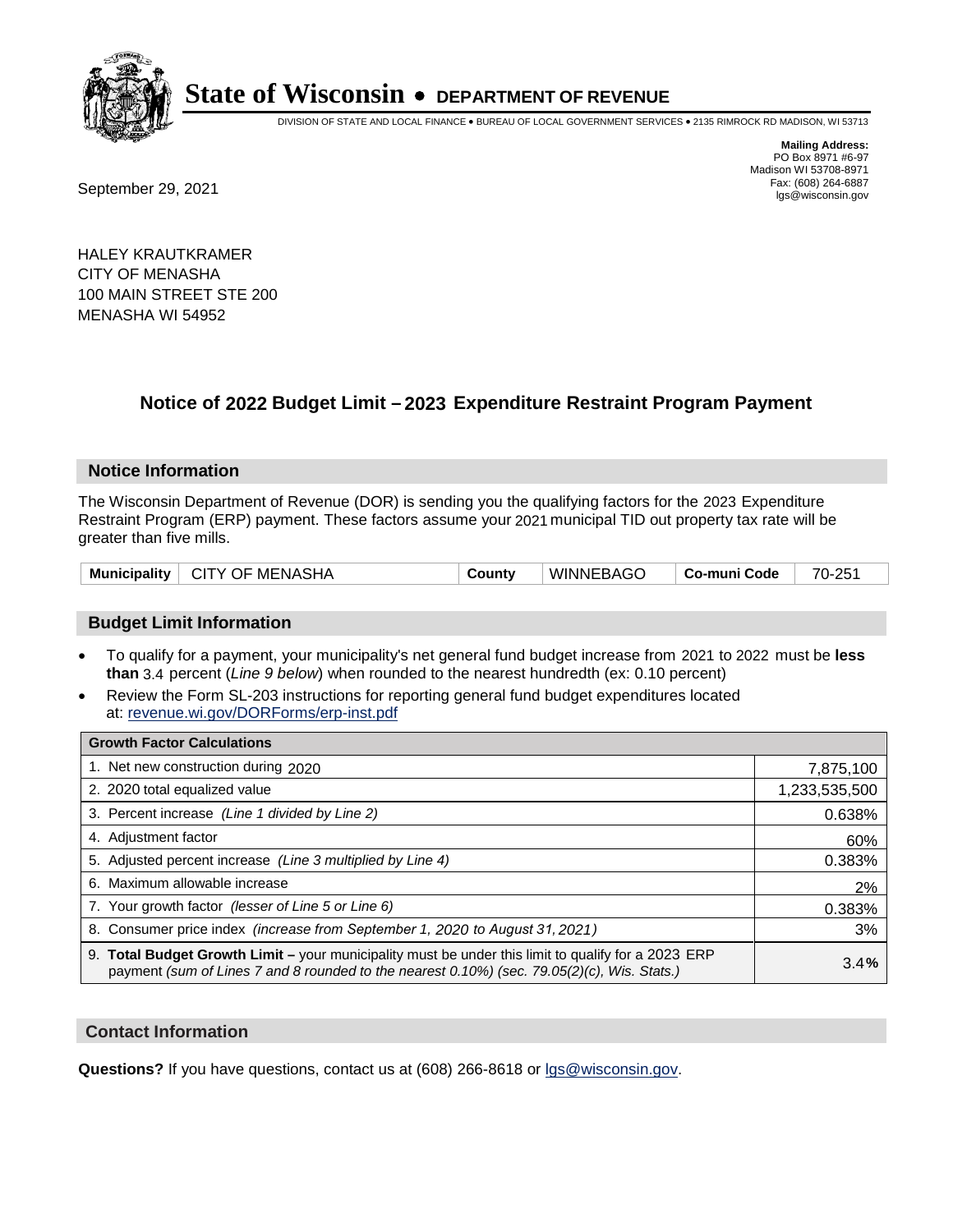

DIVISION OF STATE AND LOCAL FINANCE • BUREAU OF LOCAL GOVERNMENT SERVICES • 2135 RIMROCK RD MADISON, WI 53713

**Mailing Address:** PO Box 8971 #6-97 Madison WI 53708-8971<br>Fax: (608) 264-6887

Fax: (608) 264-6887<br>
September 29, 2021 and the state of the state of the state of the state of the state of the state of the state of the state of the state of the state of the state of the state of the state of the state

CHARLOTTE NAGEL CITY OF NEENAH PO BOX 426, 211 WALNUT ST. NEENAH WI 54957-0426

## **Notice of 2022 Budget Limit - 2023 Expenditure Restraint Program Payment**

#### **Notice Information**

The Wisconsin Department of Revenue (DOR) is sending you the qualifying factors for the 2023 Expenditure Restraint Program (ERP) payment. These factors assume your 2021 municipal TID out property tax rate will be greater than five mills.

| Municipality   CITY OF NEENAH | WINNEBAGO<br>County | 70-261<br>∣ Co-muni Code |
|-------------------------------|---------------------|--------------------------|
|-------------------------------|---------------------|--------------------------|

## **Budget Limit Information**

- To qualify for a payment, your municipality's net general fund budget increase from 2021 to 2022 must be less **than** 3.5 percent (*Line 9 below*) when rounded to the nearest hundredth (ex: 0.10 percent)
- Review the Form SL-203 instructions for reporting general fund budget expenditures located at: revenue.wi.gov/DORForms/erp-inst.pdf

| <b>Growth Factor Calculations</b>                                                                                                                                                                  |               |
|----------------------------------------------------------------------------------------------------------------------------------------------------------------------------------------------------|---------------|
| 1. Net new construction during 2020                                                                                                                                                                | 22,071,200    |
| 2. 2020 total equalized value                                                                                                                                                                      | 2,440,145,100 |
| 3. Percent increase (Line 1 divided by Line 2)                                                                                                                                                     | 0.905%        |
| 4. Adjustment factor                                                                                                                                                                               | 60%           |
| 5. Adjusted percent increase (Line 3 multiplied by Line 4)                                                                                                                                         | 0.543%        |
| Maximum allowable increase<br>6.                                                                                                                                                                   | 2%            |
| 7. Your growth factor (lesser of Line 5 or Line 6)                                                                                                                                                 | 0.543%        |
| 8. Consumer price index (increase from September 1, 2020 to August 31, 2021)                                                                                                                       | 3%            |
| 9. Total Budget Growth Limit - your municipality must be under this limit to qualify for a 2023 ERP<br>payment (sum of Lines 7 and 8 rounded to the nearest 0.10%) (sec. 79.05(2)(c), Wis. Stats.) | 3.5%          |

## **Contact Information**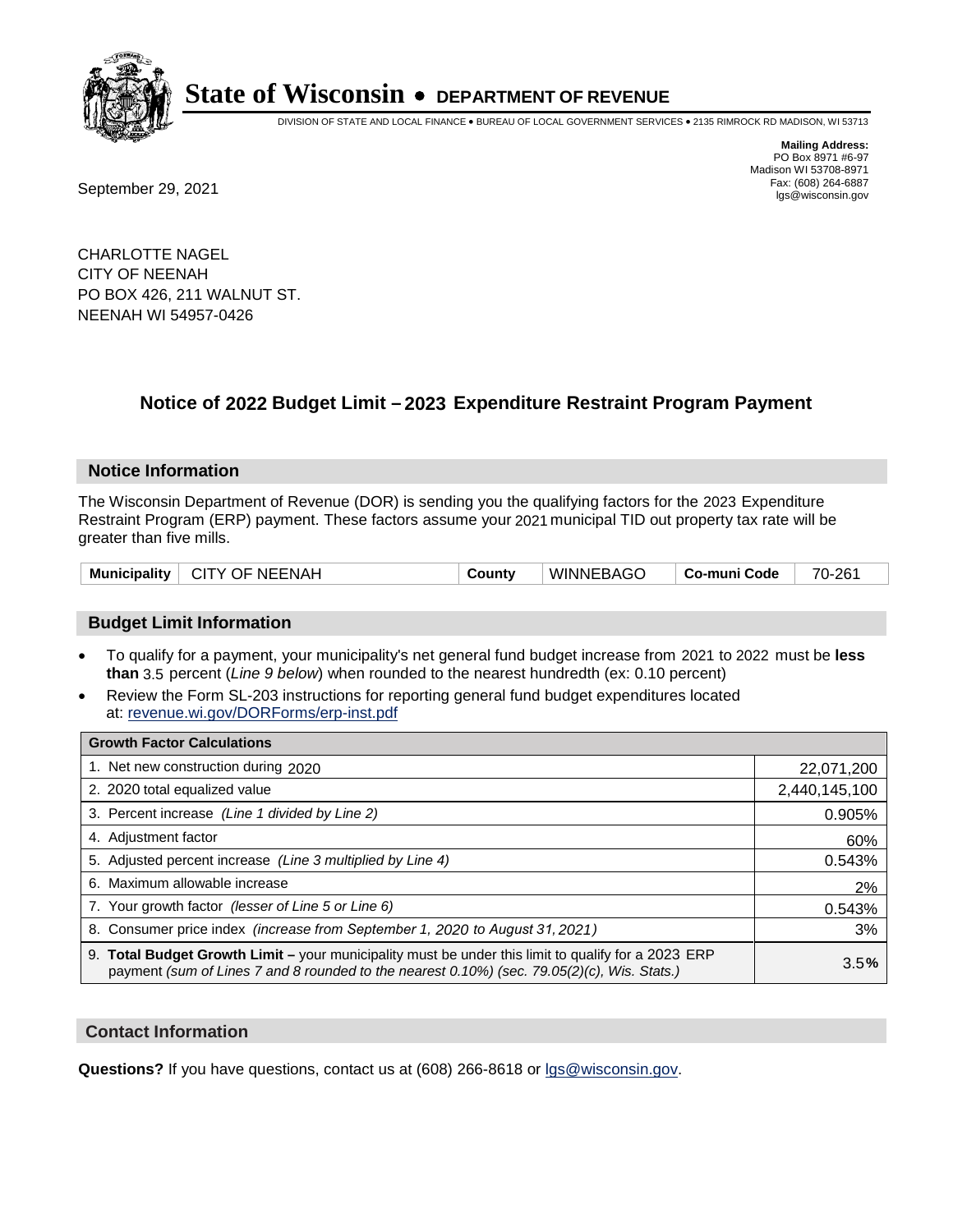

DIVISION OF STATE AND LOCAL FINANCE • BUREAU OF LOCAL GOVERNMENT SERVICES • 2135 RIMROCK RD MADISON, WI 53713

Fax: (608) 264-6887<br>
September 29, 2021 and the state of the state of the state of the state of the state of the state of the state of the state of the state of the state of the state of the state of the state of the state

**Mailing Address:** PO Box 8971 #6-97 Madison WI 53708-8971<br>Fax: (608) 264-6887

BARBARA VAN CLAKE CITY OF OMRO 205 S WEBSTER AVENUE OMRO WI 54963

## **Notice of 2022 Budget Limit - 2023 Expenditure Restraint Program Payment**

## **Notice Information**

The Wisconsin Department of Revenue (DOR) is sending you the qualifying factors for the 2023 Expenditure Restraint Program (ERP) payment. These factors assume your 2021 municipal TID out property tax rate will be greater than five mills.

| Municipality   CITY OF OMRO | County | WINNEBAGO | ∣ Co-muni Code ∣ | 70-265 |
|-----------------------------|--------|-----------|------------------|--------|
|-----------------------------|--------|-----------|------------------|--------|

## **Budget Limit Information**

- To qualify for a payment, your municipality's net general fund budget increase from 2021 to 2022 must be less **than** 4.0 percent (*Line 9 below*) when rounded to the nearest hundredth (ex: 0.10 percent)
- Review the Form SL-203 instructions for reporting general fund budget expenditures located at: revenue.wi.gov/DORForms/erp-inst.pdf

| <b>Growth Factor Calculations</b>                                                                                                                                                                  |             |
|----------------------------------------------------------------------------------------------------------------------------------------------------------------------------------------------------|-------------|
| 1. Net new construction during 2020                                                                                                                                                                | 3,640,500   |
| 2. 2020 total equalized value                                                                                                                                                                      | 208,516,200 |
| 3. Percent increase (Line 1 divided by Line 2)                                                                                                                                                     | 1.746%      |
| 4. Adjustment factor                                                                                                                                                                               | 60%         |
| 5. Adjusted percent increase (Line 3 multiplied by Line 4)                                                                                                                                         | 1.048%      |
| 6. Maximum allowable increase                                                                                                                                                                      | 2%          |
| 7. Your growth factor (lesser of Line 5 or Line 6)                                                                                                                                                 | 1.048%      |
| 8. Consumer price index (increase from September 1, 2020 to August 31, 2021)                                                                                                                       | 3%          |
| 9. Total Budget Growth Limit - your municipality must be under this limit to qualify for a 2023 ERP<br>payment (sum of Lines 7 and 8 rounded to the nearest 0.10%) (sec. 79.05(2)(c), Wis. Stats.) | 4.0%        |

## **Contact Information**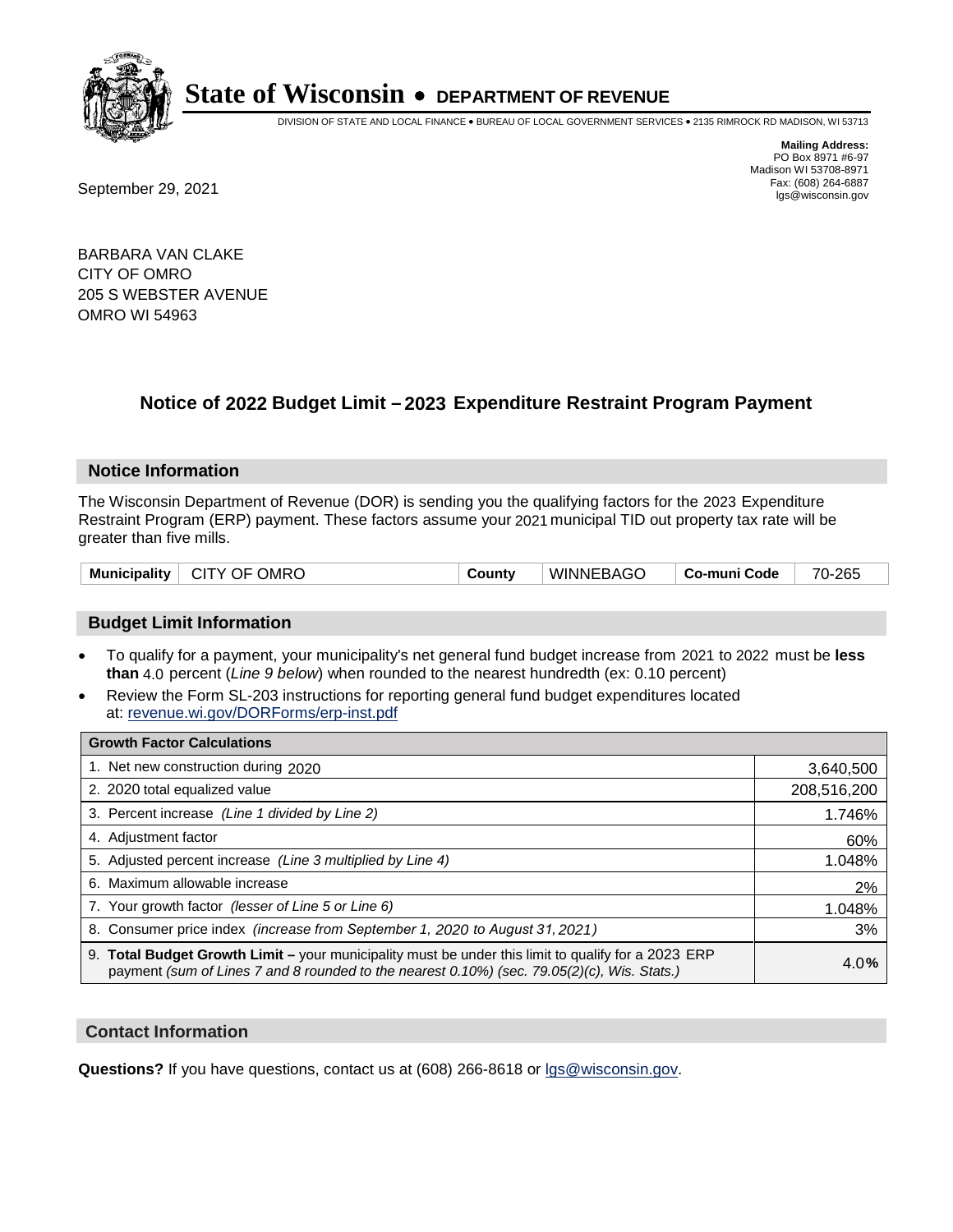

DIVISION OF STATE AND LOCAL FINANCE • BUREAU OF LOCAL GOVERNMENT SERVICES • 2135 RIMROCK RD MADISON, WI 53713

Fax: (608) 264-6887<br>
September 29, 2021 and the state of the state of the state of the state of the state of the state of the state of the state of the state of the state of the state of the state of the state of the state

**Mailing Address:** PO Box 8971 #6-97 Madison WI 53708-8971<br>Fax: (608) 264-6887

PAMELA UBRIG CITY OF OSHKOSH PO BOX 1130 OSHKOSH WI 54903-1130

## **Notice of 2022 Budget Limit - 2023 Expenditure Restraint Program Payment**

#### **Notice Information**

The Wisconsin Department of Revenue (DOR) is sending you the qualifying factors for the 2023 Expenditure Restraint Program (ERP) payment. These factors assume your 2021 municipal TID out property tax rate will be greater than five mills.

| Municipality   CITY OF OSHKOSH | County | WINNEBAGO | Co-muni Code | 70-266 |
|--------------------------------|--------|-----------|--------------|--------|
|--------------------------------|--------|-----------|--------------|--------|

## **Budget Limit Information**

- To qualify for a payment, your municipality's net general fund budget increase from 2021 to 2022 must be less **than** 3.9 percent (*Line 9 below*) when rounded to the nearest hundredth (ex: 0.10 percent)
- Review the Form SL-203 instructions for reporting general fund budget expenditures located at: revenue.wi.gov/DORForms/erp-inst.pdf

| <b>Growth Factor Calculations</b>                                                                                                                                                                      |               |
|--------------------------------------------------------------------------------------------------------------------------------------------------------------------------------------------------------|---------------|
| 1. Net new construction during 2020                                                                                                                                                                    | 66,087,100    |
| 2. 2020 total equalized value                                                                                                                                                                          | 4,460,244,100 |
| 3. Percent increase (Line 1 divided by Line 2)                                                                                                                                                         | 1.482%        |
| 4. Adjustment factor                                                                                                                                                                                   | 60%           |
| 5. Adjusted percent increase (Line 3 multiplied by Line 4)                                                                                                                                             | 0.889%        |
| 6. Maximum allowable increase                                                                                                                                                                          | 2%            |
| 7. Your growth factor (lesser of Line 5 or Line 6)                                                                                                                                                     | 0.889%        |
| 8. Consumer price index (increase from September 1, 2020 to August 31, 2021)                                                                                                                           | 3%            |
| 9. Total Budget Growth Limit - your municipality must be under this limit to qualify for a 2023 ERP<br>payment (sum of Lines 7 and 8 rounded to the nearest $0.10\%$ ) (sec. 79.05(2)(c), Wis. Stats.) | 3.9%          |

## **Contact Information**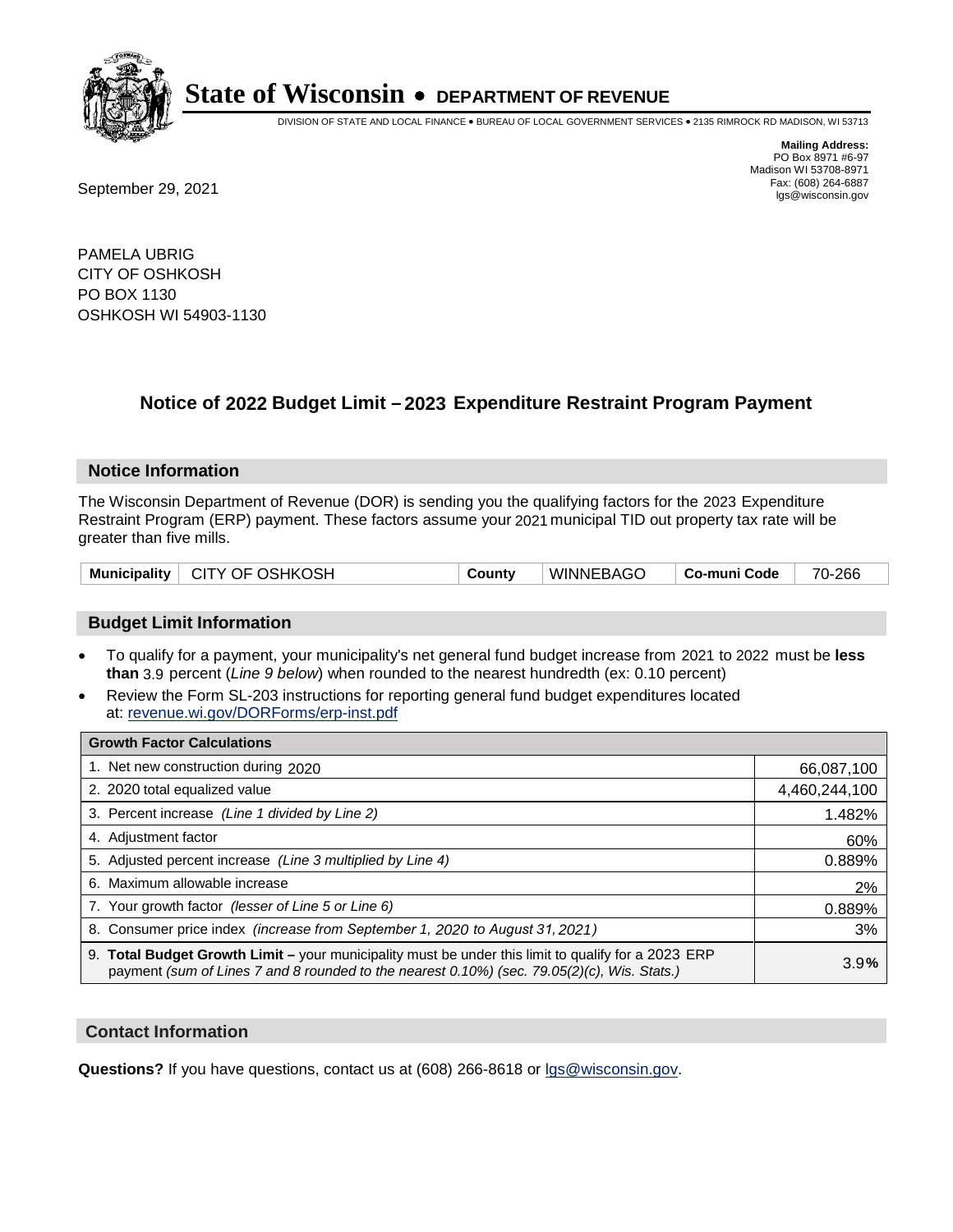

DIVISION OF STATE AND LOCAL FINANCE • BUREAU OF LOCAL GOVERNMENT SERVICES • 2135 RIMROCK RD MADISON, WI 53713

Fax: (608) 264-6887<br>
September 29, 2021 and the state of the state of the state of the state of the state of the state of the state of the state of the state of the state of the state of the state of the state of the state

**Mailing Address:** PO Box 8971 #6-97 Madison WI 53708-8971<br>Fax: (608) 264-6887

ANNE ARNDT VILLAGE OF BIRON 451 KAHOUN RD WIS RAPIDS WI 54494-8252

## **Notice of 2022 Budget Limit - 2023 Expenditure Restraint Program Payment**

#### **Notice Information**

The Wisconsin Department of Revenue (DOR) is sending you the qualifying factors for the 2023 Expenditure Restraint Program (ERP) payment. These factors assume your 2021 municipal TID out property tax rate will be greater than five mills.

| Municipality | VILLAGE OF BIRON | County | <b>WOOD</b> | <b>Co-muni Code</b> | 106<br>71. |
|--------------|------------------|--------|-------------|---------------------|------------|
|--------------|------------------|--------|-------------|---------------------|------------|

## **Budget Limit Information**

- To qualify for a payment, your municipality's net general fund budget increase from 2021 to 2022 must be less **than** 5.0 percent (*Line 9 below*) when rounded to the nearest hundredth (ex: 0.10 percent)
- Review the Form SL-203 instructions for reporting general fund budget expenditures located at: revenue.wi.gov/DORForms/erp-inst.pdf

| <b>Growth Factor Calculations</b>                                                                                                                                                                  |             |
|----------------------------------------------------------------------------------------------------------------------------------------------------------------------------------------------------|-------------|
| 1. Net new construction during 2020                                                                                                                                                                | 8,547,400   |
| 2. 2020 total equalized value                                                                                                                                                                      | 110,229,800 |
| 3. Percent increase (Line 1 divided by Line 2)                                                                                                                                                     | 7.754%      |
| 4. Adiustment factor                                                                                                                                                                               | 60%         |
| 5. Adjusted percent increase (Line 3 multiplied by Line 4)                                                                                                                                         | 4.652%      |
| 6. Maximum allowable increase                                                                                                                                                                      | 2%          |
| 7. Your growth factor (lesser of Line 5 or Line 6)                                                                                                                                                 | 2.000%      |
| 8. Consumer price index (increase from September 1, 2020 to August 31, 2021)                                                                                                                       | 3%          |
| 9. Total Budget Growth Limit - your municipality must be under this limit to qualify for a 2023 ERP<br>payment (sum of Lines 7 and 8 rounded to the nearest 0.10%) (sec. 79.05(2)(c), Wis. Stats.) | 5.0%        |

## **Contact Information**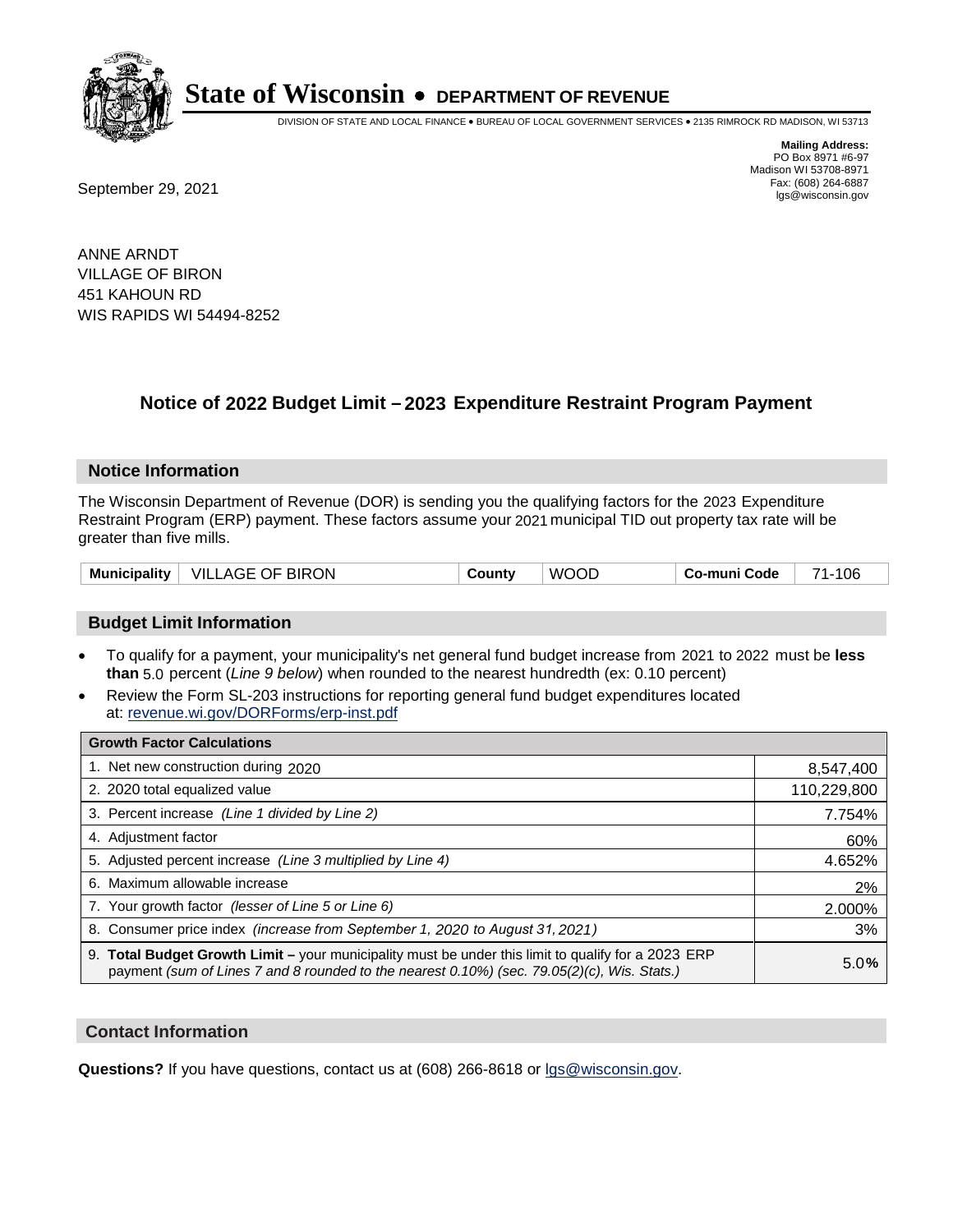

DIVISION OF STATE AND LOCAL FINANCE • BUREAU OF LOCAL GOVERNMENT SERVICES • 2135 RIMROCK RD MADISON, WI 53713

**Mailing Address:** PO Box 8971 #6-97 Madison WI 53708-8971<br>Fax: (608) 264-6887 Fax: (608) 264-6887<br>
September 29, 2021 and the state of the state of the state of the state of the state of the state of the state of the state of the state of the state of the state of the state of the state of the state

DIANE TREMMEL VILLAGE OF PORT EDWARDS PO BOX 10 PORT EDWARDS WI 54469-0010

## **Notice of 2022 Budget Limit - 2023 Expenditure Restraint Program Payment**

#### **Notice Information**

The Wisconsin Department of Revenue (DOR) is sending you the qualifying factors for the 2023 Expenditure Restraint Program (ERP) payment. These factors assume your 2021 municipal TID out property tax rate will be greater than five mills.

|  | Municipality   VILLAGE OF PORT EDWARDS | County | <b>WOOD</b> | Co-muni Code | 71-171 |
|--|----------------------------------------|--------|-------------|--------------|--------|
|--|----------------------------------------|--------|-------------|--------------|--------|

## **Budget Limit Information**

- To qualify for a payment, your municipality's net general fund budget increase from 2021 to 2022 must be less **than** 3.5 percent (*Line 9 below*) when rounded to the nearest hundredth (ex: 0.10 percent)
- Review the Form SL-203 instructions for reporting general fund budget expenditures located at: revenue.wi.gov/DORForms/erp-inst.pdf

| <b>Growth Factor Calculations</b>                                                                                                                                                                  |             |
|----------------------------------------------------------------------------------------------------------------------------------------------------------------------------------------------------|-------------|
| 1. Net new construction during 2020                                                                                                                                                                | 933,400     |
| 2. 2020 total equalized value                                                                                                                                                                      | 109,098,000 |
| 3. Percent increase (Line 1 divided by Line 2)                                                                                                                                                     | 0.856%      |
| 4. Adiustment factor                                                                                                                                                                               | 60%         |
| 5. Adjusted percent increase (Line 3 multiplied by Line 4)                                                                                                                                         | 0.514%      |
| 6. Maximum allowable increase                                                                                                                                                                      | 2%          |
| 7. Your growth factor (lesser of Line 5 or Line 6)                                                                                                                                                 | 0.514%      |
| 8. Consumer price index (increase from September 1, 2020 to August 31, 2021)                                                                                                                       | 3%          |
| 9. Total Budget Growth Limit - your municipality must be under this limit to qualify for a 2023 ERP<br>payment (sum of Lines 7 and 8 rounded to the nearest 0.10%) (sec. 79.05(2)(c), Wis. Stats.) | 3.5%        |

## **Contact Information**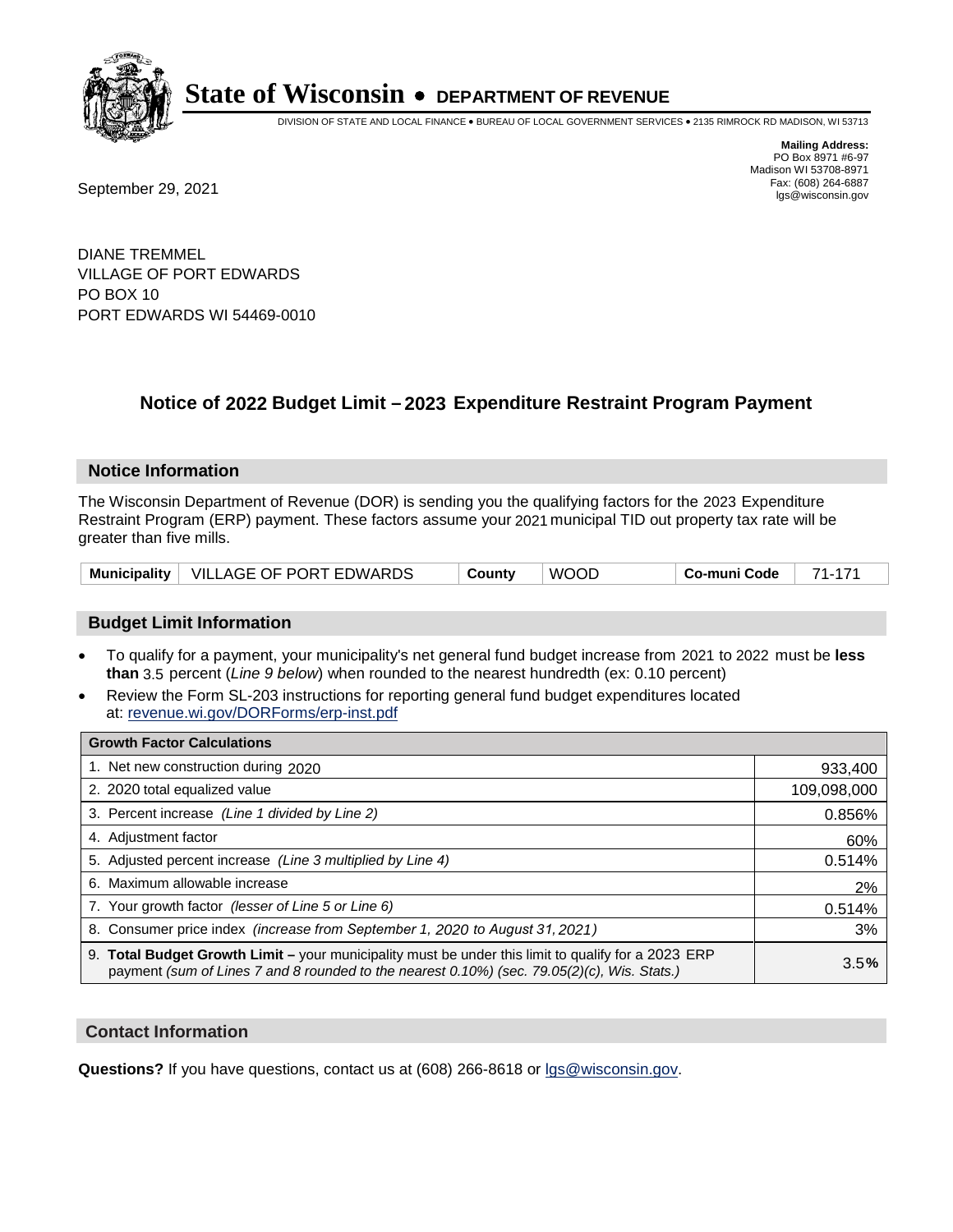

DIVISION OF STATE AND LOCAL FINANCE • BUREAU OF LOCAL GOVERNMENT SERVICES • 2135 RIMROCK RD MADISON, WI 53713

Fax: (608) 264-6887<br>
September 29, 2021 and the state of the state of the state of the state of the state of the state of the state of the state of the state of the state of the state of the state of the state of the state

**Mailing Address:** PO Box 8971 #6-97 Madison WI 53708-8971<br>Fax: (608) 264-6887

DEB HALL CITY OF MARSHFIELD 207 W. 6TH STREET MARSHFIELD WI 54449-0727

## **Notice of 2022 Budget Limit - 2023 Expenditure Restraint Program Payment**

#### **Notice Information**

The Wisconsin Department of Revenue (DOR) is sending you the qualifying factors for the 2023 Expenditure Restraint Program (ERP) payment. These factors assume your 2021 municipal TID out property tax rate will be greater than five mills.

| CITY OF MARSHFIELD<br><b>Municipality</b> | County | <b>WOOD</b> | Co-muni Code | 71-251 |
|-------------------------------------------|--------|-------------|--------------|--------|
|-------------------------------------------|--------|-------------|--------------|--------|

## **Budget Limit Information**

- To qualify for a payment, your municipality's net general fund budget increase from 2021 to 2022 must be less **than** 5.0 percent (*Line 9 below*) when rounded to the nearest hundredth (ex: 0.10 percent)
- Review the Form SL-203 instructions for reporting general fund budget expenditures located at: revenue.wi.gov/DORForms/erp-inst.pdf

| <b>Growth Factor Calculations</b>                                                                                                                                                                  |               |
|----------------------------------------------------------------------------------------------------------------------------------------------------------------------------------------------------|---------------|
| 1. Net new construction during 2020                                                                                                                                                                | 62,385,800    |
| 2. 2020 total equalized value                                                                                                                                                                      | 1,760,309,200 |
| 3. Percent increase (Line 1 divided by Line 2)                                                                                                                                                     | 3.544%        |
| 4. Adiustment factor                                                                                                                                                                               | 60%           |
| 5. Adjusted percent increase (Line 3 multiplied by Line 4)                                                                                                                                         | 2.126%        |
| 6. Maximum allowable increase                                                                                                                                                                      | 2%            |
| 7. Your growth factor (lesser of Line 5 or Line 6)                                                                                                                                                 | 2.000%        |
| 8. Consumer price index (increase from September 1, 2020 to August 31, 2021)                                                                                                                       | 3%            |
| 9. Total Budget Growth Limit - your municipality must be under this limit to qualify for a 2023 ERP<br>payment (sum of Lines 7 and 8 rounded to the nearest 0.10%) (sec. 79.05(2)(c), Wis. Stats.) | 5.0%          |

## **Contact Information**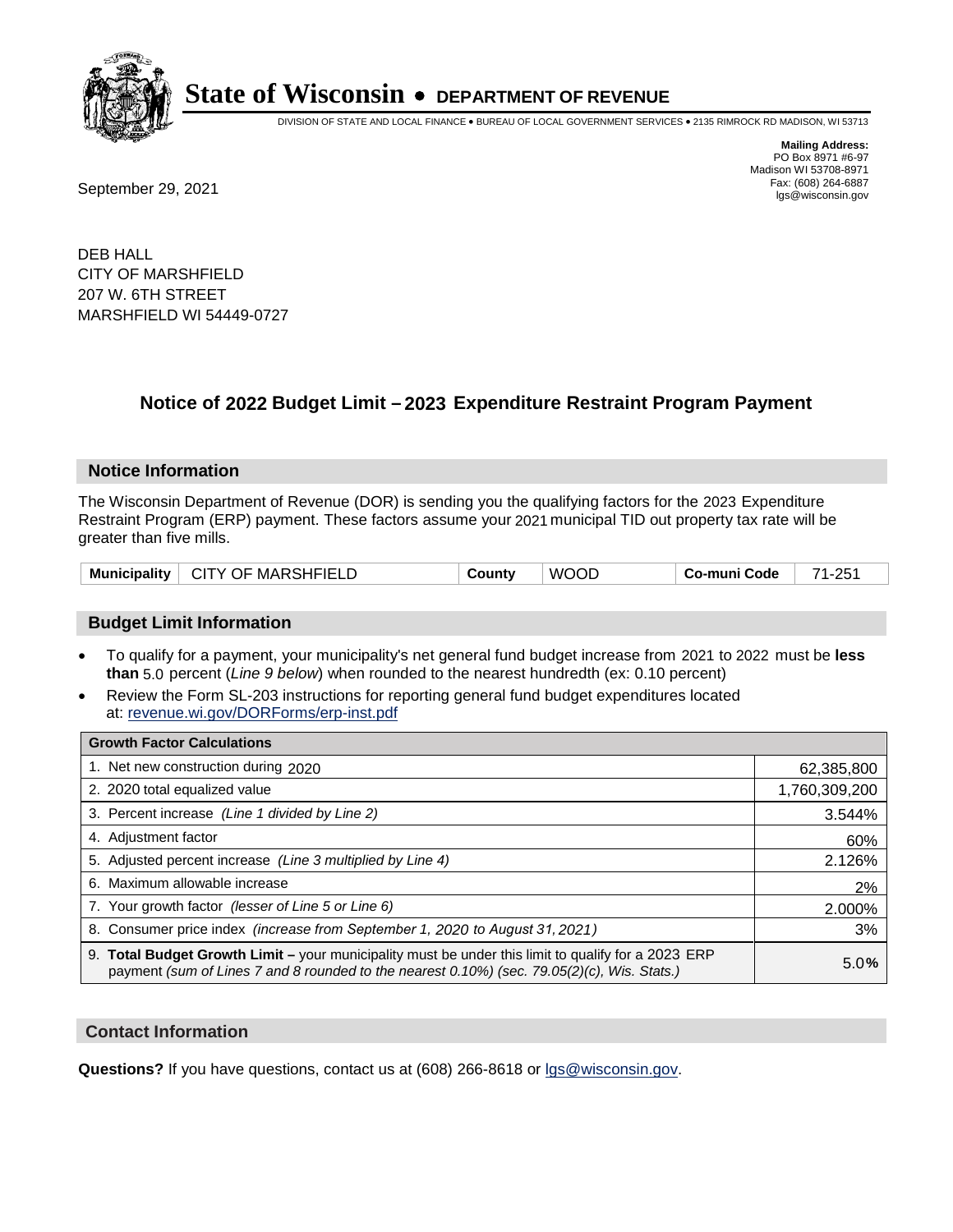

DIVISION OF STATE AND LOCAL FINANCE • BUREAU OF LOCAL GOVERNMENT SERVICES • 2135 RIMROCK RD MADISON, WI 53713

Fax: (608) 264-6887<br>
September 29, 2021 and the state of the state of the state of the state of the state of the state of the state of the state of the state of the state of the state of the state of the state of the state

**Mailing Address:** PO Box 8971 #6-97 Madison WI 53708-8971<br>Fax: (608) 264-6887

JOSEPH RUSCH CITY OF NEKOOSA 951 MARKET ST NEKOOSA WI 54457-1025

## **Notice of 2022 Budget Limit - 2023 Expenditure Restraint Program Payment**

## **Notice Information**

The Wisconsin Department of Revenue (DOR) is sending you the qualifying factors for the 2023 Expenditure Restraint Program (ERP) payment. These factors assume your 2021 municipal TID out property tax rate will be greater than five mills.

| Municipality   CITY OF NEKOOSA | County | <b>WOOD</b> | ⊟ Co-muni Code | 71-261 |
|--------------------------------|--------|-------------|----------------|--------|
|--------------------------------|--------|-------------|----------------|--------|

## **Budget Limit Information**

- To qualify for a payment, your municipality's net general fund budget increase from 2021 to 2022 must be less **than** 3.2 percent (*Line 9 below*) when rounded to the nearest hundredth (ex: 0.10 percent)
- Review the Form SL-203 instructions for reporting general fund budget expenditures located at: revenue.wi.gov/DORForms/erp-inst.pdf

| <b>Growth Factor Calculations</b>                                                                                                                                                                  |             |
|----------------------------------------------------------------------------------------------------------------------------------------------------------------------------------------------------|-------------|
| 1. Net new construction during 2020                                                                                                                                                                | 461,100     |
| 2. 2020 total equalized value                                                                                                                                                                      | 116,293,300 |
| 3. Percent increase (Line 1 divided by Line 2)                                                                                                                                                     | 0.396%      |
| 4. Adjustment factor                                                                                                                                                                               | 60%         |
| 5. Adjusted percent increase (Line 3 multiplied by Line 4)                                                                                                                                         | 0.238%      |
| 6. Maximum allowable increase                                                                                                                                                                      | 2%          |
| 7. Your growth factor (lesser of Line 5 or Line 6)                                                                                                                                                 | 0.238%      |
| 8. Consumer price index (increase from September 1, 2020 to August 31, 2021)                                                                                                                       | 3%          |
| 9. Total Budget Growth Limit – your municipality must be under this limit to qualify for a 2023 ERP<br>payment (sum of Lines 7 and 8 rounded to the nearest 0.10%) (sec. 79.05(2)(c), Wis. Stats.) | 3.2%        |

## **Contact Information**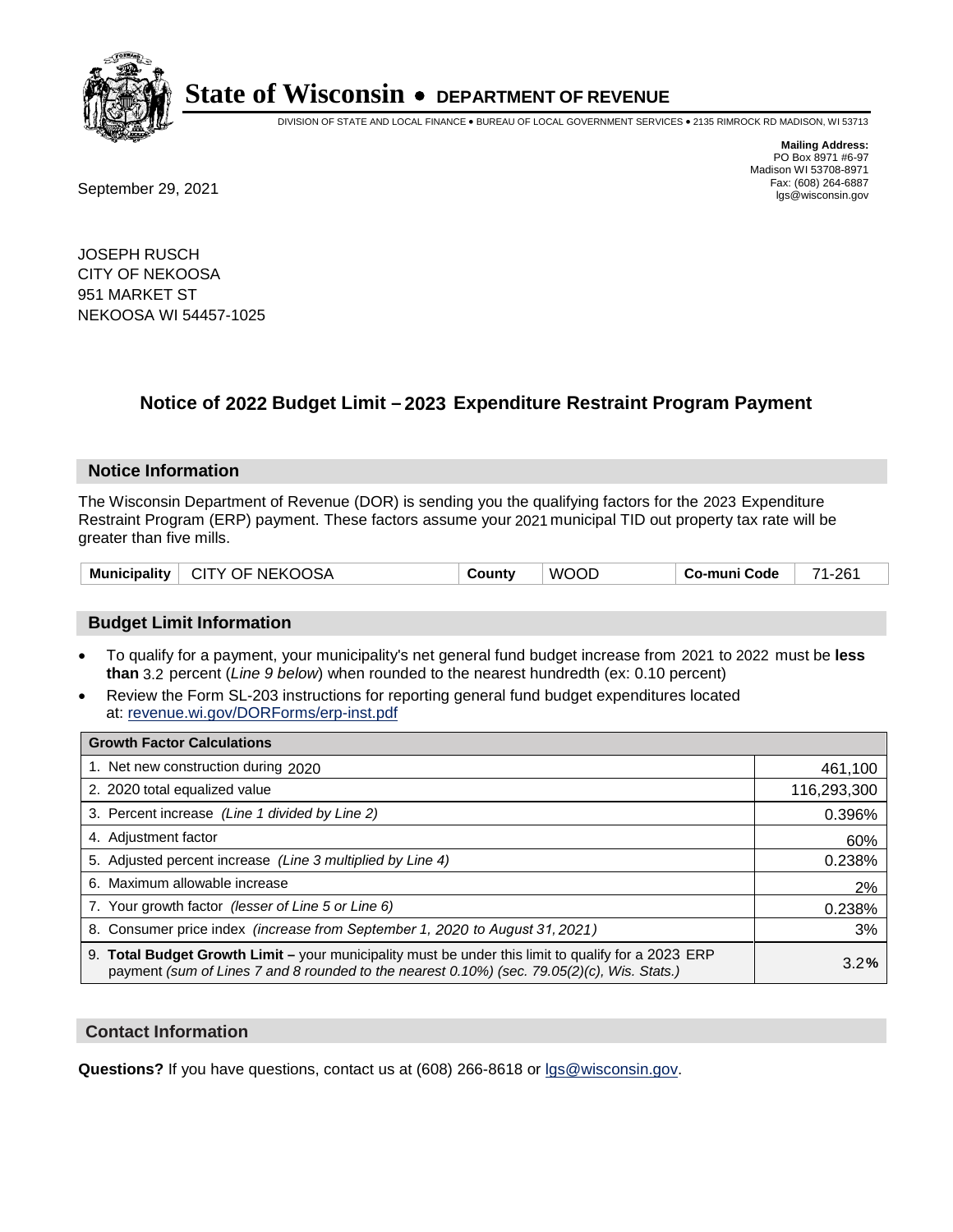

DIVISION OF STATE AND LOCAL FINANCE • BUREAU OF LOCAL GOVERNMENT SERVICES • 2135 RIMROCK RD MADISON, WI 53713

Fax: (608) 264-6887<br>
September 29, 2021 and the state of the state of the state of the state of the state of the state of the state of the state of the state of the state of the state of the state of the state of the state

**Mailing Address:** PO Box 8971 #6-97 Madison WI 53708-8971<br>Fax: (608) 264-6887

TAMI HAHN CITY OF PITTSVILLE PO BOX 100 PITTSVILLE WI 54466-0100

## **Notice of 2022 Budget Limit - 2023 Expenditure Restraint Program Payment**

## **Notice Information**

The Wisconsin Department of Revenue (DOR) is sending you the qualifying factors for the 2023 Expenditure Restraint Program (ERP) payment. These factors assume your 2021 municipal TID out property tax rate will be greater than five mills.

| <b>CITY OF PITTSVILLE</b><br>Municipality | شcunt∨ | <b>WOOD</b> | Co-muni Code | 74<br><u>.</u> |
|-------------------------------------------|--------|-------------|--------------|----------------|
|-------------------------------------------|--------|-------------|--------------|----------------|

## **Budget Limit Information**

- To qualify for a payment, your municipality's net general fund budget increase from 2021 to 2022 must be less **than** 4.4 percent (*Line 9 below*) when rounded to the nearest hundredth (ex: 0.10 percent)
- Review the Form SL-203 instructions for reporting general fund budget expenditures located at: revenue.wi.gov/DORForms/erp-inst.pdf

| <b>Growth Factor Calculations</b>                                                                                                                                                                  |            |
|----------------------------------------------------------------------------------------------------------------------------------------------------------------------------------------------------|------------|
| 1. Net new construction during 2020                                                                                                                                                                | 1,572,900  |
| 2. 2020 total equalized value                                                                                                                                                                      | 66,428,800 |
| 3. Percent increase (Line 1 divided by Line 2)                                                                                                                                                     | 2.368%     |
| 4. Adjustment factor                                                                                                                                                                               | 60%        |
| 5. Adjusted percent increase (Line 3 multiplied by Line 4)                                                                                                                                         | 1.421%     |
| 6. Maximum allowable increase                                                                                                                                                                      | 2%         |
| 7. Your growth factor (lesser of Line 5 or Line 6)                                                                                                                                                 | 1.421%     |
| 8. Consumer price index (increase from September 1, 2020 to August 31, 2021)                                                                                                                       | 3%         |
| 9. Total Budget Growth Limit – your municipality must be under this limit to qualify for a 2023 ERP<br>payment (sum of Lines 7 and 8 rounded to the nearest 0.10%) (sec. 79.05(2)(c), Wis. Stats.) | 4.4%       |

## **Contact Information**